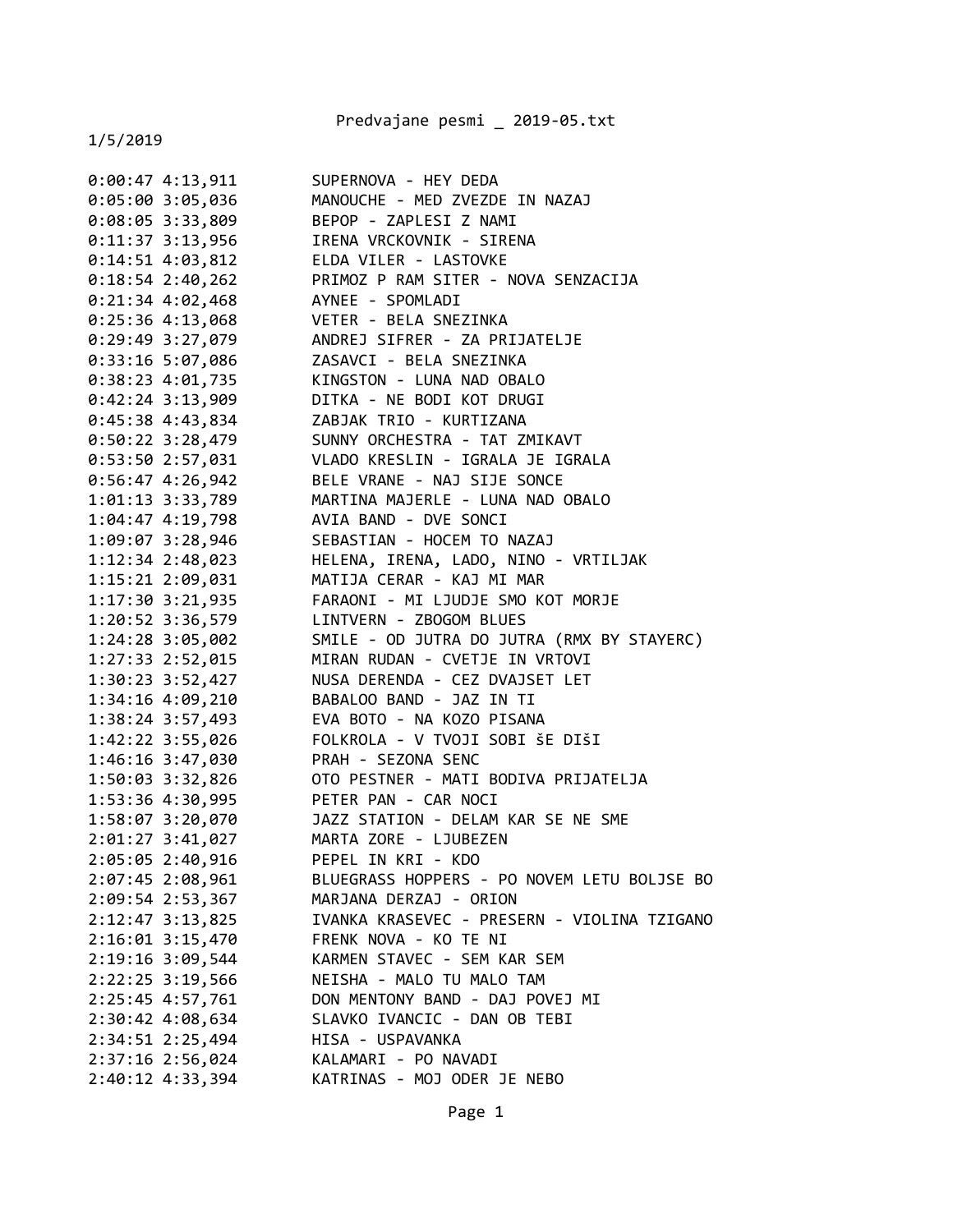| Predvajane pesmi _ 2019-05.txt                   |
|--------------------------------------------------|
| NINA PUSLAR - DEZ                                |
| MOJCA - ZATE                                     |
| ALENKA GODEC - MAJA Z BISERI                     |
| ZANA - AMOR (LATINO MIX)                         |
| IVO MOJZER - CIFRA MOZ                           |
| IVANKA KRAŠEVEC - HOT DIGGITY                    |
| JANEZ BONCINA BENC - NAVALI NAROD NA GOSTILNE    |
| ANDRAZ HRIBAR - KADAR SI TU                      |
| JASMINA CAFNIK - TUDI KO TE Z MANO NI            |
| MAJDA ARH - NE JOCI ZA NJIM SRCE                 |
| JAN PLESTENJAK - PRAVE KARTE                     |
| SELL OUT - ZOMBI V KATAKOMBI                     |
| ALEKSANDER MEZEK - NEBO PO DEZJU                 |
| PAPIR - OBJEM                                    |
| ALEKSANDRA - VERJAMEM V LJUBEZEN                 |
| 2B - NA CRNEM OZADJU                             |
| KATJA FASINK & ROK FEREGJA - NOVA POMLAD         |
| BOTRI - UGASN' ME                                |
| CALIFORNIA/MZ HEKTOR - LEDENA PTICA              |
| IRENA KOHONT - POVABI ME NA LUNO                 |
| AVTOMOBILI - DRUGACNO NEBO                       |
| D'KWASCHEN & RETASHY - VRAUCHE                   |
|                                                  |
| NECA FALK - PRVA LJUBEZEN                        |
| TOMAZ DOMICELJ - POGREŠAM TE                     |
| COVERLOVER - DJ DEJ NAPOVEJ                      |
| DEŽUR - PO POMLADI DIŠI                          |
| IZTOK MLAKAR - OD FRANCA FRANCESKINA GOD         |
| GU-GU - TUJCA                                    |
| CHATEAU - ZARADI TEBE                            |
| HAZARD - ANDREJA                                 |
| ROK'N'BAND - SOLZE IN SMEH                       |
| BILBI - KOT SVA BILA                             |
| 4:36:51 2:59,967 MAJDA SEPE - TOPLO-HLADNO MORJE |
| BETI JURKOVIC - POJEM IN ZVIZGAM                 |
| MIA ZNIDARIC - PESEM NAMESTO ZLATNIKOV           |
| MODRI VAL - NE POZABI POLETJA                    |
| REGINA - BODI TU                                 |
| DAN D - POCASI                                   |
| ANDREJ SIFRER - HAKSENŠUS BLUES                  |
| PANDA - MORJE IN                                 |
| ADI SMOLAR - IMAM DEKLE                          |
| IRENA VRCKOVNIK - REKA LAZI                      |
| FLIRT - KOGA SANJA                               |
| AYNEE - ZDAJ VEM                                 |
| YUHUBANDA - CRNO NA BELEM                        |
| BAZAR - THE END                                  |
| VILI RESNIK - KJER MODRA SPI                     |
| DAMJANA - VZEMI ME ŠE ENKRAT NOCOJ               |
|                                                  |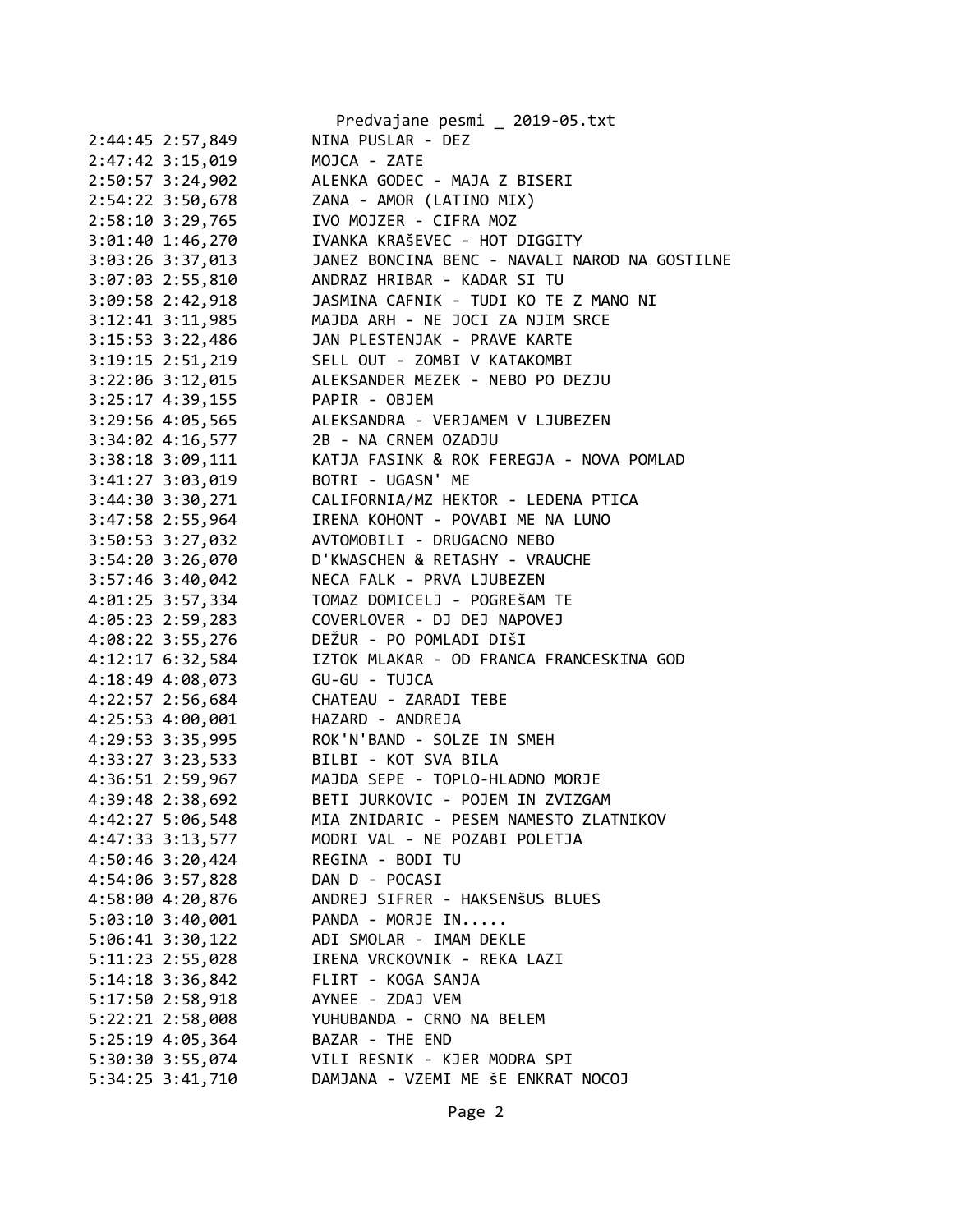|                      | Predvajane pesmi _ 2019-05.txt                            |
|----------------------|-----------------------------------------------------------|
| 5:38:06 3:16,873     | ANJA RUPEL - SE ENKRAT ME POLJUBI                         |
| 5:42:33 4:47,013     | ORLEK - ADIJO KNAPI                                       |
| 5:47:20 2:46,181     | MATIJA CERAR - LJUBEZEN V APRILU [APRIL LOVE]             |
| 5:50:06 2:57,652     | ALEX VOLASKO - V HISI VECNIH SANJ                         |
| 5:53:03 3:44,640     | DARJA SVAJGER - DIVJA                                     |
| 5:56:49 3:20,049     | AVIA BAND - EN KORAK                                      |
| 6:00:09 4:06,781     | FRENK NOVA FT. ZIBELNIK & KONECNIK - GREMO NASI BIATLONCI |
| $6:04:15$ 3:36,123   | MANOUCHE - BI ŠLA NAPREJ                                  |
| $6:07:51$ 2:56,031   | ANIKA HORVAT - DA BO OKOLJE IZGLEDALO BOLJE               |
| $6:10:47$ 3:00,295   | ULA LOZAR - NISI SAM (SLO TEXT)                           |
| 6:13:47 2:59,184     | MAJA KEUC - VANILIJA                                      |
| $6:16:46$ 3:34,021   | TINKARA KOVAC - NE ODHAJA POLETJE                         |
| $6:20:20$ 3:47,063   | VLADO KRESLIN - VRANE                                     |
| 6:24:07 3:09,539     | LINTVERN - NEDELJA LEP JE DAN                             |
| $6:27:16$ 3:21,166   | HAMO & TRIBUTE 2 LOVE - VIJA VAJA VEN                     |
| $6:30:37$ $3:12,864$ | AGROPOP - ZIVELE SLOVENKE                                 |
| $6:33:49$ $2:29,385$ | ELDA VILER - TI SI MOJA LJUBEZEN                          |
| $6:36:18$ $3:06,788$ | FRENK NOVA - NOV JE DAN                                   |
| $6:39:24$ $2:36,820$ | BABALOO BAND - MOJE SRCE                                  |
| $6:42:01$ $4:07,563$ | KANTOR - TATU                                             |
| 6:46:07 2:31,830     | ALMA - PEGASTI MILIJONAR                                  |
| 6:48:39 3:41,487     | MARTA ZORE - VSE, KAR SVA BILA (& VILI RESNIK)            |
| 6:52:20 3:41,370     | JADRANKA JURAS - BUSHI                                    |
| $6:56:25$ 2:28,104   | BELE VRANE - HVALA VAM ZA VSE                             |
| $6:58:53$ $3:18,815$ | NEISHA - MALO TU MALO TAM                                 |
| 7:02:12 3:57,072     | GOLDEN EYE - DO KONCA                                     |
| 7:06:09 4:36,069     | FLORA & PARIS - OLJE IN VODA                              |
| $7:10:44$ 3:35,127   | FARAONI - SEM TAKŠEN, KER SEM ŽIV                         |
| 7:14:19 3:03,168     | CUKI - A TI SPLOH VES                                     |
| 7:17:22 2:59,766     | PEPEL IN KRI - PRIDI V SVET LJUBEZNI                      |
| 7:20:22 2:41,408     | DEMETRA MALALAN - V MISLIH S TABO (RADIO EDIT)            |
| 7:23:03 3:21,142     | MARJANA DERZAJ - DIXIELAND BAND                           |
| 7:26:24 3:47,712     | PAPIR - SRAJCA                                            |
| 7:30:11 2:59,453     | ANDRAZ HRIBAR - ŽIVLJENJE JE                              |
| 7:33:10 3:40,774     | GAL GJURIN IN TEMNA GODBA - KO POLETIS NAD OBLAKI         |
| 7:36:51 2:48,010     | RITEM PLANET - ZGOREJ BREZ                                |
| 7:39:34 4:45,986     | JANEZ ZMAZEK - NA DRUGI STRANI                            |
| 7:44:20 3:43,275     | ESTEFANIO BIG - POISCIVA SONCE                            |
| 7:48:03 4:01,039     | STANE MANCINI - MANDOLINA                                 |
| 7:52:03 3:17,194     | DON MENTONY BAND - REKLA JE NE                            |
| 7:55:20 2:33,870     | DOCA MAROLT - ZIVLJENJE JE LEPO                           |
| 7:57:49 3:15,218     | ALMA MERKLIN - SAMA V MESTU                               |
| 8:01:04 3:47,546     | SLOVENSKI EXPRESS - IZI                                   |
| 8:04:51 2:56,675     | POLONA - UJEL SI SE                                       |
| 8:07:48 3:13,075     | MILAN PECOVNIK PIDZI - LE V SANJAH SI TU                  |
| 8:11:01 2:37,868     | IRENA KOHONT - ŠPANSKI HARLEM [SPANISH HARLEM]            |
| 8:13:38 3:48,847     | FIREFLIES - NE SEZUVAJ SE                                 |
| 8:17:27 4:39,812     | OLIVIJA - KADAR SVA SAMA                                  |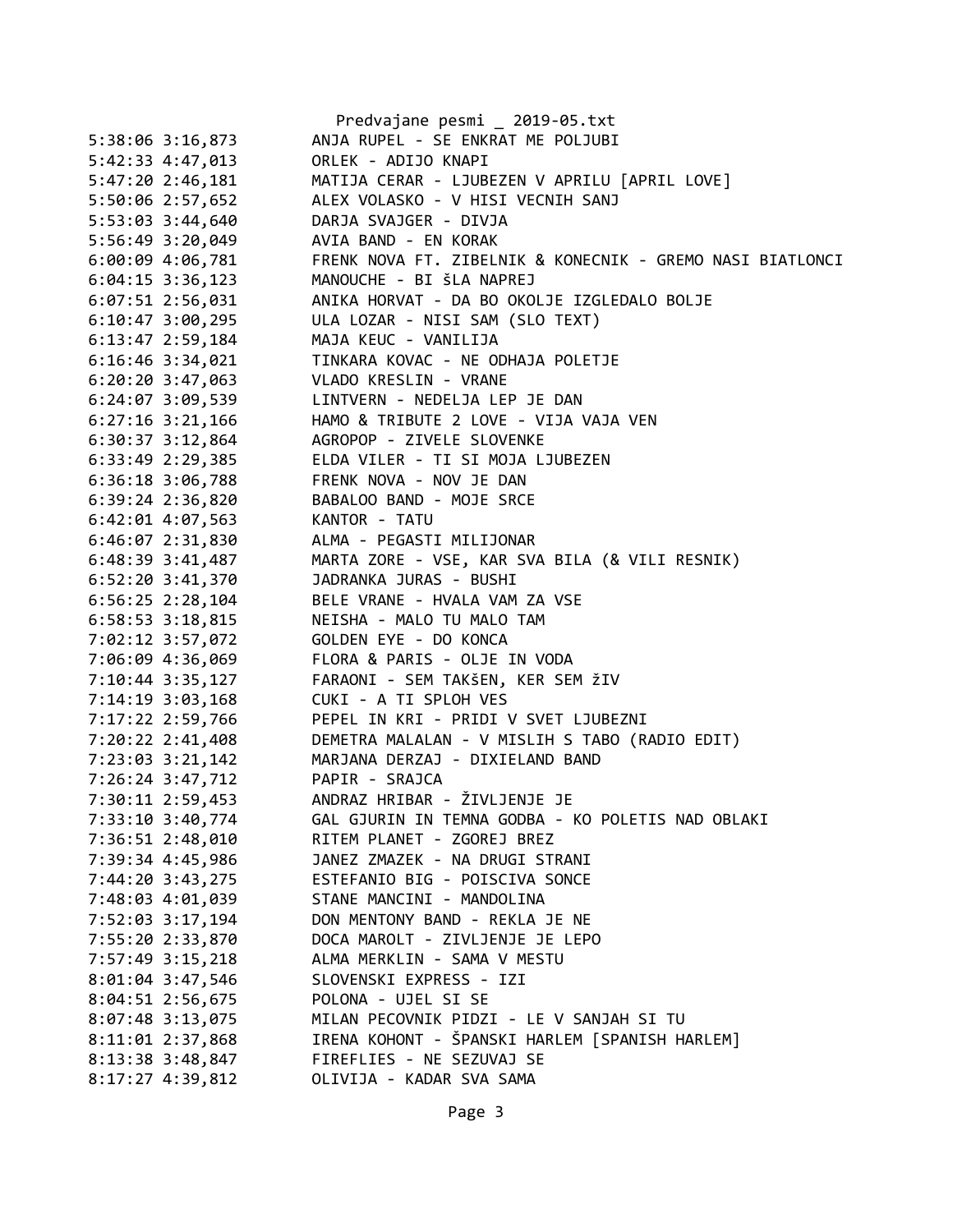|                                              | Predvajane pesmi 2019-05.txt                                                                   |
|----------------------------------------------|------------------------------------------------------------------------------------------------|
| 8:22:06 3:09,703                             | URSKA - STARA DOBRA PRAVLJICA                                                                  |
| 8:25:16 3:17,413                             | TOMAZ DOMICELJ - HONDOIDI                                                                      |
| 8:28:33 3:54,518                             | GUSTI/POLONA KASAL - MINE LETO                                                                 |
|                                              | 8:32:24 4:08,157 JAN PLESTENJAK - ZADNJE SLOVO                                                 |
| $8:36:32$ $3:11,708$                         | ALEKSANDER MEZEK - PAF                                                                         |
| 8:39:43 4:21,008                             | SIMONA VODOPIVEC - KO SE ODSELILA BOM                                                          |
| 8:44:04 2:08,097                             | ALENKA GODEC - PESEM                                                                           |
|                                              |                                                                                                |
| 8:46:12 3:14,006                             | GU-GU - HONOLULU BABY                                                                          |
| 8:49:25 3:56,010                             | VICTORY - ZIVETI SPET                                                                          |
| 8:53:21 4:31,572 HALO - GRETA                |                                                                                                |
|                                              | 8:57:54 3:05,129 LIDIJA KODRIC - PRIDI ZA MOJ ROJSTNI DAN                                      |
|                                              | 9:04:02 3:34,046 BOZIDAR WOLFGANG WOLF - ZAJOKAL BOM                                           |
|                                              | 9:07:35 2:38,498 MAJDA SEPE - LJUBLJANSKE ULICE                                                |
| 9:15:11 3:20,855 FLIRRT - V VAKUUMU          |                                                                                                |
|                                              | 9:18:32 3:41,628<br>9:24:02 3:09,965<br>9:27:10 3:29,110<br>ANDREJ SIFRER - USPAVANKA ZA EVO   |
|                                              |                                                                                                |
|                                              |                                                                                                |
|                                              | 9:32:08 2:34,179 ADI SMOLAR - GREMO NA POVSETOVO                                               |
| 9:34:42 3:35,452 BOTRI - VRTILJAK            |                                                                                                |
|                                              | 9:38:17 3:18,839<br>9:46:21 4:34,865<br>9:51:57 3:59,835<br>GAL IN GALERIST I- PRIDI SEM.WAV - |
|                                              |                                                                                                |
|                                              |                                                                                                |
| 9:56:21 2:34,187 GINO - PRAZNA POSTELJA      |                                                                                                |
| $9:58:55$ $3:32,011$                         | DAZ - OPROSTI MI                                                                               |
| 10:05:22 3:49,712                            | SUNNY ORCHESTRA - ODHAJAM                                                                      |
|                                              | 10:14:11  2:10,986  RAFKO IRGOLIC - DIKSI ZA NOCOJ                                             |
|                                              | 10:16:21 3:54,623 DAVID GROM - EN KLIC STRAN                                                   |
| 10:22:05                                     | 2:53,459 MATIJA CERAR - KMALU BOM SPET PRI TEBI [I'LL BE                                       |
| HOME ]                                       |                                                                                                |
| $10:24:58$ $3:16,688$                        | NATASA & ZIBELNIK - CAS JE DA SE PREBUDIM                                                      |
|                                              |                                                                                                |
|                                              |                                                                                                |
| $10:28:15$ 2:54,469                          | KARMEN STAVEC - LJUBIM TE                                                                      |
| $10:32:38$ $3:22,535$                        | IRENA VRCKOVNIK - POLEPSAJ SVET Z LJUBEZNIJO                                                   |
| 10:36:00 4:24,554                            | GAL IN GALERISTI - POGLEJ VEN, DEZUJE                                                          |
| 10:43:00<br>4:47,514                         | BIG FOOT MAMA - BULDOŽER                                                                       |
| 3:47,093<br>10:47:47                         | ANJA RUPEL - NAJBOLJ NORI PAR                                                                  |
| 4:09,073<br>10:52:38                         | PATROL - NAZAJ NI POTI                                                                         |
| 4:26,312<br>10:56:46                         | KATRINAS - ARIANA                                                                              |
| 2:46,610<br>11:04:15                         | CORVUS - S TEBOJ LETET                                                                         |
| 2:52,141<br>11:07:02                         | MANOUCHE - KJE SI LUBI                                                                         |
| 2:48,115<br>11:13:29                         | AYNEE - NA MORJE                                                                               |
| 3:29,110<br>11:16:17                         | NUSA DERENDA - KOT DA JE PRVIC                                                                 |
| 3:27,772<br>11:21:34                         | LETECI POTEPUHI - LJUBEZEN NA PRVI POGLED                                                      |
| 2:43,232<br>11:25:02                         | BERTA AMBROŽ - BREZ BESED                                                                      |
| 3:02,148<br>11:27:45                         | HAMO IN GAL - CRNI KONJI CEZ NEBO                                                              |
| 2:40,583<br>11:32:16                         | JAZZ STATION - NAGAJIV NASMEH                                                                  |
| 3:17,226<br>11:34:56                         | ALJA KRUSIC - A BOS MALO MOJ                                                                   |
| 11:38:13<br>3:16,562<br>3:47,048<br>11:44:24 | LARA-B - DAN NESKONCNIH SANJ<br>SOPRANOS - JUNAK                                               |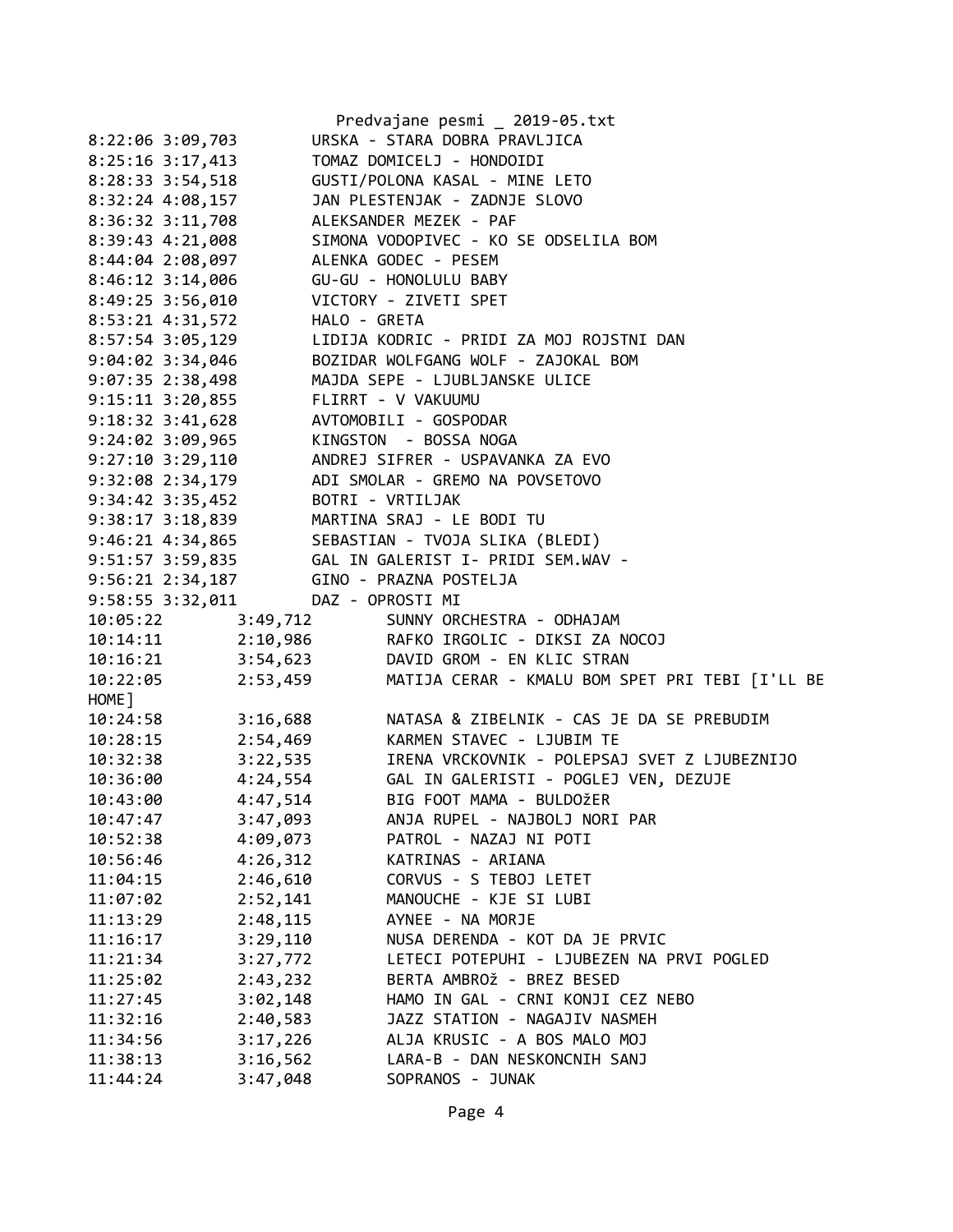|          |          | Predvajane pesmi _ 2019-05.txt               |
|----------|----------|----------------------------------------------|
| 11:48:11 | 2:13,063 | SKATER - ZA GREH USTVARJENA                  |
| 11:51:24 | 4:29,103 | OTO PESTNER - LETIVA                         |
| 11:55:54 | 3:27,311 | BABALOO BAND - POT DOMOV                     |
| 12:02:24 | 2:42,785 | NINO ROBIC - URA BREZ KAZALCEV               |
| 12:05:06 | 2:58,847 | DITKA - NEKAJ JE V ZRAKU                     |
| 12:08:05 | 3:02,221 | FOLKROLA - KLOBUK V KATEREGA DEŽUJE          |
| 12:14:21 | 2:38,019 | ALENKA VIDRIH - VRTILJAK                     |
| 12:16:59 | 3:25,005 | TINKARA KOVAC - LAHHEEIYEEE                  |
| 12:22:05 | 2:18,300 | MARJANA DERZAJ - VOZI ME VLAK V DALJAVE      |
| 12:24:23 | 2:59,550 | DAMJANA - NASMEH                             |
| 12:27:23 | 3:13,672 | KALAMARI - KOSCEK NEBA                       |
| 12:32:05 | 3:51,817 | SANK ROCK - EO (RADIO EDIT)                  |
| 12:35:57 | 3:49,040 | MARTA ZORE - PESEM JE VSE KAR IMAM           |
| 12:43:26 | 3:08,053 | BLUEGRASS HOPPERS - BREZ SONCA CVETJA NI     |
| 12:46:31 | 2:56,152 | KALAMARI & PRIJATELJI - PO POLNOCI           |
| 12:50:30 | 4:02,029 | BILBI - KO TVOJA SEM ŠE BLA                  |
| 12:54:56 | 1:59,112 | BETI JURKOVIC - PRODAJALKA VIJOLIC           |
| 12:56:55 | 3:06,217 | HAZARD - OTROCI PANKRTOV                     |
| 13:00:49 | 3:30,048 | DASHA - V PRELEPI LJUBLJANI                  |
| 13:04:18 | 4:12,186 | AVIA BAND - SANJAL BOM KOSTANJE              |
| 13:08:30 | 3:23,053 | SLEEPWALKERS - IME ROZE                      |
| 13:13:46 | 3:14,393 | ROK 'N' BAND - MOJA MLADA LJUBICA            |
| 13:17:00 | 3:17,024 | SLAVKO IVANCIC - CRTA                        |
| 13:21:09 | 3:19,040 | PANDA - NEPREMAGLJIVI                        |
| 13:24:28 | 4:03,500 | NAPOLEON - MORSKA PTICA                      |
| 13:28:31 | 4:08,041 | DEMETRA MALALAN - MALO FANTAZIJE             |
| 13:33:57 | 3:37,724 | TOMAZ DOMICELJ - BLUES NA DEŽEVEN DAN        |
| 13:37:34 | 3:43,010 | NINA PUSLAR - VSE KAR RECES MI               |
| 13:43:07 | 4:01,698 | VILI RESNIK - REKA ZELJA                     |
| 13:47:09 | 4:23,096 | CALIFORNIA - DAN POTEM                       |
| 13:52:48 | 3:29,640 | IVO MOJZER - CIFRA MOŽ                       |
| 13:56:18 | 3:46,014 | BEPOP - BREZ TEBE                            |
| 14:00:50 | 3:18,476 | DON MENTONY BAND - MARJETKA [LIVE]           |
| 14:04:08 | 3:55,080 | KOMET - ANA                                  |
| 14:08:03 | 2:32,968 | DOCA MAROLT - ŽIVLJENJE JE LEPO              |
| 14:12:28 | 2:48,666 | ROK'N'BAND - CISTO TVOJ                      |
| 14:15:16 | 3:44,893 | PAPIR - VELIKI KORAK                         |
| 14:19:53 | 4:10,971 | VLADO KRESLIN - ODPIRAM OKNO                 |
| 14:23:59 | 3:45,212 | TATJANA DREMELJ - ZALJUBLJENA                |
| 14:27:44 | 4:02,051 | IVAN HUDNIK - SVOJE DUSE NE PRODAM           |
| 14:33:03 | 1:54,226 | MATIJA CERAR - Z MOJCO PLESAL BI CHA-CHA-CHA |
| 14:34:57 | 4:21,060 | BABILON - NAJLEPSA NOC                       |
| 14:41:11 | 4:13,216 | KINGSTON - IZGUBIVA SE V NOC                 |
| 14:45:24 | 3:16,481 | 2B - SLOVENIJA                               |
| 14:48:40 | 2:46,896 | ANIKA HORVAT - ŠUŠTARSKI MOST                |
| 14:52:43 | 2:38,716 | ZLATA OGNJANOVIC - NE CAKAJ NA MAJ           |
| 14:55:23 | 3:39,831 | DEŽUR - KAM SI NAMENJEN DRAGI MOJ            |
| 14:59:51 | 2:18,735 | IZTOK MLAKAR - PUNTARSKA                     |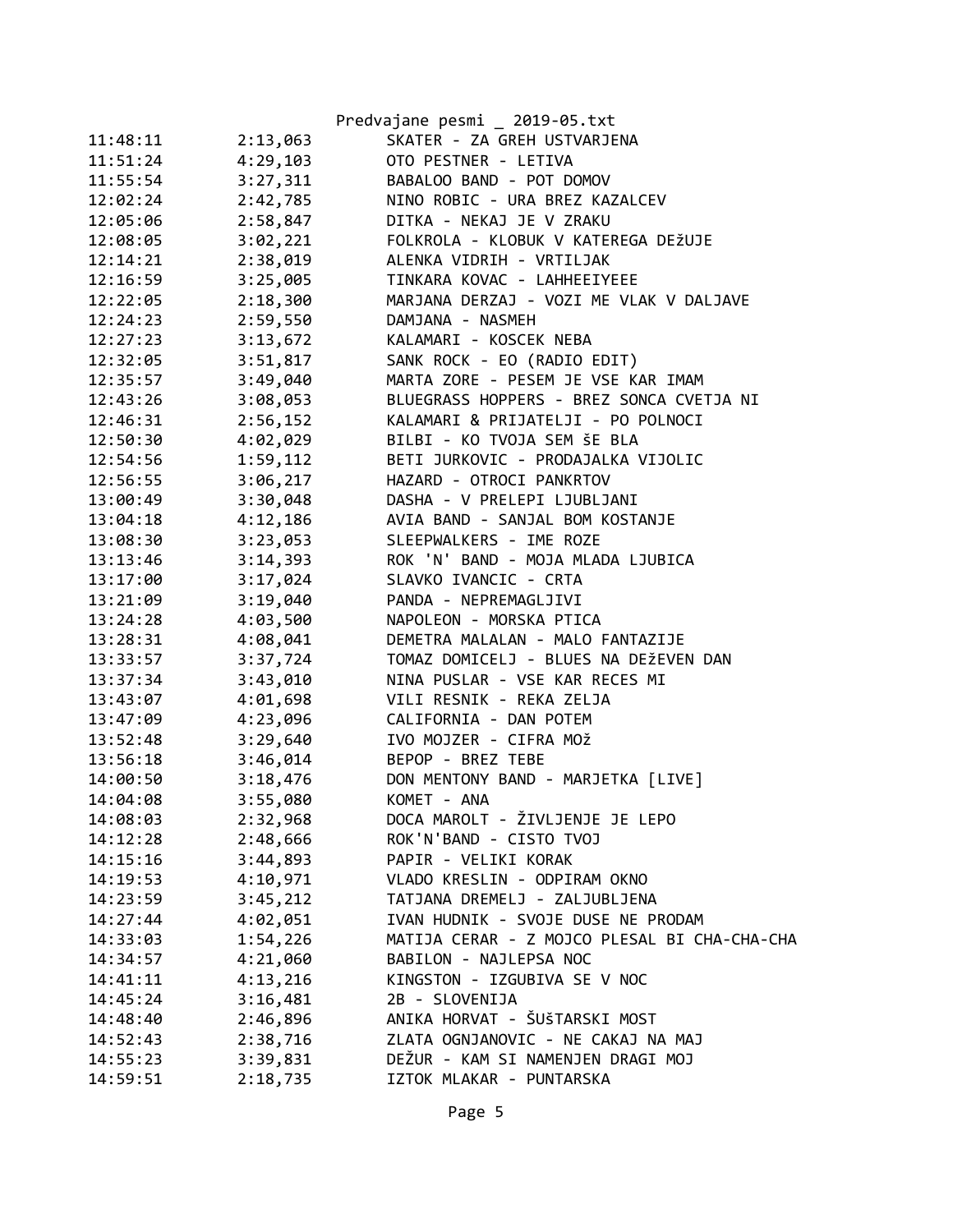|          |          | Predvajane pesmi _ 2019-05.txt          |
|----------|----------|-----------------------------------------|
| 15:02:10 | 3:55,608 | DUSAN URSIC - HLAPCI                    |
| 15:06:05 | 3:06,821 | FRENK NOVA - NA LUNO IN NAZAJ           |
| 15:11:04 | 4:17,673 | ADI SMOLAR - JAZ BI TE                  |
| 15:15:21 | 3:07,856 | ANDREJ SIFRER - MOJI PSI                |
| 15:18:29 | 2:50,025 | BELE VRANE - ŽAREK TVOJE LJUBEZNI       |
| 15:22:12 | 3:03,747 | ROYAL FLASH - VSE BI DAL                |
| 15:25:15 | 3:47,878 | AVTOMOBILI - MRAZ                       |
| 15:30:21 | 3:05,862 | S.MUGERLIH & R.ROLIH - NA TVOJI STRANI  |
| 15:33:26 | 2:20,226 | LUCKY CUPIDS - STECI STRAN              |
| 15:35:46 | 2:41,015 | IRENA VRCKOVNIK - POLJUB POVE VSE       |
| 15:38:27 | 3:10,041 | BRATJE BOSTJANCIC - ZVEZDE PADAJO V NOC |
| 15:43:30 | 3:30,086 | MAJDA ARH - GRAD ŽELJA                  |
| 15:46:59 | 3:05,066 | KAMNIK MILAN - POT NA KOROSKO           |
| 15:51:21 | 3:31,295 | SAMO GLAVAN - NAPACNI NACIN             |
| 15:55:16 | 3:23,775 | NUDE - ROLA                             |
| 15:58:40 | 3:26,176 | SUNNY ORCHESTRA - V NOV KRAJ            |
| 16:02:54 | 4:12,037 | ANJA RUPEL - BREZ LJUBEZNI              |
| 16:07:00 | 3:27,117 | BRANKA KRANER - LJUBEZEN                |
| 16:12:19 | 3:55,066 | ALEKSANDER MEZEK - LJUBLJANSKE CESTE    |
| 16:16:14 | 1:42,610 | MAJDA SEPE - ROMANCA                    |
| 16:17:56 | 3:27,069 | MARJANA DERZAJ - CABARET                |
| 16:22:15 | 2:59,033 | ZABJAK TRIO - GORENJSKA                 |
| 16:25:14 | 1:58,340 | MATIJA CERAR - KRAMLJANJE V MRAKU       |
| 16:27:12 | 3:55,029 | AVTOMOBILI - POT DOMOV                  |
| 16:32:20 | 3:46,203 | DON MENTONY BAND - SPET DOMA            |
| 16:36:06 | 3:06,292 | ANDREJ SIFRER - OCE                     |
| 16:41:05 | 2:29,205 | ANIKA HORVAT - MINI IN MAXI             |
| 16:43:34 | 3:59,000 | KALAMARI - SVET BREZ NAPAKE             |
| 16:47:33 | 3:30,379 | KINGSTON - 3 PRSTE TEKILE               |
| 16:52:19 | 3:59,059 | GU-GU - GU-GU PLAY FOR YOU              |
| 16:56:18 | 3:04,122 | IRENA VRCKOVNIK - FANT Z ULICE          |
| 17:00:03 | 2:49,095 | DARJA SVAJGER - LJUBEZEN NE ODHAJA      |
| 17:02:52 | 4:02,993 | BABILON - MOJA RIBA                     |
| 17:06:55 | 3:27,765 | DITKA HABERL - MATI                     |
| 17:12:09 | 2:54,784 | NATASA & ZIBELNIK - ZAME SI             |
| 17:15:01 | 3:41,671 | ALENKA GODEC - VSAK JE SAM              |
| 17:18:43 | 3:46,958 | BEPOP - MOJE SONCE                      |
| 17:24:14 | 3:48,215 | HAZARD - NI CVETJA BREZ TRNJA           |
| 17:28:02 | 3:47,889 | CUKI - POLETNA                          |
|          |          | MAJDA SEPE - NA LJUBLJANSKEM GRADU      |
| 17:32:49 | 4:04,275 |                                         |
| 17:36:53 | 4:51,039 | DRUSTVO MRTVIH PESNIKOV - TI SI VSE     |
| 17:43:28 | 3:03,431 | FOLKROLA - CYBER BABY                   |
| 17:46:31 | 3:48,131 | STATIC - PROBLEM                        |
| 17:51:35 | 3:50,428 | BAZAR - DOBER DAN                       |
| 17:55:27 | 2:37,323 | ADI SMOLAR - VSE ZA DOBER BIZNIS        |
| 17:58:04 | 2:33,937 | BETI JURKOVIC - COLNIC                  |
| 18:01:18 | 3:15,028 | PANDA - MORDA                           |
| 18:04:33 | 4:28,115 | PRO ANIMA SINGERS - POLETNA NOC         |
|          |          |                                         |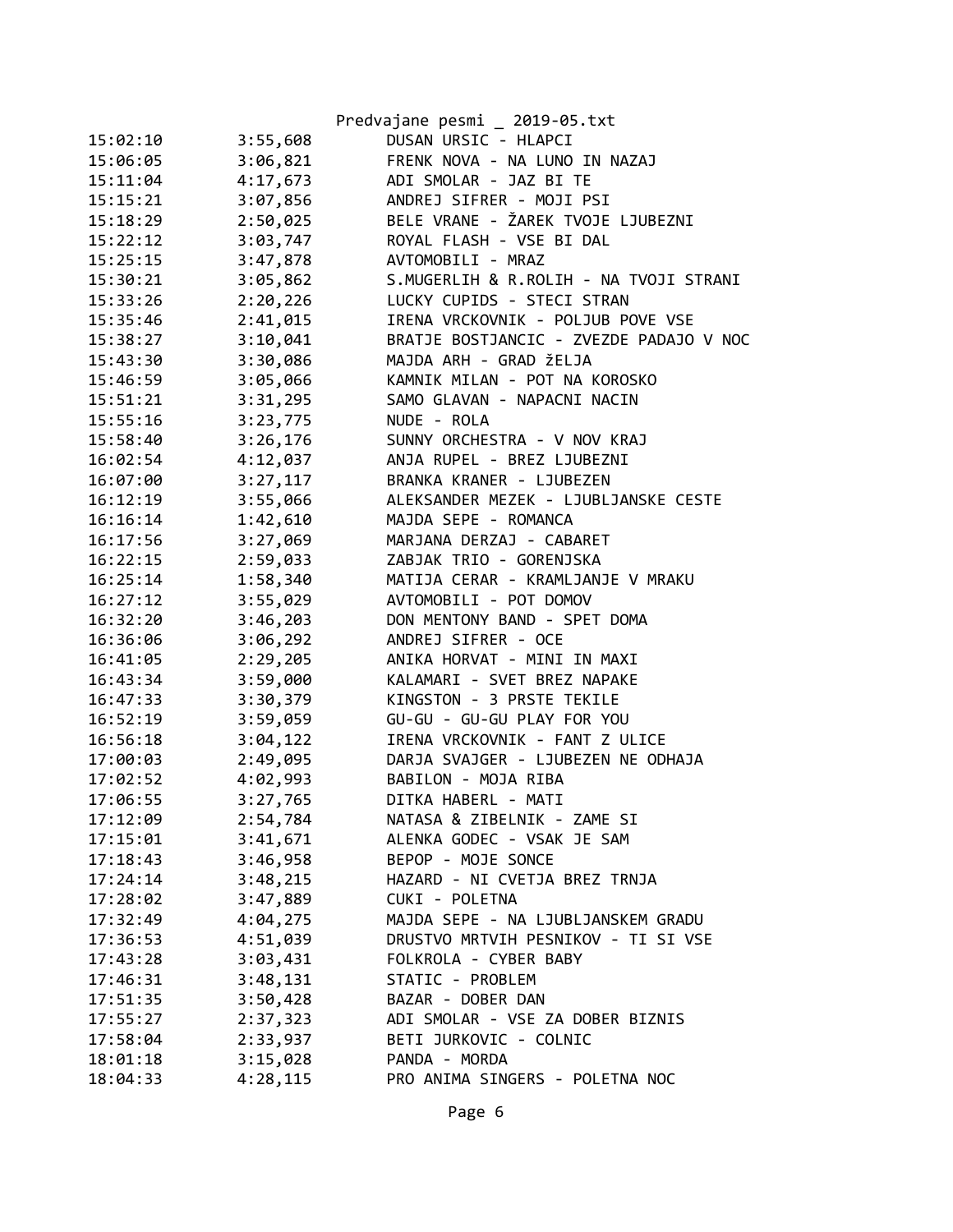|          |          | Predvajane pesmi _ 2019-05.txt         |
|----------|----------|----------------------------------------|
| 18:10:53 | 3:59,737 | MIRAN RUDAN - POSKUSI POZABITI         |
| 18:14:50 | 4:08,021 | KATRINAS - V RITMU SANJ                |
| 18:18:58 | 2:41,222 | GADI - ZALJUBLJEN DO USES              |
| 18:23:25 | 3:57,886 | SAMO GLAVAN - NOV DAN                  |
| 18:27:23 | 4:15,838 | PEPEL IN KRI - ENAKONOCJE              |
| 18:32:37 | 3:19,549 | AVIA BAND - EN KORAK                   |
| 18:35:56 | 2:45,023 | STANE MANCINI - CIKLAME                |
| 18:38:41 | 3:43,731 | OTO PESTNER - TRIDESET LET (JAZZY)     |
| 18:44:11 | 3:05,033 | LIDIJA KODRIC - MOJ KLAVIR             |
| 18:47:16 | 3:49,805 | NUSA DERENDA - LUC                     |
| 18:52:18 | 3:37,979 | FLIRT - NJENA BALADA (V TEBI IN MENI)  |
| 18:56:21 | 4:44,116 | SANK ROCK - TIH' BOD' IN IGRAJ         |
| 19:01:46 | 4:09,334 | IVO MOJZER - TI SI REKLA SONCE         |
| 19:05:56 | 3:15,912 | BILBI - KOT SVA BILA                   |
| 19:10:58 | 5:21,454 | SUNNY ORCHESTRA - WELCOME TO THE PARTY |
| 19:16:19 | 3:24,575 | FARAONI - PESKADOR                     |
| 19:21:30 | 2:31,081 | DUSAN URSIC - MOJSTRI                  |
| 19:24:01 | 3:48,964 | ZAN SERCIC - TO POLETJE                |
| 19:27:47 | 3:35,022 | MARTA ZORE - POVEJ MI ZAKAJ            |
| 19:32:21 | 3:15,766 | NULA KELVINA - KAKO NAJ TE POGRESAM    |
| 19:35:37 | 4:25,394 | VLADO KRESLIN - LILI MARLEN            |
| 19:41:49 | 3:27,036 | TOMAZ DOMICELJ - IRENA, LAHKO NOC      |
| 19:45:15 | 3:32,488 | DAMJANA - NOCOJ LJUBILA BI SE S TEBOJ  |
| 19:48:48 | 3:19,030 | PRIZMA - OD ENIH DO TREH               |
| 19:53:22 | 6:07,583 | ORLEK - ADIJO KNAPI                    |
| 20:00:10 | 2:38,992 | BLUEGRASS HOPPERS - STARA MAMA         |
| 20:02:49 | 3:18,895 | ALJA KRUSIC - A BOS MALO MOJ           |
| 20:06:08 | 3:38,888 | NEISHA - LE KAJ SE SKRIVA              |
| 20:14:44 | 3:35,853 | NEW SWING QUARTET - OBRTNIKI           |
| 20:18:20 | 3:51,306 | ROK'N'BAND - PRVI PLES                 |
| 20:23:11 | 4:14,040 | CALIFORNIA/MZ HEKTOR - NE POZABI ME    |
| 20:27:25 | 2:57,848 | MARTIN KRPAN - NJEN TRENUTEK PRIHAJA   |
| 20:32:10 | 2:59,025 | BABALOO BAND - NOCEM PESEM             |
| 20:35:08 | 4:20,029 | ANKA COP - METROPOLE                   |
| 20:44:13 | 3:08,753 | PAPIR - SLUTNJA                        |
| 20:47:21 | 3:00,537 | MLADI LEVI - ODA IRENI                 |
| 20:51:20 | 3:17,318 | JANKO ROPRET - NIMA SMISLA DA LAŽEŠ    |
| 20:54:38 | 2:45,918 | VICTORY - LE POVEJTE JI                |
| 20:57:22 | 3:49,525 | DON SERGIO - SPOMIN NA LJUBEZEN        |
| 21:02:11 | 2:35,022 | BERTA AMBROZ - TIPITIPITI              |
| 21:04:46 | 3:27,875 | IZTOK MLAKAR - BETULA                  |
| 21:08:14 | 3:41,754 | NECA FALK - DRAVSKI MOST               |
| 21:16:54 | 2:57,083 | MARJANA DERZAJ - TELSTAR               |
| 21:20:52 | 3:27,994 | SARA JAGRIC - VSE KAR VREDNO JE        |
| 21:24:19 | 4:32,245 | DON MENTONY BAND - RAD BI BIL BARABA   |
| 21:28:51 | 3:08,988 | ANDREJ SIFRER - MOJA ROZIKA 1.DEL      |
| 21:33:16 | 3:24,890 | ANIKA HORVAT - 10 MAREC OB 19 30       |
| 21:36:41 | 3:06,513 | KALAMARI - SNEG                        |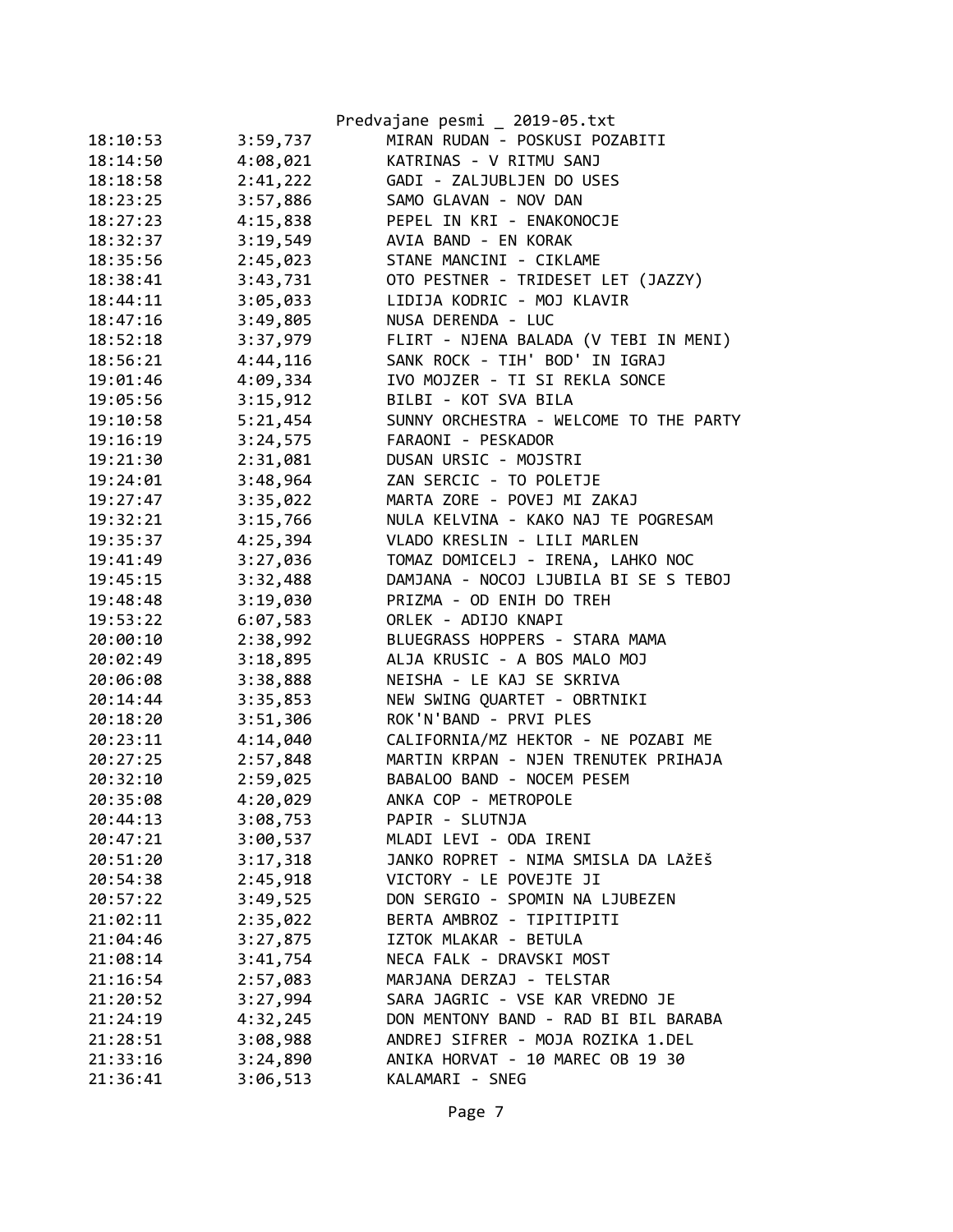|          |          | Predvajane pesmi _ 2019-05.txt                      |
|----------|----------|-----------------------------------------------------|
| 21:42:22 | 3:13,148 | SUPERNOVA - KJE SPI                                 |
| 21:45:35 | 3:27,013 | GAL GJURIN - SEDEMNAJST                             |
| 21:50:00 | 3:29,714 | GU-GU - RIBA SMRDI PRI GLAVI                        |
| 21:53:30 | 3:16,699 | KATARINA GALIC - POVEJ MI                           |
| 21:57:12 | 4:01,861 | DARJA SVAJGER - DARILA                              |
| 22:03:00 | 3:23,724 | DAN D - POZITIVNE MISLI                             |
| 22:06:24 | 2:21,228 | BELE VRANE - HOROSKOP                               |
| 22:08:45 | 3:02,913 | IVANKA KRASEVEC - PRESERN - BREZ TEBE (WITHOUT YOU) |
| 22:15:23 | 3:12,699 | MAJA SLATINŠEK - DO NEBA                            |
| 22:18:35 | 3:55,115 | AVTOMOBILI - PROTI LUNI                             |
| 22:23:31 | 3:45,646 | HISA - SPOZNAL SEM                                  |
| 22:27:16 | 3:03,053 | DEKAMERONI - SAVA SUMI                              |
| 22:31:16 | 2:09,107 | MATIJA CERAR - KAJ MI MAR                           |
| 22:33:25 | 3:45,040 | ALEKSANDER MEZEK - ZVESTO SRCE                      |
| 22:37:10 | 3:14,772 | KARMEN STAVEC - VZEMI MOJO DLAN                     |
| 22:43:19 | 3:38,045 | ADI SMOLAR - SAJ TE PRIME PA TE MINE                |
| 22:46:57 | 3:41,534 | ROK 'N' BAND - GIRI GIRI                            |
| 22:51:36 | 3:05,993 | IRENA VRCKOVNIK - CEPRAV BOM SPET SAMA              |
| 22:54:42 | 3:46,255 | KATRINAS - PESEM O LJUBEZNI                         |
| 22:58:28 | 2:54,014 | CHATEAU - MLINAR NA MURI                            |
| 23:02:37 | 3:26,750 | TATJANA DREMELJ - TI SI ZAME VSE                    |
| 23:06:04 | 3:36,626 | MONIKA PUCELJ - DA BIL BI TI                        |
| 23:12:54 | 3:59,321 | ANJA RUPEL - NE POZABI ME                           |
| 23:16:53 | 3:42,014 | CUKI - HOZNTREGARJI                                 |
| 23:21:36 | 3:44,406 | DITKA HABERL - SAMO NASMEH JE BOLJ GRENAK           |
| 23:25:20 | 3:29,016 | FOLKROLA - V DEZELI KRAVAT                          |
| 23:28:49 | 3:05,206 | ALENKA GODEC - TVOJE JUTRO                          |
| 23:32:52 | 3:51,501 | XEQUTIFZ - BIL JE PLES                              |
| 23:36:43 | 3:14,303 | WOLF - GOODBYE MICHELLE                             |
| 23:43:37 | 4:36,021 | MATJAZ JELEN - POLJUBI ME V DEZJU                   |
| 23:48:06 | 3:04,345 | IRENA KOHONT - LJUBEZEN JE NAJLEPŠI DAR             |
| 23:51:10 | 3:36,934 | MIRAN RUDAN - POLETJA NE BO                         |
| 23:54:44 | 4:31,571 | MARTA ZORE - OB KLICU SLOVESA (& OTO PESTNER)       |
| 23:59:16 | 3:28,013 | AVTOMOBILI - ARGENTINA                              |

| $0:02:43$ 4:36,913 | ANJA RUPEL - PREPOZNO                                   |
|--------------------|---------------------------------------------------------|
|                    | 0:07:20 3:17,697 FOXY TEENS - MOJA SIMPATIJA            |
|                    | 0:10:37 2:28,986 PEPEL IN KRI - CUJ, DEKLICA            |
|                    | 0:13:05 3:19,682 SLAVKO IVANCIC - TISTO KAR OSTANE      |
|                    | 0:16:24 3:28,091 GINO - DAN BREZ SKRBI                  |
|                    | 0:19:52 3:04,488 PAPIR - DOMOTOZJA                      |
|                    | 0:22:56 3:08,592 REGINA - NAJ LJUBEZEN ZDRUŽI VSE LJUDI |
| $0:26:04$ 3:10,598 | NANA MILCINSKI - PESEM O VETRU                          |
|                    | 0:29:15 3:49,586 VLADO KRESLIN - ENA PESEM              |
| $0:33:04$ 3:07,302 | FARAONI - KAKO SI LEPA NOCOJ                            |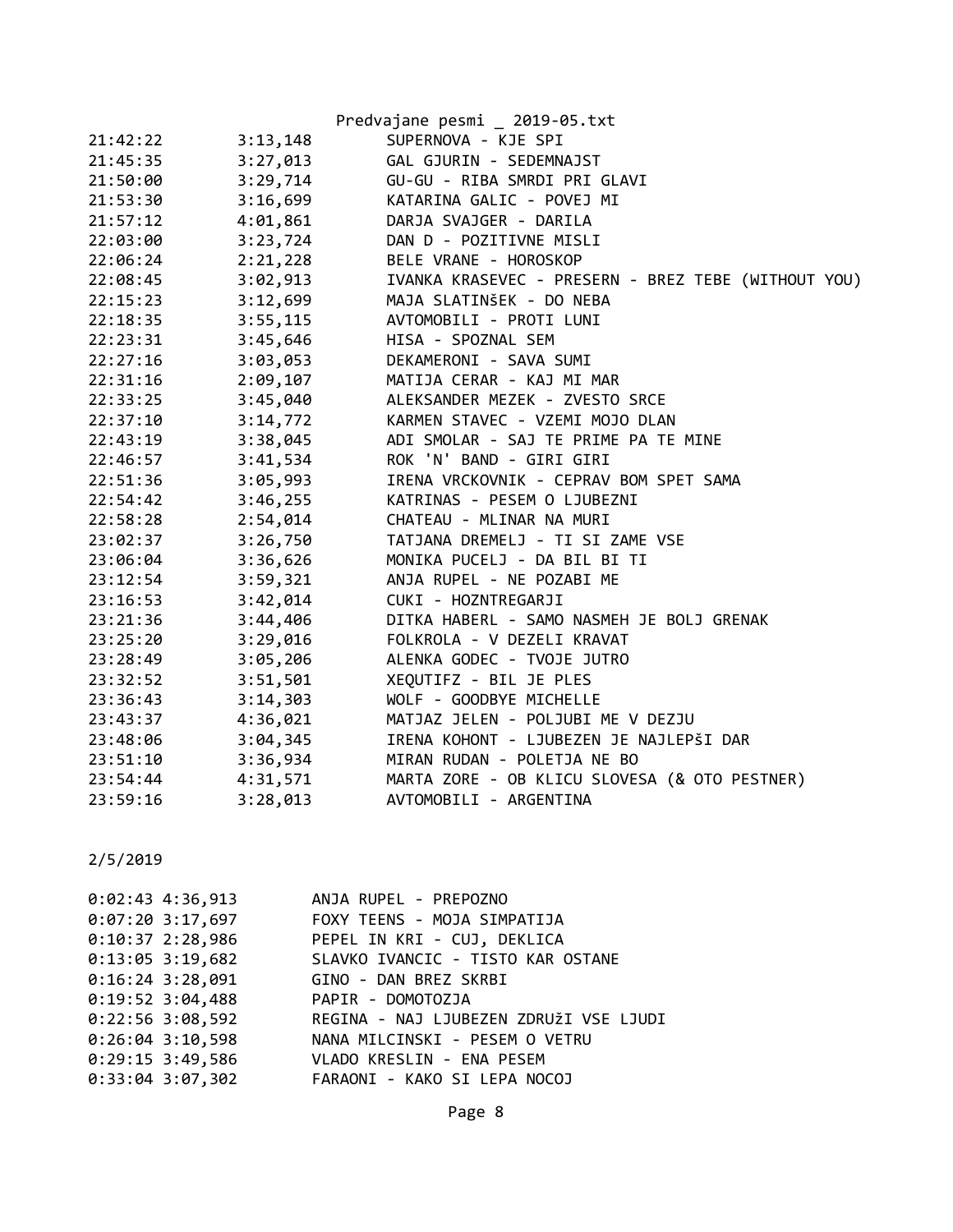|                      | Predvajane pesmi _ 2019-05.txt                        |
|----------------------|-------------------------------------------------------|
| $0:36:11 \t5:13,863$ | VITA - LAZNJIVE OCI                                   |
| $0:41:25$ 2:54,161   | MAJA KEUC - ZMOREM                                    |
|                      | 0:44:19 2:58,026 HAZARD - ZABLODA V MODRIH KAVBOJKAH  |
|                      | 0:47:16 3:27,846 ADI SMOLAR - LJUDJE PA PRAVIJO       |
| $0:50:44$ 2:45,001   | ANDREJ SIFRER - ENA BOLHA                             |
| $0:53:29$ 3:02,778   | ALENKA GODEC - CE VERJAMES ALI NE                     |
| $0:56:31$ 3:34,047   | BILBI - HVALA ZA VIJOLICE                             |
| $1:00:05$ 2:18,001   | LIDIJA KODRIC - SUBI DUBI                             |
| $1:02:23$ $3:22,880$ | CUKI - KO SE ZALJUBIS                                 |
|                      | 1:05:46 2:51,982 DON MENTONY BAND - MARJETKA          |
|                      | 1:08:37 4:11,009 CALIFORNIA - GOLOBA                  |
|                      | 1:12:48 3:47,813 KALAMARI - CAKAM TE ZAMAN            |
|                      | 1:16:36 3:35,883 KINGSTON - MINI BIKINI               |
| $1:20:11$ $3:18,996$ | SIMONA VODOPIVEC - TITANIC LJUBEZNI                   |
| 1:23:30 3:02,612     | ANJA BURNIK S PRIJATELJI - PUNCE PUNCE                |
|                      | 1:26:32 3:31,843 LEJA LEUTGEB - KOT MOZART VSAK       |
|                      | 1:30:04 3:38,162 DARJA SVAJGER - SONCE SI             |
|                      | 1:33:42 3:59,099 ALEKSANDER MEZEK - NASA LADJA        |
| 1:37:41 4:04,283     | NECA FALK - VSI LJUDJE HITIJO                         |
| $1:41:43$ $3:33,462$ | JURKI & BASISTI - GROBARJEVA PESEM                    |
| $1:45:17$ 3:55,963   | FOLKROLA - V TVOJI SOBI SE DISI                       |
|                      | AYNEE - LJUBEZEN JE CUDNA STVAR                       |
| $1:49:13$ $3:11,558$ |                                                       |
| $1:52:24$ 3:17,647   | DADI DAZ - IN GREM NAPREJ                             |
|                      | 1:55:41 2:29,015 NASTJA DIMNIK - OTROCI POLETJA       |
|                      | 1:58:10 3:53,537 3CELOS FT. KLEMEN BUNDERLA - LEPO JE |
|                      | 2:02:04 5:17,349 DAMJANA - KJE SI ZDAJ                |
| $2:07:21$ $3:11,104$ | VILI RESNIK - HEROJ                                   |
| $2:10:32$ 3:30,943   | 2B - TVOJA SRECA                                      |
| 2:14:02 2:39,971     | MARJANA DERZAJ - VALETA                               |
| 2:16:42 3:02,219     | BOTRI - UGASN' ME                                     |
|                      | 2:19:44 3:38,743 JANEZ BONCINA BENC - MAJA Z BISERI   |
|                      | 2:23:23 3:12,379 TINKARA KOVAC - SPET                 |
|                      | 2:26:35 2:55,758 ANDRAZ HRIBAR - MOJA MOJA            |
| 2:29:30 3:38,523     | DAN D - REKLI SO (CISTA RAZLICICA)                    |
| 2:33:09 3:59,018     | MILAN PECOVNIK PIDZI - RAD SE VRACAM NA KOROSKO       |
| 2:37:08 4:00,554     | KARMEN STAVEC - TISTEGA DNE                           |
| 2:41:08 3:20,751     | DITKA - DRUGI BREG ZELJA                              |
| 2:44:28 2:44,782     | VICTORY - ZAPRI OCI                                   |
| 2:47:12 5:09,250     | FLIRT - ROMEO IN JULIJA                               |
| 2:52:21 2:39,066     | BELE VRANE - SANJE O KALIFORNIJI                      |
| 2:55:00 4:54,885     | IZTOK MLAKAR - SOCA                                   |
| 2:59:55 4:19,974     | SLOVENSKI EXPRESS - IZGUBLJEN                         |
| $3:04:15$ $3:18,710$ | AVIA BAND - NEKAJ JE V ZRAKU                          |
| 3:07:33 4:08,350     | MARTINA SRAJ - PLESETA                                |
| $3:11:41$ $3:06,653$ | ROK'N'BAND - MALA MAJA                                |
| $3:14:48$ $3:08,583$ | MARTA ZORE - MIDVA                                    |
| $3:17:56$ $3:24,117$ | ANGEE - VEDNO BO TAKO                                 |
| $3:21:20$ $3:56,000$ | TOMAZ DOMICELJ - KAM SO SLE VSE ROZICE                |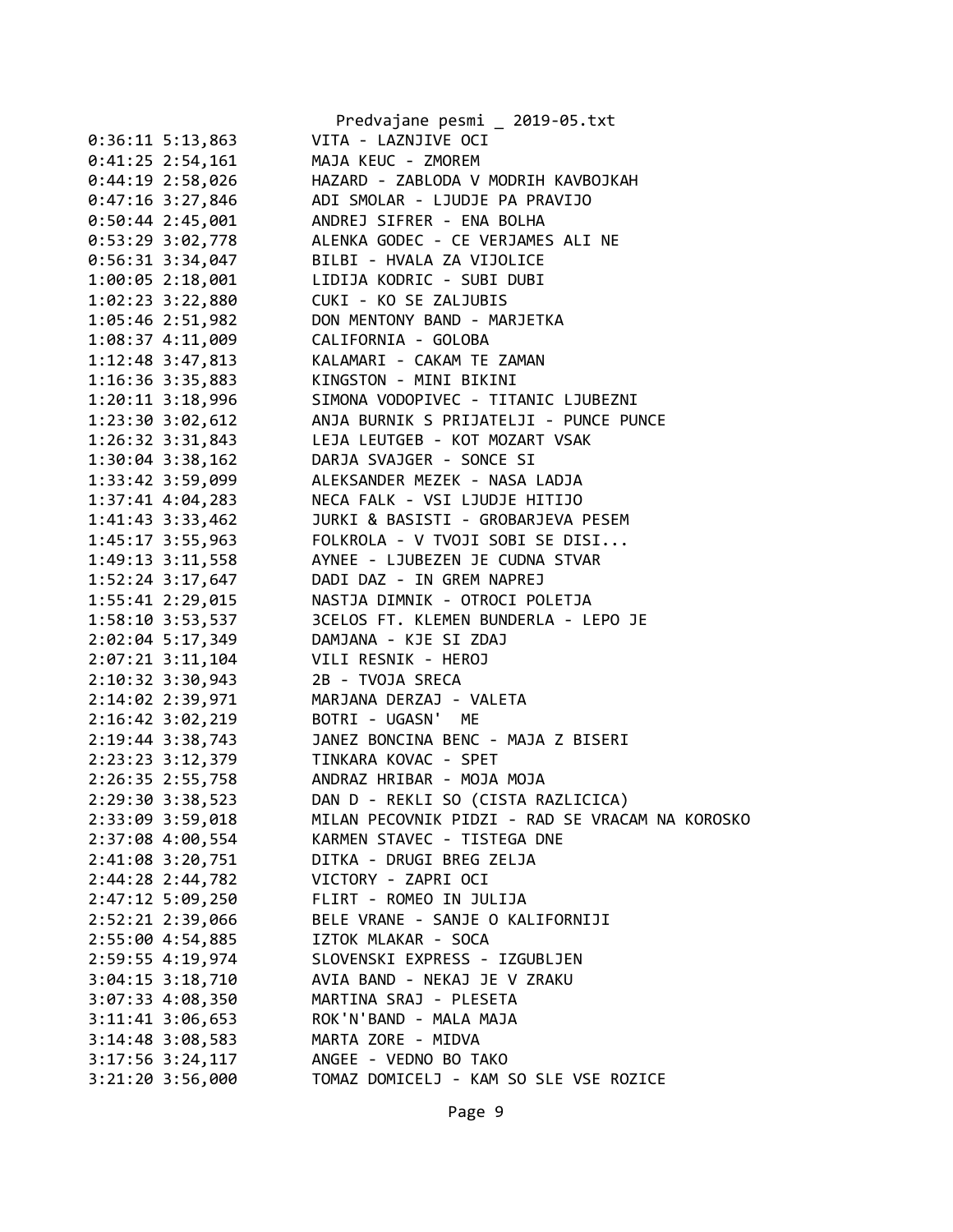|                      | Predvajane pesmi _ 2019-05.txt                    |
|----------------------|---------------------------------------------------|
| $3:25:15$ $3:10,925$ | PANDA - LINO                                      |
| $3:28:26$ 3:38,544   | GAL GJURIN - PLESEM PO MUZIKI                     |
| 3:32:04 3:22,013     | JANEZ ZMAZEK ZAN - DOTAKN SE ME Z OBCUTKOM        |
| 3:35:26 4:13,138     | JAN PLESTENJAK - PO NEVIHTI                       |
| 3:39:39 4:00,003     | GU-GU - GU-GU PLAY FOR YOU                        |
| 3:43:39 2:47,692     | HAMO & TRIBUTE 2 LOVE - GREMO SE IGRAT BOGA       |
| 3:46:27 3:34,033     | BLUEGRASS HOPPERS - SLOVENSKEGA NARODA SIN        |
| 3:50:00 3:20,403     | NUSA DERENDA - ZA SLOVENIJO ŽIVIM                 |
| 3:53:20 4:37,404     | FRENK NOVA - TIKA TAKA                            |
| 3:57:58 3:18,024     | MAJDA SEPE - MED ISKRENIMI LJUDMI                 |
| 4:01:16 4:55,634     | NAPOLEON - VRNI SE                                |
| $4:06:11$ $3:28,701$ | POPSING - VPRASAJ NOCOJ SRCE                      |
| 4:09:39 2:25,792     | DITKA HABERL - VSE ALI NIC                        |
| $4:12:05$ 3:15,167   | PERPETUUM JAZZILE - AVSENIK MEDLEY                |
| 4:15:20 3:19,950     | SVAROGOV - V PORTOROZU NA POSTAJI                 |
| 4:18:40 3:55,010     | IRENA VRCKOVNIK - PESEM O POMLADI                 |
| 4:22:34 3:34,234     | ATLANTIX - ATLANTIS                               |
| $4:26:08$ 3:27,873   | GASPER RIFELJ - MOZAIK                            |
| $4:29:36$ 3:46,273   | MIRAN RUDAN - ROJEN, DA TE LJUBIM                 |
| $4:33:22$ $2:16,672$ | FRANE MILICINSKI JEZEK - GLAZEK VINCKA            |
| 4:35:39 3:12,907     | MANOUCHE - SUPERFAJN                              |
| 4:38:51 2:57,000     | DAMJANA IN HOT HOT HOT - JE TO LJUBEZEN           |
| 4:41:48 3:15,014     | OTO PESTNER - IMEL SEM JO RAD                     |
| 4:45:02 4:02,765     | MAJDA ARH - NORI DAN                              |
| 4:49:04 3:38,895     | BAZAR - PORTOROZ 1905                             |
| 4:52:43 3:31,019     | ANSAMBEL DONACKA - NAJ ZVEZDE ZARIJO ZATE         |
| $4:56:14$ 3:51,244   | HALO - ANITA NI NIKOLI                            |
| 5:00:05 3:32,674     | MAJDA SEPE - S TEBOJ                              |
| 5:03:37 3:38,125     | ZAN SERCIC - ZATE                                 |
| 5:07:15 2:56,484     | MATJAŽ JELEN - ODKAR SI ŠLA                       |
| 5:10:11 3:11,988     | VLADO KRESLIN - DAN NESKONCNIH SANJ               |
|                      | 5:13:20 3:14,934 EDVIN FLISER - TAM KJER SEM DOMA |
| 5:16:35 3:02,070     | KALAMARI - NA DRUGEM SVETU                        |
| 5:19:36 3:46,610     | ANJA RUPEL - NAJBOLJ NORI PAR                     |
| 5:23:23 2:45,024     | BABALOO BAND - KRALJ SVETA                        |
| 5:26:08 2:39,028     | BELE VRANE - SANJE O KALIFORNIJI                  |
| 5:28:46 3:29,078     | ANIKA - ZDAJ KO SI SAMA                           |
| $5:32:15$ $3:03,819$ | JANEZ ZMAZEK - LAHKO NARDIM ŠE BOLJŠ              |
| 5:35:19 4:33,405     | DRUSTVO MRTVIH PESNIKOV - PINGVIN                 |
| 5:39:42 4:07,697     | PEPEL IN KRI - DEKLE IZ ZLATE LADJICE             |
| $5:43:49$ $3:10,362$ | ALEKSANDER NOVAK - KAKO SE POCUTIS (RADIO EDIT)   |
| 5:47:00 2:55,561     | ADI SMOLAR - BOGNEDAJ DA BI CRKNU TELEVIZOR       |
| 5:49:55 3:57,020     | ANSAMBEL VITA - SAMO DA BOS MOJ                   |
|                      | ORLEK - PUNCA S ŠOHTA                             |
| 5:53:52 4:09,179     | MATIJA CERAR - DEZNIKI                            |
| 5:58:02 2:22,022     | JELKA CVETEŽAR - ROŽNATO PISEMCE                  |
| $6:00:24$ 1:56,162   |                                                   |
| $6:02:20$ 3:23,051   | TINKARA KOVAC - BREZ LAZI                         |
| $6:05:42$ 3:28,543   | AVTOMOBILI - ARGENTINA                            |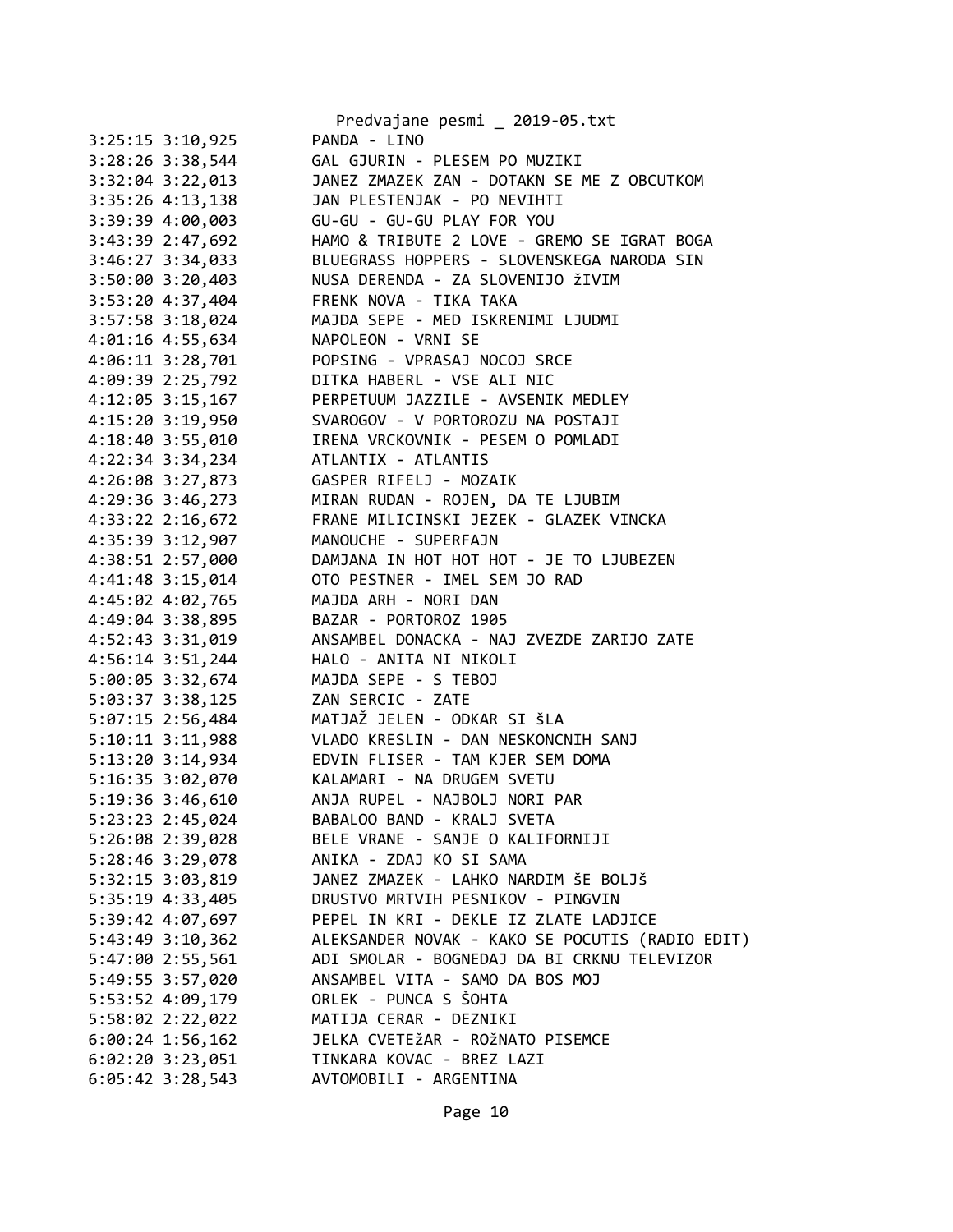|                      | Predvajane pesmi _ 2019-05.txt                 |
|----------------------|------------------------------------------------|
| $6:09:10$ 3:38,704   | VICTORY - SKUPAJ S TEBOJ                       |
| $6:12:48$ 5:04,456   | ALEKSANDER MEZEK - STARI MUZIKANT              |
| 6:17:53 4:01,960     | MATEVZ SALEHAR HAMO - PRIHAJAS                 |
| $6:21:54$ 3:58,499   | AVIA BAND - GLEJ                               |
| $6:25:53$ $3:42,815$ | ANDRAZ HRIBAR - OGNJENI OBROC                  |
| 6:29:35 3:39,719     | NECA FALK - PRVA LJUBEZEN                      |
| 6:33:15 2:56,894     | STANE MANCINI - NOC SREDI POLETJA              |
| 6:36:12 3:54,790     | EVA HREN - REKLA SVA                           |
| $6:40:06$ 4:08,320   | VRNI SE - MITHANS                              |
| $6:44:14$ $4:11,225$ | IZTOK MLAKAR - REPUBLIKA PALMA DE COCCO        |
| $6:48:25$ 3:04,000   | CUKI - SRECA ME JE ZAPUSTILA                   |
| $6:51:29$ 3:49,943   | ALENKA GODEC - ODKAR SI TU                     |
| $6:55:45$ 3:17,423   | PAPIR - SLUTNJA                                |
| 6:59:02 3:59,654     | TOMAZ DOMICELJ - JUTRI BO VSE DOBRO            |
| 7:03:01 4:16,270     | MOULIN ROUGE - JUTRO SE PREBUJA 2002 (RNB RMX) |
| 7:07:17 2:39,504     | MARJANA DERZAJ - VALETA (& BELE VRANE)         |
|                      |                                                |
| 7:09:56 4:01,994     | DADI DAZ/MZ HEKTOR - VODNJAK LJUBEZNI          |
| 7:13:56 3:58,811     | DAMJANA - PRIJATELJ IN LJUBIMEC                |
| 7:17:54 4:59,021     | ALENKA VIDRIH - ZAVESA                         |
| 7:22:53 2:44,069     | SAMO GLAVAN - VREDNOTE GENOCIDA                |
| 7:25:37 3:35,024     | SPIN - SPUSTI SE NA TLA                        |
| 7:29:08 3:40,524     | DON MENTONY BAND - SUZANA                      |
| 7:32:49 3:00,609     | MAJA KEUC - ZMOREM                             |
| 7:35:49 4:40,446     | HISA - LEDENE CESTE                            |
| 7:40:29 3:20,873     | LETECI POTEPUHI - BICIKL                       |
| 7:43:50 3:17,664     | SUPERNOVA - NINA                               |
| 7:47:07 3:35,921     | BAZAR - FEHTARJI                               |
| 7:50:43 4:18,352     | OTO PESTNER - TRIDESET LET (DOLGA)             |
| 7:55:01 3:31,955     | PANDA - KAKSNO SONCE KAKSEN DAN                |
| 7:58:33 3:02,141     | DARJA SVAJGER - SE TISOC LET                   |
| 8:01:35 3:03,065     | SAN DI EGO - BREZ TEBE                         |
| 8:04:38 2:40,803     | JANEZ PUH - BREZ SONCA CVETJA NI               |
| $8:07:18$ 5:18,998   | ANDREJ SIFRER - ZIVLJENJE JE DRAG SPORT        |
| 8:12:37 2:37,480     | ELDA VILER - KDO SI, NE VEM                    |
| 8:15:14 2:51,580     | FOXY TEENS - PRVA LJUBEZEN                     |
| 8:18:06 3:50,237     | NAPOLEON - BODI MOJA                           |
| 8:21:56 4:04,850     | KINGSTON - IZGUBIVA SE V NOC                   |
| 8:25:55 3:15,027     | TOMAZ PENGOV - CRNA PEGA CEZ OCI               |
| 8:29:10 2:57,645     | FARAONI - IMEJ ME VEDNO S SEBOJ                |
| 8:32:05 2:55,995     | FOLKROLA - DVIGNIL BOM ZASTAVO                 |
| 8:35:01 3:31,016     | GU-GU - RIBA SMRDI PRI GLAVI                   |
| 8:38:32 3:30,616     | BOR GOSTIŠA - DOVOLJ JE SRCE, KI ZATE GORI     |
| 8:42:02 3:40,810     | NUDE - PEPELKA                                 |
| 8:45:39 3:25,155     | ANA DEŽMAN - RADA BI                           |
| 8:49:04 2:58,048     | PLATIN - STO IN ENA ZGODBA                     |
| 8:52:02 1:57,717     | ROK 'N' BAND - NE TEŽIT                        |
| 8:53:59 3:26,557     | NINA PUSLAR - POZDRAV Z LJUBEZNIJO             |
|                      |                                                |
| 8:57:26 2:15,104     | JOŽICA SVETE - SONCE SIJE NA PORTOROZ          |

Page 11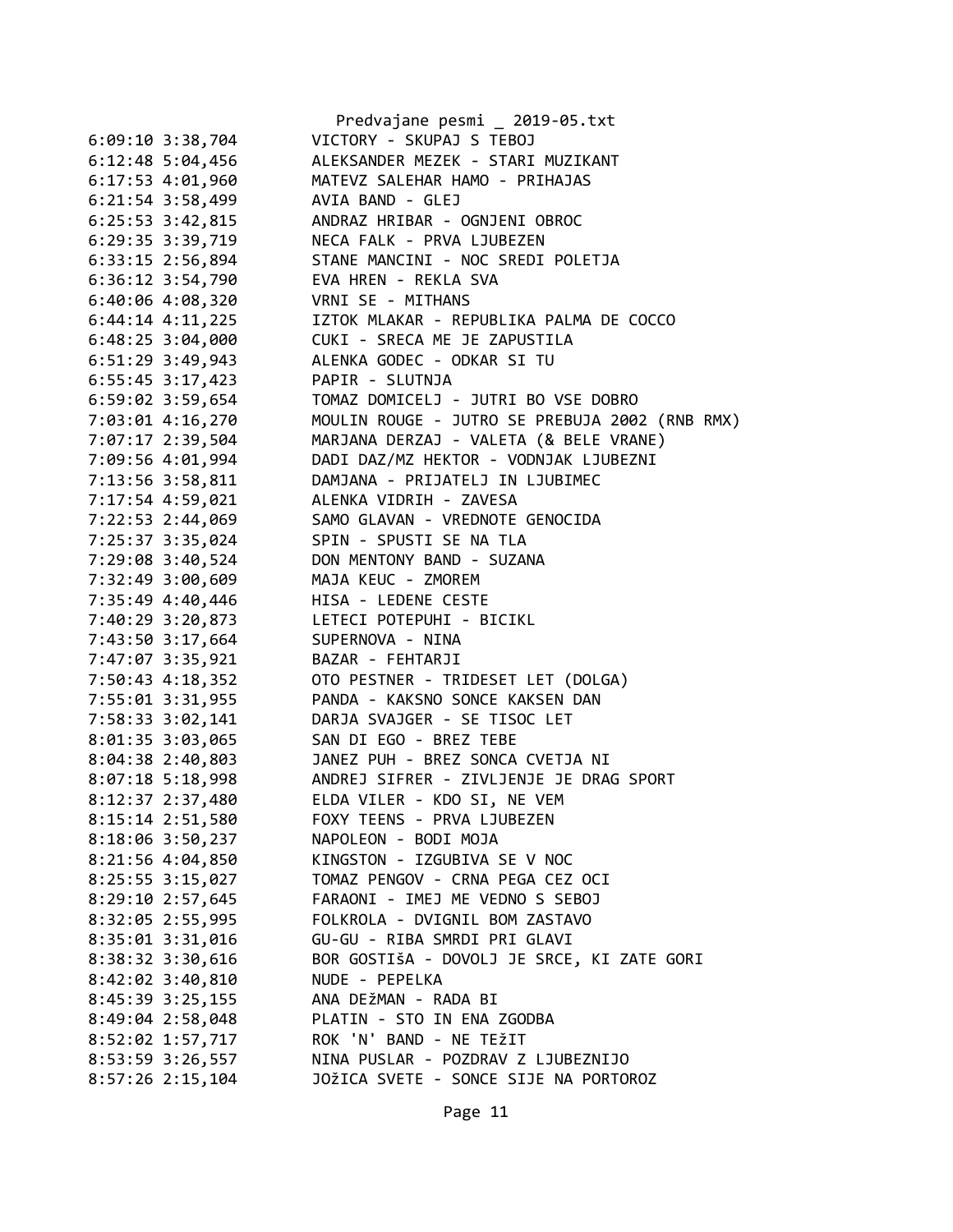|                      |                                                                              | Predvajane pesmi _ 2019-05.txt                                                                  |
|----------------------|------------------------------------------------------------------------------|-------------------------------------------------------------------------------------------------|
| 9:01:26 3:43,370     |                                                                              | SANK ROCK - NI SRECE BREZ R'N'R                                                                 |
| $9:05:27$ 3:47,661   |                                                                              | ALENKA GODEC - TVOJA                                                                            |
| $9:13:47$ $3:33,287$ |                                                                              | LUNA NAD OBALO - MARTINA MAJERLE                                                                |
| $9:17:20$ 4:26,902   |                                                                              | ANDREJ SIFRER - SLIŠIM TRAVO RAST'                                                              |
| $9:22:49$ $4:08,010$ |                                                                              | ANIKA - LAHKO NOC PIRAN                                                                         |
|                      |                                                                              | 9:26:56 3:13,991 DARJA SVAJGER - KJE JE KDO                                                     |
|                      | 9:30:56 4:15,991 PANDA - EN KORAK<br>9:35:12 4:04,347 VLADO KRESLIN - JOUŽEK |                                                                                                 |
|                      |                                                                              |                                                                                                 |
|                      |                                                                              | 9:42:33 3:04,851 FRENK NOVA - RABIM TVOJ SMEH                                                   |
|                      | 9:45:38 3:21,522 BOTRI - SONCE PO DEŽJU                                      |                                                                                                 |
|                      |                                                                              | 9:48:59 4:27,777 KATARINA AVBAR - PESEK V OCI                                                   |
|                      | 9:54:45 3:49,757 HAZARD - MAKALONCA                                          |                                                                                                 |
|                      | 9:58:35 2:51,996 AYNEE - NEPRESPANE NOCI                                     |                                                                                                 |
|                      |                                                                              |                                                                                                 |
|                      |                                                                              | 10:03:12 3:50,245 AVIA BAND - NAJINO LETO<br>10:07:02 3:18,022 NATASA & ZIBELNIK - LUNA ME NOSI |
|                      |                                                                              | 10:13:19  4:11,013  ANIKA HORVAT - PLIMA                                                        |
|                      |                                                                              | 10:17:29 2:32,042 BELE VRANE - NA VRHU NEBOTICNIKA                                              |
|                      |                                                                              | 10:21:03 2:23,962 MAJDA SEPE - ŠUŠTARSKI MOST                                                   |
|                      | 10:23:27 3:16,989 CUKI - LIZA                                                |                                                                                                 |
|                      |                                                                              | 10:26:43  4:04,143  AVTOMOBILI - OBLJUBLJENA                                                    |
| 10:31:33             |                                                                              | 3:22,046<br>2:44,237 ROK'N'BAND - MOJCA                                                         |
| 10:34:55             |                                                                              |                                                                                                 |
|                      |                                                                              | 10:37:39 3:05,063 DON MENTONY BAND - ZDEJ S'M PA MISKO                                          |
|                      | 10:46:20 3:43,387 EVA HREN - KDAJ                                            |                                                                                                 |
|                      |                                                                              | 10:50:56 3:18,986 STANE MANCINI - SOPEK VRTNIC                                                  |
| 10:54:15             |                                                                              |                                                                                                 |
| 10:58:06             |                                                                              | 3:05,809 BELVI BAND/ROBERT KRESLIN - MI SMO BELVI 2006                                          |
| (MITHANS RMX)        |                                                                              |                                                                                                 |
| 11:02:57             |                                                                              | 3:01,782    FOLKROLA - A SI SAMA                                                                |
| 11:05:59             |                                                                              | 3:48,994 ALEKSANDER MEZEK - VARUH                                                               |
| 11:12:09             |                                                                              | 2:35,112 PRO ANIMA SINGERS & ELDA VILER - TI SI MOJA                                            |
| LJUBEZEN             |                                                                              |                                                                                                 |
| 11:14:44             |                                                                              | 4:20,713 OTO PESTNER - 30 LET                                                                   |
| 11:20:07             |                                                                              | 2:30,718 ADI SMOLAR - KDO IMA PRAV                                                              |
| 11:22:37             | 2:59,013                                                                     | MILAN PECOVNIK PIDZI - LJUBIM JO                                                                |
| 11:25:36             | 2:34,789                                                                     | PRO ANIMA SINGERS - TI SI MOJA LJUBEZEN                                                         |
| 11:28:11             | 2:57,519                                                                     | IRENA KOHONT - POVABI ME NA LUNO                                                                |
| 11:31:54             | 3:01,792                                                                     | MLADI LEVI - ODA IRENI                                                                          |
| 11:34:56             | 3:34,844                                                                     | CALIFORNIA/MZ HEKTOR - STARA BARKA                                                              |
| 11:38:27             | 3:01,963                                                                     | MARTA ZORE - POJDI Z NJO                                                                        |
| 11:44:09             | 3:00,598                                                                     | MITJA PODLESNIK - TOTALNO HUDA                                                                  |
| 11:47:10             | 4:50,405                                                                     | IZTOK MLAKAR - VARSE CECA                                                                       |
| 11:52:53             | 5:03,794                                                                     | LOPATIC FAMILY BAND - USODA                                                                     |
| 11:58:16             | 3:23,861                                                                     | KARMEN STAVEC - ENA SOLZICA                                                                     |
| 12:03:25             | 3:27,043                                                                     | BLUEGRASS HOPPERS - STARI PIJANCEK                                                              |
| 12:06:52             | 3:40,928                                                                     | TOMAZ DOMICELJ - MLINAR NA MURI                                                                 |
| 12:15:03             | 3:45,841                                                                     | NINA PUSLAR FEAT. STISKI KVARTET - VSE KAR RECES MI                                             |
| 12:18:49             | 4:31,650                                                                     | PAPIR - PERON 9                                                                                 |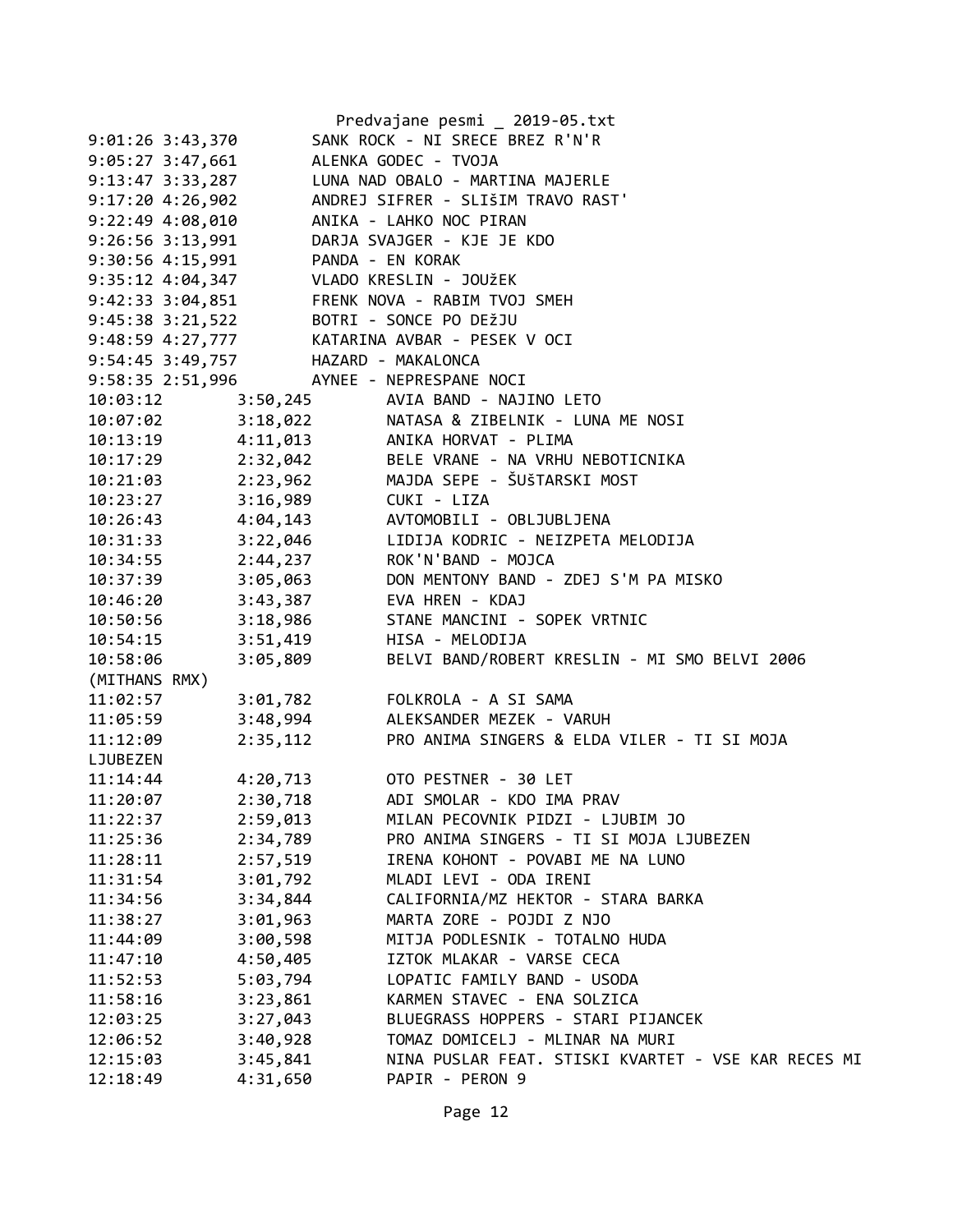|          |          | Predvajane pesmi _ 2019-05.txt                    |
|----------|----------|---------------------------------------------------|
| 12:24:22 | 4:08,830 | GU-GU - MOJA MALA LUCIJA                          |
| 12:28:30 | 3:07,174 | DANIEL RAMPRE - DOST' 'MAM TEGA                   |
| 12:32:23 | 3:56,216 | NUSA DERENDA - MODRO MORJE                        |
| 12:36:17 | 2:44,684 | BABALOO BAND - KRALJ SVETA                        |
| 12:43:22 | 3:53,754 | BEPOP - LOKOMOTIVA                                |
| 12:47:11 | 2:29,430 | VIDEOSEX - VOZI ME VLAK V DALJAVE                 |
| 12:50:33 | 3:07,896 | FARAONI - KAKO SI LEPA NOCOJ                      |
| 12:53:41 | 2:40,219 | STARI MACKI - MOJA BABY [YES SIR, THAT'S MY BABY] |
| 12:56:46 | 1:53,014 | MATIJA CERAR - Z MOJCO PLESAL BI CHA CHA CHA      |
| 12:58:39 | 3:33,817 | DRUŠTVO MRTVIH PESNIKOV - RABM                    |
| 13:02:47 | 3:33,009 | ANSAMBEL JEVSEK - RESNICA TVOJA ME NE BOLI        |
| 13:06:20 | 3:56,491 | SAMO GLAVAN - NEGATIVNE POZITIVMOSTI              |
| 13:11:36 | 3:54,592 | DOMINIK KOZARIC - REKA LUCI                       |
| 13:15:28 | 3:33,506 | SUNNY ORCHESTRA - MY COMMANDING WIFE              |
| 13:20:05 | 3:20,127 | KALAMARI - PRIDE DAN                              |
| 13:23:24 | 2:04,403 | GAUDEAMUS - PESEM ZA ŠPAS                         |
| 13:25:29 | 3:43,167 | RAAY - ZIMSKA                                     |
| 13:30:04 | 4:11,226 | ANJA RUPEL - BREZ LJUBEZNI                        |
| 13:34:15 | 3:49,932 | DAN D - PLESES                                    |
| 13:38:04 | 2:56,523 | PEPEL IN KRI - VODA NA MOJ MLIN                   |
| 13:42:21 | 4:05,560 | ALEX VOLASKO - KRATEK DIH                         |
| 13:46:27 | 4:02,318 | MAJDA ARH - OPROSTI MI                            |
| 13:51:20 | 3:50,019 | SUNNY ORCESTRA - ODHAJAM                          |
| 13:55:10 | 3:37,262 | NEZA DROBNIC - MOJA DEZELA                        |
| 13:58:47 | 3:00,434 | ROK 'N' BAND - DEKLE MOJEGA                       |
| 14:02:21 | 3:00,350 | JELKA CVETEŽAR - SIMFONY                          |
| 14:05:22 | 3:15,707 | SANK ROCK/MATJAZ JELEN - VZEMI ALI PUSTI          |
| 14:08:37 | 3:19,422 | ALENKA GODEC - SONCE SI TI                        |
| 14:13:17 | 3:20,635 | ANDREJ SIFRER - PODAJAM ROKE                      |
| 14:16:37 | 3:31,757 | PANDA - SIVE CESTE                                |
| 14:21:11 | 3:48,924 | BOTRI - AVGUŠTINA                                 |
| 14:24:59 | 2:59,010 | IRENA VRCKOVNIK - MAJHNA LUCKA                    |
| 14:27:58 | 3:42,208 | BAZAR - BARABE                                    |
| 14:32:32 | 4:13,929 | DAMJANA IN HOT HOT HOT - CE BI MI SRCE DAL        |
| 14:36:46 | 4:24,805 | DRUSTVO MRTVIH PESNIKOV - BOJNA CRTA (RADIO EDIT) |
| 14:42:31 | 3:51,155 | DITKA HABERL - KO SEM ZALJUBLJENA                 |
| 14:46:22 | 3:30,038 | DARJA SVAJGER - NEKAJ, KAR NE MINE                |
| 14:50:44 | 3:20,053 | JAN PLESTENJAK - SMEH IN SOLZE                    |
| 14:54:23 | 2:39,988 | MILAN KAMNIK - GREMO NA KAVO V PORTOROZ           |
| 14:57:03 | 3:55,518 | SRECNA MLADINA - KDO SMO                          |
| 15:01:32 | 2:07,437 | MARJANA DERZAJ - PESEM ZA DINAR                   |
| 15:03:39 | 2:24,012 | LIDIJA KODRIC - PRIDI V SOBOTO                    |
| 15:06:03 | 3:37,710 | FOLKROLA - DOBRO JUTRO MADAME                     |
| 15:11:01 | 2:59,143 | TULIO FURLANIC & PIHALNI ORKESTER KOPER - AGATA   |
| 15:14:00 | 3:23,090 | NECA FALK - STORILA BOM TO                        |
| 15:17:23 | 3:29,418 | FLIRRT - V TVOJEM TELESU                          |
| 15:21:55 | 3:34,190 | DUSAN URSIC - SAHIST                              |
| 15:25:29 | 4:42,935 | DON MENTONY BAND - GOSPOD SODNIK                  |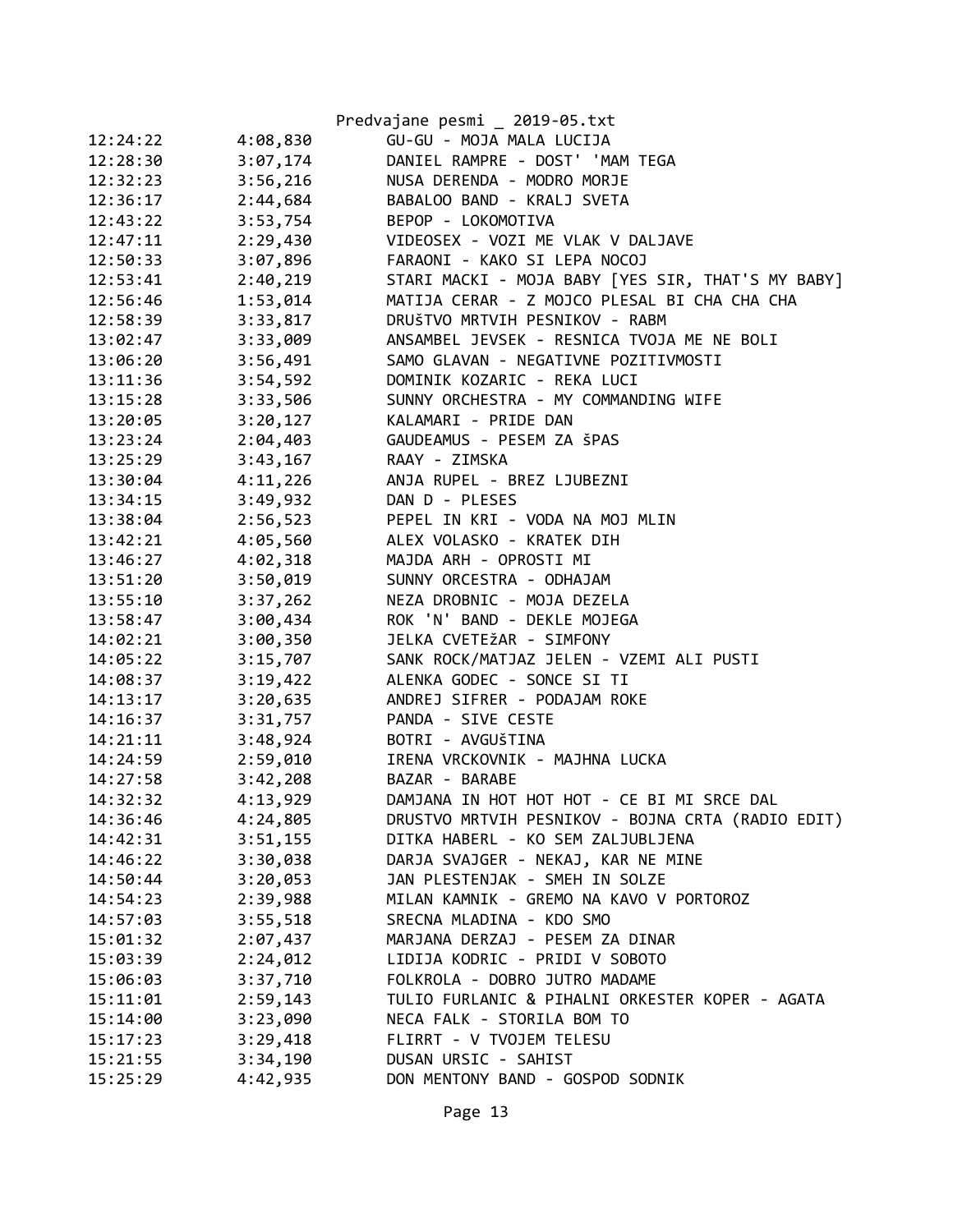|          |          | Predvajane pesmi _ 2019-05.txt                |
|----------|----------|-----------------------------------------------|
| 15:31:04 | 2:57,653 | BELE VRANE - TUDI DEZ                         |
| 15:34:01 | 2:51,344 | ANIKA HORVAT - ORION                          |
| 15:36:53 | 3:20,018 | VLADO KRESLIN & NEISHA - KAKOR ZVEZDI NA NEBU |
| 15:41:33 | 3:43,688 | AVTOMOBILI - V MRZLIH DVORANAH                |
| 15:45:17 | 3:29,568 | ZAN SERCIC - LJUBEZEN NA PRVI POGLED          |
| 15:48:46 | 2:46,846 | TOMAZ PENGOV IN MLADI LEVI - ODA IRENI        |
| 15:52:24 | 2:57,604 | DAMJANA - JE TO LJUBEZEN                      |
| 15:55:47 | 4:16,190 | INDIGO - DRUGACNA                             |
| 16:00:37 | 3:10,133 | KINGSTON - CELA ULICA NORI                    |
| 16:03:47 | 3:40,028 | MARTIN KRPAN - MALI BOGOVI                    |
| 16:07:27 | 3:13,288 | ALEKSANDER MEZEK - NEBO PO DEŽJU              |
| 16:12:01 | 3:49,144 | NINA PUSLAR - SAJ SVA SKUPAJ                  |
| 16:15:50 | 2:50,812 | METKA ŠTOK - MOŠKI IN ŽENSKA                  |
| 16:18:40 | 3:40,723 | AVIA BAND - TELESKOP                          |
| 16:23:24 | 3:52,784 | MARTA ZORE - TI                               |
| 16:27:16 | 3:22,392 | COVERLOVER - V SRCE                           |
| 16:31:31 | 4:13,888 | TOMAZ DOMICELJ - KAJ NAJ JEM                  |
| 16:35:44 | 2:55,623 | NEZA BRACUN - MOJ REFREN                      |
| 16:38:40 | 2:59,934 | NUDE - TAKO LEPO SI ZLOMILA MI SRCE           |
| 16:43:00 | 4:14,553 | REGINA - TEBE NI                              |
| 16:47:15 | 4:05,854 | PRELOM - NAD SRCEM TVOJIM SIJE SONCE          |
| 16:52:12 | 4:22,275 | KARMEN STAVEC - V REDU JE                     |
| 16:56:31 | 3:06,159 | MANOUCHE - KJE SI LUBI                        |
| 17:00:17 | 2:56,178 | ANDRAZ HRIBAR - KADAR SI TU                   |
| 17:03:13 | 2:57,352 | HAZARD - ROŽE ZA ELZO                         |
| 17:06:10 | 3:56,042 | ROK'N'BAND - LJUBEZNI NAJIN CAS               |
| 17:11:06 | 4:25,789 | AGROPOP - SAMO MILIJON                        |
| 17:15:32 | 3:27,714 | TRISTAN - SRECA SE RODI V PRICAKOVANJU        |
| 17:18:59 | 3:17,061 | OTO PESTNER - CAS ZA ZALJUBLJENE              |
| 17:23:27 | 3:44,206 | LETECI POTEPUHI - POJEM BLUES                 |
| 17:27:11 | 4:00,075 | STANE MANCINI - MANDOLINA                     |
| 17:32:03 | 4:03,011 | ADI SMOLAR - CE SVET PRIJAZEN BI POSTAL       |
| 17:36:06 | 3:21,327 | FARAONI - MI LJUDJE SMO KOT MORJE             |
| 17:40:30 | 3:06,027 | THE TWINS - HOCEM VEDETI                      |
| 17:43:36 | 5:39,206 | HISA - PALE SAM NA SVETU                      |
| 17:50:13 | 2:38,017 | KALAMARI - V VETRU RDECIH ZASTAV              |
| 17:52:51 | 3:39,594 | BILBI - KAJ PA TI                             |
| 17:56:50 | 3:28,660 | MAYA - NE, O NE                               |
| 18:00:58 | 3:07,341 | BLUEGRASS HOPPERS - BREZ SONCA CVETJA NI      |
| 18:04:05 | 4:04,150 | MARJAN MARJAN - PUNCA TEBE RAB'M              |
| 18:08:09 | 3:17,367 | DON JUAN - JULIJA                             |
| 18:12:47 | 3:22,001 | AYNEE - TO JE TA                              |
| 18:16:09 | 3:33,422 | CALIFORNIA - STARA BARKA                      |
| 18:20:53 | 3:38,339 | APOLONIA - MED VRSTICAMI                      |
| 18:24:31 | 4:30,986 | VLADO KRESLIN - CESTA (RADIO EDIT)            |
| 18:29:54 | 3:20,878 | SAMO GLAVAN - MULTI KULT                      |
| 18:33:15 | 3:54,010 | LEELOOJAMAIS - NE ZAMERI MI                   |
| 18:37:05 | 1:52,351 | OPTIMISTI - LIMUZINA                          |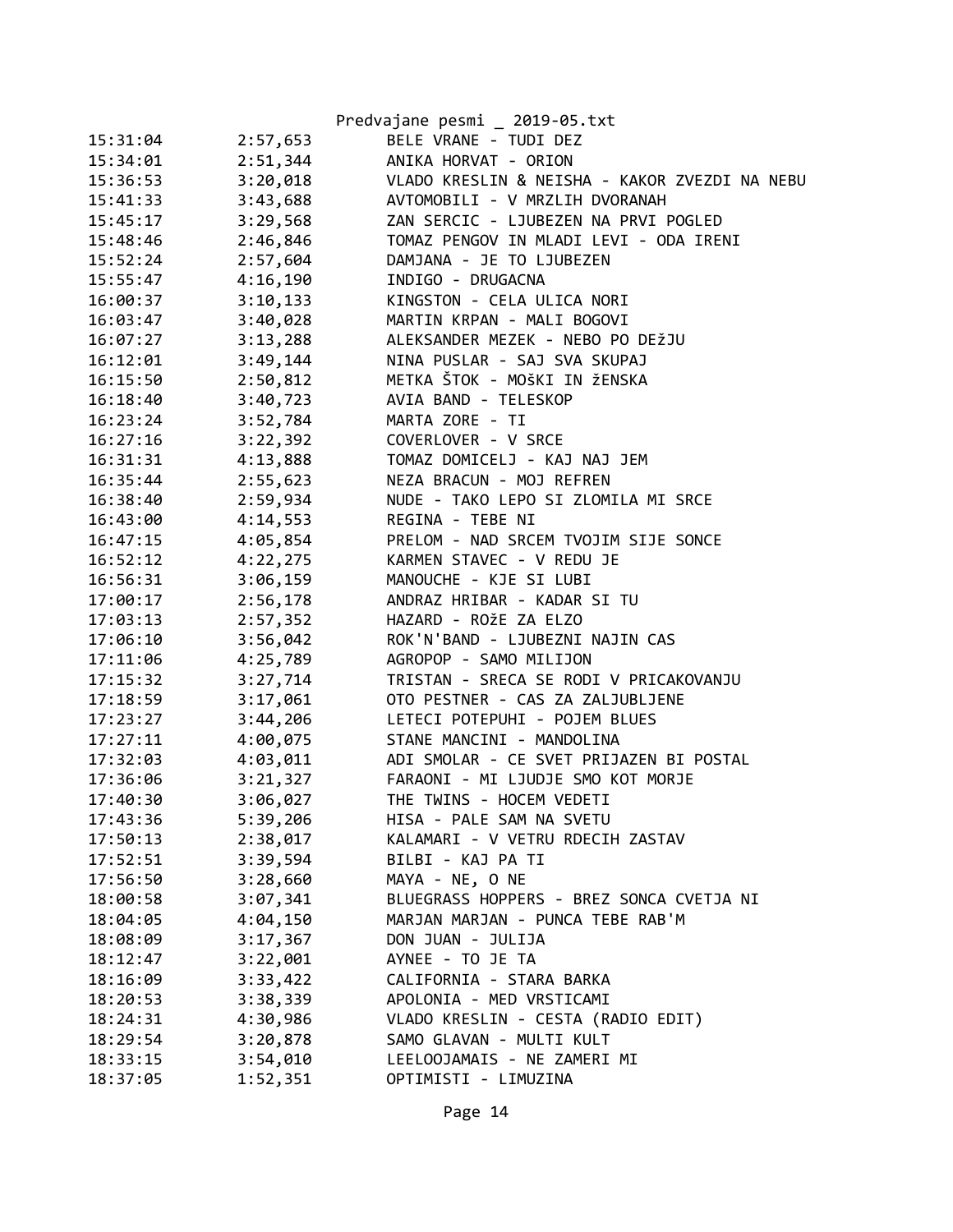|          |          | Predvajane pesmi _ 2019-05.txt                    |
|----------|----------|---------------------------------------------------|
| 18:38:57 | 3:58,017 | ALFI NIPIC - V AVTU PRED MENOJ                    |
| 18:43:58 | 5:52,201 | PAPIR - MOJE SRCE ODHAJA                          |
| 18:50:48 | 3:16,706 | IRENA VRCKOVNIK - TISTO NOC                       |
| 18:54:30 | 3:42,532 | GU-GU - LJUBICA MOJ'GA SRCA                       |
| 18:58:13 | 3:02,522 | BLACK CAT - NIKOLI                                |
| 19:01:55 | 4:41,730 | ALENKA GODEC - KONEC JE                           |
| 19:06:36 | 4:30,666 | CHATEAU - NASMEHNI SE                             |
| 19:12:10 | 4:13,843 | BAZAR - MEHKA DEKLETA                             |
| 19:16:24 | 2:42,932 | EVA SRSEN - LJUBI, LJUBI, LJUBI                   |
| 19:20:17 | 3:47,183 | ANJA RUPEL - NEKAJ UR ZA NOROST                   |
| 19:24:04 | 2:43,008 | IZTOK MLAKAR - VALENTIN                           |
| 19:26:47 | 2:56,477 | ANDREJ SIFRER - MAR NAJ ZATO ZNORIM               |
| 19:30:36 | 5:07,254 | NINA PUSLAR FT. JAN PLESTENJAK - TEBE IMAM        |
| 19:35:43 | 3:51,074 | DANILO KOCJANCIC/MATJAZ JELEN - POISCI ME         |
| 19:40:37 | 3:09,953 | OTO PESTNER & ELDA VILER - MOJA DEZELA            |
| 19:43:47 | 5:19,124 | YUHUBANDA - STEFANA                               |
| 19:50:03 | 1:58,555 | BERTA AMBROŽ - MALI VRAGEC V OCEH                 |
| 19:52:02 | 3:53,853 | SOPRANOS - EDINA                                  |
| 19:55:55 | 3:34,407 | FOLKROLA - DANES                                  |
| 20:00:10 | 3:22,012 | PEPEL IN KRI - LJUDJE POMLADI                     |
| 20:03:29 | 3:34,041 | RADIC FT. DASA - DOPUSTI SI (V PRELEPI LJUBLJANI) |
| 20:07:03 | 4:28,660 | ROK N BAND - BAMBINA                              |
| 20:16:04 | 5:40,109 | DADI DAZ - VEDNO                                  |
| 20:22:14 | 3:31,909 | VICTORY - KAKO NAJ CAS USTAVIM                    |
| 20:25:45 | 3:27,463 | JANKO ROPRET - VRNI SE                            |
| 20:30:23 | 3:08,182 | NEISHA - TISTE LEPE DNI                           |
| 20:33:31 | 3:38,176 | DARJA SVAJGER - TVOJ OBRAZ                        |
| 20:37:09 | 3:46,953 | POLONA - NEKAJ LEPIH BESED                        |
| 20:44:12 | 4:24,218 | ANIKA HORVAT - PREBUDI SE                         |
| 20:48:36 | 2:33,843 | FLIRRT - NAJIN DAN                                |
| 20:51:55 | 4:32,835 | JANEZ ZMAZEK - ZGODBA O LJUDEH                    |
| 20:56:47 | 3:26,195 | MONIKA PUCELJ - FESTA                             |
| 21:01:05 | 3:15,333 | NECA FALK - ON JE REKEL SONCE                     |
| 21:04:20 | 3:36,802 | VILI RESNIK - RAD BI BIL S TEBOJ                  |
| 21:07:56 | 3:31,629 | MARJANA DERZAJ - CEZ VELIKO LET                   |
| 21:14:27 | 2:31,046 | HAZARD - KOPALNICO IMA                            |
| 21:16:57 | 3:18,244 | AVIA BAND - VSAJ ŠE TRENUTEK                      |
| 21:20:46 | 3:21,643 | KINGSTON - VZEMI VSE                              |
| 21:24:06 | 2:41,188 | BELE VRANE - MINI MAXI                            |
| 21:26:47 | 3:56,064 | BOTRI - MAL'PREKRATKA                             |
| 21:31:40 | 3:02,639 | DAMJANA - NAJ VSEM LJUDEM SE DOGODI               |
| 21:34:43 | 3:28,558 | MAJDA SEPE - KJE JE TISTA TRAVA                   |
| 21:38:11 | 3:06,729 | ALEKSANDER MEZEK - VREMENSKA NAPOVED              |
| 21:46:53 | 3:28,452 | NUSA DERENDA - ZA STARE CASE                      |
| 21:51:06 | 3:30,279 | AVTOMOBILI - ZASEBNI RAJ                          |
| 21:55:02 | 2:57,787 | ANDREJA CAMERNIK - UJEMIVA VETER                  |
| 21:58:00 | 4:49,475 | ALEKSANDER MEŽE K- LJUBLJANA V MAJU.WAV -         |
| 22:03:59 | 3:01,011 | ALENKA VIDRIH - ZAUPANJE                          |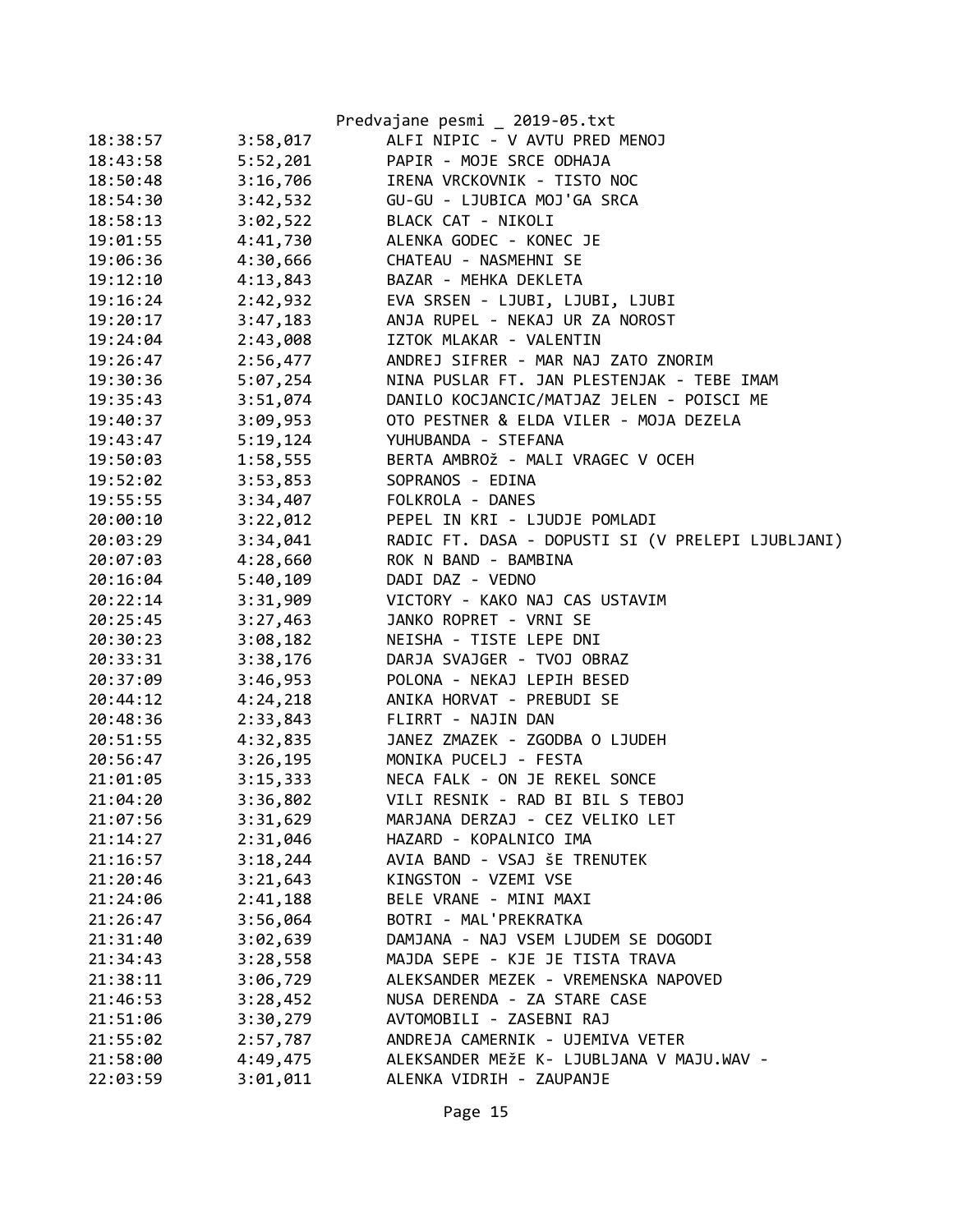|          |          | Predvajane pesmi 2019-05.txt                |
|----------|----------|---------------------------------------------|
| 22:07:00 | 3:29,543 | DRUŠTVO MRTVIH PESNIKOV - 25                |
| 22:12:51 | 4:11,635 | 7.OKTOBER - NI SE CAS                       |
| 22:17:03 | 2:55,613 | TOMAZ DOMICELJ - PUNCA ZA VSE               |
| 22:20:29 | 3:19,244 | 3CELOS - MADAMME                            |
| 22:23:48 | 3:09,063 | IRENA KOHONT - ZAPRLA SEM VSA OKNA          |
| 22:26:57 | 3:13,047 | FARAONI - SAMO TI                           |
| 22:31:02 | 3:04,843 | DON MENTONY BAND - ZDEJ S'M PA MIŠKO        |
| 22:34:07 | 3:46,110 | ADI SMOLAR - LJUBEZEN GRE SKOZI ZELODEC     |
| 22:37:53 | 3:37,028 | DUSAN URSIC - USMERJENCKI                   |
| 22:44:10 | 3:17,950 | CUKI - PUNCKA Z LANENIMI LASMI              |
| 22:47:28 | 3:37,450 | NINA PUSLAR - POLJUB NA KLOPCI              |
| 22:51:49 | 2:42,549 | ANIKA - NE CAKAJ NA MAJ                     |
| 22:54:32 | 2:07,971 | BLUEGRASS HOPPERS - PO NOVEM LETU BOLJŠE BO |
| 22:56:40 | 3:01,159 | DAMJANA GOLAVSEK - NASMEH                   |
| 23:00:38 | 2:39,388 | ICE - STARA GARA                            |
| 23:03:17 | 3:41,184 | ROK'N'BAND - LJUBIM JO                      |
| 23:06:58 | 2:39,889 | BRANKA KRANER - POLETNI GIGOLO              |
| 23:14:08 | 4:24,695 | MAJDA ARH - ZDAJ VEM                        |
| 23:18:33 | 3:09,043 | KALAMARI - BREZ TEBE                        |
| 23:22:12 | 4:05,849 | FRENK NOVA - DEZ IN SONCE                   |
| 23:26:18 | 1:35,542 | MATIJA CERAR - PROMETNIK                    |
| 23:27:53 | 3:03,013 | GU-GU - F.ROMANCA V KINU SLOGA              |
| 23:31:40 | 3:49,485 | BABALOO BAND - KO SEM SAM                   |
| 23:35:30 | 3:42,993 | TOM TOM - LE SPOMIN                         |
| 23:43:33 | 3:56,480 | OTO PESTNER - PRAZEN VRT                    |
| 23:47:29 | 4:10,025 | DAZ - PODOBEN SEM ZMAJU                     |
| 23:51:38 | 4:24,751 | JAN PLESTENJAK - STAVI NA MOJE SRCE         |
| 23:56:02 | 3:06,474 | FOXY TEENS - MODRE OCI                      |
| 23:59:09 | 3:31,429 | ALMA MERKLIN - VSAKA MINUTA                 |

| $0:02:40$ 4:27,991 | DON MENTONY BAND - KARIERA                       |
|--------------------|--------------------------------------------------|
| 0:07:07 3:21,960   | TOMO JURAK - KO BODO COLNI ZADNJIC V NOC ODPLULI |
| $0:10:29$ 3:12,404 | NINA PUSLAR - CE TI ZAVEZEM OCI                  |
| $0:13:41$ 3:17,577 | AVIA BAND - COOL                                 |
|                    | 0:16:58 3:54,250 ZAN SERCIC - KAJ PA MIDVA       |
| 0:20:52 2:56,683   | FOLKROLA - DVIGNIL BOM ZASTAV                    |
| $0:23:49$ 3:53,614 | REGINA - LIZA LJUBI JAZZ                         |
| $0:27:42$ 3:06,737 | ALEKSANDER MEZEK - JOK NA DEZJU                  |
| $0:30:49$ 2:25,628 | IVANKA KRASEVEC - PRESERN - STARA PLOSCA         |
| $0:33:14$ 4:13,805 | ALENKA GODEC - POZABI                            |
| 0:37:28 3:22,734   | IVO MOJZER - DECEK Z ULICE                       |
| 0:40:50 3:34,503   | BILBI - HVALA ZA VIJOLICE                        |
| $0:44:24$ 2:36,473 | MARTINA SRAJ - DOVOLJ LJUBEZNI                   |
| $0:47:01$ 2:37,646 | ALEŠ HADALIN - KAKO LEPO JE                      |
| $0:49:38$ 3:10,963 | CALIFORNIA - V MENI JE CALIFORNIA (RADIO CUT)    |
|                    |                                                  |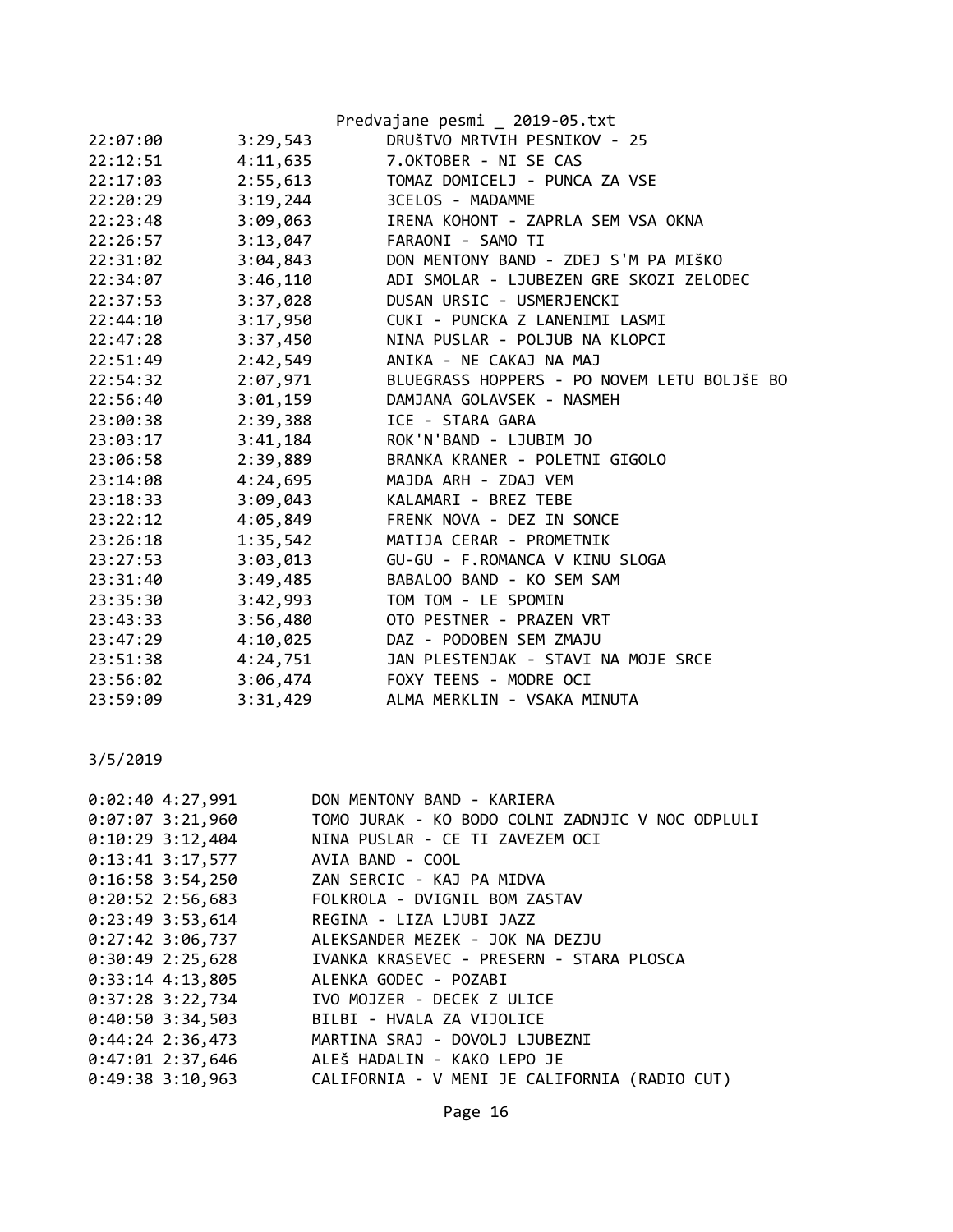|                      | Predvajane pesmi _ 2019-05.txt                |
|----------------------|-----------------------------------------------|
| $0:52:49$ 3:41,675   | NEISHA - LE KAJ SE SKRIVA                     |
| $0:56:30$ 3:54,236   | BOTRI - MAL' PREKRATKA                        |
| 1:00:24 2:52,297     | EVA BEUS - NAZAJ K MAMI                       |
| 1:03:16 4:19,918     | CUKI - GREVA GOR V HRIBE                      |
| 1:07:32 2:43,393     | AYNEE - ZDAJ SEM TU                           |
| 1:10:15 4:30,749     | AVTOMOBILI - ENAKONOCJE                       |
| 1:14:45 4:08,771     | ELEVATORS - NA KRILIH LJUBEZNI                |
| 1:18:54 4:11,845     | DAMJANA - LJUBIMEC                            |
| 1:23:05 3:22,993     | ADI SMOLAR - PRAVICE NI - PRAVICA JE          |
| 1:26:28 3:45,594     | KARMEN STAVEC - FANT IZ PRAVLJICE             |
| 1:30:14 3:29,924     | MARKO VOZELJ - LETIVA V NEBO                  |
| 1:33:43 3:45,091     | ANJA RUPEL - DAN, KOT JE TA                   |
| 1:37:28 2:47,879     | KALAMARI - POPOLDNE                           |
| 1:40:16 3:05,969     | ANDREJ SIFRER - MARTINOV LULCEK               |
| 1:43:22 4:00,361     | KINGSTON - MODERNE SIRENE                     |
| 1:47:22 2:48,977     | YUHUBANDA - GOR PA DOL                        |
| 1:50:10 3:16,048     | TOMAZ DOMICELJ - HONDOIDI                     |
| 1:53:26 3:06,343     | MANOUCHE - TAMALA                             |
| 1:56:32 2:54,073     | NEW SWING QUARTET - TI ALI SOLA               |
| 1:59:26 3:27,973     | PEPEL IN KRI - MOJA SRECNA ZVEZDA             |
|                      |                                               |
| 2:02:51 2:54,002     | 1X BAND - TIH DEŽEVEN DAN                     |
| 2:05:45 3:15,251     | TRISTAN - PR'PRAU MUDROC                      |
| 2:09:00 3:50,764     | PETRA PETAN - ON JE BIL TA                    |
| 2:12:50 3:09,044     | ROK'N'BAND - TINA                             |
| 2:15:57 3:33,953     | KATRINAS - DO NEBA                            |
| 2:19:30 4:03,012     | IZTOK MLAKAR - VANDIMA                        |
| 2:23:33 3:28,840     | BABALOO BAND - POT DOMOV                      |
| 2:27:02 3:23,481     | PAPIR - NIC MI NI                             |
| 2:30:25 2:32,592     | BELE VRANE - MALA TERASA                      |
| 2:32:57 3:17,874     | MYSELF - LJUBEZEN V ZRAKU JE (RADIO EDIT)     |
| 2:36:15 3:50,050     | NUSA DERENDA - VZEMI ME VETER                 |
| 2:40:05 3:19,980     | ALFI NIPIC - POLJANE DOM PRELEPIH DNI         |
| 2:43:25 5:02,021     | PANDA - V POZNIH NOCNIH URAH                  |
| 2:48:27 3:42,514     | DARJA SVAJGER - PRAVLJICA                     |
| 2:52:09 3:36,025     | IRENA VRCKOVNIK - NAJ                         |
| 2:55:45 3:00,710     | POLONA - POVEJ                                |
| 2:58:45 2:55,611     | BETI JURKOVIC - ZVIZGA                        |
| 3:01:40 4:32,078     | JAN PLESTENJAK - BOLEZEN                      |
| $3:06:12$ $3:11,001$ | VLADO KRESLIN/MARTIN KRPAN - LAHKO BI ZLETELA |
| $3:09:17$ 1:25,025   | FRANE MILICINSKI JEZEK - MOJ NAROBE SVET      |
| 3:10:42 4:08,408     | HALO - JIMMY HUE                              |
| 3:14:50 3:53,861     | MONIKA PUCELJ - MENE JE STRAH                 |
| 3:18:44 3:09,931     | VIP BAND - KA PA TO                           |
| $3:21:54$ 4:39,633   | PETER PAN - OH, SABINA                        |
| 3:26:33 2:20,571     | LIDIJA KODRIC - PASTIR KOSTJA                 |
| 3:28:53 3:34,007     | HAZARD - NENA                                 |
| $3:32:27$ $3:15,998$ | JOZICA SVETE & I.KRASEVEC - TRI SRCA          |
| $3:35:43$ $3:57,852$ | MAJDA SEPE - POJ KITARA MOJEGA SRCA           |
|                      |                                               |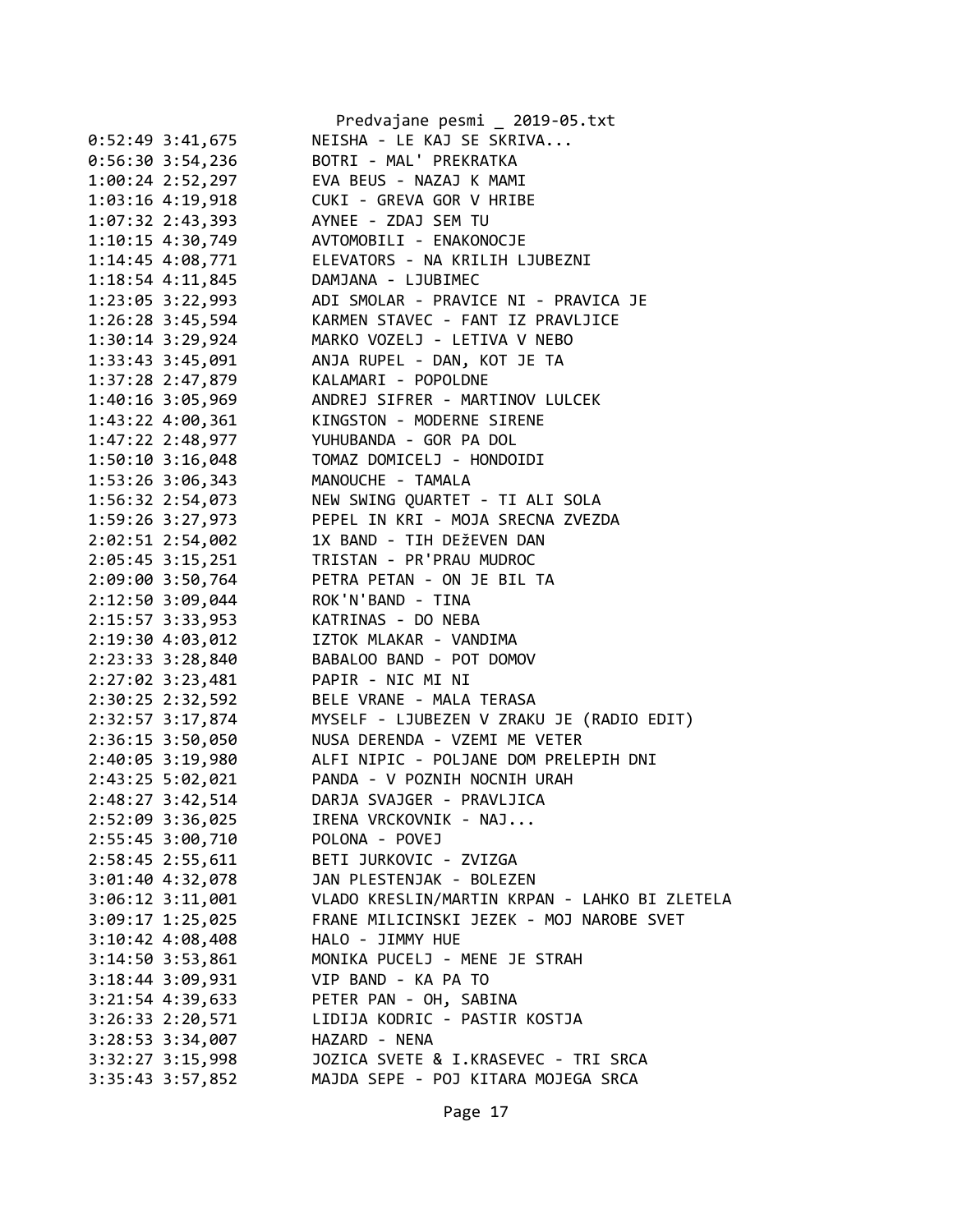|                      | Predvajane pesmi _ 2019-05.txt       |
|----------------------|--------------------------------------|
| $3:39:41$ $3:40,498$ | SANK ROCK - SENCA SEBE               |
| 3:43:21 3:38,033     | ALENKA VIDRIH - UJETA                |
| 3:46:59 2:09,007     | BRANKA KRANER - CAO                  |
| 3:49:07 3:28,028     | MARJANA DERZAJ - CABARET             |
| 3:52:35 4:16,602     | FARAONI - PASJE ZIVLJENJE            |
| 3:56:52 4:24,429     | TINKARA KOVAC - 2X2                  |
| 4:01:16 3:35,007     | BAZAR - PRVI MAJ                     |
| 4:04:51 3:49,673     | DAMJANA IN HOT HOT HOT - ZIVLJENJE   |
| 4:08:40 3:41,726     | VICTORY - MI MAMO SE FAJN            |
| 4:12:22 2:02,000     | MATIJA CERAR - MILIJON ZELJA         |
| 4:14:24 3:07,457     | DON MENTONY BAND - NON CAPITO        |
| 4:17:31 2:56,902     | BOZIDAR WOLFGANG WOLF - O NE CHERIE  |
| 4:20:27 3:23,043     | U'REDU - NA SMARNO GORO              |
| 4:23:50 4:18,023     | NUDE - PRI VODNJAKU                  |
| 4:28:06 3:45,529     | MARTA ZORE - ŠE SI TU                |
| 4:31:52 3:31,769     | ROK FERENGJA - LJUBI ME              |
| 4:35:23 2:59,602     | EVA CERNE - CUDEZI SMEHLJAJA         |
| $4:38:21$ $3:48,053$ | OTO PESTNER - MARY ANN               |
| 4:42:08 2:48,128     | DITKA HABERI - MLADE OCI             |
| 4:44:56 3:28,622     | FOLKROLA - MONA                      |
| 4:48:25 3:29,177     | ALENKA GODEC - V DOBREM IN SLABEM    |
| 4:51:54 2:50,012     | SUPERNOVA - KJE STE VSI              |
| 4:54:44 3:32,497     | PLANET GROOVE - SONCE                |
| 4:58:16 3:39,679     | MAJDA ARH - ZALJUBLJENA              |
| 5:02:45 2:10,972     | MARJANA DERZAJ - JANEZ               |
| 5:04:55 4:03,024     | MIRAN RUDAN - LJUBI NEZNO            |
| 5:08:56 4:13,043     | REGINA - ŠOK                         |
| 5:14:58 3:35,917     | CARPE DIEM - ORIGINAL                |
| 5:18:34 3:07,516     | BRANKA KRANER - LJUBLJANSKI ZVON     |
| 5:23:04 3:51,024     | ANDREJ SIFRER - OSTANI Z NAMI        |
| $5:26:46$ 4:17,638   | ALENKA GODEC - ZGUBLJAM TE           |
| 5:32:06 3:05,537     | MANOUCHE - KJE SI LUBI               |
| 5:35:05 3:46,393     | GU-GU - MI 'MAMO SE FAJN             |
| 5:38:51 3:37,823     | ZABJAK TRIO - PISMO                  |
| $5:44:18$ $3:18,197$ | MARTA ZORE - MENI SI ŽIVLJENJE       |
| 5:47:36 3:10,034     | VILI RESNIK - NAJ OSTANE TO MED NAMA |
| 5:52:01 4:55,412     | DUSAN URSIC - POGREB IN ZABLODA      |
| 5:57:16 2:47,102     | JANKO ROPRET - ZIMZELEN              |
| $6:00:52$ 4:15,157   | FOLKROLA - MARUŠKA                   |
| $6:05:07$ 2:58,028   | DON MENTONY BAND - HOPLA KONOPLA     |
| 6:08:05 3:31,904     | PANDA - SIVE CESTE                   |
| $6:13:26$ 3:49,034   | ANIKA - PREDALA SE NE BOM            |
| $6:17:13$ $2:25,942$ | BERTA AMBROŽ - JOKALA BOM BREZ SOLZ  |
| 6:21:02 3:14,037     | ADI SMOLAR - AJAJAJ, SLOVENIJA       |
| $6:24:14$ $4:17,074$ | ANJA RUPEL - NA ZADNJI POSTAJI       |
| $6:28:31$ $3:54,568$ | TULIO FURLANIC - TOCNO VMES          |
| $6:33:27$ $3:01,297$ | ALEKSANDER MEZEK - SIVA POT          |
| $6:36:28$ 3:16,099   | NECA FALK - ON JE REKEL SONCE        |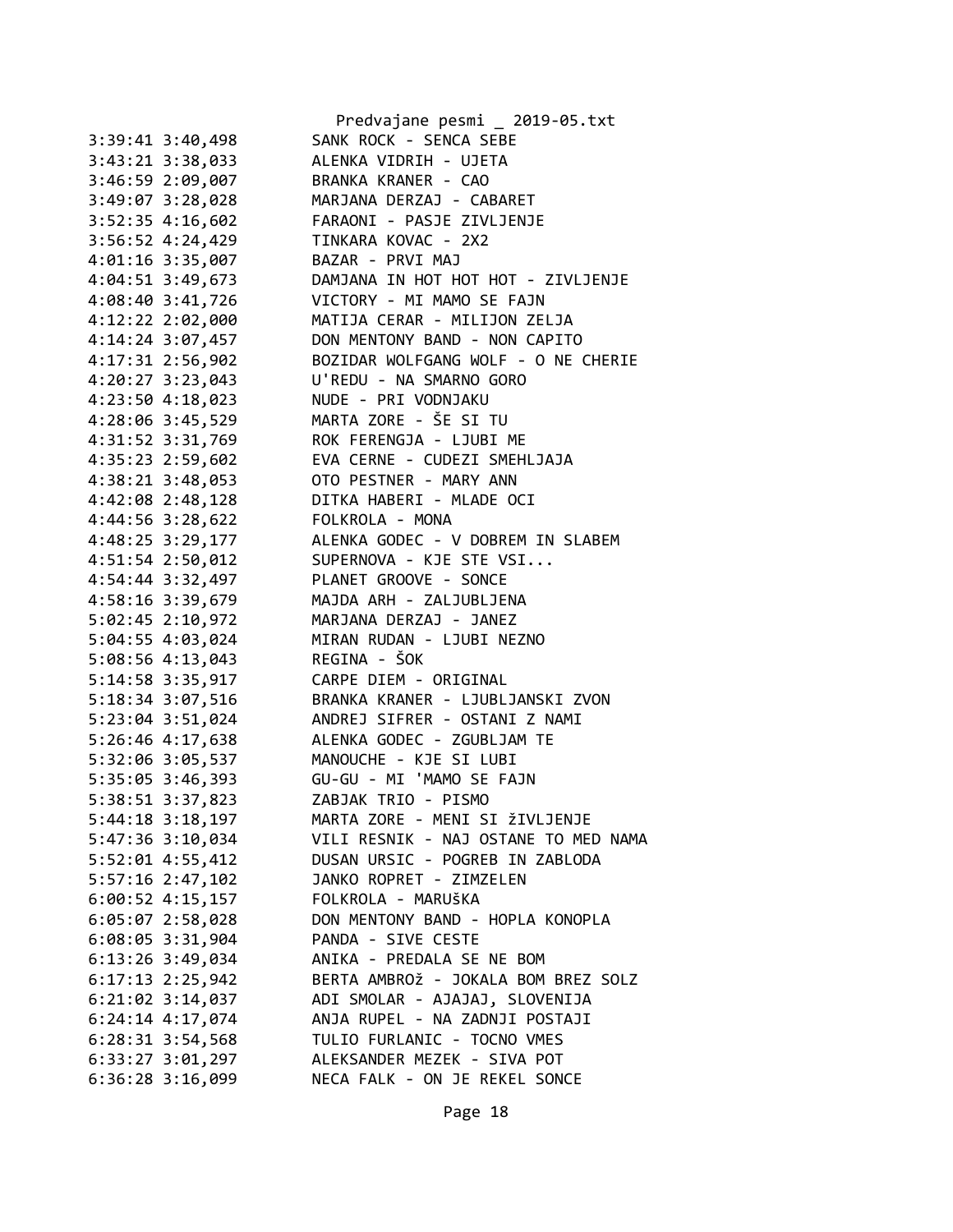|          |                      | Predvajane pesmi _ 2019-05.txt                                                      |
|----------|----------------------|-------------------------------------------------------------------------------------|
|          | 6:41:33 3:35,253     | KINGSTON - VZEMI VSE                                                                |
|          | 6:45:08 3:45,144     | CALIFORNIA/MZ HEKTOR - USTAVIL BI CAS                                               |
|          | 6:48:52 3:46,303     | TOMAZ DOMICELJ - ŽELIM SI STARIH PRAVLJIC                                           |
|          | 6:53:54 3:31,073     | CUKI - LAHKO BI BIL                                                                 |
|          | 6:57:50 2:45,842     | DARJA SVAJGER - PRISLUHNI MI                                                        |
|          |                      | 7:01:25 2:54,019 IVO MOJZER - POLNOCNI KAVBOJ                                       |
|          | 7:04:19 4:55,247     | SAMO GLAVAN - VENTILATORSKA PESEM                                                   |
|          | $7:11:04$ 3:16,984   | SLAVKO IVANCIC - CRTA                                                               |
|          | $7:14:20$ 3:25,348   | BOTRI - OB TEBI SE MI ZROLA                                                         |
|          |                      |                                                                                     |
|          |                      | 7:17:46 3:15,083 YUHUBANDA - NE NIMAS POJMA<br>7:22:24 4:23,625 BAZAR - IGRA ZA DVA |
|          |                      |                                                                                     |
|          | 7:26:47 3:23,804     | MATJAZ JELEN - POCASI  JE LEPO                                                      |
|          | 7:31:13 3:30,754     | METKA ŠTOK - OSAMLJENA ( ALONE AGAIN )                                              |
|          | 7:34:43 3:02,023     | KARMEN STAVEC - SE IN SE                                                            |
|          |                      | 7:37:45 3:37,274 KATRINAS - LETIM                                                   |
|          |                      | 7:43:12 4:45,055 IZTOK MLAKAR - PEPI ZBARADORIA                                     |
|          |                      | 7:47:56 2:58,163 HAZARD - ZABLODA V MODRIH KAVBOJKAH                                |
|          |                      | 7:52:10 4:13,040 SUPERNOVA - POBEGNI Z MANO                                         |
|          |                      | 7:56:23 2:29,576 DAMJANA - V MOJ SVET VSTOPIL SI TI                                 |
|          |                      | 7:58:52 3:47,254 VLADO KRESLIN - KRASNI NOVI SVET                                   |
|          | 8:03:29 3:46,877     | OTO PESTNER - ZA LJUBEZEN HVALA TI                                                  |
|          | $8:07:16$ 3:26,014   | ROK'N'BAND - OSTANI SE MINUTO                                                       |
|          | $8:12:28$ 4:20,985   | JAN PLESTENJAK - TRIKRAT ME POLJUBI                                                 |
|          |                      | 8:16:49 3:33,984 BILBI - PESEM OD VCERAJ                                            |
|          | $8:21:46$ 4:11,421   | OTO PESTNER & PERPETUM JAZZILE - MATI BODIVA PRIJATELJA                             |
|          | $8:25:57$ 3:17,023   | BELE VRANE - BREZ BESED                                                             |
|          | 8:30:16 4:23,536     | NUSA DERENDA - ROKO NA SRCE                                                         |
|          | 8:34:40 4:30,080     | KGV - KAKSEN DAN                                                                    |
|          | 8:40:59 2:53,857     | PRELOM - LJUBEZEN IZ ŠOLSKIH DNI                                                    |
|          | 8:43:53 3:35,714     | NEZA DROBNIC - BREZ BESED                                                           |
|          |                      | 8:47:28 3:58,344 MAJDA SEPE - POJ KITARA MOJEGA SRCA                                |
|          |                      | 8:52:42 2:29,853 ELDA VILER - TI SI MOJA LJUBEZEN                                   |
|          |                      | 8:55:31 3:16,789 FARAONI - SLAVOSPEV                                                |
|          | 8:58:48 3:14,899     | ANIKA HORVAT - SAMA DOMA                                                            |
|          | 9:04:47 2:51,046     | ANDRAZ HRIBAR - TI NE VES                                                           |
|          | $9:07:38$ 3:26,134   | AVIA BAND - NORA KRILA                                                              |
|          | $9:15:18$ $3:04,027$ | BABILON - RABIM TVOJ SMEH                                                           |
|          | $9:18:18$ 4:05,651   | TATJANA GROS - ZATO SEM NORO TE LJUBILA                                             |
|          | $9:24:00$ $3:47,154$ | NINA PUSLAR - TO MI JE VSEC                                                         |
|          | $9:27:47$ $4:25,495$ | BABALOO BAND - DOBRO JUTRO DELOVNI LJUDJE                                           |
|          | 9:33:00 3:43,800     | HELLCATS - SANJAM DEMONE                                                            |
|          |                      | PEPEL IN KRI - PO BITKI SO GENERALI VSI                                             |
|          | $9:36:44$ 2:50,839   |                                                                                     |
|          | $9:43:23$ $4:14,057$ | EDVIN FLISER - NJEJ, KI SEM JO LJUBIL                                               |
|          | $9:47:37$ $3:35,574$ | MARTINA SRAJ - HOCEM NAZAJ                                                          |
|          | 9:52:42 3:48,034     | DITKA HABERL - LJUBIMEC BREZ IMENA                                                  |
|          |                      | 9:56:55 3:38,984 NEISHA - LE KAJ SE SKRIVA                                          |
| 10:03:18 | 4:00,121             | MARJANA DERZAJ - VRNI SE ŠE KDAJ V LJUBLJANO                                        |
| 10:07:18 | 3:26,029             | DADI DAZ - MAMIN SIN                                                                |
|          |                      |                                                                                     |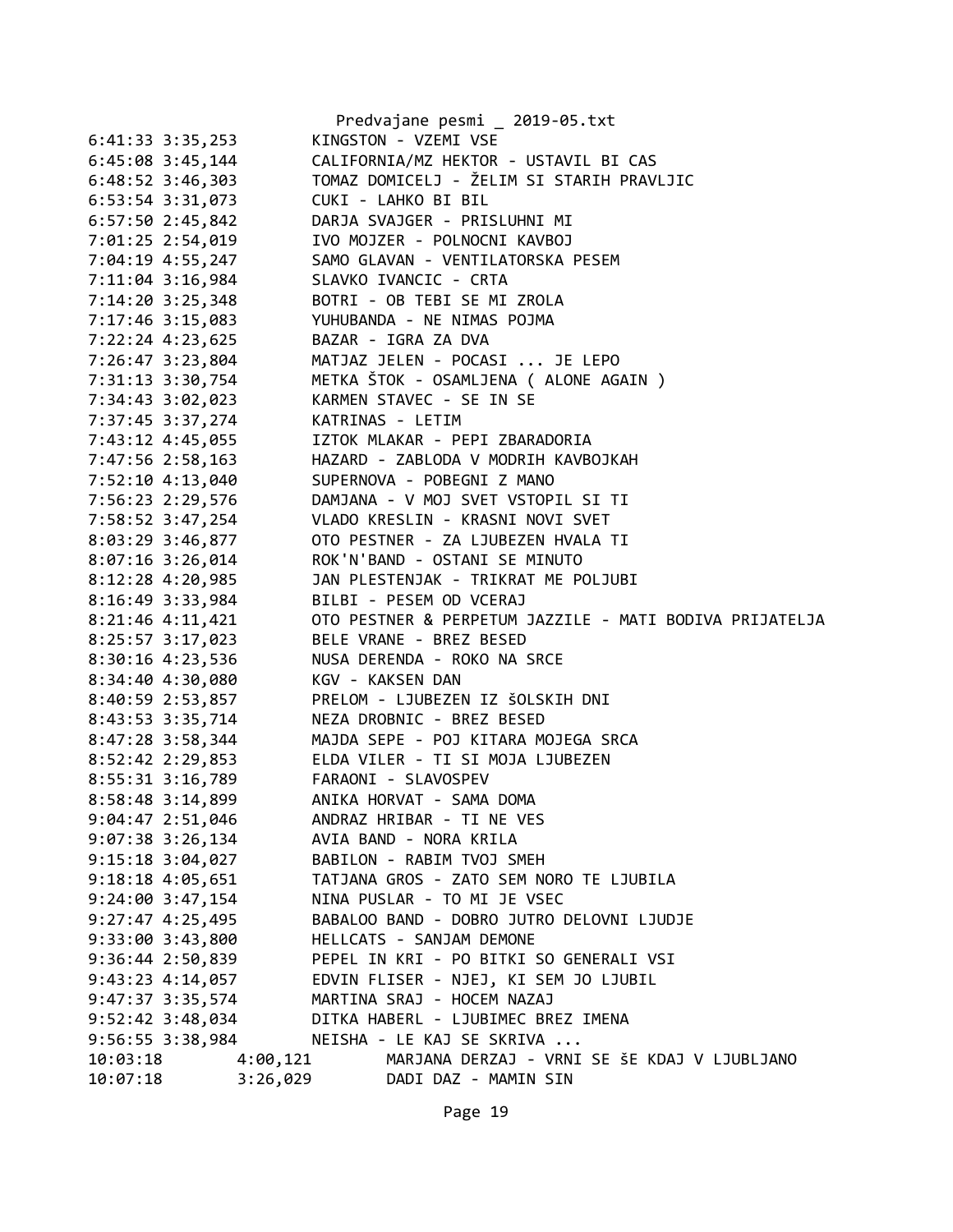|          |          | Predvajane pesmi _ 2019-05.txt                    |
|----------|----------|---------------------------------------------------|
| 10:14:35 | 3:30,882 | MARTA ZORE - ON                                   |
| 10:18:06 | 3:33,243 | EVA CERNE - LE SANJE                              |
| 10:23:14 | 3:27,140 | ANDREJ SIFRER - ZA PRIJATELJE                     |
| 10:26:41 | 1:57,013 | LIDIJA KODRIC - DAN ZA NAJU DVA                   |
| 10:28:38 | 3:23,843 | ALENKA GODEC - KJE SI ZDAJ                        |
| 10:32:50 | 2:50,483 | ALEX VOLASKO - DA DA DI DA                        |
| 10:35:40 | 4:22,342 | PAVLE KAVEC & OKO - VSE SEM DAL TI                |
| 10:44:33 | 3:04,179 | RESISTANCE ACOUSTIQUE - DVE JEZERI, VSI SO VENCI  |
| VEJLI    |          |                                                   |
| 10:47:36 | 2:43,717 | KALAMARI - WWW                                    |
| 10:51:49 | 3:38,805 | VILI RESNIK - KOT PTICA                           |
| 10:55:28 | 4:31,771 | GU-GU - LJUBIL BI SE                              |
| 11:02:46 | 2:59,829 | KING FOO - ZIVE SANJE                             |
| 11:05:45 | 2:52,333 | DJ SYLVAIN, MIKE VELE & HANNAH MANCINI - TI SI TI |
| 11:08:37 | 3:31,460 | POLONA FURLAN - TAKA KOT SEM                      |
| 11:17:50 | 3:58,871 | IRENA KOHONT - ŠEL SI MIMO                        |
| 11:23:24 | 3:36,023 | FLIRT - KO JE NI                                  |
| 11:27:00 | 3:50,220 | ADI SMOLAR - J                                    |
| 11:31:39 | 4:02,730 | DAMJANA GOLAVSEK - SOLZE                          |
| 11:35:41 | 3:26,104 | TATJANA DREMELJ - OSTANI TAKŠEN KOT SI            |
| 11:43:25 | 3:53,660 | SELEKCIJA - BELA GOLOBICA                         |
| 11:47:18 | 4:12,116 | FOLKROLA - KÄRNTEN                                |
| 11:52:59 | 4:12,094 | PANDA - GREM SVOJO POT                            |
| 11:57:31 | 3:26,117 | ALEKSANDER MEZEK - DNEVI KAKOR JE TA              |
| 12:03:43 | 3:45,035 | AVTOMOBILI - V MRZLIH DVORANAH                    |
| 12:07:23 | 4:28,611 | ANJA RUPEL - ŽIVLJENJE JE KOT IGRA                |
| 12:17:07 | 5:06,616 | AURORA - BLIZJE SONCU                             |
| 12:23:49 | 4:39,767 | TOMAZ DOMICELJ - MOJ DOM JE LUBLANA               |
| 12:28:29 | 3:28,998 | KINGSTON - TRI PRSTE TEQUILE                      |
| 12:32:45 | 4:30,666 | DON MENTONY BAND - NE VERJAMEM                    |
| 12:37:15 | 3:31,298 | DRUSTVO MRTVIH PESNIKOV - ME ZE MA DA BI TE       |
| 12:44:45 | 3:46,293 | DUSAN URSIC - SLOVENCELJNI                        |
| 12:48:31 | 3:20,276 | NINO ROBIC - POSLEDNJA POSTAJA                    |
| 12:53:20 | 3:34,148 | KARMEN STAVEC - SRCA TI VEC NE DAM                |
| 12:57:19 | 3:14,206 | DARJA SVAJGER - POGREŠAM TE                       |
| 13:01:07 | 2:31,950 | OTO PESTNER - ZDRAVICA MARIJA                     |
| 13:03:38 | 3:23,032 | IZTOK MLAKAR - POLITIK GVIDO                      |
| 13:07:01 | 3:16,211 | SELL OUT - SAMOTA                                 |
| 13:11:55 | 3:37,415 | DAMJANA - RIME                                    |
| 13:15:32 | 2:52,791 | JADRANKA JORAS - SEDMI CUT                        |
| 13:18:25 | 3:26,676 | ROK'N'BAND - OSTANI ŠE MINUTO                     |
| 13:23:03 | 3:00,026 | MARINA MARTENSSON - BLIZU                         |
| 13:26:03 | 3:17,576 | SUNNY ORCHESTRA - GROBAR                          |
| 13:30:24 | 3:37,247 | CUKI - STORKLJE                                   |
| 13:33:59 | 3:56,743 | BELE VRANE - TO BIL JE DAN                        |
| 13:37:56 | 3:07,703 | MATIJA CERAR - GOSPOD V KRAVATI                   |
| 13:42:41 | 2:48,743 | MAJDA ARH - POŠLJI MU VETER POZDRAV               |
| 13:45:29 | 3:46,637 | TANGELS - TI SI POLETJE                           |
|          |          |                                                   |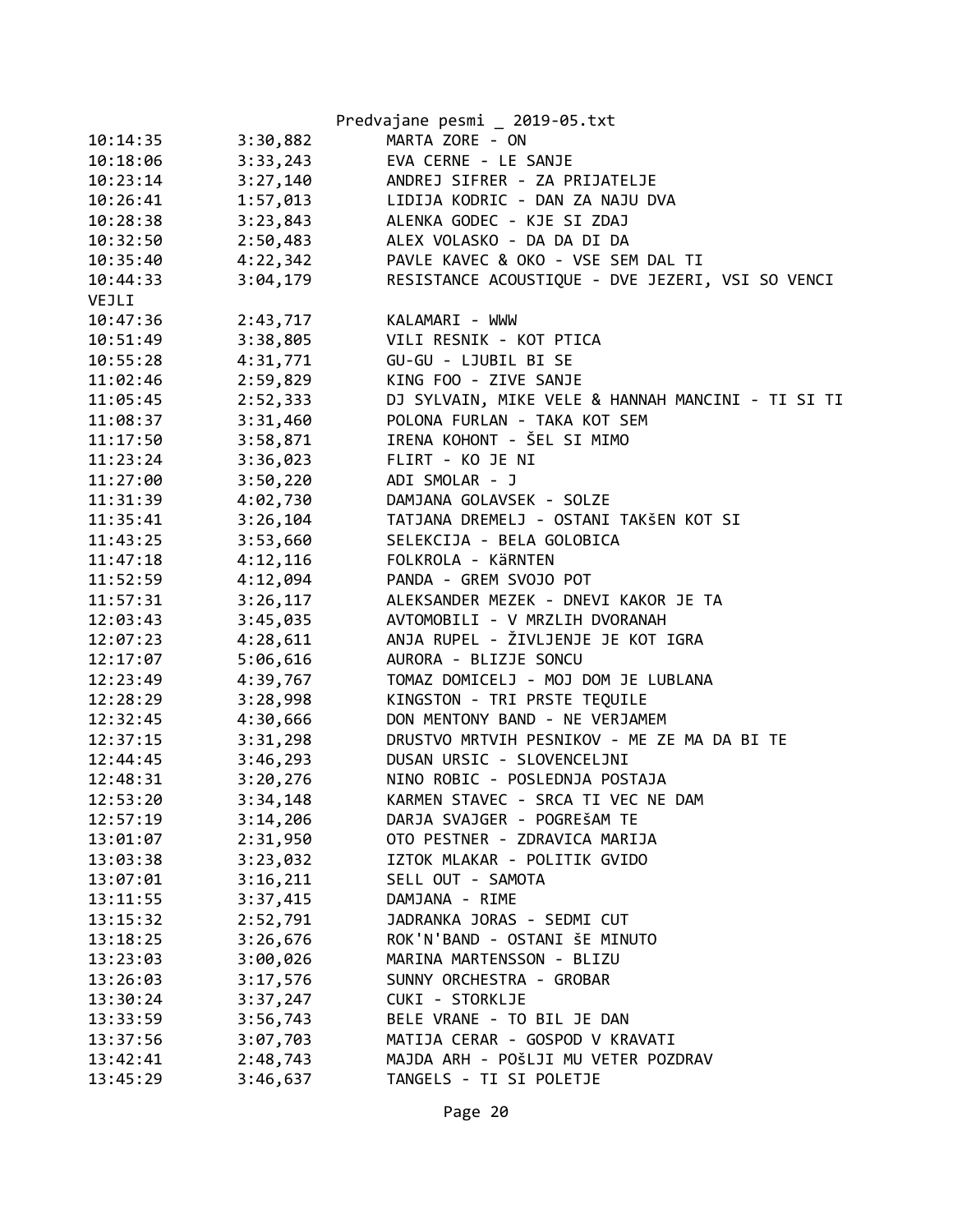|          |          | Predvajane pesmi _ 2019-05.txt            |
|----------|----------|-------------------------------------------|
| 13:50:05 | 4:25,029 | MAJA SINK - POLETNI POLJUB                |
| 13:54:30 | 1:42,517 | MAJDA SEPE - ROMANCA                      |
| 13:56:13 | 3:02,048 | BRANE KAC - ZASANJANA                     |
| 13:59:48 | 3:44,953 | BOTRI - V NOVO JUTRO                      |
| 14:03:33 | 2:54,718 | BLUEGRASS HOPPERS - KAMIONAR              |
| 14:06:28 | 3:50,137 | ANIKA HORVAT - PLEŠEM V DEŽJU             |
| 14:11:55 | 3:48,043 | SIMONA VODOPIVEC - DOBROJE, DA ZENSKA SEM |
| 14:15:43 | 4:04,753 | NINA PUSLAR - NI ONA                      |
| 14:21:00 | 4:59,161 | VLADO KRESLIN - TISOC LET                 |
| 14:25:58 | 4:30,207 | PEPEL IN KRI - SONCE POMLADI              |
| 14:31:31 | 2:26,642 | EDVIN FLISER & PRESSTIGE - DIANA          |
| 14:33:57 | 4:12,265 | MARTIN KRPAN - SOVRAZNIK NE SPI           |
| 14:38:09 | 2:44,221 | OBJEM - LEP SONCEN DAN                    |
| 14:42:31 | 3:02,060 | FARAONI - PINO IN MARINO                  |
| 14:45:33 | 2:28,547 | AVIA BAND - HODIM PO PARKU                |
| 14:48:01 | 2:59,283 | DASA - OD LJUBEZNI ZADET                  |
| 14:51:49 | 4:57,421 | SAMO GLAVAN - ZGODOVINA OBSTOJA           |
| 14:57:06 | 3:00,065 | PAX - KO SO LIPE CVETELE                  |
| 15:00:40 | 2:15,162 | STANE MANCINI - TAM, KAMOR GRE VETER SPAT |
| 15:02:55 | 3:33,369 | ALENKA GODEC - KLICEM TE                  |
| 15:06:28 | 3:30,887 | MARJANA DERZAJ - PTICJE STRASILO          |
| 15:11:36 | 2:56,558 | HORIZONT - TE IGRE BO KONEC               |
| 15:14:33 | 3:00,859 | NUDE - TAKO LEPO SI ZLOMILA MI SRCE       |
| 15:17:33 | 3:04,536 | KALAMARI - OB ŠTIRIH IN POL               |
| 15:21:49 | 4:13,054 | BABILON/05 - ZEMLJA IN NEBO               |
| 15:25:58 | 2:21,087 | NECA FALK - BANANE                        |
| 15:28:19 | 2:53,023 | VILI RESNIK - DALEC JE AMERIKA            |
| 15:32:14 | 4:10,354 | CALIFORNIA - NE GOVORI                    |
| 15:36:23 | 4:23,173 | ANDREJ SIFRER - LEPA DEKLETA              |
| 15:42:24 | 4:02,494 | LINTERA - SE JE CAS                       |
| 15:46:26 | 3:27,904 | PAPIR - NACIN                             |
| 15:50:43 | 3:14,029 | HAZARD - VRTNAR                           |
| 15:53:57 | 3:46,994 | BOSSA DE NOVO - SESTANEK POD RJUHO        |
| 15:58:10 | 3:02,706 | BOJANA GLATZ - ON ME NI                   |
| 16:01:46 | 5:06,570 | MIA ZNIDARIC - PESEM NAMESTO ZLATNIKOV    |
| 16:06:52 | 4:05,900 | KATRINAS - V RITMU SANJ                   |
| 16:12:36 | 3:44,340 | ADI SMOLAR - ZAVOD ZA ZAPOSLOVANJE        |
| 16:16:20 | 4:16,990 | SANK ROCK/MATJAZ JELEN - METULJ           |
| 16:21:49 | 3:04,852 | NUSA DERENDA - PESEK V OCI                |
| 16:24:52 | 3:25,972 | AYNEE - SI TO TI                          |
| 16:28:18 | 2:43,943 | DEMETRA MALALAN - NE GREM SE VEC          |
| 16:32:05 | 4:30,789 | HISA - MOSTOVI SO PADLI                   |
| 16:36:35 | 3:29,043 | MIRAN RUDAN - LAURE NI VEC                |
| 16:41:40 | 2:34,472 | BILBI - ISKRICE                           |
| 16:44:14 | 3:54,080 | EVA BOTO - PLUS IN MINUS                  |
| 16:48:08 | 3:38,276 | PLIS - METULJI                            |
| 16:52:35 | 3:02,679 | ANDRAZ HRIBAR - POMLAD                    |
| 16:55:38 | 2:59,447 | NEISHA - PLANET ZA ZADET                  |
|          |          |                                           |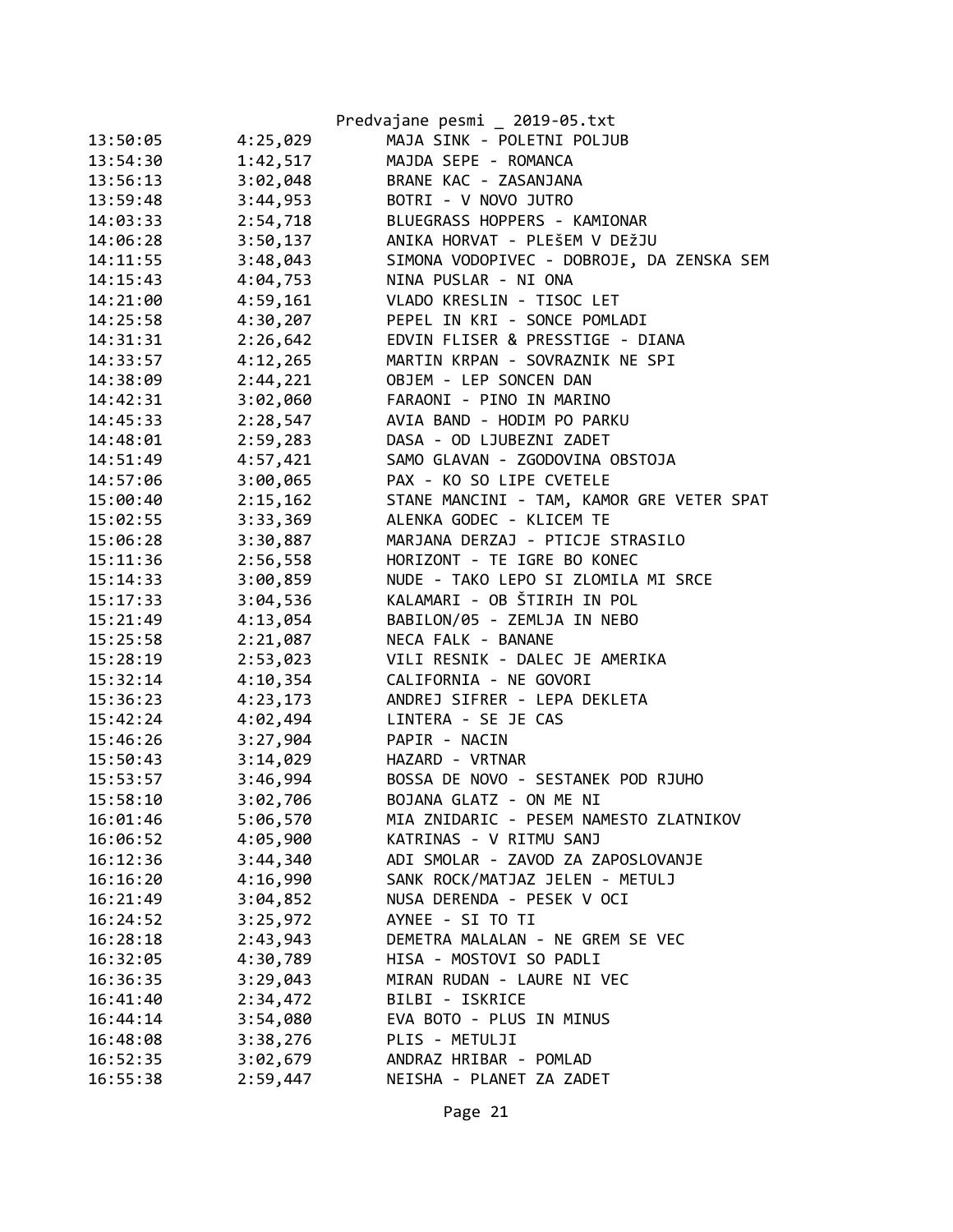|          |          | Predvajane pesmi _ 2019-05.txt                |
|----------|----------|-----------------------------------------------|
| 16:58:34 | 2:41,722 | ROK 'N' BAND - RAD JO IMAM                    |
| 17:01:55 | 2:59,992 | SPEKTER - RECEPT ZA DEZEVEN DAN               |
| 17:04:54 | 3:25,204 | JELKA CVETEZAR - TOM PILIBI                   |
| 17:08:19 | 3:09,427 | KINGSTON - TAM TAM TAM                        |
| 17:12:57 | 3:47,154 | DON MENTONY BAND - NE VERJEMI                 |
| 17:16:43 | 2:56,098 | KALAMARI & ORKESTER RTV - POPOLDNE            |
| 17:20:46 | 5:36,216 | TATJANA DREMELJ - CE NE LJUBIS ME VEC         |
| 17:26:22 | 3:27,699 | SOPRANOS - SONG ZA VSE LJUDI                  |
| 17:31:03 | 3:17,464 | KARMEN STAVEC - 100 NORIH IDEJ                |
| 17:34:20 | 3:06,814 | JAN PLESTENJAK/EVA - IZ PEKLA DO RAJA         |
| 17:37:24 | 3:28,114 | GU-GU - DNEVI, KI PRIHAJAJO                   |
| 17:42:20 | 3:52,024 | ALEKSANDER MEZEK - NASA LADJA                 |
| 17:46:12 | 4:34,175 | ANJA RUPEL - RADA IMAM                        |
| 17:51:56 | 3:32,980 | KR NA TRI - ANITA NI NIKULI                   |
| 17:55:48 | 3:55,940 | BAZAR - PORTOROŽ 1905                         |
| 18:00:23 | 3:41,064 | AVTOMOBILI - GOSPODAR                         |
| 18:03:56 | 3:53,090 | JANEZ ZMAZEK - BREZ VEZE                      |
| 18:07:49 | 4:19,059 | JANEZ BONCINA BENC - NA NOGE                  |
| 18:13:45 | 5:12,681 | TOMAZ DOMICELJ - BODI MOJA DEKLICA            |
| 18:18:58 | 3:10,980 | ALENKA VIDRIH - SPRENEVEDANJA                 |
| 18:23:16 | 3:26,185 | MAJDA SEPE - PESEM O POMLADI IN PRIJATELJSTVU |
| 18:26:42 | 3:03,788 | CUKI - BARVE                                  |
| 18:29:45 | 4:24,884 | HALO - DAM TI JUTRA                           |
| 18:36:23 | 4:29,422 | DARJA SVAJGER - LETIM                         |
| 18:41:59 | 3:56,955 | DARJA SVAJGER - BODI VETER                    |
| 18:48:01 | 3:42,455 | MARE B - EDINA                                |
| 18:51:43 | 3:32,942 | OTO PESTNER - MATI BODIVA PRIJATELJA          |
| 18:55:41 | 2:55,253 | ELABANDA - GOODBYE MORNING                    |
| 18:58:36 | 4:06,173 | FOLKROLA - MAVRICA                            |
| 19:03:22 | 3:05,749 | JANEZ ZMAZEK ZAN - NA DOPUSTU                 |
| 19:06:27 | 4:02,720 | IZTOK MLAKAR - VANDIMA                        |
| 19:11:58 | 3:08,590 | IRENA VRCKOVNIK - SLADKE BESEDE               |
| 19:15:06 | 4:09,265 | SUNNY ORCHESTRA - KO SPIŠ NA TLEH             |
| 19:20:22 | 3:21,969 | DUO PRIMAVERA - KOLIKO POMLADI                |
| 19:23:44 | 3:03,296 | ANIKA HORVAT - V LJUBLJANO                    |
| 19:26:47 | 4:56,565 | ROK'N'BAND - CUDNE IGRE                       |
| 19:32:55 | 3:27,843 | JANKO ROPRET - KAJ JE TO                      |
| 19:36:23 | 2:43,052 | I.VRCKOVNIK & HAPPY BAND - POVABI ME          |
| 19:40:34 | 3:27,108 | MARJANA DERZAJ - CABARET                      |
| 19:44:01 | 3:07,013 | IRENA KOHONT - BIL JE TAKO PRIKUPNO ZMEDEN    |
| 19:47:03 | 3:49,570 | DAMJANA - ŽIVLJENJE                           |
| 19:52:03 | 3:17,020 | MAJDA ARH - OSTANI TAM                        |
| 19:55:19 | 3:34,530 | PEPEL IN KRI - JEANETTE                       |
| 19:58:54 | 4:08,260 | GAL GJURIN - DUSA IN TELO                     |
| 20:03:41 | 4:05,205 | ALENKA GODEC - VSI LJUDJE HITIJO              |
| 20:07:46 | 4:22,950 | TINKARA KOVAC - KO BO PRISEL                  |
| 20:16:13 | 2:47,353 | DELIAL - ZVON LJUBEZNI                        |
| 20:19:41 | 3:22,974 | NINA PUSLAR - ODHAJAM Z VETROM                |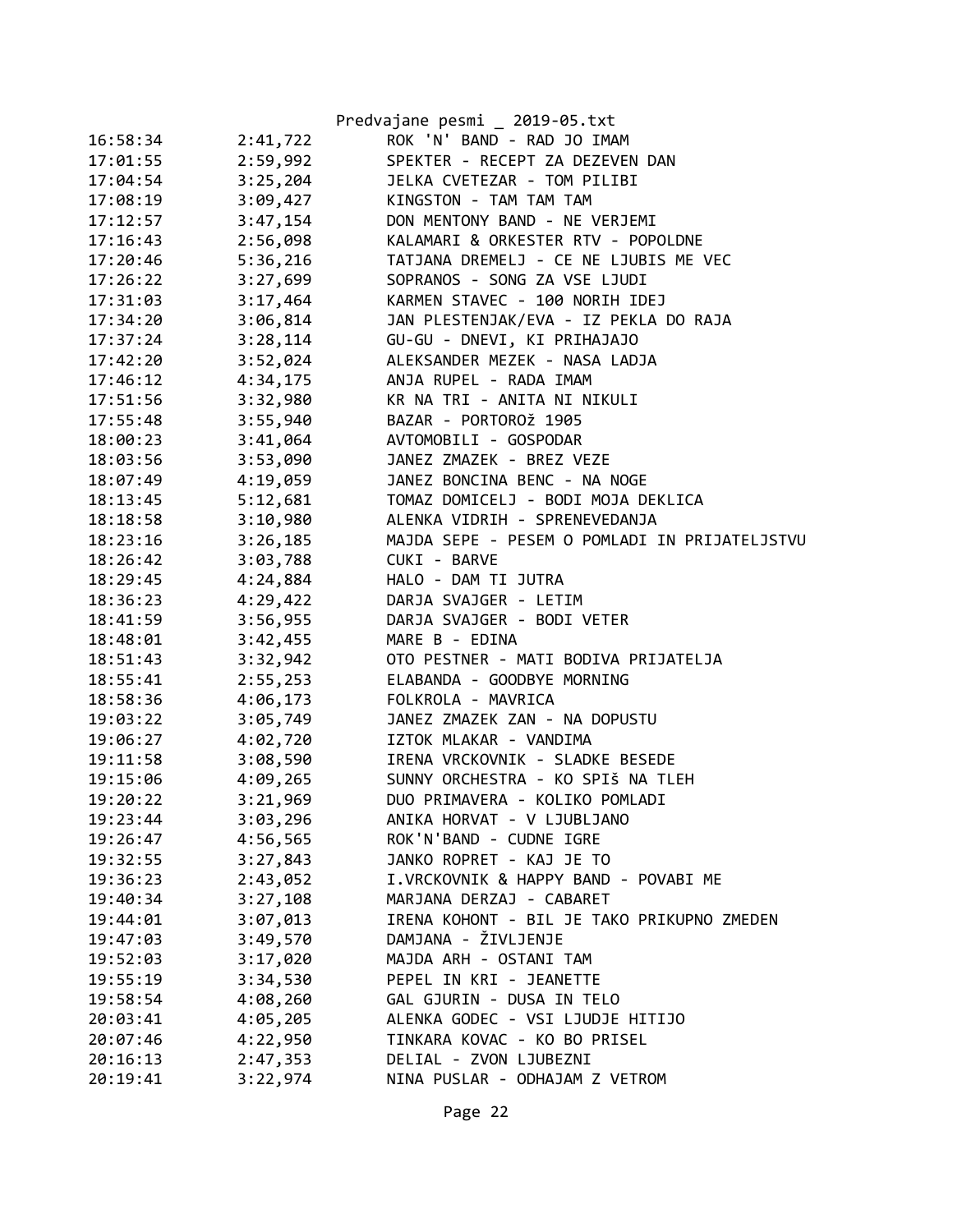|          | Predvajane pesmi _ 2019-05.txt                                                                                                                                                                                                                                                                                                                                                                                                                                                   |
|----------|----------------------------------------------------------------------------------------------------------------------------------------------------------------------------------------------------------------------------------------------------------------------------------------------------------------------------------------------------------------------------------------------------------------------------------------------------------------------------------|
| 3:38,474 | BOTRI - PLAZILCI                                                                                                                                                                                                                                                                                                                                                                                                                                                                 |
| 3:08,986 | SLAPOVI & NUSA DERENDA - SKUPAJ NA POTI                                                                                                                                                                                                                                                                                                                                                                                                                                          |
| 3:43,368 | DUSAN URSIC - NIMAMO                                                                                                                                                                                                                                                                                                                                                                                                                                                             |
| 1:53,055 | MATIJA CERAR - Z MOJCO PLESAL BI CHA CHA CHA                                                                                                                                                                                                                                                                                                                                                                                                                                     |
| 4:12,280 | FARAONI - JAZ TE NIMAM RAD                                                                                                                                                                                                                                                                                                                                                                                                                                                       |
| 3:00,191 | AVIA BAND - VSAJ SE TRENUTEK                                                                                                                                                                                                                                                                                                                                                                                                                                                     |
| 3:29,920 | BLUEGRASS HOPPERS - SLOVENSKEGA NARODA SIN                                                                                                                                                                                                                                                                                                                                                                                                                                       |
| 3:35,891 | NATASA & ZIBELNIK - NOCEM ZVEZD                                                                                                                                                                                                                                                                                                                                                                                                                                                  |
|          | BERTA AMBROŽ - TIVOLSKI PASTIRCEK                                                                                                                                                                                                                                                                                                                                                                                                                                                |
|          | ANDREJ SIFRER - ZBOGOM RAJ                                                                                                                                                                                                                                                                                                                                                                                                                                                       |
|          | ADI SMOLAR - NAŠ SVET SE PA VRTI                                                                                                                                                                                                                                                                                                                                                                                                                                                 |
|          | DAMJANA IN HOT HOT HOT - NOCOJ LJUBILA BI SE S                                                                                                                                                                                                                                                                                                                                                                                                                                   |
|          |                                                                                                                                                                                                                                                                                                                                                                                                                                                                                  |
|          | BELE VRANE - STOPI NA TLA                                                                                                                                                                                                                                                                                                                                                                                                                                                        |
|          | ALEX VOLASKO - TVOJI NASMEHI                                                                                                                                                                                                                                                                                                                                                                                                                                                     |
|          | FLIRT - KO JE NI                                                                                                                                                                                                                                                                                                                                                                                                                                                                 |
|          | VLADO KRESLIN - Z GORICKEGA V PIRAN                                                                                                                                                                                                                                                                                                                                                                                                                                              |
|          | ANU - VZEM' SI CAS                                                                                                                                                                                                                                                                                                                                                                                                                                                               |
|          | PAPIR - SRAJCA                                                                                                                                                                                                                                                                                                                                                                                                                                                                   |
|          | JADRANKA JURAS - TISOC                                                                                                                                                                                                                                                                                                                                                                                                                                                           |
|          | HISA - NA ZDRAVJE SVET                                                                                                                                                                                                                                                                                                                                                                                                                                                           |
|          | MZ HEKTOR/CALIFORNIA - POLETJA NE BO'98                                                                                                                                                                                                                                                                                                                                                                                                                                          |
|          | BELLAMI - NE BOM TI PRAVIL (DJT BY DNE 2008 RMX)                                                                                                                                                                                                                                                                                                                                                                                                                                 |
|          | IVO MOJZER & OTO PESTNER - LJUDJE POMLADI                                                                                                                                                                                                                                                                                                                                                                                                                                        |
|          | NUDE - BOLJSI JUTRI                                                                                                                                                                                                                                                                                                                                                                                                                                                              |
|          | JELKA CVETEŽAR - JUTRO NA PLANINI                                                                                                                                                                                                                                                                                                                                                                                                                                                |
|          | KALAMARI - PREDEN ZASPI                                                                                                                                                                                                                                                                                                                                                                                                                                                          |
|          | ANJA RUPEL - KOT DA TE NI                                                                                                                                                                                                                                                                                                                                                                                                                                                        |
|          | TINA OSTERMAN - TRENUTEK (RADIO MASTER)                                                                                                                                                                                                                                                                                                                                                                                                                                          |
|          | BAZAR - TA MOŠKA                                                                                                                                                                                                                                                                                                                                                                                                                                                                 |
|          | TIME TO TIME - LJUBEZEN IZ SOLSKIH DNI                                                                                                                                                                                                                                                                                                                                                                                                                                           |
|          | DON MENTONY BAND - N'KOL SI NAM ODPUSTU                                                                                                                                                                                                                                                                                                                                                                                                                                          |
|          | KINGSTON - TROPIKANA KLUB                                                                                                                                                                                                                                                                                                                                                                                                                                                        |
|          | NECA FALK - DOBRO JUTRO, DOBER DAN                                                                                                                                                                                                                                                                                                                                                                                                                                               |
|          | PERPETUUM JAZZILE - POLETNA NOC                                                                                                                                                                                                                                                                                                                                                                                                                                                  |
|          | GU-GU - ZELIM SI NA JAMAJKO                                                                                                                                                                                                                                                                                                                                                                                                                                                      |
|          | ALEKSANDER MEZEK - SANJAM SAM                                                                                                                                                                                                                                                                                                                                                                                                                                                    |
|          | 2B - FIGURE V SKATLAH                                                                                                                                                                                                                                                                                                                                                                                                                                                            |
|          | POLONA - PODNEVI MANJ BOLI                                                                                                                                                                                                                                                                                                                                                                                                                                                       |
|          | EDVIN FLISER - SOLZA, KI JE NE PRODAM                                                                                                                                                                                                                                                                                                                                                                                                                                            |
|          | PETER PAN - SOCI                                                                                                                                                                                                                                                                                                                                                                                                                                                                 |
|          | KATJA LEVSTIK - ORION                                                                                                                                                                                                                                                                                                                                                                                                                                                            |
|          | AURORA - ODPELJI ME                                                                                                                                                                                                                                                                                                                                                                                                                                                              |
|          | MARTA ZORE - POZABIL SI NA VSE                                                                                                                                                                                                                                                                                                                                                                                                                                                   |
|          | TOMAZ DOMICELJ - AVTOMAT                                                                                                                                                                                                                                                                                                                                                                                                                                                         |
|          | HAZARD - BISTRO                                                                                                                                                                                                                                                                                                                                                                                                                                                                  |
|          | KATRINAS - LETIM                                                                                                                                                                                                                                                                                                                                                                                                                                                                 |
|          | MAJDA SEPE - USPAVANKA ZA MRTVE VAGABUNDE                                                                                                                                                                                                                                                                                                                                                                                                                                        |
|          |                                                                                                                                                                                                                                                                                                                                                                                                                                                                                  |
|          | 2:54,090<br>4:52,030<br>3:37,647<br>3:33,671<br>2:01,670<br>3:10,426<br>3:38,680<br>3:30,364<br>3:06,150<br>3:42,808<br>3:35,967<br>3:30,302<br>3:52,136<br>3:17,988<br>3:20,816<br>3:58,252<br>2:58,865<br>3:12,528<br>4:13,552<br>3:43,688<br>3:38,362<br>3:21,518<br>3:31,773<br>3:28,203<br>2:55,043<br>4:18,998<br>3:50,037<br>2:33,532<br>3:51,193<br>3:26,007<br>3:11,508<br>4:19,058<br>3:40,848<br>3:26,023<br>4:23,064<br>3:06,858<br>2:31,552<br>3:38,994<br>3:30,677 |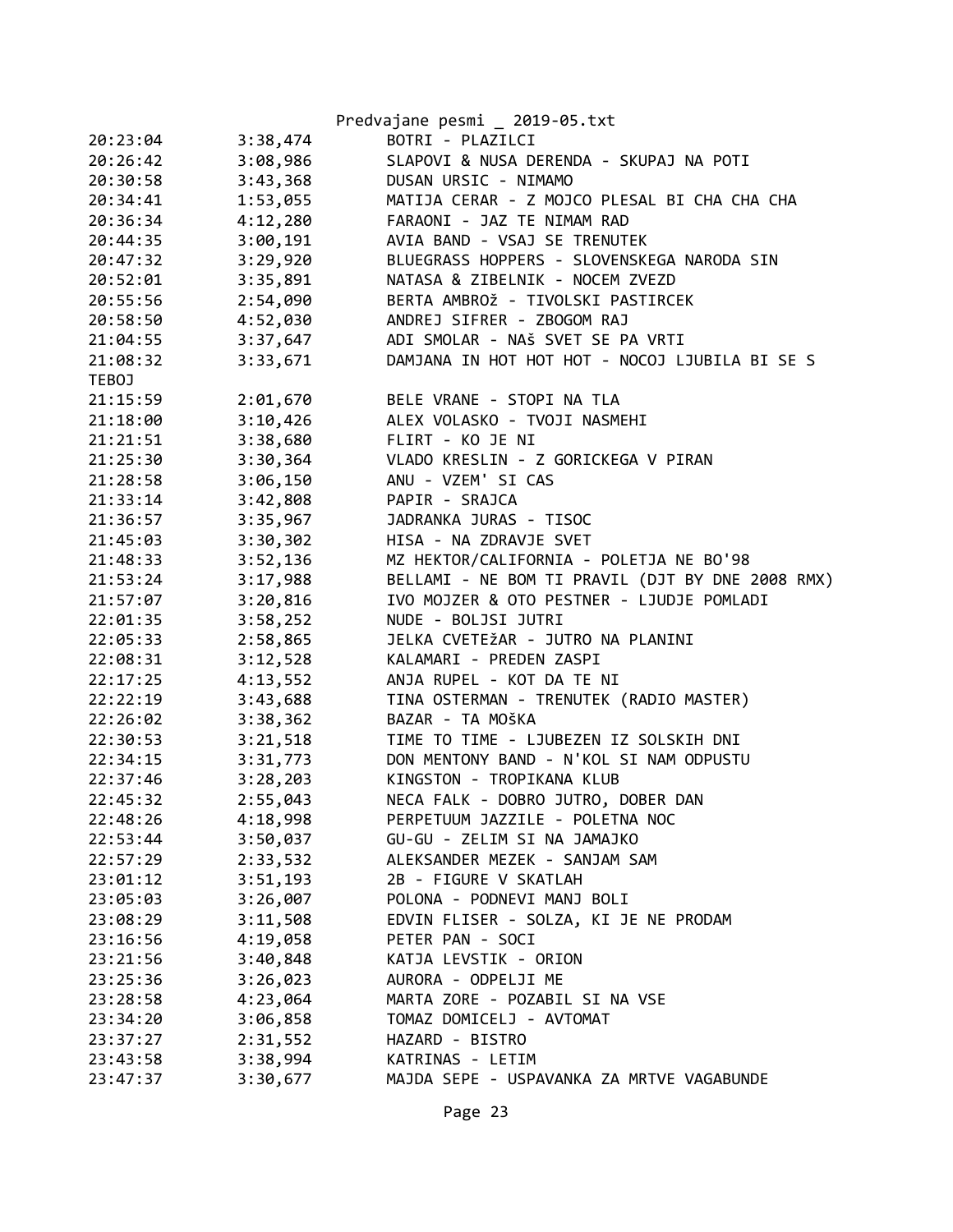|          | Predvajane pesmi 2019-05.txt |
|----------|------------------------------|
| 2:06,851 | LUCKY CUPIDS - DAJ LJUBI ME  |
| 3:25,860 | NUSA DERENDA - BOGINJA       |
| 2:43,004 | IRENA VRCKOVNIK - POVABI ME  |
| 4:58,074 | REGINA - NOVO LETO           |
|          |                              |

| $0:04:20$ 3:33,903   | DON MENTONY BAND - LENOBA                       |
|----------------------|-------------------------------------------------|
| 0:07:54 3:34,054     | ROK'N'BAND - NIKA                               |
| $0:11:18$ 4:01,944   | KINGSTON - LUNA NAD OBALO                       |
| $0:15:17$ 3:26,458   | ALENKA GODEC - LJUBIM TO LJUBEZEN               |
| $0:18:43$ 3:23,029   | TOMAZ DOMICELJ - ZIVLJENJE JE LEPO              |
| $0:22:06$ 3:27,002   | KALAMARI - SOVRAZIM JUTRA                       |
| $0:25:33$ 3:33,343   | ANJA RUPEL - PRIHAJA JESEN                      |
| 0:29:06 3:33,793     | ADI SMOLAR - ZLO POCAS                          |
| $0:32:36$ 3:58,004   | ANIKA - OGENJ IN LED                            |
| $0:36:34$ 2:38,222   | DAMJANA - KAJ PA TI                             |
| $0:39:12$ 3:27,020   | STANE MANCINI - SPOMINCICA                      |
| $0:42:38$ 4:05,678   | CALIFORNIA/MZ HEKTOR - RECI DA SI NORA NAME     |
| $0:46:42$ 3:23,027   | ANDREJ SIFRER - BREZ PRIJATELJEV SI IZGUBLJEN   |
| $0:50:05$ 4:00,604   | AVIA BAND - KO BI JI MISLI BRAL                 |
| $0:54:05$ 3:31,028   | CUKI - ZOBAR                                    |
| 0:57:33 4:59,376     | VLADO KRESLIN - TAM NA KONCU DREVOREDA          |
| 1:02:33 3:00,109     | FOLKROLA - POLNA LUNA                           |
| 1:05:32 3:11,582     | ALEX VOLASKO - NE BOM TE ZGUBU                  |
| 1:08:41 3:15,260     | BOTRI - KER VEM                                 |
| 1:11:56 2:58,397     | MATJAZ JELEN - NOV DAN                          |
| 1:14:54 4:00,322     | PANDA - VZEMI ME                                |
| 1:18:54 3:45,151     | BABALOO BAND - PAJAC                            |
| 1:22:39 3:58,324     | NUDE - SE IMAM TE RAD                           |
| $1:26:37$ 3:34,863   | PEPEL IN KRI - DAN LJUBEZNI                     |
| $1:30:11$ $3:19,854$ | TIDE - TVOJA STVAR                              |
| 1:33:31 4:50,942     | AVTOMOBILI - HVALA ZA PISMA                     |
| 1:38:21 3:27,704     | MARTA ZORE - CUJ MOJ GLAS                       |
| 1:41:47 3:22,707     | DAN D - KOZLAM                                  |
| 1:45:09 2:41,033     | ALEKSANDER MEZEK - ZALJUBITI SE JE RES LAHKO    |
| $1:47:50$ 3:22,403   | MARKO VOZELJ - TUKAJ SI                         |
| 1:51:12 3:31,566     | DARJA SVAJGER - ODPELJI ME                      |
| 1:54:43 3:23,019     | MAJDA ARH - DAN ZA ZABAVO                       |
| 1:58:06 3:25,043     | MAJDA SEPE - RIBIC, RIBIC ME JE UJEL            |
| 2:01:29 3:22,207     | DEMETRA MALALAN - POISCI ME SRECNO              |
| 2:04:51 3:07,590     | BILBI - LIMONADA                                |
| 2:07:58 2:45,107     | NECA FALK - VSAK JE SVOJE SRECE KOVAC           |
| 2:10:43 3:41,660     | BOR GOSTISA - BOLJ BEL KOT BLED                 |
| 2:14:24 4:22,015     | IZTOK MLAKAR - KARLO SPACAPAN                   |
| 2:18:46 3:35,007     | FARAONI/SLAVKO IVANCIC - SEM TAKSEN KER SEM ZIV |
| 2:22:19 4:12,844     | NAPOLEON - LE TEBE ZELIM SI                     |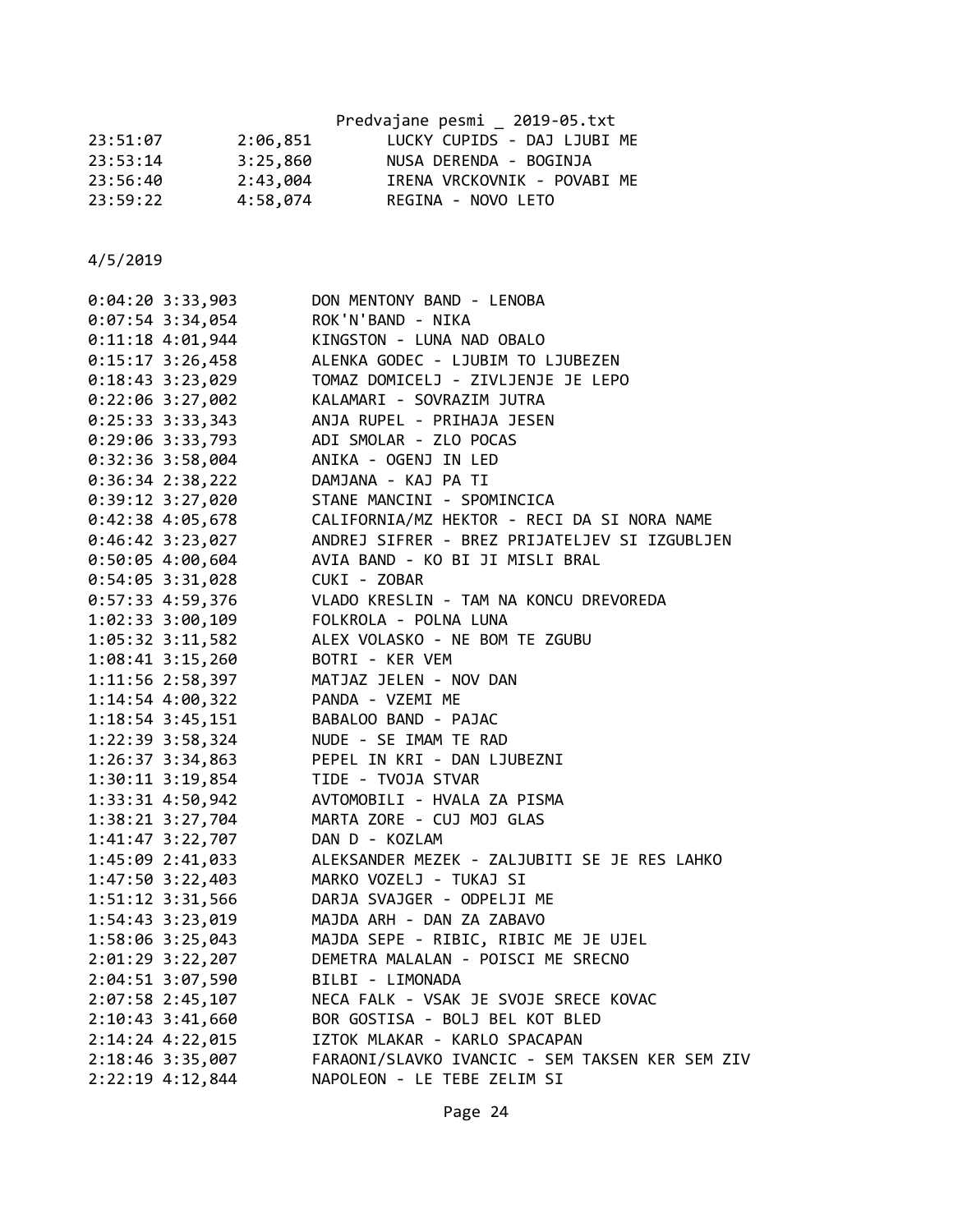|                                      | Predvajane pesmi _ 2019-05.txt                  |
|--------------------------------------|-------------------------------------------------|
| 2:26:31 3:52,064                     | MATJAZ JELEN & EASY FING. - POLETNA NOC         |
| 2:30:22 4:32,079                     | GU-GU - LJUBIL BI SE                            |
| $2:34:54$ $2:58,233$                 | HAZARD - ROZE ZA ELZO                           |
| 2:37:52 3:14,837                     | MAJA ZUPANCIC - VABILO NA SORBET                |
| 2:41:06 3:34,100                     | OTO PESTNER - MATI BODIVA PRIJATELJA            |
| 2:44:40 2:56,014                     | BLUEGRASS HOPPERS - IRENA, LAHKO NOC            |
| 2:47:36 3:19,889                     | MARTIN KRPAN - JE V SISKI SE KAJ ODPRTEGA       |
| 2:50:56 3:42,734                     | ALENKA VIDRIH - HARMONIKAR                      |
| 2:54:38 2:53,693                     | NUSA DERENDA - PRVIC IN ZADNJIC                 |
| $2:57:30$ 3:45,919                   | MARINO LEGOVIC & ZBOR - PO PRAZNIKIH DISI       |
| $3:01:15$ $3:12,929$                 | BEPOP - PRISLUHNI SKOLJKI                       |
| $3:04:26$ $3:21,669$                 | ALENKA SMID - ENKRAT KO BOS SAM                 |
| $3:07:47$ 2:15,083                   | BRANKA KRANER - BARVICE SI KUPI                 |
| $3:10:02$ 2:50,006                   | VICTORY - HOCES ME ALI NOCES ME                 |
| $3:12:51$ $3:11,693$                 | BELE VRANE - MOJE DEKLE                         |
| $3:16:02$ 4:10,584                   | IVO MOJZER - TI SI REKLA SONCE                  |
| 3:20:13 4:53,756                     | SUNNY ORCHESTRA - RELAX                         |
| 3:25:06 3:22,073                     | RITEM PLANET - USTNICE BREZ POLJUBOV            |
| $3:28:27$ $3:00,033$                 | LEA SIRK - HVALA NE                             |
| $3:31:27$ $2:59,783$                 | KARMEN STAVEC - LEP POLETNI DAN                 |
| $3:34:25$ 4:07,619                   | ESKOBARS - HLADNE NOCI                          |
| 3:38:33 2:42,086                     | CASABLANCA - O, MAMA                            |
| 3:41:14 1:56,658                     | MATIJA CERAR - VESELO NA POT                    |
| $3:43:11$ $3:05,184$                 | MONIKA PUCELJ - NIC NE USTAVI ME                |
| $3:46:12$ $3:20,713$                 | MANOUCHE - STISN SE K MEN                       |
| $3:49:33$ $3:27,293$                 | BE - OK SI                                      |
| 3:53:00 3:02,959                     | MLADI LEVI - ODA IRENI                          |
| $3:56:02$ $3:50,920$                 | ANDRAZ HRIBAR - PO CEM DISI TA DAN              |
| 3:59:53 3:09,287                     | SOPRANOS - ISTO IME                             |
| 4:03:02 3:40,449                     | DADI DAZ - OPOLNOCI                             |
| 4:06:42 3:11,557                     | SPIN - ALI TVOJA MAMA VE                        |
|                                      | 4:09:54 3:14,953 IGOR - ROZMARINKA              |
| $4:13:08$ 3:12,993                   | PROF. KLEMEN - TI PRAVIS                        |
| 4:16:20 4:13,081                     | DON MENTONY BAND - MRTVE ROŽE                   |
| 4:20:33 3:25,487                     | KATJA M - A SE SPOMNIS                          |
| 4:23:58 3:02,017                     | MARJANA DERZAJ - ZADNJI VALCEK (THE LAST WALTZ) |
| 4:27:00 3:32,004                     | BAZAR - URA STRASTI                             |
|                                      | NINA PUSLAR - NI ONA                            |
| 4:30:32 4:07,971<br>4:34:36 2:58,513 |                                                 |
|                                      | IRENA VRCKOVNIK - TAKSNA SEM                    |
| 4:37:35 3:08,467                     | NEISHA - ZARADI UPANJA<br>ALENKA GODEC - POGUM  |
| 4:40:42 3:21,297                     |                                                 |
| $4:44:03$ 3:20,024                   | PRIZMA - POGUM                                  |
| 4:47:21 3:33,899                     | KINGSTON - KATARINA NIZA BISERE                 |
| $4:50:54$ $4:02,244$                 | ANJA RUPEL - SANJAM TE                          |
| 4:54:56 3:33,833                     | E.V.A. - KAKO LEPO TE SRE AT BO SPET            |
| 4:58:30 3:30,083                     | DRUSTVO MRTVIH PESNIKOV - 25                    |
| 5:01:58 2:29,259                     | ELDA VILER - TI SI MOJA LJUBEZEN                |
| $5:04:27$ 3:46,744                   | ADI SMOLAR - NIC NISI VREDEN                    |

Page 25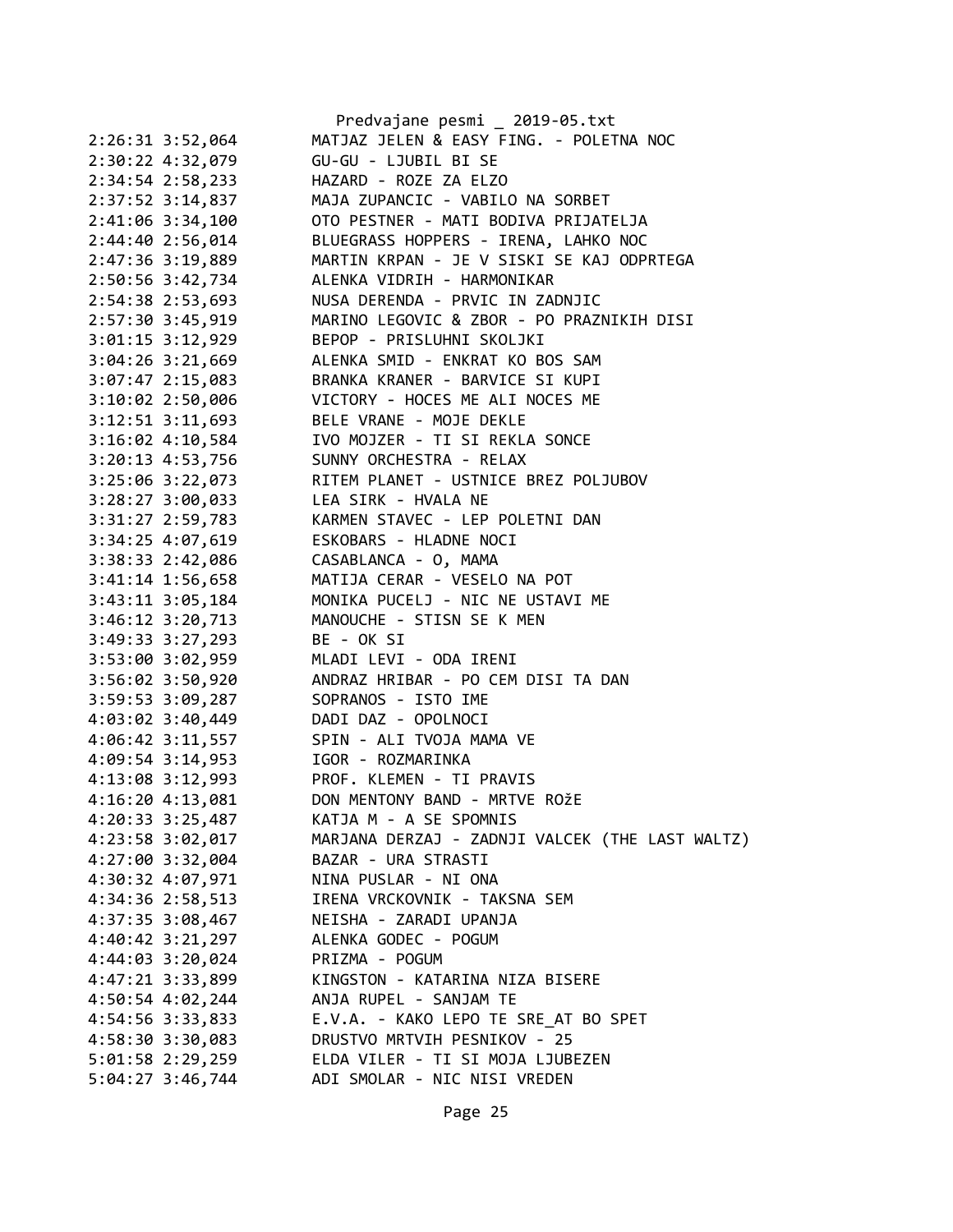|                      | Predvajane pesmi _ 2019-05.txt                        |
|----------------------|-------------------------------------------------------|
| $5:08:14$ 3:04,527   | KALAMARI - OB ŠTIRIH IN POL                           |
| 5:11:18 2:03,002     | TOMAZ DOMICELJ - PO NOVEM LETU BOLJSE BO              |
| $5:13:21$ $5:18,403$ | ANDREJ SIFRER - ŽIVLJENJE JE DRAG ŠPORT               |
| 5:18:39 3:37,194     | ANJA RUPEL - DAN KOT JE TA                            |
| 5:22:12 2:47,506     | ALENKA GODEC - MONA LISA                              |
| 5:25:00 3:31,989     | FARAONI - TU JE MOJ DOM                               |
| 5:28:32 3:37,100     | ANIKA HORVAT - VSE SI TI                              |
| 5:32:08 3:22,029     | JANKO ROPRET - LJUBLJANCANKE                          |
| 5:35:30 3:23,833     | KARMEN STAVEC - ENA SOLZICA                           |
| 5:38:54 4:31,032     | CUKI - SRECO TI ZELIM                                 |
| 5:43:25 2:58,840     | HAZARD - NAJLEPŠE PESMI                               |
| 5:46:23 3:59,039     | ALEKSANDER MEZEK - KJE SO TISTE STEZICE/MOZJE V CRNEM |
| 5:50:21 3:33,821     | DON MENTONY BAND - LENOBA                             |
| 5:53:55 3:08,910     | VILI RESNIK - KO VRBE JOKAJO                          |
| 5:57:23 3:22,183     | PEPEL IN KRI - NAJ BO BABY                            |
| 6:00:45 3:27,526     | KINGSTON - TRI PRSTE TEQUILE                          |
| $6:04:12$ 3:21,131   | MARJANA DERZAJ - DIXIELAND BAND                       |
| $6:07:33$ 3:42,831   | TINKARA KOVAC - OD ZVEZD PIJAN                        |
| $6:11:16$ 2:59,599   | ANDRAZ HRIBAR - ZASPALA SI                            |
| $6:14:15$ $4:11,007$ | VICTORY - ZELENA DEZELA                               |
| $6:18:21$ 2:54,505   | SAMO GLAVAN - MOJA PUNCA                              |
| $6:21:15$ 3:37,760   | PANDA - CESNJEV CVET                                  |
| $6:24:53$ $3:26,100$ | AVIA BAND - NORA KRILA                                |
| $6:28:19$ $2:35,720$ | AYNEE - NOCEM ZIVET                                   |
| 6:37:26 2:25,657     | METKA ŠTOK - LJUBEZEN NA PRODAJ NI                    |
| $6:39:52$ 1:21,240   | DUSAN URSIC - OMEJEN                                  |
| $6:41:13$ $3:34,981$ | AURORA - SRCE PREBUDI                                 |
| 6:44:47 3:31,569     | DARJA SVAJGER - ODPELJI ME                            |
| 6:48:19 2:33,027     | OTO PESTNER - NAJ SNEZI                               |
| 6:50:52 2:48,548     | DITKA HABERL - V MENI RASTE DREVO                     |
|                      | NECA FALK - SAMA FANTA NASLA SI BOM                   |
| 6:53:40 3:03,688     | BOTRI - GALEBI                                        |
| 6:57:09 3:43,967     |                                                       |
| 7:03:06 4:53,569     | SUNNY ORCHESTRA - RELAX                               |
| 7:09:07 3:45,272     | BRIGITA ŠULER - PESEM V MENI<br>ADAM - ALFA           |
| 7:14:56 3:57,522     |                                                       |
| 7:18:54 3:07,736     | BELE VRANE - LETALOVLAK                               |
| 7:22:01 4:50,649     | BLUEGRASS HOPPERS - VENCEK NEVARNIH                   |
| 7:26:52 2:55,987     | IRENA KOHONT - POVABI ME NA LUNO                      |
| 7:29:47 4:02,998     | BAZAR - POISCI ME                                     |
| 7:35:48 2:01,948     | MATIJA CERAR - MILIJON ŽELJA                          |
| 7:39:15 3:17,192     | TATJANA DREMELJ - DALA SEM TI VSE                     |
| 7:44:08 3:16,976     | FOLKROLA - HELENA                                     |
| 7:47:25 4:22,988     | PRIJATELJI - GLEJ KAKO SNEZI                          |
| 7:51:45 2:52,243     | GU-GU - GU-GU GRE V HOLLYWOOD                         |
| 7:54:37 3:16,038     | REGINA - PRAVLJICNA LJUBEZEN                          |
| 7:57:53 4:45,980     | JANEZ ZMAZEK - NA DRUGI STRANI                        |
| 8:02:38 3:29,913     | MILAN PECOVNIK PIDZI - NOCOJ BOM PLESAL LE S TEBOJ    |
| $8:06:08$ 3:14,942   | ROK'N'BAND - VERJEMI                                  |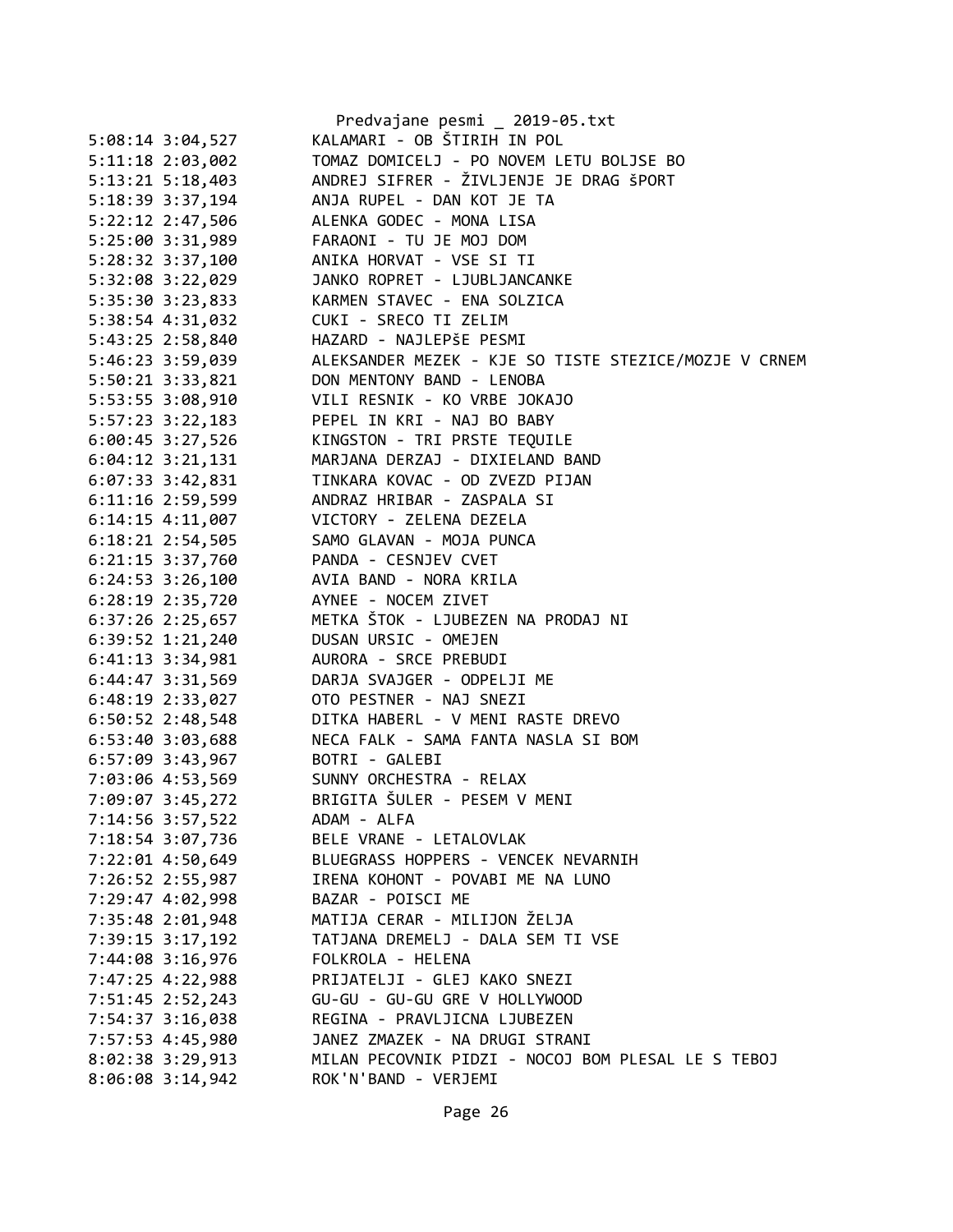|                    |                  | Predvajane pesmi _ 2019-05.txt                                      |
|--------------------|------------------|---------------------------------------------------------------------|
| 8:09:23 2:57,892   |                  | LETECI POTEPUHI - KO TI VSE NAROBE GRE                              |
|                    | 8:12:21 3:39,589 | BILBI - KAJ PA TI                                                   |
|                    | 8:16:00 4:34,450 | HULAHOOP - PARITVENI PLES                                           |
| $8:20:34$ 5:27,544 |                  | IZTOK MLAKAR - ŠTEFANA IN BARTOLIN                                  |
| 8:26:02 3:42,019   |                  | BABALOO BAND - JOKAL BOM JUTRI                                      |
| 8:29:43 3:49,963   |                  | NUSA DERENDA - VZEMI ME VETER                                       |
| 8:34:54 2:08,561   |                  | GAUDEAMUS - KO BOŠ PRIŠLA NA BLED                                   |
| 8:42:28 2:36,158   |                  | OPTIMISTI - O, MOJ PAPA                                             |
| 8:47:04 3:09,358   |                  | JAN PLESTENJAK - 7 LET NAZAJ (NOR SEM, DA TE LJUBIM)                |
| 8:50:08 3:32,148   |                  | ROK 'N' BAND - V OBLAKIH                                            |
|                    | 8:53:40 3:30,619 | FLIRRT - ZATE BI SNEL DOL NEBO                                      |
| 8:57:30 4:04,438   |                  | MAJDA SEPE - NA LJUBLJANSKEM GRADU                                  |
| 9:04:05 3:57,032   |                  | BEPOP - ODPELJI ME                                                  |
| $9:07:59$ 3:03,663 |                  | DAMJANA - BOŽJI DAR                                                 |
|                    | 9:16:23 3:54,040 | MAJDA ARH - LJUBEZEN JE KOT VINO                                    |
|                    | 9:22:09 4:27,732 | META MOCNIK & OTO PESTNER - TRENUTKI BEZE                           |
|                    |                  | 9:26:37 4:56,255 CALIFORNIA - RAD LETEL BI                          |
|                    |                  | 9:32:42 3:47,873 AVTOMOBILI - MRAZ                                  |
|                    |                  | 9:36:29 2:56,017 IRENA VRCKOVNIK - NAJ BO VESELA JESEN              |
|                    |                  | 9:44:32 2:39,011 STANE MANCINI - BESEDA LJUBLJANA                   |
|                    |                  | 9:47:11 3:03,912 BABILON - RABIM TVOJ SMEH                          |
|                    |                  | 9:51:26 3:28,584 TANGELS - LIFE GOES UP                             |
|                    |                  | 9:55:20 2:26,256 ORLEK - LOJZI GOBC                                 |
|                    |                  | 9:57:46 3:55,094 VLADO KRESLIN - NEKEGA JUTRA KO SE ZDANI           |
|                    |                  | 10:04:11 4:18,970 PERPETUUM JAZZILE - POLETNA NOC                   |
| 10:08:30           |                  | 4:45,175 NUDE - NAVIJALA SLOVENIJA                                  |
| 10:16:17           |                  | 3:24,104 SANK ROCK - JAZ NIMAM NOC ZA SPANJE                        |
| 10:21:34           |                  | 3:22,269 BERTA AMBROŽ - PISES MI                                    |
| 10:24:56           |                  | 3:35,018<br>3:41,480 MARTA ZORE - VSE, KAR SVA BILA (& VILI RESNIK) |
| 10:28:31           |                  |                                                                     |
| 10:33:24           |                  | 3:28,934 NATASA & ZIBELNIK - DAN JE LEP                             |
| 10:36:53           |                  | 4:48,366 TOMAZ DOMICELJ - LOŠKI GRAD                                |
| 10:44:52           |                  | 3:05,888 ADI SMOLAR - PREMAV                                        |
| 10:47:56           | 4:05,250         | ALENKA GODEC - VSI LJUDJE HITIJO                                    |
| 10:53:13           | 3:05,057         | ALEKSANDER MEZEK - VREMENSKA NAPOVED                                |
| 10:56:17           | 3:24,699         | PEPEL IN KRI - V MENI ŽIV JE SMEH                                   |
| 11:02:11           | 3:24,038         | DAVID GROM - POLNA LUNA                                             |
| 11:05:35           | 4:00,534         | KARMEN STAVEC - TISTEGA DNE                                         |
| 11:12:53           | 3:35,377         | NEISHA - ZVEZDNI PRAH                                               |
| 11:16:28           | 2:56,703         | ANJA RUPEL - V LJUBLJANO                                            |
| 11:21:17           | 3:21,403         | DON MENTONY BAND - TO JE MOJ' ŽIVLJENJE                             |
| 11:24:38           | 5:09,566         | FLIRT - ROMEO IN JULIJA                                             |
| 11:30:56           | 2:39,936         | BRANKA KRANER - POLETNI GIGOLO                                      |
| 11:33:35           | 3:28,523         | TINKARA KOVAC - MED ZEMLJO IN ZRAKOM                                |
| 11:37:04           | 2:37,232         | JELKA CVETEŽAR - KO BOŠ PRIŠLA NA BLED                              |
| 11:42:30           | 2:49,123         | ALENKA LESJAK - MIDVA                                               |
| 11:45:19           | 3:14,868         | AVIA BAND - VRATA V RAJ                                             |
| 11:48:33           | 3:52,165         | NECA FALK - LJUBIMEC MOJ                                            |
|                    |                  |                                                                     |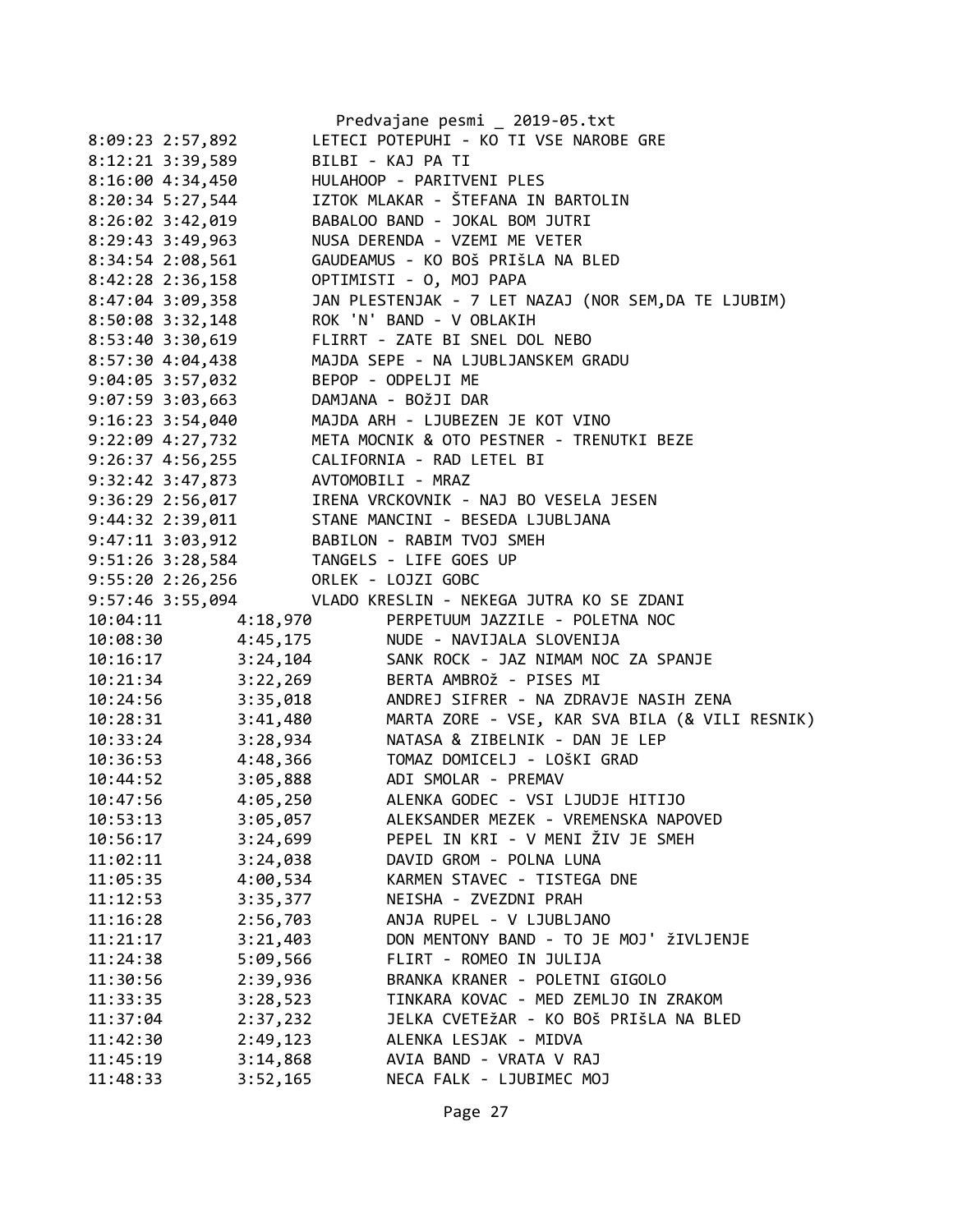|          |          | Predvajane pesmi _ 2019-05.txt                      |
|----------|----------|-----------------------------------------------------|
| 11:53:37 | 2:48,943 | HISA - ODKRIJ OTROKOM SVET                          |
| 11:56:45 | 3:01,043 | KINGSTON - LUNAPARK                                 |
| 12:02:15 | 3:43,510 | EVA HREN - KDAJ                                     |
| 12:05:59 | 3:41,934 | CUKI - LJUBI ME, LJUBI                              |
| 12:12:46 | 4:43,355 | DUSAN URSIC - KRETENIZACIJA                         |
| 12:17:29 | 3:48,125 | KALAMARI - TVOJA SLED                               |
| 12:23:09 | 2:54,033 | 1X BAND - TIH DEŽEVEN DAN                           |
| 12:26:03 | 3:49,680 | AGROPOP - FRANCEK PIROMANCEK                        |
| 12:31:05 | 2:48,503 | BLUEGRASS HOPPERS - ŠTAJERSKA                       |
| 12:33:53 | 3:16,778 | LIDIJA KODRIC - DO GLOBIN PREK VISAV                |
| 12:37:09 | 4:19,695 | SLOVENSKI EXPRESS - IZGUBLJEN                       |
| 12:45:36 | 3:52,669 | FARAONI - HOCEM TE                                  |
| 12:50:40 | 2:41,165 | BELE VRANE - ŽENITOVANJSKA                          |
| 12:53:21 | 3:34,224 | HOSTNIK - U LUBLAN                                  |
| 12:57:20 | 2:51,237 | MARJANA DERZAJ - V LJUBLJANO                        |
| 13:01:07 | 3:41,944 | BAZAR - BARABE                                      |
| 13:04:49 | 3:39,829 | DEŽUR - KAM SI NAMENJEN DRAGI MOJ                   |
| 13:08:29 | 4:07,775 | OTO PESTNER - MOJE TVOJE ULICE                      |
| 13:15:08 | 4:44,986 | IZTOK MLAKAR - PEPI ŽBARADORIJA                     |
| 13:21:26 | 3:19,002 | IVO MOJZER - VOZIM SE                               |
| 13:24:44 | 4:12,221 | MARTIN KRPAN - SOVRAZNIK NE SPI                     |
| 13:28:56 | 3:12,057 | GU-GU - O JA JA, O NE NE                            |
| 13:33:46 | 3:38,870 | HAZARD - NENA                                       |
| 13:37:25 | 2:23,992 | MATIJA CERAR - NE BOM TE VEC VABIL                  |
| 13:42:21 | 3:46,263 | KATRINAS - PESEM O LJUBEZNI                         |
| 13:46:07 | 4:04,455 | ZIGA RUSTJA - NISI SAM                              |
| 13:51:38 | 3:00,060 | ROK'N'BAND - JAGODE IN COKOLADA                     |
| 13:54:38 | 3:56,962 | POLONA - SI POZABIL                                 |
| 13:58:35 | 3:03,893 | SUNNY ORCHESTRA - NA KARIBE                         |
| 14:02:35 | 3:24,973 | NUSA DERENDA - NE KLICI ME                          |
| 14:05:58 | 2:38,842 | IVANKA KRASEVEC - PRESERN - O TASCE, TASCICE        |
| 14:08:37 |          | 4:04,225 MAJDA SEPE - PISMO ZA MARY BROWN           |
| 14:15:13 | 3:38,083 | STANE MANCINI - KO BI SE ENKRAT                     |
| 14:18:51 | 3:26,143 | D'KWASCHEN & RETASHY - VRAUCHE                      |
| 14:23:49 | 3:30,097 | TANGELS - NAJIN                                     |
| 14:27:19 | 3:55,004 | VLADO KRESLIN - NEKEGA JUTRA, KO SE ZDANI           |
| 14:32:51 | 4:42,691 | LINTVERN - KRAVATA                                  |
| 14:37:34 | 3:14,249 | ANA STOKELJ - MIDVA SVA ZALJUBLJENA                 |
| 14:43:20 | 4:24,562 | ANIKA HORVAT - TUKAJ JAZ ŽIVIM                      |
| 14:47:44 | 3:04,981 | AVTOMOBILI - LJUBEZEN NE STANUJE TU                 |
| 14:52:14 | 4:08,040 | JAN PLESTENJAK - ZADNJE SLOVO                       |
| 14:56:42 | 3:12,226 | BEPOP - BODI ZVEZDA                                 |
| 15:00:50 | 3:02,630 | DITKA HABERL - NAD MESTOM SE DANI                   |
| 15:03:52 | 3:33,314 | KATJA M FEAT. ARMANI - NOVA NOC                     |
| 15:07:25 | 3:13,977 | DARJA SVAJGER - KJE JE KDO                          |
| 15:13:11 | 3:46,276 | MASA - A SI MISLIL NAME                             |
| 15:16:57 | 4:07,624 | IRENA VRCKOVNIK/SLAVKO IVANCIC - KAR SEM JAZ IN KAR |
| SI TI    |          |                                                     |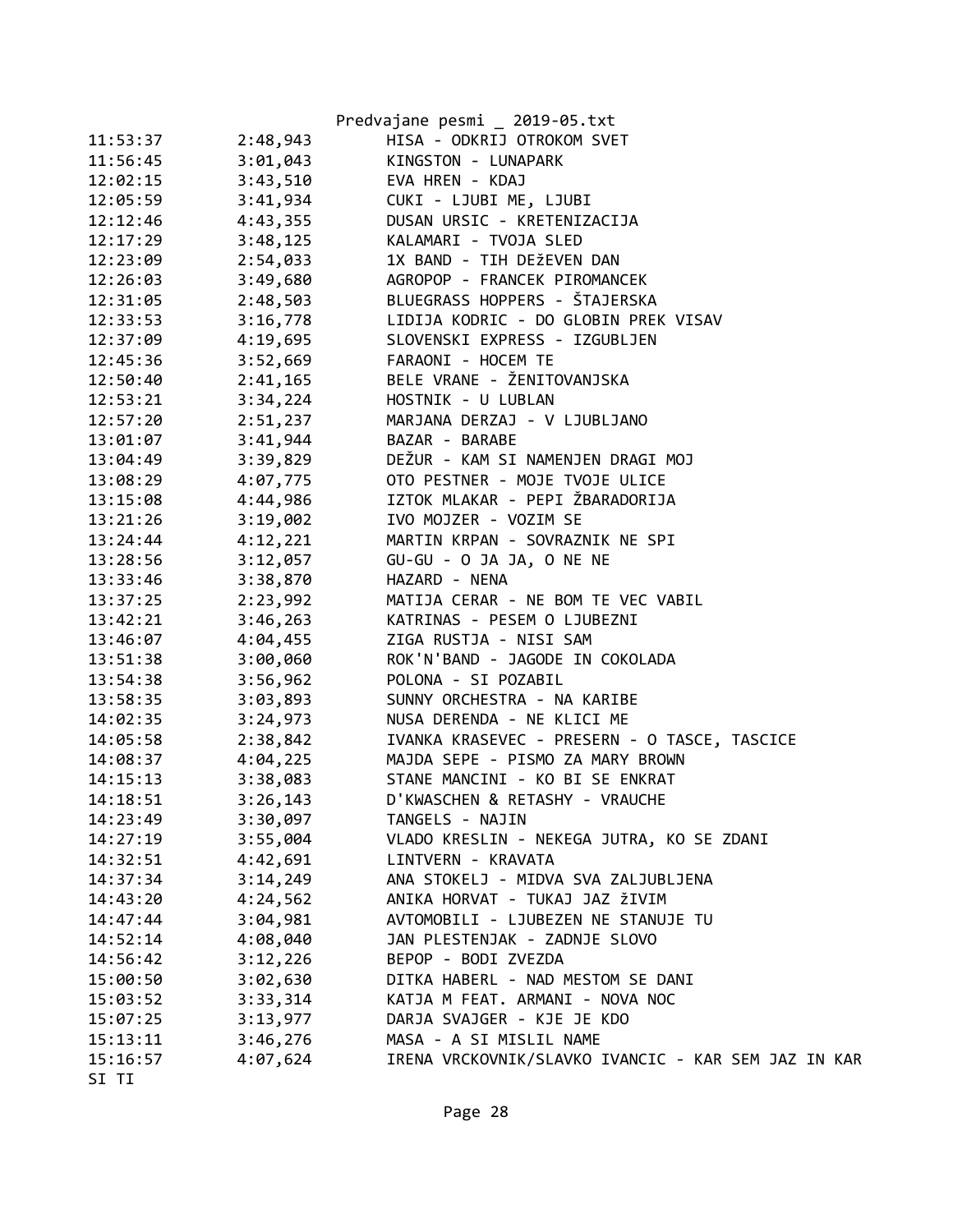|          |          | Predvajane pesmi _ 2019-05.txt                |
|----------|----------|-----------------------------------------------|
| 15:22:37 | 3:32,074 | PETER AMBROŽ - NA PLESU                       |
| 15:26:09 | 1:48,995 | ANDREJ SIFRER - BIL SEM MLAD                  |
| 15:27:58 | 4:03,410 | NAPOLEON - SANJAM                             |
| 15:33:39 | 4:05,104 | SANK ROCK - KER TE LJUBIM                     |
| 15:37:43 | 3:17,494 | TOMAZ DOMICELJ - HONDOIDI                     |
| 15:43:32 | 3:49,053 | MZ HEKTOR/CALIFORNIA - MAKSIMALNO DOBER DAN   |
| 15:47:21 | 4:12,992 | REGINA - ŠOK                                  |
| 15:53:01 | 3:19,881 | YUHUBANDA - ANGELINA                          |
| 15:56:42 | 4:01,536 | JANKO ROPRET - LEPA SI NOCOJ                  |
| 16:01:39 | 4:12,918 | DAMJANA IN HOT HOT HOT - SUM DEZJA            |
| 16:05:52 | 2:59,502 | DAMJANA - NASMEH                              |
| 16:08:51 | 3:57,072 | VILI RESNIK - KER VES, DA TE LJUBIM           |
| 16:15:20 | 3:24,122 | TATJANA DREMELJ - SAJ VEŠ DA RADA TE IMAM     |
| 16:18:44 | 4:45,059 | ALENKA GODEC - DRUGACNA                       |
| 16:25:02 | 3:44,328 | ADI SMOLAR - ZAVOD ZA ZAPOSLOVANJE            |
| 16:28:46 | 3:54,057 | PEPEL IN KRI - KOT NEKDO, KI IMEL ME BO RAD   |
| 16:34:01 | 3:46,852 | TOMAZ DOMICELJ - TEZKO JE POSTATI HEROJ       |
| 16:43:13 | 3:17,638 | DADI DAZ - IN GREM NAPREJ                     |
| 16:48:30 | 3:12,308 | SAMO GLAVAN - KOSOVIRJI LAHKO                 |
| 16:51:42 | 3:44,768 | FOLKROLA - TUMASTI OZBI                       |
| 16:55:27 | 2:42,088 | METKA ŠTOK - KO BOM 64                        |
| 16:58:09 | 3:52,892 | BOTRI - VROCA HLADNA                          |
| 17:02:49 | 3:49,604 | DON MENTONY BAND - VLAK                       |
| 17:06:39 | 2:53,099 | RDECI DECKI & E.FLISER - NOC ZA ROCK'N'ROLL   |
| 17:11:17 | 3:50,562 | NECA FALK - PLAVO MORJE JE MOJ DOM            |
| 17:15:08 | 3:35,303 | AVIA BAND - GREVA V KATRCO                    |
| 17:18:43 | 3:00,752 | GADI - DAJ MI DAJ MI DAJ                      |
| 17:23:08 | 2:27,481 | DUSAN URSIC - BUTALCI                         |
| 17:25:36 | 3:14,973 | KARMEN STAVEC - VZEMI MOJO DLAN               |
| 17:28:46 | 2:36,732 | BABALOO BAND - MOJE SRCE                      |
| 17:32:30 | 3:41,468 | CUKI - ZGODBA O PRIJATELJSTVU                 |
| 17:36:11 | 3:49,565 | KINGSTON - KOCKA JE PADLA NATE                |
| 17:41:45 | 3:26,008 | AYNEE - SI TO TI                              |
| 17:45:10 | 2:56,847 | BILBI - TO NI BLUES                           |
| 17:48:07 | 4:04,835 | DAN D - POCASI                                |
| 17:53:16 | 2:11,007 | BERTA AMBROŽ - DAN KOT DNEVI VSI              |
| 17:55:47 | 2:26,032 | IZTOK MLAKAR - PUBI, USIDIMO SE               |
| 17:58:12 | 3:23,632 | DON SERGIO - TUDI TI                          |
| 18:02:24 | 2:19,931 | OTO PESTNER - RITEM JUTRA                     |
| 18:04:44 | 3:56,203 | HISA - V NOVO JUTRO                           |
| 18:08:40 | 3:38,717 | FLIRT - KO JE NI                              |
| 18:14:50 | 2:59,039 | ANDRAZ HRIBAR - ZIVLJENJE JE                  |
| 18:17:48 | 2:26,097 | GU-GU - PAPAGAJA                              |
| 18:21:38 | 5:04,775 | ALEKSANDER MEZEK - STARI MUZIKANT             |
| 18:26:42 | 2:43,602 | KALAMARI - WWW                                |
| 18:29:25 | 4:00,988 | KATJA FASINK - MOJE ZIVLJENJE                 |
| 18:35:23 | 2:46,118 | MATIJA CERAR - LJUBEZEN V APRILU [APRIL LOVE] |
| 18:39:35 | 3:25,843 | MALI OGLASI BAND - VROCA KRI                  |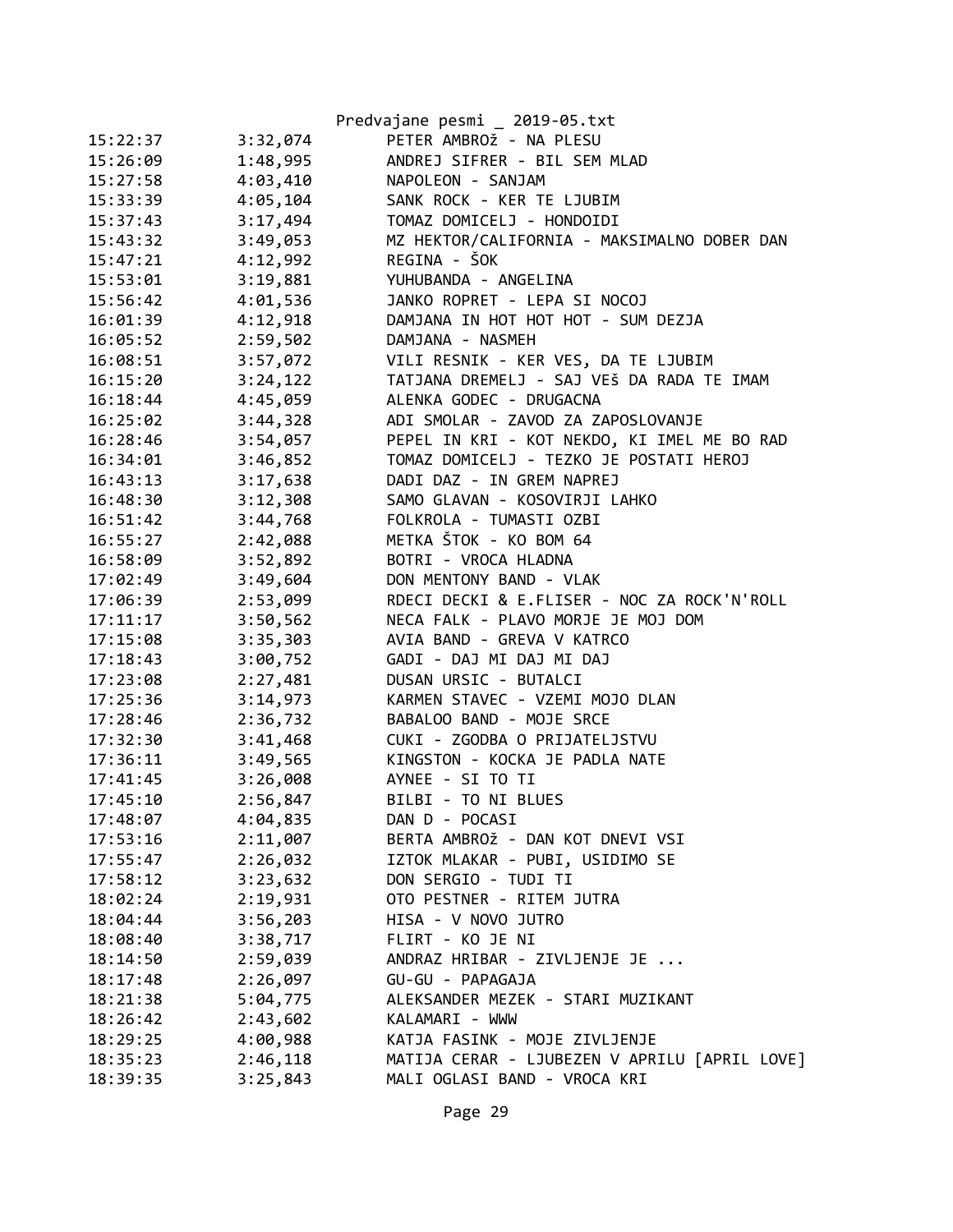|          |          | Predvajane pesmi _ 2019-05.txt               |
|----------|----------|----------------------------------------------|
| 18:44:36 | 2:29,316 | BELE VRANE - SPOMIN                          |
| 18:47:05 | 4:18,029 | NUDE - PRI VODNJAKU                          |
| 18:51:23 | 2:56,037 | MATEJ KOSIR - VSO LJUBEZEN                   |
| 18:54:45 | 2:18,290 | MARJANA DERZAJ - VOZI ME VLAK V DALJAVE      |
| 18:57:03 | 3:20,393 | LETECI POTEPUHI - BICIKL                     |
| 19:01:11 | 2:45,652 | KATRINAS - KOT PRAVLJICA                     |
| 19:03:57 | 4:15,385 | BAZAR - TINA                                 |
| 19:08:12 | 3:51,684 | NEISHA/VLADO KRESLIN - NJEN TRENUTEK PRIHAJA |
| 19:13:48 | 3:29,553 | DRUŠTVO MRTVIH PESNIKOV - 25                 |
| 19:17:17 | 3:42,784 | MARTA ZORE - VSE, KAR SVA BILA               |
| 19:22:25 | 2:56,253 | ROK'N'BAND - ZDAJ SEM TU                     |
| 19:25:21 | 3:48,424 | ANJA RUPEL - LJUBI ME IN NE SPRAŠUJ          |
| 19:30:16 | 2:59,039 | HAZARD - BISTRO                              |
| 19:33:14 | 3:26,959 | MAJDA ARH - KAKOR LED IN OGENJ               |
| 19:36:41 | 2:40,602 | JAZZ STATION - NAGAJIV NASMEH                |
| 19:41:07 | 3:54,883 | MATJAZ JELEN - VSE SE V PRAVO SMER VRTI      |
| 19:45:02 | 3:34,553 | MANOUCHE - MEN SI FENSI                      |
| 19:48:36 | 2:10,672 | OPTIMISTI - STARI MEDO                       |
| 19:51:51 | 3:16,033 | EDVIN FLISER - TAM KJER SEM DOMA             |
| 19:55:07 | 2:37,541 | ALEŠ HADALIN - KAKO LEPO JE                  |
| 19:57:44 | 3:25,882 | ANDREJ SIFRER - SAMO ŠE TEBE IMAM            |
| 20:01:58 | 2:53,039 | VICTORY - HELENA                             |
| 20:04:51 | 3:14,224 | DARJA SVAJGER - POGREŠAM TE                  |
| 20:08:05 | 2:59,883 | DAMJANA GOLAVSEK - NASMEH                    |
| 20:16:25 | 5:12,066 | ANIKA HORVAT - POGREŠAM TE                   |
| 20:22:44 | 3:25,930 | SWEETSOLOGY - GREVA TJA (RADIO EDIT)         |
| 20:26:10 | 3:08,823 | PAPIR - SLUTNJA                              |
| 20:30:43 | 2:58,022 | STANE MANCINI - NAMESTO PISMA                |
| 20:33:41 | 2:54,169 | BLUEGRASS HOPPERS - KAMIONAR                 |
| 20:36:35 | 3:48,615 | FARAONI/SLAVKO IVANCIC - TI ZNAS             |
| 20:45:29 | 3:28,549 | AVTOMOBILI - ARGENTINA                       |
| 20:48:57 | 3:18,789 | POLONA - CUTIM, DA ZIVIM                     |
| 20:53:03 | 3:59,145 | NINA PUSLAR - MAMIN SIN                      |
| 20:57:22 | 3:58,548 | MAJDA SEPE - STIHI MOJEGA SPOMINA            |
| 21:02:27 | 3:24,029 | ADI SMOLAR - JAZ SEM NOR                     |
| 21:05:50 | 3:03,097 | DADI DAZ - KRALJICA SRCA                     |
| 21:08:53 | 4:12,654 | SANK ROCK - PRAVLJICA O MAVRICNIH LJUDEH     |
| 21:16:06 | 2:58,529 | TOMAZ DOMICELJ - SLOVENSKEGA NARODA SIN      |
| 21:20:12 | 3:08,382 | REGINA - NAJ LJUBEZEN ZDRUŽI VSE LJUDI       |
| 21:23:20 | 3:55,658 | ALENKA GODEC - VSE JE LJUBEZEN               |
| 21:27:15 | 3:20,609 | PEPEL IN KRI - LJUDJE POMLADI                |
| 21:31:40 | 3:58,022 | POP DESIGN/VILI RESNIK - KO SI NA TLEH       |
| 21:35:38 | 4:09,974 | MAYA - TAKA KOT SM                           |
| 21:42:59 | 3:30,484 | CALIFORNIA - LEDENA PTICA                    |
| 21:46:30 | 2:30,793 | RAFKO IRGOLIC - CARMEN                       |
| 21:49:51 | 4:03,470 | NAPOLEON - MORSKA PTICA                      |
| 21:53:54 | 3:51,029 | VINDY BAND - CAROBNA NOC                     |
| 21:58:11 | 3:55,694 | JANKO ROPRET - NE BODI OBJESTNO DEKLE        |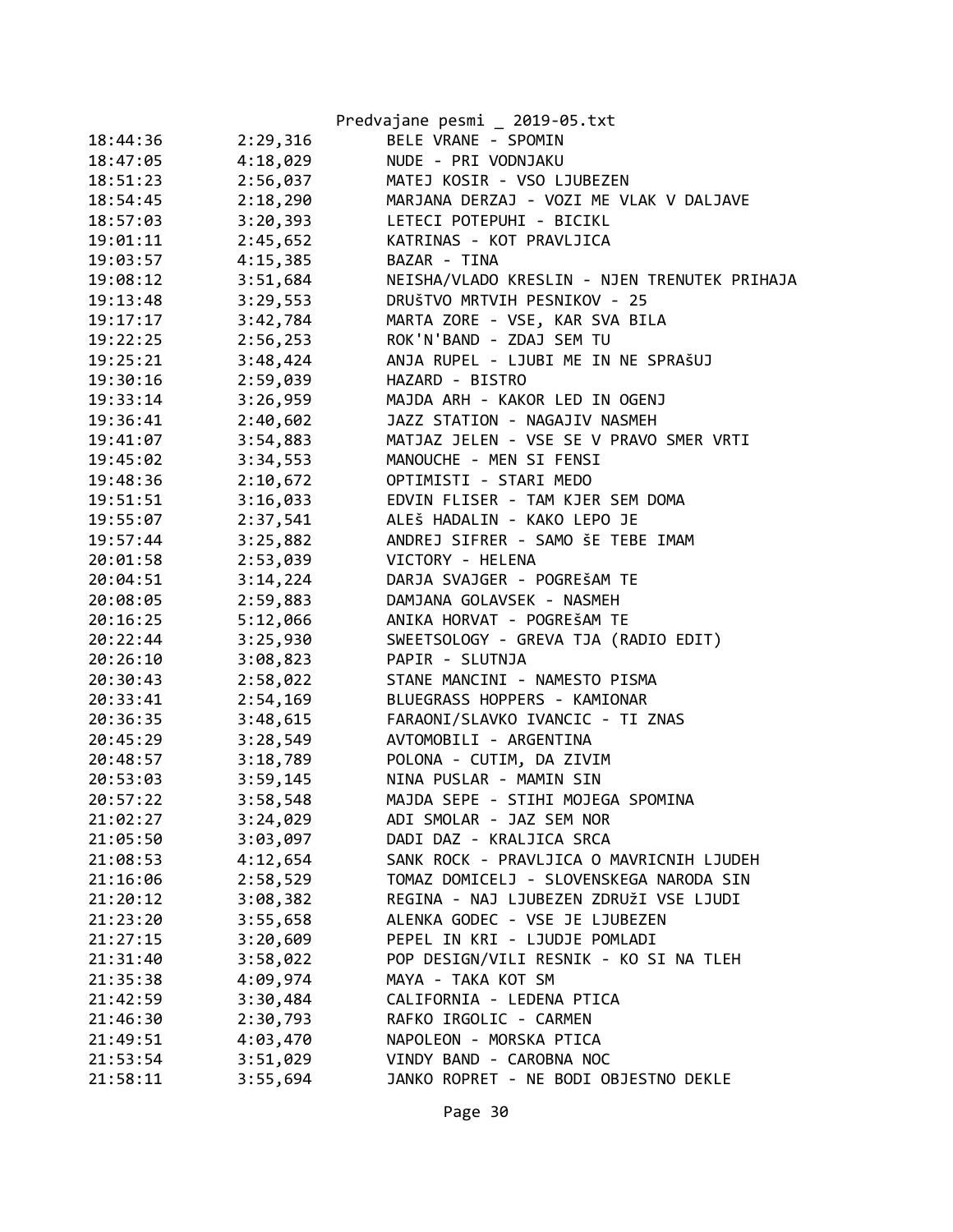| 22:03:31 | 3:23,144 | Predvajane pesmi 2019-05.txt<br>TANGELS - BOZICNI VECER |
|----------|----------|---------------------------------------------------------|
| 22:06:54 | 2:33,906 | MAJDA SEPE IN NINO ROBIC - BELE LADJE                   |
| 22:12:45 | 3:03,795 | CUKI - TVOJA LICA PEGASTA                               |
| 22:15:48 | 4:20,912 | JAN PLESTENJAK - TRIKRAT ME POLJUBI                     |
| 22:21:16 | 3:25,508 | PANDA - DALEC STRAN                                     |
| 22:24:41 | 3:22,564 | IVO MOJZER - KO SI DAVI SE ZBUDILA                      |
| 22:28:03 | 4:55,021 | IZTOK MLAKAR - MARJO SPINEL                             |
| 22:34:01 | 3:18,457 | DON MENTONY BAND - MARJETKA [LIVE]                      |
| 22:37:19 | 3:36,019 | AVIA BAND - GREVA V KATRCO                              |
| 22:43:44 | 2:06,066 | NECA FALK - BALADA                                      |
| 22:45:50 | 3:31,813 | KINGSTON - MINI BIKINI                                  |
| 22:50:11 | 3:17,338 | DON JUAN - JULIJA                                       |
| 22:53:28 | 3:08,958 | BRANKA KRANER - LJUBLJANSKI ZVON                        |
| 22:56:34 | 3:20,534 | IVANKA KRASEVEC - PRESERN - NISEM SANJALA               |
| 23:00:59 | 3:48,920 | BOTRI - AVGUŠTINA                                       |
| 23:04:48 | 3:14,040 | IRENA VRCKOVNIK - VCERAJ IN DANES                       |
| 23:08:02 | 2:08,991 | DUSAN URSIC - BANDA                                     |
| 23:13:19 | 3:06,369 | MIT - MIT                                               |
| 23:16:25 | 2:45,183 | BERTA AMBROŽ - PESEM ZAPOJ MI NOCOJ                     |
| 23:20:17 | 3:19,104 | ANDRAZ HRIBAR - MED NAMI                                |
| 23:23:36 | 3:34,334 | FOLKROLA - DANES                                        |
| 23:27:10 | 3:58,296 | SOPRANOS - CAS ZA NOROSTI (RADIO EDIT)                  |
| 23:31:58 | 3:00,134 | BELE VRANE - MOJA LJUBEZEN                              |
| 23:34:58 | 3:41,163 | ALEKSANDER MEZEK - JULIJA                               |
| 23:38:38 | 4:31,566 | HALO - GRETA                                            |
| 23:47:16 | 4:04,105 | KALAMARI - NISEM TE SPOZNAL                             |
| 23:51:20 | 3:04,847 | GU-GU - F ROMANCA V KINU SLOGA                          |
| 23:54:25 | 4:02,461 | AYNEE - SPOMLADI                                        |
| 23:58:27 | 3:21,097 | BAZAR - AMERIKA                                         |
|          |          |                                                         |

| $0:01:48$ 3:37,062 | ANDREJ SIFRER - DRZAVA             |
|--------------------|------------------------------------|
| $0:05:25$ 3:50,081 | ALENKA GODEC - ODKAR SI TU         |
|                    |                                    |
| $0:13:01$ 3:46,815 | AVTOMOBILI - NAVADEN DAN           |
| $0:16:48$ 3:55,453 | DEŽUR - PO POMLADI DIŠI            |
| $0:20:43$ 2:59,005 | KARMEN STAVEC - OSTANI TU          |
| 0:23:403:01,886    | HAZARD - MARIE NE PISI PESMI VEC   |
| $0:26:41$ 4:55,611 | NAPOLEON - VRNI SE                 |
| $0:31:37$ 2:48,745 | MARTA ZORE - V TEBI JE MOC         |
| $0:34:25$ 3:27,040 | ALEKSANDER MEZEK - DNEVI KOT JE TA |
| $0:37:51$ 2:56,010 | ADI SMOLAR - KO SPREGOVORIŠ        |
| $0:40:47$ 3:42,008 | FARAONI - PIJEM KAR TAKO           |
| $0:44:29$ 2:44,041 | ROK'N'BAND - DEJ RUKN' ME          |
| $0:47:12$ 2:25,860 | BRANKA KRANER - MON MONSIEUR       |
| $0:49:38$ 3:55,036 | FOLKROLA - V TVOJI SOBI ŠE DIŠI    |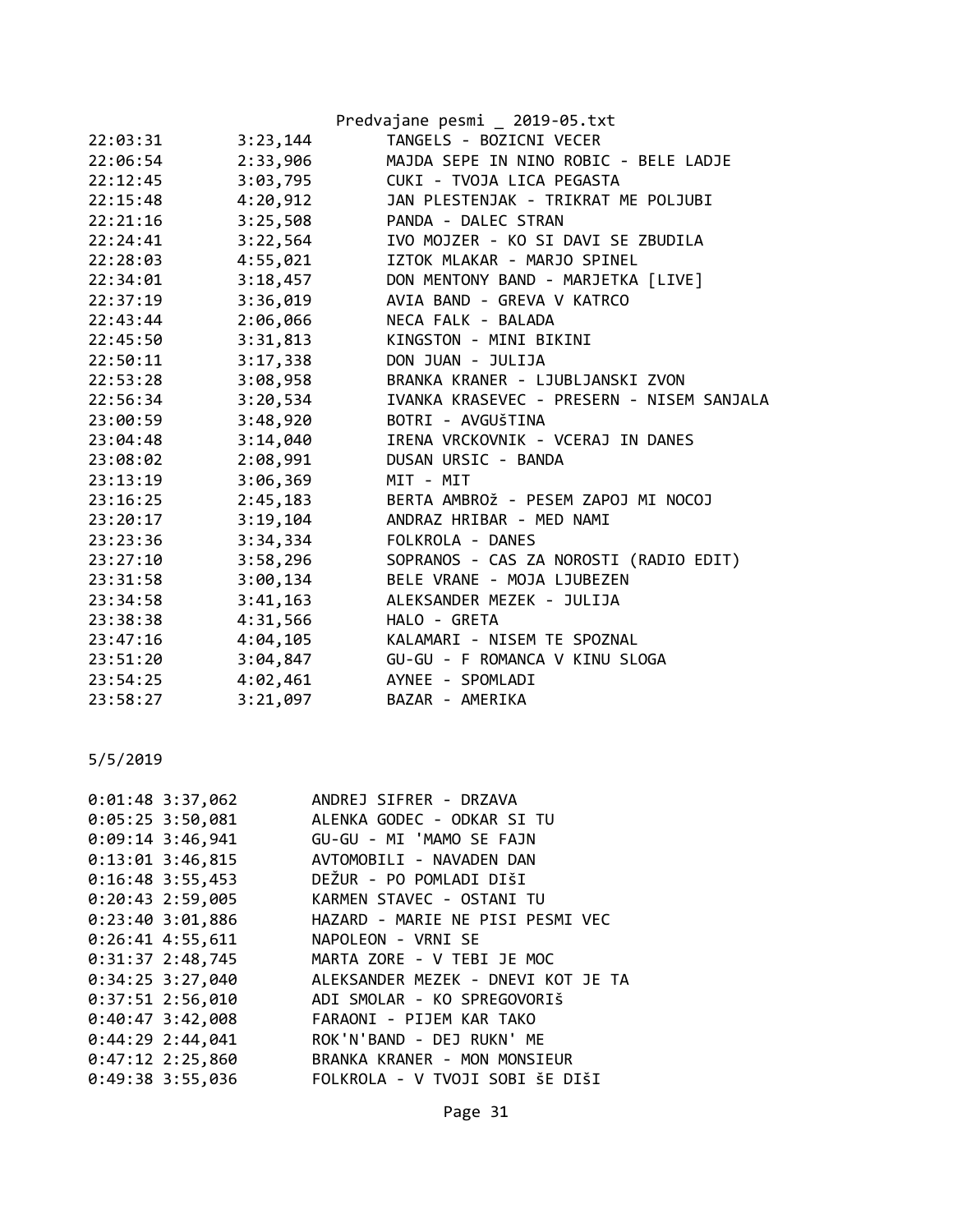|                                      | Predvajane pesmi _ 2019-05.txt                  |
|--------------------------------------|-------------------------------------------------|
| $0:53:33 \ 3:25,622$                 | OTO PESTNER - VEM, NEKJE ZIVETI MORA            |
| $0:56:58$ 2:56,907                   | KINGSTON - BINGO BANGO MANGO TANGO              |
| $0:59:55$ 3:40,557                   | DON MENTONY BAND - SUZANA                       |
| 1:03:35 2:08,007                     | MATIJA CERAR - PESEM ZA DINAR                   |
| 1:05:43 2:38,057                     | MAJDA SEPE - LJUBLJANSKE ULICE                  |
| 1:08:20 3:43,538                     | DARJA SVAJGER - JESENSKI LIST                   |
| 1:12:03 3:24,048                     | TOMAZ DOMICELJ - SI-SI-SIMONA                   |
| 1:15:27 2:25,691                     | MARJANA DERZAJ - TO JE MOJ ZLATI SIN            |
| 1:17:53 4:24,892                     | JAN PLESTENJAK - STAVI NA MOJE SRCE             |
| 1:22:17 4:12,008                     | IZTOK MLAKAR - REPUBLIKA PALMA DE COCCO         |
| 1:26:29 3:06,561                     | FRENK NOVA - NA LUNO IN<br>NAZAJ                |
| $1:29:35$ 3:58,693                   | CALIFORNIA/MZ HEKTOR - LE SPOMINI (MODERNI MIX) |
| 1:33:30 3:33,362                     | ANJA RUPEL - PRIHAJA JESEN                      |
| 1:37:03 4:21,529                     | MAJDA ARH - ZDAJ VEM                            |
| 1:41:24 3:18,818                     | IRENA VRCKOVNIK - MED NEBOM IN MENOJ            |
| 1:44:43 3:39,012                     | NUDE - PEPELKA (RAD TE IMAM)                    |
| 1:48:21 3:38,942                     | MARTIN KRPAN - TO NI POLITICEN SONG             |
| 1:52:00 4:16,024                     | BEPOP - BELA SNEZINKA                           |
| 1:56:16 3:09,548                     | LINTVERN - NEDELJA LEP JE DAN                   |
| 1:59:25 3:34,989                     | PEPEL IN KRI - JEANETTE                         |
| 2:03:00 3:56,984                     | AYNEE - AVTO                                    |
| 2:06:57 3:08,934                     | BOTRI - NA JUG                                  |
| 2:10:05 2:34,072                     | STANE MANCINI - KAM LETIJO LASTOVKE             |
|                                      | NUSA DERENDA - PRESTIZ                          |
| 2:12:39 3:08,252                     | VILI RESNIK - NE MOREM BREZ NJE                 |
| 2:15:47 3:52,628<br>2:19:40 2:38,257 | DAMJANA - KAJ PA TI                             |
|                                      | NINA PUSLAR - ZA VEDNO                          |
| 2:22:18 3:44,472                     | ANIKA - TI ZAVAJAJ ME                           |
| 2:26:01 3:27,103                     |                                                 |
| 2:29:28 3:49,447                     | BABALOO BAND - KO SEM SAM                       |
| 2:33:17 3:41,383                     | KALAMARI - NE BODI JEZNA NAME                   |
| 2:36:58 2:56,039                     | MANOUCHE - PRIDEM ZVECER                        |
| 2:39:54 5:40,068                     | DADI DAZ - VEDNO                                |
| 2:45:34 2:58,849                     | ANDRAZ HRIBAR - ZIVLJENJE JE                    |
| 2:48:32 3:26,583                     | NECA FALK - ZA TOPOLI NEKJE SI TI               |
| 2:51:59 3:28,983                     | CUKI - TA VLAK                                  |
| 2:55:28 4:00,000                     | VICTORY - TEQUILA IZ TVOJEGA POPKA              |
| 2:59:27 3:09,133                     | SPELA MAROLT - VSAK NOV DAN                     |
| $3:02:36$ $3:34,252$                 | ATLANTIX - ATLANTIS                             |
| $3:06:10$ $3:24,049$                 | TONI ROM - TIVOLI                               |
| 3:09:34 4:40,035                     | VLADO KRESLIN/JONAS Z. - SAMO TIJ               |
| $3:14:14$ 4:57,225                   | DRUŠTVO MRTVIH PESNIKOV - KO OSTANEM SAM        |
| 3:19:11 3:28,979                     | AVIA BAND - LJUBEZEN JE ODSLA                   |
| 3:22:40 4:02,054                     | KATRINAS - SLADKI SVET                          |
| $3:26:42$ $3:43,983$                 | HISA - SE TE LJUBIM                             |
| $3:30:25$ $3:28,479$                 | SUNNY ORCHESTRA - TAT ZMIKAVT                   |
| 3:33:54 2:06,008                     | LIDIJA KODRIC - DANES MI JE 16 LET              |
| $3:35:59$ $3:40,029$                 | TINKARA KOVAC - MARS IN VENERA                  |
| 3:39:39 2:58,647                     | MILAN PECOVNIK PIDZI - NE CAKAJ SPET            |
|                                      |                                                 |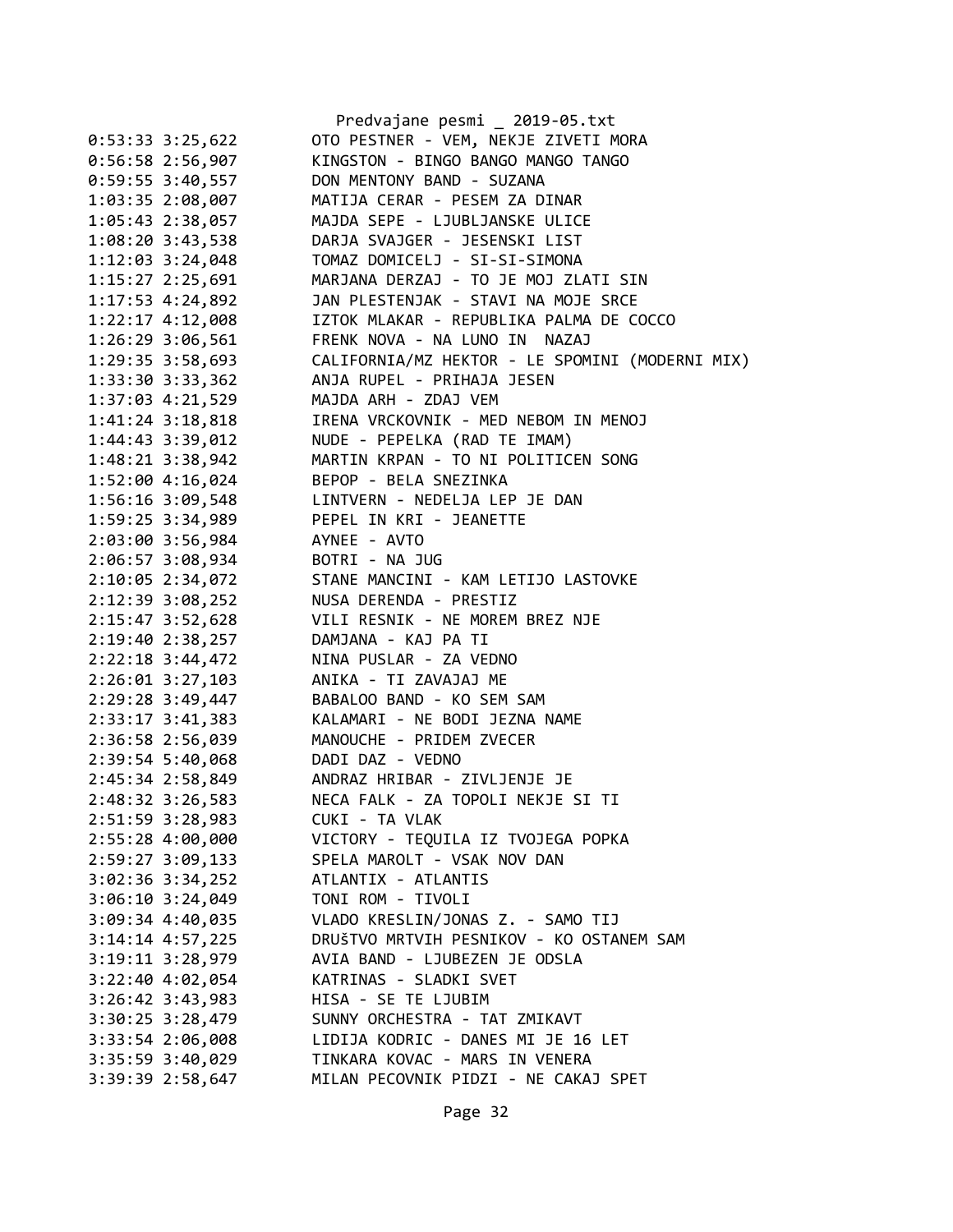|                      |                      | Predvajane pesmi _ 2019-05.txt                        |
|----------------------|----------------------|-------------------------------------------------------|
|                      | 3:42:38 4:06,030     | TATJANA GROS - ZATO SEM NORO TE LJUBILA               |
|                      | 3:46:43 3:34,009     | BILBI - HVALA ZA VIJOLICE                             |
|                      | 3:50:17 2:27,372     | DAN D - MOJ PROBLEM                                   |
|                      | 3:52:44 3:49,583     | DON SERGIO - SPOMIN NA LJUBEZEN                       |
|                      | 3:56:34 3:41,588     | IVANA HONSIC - RDECA NIT                              |
|                      | 4:00:15 4:47,595     | BIG FOOT MAMA - BULDOŽER                              |
|                      | $4:05:02$ 3:17,617   | NEISHA - MALO TU MALO TAM                             |
| 4:08:17 2:43,993     |                      | BELE VRANE - MINI MAXI                                |
|                      | $4:11:01$ $3:33,988$ | SANJA - HOCEM V POSTELJO                              |
|                      |                      | 4:14:32 3:26,299 ALENKA GODEC - LJUBIM TO LJUBEZEN    |
|                      |                      | 4:17:58 3:22,557 MIRAN RUDAN - RAD JO IMAM            |
|                      | 4:21:21 3:53,989     | ANDREJ SIFRER - KO ZVONOVI ZAPOJO                     |
|                      | $4:25:14$ 3:13, 113  | SUPERNOVA - KJE SPI                                   |
|                      |                      | $4:28:27$ 3:20,514 ALEX VOLASKO - A BI Z MANO SLA     |
|                      | 4:31:48 3:38,703     | JANEZ BONCINA BENC - TA NOC JE MOJA                   |
|                      | 4:35:26 3:25,203     | ANA DEŽMAN - RADA BI                                  |
|                      | 4:38:51 2:40,456     | ANABEL - OB KAVI                                      |
|                      | 4:41:31 2:59,152     | YLENIA ZOBEC - DAN KOT IZ SANJ                        |
|                      | $4:44:30$ $4:08,028$ | DMP - NEBO NAD BERLINOM                               |
|                      | 4:48:38 2:56,293     | DEŽUR - NA VRH SVETA                                  |
|                      | 4:51:34 3:40,783     | FARAONI/SLAVKO IVANCIC - NE BOM POZABIL NA STARE CASE |
|                      | $4:55:15$ 3:48,060   | EDVIN FLISER IN ZBOR - OTROCI MORJA                   |
| 4:59:03 3:16,244     |                      | KARMEN STAVEC - 100 NORIH IDEJ                        |
|                      | $5:02:19$ 1:58,416   | MATIJA CERAR - KRAMLJANJE V MRAKU                     |
|                      | 5:04:17 3:54,040     | NUSA DERENDA - V OGENJ ZDAJ OBLECI ME                 |
|                      | 5:08:11 3:51,258     | HALO - ANITA NI NIKOLI                                |
|                      | 5:12:02 4:48,015     | OTO PESTNER - VRACA SE POMLAD                         |
| 5:16:50 3:49,034     |                      | ANDREJ SIFRER - POGLEJ GA NOVO JUTRO                  |
|                      | 5:20:39 3:55,040     | ANJA RUPEL - ZVEZDE SO NA NJENI STRANI                |
|                      | 5:24:32 2:59,863     | AYNEE - NAJLEPŠI DAN                                  |
|                      | 5:27:31 2:15,998     | STANE MANCINI - TAM, KAMOR GRE VETER SPAT             |
|                      |                      | 5:29:47 2:38,602 BLUEGRASS HOPPERS - STARA MAMA       |
|                      |                      | 5:32:26 3:48,013 ALENKA GODEC - TVOJA                 |
| 5:36:13 5:21,430     |                      | SUNNY ORCHESTRA - WELCOME TO THE PARTY                |
| 5:41:35 3:06,003     |                      | SIMON - HEJ, MALA HEJ                                 |
| 5:44:40 4:21,524     |                      | BAZAR - SI ŠE JEZNA NAME                              |
| 5:49:02 4:44,061     |                      | TOMAZ DOMICELJ - SPRICER BLUES                        |
| 5:53:46 3:04,292     |                      | BOTRI - JAZ SEM IN                                    |
| 5:57:09 2:56,043     |                      | ADI SMOLAR - BOGNEDAJ DA BI CRKNU TELEVIZOR           |
| $6:00:04$ 3:24,453   |                      | ROK'N'BAND - PAZI                                     |
| 6:03:29 3:09,974     |                      | CUKI - CRNE OCI                                       |
| 6:06:38 2:57,076     |                      | MARJANA DERZAJ - TELSTAR                              |
| $6:09:35$ 4:00,684   |                      | ALEKSANDER MEZEK - WAR IN AFRICA                      |
| 6:13:36 3:20,022     |                      | JAN PLESTENJAK - SMEH IN SOLZE                        |
| $6:16:56$ 4:12,640   |                      | SANK ROCK - LAHKA DAMA                                |
| $6:21:08$ 3:11,289   |                      | BELE VRANE - MOJE DEKLE                               |
| $6:24:19$ $3:31,140$ |                      | NINA PUSLAR - OBJEMI ME ZDAJ                          |
| $6:27:45$ 3:17,577   |                      | AVIA BAND - COOL                                      |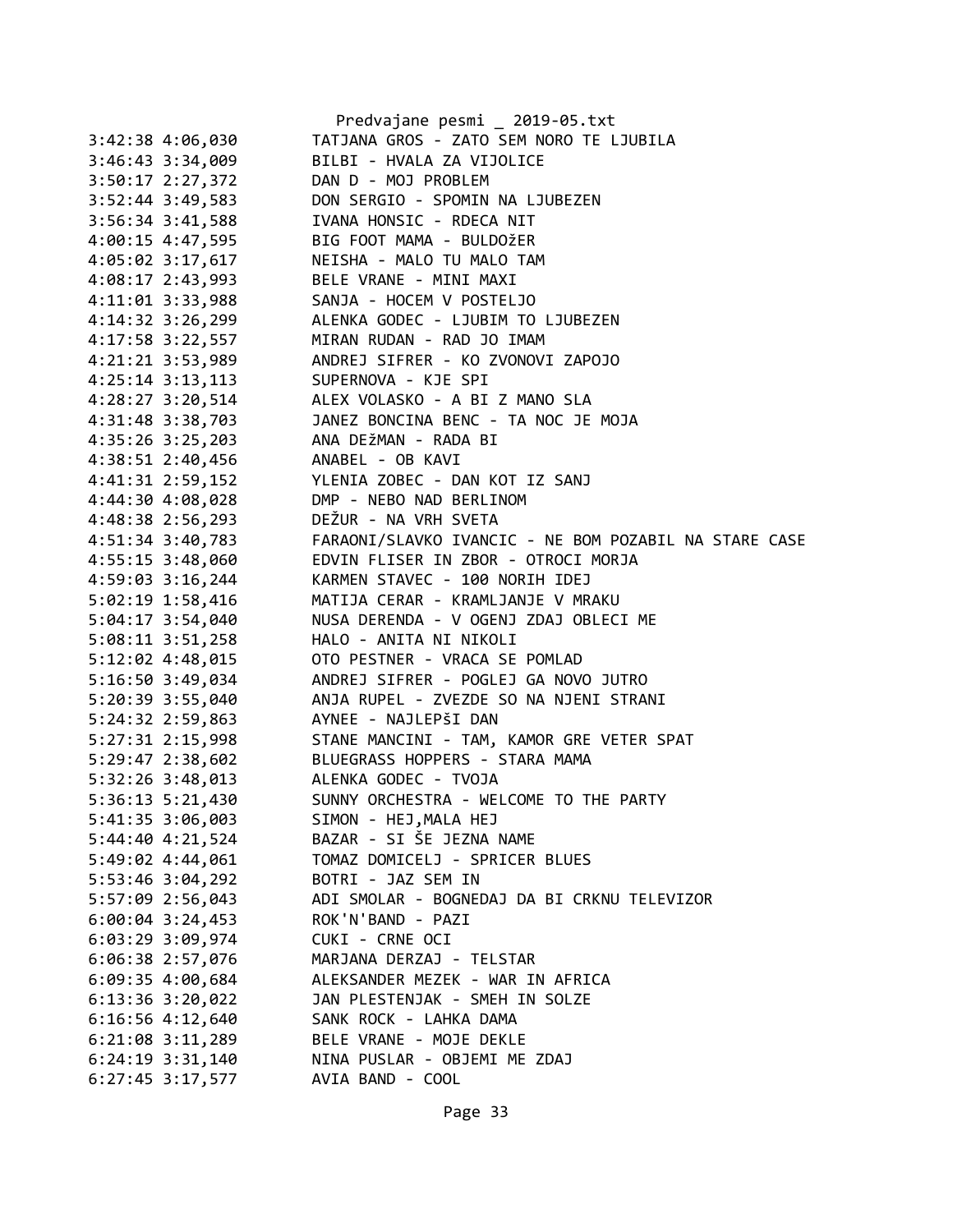|                                        | Predvajane pesmi _ 2019-05.txt                      |
|----------------------------------------|-----------------------------------------------------|
| 6:31:02 4:02,720                       | MAJDA ARH - NORI DAN                                |
| 6:35:05 3:13,757                       | ANIKA HORVAT - KO GRE TVOJA POT OD TOD              |
| 6:38:195:00,866                        | VLADO KRESLIN - PREKO MURE, PREKO DRAVE             |
| $6:43:02$ $3:34,953$                   | MARTA ZORE - POVEJ MI ZAKAJ                         |
| $6:46:37$ 3:44,898                     | PEPEL IN KRI - LISICKA IN LISJAK                    |
| $6:50:21$ $2:01,262$                   | DUSAN URSIC - JOZKOTI                               |
| 6:52:22 1:42,011                       | MAJDA SEPE - ROMANCA                                |
| 6:54:30 3:59,851                       | GAL IN GALERIST I- PRIDI SEM.WAV -                  |
| $6:58:29$ 3:38,173                     | FOLKROLA - DOBRO JUTRO MADAME                       |
| 7:02:07 2:59,003                       | CALIFORNIA/MZ HEKTOR - 1 MILJO OD OBALE             |
| 7:05:04 2:58,001                       | BERTA AMBROŽ - POSLEDNJA NOC LJUBEZNI               |
| 7:08:02 2:25,012                       | GU-GU - PAPAGAJA                                    |
| 7:10:27 2:57,889                       | MARTIN KRPAN - NJEN TRENUTEK PRIHAJA                |
| 7:13:24 3:53,794                       | VILI RESNIK - NA FUZBAL ME PUST                     |
| 7:17:18 4:24,458                       | IZTOK MLAKAR - CIKORIJA IN KAFE                     |
| 7:21:42 3:34,029                       | KALAMARI - MI ZNAMO                                 |
| 7:25:16 2:59,473                       | ANDRAZ HRIBAR - ŽIVLJENJE JE                        |
| 7:28:15 4:05,350                       | MAYA - VSE SE DA                                    |
| 7:32:20 4:01,020                       | HAZARD - ANDREJA                                    |
| 7:36:21 3:16,758                       | DON MENTONY BAND - NA OBALI                         |
|                                        | LINTVERN - ZBOGOM BLUES                             |
| 7:39:38 3:36,564                       | KINGSTON - REPUBLIKA BANANA                         |
| 7:43:14 3:24,603                       |                                                     |
| 7:46:37 2:54,661                       | NECA FALK - DOBRO JUTRO, DOBER DAN                  |
| 7:49:32 1:27,237                       | FARAONI - LJUBEZEN NI PRISLA SE MIMO                |
| 7:50:55 2:59,098                       | MAJA KEUC - VANILIJA                                |
| 7:53:54 4:03,798                       | ELDA VILER - LASTOVKE                               |
| 7:57:57 2:52,583                       | NANA MILCINSKI - ZAKAJ GRES MIMO                    |
| 8:07:21 2:27,062                       | BARBARA JARC - ZAPLEŠIMO TWIST                      |
| 8:09:48 3:35,640                       | BILBI - RESETIRAJ ME                                |
| 8:13:24 4:43,715                       | SIMONA VODOPIVEC - ONA NOCE VEDETI                  |
| 8:18:07 3:56,991                       | DARJA SVAJGER - BODI VETER                          |
| 8:22:04 3:20,290 NEISHA - OBCUTEK      |                                                     |
| 8:25:24 2:59,883                       | NUDE - TAKO LEPO SI ZLOMILA MI SRCE                 |
| 8:28:24 4:02,574                       | PINOCCHIO - LJUBEZEN IZ SOLSKIH DNI                 |
| 8:32:26 3:21,218                       | BANHOF - KAKO JE TO LEPO                            |
| 8:35:47 2:54,793                       | 1 X BAND - TIH DEZEVEN DAN                          |
| 8:38:41 3:01,953                       | MATJAZ JELEN - LEBDIM                               |
| 8:41:42 3:03,953                       | IRENA KOHONT - AMOR MON AMOUR                       |
| 8:44:46 5:17,351 DAMJANA - KJE SI ZDAJ |                                                     |
| 8:50:03 3:10,973 PANDA - LINO          |                                                     |
|                                        | 8:53:14 3:24,915 KARMEN - TI SI ANGEL MOJ           |
| $8:56:54$ 2:24,208                     | IRENA VRCKOVNIK - SONCE IN LUNA                     |
| $9:01:15$ 3:15,476                     | FRENK NOVA - KO TE NI                               |
| $9:04:31$ $4:11,804$                   | ANIKA - PLIMA                                       |
| 9:08:42 2:29,569                       | JANEZ ZMAZEK - HOPLA KONOPLA                        |
| 9:14:43 3:35,932                       | AVTOMOBILI - LIPE                                   |
|                                        | 9:18:15 3:20,080 JAZZ STATION - DELAM KAR SE NE SME |
| $9:22:41$ $3:22,852$                   | ANDREJ SIFRER - SKRIPA                              |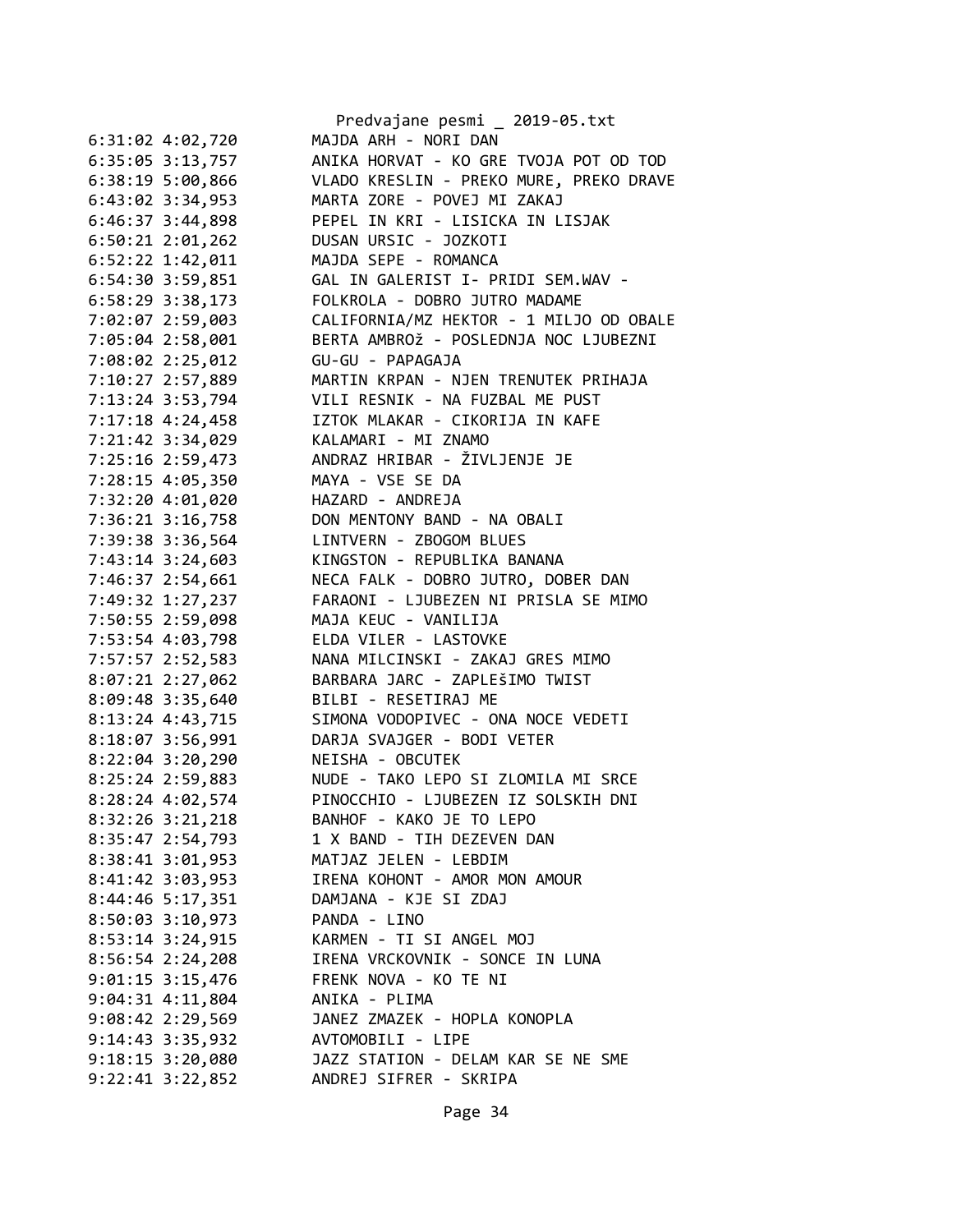|                      |                       | Predvajane pesmi _ 2019-05.txt                            |
|----------------------|-----------------------|-----------------------------------------------------------|
| $9:26:04$ 2:22,066   |                       | OTO PESTNER - LAHKO VPRAŠANJE                             |
| $9:28:26$ $3:04,756$ |                       | DITKA HABERL - NAD MESTOM SE DANI                         |
| $9:32:29$ $2:22,139$ |                       | MATIJA CERAR - DEŽNIKI                                    |
| 9:34:51 3:12,741     |                       | MAJA SLATINŠEK - DO NEBA                                  |
| $9:38:03$ $3:24,983$ |                       | BABALOO BAND - NENAJAVLJEN GOST                           |
|                      |                       | 9:46:03 3:09,175 KATJA FASINK & ROK FEREGJA - NOVA POMLAD |
| 9:50:06 2:59,023     | KARMEN STAVEC - OGENJ |                                                           |
| 9:53:05 4:05,965     | NAPOLEON - TINA       |                                                           |
| 9:57:36 3:37,148     |                       | IGOR - ZALJUBLJENA                                        |
| 10:03:10             |                       | 2:34,476 STANE MANCINI - NON CAPITO                       |
| 10:05:44             |                       | 3:49,982 ANJA RUPEL - ODSLA BOM SE TO NOC                 |
| 10:12:06             |                       | 2:08,049 ALENKA GODEC - PESEM                             |
| 10:14:13             |                       | 2:54,059 CUKI - RDECA MASNA                               |
| 10:17:07             |                       | 3:59,089 TOMAZ DOMICELJ - KAM SO ŠLE VSE ROŽICE           |
| 10:22:12             | 3:09,199              | ROK'N'BAND - NINA                                         |
| 10:25:20             | 5:09,378              | FLIRT - ROMEO IN JULIJA                                   |
| 10:31:28             | 2:43,333              | ROK 'N' BAND - DEJ RUK'N ME                               |
| 10:34:11             | 2:19,560              | MARJANA DERZAJ - VOZI ME VLAK V DALJAVE                   |
| 10:36:31             |                       | 3:15,237 BOTRI - KER VEM                                  |
| 10:43:48             | 4:05,131              | JADRANKA JURAS - DRUGACE NE ZNAM                          |
| 10:47:53             | 3:51,025              | ADI SMOLAR - J.C.VAN DAMME                                |
| 10:52:35             | 3:12,861              | MANOUCHE - SUPERFAJN                                      |
| 10:55:48             | 4:05,513              | BAZAR - THE END                                           |
| 11:01:50             | 2:51,025              | TINKARA KOVAC - ZAKAJ                                     |
| 11:04:41             | 2:38,618              | MAJDA SEPE - LJUBLJANSKE ULICE                            |
| 11:07:19             | 3:25,881              | VLADO KRESLIN - VSAK SI ZELI                              |
| 11:13:33             | 2:49,099              | DEŽUR - HASTA MANANA                                      |
| 11:16:22             | 3:33,859              | VICTORY - NOV SE DAN BUDI                                 |
| 11:21:01             | 3:15,860              | DUSAN URSIC - SMRDECA                                     |
| 11:24:17             | 3:29,817              | PETER PAN - VROCE USTNICE                                 |
| 11:27:46             | 3:33,583              | SUNNY ORCHESTRA - MY COMMANDING WIFE                      |
| 11:32:18             | 1:42,023              | MATEJ KOSIR - Z LJUBEZNIJO                                |
| 11:34:00             |                       | 4:11,448 ANIKA HORVAT - ORFEJ                             |
| 11:38:11             | 3:12,286              | NUSA DERENDA - TO JE LJUBEZEN                             |
| 11:45:08             | 3:33,377              | JURKI & BASISTI - GROBARJEVA PESEM                        |
| 11:48:41             | 3:10,021              | ALEKSANDER MEZEK - OSAMLJENA SRCA                         |
|                      |                       | PEPEL IN KRI - EVROPA 92                                  |
| 11:52:40             | 3:01,153              |                                                           |
| 11:56:01             | 5:14,216              | MARTA ZORE - NI MI ZAL                                    |
| 12:03:12             | 3:44,830              | PAPIR - VELIKI KORAK                                      |
| 12:06:56             | 3:24,341              | NINA PUSLAR - ROK TRAJANJA                                |
| 12:16:13             | 1:46,291              | IVANKA KRAŠEVEC - HOT DIGGITY                             |
| 12:17:59             | 3:41,118              | KALAMARI - STABO DRZIM                                    |
| 12:22:46             | 4:39,698              | OLIVIJA - KADAR SVA SAMA                                  |
| 12:27:25             | 2:55,018              | NECA FALK - TAKO DEKLE                                    |
| 12:31:18             | 3:14,721              | GU-GU - MANGO BANANA                                      |
| 12:34:33             | 4:38,053              | ANDRAZ HRIBAR - KAJ MI DELAS                              |
| 12:42:40             | 4:11,549              | FOLKROLA - FRANCI KORAJŽA                                 |
| 12:46:51             | 4:16,012              | KINGSTON - PLESATI NA SONCU (SA LA LA)                    |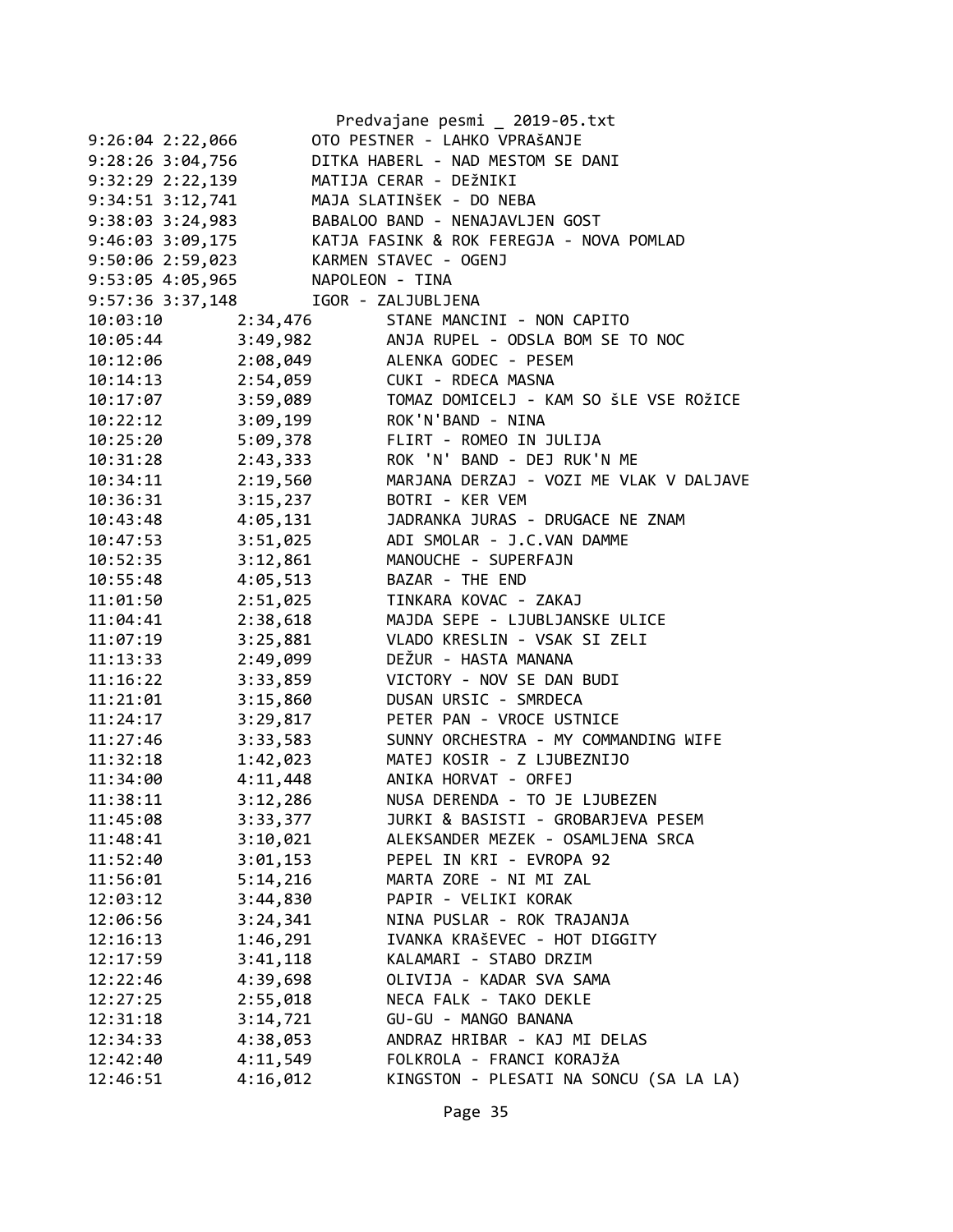|          |          | Predvajane pesmi _ 2019-05.txt               |
|----------|----------|----------------------------------------------|
| 12:52:00 | 3:59,067 | AVIA BAND - TEBE SI ZELIM                    |
| 12:56:24 | 3:53,859 | DON MENTONY BAND - A STEKAS                  |
| 13:00:54 | 3:00,826 | DARJA SVAJGER - SE TISOC LET                 |
| 13:03:54 | 3:53,165 | HAZARD - LJUDJE KI SEDIJO V PARKIH           |
| 13:07:47 | 2:43,467 | AYNEE - ZDAJ SEM TU                          |
| 13:12:15 | 3:30,106 | SARA JAGRICC - POBEGNI Z MANO                |
| 13:15:45 | 2:15,884 | BELE VRANE - MI MLADI                        |
| 13:18:00 | 3:12,803 | OPTIMISTI - SANJE                            |
| 13:22:40 | 2:44,048 | MAJDA ARH - POISCI ME                        |
| 13:25:24 | 4:29,749 | JANEZ ZMAZEK - DOST JE BLO BESED             |
| 13:30:50 | 3:52,661 | NUDE - DAN LJUBEZNI                          |
| 13:34:43 | 4:27,082 | BLUEGRASS HOPPERS - DRAVSKI MOST             |
| 13:40:54 | 3:54,138 | SANK ROCK - MACEK                            |
| 13:44:47 | 4:08,458 | HALO - JIMMY HUE                             |
| 13:48:55 | 2:55,906 | IZTOK MLAKAR - EN GLAZ VINA MI DAJ           |
| 13:52:50 | 2:25,529 | HISA - USPAVANKA                             |
| 13:55:15 | 3:39,428 | MARTIN KRPAN - MALI BOGOVI                   |
| 13:58:54 | 3:21,908 | FARAONI - TI IN JAZ                          |
| 14:02:52 | 4:01,665 | DAMJANA - SOLZE                              |
| 14:06:54 | 1:54,210 | MATIJA CERAR - Z MOJCO PLESAL BI CHA-CHA-CHA |
| 14:08:48 | 2:31,010 | ANDREJ SIFRER - BOM SPLEZOV NA CESNJO        |
| 14:13:03 | 2:55,045 | STANE MANCINI - OTOZNI TANGO                 |
| 14:15:58 | 2:34,415 | BILBI - ISKRICE                              |
| 14:18:32 | 3:00,685 | SAN DI EGO - TO JE TO                        |
| 14:22:59 | 3:37,461 | OTO PESTNER - VSE JE LEPŠE KER TE LJUBIM     |
| 14:26:37 | 3:24,036 | CALIFORNIA/MZ HEKTOR - TISOC KILOMETROV      |
| 14:30:56 | 4:33,401 | KATRINAS - MOJ ODER JE NEBO                  |
| 14:35:29 | 2:36,578 | NEISHA - CVETNI PRAH LJUBEZNI                |
| 14:38:06 | 3:41,830 | KARMEN STAVEC - LEP POLETNI DAN '04          |
| 14:43:32 | 4:32,010 | JAN PLESTENJAK - BOLEZEN                     |
| 14:48:03 | 3:26,581 | MARJANA DERZAJ - SAMO ZA NAJU DVA            |
| 14:52:29 | 3:23,909 | BOTRI - SONCE PO DEZJU                       |
| 14:56:12 | 4:15,808 | ALENKA GODEC - POT DO SRCA                   |
| 15:01:04 | 3:13,485 | ROK'N'BAND - VERJEMI                         |
| 15:04:16 | 4:12,496 | TOMAZ DOMICELJ - BREZ SONCA CVETJA NI        |
| 15:08:28 | 3:40,049 | CUKI - ZGODBA O PRIJATELJSTVU                |
| 15:13:53 | 3:47,541 | SLOVENSKI EXPRESS - IZI                      |
| 15:17:40 | 4:22,021 | AVTOMOBILI - ENKRAT V ZIVLJENJU              |
| 15:23:23 | 4:15,994 | ANJA RUPEL - PLASC LJUBEZNI                  |
| 15:27:39 | 4:11,827 | PANDA - DAJ NASMEH MI NAZAJ                  |
| 15:32:47 | 3:07,611 | ALEX VOLASKO - TAM NA OBALI                  |
| 15:35:54 | 3:04,374 | MAJDA SEPE - POJDI SPET NA BLED              |
| 15:38:59 | 4:23,997 | BAZAR - TINA                                 |
| 15:44:57 | 3:42,631 | BABALOO BAND - JOKAL BOM JUTRI               |
| 15:48:39 | 3:20,734 | ADI SMOLAR - EMPERARTRICE                    |
| 15:52:59 | 2:19,902 | DUSAN URSIC - OBUP                           |
| 15:55:44 | 2:16,012 | ANIKA HORVAT - POLETNA NOC                   |
| 15:58:00 | 4:09,161 | SUNNY ORCHESTRA - KO SPIŠ NA TLEH            |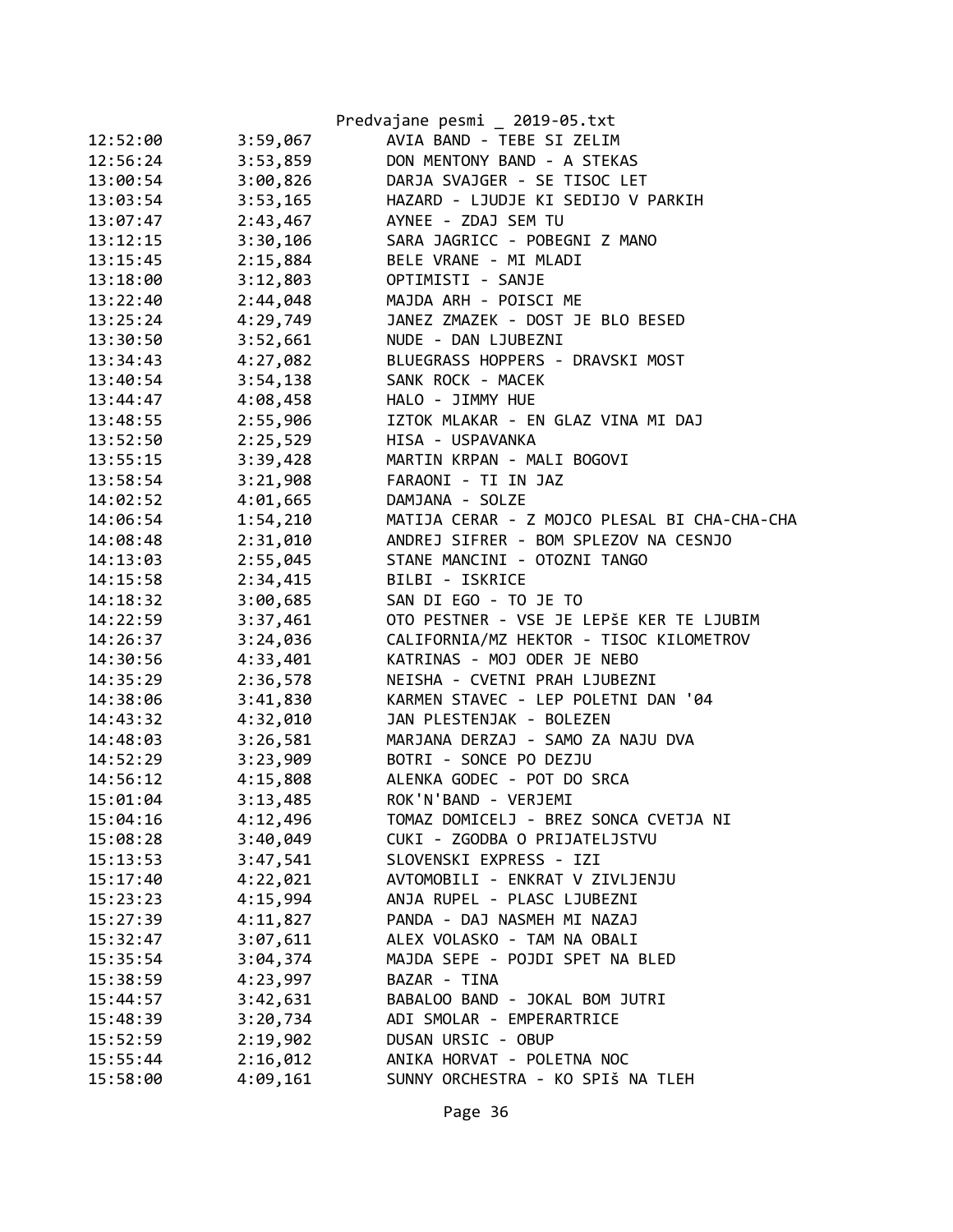|          |          | Predvajane pesmi _ 2019-05.txt              |
|----------|----------|---------------------------------------------|
| 16:02:45 | 2:55,276 | VLADO KRESLIN - DEKLE MOJE                  |
| 16:05:38 | 3:13,063 | IVA STANIC - NORE NEZNOSTI                  |
| 16:08:51 | 5:03,689 | ALEKSANDER MEZEK - PODARJENO SRCU-SLOVENIJA |
| 16:15:38 | 3:42,924 | PAPIR - SRAJCA                              |
| 16:20:48 | 3:14,050 | SING & SONG - PLAVA KUVERTA                 |
| 16:23:57 | 3:55,464 | PEPEL IN KRI - KOT NEKDO KI IMEL ME BO RAD  |
| 16:27:52 | 3:21,130 | NINA PUSLAR - POZDRAV Z LJUBEZNIJO          |
| 16:31:13 | 3:08,545 | MARTA ZORE - MIDVA                          |
| 16:34:21 | 4:25,777 | AGROPOP - SAMO MILIJON                      |
| 16:38:47 | 3:01,373 | KALAMARI - ZA DVAJSET LET                   |
| 16:41:48 | 3:25,933 | NUSA DERENDA - BOGINJA                      |
| 16:45:14 | 2:43,168 | BERTA AMBROŽ - BREZ BESED                   |
| 16:47:57 | 3:04,096 | FOLKROLA - CYBER BABY                       |
| 16:51:01 | 3:59,858 | ZVEZDE - NOVE ZVEZDE NAD EVROPO             |
| 16:55:00 | 3:53,007 | AVIA BAND - RDECI SAL                       |
| 16:58:51 | 4:01,569 | GU-GU - MOJA MALA LUCIJA                    |
| 17:03:28 | 3:23,124 | KINGSTON - KO BO PADAL DEZ                  |
| 17:06:51 | 3:41,321 | NECA FALK - DRAVSKI MOST                    |
| 17:12:11 | 3:39,757 | SLAVKO IVANCIC - CRN DEZ                    |
| 17:15:48 | 3:02,647 | ANDRAZ HRIBAR - POMLAD                      |
| 17:18:50 | 5:05,074 | DON MENTONY BAND - B'LA JE SREDA            |
| 17:25:24 | 3:15,095 | PERPETUUM JAZZILE - AVSENIK MEDLEY          |
| 17:28:39 | 3:16,694 | BELE VRANE - BREZ BESED                     |
| 17:32:48 | 3:35,432 | MARJANA DERZAJ - BREZA MOJE MLADOSTI        |
| 17:36:23 | 3:36,522 | HAZARD - VSAK JE SAM                        |
| 17:41:39 | 3:35,945 | MANOUCHE - BI ŠLA NAPREJ                    |
| 17:45:15 | 3:39,546 | MAJDA ARH - ZALJUBLJENA                     |
| 17:48:54 | 3:29,103 | IZTOK MLAKAR - BETULA                       |
| 17:53:35 | 4:01,898 | DARJA SVAJGER - DARILA                      |
| 17:57:56 | 3:59,804 | ALENKA GODEC - KOT NEKDO, KI IMEL ME BO RAD |
| 18:02:31 | 4:39,627 | PETER PAN - OH, SABINA                      |
| 18:07:11 | 4:25,824 | NUDE - RAZLOG                               |
| 18:13:21 | 3:37,971 | FLIRT - NJENA BALADA (V TEBI IN MENI)       |
| 18:16:59 | 3:44,390 | KATAYA - TO JE MOJ DAN                      |
| 18:22:12 | 4:04,754 | VILI RESNIK - NAJ MI KDO POVE               |
| 18:26:16 | 2:41,104 | MATIJA CERAR - TRI DEKLICE                  |
| 18:28:57 | 3:18,009 | ANDREJ SIFRER - GOZDNI JOZA                 |
| 18:33:36 | 3:28,583 | ALEKSANDER MEZEK - MESTO BREZ SRCA          |
| 18:42:30 | 3:16,781 | FARAONI - SLAVOSPEV                         |
| 18:47:47 | 3:30,105 | MARTIN KRPAN - KAR JE STARO SE NOVO ZDI     |
| 18:51:16 | 3:53,067 | JANEZ ZMAZEK - BREZ VEZE                    |
| 18:55:35 | 2:32,016 | STANE MANCINI - MARTINA                     |
| 18:58:07 | 3:53,615 | REGINA - LIZA LJUBI JAZZ                    |
| 19:02:36 | 3:14,042 | AYNEE - ZJUTRAJ                             |
| 19:05:50 | 3:02,579 | DAMJANA - NAJ VSEM LJUDEM SE DOGODI         |
| 19:08:52 | 3:47,109 | SOPRANOS - JUNAK                            |
| 19:14:18 | 2:51,524 | BOTRI - BAMBINA                             |
| 19:17:09 | 3:35,075 | ROK'N'BAND - SOLZE IN SMEH                  |
|          |          |                                             |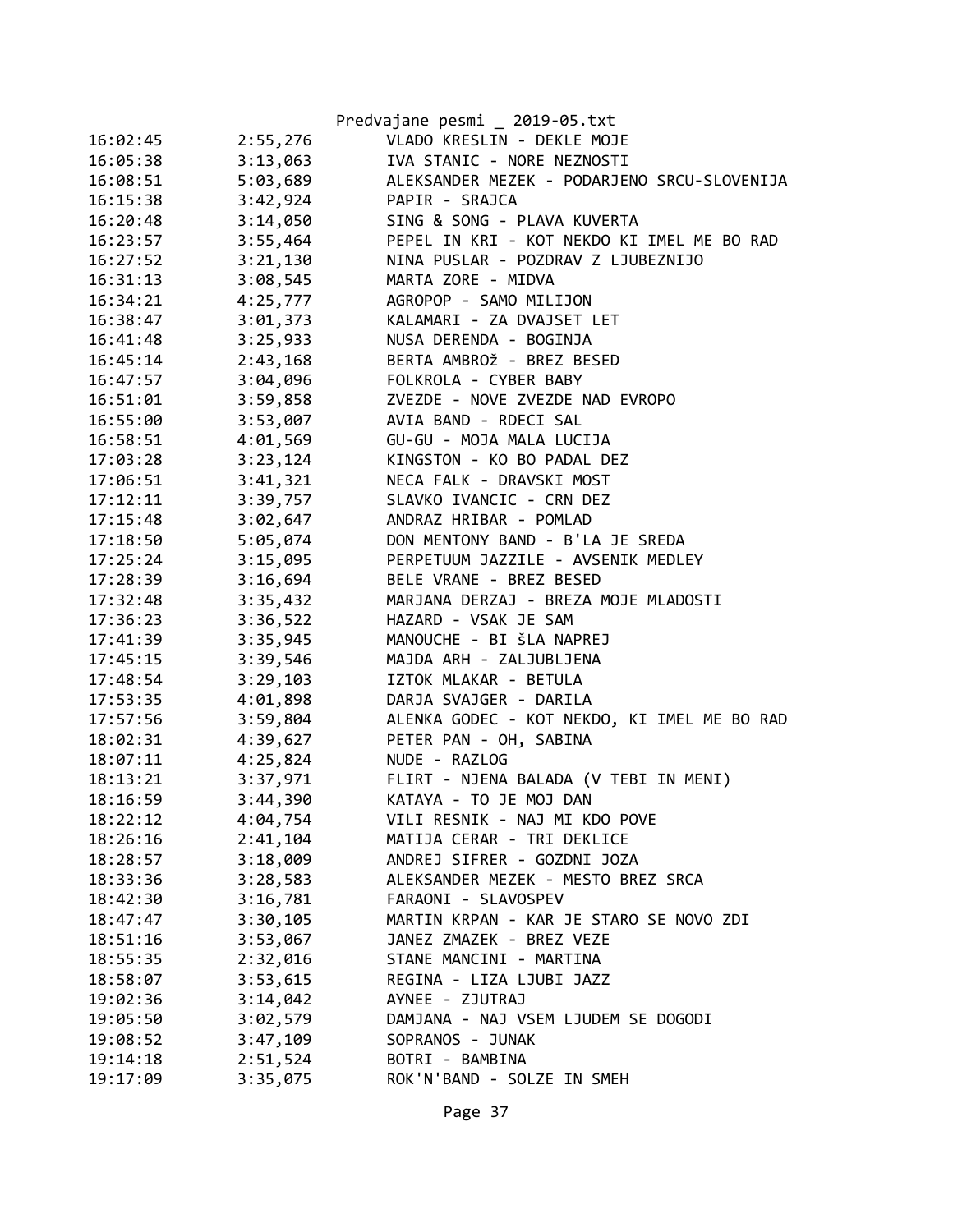|          |          | Predvajane pesmi _ 2019-05.txt          |
|----------|----------|-----------------------------------------|
| 19:22:13 | 2:53,827 | KARMEN STAVEC - OB TEBI ZASPIM          |
| 19:25:07 | 4:13,294 | JAN PLESTENJAK - PO NEVIHTI             |
| 19:30:13 | 2:38,034 | OTO PESTNER - BOLJ KO LJUBIM VEC IMAM   |
| 19:32:50 | 3:19,271 | KALAMARI- BYE BYE.WAV -                 |
| 19:36:09 | 3:12,001 | CALIFORNIA - VRAG NAJ TE VZAME          |
| 19:41:01 | 3:15,647 | MAJDA SEPE - MED ISKRENIMI LJUDMI       |
| 19:44:16 | 3:30,221 | AVTOMOBILI - ZASEBNI RAJ                |
| 19:47:46 | 3:59,984 | ANJA RUPEL - NE POZABI ME               |
| 19:52:56 | 3:22,144 | TOMAZ DOMICELJ - GOSPOD DIREKTOR        |
| 19:56:18 | 2:30,036 | CUKI - ODPELJAL TE BOM TJA              |
| 19:58:48 | 2:45,116 | KATRINAS - KOT PRAVLJICA                |
| 20:02:08 | 3:08,899 | ADI SMOLAR - PASJI DNEVI                |
| 20:05:17 | 3:18,837 | NEISHA - MALO TU MALO TAM               |
| 20:08:36 | 2:45,514 | ANIKA HORVAT - TEENAGERSKA BALADA       |
| 20:14:52 | 3:34,072 | BAZAR - PRVI MAJ                        |
| 20:18:26 | 3:27,296 | BABALOO BAND - POT DOMOV                |
| 20:22:46 | 2:19,613 | DUSAN URSIC - SVOBODEN [KRATKA]         |
| 20:25:06 | 4:25,059 | HALO - DAM TI JUTRA                     |
| 20:31:00 | 2:36,792 | VLADO KRESLIN - TVOJE JUTRO             |
| 20:33:36 | 3:26,158 | SUNNY ORCHESTRA - V NOV KRAJ            |
| 20:37:02 | 2:55,979 | IRENA KOHONT - POVABI ME NA LUNO        |
| 20:44:33 | 3:09,010 | PAPIR - DOMOTOZJA                       |
| 20:47:42 | 3:28,230 | PEPEL IN KRI - PESEM ZA DINAR           |
| 20:52:07 | 3:27,813 | NINA PUSLAR - ROK TRAJANJA              |
| 20:55:54 | 3:50,378 | NAPOLEON - BODI MOJA                    |
| 21:00:37 | 2:50,950 | METKA ŠTOK - MOŠKI IN ŽENSKA            |
| 21:03:27 | 3:04,619 | KALAMARI - OB STIRIH IN POL             |
| 21:06:32 | 3:52,530 | NUSA DERENDA - KAKOR PTICA, KAKOR PESEM |
| 21:12:55 | 4:22,922 | MARTA ZORE - POZABIL SI NA VSE          |
| 21:17:18 | 4:15,042 | FOLKROLA - MARUSKA                      |
| 21:22:26 | 2:33,921 | MAJDA SEPE IN NINO ROBIC - BELE LADJE   |
| 21:25:00 | 3:50,178 | AVIA BAND - NAJINO LETO                 |
| 21:28:50 | 3:05,842 | KINGSTON - CELA ULICA NORI              |
| 21:33:05 | 4:27,833 | GU-GU - SAM PO PARKU                    |
| 21:37:33 | 2:54,111 | BERTA AMBROŽ - TIVOLSKI PASTIRCEK       |
| 21:44:29 | 3:15,737 | DON MENTONY BAND - NA OBALI             |
| 21:47:45 | 2:45,721 | BELE VRANE - MESTO MLADIH               |
| 21:51:28 | 3:28,086 | MARJANA DERZAJ - GRENKA REKA            |
| 21:55:21 | 2:37,463 | ELDA VILER - KDO SI, NE VEM             |
| 21:57:58 | 2:56,830 | ANDRAZ HRIBAR - KADAR SI TU             |
| 22:02:24 | 3:05,013 | MANOUCHE - MED ZVEZDE IN NAZAJ          |
| 22:05:29 | 3:19,539 | SLAVKO IVANCIC - TISTO KAR OSTANE       |
| 22:08:48 | 3:01,743 | MLADI LEVI - ODA IRENI                  |
| 22:14:40 | 3:31,234 | DARJA SVAJGER - SONCEN DAN              |
| 22:18:11 | 3:39,310 | MAJDA ARH - SANJAJVA                    |
| 22:22:43 | 3:40,049 | ALENKA GODEC - VZEMI ME                 |
| 22:26:23 | 2:10,520 | OPTIMISTI - STARI MEDO                  |
| 22:28:34 | 3:24,062 | IZTOK MLAKAR - POLITIK GUIDO            |
|          |          |                                         |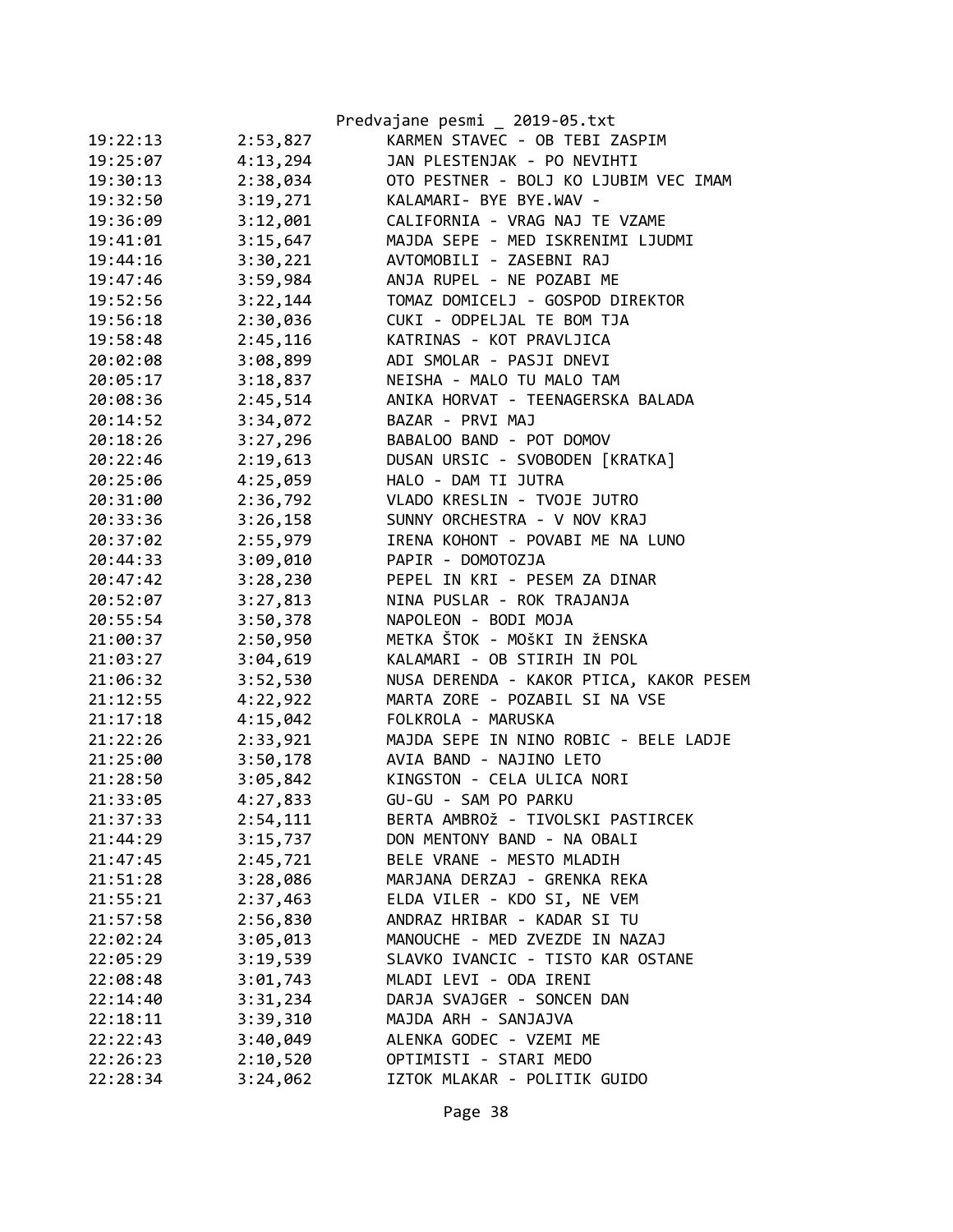|            |          | Predvajane pesmi _ 2019-05.txt                    |
|------------|----------|---------------------------------------------------|
| 22:32:50   | 3:25,134 | JELKA CVETEZAR - TOM PILIBI                       |
| 22:36:15   | 3:17,795 | SUPERNOVA - NINA                                  |
| 22:43:17   | 2:56,461 | MATJAŽ JELEN - ODKAR SI ŠLA                       |
| 22:46:13   | 2:40,164 | STARI MACKI - MOJA BABY [YES SIR, THAT'S MY BABY] |
| 22:48:53   | 3:32,767 | ANDREJ SIFRER - DEC NE MORE                       |
| 22:53:23   | 3:45,630 | HISA - SPOZNAL SEM                                |
| 22:57:08   | 3:20,188 | NINO ROBIC - POSLEDNJA POSTAJA                    |
| 23:01:41   |          | 4:15,898 SAMO GLAVAN - TUJERODNA INVAZIJA         |
| 23:05:56   | 3:21,300 | FARAONI - MI LJUDJE SMO KOT MORJE                 |
| 23:15:13   | 3:55,068 | ALEKSANDER MEZEK - LJUBLJANSKE CESTE              |
| 23:20:02   | 3:06,076 | HAZARD - OTROCI PANKRTOV                          |
| 23:23:07   | 2:04,400 | GAUDEAMUS - PESEM ZA ŠPAS                         |
| 23:25:12   | 2:14,862 | JOŽICA SVETE - SONCE SIJE NA PORTOROZ             |
| 23:27:26   | 2:42,880 | ROK'N'BAND - RAD JO IMAM                          |
| 23:30:58   | 2:57,035 | KARMEN STAVEC - ENA IN EDINA                      |
| 23:33:52   | 4:27,707 | META MOCNIK & OTO PESTNER - TRENUTKI BEZE         |
| 23:38:19   | 3:49,434 | DAMJANA - ŽIVLJENJE                               |
| 23:45:37   | 4:11,396 | OTO PESTNER & PERPETUM JAZZILE - MATI BODIVA      |
| PRIJATELJA |          |                                                   |
| 23:49:49   | 4:05,840 | PRELOM - NAD SRCEM TVOJIM SIJE SONCE              |
| 23:53:54   | 3:00,344 | JELKA CVETEŽAR - SIMFONY                          |
| 23:56:54   | 2:55,129 | OTO PESTNER - SNEG JE POVSOD                      |
| 23:59:49   | 4:30,981 | SOPRANOS - IZ BOZICA V NOVOLETNI DAN              |

| $0:04:20$ 3:48,114                     | JAN PLESTENJAK - AMORE MIO                                      |
|----------------------------------------|-----------------------------------------------------------------|
| 0:08:07 3:37,969                       | FOXY TEENS - SE SE SPOMNIS                                      |
| 0:11:45 3:37,904 ZABJAK TRIO - PISMO   |                                                                 |
| 0:15:23 3:44,653 DARJA SVAJGER - DIVJA |                                                                 |
|                                        | 0:19:07 3:54,538 TULIO FURLANIC - TOCNO VMES                    |
| $0:23:01$ 3:36,009                     | JADRANKA JURAS - TISOC                                          |
| $0:26:37$ 3:36,034                     | KINGSTON - MINI BIKINI                                          |
|                                        | 0:30:13 4:16,125 MOULIN ROUGE - JUTRO SE PREBUJA 2002 (RNB RMX) |
| 0:34:29 3:48,704 DAN D - GOOGLE ME     |                                                                 |
| $0:38:17$ 3:30,240                     | ADI SMOLAR - JE TREBA DELAT                                     |
| $0:41:47$ 3:20,099                     | ALFI NIPIC - POLJANE DOM PRELEPIH DNI                           |
| $0:45:07$ 3:20,814                     | FLIRRT - V VAKUUMU                                              |
| 0:48:27 3:47,180 PRAH - SEZONA SENC    |                                                                 |
| 0:52:14 3:00,253 FOLKROLA - POLNA LUNA |                                                                 |
| $0:55:14$ 2:46,058                     | POP DESIGN - NEKOC BOM ZBRAL POGUM                              |
| 0:58:00 2:39,121                       | BLUEGRASS HOPPERS - STARA MAMA                                  |
|                                        | 1:00:39 3:41,850 ALENKA GODEC - VSAK JE SAM                     |
| $1:04:20$ 3:28,357                     | KLEPAC IN GUSTINCIC - MOJE OCI                                  |
| 1:07:46 2:55,429                       | NUSKA DRASCEK - NE ZAPUSTI ME ZDAJ                              |
| 1:10:40 4:02,390                       | MAJDA ARH - OPROSTI MI                                          |
|                                        | 1:14:42 4:25,995 TATJANA MIHELJ - SVET V ZNAMENJU SRCA          |
|                                        |                                                                 |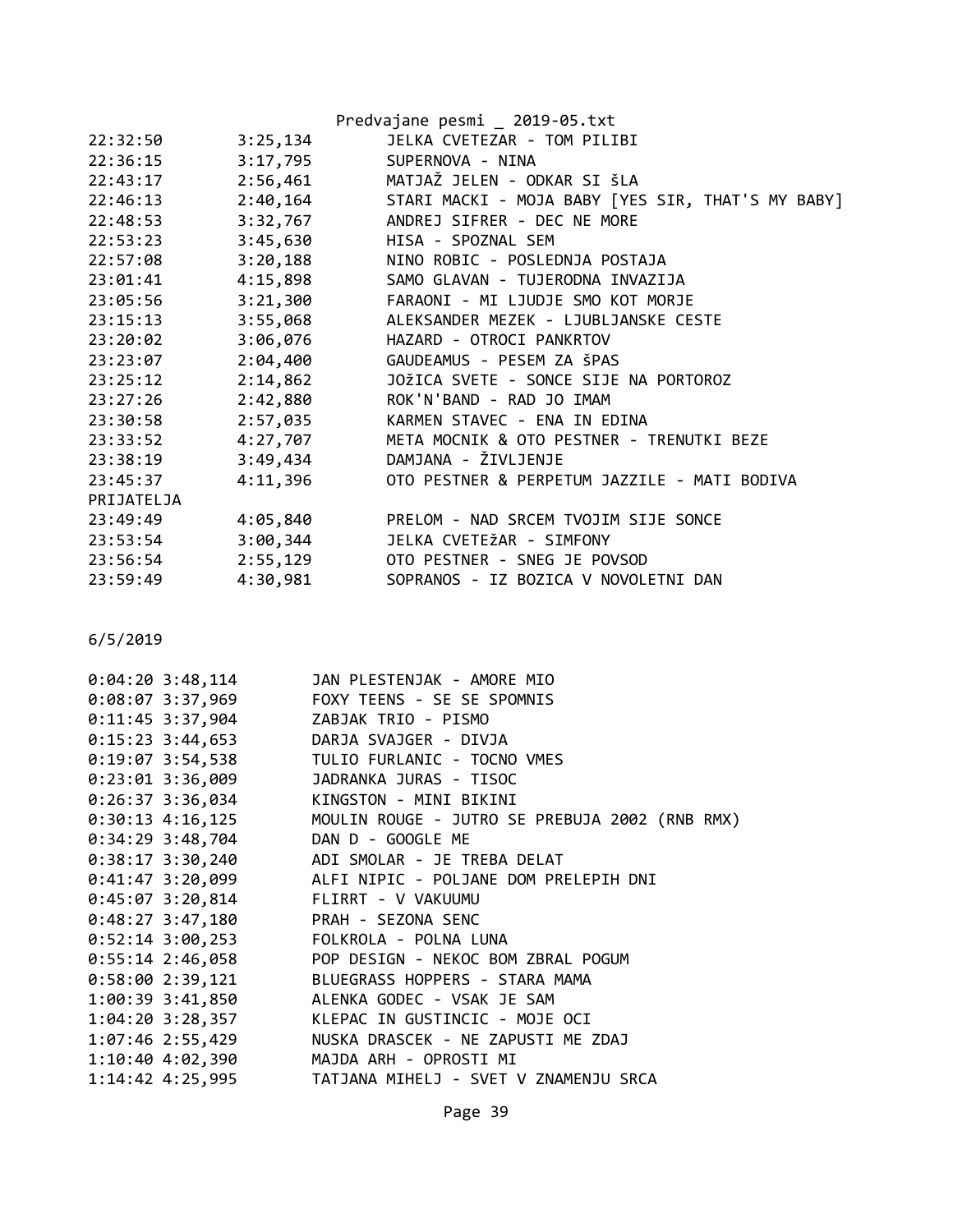| DOMINIK KOZARIC - REKA LUCI<br>1:19:08 3:54,584<br>NINA PUSLAR - SLADOLED Z VESOLJEM PROSIM<br>$1:23:00$ $3:13,473$<br>$1:26:13$ $3:26,030$<br>NUSA DERENDA - BOGINJA<br>1:29:39 3:03,008<br>VANAGO BAND - KADAR SAM SEM V TEMI<br>$1:32:42$ 3:40,595<br>SANK ROCK - SENCA SEBE<br>1:36:22 3:59,449<br>ANJA RUPEL - NE POZABI ME<br>1:40:22 3:10,978<br>REGINA - LJUBEZEN BEZI<br>1:43:32 4:22,785<br>BABEWATCH - LADJICE<br>$1:47:53$ 3:38,488<br>BOTRI - PLAZILCI<br>1:51:31 2:32,963<br>STANE MANCINI - VOLNENI SAL<br>$1:54:04$ 3:15,243<br>TRISTAN - PR'PRAU MUDROC<br>1:57:19 2:55,717<br>ANDRAZ HRIBAR - MOJA MOJA<br>$2:00:15$ 3:16,073<br>SIMONA VODOPIVEC - DIVJI KONJI<br>2:03:31 3:03,193<br>CHATEAU/DADI DAZ - SOLZICE<br>2:06:33 3:32,600<br>DAMJANA - NOCOJ LJUBILA BI SE S TEBOJ<br>ANIKA - NISVA DOBER PAR<br>2:10:06 3:56,067<br>YUHUBANDA - STEFANA IN BERTOLIN<br>2:14:02 4:49,750<br>2:18:51 3:41,039<br>NEISHA - SLAB DAN<br>$2:22:29$ $3:41,610$<br>AVTOMOBILI - GOSPODAR<br>$2:26:10$ 3:50,064<br>GU-GU - ZELIM SI NA JAMAJKO<br>ZAN SERCIC - KAJ PA MIDVA<br>2:29:56 3:54,270<br>AVIA BAND - TEBE SI ŽELIM<br>2:33:50 4:00,630<br>2:37:50 3:17,874<br>RAF - NE MOREM MISLITI NA NJO<br>2:41:08 3:15,882<br>BILBI - KOT SVA BILA<br>2:44:23 4:12,284<br>FARAONI - JAZ TE NIMAM RAD<br>2:48:36 3:29,923<br>MARKO VOZELJ - LETIVA V NEBO<br>2:52:05 3:55,163<br>VILI RESNIK - KJER MODRA SPI<br>DON MENTONY BAND - REKLA JE ŠE<br>2:56:00 2:30,939<br>2:58:31 3:02,673<br>AURORA - REKLA JE<br>$3:01:33$ $3:18,067$<br>AMOR DUET - BOZICKOVA<br>3:04:51 3:52,044<br>DAMJANA GOLAVSEK - MASKARADA<br>3:08:43 3:02,057<br>MARTA ZORE - POJDI Z NJO<br>KARMEN STAVEC - SRCA TI VEC NE DAM<br>$3:11:44$ $3:34,112$<br>LIDIJA KODRIC - SUBI DUBI<br>3:15:17 2:17,995<br>3:17:35 2:44,717<br>BABALOO BAND - KRALJ SVETA<br>MONIKA PUCELJ - TI OB MENI SI<br>3:20:19 4:02,811<br>3:24:20 2:57,817<br>ANDREJA CAMERNIK - UJEMIVA VETER<br>$3:27:17$ $3:05$ , 131<br>LEA LIKAR - ODMIK OD TAL<br>3:30:22 4:16,301<br>INDIGO - DRUGACNA<br>3:34:38 3:03,016<br>DEKAMERONI - SAVA SUMI<br>GLOBUS - LEDENO SRCE<br>3:37:38 3:50,115<br>ROK'N'BAND - CUDNE IGRE<br>3:41:28 4:56,489<br>ANKA COP - VSAK TVOJ TRENUTEK<br>3:46:23 4:12,046<br>3:50:35 3:07,677<br>MATIJA CERAR - GOSPOD V KRAVATI<br>SUNNY ORCHESTRA - AFRO ŽUR<br>3:53:43 3:19,628<br>ALEX VOLASKO - PRIZIGAM LUCI (RADIO EDIT)<br>$3:57:02$ $3:18,146$<br>JASMINA CAFNIK - TUDI KO TE Z MANO NI<br>4:00:20 2:43,030<br>4:03:03 3:37,077 |  | Predvajane pesmi _ 2019-05.txt                |
|------------------------------------------------------------------------------------------------------------------------------------------------------------------------------------------------------------------------------------------------------------------------------------------------------------------------------------------------------------------------------------------------------------------------------------------------------------------------------------------------------------------------------------------------------------------------------------------------------------------------------------------------------------------------------------------------------------------------------------------------------------------------------------------------------------------------------------------------------------------------------------------------------------------------------------------------------------------------------------------------------------------------------------------------------------------------------------------------------------------------------------------------------------------------------------------------------------------------------------------------------------------------------------------------------------------------------------------------------------------------------------------------------------------------------------------------------------------------------------------------------------------------------------------------------------------------------------------------------------------------------------------------------------------------------------------------------------------------------------------------------------------------------------------------------------------------------------------------------------------------------------------------------------------------------------------------------------------------------------------------------------------------------------------------------------------------------------------------------------------------------------------------------------------------------------------------------------------------------------------------------------------------------------------------------------------------------------------------------------------------------------------------------------------------------------------------------------------------------------------------------------------|--|-----------------------------------------------|
|                                                                                                                                                                                                                                                                                                                                                                                                                                                                                                                                                                                                                                                                                                                                                                                                                                                                                                                                                                                                                                                                                                                                                                                                                                                                                                                                                                                                                                                                                                                                                                                                                                                                                                                                                                                                                                                                                                                                                                                                                                                                                                                                                                                                                                                                                                                                                                                                                                                                                                                  |  |                                               |
|                                                                                                                                                                                                                                                                                                                                                                                                                                                                                                                                                                                                                                                                                                                                                                                                                                                                                                                                                                                                                                                                                                                                                                                                                                                                                                                                                                                                                                                                                                                                                                                                                                                                                                                                                                                                                                                                                                                                                                                                                                                                                                                                                                                                                                                                                                                                                                                                                                                                                                                  |  |                                               |
|                                                                                                                                                                                                                                                                                                                                                                                                                                                                                                                                                                                                                                                                                                                                                                                                                                                                                                                                                                                                                                                                                                                                                                                                                                                                                                                                                                                                                                                                                                                                                                                                                                                                                                                                                                                                                                                                                                                                                                                                                                                                                                                                                                                                                                                                                                                                                                                                                                                                                                                  |  |                                               |
|                                                                                                                                                                                                                                                                                                                                                                                                                                                                                                                                                                                                                                                                                                                                                                                                                                                                                                                                                                                                                                                                                                                                                                                                                                                                                                                                                                                                                                                                                                                                                                                                                                                                                                                                                                                                                                                                                                                                                                                                                                                                                                                                                                                                                                                                                                                                                                                                                                                                                                                  |  |                                               |
|                                                                                                                                                                                                                                                                                                                                                                                                                                                                                                                                                                                                                                                                                                                                                                                                                                                                                                                                                                                                                                                                                                                                                                                                                                                                                                                                                                                                                                                                                                                                                                                                                                                                                                                                                                                                                                                                                                                                                                                                                                                                                                                                                                                                                                                                                                                                                                                                                                                                                                                  |  |                                               |
|                                                                                                                                                                                                                                                                                                                                                                                                                                                                                                                                                                                                                                                                                                                                                                                                                                                                                                                                                                                                                                                                                                                                                                                                                                                                                                                                                                                                                                                                                                                                                                                                                                                                                                                                                                                                                                                                                                                                                                                                                                                                                                                                                                                                                                                                                                                                                                                                                                                                                                                  |  |                                               |
|                                                                                                                                                                                                                                                                                                                                                                                                                                                                                                                                                                                                                                                                                                                                                                                                                                                                                                                                                                                                                                                                                                                                                                                                                                                                                                                                                                                                                                                                                                                                                                                                                                                                                                                                                                                                                                                                                                                                                                                                                                                                                                                                                                                                                                                                                                                                                                                                                                                                                                                  |  |                                               |
|                                                                                                                                                                                                                                                                                                                                                                                                                                                                                                                                                                                                                                                                                                                                                                                                                                                                                                                                                                                                                                                                                                                                                                                                                                                                                                                                                                                                                                                                                                                                                                                                                                                                                                                                                                                                                                                                                                                                                                                                                                                                                                                                                                                                                                                                                                                                                                                                                                                                                                                  |  |                                               |
|                                                                                                                                                                                                                                                                                                                                                                                                                                                                                                                                                                                                                                                                                                                                                                                                                                                                                                                                                                                                                                                                                                                                                                                                                                                                                                                                                                                                                                                                                                                                                                                                                                                                                                                                                                                                                                                                                                                                                                                                                                                                                                                                                                                                                                                                                                                                                                                                                                                                                                                  |  |                                               |
|                                                                                                                                                                                                                                                                                                                                                                                                                                                                                                                                                                                                                                                                                                                                                                                                                                                                                                                                                                                                                                                                                                                                                                                                                                                                                                                                                                                                                                                                                                                                                                                                                                                                                                                                                                                                                                                                                                                                                                                                                                                                                                                                                                                                                                                                                                                                                                                                                                                                                                                  |  |                                               |
|                                                                                                                                                                                                                                                                                                                                                                                                                                                                                                                                                                                                                                                                                                                                                                                                                                                                                                                                                                                                                                                                                                                                                                                                                                                                                                                                                                                                                                                                                                                                                                                                                                                                                                                                                                                                                                                                                                                                                                                                                                                                                                                                                                                                                                                                                                                                                                                                                                                                                                                  |  |                                               |
|                                                                                                                                                                                                                                                                                                                                                                                                                                                                                                                                                                                                                                                                                                                                                                                                                                                                                                                                                                                                                                                                                                                                                                                                                                                                                                                                                                                                                                                                                                                                                                                                                                                                                                                                                                                                                                                                                                                                                                                                                                                                                                                                                                                                                                                                                                                                                                                                                                                                                                                  |  |                                               |
|                                                                                                                                                                                                                                                                                                                                                                                                                                                                                                                                                                                                                                                                                                                                                                                                                                                                                                                                                                                                                                                                                                                                                                                                                                                                                                                                                                                                                                                                                                                                                                                                                                                                                                                                                                                                                                                                                                                                                                                                                                                                                                                                                                                                                                                                                                                                                                                                                                                                                                                  |  |                                               |
|                                                                                                                                                                                                                                                                                                                                                                                                                                                                                                                                                                                                                                                                                                                                                                                                                                                                                                                                                                                                                                                                                                                                                                                                                                                                                                                                                                                                                                                                                                                                                                                                                                                                                                                                                                                                                                                                                                                                                                                                                                                                                                                                                                                                                                                                                                                                                                                                                                                                                                                  |  |                                               |
|                                                                                                                                                                                                                                                                                                                                                                                                                                                                                                                                                                                                                                                                                                                                                                                                                                                                                                                                                                                                                                                                                                                                                                                                                                                                                                                                                                                                                                                                                                                                                                                                                                                                                                                                                                                                                                                                                                                                                                                                                                                                                                                                                                                                                                                                                                                                                                                                                                                                                                                  |  |                                               |
|                                                                                                                                                                                                                                                                                                                                                                                                                                                                                                                                                                                                                                                                                                                                                                                                                                                                                                                                                                                                                                                                                                                                                                                                                                                                                                                                                                                                                                                                                                                                                                                                                                                                                                                                                                                                                                                                                                                                                                                                                                                                                                                                                                                                                                                                                                                                                                                                                                                                                                                  |  |                                               |
|                                                                                                                                                                                                                                                                                                                                                                                                                                                                                                                                                                                                                                                                                                                                                                                                                                                                                                                                                                                                                                                                                                                                                                                                                                                                                                                                                                                                                                                                                                                                                                                                                                                                                                                                                                                                                                                                                                                                                                                                                                                                                                                                                                                                                                                                                                                                                                                                                                                                                                                  |  |                                               |
|                                                                                                                                                                                                                                                                                                                                                                                                                                                                                                                                                                                                                                                                                                                                                                                                                                                                                                                                                                                                                                                                                                                                                                                                                                                                                                                                                                                                                                                                                                                                                                                                                                                                                                                                                                                                                                                                                                                                                                                                                                                                                                                                                                                                                                                                                                                                                                                                                                                                                                                  |  |                                               |
|                                                                                                                                                                                                                                                                                                                                                                                                                                                                                                                                                                                                                                                                                                                                                                                                                                                                                                                                                                                                                                                                                                                                                                                                                                                                                                                                                                                                                                                                                                                                                                                                                                                                                                                                                                                                                                                                                                                                                                                                                                                                                                                                                                                                                                                                                                                                                                                                                                                                                                                  |  |                                               |
|                                                                                                                                                                                                                                                                                                                                                                                                                                                                                                                                                                                                                                                                                                                                                                                                                                                                                                                                                                                                                                                                                                                                                                                                                                                                                                                                                                                                                                                                                                                                                                                                                                                                                                                                                                                                                                                                                                                                                                                                                                                                                                                                                                                                                                                                                                                                                                                                                                                                                                                  |  |                                               |
|                                                                                                                                                                                                                                                                                                                                                                                                                                                                                                                                                                                                                                                                                                                                                                                                                                                                                                                                                                                                                                                                                                                                                                                                                                                                                                                                                                                                                                                                                                                                                                                                                                                                                                                                                                                                                                                                                                                                                                                                                                                                                                                                                                                                                                                                                                                                                                                                                                                                                                                  |  |                                               |
|                                                                                                                                                                                                                                                                                                                                                                                                                                                                                                                                                                                                                                                                                                                                                                                                                                                                                                                                                                                                                                                                                                                                                                                                                                                                                                                                                                                                                                                                                                                                                                                                                                                                                                                                                                                                                                                                                                                                                                                                                                                                                                                                                                                                                                                                                                                                                                                                                                                                                                                  |  |                                               |
|                                                                                                                                                                                                                                                                                                                                                                                                                                                                                                                                                                                                                                                                                                                                                                                                                                                                                                                                                                                                                                                                                                                                                                                                                                                                                                                                                                                                                                                                                                                                                                                                                                                                                                                                                                                                                                                                                                                                                                                                                                                                                                                                                                                                                                                                                                                                                                                                                                                                                                                  |  |                                               |
|                                                                                                                                                                                                                                                                                                                                                                                                                                                                                                                                                                                                                                                                                                                                                                                                                                                                                                                                                                                                                                                                                                                                                                                                                                                                                                                                                                                                                                                                                                                                                                                                                                                                                                                                                                                                                                                                                                                                                                                                                                                                                                                                                                                                                                                                                                                                                                                                                                                                                                                  |  |                                               |
|                                                                                                                                                                                                                                                                                                                                                                                                                                                                                                                                                                                                                                                                                                                                                                                                                                                                                                                                                                                                                                                                                                                                                                                                                                                                                                                                                                                                                                                                                                                                                                                                                                                                                                                                                                                                                                                                                                                                                                                                                                                                                                                                                                                                                                                                                                                                                                                                                                                                                                                  |  |                                               |
|                                                                                                                                                                                                                                                                                                                                                                                                                                                                                                                                                                                                                                                                                                                                                                                                                                                                                                                                                                                                                                                                                                                                                                                                                                                                                                                                                                                                                                                                                                                                                                                                                                                                                                                                                                                                                                                                                                                                                                                                                                                                                                                                                                                                                                                                                                                                                                                                                                                                                                                  |  |                                               |
|                                                                                                                                                                                                                                                                                                                                                                                                                                                                                                                                                                                                                                                                                                                                                                                                                                                                                                                                                                                                                                                                                                                                                                                                                                                                                                                                                                                                                                                                                                                                                                                                                                                                                                                                                                                                                                                                                                                                                                                                                                                                                                                                                                                                                                                                                                                                                                                                                                                                                                                  |  |                                               |
|                                                                                                                                                                                                                                                                                                                                                                                                                                                                                                                                                                                                                                                                                                                                                                                                                                                                                                                                                                                                                                                                                                                                                                                                                                                                                                                                                                                                                                                                                                                                                                                                                                                                                                                                                                                                                                                                                                                                                                                                                                                                                                                                                                                                                                                                                                                                                                                                                                                                                                                  |  |                                               |
|                                                                                                                                                                                                                                                                                                                                                                                                                                                                                                                                                                                                                                                                                                                                                                                                                                                                                                                                                                                                                                                                                                                                                                                                                                                                                                                                                                                                                                                                                                                                                                                                                                                                                                                                                                                                                                                                                                                                                                                                                                                                                                                                                                                                                                                                                                                                                                                                                                                                                                                  |  |                                               |
|                                                                                                                                                                                                                                                                                                                                                                                                                                                                                                                                                                                                                                                                                                                                                                                                                                                                                                                                                                                                                                                                                                                                                                                                                                                                                                                                                                                                                                                                                                                                                                                                                                                                                                                                                                                                                                                                                                                                                                                                                                                                                                                                                                                                                                                                                                                                                                                                                                                                                                                  |  |                                               |
|                                                                                                                                                                                                                                                                                                                                                                                                                                                                                                                                                                                                                                                                                                                                                                                                                                                                                                                                                                                                                                                                                                                                                                                                                                                                                                                                                                                                                                                                                                                                                                                                                                                                                                                                                                                                                                                                                                                                                                                                                                                                                                                                                                                                                                                                                                                                                                                                                                                                                                                  |  |                                               |
|                                                                                                                                                                                                                                                                                                                                                                                                                                                                                                                                                                                                                                                                                                                                                                                                                                                                                                                                                                                                                                                                                                                                                                                                                                                                                                                                                                                                                                                                                                                                                                                                                                                                                                                                                                                                                                                                                                                                                                                                                                                                                                                                                                                                                                                                                                                                                                                                                                                                                                                  |  |                                               |
|                                                                                                                                                                                                                                                                                                                                                                                                                                                                                                                                                                                                                                                                                                                                                                                                                                                                                                                                                                                                                                                                                                                                                                                                                                                                                                                                                                                                                                                                                                                                                                                                                                                                                                                                                                                                                                                                                                                                                                                                                                                                                                                                                                                                                                                                                                                                                                                                                                                                                                                  |  |                                               |
|                                                                                                                                                                                                                                                                                                                                                                                                                                                                                                                                                                                                                                                                                                                                                                                                                                                                                                                                                                                                                                                                                                                                                                                                                                                                                                                                                                                                                                                                                                                                                                                                                                                                                                                                                                                                                                                                                                                                                                                                                                                                                                                                                                                                                                                                                                                                                                                                                                                                                                                  |  |                                               |
|                                                                                                                                                                                                                                                                                                                                                                                                                                                                                                                                                                                                                                                                                                                                                                                                                                                                                                                                                                                                                                                                                                                                                                                                                                                                                                                                                                                                                                                                                                                                                                                                                                                                                                                                                                                                                                                                                                                                                                                                                                                                                                                                                                                                                                                                                                                                                                                                                                                                                                                  |  |                                               |
|                                                                                                                                                                                                                                                                                                                                                                                                                                                                                                                                                                                                                                                                                                                                                                                                                                                                                                                                                                                                                                                                                                                                                                                                                                                                                                                                                                                                                                                                                                                                                                                                                                                                                                                                                                                                                                                                                                                                                                                                                                                                                                                                                                                                                                                                                                                                                                                                                                                                                                                  |  |                                               |
|                                                                                                                                                                                                                                                                                                                                                                                                                                                                                                                                                                                                                                                                                                                                                                                                                                                                                                                                                                                                                                                                                                                                                                                                                                                                                                                                                                                                                                                                                                                                                                                                                                                                                                                                                                                                                                                                                                                                                                                                                                                                                                                                                                                                                                                                                                                                                                                                                                                                                                                  |  |                                               |
|                                                                                                                                                                                                                                                                                                                                                                                                                                                                                                                                                                                                                                                                                                                                                                                                                                                                                                                                                                                                                                                                                                                                                                                                                                                                                                                                                                                                                                                                                                                                                                                                                                                                                                                                                                                                                                                                                                                                                                                                                                                                                                                                                                                                                                                                                                                                                                                                                                                                                                                  |  |                                               |
|                                                                                                                                                                                                                                                                                                                                                                                                                                                                                                                                                                                                                                                                                                                                                                                                                                                                                                                                                                                                                                                                                                                                                                                                                                                                                                                                                                                                                                                                                                                                                                                                                                                                                                                                                                                                                                                                                                                                                                                                                                                                                                                                                                                                                                                                                                                                                                                                                                                                                                                  |  |                                               |
|                                                                                                                                                                                                                                                                                                                                                                                                                                                                                                                                                                                                                                                                                                                                                                                                                                                                                                                                                                                                                                                                                                                                                                                                                                                                                                                                                                                                                                                                                                                                                                                                                                                                                                                                                                                                                                                                                                                                                                                                                                                                                                                                                                                                                                                                                                                                                                                                                                                                                                                  |  |                                               |
|                                                                                                                                                                                                                                                                                                                                                                                                                                                                                                                                                                                                                                                                                                                                                                                                                                                                                                                                                                                                                                                                                                                                                                                                                                                                                                                                                                                                                                                                                                                                                                                                                                                                                                                                                                                                                                                                                                                                                                                                                                                                                                                                                                                                                                                                                                                                                                                                                                                                                                                  |  |                                               |
|                                                                                                                                                                                                                                                                                                                                                                                                                                                                                                                                                                                                                                                                                                                                                                                                                                                                                                                                                                                                                                                                                                                                                                                                                                                                                                                                                                                                                                                                                                                                                                                                                                                                                                                                                                                                                                                                                                                                                                                                                                                                                                                                                                                                                                                                                                                                                                                                                                                                                                                  |  |                                               |
|                                                                                                                                                                                                                                                                                                                                                                                                                                                                                                                                                                                                                                                                                                                                                                                                                                                                                                                                                                                                                                                                                                                                                                                                                                                                                                                                                                                                                                                                                                                                                                                                                                                                                                                                                                                                                                                                                                                                                                                                                                                                                                                                                                                                                                                                                                                                                                                                                                                                                                                  |  |                                               |
|                                                                                                                                                                                                                                                                                                                                                                                                                                                                                                                                                                                                                                                                                                                                                                                                                                                                                                                                                                                                                                                                                                                                                                                                                                                                                                                                                                                                                                                                                                                                                                                                                                                                                                                                                                                                                                                                                                                                                                                                                                                                                                                                                                                                                                                                                                                                                                                                                                                                                                                  |  |                                               |
|                                                                                                                                                                                                                                                                                                                                                                                                                                                                                                                                                                                                                                                                                                                                                                                                                                                                                                                                                                                                                                                                                                                                                                                                                                                                                                                                                                                                                                                                                                                                                                                                                                                                                                                                                                                                                                                                                                                                                                                                                                                                                                                                                                                                                                                                                                                                                                                                                                                                                                                  |  |                                               |
|                                                                                                                                                                                                                                                                                                                                                                                                                                                                                                                                                                                                                                                                                                                                                                                                                                                                                                                                                                                                                                                                                                                                                                                                                                                                                                                                                                                                                                                                                                                                                                                                                                                                                                                                                                                                                                                                                                                                                                                                                                                                                                                                                                                                                                                                                                                                                                                                                                                                                                                  |  |                                               |
|                                                                                                                                                                                                                                                                                                                                                                                                                                                                                                                                                                                                                                                                                                                                                                                                                                                                                                                                                                                                                                                                                                                                                                                                                                                                                                                                                                                                                                                                                                                                                                                                                                                                                                                                                                                                                                                                                                                                                                                                                                                                                                                                                                                                                                                                                                                                                                                                                                                                                                                  |  |                                               |
|                                                                                                                                                                                                                                                                                                                                                                                                                                                                                                                                                                                                                                                                                                                                                                                                                                                                                                                                                                                                                                                                                                                                                                                                                                                                                                                                                                                                                                                                                                                                                                                                                                                                                                                                                                                                                                                                                                                                                                                                                                                                                                                                                                                                                                                                                                                                                                                                                                                                                                                  |  | JANEZ BONCINA BENC - NAVALI NAROD NA GOSTILNE |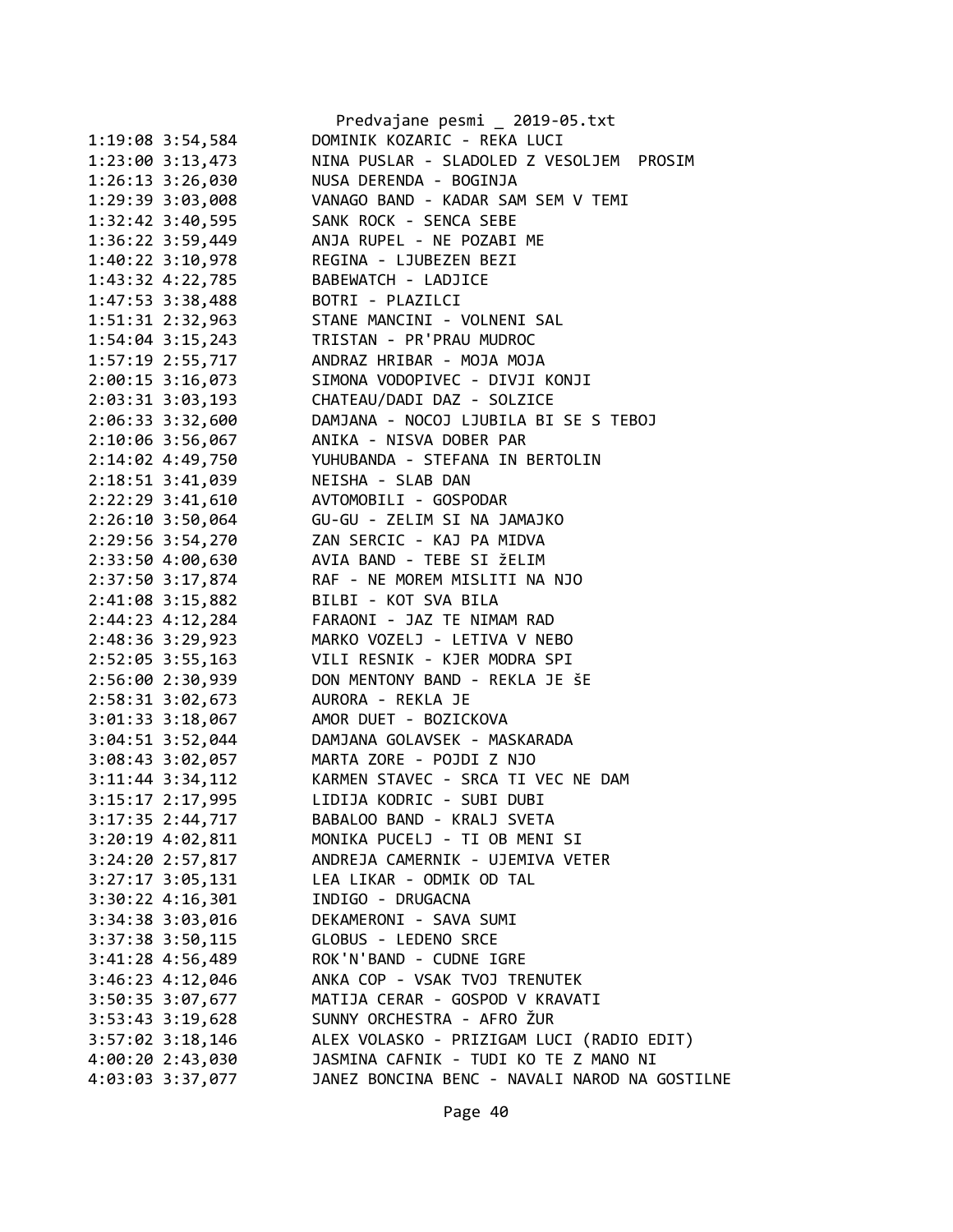|                      | Predvajane pesmi _ 2019-05.txt                      |
|----------------------|-----------------------------------------------------|
| $4:06:40$ $4:20,591$ | DRUSTVO MRTVIH PESNIKOV - CUTIM TE                  |
| 4:10:56 4:11,737     | LEELOOJAMAIS - TIK TAK (RADIO RMX)                  |
| 4:15:08 3:00,616     | MLADI LEVI - ODA IRENI                              |
| 4:18:08 3:25,717     | FRENK NOVA - TIKA TAKA (RADIO EDIT)                 |
| 4:21:34 3:50,726     | URSA & PR - KJE SO TISTE STEZICE                    |
| $4:25:21$ $3:13,328$ | MANOUCHE - SUPERFAJN                                |
| 4:28:35 3:33,979     | KATRINAS - DO NEBA                                  |
| 4:32:08 3:35,712     | NEZA DROBNIC - BREZ BESED                           |
| 4:35:44 2:52,311     | EVA BEUS - NAZAJ K MAMI                             |
| 4:38:36 3:17,933     | CUKI - PUNCKA Z LANENIMI LASMI                      |
| 4:41:54 2:44,918     | VICTORY - ZAPRI OCI                                 |
| 4:44:38 3:01,941     | JANA SUSTERSIC - GLAS SRCA                          |
| 4:47:40 3:08,636     | SABINA - NE BOVA PAR                                |
|                      | BRANKA KRANER - PREDRAMI ME                         |
| 4:50:48 2:22,819     |                                                     |
| 4:53:08 4:39,097     | PAPIR - OBJEM                                       |
| 4:57:47 2:59,118     | IRENA VRCKOVNIK - MAJHNA LUCKA                      |
| $5:01:34$ $2:18,292$ | MARJANA DERZAJ - VOZI ME VLAK V DALJAVE             |
| 5:03:52 3:42,712     | ALENKA VIDRIH - HARMONIKAR                          |
| $5:07:34$ 4:17,127   | ANJA RUPEL - NA ZADNJI POSTAJI                      |
| 5:13:30 3:34,043     | TINKARA KOVAC - NE ODHAJA POLETJE                   |
| 5:17:03 3:04,932     | GU-GU - F ROMANCA V KINU SLOGA                      |
| 5:21:56 3:05,878     | S.MUGERLIH & R.ROLIH - NA TVOJI STRANI              |
| $5:25:02$ 3:18,693   | AVIA BAND - NEKAJ JE V ZRAKU                        |
| 5:28:20 3:39,022     | DANILO KOCJANCIC & MEF - TA MOSKA                   |
| $5:33:14$ 4:50,898   | ANDREJ SIFRER - ZBOGOM RAJ                          |
| 5:38:04 3:55,043     | AVTOMOBILI - PROTI LUNI                             |
| 5:43:37 3:54,413     | ALENKA GODEC - SANJE                                |
| 5:47:32 3:38,927     | BAZAR - PORTOROZ 1905                               |
| 5:52:26 4:44,318     | TOMAZ DOMICELJ - ŠPRICER BLUES                      |
| 5:57:30 2:57,033     | LETECI POTEPUHI - KURJA LOJTRA                      |
| $6:01:12$ 3:06,258   | MANOUCHE - TAMALA                                   |
| $6:04:18$ $4:19,019$ | JANEZ BONCINA BENC - NA NOGE                        |
| $6:08:37$ 2:01,296   | DUSAN URSIC - JOZKOTI                               |
| $6:12:16$ 3:14,163   | NUSA DERENDA & MARKO VOZELJ - NAJ NAMA SODI LE NEBO |
| 6:15:30 2:23,933     | MAJDA SEPE - ŠUŠTARSKI MOST                         |
| $6:17:54$ 2:53,176   | ALEX VOLASKO - INSTA                                |
| $6:22:33$ $4:26,214$ | KATRINAS - ARIANA                                   |
| $6:26:59$ $2:41,086$ | MATIJA CERAR - TRI DEKLICE                          |
| 6:30:55 3:33,377     | CALIFORNIA - STARA BARKA                            |
| $6:34:28$ $3:09,013$ | FARAONI/SLAVKO IVANCIC - KAR JE RES, JE RES         |
| $6:37:32$ $3:22,188$ | DON MENTONY BAND - ZMIKAVTI                         |
| $6:42:32$ 3:56,743   | BOZIDAR WOLFGANG WOLF - EDINO TI                    |
| $6:46:29$ 3:46,944   | OTO PESTNER - ZA LJUBEZEN HVALA TI                  |
| 6:51:31 3:38,793     | VLADO KRESLIN - ZIBAJ ME                            |
|                      | DARJA SVAJGER - TVOJ OBRAZ                          |
| $6:55:35$ 3:38,263   |                                                     |
| 7:00:01 3:25,086     | D.A.Z. - BODI MOJA KRI                              |
| 7:03:26 3:17,239     | TATJANA DREMELJ - DALA SEM TI VSE                   |
| 7:06:43 3:25,979     | DADI DAZ - MAMIN SIN                                |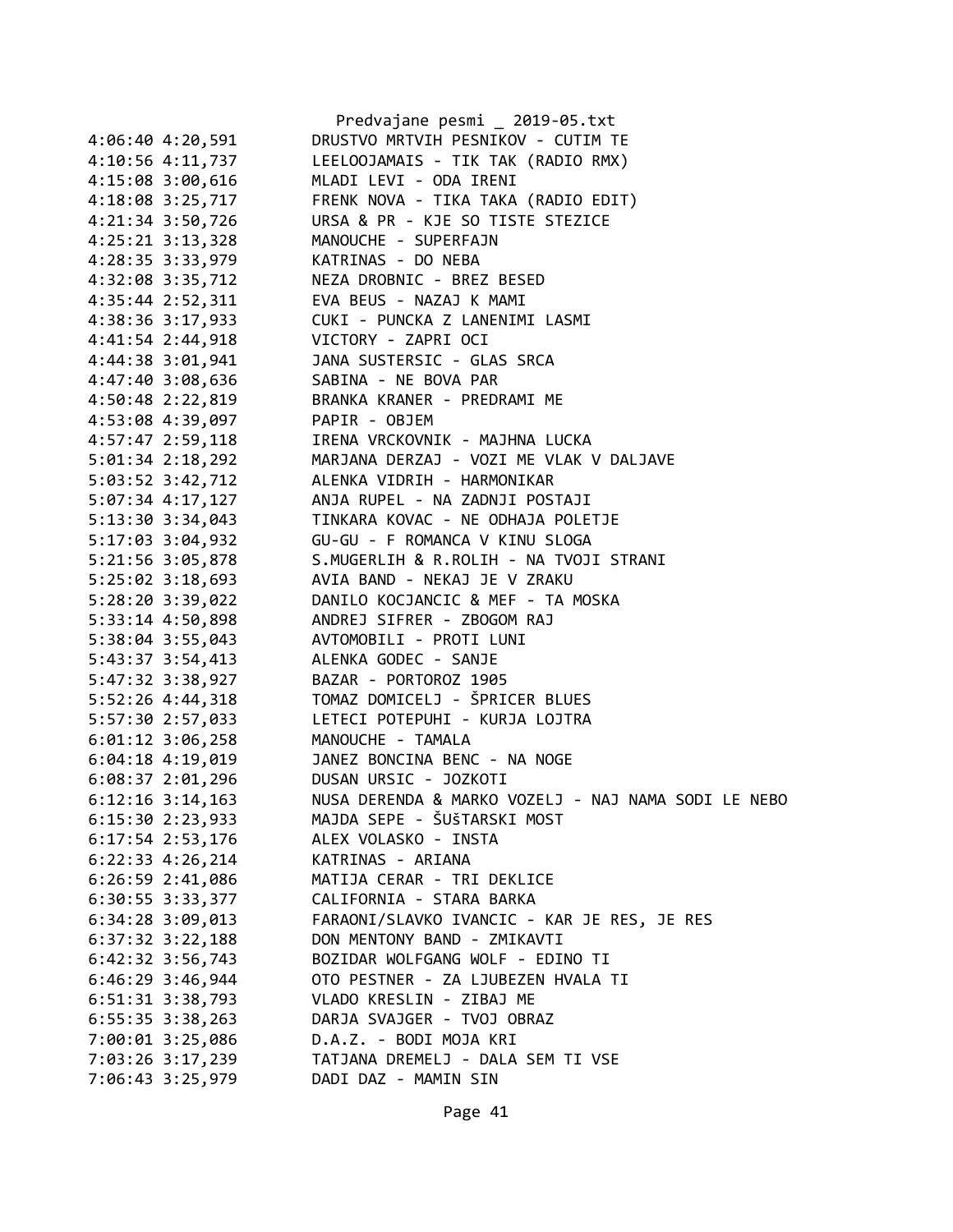|                      | Predvajane pesmi _ 2019-05.txt                   |
|----------------------|--------------------------------------------------|
| 7:11:45 3:48,979     | MARTA ZORE - PESEM JE VSE KAR IMAM               |
| 7:15:34 1:58,045     | MARJETKA RAMSAK - SRECA NA VRVICI                |
| 7:17:29 3:41,469     | ROK 'N' BAND - GIRI GIRI                         |
| 7:22:59 3:09,905     | OTO PESTNER & ELDA VILER - MOJA DEZELA           |
| 7:26:08 3:08,053     | OAZA - OB ZVOKIH KITARE                          |
| 7:30:31 3:30,700     | METKA ŠTOK - OSAMLJENA ( ALONE AGAIN )           |
| 7:34:01 3:47,803     | CUKI - POLETNA                                   |
| 7:37:49 4:23,564     | NUSA DERENDA - ROKO NA SRCE                      |
| 7:43:51 3:02,499     | BLACK CAT - NIKOLI                               |
| 7:46:53 4:09,354     | MASA - A ME MAS MALO RAD                         |
| 7:52:18 4:15,181     | FOLKROLA - MARUŠKA                               |
| 7:56:33 3:21,032     | MARJAN NOVINA - PUNCA TEBE RAB'M                 |
| 8:00:41 3:00,043     | MAJA KEUC - VANILIJA                             |
| 8:03:41 4:00,244     | KINGSTON - MODERNE SIRENE                        |
| 8:07:41 4:24,858     | SIMONA VODOPIVEC - GLASBA JE VSE, KAR IMAM       |
| 8:13:44 3:00,089     | BELE VRANE - MOJA LJUBEZEN                       |
| 8:16:44 3:35,808     | NATASA & ZIBELNIK - NOCEM ZVEZD                  |
| 8:22:08 3:03,789     | JANEZ ZMAZEK - LAHKO NARDIM ŠE BOLJŠ             |
| 8:25:11 3:44,949     | MANUELLA BRECKO - IL FUTURO                      |
| 8:28:56 3:30,637     | BOR GOSTIŠA - DOVOLJ JE SRCE, KI ZATE GORI       |
| 8:33:41 2:37,122     | ALEKSANDRA CERMELJ - BEZNE MISLI                 |
| 8:36:18 2:56,193     | ROK'N'BAND - ZDAJ SEM TU                         |
| 8:40:52 2:36,192     | OPTIMISTI - 0, MOJ PAPA                          |
| 8:43:28 3:22,669     | IVO MOJZER - DECEK Z ULICE                       |
| 8:46:51 3:22,619     | JAN PLESTENJAK - PRAVE KARTE                     |
| 8:51:29 2:41,396     | DEMETRA MALALAN - V MISLIH S TABO (RADIO EDIT)   |
| 8:54:30 3:17,303     | JANKO ROPRET - NIMA SMISLA DA LAŽEŠ              |
| 8:57:47 2:42,753     | NINO ROBIC - URA BREZ KAZALCEV                   |
| 9:02:13 4:22,655     | HALO - ZVEZDA                                    |
| 9:06:35 3:28,694     | SONJA GABERSCEK - BRESKVICE                      |
| 9:12:58 3:20,574     | IVO MOJZER & OTO PESTNER - LJUDJE POMLADI        |
| 9:16:19 4:13,460     | MIRAN RUDAN - NE ODPUSTI MI                      |
| 9:21:19 3:54,897     | EVA HREN - REKLA SVA                             |
| 9:25:13 3:57,944     | ANIKA - OGENJ IN LED                             |
| $9:30:10$ 3:20,864   | SAMO GLAVAN - MULTI KULT                         |
| 9:33:31 4:30,616     | CHATEAU - NASMEHNI SE                            |
| 9:38:02 2:43,972     | BOTRI - NA ZABAVI                                |
| $9:44:44$ $2:41,153$ | GADI - ZALJUBLJEN DO USES                        |
| $9:47:24$ 2:56,644   | HORIZONT - TE IGRE BO KONEC                      |
| $9:51:27$ 2:55,263   | ELABANDA - GOODBYE MORNING                       |
| $9:54:48$ $4:00,165$ | MARJANA DERZAJ - VRNI SE ŠE KDAJ V LJUBLJANO     |
| 9:58:48 3:52,014     | MATJAZ JELEN & EASY FING. - POLETNA NOC          |
| 10:04:23             | ADI SMOLAR - VSE ZA DOBER BIZNIS<br>2:37,356     |
| 10:07:00             | 2:37,999<br>MAJDA SEPE & NINO ROBIC - BELE LADJE |
| 10:15:37             | IZTOK MLAKAR - POLITIK GVIDO<br>3:23,048         |
| 10:19:00             | ANDREJ SIFRER - ENA BOLHA<br>2:45,042            |
| 10:22:37             | 3:38,849<br>NEISHA - LE KAJ SE SKRIVA            |
| 10:26:16             | 3:41,745<br>BOR GOSTISA - BOLJ BEL KOT BLED      |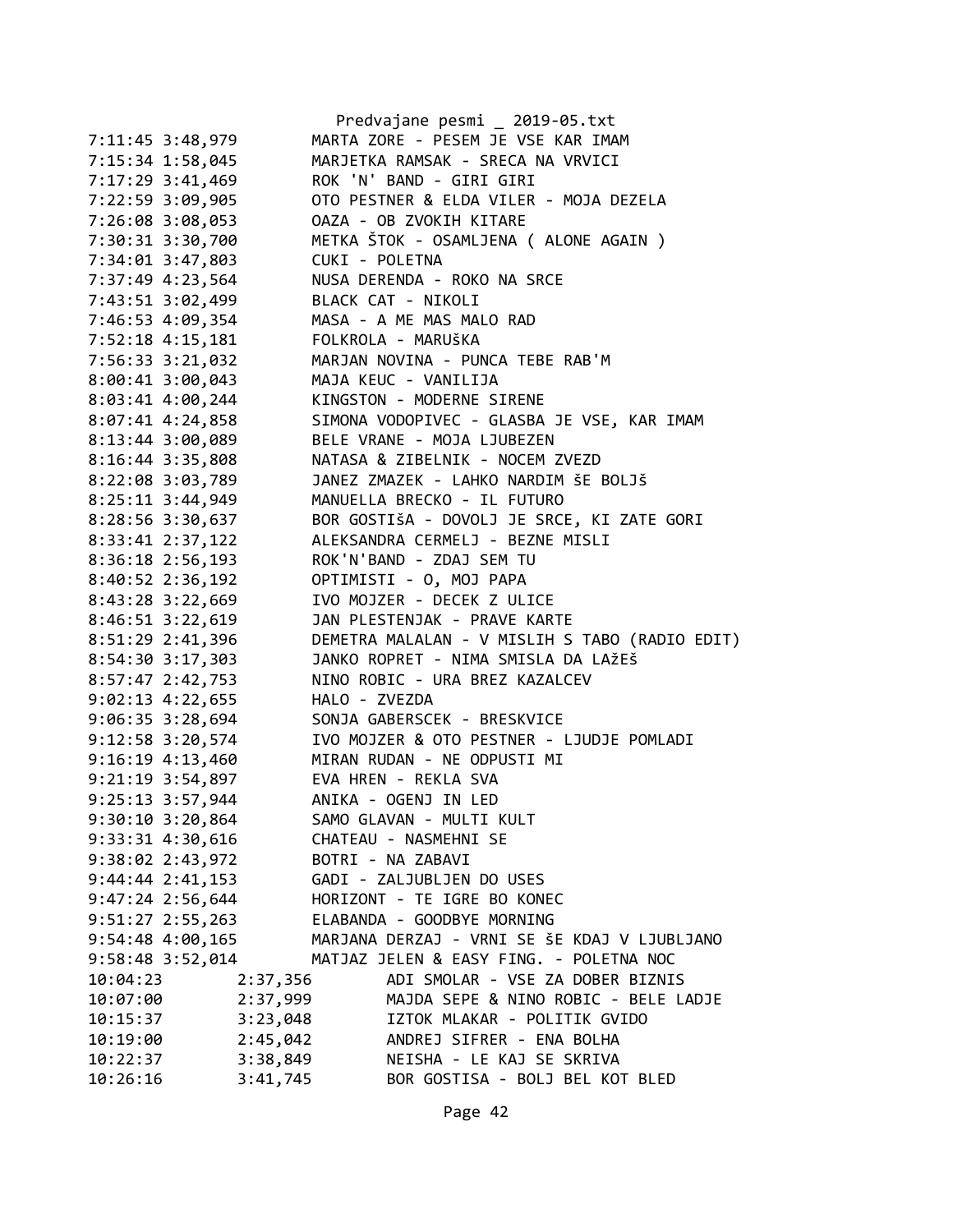|           |          | Predvajane pesmi _ 2019-05.txt                   |
|-----------|----------|--------------------------------------------------|
| 10:30:58  | 2:57,463 | HAZARD - ROŽE ZA ELZO                            |
| 10:33:55  | 2:09,158 | BRANKA KRANER - CAO                              |
| 10:36:04  | 3:19,619 | AVIA BAND - EN KORAK                             |
| 10:43:53  | 3:17,938 | BELLAMI - NE BOM TI PRAVIL (DJT BY DNE 2008 RMX) |
| 10:47:11  | 3:13,153 | ALEKSANDER MEZEK - NEBO PO DEŽJU                 |
| 10:51:30  | 3:13,032 | REMI - LE TEBE SE SPOZNAM                        |
| 10:54:41  | 4:36,966 | ANJA RUPEL - PREPOZNO                            |
| 11:01:01  | 4:33,435 | DRUSTVO MRTVIH PESNIKOV - PINGVIN                |
| 11:05:24  | 2:50,918 | PEPEL IN KRI - PO BITKI SO GENERALI VSI          |
| 11:08:15  | 4:07,020 | FLIRT - JUTRANJI STRIPTIS                        |
| 11:20:06  | 2:09,058 | MATIJA CERAR - KAJ MI MAR                        |
| 11:22:14  | 3:28,797 | DELIAL - SEJEM ZELJA                             |
| 11:25:43  | 3:59,914 | ALENKA GODEC - JE TO RES LJUBEZEN                |
| 11:30:43  | 3:05,442 | LOS VENTILOS & TOKAC - NE GLEDAM NAZAJ           |
| 11:33:48  | 2:40,823 | JANEZ PUH - BREZ SONCA CVETJA NI                 |
| 11:36:29  | 4:06,795 | FRENK NOVA FT. ZIBELNIK & KONECNIK - GREMO NASI  |
| BIATLONCI |          |                                                  |
| 11:44:34  | 4:04,055 | AVTOMOBILI - OBLJUBLJENA                         |
| 11:48:38  | 3:28,538 | MAJDA SEPE - KJE JE TISTA TRAVA                  |
| 11:53:12  | 2:58,586 | TOMAZ DOMICELJ - SLOVENSKEGA NARODA SIN          |
| 11:56:30  | 4:02,149 | IVAN HUDNIK - SVOJE DUSE NE PRODAM               |
| 12:02:16  | 3:07,260 | FARAONI - KAKO SI LEPA NOCOJ                     |
| 12:05:23  | 3:50,013 | VICTORY - A TI!                                  |
| 12:11:26  | 4:09,311 | ORLEK - PUNCA S ŠOHTA                            |
| 12:15:35  | 3:00,637 | MAJA P - DRUGACNA                                |
| 12:18:35  | 4:24,765 | MAJDA ARH - ZDAJ VEM                             |
| 12:23:52  | 3:15,910 | DANILO KOCJANCIC - POGUM                         |
| 12:27:08  | 4:43,392 | DUSAN URSIC - KRETENIZACIJA                      |
| 12:32:51  | 3:39,137 | NOCNA PTICA - GLAS SIREN                         |
| 12:36:30  | 2:58,846 | JELKA CVETEŽAR - JUTRO NA PLANINI                |
| 12:43:54  | 3:49,050 | NINA PUSLAR - SAJ SVA SKUPAJ                     |
| 12:47:43  | 3:02,280 | FOLKROLA - KLOBUK V KATEREGA DEŽUJE              |
| 12:51:51  | 3:31,680 | ROK FERENGJA - LJUBI ME                          |
| 12:55:49  | 4:21,621 | BAZAR - SI ŠE JEZNA NAME                         |
| 13:00:49  | 3:15,450 | DITKA - NE SPREMINJAJ ME                         |
| 13:04:04  | 3:37,501 | KARMEN STAVEC - FANT IZ PRAVLJICE                |
| 13:07:42  | 3:12,066 | VLADO KRESLIN - DAN NESKONCNIH SANJ              |
| 13:12:03  | 3:29,677 | GU-GU - RIBA SMRDI PRI GLAVI                     |
| 13:15:33  | 2:38,050 | ROSA - ROSA                                      |
| 13:18:11  | 3:38,703 | DON MENTONY BAND - DOBRA MRHA                    |
| 13:23:06  | 3:12,943 | BEPOP - PRISLUHNI SKOLJKI                        |
| 13:26:17  | 3:37,122 | ANIKA HORVAT - VSE SI TI                         |
| 13:30:53  | 4:14,132 | EDVIN FLISER - NJEJ, KI SEM JO LJUBIL            |
| 13:35:07  | 3:38,137 | DARJA SVAJGER - SONCE SI                         |
| 13:38:45  | 3:15,092 | IGOR - ROZMARINKA                                |
| 13:43:13  | 2:59,828 | OTO PESTNER - SPET PO STARI POTI                 |
| 13:46:12  | 2:15,957 | JOZICA SVETE - SONCE SIJE NA PORTOROZ            |
| 13:48:28  | 3:58,803 | IRENA KOHONT - ŠEL SI MIMO                       |
|           |          |                                                  |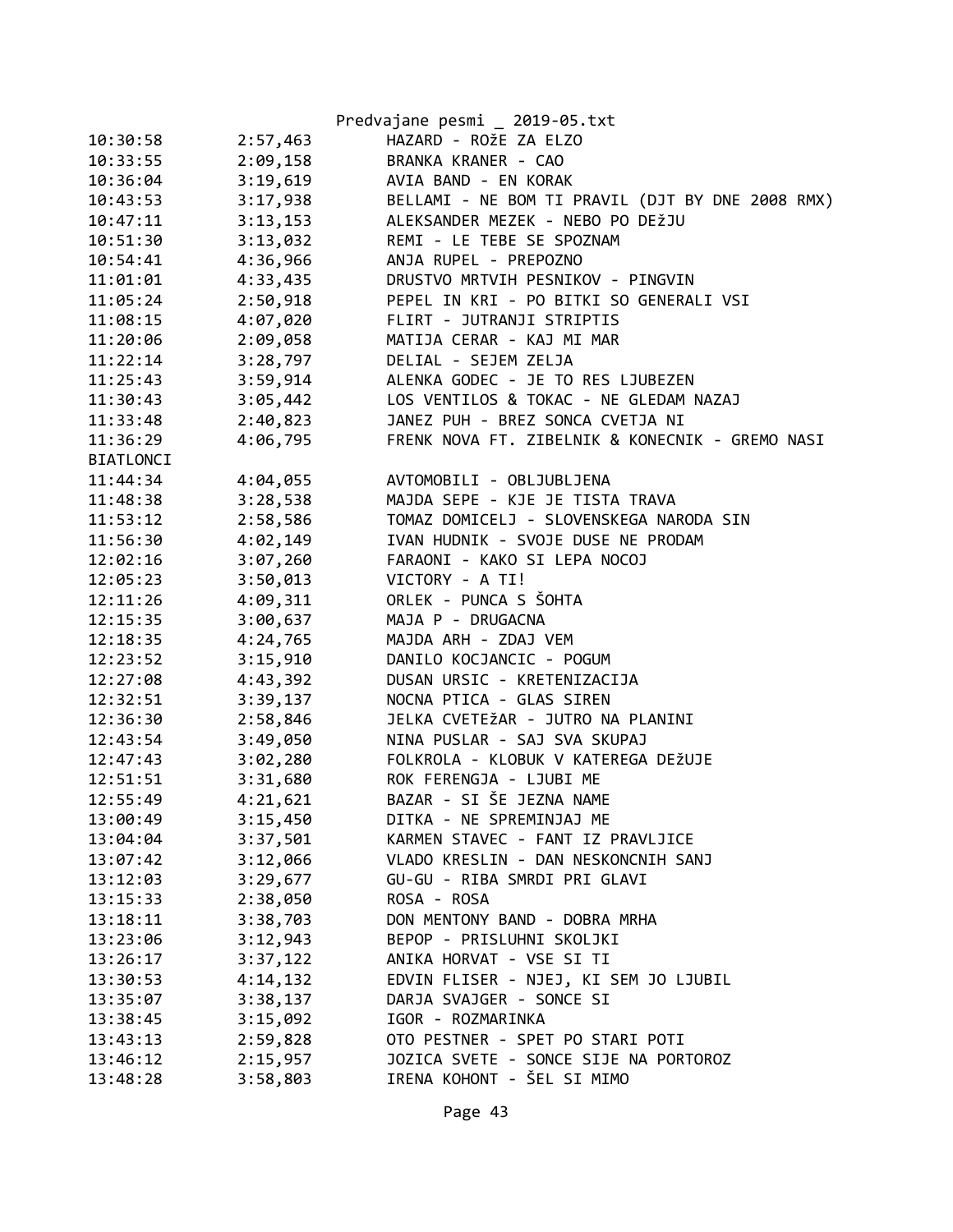|          |          | Predvajane pesmi _ 2019-05.txt             |
|----------|----------|--------------------------------------------|
| 13:53:35 | 2:44,042 | IVO MOJZER - NJENE CRNE OCI                |
| 13:56:19 | 3:30,939 | MARTA ZORE - ON                            |
| 14:00:28 | 3:56,006 | NEW SWING QUARTET - FANTJE                 |
| 14:04:24 | 3:29,884 | BLUEGRASS HOPPERS - SLOVENSKEGA NARODA SIN |
| 14:07:54 | 4:02,868 | LAMAI - SPET TE SLISIM                     |
| 14:13:09 | 3:06,926 | HELLCATS - DIVJA POT                       |
| 14:16:16 | 3:44,513 | DITKA HABERL - SAMO NASMEH JE BOLJ GRENAK  |
| 14:21:17 | 3:31,752 | PANDA - SIVE CESTE                         |
| 14:24:47 | 3:35,193 | KINGSTON - VZEMI VSE                       |
| 14:28:22 | 2:26,002 | NINO ROBIC - VCASIH KO SE SRECAVA          |
| 14:31:46 | 3:26,604 | ROK'N'BAND - OSTANI ŠE MINUTO              |
| 14:35:13 | 1:57,007 | LIDIJA KODRIC - DAN ZA NAJU DVA            |
| 14:37:09 | 3:52,460 | NUSA DERENDA - CEZ DVAJSET LET             |
| 14:42:15 | 3:17,858 | MYSELF - LJUBEZEN V ZRAKU JE (RADIO EDIT)  |
| 14:45:33 | 4:01,449 | DOMINIK KOZARIC - REKA LUCI (ORIGINAL)     |
| 14:50:41 | 2:10,982 | MARJANA DERZAJ - JANEZ                     |
| 14:52:52 | 3:33,283 | DREVORED - ZUNAJ JE ZIMA                   |
| 14:56:44 | 3:16,252 | ADI SMOLAR - MENI SE MUDI                  |
| 15:00:39 | 2:56,002 | KALAMARI - PO NAVADI                       |
| 15:03:35 | 3:14,268 | WOLF - GOODBYE MICHELLE                    |
| 15:06:49 | 3:12,446 | TINKARA KOVAC - SPET                       |
| 15:11:15 | 5:52,060 | PAPIR - MOJE SRCE ODHAJA                   |
| 15:17:07 | 2:54,884 | IRENA VRCKOVNIK - HEJ, FANT HEJ            |
| 15:21:18 | 3:30,321 | HISA - NA ZDRAVJE SVET                     |
| 15:24:48 | 3:29,994 | DASHA - V PRELEPI LJUBLJANI                |
| 15:28:18 | 2:28,602 | AVIA BAND - HODIM PO PARKU                 |
| 15:31:46 | 3:56,633 | OBJEM - ODSEL BOM                          |
| 15:35:42 | 3:52,477 | ANDREJ SIFRER - LUKNJA V DUŠI              |
| 15:40:47 | 3:23,030 | 4 FUN - POKLICI ME                         |
| 15:44:10 | 2:57,376 | ALMA - Z MANO GRES                         |
| 15:47:07 | 2:39,856 | BRANKA KRANER - POLETNI GIGOLO             |
| 15:50:55 | 4:10,979 | CALIFORNIA - GOLOBA                        |
| 15:55:32 | 3:22,259 | BERTA AMBROŽ - PISES MI                    |
| 15:58:54 | 3:15,056 | MOJCA - BOZIC JE                           |
| 16:02:48 | 3:25,629 | ANJA RUPEL - NAJ TE SONCE PREBUDI          |
| 16:06:13 | 3:08,223 | NEISHA - TISTE LEPE DNI                    |
| 16:10:35 | 4:02,790 | IZTOK MLAKAR - VANDIMA                     |
| 16:14:37 | 4:04,040 | ELDA VILER - LASTOVKE                      |
| 16:18:41 | 3:03,062 | ALENKA GODEC - OBJELA BI TE RADA           |
| 16:23:00 | 2:26,632 | EDVIN FLISER & PRESSTIGE - DIANA           |
| 16:25:27 | 3:20,553 | PEPEL IN KRI - LJUDJE POMLADI              |
| 16:28:47 | 3:13,617 | MODRI VAL - NE POZABI POLETJA              |
| 16:33:00 | 3:02,213 | BOTRI - UGASN' ME                          |
| 16:36:02 | 3:24,147 | ANGEE - VEDNO BO TAKO                      |
| 16:40:39 | 3:24,151 | TATJANA DREMELJ - SAJ VEŠ DA RADA TE IMAM  |
| 16:44:03 | 4:13,050 | SUPERNOVA - POBEGNI Z MANO                 |
| 16:48:15 | 4:11,914 | DAMJANA - LJUBIMEC                         |
| 16:53:35 | 3:47,988 | MARKO BRECELJ - ALOJZ VALCEK               |
|          |          |                                            |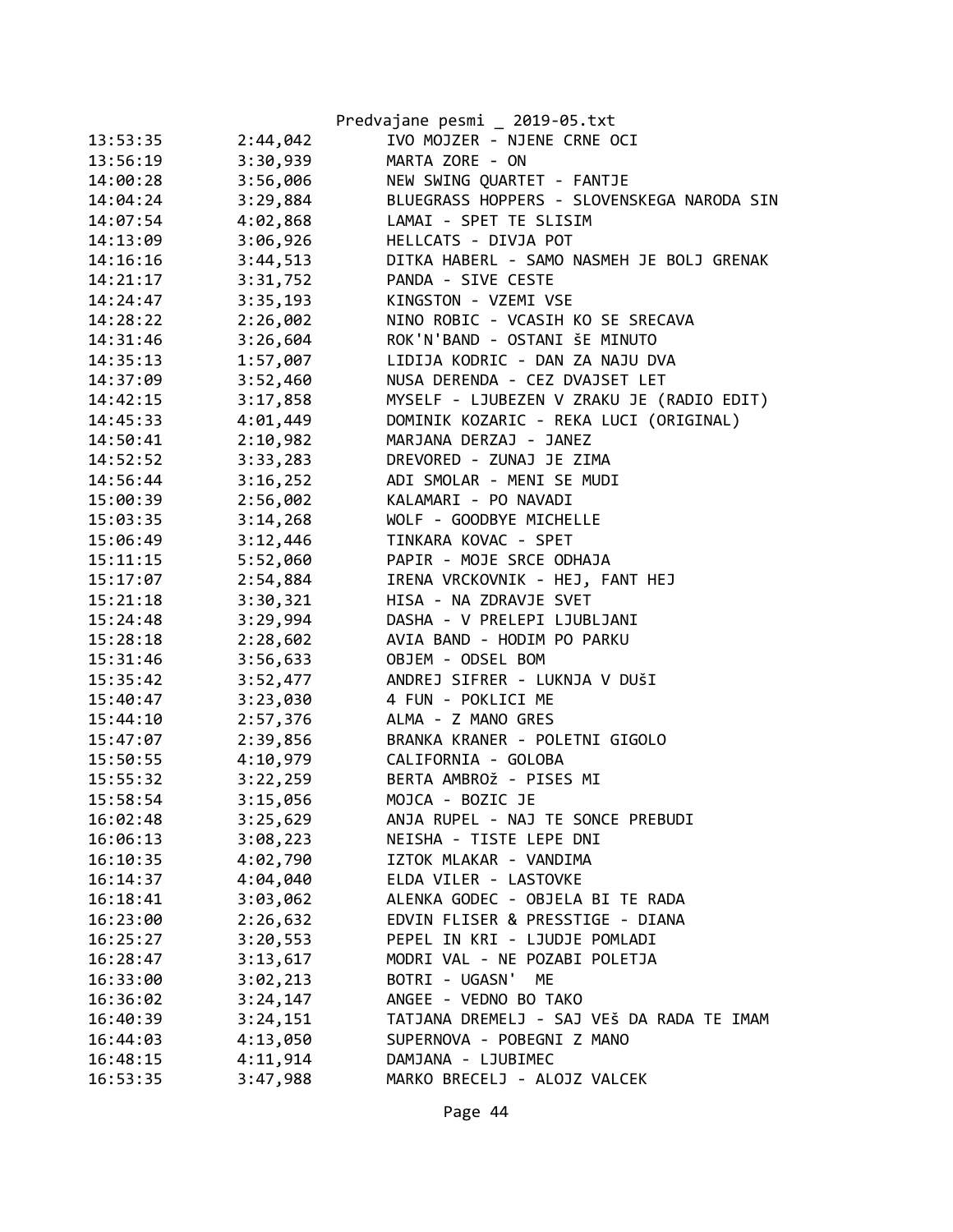|          |          | Predvajane pesmi _ 2019-05.txt            |
|----------|----------|-------------------------------------------|
| 16:57:23 | 2:21,208 | BELE VRANE - HOROSKOP                     |
| 17:00:31 | 3:06,283 | NIET - OPROSTI MI                         |
| 17:03:33 | 1:35,560 | MATIJA CERAR - PROMETNIK                  |
| 17:05:08 | 5:04,042 | TOMAZ DOMICELJ - ZA VEDNO MLAD            |
| 17:11:49 | 4:50,934 | AVTOMOBILI - HVALA ZA PISMA               |
| 17:16:40 | 3:45,189 | LAVENDER - DAN SE PREBUJA                 |
| 17:21:45 | 2:46,883 | TOMAZ PENGOV IN MLADI LEVI - ODA IRENI    |
| 17:24:32 | 3:35,879 | CARPE DIEM - ORIGINAL                     |
| 17:28:07 | 4:25,432 | BABALOO BAND - DOBRO JUTRO DELOVNI LJUDJE |
| 17:33:32 | 3:09,309 | SOPRANOS - ISTO IME                       |
| 17:36:41 | 2:47,398 | DELIAL - ZVON LJUBEZNI                    |
| 17:41:06 | 4:01,024 | DADI DAZ - KO SE STOPIL BO SNEG           |
| 17:45:07 | 2:48,728 | MAJDA ARH - POŠLJI MU VETER POZDRAV       |
| 17:47:55 | 3:56,004 | VICTORY - ZIVETI SPET                     |
| 17:53:08 | 3:47,033 | BOSSA DE NOVO - SESTANEK POD RJUHO        |
| 17:57:15 | 3:41,070 | IVAN HUDNIK - ZELENE LIVADE S TEBOJ       |
| 18:01:43 | 3:01,662 | FOLKROLA - A SI SAMA                      |
| 18:04:44 | 3:34,493 | BILBI - HVALA ZA VIJOLICE                 |
| 18:08:19 | 3:42,291 | BAZAR - BARABE                            |
| 18:13:14 | 4:14,015 | FARAONI/SLAVKO IVANCIC - JAZ TE NIMAM RAD |
| 18:17:22 | 4:04,274 | MAJDA SEPE - NA LJUBLJANSKEM GRADU        |
| 18:22:46 | 1:28,746 | VLADO JEREMIC - KAVICA JE KUHANA          |
| 18:24:11 | 3:45,684 | MARTA ZORE - ŠE SI TU                     |
| 18:27:56 | 4:11,728 | 7.OKTOBER - NI SE CAS                     |
| 18:33:07 | 2:09,002 | DUSAN URSIC - BANDA                       |
| 18:35:16 | 3:17,203 | ALJA KRUSIC - A BOS MALO MOJ              |
| 18:38:33 | 3:47,279 | DON MENTONY BAND - NE VERJEMI             |
| 18:43:58 | 2:52,971 | DAMJANA G. & IRENA V. - SNEG JE TU        |
| 18:46:50 | 3:28,197 | GU-GU - DNEVI, KI PRIHAJAJO               |
| 18:51:36 | 4:06,776 | GAL IN GALERISTI - PRIDI SEM              |
| 18:56:08 | 3:37,306 | KATRINAS - LETIM                          |
| 19:00:32 | 3:24,352 | MATJAZ JELEN - BREZ TEBE PADAM            |
| 19:03:56 | 4:13,843 | ALEKSANDER MEZEK - NA DLANI MESTA         |
| 19:08:10 | 4:20,726 | OTO PESTNER - 30 LET                      |
| 19:14:08 | 4:29,426 | DARJA SVAJGER - LETIM                     |
| 19:18:37 | 2:52,843 | JADRANKA JORAS - SEDMI CUT                |
| 19:22:50 | 3:29,650 | IVO MOJZER - CIFRA MOŽ                    |
| 19:26:19 | 3:04,708 | ZIGA RUSTJA - KJE JE POLETJE              |
| 19:30:23 | 2:51,108 | MARJANA DERZAJ - V LJUBLJANO              |
| 19:33:14 | 3:33,896 | HAZARD - NENA                             |
| 19:36:48 | 4:13,314 | KINGSTON - IZGUBIVA SE V NOC              |
| 19:42:39 | 2:53,018 | VILI RESNIK - DALEC JE AMERIKA            |
| 19:45:30 | 3:14,405 | ROK 'N' BAND - MOJA MLADA LJUBICA         |
| 19:48:44 | 3:14,004 | DITKA - NE BODI KOT DRUGI                 |
| 19:53:15 | 2:38,649 | ADI SMOLAR - DVAJSET LJUBIC               |
| 19:55:53 | 2:55,051 | IRENA VRCKOVNIK - REKA LAZI               |
| 19:58:48 | 2:54,743 | NECA FALK - DOBRO JUTRO, DOBER DAN        |
| 20:02:30 | 4:08,067 | ANIKA - LAHKO NOC PIRAN                   |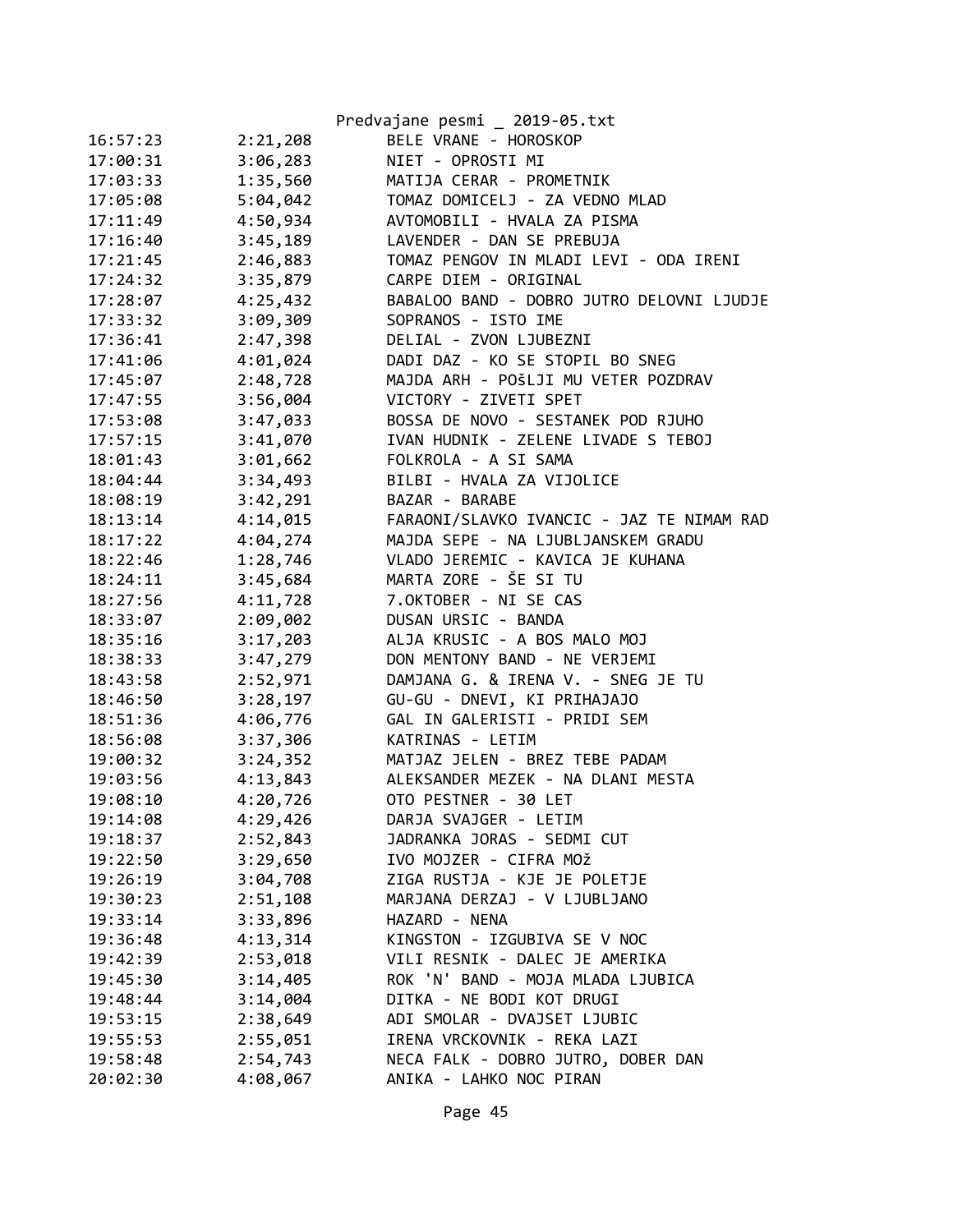|          |          | Predvajane pesmi _ 2019-05.txt              |
|----------|----------|---------------------------------------------|
| 20:06:38 | 3:14,757 | KARMEN STAVEC - VZEMI MOJO DLAN             |
| 20:12:47 | 2:38,030 | ALENKA VIDRIH - VRTILJAK                    |
| 20:15:25 | 3:41,228 | ROK'N'BAND - LJUBIM JO                      |
| 20:19:59 | 4:36,009 | RAF - NA DRUGI STRANI SVETA                 |
| 20:24:32 | 3:36,005 | MOULIN ROUGE - TI SI MOJ BOMBONCEK          |
| 20:28:08 | 3:12,394 | SAMO GLAVAN - KOSOVIRJI LAHKO               |
| 20:32:40 | 2:57,889 | NINA PUSLAR - DEZ                           |
| 20:35:38 | 2:42,042 | METKA ŠTOK - KO BOM 64                      |
| 20:38:20 | 3:31,991 | DAMJANA GOLAVSEK - MODRI HORIZONT           |
| 20:45:50 | 3:19,327 | ALENKA GODEC - SONCE SI TI                  |
| 20:50:05 | 3:12,697 | ALEX VOLASKO - TATU                         |
| 20:53:17 | 4:28,546 | ROK N BAND - BAMBINA                        |
| 20:58:05 | 2:42,201 | FELIKS LANGUS - DISKO RAJ (DISCO RAJ)       |
| 21:01:47 | 4:19,751 | AVIA BAND - DVE SONCI                       |
| 21:06:06 | 3:21,028 | KASTELO - VSE KAR LJUBIM                    |
| 21:15:22 | 3:03,364 | ANIKA HORVAT - V LJUBLJANO                  |
| 21:18:25 | 3:27,061 | ANSAMBEL VITA - PRVA LJUBEZEN               |
| 21:22:45 | 3:14,507 | KALAMARI - NISEN KRIV                       |
| 21:26:00 | 4:03,126 | DOMINIK KOZARIC - SPOMNI SE NAME            |
| 21:31:20 | 3:34,551 | DEZUR - MORJE CAKA                          |
| 21:34:54 | 3:47,259 | ANJA RUPEL - NEKAJ UR ZA NOROST             |
| 21:38:41 | 3:31,210 | DRUSTVO MRTVIH PESNIKOV - ME ZE MA DA BI TE |
| 21:46:42 | 6:25,828 | IZTOK MLAKAR - IVO BALILA                   |
| 21:54:29 | 2:59,237 | COVERLOVER - DJ DEJ NAPOVEJ                 |
| 21:57:28 | 1:52,420 | OPTIMISTI - LIMUZINA                        |
| 22:00:40 | 3:38,584 | NATASA & ZIBELNIK - PRIZNAJ DA NI LAHKO     |
| 22:04:18 | 3:19,745 | MARTIN KRPAN - JE V SISKI SE KAJ ODPRTEGA   |
| 22:07:38 | 3:35,574 | ANDREJ SIFRER - KAKO MI ZADIŠIŠ             |
| 22:18:04 | 3:58,302 | NUDE - BOLJSI JUTRI                         |
| 22:22:56 | 3:17,714 | FOXY TEENS - MOJA SIMPATIJA                 |
| 22:26:13 | 4:05,721 | TATJANA GROS - ZATO SEM NORO TE LJUBILA     |
| 22:31:18 | 2:38,968 | CUKI - AVTOSTOP                             |
| 22:33:57 | 3:53,590 | 3CELOS FT. KLEMEN BUNDERLA - LEPO JE        |
| 22:37:50 | 3:11,300 | BELE VRANE - MOJE DEKLE                     |
| 22:45:00 | 4:10,374 | CALIFORNIA - NE GOVORI                      |
| 22:50:05 | 3:51,890 | AVTOMOBILI - POT DOMOV                      |
| 22:53:56 | 3:02,052 | BYE THE WAY - NEMIR V MENI                  |
| 22:56:58 | 3:51,289 | DITKA HABERL - KO SEM ZALJUBLJENA           |
| 23:02:07 | 2:52,853 | TRISTAN - POLETJE SE POSLAVLJA              |
| 23:04:59 | 2:24,080 | MAJDA SEPE - PRELEPA SI BELA LJUBLJANA      |
| 23:07:23 | 3:46,990 | MARTA ZORE - SE SI TU                       |
| 23:13:28 | 3:07,362 | DON MENTONY BAND - NON CAPITO               |
| 23:16:35 | 3:31,076 | GU-GU - RIBA SMRDI PRI GLAVI                |
| 23:21:00 | 4:30,782 | HISA - MOSTOVI SO PADLI                     |
| 23:25:30 | 3:38,743 | JANEZ BONCINA BENC - MAJA Z BISERI          |
| 23:30:04 | 2:25,218 | DAMJANA - SAMBA                             |
| 23:32:30 | 3:12,045 | MAJDA ARH - NE JOCI ZA NJIM SRCE            |
| 23:35:41 | 2:35,085 | PRO ANIMA SINGERS & ELDA VILER - TI SI MOJA |
|          |          |                                             |
|          |          |                                             |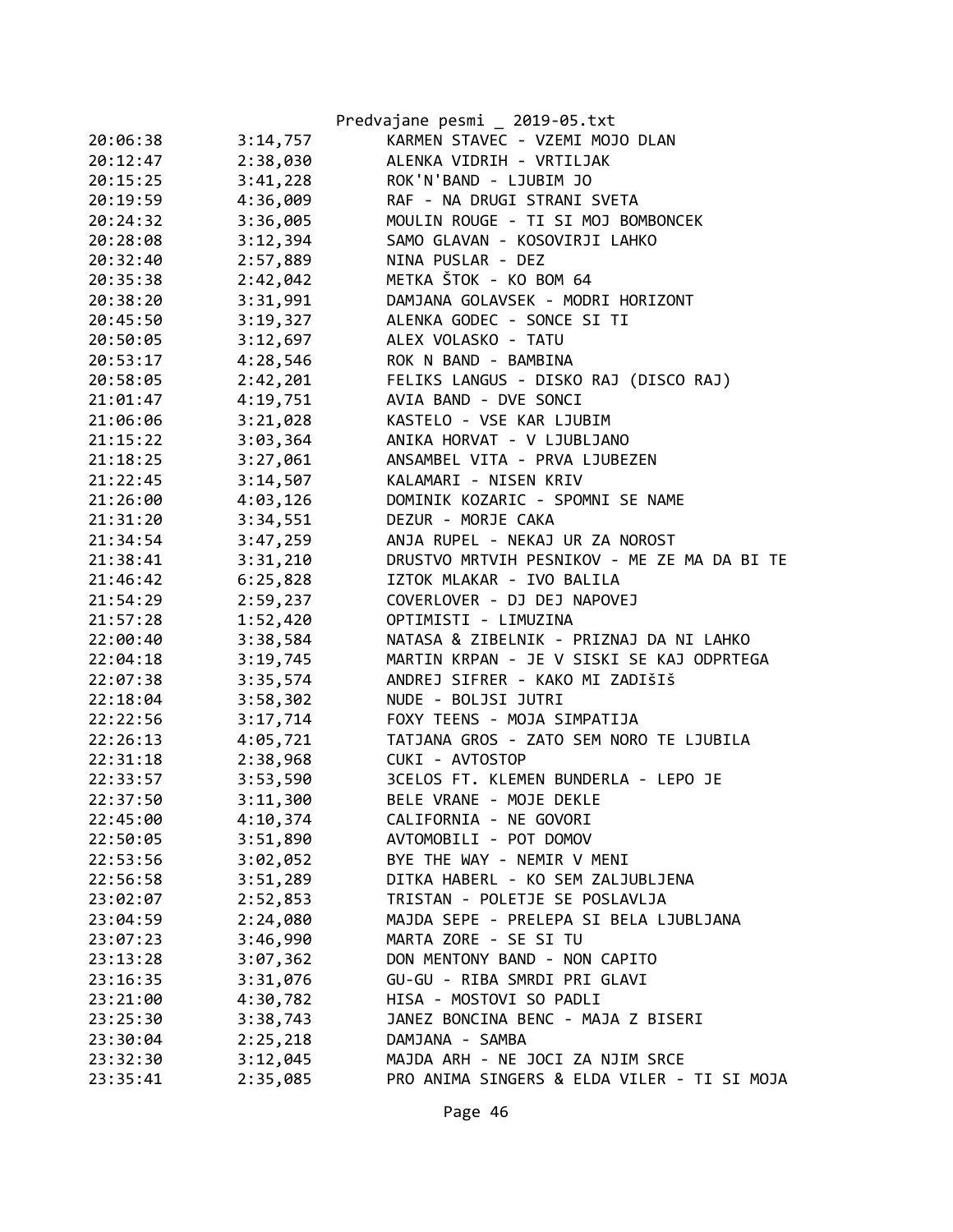Predvajane pesmi \_ 2019-05.txt

| LJUBEZEN |          |                                         |
|----------|----------|-----------------------------------------|
| 23:38:16 | 4:19,120 | PETER PAN - SOCI                        |
| 23:47:01 | 3:21,553 | BOTRI - SONCE PO DEŽJU                  |
| 23:50:22 | 3:21,762 | SANJA - MOJE SANJE                      |
| 23:53:40 | 2:34,777 | PRO ANIMA SINGERS - TI SI MOJA LJUBEZEN |
| 23:56:15 | 2:15,002 | BRANKA KRANER - BARVICE SI KUPI         |
| 23:58:30 | 3:06,102 | MANOUCHE - KJE SI LUBI                  |
|          |          |                                         |

| $0:01:36$ 3:06,983              | TOMAZ DOMICELJ - AVTOMAT                                                                                                          |
|---------------------------------|-----------------------------------------------------------------------------------------------------------------------------------|
| $0:04:42$ 3:42,550              | DARJA SVAJGER - PRAVLJICA                                                                                                         |
| $0:08:25$ 4:12,954              | FLIRT - POLJUBI ME                                                                                                                |
| $0:12:37$ 2:45,016              | NECA FALK - VSAK JE SVOJE SRECE KOVAC                                                                                             |
| $0:15:22$ 4:27,664              | DON MENTONY BAND - KARIERA                                                                                                        |
| 0:19:49 3:30,752                | NAIO SSAION - N.SS                                                                                                                |
| $0:23:19$ 3:21,431              | KALAMARI - RITEM SONCA                                                                                                            |
| $0:26:40$ 3:17,536              | SUNNY ORCHESTRA - GROBAR                                                                                                          |
|                                 | 0:29:57 3:06,017 ANDREJ SIFRER - MARTINOV LULCEK                                                                                  |
|                                 | 0:33:03 5:01,699 VLADO KRESLIN - DALEC JE MOJ ROJSTNI KRAJ                                                                        |
|                                 | 0:38:04 3:18,178 AVIA BAND - VSAJ ŠE TRENUTEK                                                                                     |
|                                 | 0:41:22 2:47,174 ANDRAZ HRIBAR - LETIM NAPREJ                                                                                     |
| 0:44:09 3:47,630 PAPIR - SRAJCA |                                                                                                                                   |
|                                 | 0:47:57 4:03,092 ADI SMOLAR - CE SVET PRIJAZEN BI POSTAL                                                                          |
|                                 | 0:52:00 3:47,611 ALENKA GODEC - TVOJA                                                                                             |
| $0:55:47$ 3:11,460              | ALEX VOLASKO - NAJIN TRENUTEK                                                                                                     |
| 0:58:58 3:32,459                | MIRAN RUDAN - NE MISLI DA UMIRAM                                                                                                  |
| 1:02:30 3:18,118                | MARTA ZORE - MENI SI ŽIVLJENJE                                                                                                    |
| 1:05:48 3:31,983                | MARJANA DERZAJ - NA ZMAJSKEM MOSTU                                                                                                |
| 1:09:19 2:58,848                | DITKA - NEKAJ JE V ZRAKU                                                                                                          |
| 1:12:18 4:01,694                | KINGSTON - LUNA NAD OBALO                                                                                                         |
| 1:16:19 4:14,892                | ESKOBARS - ILUZIJA                                                                                                                |
| 1:20:34 3:58,014                | MAJDA SEPE - POJ KITARA MOJEGA SRCA                                                                                               |
| 1:24:32 3:41,917                | DAMJANA - VZEMI ME ŠE ENKRAT NOCOJ                                                                                                |
| 1:28:13 3:18,874                | STANE MANCINI - SOPEK VRTNIC                                                                                                      |
|                                 | 1:31:32 3:43,840 DEJAN LAPANJA - TU IN ZDAJ                                                                                       |
|                                 | 1:35:16 3:06,859 APOLONIA - V VRTINCU                                                                                             |
|                                 | 1:38:22 4:02,324 ANJA RUPEL - SANJAM TE                                                                                           |
| 1:42:24 3:29,510                | NEISHA - PRIDEJO CASI                                                                                                             |
| 1:45:50 3:07,734                | TINKARA KOVAC - RASTEMO                                                                                                           |
| 1:48:58 4:04,914                | NINA PUSLAR - NI ONA                                                                                                              |
| 1:53:02 2:40,117                | MILAN KAMNIK - GREMO NA KAVO V PORTOROZ                                                                                           |
| $1:55:42$ $2:58,234$            | PLATIN - STO IN ENA ZGODBA<br>BILBI - KOT SVA BILA<br>GASPER RIFELJ - KRIV SEM<br>ABADON - POZITIVNA ENERGIJA<br>ROTPI - VPTILJAK |
| 1:58:40 3:23,734                |                                                                                                                                   |
| 2:02:03 3:30,354                |                                                                                                                                   |
| 2:05:33 2:57,908                |                                                                                                                                   |
| 2:08:31 3:35,553                | BOTRI - VRTILJAK                                                                                                                  |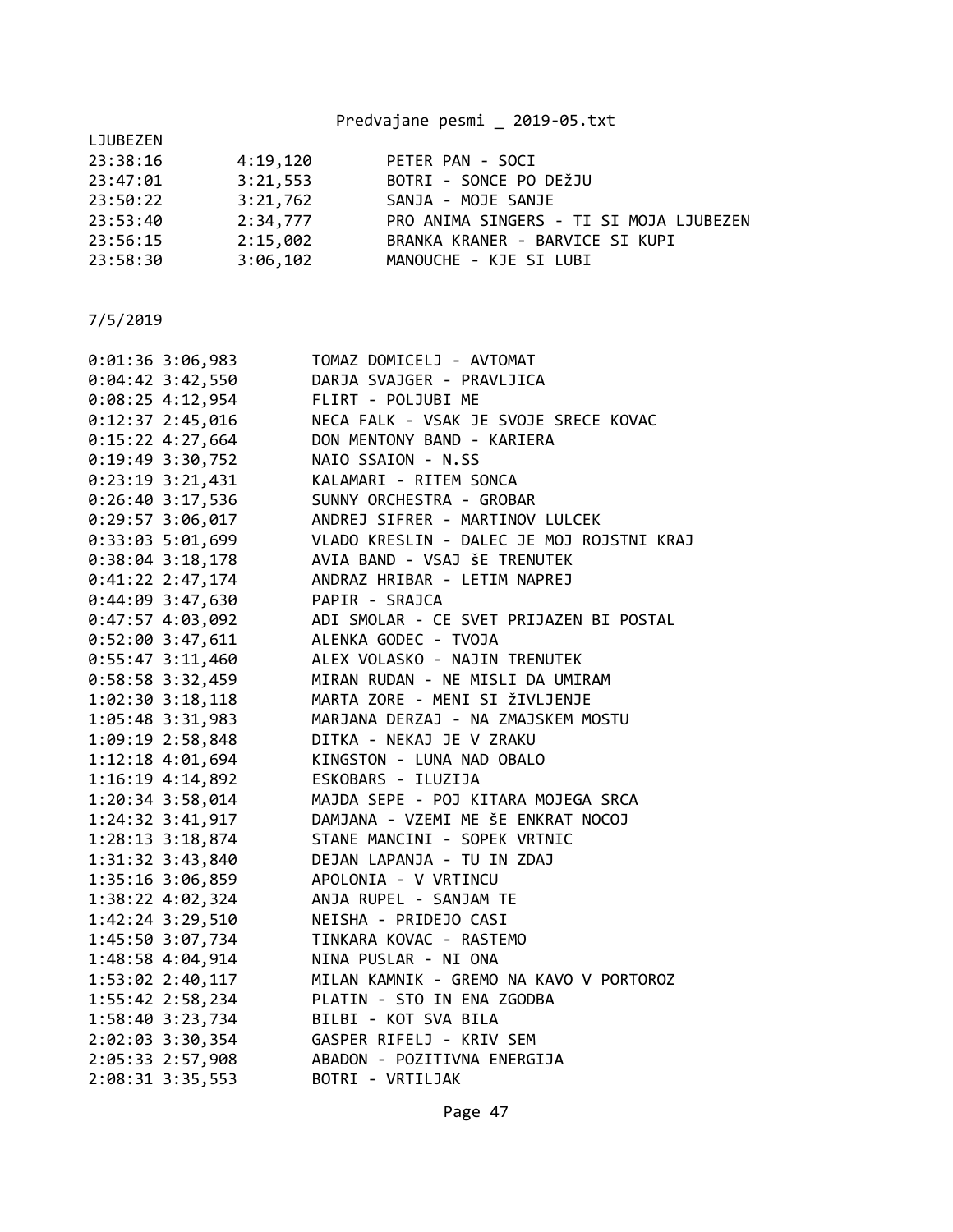|                      | Predvajane pesmi _ 2019-05.txt                       |
|----------------------|------------------------------------------------------|
| 2:12:06 3:22,087     | ZAN SERCIC - SATELITI                                |
| 2:15:28 3:23,893     | NUDE - ROLA                                          |
| 2:18:52 2:55,028     | MARTIN KRPAN - MI NIKOL NE TARNAMO                   |
| 2:21:43 3:20,449     | REGINA - BODI TU                                     |
| 2:25:03 3:14,037     | HAZARD - VRTNAR                                      |
| $2:28:17$ 3:25,869   | VILI RESNIK - ZDAJ JE CAS                            |
| $2:31:43$ $4:44,104$ | SANK ROCK - TIH' BOD' IN IGRAJ                       |
| $2:36:27$ 4:45,545   | GUSTI/POLONA KASAL - MOJE SANJE                      |
| $2:41:10$ 3:27,143   | FOLKROLA - MONA                                      |
| 2:44:37 3:41,990     | CUKI - HOZNTREGARJI                                  |
| 2:48:19 3:02,879     | STIL 5 - NASMEHNI SE                                 |
| 2:51:21 3:28,443     | NUSA DERENDA - ZA STARE CASE                         |
| 2:54:50 4:43,823     | ZABJAK TRIO - KURTIZANA                              |
| 2:59:33 3:04,998     | LIDIJA KODRIC - MOJ KLAVIR                           |
| $3:02:38$ $3:24,449$ | BABALOO BAND - NENAJAVLJEN GOST                      |
| $3:06:02$ $3:20,709$ | KARMEN STAVEC - POVEJ                                |
| 3:09:23 3:02,869     | MLADI LEVI - ODA IRENI                               |
| $3:12:25$ $3:41,017$ | AVTOMOBILI - GOSPODAR                                |
| $3:15:58$ $2:37,173$ | ROK KLEMENC - PREPIR                                 |
| $3:18:34$ 4:30,028   | KGV - KAKSEN DAN                                     |
| $3:23:04$ 3:58,724   | SOULGREG - PROSIM VRNI SE (NISI ŽENSKA ZAME-PART II) |
| $3:27:03$ $3:13,763$ | IVANKA KRASEVEC - PRESERN - VIOLINA TZIGANO          |
| $3:30:16$ $2:34,289$ | GINO - PRAZNA POSTELJA                               |
| 3:32:50 3:06,677     | ROK'N'BAND - MALA MAJA                               |
| $3:35:57$ $2:18,747$ | IZTOK MLAKAR - PUNTARSKA                             |
| $3:38:15$ $3:47,534$ | BAZAR - KO ODBIJE POLNOC                             |
| $3:42:03$ $3:00,538$ | MAJA KEUC - ZMOREM                                   |
| $3:45:03$ $3:15,035$ | MOJCA - ZATE                                         |
| 3:48:18 3:53,366     | MAJDA ARH - LJUBEZEN JE KOT VINO                     |
| 3:52:11 4:07,023     | HALO - JIMMY HUE                                     |
| $3:56:18$ $3:21,328$ | HAMO & TRIBUTE 2 LOVE - VIJA VAJA VEN                |
| 3:59:39 3:10,289     | ALEKSANDER NOVAK - KAKO SE POCUTIS (RADIO EDIT)      |
| 4:02:49 4:08,600     | SLAVKO IVANCIC - DAN OB TEBI                         |
| 4:06:57 3:05,217     | MONIKA PUCELJ - NIC NE USTAVI ME                     |
| 4:09:59 3:43,577     | CAPTAIN'S GANG - OD MRAKA DO ZORE                    |
| 4:13:42 3:29,584     | PETER PAN - KEKCEVA PESEM                            |
| 4:17:11 1:47,632     | RAFKO IRGOLIC - KAVBOJEVA LJUBICA                    |
| 4:18:59 3:16,825     | JERICA HABER - ZIVLJENJE SE SMEJI                    |
| $4:22:15$ 3:25,854   | ALJA KRUSIC - NAJIN PLES                             |
| 4:25:41 3:09,789     | URSKA - STARA DOBRA PRAVLJICA                        |
| 4:28:50 2:20,052     | MATEJA GOLOB - CU-CU                                 |
| 4:31:10 2:31,988     | SUPERNOVA - DON'S GREM ZURAT                         |
| 4:33:42 3:22,094     | MARKO VOZELJ - TUKAJ SI                              |
| 4:37:04 4:32,365     | DARJA SVAJGER - BREZ SANJ SEM SLEPA                  |
| 4:41:36 3:38,084     | PLIS - METULJI                                       |
| 4:45:14 3:02,619     | ANJA BURNIK S PRIJATELJI - PUNCE PUNCE               |
| 4:48:16 4:42,895     | DON MENTONY BAND - GOSPOD SODNIK                     |
| 4:52:59 3:20,748     | MANOUCHE - STISN SE K MEN                            |
|                      |                                                      |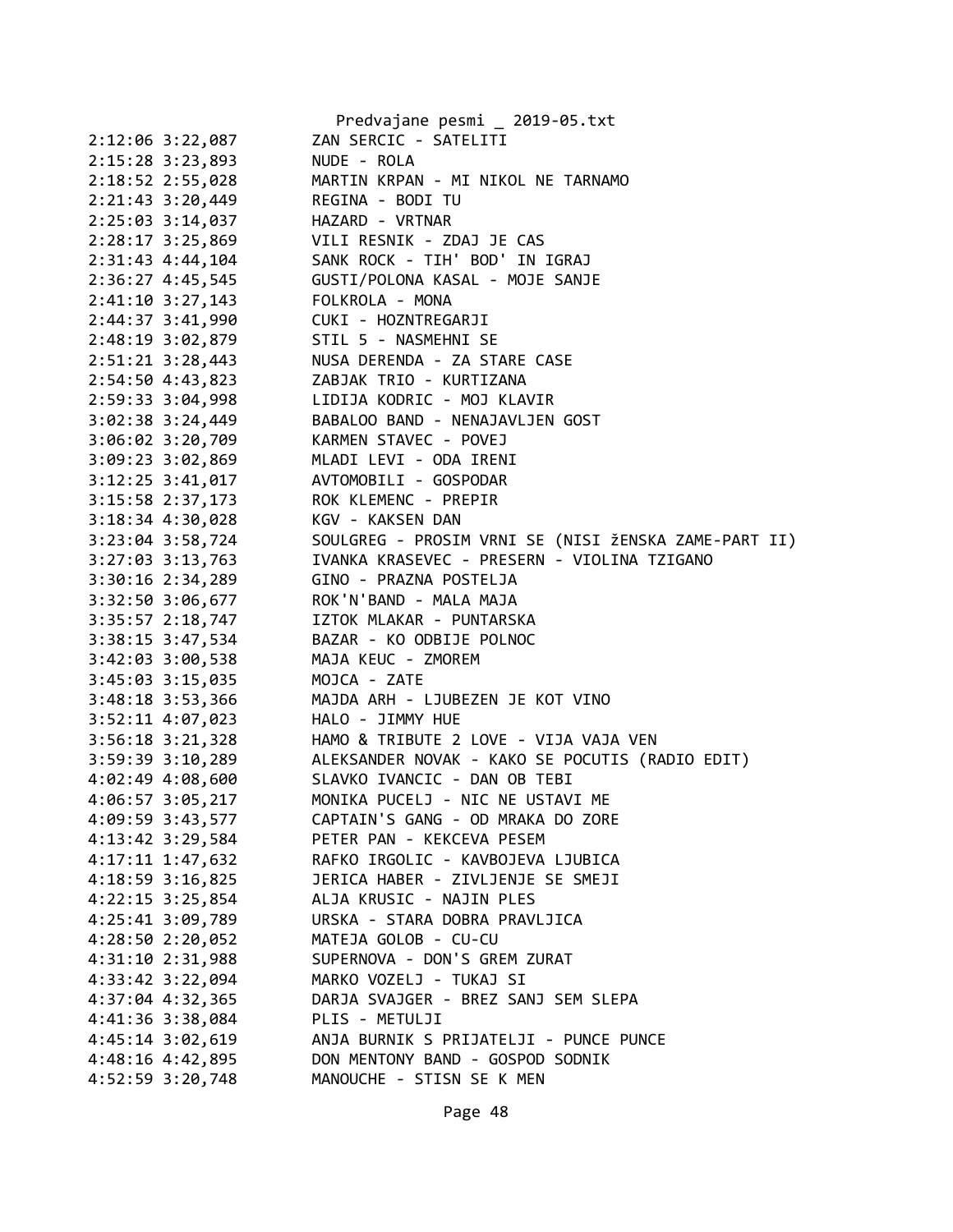|                      | Predvajane pesmi _ 2019-05.txt               |
|----------------------|----------------------------------------------|
| 4:56:20 3:17,144     | COVERLOVER - VSE JE V GLAVI                  |
| 5:00:23 3:26,939     | IRENA KOHONT - MODRI SPEV [SONG SUNG BLUE]   |
| 5:03:50 3:20,013     | NUDE - NI CIST GREH                          |
| 5:07:08 2:55,657     | ADI SMOLAR - BOGNEDAJ DA BI CRKNU TELEVIZOR  |
| 5:11:06 3:16,933     | MERISSA IN FREEWAY - ZA MINUTO               |
| 5:14:23 5:12,101     | ANIKA HORVAT - POGREŠAM TE                   |
| 5:21:02 2:50,432     | ALEX VOLASKO - DA DA DI DA                   |
| 5:23:52 4:48,525     | PAPIR - LEPO MI JE S TEBOJ                   |
| 5:28:40 2:24,076     | LIDIJA KODRIC - PRIDI V SOBOTO               |
| 5:31:59 4:23,188     | ANDREJ SIFRER - LEPA DEKLETA                 |
| 5:36:22 1:25,001     | FRANE MILICINSKI JEZEK - MOJ NAROBE SVET     |
| 5:37:47 4:08,645     | ALENKA GODEC - TO JE DAN                     |
| 5:42:58 4:04,298     | NECA FALK - VSI LJUDJE HITIJO                |
| 5:47:01 2:54,559     | SAMO GLAVAN - MOJA PUNCA                     |
| 5:51:05 3:38,904     | NEISHA - LE KAJ SE SKRIVA                    |
| 5:55:00 4:12,165     | AVIA BAND - SANJAL BOM KOSTANJE              |
| 5:59:59 3:20,747     | DITKA - DRUGI BREG ZELJA                     |
| 6:03:19 3:57,285     | TOMAZ DOMICELJ - POGREŠAM TE                 |
| $6:07:16$ 4:05,448   | VLADO KRESLIN - V PARKU ZA GRADOM            |
| $6:12:24$ 1:46,296   | IVANKA KRAŠEVEC - HOT DIGGITY                |
| 6:14:10 3:32,669     | ORLEK - HENRIK IN ROZIKA                     |
| 6:17:42 3:24,827     | FOLKROLA - TUMASTI OŽBI                      |
| 6:22:34 2:02,018     | MATIJA CERAR - MILIJON ZELJA                 |
| $6:24:36$ 2:40,883   | PEPEL IN KRI - KDO                           |
| $6:27:17$ $2:58,051$ | YUHUBANDA - CRNO NA BELEM                    |
| $6:31:10$ $3:07,075$ | FARAONI - NE POZABI NIKDAR NAME              |
| $6:34:16$ $3:11,557$ | AYNEE - LJUBEZEN JE CUDNA STVAR              |
| $6:37:28$ 2:26,216   | GU-GU - PAPAGAJA                             |
| 6:40:56 3:13,015     | MILAN PECOVNIK PIDZI - LE V SANJAH SI TU     |
| 6:44:09 4:30,748     | DON MENTONY BAND - NE VERJAMEM               |
| $6:48:40$ 3:16,587   | AVTOMOBILI - VSE ZA SVOBODO                  |
| $6:53:02$ $3:31,848$ | PANDA - SIVE CESTE                           |
|                      |                                              |
| 6:57:00 3:57,051     | BEPOP - ODPELJI ME<br>ANJA RUPEL - RADA IMAM |
| 7:01:41 4:34,300     |                                              |
| 7:06:15 3:54,086     | EVA BOTO - PLUS IN MINUS                     |
| 7:11:11 4:13,841     | BAZAR - MEHKA DEKLETA                        |
| 7:15:25 3:28,728     | POPSING - VPRASAJ NOCOJ SRCE                 |
| 7:18:53 3:25,905     | MALI OGLASI BAND - VROCA KRI                 |
| 7:23:46 3:55,021     | IRENA VRCKOVNIK - PESEM O POMLADI            |
| 7:27:41 3:23,156     | KINGSTON - KO BO PADAL DEŽ                   |
| 7:31:59 3:47,002     | HAZARD - LJUDJE KI SEDIJO V PARKIH           |
| 7:35:42 3:14,856     | EDVIN FLISER - TAM KJER SEM DOMA             |
| 7:38:57 3:26,192     | MONIKA PUCELJ - FESTA                        |
| 7:43:24 3:46,076     | DAMJANA - LJUBIM VETER                       |
| 7:47:10 2:54,182     | MAJA KEUC - ZMOREM                           |
| 7:51:14 3:07,682     | ROK'N'BAND - POPULAREN PAR                   |
| 7:54:21 3:35,818     | NEW SWING QUARTET - OBRTNIKI                 |
| 7:57:57 3:22,727     | DARJA SVAJGER - OTOK LJUBEZNI                |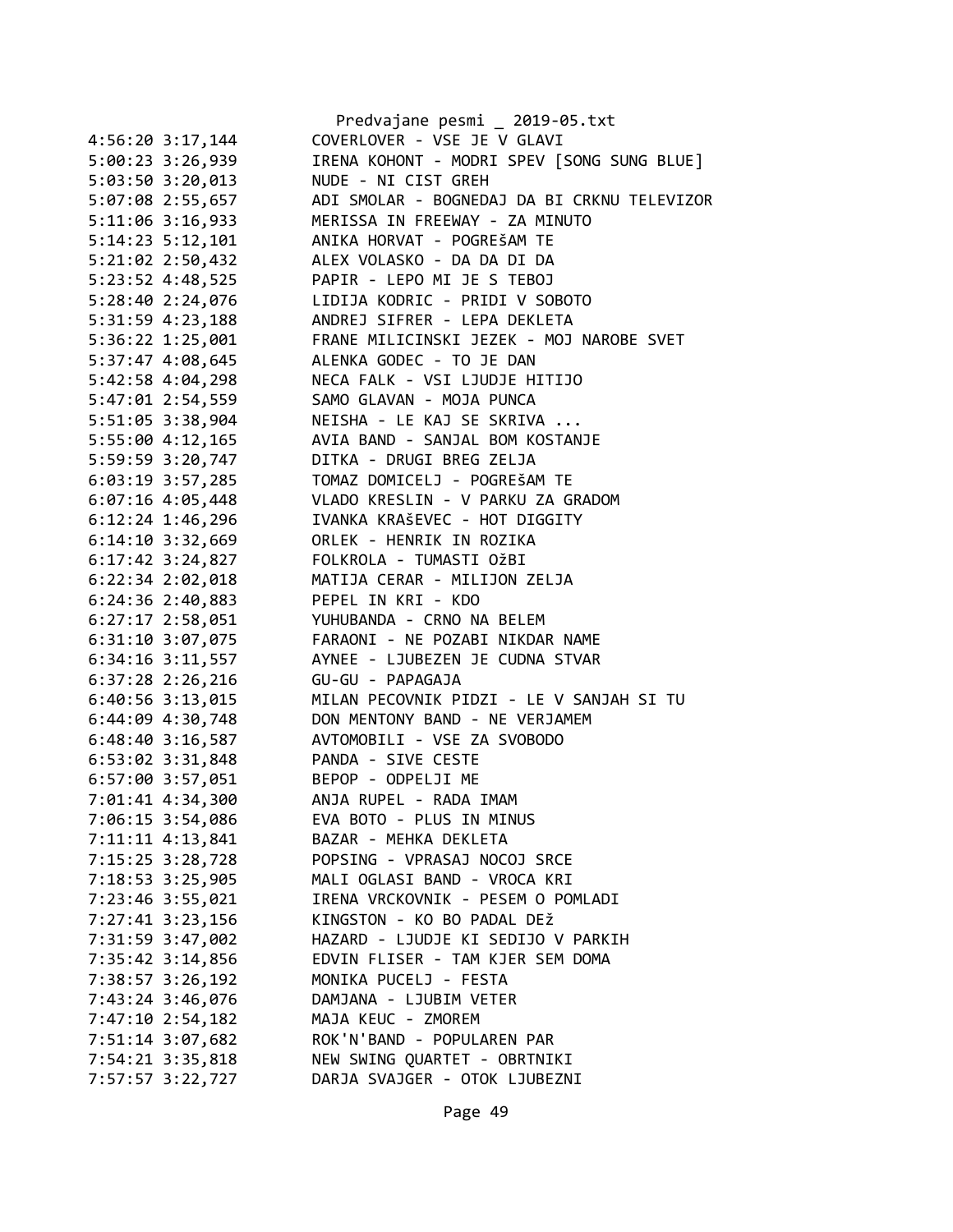|                                        |          | Predvajane pesmi _ 2019-05.txt                      |
|----------------------------------------|----------|-----------------------------------------------------|
| 8:02:06 3:33,968                       |          | BLUEGRASS HOPPERS - SLOVENSKEGA NARODA SIN          |
| 8:05:40 4:22,433                       |          | PAVLE KAVEC & OKO - VSE SEM DAL TI                  |
| $8:11:05$ 4:24,492                     |          | GAL IN GALERISTI - POGLEJ VEN, DEZUJE               |
| 8:15:29 3:41,793                       |          | VICTORY - MI MAMO SE FAJN                           |
| $8:20:38$ 4:18,293                     |          | OTO PESTNER - TRIDESET LET (DOLGA)                  |
| 8:24:56 3:59,708                       |          | MIRAN RUDAN - POSKUSI POZABITI                      |
| $8:28:52$ 3:40,862                     |          | KATJA LEVSTIK - ORION                               |
| 8:33:28 3:04,823                       |          | JANEZ ZMAZEK ZAN - LAHKO NARDIM SE BOLJS            |
| $8:36:33$ $3:41,117$                   |          | K.U.T. GAS - FASHION                                |
| 8:41:16 2:53,891                       |          | PRELOM - LJUBEZEN IZ ŠOLSKIH DNI                    |
| $8:44:10$ 1:24,256                     |          | NASTJA DIMNIK - OTROCI POLETJA                      |
| 8:45:30 3:02,763                       |          | IVANKA KRASEVEC - PRESERN - BREZ TEBE (WITHOUT YOU) |
| 8:48:33 3:33,176                       |          | EVA CERNE - LE SANJE                                |
| 8:53:15 3:33,311                       |          | CALIFORNIA - STARA BARKA                            |
| 8:57:08 3:00,666                       |          | ROK 'N' BAND - DEKLE MOJEGA                         |
| $9:02:00$ 4:04,869                     |          | DRUSTVO MRTVIH PESNIKOV - POD OBLAKOM               |
| $9:05:54$ 3:44,907                     |          | BOTRI - V NOVO JUTRO                                |
| $9:14:28$ $2:04,629$                   |          | KR NA TRI - ANITA NI NIKULI                         |
| 9:16:28 3:56,388                       |          | HISA - V NOVO JUTRO                                 |
| $9:21:37$ $3:33,243$                   |          | STEREOTIPI - LJUBI ME                               |
| 9:25:07 2:14,989                       |          | STANE MANCINI - TAM, KAMOR GRE VETER SPAT           |
|                                        |          | ANIKA - ZDAJ KO SI SAMA                             |
| $9:27:22$ 3:29,178<br>9:31:40 3:43,720 |          | TINA OSTERMAN - TRENUTEK (RADIO MASTER)             |
|                                        |          | NUDE - PRI VODNJAKU                                 |
| 9:35:23 4:18,019                       |          |                                                     |
| 9:43:54 3:24,157                       |          | ADI SMOLAR - JAZ SEM NOR                            |
| $9:47:18$ 3:45,218                     |          | ALEKSANDER MEZEK - ZVESTO SRCE                      |
| 9:51:59 3:48,082                       |          | DITKA HABERL - LJUBIMEC BREZ IMENA                  |
| 9:56:12 3:49,208                       |          | BOZIDAR WOLFGANG WOLF - PRIZNAJ                     |
| 10:01:52                               | 4:59,060 | ALENKA VIDRIH - ZAVESA                              |
| 10:06:51                               | 4:49,494 | ALEKSANDER MEŽE K- LJUBLJANA V MAJU.WAV -           |
| 10:15:16                               | 3:09,405 | DEMETRA MALALAN - DANES SI TU                       |
| 10:18:25                               | 4:10,048 | DAZ - PODOBEN SEM ZMAJU                             |
| 10:23:46                               | 3:22,614 | IVO MOJZER - KO SI DAVI SE ZBUDILA                  |
| 10:27:09                               | 3:48,091 | SIMONA VODOPIVEC - DOBROJE, DA ZENSKA SEM           |
| 10:31:45                               | 2:26,083 | BERTA AMBROŽ - JOKALA BOM BREZ SOLZ                 |
| 10:34:11                               | 3:41,668 | NEISHA - LE KAJ SE SKRIVA                           |
| 10:37:52                               | 3:33,432 | ALENKA GODEC - POT ZA DVA                           |
| 10:48:19                               | 4:17,696 | BILBI - V DNEVNI DOMA                               |
| 10:53:32                               | 5:18,324 | ANDREJ SIFRER - ŽIVLJENJE JE DRAG ŠPORT             |
| 10:58:51                               | 3:23,223 | SLEEPWALKERS - IME ROZE                             |
| 11:04:05                               | 4:00,420 | AVIA BAND - KO BI JI MISLI BRAL                     |
| 11:08:05                               | 4:24,999 | AGROPOP - SAMO MILIJON NAS SE ZIVI                  |
| 11:20:31                               | 3:24,984 | ANIKA HORVAT - 10 MAREC OB 19 30                    |
| 11:23:56                               | 2:29,242 | VIDEOSEX - VOZI ME VLAK V DALJAVE                   |
| 11:26:25                               | 4:22,896 | O. ROUS IN LEA LIKAR - LJUBLJENA                    |
| 11:31:36                               | 3:56,224 | NUSA DERENDA - MODRO MORJE                          |
| 11:35:30                               | 3:27,158 | PEPEL IN KRI - PESEM ZA DINAR                       |
| 11:38:57                               | 4:07,984 | NINA PUSLAR - NI ONA                                |
|                                        |          |                                                     |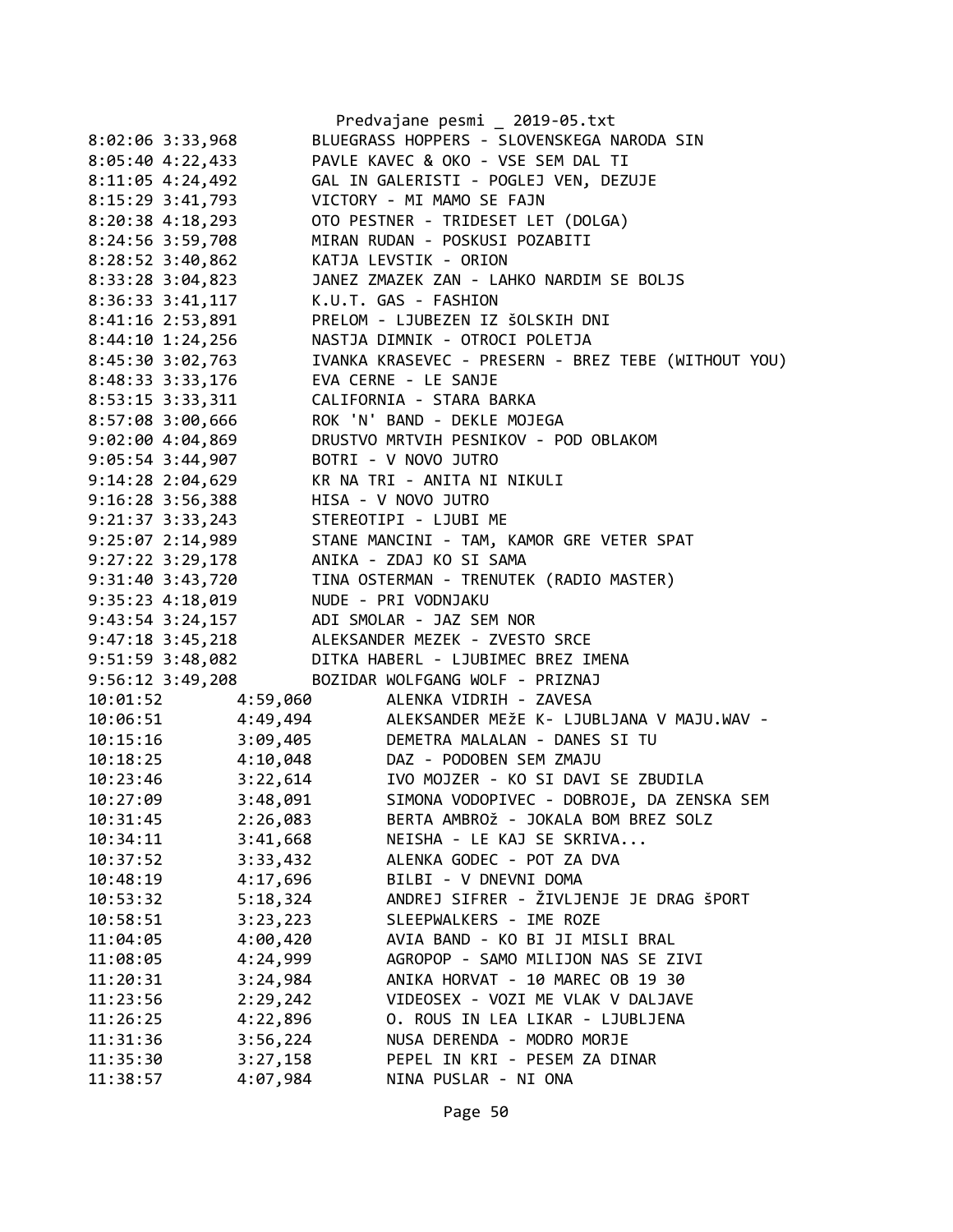|          |          | Predvajane pesmi _ 2019-05.txt                    |
|----------|----------|---------------------------------------------------|
| 11:46:51 | 2:56,134 | KALAMARI & ORKESTER RTV - POPOLDNE                |
| 11:50:43 | 4:44,808 | IZTOK MLAKAR - PEPI ŽBARADORIJA                   |
| 11:55:47 | 4:59,109 | VLADO KRESLIN - TISOC LET                         |
| 12:02:37 | 2:33,426 | MATIJA CERAR - HIJA-HO                            |
| 12:05:10 | 3:41,310 | DANI DANDOSA - GREVA TJA DO MURE                  |
| 12:08:52 | 3:10,144 | KINGSTON - CELA ULICA NORI                        |
| 12:15:53 | 3:10,568 | SUNDR BAND - BICIKL                               |
| 12:20:16 | 3:56,778 | BELE VRANE - TO BIL JE DAN                        |
| 12:24:13 | 4:32,575 | ROK'N'BAND - BABY BABY                            |
| 12:28:45 | 3:30,838 | DON MENTONY BAND - AMERIKA                        |
| 12:33:05 | 3:19,204 | PANDA - NEPREMAGLJIVI                             |
| 12:36:23 | 3:23,528 | TOMAZ DOMICELJ - ŽIVLJENJE JE LEPO                |
| 12:43:51 | 3:18,103 | ALES VOLK - KAJ SPOMIN MI BO                      |
| 12:47:09 | 4:23,355 | ANJA RUPEL - MOJE SANJE                           |
| 12:52:28 | 3:38,508 | DAN D - REKLI SO (CISTA RAZLICICA)                |
| 12:56:32 | 3:23,114 | NECA FALK - STORILA BOM TO                        |
| 13:00:42 | 3:50,934 | ANDRAZ HRIBAR - PO CEM DISI TA DAN                |
| 13:04:32 | 3:15,204 | ALMA MERKLIN - SAMA V MESTU                       |
| 13:07:47 | 2:44,176 | SAMO GLAVAN - VREDNOTE GENOCIDA                   |
| 13:12:23 | 3:11,757 | POP DESIGN - ZATE                                 |
| 13:15:35 | 3:58,364 | MAJDA SEPE - POJ KITARA MOJEGA SRCA               |
| 13:21:08 | 2:42,938 | EVA SRSEN - LJUBI, LJUBI, LJUBI                   |
| 13:23:51 | 2:45,843 | DARJA SVAJGER - PRISLUHNI MI                      |
| 13:26:36 | 3:34,988 | FARAONI/SLAVKO IVANCIC - SEM TAKSEN KER SEM ZIV   |
| 13:31:52 | 3:56,444 | OTO PESTNER - PRAZEN VRT                          |
| 13:35:48 | 3:53,284 | VICTORY - LJUBEZEN NISO METRI                     |
| 13:41:28 | 4:02,903 | MONI KOVACIC - BREZ LJUBEZNI MI ZIVETI NI         |
| 13:45:30 | 3:27,326 | JANKO ROPRET - VRNI SE                            |
| 13:48:58 | 2:51,972 | AYNEE - NEPRESPANE NOCI                           |
| 13:52:53 | 2:37,882 | JELKA CVETEZER - KO BOS PRISLA NA BLED            |
| 13:55:30 | 4:15,704 | SLAPOVI & NUSA DERENDA - KO MI RECES DA ME LJUBIS |
| 14:00:32 | 2:53,992 | MELANHOLIKI - ANJA                                |
| 14:03:25 | 3:26,999 | BRANKA KRANER - LJUBEZEN                          |
| 14:06:52 | 3:50,027 | BABALOO BAND - KO SEM SAM                         |
| 14:12:34 | 3:35,463 | MARJANA DERZAJ - BREZA MOJE MLADOSTI              |
| 14:16:09 | 4:37,479 | FRENK NOVA - TIKA TAKA                            |
| 14:22:22 | 2:56,148 | BLUEGRASS HOPPERS - IRENA, LAHKO NOC              |
| 14:25:18 | 3:53,190 | GU-GU - HULA HULA                                 |
| 14:30:53 | 4:08,014 | AURORA - SVOJE DUSE POET                          |
| 14:35:01 | 3:21,619 | ALENKA SMID - ENKRAT KO BOS SAM                   |
| 14:38:23 | 3:34,108 | DUSAN URSIC - SAHIST                              |
| 14:43:49 | 2:57,867 | ALJA KRUSIC - NISI SAM                            |
| 14:46:46 | 5:09,430 | FLIRT - ROMEO IN JULIJA                           |
| 14:52:58 | 3:22,033 | LIDIJA KODRIC - NEIZPETA MELODIJA                 |
| 14:56:40 | 4:27,956 | PRO ANIMA SINGERS - POLETNA NOC                   |
| 15:01:54 | 4:36,015 | MATJAZ JELEN - POLJUBI ME V DEZJU                 |
| 15:06:23 | 3:49,074 | MARTA ZORE - PESEM JE VSE KAR IMAM                |
| 15:12:04 | 3:57,564 | ADAM - ALFA                                       |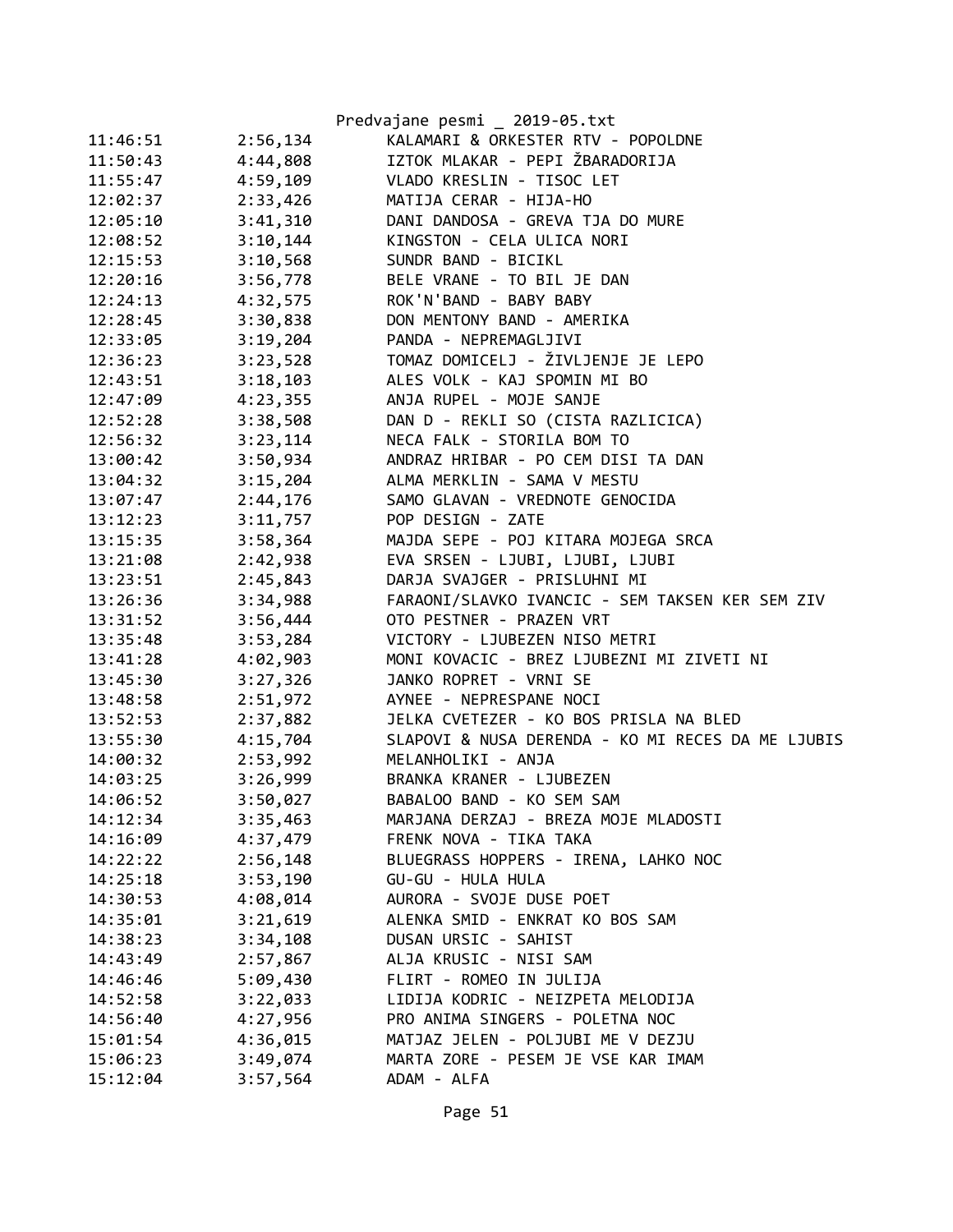|          |          | Predvajane pesmi _ 2019-05.txt                                  |
|----------|----------|-----------------------------------------------------------------|
| 15:16:01 | 3:25,969 | POLONA - PODNEVI MANJ BOLI                                      |
| 15:21:02 | 2:27,062 | BARBARA JARC - ZAPLEŠIMO TWIST                                  |
| 15:23:29 | 3:38,120 | ZAN SERCIC - ZATE                                               |
| 15:27:07 | 3:08,719 | PAPIR - SLUTNJA                                                 |
| 15:31:58 | 2:35,075 | BERTA AMBROZ - TIPITIPITI                                       |
| 15:34:33 | 2:20,240 | LUCKY CUPIDS - STECI STRAN                                      |
| 15:36:53 | 3:40,690 | AVIA BAND - TELESKOP                                            |
| 15:42:25 | 3:25,121 | ANA DEŽMAN - RADA BI                                            |
| 15:45:50 | 4:02,024 | MATEVZ SALEHAR HAMO - PRIHAJAS                                  |
| 15:50:55 | 2:41,451 | ROK 'N' BAND - RAD JO IMAM                                      |
| 15:53:36 | 3:37,807 | SARA KOBOLT - NE ZNAM NA KONEC NEBA                             |
| 15:57:40 | 4:55,657 | NAPOLEON - VRNI SE                                              |
| 16:03:22 | 3:35,031 | BAZAR - PRVI MAJ                                                |
| 16:06:56 | 6:07,576 | ORLEK - ADIJO KNAPI                                             |
| 16:14:56 | 2:48,041 | HELENA, IRENA, LADO, NINO - VRTILJAK                            |
| 16:17:43 | 3:23,846 | ALENKA GODEC - KJE SI ZDAJ                                      |
| 16:22:41 | 2:58,501 | IRENA VRCKOVNIK - TAKSNA SEM                                    |
| 16:25:40 | 3:51,433 | HISA - MELODIJA                                                 |
| 16:31:13 | 3:55,382 | KATJA KOREN - NA SKRIVAJ                                        |
| 16:35:09 | 2:53,405 | MATIJA CERAR - KMALU BOM SPET PRI TEBI [I'LL BE                 |
| HOME ]   |          |                                                                 |
| 16:38:02 | 3:28,688 | MAYA - NE, O NE                                                 |
| 16:43:22 | 3:52,476 | NUSA DERENDA - CEZ DVAJSET LET                                  |
| 16:47:15 | 3:53,873 | HALO - ANITA NI NIKOLI                                          |
| 16:52:11 | 3:50,108 | ANDREJ SIFRER - KARNEVAL                                        |
| 16:56:01 | 1:47,478 | ANSAMBEL DONACKA - NAJ ZVEZDE ZARIJO ZATE                       |
|          | 4:13,163 | JAN PLESTENJAK - PO NEVIHTI                                     |
| 16:57:45 |          |                                                                 |
| 17:02:46 | 2:38,124 | KALAMARI - V VETRU RDECIH ZASTAV<br>PEPEL IN KRI - DAN LJUBEZNI |
| 17:05:23 | 3:34,420 |                                                                 |
| 17:08:58 | 3:33,996 | BILBI - PESEM OD VCERAJ                                         |
| 17:13:59 | 2:59,862 | NUDE - TAKO LEPO SI ZLOMILA MI SRCE                             |
| 17:16:59 | 3:41,690 | AVTOMOBILI - KAJ SI HOTEL                                       |
| 17:22:37 | 2:30,149 | ANIKA HORVAT - URA BREZ KAZALCEV                                |
| 17:25:07 | 3:34,557 | JANEZ BONCINA BENC - KADAR OGNJI DOGORIJO                       |
| 17:28:41 | 2:38,714 | ADI SMOLAR - DVAJSET LJUBIC                                     |
| 17:32:26 | 3:54,030 | LEELOOJAMAIS - NE ZAMERI MI                                     |
| 17:36:17 | 3:51,511 | XEQUTIFZ - BIL JE PLES                                          |
| 17:41:36 | 3:59,917 | STANE MANCINI - MANDOLINA                                       |
| 17:45:35 | 3:05,057 | ALEKSANDER MEZEK - VREMENSKA NAPOVED                            |
| 17:48:39 | 3:02,255 | DARJA SVAJGER - SE TISOC LET                                    |
| 17:53:10 | 4:01,677 | DOM ZA SANJE - KRAVE PLAVAJO PO MORJU                           |
| 17:57:31 | 3:26,193 | TATJANA DREMELJ - OSTANI TAKŠEN KOT SI                          |
| 18:01:45 | 3:37,527 | GAL - CAS BO NA MOJI STRANI                                     |
| 18:05:22 | 2:56,235 | MATJAŽ JELEN - ODKAR SI ŠLA                                     |
| 18:08:18 | 3:17,022 | SLAVKO IVANCIC - CRTA                                           |
| 18:13:27 | 3:17,099 | OTO PESTNER - CAS ZA ZALJUBLJENE                                |
| 18:16:44 | 3:32,958 | BAND 501 - ÈAS SE USTAVI                                        |
| 18:22:14 | 3:02,611 | ANDRAZ HRIBAR - POMLAD                                          |
|          |          |                                                                 |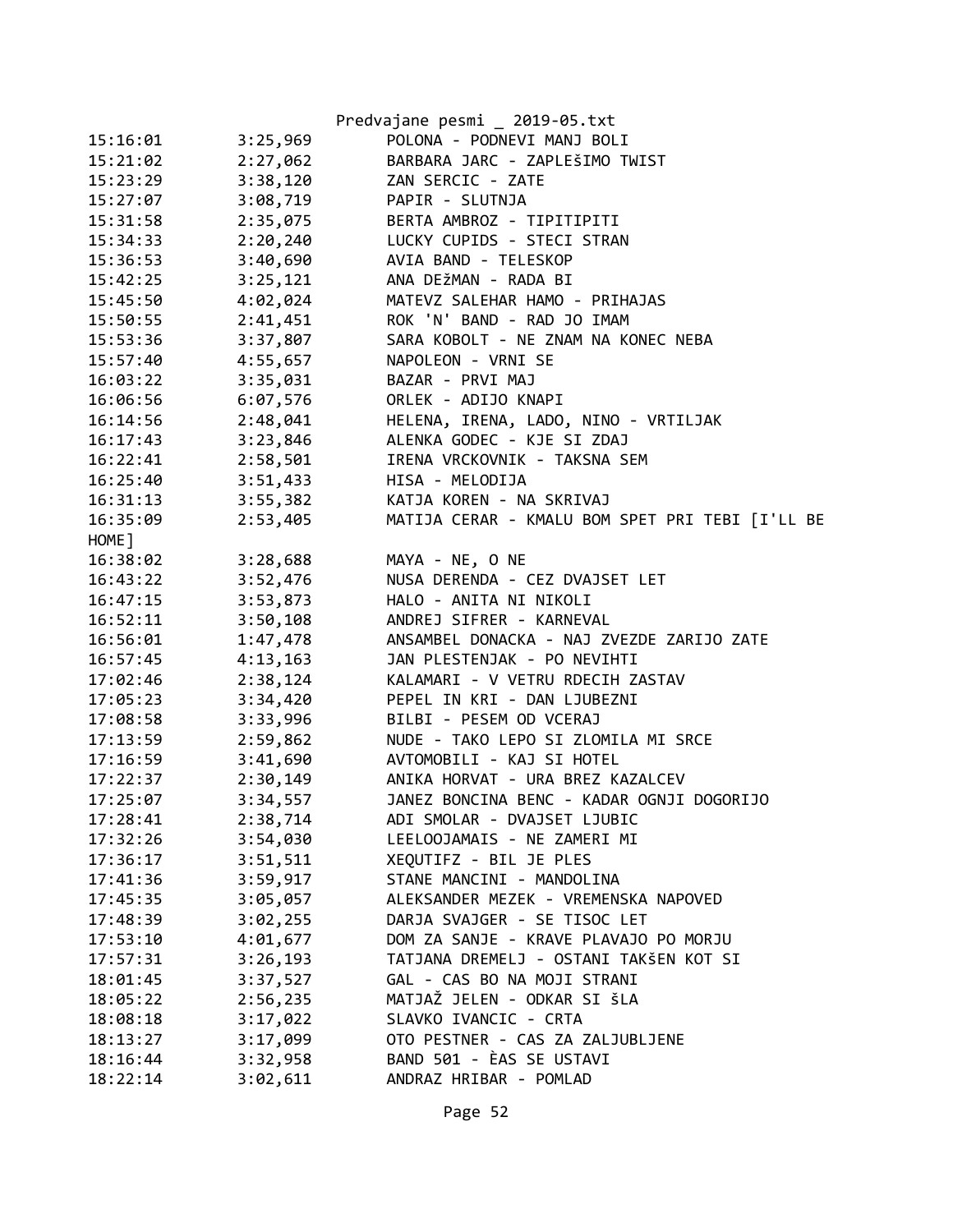|          |          | Predvajane pesmi _ 2019-05.txt              |
|----------|----------|---------------------------------------------|
| 18:25:16 | 3:02,017 | BRANE KAC - ZASANJANA                       |
| 18:28:18 | 3:07,077 | DANIEL RAMPRE - DOST' 'MAM TEGA             |
| 18:32:31 | 3:24,029 | DAVID GROM - POLNA LUNA                     |
| 18:35:55 | 3:18,641 | DON MENTONY BAND - MARJETKA [LIVE]          |
| 18:40:41 | 3:41,753 | NEISHA - VZEMI ME                           |
| 18:44:23 | 3:25,203 | TOMAZ DOMICELJ - SI SI SIMONA               |
| 18:47:48 | 3:31,514 | POLONA FURLAN - TAKA KOT SEM                |
| 18:52:48 | 3:27,102 | MARJANA DERZAJ - CABARET                    |
| 18:56:40 | 3:02,673 | BOJANA GLATZ - ON ME NI                     |
| 19:00:30 | 2:44,040 | BOTRI - NA ZABAVI                           |
| 19:03:14 | 3:18,879 | ALJA KRUSIC - A BOS MALO MOJ                |
| 19:06:33 | 3:07,763 | BELE VRANE - LETALOVLAK                     |
| 19:11:08 | 4:04,022 | MARJAN MARJAN - PUNCA TEBE RAB'M            |
| 19:15:12 | 3:15,507 | FRENK NOVA - KO TE NI                       |
| 19:18:27 | 3:33,932 | E.V.A. - KAKO LEPO TE SRE AT BO SPET        |
| 19:23:58 | 3:46,307 | DUSAN URSIC - SLOVENCELJNI                  |
| 19:27:44 | 3:16,125 | EDVIN FLISER - LETI, LETI LASTOVKA          |
| 19:32:06 | 3:33,653 | KATRINAS - FUNKY BEAT                       |
| 19:35:40 | 2:45,957 | JOZE KOBLAR - VSE BI ZATE DAL               |
| 19:38:26 | 3:00,090 | ROK'N'BAND - JAGODE IN COKOLADA             |
| 19:42:53 | 3:02,773 | EVA BOTO - VERJAMEM                         |
| 19:45:56 | 4:19,805 | SLOVENSKI EXPRESS - IZGUBLJEN               |
| 19:51:44 | 3:42,734 | SANK ROCK - HITRO DRUGAM                    |
| 19:55:27 | 3:27,841 | JANKO ROPRET - KAJ JE TO                    |
| 19:58:54 | 3:58,084 | ALFI NIPIC - V AVTU PRED MENOJ              |
| 20:03:40 | 1:56,138 | JELKA CVETEŽAR - ROŽNATO PISEMCE            |
| 20:05:36 | 3:16,642 | KATARINA GALIC - POVEJ MI                   |
| 20:08:53 | 4:11,794 | DAMJANA - LJUBIMEC                          |
| 20:17:54 | 3:19,854 | SELEKCIJA - SPOMIN                          |
| 20:22:07 | 4:25,249 | VLADO KRESLIN - LILI MARLEN                 |
| 20:26:32 | 3:42,864 | CUKI - PESEM O KRALJESTVU KI VZEL GA JE CAS |
| 20:32:12 | 4:24,841 | MAJDA ARH - ZDAJ VEM                        |
| 20:36:37 | 2:38,958 | MILAN PECOVNIK PIDZI - JESSE JAMES          |
| 20:43:30 | 3:07,507 | BRANKA KRANER - LJUBLJANSKI ZVON            |
| 20:46:38 | 3:01,016 | DAMJANA GOLAVSEK - NASMEH                   |
| 20:50:24 | 3:30,229 | KINGSTON - TRI PRSTE TEQILE                 |
| 20:53:54 | 2:59,226 | DASA - OD LJUBEZNI ZADET                    |
| 20:57:13 | 3:07,443 | BLUEGRASS HOPPERS - BREZ SONCA CVETJA NI    |
| 21:01:26 | 3:41,367 | JADRANKA JURAS - BUSHI                      |
| 21:05:07 | 2:59,835 | AYNEE - NAJLEPŠI DAN                        |
| 21:08:07 | 3:40,909 | BIG BIBLS BROTHERS BAND - STARE IGRE        |
| 21:15:23 | 2:06,093 | NECA FALK - BALADA                          |
| 21:17:29 | 3:47,701 | KATJA M FEAT. ARMANI - OBALA NORI           |
| 21:22:10 | 2:38,506 | MAJDA SEPE - LJUBLJANSKE ULICE              |
| 21:24:48 | 4:58,121 | REGINA - NOVO LETO                          |
| 21:31:15 | 2:29,574 | JANEZ ZMAZEK - HOPLA KONOPLA                |
| 21:33:44 | 3:43,728 | LUNAPARK - ALARM                            |
| 21:37:27 | 3:29,085 | ANDREJ SIFRER - USPAVANKA ZA EVO            |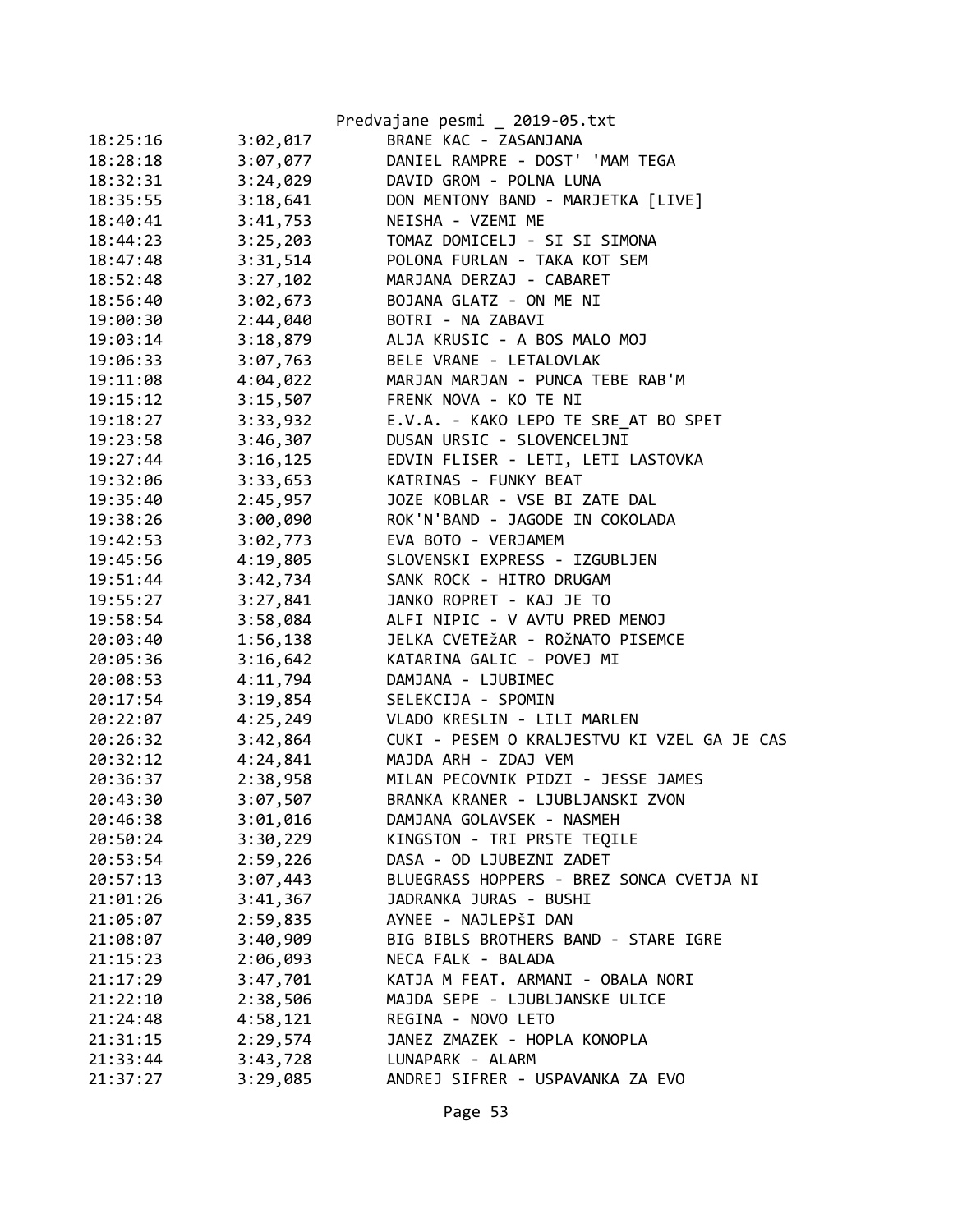|          |          | Predvajane pesmi _ 2019-05.txt                      |
|----------|----------|-----------------------------------------------------|
| 21:47:50 | 2:57,645 | NUSA DERENDA - NE, NI RES                           |
| 21:51:32 | 4:23,375 | ANJA RUPEL - MOJE SANJE                             |
| 21:56:21 | 3:43,171 | RAAY - ZIMSKA                                       |
| 22:02:01 |          | 3:34,036 BAZAR - PRVI MAJ                           |
| 22:05:34 | 3:46,237 | MIRAN RUDAN - ROJEN, DA TE LJUBIM                   |
| 22:16:12 | 3:39,461 | MARTIN KRPAN - MALI BOGOVI                          |
| 22:20:45 |          | 2:39,181 ANABEL - POZITIVA                          |
| 22:23:24 |          | 2:56,373 PEPEL IN KRI - VODA NA MOJ MLIN            |
| 22:26:20 |          | 4:12,810 NAPOLEON - LE TEBE ZELIM SI                |
| 22:31:38 |          | 4:01,788 VILI RESNIK - REKA ZELJA                   |
| 22:35:39 |          | 3:15,740 NULA KELVINA - KAKO NAJ TE POGRESAM        |
| 22:38:55 |          | 4:50,312 IZTOK MLAKAR - VARSE CECA                  |
| 22:47:35 |          | 5:06,841 AURORA - BLIZJE SONCU                      |
| 22:53:27 |          | 2:10,985 BERTA AMBROŽ - DAN KOT DNEVI VSI           |
| 22:55:38 |          | 3:18,980 PRIZMA - OD ENIH DO TREH                   |
| 22:58:57 | 3:54,519 | ALENKA GODEC - SANJE                                |
| 23:04:20 | 2:58,049 | DON MENTONY BAND - HOPLA KONOPLA                    |
| 23:07:17 | 3:32,108 | ROK 'N' BAND - V OBLAKIH                            |
| 23:14:41 | 4:22,037 | CALIFORNIA/MZ HEKTOR - KRALJICA POROCNEGA POTOVANJA |
| 23:19:54 | 3:08,931 | PAPIR - DOMOTOZJA                                   |
| 23:23:03 | 3:56,000 | TOMAZ DOMICELJ - KAM SO SLE VSE ROZICE              |
| 23:26:59 | 3:37,124 | HISA - ZAMAN                                        |
| 23:31:21 | 2:07,992 | ROBERTO - POLETJE ODHAJA                            |
| 23:33:29 | 3:37,293 | NINA PUSLAR - POLJUB NA KLOPCI                      |
| 23:37:06 | 3:28,161 | GINO - DAN BREZ SKRBI                               |
| 23:44:39 | 2:22,258 | OTO PESTNER - TRIDESET LET (KRATKA)                 |
| 23:47:01 | 2:56,697 | FOLKROLA - DVIGNIL BOM ZASTAV                       |
| 23:49:57 | 3:20,034 | JAZZ STATION - DELAM KAR SE NE SME                  |
| 23:53:17 |          | 3:54,627 DAVID GROM - EN KLIC STRAN                 |
| 23:57:11 | 3:55,106 | ALEKSANDER MEZEK - JULIJA                           |

| $0:01:06$ 3:09,009 | MODRI VAL - BODI MOJ                          |
|--------------------|-----------------------------------------------|
| $0:04:15$ 3:40,505 | ALENKA GODEC - VZEMI ME                       |
| $0:07:55$ 3:23,909 | LINTVERN - CE TE SRECAM                       |
| $0:11:19$ 3:14,893 | NEISHA - 'MAS SE KJE CAS                      |
| $0:14:34$ 5:17,562 | DAMJANA - KJE SI ZDAJ                         |
| $0:19:51$ 3:20,011 | KALAMARI - PRIDE DAN                          |
| $0:23:11$ 4:13,019 | BABILON/05 - ZEMLJA IN NEBO                   |
| 0:27:20 3:37,539   | KARMEN STAVEC - FANT IZ PRAVLJICE             |
| 0:30:57 3:33,317   | ARISA - CONTROVENTO                           |
| 0:34:30 2:57,630   | FARAONI - IMEJ ME VEDNO S SEBOJ               |
| $0:37:26$ 3:08,526 | MARTA ZORE - MIDVA                            |
| 0:40:34 3:46,271   | TANGELS - NAJIN (CHR RMX)                     |
| 0:44:202:51,018    | ANDRAZ HRIBAR - TI NE VES                     |
| $0:47:11$ 3:11,087 | CALIFORNIA - V MENI JE CALIFORNIA (RADIO CUT) |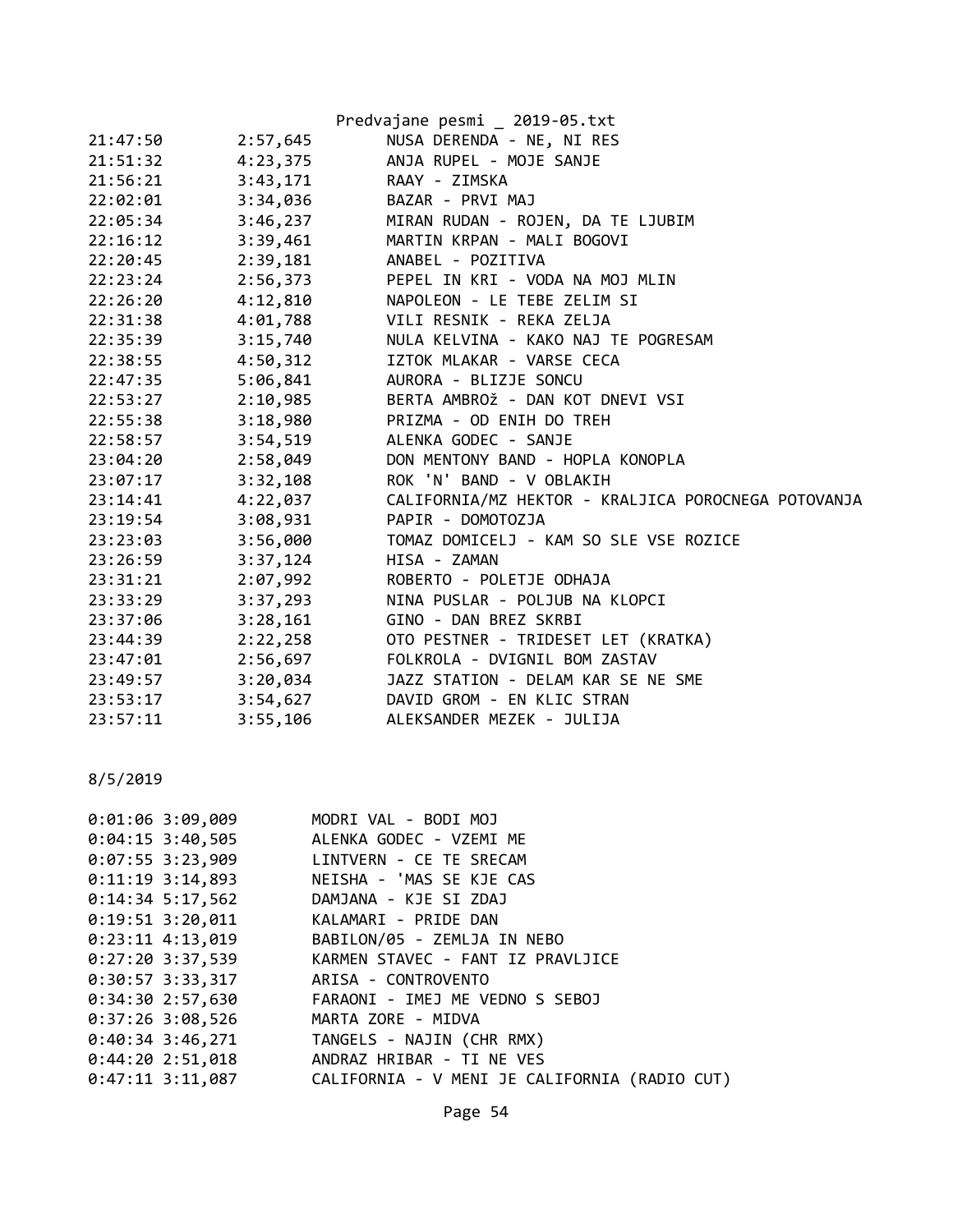|                      | Predvajane pesmi _ 2019-05.txt                |
|----------------------|-----------------------------------------------|
| $0:50:22$ 3:47,030   | SOPRANOS - JUNAK                              |
| $0:54:08$ 3:45,982   | MARINO LEGOVIC & ZBOR - PO PRAZNIKIH DISI     |
| $0:57:54$ 3:07,065   | BETI JURKOVIC - ENKRAT SE                     |
| 1:01:01 4:12,094     | FOLKROLA - KÄRNTEN                            |
| 1:05:13 2:01,013     | IVANKA KRASEVEC - PRESERN - KRESOVANJE        |
| $1:07:14$ $2:51,326$ | SELL OUT - ZOMBI V KATAKOMBI                  |
| 1:10:05 4:24,761     | JAN PLESTENJAK - STAVI NA MOJE SRCE           |
| 1:14:29 2:03,958     | OTO PESTNER &P.UGRIN BAND - KAKOR MADONNA     |
| 1:16:33 3:14,932     | BABILON IN DADA - KOT OCEAN (EMA 99)          |
| 1:19:46 3:19,322     | KALAMARI- BYE BYE.WAV -                       |
| 1:23:05 2:03,052     | TOMAZ DOMICELJ - PO NOVEM LETU BOLJSE BO      |
| 1:25:07 3:30,003     | NINA PUSLAR - STIRJE LETNI CASI               |
| 1:28:34 4:08,827     | GU-GU - MOJA MALA LUCIJA                      |
| 1:32:42 4:01,801     | KINGSTON - LUNA NAD OBALO                     |
| 1:36:44 2:10,979     | RAFKO IRGOLIC - DIKSI ZA NOCOJ                |
| 1:38:55 3:36,651     | MANOUCHE - KONEC TEDNA                        |
| 1:42:31 3:30,338     | AVTOMOBILI - ZASEBNI RAJ                      |
| $1:46:01$ $3:18,402$ | ALEKSANDER NOVAK - DA BI (RADIO EDIT)         |
| 1:49:19 2:59,035     | ZABJAK TRIO - GORENJSKA                       |
| $1:52:18$ $3:22,182$ | DON MENTONY BAND - ZMIKAVTI                   |
| 1:55:40 3:07,571     | BILBI - LIMONADA                              |
| 1:58:47 4:04,005     | IRENA VRCKOVNIK - POJEM PESEM                 |
| 2:02:51 3:13,889     | DARJA SVAJGER - KJE JE KDO                    |
| 2:06:05 2:39,082     | STANE MANCINI - BESEDA LJUBLJANA              |
| 2:08:44 2:42,022     | VICTORY - ONA JE KOT SLADKA KAVA              |
| 2:11:24 3:57,800     | DAN D - POCASI                                |
| 2:15:18 4:09,139     | SUNNY ORCHESTRA - KO SPIŠ NA TLEH             |
| 2:19:27 5:19,083     | YUHUBANDA - STEFANA                           |
| 2:24:46 3:45,989     | BEPOP - BREZ TEBE                             |
| 2:28:29 3:35,480     | BOTRI - VRTILJAK                              |
| 2:32:05 1:56,772     | MATIJA CERAR - VESELO NA POT                  |
| $2:34:01$ $2:56,123$ | ANIKA HORVAT - DA BO OKOLJE IZGLEDALO BOLJE   |
| 2:36:57 4:25,377     | BABALOO BAND - DOBRO JUTRO DELOVNI LJUDJE     |
| 2:41:22 3:50,935     | OBVEZNA SMER - SRCE JE POPOTNIK               |
| 2:45:13 2:55,658     | NEZA BRACUN - MOJ REFREN                      |
| $2:48:08$ 3:26,121   | NUSA DERENDA - BOGINJA                        |
| 2:51:34 3:50,973     | ANDREJ SIFRER - OSTANI Z NAMI                 |
| 2:55:16 3:51,019     | DANILO KOCJANCIC/MATJAZ JELEN - POISCI ME     |
| 2:59:07 3:06,126     | ANU - VZEM' SI CAS                            |
| $3:02:13$ 4:02,174   | ANJA RUPEL - SANJAM TE                        |
| $3:06:15$ $3:11,010$ | VLADO KRESLIN/MARTIN KRPAN - LAHKO BI ZLETELA |
| 3:09:20 3:46,729     | ADI SMOLAR - NIC NISI VREDEN                  |
| $3:13:06$ $3:15,101$ | PERPETUUM JAZZILE - AVSENIK MEDLEY            |
| 3:16:21 3:36,618     | MONIKA PUCELJ - DA BIL BI TI                  |
| 3:19:58 3:16,694     | NATASA & ZIBELNIK - CAS JE DA SE PREBUDIM     |
| $3:23:14$ 4:47,543   | BIG FOOT MAMA - BULDOŽER                      |
| 3:28:01 3:49,650     | DAMJANA IN HOT HOT HOT - ZIVLJENJE            |
| $3:31:51$ $3:48,810$ | FIREFLIES - NE SEZUVAJ SE                     |
|                      |                                               |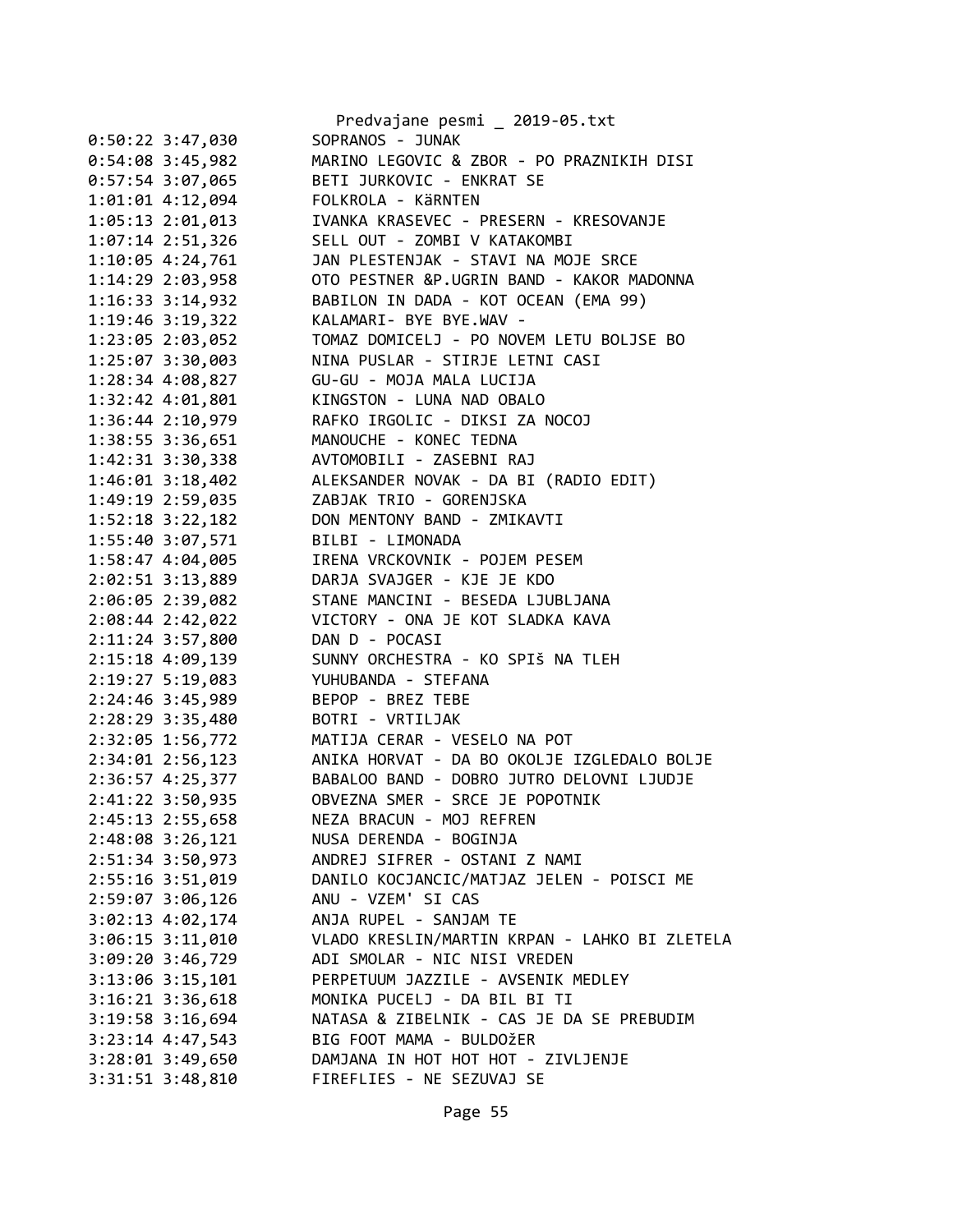|                                      | Predvajane pesmi _ 2019-05.txt                                                                                                 |
|--------------------------------------|--------------------------------------------------------------------------------------------------------------------------------|
| 3:35:40 4:39,130                     | PAPIR - OBJEM                                                                                                                  |
|                                      | 3:40:18 3:55,001 IVAN HUDNIK - TANJA                                                                                           |
|                                      | 3:44:13 3:23,048 U'REDU - NA SMARNO GORO                                                                                       |
| 3:47:36 5:02,004                     | PANDA - V POZNIH NOCNIH URAH                                                                                                   |
| $3:52:38$ $3:26,066$                 | D'KWASCHEN & RETASHY - VRAUCHE                                                                                                 |
|                                      | 3:56:04 3:43,008 TOM TOM - LE SPOMIN                                                                                           |
|                                      | 3:59:47 6:32,925 IZTOK MLAKAR - OD FRANCA FRANCESKINA GOD<br>4:06:19 3:06,750 FRENK NOVA - NA LUNO IN NAZAJ                    |
|                                      |                                                                                                                                |
|                                      | 4:09:26 2:59,617 EVA CERNE - CUDEZI SMEHLJAJA                                                                                  |
|                                      | 4:12:23 2:45,198 KATRINAS - KOT PRAVLJICA                                                                                      |
| $4:15:08$ 3:23,061                   | TINKARA KOVAC - BREZ LAZI                                                                                                      |
|                                      | 4:18:30 2:41,980 CASABLANCA - 0, MAMA                                                                                          |
|                                      | 4:21:11 3:40,015 AVIA BAND - TELESKOP                                                                                          |
| 4:24:51 3:32,004 DAZ - OPROSTI MI    |                                                                                                                                |
|                                      |                                                                                                                                |
|                                      | 4:28:16 2:59,902 KING FOO - ZIVE SANJE<br>4:31:16 3:35,004 FOLK ROLA - DANES                                                   |
|                                      | 4:34:50 3:59,840 ZVEZDE - NOVE ZVEZDE NAD EVROPO                                                                               |
|                                      | 4:38:50 3:30,613 MAJDA SEPE - USPAVANKA ZA MRTVE VAGABUNDE                                                                     |
|                                      | 4:42:20 2:40,074 PRIMOZ P RAM SITER - NOVA SENZACIJA                                                                           |
|                                      | 4:45:00 2:53,077 BELE VRANE - MACEK V ZAKLJU                                                                                   |
|                                      |                                                                                                                                |
|                                      | 4:47:53 3:12,938<br>4:51:06 3:03,100<br>4:54:09 3:00,013<br>4:54:09 3:00,013<br>4:54:09 3:44.733<br>AMARINA MARTENSSON - BLIZU |
|                                      |                                                                                                                                |
|                                      | 4:57:08 3:14,781 VANAGO BAND - ONA                                                                                             |
|                                      | 5:01:11 2:37,077 JELKA CVETEŽAR - KO BOŠ PRIŠLA NA BLED                                                                        |
|                                      | 5:03:48 3:44,220 LETECI POTEPUHI - POJEM BLUES                                                                                 |
|                                      | 5:07:32 3:21,134 ADI SMOLAR - EASY COME-EASY GO                                                                                |
| $5:12:21$ $4:13,018$                 | VETER - BELA SNEZINKA                                                                                                          |
| $5:16:34$ 3:46,384                   |                                                                                                                                |
| 5:21:49 3:18,841                     | TOMAZ DOMICELJ - ŽELIM SI STARIH PRAVLJIC<br>MARTINA SRAJ - LE BODI TU                                                         |
|                                      |                                                                                                                                |
|                                      | 5:25:08 3:34,231 ATLANTIX - ATLANTIS                                                                                           |
|                                      | 5:28:42 2:57,550 BRANE DRVARIC - NE ISCI ME                                                                                    |
|                                      | 5:33:16 3:13,476 ANDREJ SIFRER - FANTJE MOJI, NI PROBLEMA<br>TOMAZ AHACIC - FOGL - POVEJ MI, KOLIKO TI SE POMENIM JAZ          |
| 5:36:29 3:53,865<br>5:41:51 3:37,453 | DAMJANA - RIME                                                                                                                 |
|                                      |                                                                                                                                |
| 5:45:29 3:01,960                     | VILI RESNIK - NAJ BOGOVI SLISIJO                                                                                               |
| 5:48:30 3:38,251                     | BAZAR - TA MOŠKA                                                                                                               |
| 5:53:32 3:49,009                     | ALEKSANDER MEZEK - VARUH                                                                                                       |
| 5:57:40 3:49,648                     | SUNNY ORCHESTRA - ODHAJAM                                                                                                      |
| $6:02:18$ 3:49,884                   | D.KOCJANCIC & M.JELEN - POISCI ME                                                                                              |
| $6:06:07$ $4:27,820$                 | GU-GU - SAM PO PARKU                                                                                                           |
| $6:12:03$ $2:50,223$                 | SKALP - VEM DA LAHKO                                                                                                           |
| 6:14:53 2:39,488                     | MARJANA DERZAJ - VALETA (& BELE VRANE)                                                                                         |
| $6:17:33$ 3:08,023                   | BLUEGRASS HOPPERS - BREZ SONCA CVETJA NI                                                                                       |
| $6:22:07$ 3:54,769                   | EVA HREN - REKLA SVA                                                                                                           |
| $6:26:01$ $3:22,397$                 | COVERLOVER - V SRCE                                                                                                            |
| $6:31:00$ $3:22,107$                 | PEPEL IN KRI - NAJ BO BABY                                                                                                     |
| $6:34:22$ 2:48,009                   | DITKA HABERI - MLADE OCI                                                                                                       |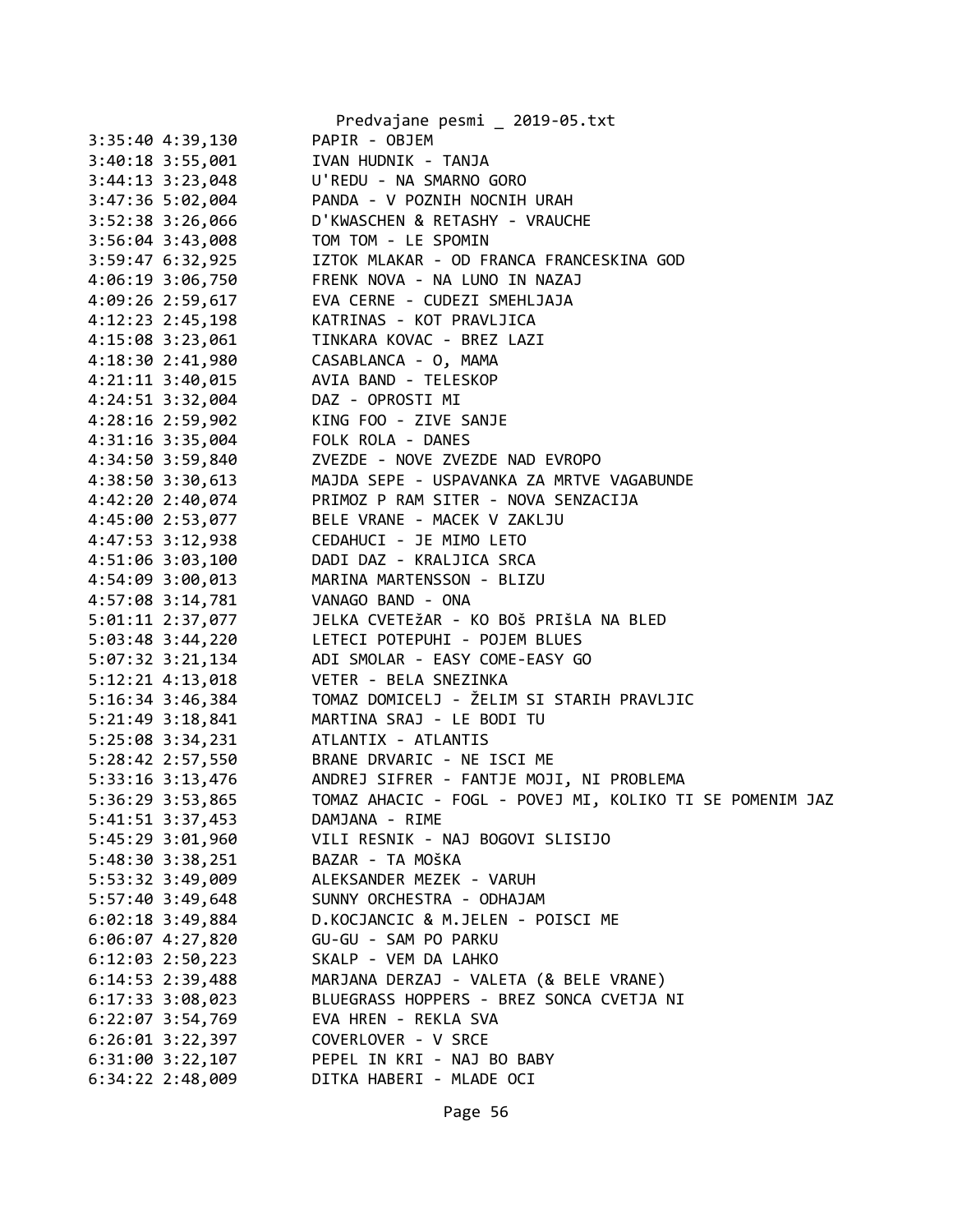|                      | Predvajane pesmi _ 2019-05.txt                    |
|----------------------|---------------------------------------------------|
| 6:37:10 3:51,895     | AVTOMOBILI - POT DOMOV                            |
| $6:42:30$ $3:01,200$ | GAL GJURIN - NISEM KRIV                           |
| 6:45:31 4:09,477     | IVO MOJZER - TI SI REKLA SONCE                    |
| 6:51:03 3:46,699     | TANGELS - TI SI POLETJE                           |
| $6:55:16$ 3:23,546   | BILBI - KOT SVA BILA                              |
| 6:58:39 3:14,144     | SELL OUT - POPOLN DAN                             |
| 7:02:41 3:56,308     | SAMO GLAVAN - NEGATIVNE POZITIVMOSTI              |
| 7:06:37 2:43,610     | D KWASCHEN RETASHY - ROZALIJA                     |
| 7:10:49 3:14,758     | KARMEN STAVEC - VZEMI MOJO DLAN                   |
| 7:14:03 3:51,879     | APOLONIA - TA OBCUTEK                             |
| 7:17:55 3:25,566     | NECA FALK - ZA TOPOLI NEKJE SI TI                 |
| 7:22:49 3:05,502     | MANOUCHE - KJE SI LUBI                            |
| 7:25:48 2:29,321     | ELDA VILER - TI SI MOJA LJUBEZEN                  |
| 7:28:17 4:29,769     | SOULGREG ARTIST - NOVI SVET                       |
| 7:34:24 5:06,032     | ALENKA GODEC - STOJ MARIJA                        |
| 7:40:58 3:01,688     | POP ART - SE JE CAS                               |
| 7:43:59 3:43,631     | OTO PESTNER - TRIDESET LET (JAZZY)                |
| 7:47:43 3:46,028     | FOXY TEENS - NAJ PADA ZDAJ DEZ                    |
| 7:52:49 3:17,657     | SUPERNOVA - NINA                                  |
| 7:56:06 2:35,701     | AYNEE - NOCEM ZIVET                               |
| 7:58:42 2:41,237     | BELE VRANE - MINI MAXI                            |
| 8:02:11 2:59,980     | FRENK NOVA - KO TE NI                             |
| $8:05:11$ $4:02,148$ | KATRINAS - SLADKI SVET                            |
| 8:10:41 2:50,010     | VICTORY - HOCES ME ALI NOCES ME                   |
|                      | ANIKA HORVAT - ORFEJ                              |
| 8:13:29 4:11,445     | SKUPINA FONEM - POLETNA ROMANCA                   |
| 8:17:41 4:02,236     | AVIA BAND - KO BI JI MISLI BRAL                   |
| 8:23:12 4:00,425     |                                                   |
| $8:27:12$ 3:29,062   | KINGSTON - TRI PRSTE TEQUILE                      |
| 8:32:16 3:38,806     | HAZARD - NENA                                     |
| 8:35:55 3:49,883     | ALENKA VIDRIH - OBLJUBLJENA                       |
| 8:41:13 2:21,995     | MATIJA CERAR - DEŽNIKI                            |
| 8:43:35 2:43,935     | DEMETRA MALALAN - NE GREM SE VEC                  |
| 8:46:19 4:32,348     | DON MENTONY BAND - RAD BI BIL BARABA              |
| 8:52:14 4:05,628     | CALIFORNIA/MZ HEKTOR - RECI DA SI NORA NAME       |
| $8:56:37$ 3:10,406   | DUSAN URSIC - JASTREBI                            |
| $9:01:44$ 3:31,035   | CUKI - LAHKO BI BIL                               |
| $9:05:15$ 4:45,994   | JANEZ ZMAZEK - NA DRUGI STRANI                    |
| $9:13:33$ $3:40,635$ | GAL GJURIN IN TEMNA GODBA - KO POLETIS NAD OBLAKI |
| $9:17:13$ $2:25,763$ | HISA - USPAVANKA                                  |
| $9:20:41$ $4:05,565$ | ALEKSANDRA - VERJAMEM V LJUBEZEN                  |
| $9:24:47$ $4:12,975$ | REGINA - ŠOK                                      |
| 9:29:002:56,747      | CHATEAU - ZARADI TEBE                             |
| $9:32:43$ $2:43,652$ | ROK 'N' BAND - DEJ RUK'N ME                       |
| $9:35:26$ $3:22,521$ | IRENA VRCKOVNIK - POLEPSAJ SVET Z LJUBEZNIJO      |
| 9:38:49 3:07,091     | FARAONI - NE POZABI NIKDAR NAME                   |
| $9:47:02$ $2:20,637$ | LIDIJA KODRIC - PASTIR KOSTJA                     |
| $9:50:32$ 3:56,041   | ROK'N'BAND - LJUBEZNI NAJIN CAS                   |
| 9:54:50 2:37,993     | IRENA KOHONT - ŠPANSKI HARLEM [SPANISH HARLEM]    |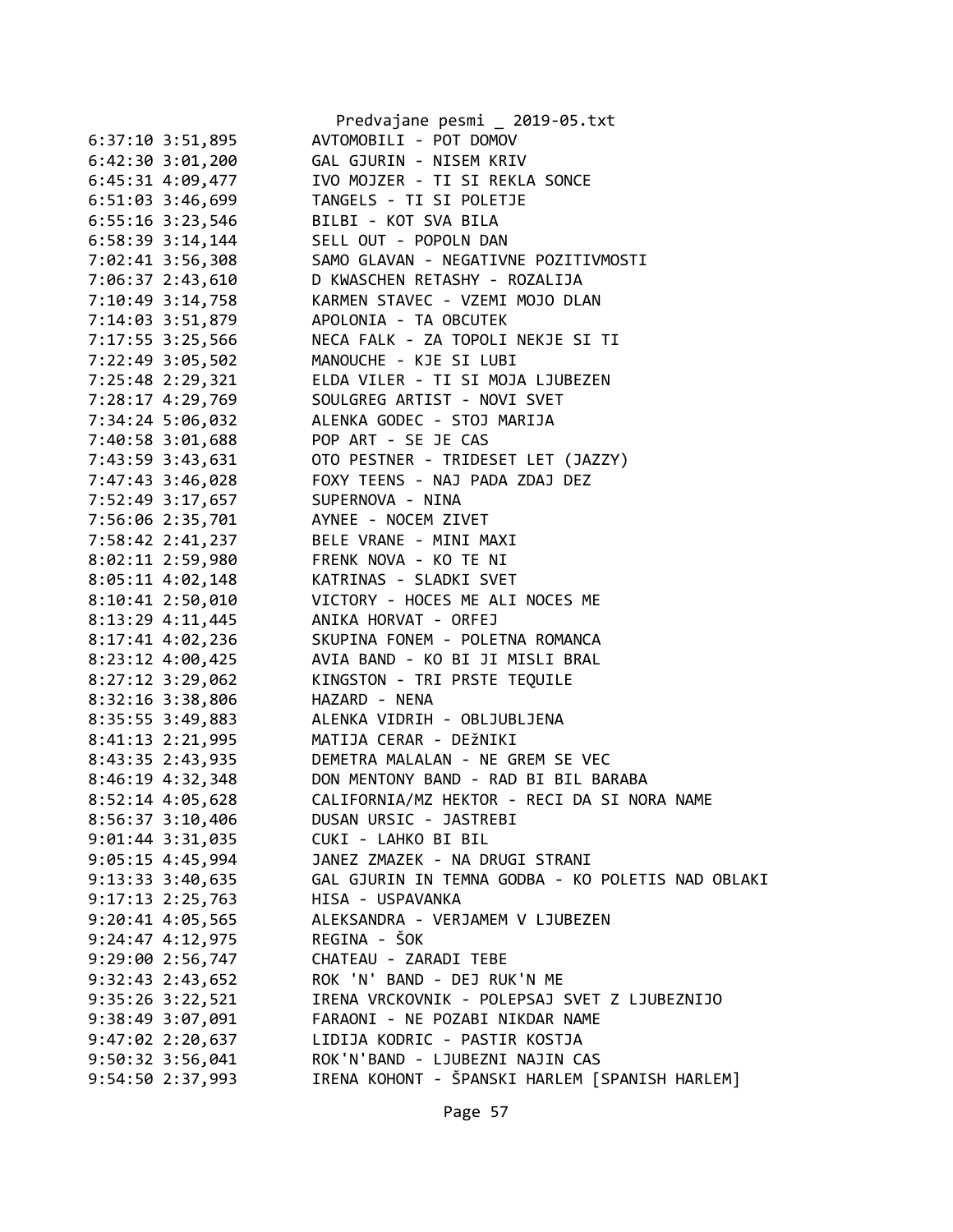| 9:57:28 2:56,003     |          | Predvajane pesmi _ 2019-05.txt<br>ANDRAZ HRIBAR - MOJA MOJA |
|----------------------|----------|-------------------------------------------------------------|
| 10:02:19             | 3:12,698 | MAJA SLATINŠEK - DO NEBA                                    |
| 10:05:32             | 3:57,398 | DMP - KISIK                                                 |
|                      | 2:56,438 | ANDREJ SIFRER - MAR NAJ ZATO ZNORIM                         |
| 10:14:11<br>10:17:07 | 3:27,892 | DAMIAN - SI KOT POLETJE                                     |
|                      |          |                                                             |
| 10:21:38             | 3:43,593 | DARJA SVAJGER - JESENSKI LIST                               |
| 10:25:21             | 3:10,962 | RED QUA - VAL MORJA                                         |
| 10:28:32             | 3:15,154 | TOMAZ PENGOV - CRNA PEGA CEZ OCI                            |
| 10:32:34             | 4:11,533 | K.U.D. GAS - EROTIKA                                        |
| 10:36:46             | 3:46,628 | ANJA RUPEL - NAJBOLJ NORI PAR                               |
| 10:46:40             | 3:55,986 | FRANCO MERKATORI - MA, NE OKOL' GOVORT                      |
| 10:51:47             | 5:04,478 | TOMAZ DOMICELJ - ZA VEDNO MLAD                              |
| 10:56:51             | 4:05,788 | BABILON - VSAK DEL NEBA                                     |
| 11:03:18             | 4:20,591 | MARTA ZORE - OB KLICU SLOVESA (& OTO PESTNER)               |
| 11:07:38             | 2:49,980 | KLEMEN BUNDERLA - NA POMOC                                  |
| 11:15:32             | 3:11,590 | EDVIN FLISER - SOLZA, KI JE NE PRODAM                       |
| 11:18:43             | 3:05,874 | ADI SMOLAR - PREMAV                                         |
| 11:22:50             | 3:32,705 | MAJDA SEPE - S TEBOJ                                        |
| 11:26:22             | 3:19,345 | YUHUBANDA/KATJA KOREN - CE JE TO SLOVO                      |
| 11:30:26             | 3:37,197 | BOTRI - NAZAJ                                               |
| 11:34:03             | 3:10,011 | BRATJE BOSTJANCIC - ZVEZDE PADAJO V NOC                     |
| 11:37:13             | 3:27,876 | IZTOK MLAKAR - BETULA                                       |
| 11:44:18             | 3:36,756 | ELECTRIX - RADIO                                            |
| 11:47:55             | 3:19,652 | SLAVKO IVANCIC - TISTO KAR OSTANE                           |
| 11:52:25             | 3:49,956 | DAN D - PLESES                                              |
| 11:56:34             | 3:59,252 | GU-GU - GU-GU PLAY FOR YOU                                  |
| 12:02:30             | 3:23,852 | MATJAZ JELEN - POCASI  JE LEPO                              |
| 12:05:53             | 4:22,693 | HALO - ZVEZDA                                               |
| 12:14:49             | 3:15,937 | JOZICA SVETE & I.KRASEVEC - TRI SRCA                        |
| 12:18:04             | 3:27,886 | DITKA HABERL - MATI                                         |
| 12:22:35             | 2:55,037 | STANE MANCINI - PRIDES KAKOR VETER                          |
| 12:25:30             |          | 4:48,724 PAPIR - LEPO MI JE S TEBOJ                         |
| 12:31:05             | 4:27,683 | KATARINA AVBAR - PESEK V OCI                                |
| 12:35:33             | 4:57,380 | SAMO GLAVAN - ZGODOVINA OBSTOJA                             |
| 12:44:29             | 3:22,062 | JANEZ ZMAZEK ZAN - DOTAKN SE ME Z OBCUTKOM                  |
| 12:47:51             | 3:32,116 | PETER AMBROŽ - NA PLESU                                     |
| 12:52:33             | 3:31,293 | MITJA PODLESNIK - DO SRCA                                   |
| 12:56:30             | 2:47,684 | ALENKA GODEC - MONA LISA                                    |
| 12:59:29             | 3:20,201 | AVIA BAND - EN KORAK                                        |
| 13:02:49             | 4:01,407 | JANKO ROPRET - LEPA SI NOCOJ                                |
| 13:06:50             | 3:12,914 | KINGSTON - NOCOJ JE DRUGA REKLA MI                          |
| 13:11:29             | 2:56,228 | DEŽUR - NA VRH SVETA                                        |
| 13:14:25             | 3:48,863 | BRANKA KRANER - SNEG V MAJU                                 |
| 13:18:06             | 3:32,852 | BAZAR - URA STRASTI                                         |
| 13:22:38             | 2:55,018 | KARMEN STAVEC - LJUBIM TE                                   |
| 13:25:31             | 3:17,623 | DADI DAZ - IN GREM NAPREJ                                   |
| 13:28:49             | 3:25,047 | PEPEL IN KRI - V MENI ZIV JE SMEH                           |
| 13:33:23             | 2:32,886 | DOCA MAROLT - ŽIVLJENJE JE LEPO                             |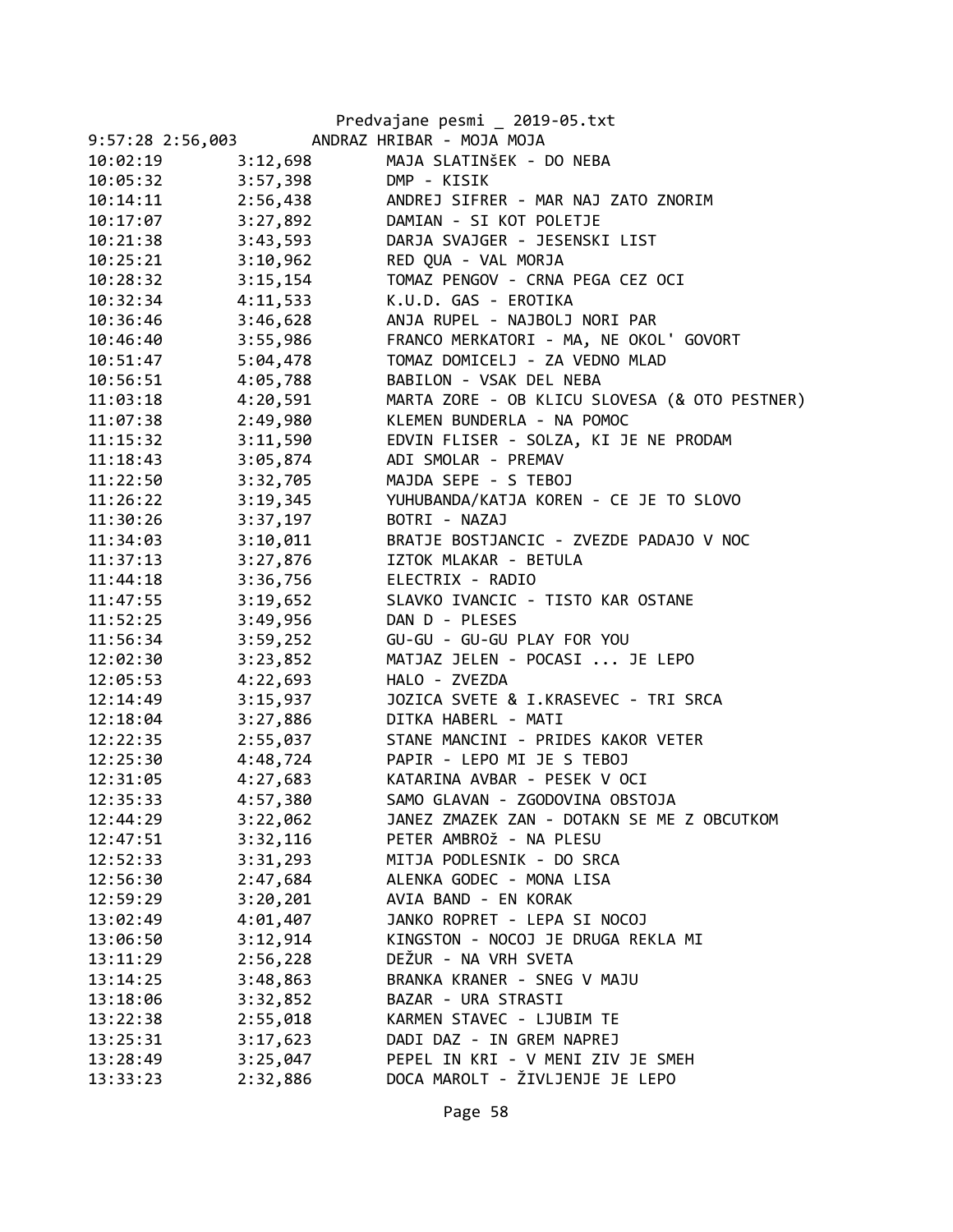|          |          | Predvajane pesmi _ 2019-05.txt                    |
|----------|----------|---------------------------------------------------|
| 13:35:56 | 3:16,657 | PETER JANUS - ZATE                                |
| 13:40:33 | 4:02,763 | MAJDA ARH - NORI DAN                              |
| 13:44:35 | 3:22,019 | TOMO JURAK - KO BODO COLNI ZADNJIC V NOC ODPLULI  |
| 13:47:57 | 4:01,085 | HAZARD - ANDREJA                                  |
| 13:53:02 | 5:09,581 | FLIRT - ROMEO IN JULIJA                           |
| 13:58:08 | 2:45,256 | BERTA AMBROŽ - PESEM ZAPOJ MI NOCOJ               |
| 14:01:30 | 3:05,032 | KAMNIK MILAN - POT NA KOROSKO                     |
| 14:04:35 | 3:50,307 | NAPOLEON - BODI MOJA                              |
| 14:08:25 | 3:07,864 | FARAONI - KAKO SI LEPA NOCOJ                      |
| 14:12:58 | 4:24,469 | ANIKA HORVAT - TUKAJ JAZ ŽIVIM                    |
| 14:17:23 | 3:44,440 | NINA PUSLAR - ZA VEDNO                            |
| 14:22:05 | 2:48,112 | AYNEE - NA MORJE                                  |
| 14:24:53 | 2:59,982 | FOLKROLA - POLNA LUNA                             |
| 14:27:53 | 2:06,955 | LUCKY CUPIDS - DAJ LJUBI ME                       |
| 14:31:09 | 3:30,899 | D.A.Z. - OPROSTI MI (2015 EDIT)                   |
| 14:34:40 | 3:07,336 | DON MENTONY BAND - NON CAPITO                     |
| 14:37:47 | 2:58,705 | MILAN PECOVNIK PIDZI - NE CAKAJ SPET              |
| 14:42:11 | 2:43,109 | BELE VRANE - 1,2,3                                |
| 14:44:54 | 4:18,571 | AGROPOP - TI SI MOJ SONCEK                        |
| 14:50:14 | 3:37,279 | KATRINAS - LETIM                                  |
| 14:53:52 | 3:45,094 | CALIFORNIA/MZ HEKTOR - USTAVIL BI CAS             |
| 14:57:55 | 4:27,019 | BLUEGRASS HOPPERS - DRAVSKI MOST                  |
| 15:02:59 | 3:43,684 | CUKI - U U U                                      |
| 15:06:43 | 2:41,271 | MATIJA CERAR - TRI DEKLICE                        |
| 15:10:49 | 3:18,835 | SIMONA VODOPIVEC - TITANIC LJUBEZNI               |
| 15:14:08 | 2:37,579 | ALEŠ HADALIN - KAKO LEPO JE                       |
| 15:16:45 | 3:34,053 | RADIC FT. DASA - DOPUSTI SI (V PRELEPI LJUBLJANI) |
| 15:21:18 | 2:58,152 | TOMAZ DOMICELJ - STARA MAMA                       |
| 15:24:16 | 2:50,017 | SUPERNOVA - KJE STE VSI                           |
| 15:27:05 | 3:47,495 | SLOVENSKI EXPRESS - IZI                           |
| 15:32:02 | 3:16,910 | ANJA RUPEL - SE ENKRAT ME POLJUBI                 |
| 15:35:18 | 2:48,992 | HISA - ODKRIJ OTROKOM SVET                        |
| 15:38:07 | 4:21,990 | TINKARA KOVAC - SPEZZACUORI                       |
| 15:43:54 | 4:16,355 | MARTA ZORE - ZDAJ GA POZNAM (& ALENKA GODEC)      |
| 15:48:10 | 3:51,648 | NEISHA/VLADO KRESLIN - NJEN TRENUTEK PRIHAJA      |
| 15:53:05 | 2:49,576 | ANDREJ SIFRER - DAJVA SI NAGAJAT                  |
| 15:56:20 | 3:08,539 | IRENA VRCKOVNIK - SLADKE BESEDE                   |
| 16:00:06 | 3:17,548 | SUNNY ORCHESTRA - GROBAR                          |
| 16:03:24 | 2:45,923 | VICTORY - LE POVEJTE JI                           |
| 16:06:07 | 3:28,565 | ALEKSANDER MEZEK - MESTO BREZ SRCA                |
| 16:11:01 | 5:07,055 | ZASAVCI - BELA SNEZINKA                           |
| 16:16:08 | 3:04,067 | IRENA KOHONT - AMOR MON AMOUR                     |
| 16:20:10 | 3:08,269 | NUSA DERENDA - PRESTIZ                            |
| 16:23:19 | 3:27,767 | ADI SMOLAR - LJUDJE PA PRAVIJO                    |
| 16:26:46 | 3:44,018 | DAN D - ROKE                                      |
| 16:31:37 | 2:42,456 | OTO PESTNER - MNOGO SRECNIH LET OD TOD            |
| 16:34:20 | 3:42,350 | BILBI - TISTE SNOVI                               |
| 16:38:02 | 3:36,065 | MANOUCHE - BI ŠLA NAPREJ                          |
|          |          |                                                   |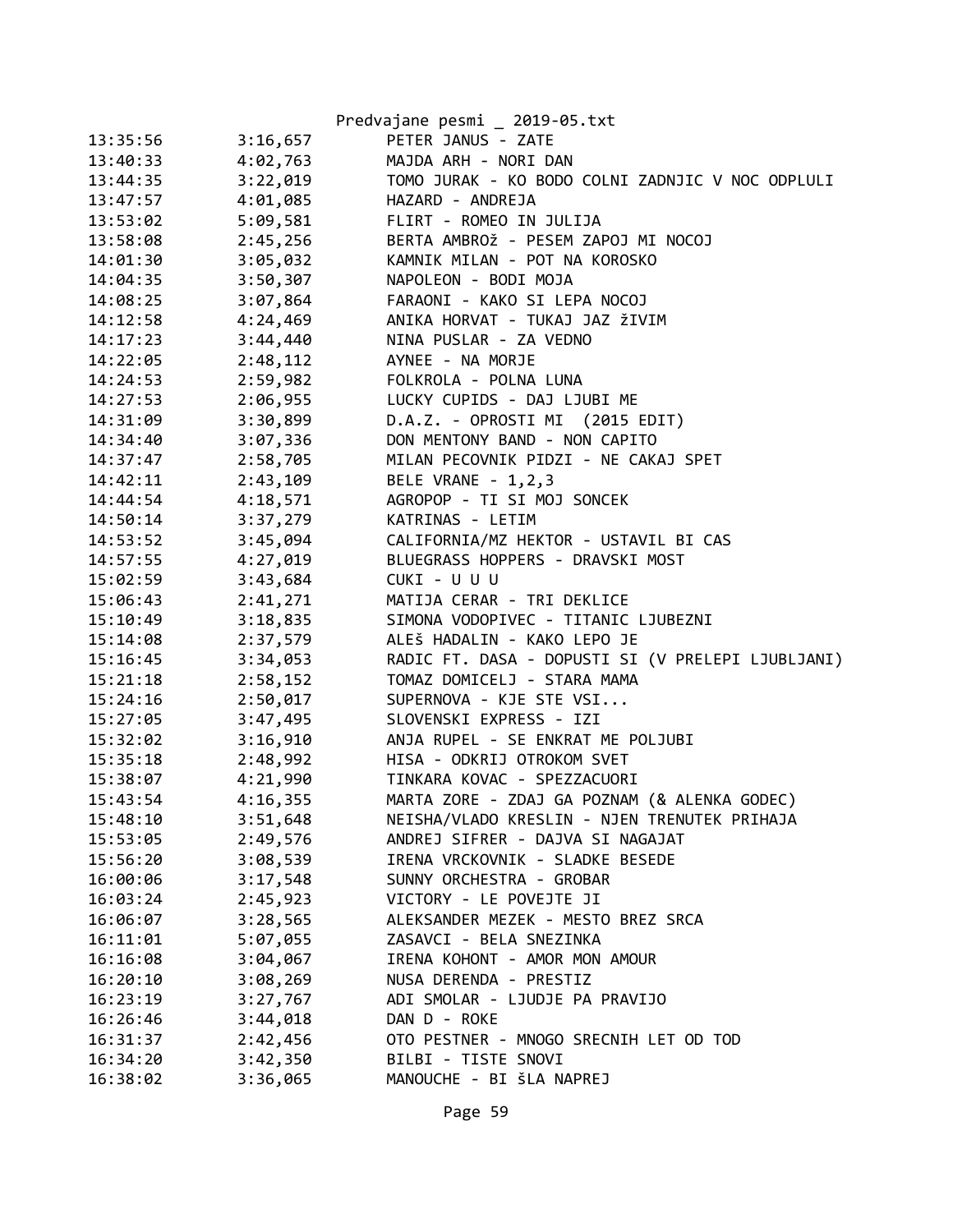|          |          | Predvajane pesmi _ 2019-05.txt                 |
|----------|----------|------------------------------------------------|
| 16:43:03 | 3:40,040 | PANDA - MORJE IN                               |
| 16:46:35 | 2:21,122 | NECA FALK - BANANE                             |
| 16:48:56 | 3:21,473 | ALJA KRUSIC - DAJ MI POLJUB                    |
| 16:53:21 | 4:32,390 | DARJA SVAJGER - BREZ SANJ SEM SLEPA            |
| 16:57:53 | 4:08,289 | GAL GJURIN - DUSA IN TELO                      |
| 17:02:46 | 3:53,925 | MOULIN ROUGE - NE KLICI ZVEZDE Z NEBA          |
| 17:06:39 | 4:39,614 | PETER PAN - OH, SABINA                         |
| 17:12:42 | 1:59,039 | BETI JURKOVIC - PRODAJALKA VIJOLIC             |
| 17:14:41 | 3:48,869 | GU-GU - ŽELIM SI NA JAMAJKO                    |
| 17:18:30 | 3:16,013 | EDVIN FLISER - TAM KJER SEM DOMA               |
| 17:23:06 | 3:12,713 | OPTIMISTI - SANJE                              |
| 17:26:19 | 4:06,044 | TATJANA GROS - ZATO SEM NORO TE LJUBILA        |
| 17:32:00 | 3:47,893 | JAN PLESTENJAK - AMORE MIO                     |
| 17:35:47 | 2:21,562 | IVANKA KRASEVEC - PRESERN - PRODAJALKA VIJOLIC |
| 17:38:09 | 4:18,035 | NUDE - PRI VODNJAKU                            |
| 17:43:50 | 3:17,274 | DON JUAN - JULIJA                              |
| 17:47:07 | 2:06,604 | MAJDA SEPE - USPAVANKA ZA DNEVNO RABO          |
| 17:50:33 | 2:19,732 | DUSAN URSIC - SVOBODEN [KRATKA]                |
| 17:52:53 | 4:15,925 | KINGSTON - PLESATI NA SONCU (SA LA LA)         |
| 17:57:26 | 2:53,997 | 1X BAND - TIH DEŽEVEN DAN                      |
| 18:01:05 | 3:32,993 | ALENKA GODEC/PERPETUUM JAZZILE - MESTO SANJ    |
| 18:04:36 | 2:08,498 | GAUDEAMUS - KO BOŠ PRIŠLA NA BLED              |
| 18:06:44 | 3:59,124 | DREVORED - POLETNA NOC                         |
| 18:12:09 | 3:44,844 | PAPIR - VELIKI KORAK                           |
| 18:15:54 | 3:53,929 | MONIKA PUCELJ - MENE JE STRAH                  |
| 18:21:08 | 3:18,505 | FLORA EMA LOTRIC & PARIS - JUTRANJA ROSA       |
| 18:24:26 | 2:07,396 | MARJANA DERZAJ - PESEM ZA DINAR                |
| 18:26:33 | 2:43,148 | IZTOK MLAKAR - VALENTIN                        |
| 18:30:51 | 4:01,013 | AVIA BAND - LJUBEZEN NA PRVI POGLED            |
| 18:34:52 | 3:10,450 | ALEX VOLASKO - TVOJI NASMEHI                   |
| 18:38:02 | 3:14,983 | ROK'N'BAND - VERJEMI                           |
| 18:42:40 | 3:19,802 | TIDE - TVOJA STVAR                             |
| 18:46:00 | 3:38,742 | FLIRT - KO JE NI                               |
| 18:50:58 | 3:24,049 | KARMEN STAVEC - ENA SOLZICA                    |
| 18:54:46 | 3:40,685 | EVA CERNE - KDAJ CE NE ZDAJ                    |
| 18:58:26 | 3:44,992 | BOTRI - V NOVO JUTRO                           |
| 19:02:55 | 5:03,660 | LOPATIC FAMILY BAND - USODA                    |
| 19:07:59 | 4:23,727 | BAZAR - IGRA ZA DVA                            |
| 19:13:46 | 3:37,203 | NEZA DROBNIC - MOJA DEZELA                     |
| 19:17:23 | 3:04,688 | KALAMARI - OB ŠTIRIH IN POL                    |
| 19:21:48 | 2:38,803 | ZLATA OGNJANOVIC - NE CAKAJ NA MAJ             |
| 19:24:26 | 3:31,235 | SAMO GLAVAN - NAPACNI NACIN                    |
| 19:27:57 | 3:48,981 | ANU - DEKLE Z NASLOVNICE                       |
| 19:33:21 | 1:54,247 | MATIJA CERAR - Z MOJCO PLESAL BI CHA-CHA-CHA   |
| 19:35:15 | 4:59,921 | SAN DI EGO BAND - SONCE JE TAM KJER SI TI      |
| 19:41:38 | 4:25,776 | AGROPOP - SAMO MILIJON                         |
| 19:46:04 | 3:56,740 | BEPOP - KOMAJ CAKAM                            |
| 19:51:18 | 3:24,631 | PEPEL IN KRI - V MENI ŽIV JE SMEH              |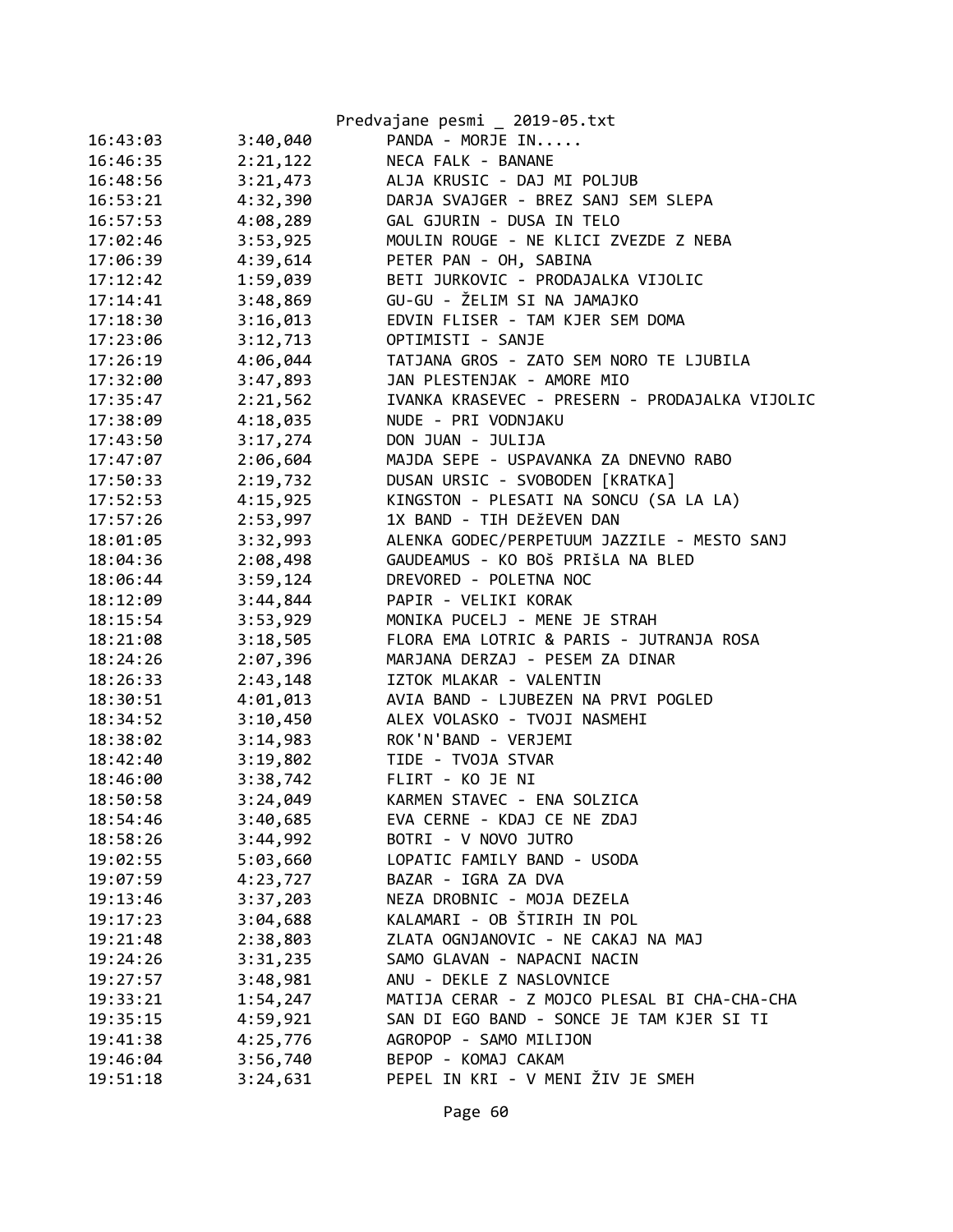|          |          | Predvajane pesmi _ 2019-05.txt                 |
|----------|----------|------------------------------------------------|
| 19:54:43 | 4:12,644 | SANK ROCK - LAHKA DAMA                         |
| 19:58:55 | 4:04,770 | NINA PUSLAR - NI ONA                           |
| 20:03:44 | 3:01,089 | MITJA PODLESNIK - TOTALNO HUDA                 |
| 20:06:44 | 2:58,790 | HAZARD - NAJLEPŠE PESMI                        |
| 20:13:15 | 2:56,543 | INDIGO - VESNA                                 |
| 20:16:11 | 3:21,477 | DON MENTONY BAND - TO JE MOJ' ŽIVLJENJE        |
| 20:20:21 | 3:11,108 | NANA MILCINSKI - POLETNE IMPRESIJE             |
| 20:23:32 | 2:51,413 | ANIKA HORVAT - ORION                           |
| 20:26:23 | 4:02,019 | DADI DAZ/MZ HEKTOR - VODNJAK LJUBEZNI          |
| 20:31:43 | 4:12,453 | MARTIN KRPAN - SOVRAZNIK NE SPI                |
| 20:35:55 | 3:03,393 | JAZZ STATION - NOV JE DAN                      |
| 20:38:58 | 3:17,328 | BELE VRANE - KAM SI NAMENJEN                   |
| 20:47:21 | 2:59,974 | SPEKTER - RECEPT ZA DEZEVEN DAN                |
| 20:51:08 | 2:25,756 | METKA ŠTOK - LJUBEZEN NA PRODAJ NI             |
| 20:53:33 | 3:28,119 | LIDIJA KODRIC - MESTO SPI                      |
| 20:57:20 | 4:02,433 | MAJDA ARH - OPROSTI MI                         |
| 21:02:57 | 3:49,015 | ZAN SERCIC - TO POLETJE                        |
| 21:06:43 | 4:45,559 | TOMAZ DOMICELJ - TEŽEK DEŽ                     |
| 21:16:11 | 3:32,728 | ANDREJ SIFRER - DEC NE MORE                    |
| 21:20:32 | 3:09,443 | LINTVERN - NEDELJA LEP JE DAN                  |
| 21:23:41 | 3:07,015 | KANTOR - LJUBEZEN IZ SOLSKIH DNI               |
| 21:26:48 | 2:22,072 | OTO PESTNER - LAHKO VPRAŠANJE                  |
| 21:30:29 | 3:32,000 | PANDA - KAKSNO SONCE KAKSEN DAN                |
| 21:34:01 | 2:44,692 | BABALOO BAND - KRALJ SVETA                     |
| 21:36:46 | 3:06,864 | CUKI - KAVBOJCI IN INDIJANCI                   |
| 21:46:01 | 4:04,350 | VLADO KRESLIN - JOUŽEK                         |
| 21:50:52 | 3:25,044 | TINKARA KOVAC - LAHHEEIYEEE                    |
| 21:54:35 | 3:14,737 | DAMJANA - FANT IZ IPANEME                      |
| 21:57:49 | 3:52,054 | ALEKSANDER MEZEK - NASA LADJA                  |
| 22:03:02 | 2:48,388 | BLUEGRASS HOPPERS - ŠTAJERSKA                  |
| 22:05:50 | 3:17,597 | NEISHA - MALO TU MALO TAM                      |
| 22:14:09 | 2:39,412 | MAJDA SEPE - DREVO                             |
| 22:16:48 | 2:36,408 | MARTINA SRAJ - DOVOLJ LJUBEZNI                 |
| 22:20:13 | 4:24,885 | HALO - DAM TI JUTRA                            |
| 22:24:38 | 3:48,095 | ALENKA GODEC - TVOJA                           |
| 22:28:25 | 1:21,261 | DUSAN URSIC - OMEJEN                           |
| 22:31:22 | 3:38,378 | MANOUCHE - BI SLA NAPREJ                       |
| 22:35:00 | 3:41,477 | MARTA ZORE - VSE, KAR SVA BILA (& VILI RESNIK) |
| 22:38:41 | 3:39,975 | DAMJANA IN HOT HOT HOT - LJUBIM NORO           |
| 22:45:59 | 3:26,764 | TATJANA DREMELJ - TI SI ZAME VSE               |
| 22:50:12 | 4:45,925 | MATJAZ JELEN - 100 X LAZJE                     |
| 22:54:58 | 3:00,057 | FOLKROLA - POLNA LUNA                          |
| 22:57:58 | 3:19,911 | ANETTE - DANES                                 |
| 23:02:37 | 3:42,570 | GU-GU - LJUBICA MOJ'GA SRCA                    |
| 23:06:19 | 3:47,533 | SLOVENSKI EXPRESS - IZI                        |
| 23:14:39 | 3:20,070 | JAN PLESTENJAK - SMEH IN SOLZE                 |
| 23:17:59 | 3:09,959 | - BOSSA NOGA<br>KINGSTON                       |
| 23:21:56 | 3:15,243 | NECA FALK - ON JE REKEL SONCE                  |
|          |          |                                                |

Page 61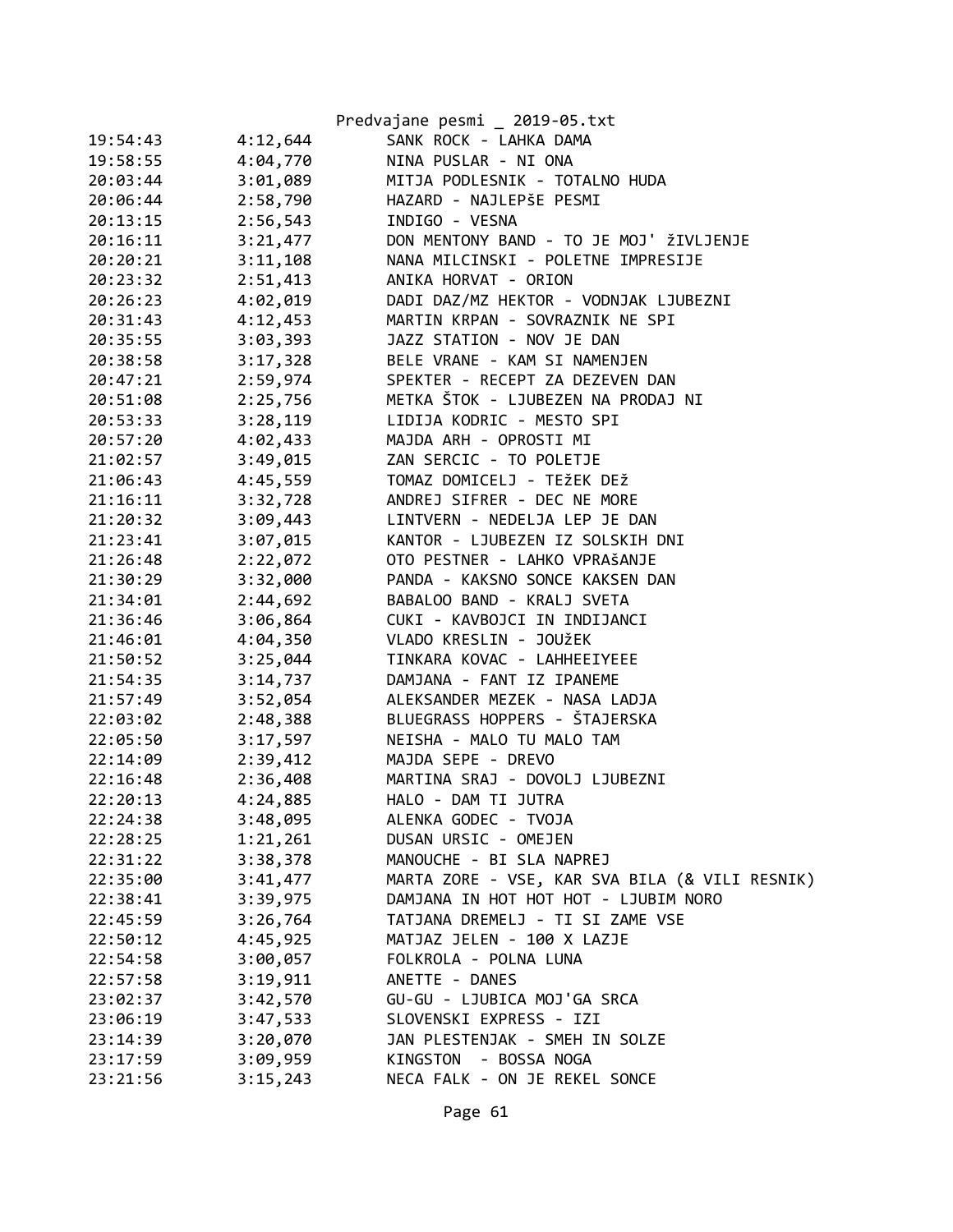|          |          | Predvajane pesmi 2019-05.txt       |
|----------|----------|------------------------------------|
| 23:25:11 | 3:28,880 | NATASA & ZIBELNIK - DAN JE LEP     |
| 23:28:40 | 3:09,223 | IRENA KOHONT - ZAPRLA SEM VSA OKNA |
| 23:32:35 |          | 4:08,414 VRNI SE - MITHANS         |
| 23:36:44 | 3:08,889 | BOTRI - NA JUG                     |
| 23:43:52 | 3:14,053 | WOLF - ZASAVSKI ZVONOVI            |
| 23:47:06 |          | 3:11,223 LEA SIRK - MOJ PROFIL     |
| 23:50:17 | 2:59,118 | MAJA KEUC - VANILIJA               |
| 23:53:15 | 2:55,992 | ANDRAZ HRIBAR - KADAR SI TU        |
| 23:56:11 | 4:05,385 | BAZAR - THE END                    |
|          |          |                                    |

| $0:00:16$ 4:14,020   | CALIFORNIA/MZ HEKTOR - NE POZABI ME         |
|----------------------|---------------------------------------------|
| $0:04:30$ 3:34,094   | KATRINAS - DO NEBA                          |
| $0:08:04$ 4:20,038   | ANIKA - CUTIM DA ZIVIM                      |
| $0:12:24$ 3:28,946   | ALENKA VIDRIH - PRISLUHNI                   |
| $0:15:52$ 2:51,973   | DON MENTONY BAND - MARJETKA                 |
| $0:18:44$ 3:29,044   | AVIA BAND - LJUBEZEN JE ODSLA               |
| $0:22:13$ 4:16,431   | ADI SMOLAR - DNEVI SO KRATKI, NOCI PA DOLGE |
| $0:26:29$ 3:45,218   | BABALOO BAND - PAJAC                        |
| $0:30:14$ 2:47,068   | DELIALI - ZVON LJUBEZNI                     |
| $0:33:01$ 3:45,759   | ANDREJ SIFRER - SUM NA SRCU                 |
| $0:36:46$ 3:53,143   | JANEZ ZMAZEK - BREZ VEZE                    |
| 0:40:39 3:46,930     | VLADO KRESLIN - VRANE                       |
| 0:44:26 3:31,999     | FARAONI - TU JE MOJ DOM                     |
| $0:47:58$ 3:04,815   | FRENK NOVA - RABIM TVOJ SMEH                |
| $0:51:02$ 3:44,559   | DARJA SVAJGER - DIVJA                       |
| $0:54:47$ 3:22,025   | RITEM PLANET - USTNICE BREZ POLJUBOV        |
| $0:58:08$ 2:25,593   | IVANKA KRASEVEC - PRESERN - STARA PLOSCA    |
| 1:00:33 3:17,033     | FOLKROLA - HELENA                           |
| 1:03:50 3:06,579     | KALAMARI - SNEG                             |
| $1:06:57$ 3:14,037   | IRENA VRCKOVNIK - VCERAJ IN DANES           |
| $1:10:10$ 3:47,184   | ANJA RUPEL - NEKAJ UR ZA NOROST             |
| 1:13:57 2:19,982     | OTO PESTNER - RITEM JUTRA                   |
| 1:16:17 3:36,813     | VILI RESNIK - RAD BI BIL S TEBOJ            |
| 1:19:54 3:23,601     | DON SERGIO - TUDI TI                        |
| 1:23:17 3:07,983     | MARTA ZORE - NE BO TI LAHKO                 |
| 1:26:21 4:09,371     | NINA PUSLAR - TI GRES                       |
| 1:30:30 2:08,986     | BLUEGRASS HOPPERS - PO NOVEM LETU BOLJSE BO |
| 1:32:39 2:29,952     | DAMJANA - V MOJ SVET VSTOPIL SI TI          |
| 1:35:08 3:44,018     | HISA - SE TE LJUBIM                         |
| 1:38:52 3:27,862     | GASPER RIFELJ - MOZAIK                      |
| 1:42:20 3:22,506     | JAN PLESTENJAK - PRAVE KARTE                |
| $1:45:42$ $1:57,931$ | MATIJA CERAR - ZACARALA ME JE DEKLICA       |
| $1:47:40$ 3:22,933   | CUKI - KO SE ZALJUBIS                       |
| $1:51:03$ $3:10,108$ | KINGSTON - CELA ULICA NORI                  |
| 1:54:13 2:57,908     | LETECI POTEPUHI - KO TI VSE NAROBE GRE      |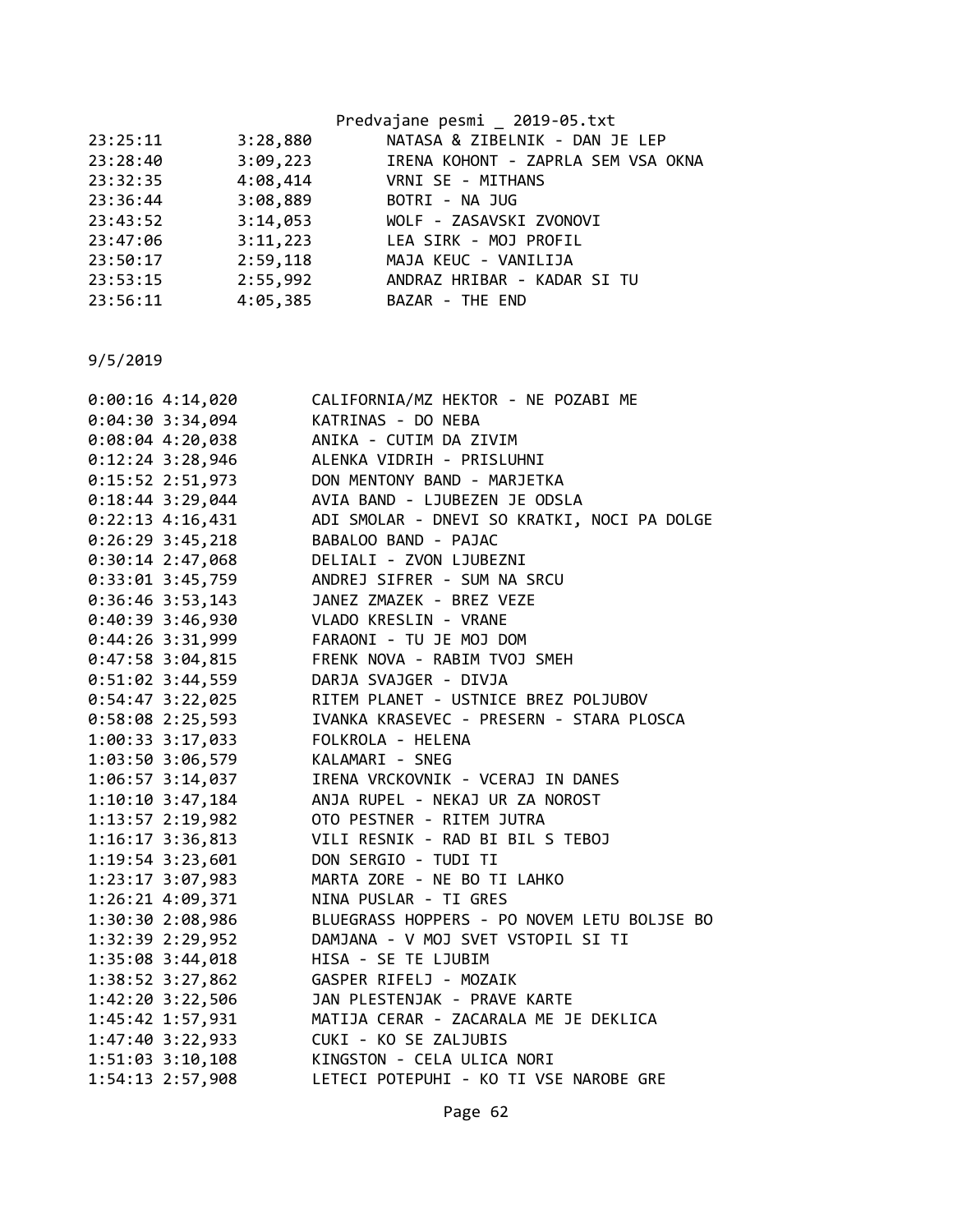|                               | Predvajane pesmi _ 2019-05.txt                                                                                                                                                                                                                         |
|-------------------------------|--------------------------------------------------------------------------------------------------------------------------------------------------------------------------------------------------------------------------------------------------------|
| 1:57:10 3:27,990              | MARJANA DERZAJ - CABARET                                                                                                                                                                                                                               |
|                               | 2:00:38 4:22,750 ALENKA GODEC - IGRA                                                                                                                                                                                                                   |
|                               | 2:05:01 3:45,908 MARKO VOZELJ - ZVEZDE SO Z NAMA                                                                                                                                                                                                       |
|                               | 2:08:46 4:25,949 PEPEL IN KRI - MISSISSIPPI                                                                                                                                                                                                            |
|                               | 2:13:08 2:55,858 TINKARA KOVAC - SONCE V OCEH                                                                                                                                                                                                          |
| 2:16:01 3:11,033 PANDA - LINO |                                                                                                                                                                                                                                                        |
|                               |                                                                                                                                                                                                                                                        |
|                               |                                                                                                                                                                                                                                                        |
|                               | 2:19:11 2:54,762<br>2:22:04 3:29,033<br>2:22:04 3:29,033<br>2:25:30 3:21,567<br>2:28:51 2:54,047<br>2:28:51 2:54,047<br>2:28:51 2:54,047<br>2:28:51 2:54,047<br>2:28:51 2:54,047<br>2:28:51 2:54,047<br>2:28:51 2:54,047<br>2:28:51 2:54,047<br>2:28:5 |
|                               |                                                                                                                                                                                                                                                        |
|                               | 2:31:45 2:59,413 SANJA GROHAR - GREH V PESKU                                                                                                                                                                                                           |
|                               | 2:34:44 3:06,073 MANOUCHE - KJE SI LUBI                                                                                                                                                                                                                |
|                               | 2:37:50 3:11,569 ALEX VOLASKO - NE BOM TE ZGUBU                                                                                                                                                                                                        |
|                               |                                                                                                                                                                                                                                                        |
|                               |                                                                                                                                                                                                                                                        |
|                               | 2:40:59 3:55,064<br>2:44:49 3:23,763<br>2:48:12 4:00,787<br>2:48:12 4:00,787<br>ALEKSANDER MEZEK - WAR IN AFRICA                                                                                                                                       |
|                               |                                                                                                                                                                                                                                                        |
|                               | 2:52:13 3:21,984 JANKO ROPRET - LJUBLJANCANKE<br>2:55:35 3:53,950 MAJDA ARH - LJUBEZEN JE KOT VINO                                                                                                                                                     |
|                               | 2:59:28 4:02,000 BILBI - KO TVOJA SEM ŠE BLA                                                                                                                                                                                                           |
|                               | 3:03:30 3:38,074 STANE MANCINI - KO BI SE ENKRAT                                                                                                                                                                                                       |
|                               |                                                                                                                                                                                                                                                        |
|                               | 3:07:08 3:38,480<br>3:10:46 3:53,535<br>3:14:40 2:31,832<br>3:17:11 2:40,487<br>ANABEL - OB KAVI<br>ANABEL - OB KAVI<br>ANABEL - OB KAVI<br>ANABEL - OB KAVI                                                                                           |
|                               |                                                                                                                                                                                                                                                        |
|                               |                                                                                                                                                                                                                                                        |
|                               |                                                                                                                                                                                                                                                        |
|                               | 3:19:52 4:18,940 PERPETUUM JAZZILE - POLETNA NOC                                                                                                                                                                                                       |
|                               | 3:24:11 3:47,123 KATJA KOREN - DAJ UPAJ SI                                                                                                                                                                                                             |
|                               | 3:27:57 3:11,662 BELE VRANE - MOJE DEKLE                                                                                                                                                                                                               |
| 3:31:09 3:39,114              | NUDE - PEPELKA (RAD TE IMAM)                                                                                                                                                                                                                           |
|                               | 3:34:48 4:31,125<br>3:39:19 3:51,735<br>3:39:19 3:51,735<br>5ANK ROCK - EO (RADIO EDIT)                                                                                                                                                                |
|                               |                                                                                                                                                                                                                                                        |
|                               | 3:43:10 3:00,993 TOMAZ DOMICELJ - SLOVENSKEGA NARODA SIN                                                                                                                                                                                               |
|                               | 3:46:09 3:21,199 BANHOF - KAKO JE TO LEPO                                                                                                                                                                                                              |
|                               | 3:49:30 2:53,969 CHATEAU - MLINAR NA MURI                                                                                                                                                                                                              |
|                               | 3:52:24 3:21,010 ANDRAZ HRIBAR - SE VEDNO SI MI VSEC                                                                                                                                                                                                   |
| 3:55:44 3:59,914              | GAL IN GALERIST I- PRIDI SEM.WAV -                                                                                                                                                                                                                     |
| $3:59:44$ 4:21,068            | BABILON - NAJLEPSA NOC                                                                                                                                                                                                                                 |
| $4:04:05$ 3:16,982            | VITA CREPINSEK - KO NAJINA POGLEDA                                                                                                                                                                                                                     |
| $4:07:22$ 3:51,172            | HALO - ANITA NI NIKOLI                                                                                                                                                                                                                                 |
| 4:11:13 2:47,965              | SONJA GABERSCEK - ANDREJ                                                                                                                                                                                                                               |
| 4:14:00 3:14,035              | SING & SONG - PLAVA KUVERTA                                                                                                                                                                                                                            |
| 4:17:10 2:57,816              | MARTIN KRPAN - NJEN TRENUTEK PRIHAJA                                                                                                                                                                                                                   |
| 4:20:07 3:29,041              | GORAZD LAMPE - TRAVNIK IN DREVO                                                                                                                                                                                                                        |
| 4:23:36 4:03,000              | MIRAN RUDAN - LJUBI NEZNO                                                                                                                                                                                                                              |
| 4:27:36 4:20,126              | ANKA COP - METROPOLE                                                                                                                                                                                                                                   |
| 4:31:56 3:31,742              | DON MENTONY BAND - NKOL SI NAM ODPUSTU                                                                                                                                                                                                                 |
| $4:35:27$ $3:10,651$          | NANA MILCINSKI - PESEM O VETRU                                                                                                                                                                                                                         |
| 4:38:38 2:30,840              | RAFKO IRGOLIC - CARMEN                                                                                                                                                                                                                                 |
| 4:41:08 4:33,432              | KATRINAS - MOJ ODER JE NEBO                                                                                                                                                                                                                            |
|                               |                                                                                                                                                                                                                                                        |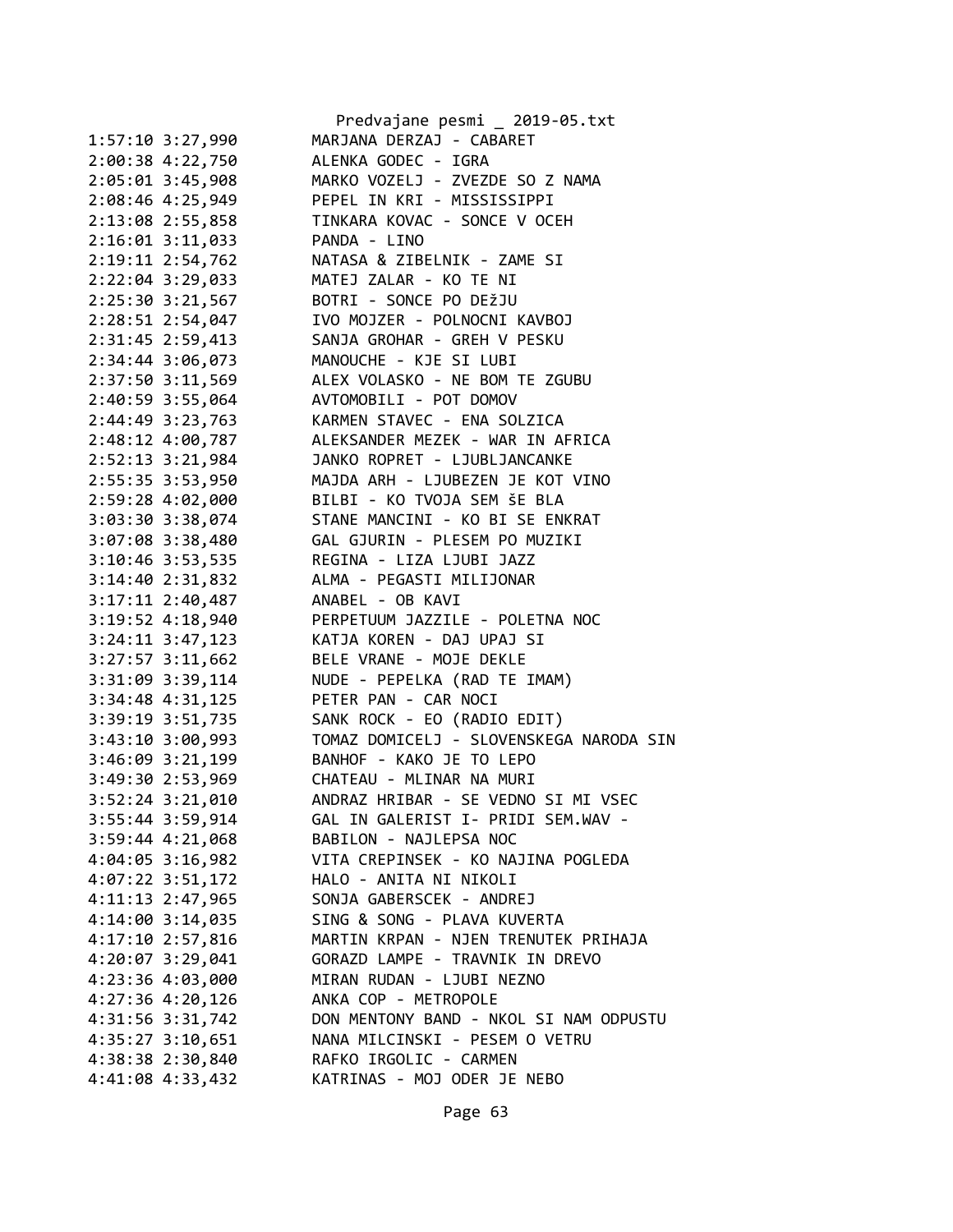|                      | Predvajane pesmi _ 2019-05.txt                                     |
|----------------------|--------------------------------------------------------------------|
| 4:45:41 3:00,736     | GADI - DAJ MI DAJ MI DAJ                                           |
| 4:48:42 3:16,041     | NECA FALK - ON JE REKEL SONCE                                      |
| 4:51:58 3:34,991     | AURORA - SRCE PREBUDI                                              |
| 4:55:33 5:07,349     | NINA PUSLAR FT. JAN PLESTENJAK - TEBE IMAM                         |
| 5:01:30 5:06,544     | MIA ZNIDARIC - PESEM NAMESTO ZLATNIKOV                             |
| 5:06:36 2:44,075     | OBJEM - LEP SONCEN DAN                                             |
| 5:10:29 3:30,643     | DON MENTONY BAND - AMERIKA                                         |
| 5:13:59 3:45,568     | ANDREJ SIFRER - ZOBOBLUES                                          |
| 5:17:45 4:15,353     | BAZAR - TINA                                                       |
| 5:23:23 3:51,037     | ADI SMOLAR - J.C.VAN DAMME                                         |
| 5:27:12 3:47,707     | ALENKA GODEC - TVOJA                                               |
| 5:32:06 7:44,056     | MAJDA ARH - MM MIX (MAJDA MEGA MIX)                                |
| 5:40:59 3:26,046     | ALEKSANDER MEZEK - DNEVI KAKOR JE TA                               |
|                      | BOTRI - VROCA HLADNA                                               |
| 5:44:25 3:52,883     | MARTA ZORE - POZABIL SI NA VSE                                     |
| 5:48:18 4:22,947     |                                                                    |
| 5:53:30 2:40,034     | DAMJANA GOLAVSEK - LJUBIM LJUBIS<br>NECA FALK - VSI LJUDJE HITIJO  |
| 5:56:30 4:01,833     |                                                                    |
| $6:01:21$ 4:15,814   | PEPEL IN KRI - ENAKONOCJE<br>ANJA RUPEL - ŽIVLJENJE JE KOT IGRA    |
| $6:05:35$ 4:28,748   |                                                                    |
| 6:11:13 4:02,113     | BILBI - KO TVOJA SEM SE BLA<br>TOMAZ DOMICELJ - JUTRI BO VSE DOBRO |
| 6:15:15 3:59,643     |                                                                    |
| 6:20:38 3:38,733     | VILI RESNIK - KOT PTICA                                            |
| 6:24:16 3:04,392     | MAJDA SEPE - POJDI SPET NA BLED                                    |
| $6:27:20$ 3:50,883   | GAL GJURIN IN TEMNA GODBA - MILE OCI                               |
| $6:32:18$ $3:46,249$ | KATRINAS - PESEM O LJUBEZNI                                        |
| 6:36:04 3:07,956     | NEISHA - ZARADI UPANJA                                             |
| $6:40:21$ 3:46,430   | GU-GU - MI 'MAMO SE FAJN                                           |
| $6:44:07$ 2:47,813   | KALAMARI - POPOLDNE                                                |
| $6:46:55$ 3:44,503   | AVIA BAND - ZEMLJA PLEŠE                                           |
| 6:51:29 3:39,523     | NIKKA - SKRIVNOST (RADIO EDIT)                                     |
| 6:55:34 3:33,001     | OTO PESTNER - MATI BODIVA PRIJATELJA                               |
| $6:59:57$ 3:38,019   | FOLKROLA - DOBRO JUTRO MADAME                                      |
| 7:03:35 3:19,643     | SUNNY ORCHESTRA - AFRO ŽUR                                         |
| 7:06:54 4:16,072     | BEPOP - BELA SNEZINKA                                              |
| 7:12:19 2:39,077     | BELE VRANE - SANJE O KALIFORNIJI                                   |
| 7:14:58 2:57,783     | LIDIJA KODRIC - KDOR ZIVI RAD V MIRU                               |
| 7:17:55 4:39,729     | OLIVIJA - KADAR SVA SAMA                                           |
| 7:23:58 3:02,012     | KARMEN STAVEC - SE IN SE                                           |
| 7:27:00 2:45,608     | ANIKA HORVAT - TEENAGERSKA BALADA                                  |
| 7:30:53 4:08,784     | ELEVATORS - NA KRILIH LJUBEZNI                                     |
| 7:35:01 2:57,047     | MARJANA DERZAJ - TELSTAR                                           |
| 7:37:58 3:04,480     | PAPIR - DOMOTOZJA                                                  |
| 7:42:11 3:12,829     | MANOUCHE - SUPERFAJN                                               |
| 7:45:24 3:00,009     | NUDE - SI'Z D BES                                                  |
| 7:48:17 3:48,233     | HAZARD - NI CVETJA BREZ TRNJA                                      |
| 7:52:55 2:57,603     | ALEX VOLASKO - V HISI VECNIH SANJ                                  |
| 7:55:53 3:39,853     | DEŽUR - KAM SI NAMENJEN DRAGI MOJ                                  |
| 8:00:22 2:15,988     | STANE MANCINI - TAM, KAMOR GRE VETER SPAT                          |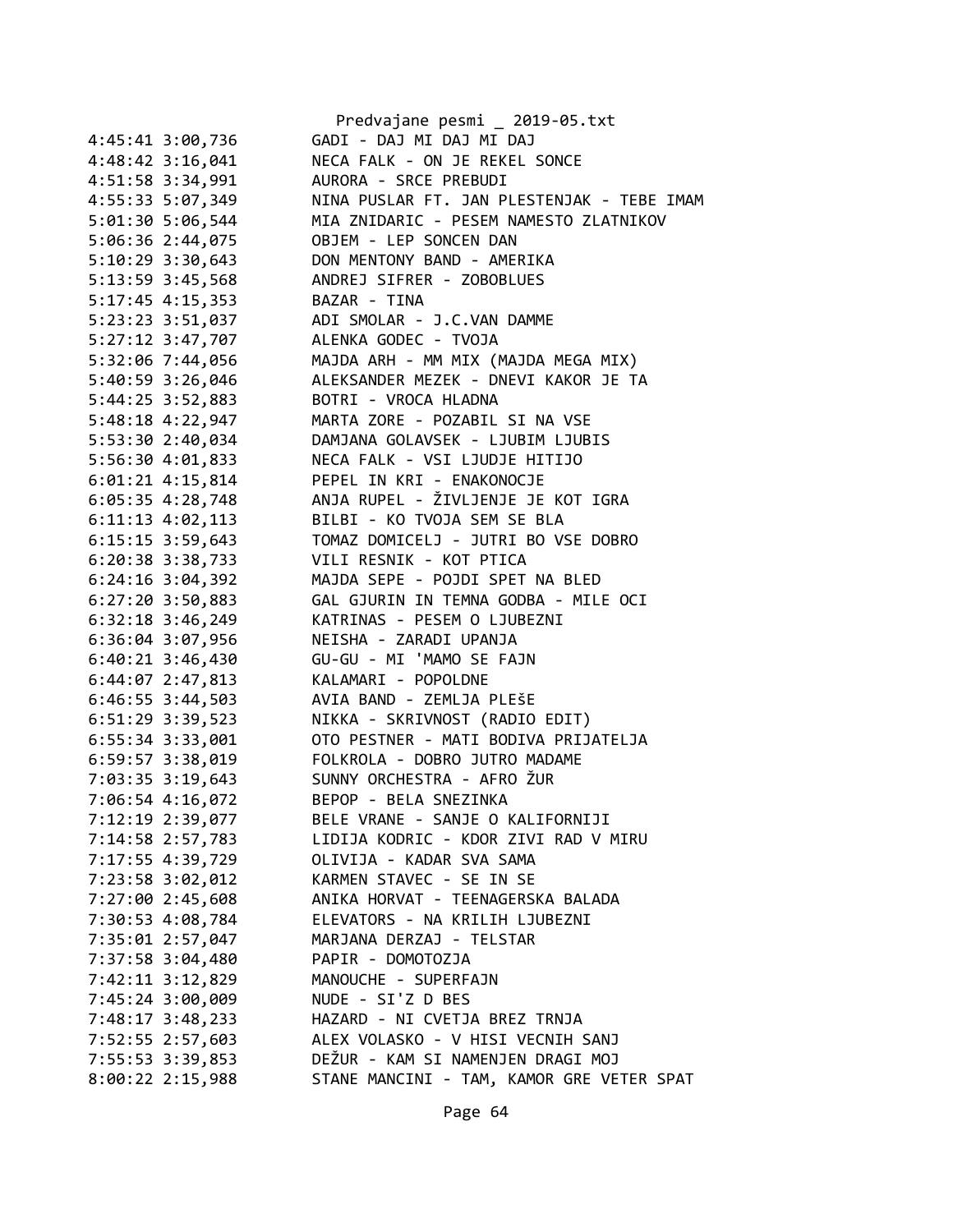|                                              |          | Predvajane pesmi _ 2019-05.txt                                 |
|----------------------------------------------|----------|----------------------------------------------------------------|
| 8:02:38 2:31,068                             |          | DUSAN URSIC - MOJSTRI                                          |
| 8:05:09 2:48,038                             |          | RITEM PLANET - ZGOREJ BREZ                                     |
| 8:07:52 2:59,620                             |          | ANDRAZ HRIBAR - ZASPALA SI                                     |
| 8:12:01 3:05,713                             |          | JANEZ ZMAZEK ZAN - NA DOPUSTU                                  |
| 8:15:06 3:51,275                             |          | ROK'N'BAND - PRVI PLES                                         |
| 8:18:57 3:20,963                             |          | LETECI POTEPUHI - BICIKL                                       |
| 8:23:41 3:31,134                             |          | FARAONI - TU JE MOJ DOM                                        |
| $8:27:12$ 2:55,292                           |          | VLADO KRESLIN - DEKLE MOJE                                     |
| 8:31:13 2:48,497                             |          | DITKA HABERL - V MENI RASTE DREVO                              |
| 8:34:01 3:38,037                             |          | CUKI - ZANZIBAR                                                |
|                                              |          | 8:37:39 2:46,193 MATIJA CERAR - LJUBEZEN V APRILU [APRIL LOVE] |
| 8:41:34 4:12,184 PANDA - GREM SVOJO POT      |          |                                                                |
| 8:45:46 2:57,647                             |          | DAMJANA - JE TO LJUBEZEN                                       |
| $8:48:43$ 4:09,084                           |          | BABALOO BAND - JAZ IN TI                                       |
| 8:53:42 2:27,368                             |          | DAN D - MOJ PROBLEM                                            |
| 8:56:29 4:32,900                             |          | JANEZ ZMAZEK - ZGODBA O LJUDEH                                 |
|                                              |          | 9:03:41 4:50,699 BLUEGRASS HOPPERS - VENCEK NEVARNIH           |
| 9:08:32 3:57,900 SAMO GLAVAN - NOV DAN       |          |                                                                |
| 9:16:23 3:59,218 NINA PUSLAR - MAMIN SIN     |          |                                                                |
| 9:21:56 2:58,873 AYNEE - ZDAJ VEM            |          |                                                                |
| 9:24:54 3:30,963                             |          | 2B - TVOJA SRECA                                               |
| 9:28:25 2:54,524                             |          | DEZUR - CISTO DROBNA ZELJA                                     |
|                                              |          | 9:32:17 3:22,703 DARJA SVAJGER - OTOK LJUBEZNI                 |
| 9:35:40 3:16,684 IRENA VRCKOVNIK - TISTO NOC |          |                                                                |
|                                              |          | 9:38:56 2:25,619       IZTOK MLAKAR - PUBI, USIDMA SE          |
| 9:44:03 3:08,957                             |          | SLAPOVI & NUSA DERENDA - SKUPAJ NA POTI                        |
| 9:47:12 4:03,885 ELDA VILER - LASTOVKE       |          |                                                                |
| 9:52:18 3:23,074 MAJDA ARH - DAN ZA ZABAVO   |          |                                                                |
| 9:56:07 4:23,609                             |          | NUSA DERENDA - ROKO NA SRCE                                    |
| 10:03:10                                     |          | 3:07,189 ANDREJ SIFRER - BREZ PRIJATELJEV                      |
| 10:06:17   4:10,474   BAZAR - ZATE           |          |                                                                |
|                                              |          | 10:13:42 2:57,546 IRENA KOHONT - POVABI ME NA LUNO             |
| 10:16:39                                     |          | 4:49,031 ALENKA GODEC - VSE KAR ŽELIM                          |
| 10:23:02                                     |          |                                                                |
| 10:27:49                                     | 3:04,017 | BABILON - RABIM TVOJ SMEH                                      |
| 10:31:47                                     | 3:25,368 | ADI SMOLAR - SE TREBA BO OŽENIT                                |
| 10:35:12                                     | 2:56,824 | BOZIDAR WOLFGANG WOLF - O NE CHERIE                            |
| 10:38:09                                     | 3:38,352 | GAL GJURIN IN NINA PUSLAR - TO JE TO                           |
| 10:45:28                                     | 3:18,773 | PAX - KO SO LIPE CVETELE                                       |
| 10:48:45                                     | 3:42,009 | TATJANA DREMELJ - ZALJUBLJENA                                  |
| 10:53:29                                     | 3:40,530 | TINKARA KOVAC - GREM                                           |
| 10:57:07                                     | 3:27,846 | MAJDA SEPE - PESEM O POMLADI IN PRIJATELJSTVU                  |
| 11:03:15                                     | 3:04,618 | KALAMARI - OB STIRIH IN POL                                    |
| 11:06:19                                     | 4:08,544 | HALO - JIMMY HUE                                               |
| 11:13:45                                     | 3:54,869 | MATJAZ JELEN - VSE SE V PRAVO SMER VRTI                        |
| 11:17:40                                     | 3:17,953 | TOMAZ DOMICELJ - HONDOIDI                                      |
| 11:22:31                                     | 3:48,304 | STATIC - PROBLEM                                               |
| 11:26:19                                     | 3:33,979 | JURKI & BASISTI - GROBARJEVA PESEM                             |
|                                              |          |                                                                |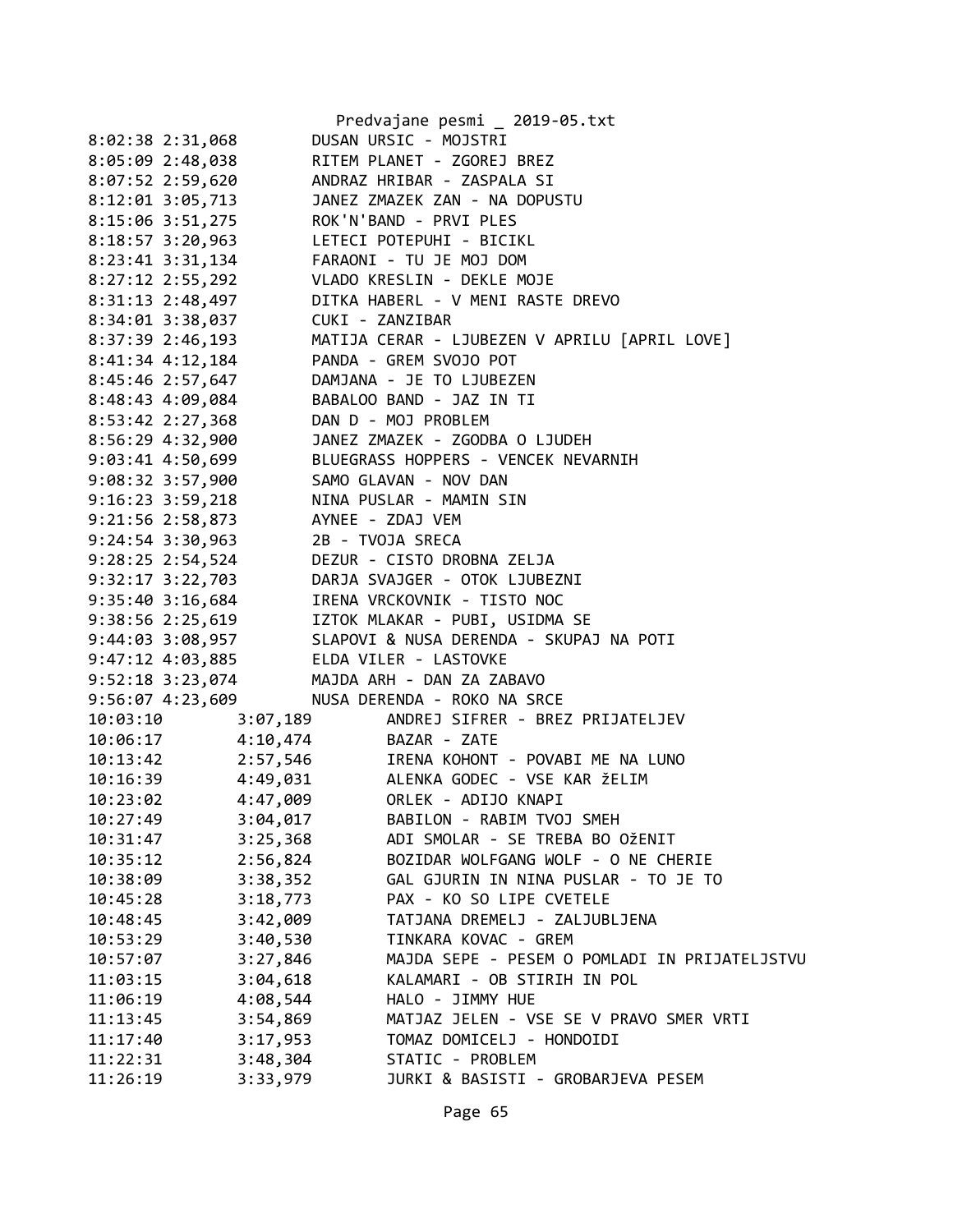|          |          | Predvajane pesmi _ 2019-05.txt                 |
|----------|----------|------------------------------------------------|
| 11:30:50 | 3:08,888 | VILI RESNIK - KO VRBE JOKAJO                   |
| 11:33:58 | 5:02,990 | ALEKSANDER MEZEK - PODARJENO SRCU              |
| 11:43:46 | 3:55,534 | KING FOO - NENAVADNO JE OK                     |
| 11:47:42 | 4:21,075 | JAN PLESTENJAK - TRIKRAT ME POLJUBI            |
| 11:53:03 | 3:36,769 | KINGSTON - NON STOP                            |
| 11:56:59 | 3:41,338 | NECA FALK - DRAVSKI MOST                       |
| 12:03:20 | 3:37,063 | IGOR - ZALJUBLJENA                             |
| 12:06:56 | 3:25,394 | BOTRI - OB TEBI SE MI ZROLA                    |
| 12:14:03 | 4:14,729 | MZ HEKTOR - ENERGIJA                           |
| 12:18:17 | 2:52,148 | GU-GU - GU-GU GRE V HOLLYWOOD                  |
| 12:22:43 |          | 2:39,959 BRANKA KRANER - POLETNI GIGOLO        |
| 12:25:23 |          | 3:21,137 MARJANA DERZAJ - DIXIELAND BAND       |
| 12:28:44 | 3:44,799 | FOLKROLA - TUMASTI OZBI                        |
| 12:33:26 | 3:45,008 | ANJA RUPEL - DAN, KOT JE TA                    |
| 12:37:11 | 3:19,499 | NEISHA - MALO TU MALO TAM                      |
| 12:45:04 | 3:55,624 | JANKO ROPRET - NE BODI OBJESTNO DEKLE          |
| 12:48:59 | 3:02,040 | PEPEL IN KRI - EVROPA '92                      |
| 12:53:00 |          | 3:39,749 BILBI - KAJ PA TI                     |
| 12:57:06 |          | 2:25,952 NULA KELVINA - MASKERADA              |
| 13:00:19 | 2:15,912 | BELE VRANE - MI MLADI                          |
| 13:02:35 | 3:08,773 | ANA KARNEZA - ZBUDI SE                         |
| 13:05:44 | 3:43,437 | AVTOMOBILI - NAVADEN DAN                       |
| 13:11:04 | 2:38,900 | IVANKA KRASEVEC - PRESERN - O TASCE, TASCICE   |
| 13:13:43 | 4:24,241 | ANIKA HORVAT - PREBUDI SE                      |
| 13:18:07 | 3:49,717 | MAMA REKLA - SPRIJETA V OMAMI, NEKAJ NAJU MAMI |
| 13:23:10 | 4:12,875 | DON MENTONY BAND - MRTVE ROŽE                  |
| 13:27:23 | 3:36,815 | FLIRT - KOGA SANJA                             |
| 13:32:01 | 3:30,481 | CALIFORNIA - LEDENA PTICA                      |
| 13:35:31 | 3:47,255 | MAJA JAJALO - BESEDE BREZ POMENA               |
| 13:40:55 | 2:43,194 | BERTA AMBROŽ - BREZ BESED                      |
| 13:43:38 | 4:08,052 | DMP - NEBO NAD BERLINOM                        |
| 13:47:46 |          | 3:18,554 AVIA BAND - VSAJ ŠE TRENUTEK          |
| 13:52:24 | 3:32,676 | OTO PESTNER - HVALNICO POJEM BOGU              |
| 13:55:57 | 2:45,881 | KAMN'S - DEJ, STOP' NA MOJO STRAN              |
| 13:58:41 | 4:31,551 | PAPIR - PERON 9                                |
| 14:04:01 | 4:35,962 | FLORA & PARIS - OLJE IN VODA                   |
| 14:08:37 | 3:35,203 | ROK'N'BAND - SOLZE IN SMEH                     |
| 14:13:49 | 3:03,727 | CUKI - BARVE                                   |
| 14:16:52 | 2:59,487 | ANDRAZ HRIBAR - ŽIVLJENJE JE                   |
| 14:21:06 | 2:47,011 | SANJA, DAMJANA IN IRENA - IGRA JE KONCANA      |
| 14:23:53 | 3:14,126 | HAZARD - VRTNAR                                |
| 14:27:06 | 3:58,636 | LIDIJA KODRIC - SRECA JE                       |
| 14:32:10 | 3:05,132 | MANOUCHE - MED ZVEZDE IN NAZAJ                 |
| 14:35:15 | 3:41,578 | IVANA HONSIC - RDECA NIT                       |
| 14:38:56 | 2:43,012 | I.VRCKOVNIK & HAPPY BAND - POVABI ME           |
| 14:43:16 | 2:34,461 | STANE MANCINI - NON CAPITO                     |
| 14:45:50 | 3:13,962 | ADI SMOLAR - 20 LJUBIC                         |
| 14:50:25 | 3:35,187 | FARAONI - SEM TAKŠEN, KER SEM ŽIV              |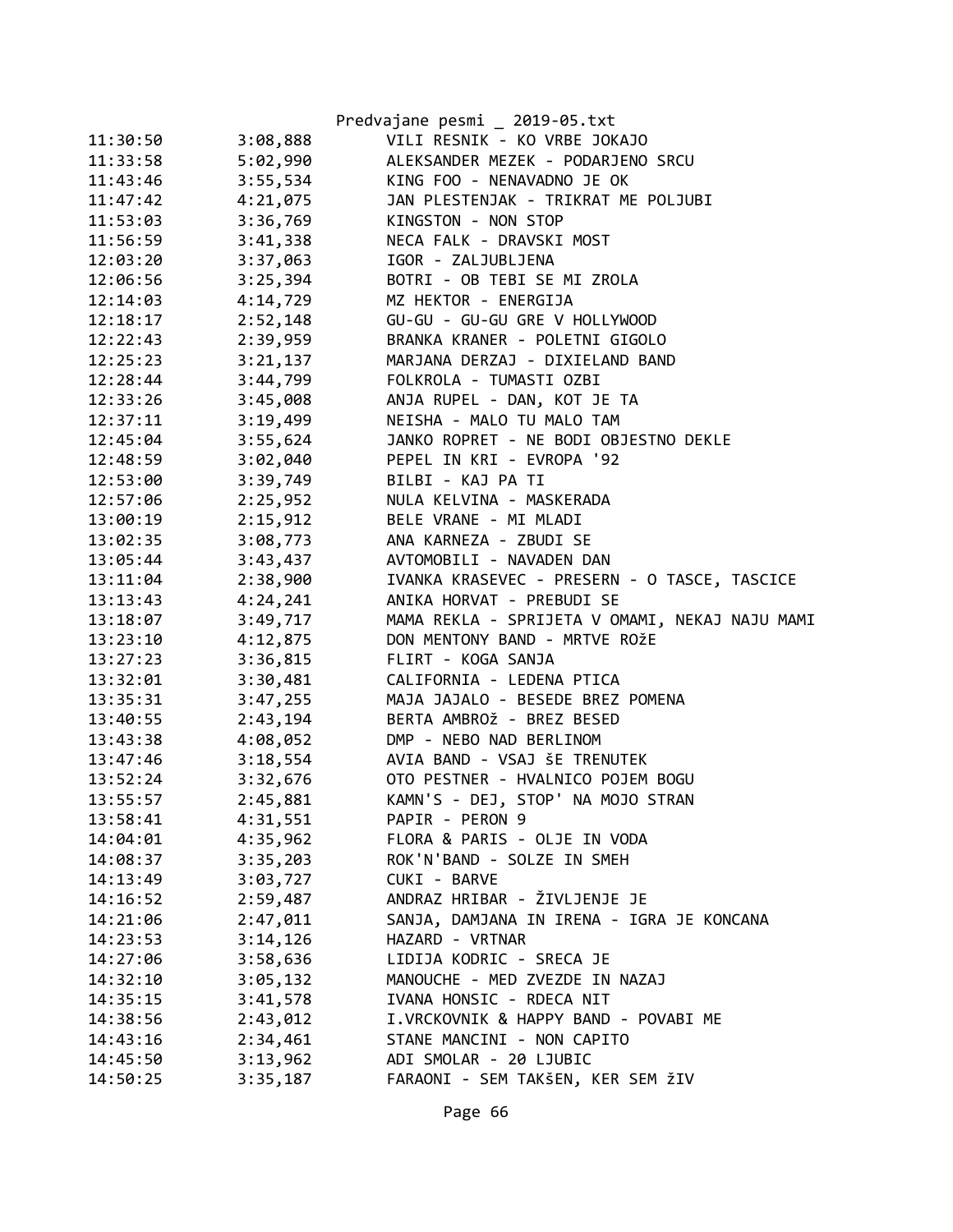|          |          | Predvajane pesmi _ 2019-05.txt                    |
|----------|----------|---------------------------------------------------|
| 14:54:00 | 4:12,052 | IZTOK MLAKAR - REPUBLIKA PALMA DE COCCO           |
| 14:58:31 | 2:27,536 | DUSAN URSIC - BUTALCI                             |
| 15:01:47 | 3:11,792 | VENERA - DISKO KLUB                               |
| 15:04:58 | 3:24,002 | ALENKA GODEC - ZLATA OBALA                        |
| 15:08:22 | 1:52,992 | MATIJA CERAR - Z MOJCO PLESAL BI CHA CHA CHA      |
| 15:11:52 | 3:04,952 | ANDREJ SIFRER - PESEM ZA TADEJO                   |
| 15:14:57 | 2:46,942 | SANJA GROHAR - POLETNA NOC                        |
| 15:17:43 | 2:25,261 | DAMJANA - SAMBA                                   |
| 15:21:23 | 2:52,342 | DJ SYLVAIN, MIKE VELE & HANNAH MANCINI - TI SI TI |
| 15:24:15 | 4:40,478 | HISA - LEDENE CESTE                               |
| 15:28:55 | 3:52,014 | DAN D - JUTRANJA (ORIGINAL)                       |
| 15:33:52 | 4:02,453 | AYNEE - SPOMLADI                                  |
| 15:37:54 | 3:23,243 | TANGELS - BOZICNI VECER                           |
| 15:42:54 | 3:20,622 | BAZAR - DOBRODOŠLI                                |
| 15:46:15 | 3:04,766 | DAN IN NOC - DAN IN NOC GARA                      |
| 15:50:40 | 3:04,392 | IRENA KOHONT - LJUBEZEN JE NAJLEPŠI DAR           |
| 15:53:44 | 4:12,889 | DAMJANA IN HOT HOT HOT - SUM DEZJA                |
| 15:58:22 | 3:04,045 | BABILON - RABIM TVOJ SMEH                         |
| 16:02:15 | 3:22,539 | MIRAN RUDAN - RAD JO IMAM                         |
| 16:05:37 | 3:59,178 | TOMAZ DOMICELJ - KAM SO ŠLE VSE ROŽICE            |
| 16:11:13 | 3:19,009 | MARJAN NOVINA - LE S TEBOJ MI JE LEPO             |
| 16:14:32 | 3:03,813 | JANEZ ZMAZEK - LAHKO NARDIM ŠE BOLJŠ              |
| 16:17:35 | 3:29,087 | NUSA DERENDA - KOT DA JE PRVIC                    |
| 16:22:18 | 3:06,708 | ALEKSANDER MEZEK - VREMENSKA NAPOVED              |
| 16:25:25 | 3:46,826 | DRUSTVO MRTVIH PESNIKOV - RABM                    |
| 16:30:17 | 3:11,503 | DARJA SVAJGER - NAJ VIDIMO LJUDI                  |
| 16:33:28 | 3:13,822 | PANDA - KAKO GA CUTIM                             |
| 16:36:38 | 3:33,360 | KATJA M FEAT. ARMANI - NOVA NOC                   |
| 16:41:48 | 3:41,672 | KARMEN STAVEC - LEP POLETNI DAN '04               |
| 16:45:30 | 4:30,969 | VLADO KRESLIN - CESTA (RADIO EDIT)                |
| 16:51:21 | 2:26,282 | ORLEK - LOJZI GOBC                                |
| 16:53:47 | 3:42,034 | VILI RESNIK/MARTA ZORE - VSE KAR SVA BILA         |
| 16:57:29 | 3:31,708 | MARJANA DERZAJ - CEZ VELIKO LET                   |
| 17:01:38 | 2:47,772 | VOCABELLA - MED VRSTICAMI                         |
| 17:04:26 | 3:33,754 | DRUŠTVO MRTVIH PESNIKOV - RABM                    |
| 17:07:59 | 3:34,064 | KALAMARI - MI ZNAMO                               |
| 17:12:52 | 3:05,423 | PEPEL IN KRI - MATERIN NASMEH                     |
| 17:15:57 | 2:55,503 | BETI JURKOVIC - ZVIZGA                            |
| 17:18:53 | 2:48,713 | MAJDA ARH - POŠLJI MU VETER POZDRAV               |
| 17:23:00 | 3:38,711 | SLOVENAID - EN SVET (RADIO EDIT)                  |
| 17:26:39 | 3:20,044 | VLADO KRESLIN & NEISHA - KAKOR ZVEZDI NA NEBU     |
| 17:30:52 | 3:38,859 | NEISHA - LE KAJ SE SKRIVA                         |
| 17:34:31 | 3:02,389 | MARIJAN NOVINA - ANGEL IN HUDIC                   |
| 17:37:33 | 3:29,230 | FOLKROLA - V DEZELI KRAVAT                        |
| 17:42:21 | 4:06,025 | NAPOLEON - TINA                                   |
| 17:46:27 | 2:52,368 | NANA MILCINSKI - ZAKAJ GRES MIMO                  |
| 17:50:37 | 4:55,282 | SAMO GLAVAN - VENTILATORSKA PESEM                 |
| 17:55:52 | 2:55,025 | NECA FALK - DOBRO JUTRO, DOBER DAN                |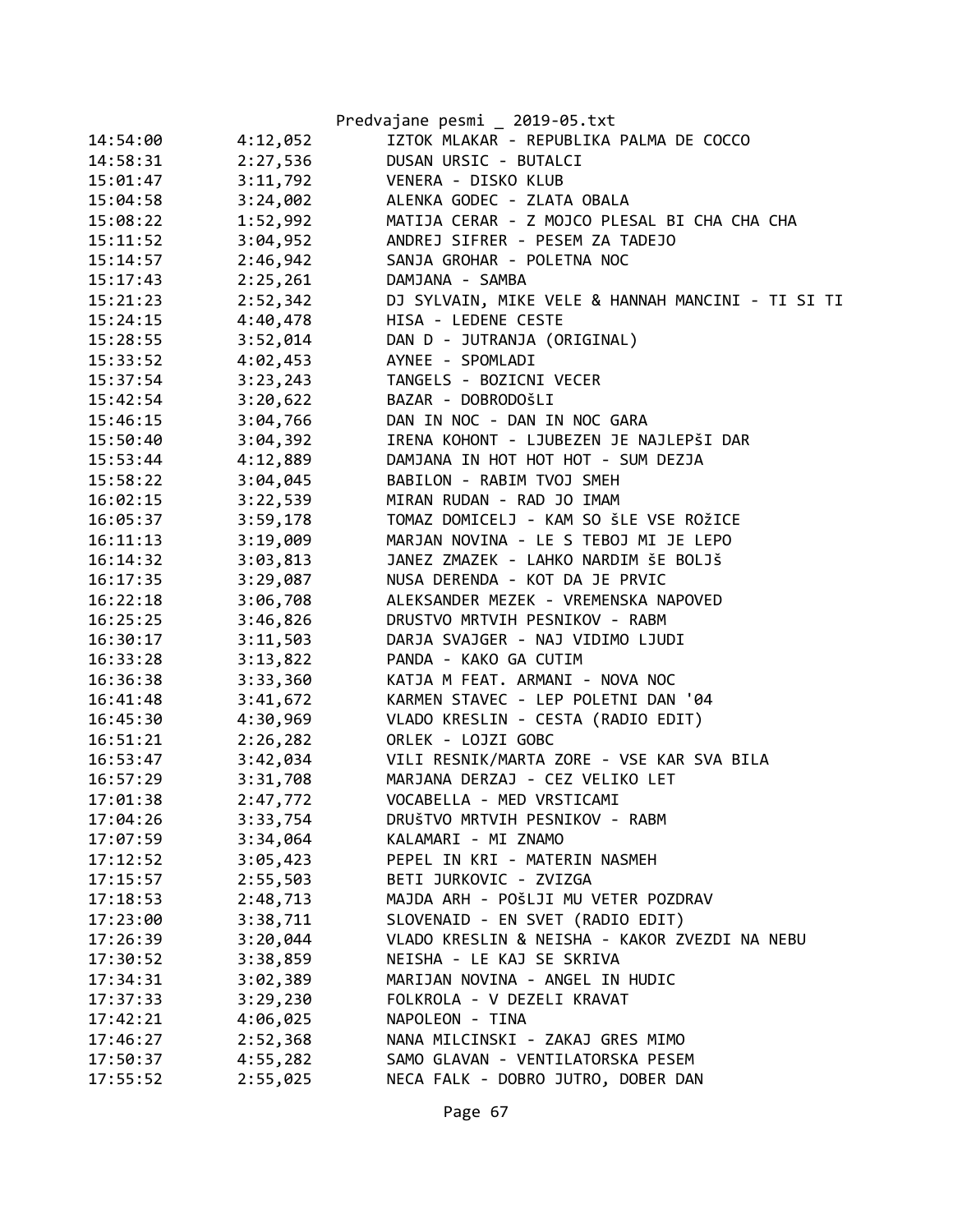|          |          | Predvajane pesmi _ 2019-05.txt         |
|----------|----------|----------------------------------------|
| 17:58:45 | 1:58,514 | BERTA AMBROŽ - MALI VRAGEC V OCEH      |
| 18:01:22 | 4:20,996 | SIMONA VODOPIVEC - KO SE ODSELILA BOM  |
| 18:05:43 | 3:39,895 | ANJA RUPEL - VSE                       |
| 18:10:59 | 2:29,833 | ELDA VILER - TI SI MOJA LJUBEZEN       |
| 18:13:29 | 3:22,018 | OTO PESTNER - ZGODBA ZA DVA            |
| 18:16:51 | 4:10,191 | CALIFORNIA - RECI DA SI NORA NAME      |
| 18:22:19 | 3:33,818 | DON MENTONY BAND - LENOBA              |
| 18:25:53 | 3:40,409 | DADI DAZ - OPOLNOCI                    |
| 18:30:27 | 2:49,904 | BELE VRANE - ŽAREK TVOJE LJUBEZNI      |
| 18:33:16 | 4:02,835 | DAMJANA GOLAVSEK - SOLZE               |
| 18:37:19 | 3:45,374 | BRIGITA ŠULER - PESEM V MENI           |
| 18:42:23 | 3:30,040 | SARA JAGRICC - POBEGNI Z MANO          |
| 18:45:53 | 3:10,709 | GU-GU - O JA JA, O NE NE               |
| 18:50:21 | 2:38,007 | MAJDA SEPE - LJUBLJANSKE ULICE         |
| 18:52:58 | 4:33,409 | KINGSTON - ONA SANJA                   |
| 18:57:57 | 3:34,019 | SANJA - HOCEM V POSTELJO               |
| 19:02:06 | 4:20,016 | AVIA BAND - DVE SONCI                  |
| 19:06:26 | 3:42,665 | MARE B - EDINA                         |
| 19:11:28 | 3:47,837 | AVTOMOBILI - MRAZ                      |
| 19:15:15 | 4:21,686 | ADI SMOLAR - JAZ BI TE                 |
| 19:20:56 | 2:29,208 | ANIKA HORVAT - MINI IN MAXI            |
| 19:23:25 | 3:23,889 | SANK ROCK - JAZ NIMAM NOC ZA SPANJE    |
| 19:26:48 | 3:26,125 | SUNNY ORCHESTRA - V NOV KRAJ           |
| 19:31:08 | 3:42,356 | GASPER RIFELJ - HOTEL ZA 2             |
| 19:34:47 | 3:49,706 | HAZARD - MAKALONCA                     |
| 19:38:37 | 3:32,967 | CUKI - GOSPOD MERCI                    |
| 19:43:29 | 3:34,019 | BILBI - HVALA ZA VIJOLICE              |
| 19:47:02 | 2:58,357 | MATJAZ JELEN - NOV DAN                 |
| 19:51:19 | 3:55,611 | DUSAN URSIC - HLAPCI                   |
| 19:55:14 | 4:01,088 | KATJA FASINK - MOJE ZIVLJENJE          |
| 19:59:53 | 3:07,124 | FARAONI - KAKO SI LEPA NOCOJ           |
| 20:03:00 | 2:54,459 | NINA PUSLAR - KDO SE VERJAME           |
| 20:05:54 | 4:20,650 | IZTOK MLAKAR - BRISKULA                |
| 20:14:11 | 4:20,549 | MANOUCHE - KJE SI LUBI                 |
| 20:17:59 | 3:37,674 | ZIGA RUSTJA - NISI SAM                 |
| 20:22:07 | 3:44,190 | BOTRI - GALEBI                         |
| 20:25:51 | 3:23,328 | TOMAZ DOMICELJ - ZIVLJENJE JE LEPO     |
| 20:30:32 | 4:35,129 | BAZAR - LJUBOSUMJE                     |
| 20:35:07 | 3:47,088 | BABALOO BAND - PAJAC                   |
| 20:38:54 | 2:41,456 | DAMJANA - PRIJATELJ                    |
| 20:44:17 | 4:05,854 | FRENK NOVA - VSAK DEL NEBA             |
| 20:48:22 | 4:19,156 | ANDREJ SIFRER - STOJ MARIJA            |
| 20:53:41 | 4:36,881 | NE ME JUGAT - JUTRO                    |
| 20:58:19 | 3:56,447 | ALENKA GODEC - TISTI SI TI             |
| 21:03:09 | 3:25,969 | ROK'N'BAND - PAZI                      |
| 21:06:34 | 3:15,024 | YUHUBANDA - NE NIMAS POJMA             |
| 21:13:04 | 3:12,995 | IVA STANIC - NORE NEZNOSTI             |
| 21:16:17 | 3:58,682 | SOPRANOS - CAS ZA NOROSTI (RADIO EDIT) |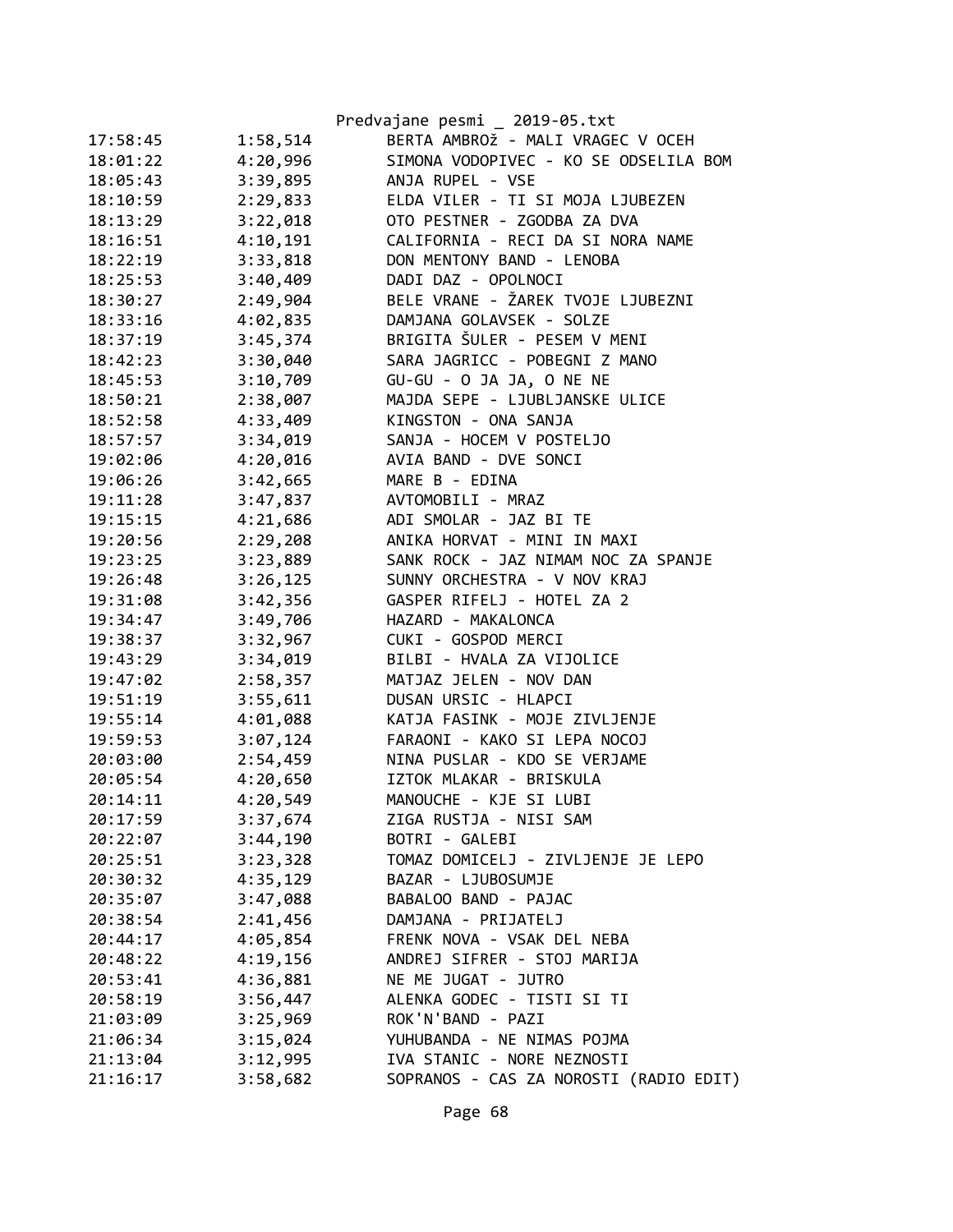|          |          | Predvajane pesmi _ 2019-05.txt             |
|----------|----------|--------------------------------------------|
| 21:20:46 | 2:56,098 | KALAMARI & PRIJATELJI - PO POLNOCI         |
| 21:23:41 | 2:57,698 | MARJANA DERZAJ - PRIŠLA JE POMLAD          |
| 21:26:39 | 3:59,872 | VICTORY - POLETNE MACKE                    |
| 21:31:56 | 3:38,292 | DARJA SVAJGER - TVOJ OBRAZ                 |
| 21:35:34 | 3:32,817 | ANSAMBEL JEVSEK - RESNICA TVOJA ME NE BOLI |
| 21:42:48 | 5:36,385 | TATJANA DREMELJ - CE NE LJUBIS ME VEC      |
| 21:48:24 | 3:46,353 | MASA - A SI MISLIL NAME                    |
| 21:53:10 | 3:18,172 | MARTA ZORE - MENI SI ŽIVLJENJE             |
| 21:56:54 | 3:27,785 | KATARINA AVBAR - SENCE IN PRAH             |
| 22:01:40 | 3:49,082 | KARAMELA - KO SI MI PRVIC REKLA NE         |
| 22:05:29 | 4:42,653 | LINTVERN - KRAVATA                         |
| 22:13:29 | 3:47,794 | KALAMARI - CAKAM TE ZAMAN                  |
| 22:17:17 | 3:52,861 | PEPEL IN KRI - KOT NEKDO KI IMEL ME BO RAD |
| 22:21:40 | 4:27,038 | VLADO KRESLIN - TISTA CRNA KITARA          |
| 22:26:07 | 4:57,238 | DRUŠTVO MRTVIH PESNIKOV - KO OSTANEM SAM   |
| 22:31:57 | 3:27,316 | BE - OK SI                                 |
| 22:35:24 | 5:39,183 | HISA - PALE SAM NA SVETU                   |
| 22:45:49 | 3:32,068 | ALENKA VIDRIH - KAKO SI                    |
| 22:50:20 | 3:23,413 | ELDA VILER - TU SI TI                      |
| 22:53:43 | 2:53,376 | TANGELS - KAJ IN KAM (ORIGINAL)            |
| 22:56:37 | 3:09,697 | KARMEN STAVEC - SEM KAR SEM                |
| 23:01:04 | 2:24,090 | IRENA VRCKOVNIK - SONCE IN LUNA            |
| 23:03:28 | 2:01,725 | BELE VRANE - STOPI NA TLA                  |
| 23:05:29 | 2:45,503 | ANDRAZ HRIBAR - RAPAD TEPE IPI MAPAM       |
| 23:08:14 | 4:11,505 | FOLKROLA - FRANCI KORAJŽA                  |
| 23:16:06 | 3:45,731 | DITKA HABERL - SAMO NASMEH JE BOLJ GRENAK  |
| 23:20:23 | 3:41,137 | ALEKSANDER MEZEK - JULIJA                  |
| 23:24:03 | 4:17,065 | ANJA RUPEL - NA ZADNJI POSTAJI             |
| 23:28:19 | 2:56,744 | POLONA - UJEL SI SE                        |
| 23:32:16 | 3:15,050 | BETI JURKOVIC - PRISLA JE POMLAD           |
| 23:35:31 | 3:39,629 | MAJDA ARH - ZALJUBLJENA                    |
| 23:43:44 | 3:44,228 | PHONOMONICS - POHITIVA                     |
| 23:47:27 | 2:52,608 | NECA FALK - TAKO DEKLE                     |
| 23:50:20 | 3:29,396 | FLIRRT - V TVOJEM TELESU                   |
| 23:53:49 | 1:58,346 | MATIJA CERAR - KRAMLJANJE V MRAKU          |
| 23:55:47 | 4:35,037 | AVTOMOBILI - SKOZI LETA                    |

| $0:00:22$ 3:00,032 | KALAMARI - DAN IN POL                 |
|--------------------|---------------------------------------|
| 0:03:202:40,687    | JAZZ STATION - NAGAJIV NASMEH         |
| $0:06:00$ 3:30,418 | VLADO KRESLIN - Z GORICKEGA V PIRAN   |
| $0:09:29$ 4:16,206 | ANJA RUPEL - PLASC LJUBEZNI           |
| $0:13:45$ 3:05,081 | ALENKA GODEC - TVOJE JUTRO            |
| $0:16:49$ 4:40,605 | TOMAZ DOMICELJ - MOJ DOM JE LJUBLJANA |
| $0:21:30$ 4:22,070 | IZTOK MLAKAR - KARLO SPACAPAN         |
| $0:25:52$ 3:17,223 | DON MENTONY BAND - REKLA JE NE        |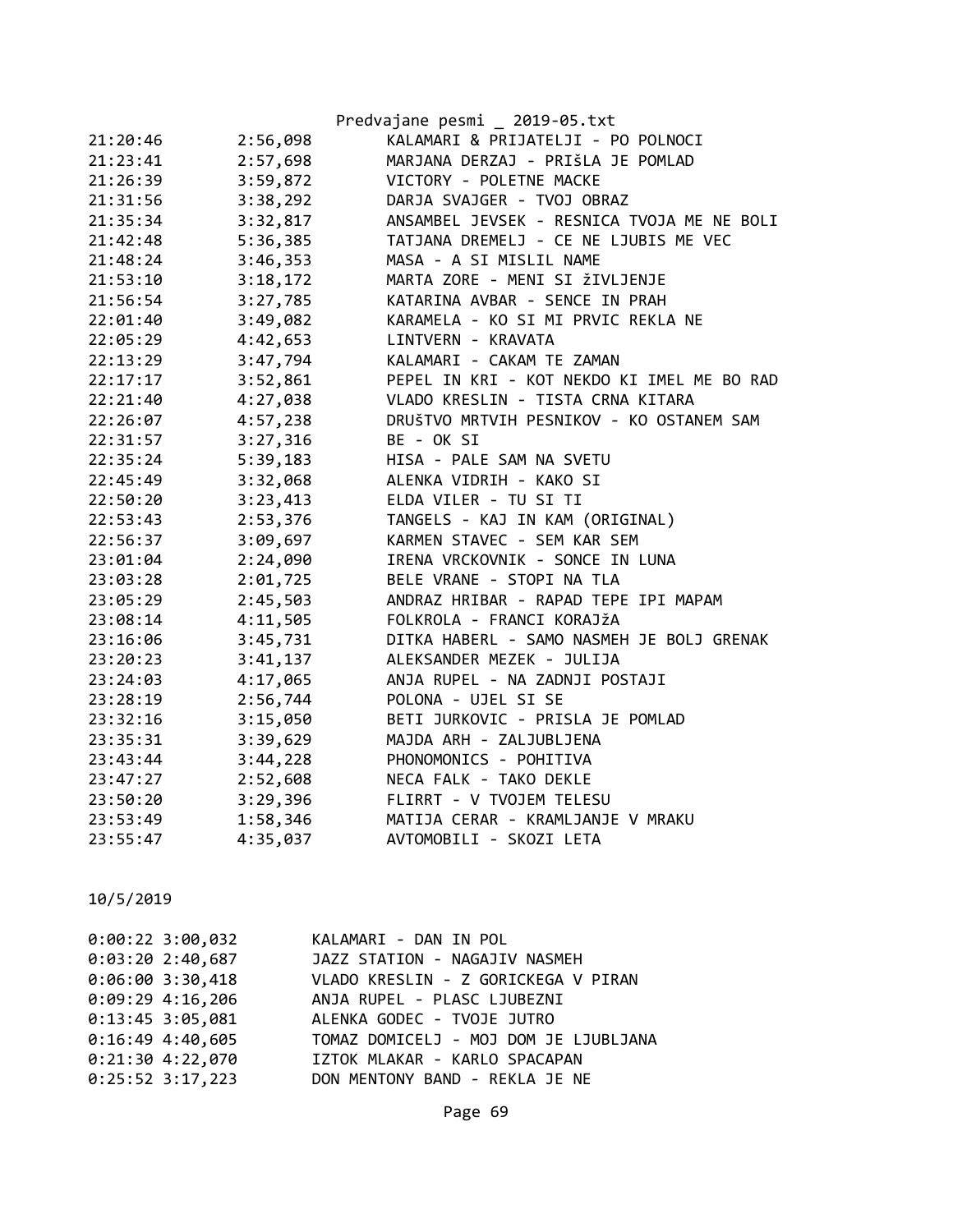|                    | Predvajane pesmi _ 2019-05.txt                                                                                                                              |
|--------------------|-------------------------------------------------------------------------------------------------------------------------------------------------------------|
| $0:29:09$ 3:41,013 | KINGSTON - KAM HITIS?                                                                                                                                       |
| $0:32:49$ 4:08,323 | MARTINA SRAJ - PLESETA                                                                                                                                      |
| 0:36:58 3:23,577   | PAPIR - NIC MI NI                                                                                                                                           |
|                    | 0:40:21 3:31,849 ALMA MERKLIN - VSAKA MINUTA                                                                                                                |
|                    | 0:43:52 1:32,586 ANDREJ SIFRER - RDECI CVET                                                                                                                 |
|                    | 0:45:25 3:38,687 VICTORY - SKUPAJ S TEBOJ                                                                                                                   |
|                    |                                                                                                                                                             |
|                    | 0:49:03 3:01,522 FOLKROLA - A SI SAMA<br>0:52:05 5:04,794 ALEKSANDER MEZEK - STARI MUZIKANT                                                                 |
|                    | 0:57:08 2:43,912 MAJDA ARH - POISCI ME                                                                                                                      |
|                    | 0:59:52 3:04,263 BOTRI - JAZ SEM IN                                                                                                                         |
|                    |                                                                                                                                                             |
|                    | 1:06:10 3:48,623 REGINA - RITEM ULICE                                                                                                                       |
|                    | 1:09:58 2:59,522 DAMJANA - NASMEH                                                                                                                           |
|                    | 1:12:57 2:19,038 NECA FALK & ALFI NIPIC - KAKO SVA SI RAZLICNA<br>1:15:14 3:58,078 POP DESIGN/VILI RESNIK - KO SI NA TLEH                                   |
|                    |                                                                                                                                                             |
|                    | 1:19:12 4:26,231 KATRINAS - ARIANA                                                                                                                          |
|                    | 1:23:38 2:45,049 BABALOO BAND - KRALJ SVETA                                                                                                                 |
|                    | 1:26:23 2:53,992 CUKI - RDECA MASNA                                                                                                                         |
|                    | 1:29:16 3:11,113 TIP TOP - LEPO MI JE                                                                                                                       |
|                    | 1:32:27 5:21,645 SUNNY ORCHESTRA - WELCOME TO THE PARTY                                                                                                     |
|                    | 1:37:49 3:41,464<br>1:41:30 2:34,003<br>1:44:03 3:49,994<br>NUSA DERENDA - VZEMI ME VETER<br>NUSA DERENDA - VZEMI ME VETER<br>NUSA DERENDA - VZEMI ME VETER |
|                    |                                                                                                                                                             |
|                    |                                                                                                                                                             |
|                    | 1:47:53 3:41,729 A.KOLMAN & G.RIJAVEC - NA BOZICNO NOC                                                                                                      |
|                    |                                                                                                                                                             |
|                    | 1:55:34 4:08,174 JAN PLESTENJAK - ZADNJE SLOVO                                                                                                              |
|                    | 1:59:42 3:24,524 FARAONI - PESKADOR                                                                                                                         |
|                    | 2:03:07 3:05,754 MERRISA IN FREEWAY - FENOMENALEN DAN                                                                                                       |
| 2:06:12 2:30,758   | ADI SMOLAR - KDO IMA PRAV                                                                                                                                   |
| 2:08:43 2:59,110   | HAZARD - BISTRO                                                                                                                                             |
|                    | 2:11:41 3:48,889 MILAN PECOVNIK PIDZI - COWBOY PIDZI                                                                                                        |
|                    | 2:15:30 3:26,520 NECA FALK - ZA TOPOLI NEKJE SI TI                                                                                                          |
|                    | 2:18:56 3:58,630 AVIA BAND - GLEJ                                                                                                                           |
| 2:22:55 3:06,672   | FRENK NOVA - NA LUNO IN NAZAJ                                                                                                                               |
| 2:26:01 3:57,064   | MOULIN ROUGE - NAJSLAJSI POLJUBI                                                                                                                            |
| 2:29:51 2:33,807   | DOCA MAROLT - ZIVLJENJE JE LEPO                                                                                                                             |
| 2:32:20 3:39,034   | ROK'N'BAND - VEDNO BOM LE TEBE LJUBIL                                                                                                                       |
| 2:35:54 3:30,939   | MARTA ZORE - ON                                                                                                                                             |
| 2:39:25 3:03,134   | SAN DI EGO - BREZ TEBE                                                                                                                                      |
| 2:42:27 4:04,794   | DAN D - POCASI                                                                                                                                              |
| 2:46:32 3:49,505   | DON SERGIO - SPOMIN NA LJUBEZEN                                                                                                                             |
| 2:50:21 2:47,744   | YUHUBANDA - BUM BUM                                                                                                                                         |
| 2:53:06 4:07,584   | IRENA VRCKOVNIK/SLAVKO IVANCIC - KAR SEM JAZ IN KAR SI TI                                                                                                   |
| $2:57:14$ 4:16,655 | 2B - NA CRNEM OZADJU                                                                                                                                        |
| $3:01:30$ 4:02,033 | DARJA SVAJGER - DARILA                                                                                                                                      |
| 3:05:32 3:53,588   | SELEKCIJA - BELA GOLOBICA                                                                                                                                   |
| $3:09:25$ 3:27,997 | MAJDA SEPE - LONEC BREZ MEDU                                                                                                                                |
| 3:12:53 3:55,349   | DEŽUR - PO POMLADI DIŠI                                                                                                                                     |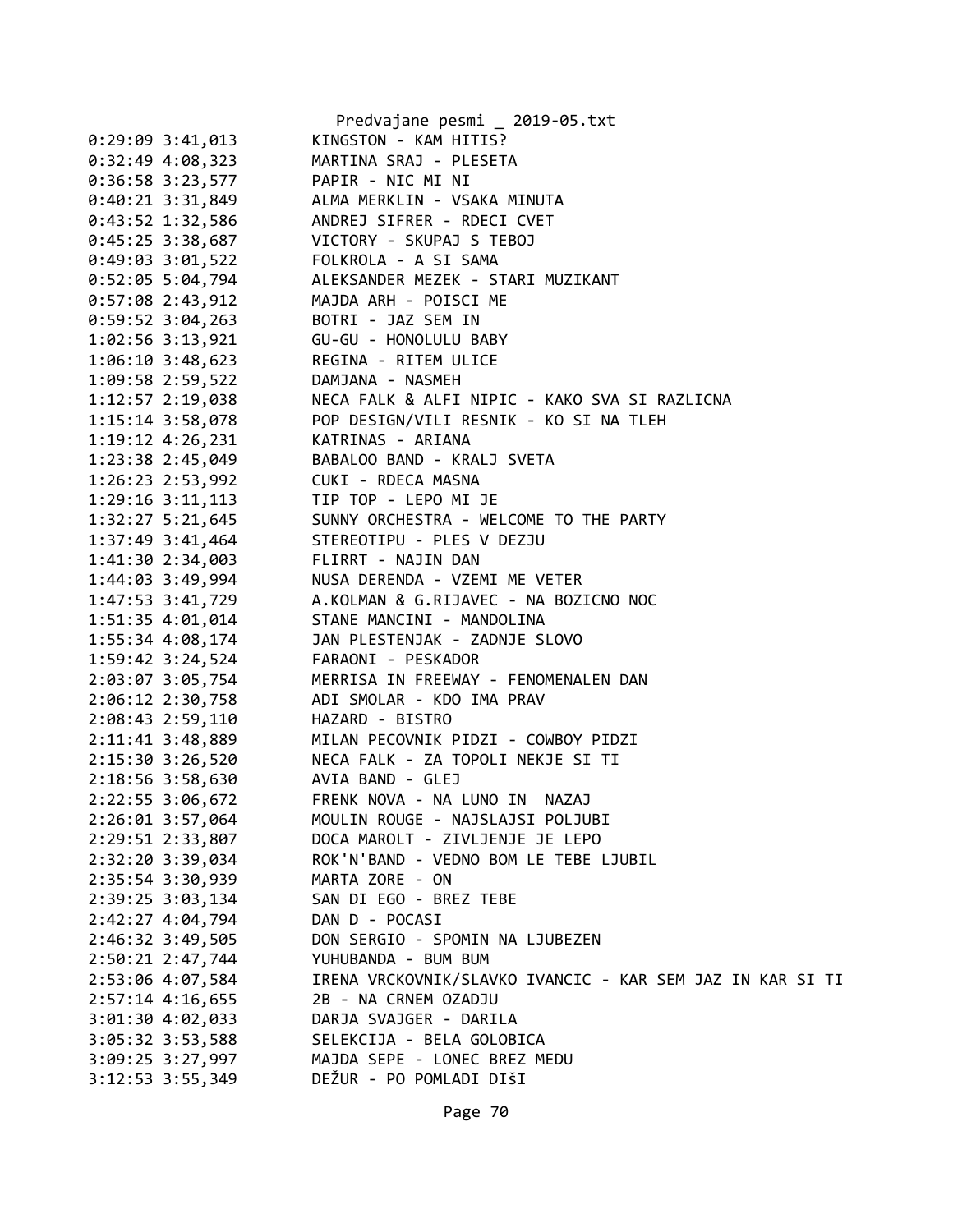|                      | Predvajane pesmi _ 2019-05.txt                       |
|----------------------|------------------------------------------------------|
| $3:16:48$ $3:34,263$ | HOSTNIK - U LUBLAN                                   |
| $3:20:22$ 4:04,161   | OTO PESTNER - BISERE IMAS V OCEH                     |
| $3:24:26$ $3:18,798$ | NEISHA - MALO TU MALO TAM                            |
| $3:27:45$ 3:48,180   | DANI DANDOSA - KOGA LJUBIS ZJUTRAJ                   |
| $3:31:32$ $3:14,893$ | MAJA ZUPANCIC - VABILO NA SORBET                     |
| $3:34:47$ $4:11,155$ | PANDA - LJUBIMEC BREZ                                |
| 3:38:58 3:13,793     | GINO - BODI TU                                       |
| $3:42:12$ $3:36,919$ | MIRAN RUDAN - POLETJA NE BO                          |
| $3:45:45$ $3:17,729$ | MALITA GOLOB - MOJA DEZELA SLOVENIJA                 |
| 3:49:03 2:47,672     | HAMO & TRIBUTE 2 LOVE - GREMO SE IGRAT BOGA          |
|                      | 3:51:50 4:03,504 NAPOLEON - MORSKA PTICA             |
|                      | 3:55:54 3:02,743 ELDA VILER - ZLATI PRAH IMAS V OCEH |
| $3:58:56$ $3:10,949$ | KARMEN STAVEC - CE SI PRAVI                          |
| 4:02:07 3:39,047     | PLAMEN - RAJSKI CVET                                 |
| 4:05:46 4:43,740     | SIMONA VODOPIVEC - ONA NOCE VEDETI                   |
| $4:10:29$ 5:40,107   | DADI DAZ - VEDNO                                     |
| 4:16:09 4:17,130     | SANK ROCK/MATJAZ JELEN - METULJ                      |
| 4:20:26 2:55,983     | MANOUCHE - PRIDEM ZVECER                             |
| $4:23:21$ $2:51,753$ | HAPPY DAY - VONJ POLETJA                             |
| $4:26:13$ 3:49,984   | ALENKA GODEC - ODKAR SI TU                           |
| $4:30:03$ $3:14,027$ | AYNEE - ZJUTRAJ                                      |
| 4:33:16 3:08,939     | BRANKA KRANER - LJUBLJANSKI ZVON                     |
| $4:36:23$ 3:14,584   | KALAMARI - NISEN KRIV                                |
| 4:39:37 3:00,397     | ULA LOZAR - NISI SAM (SLO TEXT)                      |
| 4:42:37 3:19,913     | PEPEL IN KRI - ZA VSE LJUDI SVETA                    |
| 4:45:57 3:48,380     | ANJA RUPEL - LJUBI ME IN NE SPRAŠUJ                  |
| 4:49:45 4:24,471     | TINKARA KOVAC - 2X2                                  |
| 4:54:10 2:54,042     | NEW SWING QUARTET - TI ALI SOLA                      |
| 4:57:03 4:29,755     | JANEZ ZMAZEK - DOST JE BLO BESED                     |
| 5:02:12 2:53,359     | MARJANA DERZAJ - ORION                               |
| 5:05:06 3:46,058     | ADI SMOLAR - LJUBEZEN GRE SKOZI ZELODEC              |
|                      | 5:08:51 3:39,339 DON MENTONY BAND - DOST' 'MAM       |
|                      | 5:13:27 2:58,919 ANDRAZ HRIBAR - ZIVLJENJE JE        |
| 5:16:26 3:29,422     | ALEKSANDER MEZEK - AJDA PA ZNOVA CVETI               |
| 5:20:49 2:52,032     | ALENKA LESJAK - NAJINI MOSTOVI                       |
| $5:23:41$ $4:12,120$ | AVIA BAND - SANJAL BOM KOSTANJE                      |
| $5:27:53$ $3:28,220$ | JAN PLESTENJAK - SAM DA TI MAS MENE RADA             |
| 5:32:33 3:27,124     | ANDREJ SIFRER - ZA PRIJATELJE                        |
| $5:36:00$ $2:44,027$ | ROK'N'BAND - DEJ RUKN' ME                            |
| 5:38:44 4:36,949     | ANJA RUPEL - PREPOZNO                                |
| 5:44:17 4:55,051     | IZTOK MLAKAR - MARJO SPINEL                          |
| 5:50:03 2:59,434     | DUSAN URSIC - SVOBODEN                               |
| 5:53:02 3:52,023     | DAMJANA - DAJ MI LJUBEZEN NAZAJ                      |
| 5:56:56 4:31,655     | HALO - GRETA                                         |
| $6:02:07$ 3:00,849   | DARJA SVAJGER - SE TISOC LET                         |
| $6:05:07$ 5:12,693   | TOMAZ DOMICELJ - BODI MOJA DEKLICA                   |
| $6:11:17$ 5:57,453   | MARTIN KRPAN/VLADO KRESLIN - OD VISINE SE ZVRTI      |
| $6:17:11$ $2:01,992$ | MATIJA CERAR - MILIJON ŽELJA                         |
|                      |                                                      |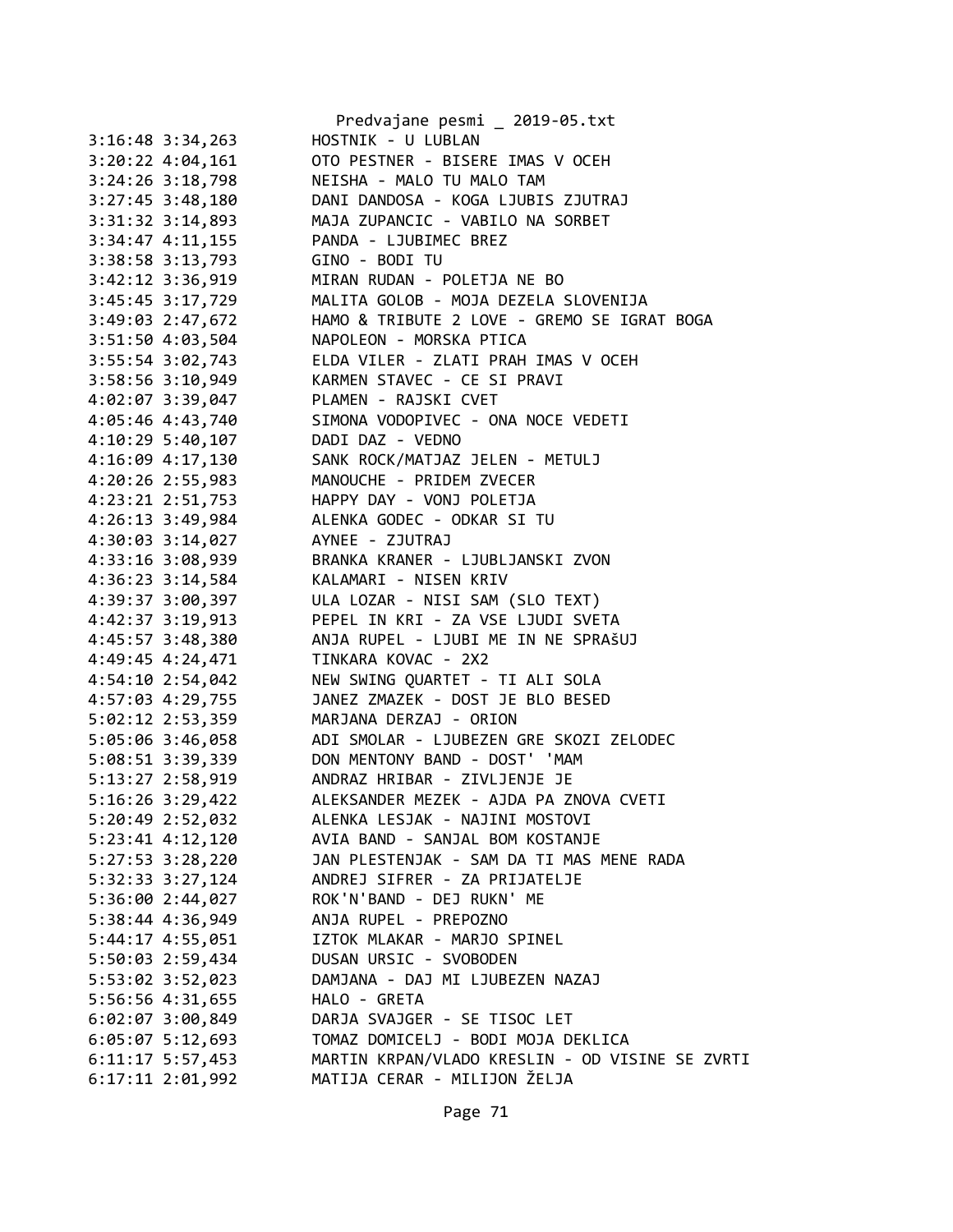|                                  | Predvajane pesmi _ 2019-05.txt                            |
|----------------------------------|-----------------------------------------------------------|
| 6:20:06 3:53,954                 | VILI RESNIK - NA FUZBAL ME PUST                           |
| 6:24:00 3:06,249                 | MANOUCHE - TAMALA                                         |
| $6:27:06$ 3:51,088               | CUKI - SONCNI ZAREK                                       |
| 6:32:09 3:14,787                 | GU-GU - MANGO BANANA                                      |
| $6:35:24$ 3:26,884               | MAJDA ARH - KAKOR LED IN OGENJ                            |
| 6:38:50 2:34,558                 | BILBI - ISKRICE                                           |
| $6:42:21$ $3:52,064$             | MZ HEKTOR/CALIFORNIA - POLETJA NE BO'98                   |
| $6:46:13$ $3:33,995$             | PEPEL IN KRI - SVET SE VRTI                               |
| $6:50:42$ 3:05,107               | AYNEE - ZVECER                                            |
| 6:53:47 4:22,045                 | ALENKA GODEC - KLIC DOBROTE                               |
| 6:58:35 3:29,079                 | MONIKA BAJUK - POGLEJ V NEBO                              |
|                                  | 7:02:43 3:35,135 BELE VRANE - LJUBIL BOM LE               |
| 7:06:18 2:53,699                 | NUSA DERENDA - PRVIC IN ZADNJIC                           |
| 7:10:06 3:43,409 EVA HREN - KDAJ |                                                           |
| 7:13:49 3:16,037                 | REGINA - PRAVLJICNA LJUBEZEN                              |
| 7:17:05 3:36,501                 | HAZARD - VSAK JE SAM                                      |
| 7:21:35 3:42,736                 | DAN D - VODA                                              |
|                                  | 7:25:17 4:04,197 MAJDA SEPE - PISMO ZA MARY BROWN         |
|                                  | 7:30:33  4:20,040  SLOVENSKI EXPRESS - IZGUBLJEN          |
|                                  | 7:34:53 3:33,471 SUNNY ORCHESTRA - MY COMMANDING WIFE     |
|                                  | 7:38:26 4:06,007 KATRINAS - V RITMU SANJ                  |
| 7:43:28 3:18,119                 | ANIKA HORVAT - HVALA TI                                   |
| 7:46:46 3:01,070                 | KARMEN STAVEC - BREZ ZAMERE IN SOLZA                      |
| 7:50:43 3:12,571                 | KALAMARI - PREDEN ZASPI                                   |
| 7:53:55 4:18,247                 | JADRANKA JURAS - KO SE SPET SRECAVA                       |
| 7:58:13 3:38,610                 | BOTRI - PLAZILCI                                          |
| 8:02:31 3:27,595                 | KINGSTON - TRI PRSTE TEQUILE                              |
| 8:05:58 3:53,802                 | BEPOP - LOKOMOTIVA                                        |
| $8:10:44$ 3:37,621               | FOLKROLA - DOBRO JUTRO MADAME                             |
| $8:14:21$ $3:43,041$             | NINA PUSLAR - VSE KAR RECES MI                            |
| 8:18:02 2:57,102                 | CUDEZNA POLJA - BOOGIE DAMA                               |
|                                  | 8:21:53  2:57,981   BERTA AMBROŽ - POSLEDNJA NOC LJUBEZNI |
| 8:24:50 3:47,008                 | POLONA - NEKAJ LEPIH BESED                                |
| $8:28:37$ 3:42,662               | BABALOO BAND - JOKAL BOM JUTRI                            |
| 8:33:32 3:27,703                 | MARTA ZORE - CUJ MOJ GLAS                                 |
| 8:36:57 3:51,838                 | NECA FALK - LJUBIMEC MOJ                                  |
| 8:41:45 2:55,261                 | YLENIA ZOBEC - PRIZNAM                                    |
| 8:44:41 2:52,929                 | VICTORY - HELENA                                          |
| 8:47:33 4:32,568                 | PAPIR - PERON 9                                           |
|                                  | 8:52:56 3:38,007 FLIRT - NJENA BALADA (V TEBI IN MENI)    |
| 8:56:36 3:20,396                 | NEISHA - OBCUTEK                                          |
| $9:01:40$ 2:49,758               | OTO PESTNER - ŽIVLJENJE ODVZETO                           |
| $9:04:29$ 1:42,753               | LEJA LEUTGEB - KOT MOZART VSAK                            |
| 9:06:08 3:29,630                 | DRUŠTVO MRTVIH PESNIKOV - 25                              |
| $9:12:54$ $3:42,309$             | AVTOMOBILI - PALME GORIJO                                 |
| 9:16:36 3:07,127                 | FRENK NOVA - NOV JE DAN                                   |
| 9:20:35 3:26,587                 | MARJANA DERZAJ - SAMO ZA NAJU DVA                         |
| $9:24:01$ $3:31,827$             | TOM TOM - ZVEZDE VEDO                                     |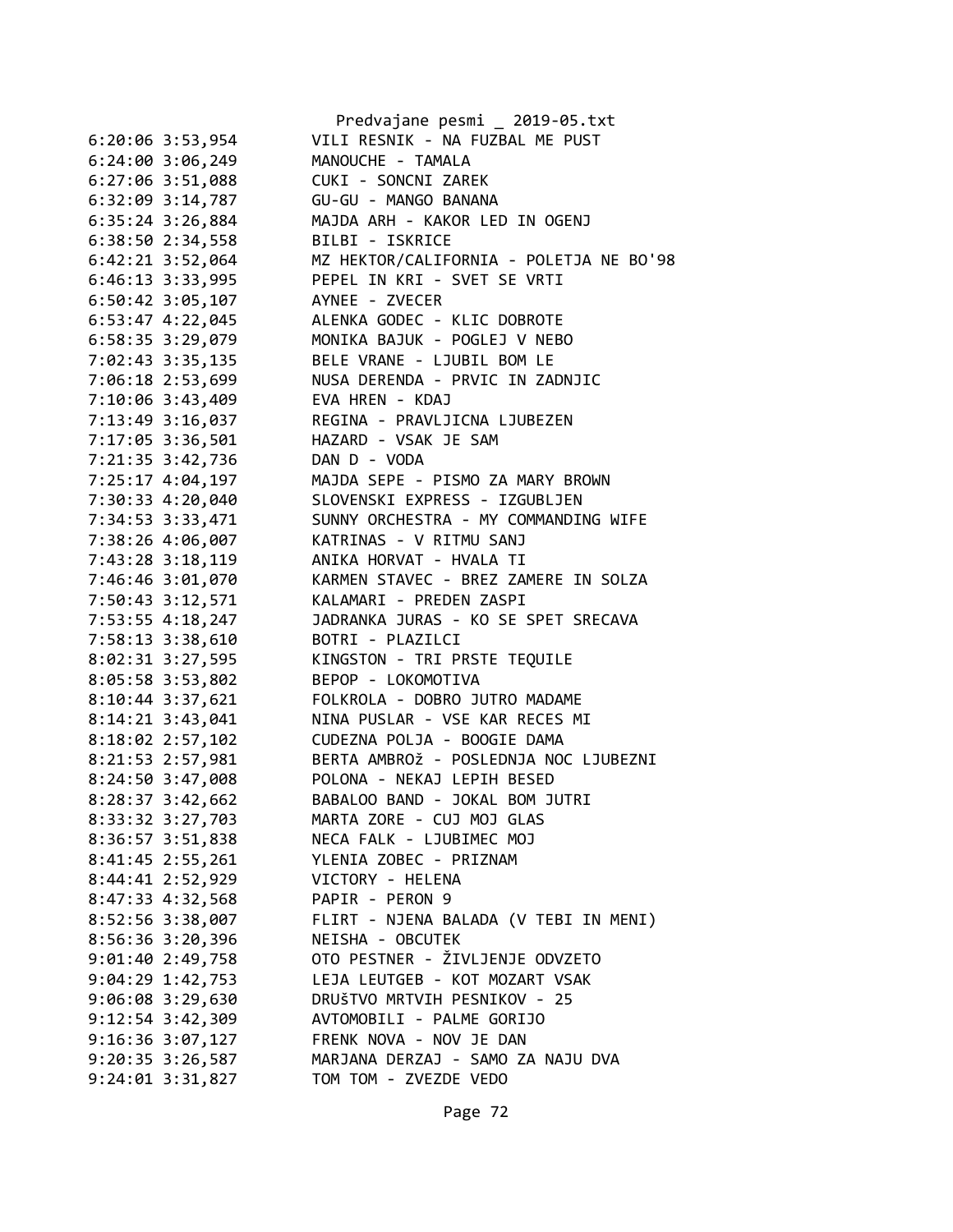|                      |                                          | Predvajane pesmi _ 2019-05.txt                           |
|----------------------|------------------------------------------|----------------------------------------------------------|
| $9:27:33$ $3:13,334$ |                                          | SUPERNOVA - KJE SPI                                      |
| $9:31:33$ $4:28,181$ |                                          | DON MENTONY BAND - OBCUTEK JE VAZEN                      |
| $9:36:01$ 4:30,056   |                                          | PETER PAN - ODPELJAL TE BOM                              |
| $9:44:20$ $3:11,335$ |                                          | ADI SMOLAR - TO BO HIT                                   |
|                      |                                          | 9:47:31 3:21,012 VIKEND+ - KO ZABOLI SRCE                |
|                      | 9:51:46 3:32,592 PLANET GROOVE - SONCE   |                                                          |
|                      | 9:55:44 3:23,037 ZABJAK TRIO - BARILOCHE |                                                          |
| 10:00:51             |                                          | 5:04,572 ALEKSANDER MEZEK - STARI MUZIKANT               |
| 10:05:55             |                                          | 2:59,252 TULIO FURLANIC & PIHALNI ORKESTER KOPER - AGATA |
| 10:08:54             |                                          | 1:04,409 YUHUBANDA - GOR PA DOL                          |
| 10:13:48             |                                          | 2:36,960 FELIKS LANGUS - LJUBEZEN NA DALJAVO             |
| 10:16:24             | 2:51,995                                 | MIRAN RUDAN - CVETJE IN VRTOVI                           |
| 10:20:07             | 4:03,353                                 | NAPOLEON - SANJAM                                        |
| 10:24:10             | 3:58,869                                 | ORLEK - NA KUM                                           |
| 10:28:09             | 2:12,464                                 | ANDREJ SIFRER - MOJE MIŠKE                               |
| 10:31:09             | 3:38,882                                 | MONROE - JAZ POTREBUJEM VEC                              |
| 10:34:47             | 3:24,235                                 | AVIA BAND - UTRIP SRCA                                   |
| 10:38:11             | 4:00,013                                 | DEMMY - VEDNO BOM S TEBOJ                                |
| 10:47:21             |                                          | 5:27,739 IZTOK MLAKAR - ŠTEFANA IN BARTOLIN              |
| 10:53:43             | 2:27,597                                 | IVANKA KRASEVEC - PRESERN - POVSOD PO PRAZNIKIH          |
| DISI                 |                                          |                                                          |
| 10:56:10             | 3:59,082                                 | DAMJANA - PRIJATELJ IN LJUBIMEC                          |
| 11:01:53             | 4:14,454                                 | FARAONI - NE VDAJ SE                                     |
| 11:06:08             | 3:35,144                                 | TOMAZ DOMICELJ - LAŽ                                     |
| 11:13:54             | 2:59,703                                 | MONIKA PUCELJ - MI PASE                                  |
| 11:16:52             | 3:26,708                                 | ANJA RUPEL - ZADNJI POLJUB                               |
| 11:21:10             | 3:22,972                                 | MANUELLA - V TVOJEM OGNJU (INFERNO)                      |
| 11:24:33             | 2:46,632                                 | KATJA M - ZADNJI DAN                                     |
| 11:27:19             | 3:27,083                                 | IRENA KOHONT - MODRI SPEV [SONG SUNG BLUE]               |
| 11:31:34             | 2:57,956                                 | CUKI - SA-LA-LA                                          |
| 11:34:31             | 3:53,614                                 | MAJDA ARH - LJUBEZEN JE KOT VINO                         |
| 11:38:25             | 2:52,993                                 | RDECI DECKI & E.FLISER - NOC ZA ROCK'N'ROLL              |
| 11:44:27             |                                          | 2:41,112 BELE VRANE - ŽENITOVANJSKA                      |
| 11:47:08             | 3:42,453                                 | ALENKA GODEC - VSAK JE SAM                               |
| 11:51:44             | 3:36,719                                 | LINTVERN - ZBOGOM BLUES                                  |
| 11:55:22             | 4:39,595                                 | ANDREJ SIFRER & KENNY LOGGINS - KORA/PTICA IZ NEBES      |
| 12:01:38             | 2:44,457                                 | ROK'N'BAND - MOJCA                                       |
| 12:04:22             | 4:40,299                                 | LEONART - NOV DAN                                        |
| 12:14:27             | 3:25,549                                 | PANDA - DALEC STRAN                                      |
| 12:17:52             | 3:16,786                                 | LIDIJA KODRIC - DO GLOBIN PREK VISAV                     |
| 12:22:00             | 2:43,337                                 | AYNEE - ZDAJ SEM TU                                      |
| 12:24:43             | 3:30,141                                 | DARJA SVAJGER - NEKAJ, KAR NE MINE                       |
| 12:28:13             | 4:31,734                                 | GU-GU - LJUBIL BI SE                                     |
| 12:33:32             | 3:19,250                                 | SANK ROCK - NEKAJ VEC                                    |
| 12:36:51             | 1:56,103                                 | JELKA CVETEŽAR - ROŽNATO PISEMCE                         |
| 12:38:47             | 3:18,991                                 | IGOR - PAULA                                             |
| 12:51:50             | 3:23,878                                 | KINGSTON - KO BO PADAL DEŽ                               |
| 12:55:39             | 3:00,293                                 | MITJA PODLESNIK - TOTALNO HUDA                           |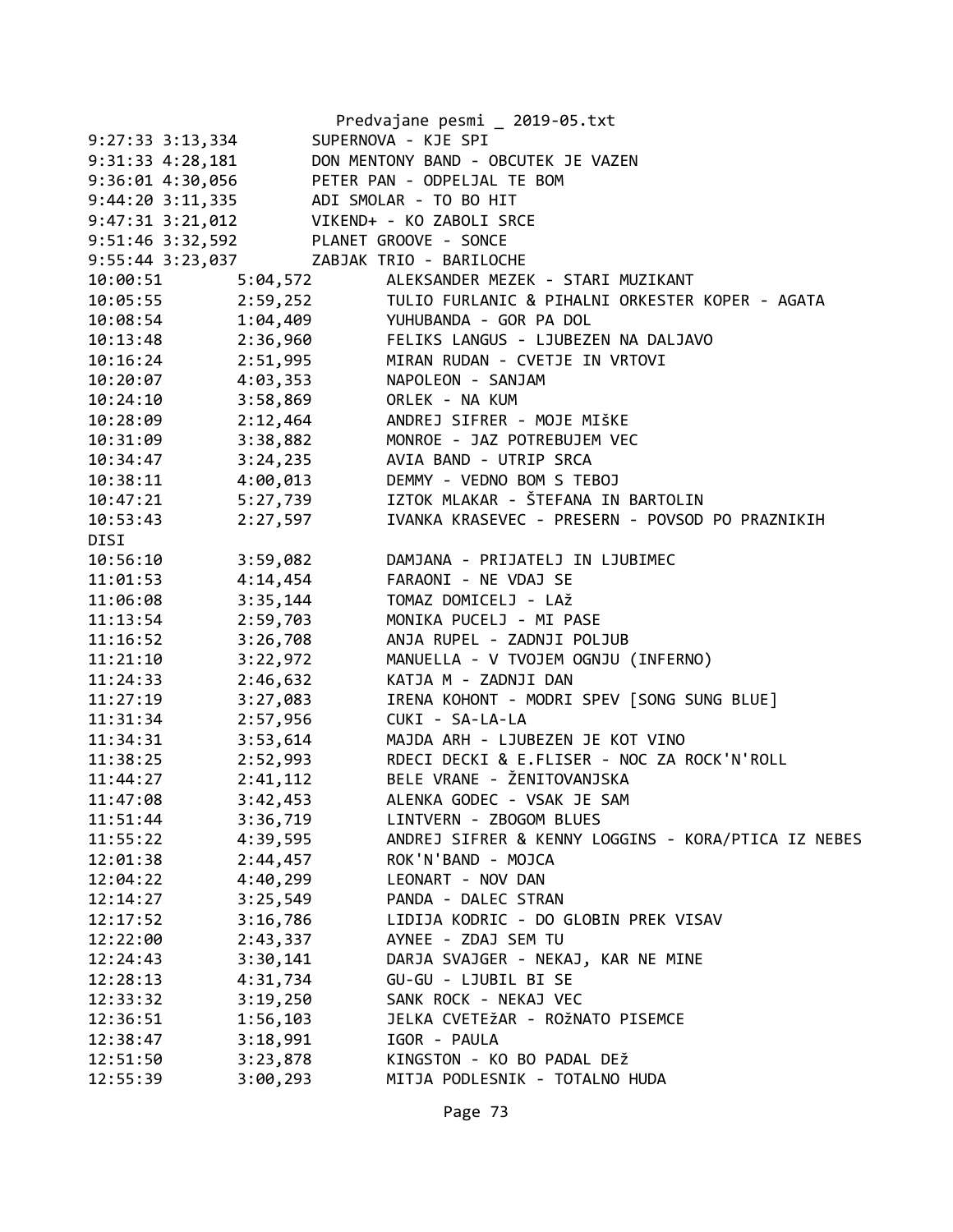|          |          | Predvajane pesmi _ 2019-05.txt            |
|----------|----------|-------------------------------------------|
| 12:58:39 | 3:35,509 | PEPEL IN KRI - JEANETTE                   |
| 13:03:02 | 2:41,217 | IRENA VRCKOVNIK - POLJUB POVE VSE         |
| 13:05:42 | 2:43,819 | KALAMARI - WWW                            |
| 13:08:26 | 3:04,030 | FOLKROLA - CYBER BABY                     |
| 13:13:25 | 2:54,086 | BLUEGRASS HOPPERS - KAMIONAR              |
| 13:16:19 | 3:06,113 | SIMON - HEJ, MALA HEJ                     |
| 13:20:55 | 3:49,383 | BABALOO BAND - KO SEM SAM                 |
| 13:24:44 | 3:52,067 | NECA FALK - LJUBIMEC MOJ                  |
| 13:28:36 | 2:31,823 | HAZARD - BISTRO                           |
| 13:32:00 | 1:42,001 | MAJDA SEPE - ROMANCA                      |
| 13:33:42 | 3:49,030 | BOTRI - AVGUŠTINA                         |
| 13:37:30 | 2:24,033 | MATIJA CERAR - NE BOM TE VEC VABIL        |
| 13:41:49 | 3:50,014 | ANIKA HORVAT - PLEŠEM V DEŽJU             |
| 13:45:39 | 2:33,432 | NIET - VIDIM RDECE                        |
| 13:48:10 | 2:07,637 | MARJANA DERZAJ - PESEM ZA DINAR           |
| 13:51:21 | 3:05,062 | DON MENTONY BAND - ZDEJ S'M PA MISKO      |
| 13:54:25 | 3:41,617 | AVTOMOBILI - GOSPODAR                     |
| 13:58:07 | 3:54,116 | NUSA DERENDA - V OGENJ ZDAJ OBLECI ME     |
| 14:02:49 | 3:55,120 | VLADO KRESLIN - NEKEGA JUTRA, KO SE ZDANI |
| 14:06:44 | 4:10,928 | VICTORY - ZELENA DEZELA                   |
| 14:12:45 | 2:48,998 | DEŽUR - HASTA MANANA                      |
| 14:15:34 | 3:59,023 | PETRA PETAN - ON JE BIL TA                |
| 14:21:06 | 4:53,160 | DUSAN URSIC - POGREB IN ZABLODA           |
| 14:25:58 | 3:12,849 | AGROPOP - ZIVELE SLOVENKE                 |
| 14:30:03 | 2:55,779 | ANDRAZ HRIBAR - KADAR SI TU               |
| 14:32:59 | 3:25,674 | SWEETSOLOGY - GREVA TJA (RADIO EDIT)      |
| 14:36:24 | 3:37,704 | OTO PESTNER - VSE JE LEPŠE KER TE LJUBIM  |
| 14:41:57 | 3:06,733 | JAN PLESTENJAK/EVA - IZ PEKLA DO RAJA     |
| 14:45:00 | 3:12,319 | NINA PUSLAR - CE TI ZAVEZEM OCI           |
| 14:48:12 | 2:49,557 | ALEX VOLASKO - PRAVLJICA                  |
| 14:52:05 | 2:10,617 | OPTIMISTI - STARI MEDO                    |
| 14:54:17 | 2:28,462 | DAZ - RAD BI TE VIDEL ZGORAJ BREZ<br>2015 |
| 14:56:45 | 3:37,748 | ADI SMOLAR - NAŠ SVET SE PA VRTI          |
| 15:01:11 | 3:19,970 | SVAROGOV - V PORTOROZU NA POSTAJI         |
| 15:04:31 | 4:44,375 | ANDREJ SIFRER - MLADE BARABE              |
| 15:11:10 | 3:57,174 | VILI RESNIK - KER VES, DA TE LJUBIM       |
| 15:15:07 | 3:45,500 | MARTA ZORE - ŠE SI TU                     |
| 15:18:53 | 3:14,328 | HALO - NEVESTA                            |
| 15:23:37 | 3:16,179 | SELL OUT - SAMOTA                         |
| 15:26:53 | 3:19,870 | AVIA BAND - EN KORAK                      |
| 15:31:05 | 3:42,113 | BAZAR - BARABE                            |
| 15:34:47 | 6:13,087 | ALEKSANDER MEZEK - SIN OCETA              |
| 15:42:55 | 4:18,571 | JANEZ BONCINA BENC - OB SANKU             |
| 15:47:13 | 3:38,174 | ALENKA VIDRIH - UJETA                     |
| 15:51:54 | 2:37,472 | ELDA VILER - KDO SI, NE VEM               |
| 15:54:57 | 3:26,947 | FLIRT - INJA                              |
| 15:58:24 | 3:30,067 | MAJDA ARH - GRAD ŽELJA                    |
| 16:02:43 | 3:01,746 | POP DESIGN - ZATE SLOVENIJA               |
|          |          |                                           |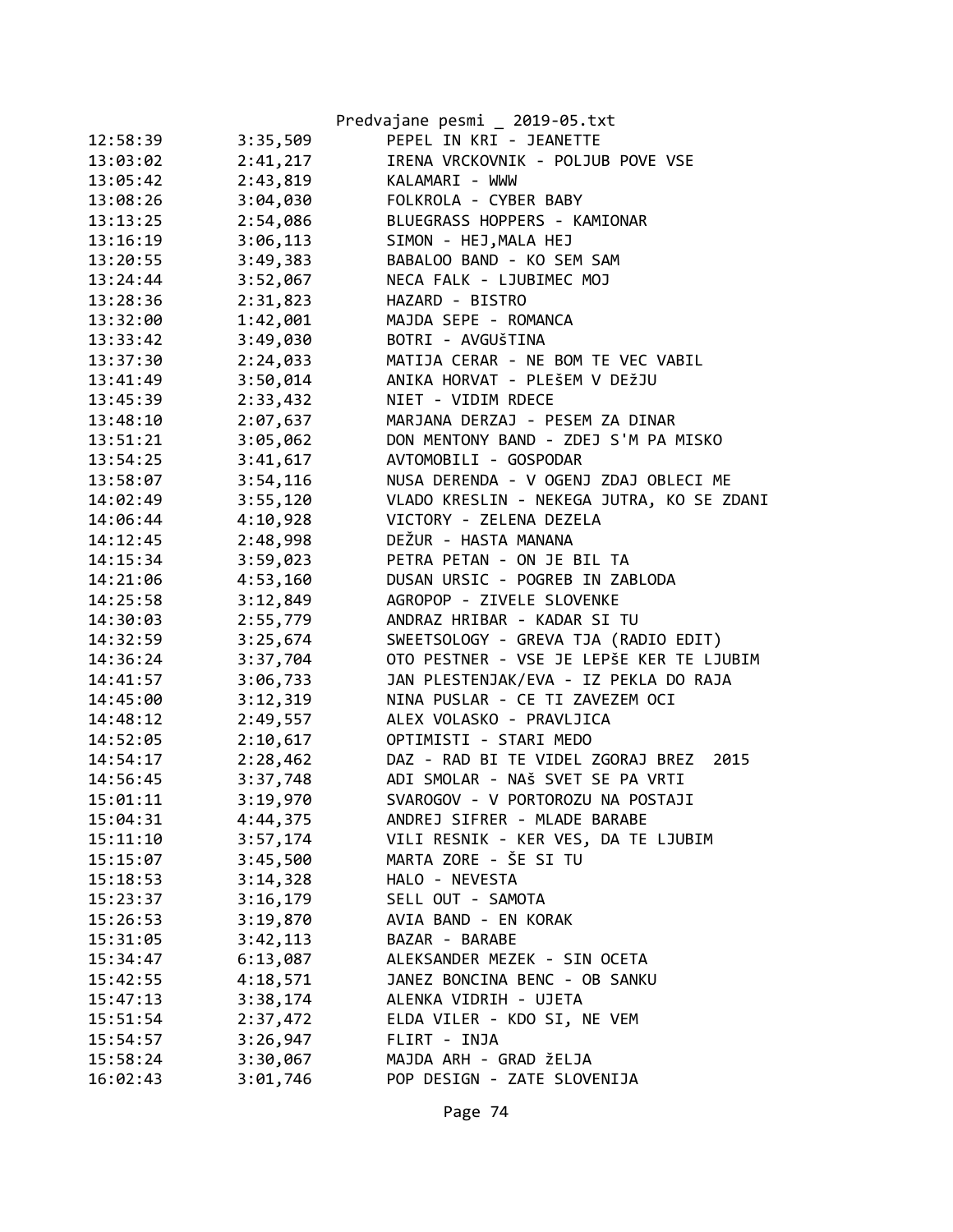|          |          | Predvajane pesmi _ 2019-05.txt              |
|----------|----------|---------------------------------------------|
| 16:05:44 | 2:22,962 | TOMAZ DOMICELJ - HEJ, MERI                  |
| 16:08:07 | 4:45,081 | IZTOK MLAKAR - PEPI ZBARADORIA              |
| 16:14:47 | 4:53,734 | SUNNY ORCHESTRA - RELAX                     |
| 16:21:11 | 5:13,920 | VITA - LAZNJIVE OCI                         |
| 16:26:25 | 3:10,020 | FARAONI - BOZICNI ZVON                      |
| 16:30:27 | 3:59,341 | ANJA RUPEL - NE POZABI ME                   |
| 16:34:26 | 5:05,541 | CALIFORNIA/MZ HEKTOR - V MENI JE CALIFORNIA |
| 16:41:22 | 3:17,527 | PAPIR - SLUTNJA                             |
| 16:44:39 | 4:00,601 | KARMEN STAVEC - TISTEGA DNE                 |
| 16:48:40 | 3:11,918 | GEJA - VZEL SI SONCE                        |
| 16:52:55 | 3:32,550 | MONI KOVACIC - NASMEH POLETNIH DNI          |
| 16:56:27 | 2:34,162 | MAJDA SEPE IN NINO ROBIC - BELE LADJE       |
| 16:59:44 | 2:56,031 | MATEJ KOSIR - VSO LJUBEZEN                  |
| 17:02:39 | 3:29,161 | ALENKA GODEC - V DOBREM IN SLABEM           |
| 17:06:08 | 3:06,450 | MIT - MIT                                   |
| 17:10:13 | 3:48,041 | AURORA - ANGEL MOJ                          |
| 17:14:00 | 3:02,610 | DAMJANA - NAJ VSEM LJUDEM SE DOGODI         |
| 17:17:03 | 3:23,317 | REVERB - TINA                               |
| 17:21:22 | 3:40,122 | CUKI - ZGODBA O PRIJATELJSTVU               |
| 17:25:02 | 3:56,899 | DARJA SVAJGER - BODI VETER                  |
| 17:28:58 | 3:37,153 | PANDA - CESNJEV CVET                        |
| 17:33:47 | 3:13,786 | GU-GU - HONOLULU BABY                       |
| 17:37:01 | 3:30,058 | MARTIN KRPAN - KAR JE STARO SE NOVO ZDI     |
| 17:41:29 | 3:20,578 | REGINA - BODI TU                            |
| 17:44:49 | 2:48,988 | ALENKA LESJAK - MIDVA                       |
| 17:47:38 | 2:51,633 | FOXY TEENS - PRVA LJUBEZEN                  |
| 17:51:27 | 2:14,886 | JOŽICA SVETE - SONCE SIJE NA PORTOROZ       |
| 17:53:42 | 2:22,251 | MESTNI POSTOPACI - ELEKTRIK SONJA           |
| 17:56:06 | 4:06,117 | FOLKROLA - MAVRICA                          |
| 18:00:55 | 2:42,867 | ROK'N'BAND - RAD JO IMAM                    |
| 18:03:29 | 3:00,790 | PEPEL IN KRI - PRIDI V SVET LJUBEZNI        |
| 18:06:29 | 3:21,326 | KINGSTON - VZEMI VSE                        |
| 18:11:43 | 3:26,114 | AYNEE - SI TO TI                            |
| 18:15:09 | 3:19,937 | PRIZMA - POGUM                              |
| 18:18:27 | 3:39,125 | KATRINAS - LETIM                            |
| 18:23:02 | 3:48,773 | KALAMARI - NARIŠI VELIKO SRCE               |
| 18:26:50 | 3:20,350 | LETECI POTEPUHI - BICIKL                    |
| 18:32:29 | 4:30,805 | DON MENTONY BAND - NE VERJAMEM              |
| 18:38:52 | 3:49,496 | DAMJANA - ŽIVLJENJE                         |
| 18:44:29 | 4:11,113 | ANIKA HORVAT - PLIMA                        |
| 18:48:40 | 3:04,957 | SMILE - OD JUTRA DO JUTRA (RMX BY STAYERC)  |
| 18:51:44 | 3:54,261 | BOTRI - MAL' PREKRATKA                      |
| 18:56:04 | 2:59,343 | BABALOO BAND - NOCEM PESEM                  |
| 18:59:46 | 2:27,057 | SANK ROCK - AL' OSTANEM AL' NAJ GREM        |
| 19:02:13 | 3:12,733 | OPTIMISTI - SANJE                           |
| 19:05:25 | 3:28,247 | JAN PLESTENJAK & LARA - SOBA 102            |
| 19:08:53 | 4:17,750 | ADI SMOLAR - JAZ BI TE                      |
| 19:14:09 | 3:16,989 | ALEX VOLASKO - SONG                         |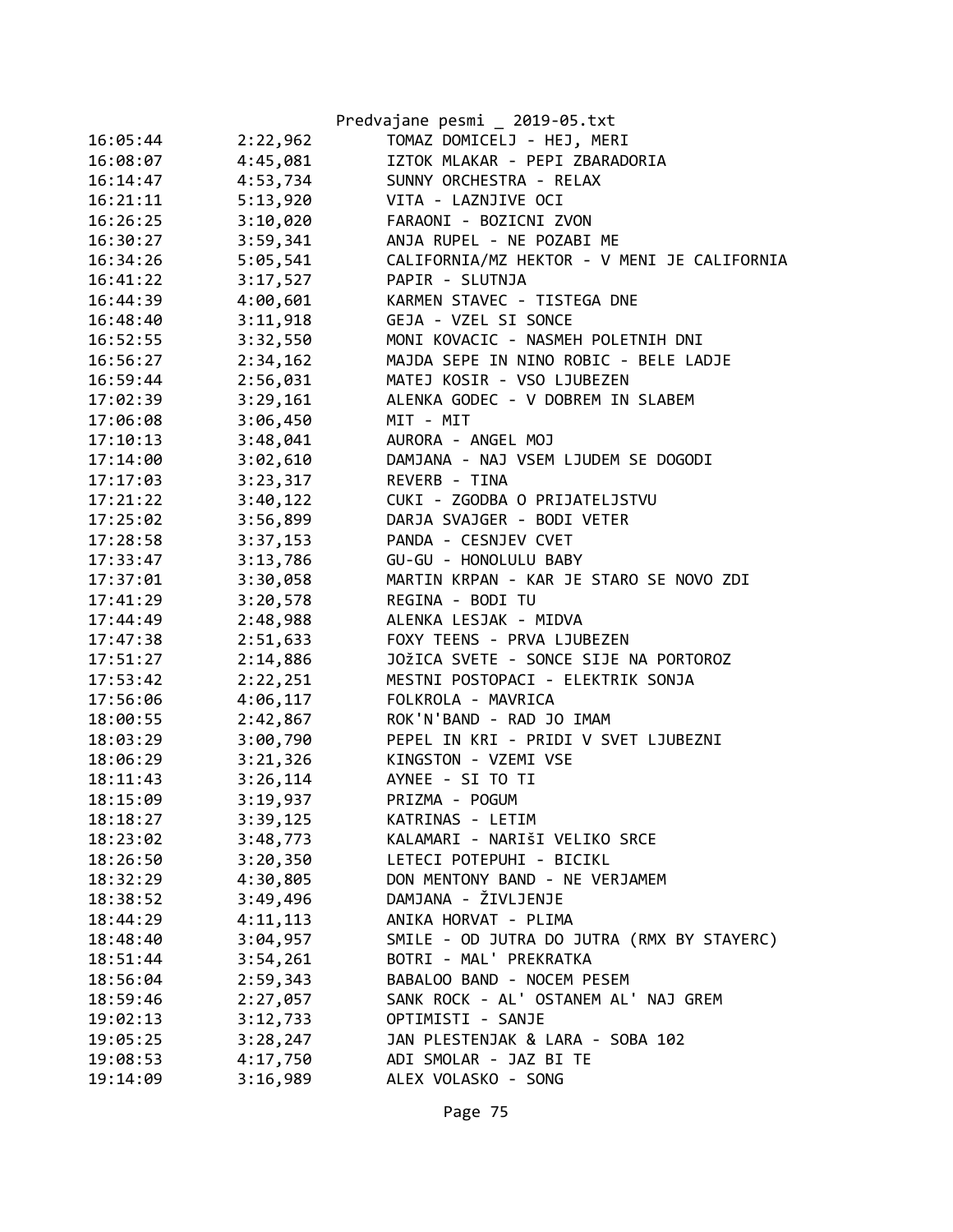|          |          | Predvajane pesmi _ 2019-05.txt                  |
|----------|----------|-------------------------------------------------|
| 19:17:26 | 3:46,958 | EDVIN FLISER IN ZBOR - OTROCI MORJA             |
| 19:22:08 | 3:09,206 | KATJA FASINK & ROK FEREGJA - NOVA POMLAD        |
| 19:25:17 | 3:10,012 | SPIN - ALI TVOJA MAMA VE                        |
| 19:28:27 | 2:53,269 | NINA PUSLAR - MED VRSTICAMI                     |
| 19:32:32 | 4:32,126 | JAN PLESTENJAK - BOLEZEN                        |
| 19:37:04 | 3:30,141 | TANGELS - NAJIN                                 |
| 19:41:31 | 3:30,060 | DRUSTVO MRTVIH PESNIKOV - 25                    |
| 19:45:00 | 4:04,130 | AVTOMOBILI - OBLJUBLJENA                        |
| 19:50:02 | 3:27,706 | NUSA DERENDA - ZA STARE CASE                    |
| 19:53:29 | 3:24,932 | OTO PESTNER - VEM, NEKJE ŽIVETI MORA            |
| 19:56:54 | 2:40,064 | MARJANA DERZAJ - VALETA                         |
| 20:00:16 | 3:59,967 | STANE MANCINI - MANDOLINA                       |
| 20:04:16 | 3:11,725 | ALEKSANDER MEZEK - PAF                          |
| 20:07:28 | 3:26,132 | AVIA BAND - NORA KRILA                          |
| 20:14:32 | 3:27,730 | TRISTAN - SRECA SE RODI V PRICAKOVANJU          |
| 20:17:59 | 4:15,824 | ANDREJ SIFRER - JOPA IZ MNOGIH BARV             |
| 20:22:55 | 2:55,857 | HAMO & TRIBUTE 2 LOVE - DEJVA BIT CIST BLIZ     |
| 20:25:51 | 3:22,832 | LEA SIRK - TAKO JE                              |
| 20:30:09 | 3:21,130 | BAZAR - AMERIKA                                 |
| 20:33:30 | 3:13,995 | BIG FOOT MAMA - ROLA SE                         |
| 20:36:43 | 3:34,657 | MANOUCHE - MEN SI FENSI                         |
| 20:44:34 | 2:32,561 | BELE VRANE - MALA TERASA                        |
| 20:47:06 | 3:54,086 | SOPRANOS - EDINA                                |
| 20:51:30 | 1:44,836 | MATIJA CERAR - KUHARCKOV TWIST                  |
| 20:53:14 | 2:25,723 | METKA ŠTOK - LJUBEZEN NA PRODAJ NI              |
| 20:55:41 | 3:54,523 | GUSTI/POLONA KASAL - MINE LETO                  |
| 21:00:44 | 4:11,266 | ANJA RUPEL - BREZ LJUBEZNI                      |
| 21:04:55 | 4:51,045 | IZTOK MLAKAR - BOZICNA                          |
| 21:16:16 | 3:39,658 | TOMAZ DOMICELJ - PARADA                         |
| 21:20:35 | 3:39,461 | MAJDA ARH - SANJAJVA                            |
| 21:24:14 | 3:58,701 | CALIFORNIA/MZ HEKTOR - LE SPOMINI (MODERNI MIX) |
| 21:28:08 | 4:57,356 | JADRANKA JURAS - LJUBEZEN                       |
| 21:34:18 | 3:28,009 | MARTA ZORE - POVEJ MI ZAKAJ                     |
| 21:37:46 | 3:45,261 | XEQUTIFZ - DALEC STRAN                          |
| 21:46:41 | 3:14,257 | SONJA GABRSCEK - PILULA ZA SRECO                |
| 21:50:24 | 3:35,647 | BILBI - RESETIRAJ ME                            |
| 21:53:59 | 2:59,834 | KARMEN STAVEC - LEP POLETNI DAN                 |
| 21:57:23 | 2:38,167 | IRENA KOHONT - ŠPANSKI HARLEM [SPANISH HARLEM]  |
| 22:00:57 | 2:56,067 | CUKI - TI LUNA NAGAJIVA                         |
| 22:03:53 | 3:20,775 | ALENKA GODEC - JULIJA                           |
| 22:07:13 | 3:31,319 | DARJA SVAJGER - SONCEN DAN                      |
| 22:14:56 | 3:56,994 | POLONA - SI POZABIL                             |
| 22:18:53 | 3:30,812 | GU-GU - DNEVI, KI PRIHAJAJO                     |
| 22:23:03 | 3:52,621 | NUDE - DAN LJUBEZNI                             |
| 22:26:56 | 3:26,016 | RITEM PLANET - NEBO JE BREZ OBLACKA             |
| 22:31:31 | 2:54,849 | 1 X BAND - TIH DEZEVEN DAN                      |
| 22:34:24 | 3:30,271 | MIHA MERLAK - RANJENO SRCE                      |
| 22:37:54 | 4:10,911 | VLADO KRESLIN - ODPIRAM OKNO                    |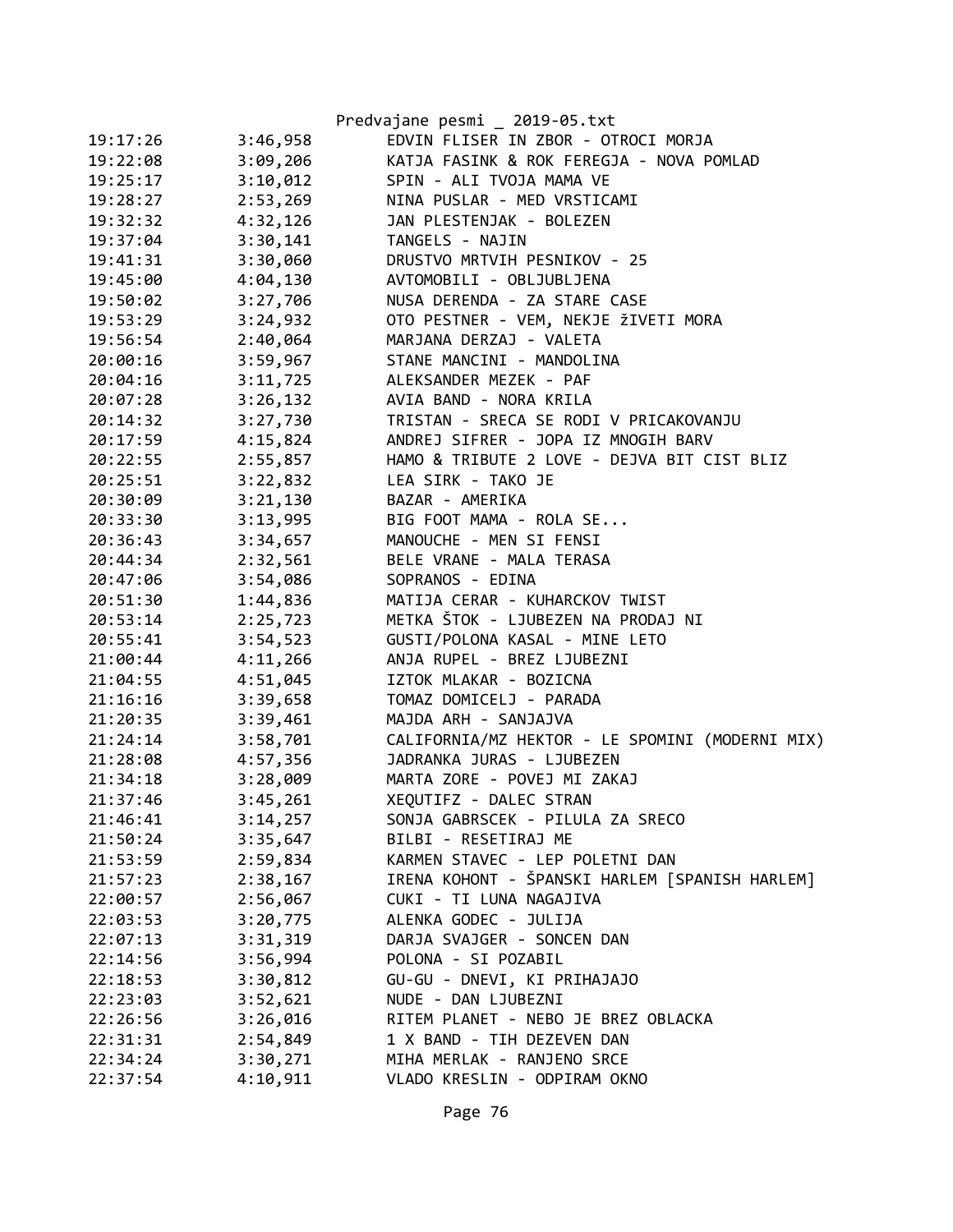|          |          | Predvajane pesmi _ 2019-05.txt         |
|----------|----------|----------------------------------------|
| 22:45:09 | 2:39,363 | MAJDA SEPE - DREVO                     |
| 22:47:48 | 3:01,158 | ALENKA VIDRIH - ZAUPANJE               |
| 22:51:18 | 4:42,922 | DON MENTONY BAND - GOSPOD SODNIK       |
| 22:56:01 | 4:38,257 | ANDRAZ HRIBAR - KAJ MI DELAS           |
| 23:01:37 | 4:07,685 | PEPEL IN KRI - DEKLE IZ ZLATE LADJICE  |
| 23:05:44 | 3:15,068 | IRENA VRCKOVNIK - VSAK MOSKI NAJ       |
| 23:08:59 | 3:24,835 | FOLKROLA - TUMASTI OŽBI                |
| 23:17:49 | 3:39,076 | MARTIN KRPAN - TO NI POLITICEN SONG    |
| 23:22:08 | 3:24,464 | ROK'N'BAND - PAZI                      |
| 23:25:32 | 2:16,641 | FRANE MILICINSKI JEZEK - GLAZEK VINCKA |
| 23:27:48 | 3:16,866 | FARAONI - SLAVOSPEV                    |
| 23:31:35 | 3:29,087 | BOSTJAN KOROSEC - KJE JE TISTA TRAVA   |
| 23:35:03 | 3:01,021 | KINGSTON - LUNAPARK                    |
| 23:38:03 | 2:38,244 | DAMJANA - KAJ PA TI                    |
| 23:49:27 | 3:22,950 | DAMJANA GODNIC - SEDI ZA KLAVIR        |
| 23:52:49 | 2:55,902 | BEPOP - NE SEKIRAJ SE                  |
| 23:55:42 | 3:20,003 | NINO ROBIC - POSLEDNJA POSTAJA         |
| 23:59:02 | 3:33,337 | LUNA NAD OBALO - MARTINA MAJERLE       |
|          |          |                                        |

|  | $0:02:35$ 2:32,147            | STANE MANCINI - MARTINA                                      |
|--|-------------------------------|--------------------------------------------------------------|
|  | 0:05:07 4:15,807              | ALENKA GODEC - POT DO SRCA                                   |
|  |                               | 0:09:23 2:48,018 KALAMARI - PRLE                             |
|  |                               | 0:12:10 3:55,016    VLADO KRESLIN - NEKEGA JUTRA KO SE ZDANI |
|  |                               | 0:16:05 2:28,621 ADI SMOLAR - PO SLUŽBI                      |
|  |                               | 0:18:33 5:14,100 MARTA ZORE - NI MI ZAL                      |
|  |                               | 0:23:47 2:58,126 HAZARD - ZABLODA V MODRIH KAVBOJKAH         |
|  |                               | 0:26:45 3:21,299 FARAONI - MI LJUDJE SMO KOT MORJE           |
|  |                               | 0:30:06 2:38,779 BETI JURKOVIC - POJEM IN ZVIZGAM            |
|  |                               | 0:32:45 2:28,990 PEPEL IN KRI - CUJ, DEKLICA                 |
|  | $0:35:12$ 3:49,582            | DON MENTONY BAND - VLAK                                      |
|  |                               | 0:39:02 4:54,870 IZTOK MLAKAR - SOCA                         |
|  |                               | 0:43:56 3:23,029 ANDREJ SIFRER - KDO KOMU VEC POMENI         |
|  |                               | 0:47:19 3:38,858 JANEZ BONCINA BENC - TA NOC JE MOJA         |
|  |                               | 0:50:58 3:14,264 DARJA SVAJGER - POGREŠAM TE                 |
|  |                               | 0:54:12 5:06,985 OTO PESTNER - ZLATO SONCE IN CRNA REKA      |
|  |                               | 0:59:18 3:19,017 AVIA BAND - EN KORAK                        |
|  |                               | 1:02:37 3:27,086 MAJDA ARH - KAKOR LED IN OGENJ              |
|  |                               | 1:06:04 3:30,783 MARJANA DERZAJ - PTICJE STRASILO            |
|  |                               | 1:09:34 2:59,025 ANDRAZ HRIBAR - ZIVLJENJE JE                |
|  |                               | 1:12:31 2:54,476 KARMEN STAVEC - LJUBIM TE                   |
|  | 1:15:26 4:24,011 BAZAR - TINA |                                                              |
|  |                               | 1:19:39 3:40,982 ANU - NIKOLI DOVOLJ                         |
|  | $1:23:20$ 3:15,228            | BOTRI - KER VEM                                              |
|  |                               | 1:26:35 3:10,070 CUKI - CRNE OCI                             |
|  |                               | 1:29:45 2:25,860 MAJDA SEPE - SUSTARKI MOST                  |
|  |                               |                                                              |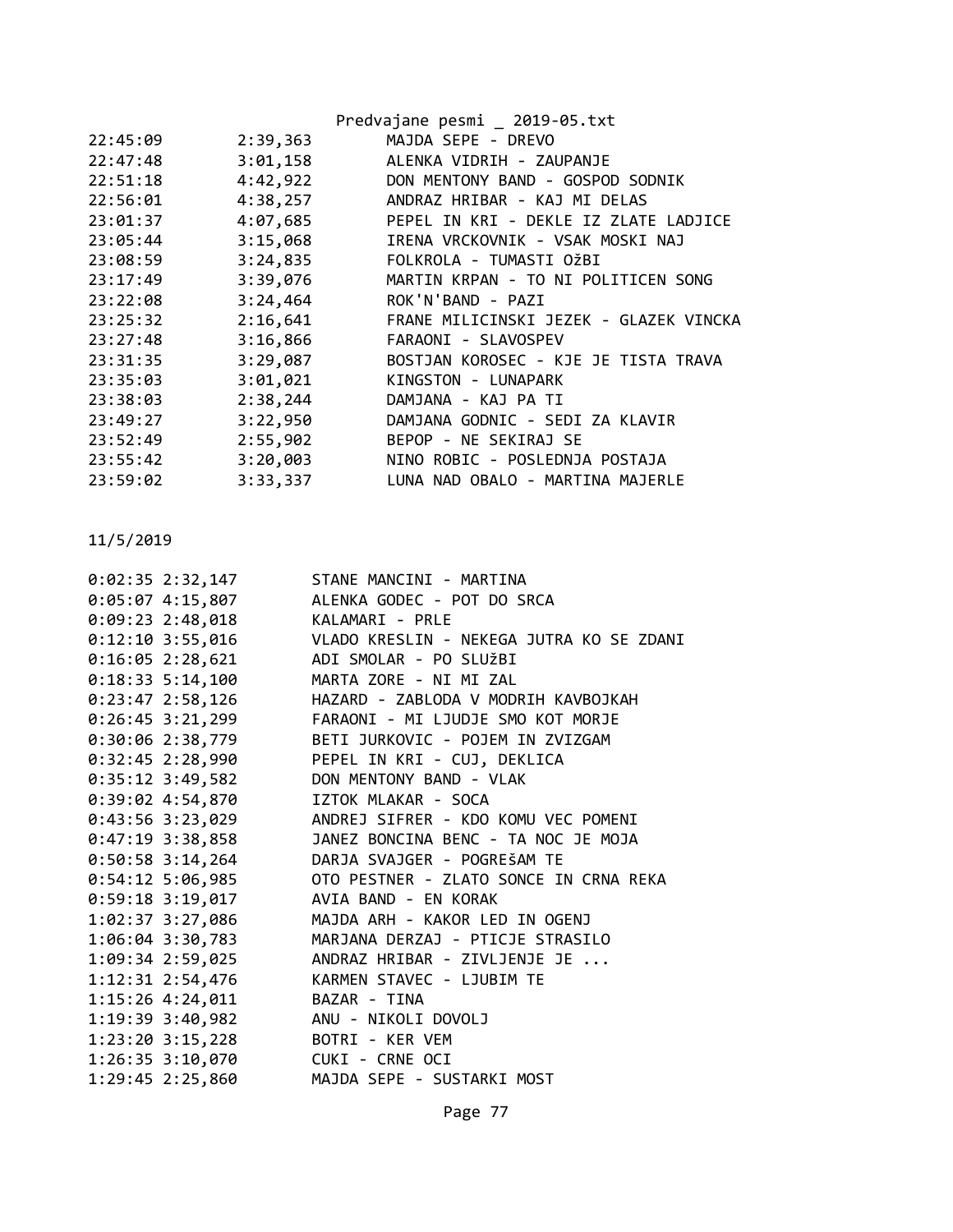|                        | Predvajane pesmi _ 2019-05.txt                                              |
|------------------------|-----------------------------------------------------------------------------|
| $1:32:10$ $3:00,233$   | MILAN PECOVNIK PIDZI - LJUBIM JO                                            |
| 1:35:09 4:01,719       | KINGSTON - MODERNE SIRENE                                                   |
| $1:39:11$ $3:54,188$   | MAJA ZALOZNIK & PAPAS - VZEMI, VSE TI DAM                                   |
| $1:43:04$ $3:12,626$   | NEISHA - MUZA TVOJ'GA BLUZA                                                 |
| $1:46:17$ $3:13,519$   | NINA PUSLAR - SLADOLED Z VESOLJEM PROSIM                                    |
| 1:49:30 4:06,039       | VICTORY - DAN BREZ TEBE (ORIGINAL)                                          |
| 1:53:36 3:59,050       | ALEKSANDER MEZEK - KJE SO TISTE STEZICE/MOZJE V CRNEM                       |
| $1:57:34$ 3:24,373     | BABALOO BAND - NENAJAVLJEN GOST                                             |
| 2:00:58 4:53,386       | DAVID GROM - LEPA SI MOJA                                                   |
| 2:05:51 3:46,915       | BEPOP - MOJE SONCE                                                          |
|                        | 2:09:36 3:28,478 SUNNY ORCHESTRA - TAT ZMIKAVT                              |
| $2:13:04$ 3:05,014     | AVTOMOBILI - LJUBEZEN NE STANUJE TU                                         |
|                        | 2:16:06 4:23,007 CALIFORNIA - DAN POTEM                                     |
| $2:20:29$ $2:40,173$   | TOMO JURAK - CE JO NEBI VZEL BI BIL BEDAK<br>FOLKROLA - DVIGNIL BOM ZASTAVO |
| 2:23:09 2:56,095       |                                                                             |
| $2:26:04$ 3:05,075     | KATRINAS - ZELEN ZAFRAN                                                     |
| 2:29:09 3:32,880       | DAZ - SRECEN                                                                |
|                        | 2:32:40 3:20,525 NUSA DERENDA - ZA SLOVENIJO ŽIVIM                          |
|                        | 2:36:01 2:57,190 DAMJANA IN HOT HOT HOT - JE TO LJUBEZEN                    |
| $2:38:57$ $2:25,010$   | GU-GU - PAPAGAJA                                                            |
|                        | 2:41:22 3:41,725 DAMJANA - VZEMI ME ŠE ENKRAT NOCOJ                         |
|                        | 2:45:04 4:14,033 ANJA RUPEL - KLJUC DO SRCA                                 |
| $2:49:18$ $3:11,137$   | VILI RESNIK - HEROJ                                                         |
| 2:52:28 2:59,941       | DAMJANA GOLAVSEK - NASMEH                                                   |
| $2:55:28$ $2:54,422$   | NINA PUSLAR FEAT. STISKI KVARTET - KDO SE VERJAME                           |
| 2:58:22 4:33,875       | FLIRT - NJENA BALADA (V MENI IN TEBI)                                       |
| $3:02:51$ $3:44,443$   | KATAYA - TO JE MOJ DAN                                                      |
| $3:06:35$ 4:12,633     | SANK ROCK - PRAVLJICA O MAVRICNIH LJUDEH                                    |
| $3:10:46$ $3:09,033$   | SPELA MAROLT - VSAK NOV DAN                                                 |
|                        | 3:13:55 3:44,103 LETECI POTEPUHI - POJEM BLUES                              |
|                        | 3:17:39 3:42,931 TINKARA KOVAC - OD ZVEZD PIJAN                             |
|                        | 3:21:21 2:47,012 RAFKO IRGOLIC - TO JE MOJ DRAGI DOM (GREEN GREEN GRASS     |
|                        | 3:24:08 3:12,893 PETER DIRNBEK - PRVA SLUZBA                                |
| 3:27:21 3:08,454       | REGINA - NAJ LJUBEZEN ZDRUŽI VSE LJUDI                                      |
| 3:30:29 3:47,124       | AJDA IVSEK & BEST COMPANY - NAJ TE OMAMA NE PREMAMI                         |
| 3:34:16 3:37,792       | PANDA - CESNJEV CVET                                                        |
| 3:37:53 3:49,772       | AGROPOP - FRANCEK PIROMANCEK                                                |
| $3:41:43$ $3:18,190$   | NATASA & ZIBELNIK - LUNA ME NOSI                                            |
| 3:45:01 3:00,834       | NUDE - TAKO LEPO SI ZLOMILA MI SRCE                                         |
| 3:48:01 3:27,854       | PAPIR - NACIN                                                               |
| 3:51:28 4:02,639       | LINTERA - SE JE CAS                                                         |
| 3:55:31 3:00,084       | LEA SIRK - HVALA NE                                                         |
| $3:58:30$ $3:04$ , 148 | ZELJKO - VERONIKA                                                           |
| 4:01:34 3:28,998       | MIRAN RUDAN - LAURE NI VEC                                                  |
| 4:05:01 2:59,213       | YLENIA ZOBEC - DAN KOT IZ SANJ                                              |
| 4:07:59 3:40,142       | NECA FALK - PRVA LJUBEZEN                                                   |
| 4:11:39 3:38,476       | DWON - NACIN KVARTA                                                         |
| 4:15:18 3:21,949       | DUO PRIMAVERA - KOLIKO POMLADI                                              |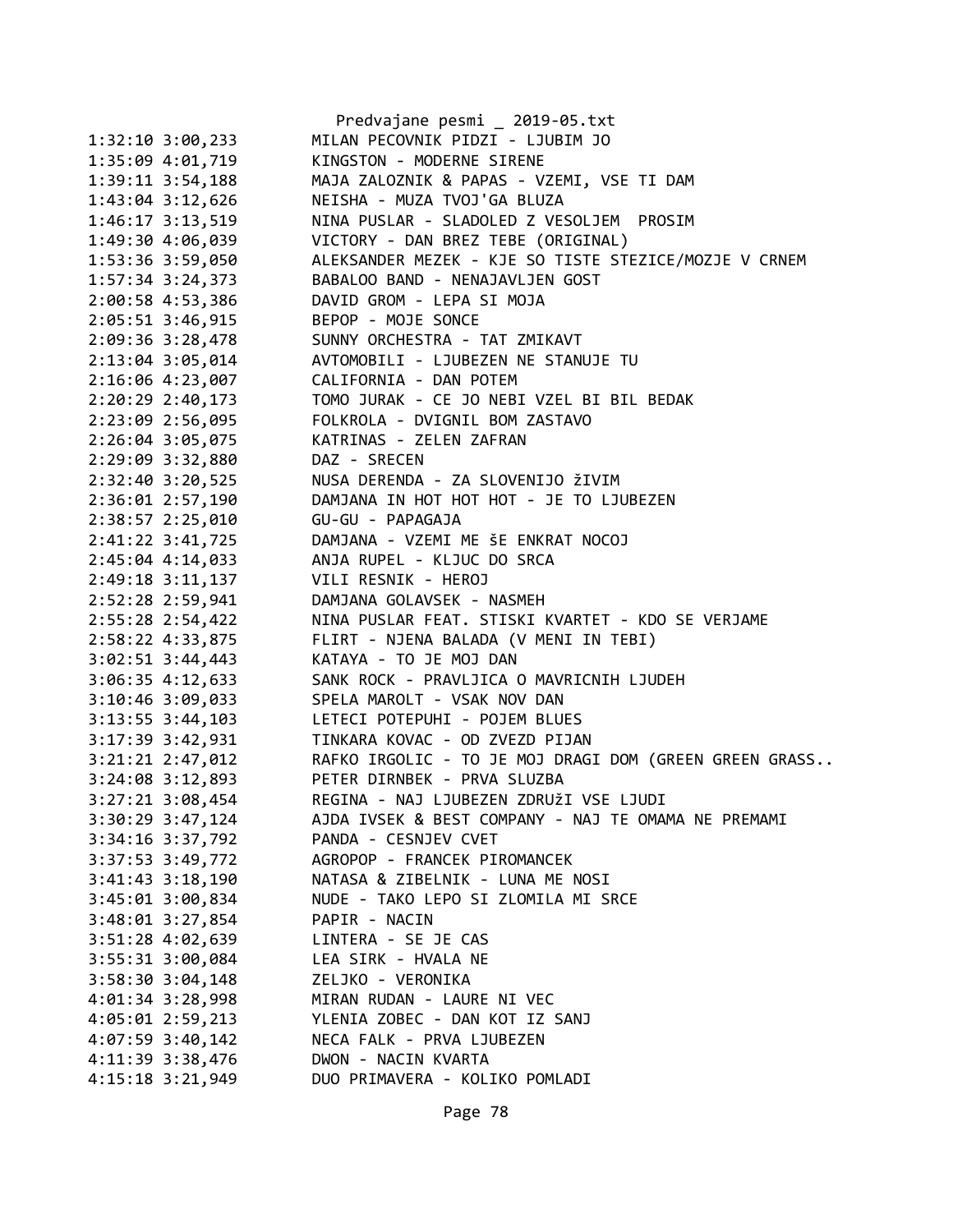|                        | Predvajane pesmi _ 2019-05.txt                        |
|------------------------|-------------------------------------------------------|
| 4:18:39 2:52,715       | ANIKA HORVAT - ORION                                  |
| $4:21:32$ $3:47,113$   | IVANCIC SLAVKO/LAVANDA - KO MENE VEC NE BO            |
| $4:25:19$ $3:14$ , 345 | ANA STOKELJ - MIDVA SVA ZALJUBLJENA                   |
| 4:28:33 3:16,065       | BOZIDAR WOLFGANG WOLF - ANGEL VARUH                   |
| 4:31:48 3:50,086       | SUNNY ORCESTRA - ODHAJAM                              |
| 4:35:38 3:43,741       | HELLCATS - SANJAM DEMONE                              |
| 4:39:22 2:45,091       | STANE MANCINI - CIKLAME                               |
| 4:42:07 3:40,855       | ADI SMOLAR - NEDELJA LEP JE DAN                       |
| 4:45:47 3:55,854       | DON MENTONY BAND - PRESERJE BLUES                     |
| 4:49:43 3:06,164       | THE TWINS - HOCEM VEDETI                              |
| 4:52:48 3:15,999       | SLOVENSKI EXPRESS - VRAZJE USNJE                      |
| 4:56:04 4:12,273       | FARAONI - JAZ TE NIMAM RAD                            |
| $5:00:16$ 2:37,115     | JELKA CVETEŽAR - KO BOŠ PRIŠLA NA BLED                |
| 5:02:53 3:42,506       | KINGSTON - DAJ POVEJ, DAJ POVEJ                       |
| 5:06:35 4:27,744       | DON MENTONY BAND - KARIERA                            |
| 5:11:03 3:43,273       | ESTEFANIO BIG - POISCIVA SONCE                        |
| 5:14:46 3:16,397       | TOMAZ DOMICELJ - KO SE ZJUTRAJ ZBUDIŠ                 |
| $5:18:02$ 2:46,833     | CORVUS - S TEBOJ LETET                                |
| 5:20:48 4:17,605       | ALENKA GODEC - ZGUBLJAM TE                            |
| 5:25:06 4:24,711       | DRUSTVO MRTVIH PESNIKOV - BOJNA CRTA (RADIO EDIT)     |
| 5:29:30 3:13,869       | ANIKA HORVAT - KO GRE TVOJA POT OD TOD                |
| 5:32:44 4:27,042       | ANDREJ SIFRER - SLISIM TRAVO RAST                     |
| 5:37:11 3:32,483       | DAMJANA - NOCOJ LJUBILA BI SE S TEBOJ                 |
| 5:40:43 3:46,992       | ANJA RUPEL - NAJBOLJ NORI PAR                         |
| 5:44:30 2:33,610       | ALEKSANDER MEZEK - SANJAM SAM                         |
| 5:47:03 2:47,037       | JANKO ROPRET - ZIMZELEN                               |
| 5:49:50 3:36,159       | ADI SMOLAR - GENOCID                                  |
| 5:53:26 2:08,079       | VULTURE AND THE GURU - NE STRELJAJ NAME               |
| 5:55:35 3:46,147       | ROK'N'BAND - PRIZNAM                                  |
| $5:59:21$ $3:36,149$   | IRENA VRCKOVNIK - NAJ                                 |
|                        |                                                       |
|                        | 6:02:57 3:35,356 MARJANA DERZAJ - BREZA MOJE MLADOSTI |
|                        | 6:06:32 3:59,535 KALAMARI - SVET BREZ NAPAKE          |
| 6:10:31 2:49,083       | DARJA SVAJGER - LJUBEZEN NE ODHAJA                    |
| $6:13:20$ 3:24,980     | NUSA DERENDA - NE KLICI ME                            |
| $6:16:43$ 2:32,890     | OTO PESTNER - NAJ SNEZI                               |
| $6:19:16$ $3:02,257$   | BOTRI - UGASN' ME                                     |
| 6:22:18 4:07,615       | KANTOR - TATU                                         |
| 6:26:24 2:45,635       | BELE VRANE - MESTO MLADIH                             |
| $6:29:10$ 3:27,024     | STANE MANCINI - SPOMINCICA                            |
| 6:40:33 3:01,831       | MLADI LEVI - ODA IRENI                                |
| 6:43:35 3:18,779       | AVIA BAND - NEKAJ JE V ZRAKU                          |
| 6:46:53 2:58,974       | CALIFORNIA/MZ HEKTOR - 1 MILJO OD OBALE               |
| 6:49:50 4:24,375       | IZTOK MLAKAR - CIKORIJA IN KAFE                       |
| 6:54:40 3:18,341       | ANDREJ SIFRER & TINA - TAKI LJUDJE                    |
| 6:57:58 3:02,002       | MARTA ZORE - POJDI Z NJO                              |
| 7:03:19 3:28,568       | AVTOMOBILI - ARGENTINA                                |
| 7:08:40 3:34,380       | FOLKROLA - DANES                                      |
| 7:14:01 2:33,933       | RAFKO IRGOLIC - MOJ CRNI KONJ                         |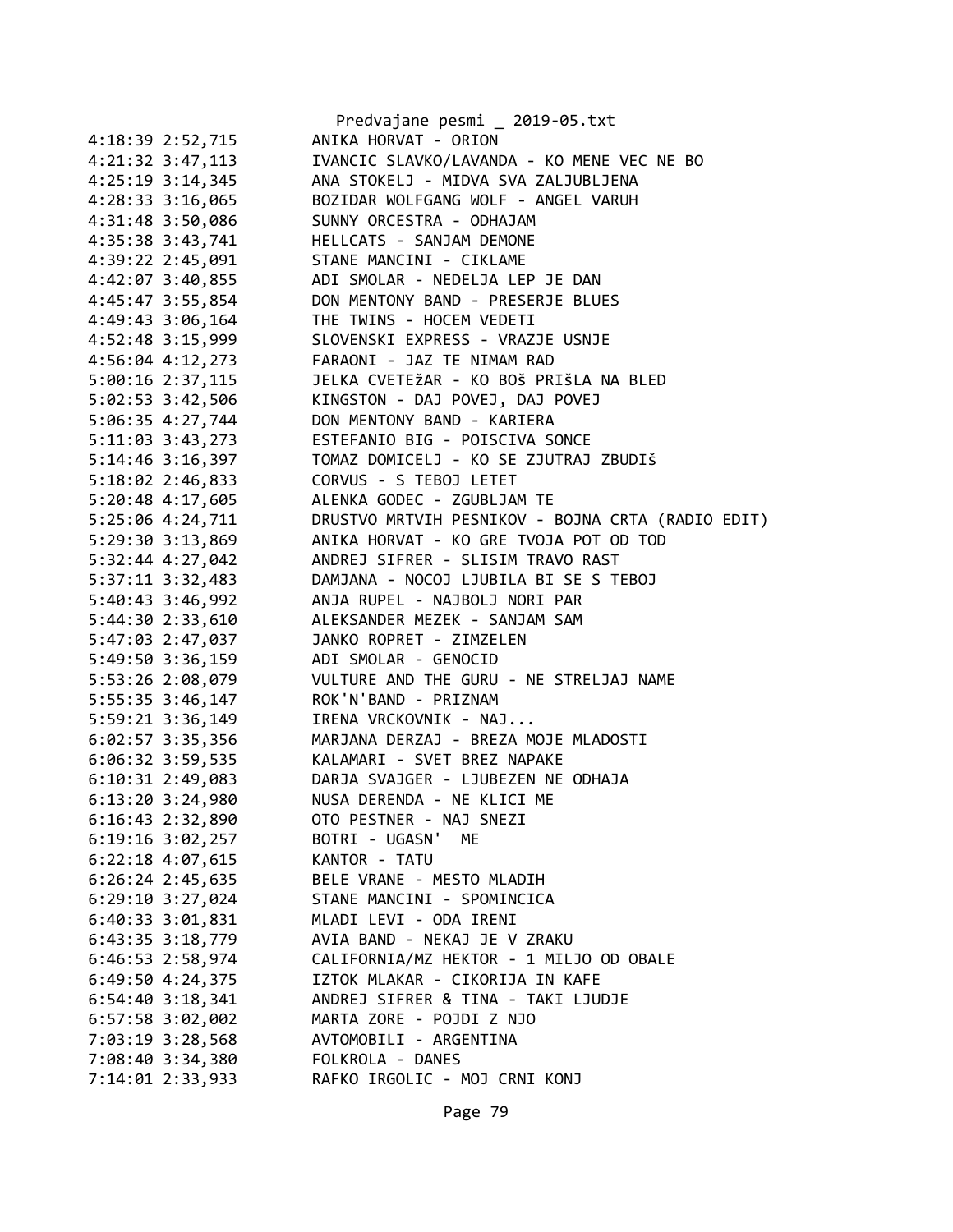|                      |                | Predvajane pesmi _ 2019-05.txt                     |
|----------------------|----------------|----------------------------------------------------|
| 7:16:32 2:56,768     |                | ANDRAZ HRIBAR - KADAR SI TU                        |
| 7:19:29 2:42,126     |                | METKA ŠTOK - KO BOM 64                             |
| 7:22:11 3:54,993     | KOMET - ANA    |                                                    |
| 7:26:05 4:00,091     |                | ZABJAK TRIO - LENORA                               |
| 7:30:05 3:25,530     |                | JELKA CVETEZAR - TOM PILIBI                        |
| 7:33:30 3:51,429     |                | DITKA HABERL - KO SEM ZALJUBLJENA                  |
| 7:37:21 3:35,107     |                | YUHUBANDA - MOJA SI                                |
| 7:40:56 3:31,048     |                | VICTORY - UPAJ SI                                  |
| 7:44:26 3:23,164     |                | NECA FALK - STORILA BOM TO                         |
| 7:47:49 2:52,095     |                | MATIJA CERAR - OBLEDELA SLIKA                      |
| 7:50:41 2:36,871     |                | BABALOO BAND - MOJE SRCE                           |
| 7:53:18 3:27,945     |                | NINA PUSLAR - ROK TRAJANJA                         |
|                      |                | PEPEL IN KRI - VODA NA MOJ MLIN                    |
| 7:56:45 2:56,381     |                | PREZRTI - NA SKALAH IN MIVKI                       |
| 7:59:41 2:19,142     |                |                                                    |
| 8:02:00 3:31,951     |                | BAZAR - DOBER DAN                                  |
| $8:05:26$ 3:48,901   |                | GU-GU - ŽELIM SI NA JAMAJKO                        |
| 8:09:15 3:15,757     |                | VLADO KRESLIN - KDO SI                             |
| 8:12:30 2:24,291     |                | MAJDA SEPE - PRELEPA SI BELA LJUBLJANA             |
| $8:14:54$ 3:23,408   |                | FLORA & PARIS - VSE SI TI                          |
| $8:18:17$ 3:16,688   | 2B - SLOVENIJA |                                                    |
| 8:21:33 4:49,677     |                | ALEKSANDER MEŽE K- LJUBLJANA V MAJU.WAV -          |
| 8:26:22 3:32,711     |                | LEA LIKAR - PRIDE TAK DAN                          |
| 8:29:55 3:11,008     |                | ALENKA VIDRIH - SPRENEVEDANJA                      |
| 8:38:37 3:10,038     |                | OTO PESTNER & ELDA VILER - MOJA DEZELA             |
| 8:46:12 2:39,554     |                | MARJANA DERZAJ - VALETA (& BELE VRANE)             |
| 8:50:43 4:55,491     |                | SAMO GLAVAN - VENTILATORSKA PESEM                  |
| 8:55:40 3:31,024     | CUKI - ZOBAR   |                                                    |
| 9:00:48 3:38,429     |                | APOLONIA - MED VRSTICAMI                           |
| 9:04:26 2:26,499     |                | ORLEK - LOJZI GOBC                                 |
| 9:06:52 2:54,677     |                | BLUEGRASS HOPPERS - KAMIONAR                       |
| 9:13:45 3:30,074     |                | MILAN PECOVNIK PIDZI - NOCOJ BOM PLESAL LE S TEBOJ |
| $9:17:14$ $3:43,391$ |                | DUSAN URSIC - NIMAMO                               |
| 9:21:46 2:19,688     |                | BETI JURKOVIC - TALISMAN                           |
| 9:24:05 1:52,303     |                | OPTIMISTI - LIMUZINA                               |
| 9:25:57 3:39,663     |                | KINGSTON - TRI KRASNE                              |
| 9:30:204:14,191      |                | ALENKA GODEC - POZABI                              |
| 9:34:34 3:39,800     |                | ALJA OMLADIC - NE JEMLJI ME ZARES                  |
| 9:38:13 2:08,624     |                | GAUDEAMUS - KO BOŠ PRIŠLA NA BLED                  |
| $9:44:52$ $3:35,035$ |                | SPIN - SPUSTI SE NA TLA                            |
| 9:48:24 3:31,955     |                | DON MENTONY BAND - N'KOL SI NAM ODPUSTU            |
| 9:53:01 4:32,075     |                | JAN PLESTENJAK - BOLEZEN                           |
| 9:57:58 3:47,351     |                | BOSSA DE NOVO - SESTANEK POD RJUHO                 |
| 10:03:25             | 3:21,576       | LIDIJA KODRIC - PO TIHO                            |
| 10:06:46             | 3:32,019       | SLAVKO IVANCIC - OGOLJUFAN                         |
| 10:13:27             | 3:53,145       | HAZARD - LJUDJE KI SEDIJO V PARKIH                 |
| 10:17:20             | 3:15,004       | KARMEN STAVEC - VZEMI MOJO DLAN                    |
| 10:21:19             | 4:11,811       | ANIKA - PLIMA                                      |
| 10:25:30             | 3:00,462       | ROK 'N' BAND - DEKLE MOJEGA                        |
|                      |                |                                                    |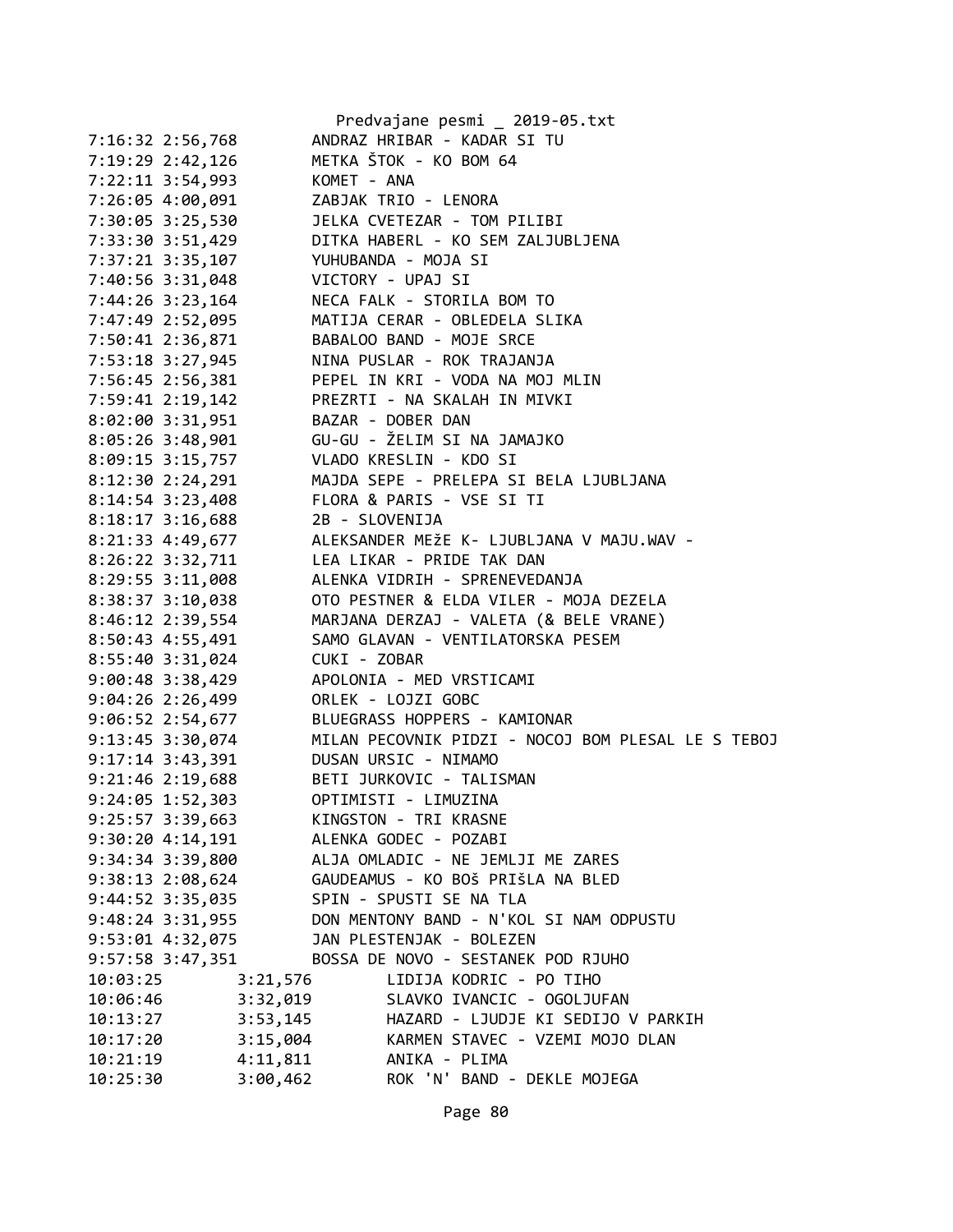|          |          | Predvajane pesmi _ 2019-05.txt             |
|----------|----------|--------------------------------------------|
| 10:28:31 | 3:17,106 | MAJDA ARH - OSTANI TAM                     |
| 10:32:33 | 3:32,030 | PETER AMBROŽ - NA PLESU                    |
| 10:36:05 | 3:03,754 | ROYAL FLASH - VSE BI DAL                   |
| 10:47:07 | 3:28,913 | ADI SMOLAR - NEPRILAGOJEN                  |
| 10:51:41 | 4:19,021 | OTO PESTNER - TRIDESET LET                 |
| 10:56:00 | 3:05,127 | ANDREJ SIFRER - PESEM ZA TADEJO            |
| 11:00:44 | 3:32,485 | GAL GJURIN - SEDEMNAJST                    |
| 11:04:13 | 2:46,682 | DARJA SVAJGER - PRISLUHNI MI               |
| 11:06:59 | 3:30,467 | FLIRRT - ZATE BI SNEL DOL NEBO             |
| 11:15:55 | 3:45,917 | TATJANA DREMELJ - ZALJUBLJENA              |
| 11:20:28 | 4:04,854 | VILI RESNIK - NAJ MI KDO POVE              |
| 11:24:32 | 2:57,030 | MARKO JURCA - POVEJ MU                     |
| 11:27:29 | 2:49,031 | HISA - ODKRIJ OTROKOM SVET                 |
| 11:31:03 | 3:29,868 | PETER PAN - VROCE USTNICE                  |
| 11:34:33 | 4:04,105 | KALAMARI - NISEM TE SPOZNAL                |
| 11:38:37 | 3:28,602 | ALEKSANDER MEZEK - MESTO BREZ SRCA         |
| 11:44:51 | 3:49,786 | NUSA DERENDA - LUC                         |
| 11:48:37 | 2:50,866 | METKA ŠTOK - MOŠKI IN ŽENSKA               |
| 11:52:33 | 3:52,048 | TOMAZ DOMICELJ - OPROSTI, KER TE MOTIM     |
| 11:56:26 | 3:27,460 | FOLKROLA - MONA                            |
| 12:01:33 | 3:40,810 | NUDE - PEPELKA                             |
| 12:05:10 | 4:11,534 | ANIKA HORVAT - ORFEJ                       |
| 12:13:09 | 3:23,828 | BOTRI - SONCE PO DEZJU                     |
| 12:16:33 | 3:17,574 | AVIA BAND - COOL                           |
| 12:20:38 | 3:36,031 | MARTA ZORE - POVEJ MI ZAKAJ                |
| 12:24:14 | 4:28,615 | ROK N BAND - BAMBINA                       |
| 12:28:42 | 3:30,013 | IVO MOJZER - CIFRA MOZ                     |
| 12:32:57 | 4:16,003 | PANDA - EN KORAK                           |
| 12:37:13 | 2:40,197 | BRANKA KRANER - POLETNI GIGOLO             |
| 12:44:30 | 3:29,119 | IZTOK MLAKAR - BETULA                      |
| 12:47:58 | 3:20,907 | IVANKA KRASEVEC - PRESERN - NISEM SANJALA  |
| 12:52:24 | 2:56,326 | ROK'N'BAND - ZDAJ SEM TU                   |
| 12:55:46 | 3:31,891 | VICTORY - KAKO NAJ CAS USTAVIM             |
| 12:59:59 | 2:45,159 | BERTA AMBROŽ - PESEM ZAPOJ MI NOCOJ        |
| 13:02:44 | 3:48,021 | ANJA RUPEL - NEKAJ UR ZA NOROST            |
| 13:06:32 | 2:52,763 | GU-GU - GU-GU GRE V HOLLYWOOD              |
| 13:10:35 | 3:20,622 | BAZAR - DOBRODOŠLI                         |
| 13:13:56 | 3:52,647 | FARAONI - HOCEM TE                         |
| 13:17:48 | 3:19,102 | ANDRAZ HRIBAR - MED NAMI                   |
| 13:22:26 | 4:05,642 | TATJANA GROS - ZATO SEM NORO TE LJUBILA    |
| 13:26:31 | 4:13,091 | 7.OKTOBER - TA DAN                         |
| 13:32:08 | 1:42,056 | MATEJ KOSIR - Z LJUBEZNIJO                 |
| 13:33:49 | 2:48,477 | DITKA HABERL - V MENI RASTE DREVO          |
| 13:36:38 | 3:06,994 | IRENA KOHONT - BIL JE TAKO PRIKUPNO ZMEDEN |
| 13:40:52 | 3:45,041 | FOXY TEENS - VZEMI ME V NAROCJE            |
| 13:44:32 | 2:40,863 | PEPEL IN KRI - KDO                         |
| 13:47:13 | 3:08,494 | REGINA - MOJE SANJE                        |
| 13:51:21 | 4:04,273 | MAJDA SEPE - NA LJUBLJANSKEM GRADU         |

Page 81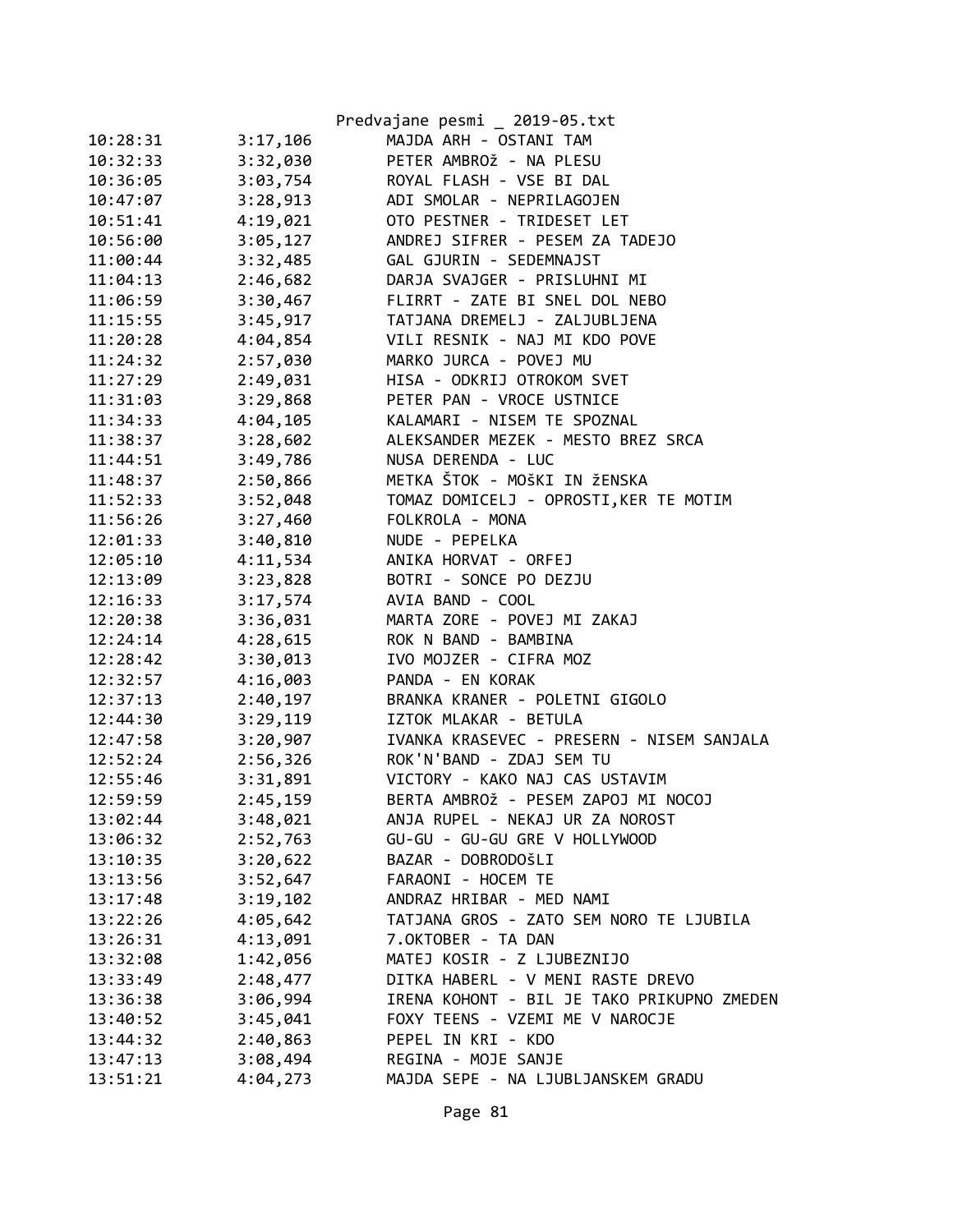|          |          | Predvajane pesmi _ 2019-05.txt                   |
|----------|----------|--------------------------------------------------|
| 13:55:26 | 3:43,197 | POTECI LENUHI - ZZ TOP                           |
| 13:59:48 | 4:30,861 | ALENKA GODEC - KONCA NI                          |
| 14:04:18 | 3:29,066 | CUKI - TA VLAK                                   |
| 14:07:47 | 2:04,543 | GAUDEAMUS - PESEM ZA ŠPAS                        |
| 14:11:02 | 3:57,534 | EVA BOTO - NA KOZO PISANA                        |
| 14:15:00 | 2:39,351 | ICE - STARA GARA                                 |
| 14:17:39 | 2:35,336 | PRO ANIMA SINGERS & ELDA VILER - TI SI MOJA      |
| LJUBEZEN |          |                                                  |
| 14:21:33 | 3:14,031 | IRENA VRCKOVNIK - SIRENA                         |
| 14:24:46 | 4:05,790 | FLIRT - PRVIC                                    |
| 14:28:52 | 3:15,537 | NECA FALK - ON JE REKEL SONCE                    |
| 14:33:30 | 3:04,065 | RESISTANCE ACOUSTIQUE - DVE JEZERI, VSI SO VENCI |
| VEJLI    |          |                                                  |
| 14:36:34 | 3:01,190 | MAJA ZALOZNIK - MI POVES                         |
| 14:40:46 | 2:48,435 | BLUEGRASS HOPPERS - ŠTAJERSKA                    |
| 14:43:34 | 3:35,751 | MANOUCHE - RESNICNA ROMANSA                      |
| 14:47:10 | 2:27,240 | BARBARA JARC - ZAPLEŠIMO TWIST                   |
| 14:51:06 | 3:24,726 | ZABJAK TRIO - MORALITETA                         |
| 14:54:32 | 2:30,948 | DON MENTONY BAND - REKLA JE ŠE                   |
| 14:57:03 | 3:25,928 | KINGSTON - MENE LUNA NOSI                        |
| 15:01:10 | 4:15,927 | SAMO GLAVAN - TUJERODNA INVAZIJA                 |
| 15:05:26 | 3:30,052 | AVTOMOBILI - POLETJE LJUBEZNI                    |
| 15:08:56 | 3:57,048 | AYNEE - AVTO                                     |
| 15:14:04 | 2:43,074 | BELE VRANE - 1, 2, 3                             |
| 15:16:47 | 4:25,065 | MAJA SINK - POLETNI POLJUB                       |
| 15:22:30 | 3:33,154 | LEA LIKAR - VSI VEDO                             |
| 15:26:01 | 3:37,471 | DUSAN URSIC - USMERJENCKI                        |
| 15:31:02 | 4:21,628 | MAJDA ARH - ZDAJ VEM                             |
| 15:35:23 | 3:04,924 | NANA MILICINSKI - DRAGI                          |
| 15:38:28 | 2:33,044 | DOCA MAROLT - ŽIVLJENJE JE LEPO                  |
| 15:42:12 | 3:25,608 | KATJA M - A SE SPOMNIS                           |
| 15:45:37 | 1:58,383 | MATIJA CERAR - KRAMLJANJE V MRAKU                |
| 15:47:35 | 3:42,164 | BABALOO BAND - JOKAL BOM JUTRI                   |
| 15:52:45 | 3:30,076 | ADI SMOLAR - IMAM DEKLE                          |
| 15:56:40 | 3:49,049 | MZ HEKTOR/CALIFORNIA - MAKSIMALNO DOBER DAN      |
| 16:01:12 | 2:25,649 | HISA - USPAVANKA                                 |
| 16:03:37 | 2:24,968 | ANDREJ SIFRER - UMAZANCI                         |
| 16:06:02 | 3:50,981 | MARJANA DERZAJ - MUZIKA                          |
| 16:11:03 | 2:29,364 | VIDEOSEX - VOZI ME VLAK V DALJAVE                |
| 16:13:32 | 5:00,865 | VLADO KRESLIN - PREKO MURE, PREKO DRAVE          |
| 16:18:16 | 3:24,067 | TONI ROM - TIVOLI                                |
| 16:22:58 | 2:06,989 | LUCKY CUPIDS - DAJ LJUBI ME                      |
| 16:25:05 | 3:16,945 | SLAVKO IVANCIC - CRTA                            |
| 16:28:21 | 4:02,601 | PINOCCHIO - LJUBEZEN IZ SOLSKIH DNI              |
| 16:37:55 | 3:24,218 | TATJANA DREMELJ - SAJ VEŠ DA RADA TE IMAM        |
| 16:45:45 | 3:25,583 | ANJA RUPEL - NAJ TE SONCE PREBUDI                |
| 16:51:02 | 2:58,846 | JELKA CVETEŽAR - JUTRO NA PLANINI                |
| 16:54:01 | 3:35,002 | OTO PESTNER - CIGANSKA KRI (BIG BAND MIX)        |
|          |          |                                                  |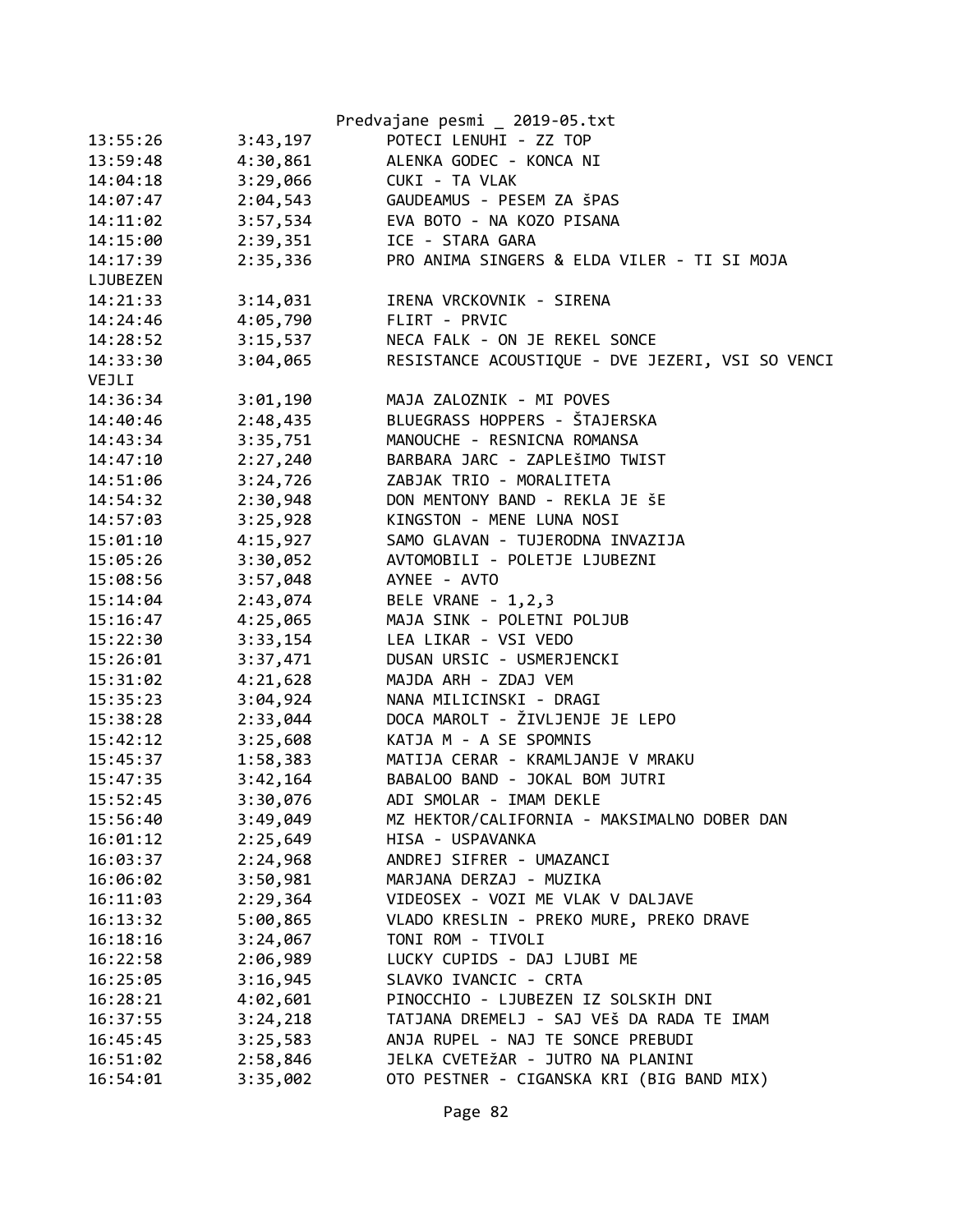|            |          | Predvajane pesmi _ 2019-05.txt                       |
|------------|----------|------------------------------------------------------|
| 16:57:35   | 4:07,839 | ESKOBARS - HLADNE NOCI                               |
| 17:02:24   | 3:01,260 | ALEKSANDER MEZEK - SIVA POT                          |
| 17:05:25   | 4:03,278 | NINA PUSLAR - SLECENO SRCE                           |
| 17:10:29   | 3:35,557 | MARTINA SRAJ - HOCEM NAZAJ                           |
| 17:14:05   | 3:55,647 | JANKO ROPRET - NE BODI OBJESTNO DEKLE                |
| 17:18:00   | 3:58,593 | NUDE - SE IMAM TE RAD                                |
| 17:23:03   | 3:23,688 | DAN D - POZITIVNE MISLI                              |
| 17:26:26   | 4:45,616 | TOMAZ DOMICELJ - TEŽEK DEŽ                           |
| 17:32:17   | 3:13,634 | KALAMARI - KOSCEK NEBA                               |
| 17:35:31   | 3:31,883 | DARJA SVAJGER - ODPELJI ME                           |
| 17:40:04   |          | 2:56,989 STANE MANCINI - NOC SREDI POLETJA           |
| 17:43:01   | 4:11,400 | OTO PESTNER & PERPETUM JAZZILE - MATI BODIVA         |
| PRIJATELJA |          |                                                      |
| 17:47:12   | 3:02,134 | MATJAZ JELEN - LEBDIM                                |
| 17:51:38   | 2:29,282 | ELDA VILER - TI SI MOJA LJUBEZEN                     |
| 17:54:08   | 4:10,615 | IVO MOJZER - TI SI REKLA SONCE                       |
| 17:58:19   | 3:49,540 | DON SERGIO - SPOMIN NA LJUBEZEN                      |
| 18:02:49   | 4:04,738 | SKEEBEEP - ENOSTAVNO                                 |
| 18:06:53   | 3:10,653 | GU-GU - O JA JA, O NE NE                             |
| 18:11:15   | 2:06,039 | LIDIJA KODRIC - DANES MI JE 16 LET                   |
| 18:13:20   | 4:31,568 | MARTA ZORE - OB KLICU SLOVESA (& OTO PESTNER)        |
| 18:17:52   | 3:09,326 | JAN PLESTENJAK - 7 LET NAZAJ (NOR SEM, DA TE LJUBIM) |
| 18:22:00   | 3:51,371 | ROK'N'BAND - PRVI PLES                               |
| 18:25:51   | 3:55,015 | NAPOLEON - HOCEM TE NAZAJ                            |
| 18:29:46   | 4:12,221 | MARTIN KRPAN - SOVRAZNIK NE SPI                      |
| 18:33:58   | 3:15,658 | MAJDA SEPE - MED ISKRENIMI LJUDMI                    |
| 18:37:14   | 1:58,575 | BERTA AMBROŽ - MALI VRAGEC V OCEH                    |
| 18:39:12   | 3:07,558 | ALEX VOLASKO - TAM NA OBALI                          |
| 18:42:19   | 3:37,251 | ANIKA HORVAT - VSE SI TI                             |
| 18:45:56   | 3:25,011 | FARAONI - PUSTI ME                                   |
| 18:49:21   | 3:09,009 | PAPIR - DOMOTOZJA                                    |
| 18:52:30   |          | 3:36,065 AVIA BAND - GREVA V KATRCO                  |
| 18:56:31   | 2:50,896 | PEPEL IN KRI - PO BITKI SO GENERALI VSI              |
| 19:00:03   | 2:21,924 | RAFKO IRGOLIC - SLOVO V PRISTANISCU                  |
| 19:02:24   | 5:06,519 | MIA ZNIDARIC - PESEM NAMESTO ZLATNIKOV               |
| 19:07:31   | 2:53,299 | GREGOR RAVNIK - ZDAJ JE CAS                          |
| 19:11:23   | 4:49,018 | ALENKA GODEC - VSE KAR ŽELIM                         |
| 19:16:12   | 3:07,050 | HAZARD - OTROCI PANKRTOV                             |
| 19:20:23   | 4:27,785 | META MOCNIK & OTO PESTNER - TRENUTKI BEZE            |
| 19:24:50   | 2:51,943 | DON MENTONY BAND - MARJETKA                          |
| 19:27:42   | 3:12,756 | MAJA SLATINŠEK - DO NEBA                             |
| 19:32:00   | 4:31,042 | CUKI - SRECO TI ZELIM                                |
| 19:36:31   | 3:58,051 | SAMO GLAVAN - NOV DAN                                |
| 19:41:31   | 4:22,255 | KARMEN STAVEC - V REDU JE                            |
| 19:45:50   | 3:23,163 | KINGSTON - KO BO PADAL DEŽ                           |
| 19:50:37   | 3:56,112 | BOTRI - MAL'PREKRATKA                                |
| 19:54:32   | 2:46,829 | TOMAZ PENGOV IN MLADI LEVI - ODA IRENI               |
| 19:57:19   | 3:50,198 | SANK ROCK - NAJINA PESEM                             |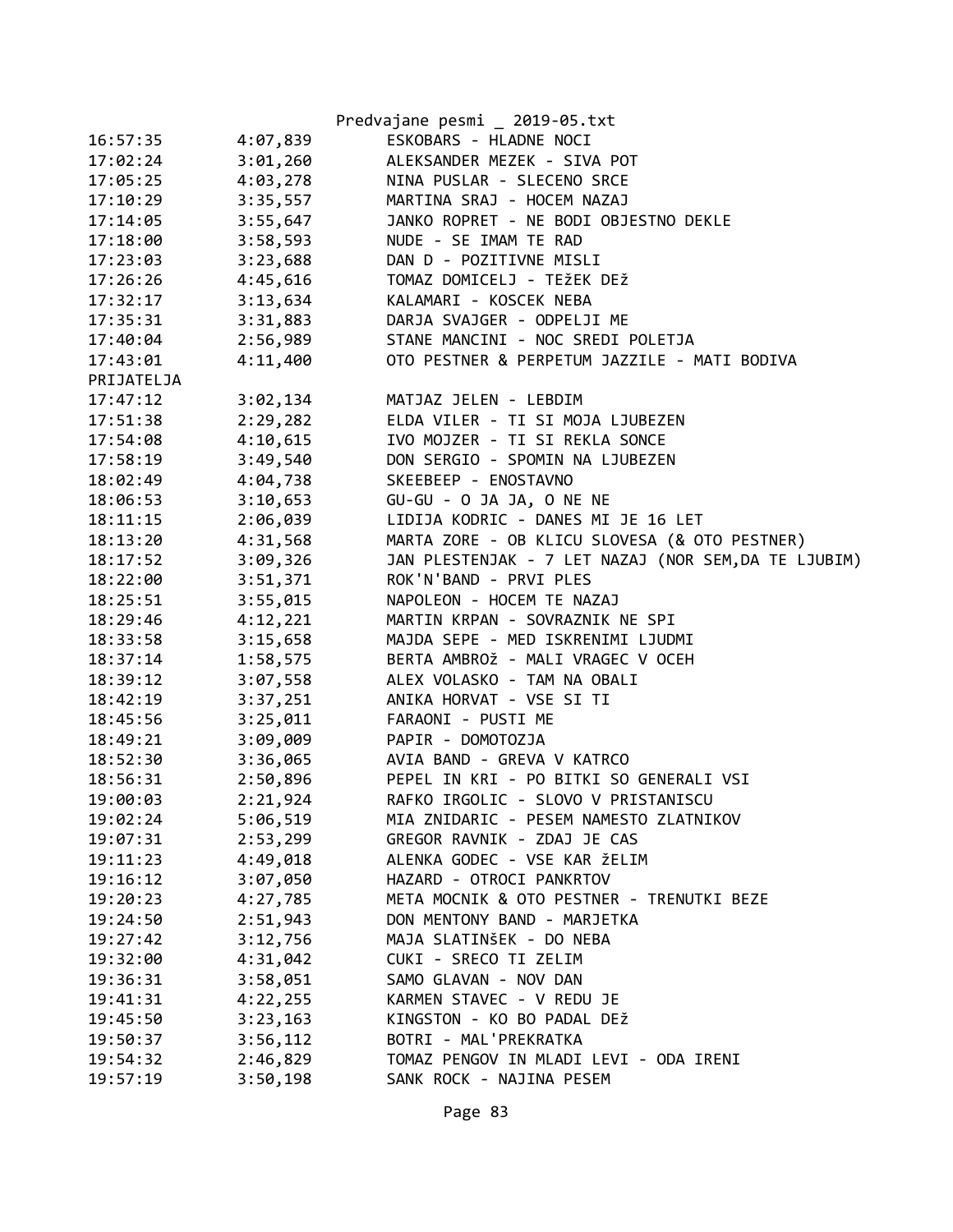|          |          | Predvajane pesmi _ 2019-05.txt            |
|----------|----------|-------------------------------------------|
| 20:01:48 | 3:54,998 | EVA HREN - REKLA SVA                      |
| 20:05:42 | 3:56,017 | FOLKROLA - V TVOJI SOBI SE DISI           |
| 20:13:36 | 3:55,945 | BAZAR - PORTOROŽ 1905                     |
| 20:17:32 | 3:35,246 | NEISHA - ZVEZDNI PRAH                     |
| 20:21:44 | 3:25,835 | MALI OGLASI BAND - VROCA KRI              |
| 20:25:10 | 3:29,563 | ZAN SERCIC - LJUBEZEN NA PRVI POGLED      |
| 20:28:39 | 3:17,494 | DON JUAN - JULIJA                         |
| 20:33:00 | 3:25,115 | ANDREJ SIFRER - POZDRAVI DOMA SVOJO ZENO  |
| 20:36:25 | 3:33,400 | CALIFORNIA - STARA BARKA                  |
| 20:44:29 | 2:44,027 | SPIN - SUSTARSKI MOST                     |
| 20:47:13 | 4:11,905 | DAMJANA - LJUBIMEC                        |
| 20:52:01 | 4:30,662 | AVTOMOBILI - ENAKONOCJE                   |
| 20:56:33 | 2:31,138 | DUSAN URSIC - MOJSTRI                     |
| 21:00:10 | 2:43,053 | IRENA VRCKOVNIK - POVABI ME               |
| 21:02:53 | 3:17,678 | SUNNY ORCHESTRA - GROBAR                  |
| 21:06:10 | 3:09,925 | VIP BAND - KA PA TO                       |
| 21:12:28 | 3:44,439 | DITKA HABERL - SAMO NASMEH JE BOLJ GRENAK |
| 21:16:13 | 2:55,234 | ZLATI MUZIKANTI - PEPELKA                 |
| 21:19:45 | 2:40,587 | JAZZ STATION - NAGAJIV NASMEH             |
| 21:22:25 | 3:28,186 | SARA JAGRIC - VSE KAR VREDNO JE           |
| 21:25:53 | 4:02,728 | IZTOK MLAKAR - VANDIMA                    |
| 21:31:19 | 3:04,733 | YLENIA - ZIVIM                            |
| 21:34:24 | 1:35,560 | MATIJA CERAR - PROMETNIK                  |
| 21:35:59 | 4:48,288 | OTO PESTNER - VRACA SE POMLAD             |
| 21:48:46 | 4:39,998 | OLIVIJA - KADAR SVA SAMA                  |
| 21:54:28 | 3:27,699 | LETECI POTEPUHI - LJUBEZEN NA PRVI POGLED |
| 21:57:55 | 3:26,330 | TATJANA DREMELJ - OSTANI TAKŠEN KOT SI    |
| 22:02:26 | 2:42,663 | ANIKA - NE CAKAJ NA MAJ                   |
| 22:05:08 | 3:46,997 | SOPRANOS - JUNAK                          |
| 22:08:55 | 3:56,676 | MONIKA PUCELJ - POTISKAS ME OB TLA        |
| 22:18:16 | 4:25,283 | VLADO KRESLIN - LILI MARLEN               |
| 22:23:18 | 4:51,515 | ALEKSANDER MEZEK - TU SEM DOMA            |
| 22:28:09 | 3:38,357 | FLIRT - NJENA BALADA (V TEBI IN MENI)     |
| 22:32:53 | 3:07,008 | ADI SMOLAR - POVPRECNOST                  |
| 22:36:00 | 2:56,508 | HORIZONT - TE IGRE BO KONEC               |
| 22:38:56 | 4:44,051 | TOMAZ DOMICELJ - SPRICER BLUES            |
| 22:46:26 | 3:09,631 | LINTVERN - NEDELJA LEP JE DAN             |
| 22:50:12 | 2:44,059 | BELE VRANE - MINI MAXI                    |
| 22:52:56 | 3:32,137 | ROK 'N' BAND - V OBLAKIH                  |
| 22:56:27 | 3:42,230 | MAJDA SEPE - PLAZ                         |
| 23:01:33 | 4:50,934 | DRUSTVO MRTVIH PESNIKOV - TI SI VSE       |
| 23:06:21 | 3:26,473 | ANJA RUPEL - ZADNJI POLJUB                |
| 23:13:36 | 3:40,990 | MARKO VOZELJ - MAVRICA                    |
| 23:17:16 | 4:27,806 | GU-GU - SAM PO PARKU                      |
| 23:22:21 | 2:54,970 | NECA FALK - TAKO DEKLE                    |
| 23:25:16 | 2:49,151 | DEŽUR - HASTA MANANA                      |
| 23:28:05 | 3:19,221 | 3CELOS - MADAMME                          |
| 23:32:00 | 3:20,747 | IVO MOJZER & OTO PESTNER - LJUDJE POMLADI |
|          |          |                                           |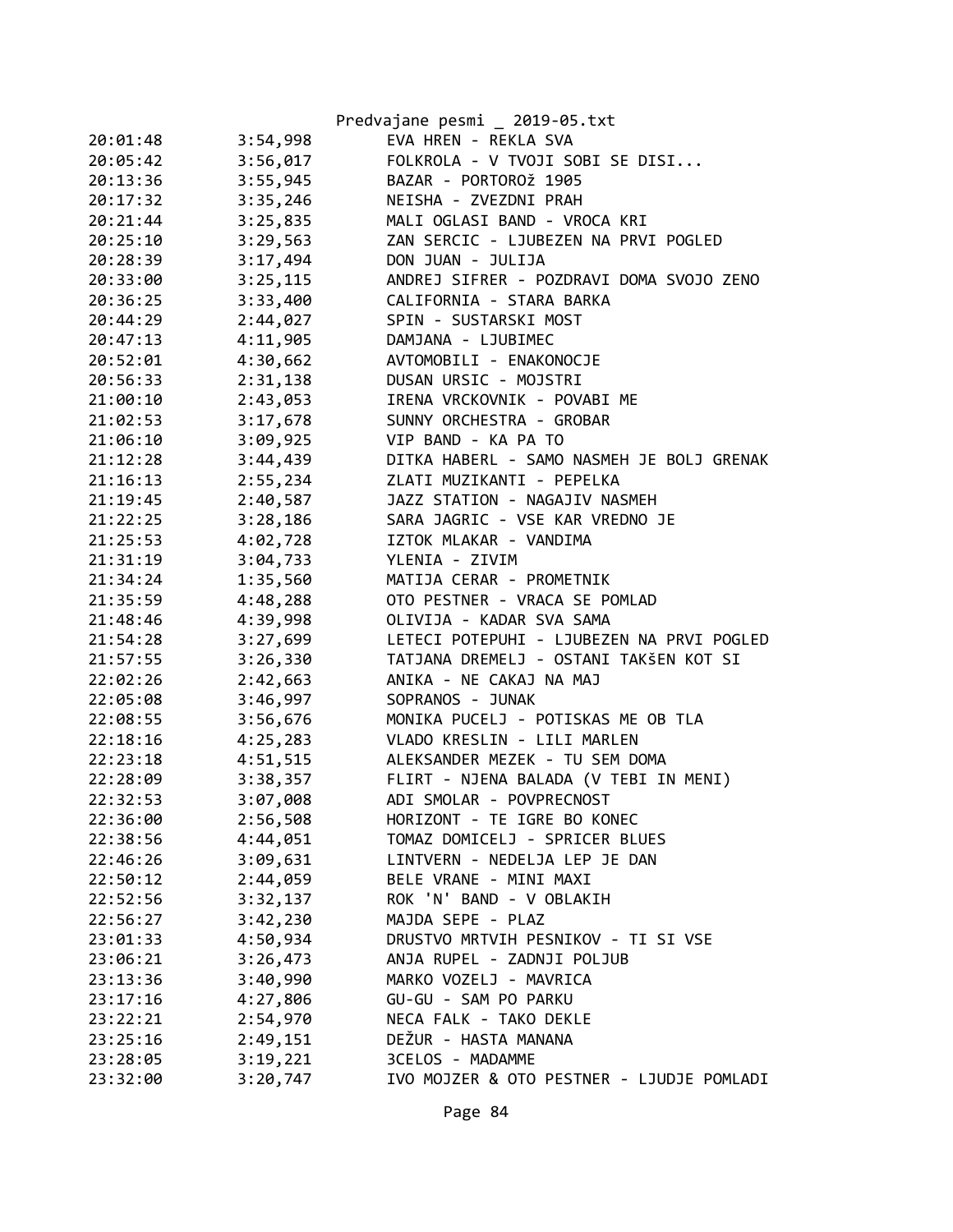|          |          | Predvajane pesmi _ 2019-05.txt      |
|----------|----------|-------------------------------------|
| 23:35:21 | 3:25,095 | FARAONI - TO JE ZIVLJENJE BREZ NEBA |
| 23:38:45 | 2:37,638 | ALEŠ HADALIN - KAKO LEPO JE         |
| 23:45:59 | 4:15,165 | BLUEGRASS HOPPERS - AVTOMAT         |
| 23:50:14 | 4:09,352 | ORLEK - PUNCA S ŠOHTA               |
| 23:54:23 | 2:54,059 | MARJANA DERZAJ - ORION              |
| 23:57:17 | 3:33,470 | JURKI & BASISTI - GROBARJEVA PESEM  |
|          |          |                                     |

|  | $0:00:50$ 2:55,976   | ADI SMOLAR - BOGNEDAJ DA BI CRKNU TELEVIZOR                            |
|--|----------------------|------------------------------------------------------------------------|
|  | $0:03:46$ 3:09,398   | KATJA FASINK & ROK FEREGJA - NOVA POMLAD                               |
|  | $0:06:54$ 3:24,048   | IZTOK MLAKAR - POLITIK GUIDO                                           |
|  | $0:10:18$ 3:04,857   | NUSA DERENDA - PESEK V OCI                                             |
|  | 0:13:22 3:02,307     | BOTRI - UGASN' ME                                                      |
|  | $0:16:24$ 3:47,805   | OTO PESTNER - LJUBLJANA JE ZAKON                                       |
|  | $0:20:11$ 3:13,718   | ANJA RUPEL - VSE ALI NIC                                               |
|  | $0:23:24$ 3:05,040   | ALENKA GODEC - TVOJE JUTRO                                             |
|  | $0:26:29$ 3:24,156   | BRO FEAT. POLONA LEBEN - RAZSTA                                        |
|  | $0:29:53$ 4:05,581   | ALEX VOLASKO - KRATEK DIH                                              |
|  | $0:33:58$ 2:56,163   | FOLKROLA - DVIGNIL BOM ZASTAVO                                         |
|  | 0:36:54 3:22,174     | AYNEE - TO JE TA                                                       |
|  | $0:40:16$ 2:56,011   | IRENA VRCKOVNIK - NAJ BO VESELA JESEN                                  |
|  | 0:43:12 3:47,485     | ANIKA - PREMAJHNA BARABA                                               |
|  | 0:46:53 3:38,947     | NEISHA - LE KAJ SE SKRIVA                                              |
|  | 0:50:32 3:24,998     | MAJDA SEPE - RIBIC, RIBIC ME JE UJEL                                   |
|  | 0:53:54 3:09,283     | ROK'N'BAND - NINA                                                      |
|  | 0:57:03 4:00,787     | KARMEN STAVEC - TISTEGA DNE                                            |
|  | 1:01:03 2:54,995     | STANE MANCINI - OTOZNI TANGO                                           |
|  | 1:03:58 3:21,991     | FARAONI - MI LJUDJE SMO KOT MORJE                                      |
|  | 1:07:20 2:38,248     | DAMJANA - KAJ PA TI                                                    |
|  | 1:09:58 4:07,733     | PEPEL IN KRI - DEKLE IZ ZLATE LADJICE                                  |
|  | 1:14:05 3:03,082     | CUKI - A TI SPLOH VES                                                  |
|  | 1:17:08 3:33,748     | DRUŠTVO MRTVIH PESNIKOV - RABM                                         |
|  | $1:20:41$ $3:47,197$ | NINA PUSLAR - TO MI JE VSEC                                            |
|  | 1:24:28 3:24,001     | CALIFORNIA/MZ HEKTOR - TISOC KILOMETROV                                |
|  | 1:27:51 3:23,100     | KINGSTON - KO BO PADAL DEZ                                             |
|  | 1:31:14 3:37,306     | KATRINAS - LETIM                                                       |
|  | 1:34:51 4:05,889     | FRENK NOVA - DEZ IN SONCE                                              |
|  | 1:38:56 3:59,019     | AVIA BAND - TEBE SI ZELIM                                              |
|  | 1:42:55 2:59,570     | ANDRAZ HRIBAR - ŽIVLJENJE JE                                           |
|  | 1:45:54 3:08,032     | KALAMARI - JAZ SEM THE BEST                                            |
|  | 1:49:02 3:33,864     | VICTORY - NOV SE DAN BUDI                                              |
|  | 1:52:36 4:19,332     | PERPETUUM JAZZILE - POLETNA NOC                                        |
|  | 1:56:54 4:22,997     | ו אחרות היידים<br>PRIJATELJI - GLEJ KAKO SNEZI<br>GU-GU - MANGO BANANA |
|  | 2:01:15 3:15,941     |                                                                        |
|  | 2:04:29 2:51,986     | DON MENTONY BAND - MARJETKA                                            |
|  | 2:07:21 3:37,085     | ANDREJ SIFRER - DRZAVA                                                 |
|  |                      |                                                                        |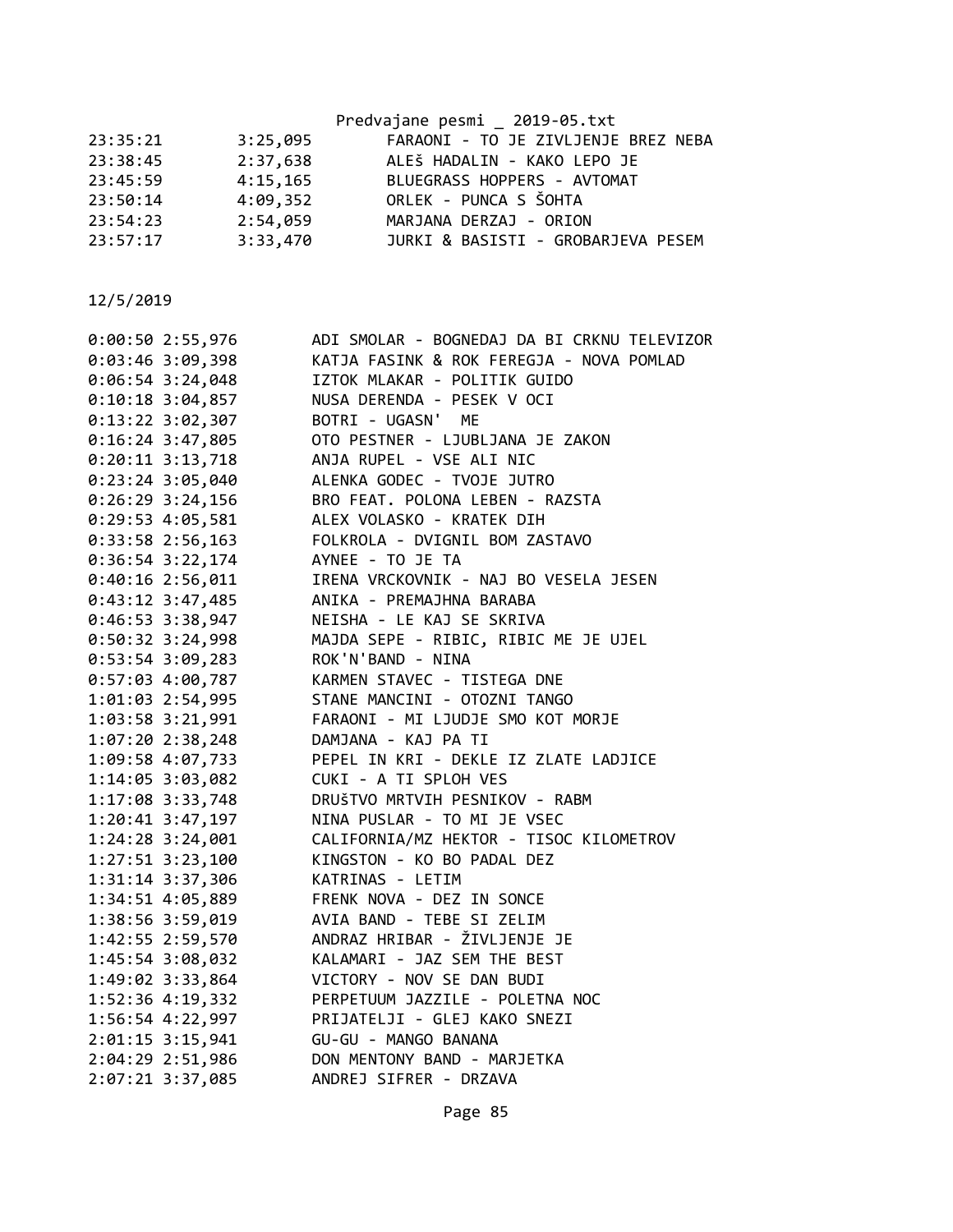|                      | Predvajane pesmi _ 2019-05.txt                    |
|----------------------|---------------------------------------------------|
| 2:10:57 2:26,976     | MARJANA DERZAJ - KO GRE TVOJA POT OD TOD          |
| 2:13:24 3:50,633     | NECA FALK - PLAVO MORJE JE MOJ DOM                |
| $2:17:15$ 4:06,006   | NAPOLEON - TINA                                   |
| 2:21:20 3:53,029     | MIRAN RUDAN - ZARADI NJE                          |
| $2:25:12$ 3:20,004   | VILI RESNIK - DELAJ MI TO                         |
| 2:28:29 3:49,013     | MARTA ZORE - PESEM JE VSE KAR IMAM                |
| 2:32:18 2:56,803     | BILBI - TO NI BLUES                               |
| 2:35:15 4:40,355     | VLADO KRESLIN/JONAS Z. - SAMO TIJ                 |
| 2:39:54 2:45,836     | DARJA SVAJGER - PRISLUHNI MI                      |
| 2:42:40 4:22,975     | TINKARA KOVAC - KO BO PRISEL                      |
| 2:46:53 2:25,871     | BRANKA KRANER - MON MONSIEUR                      |
| 2:49:19 3:51,961     | AVTOMOBILI - POT DOMOV                            |
| $2:53:10$ 3:25,338   | ENZO HROVATIN - SPREMINJAM SE                     |
| 2:56:35 3:10,024     | ALEKSANDER MEZEK - OSAMLJENA SRCA                 |
| 2:59:40 3:27,939     | BAZAR - NA ZAVAJAJ ME VEC                         |
| 3:03:08 4:21,043     | JAN PLESTENJAK - TRIKRAT ME POLJUBI               |
| 3:07:29 2:33,942     | BETI JURKOVIC - COLNIC                            |
| $3:10:03$ $3:51,094$ | VINDY BAND - CAROBNA NOC                          |
|                      | 3:13:53 3:53,429 MAJDA ARH - LJUBEZEN JE KOT VINO |
| $3:17:46$ 4:00,239   | HAZARD - ANDREJA                                  |
| $3:21:46$ $3:28,480$ | SUNNY ORCHESTRA - TAT ZMIKAVT                     |
| 3:25:15 2:57,468     | LARA KADIS - ZDAJ SEM TU                          |
| 3:28:12 2:27,981     | BELE VRANE - HVALA VAM ZA VSE                     |
| 3:30:39 3:42,898     | PAPIR - SRAJCA                                    |
| 3:34:22 3:11,720     | DAMJANA GOLAVSEK - OLJKA                          |
| $3:37:33$ $3:11,540$ | SPIN - ALI TVOJA MAMA VE                          |
| 3:40:45 3:56,991     | GOLDEN EYE - DO KONCA                             |
| $3:44:42$ $3:15,135$ | TOMAZ DOMICELJ - KO SE ZJUTRAJ ZBUDIS             |
| 3:47:56 3:25,123     | BABALOO BAND - NENAJAVLJEN GOST                   |
| 3:51:21 2:57,840     | MARTIN KRPAN - NJEN TRENUTEK PRIHAJA              |
| $3:54:19$ 4:45,264   | NUDE - NAVIJALA SLOVENIJA                         |
| $3:59:04$ $3:26,205$ | D'KWASCHEN & RETASHY - VRAUCHE                    |
| $4:02:30$ $2:16,048$ | ANIKA HORVAT - POLETNA NOC                        |
| 4:04:45 3:04,856     | DITKA HABERL - NAD MESTOM SE DANI                 |
| 4:07:50 4:34,470     | HULAHOOP - PARITVENI PLES                         |
| $4:12:24$ $3:12,221$ | BEPOP - BODI ZVEZDA                               |
| 4:15:37 3:36,682     | ADI SMOLAR - JAZ NE GREM V SOLO                   |
| 4:19:07 3:33,754     | MARTINA MAJERLE - LUNA NAD OBALO                  |
| 4:22:41 3:27,030     | BLUEGRASS HOPPERS - STARI PIJANCEK                |
| $4:26:08$ 3:19,539   | SLAVKO IVANCIC - TISTO KAR OSTANE                 |
| $4:29:27$ $3:22,602$ | DAN D - KOZLAM                                    |
| 4:32:49 2:43,686     | VLADO KRESLIN & SEVERA GJURIN - ABEL IN KAIN      |
| 4:35:33 3:45,752     | NIKKA - ZA TVOJ NASMEH                            |
| $4:39:18$ $3:13,123$ | IVA STANIC - NORE NEZNOSTI                        |
| 4:42:31 3:05,201     | LIDIJA KODRIC - PRIDI ZA MOJ ROJSTNI DAN          |
| 4:45:36 3:01,155     | FOLKROLA - UJEMI ME                               |
| $4:48:37$ 3:35, 144  | ANJA RUPEL - NISI MOJ                             |
| 4:52:11 4:22,993     | BOTRI - SRECEN Z NJO                              |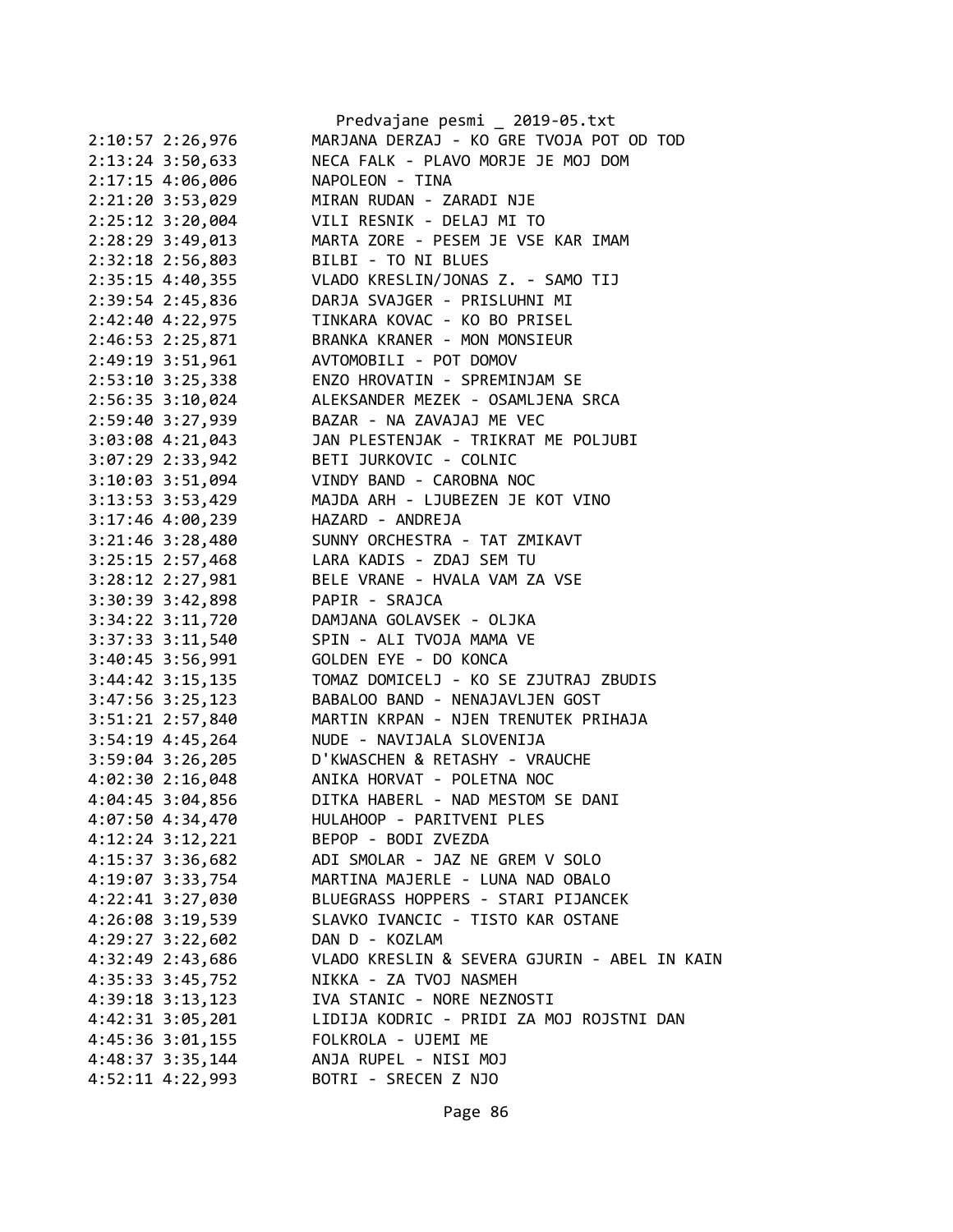|                    | Predvajane pesmi _ 2019-05.txt                 |
|--------------------|------------------------------------------------|
| 4:56:30 4:15,852   | ALENKA GODEC - POT DO SRCA                     |
| 5:00:45 3:04,095   | IRENA KOHONT - AMOR MON AMOUR                  |
| 5:03:49 5:27,774   | IZTOK MLAKAR - STEFANA IN BERTOLIN             |
| 5:09:17 3:42,640   | BABALOO BAND - JOKAL BOM JUTRI                 |
| 5:12:59 4:01,940   | KINGSTON - LUNA NAD OBALO                      |
| 5:16:58 4:44,324   | TOMAZ DOMICELJ - ŠPRICER BLUES                 |
| 5:21:42 4:19,935   | CUKI - GREVA GOR V HRIBE                       |
| 5:25:57 3:41,568   | MARTA ZORE - VSE, KAR SVA BILA (& VILI RESNIK) |
| 5:29:39 3:34,062   | ROK'N'BAND - NIKA                              |
|                    | ANIKA HORVAT - 10 MAREC OB 19 30               |
| 5:33:03 3:24,950   |                                                |
| 5:36:28 3:22,889   | ADI SMOLAR - LJUBEZEN, PESEM IN PIJACA         |
| 5:39:47 2:55,928   | ANJA RUPEL - V LJUBLJANO                       |
| 5:42:43 4:15,176   | FOLKROLA - MARUSKA                             |
| 5:46:57 3:38,796   | HAZARD - NENA                                  |
| 5:50:36 2:55,194   | ALEKSANDER MEZEK - SUZENJ                      |
| 5:53:31 3:26,487   | AYNEE - SI TO TI                               |
| 5:56:58 3:44,003   | IRENA VRCKOVNIK - KDAJ SE ZACNE IN KDAJ KONCA  |
| $6:00:42$ 4:28,076 | PRO ANIMA SINGERS - POLETNA NOC                |
| $6:05:10$ 2:31,956 | BELE VRANE - NA VRHU NEBOTICNIKA               |
| $6:07:41$ 3:23,424 | ELDA VILER - TU SI TI                          |
| $6:11:04$ 3:51,037 | GAL - KAJ VSE BI DAL                           |
| $6:14:55$ 3:37,442 | DAMJANA - RIME                                 |
| 6:18:32 3:47,657   | ANDREJ SIFRER - ZMIGAJ TELO                    |
| 6:22:13 3:17,361   | TATJANA DREMELJ - DALA SEM TI VSE              |
| $6:25:30$ 4:18,978 | PANDA - SAMA PROTI VSEM                        |
| 6:29:48 2:29,655   | JANEZ ZMAZEK - HOPLA KONOPLA                   |
| 6:32:18 3:14,994   | KALAMARI - NISEM KRIV                          |
|                    | IVO MOJZER - KO SI DAVI SE ZBUDILA             |
| 6:35:32 3:22,708   | FARAONI - SLAVOSPEV                            |
| 6:38:55 3:17,740   |                                                |
| $6:42:12$ 3:22,187 | DON MENTONY BAND - ZMIKAVTI                    |
| 6:45:34 2:58,068   | JAKA SVOLJSAK - Z VLAKOM NA MORJE              |
| $6:48:32$ 3:07,623 | BRANKA KRANER - LJUBLJANSKI ZVON               |
| 6:51:39 3:00,234   | PEPEL IN KRI - PRIDI V SVET LJUBEZNI           |
| 6:55:05 4:08,219   | KATRINAS - V RITMU SANJ                        |
| 6:59:13 3:43,278   | SANK ROCK - NI SRECE BREZ R'N'R                |
| 7:02:55 2:43,518   | ROK 'N' BAND - DEJ RUK'N ME                    |
| 7:05:38 3:28,667   | TANGELS - LIFE GOES UP                         |
| 7:09:06 2:09,166   | MATIJA CERAR - KAJ MI MAR                      |
| 7:11:15 3:40,014   | MARTIN KRPAN - MALI BOGOVI                     |
| 7:14:55 3:20,273   | JAZZ STATION - DELAM KAR SE NE SME             |
| 7:18:15 3:38,400   | SOPRANOS - POD ZVEZDAMI                        |
| 7:21:53 3:14,327   | WOLF - GOODBYE MICHELLE                        |
| 7:25:07 4:00,039   | VICTORY - TEQUILA IZ TVOJEGA POPKA             |
| 7:29:07 3:35,597   | BOTRI - VRTILJAK                               |
| 7:32:42 2:19,626   | MARJANA DERZAJ - VOZI ME VLAK V DALJAVE        |
| 7:35:01 3:22,108   | OTO PESTNER - ZGODBA ZA DVA                    |
| 7:38:23 3:13,063   | VLADO KRESLIN - ZVEZDICE BELE                  |
|                    | NUDE - TAKO LEPO SI ZLOMILA MI SRCE            |
| 7:41:36 2:59,816   |                                                |
|                    |                                                |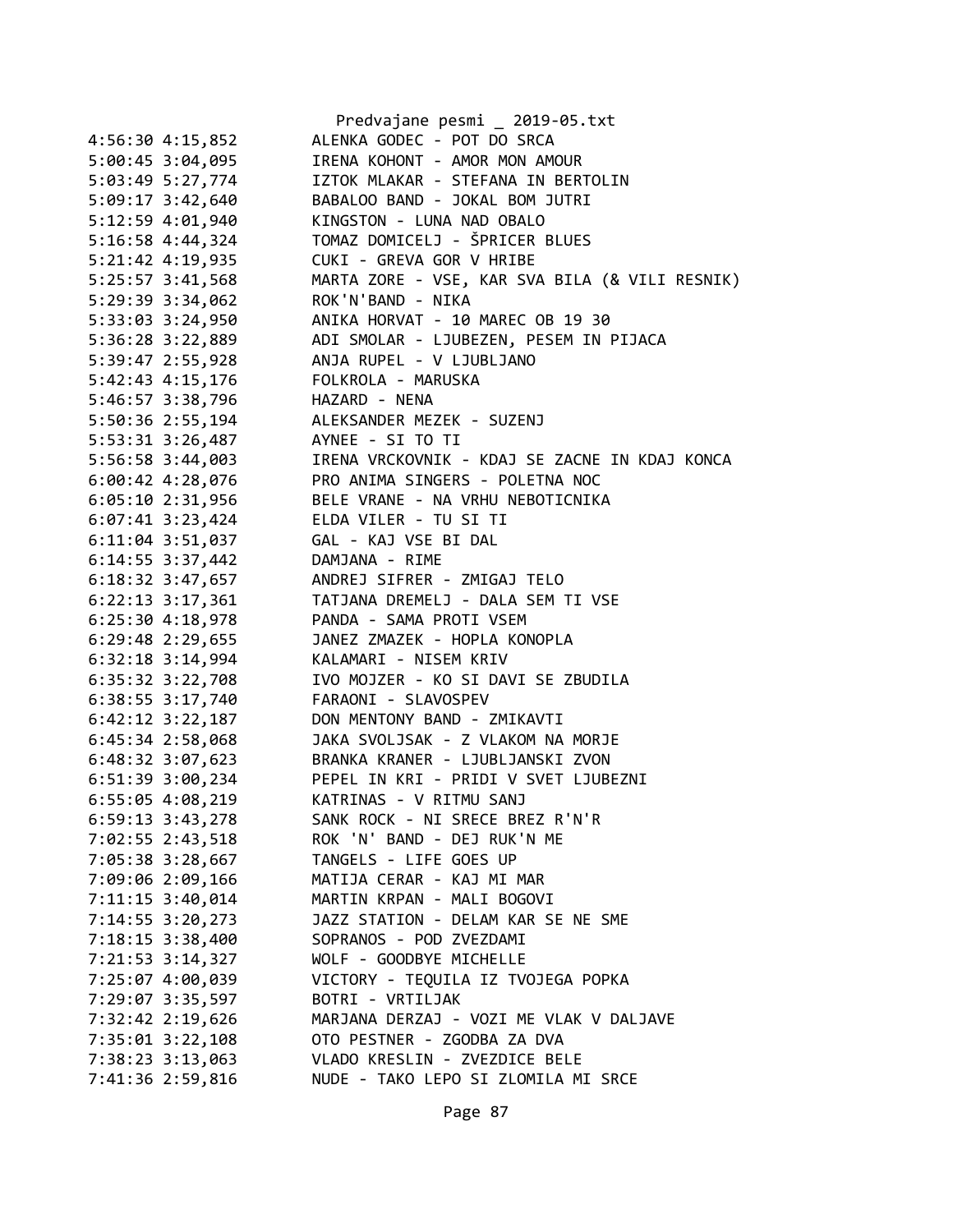|                      |          | Predvajane pesmi _ 2019-05.txt                       |
|----------------------|----------|------------------------------------------------------|
| 7:44:36 3:33,018     |          | AVTOMOBILI - NEZMOTLJIVI                             |
| 7:48:07 3:30,339     |          | HISA - NA ZDRAVJE SVET                               |
| 7:51:37 3:12,994     |          | PROF. KLEMEN - TI PRAVIS                             |
| 7:54:49 3:22,769     |          | DARJA SVAJGER - OTOK LJUBEZNI                        |
| 7:58:11 4:23,582     |          | GU-GU - AEROBIK                                      |
| 8:10:32 3:04,507     |          | MAJDA SEPE - POJDI SPET NA BLED                      |
| 8:13:36 4:21,702     |          | BAZAR - SI ŠE JEZNA NAME                             |
| 8:17:57 3:53,651     |          | SAN DI EGO - JULIJA                                  |
| 8:21:50 1:46,343     |          | IVANKA KRAŠEVEC - HOT DIGGITY                        |
| 8:23:37 3:03,687     |          | NECA FALK - SAMA FANTA NASLA SI BOM                  |
| $8:26:40$ 4:02,838   |          | MAJDA ARH - NORI DAN                                 |
| 8:30:43 2:35,289     |          | SING & SONG - ZENSKE                                 |
| $8:33:17$ 2:08,107   |          | BLUEGRASS HOPPERS - PO NOVEM LETU BOLJŠE BO          |
| 8:35:25 3:51,093     |          | 2B - FIGURE V SKATLAH                                |
| 8:39:16 4:09,313     |          | SUNNY ORCHESTRA - KO SPIŠ NA TLEH                    |
| 8:43:25 4:05,809     |          | PRELOM - NAD SRCEM TVOJIM SIJE SONCE                 |
| 8:47:31 3:46,807     |          | DAVID GROM - NAJ PADA ZDAJ DEZ                       |
| 8:51:17 3:34,051     |          | BILBI - HVALA ZA VIJOLICE                            |
| 8:54:52 3:13,828     |          | AVIA BAND - KAKO JI JE IME                           |
| 8:58:05 3:02,887     |          | DITKA HABERL - NAD MESTOM SE DANI                    |
| $9:03:29$ 3:45,851   |          | NINA PUSLAR FEAT. STISKI KVARTET - VSE KAR RECES MI  |
| $9:07:14$ 3:22,495   |          | JAN PLESTENJAK - PRAVE KARTE                         |
| $9:16:02$ $3:23,098$ |          | NINA PUSLAR - ODHAJAM Z VETROM                       |
| $9:21:15$ 3:55,609   |          | DUSAN URSIC - HLAPCI                                 |
| $9:25:11$ $2:59,457$ |          | NEISHA - PLANET ZA ZADET                             |
| $9:28:07$ 2:25,965   |          | BERTA AMBROŽ - JOKALA BOM BREZ SOLZ                  |
| 9:31:41 3:17,033     |          | KINGSTON - HOTEL MODRO NEBO                          |
| $9:34:53$ $3:20,362$ |          | NUSA DERENDA - ZA SLOVENIJO ŽIVIM                    |
| 9:38:14 3:33,659     |          | DAMJANA IN HOT HOT HOT - NOCOJ LJUBILA BI SE S TEBOJ |
| 9:46:10 3:12,297     |          | SAMO GLAVAN - KOSOVIRJI LAHKO                        |
| 9:50:20 3:59,049     |          | MILAN PECOVNIK PIDZI - RAD SE VRACAM NA KOROSKO      |
|                      |          | 9:54:45 3:05,061 MANOUCHE - MED ZVEZDE IN NAZAJ      |
| $9:57:50$ 2:59,236   |          | KARMEN STAVEC - OGENJ                                |
| 10:03:09             |          | 3:30,520 CALIFORNIA - LEDENA PTICA                   |
| 10:06:40             | 2:08,064 | RAFKO IRGOLIC - JAHAM SPET V KOLORADO                |
| 10:08:47             | 2:56,145 | DEŽUR - NA VRH SVETA                                 |
| 10:15:20             | 3:58,947 | TOMAZ DOMICELJ - UCILNA ZIDANA                       |
| 10:21:09             | 3:27,869 | JANKO ROPRET - KAJ JE TO                             |
| 10:24:36             | 3:40,006 | ALENKA GODEC - VZEMI ME                              |
| 10:28:16             | 3:47,637 | SLOVENSKI EXPRESS - IZI                              |
| 10:33:12             | 3:28,804 | BABALOO BAND - POT DOMOV                             |
| 10:36:40             | 3:27,949 | IZTOK MLAKAR - BETULA                                |
| 10:42:47             | 3:36,891 | TIME TO TIME - LJUBEZEN IZ SOLSKIH DNI               |
| 10:46:20             | 4:38,618 | ELDA VILER - LASTOVKE                                |
| 10:52:04             | 2:47,723 | MARTA ZORE - V TEBI JE MOC                           |
| 10:54:51             | 3:21,295 | BANHOF - KAKO JE TO LEPO                             |
| 10:58:12             | 3:24,544 | ADI SMOLAR - EMPERARTRICE                            |
| 11:03:58             | 3:41,155 | ROK'N'BAND - LJUBIM JO                               |
|                      |          |                                                      |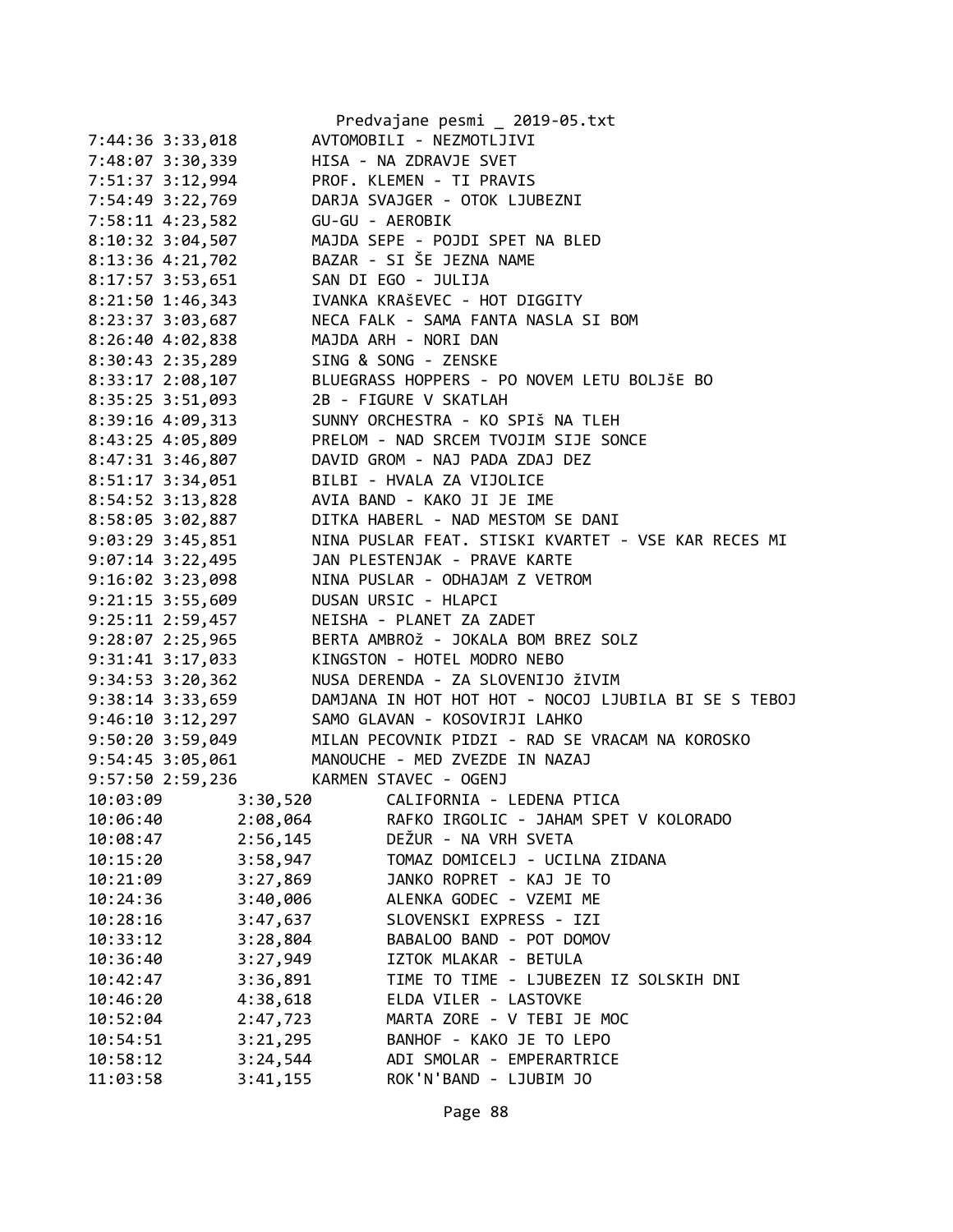|             |          | Predvajane pesmi _ 2019-05.txt                   |
|-------------|----------|--------------------------------------------------|
| 11:07:39    | 2:30,973 | HAZARD - KOPALNICO IMA                           |
| 11:13:59    | 4:01,888 | VILI RESNIK - REKA ZELJA                         |
| 11:18:01    | 3:26,233 | ANJA RUPEL - NAJLJUBSA NAPAKA                    |
| 11:23:17    | 3:15,047 | TOMAZ PENGOV - CRNA PEGA CEZ OCI                 |
| 11:26:32    | 2:22,034 | IRENA VRCKOVNIK - MOJI TIGRI                     |
| 11:28:54    | 3:55,191 | FOLKROLA - V TVOJI SOBI ŠE DIŠI                  |
| 11:33:56    | 3:05,662 | CUKI - DVOJNE POCITNICE                          |
| 11:37:02    | 3:03,413 | ANIKA HORVAT - V LJUBLJANO                       |
| 11:46:19    | 3:06,094 | FOXY TEENS - MODRE OCI                           |
| 11:50:23    | 3:02,651 | ANDRAZ HRIBAR - POMLAD                           |
| 11:53:25    | 3:15,776 | KALAMARI - JAZ BOM OB TEBI                       |
| 11:56:42    | 3:06,683 | ANDREJ SIFRER - MAJHNI PSI                       |
| 12:02:10    | 3:49,010 | ANIKA - PREDALA SE NE BOM                        |
| 12:05:56    | 2:01,958 | MATIJA CERAR - MILIJON ŽELJA                     |
| 12:07:58    | 4:05,269 | VLADO KRESLIN - OGLEDALCE POVEJ                  |
| 12:15:35    | 3:38,809 | BOTRI - PLAZILCI                                 |
| 12:21:04    | 4:07,739 | OTO PESTNER - MOJE TVOJE ULICE                   |
| 12:25:11    | 3:34,373 | PEPEL IN KRI - DAN LJUBEZNI                      |
| 12:28:46    | 3:52,101 | ALEKSANDER MEZEK - KRILA                         |
| 12:33:45    | 3:08,637 | PAPIR - SLUTNJA                                  |
| 12:36:54    | 3:18,788 | POLONA - CUTIM, DA ZIVIM                         |
| 12:44:00    | 3:17,300 | BELE VRANE - KAM SI NAMENJEN                     |
| 12:47:17    | 3:02,140 | NUDE - VESOLJKA                                  |
| 12:51:17    | 3:46,306 | DON MENTONY BAND - SPET DOMA                     |
| 12:55:29    | 3:07,086 | DANIEL RAMPRE - DOST' 'MAM TEGA                  |
| 12:58:36    | 2:05,566 | MARJANA DERZAJ - V LJUBLJANO                     |
| 13:01:31    | 3:03,857 | JANEZ ZMAZEK - LAHKO NARDIM ŠE BOLJŠ             |
| 13:04:34    | 2:48,099 | DELIAL - ZVON LJUBEZNI                           |
| 13:07:22    | 3:00,753 | JELKA CVETEŽAR - SIMFONY                         |
| 13:12:43    | 3:12,114 | GU-GU - O JA JA, O NE NE                         |
| 13:15:55    | 3:43,978 | AVTOMOBILI - V MRZLIH DVORANAH                   |
| 13:20:56    | 4:03,152 | SIMPLE - SAM                                     |
| 13:24:59    | 3:14,504 | ROK 'N' BAND - MOJA MLADA LJUBICA                |
| 13:28:13    | 3:41,004 | FARAONI/SLAVKO IVANCIC - NE BOM POZABIL NA STARE |
| <b>CASE</b> |          |                                                  |
| 13:32:46    | 2:58,974 | AYNEE - ZDAJ VEM                                 |
| 13:35:44    | 3:33,132 | BAZAR - URA STRASTI                              |
| 13:41:38    | 2:57,695 | DAMJANA - JE TO LJUBEZEN                         |
| 13:44:36    | 3:40,153 | TINKARA KOVAC - MARS IN VENERA                   |
| 13:48:16    | 4:09,587 | IVO MOJZER - TI SI REKLA SONCE                   |
| 13:54:27    | 3:41,596 | AVIA BAND - MALA MOJA                            |
| 13:58:08    | 4:13,425 | REGINA - ŠOK                                     |
| 14:03:11    | 3:50,019 | IGOR LIJA - KO TE NI                             |
| 14:07:01    | 3:37,252 | HISA - ZAMAN                                     |
| 14:12:59    | 3:00,799 | SAN DI EGO - TO JE TO                            |
| 14:15:59    | 2:56,127 | IRENA KOHONT - POVABI ME NA LUNO                 |
| 14:18:55    | 3:53,714 | KINGSTON - MODERNE SIRENE                        |
| 14:23:58    | 3:23,639 | BILBI - KOT SVA BILA                             |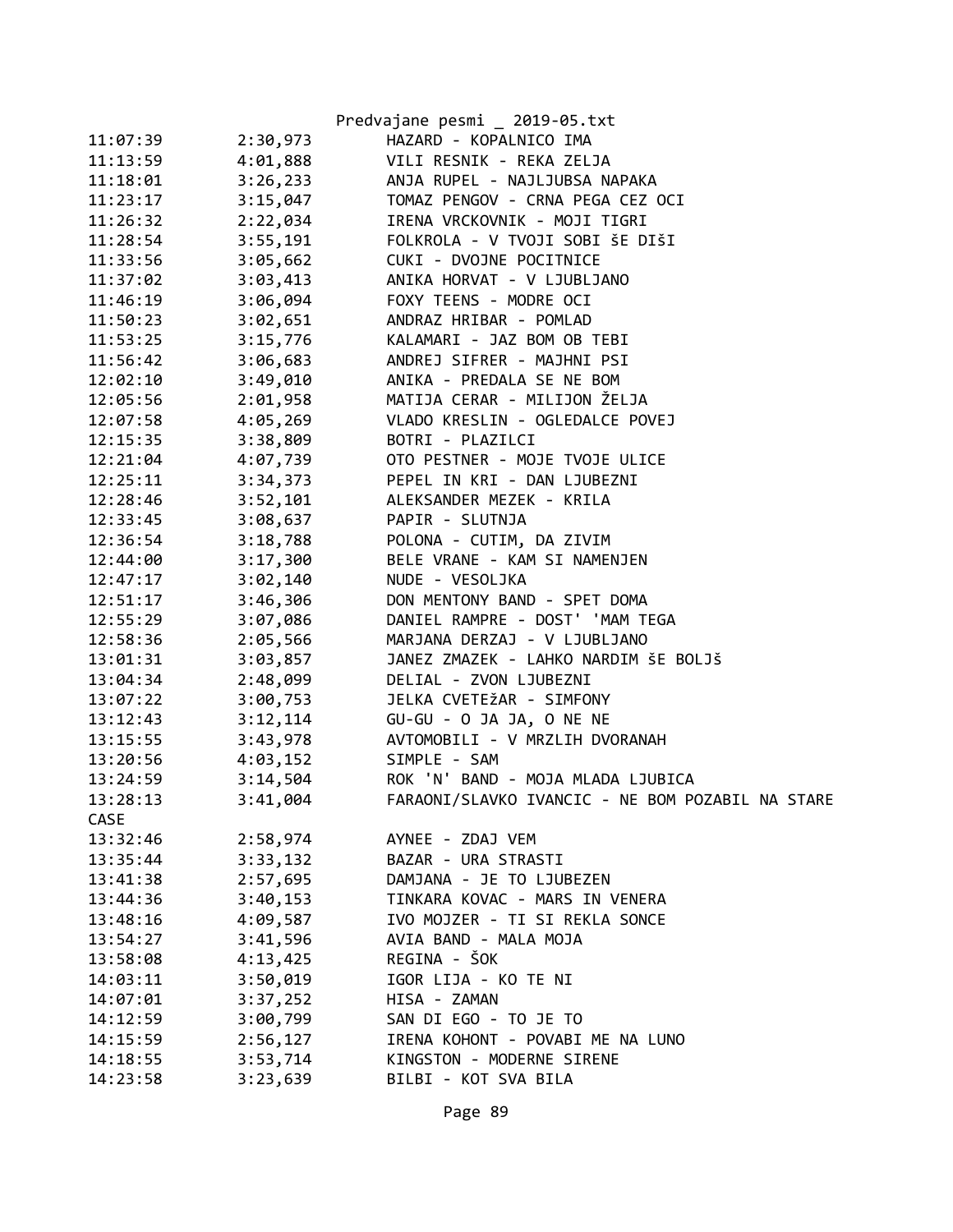|          |          | Predvajane pesmi _ 2019-05.txt                    |
|----------|----------|---------------------------------------------------|
| 14:27:22 | 4:13,944 | DAMJANA IN HOT HOT HOT - CE BI MI SRCE DAL        |
| 14:32:28 | 3:51,269 | HALO - ANITA NI NIKOLI                            |
| 14:36:19 | 4:00,612 | PANDA - VZEMI ME                                  |
| 14:42:40 | 3:26,034 | AURORA - ODPELJI ME                               |
| 14:46:02 | 3:17,796 | KARMEN STAVEC - 100 NORIH IDEJ                    |
| 14:51:22 | 3:52,550 | NUSA DERENDA - KAKOR PTICA, KAKOR PESEM           |
| 14:55:16 | 2:54,719 | NECA FALK - DOBRO JUTRO, DOBER DAN                |
| 14:58:10 | 4:56,222 | CALIFORNIA - RAD LETEL BI                         |
| 15:03:53 | 2:56,334 | MATJAŽ JELEN - ODKAR SI ŠLA                       |
| 15:06:49 | 2:58,814 | POP DESIGN - PUSTI SONCU V SRCE                   |
| 15:12:09 | 2:20,291 | LUCKY CUPIDS - STECI STRAN                        |
| 15:14:29 | 4:16,919 | DAN D - KO HODIS NAD OBLAKI                       |
| 15:18:46 | 2:40,486 | STARI MACKI - MOJA BABY [YES SIR, THAT'S MY BABY] |
| 15:22:43 | 2:48,653 | ROK'N'BAND - CISTO TVOJ                           |
| 15:25:31 | 4:08,186 | ADI SMOLAR - SPOMIN NA MAJ                        |
| 15:30:31 | 3:00,017 | MAJDA SEPE - TOPLO-HLADNO MORJE                   |
| 15:33:29 | 3:23,420 | TOMAZ DOMICELJ - ŽIVLJENJE JE LEPO                |
| 15:36:52 | 3:24,208 | ALENKA GODEC - ZLATA OBALA                        |
| 15:42:37 | 3:19,895 | YUHUBANDA - ANGELINA                              |
| 15:45:52 | 3:21,092 | SAMO GLAVAN - MULTI KULT                          |
| 15:51:16 | 3:00,897 | MAJDA ARH - POSLJI MU VETER POZDRAV               |
| 15:54:42 | 4:02,072 | KATRINAS - SLADKI SVET                            |
| 15:58:44 | 2:55,898 | IZTOK MLAKAR - EN GLAZ VINA MI DAJ                |
| 16:02:29 | 3:27,076 | BRANKA KRANER - LJUBEZEN                          |
| 16:05:56 | 3:20,448 | ALEX VOLASKO - A BI Z MANO SLA                    |
| 16:11:38 | 3:19,364 | KALAMARI- BYE BYE.WAV -                           |
| 16:14:57 | 3:47,992 | DITKA HABERL - LJUBIMEC BREZ IMENA                |
| 16:18:44 | 3:33,790 | BEPOP - ZAPLESI Z NAMI                            |
| 16:23:34 | 3:24,336 | NINA PUSLAR - ROK TRAJANJA                        |
| 16:26:54 | 3:24,870 | FOLKROLA - TUMASTI OŽBI                           |
| 16:30:19 | 4:14,905 | DAMJANA GOLAVSEK - PRETEKLOST JE MIMO             |
| 16:34:34 | 2:51,576 | ANIKA HORVAT - ORION                              |
| 16:37:25 | 3:03,112 | IRENA VRCKOVNIK - CLOVEK                          |
| 16:40:28 | 2:55,897 | ANDRAZ HRIBAR - MOJA MOJA                         |
| 16:43:24 | 3:41,029 | KALAMARI - NE BODI JEZNA NAME                     |
| 16:47:04 | 5:18,484 | ANDREJ SIFRER - ŽIVLJENJE JE DRAG ŠPORT           |
| 16:52:22 | 2:07,976 | MATIJA CERAR - PESEM ZA DINAR                     |
| 16:54:30 | 3:16,007 | CUKI - OE !                                       |
| 16:57:46 | 3:15,025 | EDVIN FLISER - TAM KJER SEM DOMA                  |
| 17:01:43 | 2:56,819 | ANJA RUPEL - V LJUBLJANO                          |
| 17:04:40 | 3:33,548 | SUNNY ORCHESTRA - MY COMMANDING WIFE              |
| 17:08:13 | 2:58,042 | STANE MANCINI - NAMESTO PISMA                     |
| 17:12:35 | 4:27,047 | BLUEGRASS HOPPERS - DRAVSKI MOST                  |
| 17:17:01 | 3:23,568 | SANK ROCK/MATJAZ JELEN - VZEMI ALI PUSTI          |
| 17:21:53 | 2:53,079 | MARJANA DERZAJ - ORION                            |
| 17:24:46 | 4:05,128 | JADRANKA JURAS - DRUGACE NE ZNAM                  |
| 17:28:51 | 3:50,572 | NAPOLEON - BODI MOJA                              |
| 17:33:42 | 4:32,017 | GU-GU - LJUBIL BI SE                              |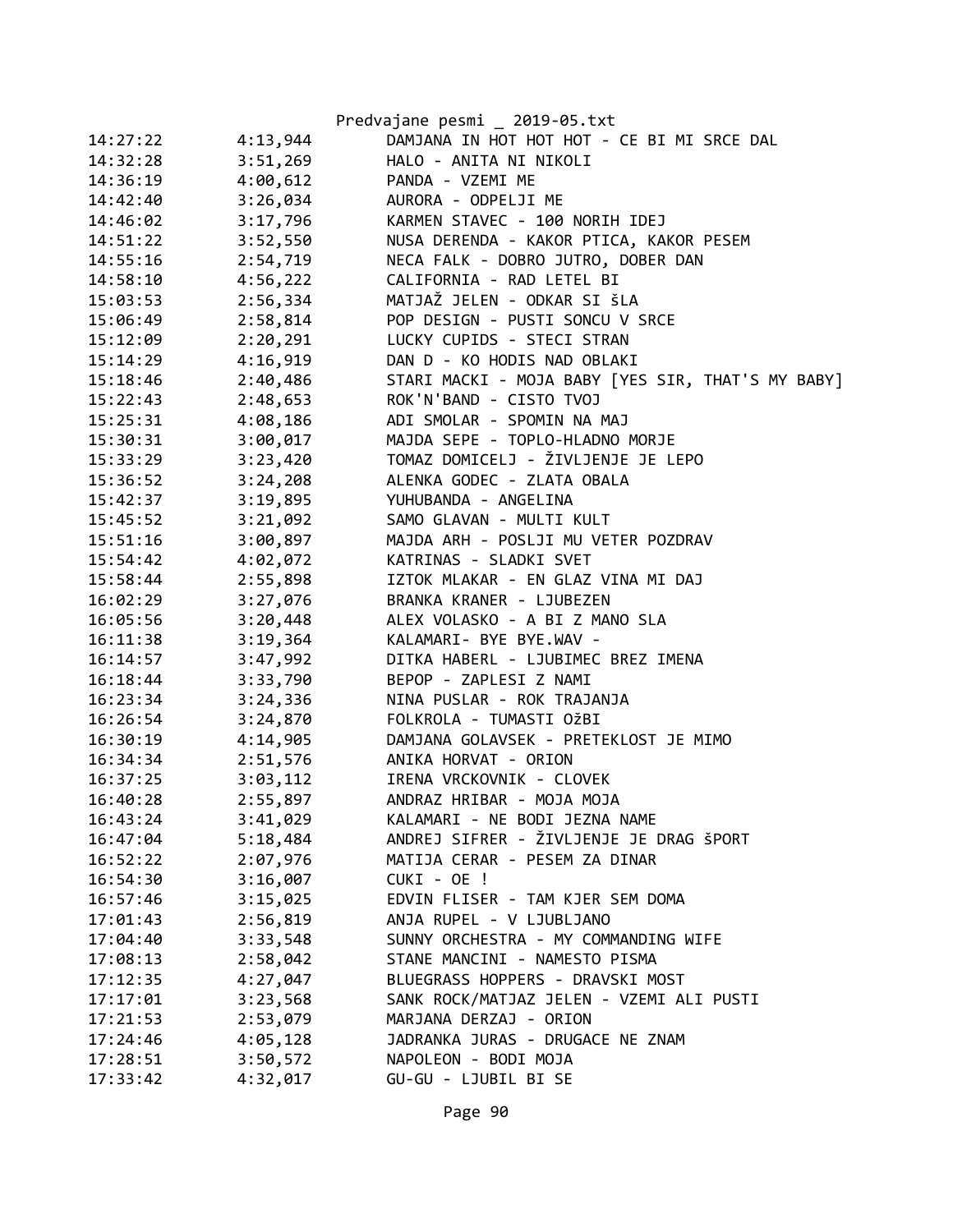|          |          | Predvajane pesmi _ 2019-05.txt                                     |
|----------|----------|--------------------------------------------------------------------|
| 17:38:14 | 3:56,984 | BELE VRANE - TO BIL JE DAN                                         |
| 17:43:35 | 4:29,095 | OTO PESTNER - LETIVA                                               |
| 17:48:03 | 2:30,912 | DON MENTONY BAND - REKLA JE ŠE                                     |
| 17:51:40 | 2:28,957 | ALEKSANDER MEZEK - DAN ZA DNEM                                     |
| 17:54:10 | 3:22,396 | PEPEL IN KRI - NAJ BO BABY                                         |
| 17:57:32 | 4:25,782 | NUDE - RAZLOG                                                      |
| 18:02:40 | 3:30,910 | MARTA ZORE - ON                                                    |
| 18:06:11 | 3:39,017 | HAZARD - VSAK JE SAM                                               |
| 18:12:11 | 3:17,431 | JANKO ROPRET - NIMA SMISLA DA LAŽEŠ                                |
| 18:15:28 | 4:59,125 | VLADO KRESLIN - TAM NA KONCU DREVOREDA                             |
| 18:21:57 | 3:44,390 | KATAYA - TO JE MOJ DAN                                             |
| 18:25:41 | 3:34,125 | BOZIDAR WOLFGANG WOLF - ZAJOKAL BOM                                |
| 18:29:15 | 2:43,238 | BERTA AMBROŽ - BREZ BESED                                          |
| 18:37:30 | 3:42,598 | BAZAR - BARABE                                                     |
| 18:45:37 | 3:08,495 | REGINA - NAJ LJUBEZEN ZDRUŽI VSE LJUDI                             |
| 18:50:37 | 3:27,433 | ANIKA - TI ZAVAJAJ ME                                              |
| 18:54:29 | 3:06,113 | MANOUCHE - KJE SI LUBI                                             |
| 18:57:35 | 3:44,782 | KINGSTON - CIST EN MEJHEN RADIO                                    |
| 19:02:02 | 2:19,958 | DUSAN URSIC - OBUP                                                 |
| 19:04:22 | 3:48,608 | FARAONI/SLAVKO IVANCIC - TI ZNAS                                   |
| 19:08:09 | 3:15,268 | AVIA BAND - VRATA V RAJ                                            |
| 19:12:47 | 2:47,118 | DARJA SVAJGER - PRISLUHNI MI                                       |
| 19:15:34 | 2:53,804 | PRELOM - LJUBEZEN IZ ŠOLSKIH DNI                                   |
| 19:18:27 | 2:44,756 | BABALOO BAND - KRALJ SVETA                                         |
| 19:22:42 | 3:28,693 | SOPRANOS - PRIVLACNO                                               |
| 19:26:10 | 5:36,412 | TATJANA DREMELJ - CE NE LJUBIS ME VEC                              |
| 19:32:48 | 2:24,910 | FLIRRT - GREM RADIOEDIT                                            |
| 19:35:12 | 3:55,332 | DEŽUR - PO POMLADI DIŠI                                            |
| 19:40:31 | 4:02,621 | AYNEE - SPOMLADI                                                   |
| 19:44:34 | 4:22,361 | PAVLE KAVEC & OKO - VSE SEM DAL TI                                 |
| 19:48:56 | 3:55,441 | SRECNA MLADINA - KDO SMO                                           |
|          | 2:38,466 | MAJDA SEPE - LJUBLJANSKE ULICE                                     |
| 19:53:57 |          | ADI SMOLAR - AJAJAJ, SLOVENIJA                                     |
| 19:56:35 | 3:14,038 |                                                                    |
| 20:00:29 | 3:46,744 | ALENKA GODEC - ZA NASMEH<br>NUSA DERENDA - NAJ MI DEZ NAPOLNI DLAN |
| 20:04:16 | 3:15,680 |                                                                    |
| 20:07:31 | 4:13,777 | TOMAZ DOMICELJ - KAJ NAJ JEM                                       |
| 20:17:10 | 4:22,757 | HALO - ZVEZDA                                                      |
| 20:22:25 | 3:24,448 | ROK'N'BAND - PAZI                                                  |
| 20:25:49 | 3:16,424 | NEISHA - OGENJ POD NOGAMI                                          |
| 20:30:35 | 3:35,800 | BILBI - RESETIRAJ ME                                               |
| 20:34:10 | 3:41,719 | NECA FALK - DRAVSKI MOST                                           |
| 20:37:52 | 1:57,812 | ROK 'N' BAND - NE TEŽIT                                            |
| 20:44:12 | 2:51,082 | TINKARA KOVAC - ZAKAJ                                              |
| 20:47:03 | 3:44,010 | EVA HREN - KDAJ                                                    |
| 20:51:29 | 3:52,703 | VILI RESNIK - NE MOREM BREZ NJE                                    |
| 20:55:23 | 4:24,806 | CALIFORNIA/MZ HEKTOR - MOJE HREPENENJE                             |
| 21:00:49 | 2:33,601 | MATIJA CERAR - HIJA-HO                                             |
| 21:03:22 | 3:02,280 | KALAMARI - NA DRUGEM SVETU                                         |
|          |          |                                                                    |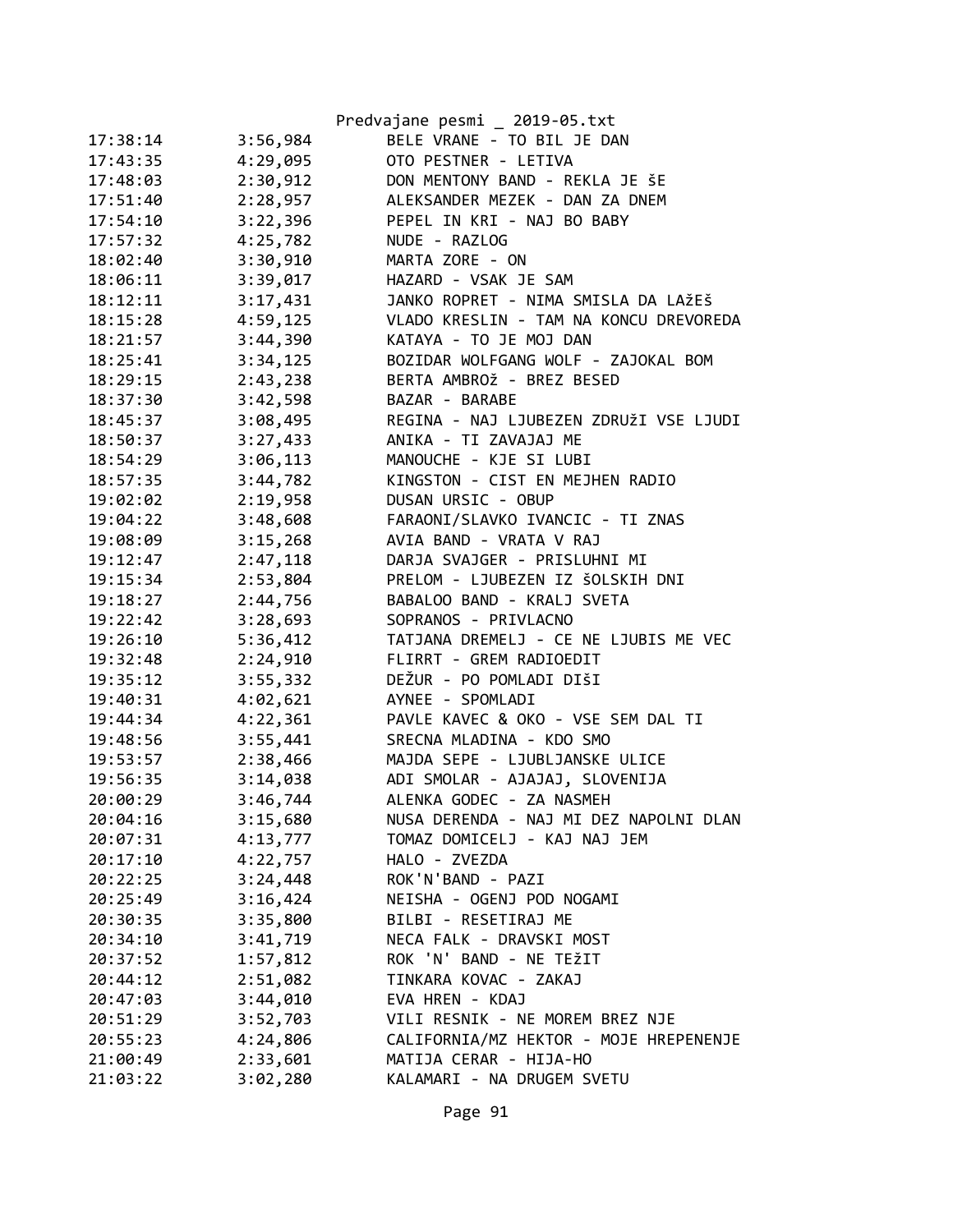|          |          | Predvajane pesmi _ 2019-05.txt                  |
|----------|----------|-------------------------------------------------|
| 21:06:24 | 3:23,704 | KARMEN STAVEC - ENA SOLZICA                     |
| 21:13:24 | 3:16,955 | ANDREJ SIFRER - POBEGNIVA                       |
| 21:16:40 | 2:25,724 | DITKA HABERL - VSE ALI NIC                      |
| 21:19:58 | 4:15,179 | FOLKROLA - MARUŠKA                              |
| 21:24:13 | 4:50,648 | IZTOK MLAKAR - VARSE CECA                       |
| 21:30:10 | 3:46,756 | AVTOMOBILI - NAVADEN DAN                        |
| 21:33:56 | 4:32,092 | JAN PLESTENJAK - BOLEZEN                        |
| 21:38:28 | 3:18,783 | IRENA VRCKOVNIK - MED NEBOM IN MENOJ            |
| 21:44:26 | 4:46,001 | JANEZ ZMAZEK - NA DRUGI STRANI                  |
| 21:49:55 | 5:39,170 | HISA - PALE SAM NA SVETU                        |
| 21:56:00 | 3:31,046 | METKA ŠTOK - OSAMLJENA ( ALONE AGAIN )          |
| 22:01:00 | 3:47,053 | GU-GU - MI 'MAMO SE FAJN                        |
| 22:04:47 | 3:49,601 | SUNNY ORCHESTRA - ODHAJAM                       |
| 22:08:36 | 2:55,013 | OTO PESTNER - SNEG JE POVSOD                    |
| 22:15:21 | 2:29,276 | ANIKA HORVAT - MINI IN MAXI                     |
| 22:17:50 | 4:03,439 | NAPOLEON - MORSKA PTICA                         |
| 22:22:46 | 3:17,054 | CUKI - LIZA                                     |
| 22:26:02 | 2:51,554 | BOTRI - BAMBINA                                 |
| 22:28:54 | 3:37,716 | ANJA RUPEL - ODPRI OCI                          |
| 22:33:33 | 3:36,887 | SAMO GLAVAN - NAPACNI NACIN                     |
| 22:37:08 | 3:02,823 | MARJANA DERZAJ - ZADNJI VALCEK (THE LAST WALTZ) |
| 22:46:40 | 4:01,224 | PAPIR - VELIKI KORAK                            |
| 22:51:30 | 3:35,955 | FLIRT - KO JE NI                                |
| 22:55:06 | 2:58,051 | BERTA AMBROŽ - POSLEDNJA NOC LJUBEZNI           |
| 22:58:04 | 3:49,865 | VLADO KRESLIN - ENA PESEM                       |
| 23:02:59 | 4:27,627 | DON MENTONY BAND - KARIERA                      |
| 23:07:27 | 3:43,997 | ANDRAZ HRIBAR - OGNJENI OBROC                   |
| 23:14:41 | 4:30,109 | PEPEL IN KRI - SONCE POMLADI                    |
| 23:20:03 | 5:40,001 | DADI DAZ - VEDNO                                |
| 23:25:43 | 2:21,211 | BELE VRANE - HOROSKOP                           |
| 23:28:04 | 3:20,269 | BAZAR - KO PRIDE NOC                            |
| 23:32:07 | 3:54,159 | SANK ROCK - MACEK                               |
| 23:36:00 | 3:31,943 | PANDA - SIVE CESTE                              |
| 23:43:22 | 2:25,981 | ALEKSANDER MEZEK - SIVA POT                     |
| 23:45:45 | 3:30,125 | MAJDA ARH - GRAD ŽELJA                          |
| 23:49:14 | 2:35,116 | STANE MANCINI - NON CAPITO                      |
| 23:51:49 | 3:00,730 | POLONA - POVEJ                                  |
| 23:54:50 | 3:04,398 | IRENA KOHONT - LJUBEZEN JE NAJLEPŠI DAR         |
| 23:57:54 | 4:16,250 | MARTA ZORE - ZDAJ GA POZNAM (& ALENKA GODEC)    |

| $0:02:10$ 3:34,859 | CALIFORNIA/MZ HEKTOR - STARA BARKA |
|--------------------|------------------------------------|
| $0:05:42$ 4:12,363 | AVIA BAND - SANJAL BOM KOSTANJE    |
| $0:09:54$ 3:07,855 | ANDREJ SIFRER - MOJI PSI           |
| $0:13:01$ 3:45,176 | ADI SMOLAR - ZAVOD ZA ZAPOSLOVANJE |
| $0:16:46$ 4:22,629 | ALENKA GODEC - KER TO ŽIVLJENJE JE |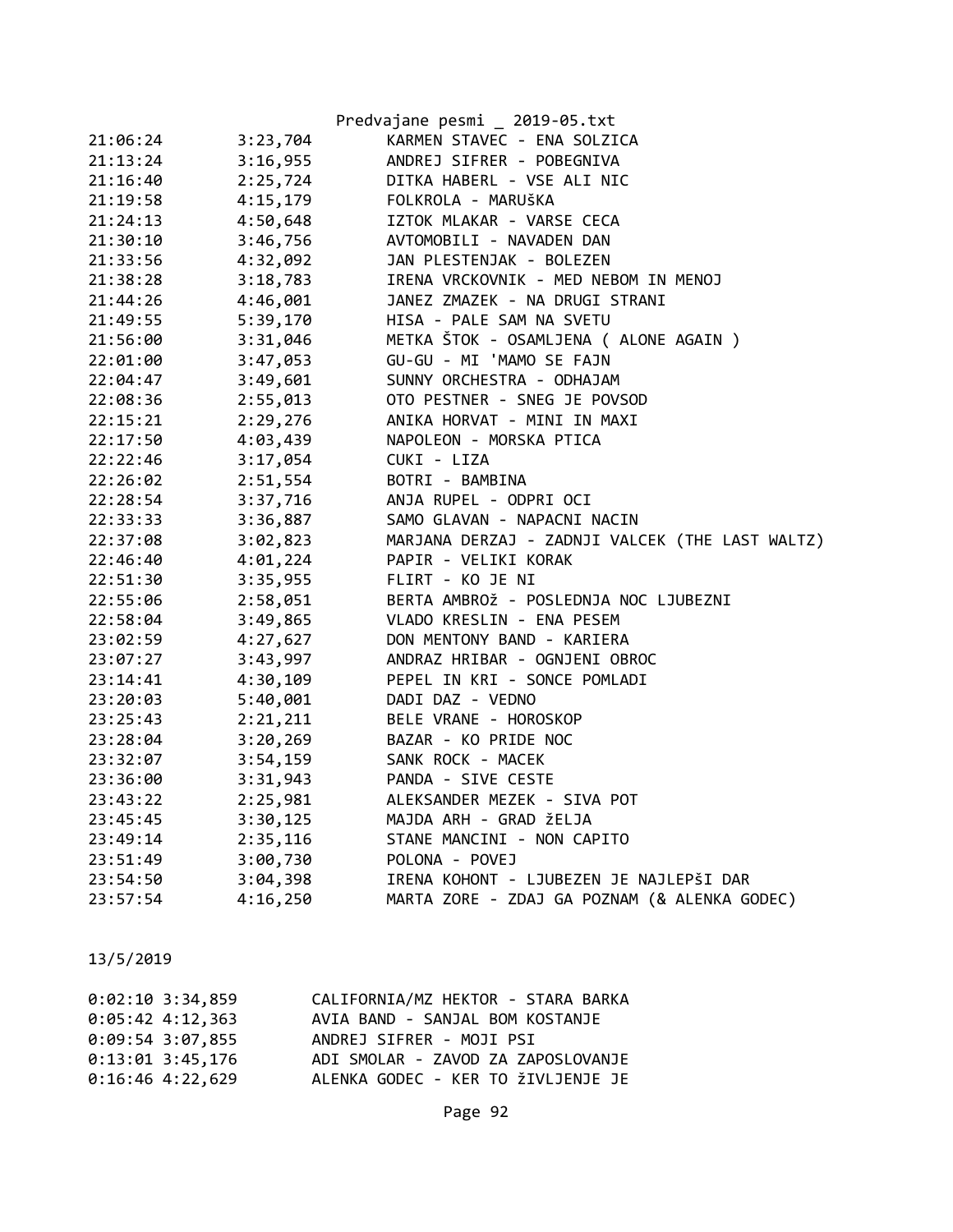|                                      | Predvajane pesmi _ 2019-05.txt                                   |
|--------------------------------------|------------------------------------------------------------------|
| $0:21:08$ 3:28,241                   | KINGSTON - TROPIKANA KLUB                                        |
| $0:24:36$ 3:09,007                   | ROK'N'BAND - TINA                                                |
| $0:27:43$ 3:43,885                   | DARJA SVAJGER - JESENSKI LIST                                    |
| $0:31:26$ 3:04,202                   | IRENA VRCKOVNIK - FANT Z ULICE                                   |
| $0:34:30$ 3:17,040                   | NUSA DERENDA - NI MI ZAL                                         |
| 0:37:44 3:41,690                     | DAMJANA - VZEMI ME ŠE ENKRAT NOCOJ                               |
| $0:41:25$ 2:31,952                   | OTO PESTNER - ZDRAVICA MARIJA                                    |
| $0:43:57$ $4:02,781$                 | MAJDA ARH - NORI DAN                                             |
| $0:48:00$ 4:13,922                   | SUPERNOVA - HEY DEDA                                             |
| $0:52:13$ 3:54,142                   | BOTRI - MAL' PREKRATKA                                           |
| $0:56:07$ 3:45,604                   | KARMEN STAVEC - FANT IZ PRAVLJICE                                |
| $0:59:53$ 2:40,859                   | GU-GU - MOJ MALI KAKADU                                          |
| 1:02:33 3:31,391                     | FARAONI - TU JE MOJ DOM                                          |
| 1:06:04 3:49,996                     | ANJA RUPEL - ODSLA BOM SE TO NOC                                 |
| 1:09:54 3:59,149                     | ALEKSANDER MEZEK - NASA LADJA                                    |
| 1:13:53 3:18,893                     | NEISHA - MALO TU MALO TAM                                        |
| 1:17:11 3:24,279                     | TOMAZ DOMICELJ - SI-SI-SIMONA                                    |
| 1:20:35 2:45,633                     | KATRINAS - KOT PRAVLJICA                                         |
| 1:23:20 4:39,863                     | PETER PAN - OH, SABINA                                           |
| 1:28:00 4:11,743                     | PANDA - DAJ NASMEH MI NAZAJ                                      |
|                                      | SLAVKO IVANCIC - CRN DEZ                                         |
| 1:32:11 3:39,812<br>1:35:48 3:40,502 | DON MENTONY BAND - SUZANA                                        |
| 1:39:28 3:18,215                     | MAJDA SEPE - MED ISKRENIMI LJUDMI                                |
| 1:42:46 1:53,129                     | MATIJA CERAR - Z MOJCO PLESAL BI CHA CHA CHA                     |
| 1:44:39 2:59,995                     | AYNEE - NAJLEPŠI DAN                                             |
|                                      | 1:47:39 3:44,753 CUKI - KROKODILCKI                              |
| 1:51:23 2:39,112                     | BELE VRANE - SANJE O KALIFORNIJI                                 |
| 1:54:02 3:06,383                     | MANOUCHE - TAMALA                                                |
| 1:57:08 4:11,169                     | AVTOMOBILI - ODPRI OCI                                           |
| 2:01:19 3:29,028                     | SUNNY ORCHESTRA - TAT ZMIKAVT                                    |
| 2:04:48 3:53,913                     | REGINA - LIZA LJUBI JAZZ                                         |
| 2:08:41 3:36,115                     | BAZAR - FEHTARJI                                                 |
| 2:12:17 3:32,065                     | KALAMARI - POLETJE 2000                                          |
| 2:15:48 4:46,007                     | MARTIN KRPAN/VLADO KRESLIN - SE JE CAS                           |
| $2:20:30$ 3:45,427                   | BRIGITA ŠULER - PESEM V MENI                                     |
| 2:24:15 3:30,996                     | DAN D - CAS                                                      |
| $2:27:39$ 3:34,988                   | PEPEL IN KRI - JEANETTE                                          |
| $2:31:14$ 4:08,169                   | JAN PLESTENJAK - ZADNJE SLOVO                                    |
| 2:35:22 3:31,064                     | NINA PUSLAR - OBJEMI ME ZDAJ                                     |
| 2:38:48 3:44,481                     | NUDE - PADAM V LJUBEZEN                                          |
| 2:42:32 3:34,700                     | FOLKROLA - DANES                                                 |
| 2:46:06 3:05,844                     | BELVI BAND/ROBERT KRESLIN - MI SMO BELVI 2006 (MITHANS RMX)      |
| 2:49:12 4:02,861                     | IZTOK MLAKAR - VANDIMA                                           |
|                                      |                                                                  |
| 2:53:15 3:53,231                     | JANEZ ZMAZEK - BREZ VEZE                                         |
| 2:57:08 4:05,000                     | SANK ROCK - KER TE LJUBIM<br>MARJANA DERZAJ - BASIN STREET BLUES |
| $3:01:12$ $2:47,528$                 |                                                                  |
| 3:03:59 3:38,761                     | FLIRT - KO JE NI                                                 |
| $3:07:38$ 2:58,051                   | HAZARD - ROZE ZA ELZO                                            |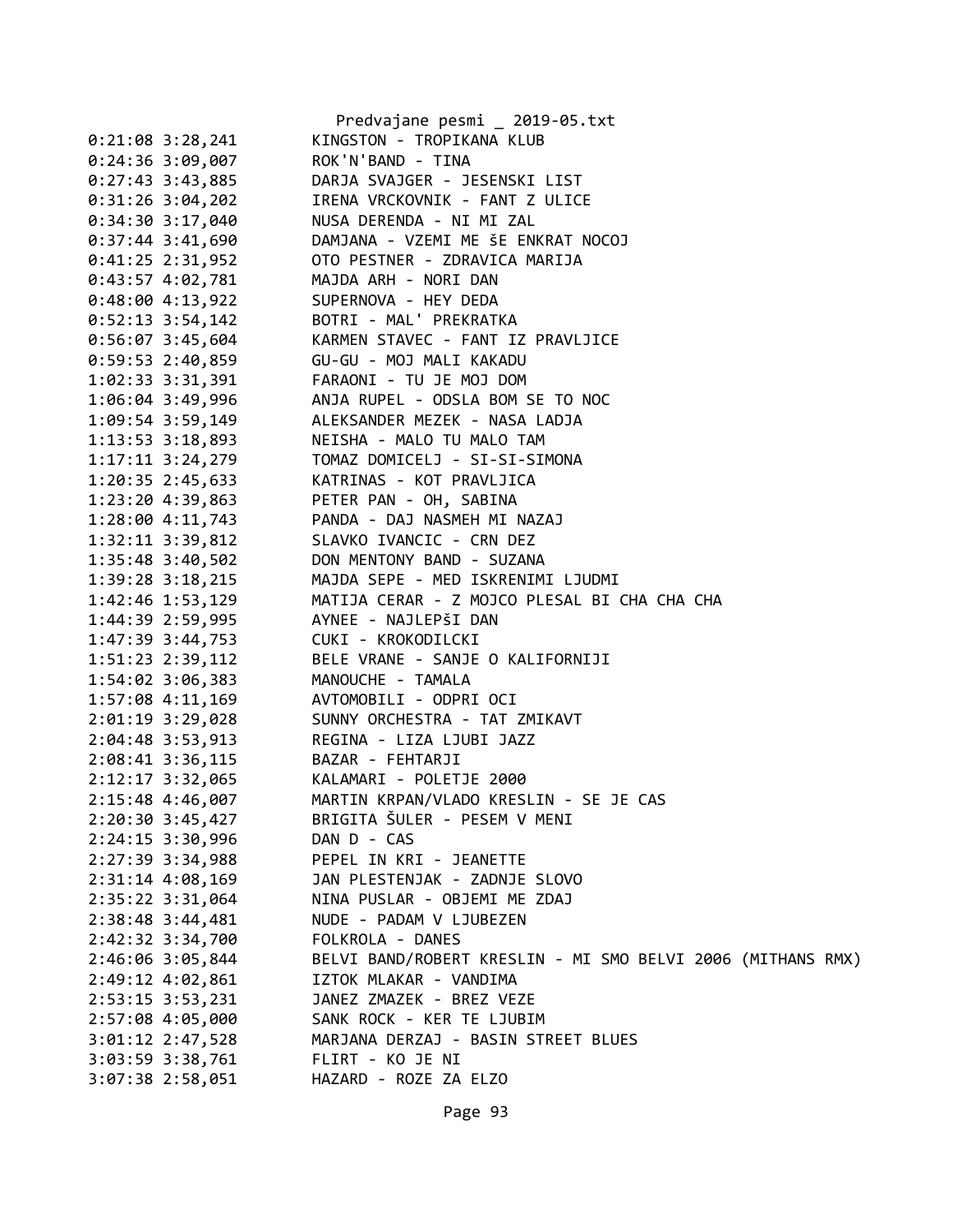|                                          | Predvajane pesmi _ 2019-05.txt                                              |
|------------------------------------------|-----------------------------------------------------------------------------|
| $3:10:35$ 4:08,514                       | HALO - JIMMY HUE                                                            |
| $3:14:44$ $3:14,781$                     | ANIKA HORVAT - SAMA DOMA                                                    |
| 3:17:57 3:03,980                         | BABILON - RABIM TVOJ SMEH                                                   |
| $3:21:00$ $2:34,021$                     | BRANKA KRANER - RUM IN COCA COLA                                            |
| $3:23:34$ $3:18,996$                     | IVO MOJZER - VOZIM SE                                                       |
| 3:26:53 3:27,818                         | PAPIR - NACIN                                                               |
| $3:30:20$ 4:25,518                       | BABALOO BAND - DOBRO JUTRO DELOVNI LJUDJE                                   |
| 3:34:46 4:03,366                         | NAPOLEON - SANJAM                                                           |
| 3:38:49 3:29,665                         | DRUŠTVO MRTVIH PESNIKOV - 25                                                |
| 3:42:18 3:27,775                         | SOPRANOS - SONG ZA VSE LJUDI                                                |
| 3:45:45 4:38,083                         | ANDRAZ HRIBAR - KAJ MI DELAS                                                |
| 3:50:23 3:39,998                         | VILI RESNIK - NAJ OSTANE TO MED NAMA                                        |
| $3:54:01$ $3:13,660$                     | FRENK NOVA - KO TE NI                                                       |
| 3:57:14 2:59,222                         | MAJA KEUC - VANILIJA                                                        |
| $4:00:13$ 3:15,246                       | PERPETUUM JAZZILE - AVSENIK MEDLEY                                          |
| 4:03:28 4:00,234                         | GAL IN GALERIST I- PRIDI SEM.WAV -                                          |
| 4:07:28 3:23,555                         | DON SERGIO - TUDI TI                                                        |
| 4:10:51 3:50,054                         | AVIA BAND - NAJINO LETO                                                     |
| 4:14:41 3:17,726                         | DADI DAZ - IN GREM NAPREJ                                                   |
| 4:17:59 4:25,888                         | AGROPOP - SAMO MILIJON                                                      |
|                                          | 4:22:24 3:57,250 ANDREJ SIFRER - KDAJ SI ZADNJIC KAKSNO STVAR NAREDIL PRVIC |
| 4:26:19 4:19,767                         | SLOVENSKI EXPRESS - IZGUBLJEN                                               |
| 4:30:39 3:16,648                         | ADI SMOLAR - MENI SE MUDI                                                   |
| 4:33:55 3:39,823                         | BILBI - KAJ PA TI                                                           |
| 4:37:34 3:02,084                         | MARTA ZORE - POJDI Z NJO                                                    |
| 4:40:36 3:34,943                         | KINGSTON - DANES JE MOJ DAN                                                 |
| 4:44:10 3:36,896                         | LINTVERN - ZBOGOM BLUES                                                     |
| 4:47:46 3:08,005                         | ALENKA GODEC - V MENI JE MOC                                                |
| $4:50:54$ 3:13,377<br>$4:54:25$ 3:33,577 | ROK'N'BAND - VERJEMI                                                        |
| 4:54:06 3:39,857                         | DEŽUR - KAM SI NAMENJEN DRAGI MOJ                                           |
| 4:57:46 3:06,482                         | IRENA VRCKOVNIK - CEPRAV BOM SPET SAMA                                      |
| 5:01:36 4:04,108                         | MAJDA SEPE - PISMO ZA MARY BROWN                                            |
| 5:05:39 4:15,020                         | ESKOBARS - ILUZIJA                                                          |
| 5:11:08 5:52,060                         | PAPIR - MOJE SRCE ODHAJA                                                    |
| 5:17:00 4:20,100                         | ANIKA - CUTIM DA ZIVIM                                                      |
| 5:22:19 3:37,427                         | ANDREJ SIFRER - IDEJE IZPOD ODEJE                                           |
| 5:25:56 5:56,005                         | MARTIN KRPAN/VLADO KRESLIN - OD VISINE SE ZVRTI                             |
| $5:32:40$ $3:42,123$                     | SUNNY ORCHESTRA - AFRO ŽUR                                                  |
| 5:36:18 6:34,577                         | DMP - NEBO NAD BERLINOM                                                     |
| 5:44:06 3:14,906                         | ROK'N'BAND - VERJEMI                                                        |
| $5:47:21$ 4:06,145                       | FRENK NOVA - VSAK DEL NEBA                                                  |
| $5:52:16$ $3:26,219$                     | AVIA BAND - NORA KRILA                                                      |
|                                          |                                                                             |
| 5:55:44 3:23,018                         | MANUELLA - V TVOJEM OGNJU (INFERNO)<br>ALEKSANDER MEZEK - PODARJENO SRCU    |
| 5:59:50 5:02,965                         |                                                                             |
| $6:04:53$ 4:02,646                       | LINTERA - SE JE CAS                                                         |
| 6:08:55 5:17,577                         | DAMJANA - KJE SI ZDAJ                                                       |
| $6:15:26$ 3:15,080                       | MOJCA - BOZIC JE                                                            |
| $6:18:41$ $2:26,513$                     | GU-GU - PAPAGAJA                                                            |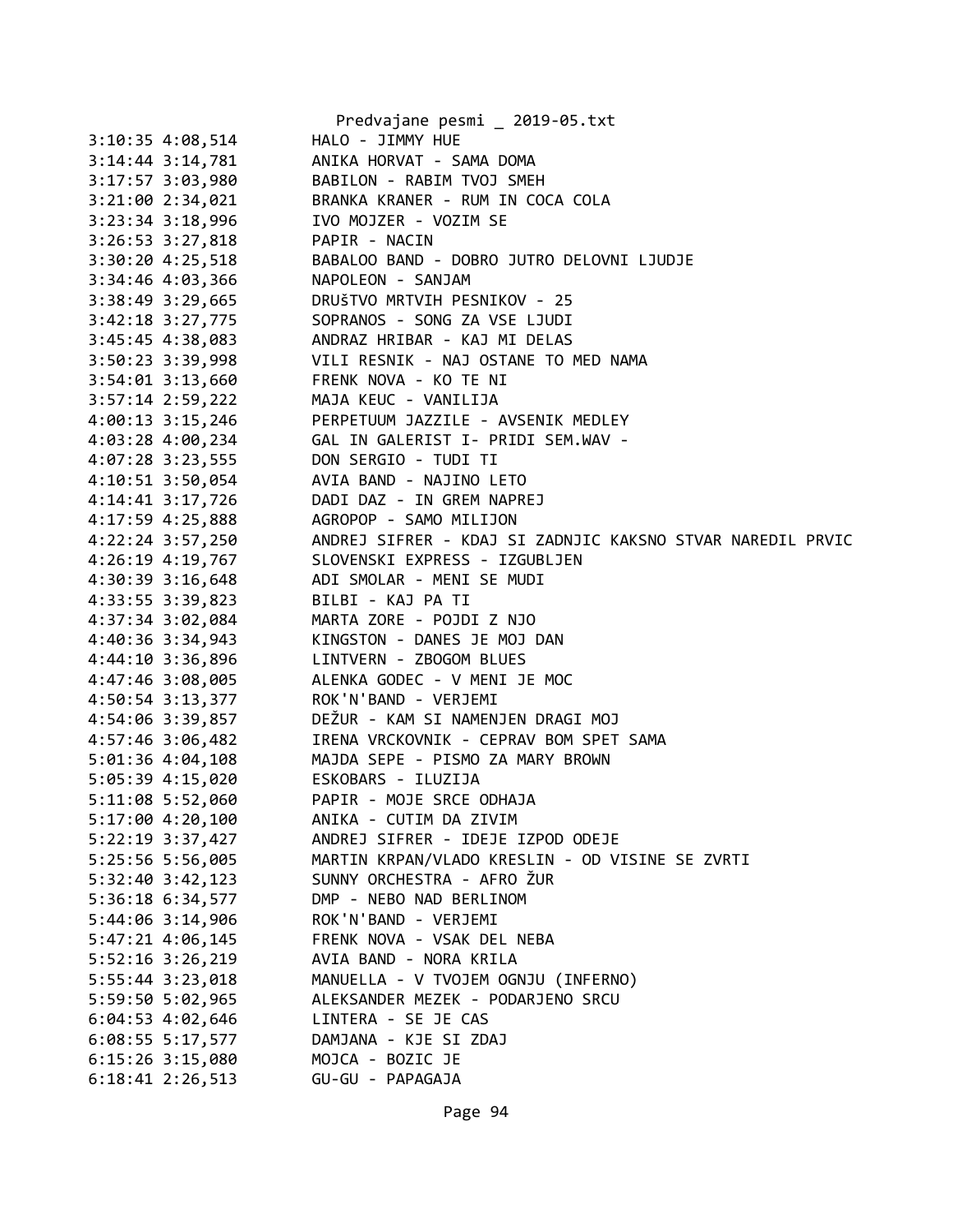|                       | Predvajane pesmi _ 2019-05.txt             |
|-----------------------|--------------------------------------------|
| $6:22:06$ 3:30,794    | NAIO SSAION - N.SS                         |
| $6:25:35$ 3:41,212    | KATJA LEVSTIK - ORION                      |
| 6:30:06 4:02,007      | DADI DAZ/MZ HEKTOR - VODNJAK LJUBEZNI      |
| 6:34:05 4:15,074      | DON MENTONY BAND - RES NE VEM              |
| $6:38:20$ $3:36,799$  | VILI RESNIK - RAD BI BIL S TEBOJ           |
| 6:43:10 4:01,506      | JANKO ROPRET - LEPA SI NOCOJ               |
| $6:47:12$ $3:02,025$  | PEPEL IN KRI - EVROPA '92                  |
| 6:51:02 2:48,316      | AYNEE - NA MORJE                           |
| 6:53:50 3:15,985      | EDVIN FLISER - LETI, LETI LASTOVKA         |
| 6:57:32 2:50,075      | BELE VRANE - ŽAREK TVOJE LJUBEZNI          |
| 7:01:05 3:48,039      | MARKO BRECELJ - ALOJZ VALCEK               |
| 7:04:53 3:02,914      | ALENKA GODEC - OBJELA BI TE RADA           |
| 7:07:56 2:20,153      | MATEJA GOLOB - CU-CU                       |
| 7:11:29 2:01,140      | SAMO GLAVAN - JOZKOTI                      |
| 7:13:30 3:21,034      | KASTELO - VSE KAR LJUBIM                   |
| 7:16:47 3:46,886      | ANJA RUPEL - NAJBOLJ NORI PAR              |
| 7:21:33 2:16,627      | FRANE MILICINSKI JEZEK - GLAZEK VINCKA     |
| 7:23:49 2:21,136      | NECA FALK - BANANE                         |
| 7:26:10 2:39,393      | ICE - STARA GARA                           |
| 7:28:49 3:31,642      | MARJANA DERZAJ - CEZ VELIKO LET            |
| 7:33:11 3:28,465      | NUSA DERENDA - ZA STARE CASE               |
| 7:36:39 3:44,608      | ADI SMOLAR - ZAVOD ZA ZAPOSLOVANJE         |
| 7:41:37 3:17,690      | MALITA GOLOB - MOJA DEZELA SLOVENIJA       |
| 7:44:54 3:30,824      | BOR GOSTIŠA - DOVOLJ JE SRCE, KI ZATE GORI |
| 7:48:25 1:58,030      | MARJETKA RAMSAK - SRECA NA VRVICI          |
| 7:51:10 4:42,605      | LINTVERN - KRAVATA                         |
| 7:55:52 3:45,164      | XEQUTIFZ - DALEC STRAN                     |
| 8:00:21 2:31,645      | HAZARD - BISTRO                            |
|                       | K.U.T. GAS - FASHION                       |
| 8:02:53 3:41,059      | MAJDA ARH - POŠLJI MU VETER POZDRAV        |
| 8:06:33 2:48,767      |                                            |
| 8:10:36 3:05,471      | MANOUCHE - KJE SI LUBI                     |
| 8:13:34 3:23,057      | IZTOK MLAKAR - POLITIK GVIDO               |
| 8:16:57 3:32,084      | ALMA MERKLIN - VSAKA MINUTA                |
| 8:21:28 4:01,856      | DARJA SVAJGER - DARILA                     |
| 8:25:30 4:56,451      | OTO PESTNER - TRIDESET LET                 |
| 8:34:01 1:47,225      | IVO MOJZER - CIFRA MOŽ                     |
| 8:35:48 3:25,423      | SWEETSOLOGY - GREVA TJA (RADIO EDIT)       |
| 8:40:28 2:34,403      | STANE MANCINI - NON CAPITO                 |
| 8:43:02 2:57,341      | POLONA - UJEL SI SE                        |
| 8:45:59 6:05,904      | KINGSTON - MINI BIKINI                     |
| 8:53:02 4:01,880      | MARTINA SRAJ - PLESETA                     |
| 8:57:06 6:01,075      | BAZAR - LJUBOSUMJE                         |
| $9:04:52$ 2:56,750    | PLATIN - STO IN ENA ZGODBA                 |
| 9:07:48 9:06,715      | ZVEZDE - NOVE ZVEZDE NAD EVROPO            |
| $9:20:18$ 3:17,736    | NATASA & ZIBELNIK - LUNA ME NOSI           |
| 9:23:36 3:59,633      | TOMAZ DOMICELJ - JUTRI BO VSE DOBRO        |
| $9:27:35$ $16:14,098$ | MANUELLA BRECKO - IL FUTURO                |
| 9:45:49 3:41,947      | AVTOMOBILI - NAVADEN DAN                   |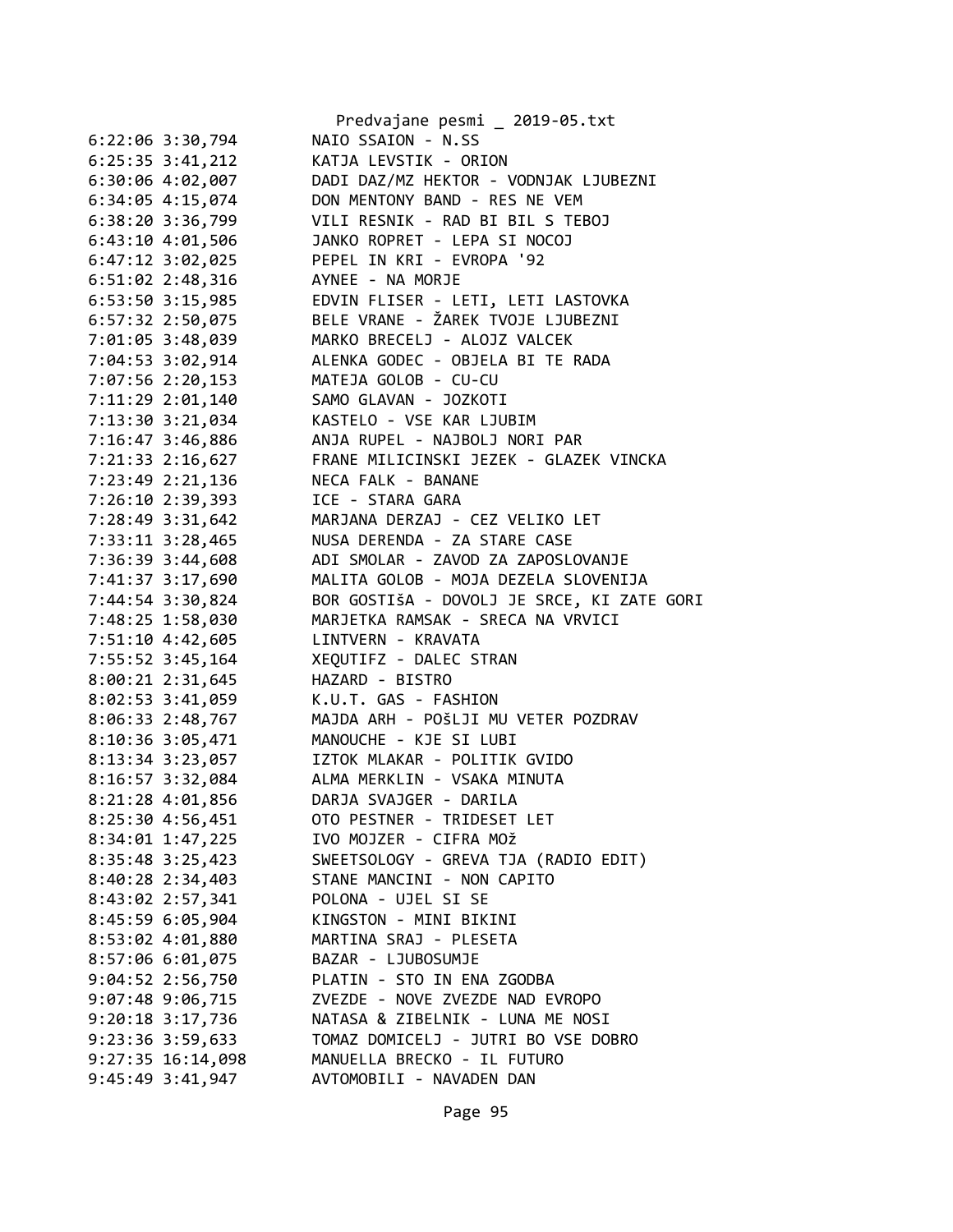|                  |          | Predvajane pesmi _ 2019-05.txt                |
|------------------|----------|-----------------------------------------------|
| 9:50:29 3:06,015 |          | S.MUGERLIH & R.ROLIH - NA TVOJI STRANI        |
| 9:57:33 3:00,875 |          | KING FOO - ZIVE SANJE                         |
| 10:02:27         | 2:34,412 | BILBI - ISKRICE                               |
| 10:05:02         | 3:03,466 | COVERLOVER - DJ DEJ NAPOVEJ                   |
| 10:08:03         | 3:26,648 | ANIKA HORVAT - HVALA TI                       |
| 10:15:30         | 4:36,177 | ANDRAZ HRIBAR - KAJ MI DELAS                  |
| 10:21:23         | 3:28,333 | MAJDA SEPE - PESEM O POMLADI IN PRIJATELJSTVU |
| 10:24:50         | 2:54,412 | BLUEGRASS HOPPERS - KAMIONAR                  |
| 10:27:44         | 2:44,307 | KALAMARI - WWW                                |
| 10:31:19         | 2:19,615 | BETI JURKOVIC - TALISMAN                      |
| 10:33:38         |          | 3:52,463 ANDREJ SIFRER - KO ZVONOVI ZAPOJO    |
| 10:37:30         |          | 6:46,957 FOLKROLA - POLNA LUNA                |
| 10:48:00         | 4:05,689 | NINA PUSLAR - NI ONA                          |
| 10:53:03         | 3:38,852 | NOCNA PTICA - GLAS SIREN                      |
| 10:56:41         | 3:45,893 | HISA - SPOZNAL SEM                            |
| 11:02:21         | 3:24,040 | BOTRI - SONCE PO DEZJU                        |
| 11:05:45         | 4:29,740 | JANEZ ZMAZEK - DOST JE BLO BESED              |
| 11:13:41         | 3:40,021 | HAMO & TRIBUTE 2 LOVE - DEJVA BIT CIST BLIZ   |
| 11:17:13         | 3:00,527 | MERISSA IN FREEWAY - ZA MINUTO                |
| 11:21:29         | 3:49,434 | BABALOO BAND - KO SEM SAM                     |
| 11:25:18         | 4:11,241 | PANDA - LJUBIMEC BREZ                         |
| 11:30:20         | 3:41,614 | ROK 'N' BAND - GIRI GIRI                      |
| 11:34:01         | 3:38,860 | VLADO KRESLIN - ZIBAJ ME                      |
| 11:37:40         | 2:11,130 | BERTA AMBROŽ - DAN KOT DNEVI VSI              |
| 11:44:29         | 3:51,244 | CUKI - SONCNI ZAREK                           |
| 11:48:20         | 3:17,162 | DON MENTONY BAND - REKLA JE NE                |
| 11:52:35         | 4:32,479 | PAPIR - PERON 9                               |
| 11:57:04         | 2:52,334 | GU-GU - GU-GU GRE V HOLLYWOOD                 |
| 12:01:50         | 3:19,111 | PRIZMA - OD ENIH DO TREH                      |
| 12:05:09         | 4:24,845 | JAN PLESTENJAK - STAVI NA MOJE SRCE           |
| 12:13:17         | 2:59,032 | IRENA VRCKOVNIK - MAJHNA LUCKA                |
| 12:16:16         | 3:55,173 | ALEKSANDER MEZEK - JULIJA                     |
| 12:21:26         | 3:20,366 | LETECI POTEPUHI - BICIKL                      |
| 12:24:46         | 5:09,448 | FLIRT - ROMEO IN JULIJA                       |
| 12:30:46         | 3:40,605 | TINKARA KOVAC - GREM                          |
| 12:34:24         | 2:39,068 | BELE VRANE - SANJE O KALIFORNIJI              |
| 12:37:02         | 3:11,022 | REGINA - LJUBEZEN BEZI                        |
| 12:43:55         | 2:28,510 | AVIA BAND - HODIM PO PARKU                    |
| 12:46:23         | 3:23,212 | TANGELS - BOZICNI VECER                       |
| 12:50:44         | 3:26,767 | TATJANA DREMELJ - TI SI ZAME VSE              |
| 12:54:36         | 3:15,996 | SIMONA VODOPIVEC - DIVJI KONJI                |
| 12:57:52         | 2:22,063 | MATIJA CERAR - DEŽNIKI                        |
| 13:10:52         | 3:06,744 | FARAONI - NE POZABI NIKDAR NAME               |
| 13:13:59         | 3:21,628 | ALENKA SMID - ENKRAT KO BOS SAM               |
| 13:17:20         | 4:14,339 | IZTOK MLAKAR - MARJO SPINEL                   |
| 13:22:39         | 3:02,298 | MARIJAN NOVINA - ANGEL IN HUDIC               |
| 13:25:41         | 3:49,879 | ALENKA GODEC - ODKAR SI TU                    |
| 13:30:23         | 3:54,006 | MAJDA ARH - LJUBEZEN JE KOT VINO              |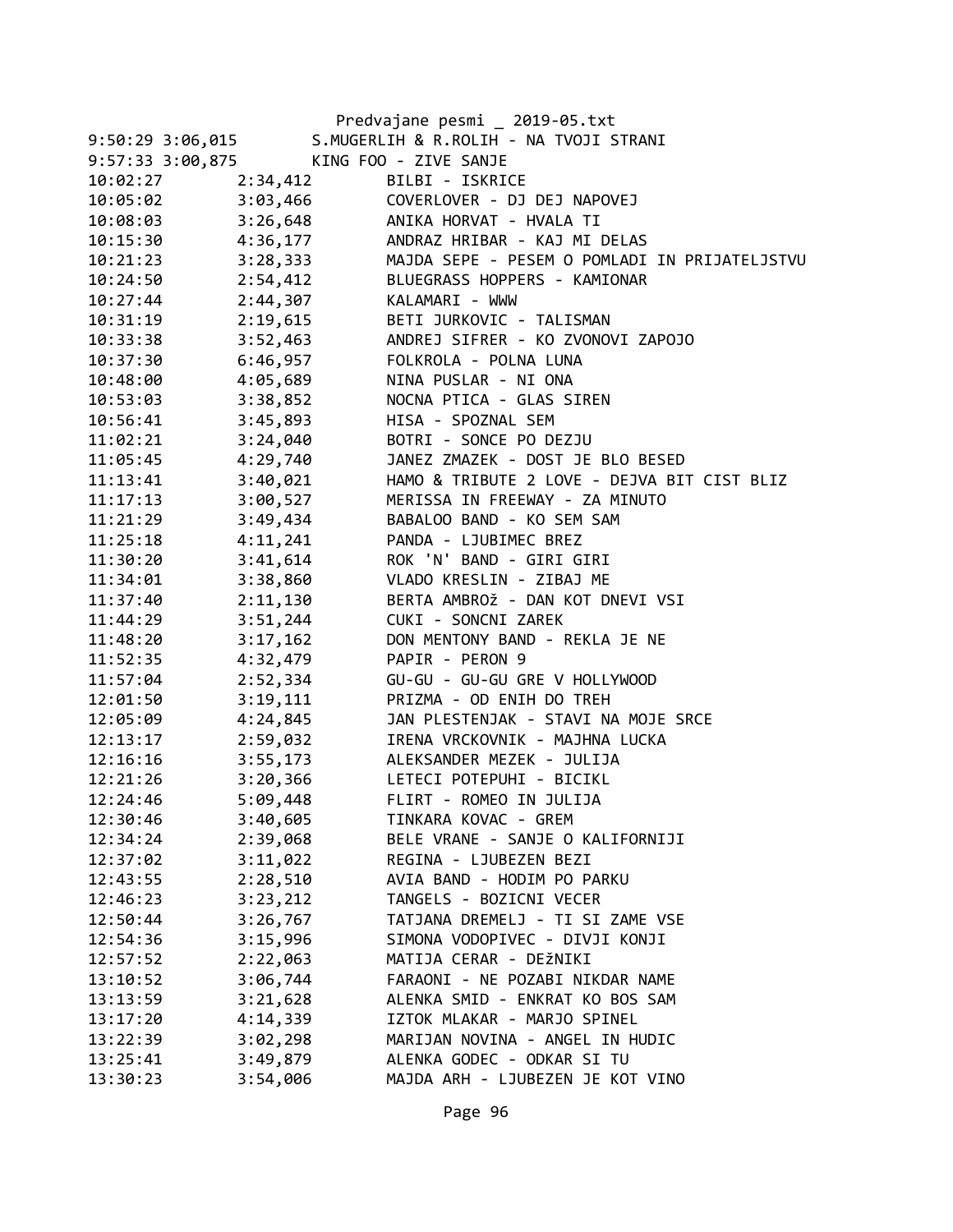|          |          | Predvajane pesmi _ 2019-05.txt                    |
|----------|----------|---------------------------------------------------|
| 13:34:17 | 3:49,719 | HAZARD - MAKALONCA                                |
| 13:38:07 | 4:16,038 | ANJA RUPEL - PLASC LJUBEZNI                       |
| 13:43:52 | 3:12,798 | MANOUCHE - SUPERFAJN                              |
| 13:47:05 | 1:47,552 | RAFKO IRGOLIC - KAVBOJEVA LJUBICA                 |
| 13:48:52 | 3:01,190 | PEPEL IN KRI - EVROPA 92                          |
| 13:53:03 | 3:00,023 | NUDE - SI'Z D BES                                 |
| 13:55:56 | 3:08,494 | MARTA ZORE - MIDVA                                |
| 13:59:40 | 3:28,748 | DELIAL - SEJEM ZELJA                              |
| 14:03:09 | 2:52,437 | NECA FALK - TAKO DEKLE                            |
| 14:06:01 | 3:51,700 | SANK ROCK - EO (RADIO EDIT)                       |
| 14:11:22 | 2:51,138 | MARJANA DERZAJ - V LJUBLJANO                      |
| 14:14:13 | 2:18,983 | NECA FALK & ALFI NIPIC - KAKO SVA SI RAZLICNA     |
| 14:16:30 | 2:45,146 | KATRINAS - KOT PRAVLJICA                          |
| 14:20:19 | 2:31,844 | ALMA - PEGASTI MILIJONAR                          |
| 14:22:51 | 2:22,043 | OTO PESTNER - LAHKO VPRAŠANJE                     |
| 14:25:13 | 3:39,485 | NIKKA - SKRIVNOST (RADIO EDIT)                    |
| 14:28:52 | 4:13,265 | KINGSTON - IZGUBIVA SE V NOC                      |
| 14:33:58 | 3:41,630 | NEISHA - LE KAJ SE SKRIVA                         |
| 14:37:39 | 2:54,504 | SAMO GLAVAN - MOJA PUNCA                          |
| 14:42:03 | 3:40,949 | ANU - NIKOLI DOVOLJ                               |
| 14:45:44 | 3:30,275 | AVTOMOBILI - ZASEBNI RAJ                          |
| 14:50:24 | 2:55,987 | MATEJ KOSIR - VSO LJUBEZEN                        |
| 14:53:20 | 3:50,406 | BAZAR - DOBER DAN                                 |
| 14:57:11 | 4:19,023 | JANEZ BONCINA BENC - NA NOGE                      |
| 15:02:05 | 3:32,495 | DAMJANA - NOCOJ LJUBILA BI SE S TEBOJ             |
| 15:05:38 | 3:09,008 | SPELA MAROLT - VSAK NOV DAN                       |
| 15:08:47 | 2:22,968 | TOMAZ DOMICELJ - HEJ, MERI                        |
| 15:12:39 | 3:34,562 | DEZUR - MORJE CAKA                                |
| 15:16:13 | 3:58,482 | MAJDA SEPE - STIHI MOJEGA SPOMINA                 |
| 15:21:16 | 4:15,697 | SLAPOVI & NUSA DERENDA - KO MI RECES DA ME LJUBIS |
| 15:25:32 | 3:09,371 | KARMEN STAVEC - SEM KAR SEM                       |
| 15:28:41 | 3:30,015 | MARTIN KRPAN - KAR JE STARO SE NOVO ZDI           |
| 15:33:04 | 3:16,554 | ANDREJ SIFRER - POBEGNIVA!                        |
| 15:36:20 | 4:00,016 | ZABJAK TRIO - LENORA                              |
| 15:41:49 | 4:32,368 | DARJA SVAJGER - BREZ SANJ SEM SLEPA               |
| 15:46:22 | 3:50,749 | PETRA PETAN - ON JE BIL TA                        |
| 15:51:22 | 3:56,176 | HISA - V NOVO JUTRO                               |
| 15:55:43 | 3:06,009 | SIMON - HEJ, MALA HEJ                             |
| 15:58:49 | 3:13,125 | SUPERNOVA - KJE SPI                               |
| 16:02:37 | 3:12,904 | AGROPOP - ZIVELE SLOVENKE                         |
| 16:05:49 | 3:27,343 | JANKO ROPRET - VRNI SE                            |
| 16:10:46 | 2:41,103 | GADI - ZALJUBLJEN DO USES                         |
| 16:13:27 | 2:53,964 | 1X BAND - TIH DEŽEVEN DAN                         |
| 16:16:21 | 4:49,771 | YUHUBANDA - STEFANA IN BERTOLIN                   |
| 16:22:15 | 2:44,239 | ROK'N'BAND - MOJCA                                |
| 16:24:59 | 3:48,591 | DAN D - GOOGLE ME                                 |
| 16:28:47 | 2:15,246 | STANE MANCINI - TAM, KAMOR GRE VETER SPAT         |
| 16:31:55 | 4:05,661 | CALIFORNIA/MZ HEKTOR - RECI DA SI NORA NAME       |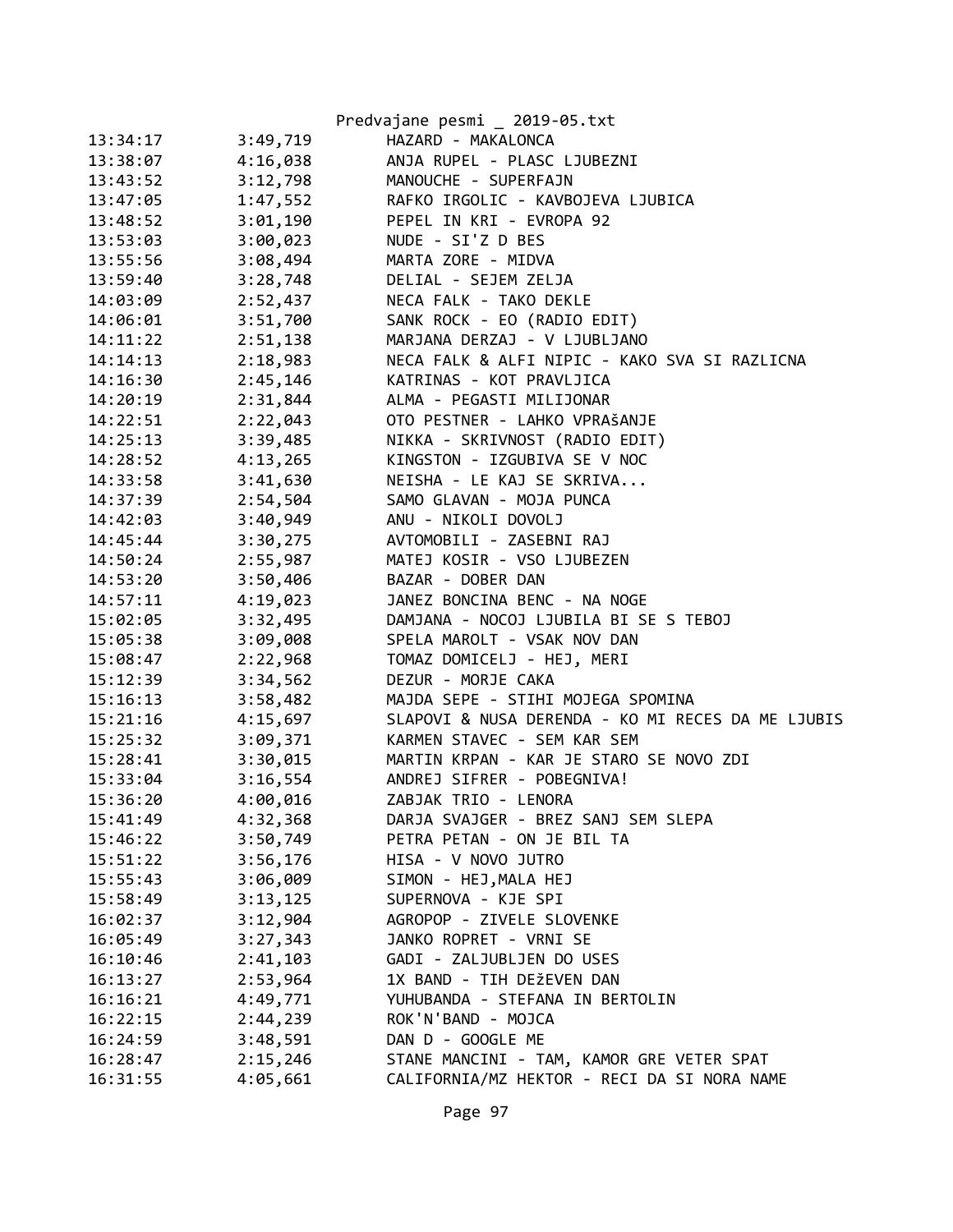|          |          | Predvajane pesmi _ 2019-05.txt                      |
|----------|----------|-----------------------------------------------------|
| 16:35:59 | 2:55,545 | ADI SMOLAR - BOGNEDAJ DA BI CRKNU TELEVIZOR         |
| 16:38:54 | 3:40,668 | EVA CERNE - KDAJ CE NE ZDAJ                         |
| 16:44:04 | 3:54,945 | VLADO KRESLIN - NEKEGA JUTRA, KO SE ZDANI           |
| 16:47:59 | 2:57,760 | LIDIJA KODRIC - KDOR ZIVI RAD V MIRU                |
| 16:52:06 | 3:43,996 | BOTRI - GALEBI                                      |
| 16:55:50 | 3:48,131 | DANI DANDOSA - KOGA LJUBIS ZJUTRAJ                  |
| 17:00:31 | 3:11,510 | EDVIN FLISER - SOLZA, KI JE NE PRODAM               |
| 17:03:42 | 3:00,010 | KALAMARI - DAN IN POL                               |
| 17:06:40 | 4:31,573 | HALO - GRETA                                        |
| 17:12:35 | 4:13,026 | VETER - BELA SNEZINKA                               |
| 17:16:47 | 3:26,090 | ALEKSANDER MEZEK - DNEVI KAKOR JE TA                |
| 17:21:29 | 3:38,132 | ZAN SERCIC - ZATE                                   |
| 17:25:07 | 3:45,135 | BABALOO BAND - PAJAC                                |
| 17:28:52 | 3:35,990 | MOULIN ROUGE - TI SI MOJ BOMBONCEK                  |
| 17:33:24 | 3:04,814 | GU-GU - F ROMANCA V KINU SLOGA                      |
| 17:36:28 | 3:43,739 | DEJAN LAPANJA - TU IN ZDAJ                          |
| 17:41:35 | 2:46,128 | MATIJA CERAR - LJUBEZEN V APRILU [APRIL LOVE]       |
| 17:44:21 | 3:11,658 | BELE VRANE - MOJE DEKLE                             |
| 17:47:32 | 3:26,125 | SUNNY ORCHESTRA - V NOV KRAJ                        |
| 17:52:13 | 3:41,568 | IVANA HONSIC - RDECA NIT                            |
| 17:55:56 | 5:12,018 | ANIKA HORVAT - POGREŠAM TE                          |
| 18:02:01 | 3:30,285 | GASPER RIFELJ - KRIV SEM                            |
| 18:05:31 | 3:30,611 | DON MENTONY BAND - AMERIKA                          |
| 18:10:31 | 3:34,021 | SANJA - HOCEM V POSTELJO                            |
| 18:14:02 | 3:51,835 | DAMJANA GOLAVSEK - MASKARADA                        |
| 18:17:54 | 4:01,002 | AVIA BAND - LJUBEZEN NA PRVI POGLED                 |
| 18:23:11 | 3:37,175 | NEZA DROBNIC - MOJA DEZELA                          |
| 18:26:48 | 4:02,221 | SKUPINA FONEM - POLETNA ROMANCA                     |
| 18:31:46 | 2:54,299 | NINA PUSLAR FEAT. STISKI KVARTET - KDO SE VERJAME   |
| 18:34:40 | 3:27,642 | DITKA HABERL - MATI                                 |
| 18:38:07 | 3:00,044 | FRENK NOVA - KO TE NI                               |
| 18:42:30 | 2:18,297 | MARJANA DERZAJ - VOZI ME VLAK V DALJAVE             |
| 18:44:48 | 4:07,576 | IRENA VRCKOVNIK/SLAVKO IVANCIC - KAR SEM JAZ IN KAR |
| SI TI    |          |                                                     |
| 18:48:55 | 4:02,385 | MAJDA ARH - OPROSTI MI                              |
| 18:54:39 | 3:22,721 | LEA SIRK - TAKO JE                                  |
| 18:58:01 | 3:51,605 | NECA FALK - LJUBIMEC MOJ                            |
| 19:02:45 | 3:41,725 | BOR GOSTISA - BOLJ BEL KOT BLED                     |
| 19:06:27 | 3:54,420 | ALENKA GODEC - SANJE                                |
| 19:11:44 | 3:02,708 | BOJANA GLATZ - ON ME NI                             |
| 19:14:46 | 2:57,390 | HAZARD - ROŽE ZA ELZO                               |
| 19:17:43 | 3:15,185 | TRISTAN - PR'PRAU MUDROC                            |
| 19:22:15 | 3:33,628 | KATRINAS - FUNKY BEAT                               |
| 19:25:48 | 4:02,895 | MONI KOVACIC - BREZ LJUBEZNI MI ZIVETI NI           |
| 19:30:46 | 2:53,654 | NUSA DERENDA - PRVIC IN ZADNJIC                     |
| 19:33:38 | 3:34,935 | MARTA ZORE - POVEJ MI ZAKAJ                         |
| 19:37:13 | 4:24,707 | DRUSTVO MRTVIH PESNIKOV - BOJNA CRTA (RADIO EDIT)   |
| 19:43:00 | 5:18,217 | IZTOK MLAKAR - BLUES                                |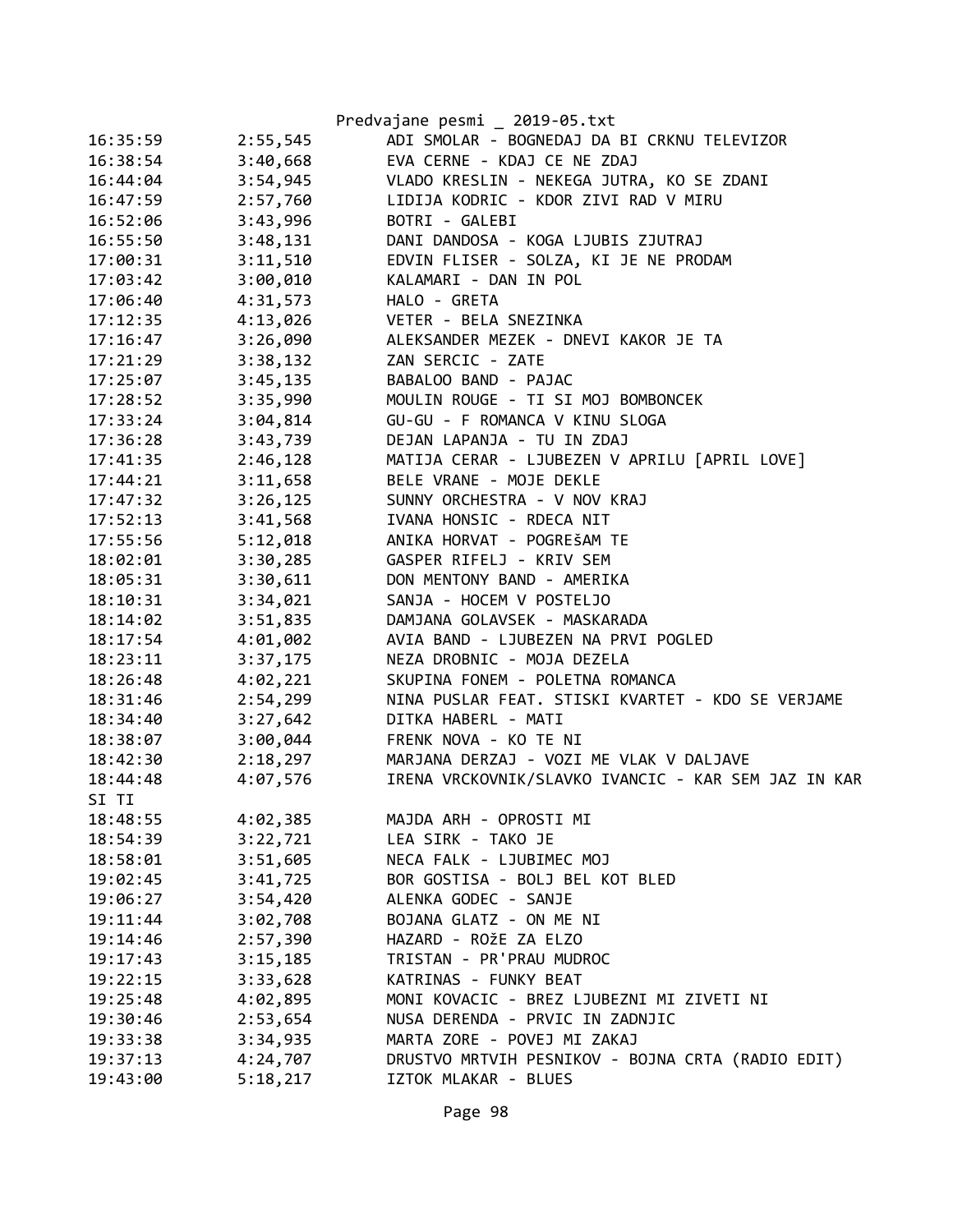|          |          | Predvajane pesmi _ 2019-05.txt              |
|----------|----------|---------------------------------------------|
| 19:48:18 | 3:44,221 | LETECI POTEPUHI - POJEM BLUES               |
| 19:53:17 | 1:42,512 | MAJDA SEPE - ROMANCA                        |
| 19:55:00 | 4:57,166 | JADRANKA JURAS - LJUBEZEN                   |
| 20:00:50 | 3:13,523 | NINA PUSLAR - SLADOLED Z VESOLJEM<br>PROSIM |
| 20:04:03 | 3:48,862 | ANU - DEKLE Z NASLOVNICE                    |
| 20:07:52 | 3:01,610 | ANDREJ SIFRER - VASOVALEC                   |
| 20:15:07 | 3:01,018 | KINGSTON - LUNAPARK                         |
| 20:18:07 | 3:03,671 | DAMJANA - BOŽJI DAR                         |
| 20:22:06 | 3:18,348 | ANDREJ SIFRER & TINA - TAKI LJUDJE          |
| 20:25:24 | 5:04,448 | TOMAZ DOMICELJ - ZA VEDNO MLAD              |
| 20:31:45 | 3:19,540 | NEISHA - MALO TU MALO TAM                   |
| 20:35:04 | 3:41,601 | AVTOMOBILI - GOSPODAR                       |
| 20:38:45 | 3:37,779 | ZABJAK TRIO - PISMO                         |
| 20:45:56 | 3:38,256 | BAZAR - TA MOŠKA                            |
| 20:50:13 | 2:30,799 | RAFKO IRGOLIC - CARMEN                      |
| 20:52:43 | 3:25,114 | ANA DEŽMAN - RADA BI                        |
| 20:56:10 | 3:38,522 | NATASA & ZIBELNIK - PRIZNAJ DA NI LAHKO     |
| 21:00:44 | 3:43,646 | OTO PESTNER - TRIDESET LET (JAZZY)          |
| 21:04:27 | 3:34,171 | HOSTNIK - U LUBLAN                          |
| 21:08:01 | 2:55,218 | ELABANDA - GOODBYE MORNING                  |
| 21:14:57 | 3:39,038 | NUDE - PEPELKA (RAD TE IMAM)                |
| 21:18:36 | 3:40,311 | DADI DAZ - OPOLNOCI                         |
| 21:23:12 | 4:55,400 | SAMO GLAVAN - POGREB IN ZABLODA             |
| 21:28:07 | 2:52,187 | MANOUCHE - KJE SI LUBI                      |
| 21:32:15 | 4:11,232 | ANJA RUPEL - BREZ LJUBEZNI                  |
| 21:36:26 | 2:54,004 | CUKI - RDECA MASNA                          |
| 21:43:39 | 2:34,819 | PRO ANIMA SINGERS - TI SI MOJA LJUBEZEN     |
| 21:46:14 | 4:27,025 | VLADO KRESLIN - TISTA CRNA KITARA           |
| 21:51:19 | 3:24,118 | ADI SMOLAR - JAZ SEM NOR                    |
| 21:55:08 | 3:02,705 | ELDA VILER - ZLATI PRAH IMAS V OCEH         |
| 21:58:11 | 6:07,606 | ORLEK - ADIJO KNAPI                         |
| 22:05:34 | 3:38,691 | VICTORY - SKUPAJ S TEBOJ                    |
| 22:12:39 | 4:12,308 | FARAONI - JAZ TE NIMAM RAD                  |
| 22:16:51 | 4:08,216 | GAL GJURIN - DUSA IN TELO                   |
| 22:21:55 | 2:33,886 | DOCA MAROLT - ZIVLJENJE JE LEPO             |
| 22:24:24 | 4:30,617 | CHATEAU - NASMEHNI SE                       |
| 22:28:54 | 4:12,924 | DON MENTONY BAND - MRTVE ROŽE               |
| 22:34:03 | 3:38,487 | DWON - NACIN KVARTA                         |
| 22:37:41 | 2:30,090 | ANIKA HORVAT - URA BREZ KAZALCEV            |
| 22:44:50 | 3:29,000 | FOLKROLA - V DEZELI KRAVAT                  |
| 22:48:19 | 3:56,963 | DARJA SVAJGER - BODI VETER                  |
| 22:52:54 | 3:08,539 | ZASAVCI - BELA SNEZINKA                     |
| 22:55:58 | 2:59,997 | ROK'N'BAND - JAGODE IN COKOLADA             |
| 22:58:58 | 3:16,051 | REGINA - PRAVLJICNA LJUBEZEN                |
| 23:03:29 | 3:34,249 | ATLANTIX - ATLANTIS                         |
| 23:07:03 | 4:16,578 | 2B - NA CRNEM OZADJU                        |
| 23:15:03 | 4:40,545 | HISA - LEDENE CESTE                         |
| 23:20:39 | 3:09,706 | URSKA - STARA DOBRA PRAVLJICA               |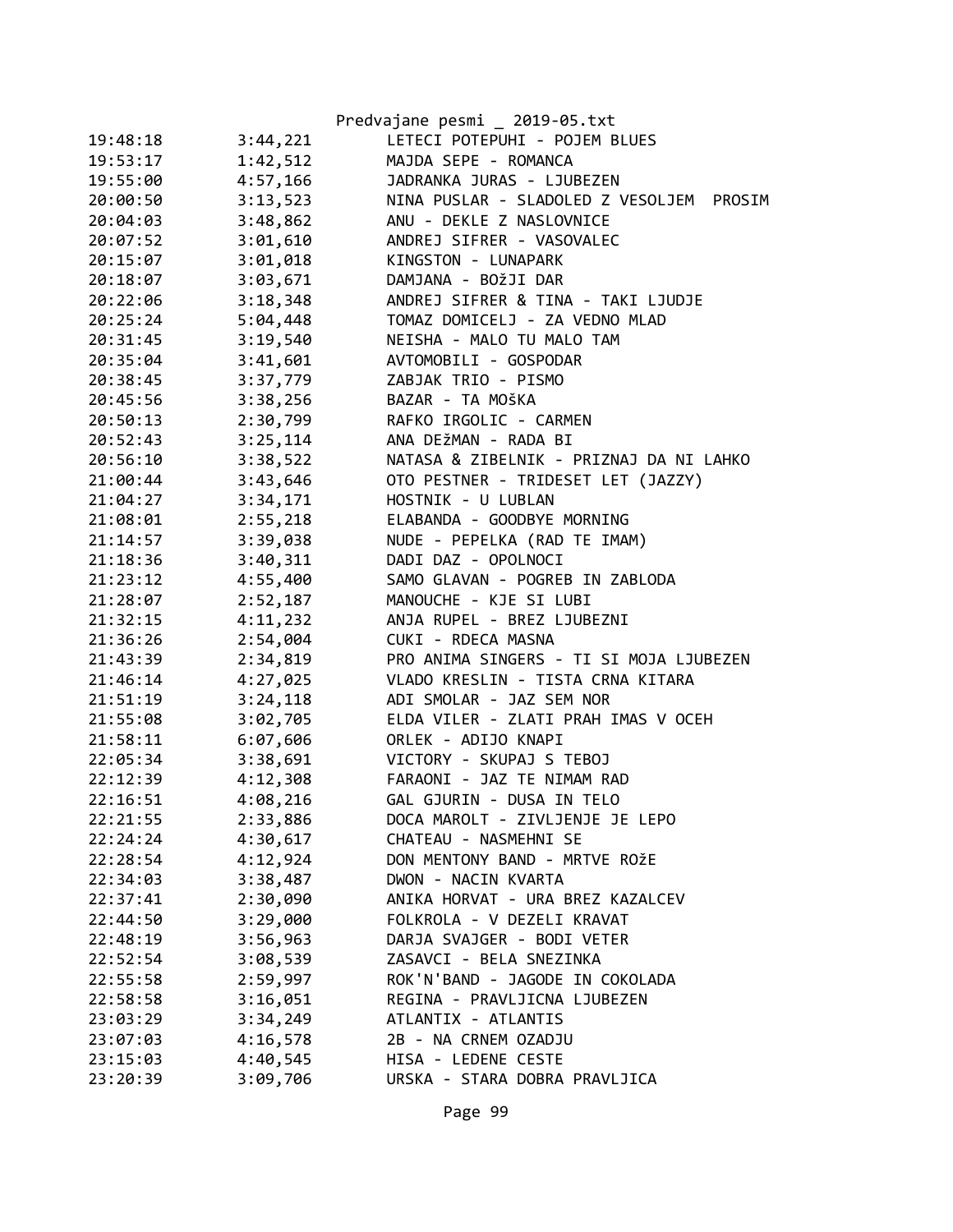|          |          | Predvajane pesmi 2019-05.txt                      |
|----------|----------|---------------------------------------------------|
| 23:23:49 | 2:54,350 | KARMEN STAVEC - LJUBIM TE                         |
| 23:26:43 | 3:07,576 | BILBI - LIMONADA                                  |
| 23:30:29 |          | 3:46,458 GU-GU - MI 'MAMO SE FAJN                 |
| 23:34:15 |          | 3:56,982 VILI RESNIK - KER VES, DA TE LJUBIM      |
| 23:38:12 | 4:00,100 | MARJANA DERZAJ - VRNI SE ŠE KDAJ V LJUBLJANO      |
| 23:45:53 | 3:23,792 | MATJAZ JELEN - POCASI  JE LEPO                    |
| 23:49:17 | 4:16,069 | ALENKA GODEC - PREBUJENA                          |
| 23:53:33 | 3:34,096 | RADIC FT. DASA - DOPUSTI SI (V PRELEPI LJUBLJANI) |
| 23:57:07 | 3:06,971 | ALEKSANDER MEZEK - VREMENSKA NAPOVED              |
|          |          |                                                   |

| $0:00:13$ 2:45,525                      | ANDRAZ HRIBAR - RAPAD TEPE IPI MAPAM                                                                                                                                                |
|-----------------------------------------|-------------------------------------------------------------------------------------------------------------------------------------------------------------------------------------|
| $0:02:57$ 4:23,546                      | NUSA DERENDA - ROKO NA SRCE                                                                                                                                                         |
|                                         | 0:07:21 3:16,047 BOZIDAR WOLFGANG WOLF - ANGEL VARUH                                                                                                                                |
| $0:10:37$ 3:24,000                      | KARMEN STAVEC - ENA SOLZICA                                                                                                                                                         |
| $0:13:59$ 3:19,382                      |                                                                                                                                                                                     |
| $0:17:18$ 3:56,032                      | ALENKA GODEC - SONCE SI TI<br>FRANCO MERKATORI - MA, NE OKOL' GOVORT                                                                                                                |
| $0:21:14$ 2:53,037                      | BELE VRANE - MACEK V ZAKLJU                                                                                                                                                         |
| $0:24:07$ 3:45,028                      | ANJA RUPEL - DAN, KOT JE TA                                                                                                                                                         |
| 0:27:52 4:20,031 ANKA COP - METROPOLE   |                                                                                                                                                                                     |
| 0:32:12 3:13,884 ADI SMOLAR - 20 LJUBIC |                                                                                                                                                                                     |
| $0:35:25$ 4:32,841                      | JANEZ ZMAZEK - ZGODBA O LJUDEH                                                                                                                                                      |
|                                         | 0:39:58 2:26,618<br>0:42:24 4:14,028<br>0:46:38 3:18,505<br>0:46:38 3:18,505<br>0:46:37 118,505<br>0:46:37 118,505<br>0:46:37 118,505<br>0:46:37 118,505<br>0:46:37 118,505<br>0:48 |
|                                         |                                                                                                                                                                                     |
|                                         |                                                                                                                                                                                     |
| 0:49:57 4:29,391 DARJA SVAJGER - LETIM  |                                                                                                                                                                                     |
|                                         | 0:54:26 3:32,648 ORLEK - HENRIK IN ROZIKA                                                                                                                                           |
|                                         | 0:57:58 3:59,994 DEMMY - VEDNO BOM S TEBOJ                                                                                                                                          |
|                                         | 1:01:58 3:53,824 DON MENTONY BAND - A STEKAS                                                                                                                                        |
|                                         |                                                                                                                                                                                     |
|                                         |                                                                                                                                                                                     |
|                                         | 1:09:31 2:56,514<br>1:12:27 4:11,581<br>1:16:38 3:29,004<br>1:20:07 3:23,023<br>ANDREJ SIFRER - KDO KOMU VEC POMENI                                                                 |
|                                         |                                                                                                                                                                                     |
|                                         |                                                                                                                                                                                     |
|                                         | 1:23:30 4:47,478 BIG FOOT MAMA - BULDOŽER                                                                                                                                           |
| 1:28:17 3:36,014                        | AVIA BAND - GREVA V KATRCO                                                                                                                                                          |
| 1:31:53 3:00,304                        | ULA LOZAR - NISI SAM (SLO TEXT)                                                                                                                                                     |
| $1:34:53$ $4:14,676$                    | MZ HEKTOR - ENERGIJA                                                                                                                                                                |
| 1:39:08 3:30,265                        | KINGSTON - 3 PRSTE TEKILE                                                                                                                                                           |
| 1:42:38 3:06,004                        | THE TWINS - HOCEM VEDETI                                                                                                                                                            |
| 1:45:44 3:03,025                        | GU-GU - F.ROMANCA V KINU SLOGA                                                                                                                                                      |
| 1:48:46 3:16,791 FARAONI - SLAVOSPEV    |                                                                                                                                                                                     |
|                                         | 1:52:03 3:22,010 RITEM PLANET - USTNICE BREZ POLJUBOV                                                                                                                               |
|                                         |                                                                                                                                                                                     |
|                                         | 1:59:41 4:04,060 AVTOMOBILI - OBLJUBLJENA                                                                                                                                           |
| 2:03:45 3:13,620                        | KALAMARI - KOSCEK NEBA                                                                                                                                                              |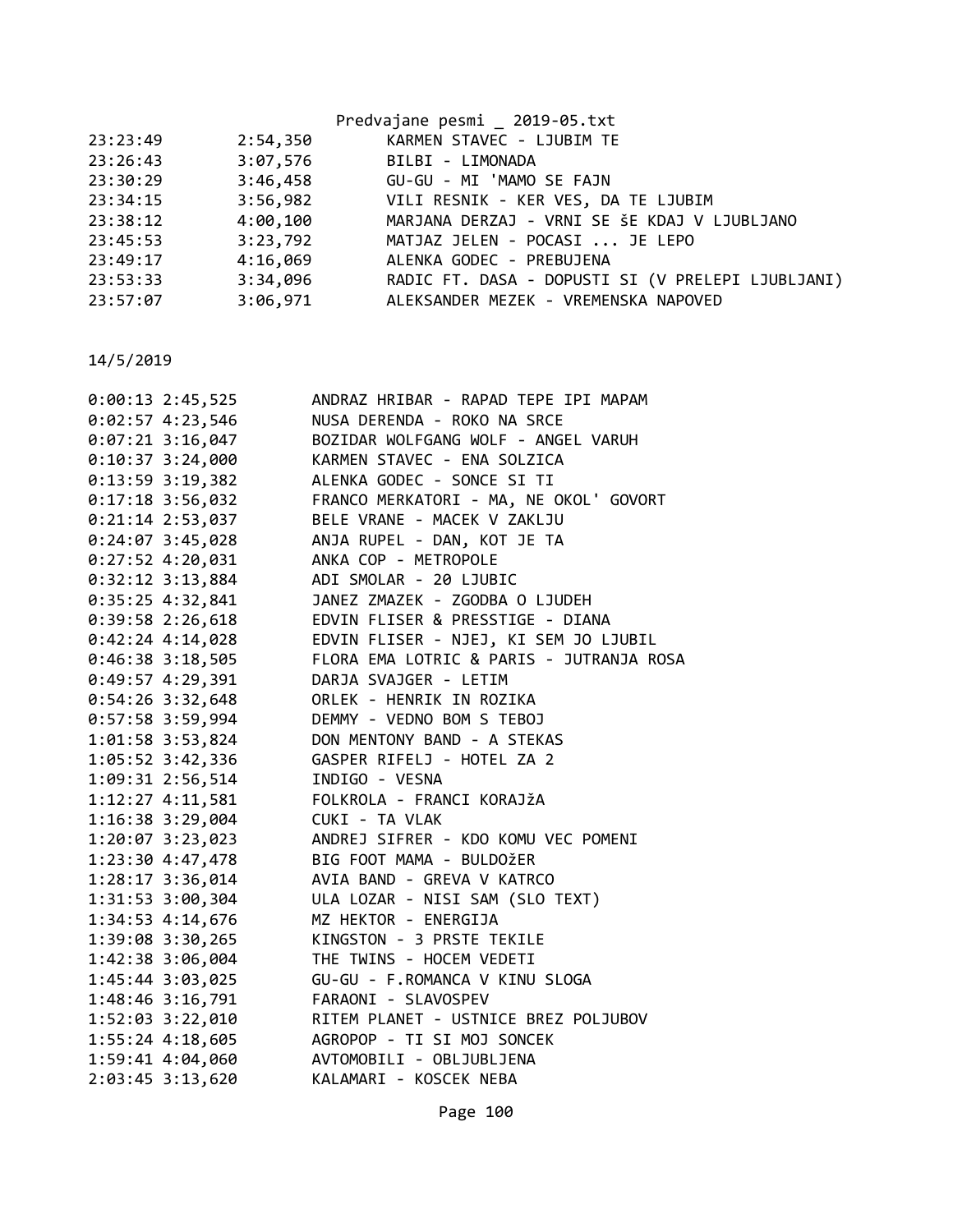|                      |                                 | Predvajane pesmi _ 2019-05.txt                                                                                                                       |
|----------------------|---------------------------------|------------------------------------------------------------------------------------------------------------------------------------------------------|
|                      | 2:06:58 3:41,994                | BABALOO BAND - JOKAL BOM JUTRI                                                                                                                       |
|                      | 2:10:40 4:48,527                | PAPIR - LEPO MI JE S TEBOJ                                                                                                                           |
|                      |                                 | 2:15:28 3:30,044 TANGELS - NAJIN                                                                                                                     |
|                      |                                 | 2:18:58 3:58,155 NUDE - BOLJSI JUTRI                                                                                                                 |
|                      |                                 | 2:22:56 3:05,724 JANEZ ZMAZEK ZAN - NA DOPUSTU                                                                                                       |
|                      |                                 | 2:26:02 4:02,433 AYNEE - SPOMLADI                                                                                                                    |
|                      |                                 |                                                                                                                                                      |
|                      |                                 |                                                                                                                                                      |
|                      |                                 | 2:30:04 3:06,588 FRENK NOVA - NA LUNO IN NAZAJ<br>2:33:10 3:27,010 MARJANA DERZAJ - SAMO ZA NAJU DVA<br>2:36:37 3:03,851 SUNNY ORCHESTRA - NA KARIBE |
|                      |                                 | 2:39:41 4:36,552 NE ME JUGAT - JUTRO                                                                                                                 |
|                      |                                 | 2:44:17 3:09,354 JAN PLESTENJAK - 7 LET NAZAJ (NOR SEM, DA TE LJUBIM)                                                                                |
|                      |                                 | 2:47:22 3:52,761 MARTA ZORE - TI                                                                                                                     |
|                      |                                 | 2:51:14 3:38,899 NEISHA - LE KAJ SE SKRIVA                                                                                                           |
|                      |                                 | 2:54:50 3:18,994 MARJAN NOVINA - LE S TEBOJ MI JE LEPO                                                                                               |
|                      |                                 |                                                                                                                                                      |
|                      |                                 | 2:58:09 2:25,183<br>3:00:34 3:16,990 ALEX VOLASKO - SONG                                                                                             |
|                      |                                 | 3:03:51 3:59,729 MIRAN RUDAN - POSKUSI POZABITI                                                                                                      |
|                      |                                 | 3:07:47 3:41,731 A.KOLMAN & G.RIJAVEC - NA BOZICNO NOC                                                                                               |
|                      |                                 | 3:11:28 3:13,286 MANOUCHE - SUPERFAJN                                                                                                                |
|                      |                                 | 3:14:41 3:59,856 VICTORY - POLETNE MACKE                                                                                                             |
|                      |                                 |                                                                                                                                                      |
|                      |                                 |                                                                                                                                                      |
|                      |                                 | 3:18:40 3:27,024<br>3:22:07 3:48,982<br>3:25:56 3:34,760<br>YUHUBANDA - MOJA SI                                                                      |
|                      |                                 | 3:29:31 3:26,514 NECA FALK - ZA TOPOLI NEKJE SI TI                                                                                                   |
|                      | 3:32:57 3:19,864 ANETTE - DANES |                                                                                                                                                      |
|                      | 3:36:16 3:36,961 BOTRI - NAZAJ  |                                                                                                                                                      |
|                      |                                 | 3:39:53 2:43,024 JASMINA CAFNIK - TUDI KO TE Z MANO NI                                                                                               |
|                      | 3:42:36 4:33,853                | FLIRT - NJENA BALADA (V MENI IN TEBI)                                                                                                                |
| $3:47:05$ $3:31,266$ |                                 | DRUSTVO MRTVIH PESNIKOV - ME ZE MA DA BI TE                                                                                                          |
|                      | 3:50:35 3:10,915 PANDA - LINO   |                                                                                                                                                      |
|                      |                                 | 3:53:46 3:33,891 E.V.A. - KAKO LEPO TE SRE_AT BO SPET                                                                                                |
|                      |                                 | 3:57:20 3:23,199 FLORA & PARIS - VSE SI TI                                                                                                           |
|                      |                                 | 4:00:43 3:32,021 DAZ - OPROSTI MI                                                                                                                    |
| 4:04:08 2:59,233     |                                 | DASA - OD LJUBEZNI ZADET                                                                                                                             |
| 4:07:07 3:53,864     |                                 | TOMAZ AHACIC - FOGL - POVEJ MI, KOLIKO TI SE POMENIM JAZ                                                                                             |
| 4:11:00 3:00,690     |                                 | GADI - DAJ MI DAJ MI DAJ                                                                                                                             |
| 4:14:01 3:22,951     |                                 | ZABJAK TRIO - BARILOCHE                                                                                                                              |
| 4:17:24 3:57,790     |                                 | MAJDA SEPE - POJ KITARA MOJEGA SRCA                                                                                                                  |
| 4:21:21 3:57,550     |                                 | EVA BOTO - NA KOZO PISANA                                                                                                                            |
| 4:25:18 4:30,815     |                                 | ALENKA GODEC - KONCA NI                                                                                                                              |
| 4:29:49 3:17,874     |                                 | RAF - NE MOREM MISLITI NA NJO                                                                                                                        |
| 4:33:07 2:22,999     |                                 | TOMAZ DOMICELJ - HEJ, MERI                                                                                                                           |
| 4:35:30 3:33,914     |                                 | KATRINAS - DO NEBA                                                                                                                                   |
| 4:39:03 3:41,358     |                                 | STEREOTIPU - PLES V DEZJU                                                                                                                            |
| $4:42:44$ 3:19,755   |                                 | MARTIN KRPAN - JE V SISKI SE KAJ ODPRTEGA                                                                                                            |
| 4:46:04 3:47,535     |                                 | BAZAR - KO ODBIJE POLNOC                                                                                                                             |
| 4:49:51 3:10,914     |                                 | KARMEN STAVEC - CE SI PRAVI                                                                                                                          |
| 4:53:02 6:32,594     |                                 | IZTOK MLAKAR - OD FRANCA FRANCESKINA GOD                                                                                                             |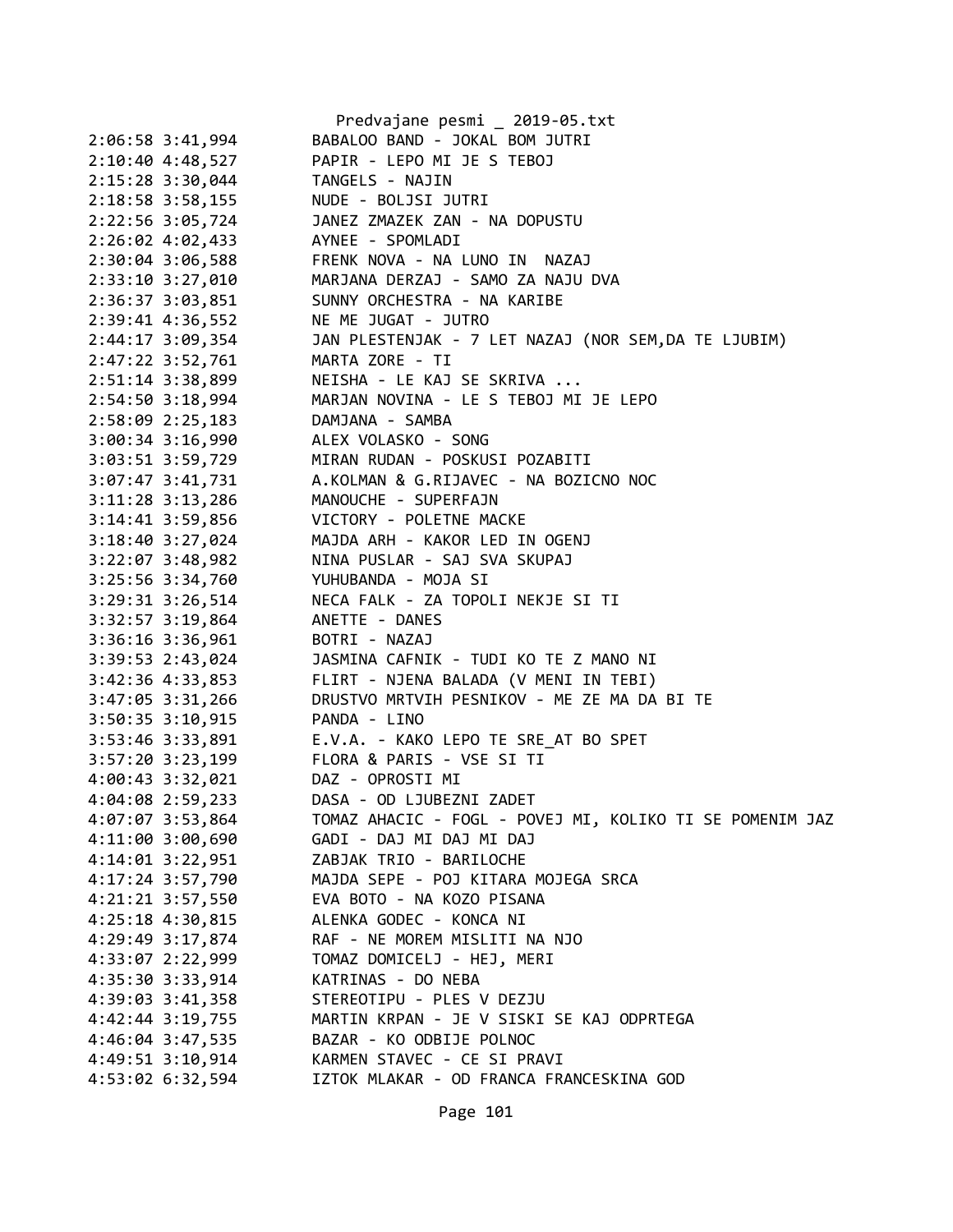|                      | Predvajane pesmi _ 2019-05.txt                        |
|----------------------|-------------------------------------------------------|
| 5:00:15 3:32,701     | MAJDA SEPE - S TEBOJ                                  |
| 5:03:47 2:57,630     | FARAONI - IMEJ ME VEDNO S SEBOJ                       |
| 5:06:43 3:35,890     | MANOUCHE - BI ŠLA NAPREJ                              |
| 5:11:25 2:56,058     | KALAMARI & ORKESTER RTV - POPOLDNE                    |
| 5:14:20 2:06,062     | NECA FALK - BALADA                                    |
| 5:16:26 4:07,936     | NINA PUSLAR - NI ONA                                  |
| 5:21:39 4:41,697     | ADI SMOLAR - KLOŠAR                                   |
| 5:26:21 2:59,034     | HAZARD - BISTRO                                       |
| 5:30:26 4:08,096     | GU-GU - TUJCA                                         |
| 5:34:34 3:21,985     | JANEZ ZMAZEK ZAN - DOTAKN SE ME Z OBCUTKOM            |
|                      | 5:37:56 3:44,565 DARJA SVAJGER - DIVJA                |
| 5:42:47 3:14,224     | ANA STOKELJ - MIDVA SVA ZALJUBLJENA                   |
| 5:46:01 2:40,774     | JANEZ PUH - BREZ SONCA CVETJA NI                      |
| 5:48:41 4:02,731     | DAMJANA GOLAVSEK - SOLZE                              |
| 5:53:50 2:59,504     | DAMJANA - NASMEH                                      |
| 5:56:51 3:23,015     | MAJDA ARH - DAN ZA ZABAVO                             |
| $6:00:54$ 3:34,149   | SAMO GLAVAN - SAHIST                                  |
| 6:04:28 4:15,827     | PEPEL IN KRI - ENAKONOCJE                             |
| $6:08:42$ 2:10,995   | MARJANA DERZAJ - JANEZ                                |
| $6:12:00$ 3:39,045   | ROK'N'BAND - VEDNO BOM LE TEBE LJUBIL                 |
| $6:15:33$ $4:22,826$ | ALENKA GODEC - POT LJUBEZNI                           |
| $6:21:04$ $4:44,336$ | ANDREJ SIFRER - MLADE BARABE                          |
| $6:25:48$ 3:56,032   | TOMAZ DOMICELJ - KAM SO SLE VSE ROZICE                |
| 6:30:51 3:07,350     | DON MENTONY BAND - NON CAPITO                         |
| 6:33:58 2:55,999     | BLUEGRASS HOPPERS - IRENA, LAHKO NOC                  |
| $6:36:54$ $4:18,307$ | OTO PESTNER - TRIDESET LET (DOLGA)                    |
| $6:42:18$ $4:36,036$ | RAF - NA DRUGI STRANI SVETA                           |
| $6:46:51$ 3:40,141   | AVIA BAND - TELESKOP                                  |
| 6:51:38 2:31,994     | STANE MANCINI - MARTINA                               |
| 6:54:35 3:35,934     | ANJA RUPEL - LEP JE DAN                               |
| 6:58:11 4:33,392     | KINGSTON - ONA SANJA                                  |
|                      |                                                       |
| 7:06:53 2:46,870     | ANIKA HORVAT - ŠUŠTARSKI MOST                         |
| 7:10:46 3:47,022     | POLONA - NEKAJ LEPIH BESED                            |
| 7:14:32 2:53,444     | MATIJA CERAR - KMALU BOM SPET PRI TEBI [I'LL BE HOME] |
| 7:17:26 4:01,635     | DOM ZA SANJE - KRAVE PLAVAJO PO MORJU                 |
| 7:22:36 3:14,521     | KALAMARI - NISEN KRIV                                 |
| 7:25:50 3:07,004     | KANTOR - LJUBEZEN IZ SOLSKIH DNI                      |
| 7:28:57 4:11,994     | ANKA COP - VSAK TVOJ TRENUTEK                         |
| 7:34:15 3:27,203     | BABALOO BAND - POT DOMOV                              |
| 7:37:42 3:29,921     | MARKO VOZELJ - LETIVA V NEBO                          |
| 7:42:18 3:28,173     | JAN PLESTENJAK - SAM DA TI MAS MENE RADA              |
| 7:45:46 4:31,663     | PAPIR - PERON 9                                       |
| 7:51:24 4:39,639     | ANDREJ SIFRER & KENNY LOGGINS - KORA/PTICA IZ NEBES   |
| 7:55:56 4:15,304     | BAZAR - TINA                                          |
| 8:00:51 3:07,919     | NEISHA - ZARADI UPANJA                                |
| 8:03:59 3:08,844     | BOTRI - NA JUG                                        |
| $8:07:07$ 3:06,368   | MIT - MIT                                             |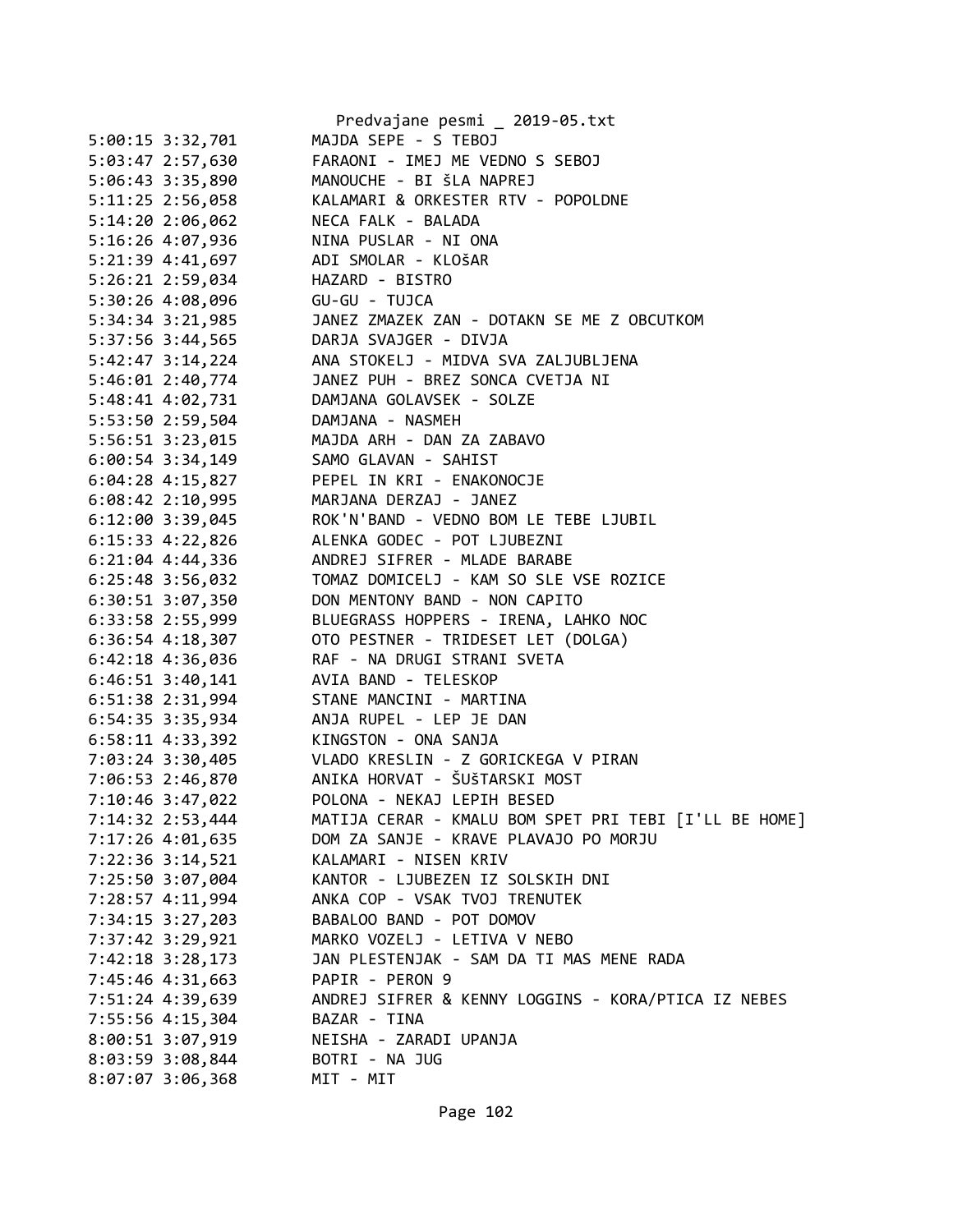|                                      |                                                             | Predvajane pesmi _ 2019-05.txt                                                                                                                                                                                                                                             |
|--------------------------------------|-------------------------------------------------------------|----------------------------------------------------------------------------------------------------------------------------------------------------------------------------------------------------------------------------------------------------------------------------|
| 8:11:20 2:45,436                     |                                                             | BELE VRANE - MESTO MLADIH                                                                                                                                                                                                                                                  |
| 8:14:05 3:31,731                     |                                                             | PANDA - SIVE CESTE                                                                                                                                                                                                                                                         |
| 8:17:36 3:09,072                     |                                                             | IRENA KOHONT - ZAPRLA SEM VSA OKNA                                                                                                                                                                                                                                         |
| 8:21:53 2:53,023                     |                                                             | VICTORY - HELENA                                                                                                                                                                                                                                                           |
|                                      | 8:24:46 3:20,412 REGINA - BODI TU                           |                                                                                                                                                                                                                                                                            |
|                                      |                                                             | 8:28:06 3:27,772 TRISTAN - SRECA SE RODI V PRICAKOVANJU                                                                                                                                                                                                                    |
|                                      |                                                             |                                                                                                                                                                                                                                                                            |
|                                      | 8:32:41 3:15,003<br>8:35:55 3:28,547 AVTOMOBILI - ARGENTINA |                                                                                                                                                                                                                                                                            |
|                                      |                                                             |                                                                                                                                                                                                                                                                            |
|                                      |                                                             | 8:43:58 3:54,552 DOMINIK KOZARIC - REKA LUCI                                                                                                                                                                                                                               |
|                                      |                                                             | 8:47:50 3:49,982 NUSA DERENDA - VZEMI ME VETER                                                                                                                                                                                                                             |
|                                      | 8:52:46 3:06,687 FRENK NOVA - NOV JE DAN                    |                                                                                                                                                                                                                                                                            |
| 8:55:54 2:42,179                     |                                                             | FELIKS LANGUS - DISKO RAJ (DISCO RAJ)                                                                                                                                                                                                                                      |
| 8:58:36 5:05,573<br>9.05.28 2.22 207 |                                                             | CALIFORNIA/MZ HEKTOR - V MENI JE CALIFORNIA                                                                                                                                                                                                                                |
|                                      | 9:05:28 3:33,297 ARISA - CONTROVENTO                        |                                                                                                                                                                                                                                                                            |
| $9:13:24$ $2:23,921$                 |                                                             | MAJDA SEPE - ŠUšTARSKI MOST                                                                                                                                                                                                                                                |
|                                      |                                                             | 9:15:48 3:02,014 VILI RESNIK - NAJ BOGOVI SLISIJO                                                                                                                                                                                                                          |
|                                      |                                                             | 9:18:49 2:58,909 DITKA - NEKAJ JE V ZRAKU                                                                                                                                                                                                                                  |
|                                      |                                                             | 9:22:49 4:44,882 IZTOK MLAKAR - PEPI ŽBARADORIJA                                                                                                                                                                                                                           |
|                                      | 9:27:34 2:51,940 AYNEE - NEPRESPANE NOCI                    |                                                                                                                                                                                                                                                                            |
|                                      |                                                             | 9:31:40 3:14,778<br>9:34:54 3:43,037<br>9:38:37 4:13,801 ALEKSANDER MEZEK - NA DLANI MESTA                                                                                                                                                                                 |
|                                      |                                                             |                                                                                                                                                                                                                                                                            |
|                                      |                                                             |                                                                                                                                                                                                                                                                            |
|                                      | 9:48:26 2:33,432 NIET - VIDIM RDECE                         |                                                                                                                                                                                                                                                                            |
|                                      | 9:51:51 3:23,038 U'REDU - NA SMARNO GORO                    |                                                                                                                                                                                                                                                                            |
|                                      |                                                             | 9:55:39 3:41,354 DANI DANDOSA - GREVA TJA DO MURE                                                                                                                                                                                                                          |
|                                      |                                                             | 10:01:11 3:35,182 FARAONI - SEM TAKŠEN, KER SEM ŽIV                                                                                                                                                                                                                        |
|                                      |                                                             | 10:04:46<br>10:08:52<br>10:08:52<br>2:55,976<br>10:14:34<br>3:27,049<br>2:46,076<br>2:46,076<br>2:46,020<br>2:46,020<br>2:46,020<br>2:46,020<br>2:46,076<br>2:46,076<br>2:46,076<br>2:46,076<br>2:46,076<br>2:46,076<br>2:46,020<br>2:46,076<br>2:46,020<br>2:46,020<br>2: |
|                                      |                                                             |                                                                                                                                                                                                                                                                            |
|                                      |                                                             |                                                                                                                                                                                                                                                                            |
|                                      |                                                             |                                                                                                                                                                                                                                                                            |
|                                      |                                                             | 10:22:38 3:46,100 DAMJANA - LJUBIM VETER                                                                                                                                                                                                                                   |
|                                      |                                                             | 10:26:24 3:22,026 LIDIJA KODRIC - NEIZPETA MELODIJA                                                                                                                                                                                                                        |
| 10:31:00                             |                                                             | 3:56,339 SAMO GLAVAN - NEGATIVNE POZITIVMOSTI                                                                                                                                                                                                                              |
| 10:34:56                             | 3:53,854                                                    | MONIKA PUCELJ - MENE JE STRAH                                                                                                                                                                                                                                              |
| 10:38:49                             | 3:14,147                                                    | DARJA SVAJGER - POGREŠAM TE                                                                                                                                                                                                                                                |
| 10:45:20                             | 3:47,104                                                    | AJDA IVSEK & BEST COMPANY - NAJ TE OMAMA NE PREMAMI                                                                                                                                                                                                                        |
| 10:50:01                             | 3:18,855                                                    | MARTINA SRAJ - LE BODI TU                                                                                                                                                                                                                                                  |
| 10:53:20                             | 3:23,030                                                    | REVERB - TINA                                                                                                                                                                                                                                                              |
| 10:56:43                             | 3:06,124                                                    | ANU - VZEM' SI CAS                                                                                                                                                                                                                                                         |
| 11:01:40                             | 3:53,137                                                    | GU-GU - HULA HULA                                                                                                                                                                                                                                                          |
| 11:05:33                             | 3:25,277                                                    | ADI SMOLAR - SE TREBA BO OŽENIT                                                                                                                                                                                                                                            |
| 11:08:58                             | 4:01,615                                                    | NECA FALK - VSI LJUDJE HITIJO                                                                                                                                                                                                                                              |
| 11:16:25                             | 3:49,889                                                    | D.KOCJANCIC & M.JELEN - POISCI ME                                                                                                                                                                                                                                          |
| 11:21:17                             | 4:06,075                                                    | FOLKROLA - MAVRICA                                                                                                                                                                                                                                                         |
| 11:25:22                             | 3:42,731                                                    | ALENKA VIDRIH - HARMONIKAR                                                                                                                                                                                                                                                 |
| 11:30:19                             | 3:06,052                                                    | HAZARD - OTROCI PANKRTOV                                                                                                                                                                                                                                                   |
| 11:33:25                             | 2:47,933                                                    | SONJA GABERSCEK - ANDREJ                                                                                                                                                                                                                                                   |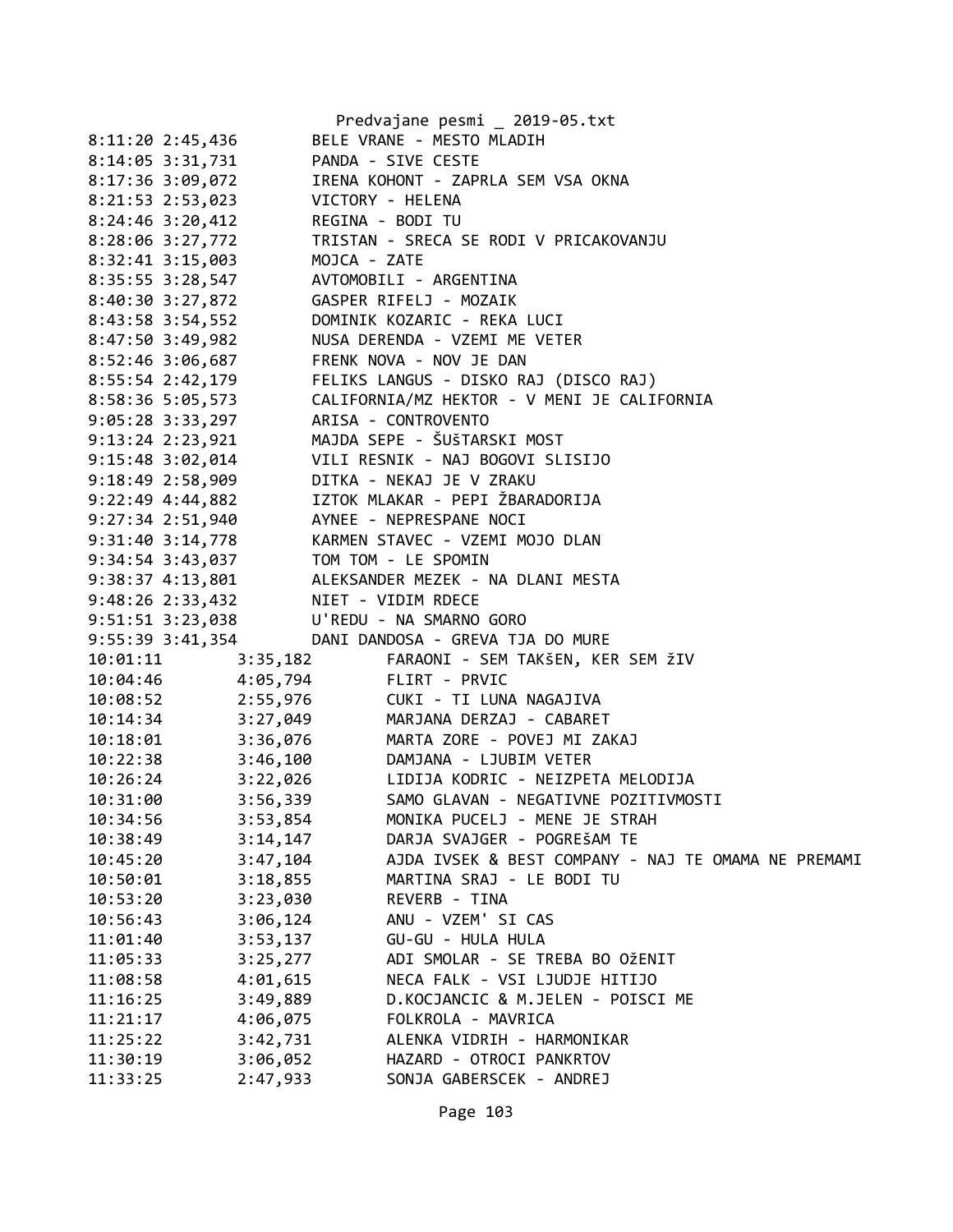|          |          | Predvajane pesmi _ 2019-05.txt                     |
|----------|----------|----------------------------------------------------|
| 11:36:13 | 2:41,155 | MATIJA CERAR - TRI DEKLICE                         |
| 11:38:54 | 3:17,490 | AVIA BAND - COOL                                   |
| 11:46:37 | 3:29,575 | PETER PAN - KEKCEVA PESEM                          |
| 11:51:01 | 3:51,445 | HISA - MELODIJA                                    |
| 11:54:54 | 3:56,019 | ANIKA - NISVA DOBER PAR                            |
| 11:58:50 | 3:25,705 | ANJA RUPEL - NAJ TE SONCE PREBUDI                  |
| 12:04:06 | 3:32,960 | DAZ - SRECEN                                       |
| 12:07:38 | 3:40,965 | TOMAZ DOMICELJ - MLINAR NA MURI                    |
| 12:16:09 | 2:59,044 | ZABJAK TRIO - GORENJSKA                            |
| 12:20:09 | 3:15,749 | DON MENTONY BAND - NA OBALI                        |
| 12:23:24 | 2:47,743 | HAMO & TRIBUTE 2 LOVE - GREMO SE IGRAT BOGA        |
| 12:26:12 | 3:44,485 | ANDREJ SIFRER - KO BOM UMRL                        |
| 12:31:10 | 3:31,715 | ROK FERENGJA - LJUBI ME                            |
| 12:34:42 | 3:10,113 | KINGSTON - CELA ULICA NORI                         |
| 12:37:52 | 3:37,780 | SARA KOBOLT - NE ZNAM NA KONEC NEBA                |
| 12:47:45 | 2:59,788 | PEPEL IN KRI - PRIDI V SVET LJUBEZNI               |
| 12:51:39 | 4:09,280 | NINA PUSLAR - TI GRES                              |
| 12:56:14 | 3:38,615 | SLOVENAID - EN SVET (RADIO EDIT)                   |
| 13:00:37 | 3:33,371 | ALENKA GODEC - POT ZA DVA                          |
| 13:04:11 | 3:02,538 | AURORA - REKLA JE                                  |
| 13:07:13 | 3:17,178 | OTO PESTNER - CAS ZA ZALJUBLJENE                   |
| 13:12:15 | 3:20,030 | PRIZMA - POGUM                                     |
| 13:15:32 | 3:21,509 | BOTRI - SONCE PO DEŽJU                             |
| 13:18:54 | 3:26,900 | MAJDA ARH - KAKOR LED IN OGENJ                     |
| 13:23:55 | 3:13,789 | ANIKA HORVAT - KO GRE TVOJA POT OD TOD             |
| 13:27:08 | 3:14,010 | WOLF - ZASAVSKI ZVONOVI                            |
| 13:31:38 | 3:52,451 | NUSA DERENDA - CEZ DVAJSET LET                     |
| 13:35:30 | 2:32,548 | BELE VRANE - MALA TERASA                           |
| 13:38:03 | 2:41,424 | ROK 'N' BAND - RAD JO IMAM                         |
| 13:42:29 | 2:37,014 | ROK KLEMENC - PREPIR                               |
| 13:45:05 | 3:49,922 | DAN D - PLESES                                     |
| 13:48:55 | 3:31,258 | MITJA PODLESNIK - DO SRCA                          |
| 13:53:50 | 2:43,314 | BERTA AMBROŽ - BREZ BESED                          |
| 13:56:33 | 3:29,914 | MILAN PECOVNIK PIDZI - NOCOJ BOM PLESAL LE S TEBOJ |
| 14:00:48 | 3:41,155 | ALEKSANDER MEZEK - JULIJA                          |
| 14:04:28 | 2:54,074 | BLUEGRASS HOPPERS - KAMIONAR                       |
| 14:07:22 | 3:58,055 | ALFI NIPIC - V AVTU PRED MENOJ                     |
| 14:13:04 | 3:04,514 | KALAMARI - OB ŠTIRIH IN POL                        |
| 14:16:09 | 3:14,035 | BIG FOOT MAMA - ROLA SE                            |
| 14:20:57 | 4:11,416 | K.U.D. GAS - EROTIKA                               |
| 14:25:08 | 3:49,565 | MAMA REKLA - SPRIJETA V OMAMI, NEKAJ NAJU MAMI     |
| 14:28:57 | 3:48,004 | SIMONA VODOPIVEC - DOBROJE, DA ZENSKA SEM          |
| 14:34:01 | 2:55,939 | BEPOP - NE SEKIRAJ SE                              |
| 14:36:54 | 4:23,659 | BAZAR - IGRA ZA DVA                                |
| 14:43:02 | 4:04,041 | IRENA VRCKOVNIK - POJEM PESEM                      |
| 14:47:06 | 4:03,791 | ELDA VILER - LASTOVKE                              |
| 14:52:34 | 3:01,999 | BYE THE WAY - NEMIR V MENI                         |
| 14:55:37 | 3:37,009 | MIRAN RUDAN - POLETJA NE BO                        |

Page 104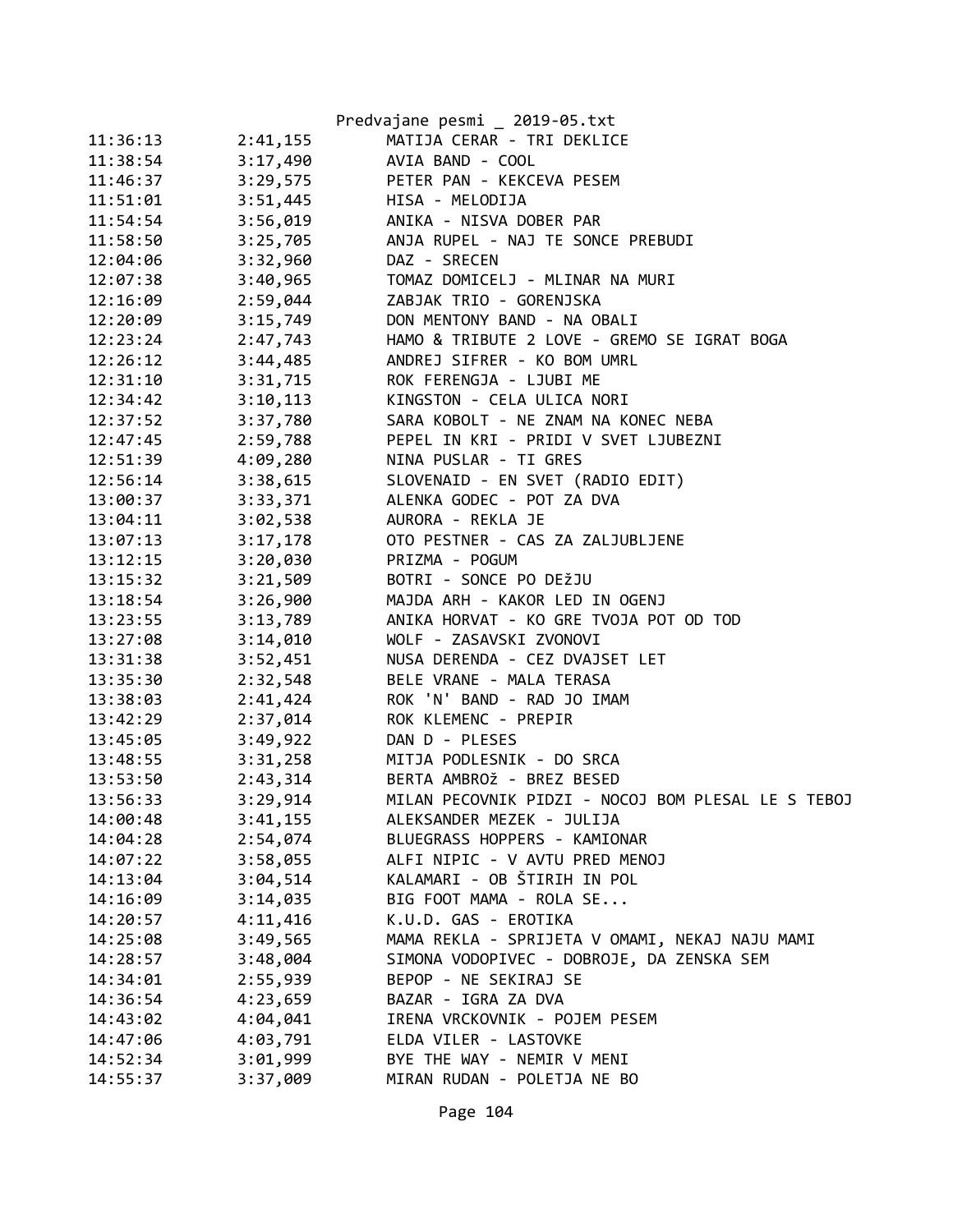|          |          | Predvajane pesmi _ 2019-05.txt                   |
|----------|----------|--------------------------------------------------|
| 14:59:56 | 3:46,131 | ROK'N'BAND - PRIZNAM                             |
| 15:03:42 | 3:32,874 | BAND 501 - ÈAS SE USTAVI                         |
| 15:07:15 | 3:39,425 | MARTIN KRPAN - MALI BOGOVI                       |
| 15:12:39 | 3:08,664 | SABINA - NE BOVA PAR                             |
| 15:15:47 | 2:27,463 | SAMO GLAVAN - BUTALCI                            |
| 15:18:14 | 4:29,776 | SOULGREG ARTIST - NOVI SVET                      |
| 15:24:18 | 3:49,365 | DAMJANA - ŽIVLJENJE                              |
| 15:28:08 | 3:27,059 | GAL GJURIN - SEDEMNAJST                          |
| 15:32:50 | 3:49,691 | DAMJANA IN HOT HOT HOT - ZIVLJENJE               |
| 15:36:40 | 3:47,846 | JAN PLESTENJAK - AMORE MIO                       |
| 15:42:12 | 3:10,955 | CALIFORNIA - V MENI JE CALIFORNIA (RADIO CUT)    |
| 15:45:23 | 3:45,642 | DITKA HABERL - SAMO NASMEH JE BOLJ GRENAK        |
| 15:50:32 | 3:31,621 | MARJANA DERZAJ - CEZ VELIKO LET                  |
| 15:54:29 | 4:18,252 | JADRANKA JURAS - KO SE SPET SRECAVA              |
| 15:58:48 | 3:00,130 | FOLKROLA - POLNA LUNA                            |
| 16:02:33 | 3:18,999 | PANDA - NEPREMAGLJIVI                            |
| 16:05:51 | 2:58,812 | HAZARD - NAJLEPŠE PESMI                          |
| 16:08:50 | 3:28,911 | BOSTJAN KOROSEC - KJE JE TISTA TRAVA             |
| 16:14:03 | 4:10,943 | VLADO KRESLIN - ODPIRAM OKNO                     |
| 16:18:09 | 2:40,065 | DAMJANA GOLAVSEK - LJUBIM LJUBIS                 |
| 16:22:23 | 2:39,916 | BRANKA KRANER - POLETNI GIGOLO                   |
| 16:25:03 | 6:25,785 | IZTOK MLAKAR - IVO BALILA                        |
| 16:32:44 | 3:04,974 | NANA MILICINSKI - DRAGI                          |
| 16:35:49 | 2:28,441 | ADI SMOLAR - PO SLUŽBI                           |
| 16:38:17 | 3:33,285 | KATJA M FEAT. ARMANI - NOVA NOC                  |
| 16:43:35 | 3:14,729 | GU-GU - MANGO BANANA                             |
| 16:46:49 | 3:49,022 | KARAMELA - KO SI MI PRVIC REKLA NE               |
| 16:52:02 | 2:38,502 | MAJDA SEPE - LJUBLJANSKE ULICE                   |
| 16:54:41 | 2:46,962 | SANJA, DAMJANA IN IRENA - IGRA JE KONCANA        |
| 16:57:27 | 4:17,176 | ANJA RUPEL - NA ZADNJI POSTAJI                   |
| 17:02:32 | 2:56,618 | CHATEAU - ZARADI TEBE                            |
| 17:05:28 | 4:19,263 | ANDREJ SIFRER - STOJ MARIJA                      |
| 17:11:04 | 4:07,013 | FLIRT - JUTRANJI STRIPTIS                        |
| 17:15:11 | 4:00,359 | KINGSTON - MODERNE SIRENE                        |
| 17:20:55 | 2:59,020 | TULIO FURLANIC & PIHALNI ORKESTER KOPER - AGATA  |
| 17:23:54 | 4:11,587 | TOMAZ DOMICELJ - VZEMI ME NA KRAJ SVETA          |
| 17:28:05 | 3:22,019 | TOMO JURAK - KO BODO COLNI ZADNJIC V NOC ODPLULI |
| 17:32:46 | 3:04,827 | DON MENTONY BAND - ZDEJ S'M PA MIŠKO             |
| 17:35:50 | 2:21,582 | IVANKA KRASEVEC - PRESERN - PRODAJALKA VIJOLIC   |
| 17:38:12 | 2:50,010 | VICTORY - HOCES ME ALI NOCES ME                  |
| 17:42:17 | 3:05,033 | SMILE - OD JUTRA DO JUTRA (RMX BY STAYERC)       |
| 17:45:22 | 3:10,020 | FARAONI - BOZICNI ZVON                           |
| 17:48:32 | 3:25,170 | JELKA CVETEZAR - TOM PILIBI                      |
| 17:53:04 | 2:34,202 | GINO - PRAZNA POSTELJA                           |
| 17:55:40 | 3:59,846 | ALENKA GODEC - KOT NEKDO, KI IMEL ME BO RAD      |
| 18:00:27 | 2:24,028 | MATIJA CERAR - NE BOM TE VEC VABIL               |
| 18:02:51 | 4:24,469 | ANIKA HORVAT - TUKAJ JAZ ŽIVIM                   |
| 18:07:15 | 3:16,054 | EDVIN FLISER - TAM KJER SEM DOMA                 |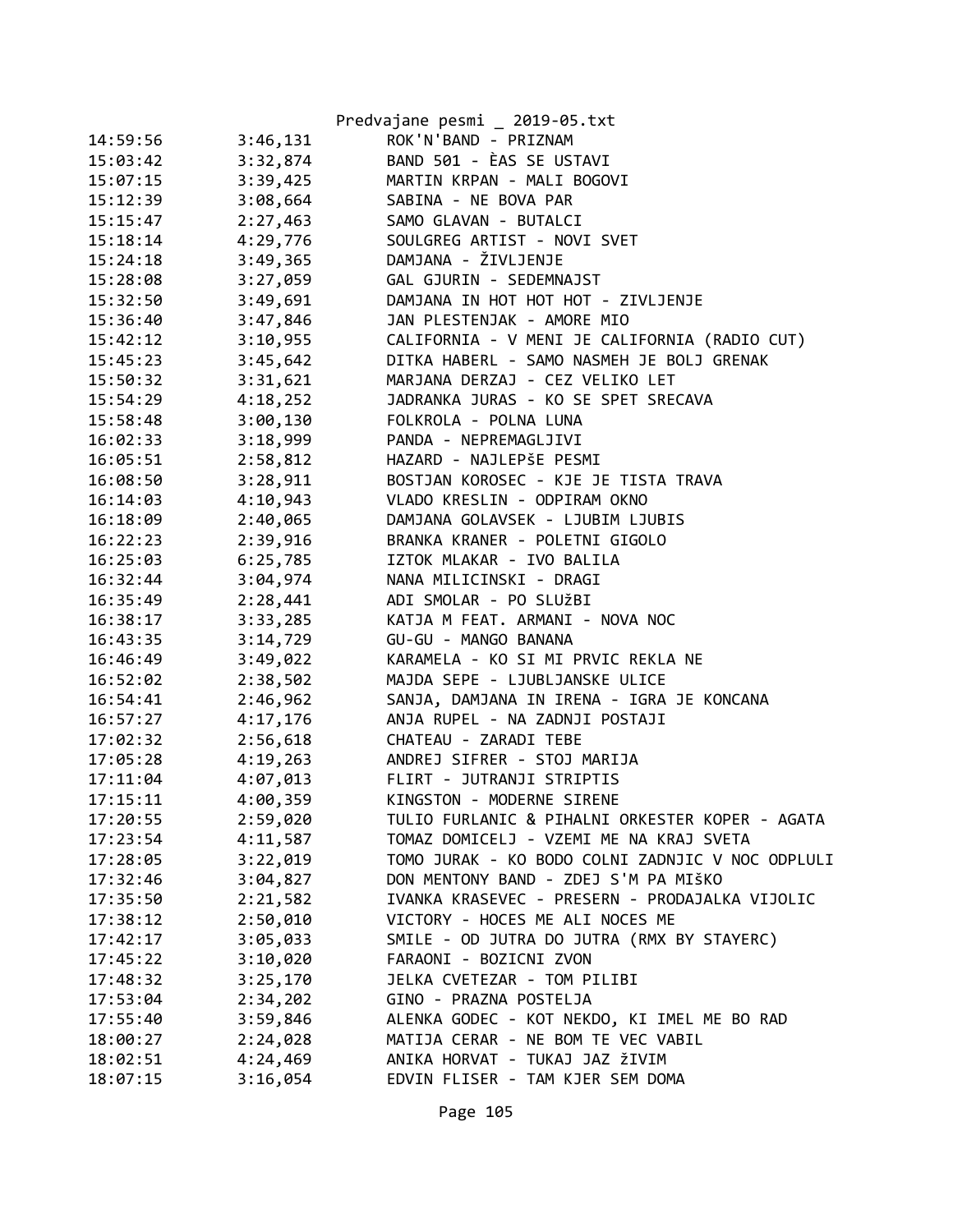|          |          | Predvajane pesmi _ 2019-05.txt              |
|----------|----------|---------------------------------------------|
| 18:12:16 | 3:25,943 | NUSA DERENDA - BOGINJA                      |
| 18:15:41 | 4:07,590 | ESKOBARS - HLADNE NOCI                      |
| 18:21:33 | 3:46,869 | OTO PESTNER - ZA LJUBEZEN HVALA TI          |
| 18:25:20 | 3:17,005 | SLAVKO IVANCIC - CRTA                       |
| 18:28:36 | 3:04,263 | BOTRI - JAZ SEM IN                          |
| 18:32:59 | 4:18,012 | NUDE - PRI VODNJAKU                         |
| 18:37:17 | 3:16,695 | NATASA & ZIBELNIK - CAS JE DA SE PREBUDIM   |
| 18:41:50 | 5:14,018 | MARTA ZORE - NI MI ZAL                      |
| 18:47:04 | 3:35,217 | BELE VRANE - LJUBIL BOM LE                  |
| 18:51:47 | 2:55,452 | NUSKA DRASCEK - NE ZAPUSTI ME ZDAJ          |
| 18:55:06 | 1:56,092 | JELKA CVETEŽAR - ROŽNATO PISEMCE            |
| 18:57:02 | 5:03,740 | ALEKSANDER MEZEK - PODARJENO SRCU-SLOVENIJA |
| 19:02:52 | 3:37,365 | NINA PUSLAR - POLJUB NA KLOPCI              |
| 19:06:29 | 3:16,670 | PETER JANUS - ZATE                          |
| 19:10:58 | 4:13,871 | BAZAR - MEHKA DEKLETA                       |
| 19:15:11 | 1:31,345 | ROSA - ROSA                                 |
| 19:16:39 | 2:36,698 | BABALOO BAND - MOJE SRCE                    |
| 19:20:59 | 3:24,319 | MATJAZ JELEN - BREZ TEBE PADAM              |
| 19:24:23 | 2:41,282 | PEPEL IN KRI - CHANSON D'AMOUR              |
| 19:27:04 | 4:02,134 | BILBI - KO TVOJA SEM SE BLA                 |
| 19:32:25 | 3:18,173 | AVIA BAND - VSAJ ŠE TRENUTEK                |
| 19:35:43 | 2:57,592 | ALEX VOLASKO - V HISI VECNIH SANJ           |
| 19:38:40 | 3:14,002 | SONJA GABRSCEK - PILULA ZA SRECO            |
| 19:43:11 | 3:55,010 | AVTOMOBILI - POT DOMOV                      |
| 19:47:01 | 4:30,093 | PETER PAN - ODPELJAL TE BOM                 |
| 19:52:38 | 3:09,084 | IRENA KOHONT - ZAPRLA SEM VSA OKNA          |
| 19:55:47 | 3:10,549 | NANA MILCINSKI - PESEM O VETRU              |
| 19:58:58 | 2:51,984 | MIRAN RUDAN - CVETJE IN VRTOVI              |
| 20:02:36 | 3:07,774 | ROK'N'BAND - POPULAREN PAR                  |
| 20:05:44 | 3:47,110 | MAJA JAJALO - BESEDE BREZ POMENA            |
| 20:13:53 | 2:29,542 | DAMJANA - V MOJ SVET VSTOPIL SI TI          |
| 20:16:22 | 4:02,811 | MONIKA PUCELJ - TI OB MENI SI               |
| 20:21:08 | 3:46,266 | SAMO GLAVAN - NATEGNJENCI                   |
| 20:24:54 | 4:45,600 | GUSTI/POLONA KASAL - MOJE SANJE             |
| 20:31:22 | 2:43,377 | AYNEE - ZDAJ SEM TU                         |
| 20:34:05 | 2:57,948 | LETECI POTEPUHI - KO TI VSE NAROBE GRE      |
| 20:37:03 | 2:43,908 | OBJEM - LEP SONCEN DAN                      |
| 20:45:21 | 3:46,235 | TANGELS - NAJIN (CHR RMX)                   |
| 20:49:50 | 3:10,477 | SUNDR BAND - BICIKL                         |
| 20:53:01 | 2:14,811 | JOŽICA SVETE - SONCE SIJE NA PORTOROZ       |
| 20:55:17 | 3:49,872 | ALENKA VIDRIH - OBLJUBLJENA                 |
| 21:00:25 | 2:54,779 | ADI SMOLAR - LJUBOSUMNEŽ                    |
| 21:03:20 | 3:39,003 | KATRINAS - LETIM                            |
| 21:06:59 | 3:29,833 | BLUEGRASS HOPPERS - SLOVENSKEGA NARODA SIN  |
| 21:13:14 | 4:47,014 | ORLEK - ADIJO KNAPI                         |
| 21:18:01 | 3:41,979 | CUKI - HOZNTREGARJI                         |
| 21:22:28 | 3:48,201 | HAZARD - NI CVETJA BREZ TRNJA               |
| 21:26:16 | 4:12,830 | NAPOLEON - LE TEBE ZELIM SI                 |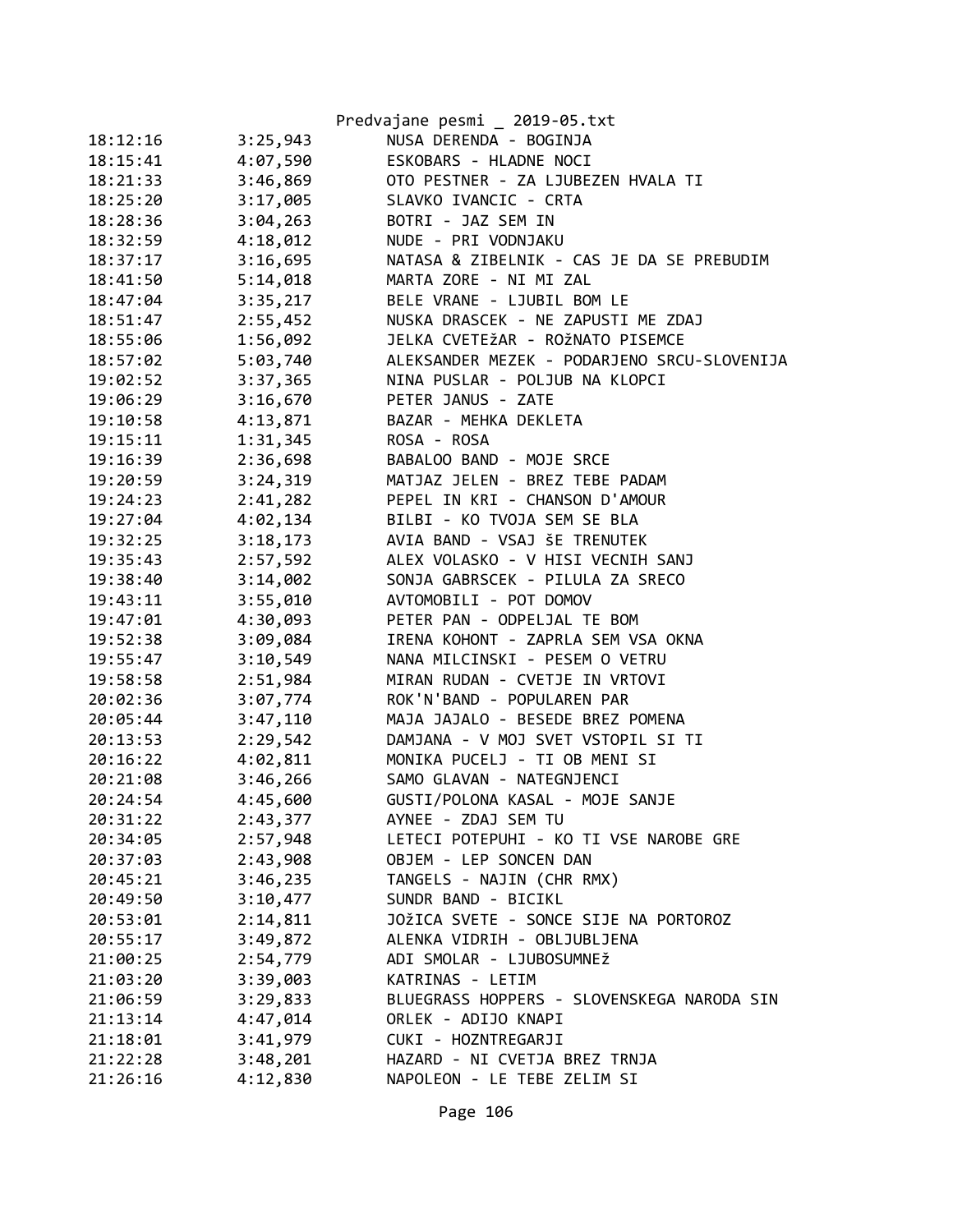|          |          | Predvajane pesmi _ 2019-05.txt                  |
|----------|----------|-------------------------------------------------|
| 21:31:35 | 3:16,989 | FOLKROLA - HELENA                               |
| 21:34:52 | 3:28,678 | POPSING - VPRASAJ NOCOJ SRCE                    |
| 21:38:20 | 3:10,029 | SPIN - ALI TVOJA MAMA VE                        |
| 21:44:47 | 3:16,685 | IRENA VRCKOVNIK - TISTO NOC                     |
| 21:48:03 | 3:13,772 | GU-GU - HONOLULU BABY                           |
| 21:52:00 | 3:58,758 | CALIFORNIA/MZ HEKTOR - LE SPOMINI (MODERNI MIX) |
| 21:56:20 | 2:33,914 | MAJDA SEPE IN NINO ROBIC - BELE LADJE           |
| 21:58:53 | 3:48,905 | BRANKA KRANER - SNEG V MAJU                     |
| 22:04:19 | 4:57,805 | DON MENTONY BAND - DAJ POVEJ MI                 |
| 22:12:43 | 4:40,275 | LEONART - NOV DAN                               |
| 22:17:23 | 3:39,295 | TOMAZ DOMICELJ - PARADA                         |
| 22:21:48 | 2:56,774 | ANDRAZ HRIBAR - KADAR SI TU                     |
| 22:24:44 | 3:10,005 | BRATJE BOSTJANCIC - ZVEZDE PADAJO V NOC         |
| 22:27:54 | 2:49,529 | ANDREJ SIFRER - DAJVA SI NAGAJAT                |
| 22:32:02 | 2:54,010 | NEW SWING QUARTET - TI ALI SOLA                 |
| 22:34:56 | 4:36,806 | ANJA RUPEL - PREPOZNO                           |
| 22:43:59 | 3:36,935 | GAL GJURIN IN NINA PUSLAR - TO JE TO            |
| 22:47:36 | 4:06,072 | VICTORY - DAN BREZ TEBE (ORIGINAL)              |
| 22:52:25 | 2:46,649 | CORVUS - S TEBOJ LETET                          |
| 22:55:12 | 5:27,539 | IZTOK MLAKAR - ŠTEFANA IN BARTOLIN              |
| 23:01:46 | 3:02,494 | BLACK CAT - NIKOLI                              |
| 23:04:49 | 1:58,358 | MATIJA CERAR - KRAMLJANJE V MRAKU               |
| 23:06:47 | 2:55,278 | VLADO KRESLIN - DEKLE MOJE                      |
| 23:14:30 | 4:16,476 | ALENKA GODEC - ZDAJ GA POZNAM                   |
| 23:18:47 | 5:13,827 | VITA - LAZNJIVE OCI                             |
| 23:24:46 | 3:29,336 | ALEKSANDER MEZEK - AJDA PA ZNOVA CVETI          |
| 23:28:15 | 2:57,040 | CUDEZNA POLJA - BOOGIE DAMA                     |
| 23:31:55 | 3:21,311 | FARAONI - MI LJUDJE SMO KOT MORJE               |
| 23:35:16 | 3:15,035 | IGOR - ROZMARINKA                               |
| 23:38:31 | 4:11,015 | ANIKA HORVAT - PLIMA                            |
| 23:48:57 | 4:22,806 | BABEWATCH - LADJICE                             |
| 23:53:18 | 3:13,024 | REMI - LE TEBE SE SPOZNAM                       |
| 23:56:29 | 3:15,165 | ALMA MERKLIN - SAMA V MESTU                     |
| 23:59:43 | 3:59,151 | DREVORED - POLETNA NOC                          |

| 0:03:42 4:19,751 AVIA BAND - DVE SONCI       |                                     |  |
|----------------------------------------------|-------------------------------------|--|
| $0:08:02$ 2:55,040                           | MARTIN KRPAN - MI NIKOL NE TARNAMO  |  |
| $0:10:53$ 2:58,370                           | MATJAZ JELEN - NOV DAN              |  |
| $0:13:51$ 3:59,381                           | ANJA RUPEL - NE POZABI ME           |  |
| $0:17:50$ 3:41,019                           | IVAN HUDNIK - ZELENE LIVADE S TEBOJ |  |
| $0:21:31$ 3:15,009                           | BETI JURKOVIC - PRISLA JE POMLAD    |  |
| $0:24:46$ 3:01,634                           | FOLKROLA - A SI SAMA                |  |
| $0:27:47$ 3:10,433                           | ALEX VOLASKO - TVOJI NASMEHI        |  |
| 0:30:58 2:59,404 SANJA GROHAR - GREH V PESKU |                                     |  |
| 0:33:57 2:30,663 ADI SMOLAR - KDO IMA PRAV   |                                     |  |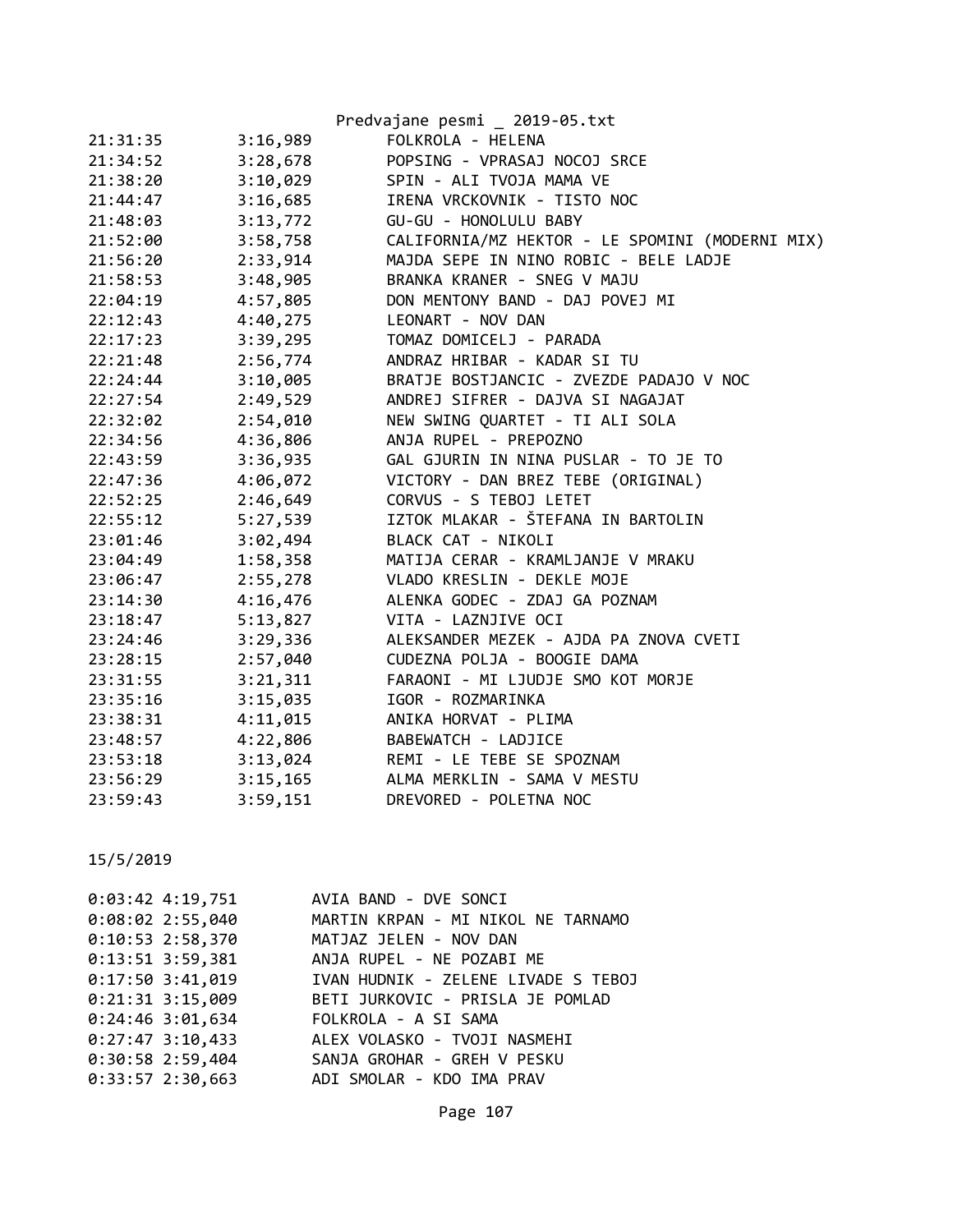|                      | Predvajane pesmi _ 2019-05.txt                            |
|----------------------|-----------------------------------------------------------|
| $0:36:27$ 3:38,636   | MONROE - JAZ POTREBUJEM VEC                               |
| $0:40:06$ 3:42,381   | ALENKA GODEC - VSAK JE SAM                                |
| $0:43:48$ 4:14,022   | CALIFORNIA/MZ HEKTOR - NE POZABI ME                       |
| $0:48:02 \ 3:14,725$ | DAMJANA - FANT IZ IPANEME                                 |
| $0:51:16$ 5:04,763   | ALEKSANDER MEZEK - STARI MUZIKANT                         |
| $0:56:19$ 2:57,520   | IRENA KOHONT - POVABI ME NA LUNO                          |
| $0:59:17$ 4:30,743   | DON MENTONY BAND - NE VERJAMEM                            |
| 1:03:47 3:25,005     | PEPEL IN KRI - V MENI ZIV JE SMEH                         |
| 1:07:12 3:05,192     | MONIKA PUCELJ - NIC NE USTAVI ME                          |
| $1:10:14$ 3:15,230   | BOTRI - KER VEM                                           |
| 1:13:29 3:50,760     | MARJANA DERZAJ - MUZIKA                                   |
| $1:17:19$ 3:14,185   | NUSA DERENDA & MARKO VOZELJ - NAJ NAMA SODI LE NEBO       |
| 1:20:33 2:38,005     | MAJDA SEPE - LJUBLJANSKE ULICE                            |
| 1:23:10 3:06,808     | CUKI - KAVBOJCI IN INDIJANCI                              |
| 1:26:17 3:32,004     | BAZAR - URA STRASTI                                       |
| 1:29:48 2:39,194     | ANABEL - POZITIVA                                         |
| 1:32:27 3:05,032     | KAMNIK MILAN - POT NA KOROSKO                             |
| 1:35:32 2:25,809     | NULA KELVINA - MASKERADA                                  |
| 1:37:58 3:49,990     | BABALOO BAND - KO SEM SAM                                 |
| 1:41:48 2:55,963     | MANOUCHE - PRIDEM ZVECER                                  |
| $1:44:44$ 3:15,782   | BILBI - KOT SVA BILA                                      |
| 1:47:59 3:14,976     | YUHUBANDA - NE NIMAS POJMA                                |
| $1:51:14$ $3:17,918$ | BELLAMI - NE BOM TI PRAVIL (DJT BY DNE 2008 RMX)          |
| 1:54:32 2:48,002     | HELENA, IRENA, LADO, NINO - VRTILJAK                      |
| 1:57:18 3:55,024     | NAPOLEON - HOCEM TE NAZAJ                                 |
| 2:01:13 4:06,844     | FRENK NOVA FT. ZIBELNIK & KONECNIK - GREMO NASI BIATLONCI |
| 2:05:20 3:30,110     | MIHA MERLAK - RANJENO SRCE                                |
| 2:08:50 3:50,940     | ANDRAZ HRIBAR - PO CEM DISI TA DAN                        |
| 2:12:40 3:56,634     | OBJEM - ODSEL BOM                                         |
| 2:16:37 3:33,893     | HAZARD - NENA                                             |
| 2:20:10 2:56,878     | STANE MANCINI - NOC SREDI POLETJA                         |
| 2:23:07 3:24,991     | FARAONI - PUSTI ME                                        |
| 2:26:32 3:18,837     | ALJA KRUSIC - A BOS MALO MOJ                              |
| 2:29:51 3:13,821     | DARJA SVAJGER - KJE JE KDO                                |
| 2:33:04 2:39,002     | MILAN PECOVNIK PIDZI - JESSE JAMES                        |
| 2:35:43 3:08,715     | ANA KARNEZA - ZBUDI SE                                    |
| 2:38:51 3:42,702     | PAPIR - SRAJCA                                            |
| 2:42:34 3:38,548     | GAL GJURIN - PLESEM PO MUZIKI                             |
| $2:46:12$ $3:33,157$ | EVA CERNE - LE SANJE                                      |
| 2:49:45 3:10,083     | KINGSTON - CELA ULICA NORI                                |
| 2:52:55 4:25,991     | TATJANA MIHELJ - SVET V ZNAMENJU SRCA                     |
| 2:57:21 3:22,369     | COVERLOVER - V SRCE                                       |
| 3:00:43 3:27,018     | MAJDA ARH - KAKOR LED IN OGENJ                            |
| $3:04:10$ 2:57,803   | ANDREJA CAMERNIK - UJEMIVA VETER                          |
| 3:07:07 4:07,993     | ANIKA - LAHKO NOC PIRAN                                   |
| $3:11:15$ $3:17,963$ | AMOR DUET - BOZICKOVA                                     |
| 3:14:33 3:19,623     | SUNNY ORCHESTRA - AFRO ŽUR                                |
| 3:17:52 4:59,019     | ALENKA VIDRIH - ZAVESA                                    |
|                      |                                                           |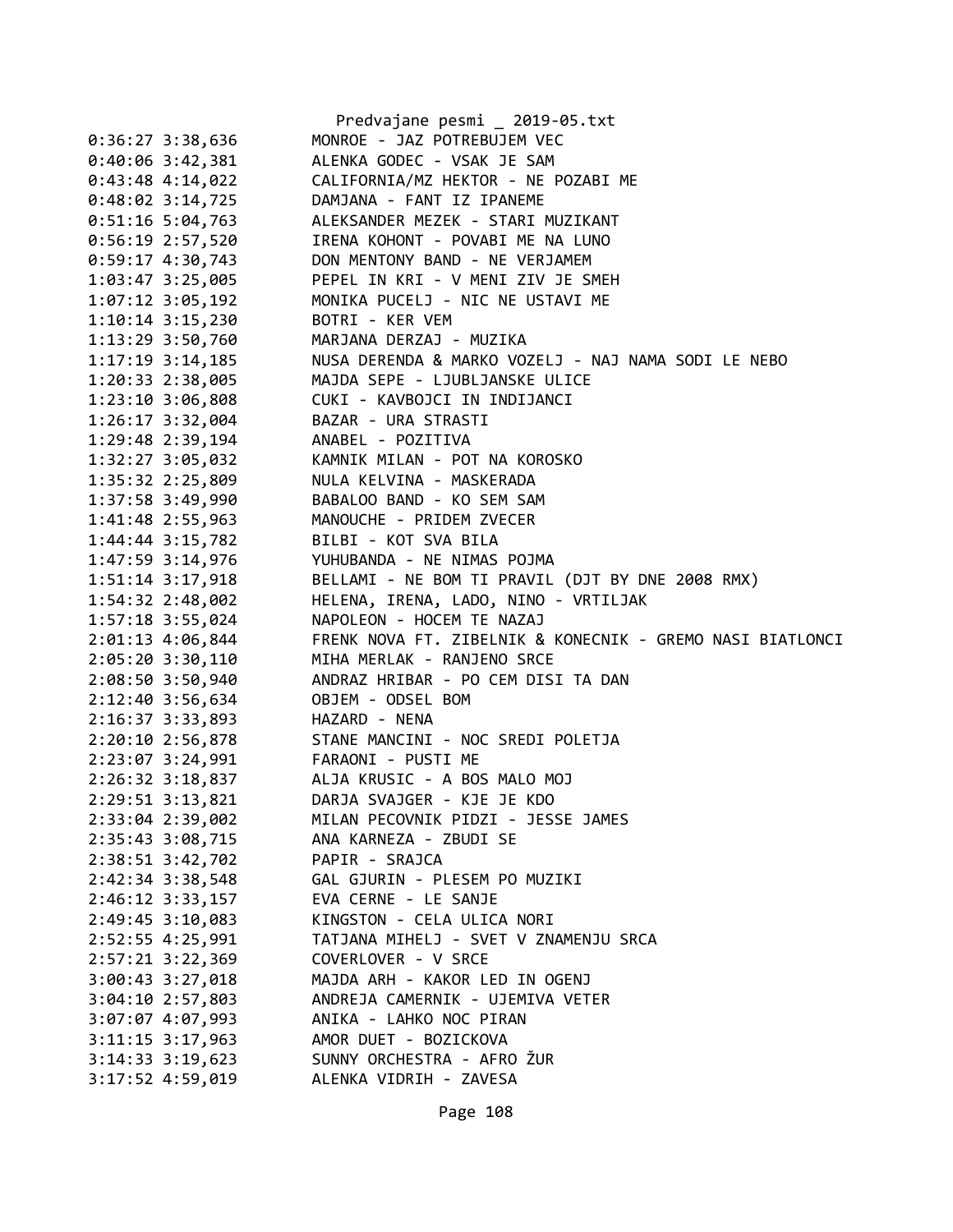|                    | Predvajane pesmi _ 2019-05.txt                           |
|--------------------|----------------------------------------------------------|
| 3:22:51 3:03,003   | DEKAMERONI - SAVA SUMI                                   |
| 3:25:51 3:28,589   | AVTOMOBILI - ARGENTINA                                   |
| 3:29:20 3:47,013   | IVANCIC SLAVKO/LAVANDA - KO MENE VEC NE BO               |
| 3:33:06 3:46,003   | FOXY TEENS - NAJ PADA ZDAJ DEZ                           |
| 3:36:49 3:59,897   | ZVEZDE - NOVE ZVEZDE NAD EVROPO                          |
| 3:40:49 4:02,525   | PINOCCHIO - LJUBEZEN IZ SOLSKIH DNI                      |
| 3:44:51 4:12,930   | DAMJANA IN HOT HOT HOT - SUM DEZJA                       |
| 3:49:04 3:03,825   | BABILON - RABIM TVOJ SMEH                                |
| 3:52:07 3:47,045   | PRAH - SEZONA SENC                                       |
| $3:55:54$ 2:21,887 | RAFKO IRGOLIC - SLOVO V PRISTANISCU                      |
| 3:58:16 4:20,617   | DRUSTVO MRTVIH PESNIKOV - CUTIM TE                       |
|                    | 4:02:33 4:32,816 JANEZ ZMAZEK - ZGODBA O LJUDEH          |
| 4:07:05 3:38,055   | PLIS - METULJI                                           |
| 4:10:43 3:23,055   | TOMAZ DOMICELJ - ZIVLJENJE JE LEPO                       |
| 4:14:06 3:47,491   | SLOVENSKI EXPRESS - IZI                                  |
| 4:17:53 3:16,700   | LIDIJA KODRIC - DO GLOBIN PREK VISAV                     |
| $4:21:10$ 3:34,664 | JANEZ BONCINA BENC - KADAR OGNJI DOGORIJO                |
| $4:24:44$ 3:18,152 | MARTA ZORE - MENI SI ŽIVLJENJE                           |
|                    | 4:28:02 2:57,870 ABADON - POZITIVNA ENERGIJA             |
| 4:31:00 2:42,007   | VICTORY - ONA JE KOT SLADKA KAVA                         |
| 4:33:40 3:39,025   | NUDE - PEPELKA (RAD TE IMAM)                             |
| 4:37:19 2:57,023   | MARKO JURCA - POVEJ MU                                   |
| 4:40:16 1:52,976   | MATIJA CERAR - Z MOJCO PLESAL BI CHA CHA CHA             |
| 4:42:09 3:22,084   | ZAN SERCIC - SATELITI                                    |
| 4:45:31 3:10,904   |                                                          |
|                    | PANDA - LINO<br>SANK ROCK - PRAVLJICA O MAVRICNIH LJUDEH |
| 4:48:41 4:12,652   | MIRAN RUDAN - RAD JO IMAM                                |
| 4:52:52 3:22,535   | AVIA BAND - VSAJ ŠE TRENUTEK                             |
| 4:56:15 3:18,159   | BERTA AMBROŽ - JOKALA BOM BREZ SOLZ                      |
| 5:00:16 2:25,973   |                                                          |
| 5:02:42 2:59,118   | YLENIA ZOBEC - DAN KOT IZ SANJ                           |
|                    | 5:05:41 3:15,740 DON MENTONY BAND - NA OBALI             |
|                    | 5:08:56 3:53,625 SELEKCIJA - BELA GOLOBICA               |
|                    | 5:13:48 3:15,838 SAMO GLAVAN - SMRDECA                   |
| 5:17:04 2:08,963   | BLUEGRASS HOPPERS - PO NOVEM LETU BOLJSE BO              |
| 5:20:43 3:35,145   | FARAONI - SEM TAKŠEN, KER SEM ŽIV                        |
| 5:24:18 3:09,994   | CUKI - CRNE OCI                                          |
| 5:27:27 3:57,326   | TOMAZ DOMICELJ - POGREŠAM TE                             |
| 5:33:00 3:30,899   | D.A.Z. - OPROSTI MI (2015 EDIT)                          |
| $5:36:31$ 4:26,236 | KATRINAS - ARIANA                                        |
| 5:41:56 2:52,319   | DJ SYLVAIN, MIKE VELE & HANNAH MANCINI - TI SI TI        |
| 5:44:48 3:46,364   | ANDREJ SIFRER - ZOBOBLUES                                |
| 5:48:34 3:28,074   | GINO - DAN BREZ SKRBI                                    |
| 5:52:59 3:54,782   | EVA HREN - REKLA SVA                                     |
| 5:56:55 4:13,042   | SUPERNOVA - POBEGNI Z MANO                               |
| $6:01:51$ 3:07,718 | BELE VRANE - LETALOVLAK                                  |
| $6:04:58$ 4:37,392 | FRENK NOVA - TIKA TAKA                                   |
| $6:10:34$ 3:59,881 | STANE MANCINI - MANDOLINA                                |
| $6:14:34$ 3:24,004 | SANK ROCK - JAZ NIMAM NOC ZA SPANJE                      |

Page 109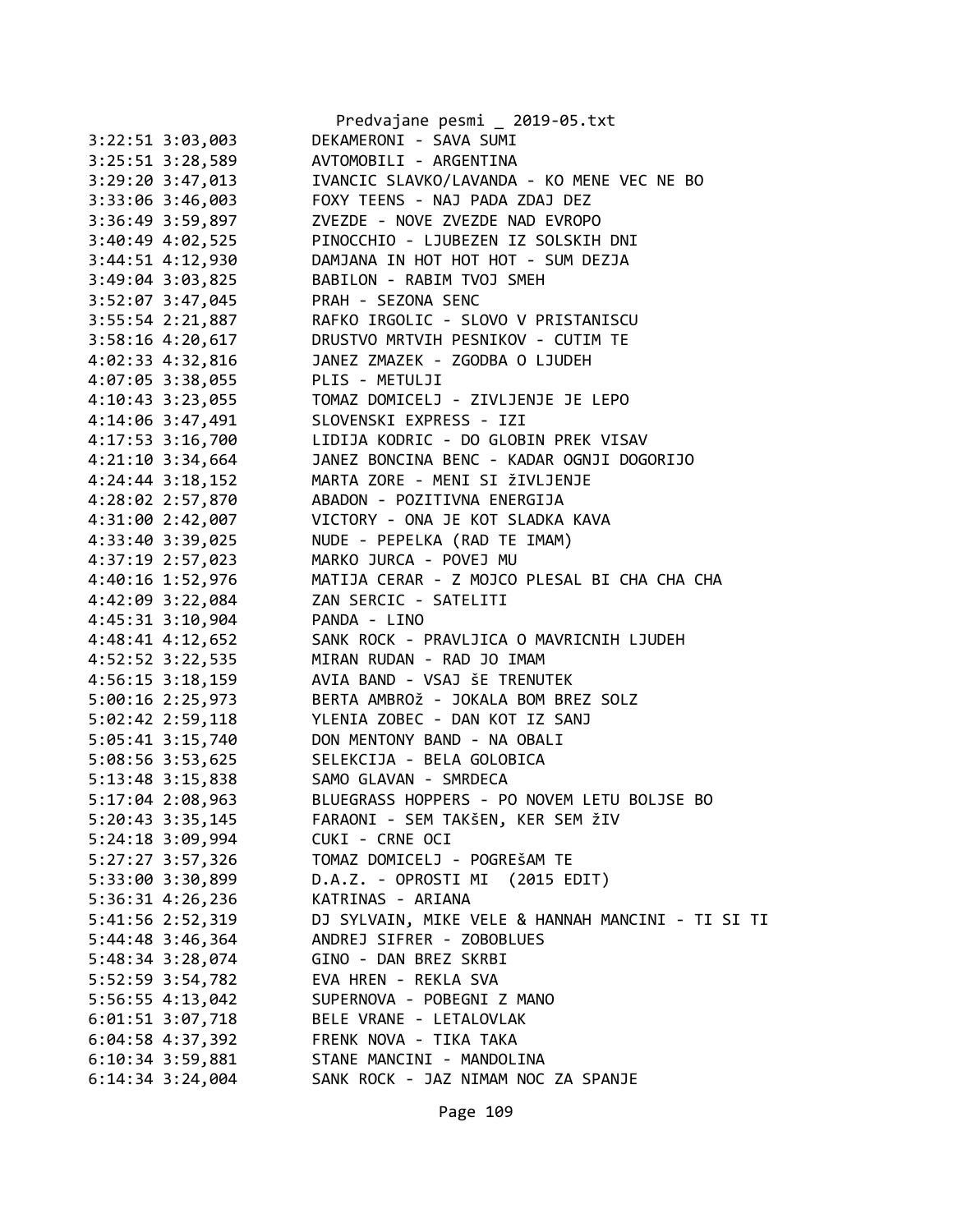|                                      | Predvajane pesmi _ 2019-05.txt                             |
|--------------------------------------|------------------------------------------------------------|
| $6:17:58$ 3:36,565                   | LINTVERN - ZBOGOM BLUES                                    |
| $6:23:04$ $3:27,851$                 | DAMIAN - SI KOT POLETJE                                    |
| $6:26:32$ $3:33,858$                 | PEPEL IN KRI - SVET SE VRTI                                |
| $6:31:41$ 2:44,040                   | MAJDA ARH - POISCI ME                                      |
| $6:34:25$ 3:41,685                   | ALENKA GODEC - VSAK JE SAM                                 |
| 6:38:07 3:15,915                     | SLOVENSKI EXPRESS - VRAZJE USNJE                           |
| $6:42:21$ $2:45,503$                 | ANIKA HORVAT - TEENAGERSKA BALADA                          |
| 6:45:06 3:16,585                     | AVTOMOBILI - VSE ZA SVOBODO                                |
| 6:48:19 4:01,732                     | VILI RESNIK - REKA ZELJA                                   |
| $6:53:17$ $3:16,484$                 | 2B - SLOVENIJA                                             |
| $6:56:59$ 2:56,854                   | BAZAR - OD ENIH DO TREH                                    |
| 7:00:39 3:45,881                     | MARKO VOZELJ - ZVEZDE SO Z NAMA                            |
| 7:04:25 3:48,900                     | BOTRI - AVGUŠTINA                                          |
| 7:08:13 3:22,764                     | IVO MOJZER - DECEK Z ULICE                                 |
| 7:12:35 3:38,375                     | APOLONIA - MED VRSTICAMI                                   |
| 7:16:13 2:37,044                     | JELKA CVETEŽAR - KO BOŠ PRIŠLA NA BLED                     |
| 7:18:50 3:39,699                     | KINGSTON - TRI KRASNE                                      |
| 7:23:57 3:37,635                     | ADI SMOLAR - NAŠ SVET SE PA VRTI                           |
| 7:27:35 3:27,761                     | NINA PUSLAR - ROK TRAJANJA                                 |
| 7:32:38 4:24,366                     | IZTOK MLAKAR - CIKORIJA IN KAFE                            |
| 7:37:02 2:42,033                     | CASABLANCA - O, MAMA                                       |
| 7:40:43 4:32,352                     | DARJA SVAJGER - BREZ SANJ SEM SLEPA                        |
| 7:45:15 3:54,989                     | KOMET - ANA                                                |
| 7:50:06 3:39,715                     | NECA FALK - PRVA LJUBEZEN                                  |
| 7:53:46 2:56,000                     | ANDRAZ HRIBAR - KADAR SI TU                                |
| 7:56:41 3:19,528                     | SLAVKO IVANCIC - TISTO KAR OSTANE                          |
| $8:00:44$ 3:48,015                   | AURORA - ANGEL MOJ                                         |
| 8:04:32 3:32,835                     | OTO PESTNER - MATI BODIVA PRIJATELJA                       |
| 8:08:04 3:07,674                     | MATIJA CERAR - GOSPOD V KRAVATI                            |
| 8:12:11 3:08,937                     | PAPIR - DOMOTOZJA                                          |
| 8:15:19 3:42,435                     | BILBI - TISTE SNOVI                                        |
|                                      | ROBERTO - POLETJE ODHAJA                                   |
| 8:20:31 2:07,887                     |                                                            |
| 8:22:39 2:39,389<br>8:25:18 3:01,018 | MAJDA SEPE - DREVO<br>KARMEN STAVEC - BREZ ZAMERE IN SOLZA |
|                                      | SUNNY ORCHESTRA - RELAX                                    |
| 8:28:19 4:53,570                     |                                                            |
| 8:34:48 2:45,939                     | JOZE KOBLAR - VSE BI ZATE DAL                              |
| 8:37:34 3:36,490                     | HAZARD - VSAK JE SAM                                       |
| $8:42:09$ 3:16,811                   | COVERLOVER - VSE JE V GLAVI                                |
| 8:45:26 3:04,487                     | KALAMARI - OB ŠTIRIH IN POL                                |
| 8:48:30 1:24,989                     | FRANE MILICINSKI JEZEK - MOJ NAROBE SVET                   |
| 8:50:51 3:10,081                     | ALEKSANDER MEZEK - OSAMLJENA SENCA                         |
| 8:54:03 3:51,420                     | XEQUTIFZ - BIL JE PLES                                     |
| 8:57:54 4:02,453                     | AYNEE - SPOMLADI                                           |
| $9:03:30$ 4:12,091                   | PANDA - GREM SVOJO POT                                     |
| $9:07:42$ 3:42,514                   | GU-GU - LJUBICA MOJ'GA SRCA                                |
| $9:15:37$ $3:21,985$                 | JANKO ROPRET - LJUBLJANCANKE                               |
| $9:18:59$ $3:25,649$                 | ANJA RUPEL - NAJ TE SONCE PREBUDI                          |
| 9:23:39 2:07,997                     | VULTURE AND THE GURU - NE STRELJAJ NAME                    |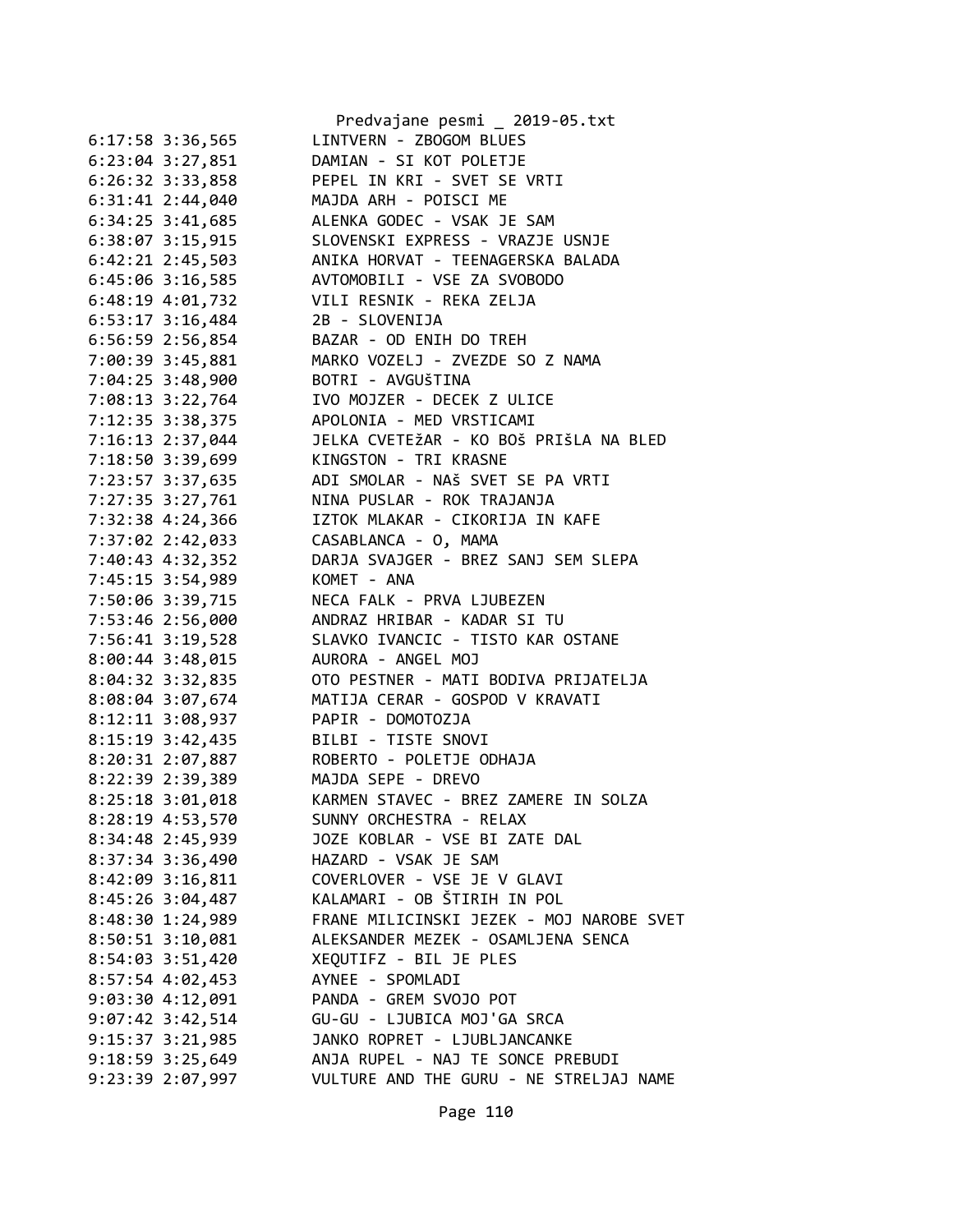|                      |          | Predvajane pesmi _ 2019-05.txt              |
|----------------------|----------|---------------------------------------------|
| $9:25:47$ 3:56,690   |          | BOZIDAR WOLFGANG WOLF - EDINO TI            |
| $9:30:46$ 5:06,497   |          | MIA ZNIDARIC - PESEM NAMESTO ZLATNIKOV      |
| $9:35:52$ $4:27,562$ |          | KATARINA AVBAR - PESEK V OCI                |
| $9:44:11$ $4:01,013$ |          | AVIA BAND - LJUBEZEN NA PRVI POGLED         |
| 9:48:11 3:39,011     |          | MARTIN KRPAN - TO NI POLITICEN SONG         |
| 9:52:37 4:57,364     |          | SAMO GLAVAN - ZGODOVINA OBSTOJA             |
| 9:58:00 3:50,692     |          | URSA & PR - KJE SO TISTE STEZICE            |
| 10:03:22             | 2:56,196 | DEŽUR - NA VRH SVETA                        |
| 10:06:18             | 3:35,829 | NEW SWING QUARTET - OBRTNIKI                |
| 10:15:26             | 3:55,050 | VLADO KRESLIN - NEKEGA JUTRA KO SE ZDANI    |
| 10:20:35             | 3:16,959 | FOLKROLA - HELENA                           |
| 10:23:52             | 4:27,953 | DON MENTONY BAND - OBCUTEK JE VAZEN         |
| 10:28:19             | 4:30,825 | HISA - MOSTOVI SO PADLI                     |
| 10:33:53             | 2:54,837 | IRENA VRCKOVNIK - HEJ, FANT HEJ             |
| 10:36:47             | 2:57,864 | ALJA KRUSIC - NISI SAM                      |
| 10:43:57             | 3:43,807 | HELLCATS - SANJAM DEMONE                    |
| 10:47:40             | 2:18,331 | MARJANA DERZAJ - VOZI ME VLAK V DALJAVE     |
| 10:50:45             | 4:31,017 | PETER PAN - CAR NOCI                        |
| 10:55:16             | 3:01,950 | MARTA ZORE - POJDI Z NJO                    |
| 10:58:18             | 2:54,024 | CHATEAU - MLINAR NA MURI                    |
| 11:02:45             | 3:15,421 | ANDREJ SIFRER - NOCOJ TE BOM LJUBIL         |
| 11:06:00             | 3:50,020 | GLOBUS - LEDENO SRCE                        |
| 11:12:38             | 2:36,690 | BABALOO BAND - MOJE SRCE                    |
| 11:15:14             | 3:57,415 | DMP - KISIK                                 |
| 11:20:26             | 2:41,138 | BELE VRANE - ŽENITOVANJSKA                  |
| 11:23:07             | 4:04,016 | ELDA VILER - LASTOVKE                       |
| 11:27:11             | 4:02,857 | MAJDA ARH - NORI DAN                        |
| 11:32:16             | 2:48,017 | DITKA HABERI - MLADE OCI                    |
| 11:35:04             | 2:02,822 | TOMAZ DOMICELJ - PO NOVEM LETU BOLJŠE BO    |
| 11:37:06             | 2:11,023 | RAFKO IRGOLIC - DIKSI ZA NOCOJ              |
| 11:43:22             | 2:59,070 | MAJA KEUC - VANILIJA                        |
| 11:46:21             | 1:25,743 | VITA CREPINSEK - KO NAJINA POGLEDA          |
| 11:48:30             | 3:27,160 | PEPEL IN KRI - PESEM ZA DINAR               |
| 11:51:57             | 2:56,016 | TINKARA KOVAC - SONCE V OCEH                |
| 11:54:51             | 3:30,711 | METKA ŠTOK - OSAMLJENA ( ALONE AGAIN )      |
| 11:58:22             | 3:56,991 | BEPOP - ODPELJI ME                          |
| 12:03:50             | 2:54,731 | ADI SMOLAR - LJUBOSUMNEŽ                    |
| 12:06:44             | 3:19,025 | STANE MANCINI - SOPEK VRTNIC                |
| 12:12:41             | 1:51,777 | ZIGA RUSTJA - KJE JE POLETJE                |
| 12:14:29             | 4:13,107 | JAN PLESTENJAK - PO NEVIHTI                 |
| 12:18:42             | 3:22,696 | DAMJANA GODNIC - SEDI ZA KLAVIR             |
| 12:23:18             | 3:23,794 | NUDE - ROLA                                 |
| 12:26:42             | 3:52,476 | NUSA DERENDA - CEZ DVAJSET LET              |
| 12:31:37             | 3:01,048 | ALENKA VIDRIH - ZAUPANJE                    |
| 12:34:38             | 4:24,185 | ANIKA HORVAT - PREBUDI SE                   |
| 12:42:52             | 2:22,277 | MESTNI POSTOPACI - ELEKTRIK SONJA           |
| 12:45:14             | 4:48,947 | ALENKA GODEC - VSE KAR ŽELIM                |
| 12:50:50             | 2:53,022 | RDECI DECKI & E.FLISER - NOC ZA ROCK'N'ROLL |
|                      |          |                                             |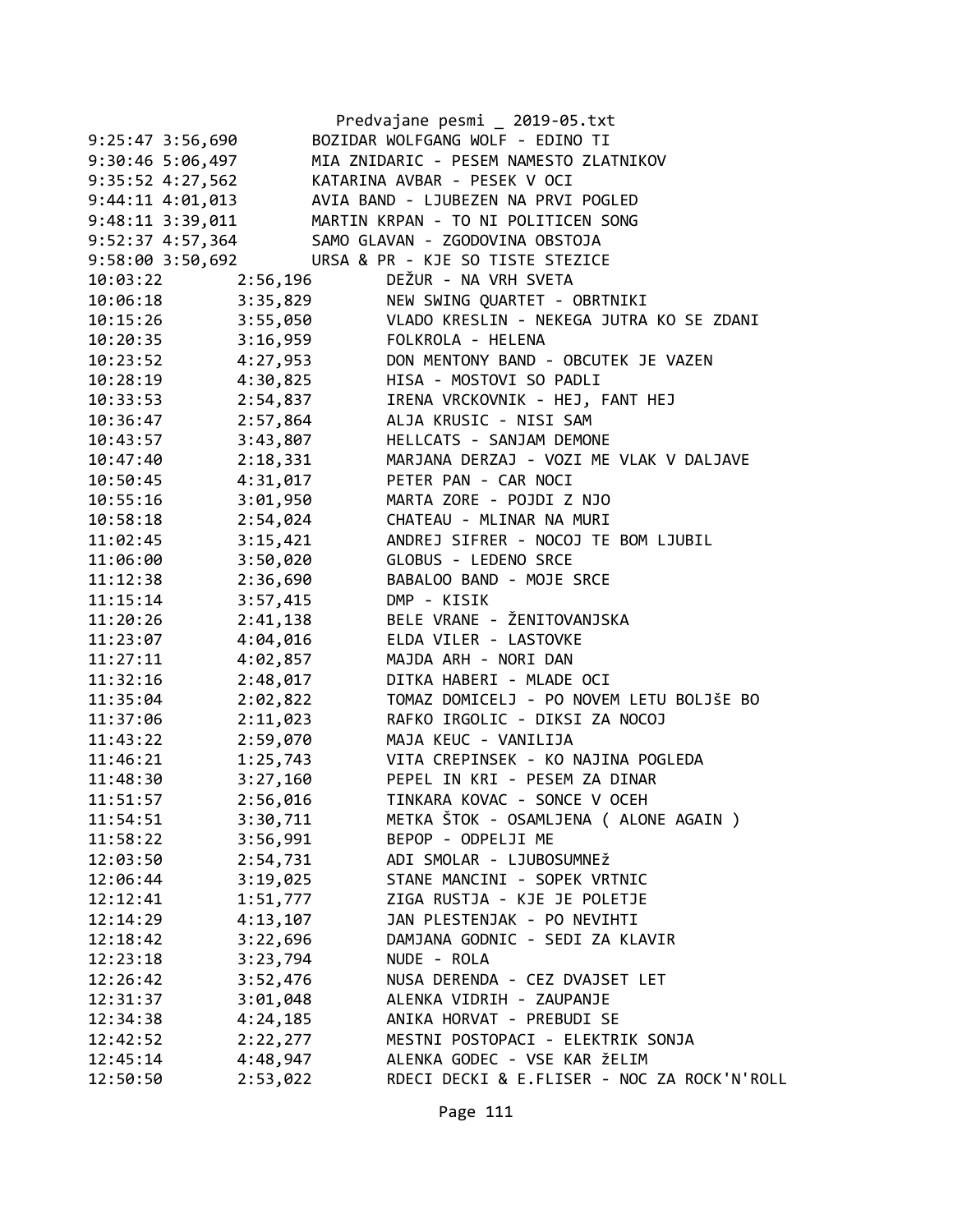|          |          | Predvajane pesmi _ 2019-05.txt                  |
|----------|----------|-------------------------------------------------|
| 12:53:43 | 4:10,390 | BAZAR - ZATE                                    |
| 12:58:19 | 1:39,419 | ANJA BURNIK S PRIJATELJI - PUNCE PUNCE          |
| 13:00:44 | 2:46,127 | MATIJA CERAR - LJUBEZEN V APRILU [APRIL LOVE]   |
| 13:03:30 | 4:10,608 | IVO MOJZER - TI SI REKLA SONCE                  |
| 13:07:40 | 3:03,698 | DAMJANA - BOŽJI DAR                             |
| 13:12:28 | 3:15,371 | DITKA - NE SPREMINJAJ ME                        |
| 13:15:44 | 3:38,805 | JANEZ BONCINA BENC - TA NOC JE MOJA             |
| 13:20:33 | 3:35,608 | BILBI - RESETIRAJ ME                            |
| 13:24:08 | 2:39,988 | TOMO JURAK - CE JO NEBI VZEL BI BIL BEDAK       |
| 13:26:48 | 2:27,502 | IVANKA KRASEVEC - PRESERN - POVSOD PO PRAZNIKIH |
| DISI     |          |                                                 |
| 13:30:42 | 3:14,510 | KALAMARI - NISEN KRIV                           |
| 13:33:56 | 3:21,031 | MARJAN NOVINA - PUNCA TEBE RAB'M                |
| 13:37:17 | 4:21,378 | IZTOK MLAKAR - BRISKULA                         |
| 13:43:22 | 2:25,836 | MAJDA SEPE - SUSTARKI MOST                      |
| 13:45:48 | 3:19,425 | KALAMARI- BYE BYE.WAV -                         |
| 13:50:34 | 3:45,048 | FOXY TEENS - VZEMI ME V NAROCJE                 |
| 13:54:15 | 3:24,857 | OTO PESTNER - VEM, NEKJE ŽIVETI MORA            |
| 13:57:40 | 3:23,009 | 4 FUN - POKLICI ME                              |
| 14:01:53 | 3:12,716 | OPTIMISTI - SANJE                               |
| 14:05:05 | 3:18,119 | ALEX VOLASKO - PRIZIGAM LUCI (RADIO EDIT)       |
| 14:08:23 | 4:12,142 | AVIA BAND - SANJAL BOM KOSTANJE                 |
| 14:14:20 | 3:10,968 | NANA MILCINSKI - POLETNE IMPRESIJE              |
| 14:17:31 | 3:59,108 | GU-GU - GU-GU PLAY FOR YOU                      |
| 14:22:40 | 2:38,738 | ZLATA OGNJANOVIC - NE CAKAJ NA MAJ              |
| 14:25:19 | 3:03,837 | SUNNY ORCHESTRA - NA KARIBE                     |
| 14:28:22 | 3:32,129 | SLAVKO IVANCIC - OGOLJUFAN                      |
| 14:33:21 | 2:44,058 | SAMO GLAVAN - VREDNOTE GENOCIDA                 |
| 14:36:04 | 3:47,023 | EDVIN FLISER IN ZBOR - OTROCI MORJA             |
| 14:41:36 | 3:42,508 | DARJA SVAJGER - PRAVLJICA                       |
| 14:45:18 | 3:21,553 | LIDIJA KODRIC - PO TIHO                         |
| 14:48:40 | 3:05,013 | KATRINAS - ZELEN ZAFRAN                         |
| 14:53:12 | 3:13,014 | IVA STANIC - NORE NEZNOSTI                      |
| 14:56:26 | 2:51,237 | SELL OUT - ZOMBI V KATAKOMBI                    |
| 15:00:07 | 3:08,950 | SLAPOVI & NUSA DERENDA - SKUPAJ NA POTI         |
| 15:03:16 | 3:22,325 | BERTA AMBROŽ - PISES MI                         |
| 15:06:38 | 3:43,674 | CUKI - U U U                                    |
| 15:12:07 | 4:00,509 | KARMEN STAVEC - TISTEGA DNE                     |
| 15:16:07 | 3:37,780 | PANDA - CESNJEV CVET                            |
| 15:20:55 | 3:22,089 | ANDREJ SIFRER - ŠKRIPA                          |
| 15:24:17 | 4:03,981 | MARJAN MARJAN - PUNCA TEBE RAB'M                |
| 15:28:21 | 3:51,239 | HALO - ANITA NI NIKOLI                          |
| 15:33:38 | 4:12,874 | FLIRT - POLJUBI ME                              |
| 15:37:51 | 2:51,633 | HAPPY DAY - VONJ POLETJA                        |
| 15:42:27 | 2:56,327 | MATJAŽ JELEN - ODKAR SI ŠLA                     |
| 15:45:23 | 3:30,794 | MARJANA DERZAJ - PTICJE STRASILO                |
| 15:48:54 | 4:04,411 | VLADO KRESLIN - JOUŽEK                          |
| 15:54:51 | 2:47,760 | VOCABELLA - MED VRSTICAMI                       |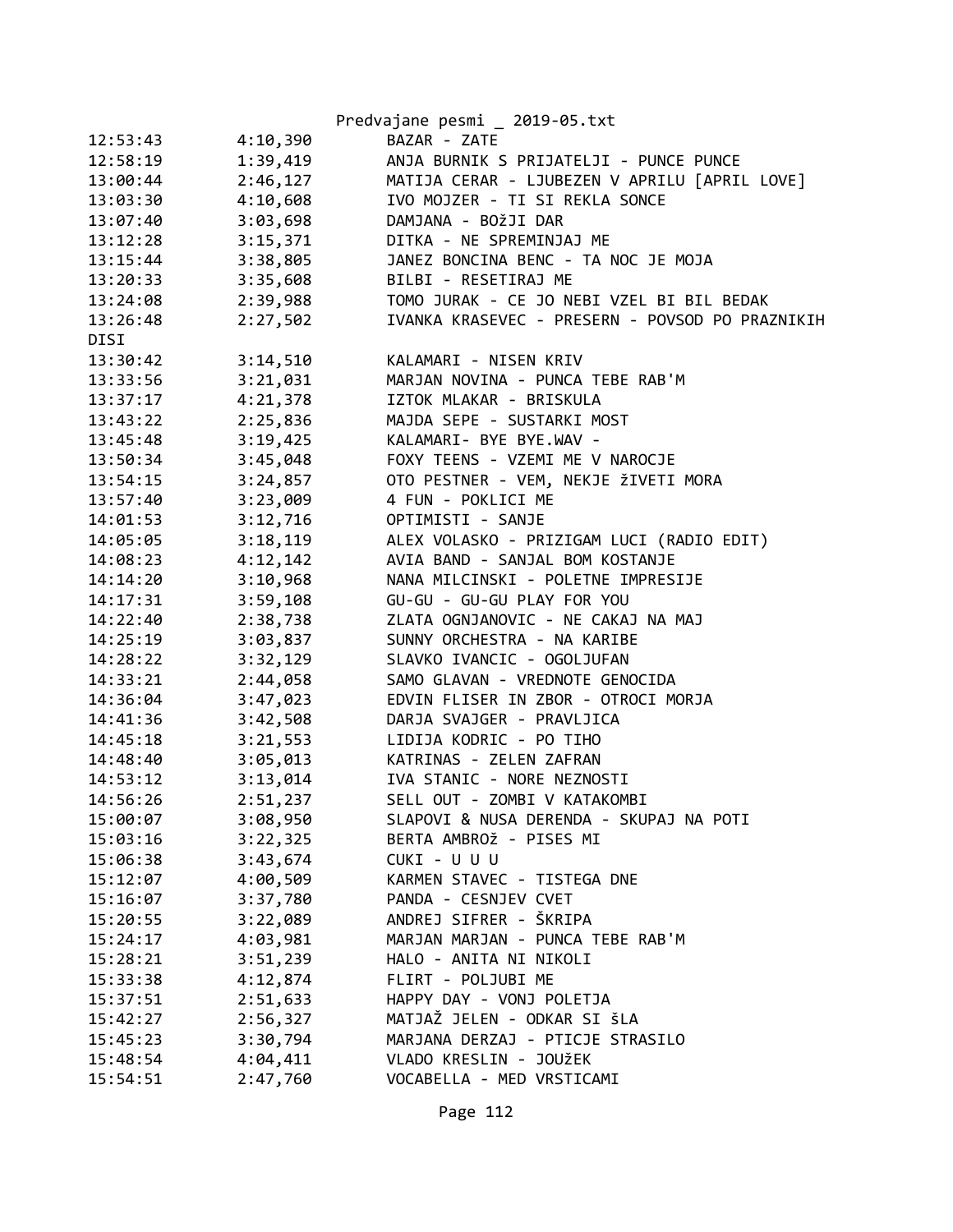|          |          | Predvajane pesmi _ 2019-05.txt                   |
|----------|----------|--------------------------------------------------|
| 15:57:39 | 3:35,920 | MANOUCHE - BI ŠLA NAPREJ                         |
| 16:02:05 | 3:32,961 | ANSAMBEL JEVSEK - RESNICA TVOJA ME NE BOLI       |
| 16:05:37 | 2:54,484 | DEZUR - CISTO DROBNA ZELJA                       |
| 16:08:32 | 3:31,985 | PETER AMBROŽ - NA PLESU                          |
| 16:13:48 | 3:17,624 | NEISHA - MALO TU MALO TAM                        |
| 16:17:03 | 3:21,405 | FARAONI - MI LJUDJE SMO KOT MORJE                |
| 16:21:35 | 2:56,029 | KALAMARI & PRIJATELJI - PO POLNOCI               |
| 16:24:31 | 3:46,304 | TOMAZ DOMICELJ - ŽELIM SI STARIH PRAVLJIC        |
| 16:28:17 | 3:23,061 | TINKARA KOVAC - BREZ LAZI                        |
| 16:33:05 | 3:31,738 | DON MENTONY BAND - N'KOL SI NAM ODPUSTU          |
| 16:36:36 | 3:18,001 | ALES VOLK - KAJ SPOMIN MI BO                     |
| 16:41:39 | 3:52,624 | PEPEL IN KRI - KOT NEKDO KI IMEL ME BO RAD       |
| 16:45:31 | 3:01,840 | JANA SUSTERSIC - GLAS SRCA                       |
| 16:48:33 | 3:34,335 | FOLKROLA - DANES                                 |
| 16:53:35 | 3:46,645 | NINA PUSLAR - LEPA SI                            |
| 16:57:18 | 2:29,323 | BELE VRANE - SPOMIN                              |
| 17:00:36 | 2:36,364 | MARTINA SRAJ - DOVOLJ LJUBEZNI                   |
| 17:03:12 | 4:55,591 | NAPOLEON - VRNI SE                               |
| 17:08:07 | 3:05,158 | AYNEE - ZVECER                                   |
| 17:12:19 | 3:35,034 | SPIN - SPUSTI SE NA TLA                          |
| 17:15:51 | 3:01,693 | MLADI LEVI - ODA IRENI                           |
| 17:18:52 | 3:40,861 | NUDE - PEPELKA                                   |
| 17:24:21 | 3:20,434 | REGINA - BODI TU                                 |
| 17:27:42 | 4:19,966 | SLOVENSKI EXPRESS - IZGUBLJEN                    |
| 17:33:05 | 3:14,022 | IRENA VRCKOVNIK - VCERAJ IN DANES                |
| 17:36:19 | 3:19,368 | ALENKA GODEC - SONCE SI TI                       |
| 17:40:45 | 4:10,395 | CALIFORNIA - NE GOVORI                           |
| 17:44:55 | 3:34,001 | BAZAR - PRVI MAJ                                 |
| 17:48:28 | 4:11,020 | VICTORY - ZELENA DEZELA                          |
| 17:54:22 | 3:44,341 | ADI SMOLAR - ZAVOD ZA ZAPOSLOVANJE               |
| 17:58:06 | 4:32,726 | ROK'N'BAND - BABY BABY                           |
| 18:03:27 | 3:47,882 | JAN PLESTENJAK - AMORE MIO                       |
| 18:07:15 | 4:13,922 | DAMJANA IN HOT HOT HOT - CE BI MI SRCE DAL       |
| 18:13:13 | 3:21,664 | KINGSTON - VZEMI VSE                             |
| 18:16:33 | 3:04,410 | IRENA KOHONT - LJUBEZEN JE NAJLEPŠI DAR          |
| 18:21:30 | 2:25,733 | NINO ROBIC - VCASIH KO SE SRECAVA                |
| 18:23:54 | 4:19,679 | AVIA BAND - DVE SONCI                            |
| 18:28:14 | 3:58,756 | SOULGREG - PROSIM VRNI SE (NISI ŽENSKA ZAME-PART |
| II)      |          |                                                  |
| 18:33:16 | 3:54,522 | GUSTI/POLONA KASAL - MINE LETO                   |
| 18:37:07 | 3:42,653 | BABALOO BAND - JOKAL BOM JUTRI                   |
| 18:41:56 | 2:19,003 | PREZRTI - NA SKALAH IN MIVKI                     |
| 18:44:15 | 2:45,869 | KAMN'S - DEJ, STOP' NA MOJO STRAN                |
| 18:46:59 | 4:34,182 | ANJA RUPEL - RADA IMAM                           |
| 18:53:19 | 3:26,035 | RITEM PLANET - NEBO JE BREZ OBLACKA              |
| 18:57:08 | 3:24,088 | BRO FEAT. POLONA LEBEN - RAZSTA                  |
| 19:01:21 | 3:39,586 | BILBI - KAJ PA TI                                |
| 19:05:00 | 4:06,679 | KALAMARI - KDO TE LJUBI ZDAJ                     |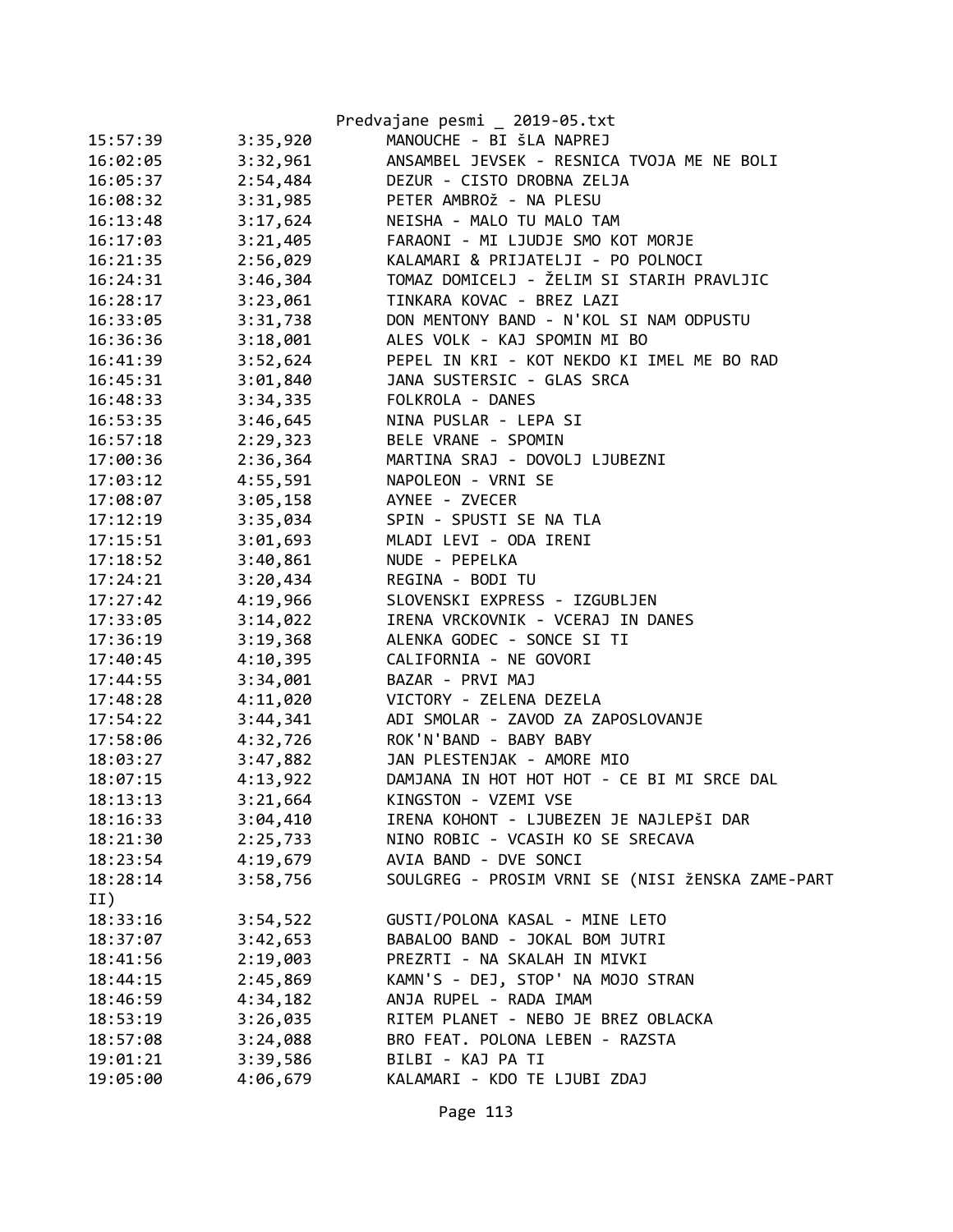|          |          | Predvajane pesmi _ 2019-05.txt              |
|----------|----------|---------------------------------------------|
| 19:10:14 | 3:52,881 | BOTRI - VROCA HLADNA                        |
| 19:14:06 | 2:09,046 | MATIJA CERAR - KAJ MI MAR                   |
| 19:16:15 | 2:21,012 | CUKI - TISOC ITALIJANOV                     |
| 19:18:36 | 3:40,172 | DEŽUR - KAM SI NAMENJEN DRAGI MOJ           |
| 19:24:08 | 3:17,174 | ALJA KRUSIC - A BOS MALO MOJ                |
| 19:27:42 | 4:01,477 | GU-GU - MOJA MALA LUCIJA                    |
| 19:32:47 | 3:13,783 | GINO - BODI TU                              |
| 19:36:01 | 4:48,545 | PAPIR - LEPO MI JE S TEBOJ                  |
| 19:41:56 | 3:04,829 | JANEZ ZMAZEK ZAN - LAHKO NARDIM SE BOLJS    |
| 19:45:01 | 2:08,983 | SAMO GLAVAN - BANDA                         |
| 19:47:10 | 3:18,991 | IGOR - PAULA                                |
| 19:52:14 | 3:11,517 | DARJA SVAJGER - NAJ VIDIMO LJUDI            |
| 19:55:26 | 3:00,017 | MAJA KEUC - VANILIJA                        |
| 19:58:25 | 3:40,029 | MARTIN KRPAN - MALI BOGOVI                  |
| 20:02:54 | 2:29,568 | JANEZ ZMAZEK - HOPLA KONOPLA                |
| 20:05:23 | 1:37,995 | KLEMEN BUNDERLA - NA POMOC                  |
| 20:06:57 | 2:53,980 | IVO MOJZER - POLNOCNI KAVBOJ                |
| 20:14:04 | 2:58,878 | JELKA CVETEŽAR - JUTRO NA PLANINI           |
| 20:17:03 | 3:04,707 | YLENIA - ZIVIM                              |
| 20:20:44 | 4:57,213 | DRUŠTVO MRTVIH PESNIKOV - KO OSTANEM SAM    |
| 20:26:00 | 2:15,008 | BRANKA KRANER - BARVICE SI KUPI             |
| 20:28:15 | 2:27,481 | ANDREJ SIFRER - DEBELUHI                    |
| 20:32:34 | 2:52,093 | ALENKA LESJAK - NAJINI MOSTOVI              |
| 20:35:26 | 3:46,238 | KATRINAS - PESEM O LJUBEZNI                 |
| 20:43:03 | 3:13,804 | IVANKA KRASEVEC - PRESERN - VIOLINA TZIGANO |
| 20:46:17 | 3:28,999 | ANIKA - ZDAJ KO SI SAMA                     |
| 20:50:27 | 3:47,019 | SOPRANOS - JUNAK                            |
| 20:54:16 | 3:19,888 | YUHUBANDA - ANGELINA                        |
| 20:57:31 | 4:01,050 | DADI DAZ - KO SE STOPIL BO SNEG             |
| 21:02:35 | 3:38,663 | FLIRT - KO JE NI                            |
| 21:06:14 | 3:51,071 | 2B - FIGURE V SKATLAH                       |
| 21:15:37 | 3:37,764 | FOXY TEENS - SE SE SPOMNIS                  |
| 21:19:52 | 2:53,380 | MARJANA DERZAJ - ORION                      |
| 21:22:45 | 3:48,571 | FARAONI/SLAVKO IVANCIC - TI ZNAS            |
| 21:26:32 | 3:23,727 | DON SERGIO - TUDI TI                        |
| 21:31:41 | 3:25,641 | FRENK NOVA - TIKA TAKA (RADIO EDIT)         |
| 21:35:07 | 3:08,042 | TOMAZ DOMICELJ - JAMAJKA                    |
| 21:38:15 | 3:05,056 | AVTOMOBILI - LJUBEZEN NE STANUJE TU         |
| 21:45:29 | 4:08,451 | HALO - JIMMY HUE                            |
| 21:50:19 | 3:46,951 | VLADO KRESLIN - VRANE                       |
| 21:54:31 | 4:03,008 | SIMPLE - SAM                                |
| 21:58:34 | 2:59,586 | ANDRAZ HRIBAR - ZASPALA SI                  |
| 22:03:25 | 4:03,072 | IZTOK MLAKAR - VANDIMA                      |
| 22:07:28 | 3:27,682 | MARTA ZORE - CUJ MOJ GLAS                   |
| 22:13:41 | 3:01,633 | FOLKROLA - A SI SAMA                        |
| 22:16:43 | 3:20,362 | ALEX VOLASKO - A BI Z MANO SLA              |
| 22:20:40 | 3:54,903 | MATJAZ JELEN - VSE SE V PRAVO SMER VRTI     |
| 22:24:35 | 2:34,492 | STANE MANCINI - NON CAPITO                  |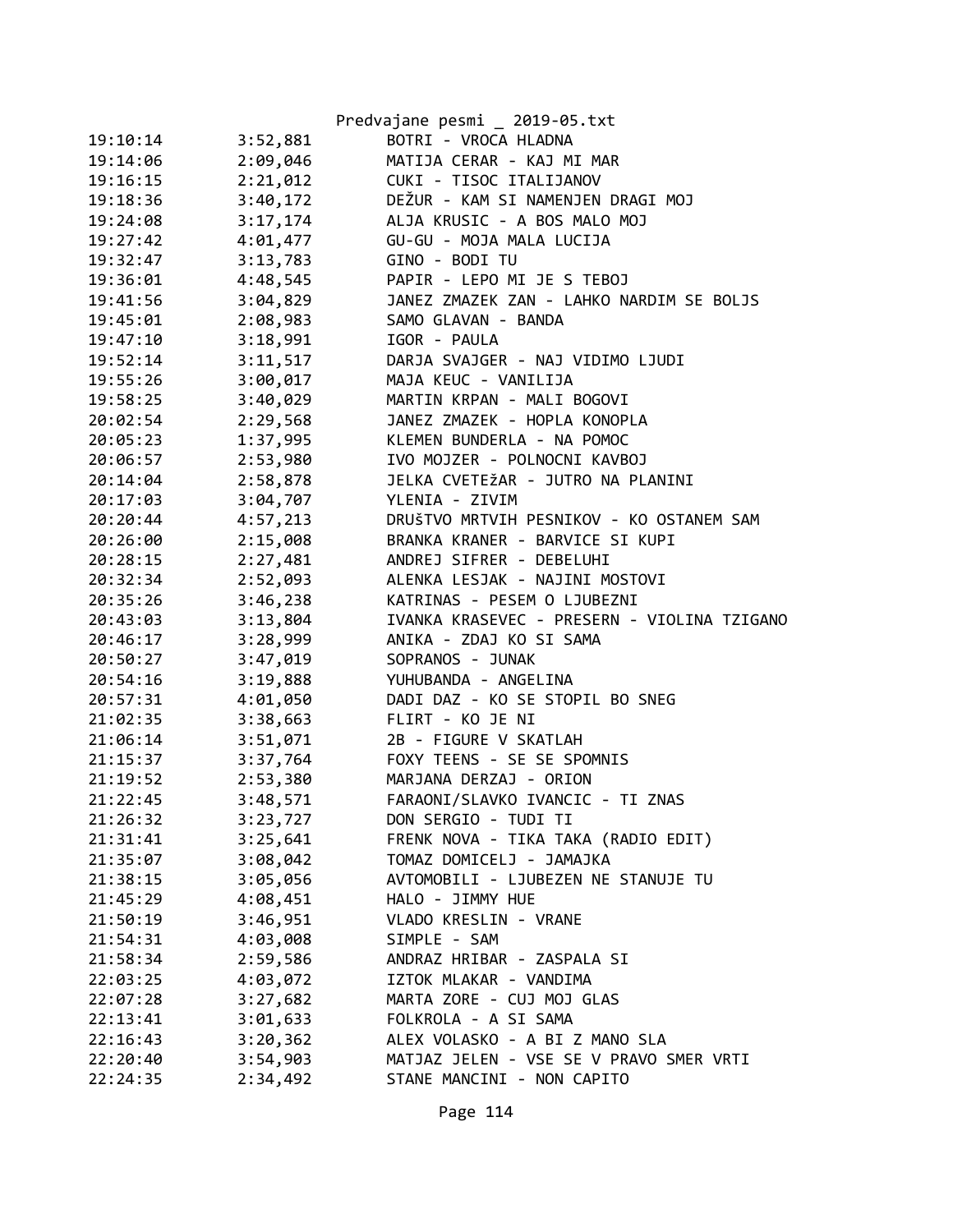| Predvajane pesmi _ 2019-05.txt                |
|-----------------------------------------------|
| ADI SMOLAR - TAGADA                           |
| JAN PLESTENJAK - STAVI NA MOJE SRCE           |
| MASA - A SI MISLIL NAME                       |
| 3:09,988<br>DON MENTONY BAND - MORSKI POZDRAV |
| 2:58,828<br>AYNEE - ZDAJ VEM                  |
| NUDE - SE IMAM TE RAD                         |
| 3:50,958<br>OBVEZNA SMER - SRCE JE POPOTNIK   |
| 4:39,604<br>PETER PAN - OH, SABINA            |
| 3:34,638<br>MANOUCHE - MEN SI FENSI           |
| 3:11,997<br>CALIFORNIA - VRAG NAJ TE VZAME    |
| KINGSTON - TRI PRSTE TEQILE                   |
| MAJDA SEPE - LONEC BREZ MEDU<br>3:27,938      |
| BAZAR - PRVI MAJ                              |
| 2:37,423<br>ELDA VILER - KDO SI, NE VEM       |
| IRENA VRCKOVNIK - TAKSNA SEM<br>2:58,533      |
| AVIA BAND - NORA KRILA                        |
| MIRAN RUDAN - ROJEN, DA TE LJUBIM             |
| NINA PUSLAR - CE TI ZAVEZEM OCI               |
| KATAYA - TO JE MOJ DAN                        |
| BABILON - NAJLEPSA NOC                        |
| EVA CERNE - CUDEZI SMEHLJAJA                  |
| NAPOLEON - BODI MOJA                          |
|                                               |

| 13:01:03 | 5:43:07,000 | LEELOOJAMAIS - TIK TAK (RADIO RMX) |  |  |
|----------|-------------|------------------------------------|--|--|
|          |             |                                    |  |  |

| $0:00:24$ 3:13,014 | PROF. KLEMEN - TI PRAVIS                      |
|--------------------|-----------------------------------------------|
| $0:03:36$ 2:29,553 | DAMJANA - V MOJ SVET VSTOPIL SI TI            |
| $0:06:05$ 3:16,023 | TOMAZ DOMICELJ - HONDOIDI                     |
| $0:09:21$ 4:01,962 | KINGSTON - LUNA NAD OBALO                     |
| $0:13:20$ 3:40,310 | ALENKA GODEC - VZEMI ME                       |
| 0:17:002:16,072    | STANE MANCINI - TAM, KAMOR GRE VETER SPAT     |
| $0:19:16$ 4:01,420 | DOMINIK KOZARIC - REKA LUCI (ORIGINAL)        |
| $0:23:16$ 3:39,294 | MAJDA ARH - SANJAJVA                          |
| $0:26:55$ 2:45,807 | AVIA BAND - NE IZDAJTE ME                     |
| $0:29:41$ 4:14,031 | FARAONI/SLAVKO IVANCIC - JAZ TE NIMAM RAD     |
| $0:33:49$ 4:21,016 | JAN PLESTENJAK - TRIKRAT ME POLJUBI           |
| $0:38:10$ 3:06,829 | FRENK NOVA - NA LUNO IN NAZAJ                 |
| $0:41:16$ 3:43,259 | ESTEFANIO BIG - POISCIVA SONCE                |
| $0:44:59$ 3:33,254 | CALIFORNIA - STARA BARKA                      |
| $0:48:32$ 3:26,694 | ADI SMOLAR - KO SEM BIL MLAD, SEM BIL TRAPAST |
| $0:51:59$ 3:36,638 | MANOUCHE - KONEC TEDNA                        |
| 0:55:35 3:51,061   | GAL - KAJ VSE BI DAL                          |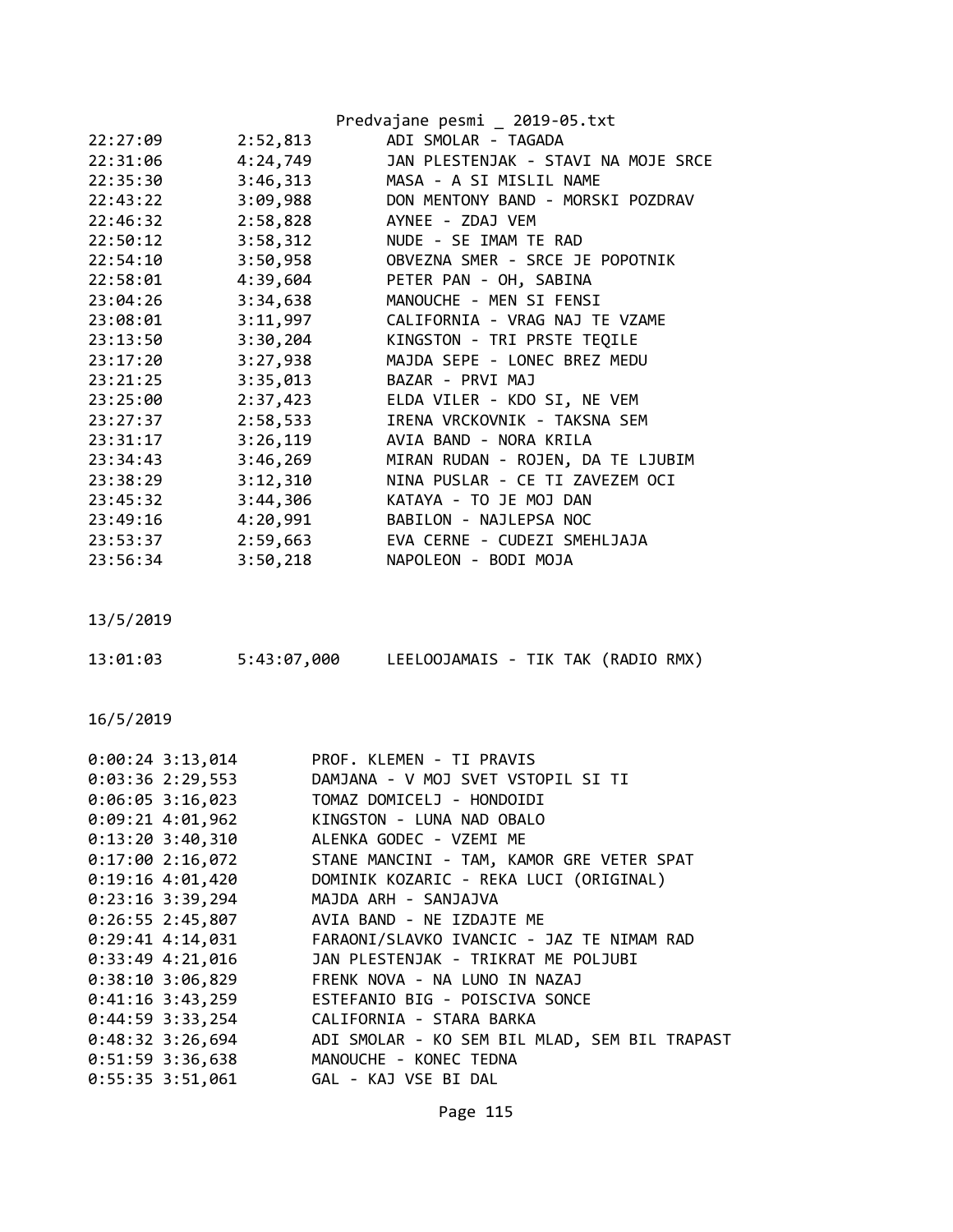|                      | Predvajane pesmi _ 2019-05.txt                 |
|----------------------|------------------------------------------------|
| $0:59:26$ 4:42,871   | DON MENTONY BAND - GOSPOD SODNIK               |
| 1:04:09 3:42,803     | TINKARA KOVAC - OD ZVEZD PIJAN                 |
| 1:07:51 3:56,204     | NUSA DERENDA - MODRO MORJE                     |
| 1:11:45 2:44,043     | BOTRI - NA ZABAVI                              |
| 1:14:29 3:34,980     | AURORA - SRCE PREBUDI                          |
| $1:18:04$ 3:24,018   | LINTVERN - CE TE SRECAM                        |
| 1:21:28 3:34,315     | ATLANTIX - ATLANTIS                            |
| 1:25:02 2:45,013     | CUKI - SVETILNIK LJUBEZNI                      |
| 1:27:46 3:32,438     | MIRAN RUDAN - NE MISLI DA UMIRAM               |
| 1:31:18 3:15,028     | PANDA - MORDA                                  |
| 1:34:33 4:25,806     | AGROPOP - SAMO MILIJON                         |
| 1:38:58 3:02,038     | BRANE KAC - ZASANJANA                          |
| 1:42:00 3:46,961     | BEPOP - MOJE SONCE                             |
| 1:45:45 3:41,445     | MARTA ZORE - VSE, KAR SVA BILA (& VILI RESNIK) |
| 1:49:26 2:44,789     | VICTORY - ZAPRI OCI                            |
| 1:52:11 3:30,999     | GU-GU - RIBA SMRDI PRI GLAVI                   |
| 1:55:41 3:17,613     | DADI DAZ - IN GREM NAPREJ                      |
| 1:58:59 3:33,204     | STEREOTIPI - LJUBI ME                          |
| 2:02:29 2:55,700     | ANDRAZ HRIBAR - KADAR SI TU                    |
| 2:05:24 3:35,931     | AVTOMOBILI - LIPE                              |
|                      | PLANET GROOVE - SONCE                          |
| 2:08:57 3:32,490     | NECA FALK - VSAK JE SVOJE SRECE KOVAC          |
| 2:12:30 2:45,017     |                                                |
| $2:15:14$ 3:55,325   | DEŽUR - PO POMLADI DIŠI                        |
| 2:19:09 2:59,843     | DAMJANA GOLAVSEK - NASMEH                      |
| 2:22:09 3:12,534     | NEISHA - MUZA TVOJ'GA BLUZA                    |
| 2:25:21 2:55,944     | ANJA RUPEL - V LJUBLJANO                       |
| 2:28:17 4:16,025     | MOULIN ROUGE - JUTRO SE PREBUJA 2002 (RNB RMX) |
| 2:32:33 2:37,104     | FELIKS LANGUS - LJUBEZEN NA DALJAVO            |
| 2:35:10 3:17,534     | SUNNY ORCHESTRA - GROBAR                       |
| 2:38:27 3:17,004     | BELE VRANE - BREZ BESED                        |
| 2:41:44 3:33,170     | LEA LIKAR - VSI VEDO                           |
| 2:45:15 4:39,110     | PAPIR - OBJEM                                  |
| 2:49:54 3:24,058     | DAVID GROM - POLNA LUNA                        |
| 2:53:17 3:01,328     | KALAMARI - ZA DVAJSET LET                      |
| 2:56:19 3:48,131     | STATIC - PROBLEM                               |
| $3:00:07$ 3:21,154   | BANHOF - KAKO JE TO LEPO                       |
| $3:03:28$ $3:11,060$ | VILI RESNIK - HEROJ                            |
| $3:06:38$ $3:28,418$ | JAN PLESTENJAK & LARA - SOBA 102               |
| $3:10:07$ 4:01,885   | BILBI - KO TVOJA SEM ŠE BLA                    |
| 3:14:08 3:27,989     | PEPEL IN KRI - PESEM ZA DINAR                  |
| 3:17:36 4:48,047     | OTO PESTNER - VRACA SE POMLAD                  |
| $3:22:24$ 4:24,906   | HALO - DAM TI JUTRA                            |
| $3:26:49$ 4:24,504   | GAL IN GALERISTI - POGLEJ VEN, DEZUJE          |
| 3:31:13 1:41,978     | MAJDA SEPE - ROMANCA                           |
| 3:32:54 3:39,434     | MARTIN KRPAN - MALI BOGOVI                     |
| 3:36:34 3:47,095     | NINA PUSLAR - TO MI JE VSEC                    |
| $3:40:21$ $4:22,276$ | KARMEN STAVEC - V REDU JE                      |
| 3:44:39 3:52,595     | NUDE - DAN LJUBEZNI                            |
|                      |                                                |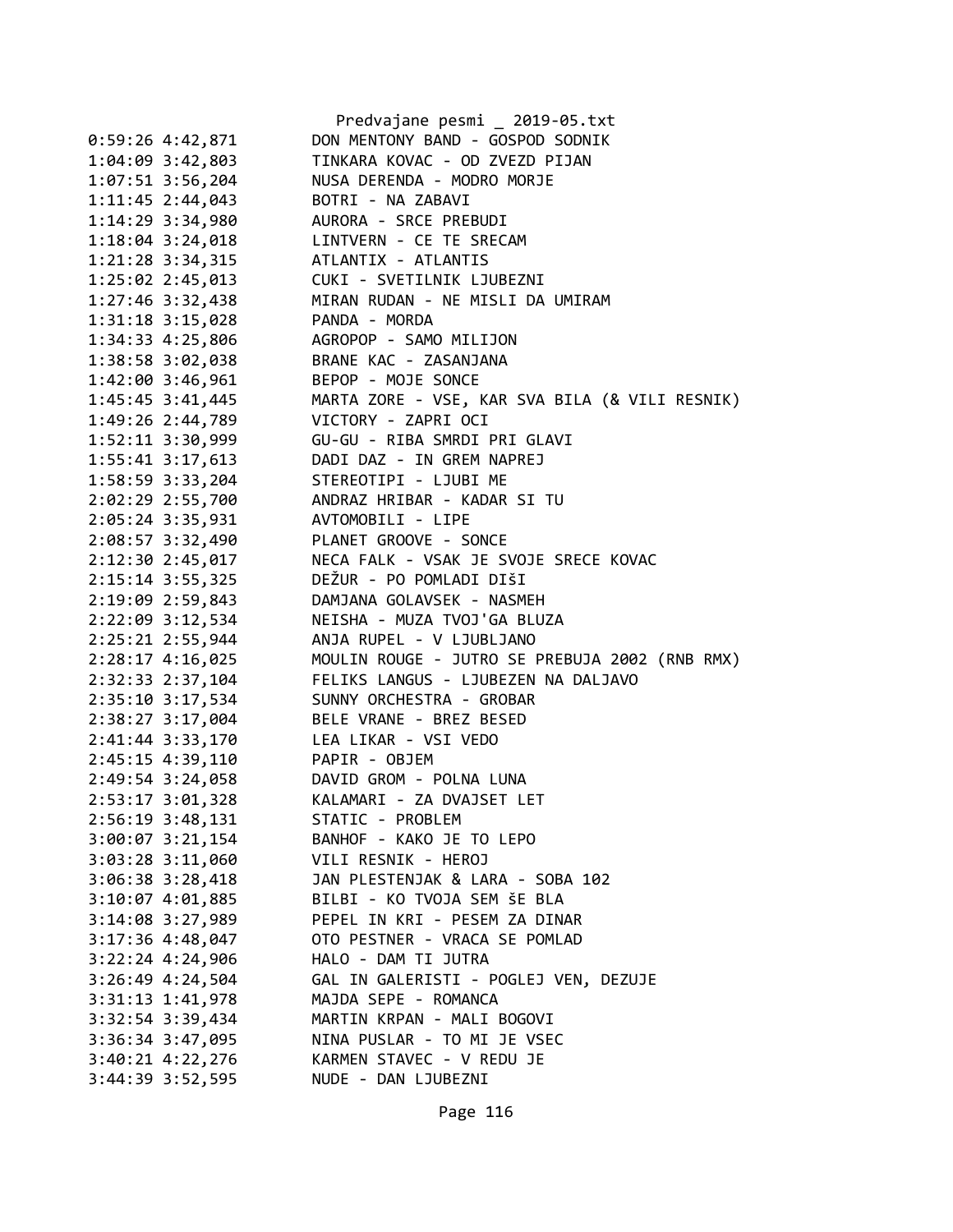|                      | Predvajane pesmi _ 2019-05.txt                      |
|----------------------|-----------------------------------------------------|
| 3:48:32 3:27,209     | BABALOO BAND - POT DOMOV                            |
| 3:51:59 4:05,569     | ALEX VOLASKO - KRATEK DIH                           |
| 3:56:04 3:06,874     | APOLONIA - V VRTINCU                                |
| $3:59:11$ $3:22,685$ | DARJA SVAJGER - OTOK LJUBEZNI                       |
| 4:02:33 4:57,986     | REGINA - NOVO LETO                                  |
| 4:07:31 4:05,780     | BABILON - VSAK DEL NEBA                             |
| 4:11:30 3:00,953     | FOLKROLA - UJEMI ME                                 |
| $4:14:31$ $4:18,597$ | JANEZ BONCINA BENC - OB SANKU                       |
| 4:18:49 3:07,984     | OAZA - OB ZVOKIH KITARE                             |
| 4:21:57 2:45,110     | KATRINAS - KOT PRAVLJICA                            |
| $4:24:42$ $4:00,000$ | HAZARD - ANDREJA                                    |
| 4:28:42 3:08,974     | ANDREJ SIFRER - MOJA ROZIKA 1.DEL                   |
| 4:31:51 3:56,962     | AYNEE - AVTO                                        |
| $4:35:47$ $4:01,577$ | DAMJANA - SOLZE                                     |
| 4:39:49 4:43,723     | SIMONA VODOPIVEC - ONA NOCE VEDETI                  |
| 4:44:32 4:04,813     | DAN D - POCASI                                      |
| 4:48:37 2:47,499     | ALENKA GODEC - MONA LISA                            |
| 4:51:24 2:53,314     | GREGOR RAVNIK - ZDAJ JE CAS                         |
| 4:54:15 2:53,009     | DAMJANA G. & IRENA V. - SNEG JE TU                  |
| 4:57:07 5:01,810     | VLADO KRESLIN - DALEC JE MOJ ROJSTNI KRAJ           |
| $5:02:22$ 1:58,464   | BERTA AMBROŽ - MALI VRAGEC V OCEH                   |
| $5:04:21$ $3:21,768$ | SANJA - MOJE SANJE                                  |
|                      |                                                     |
| 5:07:39 3:49,952     | NUSA DERENDA - VZEMI ME VETER                       |
| 5:12:28 3:25,032     | TINKARA KOVAC - LAHHEEIYEEE                         |
| 5:15:45 2:19,854     | SAMO GLAVAN - OBUP                                  |
| 5:18:05 3:49,948     | ANJA RUPEL - ODSLA BOM SE TO NOC                    |
| 5:22:49 5:09,197     | FLIRT - ROMEO IN JULIJA                             |
| 5:27:58 3:10,007     | ADI SMOLAR - NEPRILAGOJEN                           |
| 5:32:42 2:59,993     | ROK'N'BAND - JAGODE IN COKOLADA                     |
| 5:35:42 3:30,594     | FLIRRT - ZATE BI SNEL DOL NEBO                      |
| 5:40:12 2:55,927     | FOLKROLA - DVIGNIL BOM ZASTAVO                      |
| 5:43:07 3:45,708     | NINA PUSLAR FEAT. STISKI KVARTET - VSE KAR RECES MI |
| 5:46:53 5:04,428     | TOMAZ DOMICELJ - ZA VEDNO MLAD                      |
| 5:52:53 3:48,038     | KALAMARI - TVOJA SLED                               |
| 5:56:42 3:46,033     | DAMJANA - LJUBIM VETER                              |
| $6:00:42$ 4:20,898   | ANDREJ SIFRER - GORSKA ROZA                         |
| $6:04:59$ 3:14,741   | GU-GU - MANGO BANANA                                |
| $6:08:14$ 2:28,513   | DAZ - RAD BI TE VIDEL ZGORAJ BREZ 2015              |
| $6:11:41$ $2:01,947$ | MATIJA CERAR - MILIJON ŽELJA                        |
| $6:13:43$ $2:24,029$ | IRENA VRCKOVNIK - SONCE IN LUNA                     |
| $6:16:07$ 3:38,450   | BOTRI - PLAZILCI                                    |
| $6:20:39$ 2:35,024   | DON MENTONY BAND - PRIDNE PUNCE                     |
| $6:23:14$ $4:01,631$ | NECA FALK - VSI LJUDJE HITIJO                       |
| $6:27:34$ 3:47,027   | HAZARD - LJUDJE KI SEDIJO V PARKIH                  |
| $6:32:53$ $4:02,021$ | KATRINAS - SLADKI SVET                              |
| $6:36:55$ 2:57,435   | LARA KADIS - ZDAJ SEM TU                            |
| $6:40:51$ 3:44,431   | DITKA HABERL - SAMO NASMEH JE BOLJ GRENAK           |
| $6:44:35$ $3:21,985$ | AYNEE - TO JE TA                                    |
|                      |                                                     |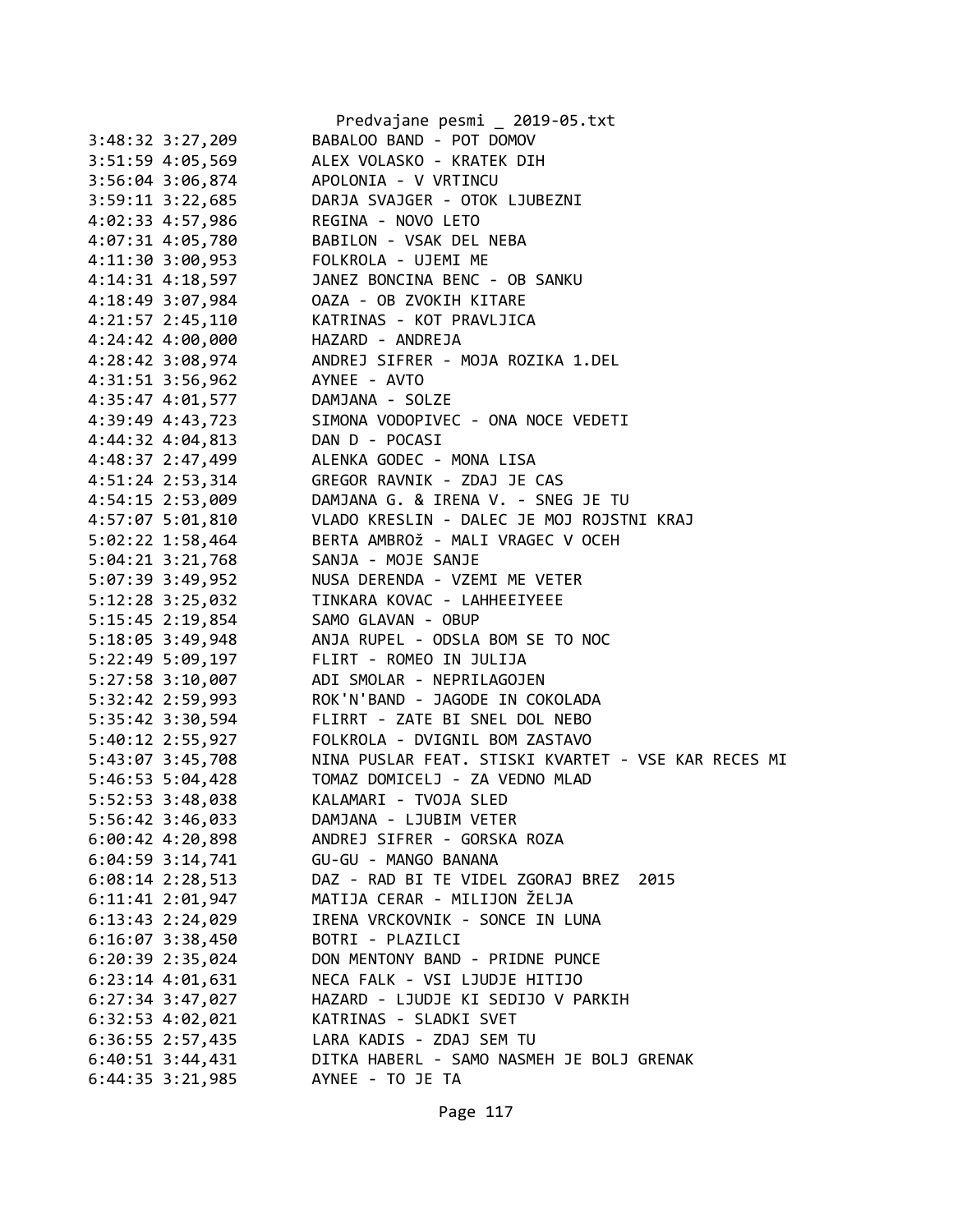|                      |                 | Predvajane pesmi _ 2019-05.txt                       |
|----------------------|-----------------|------------------------------------------------------|
| $6:47:57$ 3:14,198   |                 | DARJA SVAJGER - POGREŠAM TE                          |
| $6:52:07$ 3:24,831   |                 | FARAONI - TO JE ZIVLJENJE BREZ NEBA                  |
| $6:55:57$ 3:14,290   |                 | WOLF - GOODBYE MICHELLE                              |
| $6:59:25$ 3:05,026   |                 | AVIA BAND - LOLA                                     |
| 7:02:18 2:07,992     |                 | ALENKA GODEC - PESEM                                 |
| 7:04:25 4:16,186     |                 | INDIGO - DRUGACNA                                    |
| 7:08:41 5:39,095     |                 | HISA - PALE SAM NA SVETU                             |
| 7:15:30 3:33,287     |                 | LUNA NAD OBALO - MARTINA MAJERLE                     |
| 7:19:58 3:25,809     |                 | MALI OGLASI BAND - VROCA KRI                         |
| 7:23:24 3:52,029     |                 | MZ HEKTOR/CALIFORNIA - POLETJA NE BO'98              |
| 7:27:34 4:25,397     |                 | BABALOO BAND - DOBRO JUTRO DELOVNI LJUDJE            |
| 7:32:31 3:22,562     | DAN D - KOZLAM  |                                                      |
| 7:35:54 2:35,090     |                 | PRO ANIMA SINGERS & ELDA VILER - TI SI MOJA LJUBEZEN |
| 7:38:29 3:53,277     |                 | VICTORY - LJUBEZEN NISO METRI                        |
| 7:43:21 3:43,658     |                 | AVTOMOBILI - V MRZLIH DVORANAH                       |
| 7:47:05 3:49,008     |                 | ALEKSANDER MEZEK - VARUH                             |
| 7:51:50 3:17,321     |                 | BELE VRANE - KAM SI NAMENJEN                         |
| 7:55:07 3:41,015     |                 | KINGSTON - KAM HITIS?                                |
| 7:58:47 5:39,983     |                 | DADI DAZ - VEDNO                                     |
| $8:05:05$ 3:10,987   |                 | RED QUA - VAL MORJA                                  |
| $8:08:16$ 6:25,668   |                 | IZTOK MLAKAR - IVO BALILA                            |
| 8:15:46 2:09,044     |                 | BRANKA KRANER - CAO                                  |
| $8:17:55$ 4:18,986   |                 | PERPETUUM JAZZILE - POLETNA NOC                      |
| 8:23:08 4:22,830     |                 | CUKI - POSLEDNJI ROD                                 |
| 8:27:45 3:07,424     |                 | BLUEGRASS HOPPERS - BREZ SONCA CVETJA NI             |
| 8:31:47 3:27,267     | BE - OK SI      |                                                      |
| 8:35:14 2:25,651     |                 | METKA ŠTOK - LJUBEZEN NA PRODAJ NI                   |
| 8:37:39 3:29,014     |                 | MIRAN RUDAN - LAURE NI VEC                           |
| 8:42:11 4:39,635     |                 | OLIVIJA - KADAR SVA SAMA                             |
| 8:46:50 3:19,835     |                 | SELEKCIJA - SPOMIN                                   |
| 8:51:06 3:27,859     |                 | JANKO ROPRET - KAJ JE TO                             |
| $8:54:35$ 3:54,050   |                 | LEELOOJAMAIS - NE ZAMERI MI                          |
| 8:58:25 3:52,780     | MARTA ZORE - TI |                                                      |
| 9:03:52 3:35,836     |                 | NATASA & ZIBELNIK - NOCEM ZVEZD                      |
| $9:07:27$ 4:09,335   |                 | IVO MOJZER - TI SI REKLA SONCE                       |
| 9:17:44 4:59,874     |                 | SAN DI EGO BAND - SONCE JE TAM KJER SI TI            |
| $9:23:58$ $3:02,628$ |                 | ANDRAZ HRIBAR - POMLAD                               |
| $9:27:19$ $3:18,840$ |                 | POLONA - CUTIM, DA ZIVIM                             |
| 9:31:37 2:50,870     |                 | PEPEL IN KRI - PO BITKI SO GENERALI VSI              |
| $9:34:28$ 3:07,426   |                 | ALEX VOLASKO - TAM NA OBALI                          |
| 9:37:35 3:27,783     | PAPIR - NACIN   |                                                      |
| $9:45:27$ 3:26,214   |                 | MONIKA PUCELJ - FESTA                                |
| 9:48:52 3:31,785     |                 | PANDA - SIVE CESTE                                   |
| $9:53:11$ $3:45,603$ |                 | KARMEN STAVEC - FANT IZ PRAVLJICE                    |
| 9:57:22 3:58,534     |                 | MAJDA SEPE - STIHI MOJEGA SPOMINA                    |
| 10:03:18             | 4:44,021        | TOMAZ DOMICELJ - SPRICER BLUES                       |
| 10:08:01             | 3:48,341        | ANJA RUPEL - LJUBI ME IN NE SPRAŠUJ                  |
| 10:17:06             | 2:34,043        | STANE MANCINI - KAM LETIJO LASTOVKE                  |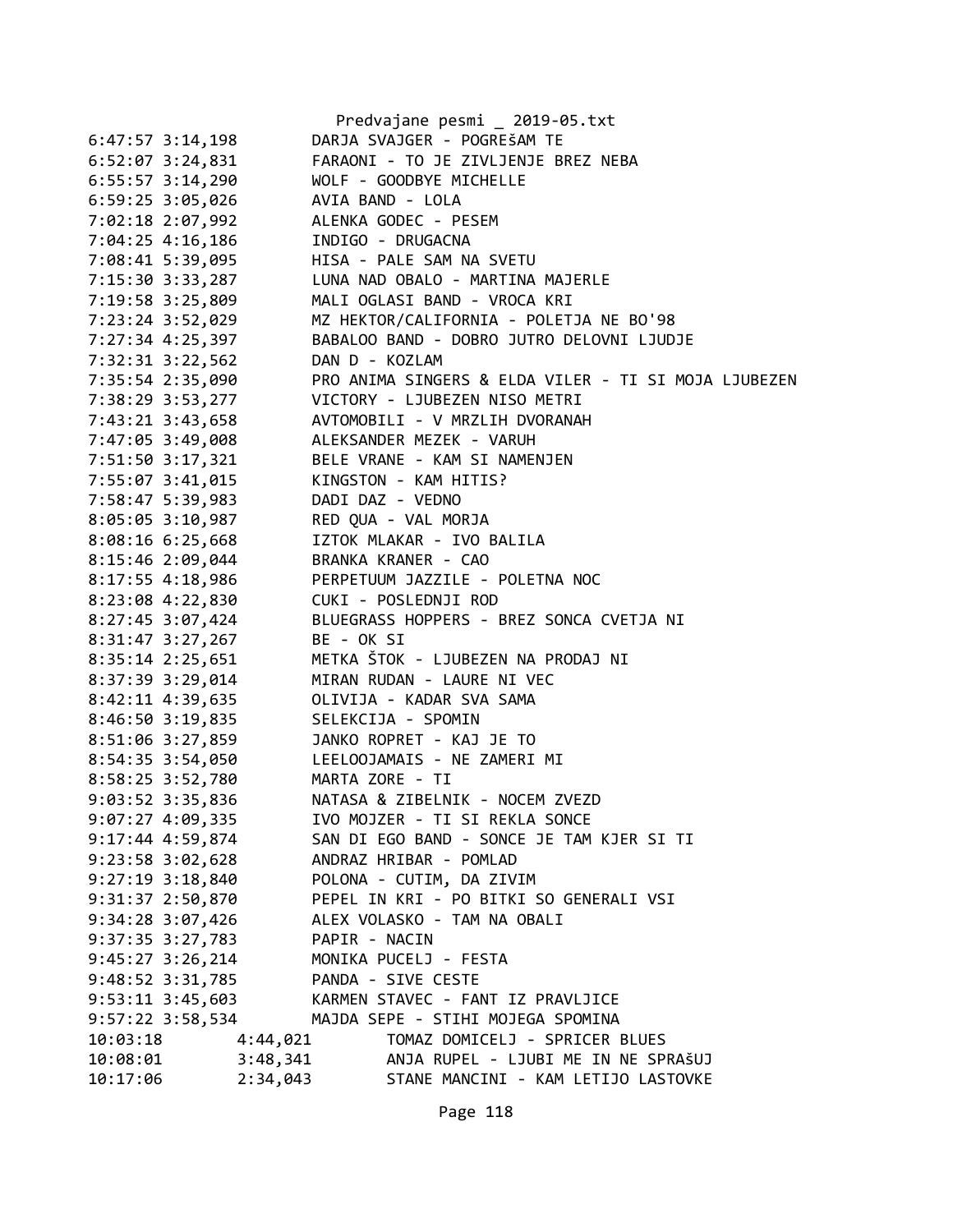|          |          | Predvajane pesmi _ 2019-05.txt                 |
|----------|----------|------------------------------------------------|
| 10:20:43 | 2:44,237 | ROK'N'BAND - MOJCA                             |
| 10:23:27 | 3:43,085 | RAAY - ZIMSKA                                  |
| 10:27:29 | 3:34,034 | BILBI - HVALA ZA VIJOLICE                      |
| 10:32:07 | 3:02,828 | STIL 5 - NASMEHNI SE                           |
| 10:35:09 | 3:32,150 | ROK 'N' BAND - V OBLAKIH                       |
| 10:38:41 | 3:49,585 | VLADO KRESLIN - ENA PESEM                      |
| 10:45:32 | 4:06,045 | FOLKROLA - MAVRICA                             |
| 10:50:43 | 3:02,669 | ADI SMOLAR - JAZ SEM IZVISU                    |
| 10:53:46 | 2:40,803 | JANEZ PUH - BREZ SONCA CVETJA NI               |
| 10:56:26 | 2:31,929 | OTO PESTNER - ZDRAVICA MARIJA                  |
| 10:58:58 | 3:06,293 | MANOUCHE - TAMALA                              |
| 11:04:02 | 2:38,863 | IVANKA KRASEVEC - PRESERN - O TASCE, TASCICE   |
| 11:06:40 | 2:06,859 | LUCKY CUPIDS - DAJ LJUBI ME                    |
| 11:08:47 | 2:57,015 | DAMJANA IN HOT HOT HOT - JE TO LJUBEZEN        |
| 11:15:10 | 2:37,789 | IRENA KOHONT - ŠPANSKI HARLEM [SPANISH HARLEM] |
| 11:17:48 | 5:07,232 | NINA PUSLAR FT. JAN PLESTENJAK - TEBE IMAM     |
| 11:23:58 | 3:23,758 | ALENKA GODEC - KJE SI ZDAJ                     |
| 11:27:40 | 2:58,023 | DON MENTONY BAND - HOPLA KONOPLA               |
| 11:31:42 | 2:56,574 | HORIZONT - TE IGRE BO KONEC                    |
| 11:34:39 | 3:35,994 | IRENA VRCKOVNIK - NAJ                          |
| 11:38:14 | 2:59,520 | DAMJANA - NASMEH                               |
| 11:45:30 | 3:51,889 | APOLONIA - TA OBCUTEK                          |
| 11:50:26 | 3:04,824 | GU-GU - F ROMANCA V KINU SLOGA                 |
| 11:53:31 | 3:36,005 | JADRANKA JURAS - TISOC                         |
| 11:57:08 | 4:08,112 | KATRINAS - V RITMU SANJ                        |
| 12:03:13 | 3:02,809 | EVA BOTO - VERJAMEM                            |
| 12:06:16 | 3:45,184 | TATJANA DREMELJ - ZALJUBLJENA                  |
| 12:13:56 | 3:53,785 | BEPOP - LOKOMOTIVA                             |
| 12:17:45 | 3:53,535 | REGINA - LIZA LJUBI JAZZ                       |
| 12:22:41 | 3:54,125 | MAJA ZALOZNIK & PAPAS - VZEMI, VSE TI DAM      |
| 12:26:54 | 3:15,094 | TOMAZ PENGOV - CRNA PEGA CEZ OCI               |
| 12:31:13 | 3:35,031 | ANDREJ SIFRER - NA ZDRAVJE NASIH ZENA          |
| 12:34:48 | 2:51,128 | MARJANA DERZAJ - V LJUBLJANO                   |
| 12:37:39 | 3:32,894 | CUKI - GOSPOD MERCI                            |
| 12:47:48 | 3:17,340 | DON JUAN - JULIJA                              |
| 12:52:10 | 3:00,633 | MAJA P - DRUGACNA                              |
| 12:55:36 | 2:48,483 | DITKA HABERL - V MENI RASTE DREVO              |
| 12:58:24 | 3:15,654 | NUSA DERENDA - NAJ MI DEZ NAPOLNI DLAN         |
| 13:02:33 | 3:18,693 | AVIA BAND - NEKAJ JE V ZRAKU                   |
| 13:05:51 | 3:14,024 | SING & SONG - PLAVA KUVERTA                    |
| 13:11:09 | 2:27,469 | SAMO GLAVAN - BUTALCI                          |
| 13:13:36 | 3:00,574 | MITJA PODLESNIK - TOTALNO HUDA                 |
| 13:16:36 | 3:49,636 | SUNNY ORCHESTRA - ODHAJAM                      |
| 13:22:07 | 2:57,818 | NINA PUSLAR - DEZ                              |
| 13:25:24 | 2:01,693 | BELE VRANE - STOPI NA TLA                      |
| 13:27:25 | 3:52,025 | MATJAZ JELEN & EASY FING. - POLETNA NOC        |
| 13:33:02 | 3:49,494 | DON SERGIO - SPOMIN NA LJUBEZEN                |
| 13:36:51 | 3:51,005 | VINDY BAND - CAROBNA NOC                       |

Page 119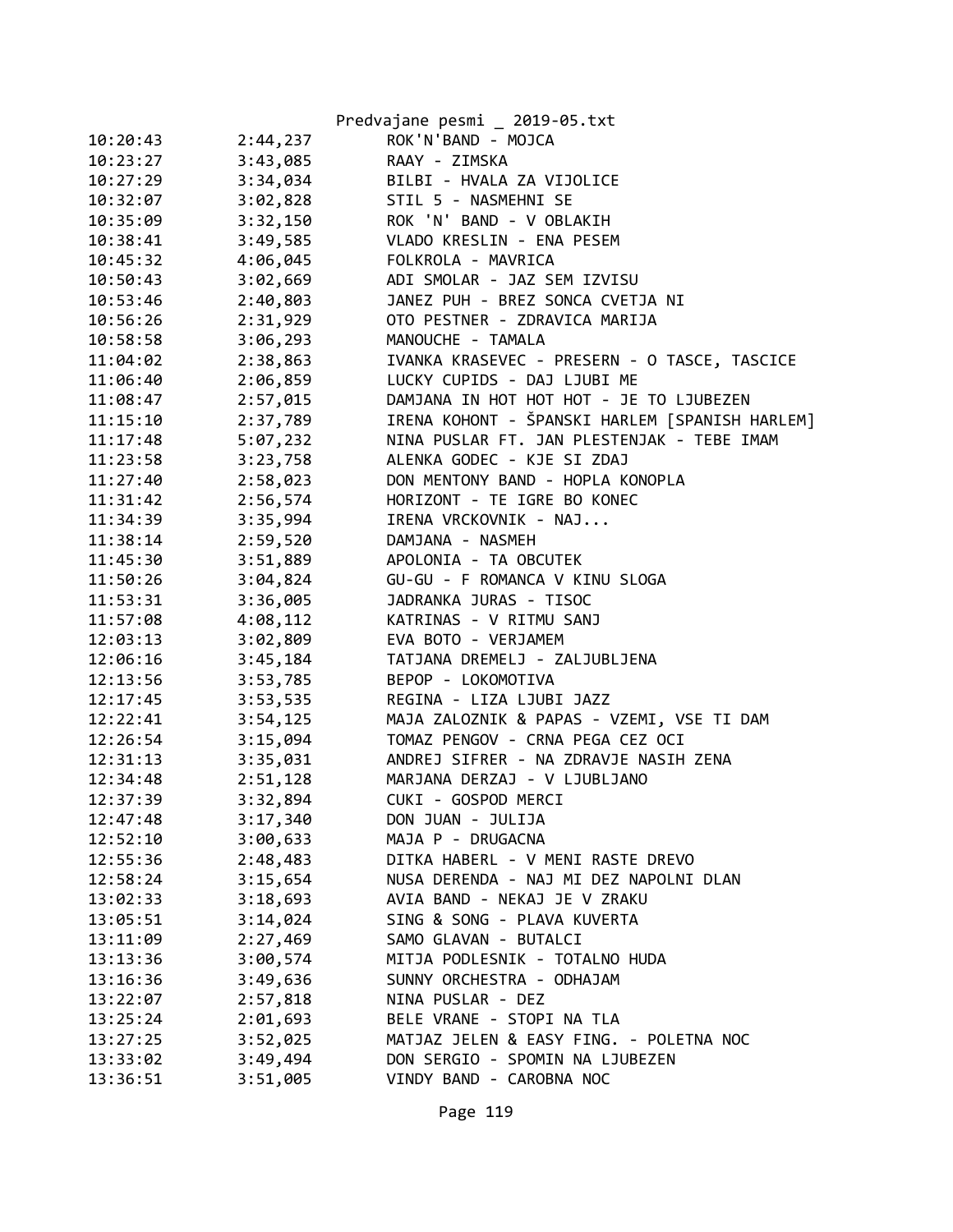|          |          | Predvajane pesmi _ 2019-05.txt                  |
|----------|----------|-------------------------------------------------|
| 13:42:50 | 3:14,106 | HAZARD - VRTNAR                                 |
| 13:46:04 | 2:33,949 | BETI JURKOVIC - COLNIC                          |
| 13:48:38 | 1:46,263 | IVANKA KRAŠEVEC - HOT DIGGITY                   |
| 13:52:14 | 3:47,656 | KALAMARI - CAKAM TE ZAMAN                       |
| 13:56:02 | 3:02,213 | BOTRI - UGASN' ME                               |
| 13:59:57 | 3:07,733 | TINKARA KOVAC - RASTEMO                         |
| 14:03:05 | 3:28,570 | ALEKSANDER MEZEK - MESTO BREZ SRCA              |
| 14:06:33 | 3:32,452 | MONI KOVACIC - NASMEH POLETNIH DNI              |
| 14:12:13 | 3:30,298 | KINGSTON - 3 PRSTE TEKILE                       |
| 14:15:43 | 3:57,034 | MOULIN ROUGE - NAJSLAJSI POLJUBI                |
| 14:21:15 | 2:48,922 | HISA - ODKRIJ OTROKOM SVET                      |
| 14:24:22 | 3:15,704 | SANK ROCK/MATJAZ JELEN - VZEMI ALI PUSTI        |
| 14:27:38 | 3:31,584 | DARJA SVAJGER - ODPELJI ME                      |
| 14:32:54 | 2:58,967 | CALIFORNIA/MZ HEKTOR - 1 MILJO OD OBALE         |
| 14:35:50 | 3:18,134 | ANIKA HORVAT - HVALA TI                         |
| 14:41:17 | 3:39,004 | DANILO KOCJANCIC & MEF - TA MOSKA               |
| 14:44:56 | 3:59,832 | GAL IN GALERIST I- PRIDI SEM.WAV -              |
| 14:48:55 | 3:59,147 | MILAN PECOVNIK PIDZI - RAD SE VRACAM NA KOROSKO |
| 14:54:46 | 3:07,499 | BRANKA KRANER - LJUBLJANSKI ZVON                |
| 14:57:53 | 3:55,085 | IVAN HUDNIK - TANJA                             |
| 15:02:41 | 2:36,159 | OPTIMISTI - O, MOJ PAPA                         |
| 15:05:17 | 3:21,190 | HAMO & TRIBUTE 2 LOVE - VIJA VAJA VEN           |
| 15:08:38 | 3:08,573 | MARTA ZORE - MIDVA                              |
| 15:13:55 | 4:05,168 | VLADO KRESLIN - V PARKU ZA GRADOM               |
| 15:18:00 | 2:47,309 | DELIAL - ZVON LJUBEZNI                          |
| 15:22:29 | 2:51,014 | ANDRAZ HRIBAR - TI NE VES                       |
| 15:25:38 | 4:28,719 | ANJA RUPEL - ŽIVLJENJE JE KOT IGRA              |
| 15:31:51 | 3:08,766 | PEPEL IN KRI - LJUBLJANSKI GRAD                 |
| 15:35:00 | 2:56,024 | ADI SMOLAR - BOGNEDAJ DA BI CRKNU TELEVIZOR     |
| 15:37:55 | 4:31,576 | HALO - GRETA                                    |
| 15:44:35 | 3:14,931 | NEISHA - 'MAS SE KJE CAS                        |
| 15:47:50 | 4:02,647 | IZTOK MLAKAR - VANDIMA                          |
| 15:53:43 | 3:21,401 | ALJA KRUSIC - DAJ MI POLJUB                     |
| 15:57:30 | 4:19,681 | SLOVENSKI EXPRESS - IZGUBLJEN                   |
| 16:02:42 | 3:56,028 | FOLKROLA - V TVOJI SOBI SE DISI                 |
| 16:06:38 | 3:07,006 | DANIEL RAMPRE - DOST' 'MAM TEGA                 |
| 16:11:53 | 3:00,507 | MAJA KEUC - ZMOREM                              |
| 16:14:54 | 3:04,401 | MAJDA SEPE - POJDI SPET NA BLED                 |
| 16:17:58 | 3:33,723 | DON MENTONY BAND/JANEZ ZMAZEK ZAN - LENOBA      |
| 16:23:13 | 4:24,673 | MAJDA ARH - ZDAJ VEM                            |
| 16:27:56 | 4:30,027 | KGV - KAKSEN DAN                                |
| 16:34:11 | 4:27,944 | PRO ANIMA SINGERS - POLETNA NOC                 |
| 16:38:39 | 4:00,052 | NUDE - NEKJE VMES                               |
| 16:44:47 | 3:20,022 | JAZZ STATION - DELAM KAR SE NE SME              |
| 16:48:07 | 2:47,641 | YUHUBANDA - BUM BUM                             |
| 16:52:42 | 4:27,834 | GU-GU - SAM PO PARKU                            |
| 16:57:10 | 3:35,777 | CARPE DIEM - ORIGINAL                           |
| 17:01:38 | 3:33,353 | ALENKA GODEC - POT ZA DVA                       |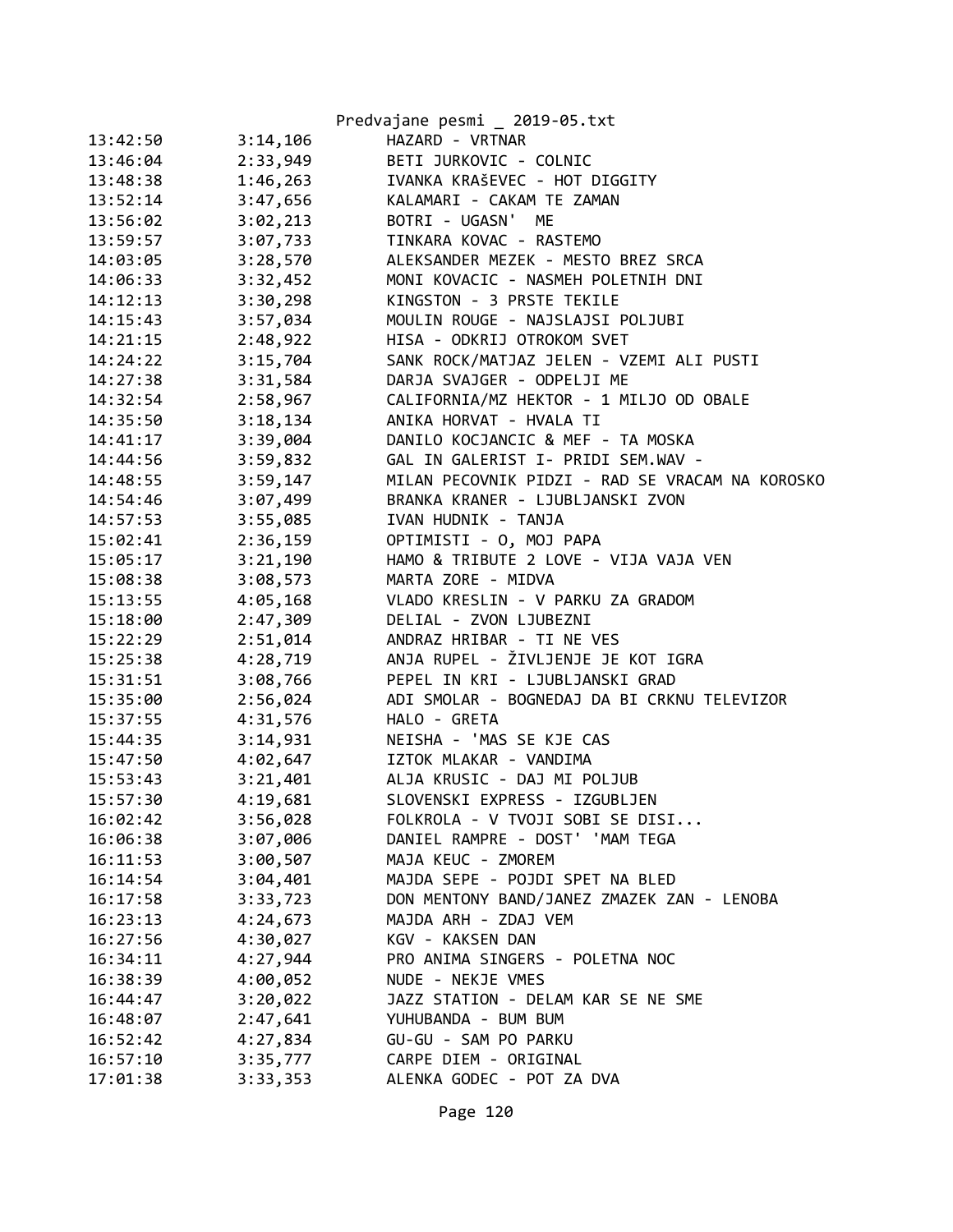|          |          | Predvajane pesmi _ 2019-05.txt                    |
|----------|----------|---------------------------------------------------|
| 17:05:11 | 3:04,010 | MATIJA CERAR - NAJINA NOVA SRECA                  |
| 17:08:15 | 3:51,255 | TOMAZ DOMICELJ - BIL JE TAKO PRIKUPNO ZMEDEN      |
| 17:13:47 | 3:21,925 | FARAONI - TI IN JAZ                               |
| 17:17:08 | 3:08,754 | PAPIR - SLUTNJA                                   |
| 17:21:28 | 4:05,864 | FRENK NOVA - DEZ IN SONCE                         |
| 17:25:52 | 3:22,047 | OTO PESTNER - ZGODBA ZA DVA                       |
| 17:30:38 | 3:00,938 | ROK'N'BAND - AFRIKA RUSIJA                        |
| 17:33:37 | 3:58,840 | IRENA KOHONT - ŠEL SI MIMO                        |
| 17:37:36 | 4:32,061 | JAN PLESTENJAK - BOLEZEN                          |
| 17:43:49 | 3:33,474 | SUNNY ORCHESTRA - MY COMMANDING WIFE              |
| 17:47:22 | 3:13,591 | MODRI VAL - NE POZABI POLETJA                     |
| 17:51:48 | 4:09,717 | ANDREJ SIFRER - VSE MANJ JE DOBRIH GOSTILN        |
| 17:55:59 | 3:02,832 | MLADI LEVI - ODA IRENI                            |
| 17:59:54 | 3:33,753 | DRUŠTVO MRTVIH PESNIKOV - RABM                    |
| 18:03:28 | 4:02,583 | AVIA BAND - LJUBEZEN NA PRVI POGLED               |
| 18:07:25 | 4:27,689 | META MOCNIK & OTO PESTNER - TRENUTKI BEZE         |
| 18:14:00 | 3:05,412 | LOS VENTILOS & TOKAC - NE GLEDAM NAZAJ            |
| 18:17:06 | 3:41,706 | KARMEN STAVEC - LEP POLETNI DAN '04               |
| 18:21:58 | 3:11,023 | ALENKA VIDRIH - SPRENEVEDANJA                     |
| 18:25:28 | 3:23,087 | NECA FALK - STORILA BOM TO                        |
| 18:28:51 | 3:10,703 | NUSA DERENDA - DANES VRACAM SE                    |
| 18:33:25 | 3:17,706 | SUPERNOVA - NINA                                  |
| 18:36:42 | 2:42,995 | I.VRCKOVNIK & HAPPY BAND - POVABI ME              |
| 18:41:06 | 3:04,674 | TATJANA DREMELJ - OSTANI TAKŠEN KOT SI            |
| 18:44:10 | 0:00,701 | GAL GJURIN IN TEMNA GODBA - KO POLETIS NAD OBLAKI |
| 18:44:33 | 2:59,911 | JELKA CVETEŽAR - SIMFONY                          |
| 18:47:33 | 4:51,027 | DRUSTVO MRTVIH PESNIKOV - TI SI VSE               |
| 18:53:34 | 2:25,205 | DAMJANA - SAMBA                                   |
| 18:56:25 | 2:57,697 | BRANE DRVARIC - NE ISCI ME                        |
| 19:00:14 | 3:42,180 | BAZAR - BARABE                                    |
| 19:03:56 | 3:05,834 | KINGSTON - CELA ULICA NORI                        |
| 19:06:59 | 3:12,813 | MAJA SLATINŠEK - DO NEBA                          |
| 19:11:52 | 3:42,931 | CUKI - PESEM O KRALJESTVU KI VZEL GA JE CAS       |
| 19:15:35 | 3:37,165 | HISA - ZAMAN                                      |
| 19:20:23 | 4:05,943 | KATRINAS - V RITMU SANJ                           |
| 19:24:48 | 1:07,416 | BABALOO BAND - PAJAC                              |
| 19:25:51 | 0:10,972 | ZABJAK TRIO - KURTIZANA                           |
| 19:30:12 | 3:49,866 | ANIKA HORVAT - PLEŠEM V DEŽJU                     |
| 19:34:02 | 2:41,049 | IRENA VRCKOVNIK - POLJUB POVE VSE                 |
| 19:36:43 | 3:53,207 | JANEZ ZMAZEK - BREZ VEZE                          |
| 19:42:16 | 3:01,038 | DAMJANA GOLAVSEK - NASMEH                         |
| 19:45:17 | 2:21,238 | BELE VRANE - HOROSKOP                             |
| 19:47:38 | 3:50,193 | SANK ROCK - NAJINA PESEM                          |
| 19:52:39 | 2:50,856 | METKA ŠTOK - MOŠKI IN ŽENSKA                      |
| 19:55:30 | 3:16,228 | SELL OUT - SAMOTA                                 |
| 19:58:46 | 3:59,376 | ANJA RUPEL - NE POZABI ME                         |
| 20:03:37 | 3:12,533 | KALAMARI - PREDEN ZASPI                           |
| 20:06:49 | 3:54,969 | VLADO KRESLIN - NEKEGA JUTRA, KO SE ZDANI         |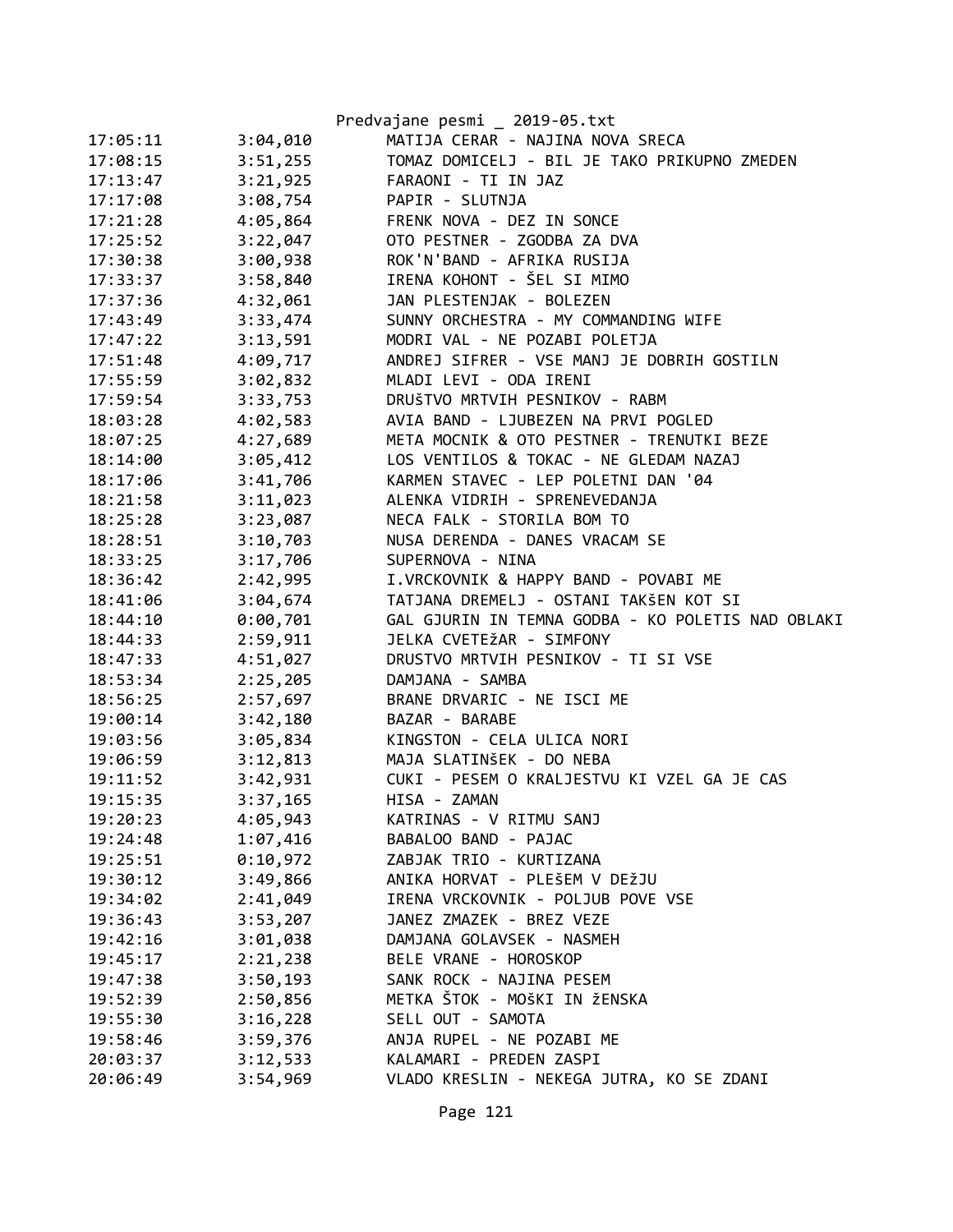|          |          | Predvajane pesmi _ 2019-05.txt            |
|----------|----------|-------------------------------------------|
| 20:16:52 | 4:50,675 | BLUEGRASS HOPPERS - VENCEK NEVARNIH       |
| 20:22:35 | 2:30,740 | ADI SMOLAR - KDO IMA PRAV                 |
| 20:25:24 | 2:37,921 | JELKA CVETEZER - KO BOS PRISLA NA BLED    |
| 20:28:02 | 3:23,096 | IZTOK MLAKAR - POLITIK GVIDO              |
| 20:32:36 | 1:59,025 | BETI JURKOVIC - PRODAJALKA VIJOLIC        |
| 20:34:34 | 3:43,411 | EVA HREN - KDAJ                           |
| 20:38:18 | 3:14,726 | VANAGO BAND - ONA                         |
| 20:45:56 | 2:20,302 | LUCKY CUPIDS - STECI STRAN                |
| 20:48:16 | 3:11,479 | SPIN - ALI TVOJA MAMA VE                  |
| 20:52:27 | 3:44,039 | BOTRI - GALEBI                            |
| 20:56:13 | 2:50,294 | SKALP - VEM DA LAHKO                      |
| 21:00:26 | 3:20,624 | IVO MOJZER & OTO PESTNER - LJUDJE POMLADI |
| 21:03:47 | 3:37,334 | GAL - CAS BO NA MOJI STRANI               |
| 21:07:24 | 3:26,494 | MARJANA DERZAJ - SAMO ZA NAJU DVA         |
| 21:16:07 | 3:00,070 | MARINA MARTENSSON - BLIZU                 |
| 21:19:59 | 3:30,664 | DON MENTONY BAND - AMERIKA                |
| 21:23:30 | 4:10,017 | DAZ - PODOBEN SEM ZMAJU                   |
| 21:27:38 | 3:57,946 | SAMO GLAVAN - NOV DAN                     |
| 21:32:49 | 2:15,939 | JOZICA SVETE - SONCE SIJE NA PORTOROZ     |
| 21:35:05 | 3:38,087 | DARJA SVAJGER - TVOJ OBRAZ                |
| 21:38:43 | 4:11,034 | AVTOMOBILI - ODPRI OCI                    |
| 21:45:55 | 3:49,779 | HAZARD - MAKALONCA                        |
| 21:50:45 | 3:36,821 | FLIRT - KOGA SANJA                        |
| 21:54:43 | 2:59,853 | NUDE - TAKO LEPO SI ZLOMILA MI SRCE       |
| 21:57:43 | 1:26,296 | SOPRANOS - EDINA                          |
| 22:00:16 | 3:24,597 | PEPEL IN KRI - V MENI ŽIV JE SMEH         |
| 22:03:40 | 2:58,712 | MILAN PECOVNIK PIDZI - NE CAKAJ SPET      |
| 22:06:39 | 4:50,954 | ALENKA GODEC - NI ME STRAH                |
| 22:14:56 | 3:15,928 | JOZICA SVETE & I.KRASEVEC - TRI SRCA      |
| 22:18:12 | 3:48,044 | DITKA HABERL - LJUBIMEC BREZ IMENA        |
| 22:22:52 | 3:58,613 | LIDIJA KODRIC - SRECA JE                  |
| 22:26:51 | 2:58,033 | BERTA AMBROŽ - POSLEDNJA NOC LJUBEZNI     |
| 22:31:12 | 3:40,043 | NECA FALK - PRVA LJUBEZEN                 |
| 22:34:52 | 4:03,490 | NAPOLEON - MORSKA PTICA                   |
| 22:38:55 | 4:18,961 | PETER PAN - SOCI                          |
| 22:47:30 | 2:47,258 | OTO PESTNER - LETIVA                      |
| 22:51:17 | 2:40,478 | ANABEL - OB KAVI                          |
| 22:53:57 | 2:37,572 | ALEŠ HADALIN - KAKO LEPO JE               |
| 22:56:34 | 2:48,014 | RITEM PLANET - ZGOREJ BREZ                |
| 23:00:31 | 2:26,082 | GU-GU - PAPAGAJA                          |
| 23:02:57 | 3:21,970 | DUO PRIMAVERA - KOLIKO POMLADI            |
| 23:06:18 | 3:22,555 | JAN PLESTENJAK - PRAVE KARTE              |
| 23:13:36 | 3:04,729 | DAN IN NOC - DAN IN NOC GARA              |
| 23:16:41 | 3:59,716 | TOMAZ DOMICELJ - JUTRI BO VSE DOBRO       |
| 23:21:33 | 4:06,716 | GAL IN GALERISTI - PRIDI SEM              |
| 23:25:39 | 4:00,589 | AVIA BAND - TEBE SI ŽELIM                 |
| 23:30:40 | 4:51,678 | ALEKSANDER MEZEK - LJUBLJANA V MAJU       |
| 23:35:31 | 3:30,445 | CALIFORNIA - LEDENA PTICA                 |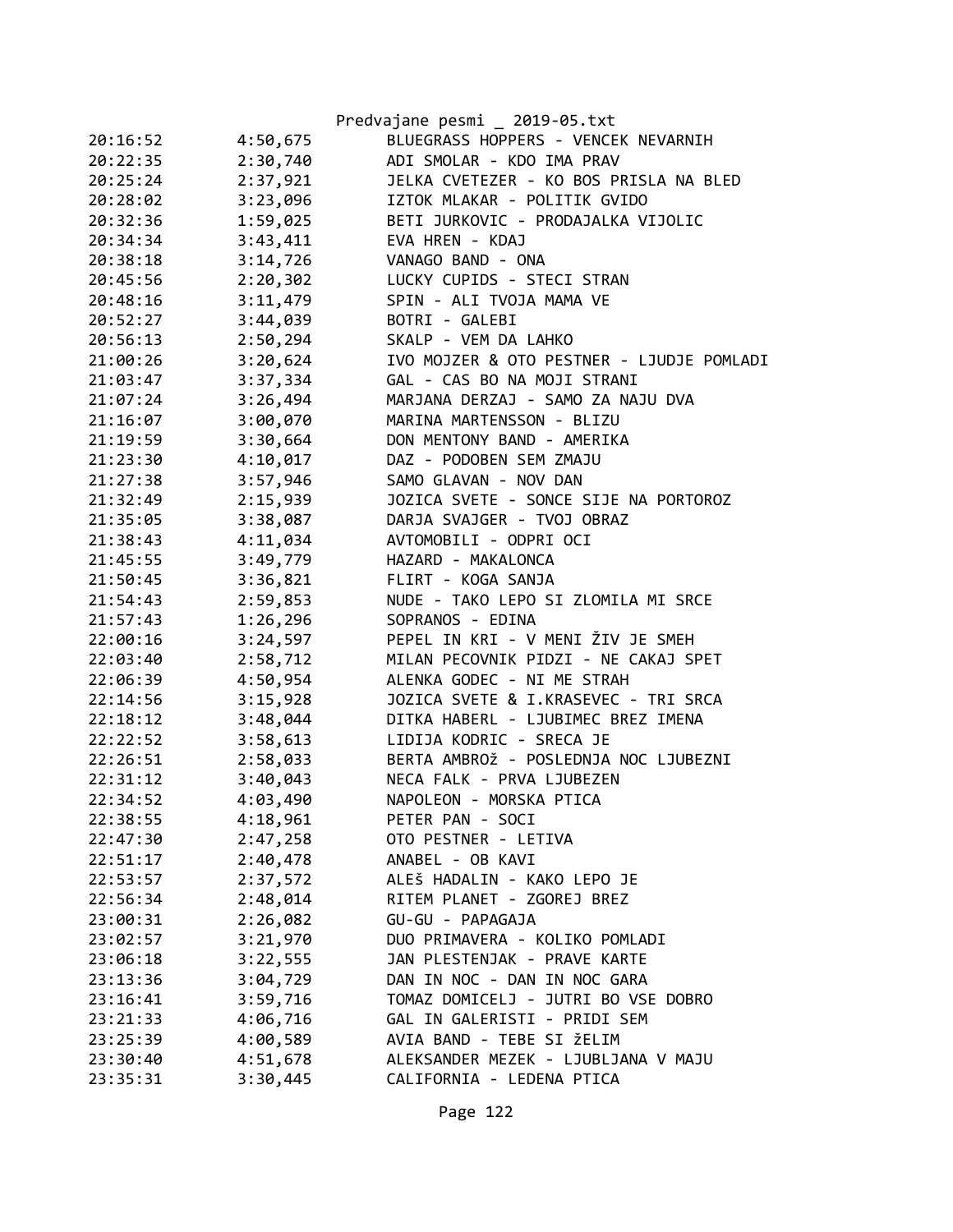|          |          | Predvajane pesmi 2019-05.txt  |
|----------|----------|-------------------------------|
| 23:45:38 | 3:42,830 | ANDRAZ HRIBAR - OGNJENI OBROC |
| 23:49:21 | 3:42,055 | MAJDA SEPE - PLAZ             |
| 23:53:02 | 3:20,761 | FLIRRT - V VAKUUMU            |
| 23:56:23 | 3:35,152 | KINGSTON - VZEMI VSE          |
| 23:59:58 | 3:20,290 | KALAMARI - PRIDE DAN          |
|          |          |                               |

| $0:03:18$ 3:05,004   | MANOUCHE - MED ZVEZDE IN NAZAJ           |
|----------------------|------------------------------------------|
| 0:06:23 3:08,003     | BLUEGRASS HOPPERS - BREZ SONCA CVETJA NI |
| $0:09:28$ 3:14,852   | ANIKA HORVAT - SAMA DOMA                 |
| 0:12:402:44,682      | BABALOO BAND - KRALJ SVETA               |
| 0:15:25 2:33,008     | OTO PESTNER - NAJ SNEZI                  |
| 0:17:58 3:19,944     | SVAROGOV - V PORTOROZU NA POSTAJI        |
| $0:21:17$ 3:24,083   | ADI SMOLAR - JAZ SEM NOR                 |
| $0:24:41$ 2:25,578   | IVANKA KRASEVEC - PRESERN - STARA PLOSCA |
| $0:27:07$ 3:39,801   | SLAVKO IVANCIC - CRN DEZ                 |
| $0:30:44$ 4:15,038   | DON MENTONY BAND - RES NE VEM            |
| 0:34:58 3:44,936     | PEPEL IN KRI - LISICKA IN LISJAK         |
| $0:38:43$ 3:41,031   | NEISHA - SLAB DAN                        |
| $0:42:21$ 3:48,023   | ANJA RUPEL - NEKAJ UR ZA NOROST          |
| $0:46:09$ 4:16,122   | ALENKA GODEC - PREBUJENA                 |
| $0:50:24$ 3:37,285   | CUKI - STORKLJE                          |
| $0:54:00$ 3:03,032   | SAN DI EGO - BREZ TEBE                   |
| $0:57:03$ 2:43,371   | AYNEE - ZDAJ SEM TU                      |
| 0:59:46 4:46,023     | MARTIN KRPAN/VLADO KRESLIN - SE JE CAS   |
| 1:04:28 3:08,275     | NUSA DERENDA - PRESTIZ                   |
| 1:07:36 3:41,723     | DAMJANA - VZEMI ME ŠE ENKRAT NOCOJ       |
| 1:11:17 3:13,032     | MILAN PECOVNIK PIDZI - LE V SANJAH SI TU |
| 1:14:30 4:30,000     | ROK'N'BAND - BAMBINA                     |
| 1:19:00 3:33,634     | KATRINAS - FUNKY BEAT                    |
| 1:22:33 2:46,968     | SANJA GROHAR - POLETNA NOC               |
| 1:25:20 2:54,929     | NECA FALK - TAKO DEKLE                   |
| 1:28:15 2:43,489     | D KWASCHEN RETASHY - ROZALIJA            |
| 1:30:58 3:21,537     | BOTRI - SONCE PO DEŽJU                   |
| 1:34:19 3:05,047     | ALEKSANDER MEZEK - VREMENSKA NAPOVED     |
| 1:37:23 4:03,134     | NINA PUSLAR - SLECENO SRCE               |
| $1:41:26$ 3:17,523   | AVIA BAND - COOL                         |
| $1:44:43$ $2:58,004$ | TOMAZ DOMICELJ - STARA MAMA              |
| 1:47:41 4:55,006     | IZTOK MLAKAR - MARJO SPINEL              |
| 1:52:32 3:15,120     | PERPETUUM JAZZILE - AVSENIK MEDLEY       |
| 1:55:47 2:53,817     | KARMEN STAVEC - OB TEBI ZASPIM           |
| 1:58:41 3:17,720     | FARAONI - SLAVOSPEV                      |
| $2:01:58$ 3:43,548   | DARJA SVAJGER - JESENSKI LIST            |
| 2:05:41 4:04,711     | SKEEBEEP - ENOSTAVNO                     |
| 2:09:46 4:04,706     | VILI RESNIK - NAJ MI KDO POVE            |
| 2:13:50 3:13,925     | DITKA - NE BODI KOT DRUGI                |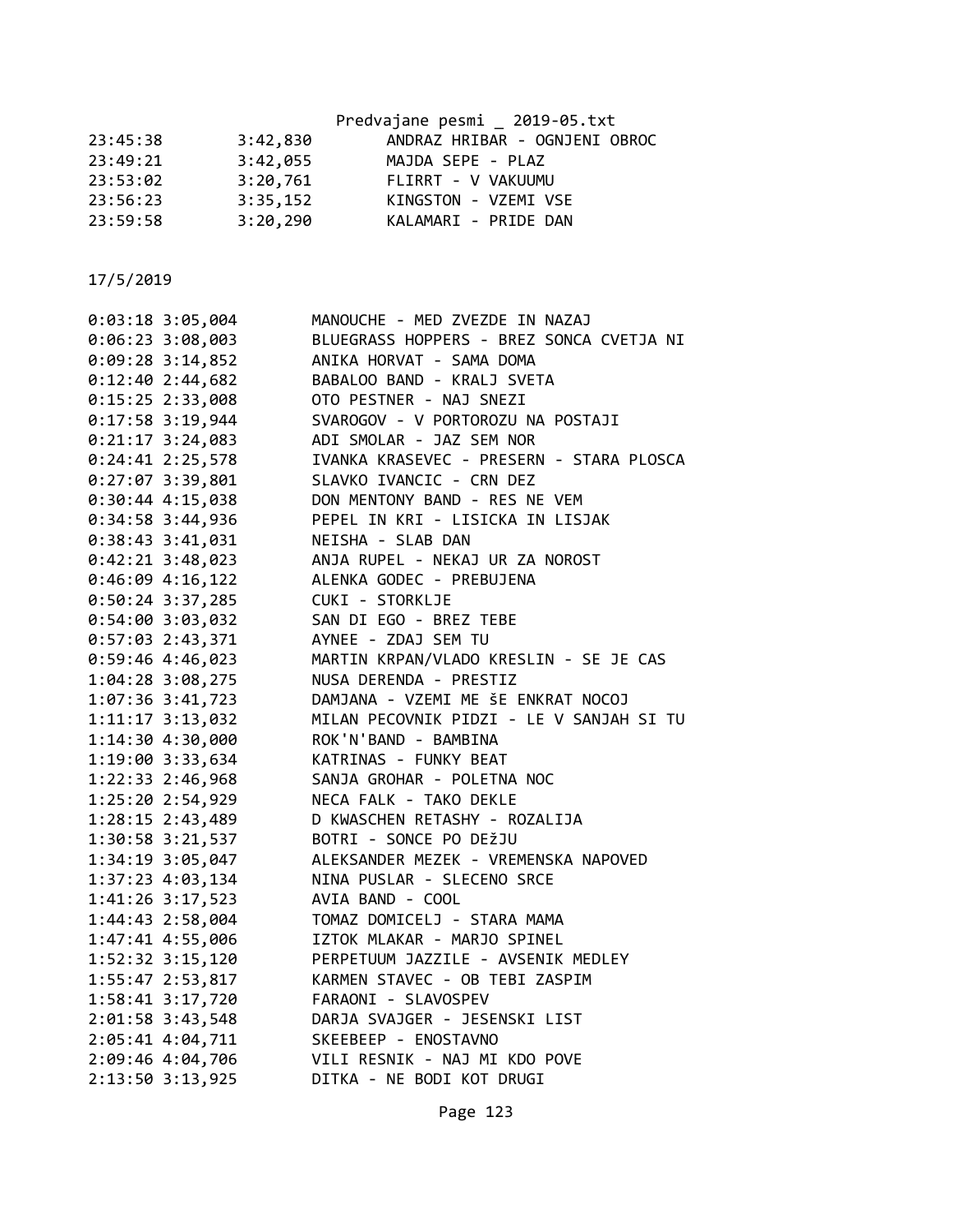|                      | Predvajane pesmi _ 2019-05.txt                         |
|----------------------|--------------------------------------------------------|
| 2:17:04 2:54,020     | 1X BAND - TIH DEŽEVEN DAN                              |
| 2:19:58 3:12,024     | MAJDA ARH - NE JOCI ZA NJIM SRCE                       |
| 2:23:10 2:46,033     | POP DESIGN - NEKOC BOM ZBRAL POGUM                     |
| 2:25:56 3:02,188     | FOLKROLA - KLOBUK V KATEREGA DEŽUJE                    |
| 2:28:58 4:34,516     | HULAHOOP - PARITVENI PLES                              |
| 2:33:32 1:57,019     | LIDIJA KODRIC - DAN ZA NAJU DVA                        |
| 2:35:29 3:11,984     | GU-GU - O JA JA, O NE NE                               |
| 2:38:41 3:21,009     | ANDRAZ HRIBAR - SE VEDNO SI MI VSEC                    |
| 2:42:01 4:16,390     | MARTA ZORE - ZDAJ GA POZNAM (& ALENKA GODEC)           |
| 2:46:17 3:49,691     | AGROPOP - FRANCEK PIROMANCEK                           |
| $2:50:07$ 3:12,644   | ALEX VOLASKO - TATU                                    |
| 2:53:19 3:03,994     | BABILON - RABIM TVOJ SMEH                              |
| 2:56:20 3:20,030     | JAN PLESTENJAK - SMEH IN SOLZE                         |
| 2:59:40 3:43,985     | IRENA VRCKOVNIK - KDAJ SE ZACNE IN KDAJ KONCA          |
| $3:03:24$ 4:24,986   | MAJA SINK - POLETNI POLJUB                             |
| $3:07:48$ 2:34,358   | BILBI - ISKRICE                                        |
| 3:10:23 2:59,959     | SPEKTER - RECEPT ZA DEZEVEN DAN                        |
| 3:13:22 3:57,009     | GOLDEN EYE - DO KONCA                                  |
| $3:17:19$ 4:47,477   | BIG FOOT MAMA - BULDOŽER                               |
| $3:22:06$ 4:53,218   | DAVID GROM - LEPA SI MOJA                              |
| $3:26:59$ $3:26,935$ | FLIRT - INJA                                           |
| 3:30:26 4:42,653     | LINTVERN - KRAVATA                                     |
| 3:35:09 2:07,978     | MATIJA CERAR - PESEM ZA DINAR                          |
| $3:37:16$ $3:55,401$ | KATJA KOREN - NA SKRIVAJ                               |
| 3:41:12 3:56,671     | MONIKA PUCELJ - POTISKAS ME OB TLA                     |
| 3:45:08 5:52,059     | PAPIR - MOJE SRCE ODHAJA                               |
| 3:51:00 3:35,469     | MARTINA SRAJ - HOCEM NAZAJ                             |
| 3:54:35 3:29,030     | MATEJ ZALAR - KO TE NI                                 |
| 3:58:01 3:54,123     | SANK ROCK - MACEK                                      |
| 4:01:54 3:20,014     | BAZAR - KO PRIDE NOC                                   |
| 4:05:14 3:00,681     | POLONA - POVEJ                                         |
| $4:08:14$ 3:08,407   | REGINA - MOJE SANJE                                    |
|                      | 4:11:22 3:15,464 FRENK NOVA - KO TE NI                 |
| 4:14:38 3:19,980     | VLADO KRESLIN & NEISHA - KAKOR ZVEZDI NA NEBU          |
| 4:17:57 3:11,777     | VENERA - DISKO KLUB                                    |
| 4:21:09 2:33,984     | RAFKO IRGOLIC - MOJ CRNI KONJ                          |
| 4:23:40 3:24,349     | BABALOO BAND - NENAJAVLJEN GOST                        |
| 4:27:04 2:34,029     | MARJANA DERZAJ - ZVEZDE PADAJO V NOC                   |
| 4:29:38 3:19,009     | IVO MOJZER - VOZIM SE                                  |
| 4:32:57 4:03,374     | NAPOLEON - SANJAM                                      |
| 4:37:00 1:59,176     | RESISTANCE ACOUSTIQUE - DVE JEZERI, VSI SO VENCI VEJLI |
| 4:38:55 3:03,771     | ROYAL FLASH - VSE BI DAL                               |
| 4:41:58 3:38,454     | DAN D - REKLI SO (CISTA RAZLICICA)                     |
| 4:45:37 2:46,986     | JANKO ROPRET - ZIMZELEN                                |
| 4:48:23 4:22,809     | O. ROUS IN LEA LIKAR - LJUBLJENA                       |
| 4:52:46 3:32,011     | DAMJANA GOLAVSEK - MODRI HORIZONT                      |
| $4:56:18$ $4:13,243$ | KINGSTON - IZGUBIVA SE V NOC                           |
| 5:01:10 2:15,006     | STANE MANCINI - TAM, KAMOR GRE VETER SPAT              |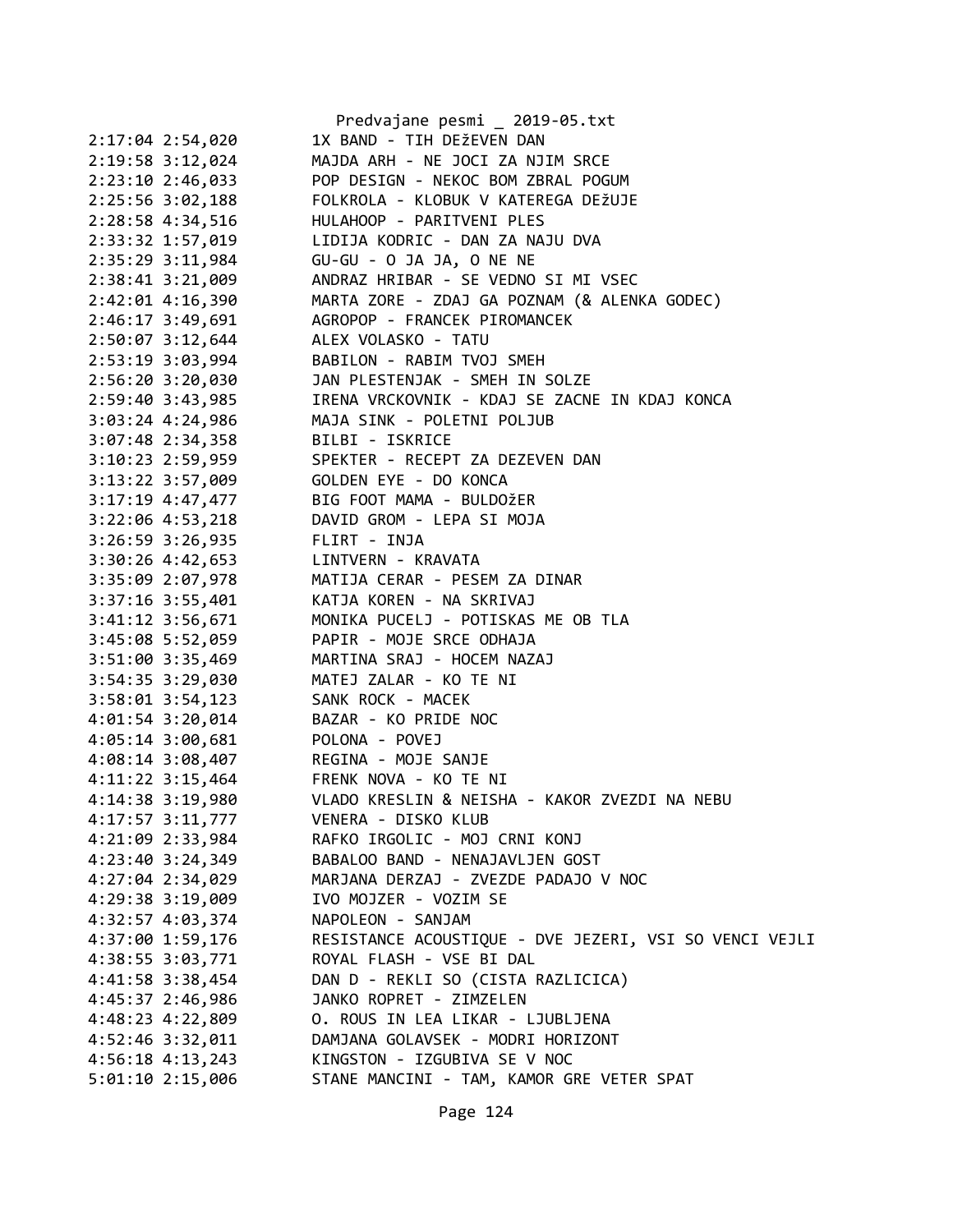|                    |                      | Predvajane pesmi _ 2019-05.txt                        |
|--------------------|----------------------|-------------------------------------------------------|
|                    | 5:03:24 3:27,039     | BLUEGRASS HOPPERS - STARI PIJANCEK                    |
|                    | 5:06:51 4:36,872     | ANJA RUPEL - PREPOZNO                                 |
|                    | 5:12:39 1:32,522     | ANDREJ SIFRER - RDECI CVET                            |
|                    | $5:14:12$ $3:05,491$ | PEPEL IN KRI - MATERIN NASMEH                         |
|                    | 5:17:17 2:53,394     | TANGELS - KAJ IN KAM (ORIGINAL)                       |
|                    | 5:21:34 4:00,676     | ALENKA GODEC - DEKLE IZ ZLATE LADJICE                 |
| 5:25:34 3:05,991   |                      | IRENA VRCKOVNIK - CEPRAV BOM SPET SAMA                |
| 5:28:40 3:48,947   |                      | GU-GU - ŽELIM SI NA JAMAJKO                           |
| 5:33:23 3:11,002   |                      | TIP TOP - LEPO MI JE                                  |
|                    | 5:36:34 3:37,991     | FLIRT - NJENA BALADA (V TEBI IN MENI)                 |
|                    | 5:41:23 3:11,555     | ALEX VOLASKO - NE BOM TE ZGUBU                        |
|                    | 5:44:32 4:13,790     | ALEKSANDER MEZEK - NA DLANI MESTA                     |
|                    | 5:48:45 3:19,084     | SANK ROCK - NEKAJ VEC                                 |
| 5:53:16 3:58,842   |                      | DAMJANA - PRIJATELJ IN LJUBIMEC                       |
| 5:57:16 3:34,495   |                      | BILBI - HVALA ZA VIJOLICE                             |
|                    | $6:01:29$ 4:15,373   | BAZAR - TINA                                          |
|                    | 6:05:44 3:39,523     | ROK'N'BAND - NE NE NE                                 |
|                    | $6:10:27$ 2:53,461   | MATIJA CERAR - KMALU BOM SPET PRI TEBI [I'LL BE HOME] |
|                    | $6:13:21$ $3:27,975$ | LIDIJA KODRIC - MESTO SPI                             |
|                    | $6:16:48$ 3:45,351   | BRIGITA ŠULER - PESEM V MENI                          |
|                    | $6:21:57$ $4:01,863$ | CUKI - NA LICU BELA SOLZA                             |
|                    | $6:26:17$ 4:55,465   | SAMO GLAVAN - POGREB IN ZABLODA                       |
|                    | $6:32:07$ $3:58,027$ | POP DESIGN/VILI RESNIK - KO SI NA TLEH                |
|                    | $6:36:05$ 3:38,156   | DARJA SVAJGER - SONCE SI                              |
|                    | $6:40:54$ 2:31,011   | HAZARD - KOPALNICO IMA                                |
|                    | 6:43:25 3:37,077     | ANIKA HORVAT - VSE SI TI                              |
|                    | $6:47:02$ 5:19,045   | YUHUBANDA - STEFANA                                   |
| 6:53:33 3:35,341   |                      | AVIA BAND - GREVA V KATRCO                            |
| $6:57:33$ 2:40,109 |                      | PRIMOZ P RAM SITER - NOVA SENZACIJA                   |
| 7:00:53 3:26,600   |                      | JANKO ROPRET - VRNI SE                                |
|                    | 7:04:19 2:42,898     | OTO PESTNER - SEPET POLETNIH TRAV                     |
|                    | 7:07:02 3:53,901     | DON MENTONY BAND - A STEKAS                           |
|                    | 7:12:07 3:25,987     | POLONA - PODNEVI MANJ BOLI                            |
| 7:15:33 3:07,905   |                      | TOMAZ DOMICELJ - AVTOMAT                              |
| 7:18:41 2:48,048   |                      | KALAMARI - PRLE                                       |
|                    | 7:22:52 2:40,229     | STARI MACKI - MOJA BABY [YES SIR, THAT'S MY BABY]     |
|                    | 7:25:51 3:26,060     | NUSA DERENDA - BOGINJA                                |
|                    | 7:30:11 3:37,530     | KARMEN STAVEC - FANT IZ PRAVLJICE                     |
|                    | 7:33:48 3:07,041     | IRENA KOHONT - BIL JE TAKO PRIKUPNO ZMEDEN            |
|                    |                      | CALIFORNIA - STARA BARKA                              |
|                    | 7:36:51 3:33,433     |                                                       |
|                    | 7:41:36 2:57,640     | BELE VRANE - TUDI DEZ                                 |
|                    | 7:44:33 3:27,759     | ADI SMOLAR - LJUDJE PA PRAVIJO                        |
|                    | 7:48:01 3:30,038     | NINA PUSLAR - OBJEMI ME ZDAJ                          |
|                    | 7:52:42 3:26,703     | TATJANA DREMELJ - TI SI ZAME VSE                      |
|                    | 7:56:09 2:52,791     | JADRANKA JORAS - SEDMI CUT                            |
|                    | 7:59:40 3:06,069     | MANOUCHE - KJE SI LUBI                                |
|                    | 8:02:46 3:24,007     | TONI ROM - TIVOLI                                     |
|                    | $8:06:10$ 3:11,573   | EDVIN FLISER - SOLZA, KI JE NE PRODAM                 |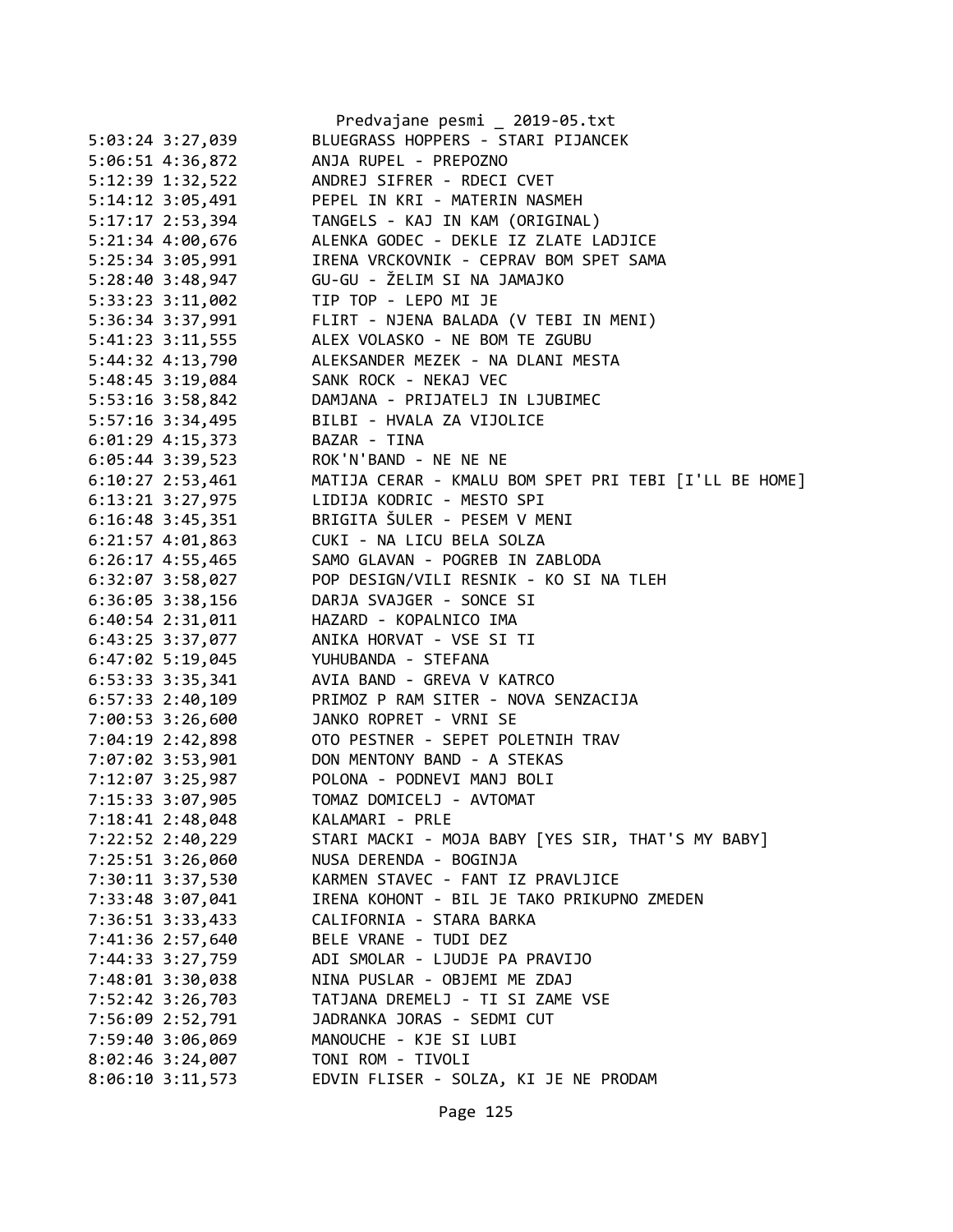|                                         |          | Predvajane pesmi _ 2019-05.txt                                                                                                                                                                                                     |
|-----------------------------------------|----------|------------------------------------------------------------------------------------------------------------------------------------------------------------------------------------------------------------------------------------|
| 8:10:33 2:36,554                        |          | NEISHA - CVETNI PRAH LJUBEZNI                                                                                                                                                                                                      |
| 8:13:09 3:08,349                        |          | REGINA - NAJ LJUBEZEN ZDRUŽI VSE LJUDI                                                                                                                                                                                             |
| 8:16:17 3:11,218 LEA SIRK - MOJ PROFIL  |          |                                                                                                                                                                                                                                    |
| 8:20:52 3:30,328 HISA - NA ZDRAVJE SVET |          |                                                                                                                                                                                                                                    |
| 8:24:41 2:43,989 SPIN - SUSTARSKI MOST  |          |                                                                                                                                                                                                                                    |
|                                         |          | 8:27:24 2:54,135 BERTA AMBROŽ - TIVOLSKI PASTIRCEK                                                                                                                                                                                 |
|                                         |          | 8:31:13 4:25,005<br>8:35:35 4:04,087<br>8:40:50 2:43,982<br>8:40:50 2:43,982<br>NO MOJZER - NJENE CRNE OCI                                                                                                                         |
|                                         |          |                                                                                                                                                                                                                                    |
|                                         |          |                                                                                                                                                                                                                                    |
|                                         |          | 8:43:34 3:41,357 NECA FALK - DRAVSKI MOST                                                                                                                                                                                          |
|                                         |          | 8:47:15 3:20,749 DITKA - DRUGI BREG ZELJA                                                                                                                                                                                          |
|                                         |          | 8:51:47 3:37,553 FOLKROLA - DOBRO JUTRO MADAME                                                                                                                                                                                     |
|                                         |          | 8:55:25 3:11,556 AYNEE - LJUBEZEN JE CUDNA STVAR                                                                                                                                                                                   |
|                                         |          |                                                                                                                                                                                                                                    |
|                                         |          | 8:58:37 3:33,315<br>9:03:46 3:26,157 D'KWASCHEN & RETASHY - VRAUCHE                                                                                                                                                                |
| 9:07:12 3:31,798 TOM TOM - ZVEZDE VEDO  |          |                                                                                                                                                                                                                                    |
|                                         |          | 9:16:27 3:47,114 BOSSA DE NOVO - SESTANEK POD RJUHO                                                                                                                                                                                |
|                                         |          | 9:21:13 2:29,767 ELDA VILER - TI SI MOJA LJUBEZEN                                                                                                                                                                                  |
|                                         |          | 9:23:43 3:31,198 FARAONI - TU JE MOJ DOM                                                                                                                                                                                           |
| 9:27:33 2:49,077 ALENKA LESJAK - MIDVA  |          |                                                                                                                                                                                                                                    |
|                                         |          | 9:31:22 3:40,934<br>9:35:03 3:15,612<br>9:38:18 3:17,871 MYSELF - LJUBEZEN V ZRAKU JE (RADIO EDIT)<br>9:46:28 4:33,440 KINGSTON - ONA SANJA<br>WISSELF - LJUBEZEN V ZRAKU JE (RADIO EDIT)<br>9:46:28 4:33,440 KINGSTON - ONA SANJA |
|                                         |          |                                                                                                                                                                                                                                    |
|                                         |          |                                                                                                                                                                                                                                    |
|                                         |          |                                                                                                                                                                                                                                    |
|                                         |          | 9:51:56  4:20,033  ANDREJ SIFRER - STOJ MARIJA                                                                                                                                                                                     |
|                                         |          | 9:56:42 3:14,530 ROK 'N' BAND - MOJA MLADA LJUBICA                                                                                                                                                                                 |
| 10:01:32 3:54,049                       |          | EVA BOTO - PLUS IN MINUS                                                                                                                                                                                                           |
|                                         |          |                                                                                                                                                                                                                                    |
|                                         |          |                                                                                                                                                                                                                                    |
|                                         |          | 10:05:26 3:47,632 ALENKA GODEC - TVOJA<br>10:14:18 4:00,987 KATJA FASINK - MOJE ZIVLJENJE<br>10:18:19 4:11,426 OTO PESTNER & PERPETUM JAZZILI<br>OTO PESTNER & PERPETUM JAZZILE - MATI BODIVA                                      |
| PRIJATELJA                              |          |                                                                                                                                                                                                                                    |
|                                         |          | 10:23:30 2:38,980 STANE MANCINI - BESEDA LJUBLJANA                                                                                                                                                                                 |
|                                         |          | 10:26:27 3:33,395 JURKI & BASISTI - GROBARJEVA PESEM                                                                                                                                                                               |
| 10:31:01                                | 3:10,339 | ALEKSANDER NOVAK - KAKO SE POCUTIS (RADIO EDIT)                                                                                                                                                                                    |
| 10:34:11                                | 3:26,989 | BRANKA KRANER - LJUBEZEN                                                                                                                                                                                                           |
| 10:37:38                                | 2:57,004 | VLADO KRESLIN - IGRALA JE IGRALA                                                                                                                                                                                                   |
|                                         |          | MARTA ZORE - ŠE SI TU                                                                                                                                                                                                              |
| 10:43:14                                | 3:45,480 | SONJA GABERSCEK - BRESKVICE                                                                                                                                                                                                        |
| 10:46:59                                | 3:28,709 | ORLEK - ADIJO KNAPI                                                                                                                                                                                                                |
| 10:51:23                                | 6:07,500 |                                                                                                                                                                                                                                    |
| 10:57:30                                | 3:40,911 | MARKO VOZELJ - MAVRICA<br>MATIJA CERAR - TRI DEKLICE                                                                                                                                                                               |
| 11:02:48                                | 2:41,149 |                                                                                                                                                                                                                                    |
| 11:05:29                                | 4:05,996 | TATJANA GROS - ZATO SEM NORO TE LJUBILA                                                                                                                                                                                            |
| 11:13:08                                | 4:00,446 | AVIA BAND - KO BI JI MISLI BRAL                                                                                                                                                                                                    |
| 11:17:08                                | 3:27,901 | BAZAR - NA ZAVAJAJ ME VEC                                                                                                                                                                                                          |
| 11:21:35                                | 3:20,549 | PEPEL IN KRI - LJUDJE POMLADI                                                                                                                                                                                                      |
| 11:25:14                                | 4:11,710 | PANDA - DAJ NASMEH MI NAZAJ                                                                                                                                                                                                        |
| 11:30:26                                | 3:14,765 | DAMJANA - FANT IZ IPANEME                                                                                                                                                                                                          |
| 11:33:41                                | 3:31,034 | DAN D - CAS                                                                                                                                                                                                                        |

Page 126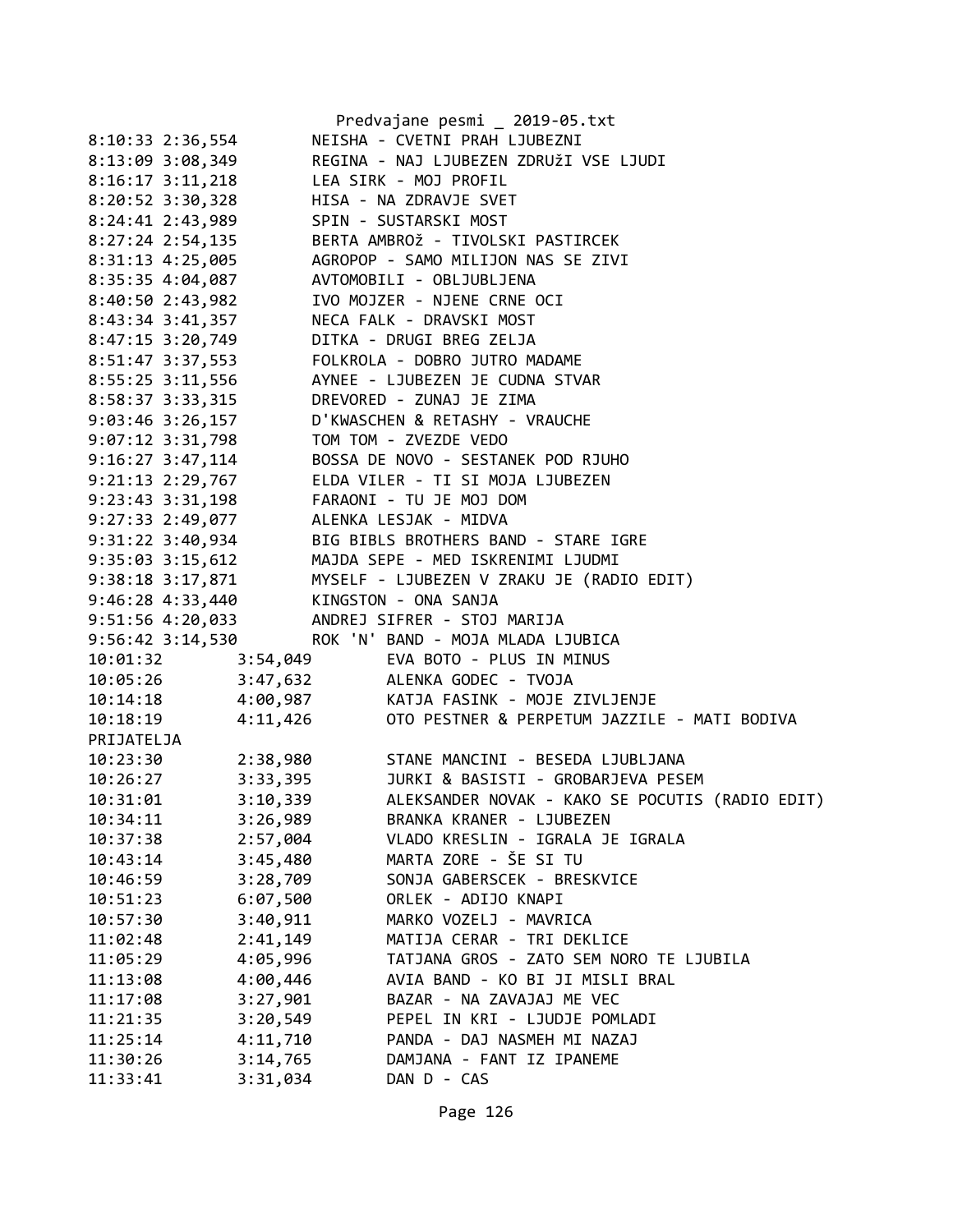|          |          | Predvajane pesmi _ 2019-05.txt                 |
|----------|----------|------------------------------------------------|
| 11:37:05 | 3:20,834 | SAMO GLAVAN - MULTI KULT                       |
| 11:43:42 | 3:34,951 | FOLK ROLA - DANES                              |
| 11:47:17 | 4:23,421 | ANJA RUPEL - MOJE SANJE                        |
| 11:52:36 | 3:33,665 | DAMJANA IN HOT HOT HOT - NOCOJ LJUBILA BI SE S |
| TEBOJ    |          |                                                |
| 11:56:10 | 3:46,159 | ROK'N'BAND - PRIZNAM                           |
| 12:01:33 | 2:54,008 | MARJANA DERZAJ - ORION                         |
| 12:04:27 | 3:37,265 | KATRINAS - LETIM                               |
| 12:08:04 | 4:09,315 | MASA - A ME MAS MALO RAD                       |
| 12:17:38 | 3:27,953 | IZTOK MLAKAR - BETULA                          |
| 12:22:05 | 2:55,799 | CUKI - STO NA URO                              |
| 12:25:19 | 3:26,914 | IRENA KOHONT - MODRI SPEV [SONG SUNG BLUE]     |
| 12:28:46 | 3:30,025 | DARJA SVAJGER - NEKAJ, KAR NE MINE             |
| 12:33:16 | 4:32,083 | JAN PLESTENJAK - BOLEZEN                       |
| 12:37:48 | 2:17,993 | LIDIJA KODRIC - SUBI DUBI                      |
| 12:45:15 | 4:45,591 | TOMAZ DOMICELJ - TEŽEK DEŽ                     |
| 12:50:56 | 2:51,348 | KALAMARI - SVEZE VRTNICE                       |
| 12:53:47 | 3:36,139 | ADI SMOLAR - GENOCID                           |
| 12:57:49 | 2:01,029 | IVANKA KRASEVEC - PRESERN - KRESOVANJE         |
| 13:00:37 | 2:46,895 | TOMAZ PENGOV IN MLADI LEVI - ODA IRENI         |
| 13:03:24 | 3:11,721 | ALEKSANDER MEZEK - PAF                         |
| 13:06:35 | 3:46,241 | DON MENTONY BAND - SPET DOMA                   |
| 13:12:23 | 3:43,734 | LUNAPARK - ALARM                               |
| 13:16:06 | 2:45,434 | BELE VRANE - MESTO MLADIH                      |
| 13:18:51 | 4:25,688 | NUDE - RAZLOG                                  |
| 13:24:57 | 3:13,434 | NINA PUSLAR - SLADOLED Z VESOLJEM<br>PROSIM    |
| 13:28:10 | 3:48,806 | FIREFLIES - NE SEZUVAJ SE                      |
| 13:33:02 | 2:07,976 | BLUEGRASS HOPPERS - PO NOVEM LETU BOLJŠE BO    |
| 13:35:10 | 3:40,495 | SANK ROCK - SENCA SEBE                         |
| 13:38:50 | 1:52,403 | OPTIMISTI - LIMUZINA                           |
| 13:42:44 | 4:03,005 | DOMINIK KOZARIC - SPOMNI SE NAME               |
| 13:46:46 | 2:59,479 | ANDRAZ HRIBAR - ŽIVLJENJE JE                   |
| 13:51:16 | 3:34,039 | TINKARA KOVAC - NE ODHAJA POLETJE              |
| 13:54:50 | 4:11,493 | ANIKA HORVAT - ORFEJ                           |
| 13:59:49 | 3:34,050 | OTO PESTNER - MATI BODIVA PRIJATELJA           |
| 14:03:23 | 3:12,818 | MANOUCHE - SUPERFAJN                           |
| 14:06:35 | 2:53,125 | ALEX VOLASKO - INSTA                           |
| 14:11:28 | 4:49,447 | ALEKSANDER MEŽE K- LJUBLJANA V MAJU.WAV -      |
| 14:16:17 | 3:09,904 | VIP BAND - KA PA TO                            |
| 14:20:48 | 3:26,005 | AYNEE - SI TO TI                               |
| 14:24:33 | 4:21,596 | MAJDA ARH - ZDAJ VEM                           |
| 14:28:54 | 3:27,779 | DITKA HABERL - MATI                            |
| 14:33:25 | 3:00,010 | LEA SIRK - HVALA NE                            |
| 14:36:25 | 4:29,612 | JANEZ ZMAZEK - DOST JE BLO BESED               |
| 14:42:56 | 3:39,680 | ALJA OMLADIC - NE JEMLJI ME ZARES              |
| 14:46:35 | 3:17,294 | JANKO ROPRET - NIMA SMISLA DA LAŽEŠ            |
| 14:51:23 | 2:42,058 | METKA ŠTOK - KO BOM 64                         |
| 14:54:06 | 3:23,041 | KINGSTON - KDOR ZNA TA ZNA                     |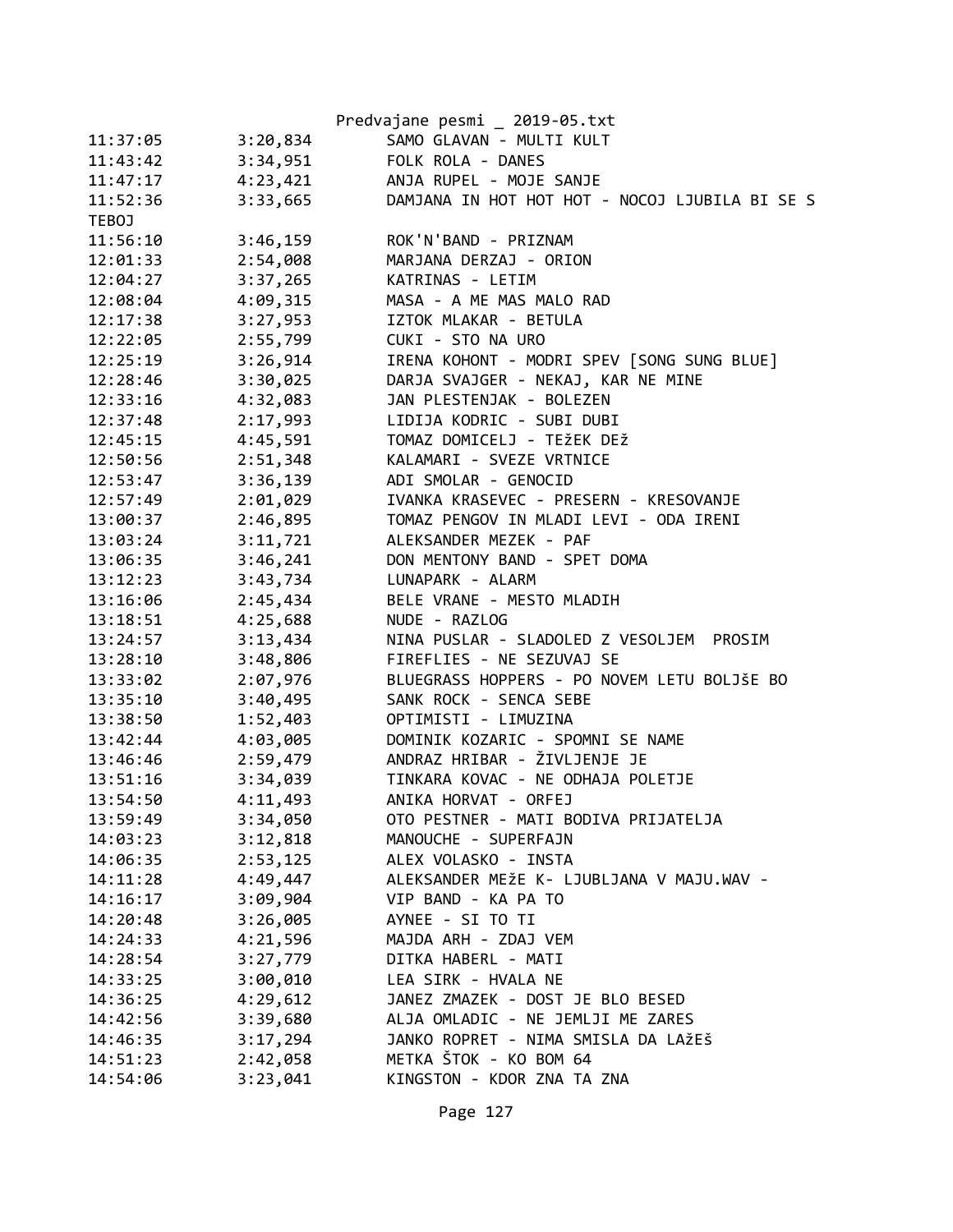|              |          | Predvajane pesmi _ 2019-05.txt                  |
|--------------|----------|-------------------------------------------------|
| 14:57:28     | 4:31,580 | MARTA ZORE - OB KLICU SLOVESA (& OTO PESTNER)   |
| 15:02:47     | 3:01,184 | GAL GJURIN - NISEM KRIV                         |
| 15:05:48     | 2:04,416 | GAUDEAMUS - PESEM ZA ŠPAS                       |
| 15:07:53     | 3:48,510 | REGINA - RITEM ULICE                            |
| 15:13:42     | 3:27,119 | FOLKROLA - MONA                                 |
| 15:17:09     | 3:28,535 | MAJDA SEPE - KJE JE TISTA TRAVA                 |
| 15:21:58     | 3:46,425 | GU-GU - MI 'MAMO SE FAJN                        |
| 15:26:04     | 3:13,024 | FARAONI - SAMO TI                               |
| 15:30:20     | 4:41,760 | ALENKA GODEC - KONEC JE                         |
| 15:35:02     | 4:45,897 | MATJAZ JELEN - 100 X LAZJE                      |
| 15:41:49     | 2:58,804 | HAZARD - NAJLEPŠE PESMI                         |
| 15:44:47     | 4:52,007 | ANDREJ SIFRER - ZBOGOM RAJ                      |
| 15:51:10     | 3:23,475 | PAPIR - NIC MI NI                               |
| 15:54:59     | 3:53,886 | MOULIN ROUGE - NE KLICI ZVEZDE Z NEBA           |
| 15:58:53     | 2:43,299 | ROK 'N' BAND - DEJ RUK'N ME                     |
| 16:02:23     | 4:22,040 | AVTOMOBILI - ENKRAT V ZIVLJENJU                 |
| 16:06:39     | 2:22,039 | MATIJA CERAR - DEŽNIKI                          |
| 16:11:02     | 3:56,731 | BEPOP - KOMAJ CAKAM                             |
| 16:14:57     | 4:02,206 | ANJA RUPEL - SANJAM TE                          |
| 16:18:59     | 3:55,031 | VILI RESNIK - KJER MODRA SPI                    |
| 16:24:34     | 2:32,859 | DOCA MAROLT - ŽIVLJENJE JE LEPO                 |
| 16:27:06     | 2:34,003 | BRANKA KRANER - RUM IN COCA COLA                |
| 16:30:44     | 4:05,939 | NAPOLEON - TINA                                 |
| 16:34:50     | 3:42,006 | BAZAR - BARABE                                  |
| 16:38:31     | 3:34,188 | SAMO GLAVAN - SAHIST                            |
| 16:44:07     | 4:04,286 | NECA FALK - VSI LJUDJE HITIJO                   |
| 16:48:10     | 3:19,510 | AVIA BAND - EN KORAK                            |
| 16:52:59     | 2:44,043 | ROK'N'BAND - DEJ RUKN' ME                       |
| 16:55:43     | 3:22,134 | PEPEL IN KRI - NAJ BO BABY                      |
| 16:59:51     | 3:51,988 | DAN D - JUTRANJA (ORIGINAL)                     |
| 17:03:43     | 3:31,887 | VICTORY - KAKO NAJ CAS USTAVIM                  |
| 17:07:14     | 2:25,539 | HISA - USPAVANKA                                |
| 17:11:05     | 2:39,474 | MARJANA DERZAJ - VALETA (& BELE VRANE)          |
| 17:13:44     | 3:50,022 | IGOR LIJA - KO TE NI                            |
| 17:17:34     | 2:56,011 | ADI SMOLAR - KO SPREGOVORIŠ                     |
| 17:21:55     | 2:56,827 | BOZIDAR WOLFGANG WOLF - O NE CHERIE             |
| 17:25:11     | 4:13,859 | TOMAZ DOMICELJ - KAJ NAJ JEM                    |
| 17:30:29     | 3:59,051 | ALEKSANDER MEZEK - KJE SO TISTE STEZICE/MOZJE V |
| <b>CRNEM</b> |          |                                                 |
| 17:34:27     | 4:01,818 | DARJA SVAJGER - DARILA                          |
| 17:38:29     | 4:24,063 | NUSA DERENDA - ROKO NA SRCE                     |
| 17:44:18     | 4:05,773 | PRELOM - NAD SRCEM TVOJIM SIJE SONCE            |
| 17:48:24     | 3:53,472 | SAN DI EGO - JULIJA                             |
| 17:53:30     | 3:17,478 | KARMEN STAVEC - 100 NORIH IDEJ                  |
| 17:56:49     | 2:50,017 | SUPERNOVA - KJE STE VSI                         |
| 18:00:25     | 4:05,593 | TATJANA GROS - ZATO SEM NORO TE LJUBILA         |
| 18:04:30     | 3:39,014 | PLAMEN - RAJSKI CVET                            |
| 18:08:09     | 3:39,184 | DON MENTONY BAND - DOST' 'MAM                   |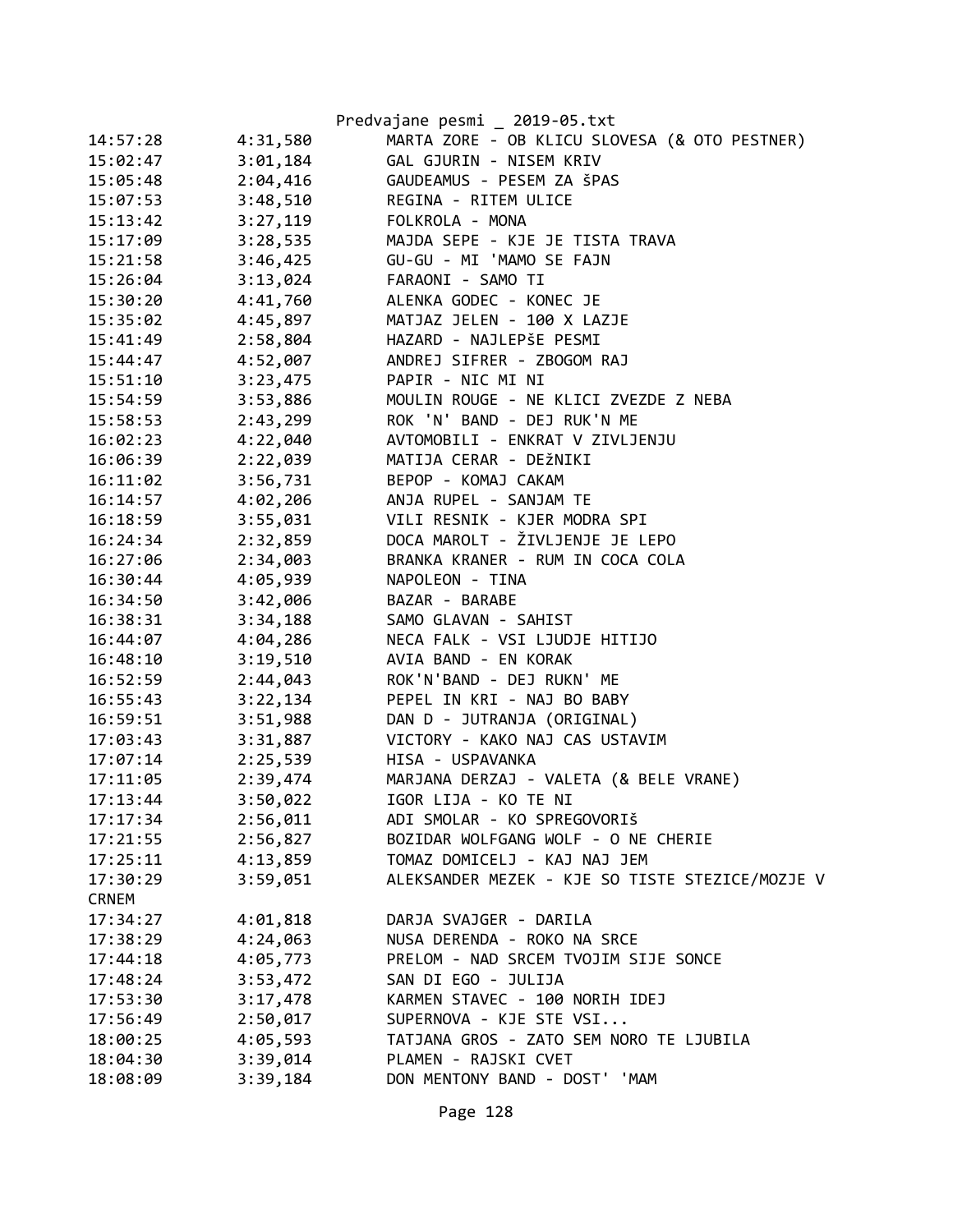|          |                      | Predvajane pesmi _ 2019-05.txt                      |
|----------|----------------------|-----------------------------------------------------|
| 18:13:49 | 3:02,893             | IVANKA KRASEVEC - PRESERN - BREZ TEBE (WITHOUT YOU) |
| 18:16:52 | 2:26,358             | ORLEK - LOJZI GOBC                                  |
| 18:20:43 | 3:22,967             | CUKI - KO SE ZALJUBIS                               |
| 18:24:25 | 2:10,558             | OPTIMISTI - STARI MEDO                              |
| 18:26:35 | 3:00,024             | PAX - KO SO LIPE CVETELE                            |
| 18:29:35 | 3:03,091             | DADI DAZ - KRALJICA SRCA                            |
| 18:34:25 | 4:08,071             | JAN PLESTENJAK - ZADNJE SLOVO                       |
| 18:40:39 | 3:30,097             | MAJDA ARH - GRAD ŽELJA                              |
| 18:46:22 | 2:52,621             | NANA MILCINSKI - ZAKAJ GRES MIMO                    |
| 18:49:14 | 3:15,871             | DANILO KOCJANCIC - POGUM                            |
| 18:52:30 | 4:44,860             | IZTOK MLAKAR - PEPI ŽBARADORIJA                     |
| 18:57:40 | 4:22,014             | CALIFORNIA/MZ HEKTOR - KRALJICA POROCNEGA POTOVANJA |
| 19:02:45 | 3:09,515             | LINTVERN - NEDELJA LEP JE DAN                       |
| 19:05:55 | 2:46,917             | RAFKO IRGOLIC - TO JE MOJ DRAGI DOM (GREEN GREEN    |
| GRASS    |                      |                                                     |
| 19:08:41 | 3:30,660             | BOR GOSTIŠA - DOVOLJ JE SRCE, KI ZATE GORI          |
| 19:13:38 | 2:49,078             | DEŽUR - HASTA MANANA                                |
| 19:16:26 | 3:18,021             | BELE VRANE - KAM SI NAMENJEN                        |
| 19:21:09 | 4:22,289             | PAVLE KAVEC & OKO - VSE SEM DAL TI                  |
| 19:25:50 | 3:45,287             | LAVENDER - DAN SE PREBUJA                           |
| 19:30:41 | 3:14,028             | HALO - NEVESTA                                      |
| 19:33:54 | 4:25,277             | VLADO KRESLIN - LILI MARLEN                         |
| 19:38:19 | 4:13,024             | MIRAN RUDAN - NE ODPUSTI MI                         |
| 19:43:52 | 4:04,262             | MAJDA SEPE - NA LJUBLJANSKEM GRADU                  |
| 19:47:56 | 3:42,584             | KINGSTON - DAJ POVEJ, DAJ POVEJ                     |
| 19:52:51 | 3:36,954             | BOTRI - NAZAJ                                       |
| 19:56:28 | 3:13,822             | PANDA - KAKO GA CUTIM                               |
| 20:00:24 | 3:29,624             | IVO MOJZER - CIFRA MOŽ                              |
| 20:03:54 | 2:40,775             | GU-GU - MOJ MALI KAKADU                             |
| 20:06:34 | 3:59,872             | ALENKA GODEC - JE TO RES LJUBEZEN                   |
| 20:16:17 | 3:24,139             | ANGEE - VEDNO BO TAKO                               |
| 20:20:34 | 4:23,096             | PRIJATELJI - GLEJ KAKO SNEZI                        |
| 20:25:13 |                      | 4:12,107 FOLKROLA - KÄRNTEN                         |
| 20:30:50 | 3:32,027             | FARAONI - TU JE MOJ DOM                             |
| 20:34:21 | 2:59,848             | OTO PESTNER - SPET PO STARI POTI                    |
| 20:37:21 | 4:08,744             | ELEVATORS - NA KRILIH LJUBEZNI                      |
| 20:46:22 | 5:17,347             | DAMJANA - KJE SI ZDAJ                               |
| 20:52:24 | 2:35,012             | BERTA AMBROZ - TIPITIPITI                           |
| 20:55:00 | 3:24,142             | TATJANA DREMELJ - SAJ VEŠ DA RADA TE IMAM           |
| 20:58:24 |                      | ENZO HROVATIN - SPREMINJAM SE                       |
|          | 3:25,235<br>2:45,194 | BERTA AMBROŽ - PESEM ZAPOJ MI NOCOJ                 |
| 21:02:54 | 3:20,024             | NUDE - NI CIST GREH                                 |
| 21:05:39 |                      | SUNNY ORCHESTRA - V NOV KRAJ                        |
| 21:08:57 | 3:26,107             |                                                     |
| 21:17:28 | 3:22,841             | ANDREJ SIFRER - SKRIPA                              |
| 21:21:43 | 3:48,180             | HAZARD - NI CVETJA BREZ TRNJA                       |
| 21:25:31 | 3:14,017             | IRENA VRCKOVNIK - SIRENA                            |
| 21:28:44 | 3:46,755             | ANJA RUPEL - NAJBOLJ NORI PAR                       |
| 21:33:43 | 3:18,868             | SIMONA VODOPIVEC - TITANIC LJUBEZNI                 |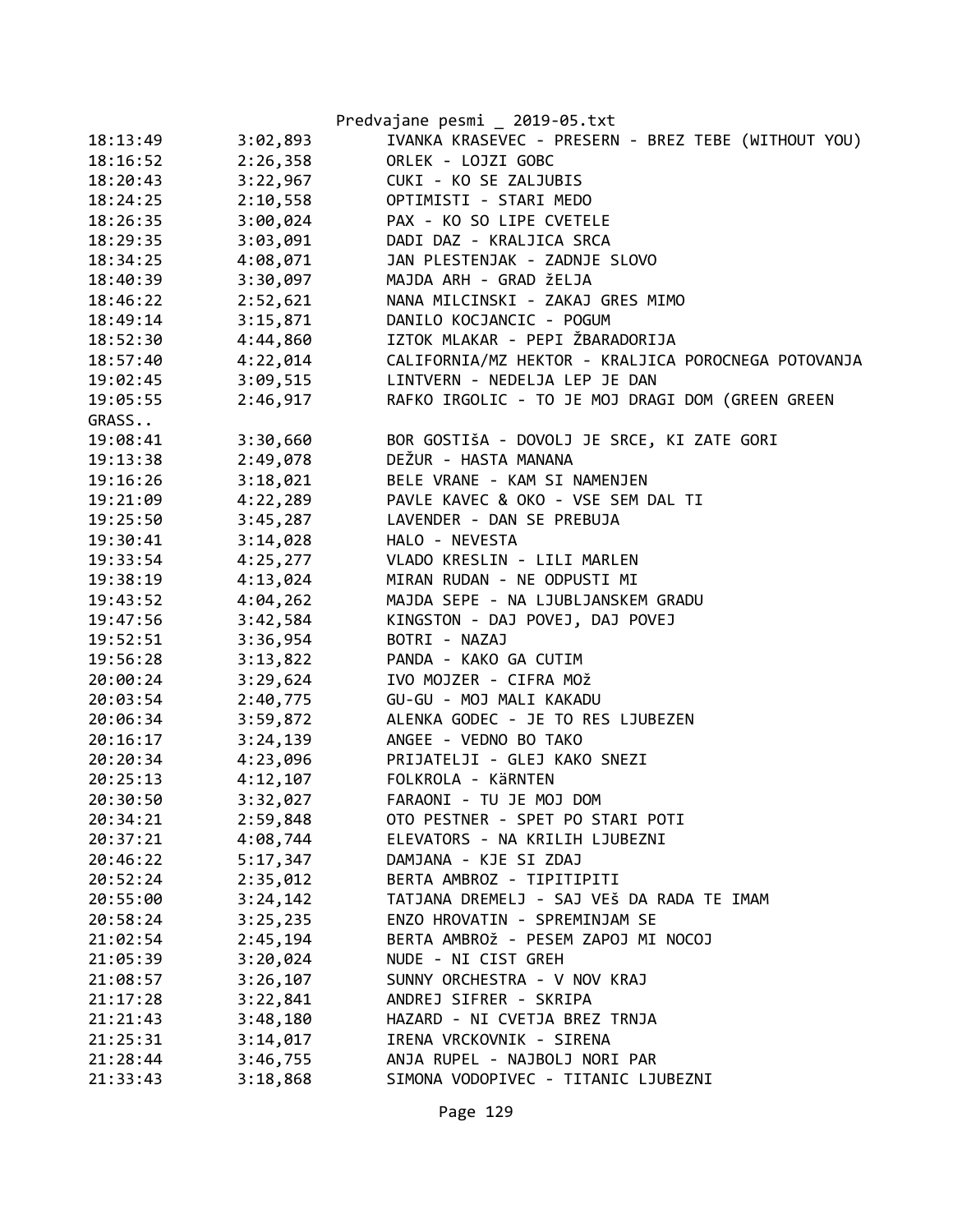|          |          | Predvajane pesmi _ 2019-05.txt            |
|----------|----------|-------------------------------------------|
| 21:37:02 | 2:31,066 | SAMO GLAVAN - MOJSTRI                     |
| 21:42:13 | 3:30,024 | DRUSTVO MRTVIH PESNIKOV - 25              |
| 21:45:41 | 3:35,013 | MARTA ZORE - POVEJ MI ZAKAJ               |
| 21:50:00 | 3:55,319 | SRECNA MLADINA - KDO SMO                  |
| 21:53:56 | 3:25,548 | NECA FALK - ZA TOPOLI NEKJE SI TI         |
| 21:57:47 | 3:38,075 | ALENKA VIDRIH - UJETA                     |
| 22:02:50 | 3:40,198 | AVIA BAND - TELESKOP                      |
| 22:06:29 | 3:39,983 | TINKARA KOVAC - MARS IN VENERA            |
| 22:13:42 | 3:24,394 | ROK'N'BAND - PAZI                         |
| 22:17:07 | 3:03,447 | JAZZ STATION - NOV JE DAN                 |
| 22:21:02 | 2:27,036 | BARBARA JARC - ZAPLEŠIMO TWIST            |
| 22:23:29 | 3:09,270 | SOPRANOS - ISTO IME                       |
| 22:26:38 | 3:22,204 | DON MENTONY BAND - ZMIKAVTI               |
| 22:31:05 | 3:41,029 | AVTOMOBILI - GOSPODAR                     |
| 22:34:38 | 3:38,225 | BAZAR - TA MOŠKA                          |
| 22:38:16 | 3:47,552 | SLOVENSKI EXPRESS - IZI                   |
| 22:45:20 | 2:57,840 | MARTIN KRPAN - NJEN TRENUTEK PRIHAJA      |
| 22:48:18 | 3:31,920 | KALAMARI - POLETJE 2000                   |
| 22:52:35 | 5:11,984 | ANIKA HORVAT - POGREŠAM TE                |
| 22:57:46 | 2:37,133 | ALEKSANDRA CERMELJ - BEZNE MISLI          |
| 23:01:36 | 2:54,384 | KARMEN STAVEC - LJUBIM TE                 |
| 23:04:30 | 3:20,014 | ALFI NIPIC - POLJANE DOM PRELEPIH DNI     |
| 23:07:50 | 3:45,630 | HISA - SPOZNAL SEM                        |
| 23:17:00 | 3:23,048 | ADI SMOLAR - PRAVICE NI - PRAVICA JE      |
| 23:21:16 | 2:47,010 | DELIALI - ZVON LJUBEZNI                   |
| 23:24:02 | 3:25,089 | TOMAZ DOMICELJ - POVEJ KAR MISLIŠ         |
| 23:27:27 | 3:27,714 | LETECI POTEPUHI - LJUBEZEN NA PRVI POGLED |
| 23:31:40 | 3:03,988 | IRENA KOHONT - AMOR MON AMOUR             |
| 23:34:44 | 3:31,215 | DARJA SVAJGER - SONCEN DAN                |
| 23:38:15 | 3:32,707 | LEA LIKAR - PRIDE TAK DAN                 |
| 23:46:57 | 3:55,169 | ALEKSANDER MEZEK - JULIJA                 |
| 23:50:52 | 3:03,794 | CUKI - BARVE                              |
| 23:53:55 | 3:38,795 | NEISHA - LE KAJ SE SKRIVA                 |
| 23:57:34 | 4:01,016 | STANE MANCINI - MANDOLINA                 |

| $0:01:34$ 3:09,104 | KALAMARI - BREZ TEBE                            |
|--------------------|-------------------------------------------------|
|                    | 0:04:43 4:17,196 ANJA RUPEL - NA ZADNJI POSTAJI |
| $0:09:00$ 4:35,033 | AVTOMOBILI - SKOZI LETA                         |
| 0:13:34 2:52,470   | EVA BEUS - NAZAJ K MAMI                         |
| $0:16:27$ 4:13,051 | REGINA - ŠOK                                    |
| $0:20:39$ 3:00,000 | PEPEL IN KRI - PRIDI V SVET LJUBEZNI            |
| $0:23:39$ 4:25,036 | ANDREJ SIFRER - LEPA DEKLETA                    |
| $0:27:52$ 3:49,545 | DAMJANA - ŽIVLJENJE                             |
| $0:31:41$ 2:57,960 | JAKA SVOLJSAK - Z VLAKOM NA MORJE               |
| 0:34:39 2:40,993   | MATIJA CERAR - TRI DEKLICE                      |
|                    |                                                 |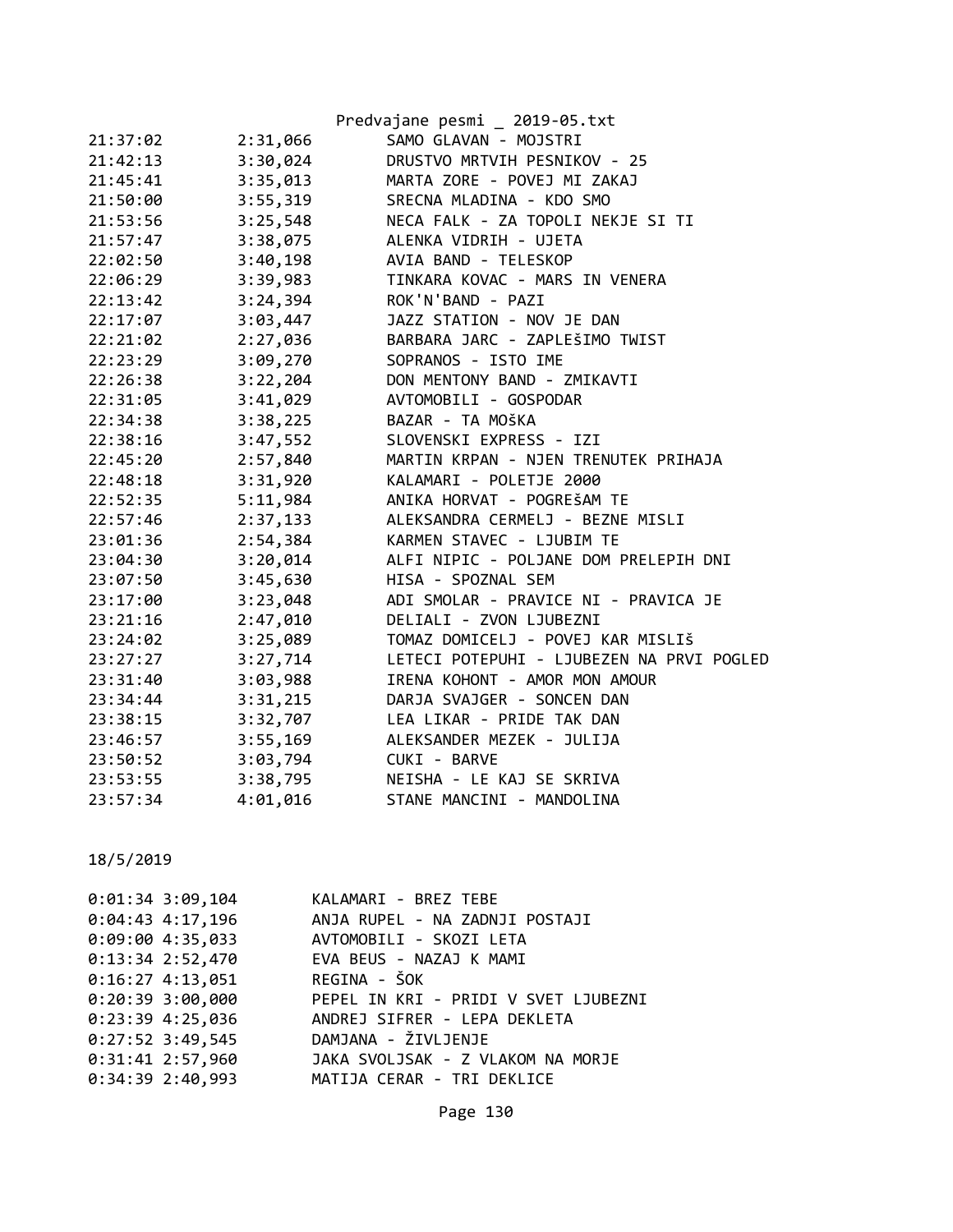|                      | Predvajane pesmi _ 2019-05.txt                       |
|----------------------|------------------------------------------------------|
| $0:37:20$ 4:17,577   | ALENKA GODEC - ZGUBLJAM TE                           |
| $0:41:37$ 3:52,054   | ALEKSANDER MEZEK - KRILA                             |
| 0:45:29 3:57,485     | ADAM - ALFA                                          |
| $0:49:26$ 3:24,031   | IZTOK MLAKAR - POLITIK GUIDO                         |
| 0:52:50 3:00,073     | FOLKROLA - POLNA LUNA                                |
| $0:55:50$ 3:50,525   | ADI SMOLAR - ZIVELE RAZLIKE                          |
| 0:59:36 3:01,069     | MAJA ZALOZNIK - MI POVES                             |
| 1:02:37 2:48,744     | MAJDA ARH - POŠLJI MU VETER POZDRAV                  |
| 1:05:26 3:09,019     | FARAONI/SLAVKO IVANCIC - KAR JE RES, JE RES          |
| 1:08:29 4:29,395     | DARJA SVAJGER - LETIM                                |
| 1:12:58 3:26,559     | NINA PUSLAR - POZDRAV Z LJUBEZNIJO                   |
| $1:16:25$ 3:00,654   | SAN DI EGO - TO JE TO                                |
| $1:19:25$ 3:20,394   | NUSA DERENDA - ZA SLOVENIJO ŽIVIM                    |
| $1:22:45$ 3:28,391   | SARA JAGRIC - VSE KAR VREDNO JE                      |
| 1:26:14 3:20,028     | VILI RESNIK - DELAJ MI TO                            |
| 1:29:31 3:01,690     | POP DESIGN - ZATE SLOVENIJA                          |
| 1:32:33 4:04,860     | KINGSTON - IZGUBIVA SE V NOC                         |
| 1:36:32 3:25,074     | BABALOO BAND - NENAJAVLJEN GOST                      |
| 1:39:56 2:59,794     | AYNEE - NAJLEPŠI DAN                                 |
| 1:42:56 3:46,825     | DAVID GROM - NAJ PADA ZDAJ DEZ                       |
| 1:46:43 3:46,010     | BEPOP - BREZ TEBE                                    |
| 1:50:26 3:44,911     | BOTRI - V NOVO JUTRO                                 |
| 1:54:11 3:11,010     | CUKI - ROCK AND ROLL ZA ZMERAJ                       |
| 1:57:22 3:07,034     | TOMAZ DOMICELJ - JAMAJKA                             |
| $2:00:29$ 4:18,141   | DON MENTONY BAND - TETA MARIJA                       |
| 2:04:47 2:26,999     | SANK ROCK - AL' OSTANEM AL' NAJ GREM                 |
| $2:07:14$ 3:14,780   | MAJA ZUPANCIC - VABILO NA SORBET                     |
| 2:10:28 2:42,758     | NINO ROBIC - URA BREZ KAZALCEV                       |
| 2:13:11 3:44,875     | PAPIR - VELIKI KORAK                                 |
| 2:16:55 2:55,604     | NEZA BRACUN - MOJ REFREN                             |
| 2:19:51 2:59,774     | KARMEN STAVEC - LEP POLETNI DAN                      |
|                      | 2:22:49 3:15,750 NULA KELVINA - KAKO NAJ TE POGRESAM |
| 2:26:05 3:08,219     | NEISHA - TISTE LEPE DNI                              |
| 2:29:13 3:28,419     | SUNNY ORCHESTRA - TAT ZMIKAVT                        |
| 2:32:41 4:22,950     | TINKARA KOVAC - KO BO PRISEL                         |
| $2:36:54$ 3:42,445   | MARE B - EDINA                                       |
| 2:40:36 4:33,378     | DRUSTVO MRTVIH PESNIKOV - PINGVIN                    |
| 2:44:59 3:30,911     | 2B - TVOJA SRECA                                     |
| 2:48:30 3:28,871     | NATASA & ZIBELNIK - DAN JE LEP                       |
| 2:51:59 2:06,505     | LIDIJA KODRIC - DANES MI JE 16 LET                   |
| $2:54:05$ 3:13,232   | AVIA BAND - KAKO JI JE IME                           |
| 2:57:17 3:33,998     | KATRINAS - DO NEBA                                   |
| 3:00:51 2:59,978     | ROK'N'BAND - JAGODE IN COKOLADA                      |
| 3:03:51 3:39,990     | PANDA - MORJE IN                                     |
| $3:07:22$ 2:40,587   | JAZZ STATION - NAGAJIV NASMEH                        |
| $3:10:03$ $3:45,994$ | MARINO LEGOVIC & ZBOR - PO PRAZNIKIH DISI            |
| $3:13:48$ 3:29,986   | DASHA - V PRELEPI LJUBLJANI                          |
| $3:17:18$ 4:12,276   | MARTIN KRPAN - SOVRAZNIK NE SPI                      |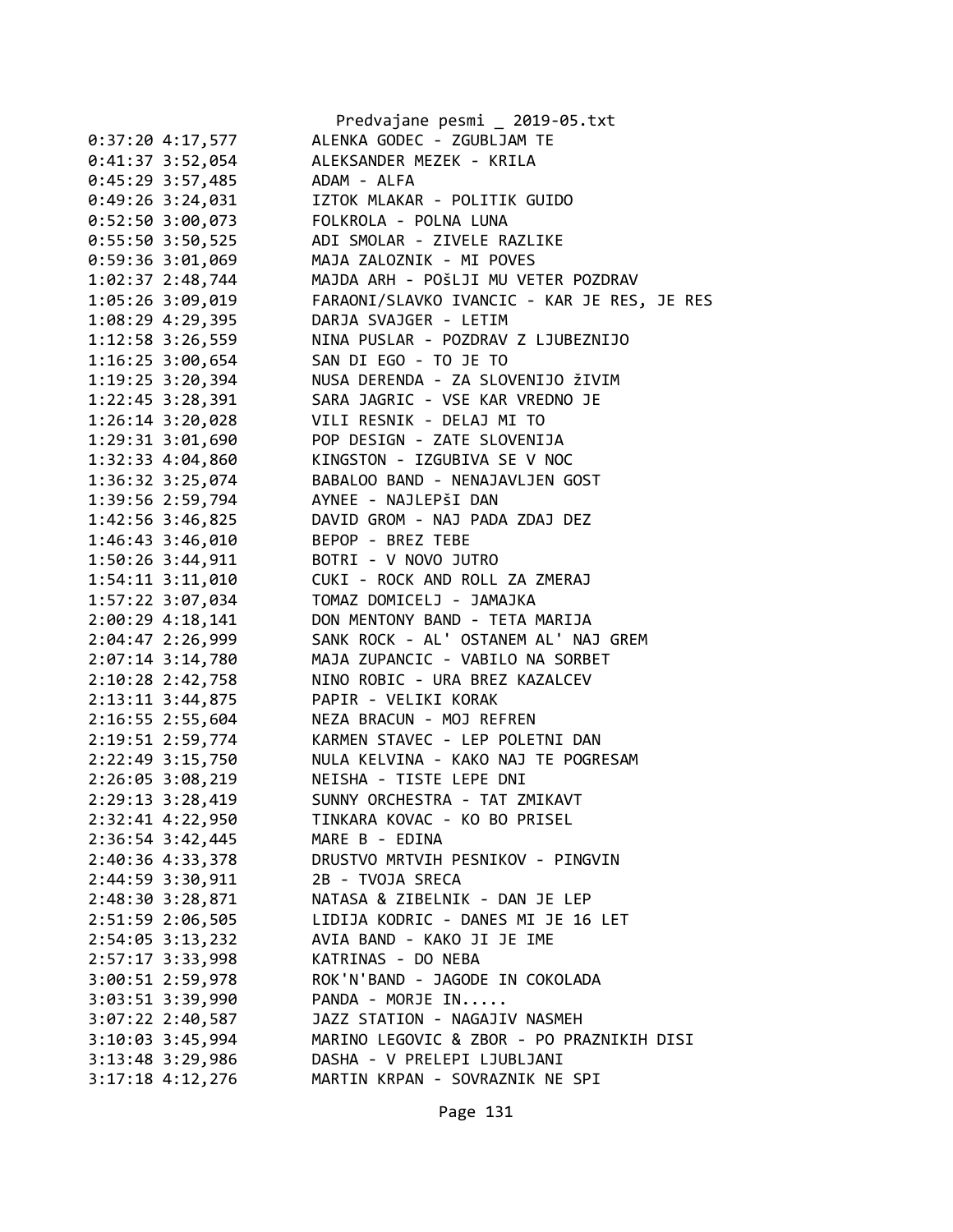|                                        | Predvajane pesmi _ 2019-05.txt                                       |
|----------------------------------------|----------------------------------------------------------------------|
| 3:21:30 2:24,969                       | GU-GU - PAPAGAJA                                                     |
| $3:23:55$ $2:45,898$                   | VICTORY - LE POVEJTE JI                                              |
|                                        | 3:26:38 4:07,637 OTO PESTNER - MOJE TVOJE ULICE                      |
| $3:30:46$ $3:23,549$                   | BILBI - KOT SVA BILA                                                 |
| $3:34:09$ $4:24,024$                   | BAZAR - TINA                                                         |
| 3:38:23 2:47,666                       | MARJANA DERZAJ - BASIN STREET BLUES                                  |
| $3:41:10$ $3:00,793$                   |                                                                      |
| $3:44:10$ $3:11,466$                   | NUDE - TAKO LEPO SI ZLOMILA MI SRCE<br>ALEX VOLASKO - NAJIN TRENUTEK |
| 3:47:22 4:45,929                       | JANEZ ZMAZEK - NA DRUGI STRANI                                       |
|                                        | 3:52:07 3:00,947 MITJA PODLESNIK - TOTALNO HUDA                      |
|                                        | 3:55:08 2:55,041 NECA FALK - DOBRO JUTRO, DOBER DAN                  |
| 3:58:02 2:33,863                       | FLIRRT - NAJIN DAN                                                   |
| 4:00:36 4:30,944                       | VLADO KRESLIN - CESTA (RADIO EDIT)                                   |
| 4:05:06 3:08,552                       | IRENA VRCKOVNIK - SLADKE BESEDE                                      |
| $4:08:15$ 3:48,950                     | MARTA ZORE - PESEM JE VSE KAR IMAM                                   |
|                                        | 4:12:03 3:30,277 CALIFORNIA/MZ HEKTOR - LEDENA PTICA                 |
| 4:15:31 4:05,544                       | ALEKSANDRA - VERJAMEM V LJUBEZEN                                     |
|                                        | 4:19:37 2:55,752 ANDRAZ HRIBAR - MOJA MOJA                           |
| 4:22:32 4:11,740 ANIKA - PLIMA         |                                                                      |
|                                        | 4:26:44 3:56,034 NEW SWING QUARTET - FANTJE                          |
| 4:30:40 3:03,019                       | VANAGO BAND - KADAR SAM SEM V TEMI                                   |
| 4:33:42 3:01,884 MATJAZ JELEN - LEBDIM |                                                                      |
| 4:36:44 3:13,111 SUPERNOVA - KJE SPI   |                                                                      |
|                                        | 4:39:57 3:28,800 ALENKA VIDRIH - PRISLUHNI                           |
|                                        | 4:43:26 2:25,712 DITKA HABERL - VSE ALI NIC                          |
| 4:45:51 4:13,831 ALENKA GODEC - POZABI |                                                                      |
| 4:50:05 2:55,028                       | STANE MANCINI - OTOZNI TANGO                                         |
| 4:53:00 3:44,066                       | PHONOMONICS - POHITIVA                                               |
| 4:56:43 3:36,815                       | ANDREJ SIFRER - SEDEM PIJANSKIH NOCI                                 |
|                                        | 5:00:20 4:00,200 MARJANA DERZAJ - VRNI SE ŠE KDAJ V LJUBLJANO        |
|                                        | 5:04:20 2:55,183 ZLATI MUZIKANTI - PEPELKA                           |
|                                        | 5:07:15 3:07,090 FARAONI - KAKO SI LEPA NOCOJ                        |
| 5:10:22 3:20,000 AVIA BAND - EN KORAK  |                                                                      |
| 5:13:42 3:13,114                       | ALEKSANDER MEZEK - NEBO PO DEŽJU                                     |
| 5:16:55 2:39,008                       | BLUEGRASS HOPPERS - STARA MAMA                                       |
|                                        | DARJA SVAJGER - LJUBEZEN NE ODHAJA                                   |
| 5:19:33 2:49,084                       |                                                                      |
| 5:22:22 3:09,550                       | KARMEN STAVEC - SEM KAR SEM                                          |
| 5:25:32 3:41,105                       | ROK'N'BAND - LJUBIM JO                                               |
| 5:29:13 3:55,021                       | ANJA RUPEL - ZVEZDE SO NA NJENI STRANI                               |
| 5:33:06 4:22,756                       | ALENKA GODEC - IGRA                                                  |
| $5:37:28$ 4:59,301                     | VLADO KRESLIN - TAM NA KONCU DREVOREDA                               |
| 5:42:27 2:02,813                       | TOMAZ DOMICELJ - PO NOVEM LETU BOLJŠE BO                             |
| 5:44:30 3:08,915                       | BRANKA KRANER - LJUBLJANSKI ZVON                                     |
| $5:47:37$ 3:09,104                     | KATJA FASINK & ROK FEREGJA - NOVA POMLAD                             |
| $5:50:46$ 2:41,009                     | AYNEE - TVOJA ROZA                                                   |
| $5:53:26$ 2:54,482                     | SAMO GLAVAN - MOJA PUNCA                                             |
| 5:56:22 3:37,020                       | IGOR - ZALJUBLJENA                                                   |
| 5:59:59 3:23,381                       | ELDA VILER - TU SI TI                                                |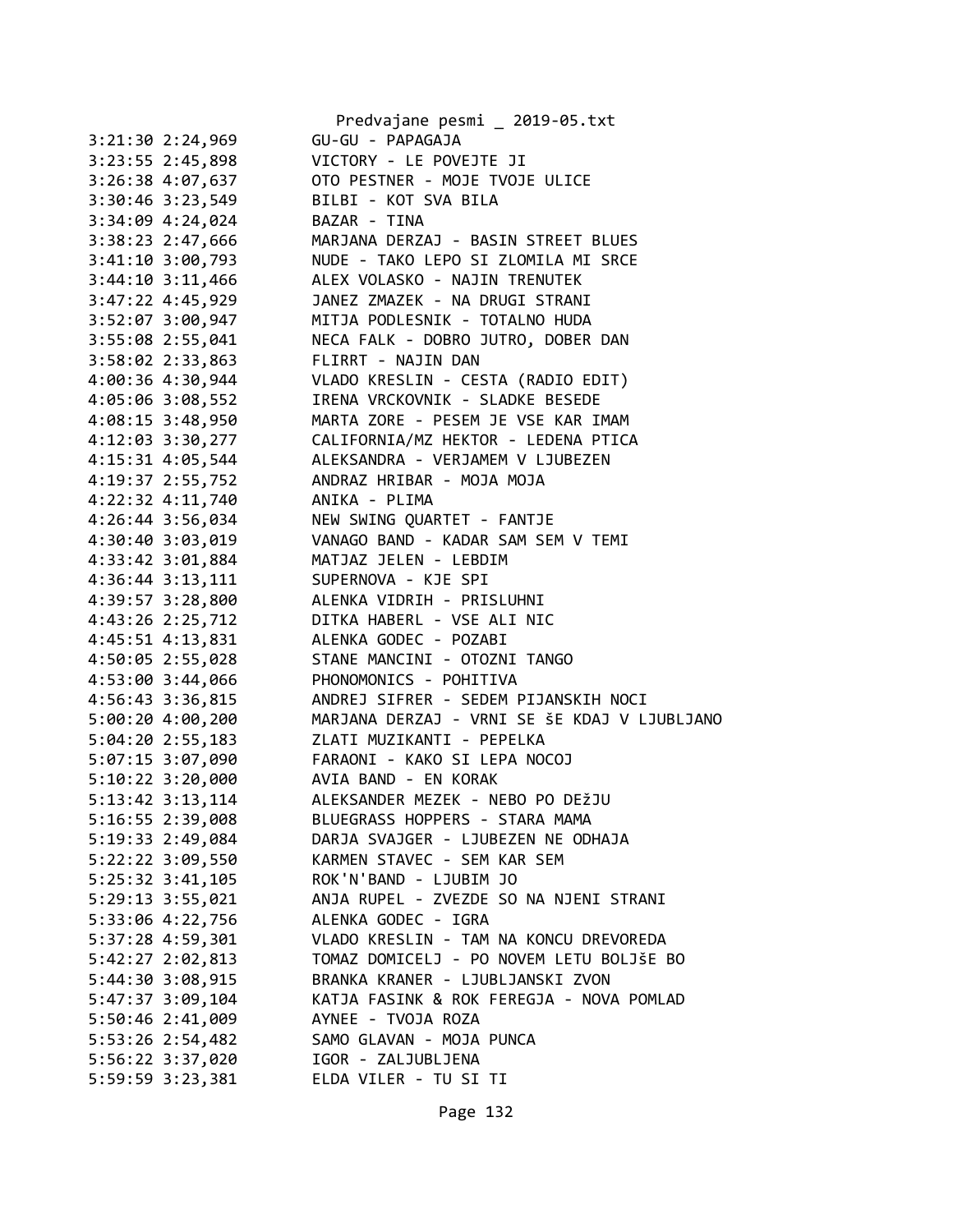|                      | Predvajane pesmi _ 2019-05.txt             |
|----------------------|--------------------------------------------|
| $6:03:22$ 3:19,864   | PEPEL IN KRI - ZA VSE LJUDI SVETA          |
| 6:06:42 3:02,613     | DAMJANA - NAJ VSEM LJUDEM SE DOGODI        |
| 6:09:44 3:26,950     | KALAMARI - SOVRAZIM JUTRA                  |
| 6:13:11 3:00,121     | BELE VRANE - MOJA LJUBEZEN                 |
| 6:16:11 2:59,019     | MILAN PECOVNIK PIDZI - LJUBIM JO           |
| 6:19:10 4:22,585     | HALO - ZVEZDA                              |
| 6:23:32 3:25,001     | NUSA DERENDA - NE KLICI ME                 |
| $6:27:15$ $4:18,310$ | OTO PESTNER - TRIDESET LET (DOLGA)         |
| 6:37:34 3:58,276     | MAJDA SEPE - POJ KITARA MOJEGA SRCA        |
| 6:41:32 3:03,703     | NECA FALK - SAMA FANTA NASLA SI BOM        |
| $6:44:36$ 3:04,254   | BOTRI - JAZ SEM IN                         |
| 6:47:40 4:08,880     | GU-GU - MOJA MALA LUCIJA                   |
| 6:51:48 3:02,603     | DITKA HABERL - NAD MESTOM SE DANI          |
| 6:55:16 4:24,860     | SIMONA VODOPIVEC - GLASBA JE VSE, KAR IMAM |
| 6:59:41 4:33,372     | KATRINAS - MOJ ODER JE NEBO                |
| 7:06:01 4:22,946     | MARTA ZORE - POZABIL SI NA VSE             |
| 7:12:30 3:31,599     | DON MENTONY BAND - NKOL SI NAM ODPUSTU     |
| 7:18:15 2:11,397     | ADI SMOLAR - LJUBIM JO                     |
| 7:20:26 4:20,689     | IZTOK MLAKAR - BRISKULA                    |
| 7:25:06 4:24,452     | TINKARA KOVAC - 2X2                        |
| 7:29:30 2:10,963     | BERTA AMBROŽ - DAN KOT DNEVI VSI           |
| 7:33:25 3:40,824     | KATJA LEVSTIK - ORION                      |
| 7:38:36 3:53,097     | HAZARD - LJUDJE KI SEDIJO V PARKIH         |
| 7:44:08 3:39,552     | MAJDA ARH - ZALJUBLJENA                    |
| 7:47:48 3:21,020     | BAZAR - AMERIKA                            |
| 7:51:09 3:56,176     | HISA - V NOVO JUTRO                        |
| 7:55:05 3:01,724     | POP ART - SE JE CAS                        |
| 7:58:06 4:50,897     | AVTOMOBILI - HVALA ZA PISMA                |
| 8:02:57 3:05,594     | MERRISA IN FREEWAY - FENOMENALEN DAN       |
| 8:06:02 3:24,865     | ANIKA HORVAT - 10 MAREC OB 19 30           |
| 8:09:27 2:55,044     | CUKI/PIKA BOZIC - KOMAR                    |
| 8:12:20 3:37,366     | NINA PUSLAR - POLJUB NA KLOPCI             |
| 8:15:57 3:29,883     | PETER PAN - VROCE USTNICE                  |
| 8:19:27 2:53,993     | MELANHOLIKI - ANJA                         |
| 8:22:20 4:11,546     | FOLKROLA - FRANCI KORAJŽA                  |
| $8:26:51$ 4:13,046   | BABILON/05 - ZEMLJA IN NEBO                |
| $8:35:14$ 3:00,414   | ROK 'N' BAND - DEKLE MOJEGA                |
| 8:42:36 1:35,538     | MATIJA CERAR - PROMETNIK                   |
| 8:48:33 2:53,894     | PRELOM - LJUBEZEN IZ ŠOLSKIH DNI           |
| 8:51:27 3:49,012     | BOZIDAR WOLFGANG WOLF - PRIZNAJ            |
| 8:55:17 3:30,070     | SARA JAGRICC - POBEGNI Z MANO              |
| 8:58:47 4:01,768     | KINGSTON - LUNA NAD OBALO                  |
| 9:04:52 3:24,831     | ZABJAK TRIO - MORALITETA                   |
| 9:08:18 3:58,027     | ANIKA - OGENJ IN LED                       |
| 9:16:26 3:03,884     | JANEZ ZMAZEK - LAHKO NARDIM ŠE BOLJŠ       |
| $9:20:34$ 4:13,919   | SUPERNOVA - HEY DEDA                       |
| 9:25:06 3:45,104     | CALIFORNIA/MZ HEKTOR - USTAVIL BI CAS      |
| $9:28:50$ $3:54,592$ | TULIO FURLANIC - TOCNO VMES                |
|                      |                                            |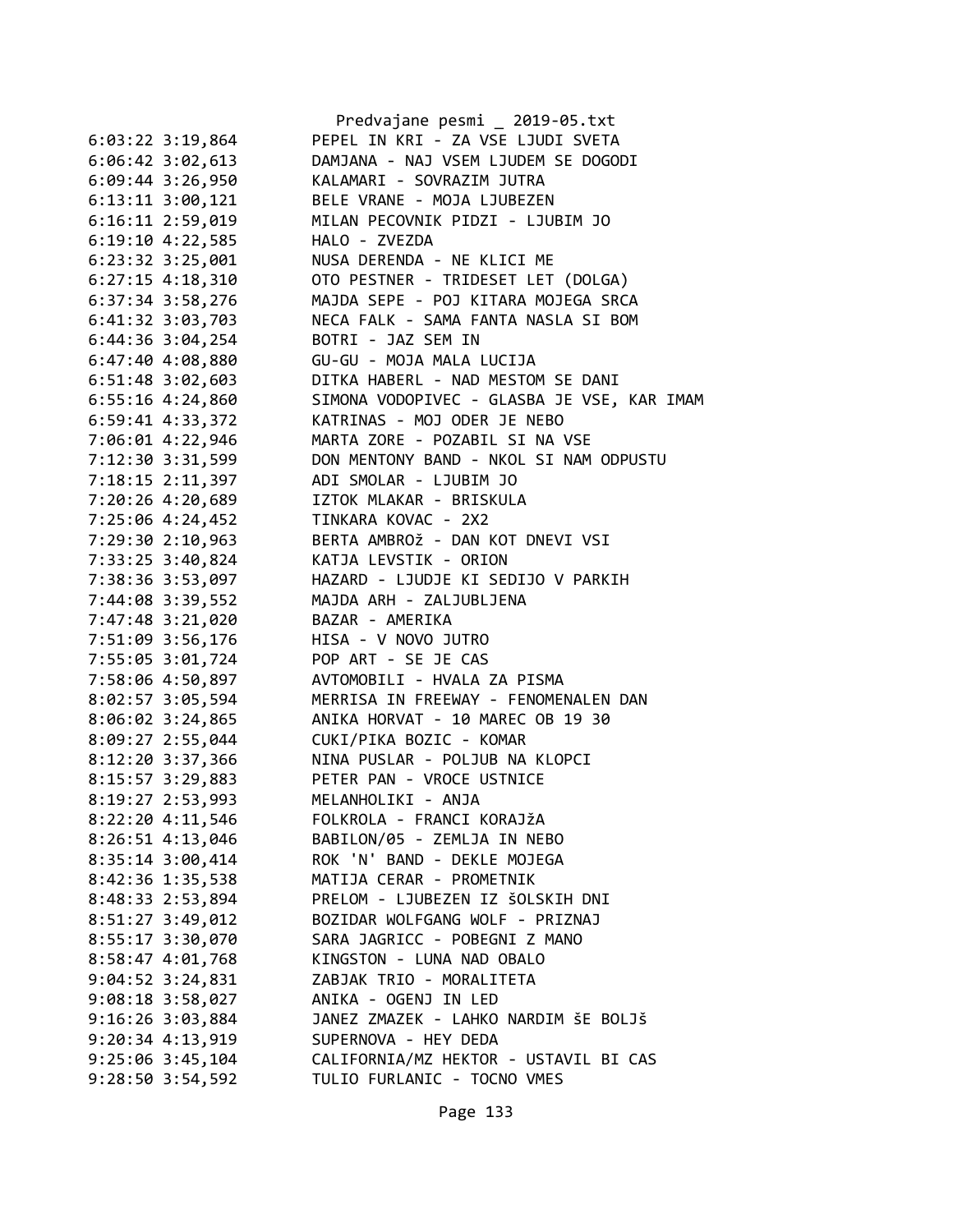|                      |          | Predvajane pesmi _ 2019-05.txt              |
|----------------------|----------|---------------------------------------------|
| 9:33:53 3:59,991     |          | VICTORY - TEQUILA IZ TVOJEGA POPKA          |
| 9:37:53 3:09,921     |          | OTO PESTNER & ELDA VILER - MOJA DEZELA      |
| 9:44:04 1:33,711     |          | MODRI VAL - BODI MOJ                        |
| $9:45:34$ $3:21,125$ |          | MARJANA DERZAJ - DIXIELAND BAND             |
| $9:48:55$ 2:42,960   |          | EVA SRSEN - LJUBI, LJUBI, LJUBI             |
| 9:52:42 4:49,089     |          | ALENKA GODEC - MOJ PRIJATELJ SI             |
| 9:57:57 3:28,857     |          | BABALOO BAND - POT DOMOV                    |
| 10:03:29             | 4:09,210 | ORLEK - PUNCA S ŠOHTA                       |
| 10:07:38             | 4:12,653 | SANK ROCK - LAHKA DAMA                      |
| 10:16:50             | 4:13,462 | ANJA RUPEL - KOT DA TE NI                   |
| 10:22:07             | 2:42,870 | ROK'N'BAND - RAD JO IMAM                    |
| 10:25:01             | 4:44,342 | TOMAZ DOMICELJ - ŠPRICER BLUES              |
| 10:30:54             | 3:43,452 | CAPTAIN'S GANG - OD MRAKA DO ZORE           |
| 10:34:37             | 3:19,150 | DARJA SVAJGER - OB MENI                     |
| 10:37:56             | 3:15,027 | IRENA VRCKOVNIK - VSAK MOSKI NAJ            |
| 10:44:15             | 4:26,714 | ANDREJ SIFRER - SLIŠIM TRAVO RAST'          |
| 10:48:41             | 2:58,031 | YUHUBANDA - CRNO NA BELEM                   |
| 10:52:43             | 3:25,110 | ANA DEŽMAN - RADA BI                        |
| 10:56:08             | 2:55,088 | STANE MANCINI - PRIDES KAKOR VETER          |
| 11:01:07             | 3:00,180 | AVIA BAND - VSAJ SE TRENUTEK                |
| 11:04:04             | 2:29,283 | ELDA VILER - TI SI MOJA LJUBEZEN            |
| 11:06:33             | 4:18,049 | NUDE - PRI VODNJAKU                         |
| 11:16:53             | 3:25,350 | BOTRI - OB TEBI SE MI ZROLA                 |
| 11:21:22             | 3:17,721 | FOXY TEENS - MOJA SIMPATIJA                 |
| 11:24:58             | 3:11,304 | BELE VRANE - MOJE DEKLE                     |
| 11:28:09             | 3:07,890 | FARAONI - KAKO SI LEPA NOCOJ                |
| 11:32:26             | 2:57,640 | NUSA DERENDA - NE, NI RES                   |
| 11:35:22             | 2:22,050 | OTO PESTNER - LAHKO VPRAŠANJE               |
| 11:37:44             | 3:11,993 | ALEKSANDER MEZEK - NEBO PO DEZJU            |
| 11:45:42             | 3:10,998 | KALAMARI - VSE ME IMAJO RAJSI               |
| 11:48:52             | 3:46,279 | SAMO GLAVAN - NATEGNJENCI                   |
| 11:53:43             | 5:03,723 | LOPATIC FAMILY BAND - USODA                 |
| 12:00:51             | 4:31,532 | PAPIR - PERON 9                             |
| 12:05:23             | 3:50,003 | SUNNY ORCESTRA - ODHAJAM                    |
| 12:12:47             | 2:56,376 | PEPEL IN KRI - VODA NA MOJ MLIN             |
| 12:15:43             | 4:05,127 | JADRANKA JURAS - DRUGACE NE ZNAM            |
| 12:20:52             | 3:28,980 | IZTOK MLAKAR - BETULA                       |
| 12:24:40             | 2:55,534 | ADI SMOLAR - BOGNEDAJ DA BI CRKNU TELEVIZOR |
| 12:27:35             | 3:05,025 | DON MENTONY BAND - ZDEJ S'M PA MISKO        |
| 12:31:49             | 2:21,159 | NECA FALK - BANANE                          |
| 12:34:10             | 3:29,515 | NEISHA - PRIDEJO CASI                       |
| 12:37:36             | 3:47,812 | AVTOMOBILI - MRAZ                           |
| 12:46:24             | 2:59,708 | MONIKA PUCELJ - MI PASE                     |
| 12:50:26             | 3:28,119 | GU-GU - DNEVI, KI PRIHAJAJO                 |
| 12:53:54             | 2:23,176 | BRANKA KRANER - PREDRAMI ME                 |
| 12:56:39             | 3:32,526 | DAMJANA - NOCOJ LJUBILA BI SE S TEBOJ       |
| 13:00:59             | 3:29,062 | MONIKA BAJUK - POGLEJ V NEBO                |
| 13:04:28             | 4:21,436 | BAZAR - SI ŠE JEZNA NAME                    |
|                      |          |                                             |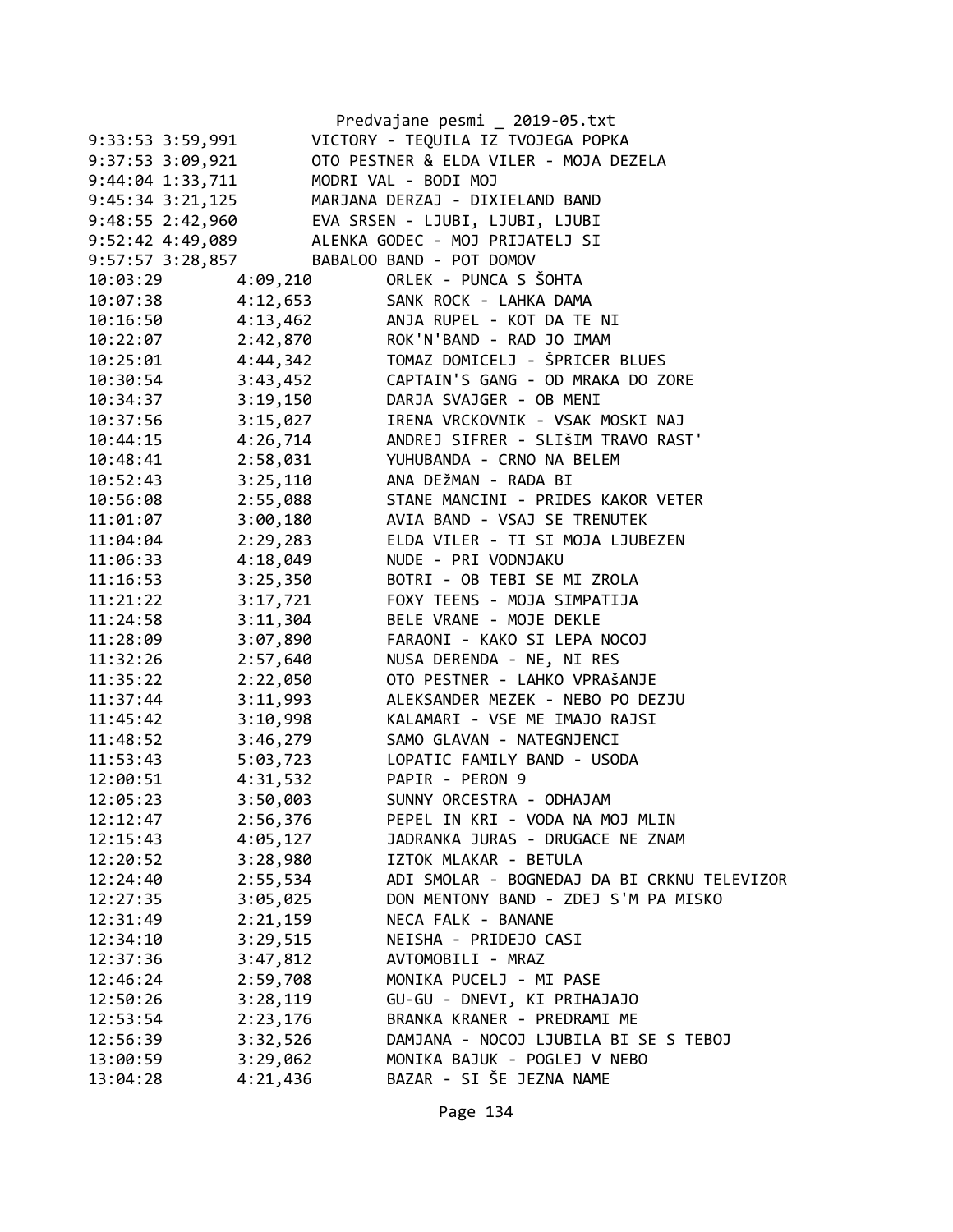|          |          | Predvajane pesmi _ 2019-05.txt            |
|----------|----------|-------------------------------------------|
| 13:08:49 | 3:13,000 | CEDAHUCI - JE MIMO LETO                   |
| 13:12:57 | 2:54,276 | NINA PUSLAR - KDO SE VERJAME              |
| 13:15:51 | 4:11,091 | ANIKA HORVAT - PLIMA                      |
| 13:20:57 | 3:33,913 | BILBI - PESEM OD VCERAJ                   |
| 13:24:50 | 3:20,046 | NINO ROBIC - POSLEDNJA POSTAJA            |
| 13:28:10 | 2:24,848 | FLIRRT - GREM RADIOEDIT                   |
| 13:30:49 | 3:24,818 | FOLKROLA - TUMASTI OŽBI                   |
| 13:34:13 | 2:37,984 | VLADO KRESLIN/HORIZONT - TE IGRE BO KONEC |
| 13:36:51 | 3:51,024 | DANILO KOCJANCIC/MATJAZ JELEN - POISCI ME |
| 13:41:37 | 2:48,086 | AYNEE - NA MORJE                          |
| 13:44:24 | 3:09,359 | KINGSTON - TAM TAM TAM                    |
| 13:47:34 | 3:36,545 | HAZARD - VSAK JE SAM                      |
| 13:51:24 | 2:59,020 | ANDRAZ HRIBAR - ZIVLJENJE JE              |
| 13:54:21 | 3:29,515 | DRUŠTVO MRTVIH PESNIKOV - 25              |
| 13:57:51 | 3:25,980 | DADI DAZ - MAMIN SIN                      |
| 14:02:02 | 3:17,192 | TATJANA DREMELJ - DALA SEM TI VSE         |
| 14:05:19 | 4:15,037 | DAMJANA GOLAVSEK - PRETEKLOST JE MIMO     |
| 14:10:29 | 3:15,020 | KARMEN STAVEC - VZEMI MOJO DLAN           |
| 14:13:40 | 2:58,780 | POP DESIGN - PUSTI SONCU V SRCE           |
| 14:16:38 | 2:23,961 | MAJDA SEPE - ŠUŠTARSKI MOST               |
| 14:19:57 | 3:12,391 | TINKARA KOVAC - SPET                      |
| 14:23:09 | 4:15,820 | ALENKA GODEC - POT DO SRCA                |
| 14:27:44 | 4:16,960 | DAN D - KO HODIS NAD OBLAKI               |
| 14:32:15 | 2:34,807 | PRO ANIMA SINGERS - TI SI MOJA LJUBEZEN   |
| 14:34:50 | 3:40,021 | DAMJANA IN HOT HOT HOT - LJUBIM NORO      |
| 14:38:29 | 3:31,022 | CUKI - LAHKO BI BIL                       |
| 14:42:55 | 3:18,418 | ALEKSANDER NOVAK - DA BI (RADIO EDIT)     |
| 14:46:13 | 4:09,185 | SUNNY ORCHESTRA - KO SPIŠ NA TLEH         |
| 14:51:25 | 3:14,890 | BABILON IN DADA - KOT OCEAN (EMA 99)      |
| 14:54:40 | 2:38,594 | BLUEGRASS HOPPERS - STARA MAMA            |
| 14:57:18 | 3:53,444 | MAJDA ARH - LJUBEZEN JE KOT VINO          |
| 15:01:59 | 3:22,093 | MARKO VOZELJ - TUKAJ SI                   |
| 15:05:21 | 4:15,920 | PANDA - EN KORAK                          |
| 15:10:33 | 3:35,417 | MARJANA DERZAJ - BREZA MOJE MLADOSTI      |
| 15:14:08 | 2:42,987 | IRENA VRCKOVNIK - POVABI ME               |
| 15:16:51 | 2:28,568 | AVIA BAND - HODIM PO PARKU                |
| 15:21:17 | 2:55,249 | YLENIA ZOBEC - PRIZNAM                    |
| 15:24:31 | 3:01,664 | ANDREJ SIFRER - VASOVALEC                 |
| 15:27:32 | 3:53,821 | HALO - ANITA NI NIKOLI                    |
| 15:32:41 | 3:33,225 | ANJA RUPEL - PRIHAJA JESEN                |
| 15:36:14 | 3:55,452 | KING FOO - NENAVADNO JE OK                |
| 15:41:06 | 3:04,131 | TOMAZ DOMICELJ - NA VRHU                  |
| 15:44:10 | 3:44,295 | NUDE - PADAM V LJUBEZEN                   |
| 15:47:54 | 3:57,022 | DARJA SVAJGER - BODI VETER                |
| 15:52:54 | 4:16,030 | BEPOP - BELA SNEZINKA                     |
| 15:57:36 | 4:01,433 | JANKO ROPRET - LEPA SI NOCOJ              |
| 16:02:24 | 3:50,014 | VICTORY - A TI!                           |
| 16:06:06 | 2:48,671 | MARTA ZORE - V TEBI JE MOC                |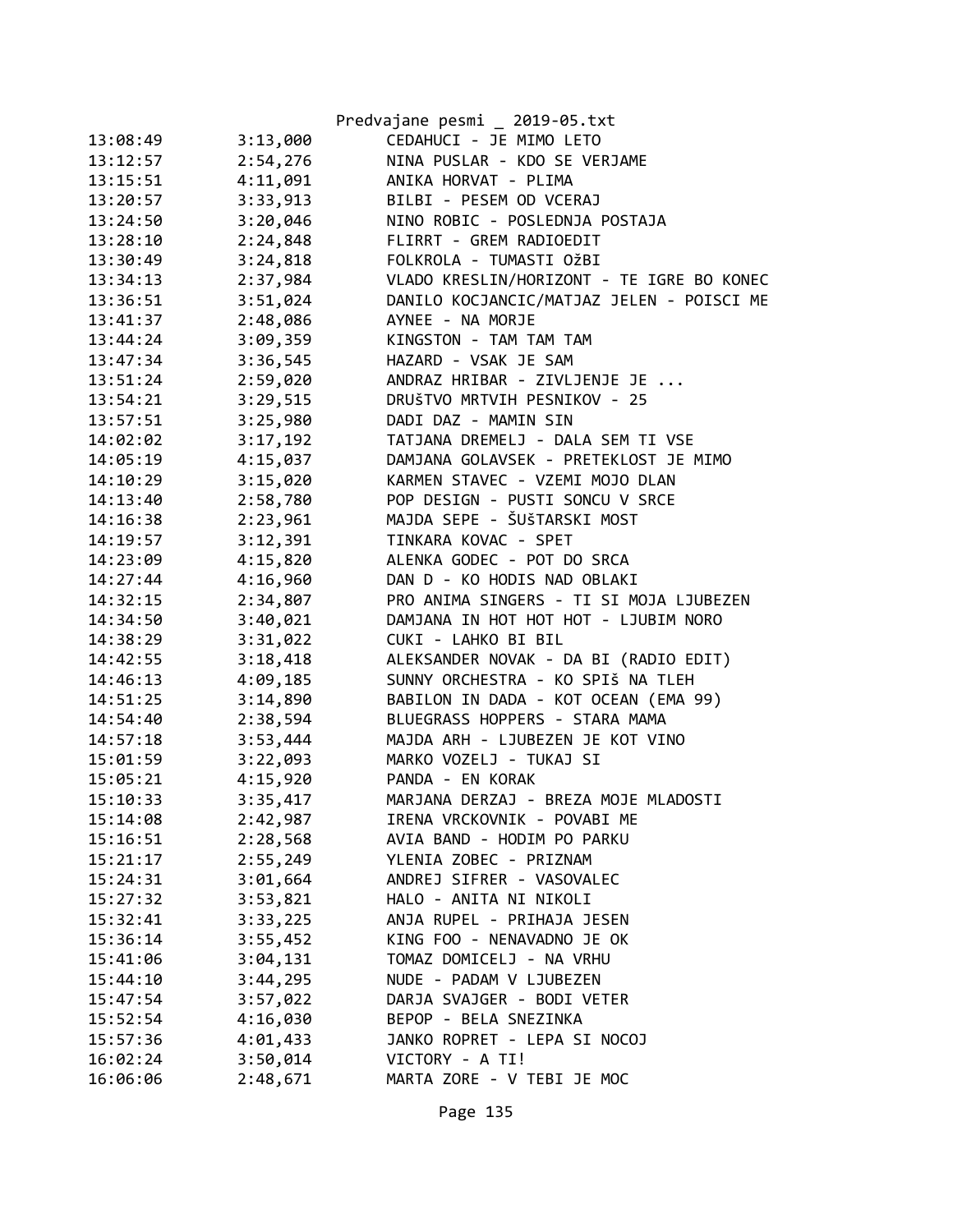|          |          | Predvajane pesmi _ 2019-05.txt         |
|----------|----------|----------------------------------------|
| 16:08:55 | 2:57,008 | LETECI POTEPUHI - KURJA LOJTRA         |
| 16:12:46 | 3:58,256 | SOPRANOS - CAS ZA NOROSTI (RADIO EDIT) |
| 16:16:44 | 3:15,298 | BOTRI - KER VEM                        |
| 16:21:57 | 4:24,673 | CALIFORNIA/MZ HEKTOR - MOJE HREPENENJE |
| 16:26:40 | 4:40,480 | HISA - LEDENE CESTE                    |
| 16:35:34 | 4:07,715 | PEPEL IN KRI - DEKLE IZ ZLATE LADJICE  |
| 16:44:04 | 3:04,806 | DON MENTONY BAND - ZDEJ S'M PA MIŠKO   |
| 16:51:30 | 2:53,039 | VILI RESNIK - DALEC JE AMERIKA         |
| 16:54:21 | 3:25,951 | NUSA DERENDA - BOGINJA                 |
| 16:57:47 | 3:17,092 | OTO PESTNER - CAS ZA ZALJUBLJENE       |
| 17:01:40 | 1:56,723 | MATIJA CERAR - VESELO NA POT           |
| 17:03:36 | 3:45,632 | NIKKA - ZA TVOJ NASMEH                 |
| 17:07:22 | 2:39,102 | BELE VRANE - SANJE O KALIFORNIJI       |
| 17:11:24 | 3:24,526 | FARAONI - PESKADOR                     |
| 17:14:49 | 2:57,979 | STANE MANCINI - NAMESTO PISMA          |
| 17:17:46 | 3:14,944 | EDVIN FLISER - TAM KJER SEM DOMA       |
| 17:22:25 | 3:23,028 | SLEEPWALKERS - IME ROZE                |
| 17:26:07 | 3:05,863 | ADI SMOLAR - PREMAV                    |
| 17:30:19 | 3:18,774 | NEISHA - MALO TU MALO TAM              |
| 17:33:38 | 3:38,317 | MANOUCHE - BI SLA NAPREJ               |
| 17:37:16 | 3:41,520 | ROK 'N' BAND - GIRI GIRI               |
| 17:42:21 | 3:35,877 | BAZAR - FEHTARJI                       |
| 17:45:57 | 2:57,569 | DAMJANA - JE TO LJUBEZEN               |
| 17:48:54 | 2:38,050 | ALENKA VIDRIH - VRTILJAK               |
| 17:53:10 | 3:42,533 | GU-GU - LJUBICA MOJ'GA SRCA            |
| 17:56:54 | 3:56,050 | ROK'N'BAND - ZVEZDICA                  |
| 18:01:20 | 4:05,094 | SANK ROCK - KER TE LJUBIM              |
| 18:05:24 | 2:44,094 | SAMO GLAVAN - VREDNOTE GENOCIDA        |
| 18:08:08 | 3:21,441 | KALAMARI - RITEM SONCA                 |
| 18:12:26 | 3:51,876 | AVTOMOBILI - POT DOMOV                 |
| 18:16:18 | 2:55,969 | IZTOK MLAKAR - EN GLAZ VINA MI DAJ     |
| 18:20:37 | 3:06,684 | ALEKSANDER MEZEK - JOK NA DEZJU        |
| 18:23:44 | 3:00,532 | MLADI LEVI - ODA IRENI                 |
| 18:27:03 | 3:41,763 | NECA FALK - DRAVSKI MOST               |
| 18:32:29 | 2:33,309 | MATIJA CERAR - HIJA-HO                 |
| 18:36:32 | 3:27,051 | MARJANA DERZAJ - CABARET               |
| 18:41:39 | 3:06,021 | HAZARD - OTROCI PANKRTOV               |
| 18:44:44 | 3:17,025 | KINGSTON - HOTEL MODRO NEBO            |
| 18:47:57 | 3:23,725 | KARMEN STAVEC - ENA SOLZICA            |
| 18:51:20 | 4:11,718 | 7.OKTOBER - NI SE CAS                  |
| 18:55:58 | 2:20,560 | LIDIJA KODRIC - PASTIR KOSTJA          |
| 18:58:18 | 3:11,649 | DAMJANA GOLAVSEK - OLJKA               |
| 19:02:06 | 3:03,032 | CHATEAU/DADI DAZ - SOLZICE             |
| 19:05:08 | 3:46,622 | TANGELS - TI SI POLETJE                |
| 19:08:55 | 2:56,873 | BILBI - TO NI BLUES                    |
| 19:13:15 | 2:57,369 | ALMA - Z MANO GRES                     |
| 19:16:12 | 2:56,863 | FOLKROLA - DVIGNIL BOM ZASTAV          |
| 19:20:33 | 4:22,030 | ALENKA GODEC - KLIC DOBROTE            |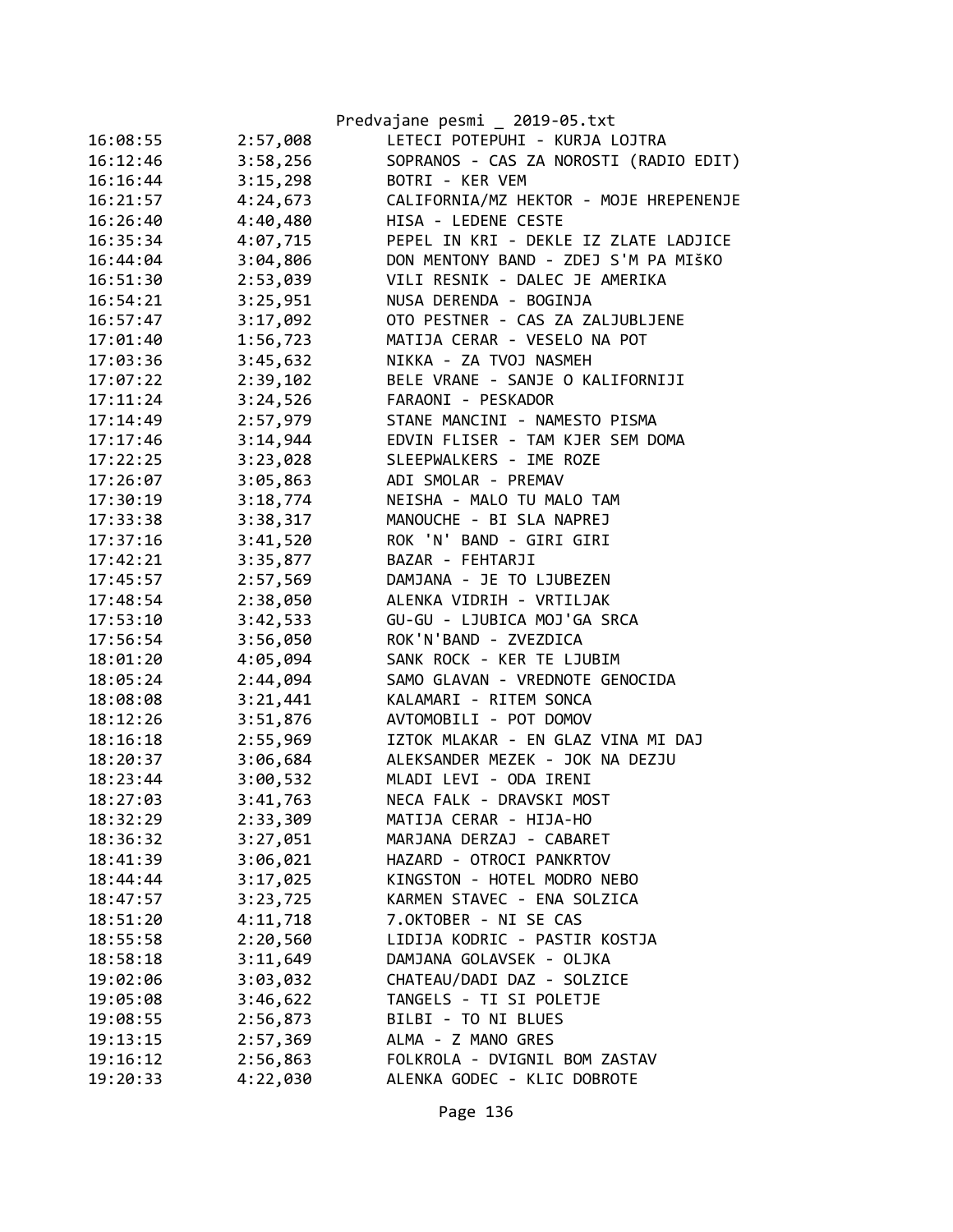|          |          | Predvajane pesmi _ 2019-05.txt                |
|----------|----------|-----------------------------------------------|
| 19:25:14 | 2:53,180 | NINA PUSLAR - MED VRSTICAMI                   |
| 19:28:06 | 2:30,248 | ANIKA HORVAT - URA BREZ KAZALCEV              |
| 19:31:45 | 3:35,703 | NEZA DROBNIC - BREZ BESED                     |
| 19:35:21 | 4:04,848 | DRUSTVO MRTVIH PESNIKOV - POD OBLAKOM         |
| 19:40:38 | 4:28,592 | ROK N BAND - BAMBINA                          |
| 19:45:07 | 3:20,526 | IVANKA KRASEVEC - PRESERN - NISEM SANJALA     |
| 19:48:27 | 3:04,095 | ZELJKO - VERONIKA                             |
| 19:53:09 | 3:07,021 | BETI JURKOVIC - ENKRAT SE                     |
| 19:56:15 | 4:12,270 | ANJA RUPEL - BREZ LJUBEZNI                    |
| 20:00:58 | 3:01,036 | TOMAZ DOMICELJ - SLOVENSKEGA NARODA SIN       |
| 20:03:57 | 2:49,553 | ANDREJ SIFRER - DAJVA SI NAGAJAT              |
| 20:06:46 | 4:02,907 | LAMAI - SPET TE SLISIM                        |
| 20:14:59 | 2:25,804 | BRANKA KRANER - MON MONSIEUR                  |
| 20:17:24 | 4:04,433 | VLADO KRESLIN - JOUŽEK                        |
| 20:22:12 | 3:14,171 | SELL OUT - POPOLN DAN                         |
| 20:25:44 | 3:58,484 | AVIA BAND - GLEJ                              |
| 20:31:06 | 3:31,036 | CUKI - ZOBAR                                  |
| 20:34:35 | 3:51,152 | DITKA HABERL - KO SEM ZALJUBLJENA             |
| 20:38:26 | 3:25,531 | PANDA - DALEC STRAN                           |
| 20:44:52 | 2:45,823 | DARJA SVAJGER - PRISLUHNI MI                  |
| 20:47:38 | 2:35,018 | SING & SONG - ZENSKE                          |
| 20:51:05 | 3:00,020 | REGINA - DAN NAJLEPSIH SANJ                   |
| 20:54:07 | 3:36,994 | JANEZ BONCINA BENC - NAVALI NAROD NA GOSTILNE |
| 20:57:43 | 3:21,491 | DON MENTONY BAND - TO JE MOJ' ŽIVLJENJE       |
| 21:02:14 | 2:45,029 | BABALOO BAND - KRALJ SVETA                    |
| 21:04:58 | 4:30,091 | PEPEL IN KRI - SONCE POMLADI                  |
| 21:14:28 | 2:57,012 | BOTRI - ANGELINA                              |
| 21:17:23 | 4:02,310 | MAJDA ARH - OPROSTI MI                        |
| 21:22:08 | 3:55,003 | IRENA VRCKOVNIK - PESEM O POMLADI             |
| 21:26:03 | 3:11,839 | POP DESIGN - ZATE                             |
| 21:30:52 | 3:23,652 | DAN D - POZITIVNE MISLI                       |
| 21:34:15 | 3:49,037 | MZ HEKTOR/CALIFORNIA - MAKSIMALNO DOBER DAN   |
| 21:38:04 | 3:25,994 | AURORA - ODPELJI ME                           |
| 21:44:30 | 1:42,549 | MAJDA SEPE - ROMANCA                          |
| 21:46:12 | 3:16,995 | ADI SMOLAR - RADI SE IMEJTE                   |
| 21:50:22 | 3:16,784 | FARAONI - SLAVOSPEV                           |
| 21:53:38 | 3:41,749 | VICTORY - MI MAMO SE FAJN                     |
| 21:57:45 | 1:57,813 | ROK 'N' BAND - NE TEŽIT                       |
| 22:01:07 | 3:35,529 | MANOUCHE - RESNICNA ROMANSA                   |
| 22:04:42 | 4:26,965 | BELE VRANE - NAJ SIJE SONCE                   |
| 22:15:13 | 2:38,045 | MAJDA SEPE & NINO ROBIC - BELE LADJE          |
| 22:17:50 | 3:08,015 | MARTA ZORE - NE BO TI LAHKO                   |
| 22:21:38 | 3:49,771 | NUSA DERENDA - LUC                            |
| 22:25:24 | 5:36,293 | TATJANA DREMELJ - CE NE LJUBIS ME VEC         |
| 22:32:09 | 3:12,804 | PETER DIRNBEK - PRVA SLUZBA                   |
| 22:35:21 | 3:59,924 | STANE MANCINI - MANDOLINA                     |
| 22:44:08 | 4:01,986 | MATEVZ SALEHAR HAMO - PRIHAJAS                |
| 22:48:10 | 3:25,682 | OTO PESTNER - VEM, NEKJE ZIVETI MORA          |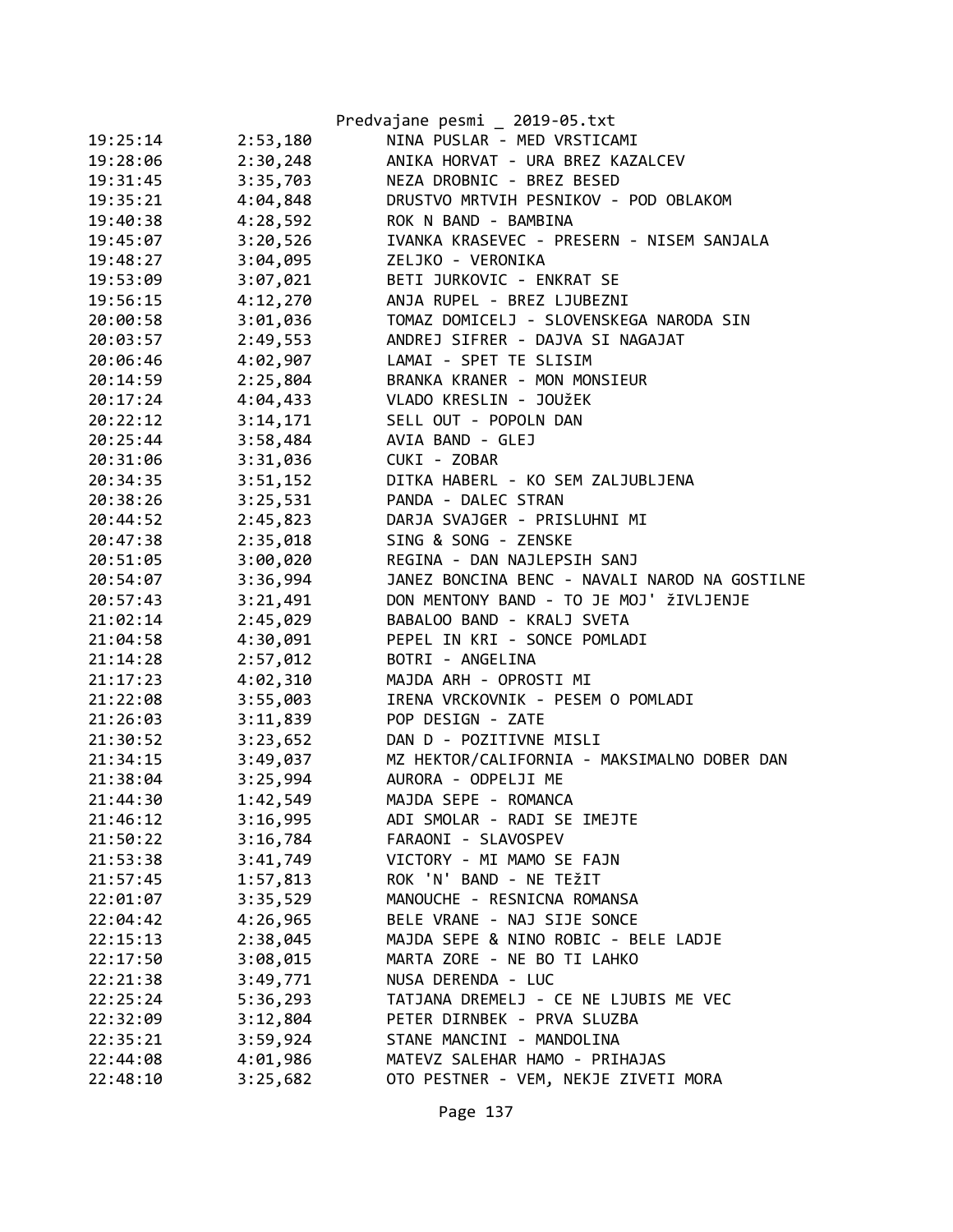|          |          | Predvajane pesmi 2019-05.txt            |
|----------|----------|-----------------------------------------|
| 22:52:28 | 4:24,378 | IZTOK MLAKAR - CIKORIJA IN KAFE         |
| 22:56:52 | 2:58,883 | ANDRAZ HRIBAR - ZIVLJENJE JE            |
| 23:01:28 | 2:40,008 | MILAN KAMNIK - GREMO NA KAVO V PORTOROZ |
| 23:04:08 | 3:55,885 | BAZAR - PORTOROŽ 1905                   |
| 23:08:04 | 2:49,336 | ALEX VOLASKO - PRAVLJICA                |
| 23:14:27 | 3:53,758 | VILI RESNIK - NA FUZBAL ME PUST         |
| 23:18:21 | 3:01,322 | ALEKSANDER MEZEK - SIVA POT             |
| 23:22:05 | 3:16,756 | JERICA HABER - ZIVLJENJE SE SMEJI       |
| 23:25:22 | 3:54,607 | DAVID GROM - EN KLIC STRAN              |
| 23:30:09 | 4:57,382 | SAMO GLAVAN - ZGODOVINA OBSTOJA         |
| 23:35:06 | 3:36,747 | MONIKA PUCELJ - DA BIL BI TI            |
| 23:38:42 | 2:37,435 | ELDA VILER - KDO SI, NE VEM             |
| 23:46:20 | 2:52,700 | GU-GU - GU-GU GRE V HOLLYWOOD           |
| 23:49:12 | 3:46,713 | ALENKA GODEC - ZA NASMEH                |
| 23:52:59 | 3:42,210 | AVTOMOBILI - PALME GORIJO               |
| 23:56:41 | 3:51,434 | HISA - MELODIJA                         |
|          |          |                                         |

|                              | 0:00:32 3:24,019 ADI SMOLAR - JAZ SEM NOR                |
|------------------------------|----------------------------------------------------------|
|                              | 0:03:56 3:49,424 BABALOO BAND - KO SEM SAM               |
|                              | 0:07:45 3:17,019 VLADO KRESLIN - SPET DOMA               |
|                              |                                                          |
|                              | 0:14:32 4:11,318 ANJA RUPEL - BREZ LJUBEZNI              |
|                              | 0:18:43 3:47,203 KATJA KOREN - DAJ UPAJ SI               |
|                              | 0:22:30 2:19,506 MARJANA DERZAJ - VOZI ME VLAK V DALJAVE |
|                              | 0:24:49 3:38,684 DON MENTONY BAND - DOBRA MRHA           |
|                              | 0:28:28 3:36,794 ELECTRIX - RADIO                        |
|                              | 0:32:04 2:52,793 TRISTAN - POLETJE SE POSLAVLJA          |
|                              | 0:34:57 3:23,043 KINGSTON - KO BO PADAL DEŽ              |
|                              | 0:38:20 3:33,999 KALAMARI - MI ZNAMO                     |
|                              | 0:41:54 3:04,494 PAPIR - DOMOTOZJA                       |
|                              | 0:44:58 3:25,129 D.A.Z. - BODI MOJA KRI                  |
|                              | 0:48:23 4:15,145 FOLKROLA - MARUŠKA                      |
|                              | 0:52:38 3:29,364 FLIRRT - V TVOJEM TELESU                |
|                              | 0:56:07 2:42,616 ANIKA - NE CAKAJ NA MAJ                 |
|                              | 0:58:49 3:58,584 ALENKA GODEC - DOVOLJ MI JE             |
|                              | 1:02:48 3:34,844 CALIFORNIA/MZ HEKTOR - STARA BARKA      |
|                              | 1:06:19 2:24,028 LIDIJA KODRIC - PRIDI V SOBOTO          |
|                              | 1:08:43 3:54,210 BOTRI - MAL' PREKRATKA                  |
|                              | 1:12:37 3:38,828 HAZARD - VSAK JE SAM                    |
|                              | 1:16:16 3:09,018 ROK'N'BAND - TINA                       |
|                              | 1:19:22 4:23,525 NUSA DERENDA - ROKO NA SRCE             |
|                              | 1:23:45 3:45,544 ANDREJ SIFRER - ZOBOBLUES               |
|                              | 1:27:31 3:31,150 NINA PUSLAR - OBJEMI ME ZDAJ            |
|                              | 1:30:57 3:27,014 AVTOMOBILI - DRUGACNO NEBO              |
| 1:34:24 3:16,024 CUKI - OE ! |                                                          |
|                              |                                                          |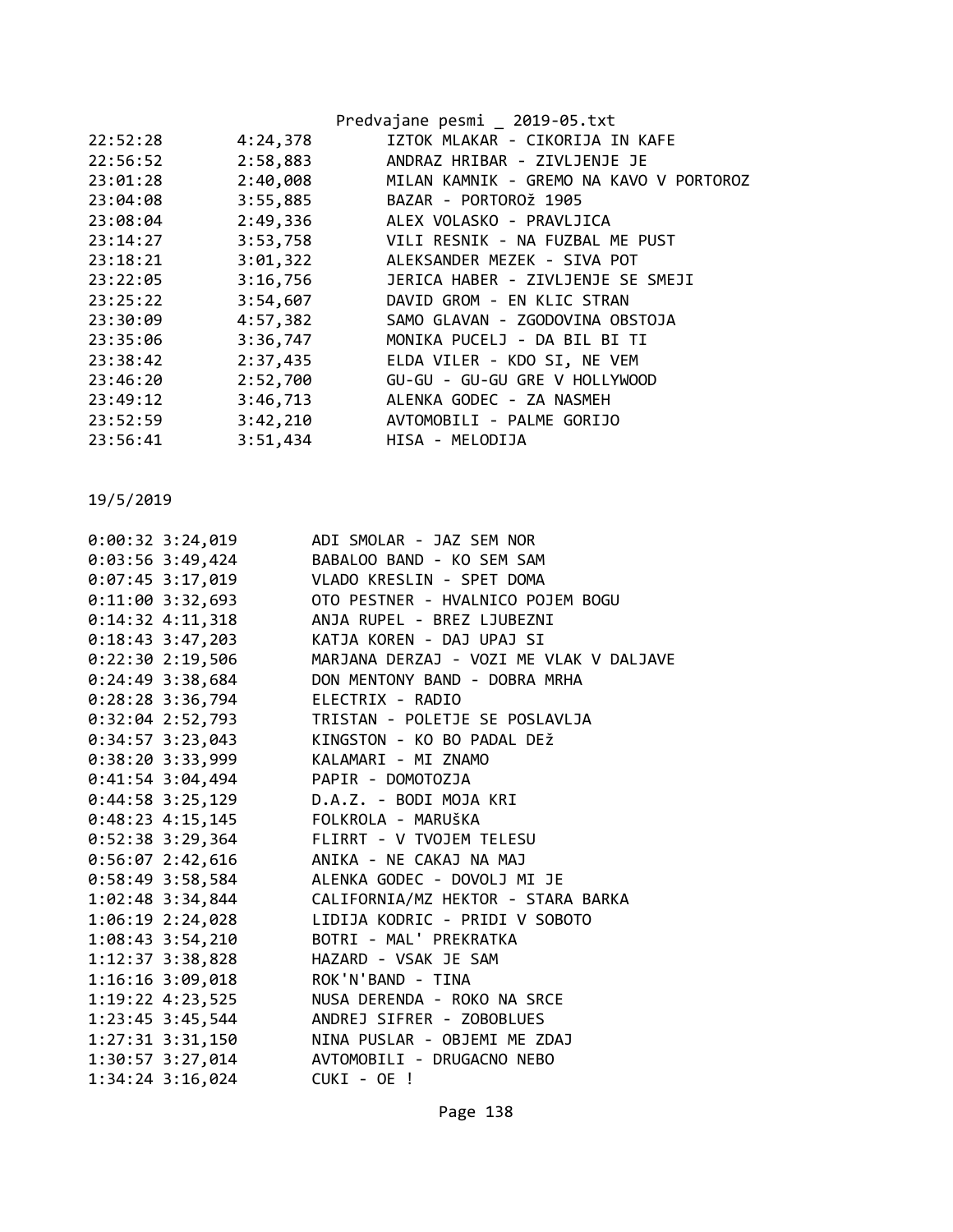|                      | Predvajane pesmi _ 2019-05.txt                        |
|----------------------|-------------------------------------------------------|
| 1:37:39 3:02,004     | NUDE - VESOLJKA                                       |
| $1:40:41$ $2:58,994$ | KARMEN STAVEC - OSTANI TU                             |
| 1:43:38 3:46,895     | GU-GU - MI 'MAMO SE FAJN                              |
| $1:47:25$ $4:16,912$ | SANK ROCK/MATJAZ JELEN - METULJ                       |
| $1:51:42$ $2:52,043$ | TOMAZ DOMICELJ - KAMIJONAR                            |
| $1:54:31$ $1:57,982$ | MATIJA CERAR - ZACARALA ME JE DEKLICA                 |
| 1:56:29 3:40,879     | FARAONI/SLAVKO IVANCIC - NE BOM POZABIL NA STARE CASE |
| $2:00:10$ 3:51,005   | AVIA BAND - NAJINO LETO                               |
| $2:03:58$ 4:18,811   | PANDA - SAMA PROTI VSEM                               |
| $2:08:16$ 3:44,025   | ANDRAZ HRIBAR - OGNJENI OBROC                         |
| 2:11:59 6:12,974     | ALEKSANDER MEZEK - SIN OCETA                          |
| $2:18:12$ $3:41,715$ | NEISHA - VZEMI ME                                     |
| 2:21:53 4:07,711     | PEPEL IN KRI - DEKLE IZ ZLATE LADJICE                 |
| $2:26:01$ 5:09,565   | FLIRT - ROMEO IN JULIJA                               |
| 2:31:06 3:28,545     | TANGELS - LIFE GOES UP                                |
| 2:34:35 3:33,699     | MARTINA MAJERLE - LUNA NAD OBALO                      |
| 2:38:08 2:43,638     | VLADO KRESLIN & SEVERA GJURIN - ABEL IN KAIN          |
| 2:40:52 2:56,079     | IRENA VRCKOVNIK - NAJ BO VESELA JESEN                 |
| 2:43:47 3:25,004     | MAJDA SEPE - RIBIC, RIBIC ME JE UJEL                  |
| $2:47:10$ 4:54,872   | IZTOK MLAKAR - SOCA                                   |
| 2:52:05 2:45,029     | STANE MANCINI - CIKLAME                               |
| 2:54:49 2:44,013     | BELE VRANE - MINI MAXI                                |
| 2:57:33 2:46,924     | DARJA SVAJGER - PRISLUHNI MI                          |
| 3:00:20 3:29,555     | ZAN SERCIC - LJUBEZEN NA PRVI POGLED                  |
| 3:03:49 3:10,050     | VILI RESNIK - NAJ OSTANE TO MED NAMA                  |
| 3:06:59 3:13,999     | AYNEE - ZJUTRAJ                                       |
| $3:10:13$ $4:21,041$ | SIMONA VODOPIVEC - KO SE ODSELILA BOM                 |
| $3:14:34$ $3:25,874$ | ALJA KRUSIC - NAJIN PLES                              |
| 3:17:59 3:53,015     | MIRAN RUDAN - ZARADI NJE                              |
| $3:21:51$ $3:50,529$ | NECA FALK - PLAVO MORJE JE MOJ DOM                    |
| 3:25:41 3:42,745     | DAN D - VODA                                          |
| $3:29:22$ $3:43,660$ | TINA OSTERMAN - TRENUTEK (RADIO MASTER)               |
| 3:33:06 3:33,766     | BEPOP - ZAPLESI Z NAMI                                |
| 3:36:38 3:00,839     | MAJDA ARH - POSLJI MU VETER POZDRAV                   |
| 3:39:38 4:02,025     | IVAN HUDNIK - SVOJE DUSE NE PRODAM                    |
| 3:43:40 3:32,021     | BAZAR - DOBER DAN                                     |
| 3:47:06 4:39,672     | OLIVIJA - KADAR SVA SAMA                              |
| 3:51:46 4:35,937     | FLORA & PARIS - OLJE IN VODA                          |
| 3:56:21 2:54,793     | NATASA & ZIBELNIK - ZAME SI                           |
| $3:59:14$ 4:08,016   | KATRINAS - V RITMU SANJ                               |
| 4:03:22 2:03,978     | OTO PESTNER &P.UGRIN BAND - KAKOR MADONNA             |
| $4:05:25$ 2:56,104   | ANIKA HORVAT - DA BO OKOLJE IZGLEDALO BOLJE           |
| 4:08:21 4:01,596     | DAMJANA - SOLZE                                       |
| $4:12:23$ $3:27,631$ | SOPRANOS - SONG ZA VSE LJUDI                          |
| 4:15:50 3:21,974     | ADI SMOLAR - CE NEBI PIL                              |
| 4:19:12 3:43,185     | POTECI LENUHI - ZZ TOP                                |
| 4:22:52 2:59,043     | BABALOO BAND - NOCEM PESEM                            |
| 4:25:51 4:42,602     | LINTVERN - KRAVATA                                    |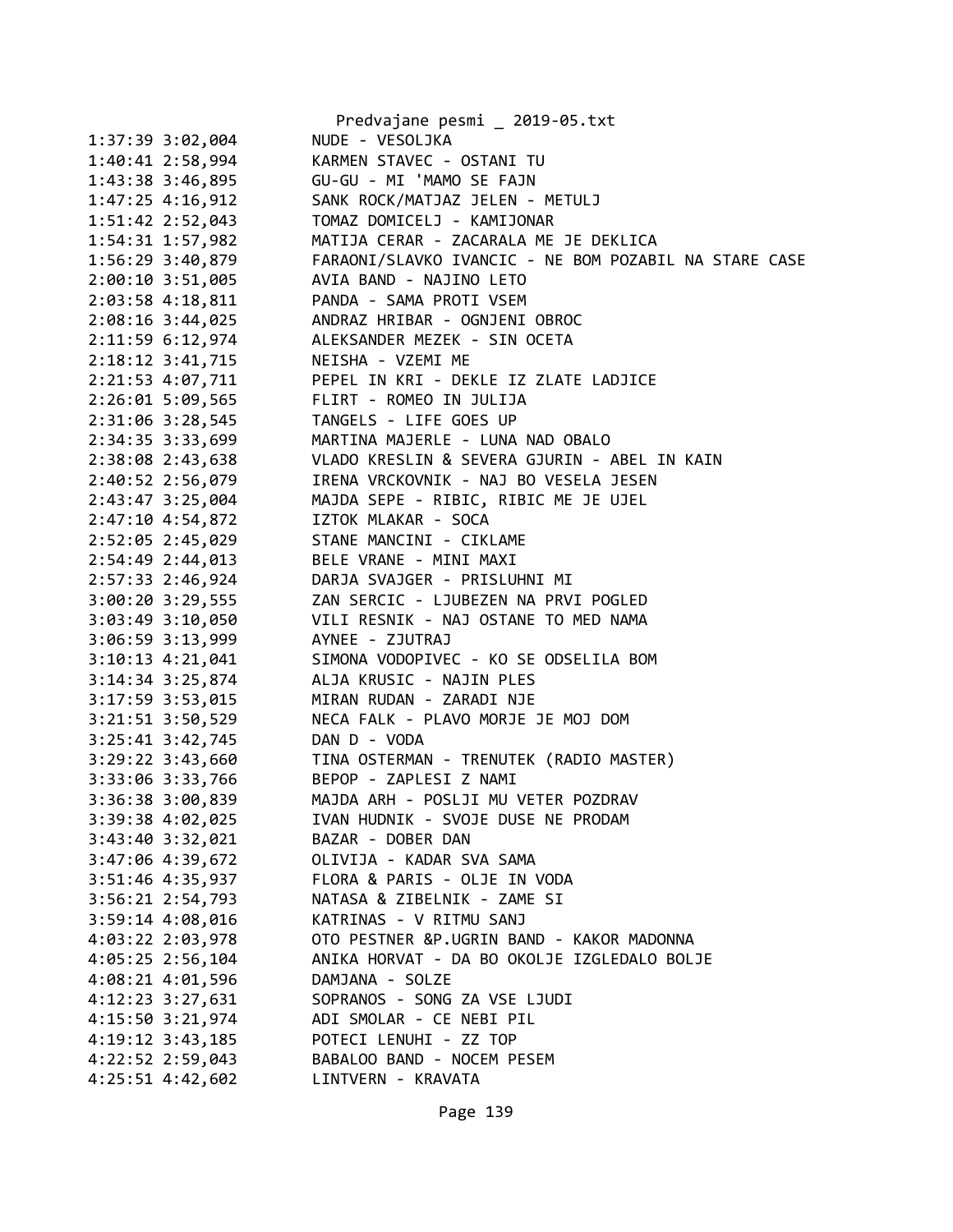|                      | Predvajane pesmi _ 2019-05.txt             |
|----------------------|--------------------------------------------|
| 4:30:33 4:15,021     | BLUEGRASS HOPPERS - AVTOMAT                |
| 4:34:48 4:12,231     | MARTIN KRPAN - SOVRAZNIK NE SPI            |
| 4:39:00 3:29,100     | GORAZD LAMPE - TRAVNIK IN DREVO            |
| 4:42:29 2:07,944     | RAFKO IRGOLIC - JAHAM SPET V KOLORADO      |
| 4:44:36 4:55,641     | NAPOLEON - VRNI SE                         |
| 4:49:32 3:50,895     | GAL GJURIN IN TEMNA GODBA - MILE OCI       |
| 4:53:22 3:47,281     | VLADO KRESLIN - KRASNI NOVI SVET           |
| 4:57:10 4:04,471     | ANJA RUPEL - SANJAM TE                     |
| 5:01:14 3:22,359     | BERTA AMBROŽ - PISES MI                    |
| 5:04:36 3:55,929     | VICTORY - ZIVETI SPET                      |
| 5:08:32 3:19,353     | ALENKA GODEC - SONCE SI TI                 |
| 5:11:51 2:26,969     | MARJANA DERZAJ - KO GRE TVOJA POT OD TOD   |
| 5:14:18 2:46,813     | ANIKA HORVAT - ŠUŠTARSKI MOST              |
| 5:17:04 3:34,125     | KARMEN STAVEC - SRCA TI VEC NE DAM         |
| 5:20:37 3:22,778     | DARJA SVAJGER - OTOK LJUBEZNI              |
| 5:23:59 3:29,939     | NINA PUSLAR - STIRJE LETNI CASI            |
| 5:27:26 3:16,510     | ANDREJ SIFRER - POBEGNIVA!                 |
| 5:30:42 4:21,996     | IZTOK MLAKAR - KARLO SPACAPAN              |
| 5:35:04 3:37,199     | KATRINAS - LETIM                           |
| 5:38:41 2:31,993     | BELE VRANE - NA VRHU NEBOTICNIKA           |
| 5:41:12 3:46,321     | TOMAZ DOMICELJ - ŽELIM SI STARIH PRAVLJIC  |
| 5:44:59 3:52,553     | FARAONI - HOCEM TE                         |
| 5:48:51 3:10,089     | KINGSTON - CELA ULICA NORI                 |
|                      | CALIFORNIA - RECI DA SI NORA NAME          |
| 5:52:01 4:10,154     | ROK'N'BAND - VERJEMI                       |
| 5:56:12 3:14,872     | FRENK NOVA - RABIM TVOJ SMEH               |
| 5:59:27 3:04,772     |                                            |
| 6:02:32 3:30,688     | METKA ŠTOK - OSAMLJENA ( ALONE AGAIN )     |
| 6:06:02 3:45,887     | CUKI - BARBARA                             |
| 6:09:43 3:34,208     | ATLANTIX - ATLANTIS                        |
| 6:13:17 2:02,043     | MATIJA CERAR - MILIJON ZELJA               |
| 6:15:19 2:42,423     | OTO PESTNER - MNOGO SRECNIH LET OD TOD     |
| $6:18:01$ $2:55,012$ | IRENA VRCKOVNIK - REKA LAZI                |
| 6:20:56 3:25,377     | BOTRI - OB TEBI SE MI ZROLA                |
| 6:24:40 3:48,948     | ZAN SERCIC - TO POLETJE                    |
| 6:28:25 3:20,592     | BAZAR - DOBRODOŠLI                         |
| 6:31:46 3:19,784     | TIDE - TVOJA STVAR                         |
| 6:35:05 2:30,928     | DON MENTONY BAND - REKLA JE ŠE             |
| $6:37:36$ 2:06,529   | MAJDA SEPE - USPAVANKA ZA DNEVNO RABO      |
| 6:39:42 3:29,324     | ALEKSANDER MEZEK - AJDA PA ZNOVA CVETI     |
| $6:43:11$ $3:48,863$ | MILAN PECOVNIK PIDZI - COWBOY PIDZI        |
| 6:47:00 3:39,585     | BILBI - KAJ PA TI                          |
| $6:50:39$ 3:41,996   | ADI SMOLAR - MOJ TROMBON                   |
| $6:54:47$ $3:12,277$ | SAMO GLAVAN - KOSOVIRJI LAHKO              |
| $6:57:59$ 2:58,000   | HAZARD - ZABLODA V MODRIH KAVBOJKAH        |
| 7:00:57 3:26,885     | IRENA KOHONT - MODRI SPEV [SONG SUNG BLUE] |
| 7:04:24 2:55,531     | BETI JURKOVIC - ZVIZGA                     |
| 7:07:19 3:28,450     | SUNNY ORCHESTRA - TAT ZMIKAVT              |
| 7:10:47 3:16,965     | MAJDA ARH - OSTANI TAM                     |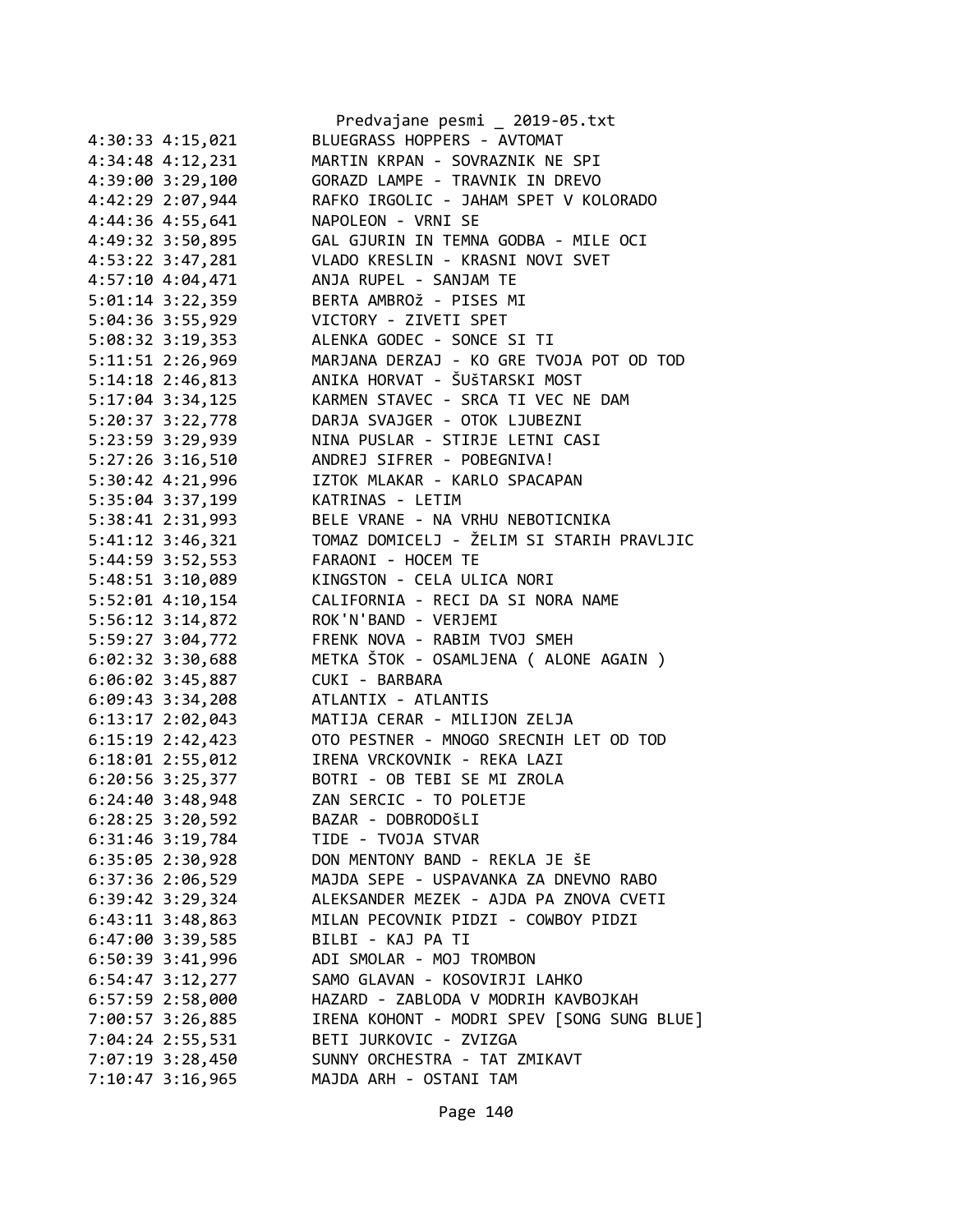|                      |              | Predvajane pesmi _ 2019-05.txt                |
|----------------------|--------------|-----------------------------------------------|
| 7:14:04 3:34,485     |              | PEPEL IN KRI - JEANETTE                       |
| 7:17:38 4:30,677     |              | AVTOMOBILI - ENAKONOCJE                       |
| 7:22:09 3:08,929     |              | PAPIR - DOMOTOZJA                             |
| 7:25:37 3:05,104     |              | LIDIJA KODRIC - PRIDI ZA MOJ ROJSTNI DAN      |
| 7:28:42 4:30,768     |              | HISA - MOSTOVI SO PADLI                       |
| 7:33:12 3:18,929     |              | AVIA BAND - EN KORAK                          |
| 7:36:31 4:31,578     |              | MARTA ZORE - OB KLICU SLOVESA (& OTO PESTNER) |
| 7:41:02 3:03,994     |              | FOLKROLA - CYBER BABY                         |
| 7:44:06 3:08,836     |              | VILI RESNIK - KO VRBE JOKAJO                  |
| 7:47:14 2:58,845     |              | AYNEE - ZDAJ VEM                              |
| 7:50:13 2:47,792     |              | KALAMARI - POPOLDNE                           |
| 7:53:01 3:51,607     |              | NECA FALK - LJUBIMEC MOJ                      |
| 7:56:52 2:36,166     |              | OPTIMISTI - O, MOJ PAPA                       |
| 7:59:28 2:33,032     |              | STANE MANCINI - VOLNENI SAL                   |
| 8:08:02 2:37,101     |              | JELKA CVETEŽAR - KO BOŠ PRIŠLA NA BLED        |
| 8:10:39 3:33,375     |              | JURKI & BASISTI - GROBARJEVA PESEM            |
| 8:14:12 3:52,024     |              | DAMJANA - DAJ MI LJUBEZEN NAZAJ               |
| 8:18:04 3:53,105     |              | GU-GU - HULA HULA                             |
| 8:21:57 2:51,043     |              | TINKARA KOVAC - ZAKAJ                         |
| 8:25:07 3:20,021     |              | JAZZ STATION - DELAM KAR SE NE SME            |
| 8:28:27 3:53,635     |              | NUSA DERENDA - CEZ DVAJSET LET                |
|                      |              | MATJAZ JELEN - POLJUBI ME V DEZJU             |
| 8:32:17 4:36,012     |              |                                               |
| 8:36:45 3:29,548     |              | DRUŠTVO MRTVIH PESNIKOV - 25                  |
| 8:40:15 3:31,965     |              | PANDA - KAKSNO SONCE KAKSEN DAN               |
| 8:43:47 2:29,243     |              | VIDEOSEX - VOZI ME VLAK V DALJAVE             |
| 8:46:16 4:07,027     |              | HALO - JIMMY HUE                              |
| $8:50:22$ 3:20,426   |              | REGINA - BODI TU                              |
| 8:53:43 4:08,555     |              | SLAVKO IVANCIC - DAN OB TEBI                  |
| 8:57:52 3:13,106     |              | VLADO KRESLIN - ZVEZDICE BELE                 |
| 9:03:50 3:12,918     |              | BEPOP - PRISLUHNI SKOLJKI                     |
| 9:07:01 3:44,006     | DAN D - ROKE |                                               |
| $9:15:15$ 2:55,685   |              | ANDRAZ HRIBAR - KADAR SI TU                   |
| $9:18:10$ 4:44,044   |              | SANK ROCK - TIH' BOD' IN IGRAJ                |
| 9:25:11 2:39,845     |              | BRANKA KRANER - POLETNI GIGOLO                |
| 9:27:51 3:28,308     |              | KLEPAC IN GUSTINCIC - MOJE OCI                |
| $9:32:12$ $3:39,053$ |              | NUDE - PEPELKA (RAD TE IMAM)                  |
| 9:35:51 1:09,505     |              | JADRANKA JURAS - BUSHI                        |
| $9:41:40$ 3:16,638   |              | KATARINA GALIC - POVEJ MI                     |
| $9:44:56$ $3:47,014$ |              | BABALOO BAND - PAJAC                          |
| $9:48:43$ $4:46,007$ |              | JANEZ ZMAZEK - NA DRUGI STRANI                |
| $9:55:14$ 2:08,558   |              | GAUDEAMUS - KO BOŠ PRIŠLA NA BLED             |
| $9:57:23$ 3:25,149   |              | JELKA CVETEZAR - TOM PILIBI                   |
| 10:03:33             | 3:51,050     | ANDREJ SIFRER - OSTANI Z NAMI                 |
| 10:07:15             | 3:42,526     | DARJA SVAJGER - PRAVLJICA                     |
| 10:15:51             | 3:59,995     | TOMAZ DOMICELJ - POGRESAM TE                  |
| 10:21:49             | 2:43,062     | BELE VRANE - 1, 2, 3                          |
| 10:24:51             | 3:26,555     | KINGSTON - PUSTI SONCU V SRCE                 |
| 10:28:16             | 4:25,833     | AGROPOP - SAMO MILIJON                        |
|                      |              |                                               |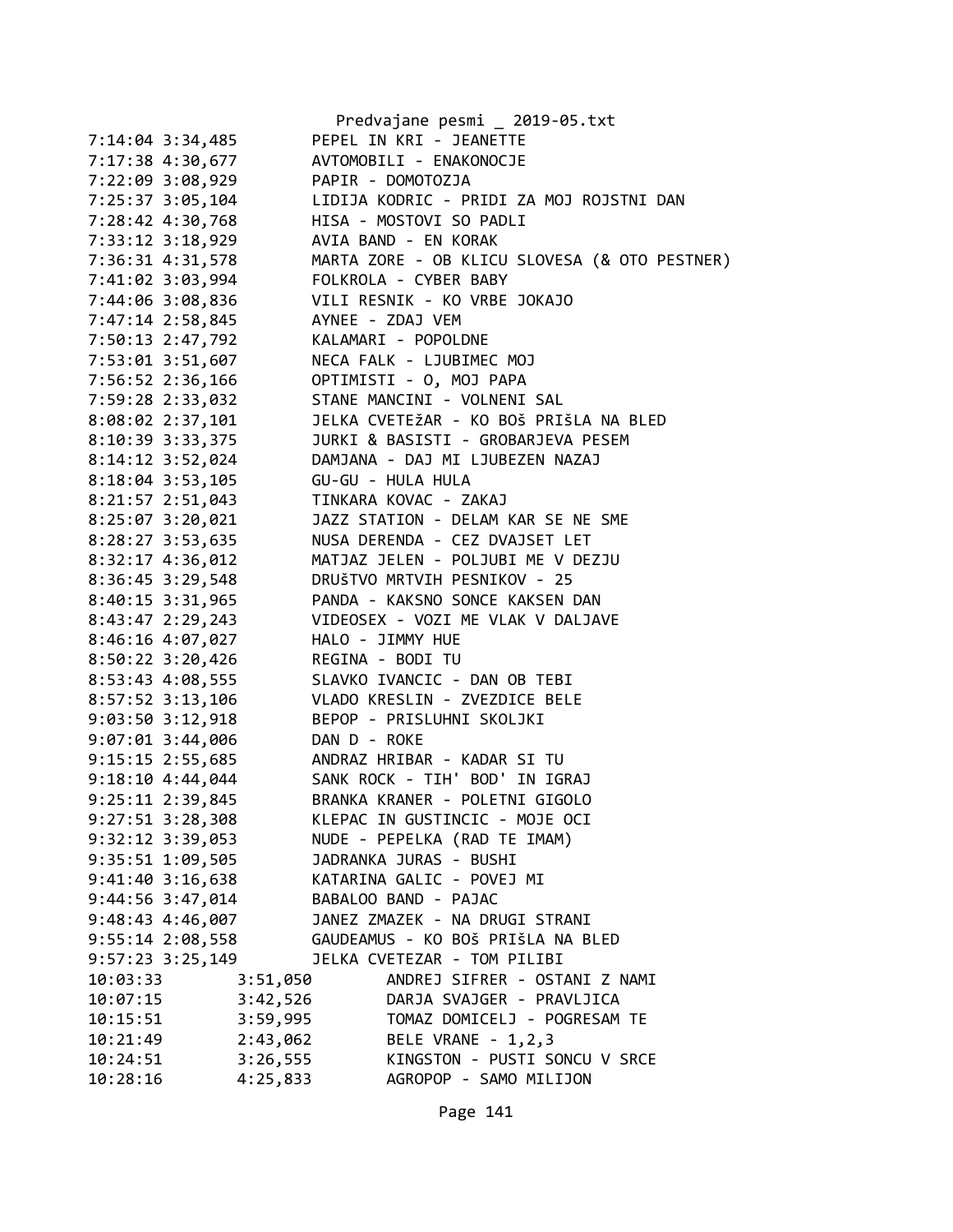|          |          | Predvajane pesmi _ 2019-05.txt              |
|----------|----------|---------------------------------------------|
| 10:33:37 | 4:16,615 | FARAONI - PASJE ZIVLJENJE                   |
| 10:37:53 | 5:27,521 | IZTOK MLAKAR - ŠTEFANA IN BARTOLIN          |
| 10:47:53 | 3:48,354 | ANJA RUPEL - LJUBI ME IN NE SPRAŠUJ         |
| 10:53:01 | 3:58,901 | ORLEK - NA KUM                              |
| 10:57:00 | 3:31,530 | POLONA FURLAN - TAKA KOT SEM                |
| 11:03:17 | 3:21,194 | BANHOF - KAKO JE TO LEPO                    |
| 11:06:38 | 3:31,960 | MARJANA DERZAJ - NA ZMAJSKEM MOSTU          |
| 11:13:48 | 3:22,933 | NINA PUSLAR - ODHAJAM Z VETROM              |
| 11:17:11 | 4:04,155 | MAJDA SEPE - PISMO ZA MARY BROWN            |
| 11:23:13 | 3:29,010 | ALEKSANDER MEZEK - AJDA PA ZNOVA CVETI      |
| 11:27:00 | 4:39,630 | PETER PAN - OH, SABINA                      |
| 11:32:34 | 2:38,999 | CUKI - AVTOSTOP                             |
| 11:35:13 | 4:26,976 | BLUEGRASS HOPPERS - DRAVSKI MOST            |
| 11:44:00 | 3:05,164 | LEA LIKAR - ODMIK OD TAL                    |
| 11:47:05 | 4:17,691 | ADI SMOLAR - JAZ BI TE                      |
| 11:52:43 | 3:38,218 | SOPRANOS - POD ZVEZDAMI                     |
| 11:56:22 | 3:37,209 | SAMO GLAVAN - USMERJENCKI                   |
| 12:02:44 | 4:44,996 | ALENKA GODEC - DRUGACNA                     |
| 12:07:29 | 3:23,524 | BILBI - KOT SVA BILA                        |
| 12:14:29 | 2:59,503 | NEISHA - PLANET ZA ZADET                    |
| 12:17:26 | 3:26,588 | ROK'N'BAND - OSTANI ŠE MINUTO               |
| 12:22:51 | 2:51,568 | FOXY TEENS - PRVA LJUBEZEN                  |
| 12:26:01 | 3:13,123 | SUPERNOVA - KJE SPI                         |
| 12:30:09 | 3:38,006 | BOTRI - JA IN NE                            |
| 12:33:47 | 4:03,249 | BAZAR - THE END                             |
| 12:37:50 | 4:29,065 | OTO PESTNER - LETIVA                        |
| 12:45:42 | 3:04,394 | IRENA KOHONT - LJUBEZEN JE NAJLEPŠI DAR     |
| 12:48:47 | 2:50,753 | IRENA VRCKOVNIK - DANES MI JE SESTNAJST LET |
| 12:52:57 | 2:59,079 | MAJA KEUC - VANILIJA                        |
| 12:56:22 | 3:33,044 | AVTOMOBILI - NEZMOTLJIVI                    |
| 13:00:40 | 3:29,021 | AVIA BAND - LJUBEZEN JE ODSLA               |
| 13:04:09 | 3:39,380 | MARTIN KRPAN - MALI BOGOVI                  |
| 13:07:48 | 3:47,520 | ANIKA - PREMAJHNA BARABA                    |
| 13:13:10 | 3:27,174 | PEPEL IN KRI - PESEM ZA DINAR               |
| 13:16:37 | 3:25,919 | CALIFORNIA/MZ HEKTOR - TISOC KILOMETROV     |
| 13:21:27 | 3:09,468 | LINTVERN - NEDELJA LEP JE DAN               |
| 13:24:56 | 4:13,041 | 7.OKTOBER - TA DAN                          |
| 13:30:11 | 4:24,215 | ANIKA HORVAT - PREBUDI SE                   |
| 13:34:35 | 3:30,616 | GU-GU - DNEVI, KI PRIHAJAJO                 |
| 13:38:05 | 4:12,096 | FOLKROLA - KÄRNTEN                          |
| 13:43:58 | 3:49,009 | KARMEN STAVEC - LJUBEZEN JE                 |
| 13:47:47 | 4:01,014 | HAZARD - ANDREJA                            |
| 13:53:09 | 2:54,084 | BERTA AMBROŽ - TIVOLSKI PASTIRCEK           |
| 13:56:02 | 3:12,179 | BEPOP - BODI ZVEZDA                         |
| 14:00:02 | 2:59,843 | NUDE - TAKO LEPO SI ZLOMILA MI SRCE         |
| 14:03:01 | 3:34,031 | BOZIDAR WOLFGANG WOLF - ZAJOKAL BOM         |
| 14:06:35 | 3:25,914 | NUSA DERENDA - BOGINJA                      |
| 14:11:42 | 3:20,693 | MANOUCHE - STISN SE K MEN                   |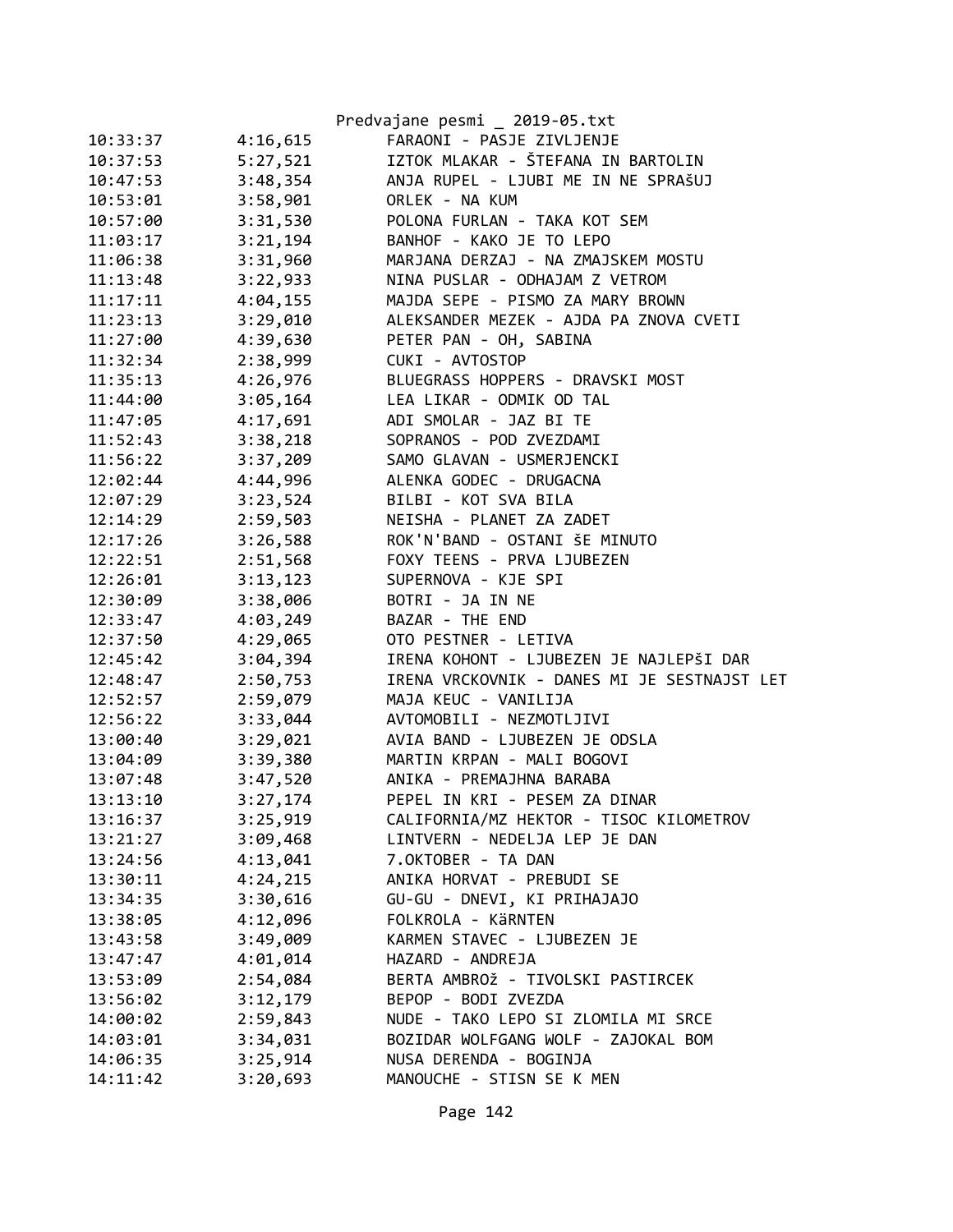|               |          | Predvajane pesmi _ 2019-05.txt                  |
|---------------|----------|-------------------------------------------------|
| 14:15:02      | 2:38,018 | KALAMARI - V VETRU RDECIH ZASTAV                |
| 14:17:40      | 4:11,846 | DAMJANA - LJUBIMEC                              |
| 14:23:19      | 4:32,699 | DON MENTONY BAND - MEDLEY (REKLA JE NE, DOBRA   |
| $MRHA$ , )    |          |                                                 |
| 14:28:11      | 3:55,671 | JANKO ROPRET - NE BODI OBJESTNO DEKLE           |
| 14:33:08      | 3:05,778 | BELVI BAND/ROBERT KRESLIN - MI SMO BELVI 2006   |
| (MITHANS RMX) |          |                                                 |
| 14:36:14      | 3:54,851 | EVA HREN - REKLA SVA                            |
| 14:41:49      | 3:17,390 | PAPIR - SLUTNJA                                 |
| 14:45:06      | 3:27,005 | STANE MANCINI - SPOMINCICA                      |
| 14:48:33      | 1:54,296 | MATIJA CERAR - Z MOJCO PLESAL BI CHA-CHA-CHA    |
| 14:51:48      | 3:29,767 | IVO MOJZER - CIFRA MOZ                          |
| 14:55:19      | 2:45,107 | KATRINAS - KOT PRAVLJICA                        |
| 14:58:04      | 3:44,609 | ANDREJ SIFRER - ZA PRIJATELJE                   |
| 15:02:31      | 4:11,553 | TOMAZ DOMICELJ - VZEMI ME NA KRAJ SVETA         |
| 15:06:43      | 3:41,969 | VILI RESNIK/MARTA ZORE - VSE KAR SVA BILA       |
| 15:12:05      | 4:24,868 | HALO - DAM TI JUTRA                             |
| 15:16:30      | 3:04,668 | DITKA HABERL - NAD MESTOM SE DANI               |
| 15:21:02      | 3:39,664 | NECA FALK - PRVA LJUBEZEN                       |
| 15:25:01      | 3:20,908 | LETECI POTEPUHI - BICIKL                        |
| 15:28:21      | 2:37,564 | ALEŠ HADALIN - KAKO LEPO JE                     |
| 15:32:01      | 3:42,719 | SANK ROCK - HITRO DRUGAM                        |
| 15:35:43      | 3:07,704 | BELE VRANE - LETALOVLAK                         |
| 15:38:51      | 3:25,863 | VLADO KRESLIN - VSAK SI ZELI                    |
| 15:43:55      | 4:29,588 | JANEZ ZMAZEK - DOST JE BLO BESED                |
| 15:48:25      | 2:56,858 | KINGSTON - BINGO BANGO MANGO TANGO              |
| 15:52:42      | 2:18,707 | IZTOK MLAKAR - PUNTARSKA                        |
| 15:55:27      | 3:26,156 | MAJDA SEPE - PESEM O POMLADI IN PRIJATELJSTVU   |
| 15:58:53      | 2:27,384 | DAN D - MOJ PROBLEM                             |
| 16:02:07      | 3:12,977 | IVA STANIC - NORE NEZNOSTI                      |
| 16:05:20      | 3:21,377 | CUKI - POD KROSNJO STAREGA BORA                 |
| 16:08:41      | 3:26,117 | ALEKSANDER MEZEK - DNEVI KAKOR JE TA            |
| 16:13:47      | 2:56,250 | NINA PUSLAR - BILO LEPO BI                      |
| 16:16:43      | 3:45,063 | ANJA RUPEL - DAN, KOT JE TA                     |
| 16:21:56      | 3:44,015 | HISA - SE TE LJUBIM                             |
| 16:25:59      | 3:14,246 | DARJA SVAJGER - POGREŠAM TE                     |
| 16:29:13      | 3:17,560 | DADI DAZ - IN GREM NAPREJ                       |
| 16:32:30      | 3:32,051 | ALENKA VIDRIH - KAKO SI                         |
| 16:36:02      | 3:35,005 | FARAONI/SLAVKO IVANCIC - SEM TAKSEN KER SEM ZIV |
| 16:39:35      | 3:40,832 | KATJA LEVSTIK - ORION                           |
| 16:43:15      | 3:25,980 | ROK'N'BAND - OSTANI SE MINUTO                   |
| 16:46:39      | 2:08,040 | ALENKA GODEC - PESEM                            |
| 16:48:47      | 3:35,267 | NEISHA - ZVEZDNI PRAH                           |
| 16:52:22      | 2:01,225 | SAMO GLAVAN - JOZKOTI                           |
| 16:54:23      | 2:40,000 | MARJANA DERZAJ - VALETA                         |
| 16:57:03      | 3:12,779 | MAJA SLATINŠEK - DO NEBA                        |
| 17:01:03      | 4:03,027 | ADI SMOLAR - CE SVET PRIJAZEN BI POSTAL         |
| 17:05:05      | 3:22,496 | JAN PLESTENJAK - PRAVE KARTE                    |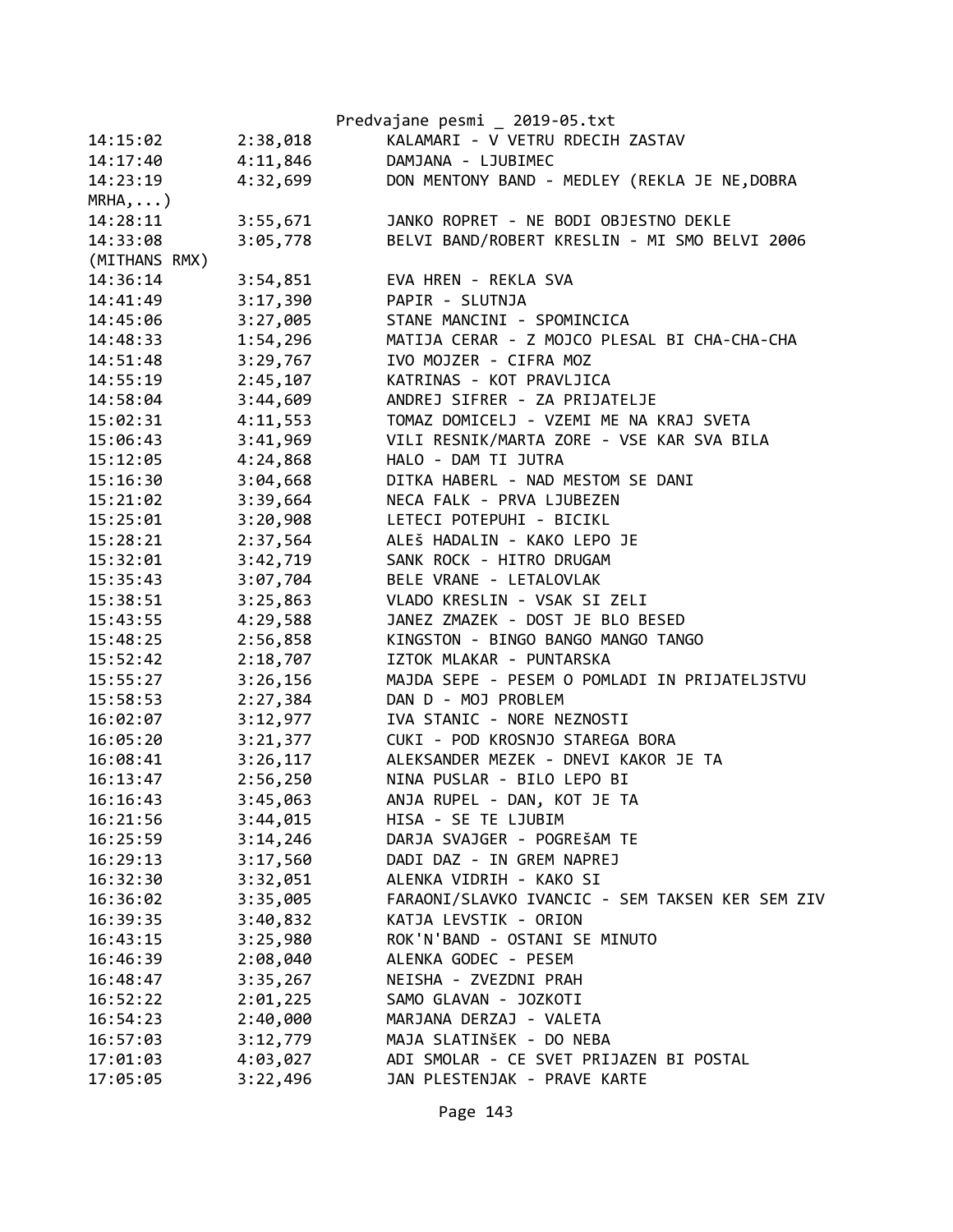|          |          | Predvajane pesmi _ 2019-05.txt             |
|----------|----------|--------------------------------------------|
| 17:08:28 | 3:06,041 | FOXY TEENS - MODRE OCI                     |
| 17:12:37 | 2:31,991 | SUPERNOVA - DON'S GREM ZURAT               |
| 17:15:08 | 3:50,263 | NAPOLEON - BODI MOJA                       |
| 17:18:58 | 3:28,686 | SOPRANOS - PRIVLACNO                       |
| 17:23:30 | 2:50,932 | METKA ŠTOK - MOŠKI IN ŽENSKA               |
| 17:26:40 | 2:59,610 | ANDRAZ HRIBAR - ZASPALA SI                 |
| 17:30:34 | 4:08,028 | AURORA - SVOJE DUSE POET                   |
| 17:34:41 | 3:52,644 | PEPEL IN KRI - KOT NEKDO KI IMEL ME BO RAD |
| 17:38:34 | 3:55,035 | AVTOMOBILI - PROTI LUNI                    |
| 17:43:32 | 3:18,678 | AVIA BAND - NEKAJ JE V ZRAKU               |
| 17:46:50 | 4:13,874 | BAZAR - MEHKA DEKLETA                      |
| 17:52:04 | 3:08,376 | REGINA - NAJ LJUBEZEN ZDRUŽI VSE LJUDI     |
| 17:55:14 | 4:04,040 | OTO PESTNER - BISERE IMAS V OCEH           |
| 18:00:05 | 3:04,025 | IRENA VRCKOVNIK - FANT Z ULICE             |
| 18:03:09 | 5:09,215 | FLIRT - ROMEO IN JULIJA                    |
| 18:08:18 | 3:49,046 | ANIKA - PREDALA SE NE BOM                  |
| 18:13:45 | 5:06,493 | MIA ZNIDARIC - PESEM NAMESTO ZLATNIKOV     |
| 18:18:52 | 3:04,858 | NUSA DERENDA - PESEK V OCI                 |
| 18:22:59 | 4:28,033 | GU-GU - SAM PO PARKU  (OSAMLJEN)           |
| 18:27:45 | 4:02,648 | AYNEE - SPOMLADI                           |
| 18:36:02 | 3:54,978 | ALEKSANDER MEZEK - LJUBLJANSKE CESTE       |
| 18:44:19 | 3:15,721 | DON MENTONY BAND - NA OBALI                |
| 18:51:55 | 4:02,332 | MAJDA ARH - OPROSTI MI                     |
| 18:56:23 | 3:15,114 | PERPETUUM JAZZILE - AVSENIK MEDLEY         |
| 19:00:26 | 2:58,045 | HAZARD - ROZE ZA ELZO                      |
| 19:03:23 | 3:29,829 | BLUEGRASS HOPPERS - SLOVENSKEGA NARODA SIN |
| 19:06:53 | 4:11,081 | CALIFORNIA - GOLOBA                        |
| 19:12:07 | 3:15,485 | FRENK NOVA - KO TE NI                      |
| 19:15:22 | 3:46,804 | DRUSTVO MRTVIH PESNIKOV - RABM             |
| 19:20:12 | 2:29,236 | ANIKA HORVAT - MINI IN MAXI                |
| 19:22:41 | 2:54,770 | 1 X BAND - TIH DEZEVEN DAN                 |
| 19:25:54 | 2:55,951 | IRENA KOHONT - POVABI ME NA LUNO           |
| 19:28:50 | 3:38,744 | VILI RESNIK - KOT PTICA                    |
| 19:33:22 | 3:35,654 | BILBI - RESETIRAJ ME                       |
| 19:36:58 | 3:37,090 | PANDA - CESNJEV CVET                       |
| 19:41:38 | 3:35,221 | TOMAZ DOMICELJ - LAŽ                       |
| 19:45:13 | 1:48,993 | ANDREJ SIFRER - BIL SEM MLAD               |
| 19:47:02 | 4:22,961 | MARTA ZORE - POZABIL SI NA VSE             |
| 19:52:24 | 2:45,651 | KATRINAS - KOT PRAVLJICA                   |
| 19:55:10 | 1:42,024 | MATEJ KOSIR - Z LJUBEZNIJO                 |
| 19:56:52 | 3:38,043 | FOLKROLA - DOBRO JUTRO MADAME              |
| 20:01:17 | 3:04,528 | KALAMARI - OB STIRIH IN POL                |
| 20:04:21 | 3:54,185 | BOTRI - MAL' PREKRATKA                     |
| 20:08:15 | 1:35,503 | MATIJA CERAR - PROMETNIK                   |
| 20:14:22 | 3:24,033 | KINGSTON - ONA SANJA                       |
| 20:17:46 | 4:39,127 | PAPIR - OBJEM                              |
| 20:23:06 | 2:35,017 | STANE MANCINI - NON CAPITO                 |
| 20:26:00 | 2:41,145 | BELE VRANE - ŽENITOVANJSKA                 |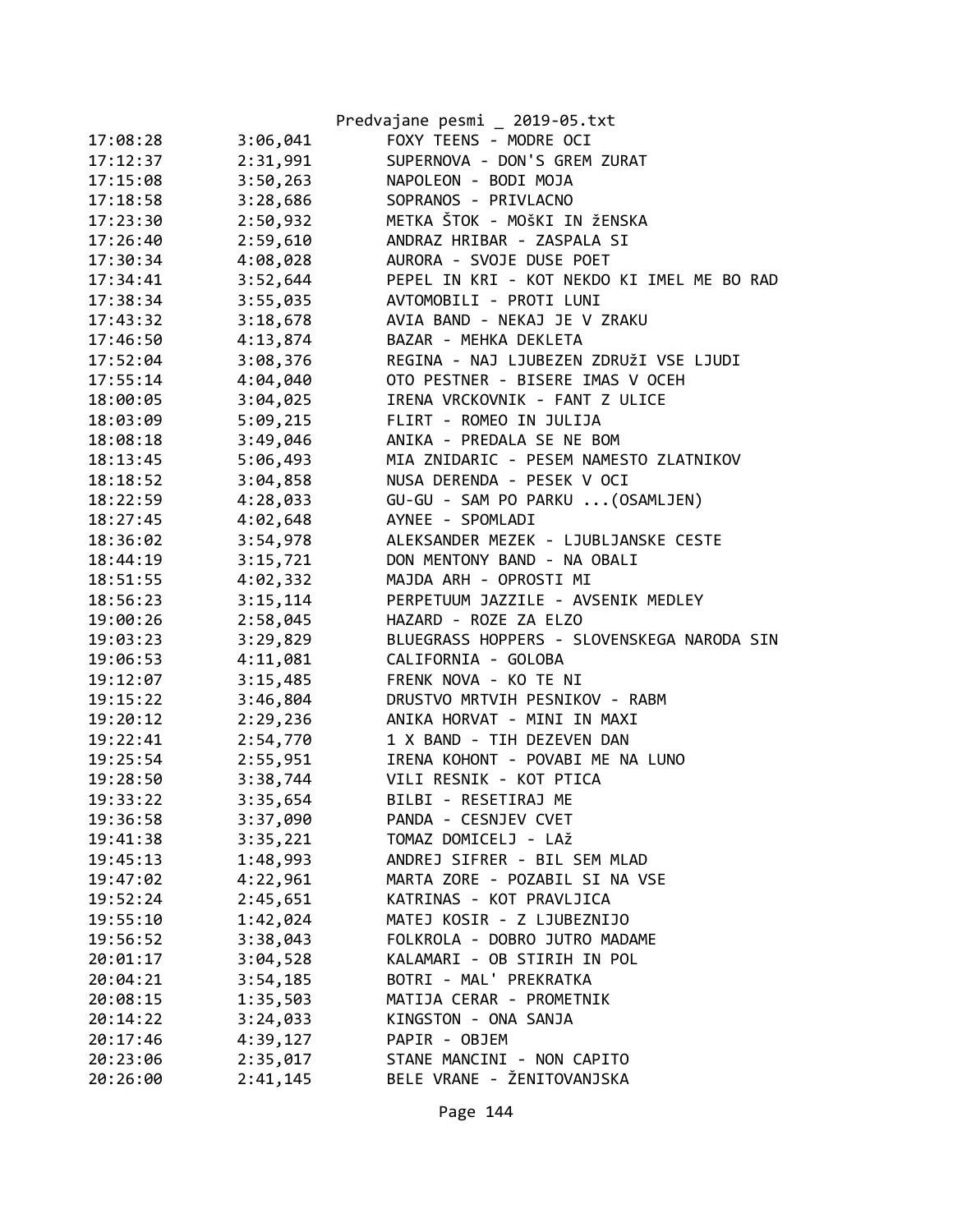|          |          | Predvajane pesmi _ 2019-05.txt              |
|----------|----------|---------------------------------------------|
| 20:28:41 | 3:20,690 | KARMEN STAVEC - POVEJ                       |
| 20:33:05 | 2:57,594 | DAMJANA - JE TO LJUBEZEN                    |
| 20:36:02 | 2:54,135 | MAJA KEUC - ZMOREM                          |
| 20:38:56 | 3:29,023 | SUNNY ORCHESTRA - TAT ZMIKAVT               |
| 20:47:08 | 3:25,182 | ANA DEŽMAN - RADA BI                        |
| 20:51:07 | 3:44,019 | LETECI POTEPUHI - POJEM BLUES               |
| 20:54:52 | 3:33,765 | VICTORY - NOV SE DAN BUDI                   |
| 20:58:26 | 3:33,795 | DRUŠTVO MRTVIH PESNIKOV - RABM              |
| 21:02:53 | 2:10,480 | OPTIMISTI - STARI MEDO                      |
| 21:05:04 | 3:19,259 | 3CELOS - MADAMME                            |
| 21:08:23 | 3:02,158 | DARJA SVAJGER - SE TISOC LET                |
| 21:16:18 | 3:57,717 | CUKI - VSEPOVSOD LJUBEZEN                   |
| 21:20:56 | 3:15,839 | SAMO GLAVAN - SMRDECA                       |
| 21:24:12 | 3:16,006 | NECA FALK - ON JE REKEL SONCE               |
| 21:27:27 | 4:47,535 | BIG FOOT MAMA - BULDOŽER                    |
| 21:33:15 | 4:39,991 | VLADO KRESLIN/JONAS Z. - SAMO TIJ           |
| 21:37:55 | 4:53,558 | IZTOK MLAKAR - MARJO SPINEL                 |
| 21:47:20 | 3:33,370 | ALENKA GODEC - KLICEM TE                    |
| 21:51:27 | 2:56,359 | MATJAŽ JELEN - ODKAR SI ŠLA                 |
| 21:54:49 | 3:24,333 | NINA PUSLAR - ROK TRAJANJA                  |
| 21:58:10 | 3:09,208 | KATJA FASINK & ROK FEREGJA - NOVA POMLAD    |
| 22:02:22 | 2:56,844 | ANJA RUPEL - V LJUBLJANO                    |
| 22:05:19 | 2:42,054 | METKA ŠTOK - KO BOM 64                      |
| 22:08:01 | 3:28,024 | MARJANA DERZAJ - CABARET                    |
| 22:15:08 | 3:41,625 | AVTOMOBILI - GOSPODAR                       |
| 22:18:49 | 3:22,941 | ADI SMOLAR - LJUBEZEN, PESEM IN PIJACA      |
| 22:22:49 | 4:23,656 | BAZAR - IGRA ZA DVA                         |
| 22:27:12 | 3:25,759 | AVIA BAND/JASMINA CAFNIK & DARE - SAVA SUMI |
| 22:31:30 | 3:20,131 | JAN PLESTENJAK - SMEH IN SOLZE              |
| 22:34:50 | 2:28,993 | PEPEL IN KRI - CUJ, DEKLICA                 |
| 22:37:18 | 5:40,003 | DADI DAZ - VEDNO                            |
| 22:47:18 | 3:48,059 | OTO PESTNER - MARY ANN                      |
| 22:51:40 | 3:43,359 | SANK ROCK - NI SRECE BREZ R'N'R             |
| 22:55:22 | 3:42,755 | BABALOO BAND - JOKAL BOM JUTRI              |
| 23:00:04 | 3:02,029 | FARAONI - PINO IN MARINO                    |
| 23:03:06 | 3:17,003 | SLAVKO IVANCIC - CRTA                       |
| 23:06:22 | 2:10,992 | BERTA AMBROŽ - DAN KOT DNEVI VSI            |
| 23:08:33 | 4:51,456 | ALEKSANDER MEZEK - TU SEM DOMA              |
| 23:17:01 | 3:07,380 | DON MENTONY BAND - NON CAPITO               |
| 23:20:49 | 3:01,813 | HAZARD - MARIE NE PISI PESMI VEC            |
| 23:23:51 | 3:13,751 | GU-GU - HONOLULU BABY                       |
| 23:27:04 | 3:45,295 | BRIGITA ŠULER - PESEM V MENI                |
| 23:31:23 | 4:08,320 | VRNI SE - MITHANS                           |
| 23:35:32 | 3:06,668 | ROK'N'BAND - MALA MAJA                      |
| 23:38:38 | 3:49,495 | DON SERGIO - SPOMIN NA LJUBEZEN             |
| 23:45:51 | 3:54,162 | ZAN SERCIC - KAJ PA MIDVA                   |
| 23:49:45 | 3:52,455 | NUSA DERENDA - KAKOR PTICA, KAKOR PESEM     |
| 23:53:37 | 3:59,811 | GAL IN GALERIST I- PRIDI SEM.WAV -          |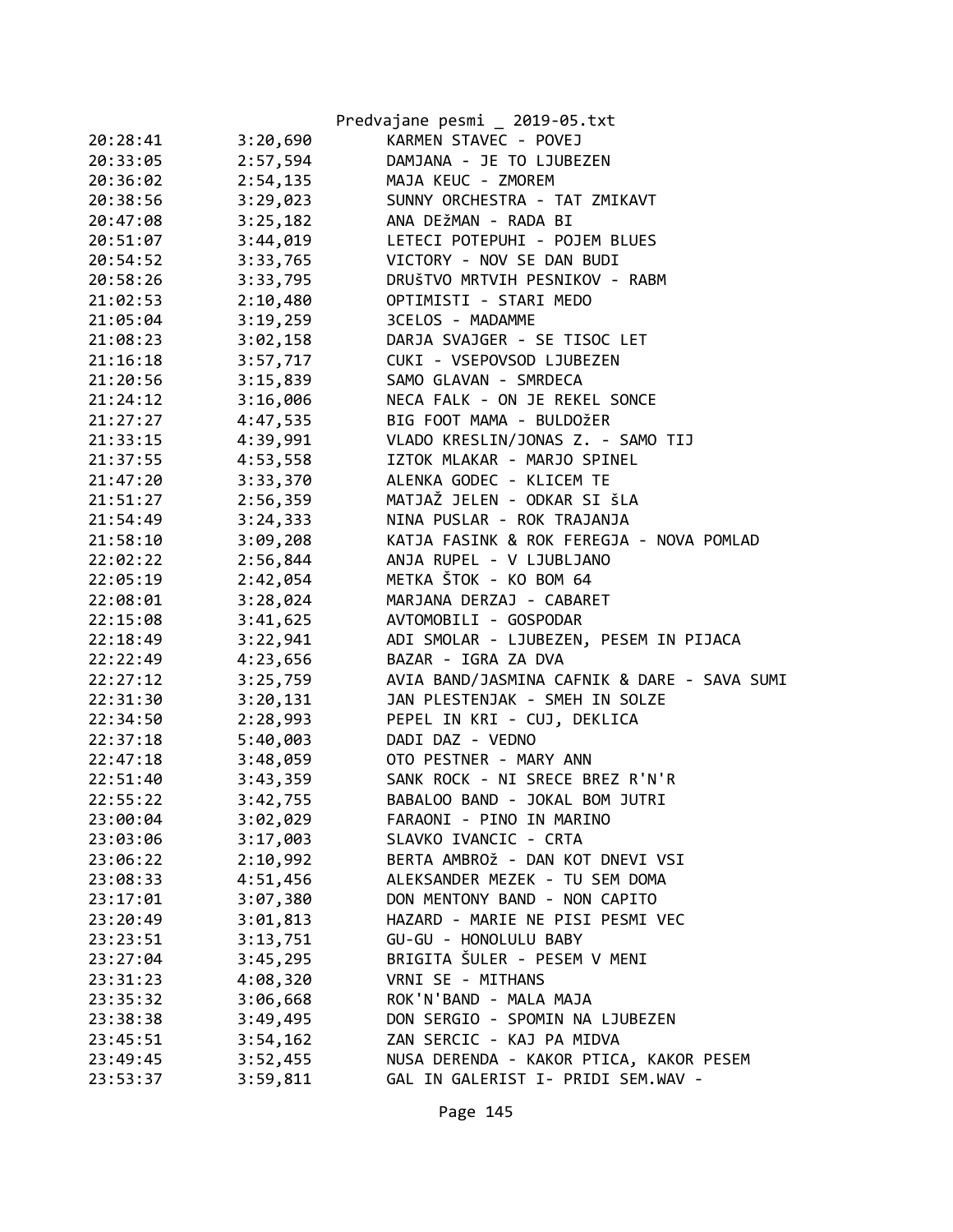|          |          | Predvajane pesmi 2019-05.txt |  |                           |
|----------|----------|------------------------------|--|---------------------------|
| 23:57:37 | 3:16,329 |                              |  | NEISHA - OGENJ POD NOGAMI |

| 0:00:53 3:38,878     | BAZAR - PORTOROZ 1905                      |
|----------------------|--------------------------------------------|
| $0:04:32$ 3:15,349   | BOTRI - KER VEM                            |
| $0:07:47$ 3:34,738   | CUKI - ZA ROJSTNI DAN                      |
| $0:11:21$ 4:15,724   | ADI SMOLAR - KAKO JE BITI SAM              |
| $0:15:37$ 3:02,654   | ANDRAZ HRIBAR - POMLAD                     |
| $0:18:39$ 3:34,003   | BLUEGRASS HOPPERS - SLOVENSKEGA NARODA SIN |
| $0:22:13$ 2:52,698   | ANIKA HORVAT - ORION                       |
| 0:25:05 4:08,539     | ALENKA GODEC - TO JE DAN                   |
| $0:29:14$ 3:41,533   | ANDREJ SIFRER - JAMNISKI ZVON              |
| 0:32:55 3:47,708     | OTO PESTNER - LJUBLJANA JE ZAKON           |
| $0:36:43$ 5:21,434   | SUNNY ORCHESTRA - WELCOME TO THE PARTY     |
| $0:42:04$ 3:15,733   | KALAMARI - JAZ BOM OB TEBI                 |
| $0:45:19$ 3:24,042   | TOMAZ DOMICELJ - SI-SI-SIMONA              |
| $0:48:43$ 4:32,012   | GU-GU - LJUBIL BI SE                       |
| $0:53:15$ 3:47,864   | JAN PLESTENJAK - AMORE MIO                 |
| 0:57:03 3:42,709     | MARTA ZORE - VSE, KAR SVA BILA             |
| 1:00:45 3:34,851     | PEPEL IN KRI - DAN LJUBEZNI                |
| $1:04:19$ 3:37,491   | DAMJANA - RIME                             |
| 1:07:56 3:13,475     | ROK'N'BAND - VERJEMI                       |
| 1:11:08 4:14,535     | REGINA - TEBE NI                           |
| 1:15:22 3:00,961     | FOLKROLA - UJEMI ME                        |
| 1:18:23 3:30,546     | MAJDA SEPE - USPAVANKA ZA MRTVE VAGABUNDE  |
| 1:21:53 3:41,971     | FARAONI - PIJEM KAR TAKO                   |
| 1:25:35 2:56,196     | DEŽUR - NA VRH SVETA                       |
| 1:28:31 3:53,994     | NUSA DERENDA - V OGENJ ZDAJ OBLECI ME      |
| 1:32:25 3:24,041     | NINA PUSLAR - POZDRAV Z LJUBEZNIJO         |
| 1:35:49 4:07,631     | KANTOR - TATU                              |
| 1:39:55 4:19,037     | PERPETUUM JAZZILE - POLETNA NOC            |
| 1:44:14 2:21,977     | MATIJA CERAR - DEZNIKI                     |
| 1:46:36 2:55,021     | KARMEN STAVEC - LJUBIM TE                  |
| 1:49:30 3:45,181     | BABALOO BAND - PAJAC                       |
| 1:53:15 3:11,971     | GEJA - VZEL SI SONCE                       |
| 1:56:26 5:06,546     | AURORA - BLIZJE SONCU                      |
| 2:01:33 3:38,094     | DARJA SVAJGER - TVOJ OBRAZ                 |
| 2:05:11 3:56,999     | POLONA - SI POZABIL                        |
| 2:09:07 3:57,849     | DAN D - POCASI                             |
| 2:13:01 3:19,516     | AVIA BAND - EN KORAK                       |
| $2:16:20$ $3:30,887$ | VICTORY - UPAJ SI                          |
| 2:19:51 3:38,713     | JANEZ BONCINA BENC - MAJA Z BISERI         |
| 2:23:30 2:26,016     | ALEKSANDER MEZEK - SIVA POT                |
| 2:25:53 3:35,944     | MANOUCHE - BI ŠLA NAPREJ                   |
| 2:29:28 3:36,662     | KINGSTON - NON STOP                        |
| 2:33:05 2:05,562     | MARJANA DERZAJ - V LJUBLJANO               |
|                      |                                            |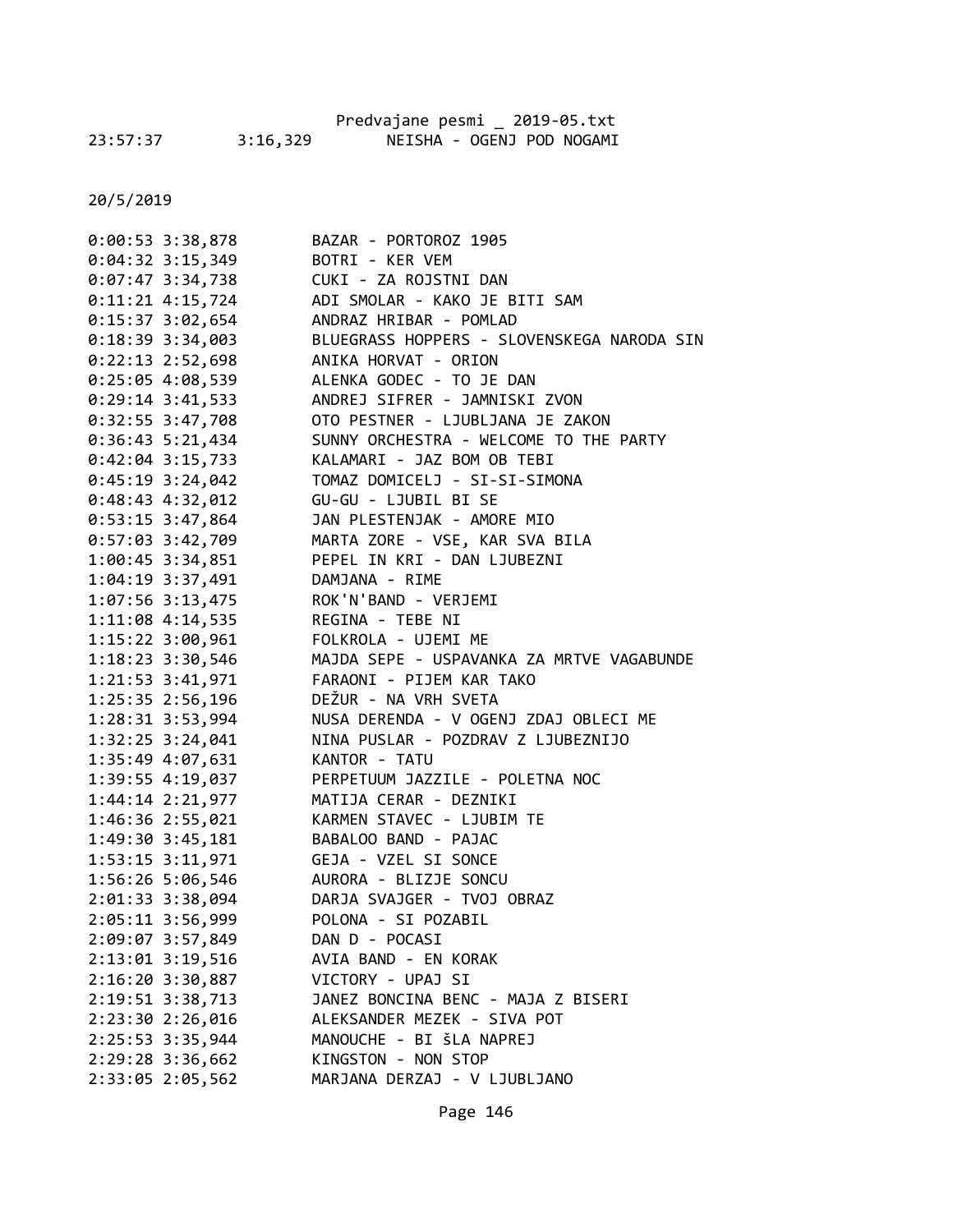|                      | Predvajane pesmi _ 2019-05.txt           |
|----------------------|------------------------------------------|
| 2:35:10 3:17,118     | DON MENTONY BAND - REKLA JE NE           |
| 2:38:27 3:51,879     | AVTOMOBILI - POT DOMOV                   |
| 2:42:19 4:03,018     | MIRAN RUDAN - LJUBI NEZNO                |
| 2:46:19 3:52,003     | NECA FALK - LJUBIMEC MOJ                 |
| 2:50:11 4:11,207     | ANJA RUPEL - BREZ LJUBEZNI               |
| 2:54:22 3:18,733     | IRENA VRCKOVNIK - MED NEBOM IN MENOJ     |
| 2:57:40 2:36,747     | VLADO KRESLIN - TVOJE JUTRO              |
| 3:00:17 3:39,613     | MAJDA ARH - ZALJUBLJENA                  |
| $3:03:56$ 4:45,195   | NUDE - NAVIJALA SLOVENIJA                |
| 3:08:41 4:22,970     | CALIFORNIA - DAN POTEM                   |
| $3:13:04$ 4:26,194   | KATRINAS - ARIANA                        |
| $3:17:30$ 4:51,052   | IZTOK MLAKAR - BOZICNA                   |
| $3:22:21$ $3:13,964$ | HAZARD - VRTNAR                          |
| 3:25:34 3:47,584     | SLOVENSKI EXPRESS - IZI                  |
| 3:29:22 3:47,604     | PAPIR - SRAJCA                           |
| 3:33:09 3:17,693     | SUPERNOVA - NINA                         |
| 3:36:27 3:05,003     | LIDIJA KODRIC - MOJ KLAVIR               |
| 3:39:32 5:02,001     | PANDA - V POZNIH NOCNIH URAH             |
| $3:44:33$ $2:50,416$ | ALEX VOLASKO - DA DA DI DA               |
| $3:47:24$ $3:26,063$ | AYNEE - SI TO TI                         |
| $3:50:49$ $3:52,694$ | VILI RESNIK - NE MOREM BREZ NJE          |
| 3:54:42 3:59,790     | ZVEZDE - NOVE ZVEZDE NAD EVROPO          |
| $3:58:42$ 3:19,554   | SLAVKO IVANCIC - TISTO KAR OSTANE        |
| $4:02:01$ 3:28,314   | ANIKA - TI ZAVAJAJ ME                    |
| 4:05:29 4:15,980     | BILBI - V DNEVNI DOMA                    |
| 4:09:45 2:40,557     | JAZZ STATION - NAGAJIV NASMEH            |
| 4:12:25 4:03,030     | BAZAR - POISCI ME                        |
| 4:16:28 4:57,202     | DRUŠTVO MRTVIH PESNIKOV - KO OSTANEM SAM |
| 4:21:25 4:03,253     | NAPOLEON - SANJAM                        |
| $4:25:28$ 3:19,354   | YUHUBANDA/KATJA KOREN - CE JE TO SLOVO   |
| $4:28:45$ $4:08,420$ | HALO - JIMMY HUE                         |
| 4:32:53 3:03,982     | CUKI - SRECA ME JE ZAPUSTILA             |
| 4:35:57 2:51,530     | BOTRI - BAMBINA                          |
| 4:38:48 3:03,853     | JANEZ ZMAZEK - LAHKO NARDIM ŠE BOLJŠ     |
| 4:41:52 3:46,680     | ADI SMOLAR - NIC NISI VREDEN             |
| 4:45:38 2:39,013     | BELE VRANE - SANJE O KALIFORNIJI         |
| 4:48:17 3:23,625     | DON SERGIO - TUDI TI                     |
| 4:51:40 3:03,784     | BABILON - RABIM TVOJ SMEH                |
| 4:54:44 2:15,995     | ANIKA HORVAT - POLETNA NOC               |
| 4:57:00 3:40,939     | KALAMARI - NE BODI JEZNA NAME            |
| $5:01:25$ 3:04,374   | MAJDA SEPE - POJDI SPET NA BLED          |
| 5:04:29 4:20,816     | ANDREJ SIFRER - 10 TONSKI KAMIJON        |
| 5:08:49 5:06,052     | ALENKA GODEC - STOJ MARIJA               |
| $5:15:12$ $4:20,691$ | OTO PESTNER - 30 LET                     |
| 5:20:32 2:45,524     | ANIKA HORVAT - TEENAGERSKA BALADA        |
| 5:23:17 5:00,878     | VLADO KRESLIN - PREKO MURE, PREKO DRAVE  |
| 5:28:01 4:01,706     | VILI RESNIK - REKA ZELJA                 |
| 5:33:02 3:45,013     | AVTOMOBILI - V MRZLIH DVORANAH           |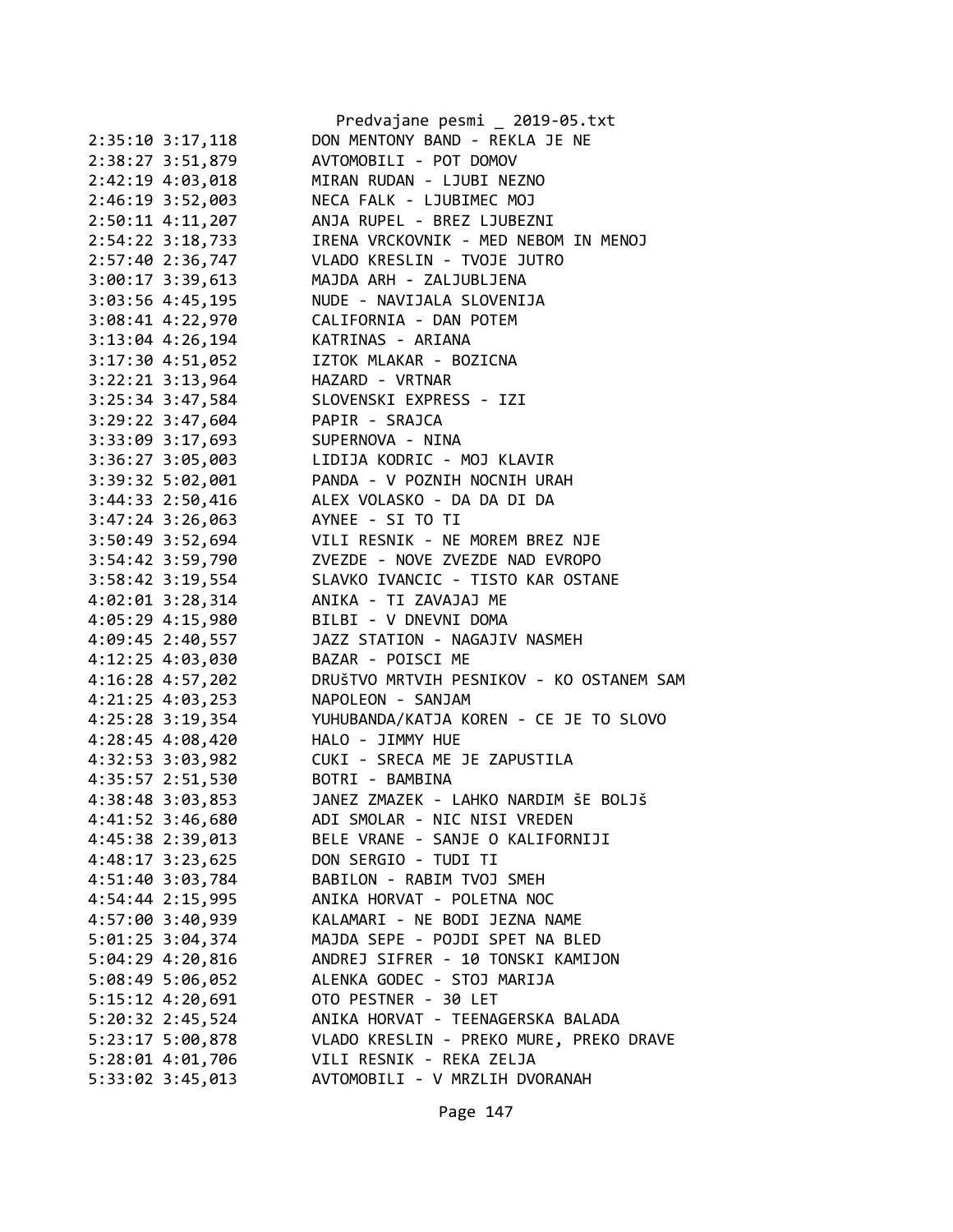|                      | Predvajane pesmi _ 2019-05.txt               |
|----------------------|----------------------------------------------|
| 5:36:42 3:15,230     | NECA FALK - ON JE REKEL SONCE                |
| $5:41:15$ $4:12,019$ | IZTOK MLAKAR - REPUBLIKA PALMA DE COCCO      |
| 5:45:27 3:07,105     | FARAONI - KAKO SI LEPA NOCOJ                 |
| 5:48:33 3:27,580     | NUSA DERENDA - ZA STARE CASE                 |
| 5:52:58 3:01,149     | PEPEL IN KRI - EVROPA 92                     |
| 5:56:01 3:09,954     | KINGSTON - BOSSA NOGA                        |
| 5:59:53 5:32,153     | DON MENTONY BAND - SEDEM LET                 |
| 6:05:25 3:07,040     | HAZARD - OTROCI PANKRTOV                     |
| $6:08:32$ 2:41,123   | BELE VRANE - MINI MAXI                       |
| $6:12:30$ $3:38,019$ | CUKI - ZANZIBAR                              |
| $6:16:08$ 2:25,643   | METKA ŠTOK - LJUBEZEN NA PRODAJ NI           |
| $6:18:33$ $3:37,240$ | ANJA RUPEL - DAN KOT JE TA                   |
| $6:23:06$ $3:13,453$ | NINA PUSLAR - SLADOLED Z VESOLJEM PROSIM     |
| $6:26:38$ 3:38,054   | ADI SMOLAR - SAJ TE PRIME PA TE MINE         |
| 6:31:16 4:39,767     | TOMAZ DOMICELJ - MOJ DOM JE LUBLANA          |
| $6:35:55$ 2:48,633   | ROK'N'BAND - CISTO TVOJ                      |
| $6:38:43$ $4:02,450$ | AYNEE - SPOMLADI                             |
| 6:44:03 2:59,024     | KARMEN STAVEC - OGENJ                        |
|                      |                                              |
| 6:50:51 3:35,997     | FLIRT - KO JE NI                             |
| $6:54:53$ $3:58,774$ | DAMJANA - PRIJATELJ IN LJUBIMEC              |
| 6:58:51 2:56,857     | IRENA VRCKOVNIK - TVOJA PESEM                |
| 7:02:32 3:34,006     | BAZAR - PRVI MAJ                             |
| 7:06:06 2:38,758     | BETI JURKOVIC - POJEM IN ZVIZGAM             |
| 7:08:45 4:48,543     | PAPIR - LEPO MI JE S TEBOJ                   |
| 7:14:50 3:45,005     | ALEKSANDER MEZEK - ZVESTO SRCE               |
| 7:18:35 3:53,041     | AVIA BAND - RDECI SAL                        |
| 7:23:25 2:25,953     | BERTA AMBROŽ - JOKALA BOM BREZ SOLZ          |
| 7:26:10 3:35,509     | BOTRI - VRTILJAK                             |
| 7:30:45 3:38,016     | STANE MANCINI - KO BI SE ENKRAT              |
| 7:34:23 3:27,985     | MARJANA DERZAJ - GRENKA REKA                 |
| 7:37:51 2:54,024     | 1X BAND - TIH DEŽEVEN DAN                    |
| 7:42:02 3:26,108     | D'KWASCHEN & RETASHY - VRAUCHE               |
| 7:45:28 1:52,968     | MATIJA CERAR - Z MOJCO PLESAL BI CHA CHA CHA |
| 7:47:21 4:33,452     | KATRINAS - MOJ ODER JE NEBO                  |
| 7:52:52 2:58,853     | JELKA CVETEŽAR - JUTRO NA PLANINI            |
| 7:55:50 2:56,000     | ANDRAZ HRIBAR - MOJA MOJA                    |
| 7:58:45 4:01,966     | BILBI - KO TVOJA SEM ŠE BLA                  |
| 8:03:31 1:21,236     | SAMO GLAVAN - OMEJEN                         |
| 8:04:52 3:49,385     | BABALOO BAND - KO SEM SAM                    |
| $8:08:41$ 3:06,261   | MANOUCHE - TAMALA                            |
| 8:13:05 4:11,561     | FOLKROLA - FRANCI KORAJŽA                    |
| $8:17:16$ 3:25,767   | MALI OGLASI BAND - VROCA KRI                 |
| 8:21:41 3:33,444     | SUNNY ORCHESTRA - MY COMMANDING WIFE         |
| 8:25:33 2:45,824     | DARJA SVAJGER - PRISLUHNI MI                 |
| $8:28:18$ 3:10,924   | PANDA - LINO                                 |
| 8:32:29 2:54,095     | BLUEGRASS HOPPERS - KAMIONAR                 |
| $8:35:23$ 2:29,263   | ELDA VILER - TI SI MOJA LJUBEZEN             |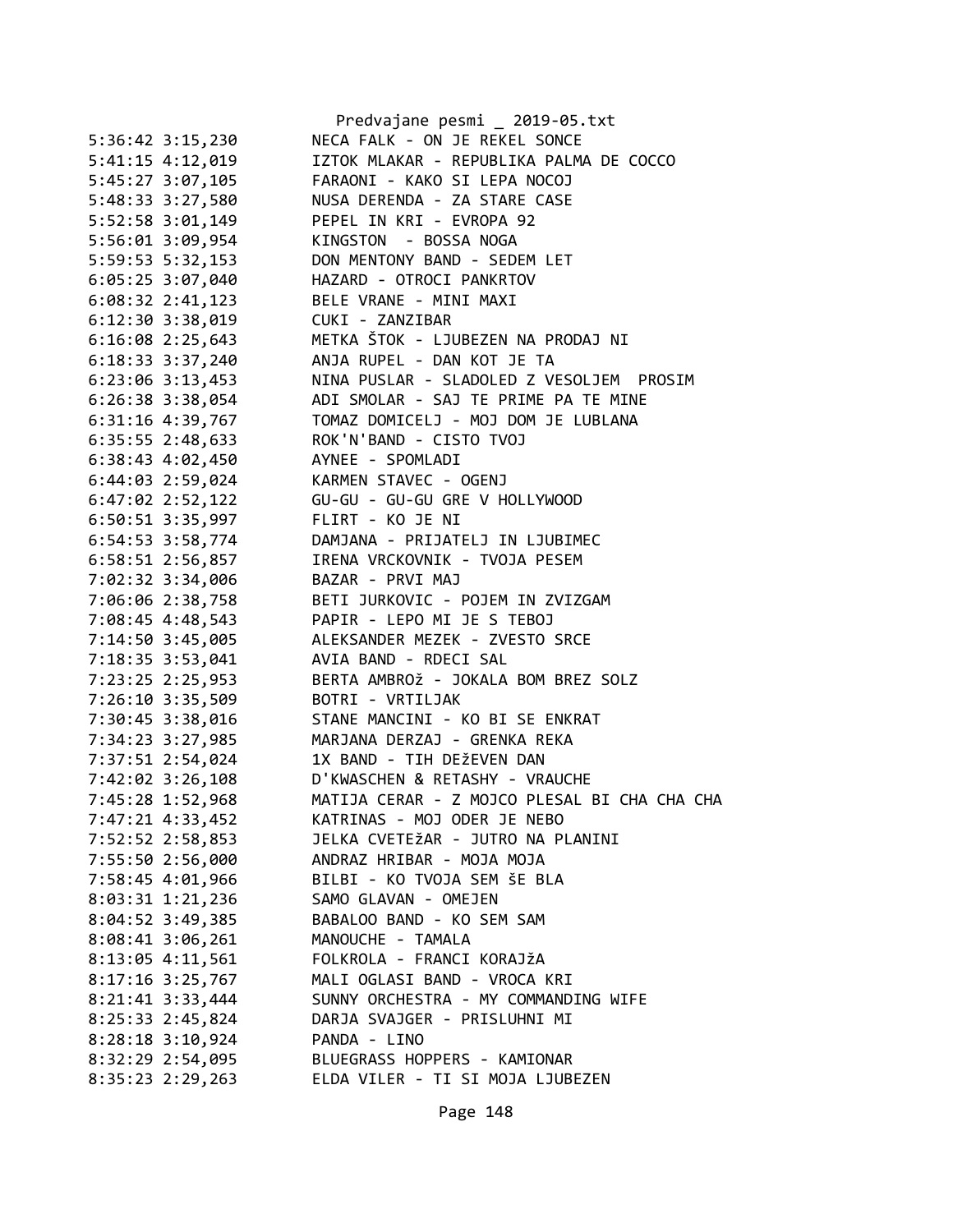|                      | Predvajane pesmi _ 2019-05.txt                |
|----------------------|-----------------------------------------------|
| 8:37:52 4:24,686     | MAJDA ARH - ZDAJ VEM                          |
| 8:43:34 3:43,340     | EVA HREN - KDAJ                               |
| 8:47:17 3:52,866     | MARTA ZORE - TI                               |
| 8:52:07 1:46,318     | IVANKA KRAŠEVEC - HOT DIGGITY                 |
| 8:53:54 4:13,071     | JAN PLESTENJAK - PO NEVIHTI                   |
| 8:58:08 3:17,262     | DON JUAN - JULIJA                             |
| 9:04:00 3:03,967     | IRENA KOHONT - AMOR MON AMOUR                 |
| 9:07:04 2:55,978     | KALAMARI - PO NAVADI                          |
| 9:21:44 3:39,807     | DEŽUR - KAM SI NAMENJEN DRAGI MOJ             |
| $9:25:43$ 3:53,098   | JANEZ ZMAZEK - BREZ VEZE                      |
| 9:30:502:24,125      | MAJDA SEPE - PRELEPA SI BELA LJUBLJANA        |
| 9:33:14 3:50,022     | ANDREJ SIFRER - ZENSKE, KI PIJEJO PIVO        |
| 9:37:03 3:58,561     | ALENKA GODEC - DOVOLJ MI JE                   |
| 9:45:15 3:11,012     | VLADO KRESLIN/MARTIN KRPAN - LAHKO BI ZLETELA |
| $9:48:20$ 3:43,693   | OTO PESTNER - TRIDESET LET (JAZZY)            |
| 9:53:48 3:13,766     | ANIKA HORVAT - KO GRE TVOJA POT OD TOD        |
| 9:57:27 4:31,627     | HALO - GRETA                                  |
| 10:04:33<br>4:00,015 | DEMMY - VEDNO BOM S TEBOJ                     |
| 10:08:33             | 3:31,995 PETER AMBROŽ - NA PLESU              |
| 10:17:15             | 1:04,683 KINGSTON - BINGO BANGO MANGO TANGO   |
| 4:12,912<br>10:19:39 | DON MENTONY BAND - MRTVE ROŽE                 |
| 3:38,657<br>10:23:52 | VICTORY - SKUPAJ S TEBOJ                      |
| 2:57,437<br>10:27:49 | HAZARD - ROŽE ZA ELZO                         |
| 2:18,705<br>10:32:00 | IZTOK MLAKAR - PUNTARSKA                      |
| 10:34:19             | 1:14,771 CAPTAIN'S GANG - OD MRAKA DO ZORE    |
| 3:55,006<br>10:35:30 | VILI RESNIK - KJER MODRA SPI                  |
| 4:12,902<br>10:44:17 | DAMJANA IN HOT HOT HOT - SUM DEZJA            |
| 4:14,786<br>10:48:30 | PEPEL IN KRI - ENAKONOCJE                     |
| 3:14,001<br>10:54:29 | SING & SONG - PLAVA KUVERTA                   |
| 10:57:38<br>3:20,465 | NUSA DERENDA - ZA SLOVENIJO ŽIVIM             |
| 11:03:33<br>3:23,033 | REVERB - TINA                                 |
| 4:35,995<br>11:06:56 | MATJAZ JELEN - POLJUBI ME V DEZJU             |
| 11:16:16<br>3:20,072 | NINO ROBIC - POSLEDNJA POSTAJA                |
| 3:48,948<br>11:21:00 | NINA PUSLAR - SAJ SVA SKUPAJ                  |
| 3:41,681<br>11:25:08 | KARMEN STAVEC - LEP POLETNI DAN '04           |
| 3:25,928<br>11:28:49 | SWEETSOLOGY - GREVA TJA (RADIO EDIT)          |
| 4:12,495<br>11:33:29 | TOMAZ DOMICELJ - BREZ SONCA CVETJA NI         |
| 3:28,052<br>11:37:41 | LIDIJA KODRIC - MESTO SPI                     |
| 4:02,203<br>11:43:57 | ANJA RUPEL - SANJAM TE                        |
| 3:13,067<br>11:47:59 | MILAN PECOVNIK PIDZI - LE V SANJAH SI TU      |
| 4:10,388<br>11:52:56 | BAZAR - ZATE                                  |
| 3:30,258<br>11:57:08 | CALIFORNIA/MZ HEKTOR - LEDENA PTICA           |
| 4:05,931<br>12:03:11 | NAPOLEON - TINA                               |
| 3:51,997<br>12:07:17 | DAMJANA - DAJ MI LJUBEZEN NAZAJ               |
| 4:01,471<br>12:15:08 | GU-GU - MOJA MALA LUCIJA                      |
| 3:19,524<br>12:20:33 | ADI SMOLAR - PISMO DEDKU MRAZU                |
| 4:04,078<br>12:23:52 | AVTOMOBILI - OBLJUBLJENA                      |
| 12:28:15<br>4:14,548 | REGINA - TEBE NI                              |
|                      |                                               |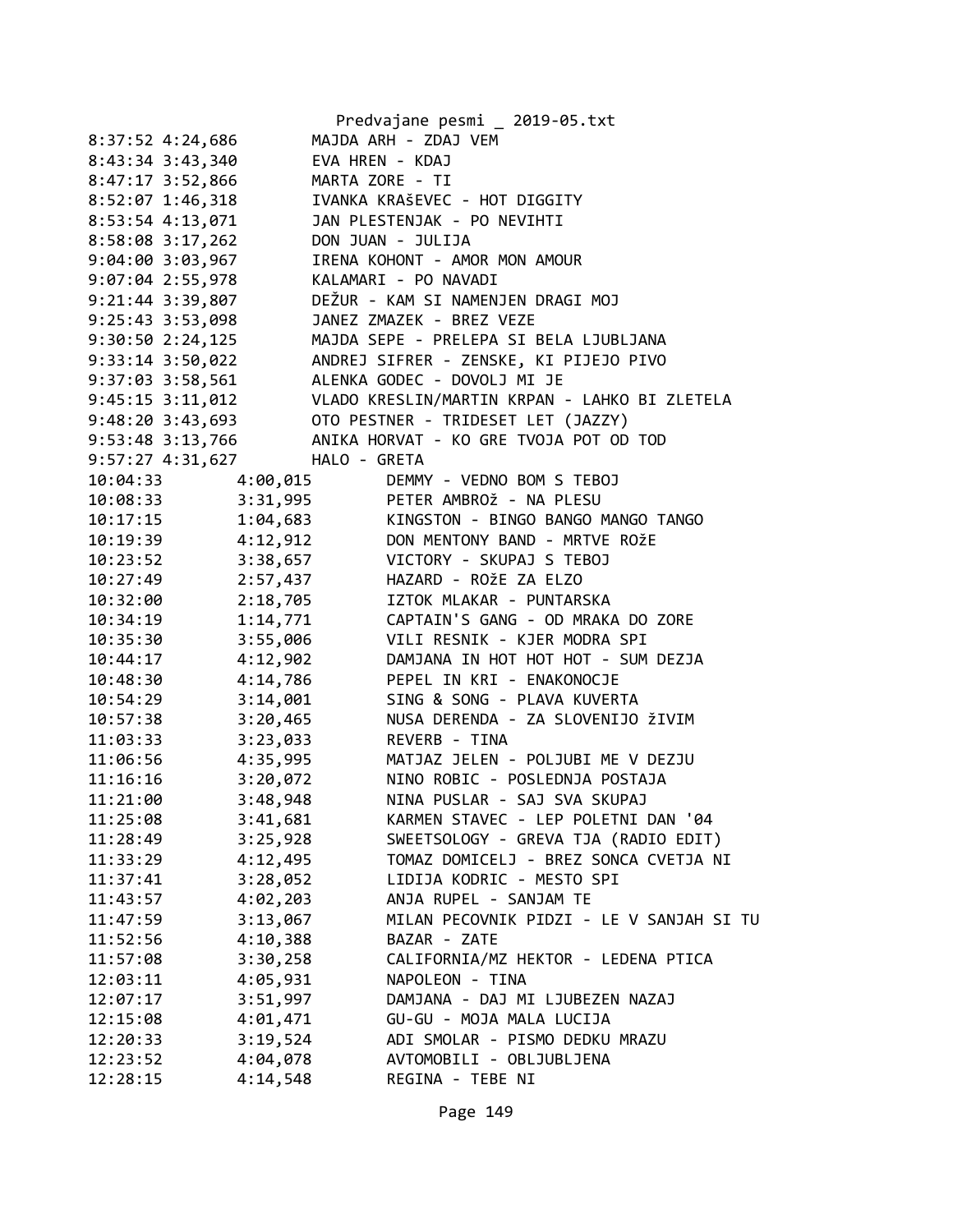|          |          | Predvajane pesmi _ 2019-05.txt              |
|----------|----------|---------------------------------------------|
| 12:33:43 | 3:06,379 | MIT - MIT                                   |
| 12:36:50 | 3:01,702 | MLADI LEVI - ODA IRENI                      |
| 12:44:46 | 3:18,834 | MARTINA SRAJ - LE BODI TU                   |
| 12:48:05 | 2:49,148 | DARJA SVAJGER - LJUBEZEN NE ODHAJA          |
| 12:52:38 | 3:19,464 | NEISHA - MALO TU MALO TAM                   |
| 12:56:23 | 3:32,504 | MONI KOVACIC - NASMEH POLETNIH DNI          |
| 13:00:35 | 2:28,538 | AVIA BAND - HODIM PO PARKU                  |
| 13:03:03 | 2:33,992 | MARJANA DERZAJ - ZVEZDE PADAJO V NOC        |
| 13:05:37 | 3:02,668 | BOJANA GLATZ - ON ME NI                     |
| 13:08:40 | 3:21,304 | FARAONI - MI LJUDJE SMO KOT MORJE           |
| 13:13:19 | 3:54,564 | TULIO FURLANIC - TOCNO VMES                 |
| 13:17:13 | 3:03,767 | NECA FALK - SAMA FANTA NASLA SI BOM         |
| 13:21:16 | 4:01,435 | DOMINIK KOZARIC - REKA LUCI (ORIGINAL)      |
| 13:25:35 | 3:52,904 | BOTRI - VROCA HLADNA                        |
| 13:30:40 | 2:57,963 | BERTA AMBROŽ - POSLEDNJA NOC LJUBEZNI       |
| 13:33:38 | 3:23,984 | DAVID GROM - POLNA LUNA                     |
| 13:37:02 | 3:03,079 | DADI DAZ - KRALJICA SRCA                    |
| 13:41:23 | 3:39,835 | SLAVKO IVANCIC - CRN DEZ                    |
| 13:45:00 | 2:28,859 | ALEKSANDER MEZEK - DAN ZA DNEM              |
| 13:47:29 | 3:36,588 | LINTVERN - ZBOGOM BLUES                     |
| 13:52:32 | 3:48,804 | FIREFLIES - NE SEZUVAJ SE                   |
| 13:56:21 | 3:10,233 | SAMO GLAVAN - JASTREBI                      |
| 14:00:11 | 2:43,023 | JASMINA CAFNIK - TUDI KO TE Z MANO NI       |
| 14:02:54 | 3:37,989 | FLIRT - NJENA BALADA (V TEBI IN MENI)       |
| 14:06:32 | 3:24,978 | BABALOO BAND - NENAJAVLJEN GOST             |
| 14:11:15 | 3:15,704 | KALAMARI - JAZ BOM OB TEBI                  |
| 14:14:31 | 5:52,147 | PAPIR - MOJE SRCE ODHAJA                    |
| 14:21:22 | 4:04,860 | DRUSTVO MRTVIH PESNIKOV - POD OBLAKOM       |
| 14:25:35 | 2:57,763 | ANDREJA CAMERNIK - UJEMIVA VETER            |
| 14:28:32 | 1:58,431 | MATIJA CERAR - KRAMLJANJE V MRAKU           |
| 14:31:42 | 2:45,033 | STANE MANCINI - CIKLAME                     |
| 14:34:27 | 2:48,103 | AYNEE - NA MORJE                            |
| 14:37:15 | 3:12,978 | CEDAHUCI - JE MIMO LETO                     |
| 14:41:46 | 3:32,851 | OTO PESTNER - MATI BODIVA PRIJATELJA        |
| 14:45:19 | 3:23,659 | DAN D - POZITIVNE MISLI                     |
| 14:48:43 | 3:18,168 | MARTA ZORE - MENI SI ŽIVLJENJE              |
| 14:53:28 | 3:13,790 | PANDA - KAKO GA CUTIM                       |
| 14:56:39 | 3:00,899 | ANDREJ SIFRER - TO SE GOVORI                |
| 15:00:20 | 3:54,169 | ZAN SERCIC - KAJ PA MIDVA                   |
| 15:04:14 | 4:16,065 | ALENKA GODEC - PREBUJENA                    |
| 15:08:30 | 3:21,008 | KASTELO - VSE KAR LJUBIM                    |
| 15:13:05 | 3:47,313 | VLADO KRESLIN - KRASNI NOVI SVET            |
| 15:16:52 | 2:29,617 | JANEZ ZMAZEK - HOPLA KONOPLA                |
| 15:20:21 | 2:50,694 | IRENA VRCKOVNIK - DANES MI JE SESTNAJST LET |
| 15:23:11 | 3:30,254 | GASPER RIFELJ - KRIV SEM                    |
| 15:27:01 | 2:38,543 | MAJDA SEPE - LJUBLJANSKE ULICE              |
| 15:30:51 | 2:55,043 | MARTIN KRPAN - MI NIKOL NE TARNAMO          |
| 15:33:42 | 3:52,401 | NUSA DERENDA - CEZ DVAJSET LET              |
|          |          |                                             |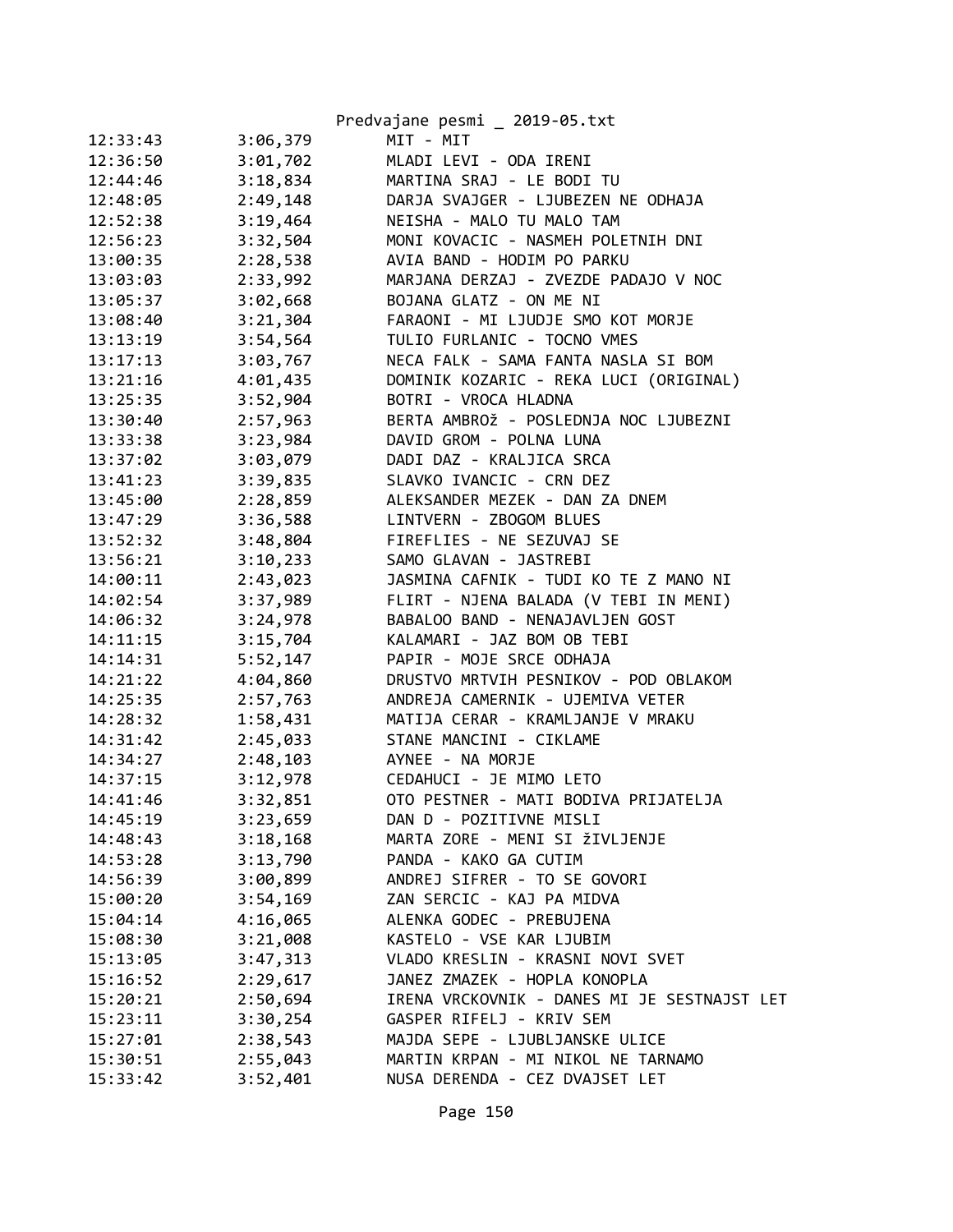|          |          | Predvajane pesmi _ 2019-05.txt                       |
|----------|----------|------------------------------------------------------|
| 15:37:34 | 4:01,911 | KINGSTON - LUNA NAD OBALO                            |
| 15:42:51 | 3:29,018 | IZTOK MLAKAR - BETULA                                |
| 15:46:20 | 4:02,776 | MAJDA ARH - NORI DAN                                 |
| 15:51:50 | 3:15,003 | BETI JURKOVIC - PRISLA JE POMLAD                     |
| 15:55:31 | 3:27,771 | TRISTAN - SRECA SE RODI V PRICAKOVANJU               |
| 15:58:58 | 3:31,600 | DON MENTONY BAND - NKOL SI NAM ODPUSTU               |
| 16:03:10 | 4:03,105 | NINA PUSLAR - SLECENO SRCE                           |
| 16:07:13 | 3:09,347 | JAN PLESTENJAK - 7 LET NAZAJ (NOR SEM, DA TE LJUBIM) |
| 16:11:36 | 2:55,949 | CUKI - TI LUNA NAGAJIVA                              |
| 16:14:32 | 3:15,002 | MOJCA - BOZIC JE                                     |
| 16:17:47 | 2:40,223 | STARI MACKI - MOJA BABY [YES SIR, THAT'S MY BABY]    |
| 16:21:26 | 3:37,008 | JANEZ BONCINA BENC - NAVALI NAROD NA GOSTILNE        |
| 16:25:22 | 3:26,074 | SUNNY ORCHESTRA - V NOV KRAJ                         |
| 16:28:48 | 4:13,021 | BABILON/05 - ZEMLJA IN NEBO                          |
| 16:34:09 | 3:16,350 | TOMAZ DOMICELJ - KO SE ZJUTRAJ ZBUDIŠ                |
| 16:37:25 | 3:18,014 | BELE VRANE - KAM SI NAMENJEN                         |
| 16:42:01 | 3:59,139 | DREVORED - POLETNA NOC                               |
| 16:46:00 | 3:54,061 | EVA BOTO - PLUS IN MINUS                             |
| 16:51:21 | 3:16,958 | FOLKROLA - HELENA                                    |
| 16:54:38 | 2:53,369 | TANGELS - KAJ IN KAM (ORIGINAL)                      |
| 16:57:31 | 3:42,732 | SANK ROCK - HITRO DRUGAM                             |
| 17:02:01 | 2:59,469 | ANDRAZ HRIBAR - ŽIVLJENJE JE                         |
| 17:05:01 | 3:11,038 | VILI RESNIK - HEROJ                                  |
| 17:08:11 | 3:16,853 | COVERLOVER - VSE JE V GLAVI                          |
| 17:12:31 | 2:37,848 | IRENA KOHONT - ŠPANSKI HARLEM [SPANISH HARLEM]       |
| 17:15:09 | 4:18,628 | AGROPOP - TI SI MOJ SONCEK                           |
| 17:20:32 | 2:49,064 | DEŽUR - HASTA MANANA                                 |
| 17:23:21 | 4:08,847 | GU-GU - MOJA MALA LUCIJA                             |
| 17:27:48 | 5:39,184 | HISA - PALE SAM NA SVETU                             |
| 17:34:07 | 3:32,455 | MIRAN RUDAN - NE MISLI DA UMIRAM                     |
| 17:37:39 | 3:14,839 | KARMEN STAVEC - VZEMI MOJO DLAN                      |
| 17:42:01 | 3:08,028 | OAZA - OB ZVOKIH KITARE                              |
| 17:45:09 | 3:32,851 | BAZAR - URA STRASTI                                  |
| 17:48:42 | 3:12,920 | BEPOP - PRISLUHNI SKOLJKI                            |
| 17:53:12 | 4:00,992 | AVIA BAND - LJUBEZEN NA PRVI POGLED                  |
| 17:57:14 | 3:05,029 | LIDIJA KODRIC - MOJ KLAVIR                           |
| 18:00:57 | 3:00,462 | ROK 'N' BAND - DEKLE MOJEGA                          |
| 18:03:58 | 3:30,900 | D.A.Z. - OPROSTI MI (2015 EDIT)                      |
| 18:07:28 | 3:44,291 | KATAYA - TO JE MOJ DAN                               |
| 18:12:31 | 4:35,934 | FLORA & PARIS - OLJE IN VODA                         |
| 18:17:07 | 4:01,108 | HAZARD - ANDREJA                                     |
| 18:22:40 | 3:55,920 | VICTORY - ZIVETI SPET                                |
| 18:26:54 | 2:14,859 | JOŽICA SVETE - SONCE SIJE NA PORTOROZ                |
| 18:30:09 | 3:49,938 | ANJA RUPEL - ODSLA BOM SE TO NOC                     |
| 18:33:59 | 3:56,924 | DARJA SVAJGER - BODI VETER                           |
| 18:37:55 | 3:22,992 | 4 FUN - POKLICI ME                                   |
| 18:42:26 | 4:22,305 | PAVLE KAVEC & OKO - VSE SEM DAL TI                   |
| 18:46:49 | 3:35,293 | NEISHA - ZVEZDNI PRAH                                |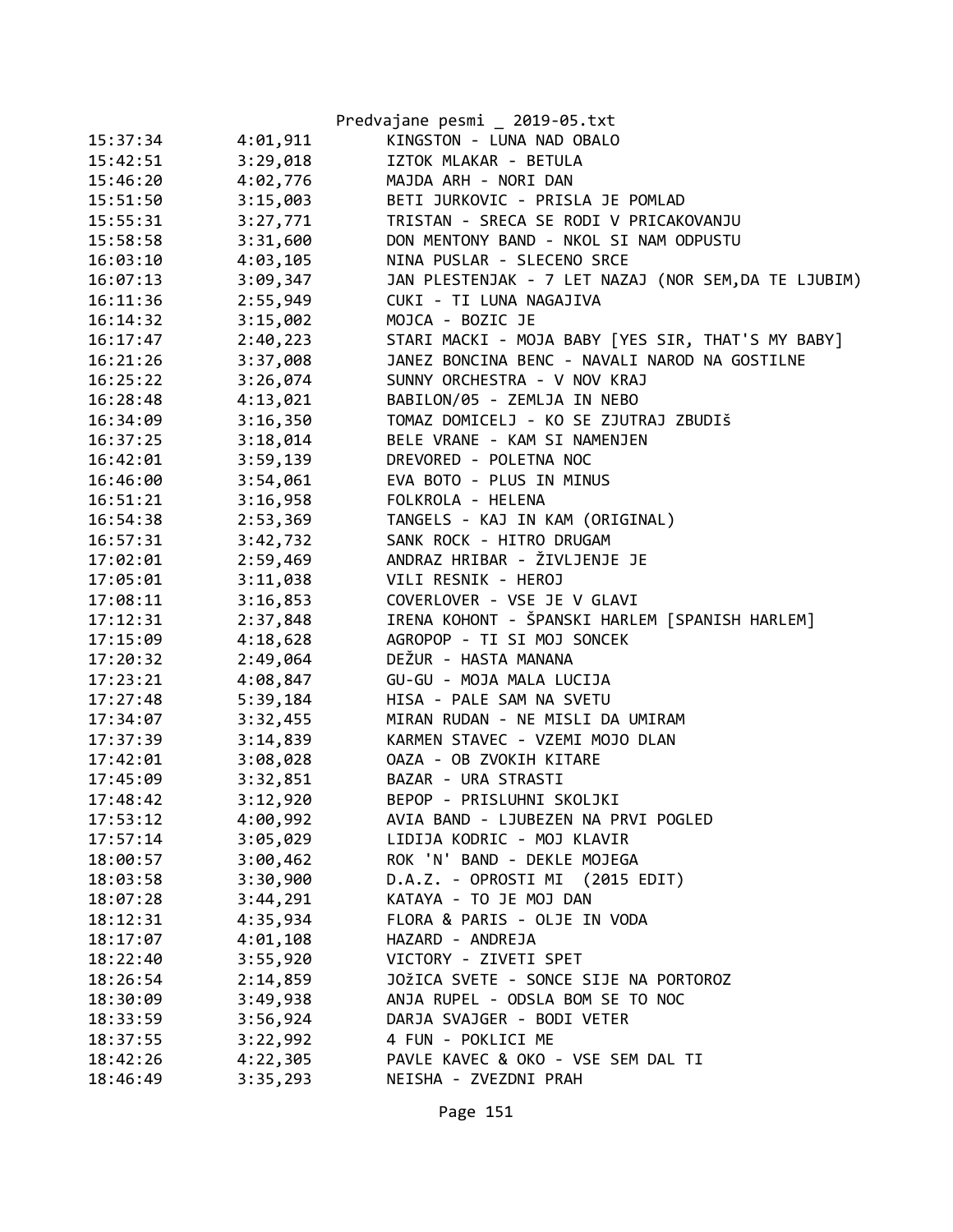|          |          | Predvajane pesmi _ 2019-05.txt                   |
|----------|----------|--------------------------------------------------|
| 18:51:43 | 3:11,252 | ADI SMOLAR - TO BO HIT                           |
| 18:55:20 | 3:17,848 | MYSELF - LJUBEZEN V ZRAKU JE (RADIO EDIT)        |
| 18:58:38 | 5:36,228 | TATJANA DREMELJ - CE NE LJUBIS ME VEC            |
| 19:04:52 | 2:33,773 | FLIRRT - NAJIN DAN                               |
| 19:07:26 | 3:44,964 | BOTRI - V NOVO JUTRO                             |
| 19:12:19 | 3:47,006 | PRAH - SEZONA SENC                               |
| 19:16:06 | 3:33,908 | PEPEL IN KRI - SVET SE VRTI                      |
| 19:21:11 | 3:43,196 | POTECI LENUHI - ZZ TOP                           |
| 19:25:10 | 4:50,957 | AVTOMOBILI - HVALA ZA PISMA                      |
| 19:31:01 | 3:51,872 | APOLONIA - TA OBCUTEK                            |
| 19:34:53 | 4:55,532 | SAMO GLAVAN - POGREB IN ZABLODA                  |
| 19:40:56 | 2:57,898 | ABADON - POZITIVNA ENERGIJA                      |
| 19:43:54 | 3:21,126 | MARJANA DERZAJ - DIXIELAND BAND                  |
| 19:47:15 | 3:39,031 | NOCNA PTICA - GLAS SIREN                         |
| 19:52:13 | 5:17,392 | DAMJANA - KJE SI ZDAJ                            |
| 19:57:30 | 2:37,805 | JELKA CVETEZER - KO BOS PRISLA NA BLED           |
| 20:00:46 | 2:47,241 | OTO PESTNER - LETIVA                             |
| 20:03:33 | 3:16,460 | 2B - SLOVENIJA                                   |
| 20:06:49 | 3:40,288 | ALENKA GODEC - VZEMI ME                          |
| 20:21:24 | 3:10,372 | ALEX VOLASKO - TVOJI NASMEHI                     |
| 20:24:53 | 3:37,722 | ANDREJ SIFRER - DRŽAVA                           |
| 20:28:30 | 5:03,716 | ALEKSANDER MEZEK - PODARJENO SRCU-SLOVENIJA      |
| 20:35:05 | 2:43,331 | AYNEE - ZDAJ SEM TU                              |
| 20:37:48 | 4:16,613 | FARAONI - PASJE ZIVLJENJE                        |
| 20:46:18 | 3:48,068 | DITKA HABERL - LJUBIMEC BREZ IMENA               |
| 20:50:52 | 2:51,662 | HAPPY DAY - VONJ POLETJA                         |
| 20:53:43 | 2:44,695 | BABALOO BAND - KRALJ SVETA                       |
| 20:56:29 | 4:15,043 | DAMJANA GOLAVSEK - PRETEKLOST JE MIMO            |
| 21:01:44 | 4:11,047 | ANIKA HORVAT - PLIMA                             |
| 21:05:55 | 3:27,007 | GAL GJURIN - SEDEMNAJST                          |
| 21:14:32 | 2:23,938 | MAJDA SEPE - ŠUŠTARSKI MOST                      |
| 21:16:55 | 3:28,993 | ANIKA - ZDAJ KO SI SAMA                          |
| 21:20:58 | 2:34,381 | BILBI - ISKRICE                                  |
| 21:23:32 | 3:45,008 | FOXY TEENS - VZEMI ME V NAROCJE                  |
| 21:27:13 | 2:20,246 | LUCKY CUPIDS - STECI STRAN                       |
| 21:30:52 | 3:44,433 | NINA PUSLAR - ZA VEDNO                           |
| 21:34:36 | 3:30,063 | MAJDA ARH - GRAD ŽELJA                           |
| 21:38:06 | 5:03,955 | TOMAZ DOMICELJ - ZA VEDNO MLAD                   |
| 21:48:02 | 3:23,100 | NECA FALK - STORILA BOM TO                       |
| 21:52:11 | 2:45,952 | JOZE KOBLAR - VSE BI ZATE DAL                    |
| 21:55:23 | 3:00,102 | FOLKROLA - POLNA LUNA                            |
| 21:58:23 | 2:55,930 | HAMO & TRIBUTE 2 LOVE - DEJVA BIT CIST BLIZ      |
| 22:02:51 | 3:30,464 | CALIFORNIA - LEDENA PTICA                        |
| 22:06:21 | 3:17,958 | BELLAMI - NE BOM TI PRAVIL (DJT BY DNE 2008 RMX) |
| 22:14:30 | 4:57,779 | DON MENTONY BAND - DAJ POVEJ MI                  |
| 22:20:01 | 3:25,504 | PANDA - DALEC STRAN                              |
| 22:23:26 | 2:34,838 | PRO ANIMA SINGERS - TI SI MOJA LJUBEZEN          |
| 22:26:01 | 3:09,024 | KALAMARI - BREZ TEBE                             |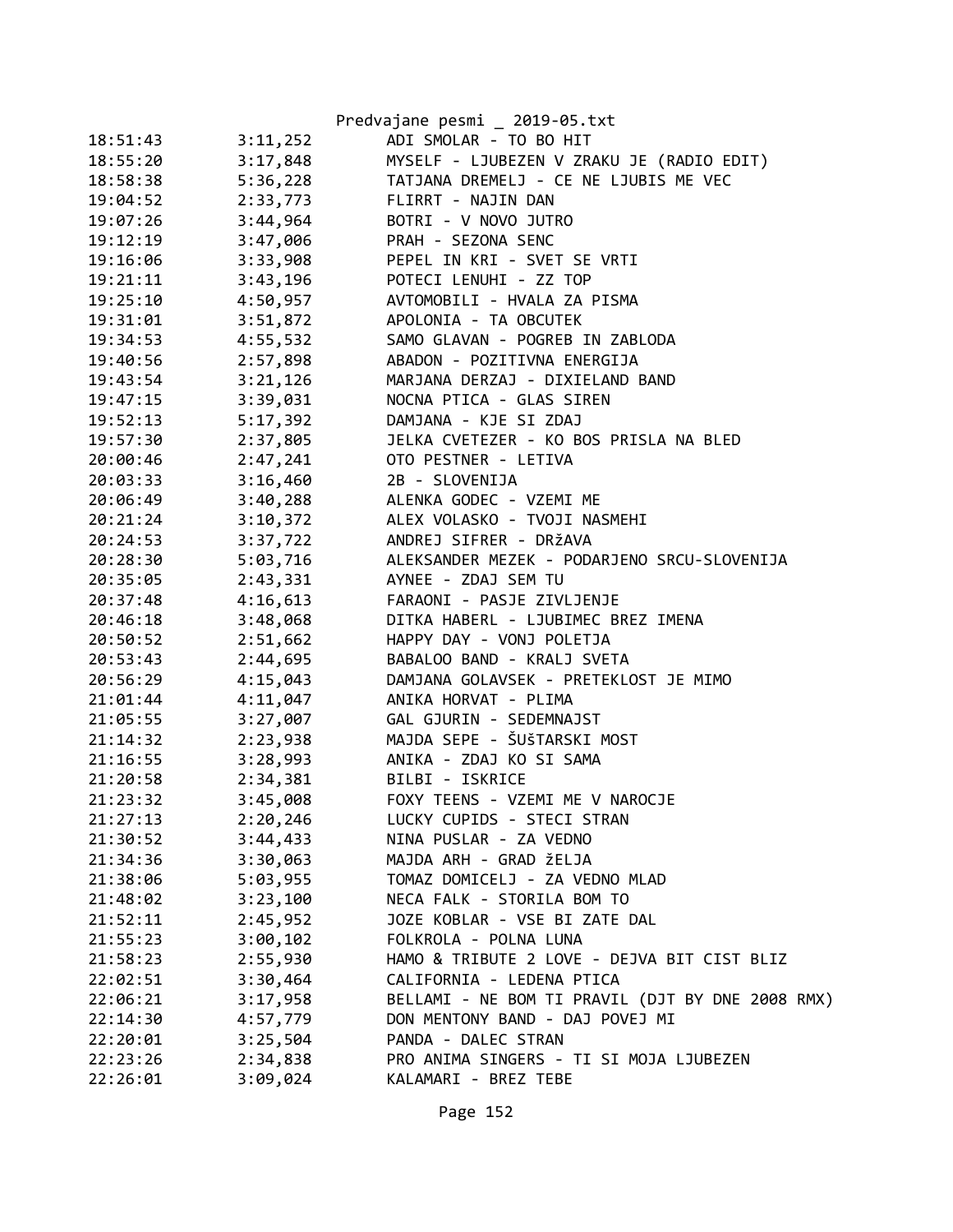|          |          | Predvajane pesmi _ 2019-05.txt                    |
|----------|----------|---------------------------------------------------|
| 22:30:10 | 2:27,056 | BARBARA JARC - ZAPLEŠIMO TWIST                    |
| 22:32:37 | 3:29,000 | GORAZD LAMPE - TRAVNIK IN DREVO                   |
| 22:36:05 | 4:00,534 | KARMEN STAVEC - TISTEGA DNE                       |
| 22:42:54 | 3:14,039 | IRENA VRCKOVNIK - SIRENA                          |
| 22:46:08 | 3:55,658 | JANKO ROPRET - NE BODI OBJESTNO DEKLE             |
| 22:50:50 | 2:55,043 | SUNNY ORCHESTRA - NA KARIBE                       |
| 22:53:40 | 3:08,544 | MARTA ZORE - MIDVA                                |
| 22:56:49 |          | 1:24,957 FRANE MILICINSKI JEZEK - MOJ NAROBE SVET |
| 22:58:14 | 3:53,228 | GU-GU - HULA HULA                                 |
| 23:03:26 | 4:24,841 | DRUSTVO MRTVIH PESNIKOV - BOJNA CRTA (RADIO EDIT) |
| 23:07:51 | 2:01,028 | IVANKA KRASEVEC - PRESERN - KRESOVANJE            |
| 23:13:50 | 2:35,093 | PRO ANIMA SINGERS & ELDA VILER - TI SI MOJA       |
| LJUBEZEN |          |                                                   |
| 23:16:25 | 2:58,930 | DITKA - NEKAJ JE V ZRAKU                          |
| 23:19:57 | 4:06,014 | TATJANA GROS - ZATO SEM NORO TE LJUBILA           |
| 23:24:03 | 3:24,409 | ROK'N'BAND - PAZI                                 |
| 23:27:27 | 3:02,006 | BRANE KAC - ZASANJANA                             |
| 23:31:16 | 2:41,149 | MATIJA CERAR - TRI DEKLICE                        |
| 23:33:57 | 3:39,674 | ALJA OMLADIC - NE JEMLJI ME ZARES                 |
| 23:37:36 | 3:06,070 | MANOUCHE - KJE SI LUBI                            |
| 23:45:37 | 3:03,009 | CHATEAU/DADI DAZ - SOLZICE                        |
| 23:48:40 | 3:11,263 | BELE VRANE - MOJE DEKLE                           |
| 23:51:51 | 2:57,998 | PLATIN - STO IN ENA ZGODBA                        |
| 23:54:49 | 3:11,529 | DARJA SVAJGER - NAJ VIDIMO LJUDI                  |
| 23:58:00 | 3:25,807 | KINGSTON - MENE LUNA NOSI                         |

| $0:01:26$ 2:54,712 | BLUEGRASS HOPPERS - KAMIONAR              |
|--------------------|-------------------------------------------|
| $0:04:20$ 4:12,145 | AVIA BAND - SANJAL BOM KOSTANJE           |
| $0:08:32$ 5:04,805 | ALEKSANDER MEZEK - STARI MUZIKANT         |
| $0:13:35$ 3:16,994 | NUSA DERENDA - NI MI ZAL                  |
| $0:16:49$ 4:12,975 | REGINA - ŠOK                              |
| $0:21:02$ 3:06,994 | KANTOR - LJUBEZEN IZ SOLSKIH DNI          |
| $0:24:09$ 4:07,991 | ANIKA - LAHKO NOC PIRAN                   |
| $0:28:17$ 4:34,165 | ANJA RUPEL - RADA IMAM                    |
| $0:32:51$ 2:47,003 | SANJA, DAMJANA IN IRENA - IGRA JE KONCANA |
| $0:35:37$ 3:00,023 | MAJDA SEPE - TOPLO-HLADNO MORJE           |
| $0:38:35$ 2:43,616 | KALAMARI - WWW                            |
| $0:41:18$ 3:26,005 | AURORA - ODPELJI ME                       |
| $0:44:40$ 3:02,659 | ELDA VILER - ZLATI PRAH IMAS V OCEH       |
| $0:47:43$ 2:48,994 | ALENKA LESJAK - MIDVA                     |
| $0:50:32$ 2:51,819 | DON MENTONY BAND - MARJETKA               |
| $0:53:23$ 3:11,974 | VLADO KRESLIN - DAN NESKONCNIH SANJ       |
| $0:56:32$ 3:24,755 | ZABJAK TRIO - MORALITETA                  |
| 0:59:56 4:02,002   | KATRINAS - SLADKI SVET                    |
| 1:03:58 3:58,039   | POP DESIGN/VILI RESNIK - KO SI NA TLEH    |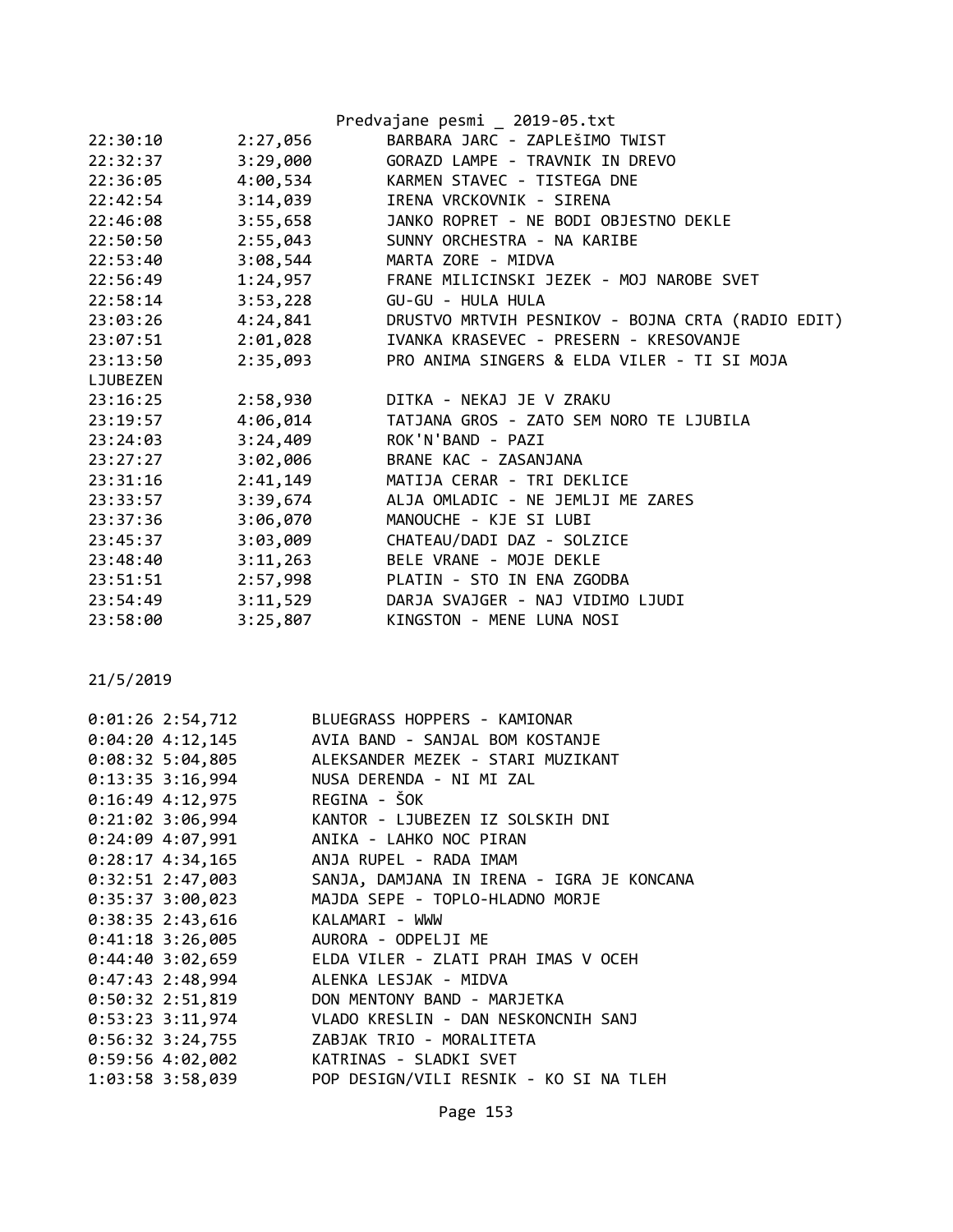|                      | Predvajane pesmi _ 2019-05.txt                |
|----------------------|-----------------------------------------------|
| $1:07:56$ 3:10,924   | CALIFORNIA - V MENI JE CALIFORNIA (RADIO CUT) |
| 1:11:07 3:44,499     | DARJA SVAJGER - DIVJA                         |
| 1:14:51 4:13,911     | DAMJANA IN HOT HOT HOT - CE BI MI SRCE DAL    |
| 1:19:05 3:41,975     | CUKI - HOZNTREGARJI                           |
| 1:22:46 3:32,545     | DAMJANA - NOCOJ LJUBILA BI SE S TEBOJ         |
| 1:26:19 3:54,001     | MAJDA ARH - LJUBEZEN JE KOT VINO              |
| 1:30:13 3:16,934     | ALEX VOLASKO - SONG                           |
| 1:33:29 3:41,699     | VICTORY - MI MAMO SE FAJN                     |
| 1:37:11 3:20,598     | ALENKA GODEC - JULIJA                         |
| $1:40:31$ $3:16,003$ | TOMAZ DOMICELJ - HONDOIDI                     |
| 1:43:47 3:33,868     | E.V.A. - KAKO LEPO TE SRE AT BO SPET          |
| 1:47:21 3:27,788     | PAPIR - NACIN                                 |
| 1:50:48 3:06,613     | ROK'N'BAND - MALA MAJA                        |
| 1:53:55 2:59,104     | YLENIA ZOBEC - DAN KOT IZ SANJ                |
| 1:56:54 3:35,190     | FARAONI - SEM TAKŠEN, KER SEM ŽIV             |
| 2:00:29 5:27,637     | IZTOK MLAKAR - STEFANA IN BERTOLIN            |
| 2:05:56 4:20,837     | ANDREJ SIFRER - 10 TONSKI KAMIJON             |
| 2:10:16 3:30,220     | ADI SMOLAR - JE TREBA DELAT                   |
| 2:13:46 2:20,503     | LIDIJA KODRIC - PASTIR KOSTJA                 |
| 2:16:06 4:02,540     | LINTERA - SE JE CAS                           |
| 2:20:09 3:41,374     | STEREOTIPU - PLES V DEZJU                     |
| 2:23:50 3:24,875     | FOLKROLA - TUMASTI OŽBI                       |
| 2:27:15 3:34,458     | BILBI - HVALA ZA VIJOLICE                     |
| 2:30:49 4:03,991     | MARJAN MARJAN - PUNCA TEBE RAB'M              |
| 2:34:53 3:38,459     | BOTRI - PLAZILCI                              |
| 2:38:31 3:19,754     | MARTIN KRPAN - JE V SISKI SE KAJ ODPRTEGA     |
| 2:41:50 3:48,194     | STATIC - PROBLEM                              |
| 2:45:38 3:51,156     | HALO - ANITA NI NIKOLI                        |
| 2:49:29 2:56,544     | INDIGO - VESNA                                |
| 2:52:25 2:56,843     | BOZIDAR WOLFGANG WOLF - O NE CHERIE           |
| 2:55:22 3:38,698     | FLIRT - KO JE NI                              |
| 2:59:00 3:28,020     | PEPEL IN KRI - PESEM ZA DINAR                 |
| 3:02:28 3:02,807     | EVA BOTO - VERJAMEM                           |
| 3:05:31 4:04,787     | DAN D - POCASI                                |
| $3:09:35$ $3:18,774$ | NEISHA - MALO TU MALO TAM                     |
| $3:12:54$ $3:14,123$ | SELL OUT - POPOLN DAN                         |
| $3:16:08$ $3:15,723$ | SANK ROCK/MATJAZ JELEN - VZEMI ALI PUSTI      |
| 3:19:23 3:37,506     | KARMEN STAVEC - FANT IZ PRAVLJICE             |
| 3:23:00 3:00,531     | MAJA KEUC - ZMOREM                            |
| $3:26:01$ 4:20,654   | OTO PESTNER - 30 LET                          |
| 3:30:21 4:32,853     | JANEZ ZMAZEK - ZGODBA O LJUDEH                |
| 3:34:54 2:51,579     | FOXY TEENS - PRVA LJUBEZEN                    |
| 3:37:45 2:53,014     | DAMJANA G. & IRENA V. - SNEG JE TU            |
| 3:40:38 3:46,988     | SOPRANOS - JUNAK                              |
| 3:44:25 3:45,689     | DITKA HABERL - SAMO NASMEH JE BOLJ GRENAK     |
| $3:48:10$ 2:56,898   | STANE MANCINI - NOC SREDI POLETJA             |
| 3:51:07 3:17,724     | MALITA GOLOB - MOJA DEZELA SLOVENIJA          |
| $3:54:24$ 3:34,968   | MARTA ZORE - POVEJ MI ZAKAJ                   |
|                      |                                               |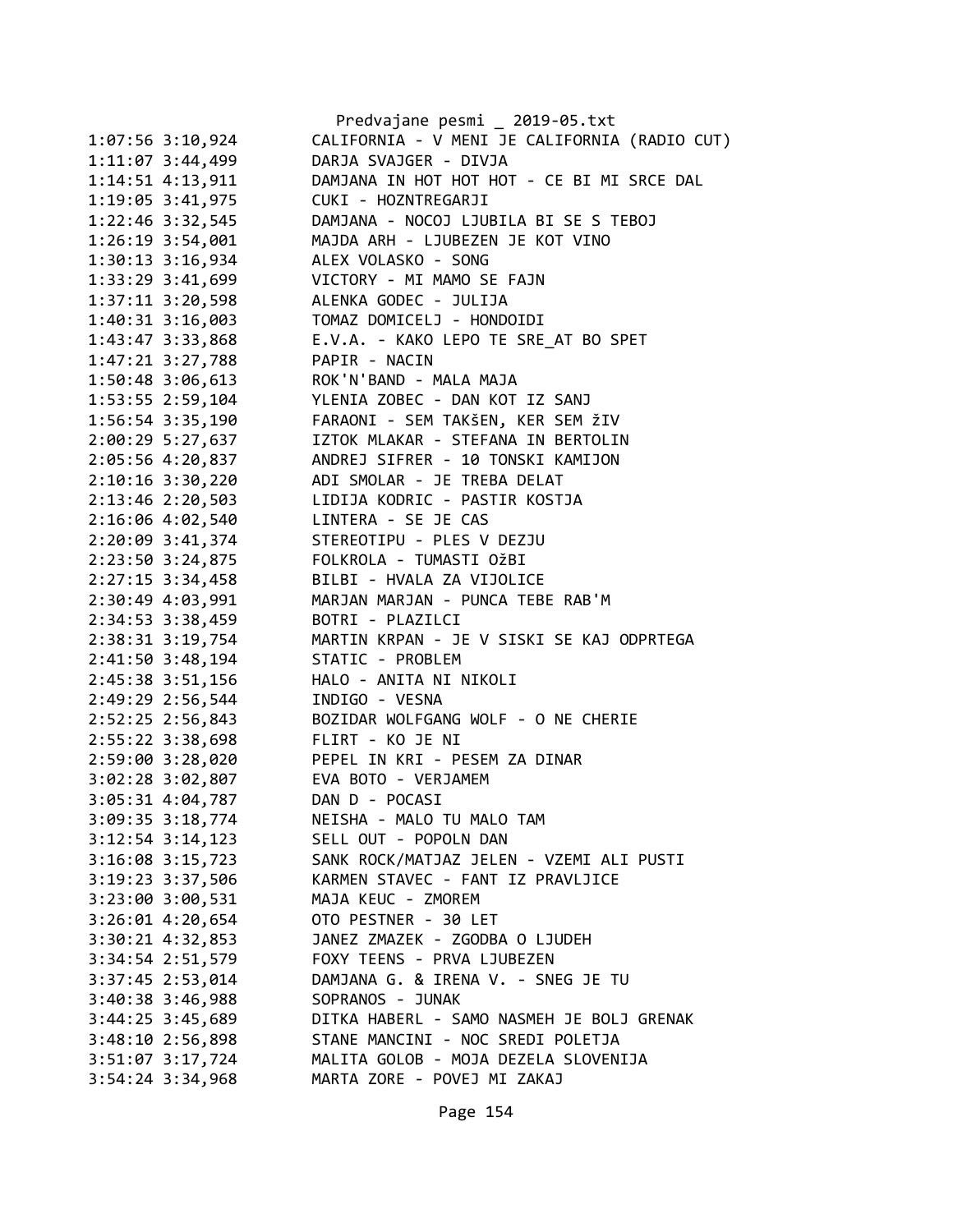|                                        | Predvajane pesmi _ 2019-05.txt                                                                      |
|----------------------------------------|-----------------------------------------------------------------------------------------------------|
| $3:57:59$ $3:18,068$                   | NATASA & ZIBELNIK - LUNA ME NOSI                                                                    |
| 4:01:17 2:31,964                       | SUPERNOVA - DON'S GREM ZURAT                                                                        |
| 4:03:49 2:40,993 AYNEE - TVOJA ROZA    |                                                                                                     |
| 4:06:29 2:59,844 KING FOO - ZIVE SANJE |                                                                                                     |
|                                        | 4:09:29 4:53,575 SUNNY ORCHESTRA - RELAX                                                            |
|                                        | 4:14:22 4:59,873 SAN DI EGO BAND - SONCE JE TAM KJER SI TI                                          |
| $4:19:22$ $4:18,788$                   | PANDA - SAMA PROTI VSEM                                                                             |
| $4:23:41$ $3:43,326$                   | AVTOMOBILI - NAVADEN DAN                                                                            |
| $4:27:24$ 3:29,917                     | MILAN PECOVNIK PIDZI - NOCOJ BOM PLESAL LE S TEBOJ                                                  |
|                                        | 4:30:54 3:49,000 KARAMELA - KO SI MI PRVIC REKLA NE                                                 |
|                                        | 4:34:42 4:51,696 ALEKSANDER MEZEK - LJUBLJANA V MAJU                                                |
|                                        | 4:39:34 3:19,247 KALAMARI- BYE BYE.WAV -                                                            |
|                                        | 4:42:53 3:44,242 LETECI POTEPUHI - POJEM BLUES                                                      |
| 4:46:37 2:39,124                       | ANABEL - POZITIVA                                                                                   |
|                                        | 4:49:16 4:10,037 DAZ - PODOBEN SEM ZMAJU                                                            |
|                                        | 4:53:24 4:02,787 MONIKA PUCELJ - TI OB MENI SI                                                      |
| 4:57:25 3:54,965 KOMET - ANA           |                                                                                                     |
| 5:02:08 4:00,107                       | MARJANA DERZAJ - VRNI SE ŠE KDAJ V LJUBLJANO                                                        |
| 5:06:08 3:26,011                       | RITEM PLANET - NEBO JE BREZ OBLACKA                                                                 |
|                                        | 5:10:39 3:37,361 NINA PUSLAR - POLJUB NA KLOPCI                                                     |
| 5:14:16 3:52,581                       | FARAONI - HOCEM TE                                                                                  |
|                                        |                                                                                                     |
|                                        | 5:18:09 2:48,528 DITKA HABERL - V MENI RASTE DREVO<br>5:22:32 3:19,013 STANE MANCINI - SOPEK VRTNIC |
| 5:25:51 4:31,559 PAPIR - PERON 9       |                                                                                                     |
|                                        | 5:31:44 2:58,992 KARMEN STAVEC - OSTANI TU                                                          |
| 5:34:41 2:25,489 HISA - USPAVANKA      |                                                                                                     |
| 5:37:07 3:10,972 RED QUA - VAL MORJA   |                                                                                                     |
| 5:41:25 3:22,177                       | DON MENTONY BAND - ZMIKAVTI                                                                         |
| 5:44:47 2:45,838                       | AVIA BAND - NE IZDAJTE ME                                                                           |
|                                        |                                                                                                     |
|                                        | 5:51:23 3:18,393 ALEKSANDER NOVAK - DA BI (RADIO EDIT)                                              |
|                                        | 5:54:43 2:38,656 ADI SMOLAR - DVAJSET LJUBIC                                                        |
| 5:57:21 3:26,923 FLIRT - INJA          |                                                                                                     |
| $6:01:37$ $4:18,278$                   | OTO PESTNER - TRIDESET LET (DOLGA)                                                                  |
| 6:05:55 4:59,159                       | VLADO KRESLIN - TISOC LET                                                                           |
| $6:12:01$ 3:23,406                     | ELDA VILER - TU SI TI                                                                               |
| $6:15:24$ 4:36,578                     | NE ME JUGAT - JUTRO                                                                                 |
| $6:21:35$ $3:33,948$                   | KATRINAS - DO NEBA                                                                                  |
| $6:25:28$ 3:57,364                     | DMP - KISIK                                                                                         |
| $6:30:47$ 2:52,488                     | NECA FALK - TAKO DEKLE                                                                              |
| 6:33:40 2:45,008                       | BABALOO BAND - KRALJ SVETA                                                                          |
| $6:36:24$ 3:49,004                     | MARTA ZORE - PESEM JE VSE KAR IMAM                                                                  |
| $6:41:21$ $3:01,012$                   | TOMAZ DOMICELJ - SLOVENSKEGA NARODA SIN                                                             |
| $6:44:20$ 3:20,903                     | BAZAR - AMERIKA                                                                                     |
| $6:47:41$ 3:27,964                     | MAJDA SEPE - LONEC BREZ MEDU                                                                        |
| 6:52:09 3:31,592                       | ALENKA GODEC - KAR SEM S TEBOJ                                                                      |
| 6:56:06 3:06,697                       | ALEKSANDER MEZEK - JOK NA DEZJU                                                                     |
| 7:00:02 3:05,433                       | PEPEL IN KRI - MATERIN NASMEH                                                                       |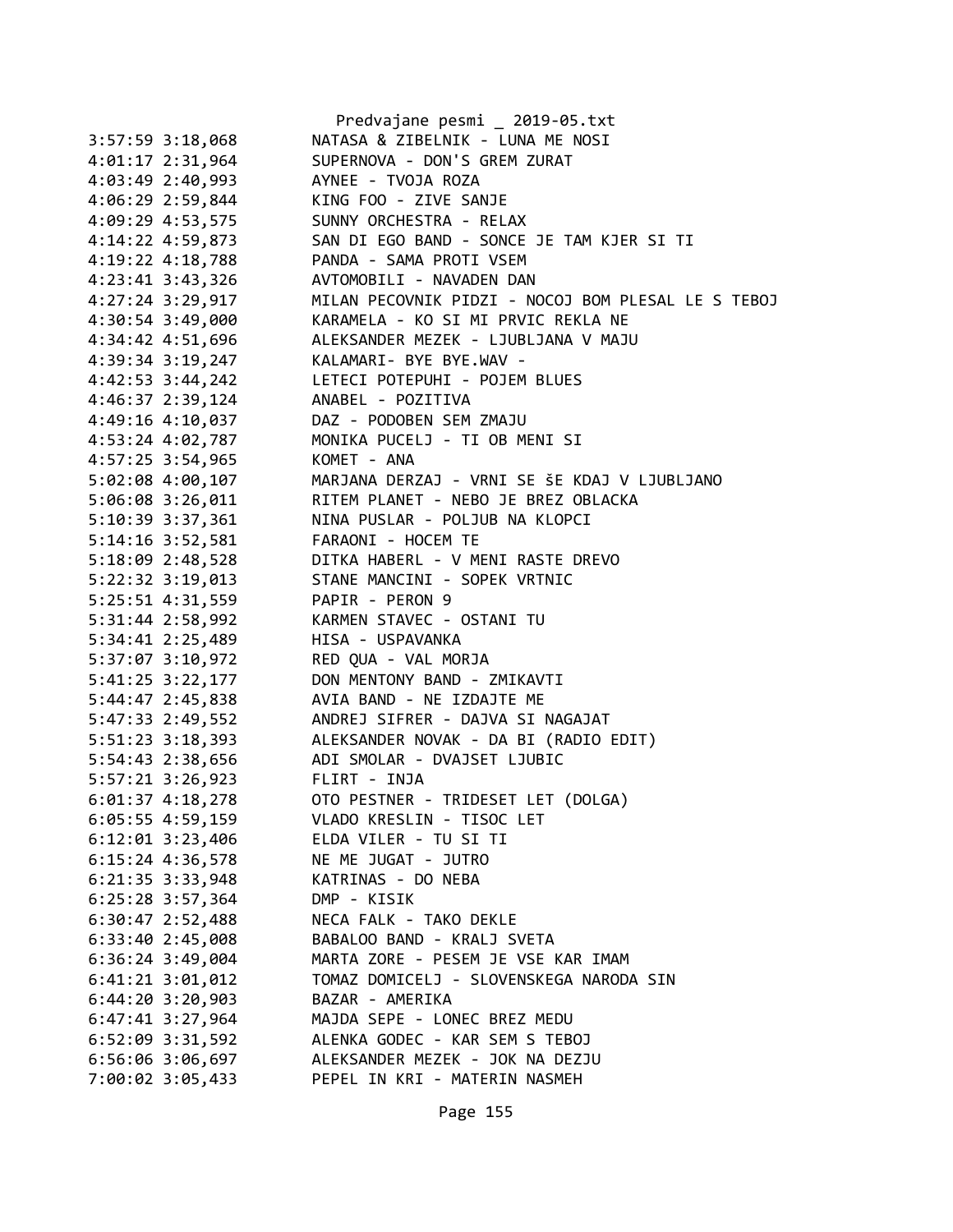|                      |          | Predvajane pesmi _ 2019-05.txt                                     |
|----------------------|----------|--------------------------------------------------------------------|
| 7:03:07 3:51,003     |          | VINDY BAND - CAROBNA NOC                                           |
| 7:06:58 2:44,078     |          | BOTRI - NA ZABAVI                                                  |
| 7:10:49 2:58,789     |          | POP DESIGN - PUSTI SONCU V SRCE                                    |
| 7:13:48 4:27,805     |          | GU-GU - SAM PO PARKU                                               |
| 7:18:16 3:31,922     |          | KALAMARI - POLETJE 2000                                            |
| 7:23:22 2:53,448     |          | MATIJA CERAR - KMALU BOM SPET PRI TEBI [I'LL BE HOME]              |
| 7:26:35 2:59,083     |          | TULIO FURLANIC & PIHALNI ORKESTER KOPER - AGATA                    |
| 7:30:56 3:49,595     |          | SUNNY ORCHESTRA - ODHAJAM                                          |
| 7:34:45 3:14,943     |          | BABILON IN DADA - KOT OCEAN (EMA 99)                               |
| 7:37:58 3:49,729     |          | HAZARD - MAKALONCA                                                 |
| 7:42:55 3:43,671     |          | TINA OSTERMAN - TRENUTEK (RADIO MASTER)                            |
| 7:46:39 3:14,724     |          | DAMJANA - FANT IZ IPANEME                                          |
| 7:50:54 4:26,005     |          | TATJANA MIHELJ - SVET V ZNAMENJU SRCA                              |
| 7:55:20 3:26,674     |          | TATJANA DREMELJ - TI SI ZAME VSE                                   |
| 7:58:46 3:06,583     |          | FRENK NOVA - NA LUNO IN NAZAJ                                      |
| 8:02:42 4:01,814     |          | DARJA SVAJGER - DARILA                                             |
| 8:06:43 3:41,035     |          | KINGSTON - KAM HITIS?                                              |
| 8:11:32 3:07,324     |          | BLUEGRASS HOPPERS - BREZ SONCA CVETJA NI                           |
| 8:14:39 3:31,869     |          | VICTORY - KAKO NAJ CAS USTAVIM                                     |
| $8:18:10$ 3:34,014   |          | BILBI - HVALA ZA VIJOLICE                                          |
| 8:23:18 3:19,946     |          | SVAROGOV - V PORTOROZU NA POSTAJI                                  |
| 8:26:57 3:50,083     |          | ANIKA HORVAT - PLEŠEM V DEŽJU                                      |
| $8:32:09$ 4:24,463   |          | GAL IN GALERISTI - POGLEJ VEN, DEZUJE                              |
| 8:36:34 3:58,847     |          | IRENA KOHONT - ŠEL SI MIMO                                         |
| 8:41:40 2:57,529     |          | BRANE DRVARIC - NE ISCI ME                                         |
| 8:44:37 3:27,073     |          | MAJDA ARH - KAKOR LED IN OGENJ                                     |
| 8:48:04 3:56,020     |          | ROK'N'BAND - ZVEZDICA                                              |
| 8:52:55 3:22,540     |          | IVO MOJZER - KO SI DAVI SE ZBUDILA                                 |
| 8:56:19 3:57,074     |          | VILI RESNIK - KER VES, DA TE LJUBIM                                |
| 9:03:00 3:03,349     |          | FOLKROLA - CYBER BABY                                              |
| 9:06:03 2:21,563     |          | IVANKA KRASEVEC - PRESERN - PRODAJALKA VIJOLIC                     |
| $9:08:25$ 4:09,185   |          | ORLEK - PUNCA S ŠOHTA                                              |
|                      |          | 9:16:48 3:40,656 GAL GJURIN IN TEMNA GODBA - KO POLETIS NAD OBLAKI |
| 9:21:44 3:26,481     |          | ANJA RUPEL - ZADNJI POLJUB                                         |
| 9:25:29 3:14,008     |          | SONJA GABRSCEK - PILULA ZA SRECO                                   |
| $9:28:43$ 3:17,317   |          | JANKO ROPRET - NIMA SMISLA DA LAŽEŠ                                |
| 9:32:58 3:00,003     |          | MARINA MARTENSSON - BLIZU                                          |
| 9:35:58 3:02,015     |          | BYE THE WAY - NEMIR V MENI                                         |
| 9:39:00 2:08,526     |          | GAUDEAMUS - KO BOŠ PRIŠLA NA BLED                                  |
| $9:43:41$ $2:09,017$ |          | BRANKA KRANER - CAO                                                |
| 9:45:50 3:35,679     |          | MARJANA DERZAJ - BREZA MOJE MLADOSTI                               |
| $9:51:19$ 3:26,606   |          | NINA PUSLAR - POZDRAV Z LJUBEZNIJO                                 |
| $9:55:11$ $3:46,259$ |          | DON MENTONY BAND - SPET DOMA                                       |
| 9:58:57 3:56,136     |          | NUSA DERENDA - MODRO MORJE                                         |
| 10:05:34             | 2:40,780 | JANEZ PUH - BREZ SONCA CVETJA NI                                   |
| 10:08:15             | 3:34,083 | RADIC FT. DASA - DOPUSTI SI (V PRELEPI LJUBLJANI)                  |
| 10:15:38             | 3:31,146 | FARAONI - TU JE MOJ DOM                                            |
| 10:20:24             | 3:16,972 | SLAVKO IVANCIC - CRTA                                              |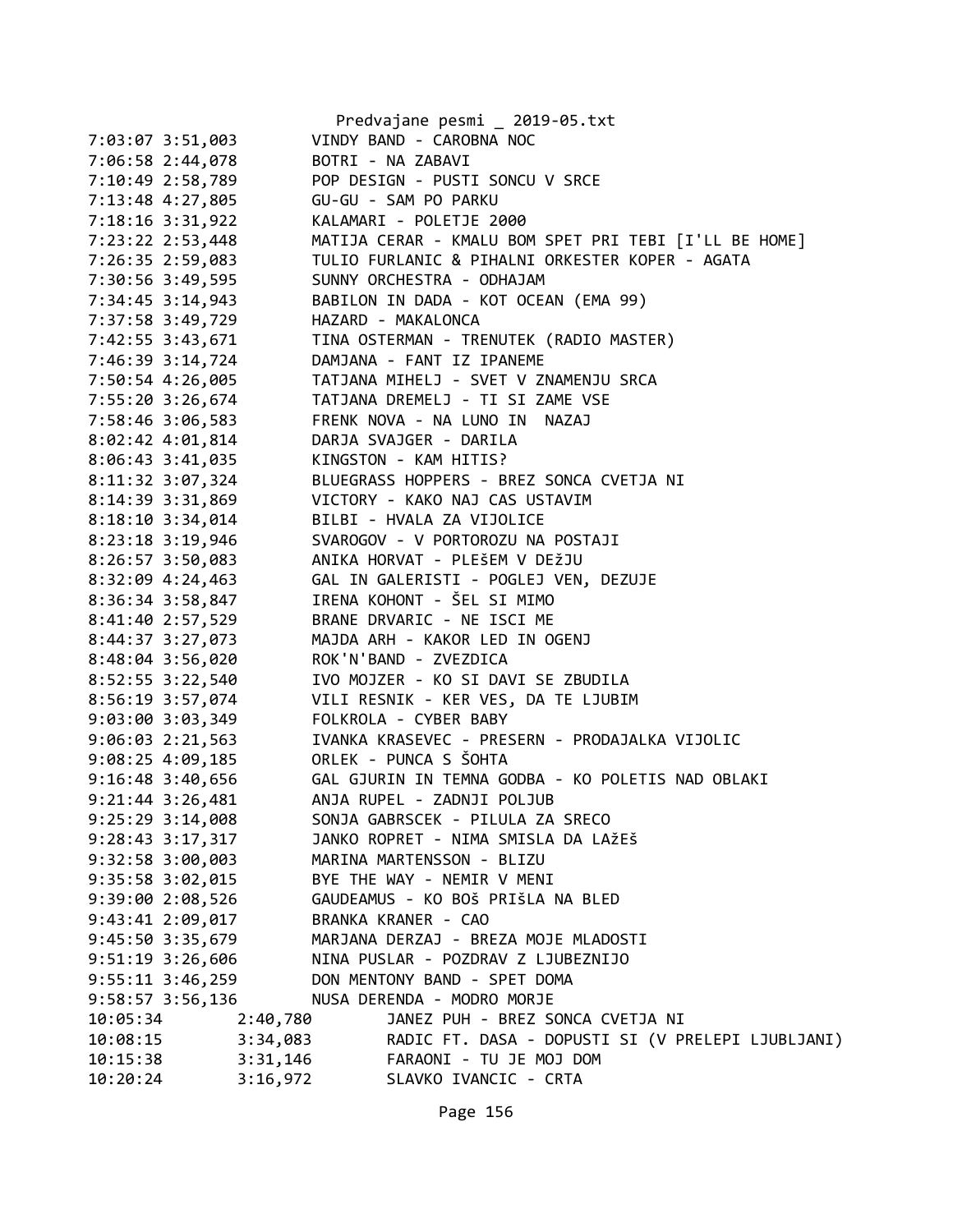|          |          | Predvajane pesmi _ 2019-05.txt                 |
|----------|----------|------------------------------------------------|
| 10:23:41 | 2:53,872 | PRELOM - LJUBEZEN IZ ŠOLSKIH DNI               |
| 10:26:54 | 3:21,467 | ALJA KRUSIC - DAJ MI POLJUB                    |
| 10:31:13 | 3:08,744 | PAPIR - SLUTNJA                                |
| 10:34:22 | 3:02,571 | AURORA - REKLA JE                              |
| 10:37:24 |          | 2:54,480 SAMO GLAVAN - MOJA PUNCA              |
| 10:43:37 |          | 2:39,044 BELE VRANE - SANJE O KALIFORNIJI      |
| 10:46:15 | 3:47,778 | AVTOMOBILI - MRAZ                              |
| 10:51:57 | 3:04,949 | LEA LIKAR - ODMIK OD TAL                       |
| 10:55:02 | 3:14,293 | WOLF - GOODBYE MICHELLE                        |
| 10:58:16 | 2:58,975 | IRENA VRCKOVNIK - MAJHNA LUCKA                 |
| 11:03:58 | 4:04,302 | MAJDA SEPE - NA LJUBLJANSKEM GRADU             |
| 11:08:02 | 3:37,243 | CUKI - STORKLJE                                |
| 11:16:29 | 3:59,907 | ALENKA GODEC - JE TO RES LJUBEZEN              |
| 11:21:44 | 2:59,646 | EVA CERNE - CUDEZI SMEHLJAJA                   |
| 11:25:01 | 3:10,090 | ALEKSANDER MEZEK - OSAMLJENA SENCA             |
| 11:28:11 | 4:03,270 | NUDE - NAJLEPSA PESEM                          |
| 11:33:12 | 2:37,319 | ADI SMOLAR - VSE ZA DOBER BIZNIS               |
| 11:35:49 | 4:13,017 | SUPERNOVA - POBEGNI Z MANO                     |
| 11:43:54 | 2:58,124 | TOMAZ DOMICELJ - STARA MAMA                    |
| 11:46:52 | 4:19,045 | PETER PAN - SOCI                               |
| 11:53:05 | 3:41,441 | MARTA ZORE - VSE, KAR SVA BILA (& VILI RESNIK) |
| 11:56:47 | 2:57,070 | VLADO KRESLIN - IGRALA JE IGRALA               |
| 12:02:28 | 3:44,386 | DITKA HABERL - SAMO NASMEH JE BOLJ GRENAK      |
| 12:06:12 | 3:33,258 | DREVORED - ZUNAJ JE ZIMA                       |
| 12:14:37 | 3:18,001 | ALES VOLK - KAJ SPOMIN MI BO                   |
| 12:17:55 | 3:44,422 | ANDREJ SIFRER - KO BOM UMRL                    |
| 12:22:54 | 2:41,112 | GADI - ZALJUBLJEN DO USES                      |
| 12:25:54 | 3:00,322 | JELKA CVETEŽAR - SIMFONY                       |
| 12:28:54 | 3:32,527 | PLANET GROOVE - SONCE                          |
| 12:33:25 | 4:19,773 | AVIA BAND - DVE SONCI                          |
| 12:37:44 | 3:16,987 | VITA CREPINSEK - KO NAJINA POGLEDA             |
| 12:45:43 | 4:34,857 | BAZAR - LJUBOSUMJE                             |
| 12:52:11 | 4:16,003 | MOULIN ROUGE - JUTRO SE PREBUJA 2002 (RNB RMX) |
| 12:56:53 | 4:29,436 | DARJA SVAJGER - LETIM                          |
| 13:02:03 | 3:47,019 | EDVIN FLISER IN ZBOR - OTROCI MORJA            |
| 13:05:50 | 2:48,355 | BLUEGRASS HOPPERS - ŠTAJERSKA                  |
| 13:08:38 | 3:36,979 | MIRAN RUDAN - POLETJA NE BO                    |
| 13:13:42 | 3:02,193 | BOTRI - UGASN' ME                              |
| 13:16:44 | 4:33,850 | FLIRT - NJENA BALADA (V MENI IN TEBI)          |
| 13:22:30 | 3:47,022 | BOSSA DE NOVO - SESTANEK POD RJUHO             |
| 13:26:36 | 3:17,648 | KARMEN STAVEC - POVEJ                          |
| 13:30:57 | 3:04,969 | MANOUCHE - MED ZVEZDE IN NAZAJ                 |
| 13:34:01 | 3:47,656 | KALAMARI - CAKAM TE ZAMAN                      |
| 13:37:49 | 4:28,588 | ROK N BAND - BAMBINA                           |
| 13:43:48 | 2:58,009 | STANE MANCINI - NAMESTO PISMA                  |
| 13:46:46 | 4:03,817 | ELDA VILER - LASTOVKE                          |
| 13:51:39 | 3:22,004 | AYNEE - TO JE TA                               |
| 13:55:01 | 3:02,219 | FOLKROLA - KLOBUK V KATEREGA DEŽUJE            |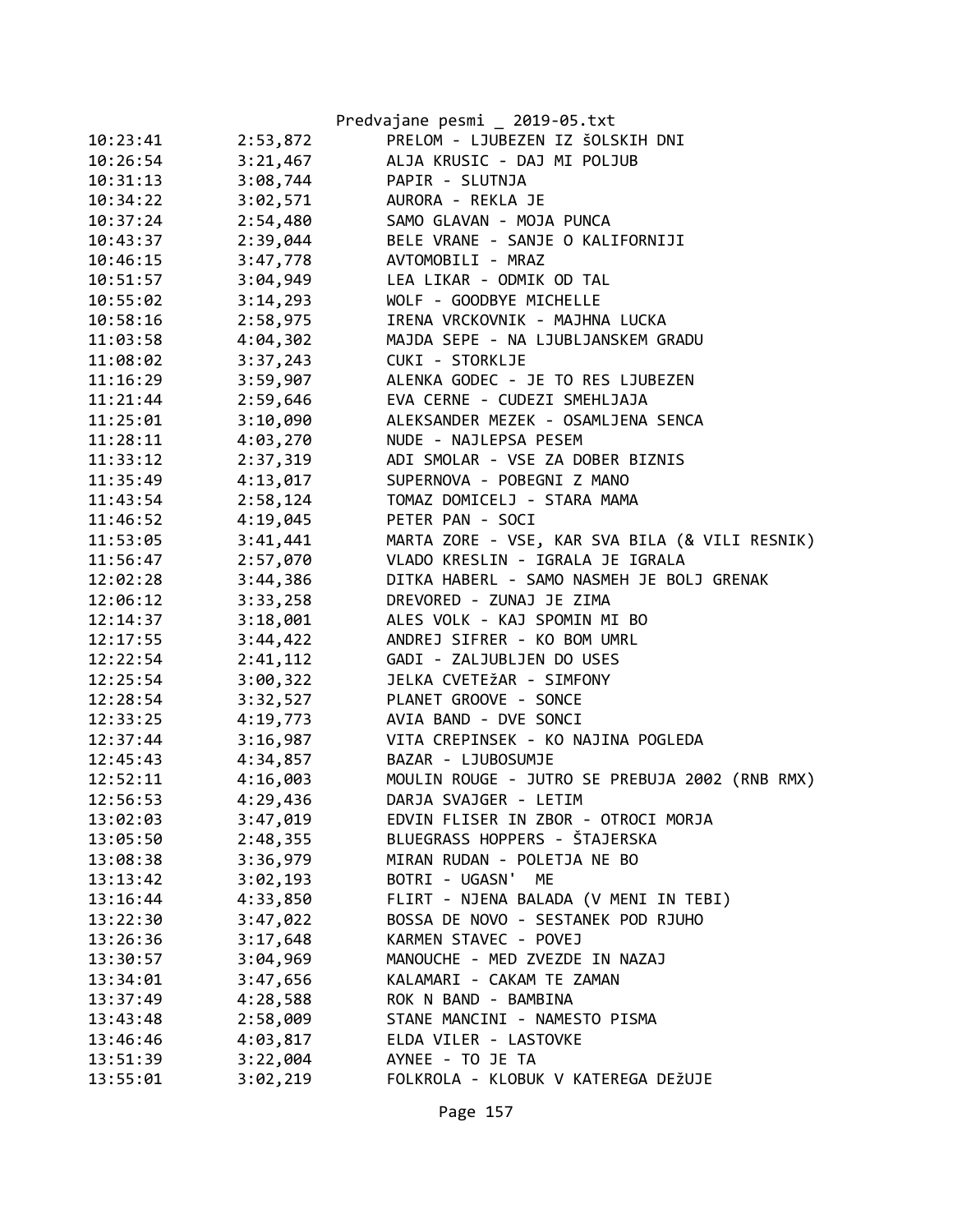|              |          | Predvajane pesmi _ 2019-05.txt                 |
|--------------|----------|------------------------------------------------|
| 13:58:03     | 2:55,265 | ZLATI MUZIKANTI - PEPELKA                      |
| 14:01:38     | 3:46,418 | GU-GU - MI 'MAMO SE FAJN                       |
| 14:05:25     | 3:53,606 | SELEKCIJA - BELA GOLOBICA                      |
| 14:10:49     | 4:17,073 | ANJA RUPEL - NA ZADNJI POSTAJI                 |
| 14:15:06     | 4:10,197 | CALIFORNIA - RECI DA SI NORA NAME              |
| 14:20:32     | 3:14,397 | ROK 'N' BAND - MOJA MLADA LJUBICA              |
| 14:23:46     | 4:15,801 | PEPEL IN KRI - ENAKONOCJE                      |
| 14:28:20     | 3:27,249 | BABALOO BAND - POT DOMOV                       |
| 14:32:50     | 3:44,024 | ANDRAZ HRIBAR - OGNJENI OBROC                  |
| 14:36:32     | 3:36,443 | HAZARD - VSAK JE SAM                           |
| 14:41:39     | 3:57,977 | ALFI NIPIC - V AVTU PRED MENOJ                 |
| 14:45:37     | 3:12,149 | MAJDA ARH - NE JOCI ZA NJIM SRCE               |
| 14:48:49     | 2:04,428 | GAUDEAMUS - PESEM ZA ŠPAS                      |
| 14:51:43     | 3:49,980 | IGOR LIJA - KO TE NI                           |
| 14:55:34     | 2:33,848 | MAJDA SEPE IN NINO ROBIC - BELE LADJE          |
| 14:58:08     | 3:48,517 | REGINA - RITEM ULICE                           |
| 15:02:37     | 3:49,949 | NUSA DERENDA - VZEMI ME VETER                  |
| 15:06:27     | 3:30,003 | MARTIN KRPAN - KAR JE STARO SE NOVO ZDI        |
| 15:11:27     | 4:49,406 | ALEKSANDER MEŽE K- LJUBLJANA V MAJU.WAV -      |
| 15:16:16     | 2:40,997 | MATIJA CERAR - TRI DEKLICE                     |
| 15:18:57     | 3:46,101 | DAMJANA - LJUBIM VETER                         |
| 15:24:00     | 3:27,610 | SOPRANOS - SONG ZA VSE LJUDI                   |
| 15:27:46     | 3:20,591 | IVO MOJZER & OTO PESTNER - LJUDJE POMLADI      |
| 15:32:10     | 3:08,972 | SLAPOVI & NUSA DERENDA - SKUPAJ NA POTI        |
| 15:35:19     | 4:42,936 | DON MENTONY BAND - GOSPOD SODNIK               |
| 15:41:32     | 3:22,941 | NINA PUSLAR - ODHAJAM Z VETROM                 |
| 15:44:55     | 3:45,619 | HISA - SPOZNAL SEM                             |
| 15:48:40     | 3:30,137 | TANGELS - NAJIN                                |
| 15:53:00     | 3:33,656 | DAMJANA IN HOT HOT HOT - NOCOJ LJUBILA BI SE S |
| <b>TEBOJ</b> |          |                                                |
| 15:56:59     | 3:41,120 | ROK'N'BAND - LJUBIM JO                         |
| 16:01:20     | 3:40,535 | SANK ROCK - SENCA SEBE                         |
| 16:05:01     | 1:58,534 | BERTA AMBROŽ - MALI VRAGEC V OCEH              |
| 16:06:59     | 2:45,687 | KATRINAS - KOT PRAVLJICA                       |
| 16:11:15     | 4:21,988 | ALENKA GODEC - KLIC DOBROTE                    |
| 16:15:37     | 2:22,982 | TOMAZ DOMICELJ - HEJ, MERI                     |
| 16:18:00     | 4:09,378 | IVO MOJZER - TI SI REKLA SONCE                 |
| 16:23:26     | 3:25,095 | D.A.Z. - BODI MOJA KRI                         |
| 16:27:09     | 3:28,793 | ADI SMOLAR - NEPRILAGOJEN                      |
| 16:31:41     | 4:00,253 | PANDA - VZEMI ME                               |
| 16:35:41     | 4:11,480 | ANIKA HORVAT - ORFEJ                           |
| 16:41:23     | 6:32,608 | IZTOK MLAKAR - OD FRANCA FRANCESKINA GOD       |
| 16:47:55     | 4:19,011 | OTO PESTNER - TRIDESET LET                     |
| 16:53:04     | 2:39,836 | BRANKA KRANER - POLETNI GIGOLO                 |
| 16:55:44     | 3:04,119 | AURORA - ANGEL MOJ                             |
| 16:59:19     | 3:16,709 | LIDIJA KODRIC - DO GLOBIN PREK VISAV           |
| 17:02:35     | 2:32,895 | DOCA MAROLT - ŽIVLJENJE JE LEPO                |
| 17:05:08     | 2:47,991 | RITEM PLANET - ZGOREJ BREZ                     |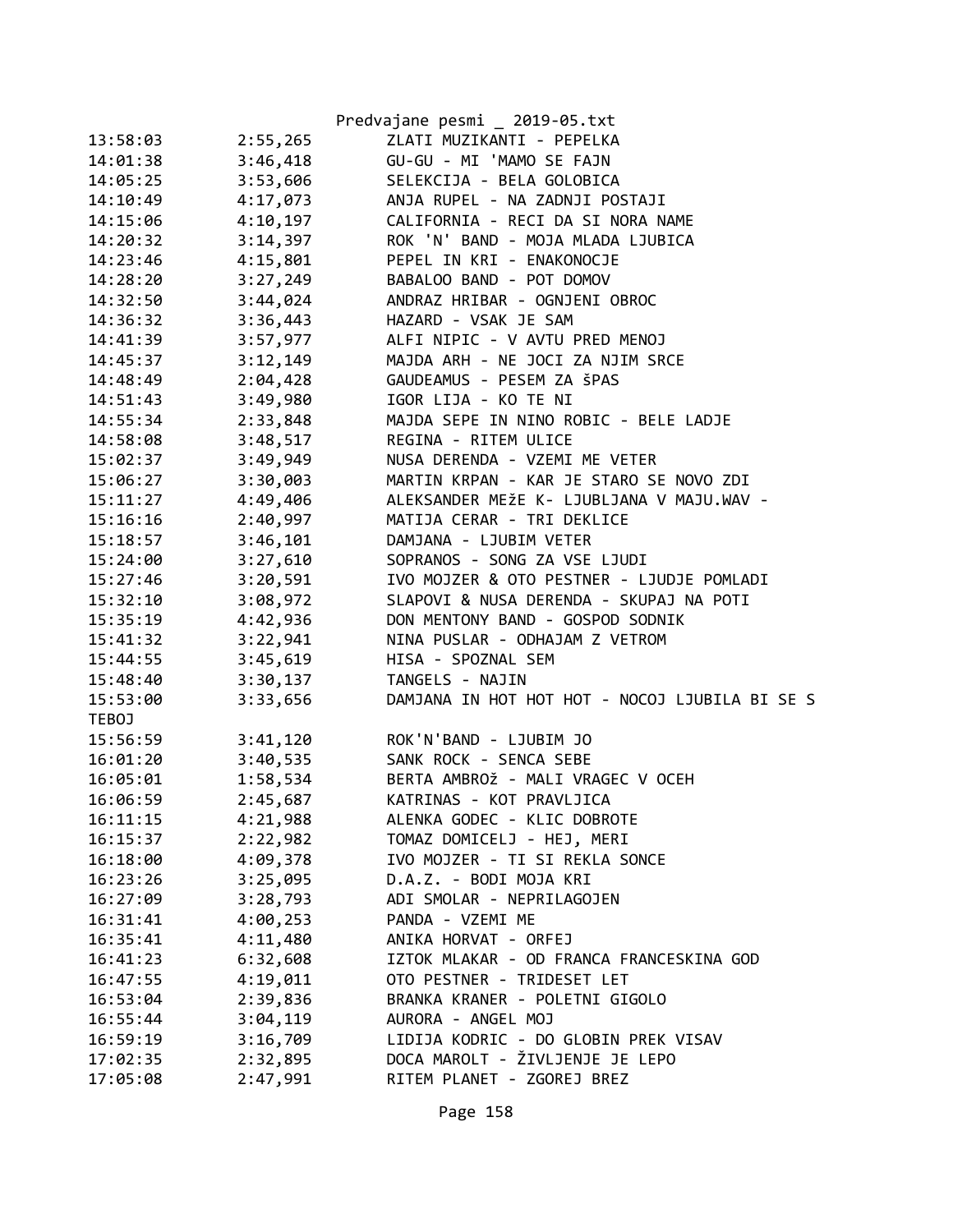|            |          | Predvajane pesmi _ 2019-05.txt               |
|------------|----------|----------------------------------------------|
| 17:07:51   | 3:58,358 | MAJDA SEPE - POJ KITARA MOJEGA SRCA          |
| 17:13:06   | 3:35,691 | NEZA DROBNIC - BREZ BESED                    |
| 17:16:42   | 3:38,874 | NEISHA - LE KAJ SE SKRIVA                    |
| 17:21:41   | 4:43,832 | ZABJAK TRIO - KURTIZANA                      |
| 17:27:13   | 3:41,412 | NECA FALK - DRAVSKI MOST                     |
| 17:31:58   | 3:24,529 | FARAONI - PESKADOR                           |
| 17:35:23   | 3:42,802 | PAPIR - SRAJCA                               |
| 17:40:23   | 3:05,418 | LOS VENTILOS & TOKAC - NE GLEDAM NAZAJ       |
| 17:43:28   | 2:44,075 | SAMO GLAVAN - VREDNOTE GENOCIDA              |
| 17:46:12   | 3:17,578 | SUNNY ORCHESTRA - GROBAR                     |
| 17:50:28   | 3:05,829 | KINGSTON - CELA ULICA NORI                   |
| 17:53:30   | 3:24,245 | AVIA BAND - UTRIP SRCA                       |
| 17:57:14   | 3:00,034 | FRENK NOVA - KO TE NI                        |
| 18:00:49   | 4:11,428 | OTO PESTNER & PERPETUM JAZZILE - MATI BODIVA |
| PRIJATELJA |          |                                              |
| 18:05:00   | 2:55,217 | YLENIA ZOBEC - PRIZNAM                       |
| 18:07:55   | 3:46,857 | DAVID GROM - NAJ PADA ZDAJ DEZ               |
| 18:13:12   | 6:07,618 | ORLEK - ADIJO KNAPI                          |
| 18:20:40   | 3:15,037 | IRENA VRCKOVNIK - VSAK MOSKI NAJ             |
| 18:23:54   | 1:52,326 | OPTIMISTI - LIMUZINA                         |
| 18:26:35   | 2:55,696 | NEZA BRACUN - MOJ REFREN                     |
| 18:30:35   | 2:55,941 | ANJA RUPEL - V LJUBLJANO                     |
| 18:33:31   | 2:59,792 | KARMEN STAVEC - LEP POLETNI DAN              |
| 18:36:29   | 3:51,257 | DITKA HABERL - KO SEM ZALJUBLJENA            |
| 18:41:37   | 4:23,554 | GU-GU - AEROBIK                              |
| 18:46:00   | 3:13,920 | DARJA SVAJGER - KJE JE KDO                   |
| 18:50:13   | 3:04,524 | KALAMARI - OB STIRIH IN POL                  |
| 18:53:17   | 4:44,323 | ANDREJ SIFRER - MLADE BARABE                 |
| 18:58:27   | 3:17,223 | ALJA KRUSIC - A BOS MALO MOJ                 |
| 19:02:18   | 4:02,581 | AYNEE - SPOMLADI                             |
| 19:06:21   | 4:05,322 | BAZAR - THE END                              |
| 19:11:43   | 2:47,904 | SONJA GABERSCEK - ANDREJ                     |
| 19:14:31   | 3:28,551 | AVTOMOBILI - ARGENTINA                       |
| 19:17:59   | 3:41,126 | ALEKSANDER MEZEK - JULIJA                    |
| 19:23:00   | 4:05,813 | PRELOM - NAD SRCEM TVOJIM SIJE SONCE         |
| 19:27:54   | 3:49,831 | D.KOCJANCIC & M.JELEN - POISCI ME            |
| 19:32:48   | 2:39,479 | MARJANA DERZAJ - VALETA (& BELE VRANE)       |
| 19:35:27   | 2:42,990 | I.VRCKOVNIK & HAPPY BAND - POVABI ME         |
| 19:38:10   | 3:45,628 | MARTA ZORE - ŠE SI TU                        |
| 19:43:12   | 2:57,010 | BOTRI - ANGELINA                             |
| 19:46:07   | 2:58,248 | HAZARD - ZABLODA V MODRIH KAVBOJKAH          |
| 19:50:03   | 3:24,113 | BRO FEAT. POLONA LEBEN - RAZSTA              |
| 19:53:27   | 2:25,199 | DAMJANA - SAMBA                              |
| 19:55:52   | 3:12,663 | ALEX VOLASKO - TATU                          |
| 19:59:39   | 2:41,474 | ROK 'N' BAND - RAD JO IMAM                   |
| 20:02:21   | 3:49,607 | VLADO KRESLIN - ENA PESEM                    |
| 20:06:10   | 3:53,359 | MAJDA ARH - LJUBEZEN JE KOT VINO             |
| 20:14:18   | 3:13,000 | PROF. KLEMEN - TI PRAVIS                     |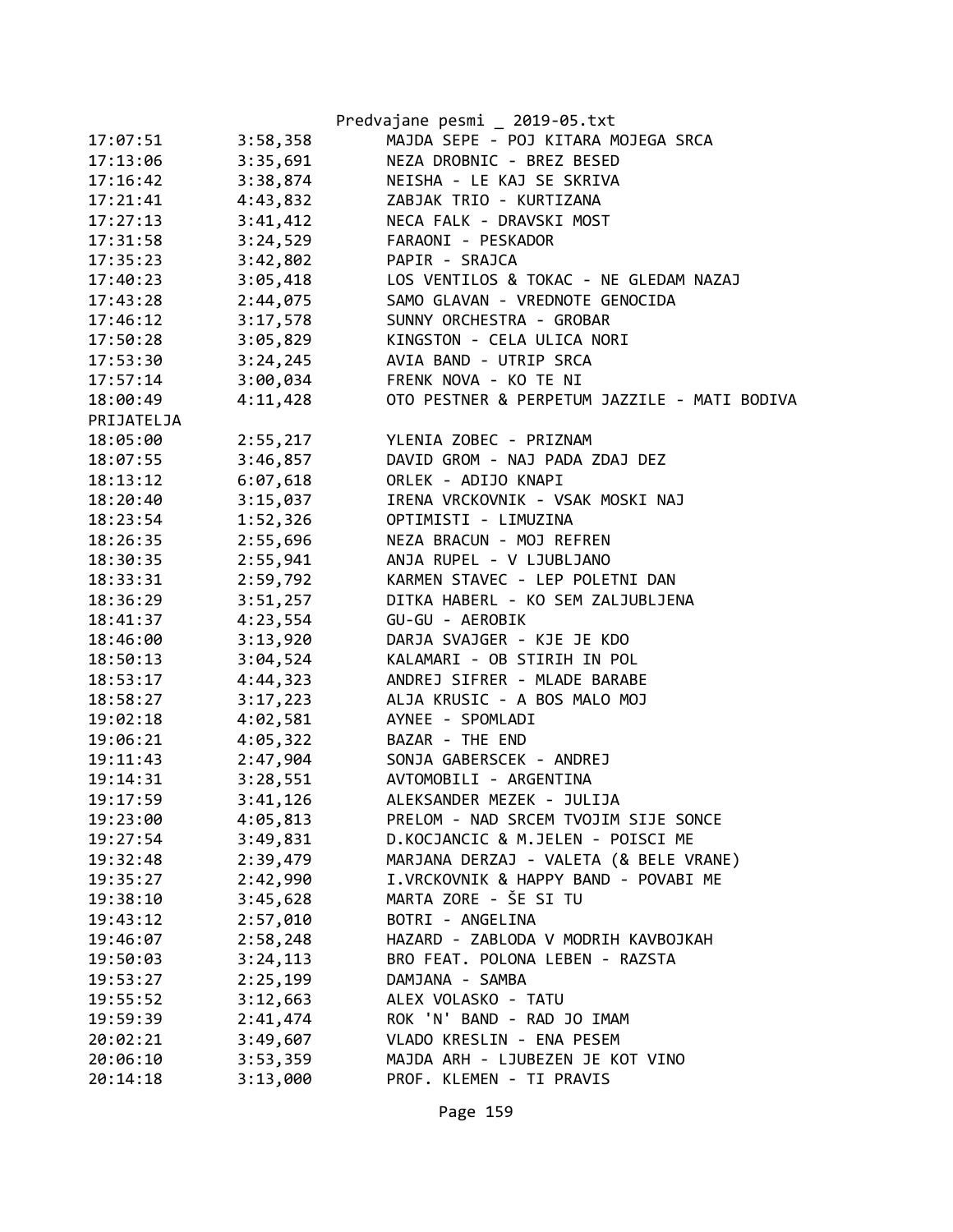|          |          | Predvajane pesmi _ 2019-05.txt                    |
|----------|----------|---------------------------------------------------|
| 20:17:29 | 2:41,105 | PEPEL IN KRI - KDO                                |
| 20:20:47 | 2:42,031 | CASABLANCA - 0, MAMA                              |
| 20:23:28 | 3:37,611 | FOLKROLA - DOBRO JUTRO MADAME                     |
| 20:27:54 | 3:43,053 | TOM TOM - LE SPOMIN                               |
| 20:32:57 | 3:17,199 | TATJANA DREMELJ - DALA SEM TI VSE                 |
| 20:36:14 | 4:45,903 | MATJAZ JELEN - 100 X LAZJE                        |
| 20:43:33 | 2:46,128 | MATIJA CERAR - LJUBEZEN V APRILU [APRIL LOVE]     |
| 20:46:19 | 3:16,024 | EDVIN FLISER - TAM KJER SEM DOMA                  |
| 20:50:27 | 3:49,595 | DON MENTONY BAND - VLAK                           |
| 20:54:36 | 3:22,103 | MARKO VOZELJ - TUKAJ SI                           |
| 20:57:58 | 2:53,702 | TOMAZ DOMICELJ - KAMIONAR                         |
| 21:01:55 | 3:07,044 | ADI SMOLAR - POVPRECNOST                          |
| 21:05:02 | 3:23,712 | ALENKA GODEC - KJE SI ZDAJ                        |
| 21:08:26 | 1:56,440 | DJ SYLVAIN, MIKE VELE & HANNAH MANCINI - TI SI TI |
| 21:14:07 | 4:05,655 | TATJANA GROS - ZATO SEM NORO TE LJUBILA           |
| 21:18:13 | 3:28,224 | JAN PLESTENJAK - SAM DA TI MAS MENE RADA          |
| 21:22:17 | 4:25,368 | BABALOO BAND - DOBRO JUTRO DELOVNI LJUDJE         |
| 21:26:43 | 2:39,021 | MILAN PECOVNIK PIDZI - JESSE JAMES                |
| 21:30:20 | 2:07,957 | BLUEGRASS HOPPERS - PO NOVEM LETU BOLJŠE BO       |
| 21:32:27 | 3:22,018 | TOMO JURAK - KO BODO COLNI ZADNJIC V NOC ODPLULI  |
| 21:35:49 | 2:42,623 | ANIKA - NE CAKAJ NA MAJ                           |
| 21:38:32 | 3:14,888 | ROK'N'BAND - VERJEMI                              |
| 21:45:05 | 2:46,959 | SANJA GROHAR - POLETNA NOC                        |
| 21:47:51 | 2:43,216 | BERTA AMBROŽ - BREZ BESED                         |
| 21:51:27 | 3:15,978 | BOZIDAR WOLFGANG WOLF - ANGEL VARUH               |
| 21:55:08 | 4:12,361 | FARAONI - JAZ TE NIMAM RAD                        |
| 22:00:41 | 3:38,620 | MONROE - JAZ POTREBUJEM VEC                       |
| 22:04:19 | 3:34,148 | SAMO GLAVAN - SAHIST                              |
| 22:07:53 | 3:32,711 | LEA LIKAR - PRIDE TAK DAN                         |
| 22:16:17 | 3:12,894 | MANOUCHE - SUPERFAJN                              |
| 22:20:07 | 3:21,032 | MARJAN NOVINA - PUNCA TEBE RAB'M                  |
| 22:23:27 | 2:47,290 | DELIAL - ZVON LJUBEZNI                            |
| 22:26:14 | 3:36,064 | MOULIN ROUGE - TI SI MOJ BOMBONCEK                |
| 22:30:55 | 4:04,620 | NINA PUSLAR - NI ONA                              |
| 22:34:59 | 4:48,016 | OTO PESTNER - VRACA SE POMLAD                     |
| 22:43:39 | 4:27,920 | PRO ANIMA SINGERS - POLETNA NOC                   |
| 22:48:07 | 2:58,117 | JAKA SVOLJSAK - Z VLAKOM NA MORJE                 |
| 22:51:57 | 4:38,045 | ANDRAZ HRIBAR - KAJ MI DELAS                      |
| 22:56:35 | 3:51,720 | NECA FALK - LJUBIMEC MOJ                          |
| 23:01:25 | 2:52,307 | EVA BEUS - NAZAJ K MAMI                           |
| 23:04:17 | 2:34,501 | STANE MANCINI - NON CAPITO                        |
| 23:06:51 | 4:52,012 | ANDREJ SIFRER - ZBOGOM RAJ                        |
| 23:16:34 | 3:55,318 | DEŽUR - PO POMLADI DIŠI                           |
| 23:21:06 | 4:24,625 | CALIFORNIA/MZ HEKTOR - MOJE HREPENENJE            |
| 23:25:31 | 4:20,727 | IZTOK MLAKAR - BRISKULA                           |
| 23:30:44 | 1:42,010 | MAJDA SEPE - ROMANCA                              |
| 23:32:25 | 3:26,114 | AVIA BAND - NORA KRILA                            |
| 23:35:51 | 2:32,522 | BELE VRANE - MALA TERASA                          |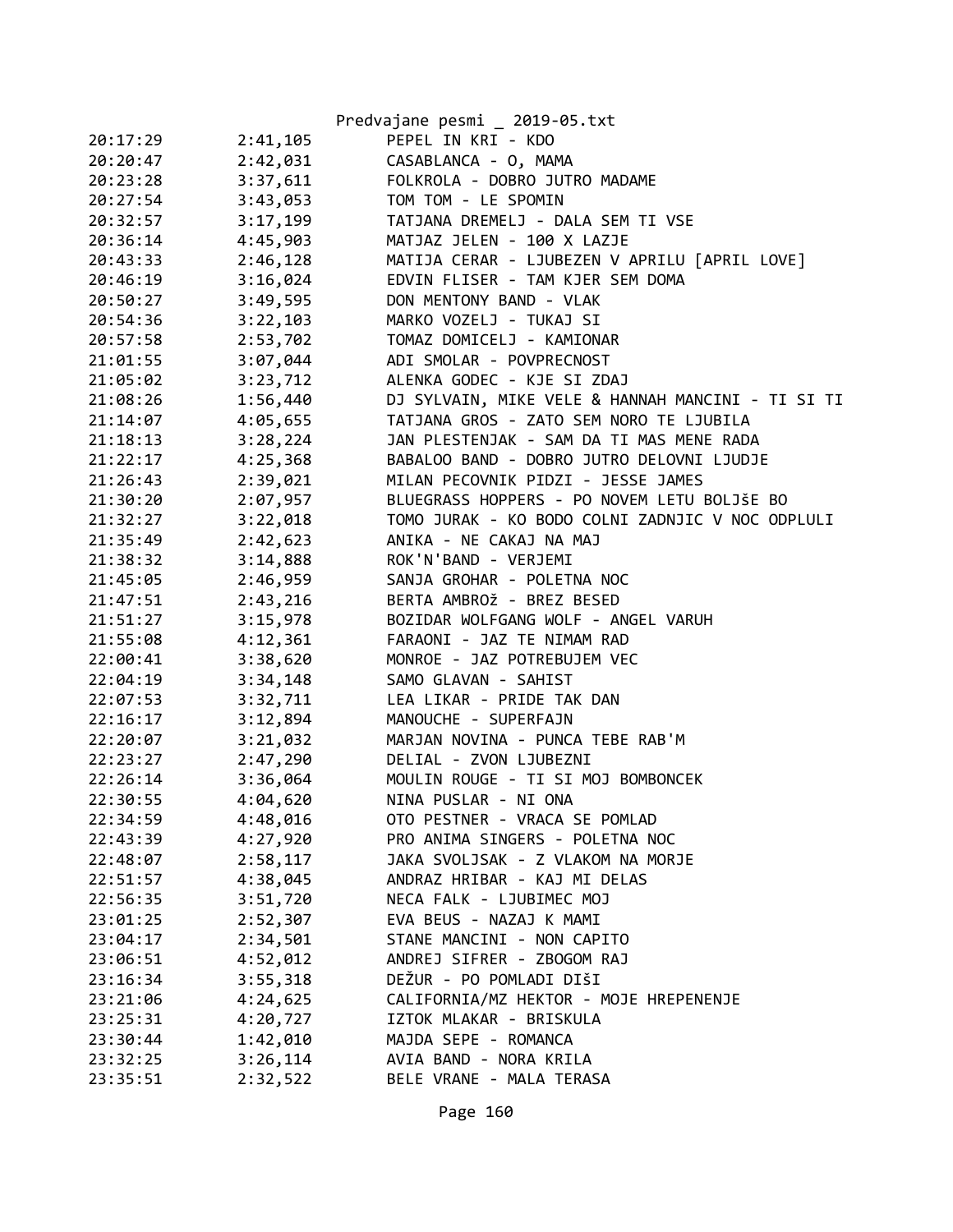|          |          | Predvajane pesmi _ 2019-05.txt |
|----------|----------|--------------------------------|
| 23:38:23 | 3:18,163 | ANIKA HORVAT - HVALA TI        |
| 23:46:23 | 3:13,032 | REMI - LE TEBE SE SPOZNAM      |
| 23:49:34 | 3:05,714 | JANEZ ZMAZEK ZAN - NA DOPUSTU  |
| 23:52:39 | 3:48,871 | GU-GU - ŽELIM SI NA JAMAJKO    |
| 23:56:28 | 3:29,323 | FLIRRT - V TVOJEM TELESU       |
| 23:59:57 | 3:50,192 | SANK ROCK - NAJINA PESEM       |
|          |          |                                |

| $0:03:45$ 3:17,488   | AVIA BAND - COOL                                                                                                                                                                  |
|----------------------|-----------------------------------------------------------------------------------------------------------------------------------------------------------------------------------|
|                      | 0:07:02 2:25,777 BRANKA KRANER - MON MONSIEUR                                                                                                                                     |
|                      |                                                                                                                                                                                   |
| $0:11:53$ 3:26,712   | ADI SMOLAR - KO SEM BIL MLAD, SEM BIL TRAPAST                                                                                                                                     |
| 0:15:19 1:57,977     | MATIJA CERAR - ZACARALA ME JE DEKLICA                                                                                                                                             |
| $0:17:17$ 3:50,894   | ANDRAZ HRIBAR - PO CEM DISI TA DAN                                                                                                                                                |
| $0:21:08$ 4:24,763   | JAN PLESTENJAK - STAVI NA MOJE SRCE                                                                                                                                               |
| $0:25:32 \t3:27,853$ | GASPER RIFELJ - MOZAIK                                                                                                                                                            |
| $0:29:00$ 3:27,033   | MARJANA DERZAJ - SAMO ZA NAJU DVA                                                                                                                                                 |
| $0:32:27$ 2:57,819   | MARTIN KRPAN - NJEN TRENUTEK PRIHAJA                                                                                                                                              |
| 0:35:25 3:57,508     | ADAM - ALFA                                                                                                                                                                       |
| 0:39:22 2:37,987     | ALENKA VIDRIH - VRTILJAK                                                                                                                                                          |
| 0:42:00 3:32,729     | OTO PESTNER - HVALNICO POJEM BOGU                                                                                                                                                 |
| $0:45:32$ 1:14,020   | OTO PESTNER - HVALNICO<br>ALENKA GODEC - RECI MI                                                                                                                                  |
| $0:46:46$ 3:20,013   | VILI RESNIK - DELAJ MI TO                                                                                                                                                         |
| $0:50:03$ 3:55,335   | SRECNA MLADINA - KDO SMO                                                                                                                                                          |
| $0:53:59$ 2:29,528   | DAMJANA - V MOJ SVET VSTOPIL SI TI                                                                                                                                                |
| $0:56:28$ 2:31,022   | HAZARD - KOPALNICO IMA                                                                                                                                                            |
| 0:58:59 1:32,581     | ANDREJ SIFRER - RDECI CVET                                                                                                                                                        |
| $1:00:31$ $3:39,258$ | MAJDA ARH - SANJAJVA                                                                                                                                                              |
|                      | 1:04:10 4:19,925 CUKI - GREVA GOR V HRIBE                                                                                                                                         |
|                      | 1:08:26 2:42,988 IZTOK MLAKAR - VALENTIN                                                                                                                                          |
|                      | 1:11:08 3:47,139 DON MENTONY BAND - NE VERJEMI                                                                                                                                    |
|                      | 1:14:55 3:10,444 SUNDR BAND - BICIKL                                                                                                                                              |
|                      | 1:18:06 3:54,543 DOMINIK KOZARIC - REKA LUCI                                                                                                                                      |
|                      | 1:21:58 3:34,550 MANOUCHE - MEN SI FENSI                                                                                                                                          |
| 1:25:32 3:59,914     | ANJA RUPEL - NE POZABI ME                                                                                                                                                         |
|                      | 1:29:31 3:28,743 FOLKROLA - MONA                                                                                                                                                  |
|                      | 1:32:59 3:53,760 HALO - ANITA NI NIKOLI                                                                                                                                           |
| $1:36:53$ $3:04,284$ | BOTRI - JAZ SEM IN                                                                                                                                                                |
| 1:39:57 3:15,331     | VLADO KRESLIN - KDO SI                                                                                                                                                            |
| 1:43:12 4:14,940     | ESKOBARS - ILUZIJA                                                                                                                                                                |
| 1:47:27 3:31,531     | DARJA SVAJGER - ODPELJI ME                                                                                                                                                        |
| 1:50:58 3:57,770     |                                                                                                                                                                                   |
| 1:54:56 3:41,718     |                                                                                                                                                                                   |
| 1:58:37 3:16,590     | MAJDA SEPE - POJ KITARA MOJEGA SRCA<br>A.KOLMAN & G.RIJAVEC - NA BOZICNO NOC<br>AVTOMOBILI - VSE ZA SVOBODO<br>FOXY TEENS - NAJ PADA ZDAJ DEZ<br>ELDA VILER - TI SI MOJA LJUREZEN |
| 2:01:50 3:46,020     |                                                                                                                                                                                   |
| 2:05:33 2:29,822     | ELDA VILER - TI SI MOJA LJUBEZEN                                                                                                                                                  |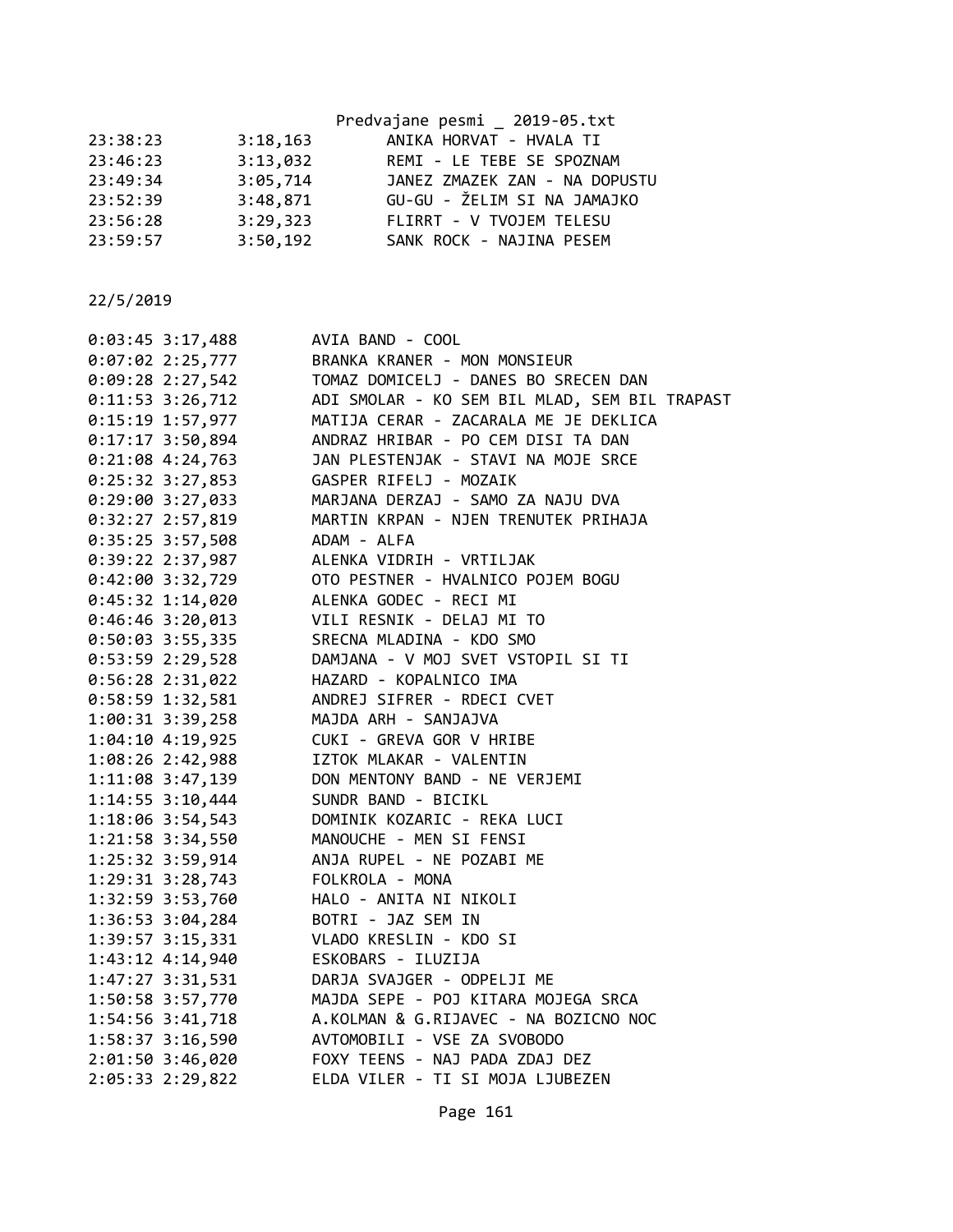|                      | Predvajane pesmi _ 2019-05.txt              |
|----------------------|---------------------------------------------|
| 2:08:02 3:17,516     | KARMEN STAVEC - 100 NORIH IDEJ              |
| $2:11:20$ 3:20,335   | ALEX VOLASKO - A BI Z MANO SLA              |
| 2:14:40 5:07,386     | NINA PUSLAR FT. JAN PLESTENJAK - TEBE IMAM  |
| 2:19:47 2:36,743     | BABALOO BAND - MOJE SRCE                    |
| 2:22:23 3:07,044     | BETI JURKOVIC - ENKRAT SE                   |
| 2:25:30 3:33,800     | VICTORY - NOV SE DAN BUDI                   |
| 2:29:04 2:59,938     | AYNEE - NAJLEPŠI DAN                        |
| 2:32:04 2:57,699     | LIDIJA KODRIC - KDOR ZIVI RAD V MIRU        |
| 2:35:01 3:06,079     | THE TWINS - HOCEM VEDETI                    |
| 2:38:07 3:02,034     | MARTA ZORE - POJDI Z NJO                    |
| 2:41:09 3:36,685     | KINGSTON - NON STOP                         |
| 2:44:45 4:02,040     | IVAN HUDNIK - SVOJE DUSE NE PRODAM          |
| 2:48:47 4:09,465     | MASA - A ME MAS MALO RAD                    |
| 2:52:56 3:46,229     | KATRINAS - PESEM O LJUBEZNI                 |
| 2:56:42 3:11,603     | DAMJANA GOLAVSEK - OLJKA                    |
| 2:59:54 3:13,724     | IVANKA KRASEVEC - PRESERN - VIOLINA TZIGANO |
| 3:03:07 4:30,988     | PETER PAN - CAR NOCI                        |
| $3:07:38$ $3:10,033$ | ALEKSANDER MEZEK - OSAMLJENA SRCA           |
| $3:10:43$ 3:16,844   | JERICA HABER - ZIVLJENJE SE SMEJI           |
|                      | MAJA KEUC - VANILIJA                        |
| $3:14:00$ $3:00,040$ |                                             |
| 3:16:59 4:11,986     | ANKA COP - VSAK TVOJ TRENUTEK               |
| 3:21:11 3:31,194     | MITJA PODLESNIK - DO SRCA                   |
| 3:24:42 3:04,802     | FRENK NOVA - RABIM TVOJ SMEH                |
| 3:27:47 2:38,016     | MAJDA SEPE & NINO ROBIC - BELE LADJE        |
| 3:30:25 3:47,953     | MARKO BRECELJ - ALOJZ VALCEK                |
| 3:34:12 3:23,484     | PAPIR - NIC MI NI                           |
| 3:37:36 4:57,985     | REGINA - NOVO LETO                          |
| 3:42:33 2:03,951     | OTO PESTNER &P.UGRIN BAND - KAKOR MADONNA   |
| 3:44:37 3:48,680     | KALAMARI - NARIŠI VELIKO SRCE               |
| 3:48:26 4:53,219     | DAVID GROM - LEPA SI MOJA                   |
| 3:53:19 3:24,034     | TONI ROM - TIVOLI                           |
| $3:56:43$ 4:14,042   | FARAONI/SLAVKO IVANCIC - JAZ TE NIMAM RAD   |
| $4:00:51$ 3:33,145   | LEA LIKAR - VSI VEDO                        |
| 4:04:22 3:35,502     | MARTINA SRAJ - HOCEM NAZAJ                  |
| 4:07:57 4:14,011     | CALIFORNIA/MZ HEKTOR - NE POZABI ME         |
| $4:12:11$ $2:59,253$ | DASA - OD LJUBEZNI ZADET                    |
| 4:15:10 4:09,025     | SUNNY ORCHESTRA - KO SPIŠ NA TLEH           |
| 4:19:19 3:50,865     | GAL GJURIN IN TEMNA GODBA - MILE OCI        |
| 4:23:09 3:47,034     | POLONA - NEKAJ LEPIH BESED                  |
| 4:26:56 3:05,043     | NANA MILICINSKI - DRAGI                     |
| 4:30:01 3:01,685     | POP DESIGN - ZATE SLOVENIJA                 |
| 4:33:03 4:13,016     | MIRAN RUDAN - NE ODPUSTI MI                 |
| 4:37:10 3:16,034     | NECA FALK - ON JE REKEL SONCE               |
| 4:40:25 3:08,639     | IRENA VRCKOVNIK - SLADKE BESEDE             |
| 4:43:34 2:15,887     | JOZICA SVETE - SONCE SIJE NA PORTOROZ       |
| 4:45:49 3:03,402     | JAZZ STATION - NOV JE DAN                   |
| 4:48:53 3:37,664     | ADI SMOLAR - NAŠ SVET SE PA VRTI            |
| 4:52:30 3:43,684     | LUNAPARK - ALARM                            |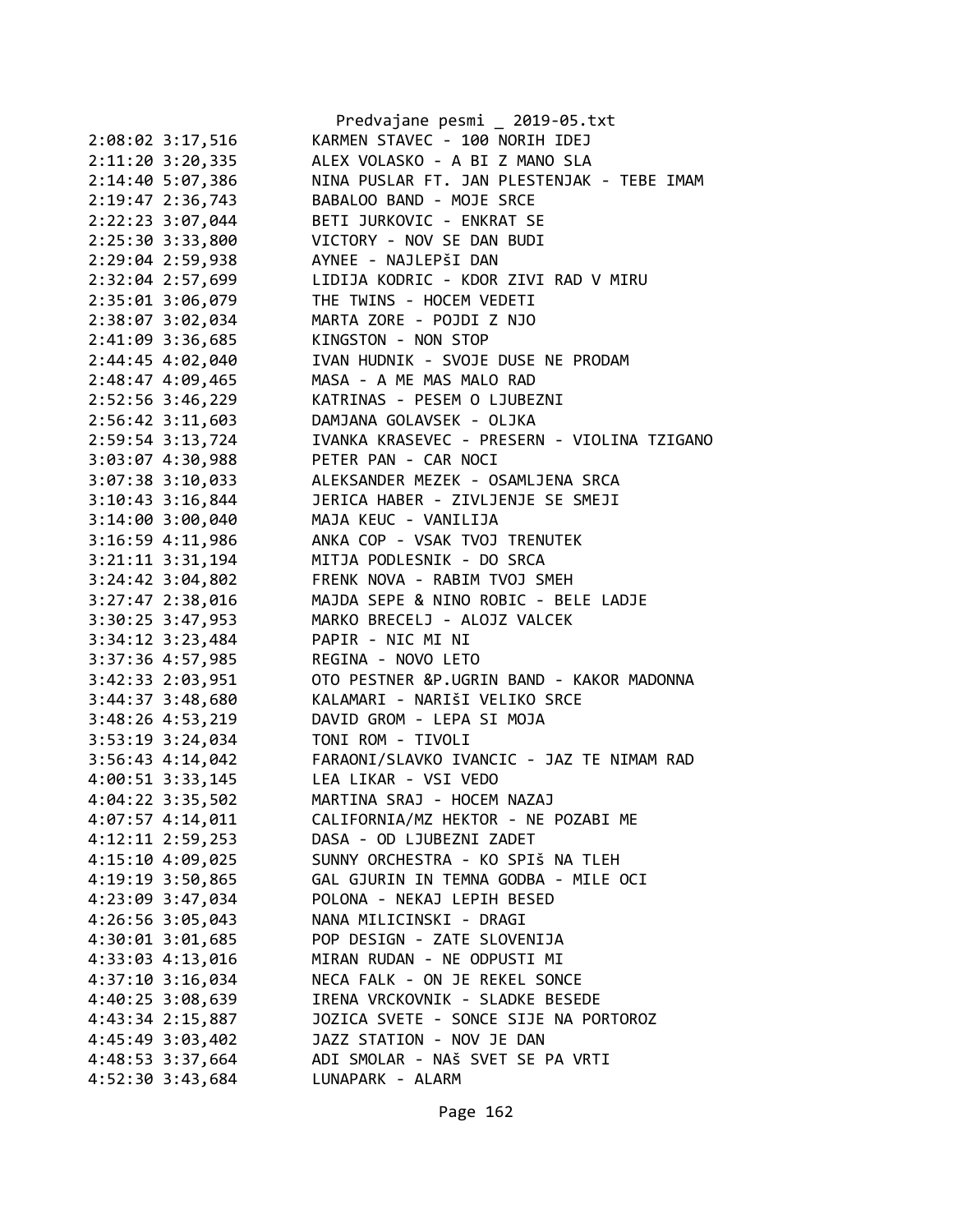|                      | Predvajane pesmi _ 2019-05.txt                               |
|----------------------|--------------------------------------------------------------|
| 4:56:13 2:55,844     | STANE MANCINI - PRIDES KAKOR VETER                           |
| 4:59:59 3:27,045     | MARJANA DERZAJ - CABARET                                     |
| 5:03:26 2:38,772     | BETI JURKOVIC - POJEM IN ZVIZGAM                             |
| 5:06:05 3:50,169     | AVIA BAND - NAJINO LETO                                      |
| $5:10:55$ 3:15,419   | DITKA - NE SPREMINJAJ ME                                     |
| $5:14:10$ $3:11,494$ | EDVIN FLISER - SOLZA, KI JE NE PRODAM                        |
| 5:17:22 3:50,022     | SUNNY ORCESTRA - ODHAJAM                                     |
| 5:22:46 3:26,350     | ALENKA GODEC - LJUBIM TO LJUBEZEN                            |
| 5:26:12 4:15,026     | BLUEGRASS HOPPERS - AVTOMAT                                  |
| 5:31:54 3:22,139     | PEPEL IN KRI - NAJ BO BABY                                   |
| 5:35:15 2:55,453     | NUSKA DRASCEK - NE ZAPUSTI ME ZDAJ                           |
| 5:38:09 4:30,776     | DON MENTONY BAND - NE VERJAMEM                               |
| 5:43:40 3:17,860     | RAF - NE MOREM MISLITI NA NJO                                |
| 5:46:58 3:09,878     | OTO PESTNER & ELDA VILER - MOJA DEZELA                       |
| 5:51:39 3:21,168     | HAMO & TRIBUTE 2 LOVE - VIJA VAJA VEN                        |
| 5:55:19 2:55,534     | ADI SMOLAR - BOGNEDAJ DA BI CRKNU TELEVIZOR                  |
| 5:58:15 4:03,015     | MIRAN RUDAN - LJUBI NEZNO                                    |
| 6:03:06 3:51,467     | HISA - MELODIJA                                              |
| $6:06:57$ 2:56,843   | ANJA RUPEL - V LJUBLJANO                                     |
| $6:10:54$ 3:32,673   | MAJDA SEPE - S TEBOJ                                         |
|                      |                                                              |
| 6:14:27 3:51,779     | TOMAZ DOMICELJ - OPROSTI, KER TE MOTIM<br>FOLKROLA - MARUŠKA |
| $6:18:18$ 4:15,169   |                                                              |
| $6:24:56$ $2:38,043$ | VLADO KRESLIN/HORIZONT - TE IGRE BO KONEC                    |
| $6:27:34$ 3:42,110   | BAZAR - BARABE                                               |
| 6:32:43 3:42,395     | BILBI - TISTE SNOVI                                          |
| 6:36:25 3:30,863     | MARTA ZORE - ON                                              |
| $6:40:56$ 3:30,649   | GU-GU - DNEVI, KI PRIHAJAJO                                  |
| 6:44:26 4:20,015     | ANDREJ SIFRER - GORSKA ROŽA                                  |
| 6:48:46 3:00,954     | MITJA PODLESNIK - TOTALNO HUDA                               |
| 6:53:18 3:03,678     | DAMJANA - BOŽJI DAR                                          |
| 6:56:21 3:10,004     | VILI RESNIK - NAJ OSTANE TO MED NAMA                         |
| 7:00:22 3:43,208     | SAMO GLAVAN - NIMAMO                                         |
| 7:04:05 3:50,724     | PETRA PETAN - ON JE BIL TA                                   |
| 7:07:56 2:48,754     | MAJDA ARH - POŠLJI MU VETER POZDRAV                          |
| 7:11:45 2:42,028     | VICTORY - ONA JE KOT SLADKA KAVA                             |
| 7:14:25 3:07,519     | BRANKA KRANER - LJUBLJANSKI ZVON                             |
| 7:17:32 1:44,848     | MATIJA CERAR - KUHARCKOV TWIST                               |
| 7:20:51 3:09,069     | IRENA KOHONT - ZAPRLA SEM VSA OKNA                           |
| 7:24:00 4:16,978     | SANK ROCK/MATJAZ JELEN - METULJ                              |
| 7:30:32 4:32,358     | DARJA SVAJGER - BREZ SANJ SEM SLEPA                          |
| 7:35:04 2:53,823     | KARMEN STAVEC - OB TEBI ZASPIM                               |
| 7:37:58 3:26,111     | ALEKSANDER MEZEK - DNEVI KAKOR JE TA                         |
| 7:42:24 3:01,830     | HAZARD - MARIE NE PISI PESMI VEC                             |
| 7:45:26 3:41,747     | BOR GOSTISA - BOLJ BEL KOT BLED                              |
| 7:50:38 3:35,004     | ROK'N'BAND - SOLZE IN SMEH                                   |
| 7:54:13 2:59,201     | COVERLOVER - DJ DEJ NAPOVEJ                                  |
| 7:57:12 3:21,571     | BOTRI - SONCE PO DEŽJU                                       |
| 8:01:25 2:59,006     | BABALOO BAND - NOCEM PESEM                                   |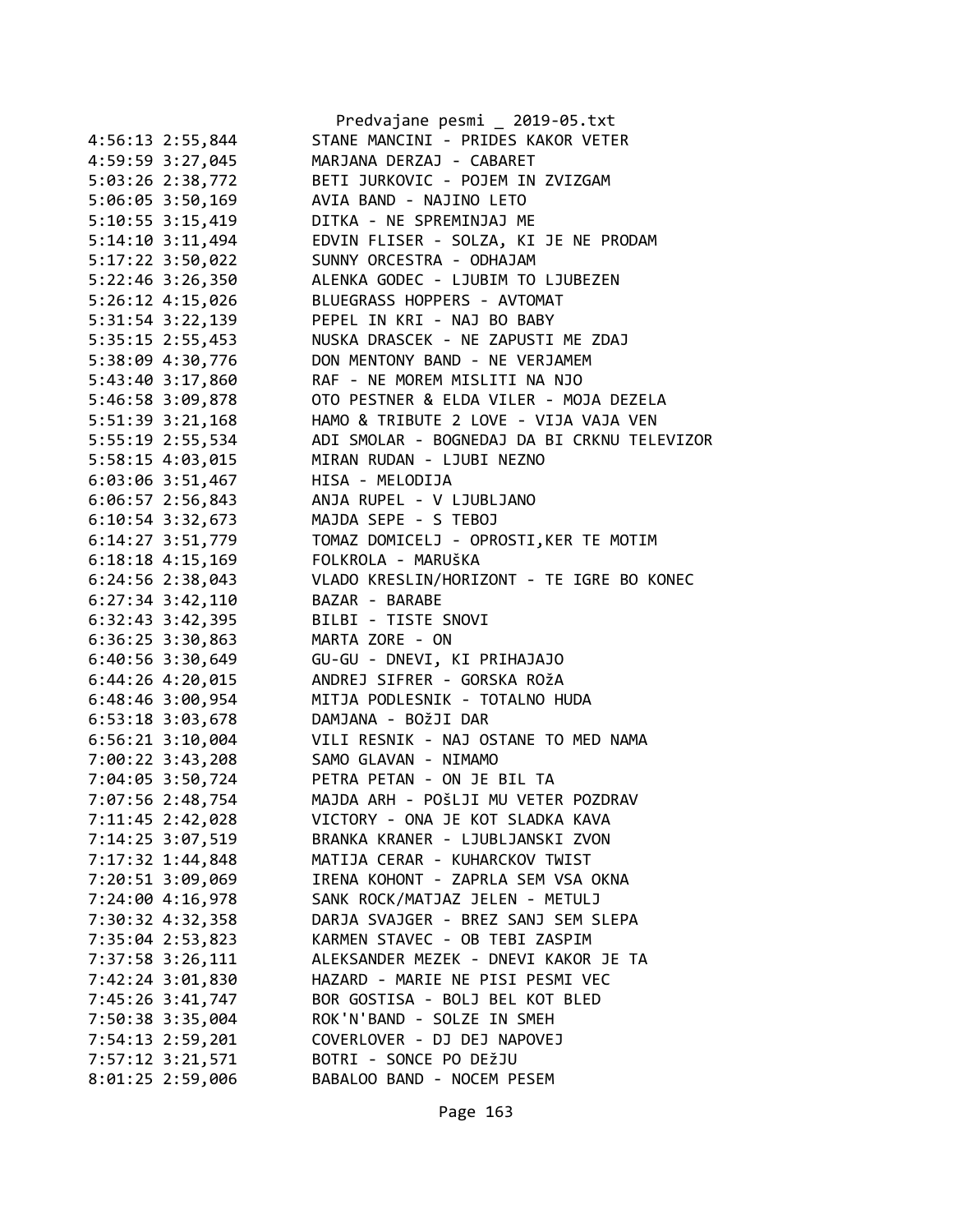|                                          |          | Predvajane pesmi _ 2019-05.txt                                                                                                                                                                       |
|------------------------------------------|----------|------------------------------------------------------------------------------------------------------------------------------------------------------------------------------------------------------|
| 8:04:24 3:33,377                         |          | CALIFORNIA - STARA BARKA                                                                                                                                                                             |
| 8:07:57 3:26,041                         |          | NUSA DERENDA - BOGINJA                                                                                                                                                                               |
| 8:12:23 4:22,791                         |          | O. ROUS IN LEA LIKAR - LJUBLJENA                                                                                                                                                                     |
| 8:16:46 3:15,061                         |          | TOMAZ PENGOV - CRNA PEGA CEZ OCI                                                                                                                                                                     |
| 8:21:34 3:32,101 ALENKA VIDRIH - KAKO SI |          |                                                                                                                                                                                                      |
| 8:25:55 1:56,117                         |          | JELKA CVETEŽAR - ROŽNATO PISEMCE                                                                                                                                                                     |
|                                          |          | 8:27:51 3:11,823<br>8:32:29 3:38,304 APOLONIA - MED VRSTICAMI<br>APOLONIA - MED VRSTICAMI                                                                                                            |
|                                          |          |                                                                                                                                                                                                      |
|                                          |          |                                                                                                                                                                                                      |
|                                          |          | 8:40:32 4:21,983 IZTOK MLAKAR - KARLO SPACAPAN                                                                                                                                                       |
|                                          |          | 8:44:54 3:52,010 MATJAZ JELEN & EASY FING. - POLETNA NOC                                                                                                                                             |
| 8:48:45 2:39,120                         |          | BELE VRANE - SANJE O KALIFORNIJI                                                                                                                                                                     |
| 8:52:55 2:48,035                         |          | KALAMARI - PRLE                                                                                                                                                                                      |
| $8:56:02 3:40,985$<br>$9:01:56 3:22,129$ |          | BIG BIBLS BROTHERS BAND - STARE IGRE                                                                                                                                                                 |
|                                          |          | OTO PESTNER - ZGODBA ZA DVA                                                                                                                                                                          |
| $9:05:17$ 3:59,201                       |          | NINA PUSLAR - MAMIN SIN                                                                                                                                                                              |
|                                          |          | 9:13:00 2:24,163 LIDIJA KODRIC - PRIDI V SOBOTO                                                                                                                                                      |
| 9:15:24 3:39,715                         |          | NECA FALK - PRVA LJUBEZEN                                                                                                                                                                            |
| $9:20:14$ 3:53,863                       |          | MONIKA PUCELJ - MENE JE STRAH                                                                                                                                                                        |
|                                          |          |                                                                                                                                                                                                      |
|                                          |          | 9:24:56 2:53,383<br>9:27:49 3:18,792<br>9:32:06 4:00,443<br>AVIA BAND - KO BI JI MISLI BRAL<br>AVIA BAND - KO BI JI MISLI BRAL<br>AVIA BAND - KO BI JI MISLI BRAL<br>AVIA BAND - KO BI JI MISLI BRAL |
|                                          |          |                                                                                                                                                                                                      |
|                                          |          | 9:36:06 2:58,677 MILAN PECOVNIK PIDZI - NE CAKAJ SPET                                                                                                                                                |
| 9:42:39 2:59,017 ZABJAK TRIO - GORENJSKA |          |                                                                                                                                                                                                      |
|                                          |          | 9:45:38 3:43,780 DEJAN LAPANJA - TU IN ZDAJ                                                                                                                                                          |
|                                          |          | 9:50:38 3:32,156 ROK 'N' BAND - V OBLAKIH                                                                                                                                                            |
|                                          |          | 9:54:10 2:59,983 SPEKTER - RECEPT ZA DEZEVEN DAN                                                                                                                                                     |
|                                          |          | 9:57:10 2:19,077 PREZRTI - NA SKALAH IN MIVKI                                                                                                                                                        |
| 10:01:41                                 | 3:58,031 | ANIKA - OGENJ IN LED                                                                                                                                                                                 |
| 10:05:39                                 |          | 2:29,277 VIDEOSEX - VOZI ME VLAK V DALJAVE                                                                                                                                                           |
| 10:08:08                                 |          | 3:16,887 MERISSA IN FREEWAY - ZA MINUTO                                                                                                                                                              |
| 10:15:35                                 |          | 2:15,023 STANE MANCINI - TAM, KAMOR GRE VETER SPAT                                                                                                                                                   |
| 10:17:50                                 |          | 3:09,964 KINGSTON - BOSSA NOGA                                                                                                                                                                       |
| 10:22:08                                 | 5:31,391 | DON MENTONY BAND - NA VASI                                                                                                                                                                           |
| 10:28:28                                 | 3:16,892 | ANJA RUPEL - SE ENKRAT ME POLJUBI                                                                                                                                                                    |
| 10:32:41                                 | 4:30,767 | HISA - MOSTOVI SO PADLI                                                                                                                                                                              |
| 10:37:12                                 | 4:30,670 | AVTOMOBILI - ENAKONOCJE                                                                                                                                                                              |
| 10:45:16                                 | 2:30,670 | ADI SMOLAR - KDO IMA PRAV                                                                                                                                                                            |
| 10:47:47                                 | 3:15,831 | NULA KELVINA - KAKO NAJ TE POGRESAM                                                                                                                                                                  |
| 10:52:19                                 | 3:08,647 | PEPEL IN KRI - LJUBLJANSKI GRAD                                                                                                                                                                      |
| 10:55:28                                 | 3:23,057 | SLEEPWALKERS - IME ROZE                                                                                                                                                                              |
| 10:58:51                                 | 3:54,546 | ALENKA GODEC - SANJE                                                                                                                                                                                 |
| 11:04:58                                 | 3:53,777 | BEPOP - LOKOMOTIVA                                                                                                                                                                                   |
| 11:08:46                                 | 4:26,988 | BLUEGRASS HOPPERS - DRAVSKI MOST                                                                                                                                                                     |
| 11:16:11                                 | 2:55,054 | CUKI/PIKA BOZIC - KOMAR                                                                                                                                                                              |
| 11:20:15                                 | 3:00,052 | NUDE - SI'Z D BES                                                                                                                                                                                    |
| 11:23:09                                 | 3:27,636 | DITKA HABERL - MATI                                                                                                                                                                                  |
| 11:27:25                                 | 3:19,020 | MARJAN NOVINA - LE S TEBOJ MI JE LEPO                                                                                                                                                                |
|                                          |          |                                                                                                                                                                                                      |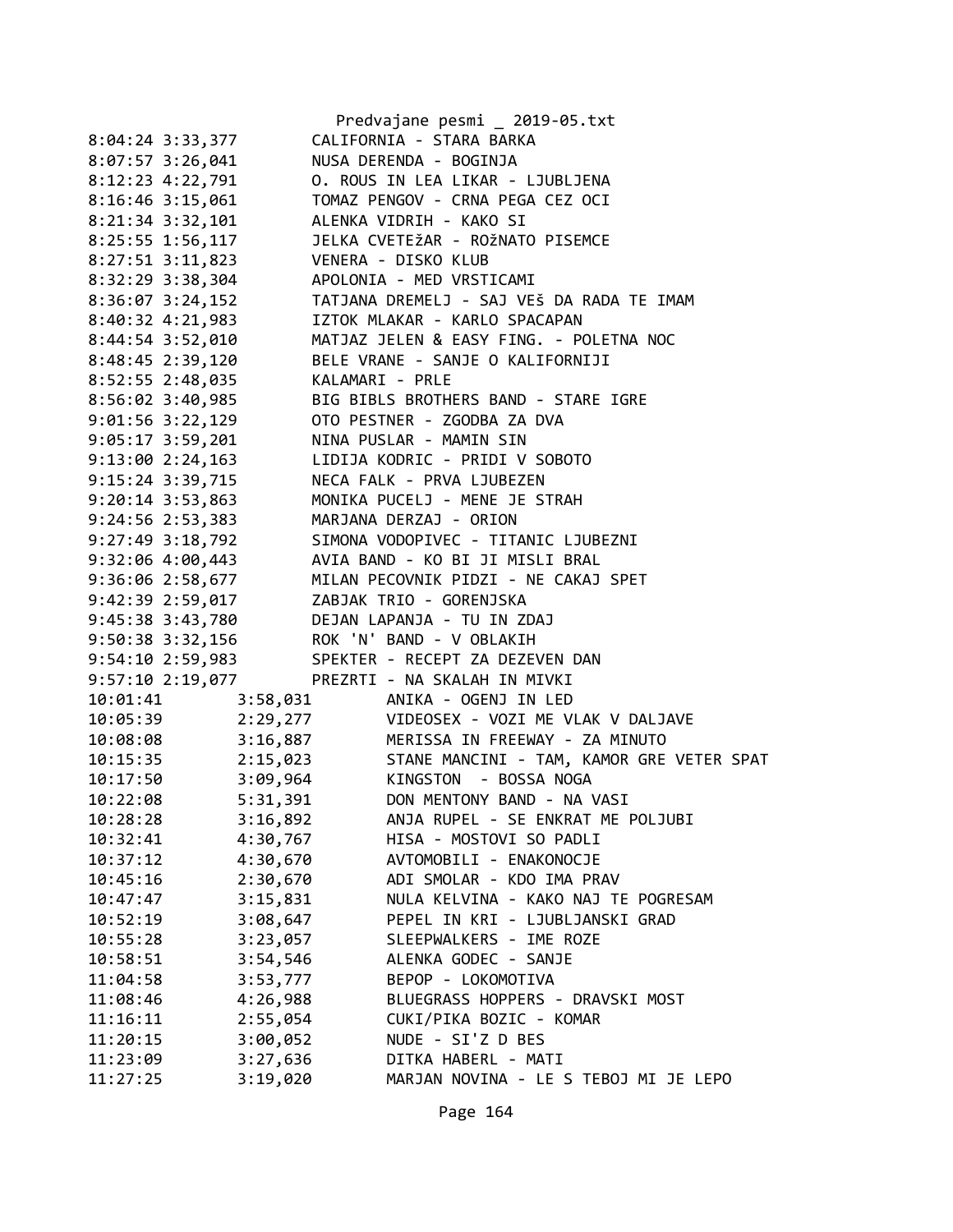|               |          | Predvajane pesmi _ 2019-05.txt                |
|---------------|----------|-----------------------------------------------|
| 11:31:42      | 3:15,622 | MAJDA SEPE - MED ISKRENIMI LJUDMI             |
| 11:34:57      | 3:24,020 | TOMAZ DOMICELJ - SI-SI-SIMONA                 |
| 11:38:21      | 3:34,326 | FOLKROLA - DANES                              |
| 11:44:49      | 3:58,282 | SOPRANOS - CAS ZA NOROSTI (RADIO EDIT)        |
| 11:48:47      | 3:10,419 | GU-GU - O JA JA, O NE NE                      |
| 11:53:14      | 2:26,021 | NINO ROBIC - VCASIH KO SE SRECAVA             |
| 11:55:58      | 3:51,682 | NEISHA/VLADO KRESLIN - NJEN TRENUTEK PRIHAJA  |
| 12:02:02      | 3:52,377 | ANDREJ SIFRER - LUKNJA V DUŠI                 |
| 12:05:54      | 3:28,991 | MIRAN RUDAN - LAURE NI VEC                    |
| 12:12:43      | 3:20,027 | BAZAR - KO PRIDE NOC                          |
| 12:16:03      | 4:01,507 | JANKO ROPRET - LEPA SI NOCOJ                  |
| 12:21:15      | 4:02,022 | MATEVZ SALEHAR HAMO - PRIHAJAS                |
| 12:26:05      | 3:43,937 | LETECI POTEPUHI - POJEM BLUES                 |
| 12:30:47      | 2:45,553 | ANIKA HORVAT - TEENAGERSKA BALADA             |
| 12:33:32      | 4:07,125 | FLIRT - JUTRANJI STRIPTIS                     |
| 12:37:39      | 2:21,985 | MATIJA CERAR - DEŽNIKI                        |
| 12:46:15      | 3:32,737 | ORLEK - HENRIK IN ROZIKA                      |
| 12:51:04      | 3:50,005 | BABALOO BAND - KO SEM SAM                     |
| 12:54:54      | 4:15,940 | SAMO GLAVAN - TUJERODNA INVAZIJA              |
| 12:59:47      | 3:53,881 | MOULIN ROUGE - NE KLICI ZVEZDE Z NEBA         |
| 13:03:41      | 3:09,102 | KATJA FASINK & ROK FEREGJA - NOVA POMLAD      |
| 13:06:50      | 3:27,687 | MARTA ZORE - CUJ MOJ GLAS                     |
| 13:11:34      | 5:04,429 | ALEKSANDER MEZEK - STARI MUZIKANT             |
| 13:16:38      | 3:30,020 | DASHA - V PRELEPI LJUBLJANI                   |
| 13:21:26      | 3:23,696 | KARMEN STAVEC - ENA SOLZICA                   |
| 13:25:38      | 3:05,819 | BELVI BAND/ROBERT KRESLIN - MI SMO BELVI 2006 |
| (MITHANS RMX) |          |                                               |
| 13:28:44      | 3:27,826 | DAMIAN - SI KOT POLETJE                       |
| 13:33:08      | 2:29,535 | DAMJANA - V MOJ SVET VSTOPIL SI TI            |
| 13:35:37      | 3:35,001 | AURORA - SRCE PREBUDI                         |
| 13:40:30      | 3:00,007 | ROK'N'BAND - JAGODE IN COKOLADA               |
| 13:43:30      | 3:04,780 | JANEZ ZMAZEK ZAN - LAHKO NARDIM SE BOLJS      |
| 13:46:35      | 2:57,820 | MARJANA DERZAJ - PRIŠLA JE POMLAD             |
| 13:50:24      | 4:07,017 | HALO - JIMMY HUE                              |
| 13:54:31      | 3:35,425 | BOTRI - VRTILJAK                              |
| 13:58:06      | 3:06,084 | ANU - VZEM' SI CAS                            |
| 14:01:49      | 3:16,572 | BELE VRANE - BREZ BESED                       |
| 14:05:06      | 4:20,042 | ANKA COP - METROPOLE                          |
| 14:10:44      | 4:12,931 | REGINA - ŠOK                                  |
| 14:14:57      | 3:19,001 | IVO MOJZER - VOZIM SE                         |
| 14:18:16      | 3:30,764 | BOR GOSTIŠA - DOVOLJ JE SRCE, KI ZATE GORI    |
| 14:23:04      | 3:15,173 | ALMA MERKLIN - SAMA V MESTU                   |
| 14:27:08      | 3:35,630 | BILBI - RESETIRAJ ME                          |
| 14:31:39      | 2:30,804 | RAFKO IRGOLIC - CARMEN                        |
| 14:34:10      | 4:44,842 | IZTOK MLAKAR - PEPI ŽBARADORIJA               |
| 14:38:54      | 2:54,001 | CHATEAU - MLINAR NA MURI                      |
| 14:43:07      | 3:42,737 | PAPIR - SRAJCA                                |
| 14:46:49      | 3:39,052 | AVIA BAND - ZEMLJA PLESE                      |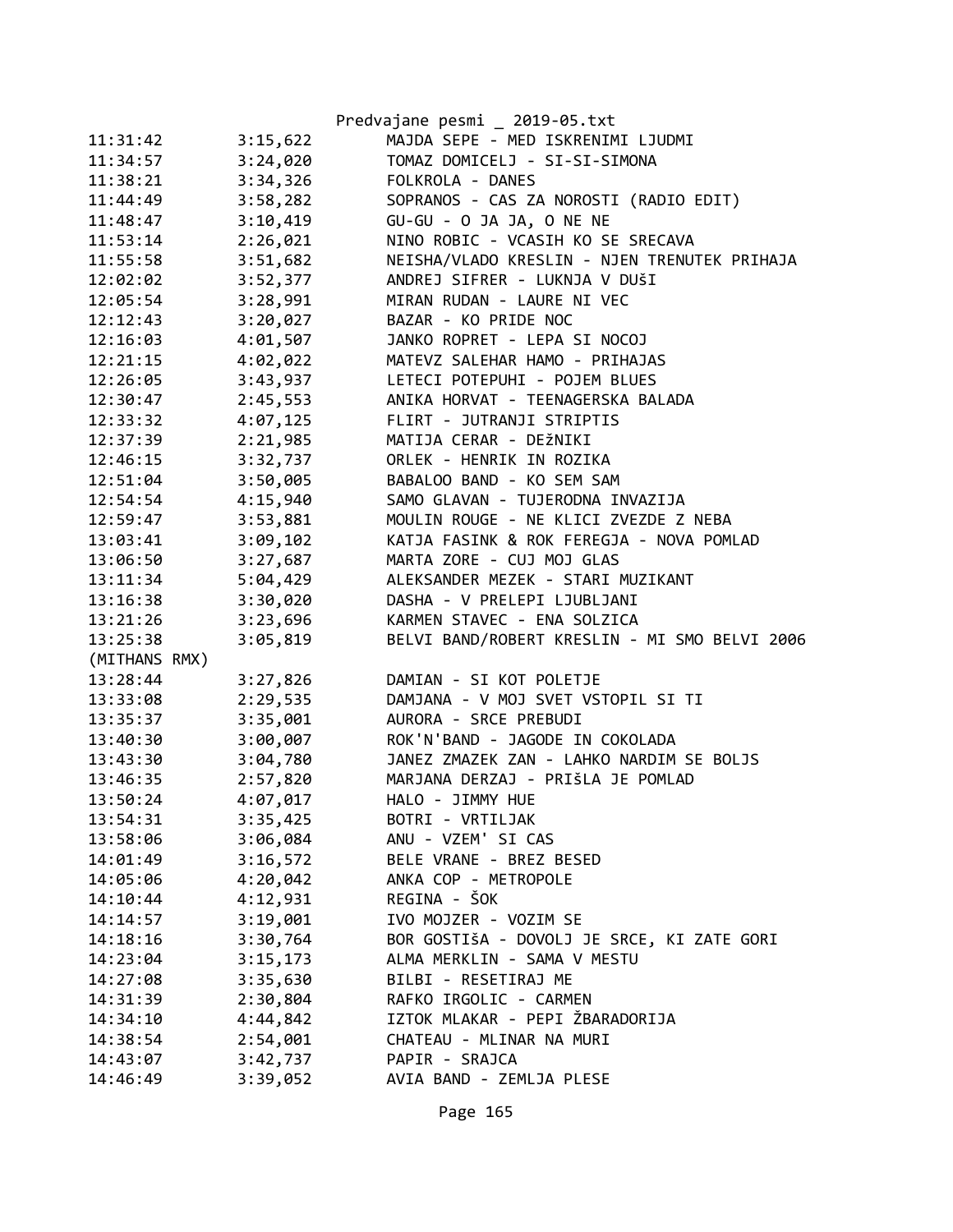| Predvajane pesmi _ 2019-05.txt          |
|-----------------------------------------|
| HAZARD - VRTNAR                         |
| MARKO VOZELJ - LETIVA V NEBO            |
| LEELOOJAMAIS - TIK TAK (RADIO RMX)      |
| BANHOF - KAKO JE TO LEPO                |
| ANA STOKELJ - MIDVA SVA ZALJUBLJENA     |
| PEPEL IN KRI - PRIDI V SVET LJUBEZNI    |
| K.U.D. GAS - EROTIKA                    |
| ZVEZDE - NOVE ZVEZDE NAD EVROPO         |
| PRIMOZ P RAM SITER - NOVA SENZACIJA     |
| NECA FALK - ON JE REKEL SONCE           |
| BRANKA KRANER - RUM IN COCA COLA        |
| ANJA RUPEL - PRIHAJA JESEN              |
| MAJA KEUC - ZMOREM                      |
| OTO PESTNER - LAHKO VPRAŠANJE           |
| CALIFORNIA/MZ HEKTOR - USTAVIL BI CAS   |
| BABILON - RABIM TVOJ SMEH               |
| NUSA DERENDA - NE, NI RES               |
| HISA - ODKRIJ OTROKOM SVET              |
| MATEJ KOSIR - Z LJUBEZNIJO              |
| OPTIMISTI - SANJE                       |
| GUSTI/POLONA KASAL - MOJE SANJE         |
| DON MENTONY BAND - NKOL SI NAM ODPUSTU  |
| DAN D - CAS                             |
| TOMAZ DOMICELJ - POVEJ KAR MISLIŠ       |
| NUDE - NEKJE VMES                       |
| ALENKA GODEC - JE TO RES LJUBEZEN       |
| GU-GU - F.ROMANCA V KINU SLOGA          |
| NINA PUSLAR - DEZ                       |
| PANDA - LINO                            |
| LARA KADIS - ZDAJ SEM TU                |
| AVTOMOBILI - ARGENTINA                  |
| SUNNY ORCHESTRA - NA KARIBE             |
| ZABJAK TRIO - BARILOCHE                 |
| DITKA HABERL - NAD MESTOM SE DANI       |
| MAJDA SEPE - USPAVANKA ZA DNEVNO RABO   |
| KALAMARI - NE BODI JEZNA NAME           |
| PERPETUUM JAZZILE - AVSENIK MEDLEY      |
| DRUSTVO MRTVIH PESNIKOV - RABM          |
| LUCKY CUPIDS - DAJ LJUBI ME             |
| MANOUCHE - KONEC TEDNA                  |
| ADI SMOLAR - J                          |
| BAZAR - TINA                            |
| ANDREJ SIFRER - NOCOJ TE BOM LJUBIL     |
| KINGSTON - TAM TAM TAM                  |
| FOLKROLA - MAVRICA                      |
| DAMJANA IN HOT HOT HOT - JE TO LJUBEZEN |
| DADI DAZ - OPOLNOCI                     |
| ANDRAZ HRIBAR - POMLAD                  |
|                                         |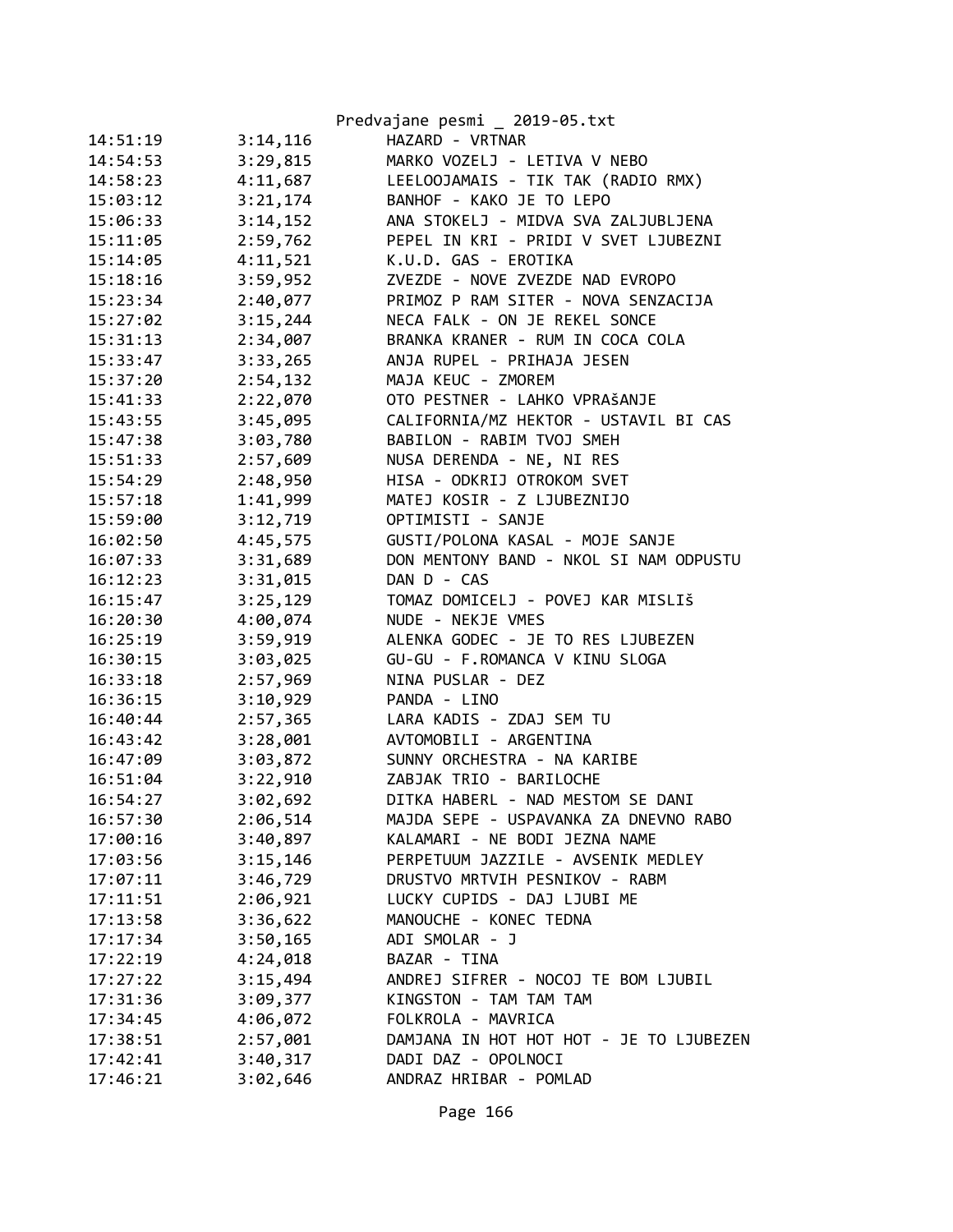|          |          | Predvajane pesmi _ 2019-05.txt            |
|----------|----------|-------------------------------------------|
| 17:50:36 | 3:10,958 | NANA MILCINSKI - POLETNE IMPRESIJE        |
| 17:53:47 | 2:46,802 | ANIKA HORVAT - ŠUŠTARSKI MOST             |
| 17:56:53 | 3:35,032 | SPIN - SPUSTI SE NA TLA                   |
| 18:01:04 | 2:33,341 | MATIJA CERAR - HIJA-HO                    |
| 18:03:37 | 3:41,932 | CUKI - LJUBI ME, LJUBI                    |
| 18:07:16 | 4:20,994 | JAN PLESTENJAK - TRIKRAT ME POLJUBI       |
| 18:12:56 | 3:25,063 | FARAONI - PUSTI ME                        |
| 18:16:21 | 3:26,573 | ROK'N'BAND - OSTANI ŠE MINUTO             |
| 18:20:42 | 2:47,018 | DELIALI - ZVON LJUBEZNI                   |
| 18:23:29 | 3:38,708 | FLIRT - KO JE NI                          |
| 18:27:56 | 4:08,568 | SLAVKO IVANCIC - DAN OB TEBI              |
| 18:33:04 | 2:46,867 | TOMAZ PENGOV IN MLADI LEVI - ODA IRENI    |
| 18:35:50 | 3:04,672 | YLENIA - ZIVIM                            |
| 18:38:55 | 3:02,311 | BOTRI - UGASN' ME                         |
| 18:42:50 | 2:37,036 | ROK KLEMENC - PREPIR                      |
| 18:45:27 | 2:27,471 | SAMO GLAVAN - BUTALCI                     |
| 18:47:54 | 2:48,029 | HELENA, IRENA, LADO, NINO - VRTILJAK      |
| 18:51:54 | 3:26,102 | D'KWASCHEN & RETASHY - VRAUCHE            |
| 18:55:20 | 3:14,821 | MAJA ZUPANCIC - VABILO NA SORBET          |
| 18:58:34 | 4:27,759 | META MOCNIK & OTO PESTNER - TRENUTKI BEZE |
| 19:03:41 | 5:01,762 | VLADO KRESLIN - DALEC JE MOJ ROJSTNI KRAJ |
| 19:08:43 | 2:18,338 | MARJANA DERZAJ - VOZI ME VLAK V DALJAVE   |
| 19:11:54 | 4:50,658 | BLUEGRASS HOPPERS - VENCEK NEVARNIH       |
| 19:16:45 | 3:18,775 | AVIA BAND - NEKAJ JE V ZRAKU              |
| 19:20:58 | 2:27,065 | SANK ROCK - AL' OSTANEM AL' NAJ GREM      |
| 19:23:25 | 3:27,897 | JANKO ROPRET - KAJ JE TO                  |
| 19:27:41 | 3:47,144 | MAJA JAJALO - BESEDE BREZ POMENA          |
| 19:32:27 | 4:39,102 | PAPIR - OBJEM                             |
| 19:37:06 | 2:08,163 | GADI - DAJ MI DAJ MI DAJ                  |
| 19:40:04 | 1:57,733 | ROK 'N' BAND - NE TEŽIT                   |
| 19:42:01 | 3:32,024 | DAMJANA GOLAVSEK - MODRI HORIZONT         |
| 19:45:33 | 2:36,727 | BABALOO BAND - MOJE SRCE                  |
| 19:48:10 | 4:08,398 | MARTINA SRAJ - PLESETA                    |
| 19:53:30 | 6:25,691 | IZTOK MLAKAR - IVO BALILA                 |
| 20:00:35 | 3:31,859 | ALMA MERKLIN - VSAKA MINUTA               |
| 20:04:07 | 3:09,488 | LINTVERN - NEDELJA LEP JE DAN             |
| 20:07:16 | 2:37,127 | ALEKSANDRA CERMELJ - BEZNE MISLI          |
| 20:13:37 | 2:33,376 | ALEKSANDER MEZEK - SANJAM SAM             |
| 20:16:10 | 2:43,988 | IVO MOJZER - NJENE CRNE OCI               |
| 20:18:54 | 3:55,340 | KATJA KOREN - NA SKRIVAJ                  |
| 20:23:21 | 3:30,131 | MAJDA ARH - GRAD ŽELJA                    |
| 20:27:39 | 3:46,328 | MASA - A SI MISLIL NAME                   |
| 20:32:20 | 4:12,501 | TOMAZ DOMICELJ - BREZ SONCA CVETJA NI     |
| 20:36:33 | 3:26,177 | MONIKA PUCELJ - FESTA                     |
| 20:43:32 | 3:31,704 | DON MENTONY BAND - N'KOL SI NAM ODPUSTU   |
| 20:47:04 | 4:56,220 | CALIFORNIA - RAD LETEL BI                 |
| 20:52:30 | 4:40,462 | HISA - LEDENE CESTE                       |
| 20:57:30 | 3:59,976 | ANJA RUPEL - NE POZABI ME                 |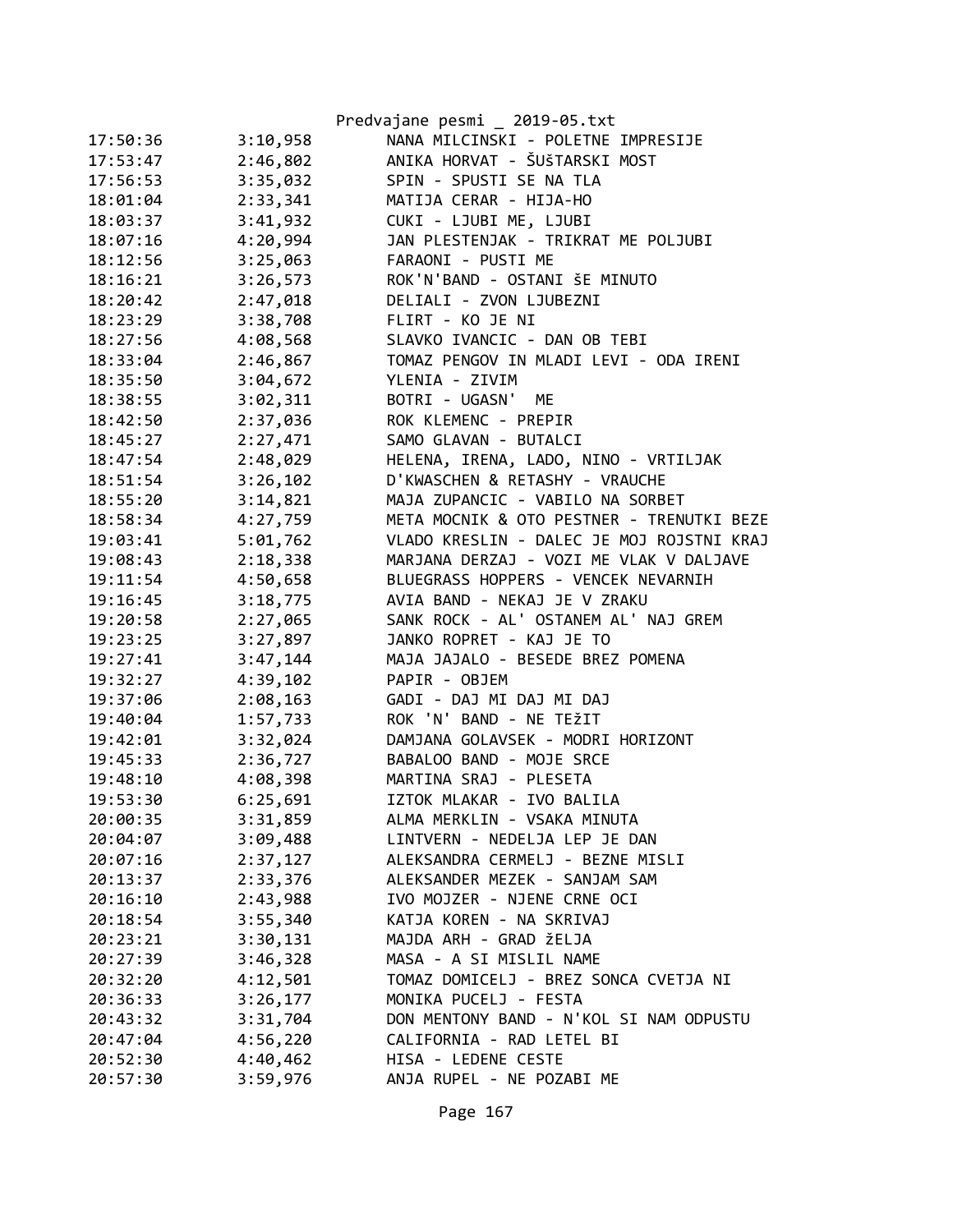|             |          | Predvajane pesmi _ 2019-05.txt               |
|-------------|----------|----------------------------------------------|
| 21:02:27    | 4:26,187 | KATRINAS - ARIANA                            |
| 21:06:53    | 2:45,018 | NECA FALK - VSAK JE SVOJE SRECE KOVAC        |
| 21:13:48    | 2:41,138 | BELE VRANE - ŽENITOVANJSKA                   |
| 21:16:29    | 2:52,125 | NUSA DERENDA - SE V SEBI SKRIVAM             |
| 21:19:53    | 3:08,368 | REGINA - NAJ LJUBEZEN ZDRUŽI VSE LJUDI       |
| 21:23:01    | 4:00,016 | VICTORY - TEQUILA IZ TVOJEGA POPKA           |
| 21:27:01    | 2:57,435 | HAZARD - ROŽE ZA ELZO                        |
| 21:31:11    | 3:36,884 | VILI RESNIK - RAD BI BIL S TEBOJ             |
| 21:34:47    | 3:47,956 | ALENKA GODEC - TVOJA                         |
| 21:38:35    | 3:51,836 | AVTOMOBILI - POT DOMOV                       |
| 21:46:01    | 4:09,991 | ADI SMOLAR - SPS                             |
| 21:50:40    | 3:24,578 | PEPEL IN KRI - V MENI ŽIV JE SMEH            |
| 21:54:04    | 3:21,411 | KALAMARI - RITEM SONCA                       |
| 21:57:26    | 3:11,480 | DARJA SVAJGER - NAJ VIDIMO LJUDI             |
| 22:01:32    | 1:47,538 | RAFKO IRGOLIC - KAVBOJEVA LJUBICA            |
| 22:03:20    | 3:52,494 | ANDREJ SIFRER - KO ZVONOVI ZAPOJO            |
| 22:07:12    | 3:31,019 | GU-GU - RIBA SMRDI PRI GLAVI                 |
| 22:13:41    | 3:45,289 | BRIGITA ŠULER - PESEM V MENI                 |
| 22:17:26    | 2:45,838 | KAMN'S - DEJ, STOP' NA MOJO STRAN            |
| 22:20:42    | 3:26,991 | BRANKA KRANER - LJUBEZEN                     |
| 22:24:09    | 3:18,793 | POLONA - CUTIM, DA ZIVIM                     |
| 22:27:24    | 3:00,253 | ULA LOZAR - NISI SAM (SLO TEXT)              |
| 22:31:23    | 3:45,255 | TATJANA DREMELJ - ZALJUBLJENA                |
| 22:35:08    | 2:42,873 | OTO PESTNER - SEPET POLETNIH TRAV            |
| 22:37:51    | 2:39,406 | MAJDA SEPE - DREVO                           |
| 22:43:24    | 2:53,322 | GREGOR RAVNIK - ZDAJ JE CAS                  |
| 22:46:15    | 3:47,899 | JAN PLESTENJAK - AMORE MIO                   |
| 22:50:36    | 3:03,790 | CUKI - BARVE                                 |
| 22:53:39    | 3:37,069 | ANIKA HORVAT - VSE SI TI                     |
| 22:57:16    | 4:05,875 | FRENK NOVA - VSAK DEL NEBA                   |
| 23:02:34    | 3:01,664 | FOLKROLA - A SI SAMA                         |
| 23:05:36    | 1:53,001 | MATIJA CERAR - Z MOJCO PLESAL BI CHA CHA CHA |
| 23:07:29    | 3:21,884 | FARAONI - MI LJUDJE SMO KOT MORJE            |
| 23:14:13    | 3:38,875 | NEISHA - LE KAJ SE SKRIVA                    |
| 23:17:52    | 3:39,019 | DANILO KOCJANCIC & MEF - TA MOSKA            |
| 23:22:02    | 4:15,337 | BAZAR - TINA                                 |
| 23:26:18    | 3:10,838 | KARMEN STAVEC - CE SI PRAVI                  |
| 23:30:02    | 3:34,034 | BILBI - HVALA ZA VIJOLICE                    |
| 23:33:35    | 3:19,008 | PRIZMA - OD ENIH DO TREH                     |
| 23:36:54    | 3:46,116 | ROK'N'BAND - PRIZNAM                         |
| 23:46:54    | 3:53,874 | TOMAZ AHACIC - FOGL - POVEJ MI, KOLIKO TI SE |
| POMENIM JAZ |          |                                              |
| 23:50:48    | 3:31,588 | MARJANA DERZAJ - CEZ VELIKO LET              |
| 23:54:19    | 4:07,538 | ESKOBARS - HLADNE NOCI                       |
| 23:58:27    | 2:41,477 | DAMJANA - PRIJATELJ                          |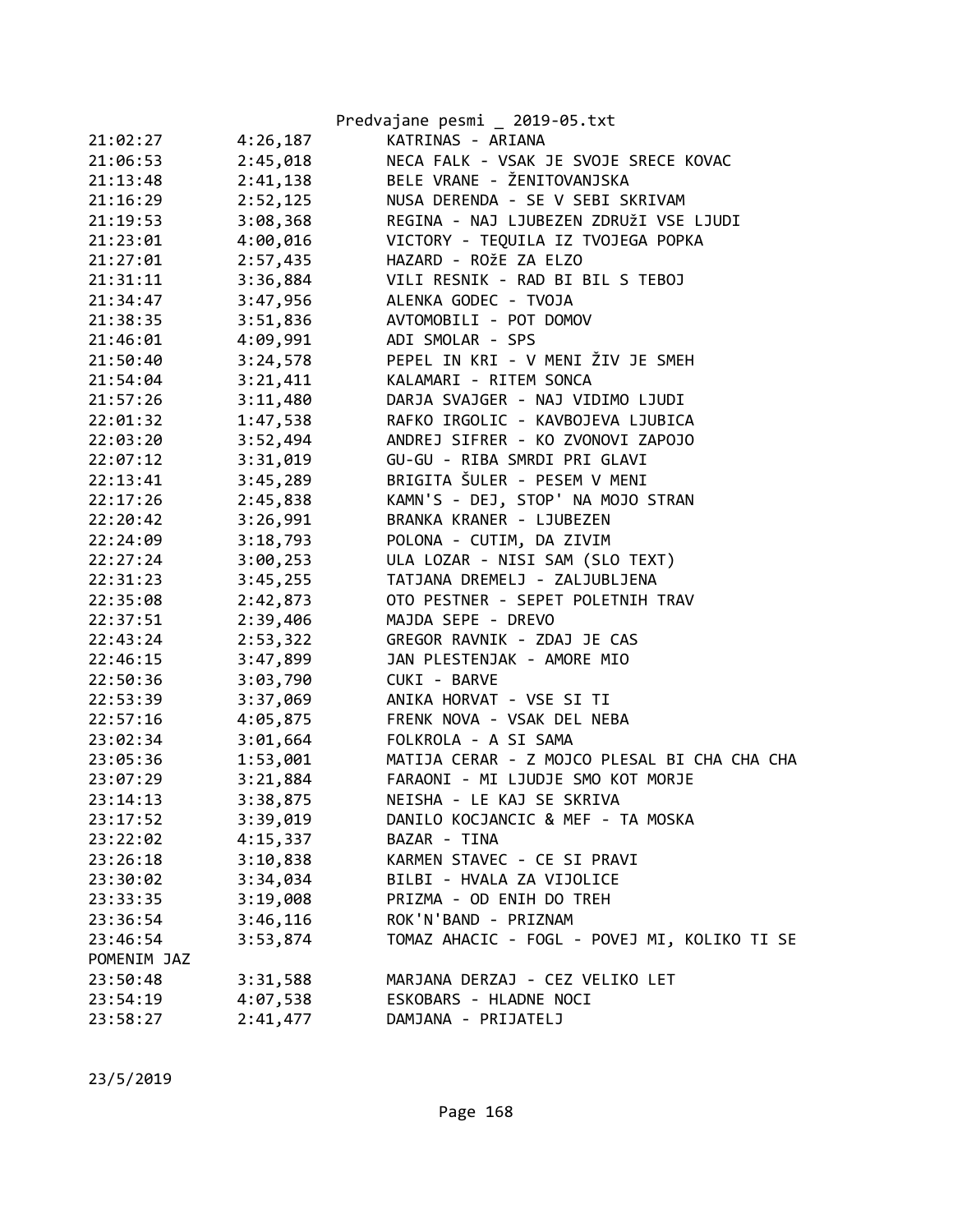Predvajane pesmi \_ 2019-05.txt

| $0:01:08$ 3:04,748                      | DAN IN NOC - DAN IN NOC GARA                                                                                                                                          |
|-----------------------------------------|-----------------------------------------------------------------------------------------------------------------------------------------------------------------------|
| $0:04:12$ 4:08,134                      | ADI SMOLAR - SPOMIN NA MAJ                                                                                                                                            |
| $0:08:20$ 3:47,019                      | HAZARD - LJUDJE KI SEDIJO V PARKIH                                                                                                                                    |
| $0:12:03$ 3:49,718                      | DAMJANA IN HOT HOT HOT - ZIVLJENJE                                                                                                                                    |
| $0:15:53$ 2:45,159                      | KATRINAS - KOT PRAVLJICA                                                                                                                                              |
| $0:18:38$ 4:32,640                      | KATRINAS - KOT PRAVLJIO<br>ROK'N'BAND - BABY BABY                                                                                                                     |
| 0:23:10 4:20,995 BABILON - NAJLEPSA NOC |                                                                                                                                                                       |
|                                         | 0:27:31 3:37,380 NINA PUSLAR - POLJUB NA KLOPCI                                                                                                                       |
| 0:31:08 3:41,452                        | CUKI - ZGODBA O PRIJATELJSTVU                                                                                                                                         |
|                                         | 0:34:49 3:49,014 MZ HEKTOR/CALIFORNIA - MAKSIMALNO DOBER DAN                                                                                                          |
| 0:38:38 3:52,735                        | MARTA ZORE - TI                                                                                                                                                       |
| $0:42:31$ 3:18,634                      | FLORA EMA LOTRIC & PARIS - JUTRANJA ROSA                                                                                                                              |
| 0:45:49 3:15,912                        | GU-GU - MANGO BANANA                                                                                                                                                  |
| 0:49:03 3:37,734 PANDA - CESNJEV CVET   |                                                                                                                                                                       |
|                                         | 0:52:41 3:18,133 AVIA BAND - VSAJ ŠE TRENUTEK                                                                                                                         |
| 0:55:59 4:11,760 ANIKA - PLIMA          |                                                                                                                                                                       |
| 1:00:10 4:59,069 ALENKA VIDRIH - ZAVESA |                                                                                                                                                                       |
| 1:05:09 2:59,953 AYNEE - NAJLEPŠI DAN   |                                                                                                                                                                       |
|                                         |                                                                                                                                                                       |
|                                         |                                                                                                                                                                       |
|                                         | 1:08:09 2:46,939<br>1:08:09 2:46,939 DARJA SVAJGER - PRISLUHNI MI<br>1:10:56 2:55,529 BETI JURKOVIC - ZVIZGA<br>1:13:51 3:04,775 DON MENTONY BAND - ZDEJ S'M PA MIŠKO |
|                                         | 1:16:56 4:02,220 SKUPINA FONEM - POLETNA ROMANCA                                                                                                                      |
|                                         | 1:20:58 2:50,423 ALEX VOLASKO - DA DA DI DA                                                                                                                           |
|                                         | 1:23:48 4:02,117 BILBI - KO TVOJA SEM ŠE BLA                                                                                                                          |
| 1:27:50 3:28,699 TANGELS - LIFE GOES UP |                                                                                                                                                                       |
| 1:31:18 3:29,548                        | ZAN SERCIC - LJUBEZEN NA PRVI POGLED                                                                                                                                  |
| 1:34:47 2:51,980                        | MIRAN RUDAN - CVETJE IN VRTOVI                                                                                                                                        |
| 1:37:38 3:53,409                        | MAJDA ARH - LJUBEZEN JE KOT VINO                                                                                                                                      |
| 1:41:31 3:28,379                        | NUSA DERENDA - ZA STARE CASE                                                                                                                                          |
| 1:44:59 2:52,019                        | MATIJA CERAR - OBLEDELA SLIKA                                                                                                                                         |
|                                         | 1:47:51 3:24,900 FOLKROLA - TUMASTI OŽBI                                                                                                                              |
|                                         | 1:51:16 3:01,997 VILI RESNIK - NAJ BOGOVI SLISIJO                                                                                                                     |
| 1:54:17 3:20,247                        | LETECI POTEPUHI - BICIKL                                                                                                                                              |
| 1:57:38 3:21,572                        | BOTRI - SONCE PO DEŽJU                                                                                                                                                |
| 2:00:59 3:36,621                        | MONIKA PUCELJ - DA BIL BI TI                                                                                                                                          |
| 2:04:35 3:09,691                        | URSKA - STARA DOBRA PRAVLJICA                                                                                                                                         |
| 2:07:45 4:00,558                        | KARMEN STAVEC - TISTEGA DNE                                                                                                                                           |
| 2:11:45 4:05,992                        | VICTORY - DAN BREZ TEBE (ORIGINAL)                                                                                                                                    |
| $2:15:51$ $3:33,695$                    | MARTINA MAJERLE - LUNA NAD OBALO                                                                                                                                      |
| 2:19:24 2:22,830                        | BRANKA KRANER - PREDRAMI ME                                                                                                                                           |
| $2:21:44$ 3:56,158                      | ALENKA GODEC - TISTI SI TI                                                                                                                                            |
| 2:25:40 3:27,991                        | ANDREJ SIFRER - USPAVANKA ZA EVO                                                                                                                                      |
| 2:29:08 3:01,175                        | GAL GJURIN - NISEM KRIV                                                                                                                                               |
| 2:32:09 3:35,924                        | MANOUCHE - BI ŠLA NAPREJ                                                                                                                                              |
| 2:35:45 3:38,725                        | JANEZ BONCINA BENC - MAJA Z BISERI                                                                                                                                    |
| 2:39:23 3:00,811                        | NUDE - TAKO LEPO SI ZLOMILA MI SRCE                                                                                                                                   |
| 2:42:24 4:28,627                        | ANJA RUPEL - ŽIVLJENJE JE KOT IGRA                                                                                                                                    |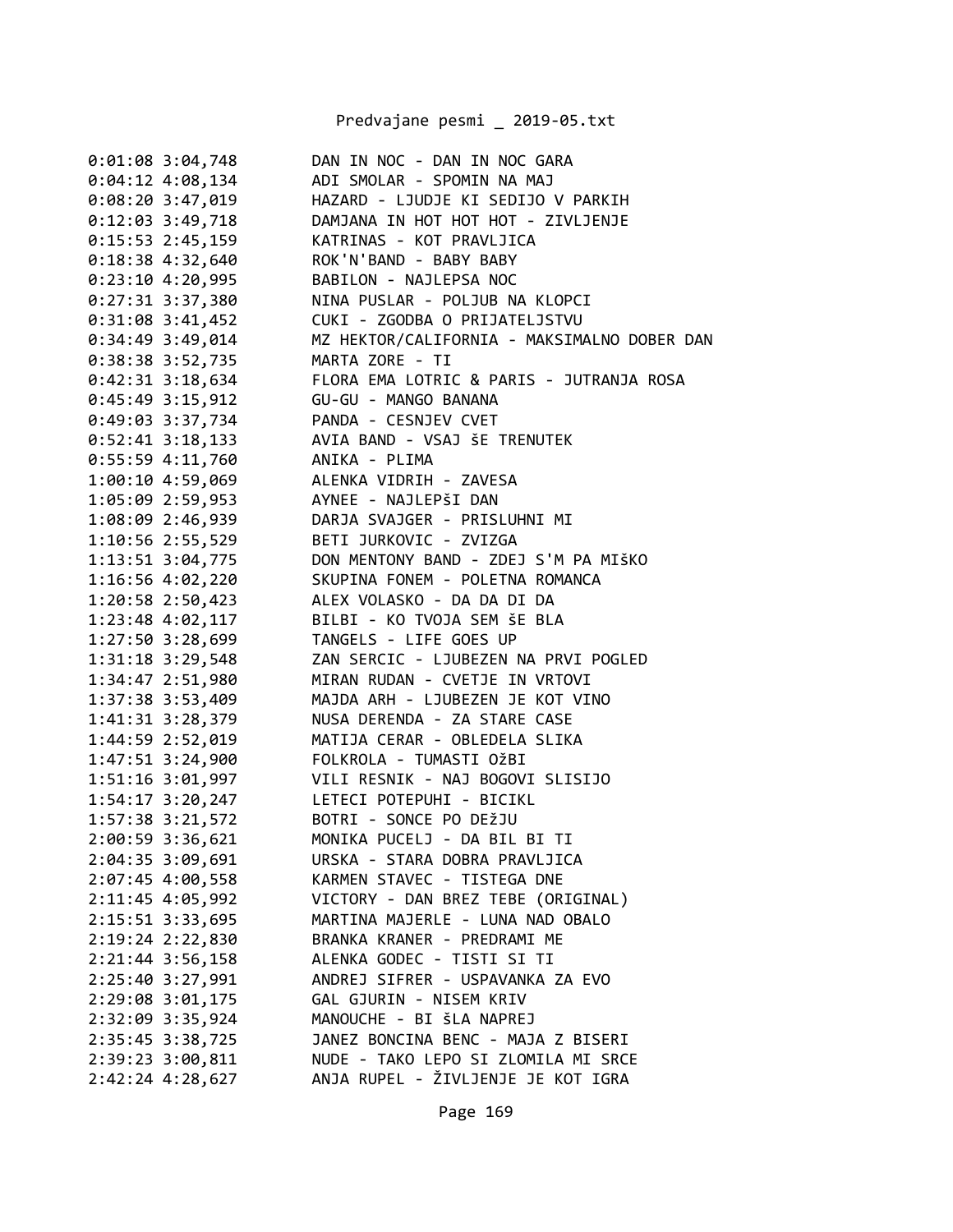|                      | Predvajane pesmi _ 2019-05.txt                                |
|----------------------|---------------------------------------------------------------|
| 2:46:52 3:38,459     | DAN D - REKLI SO (CISTA RAZLICICA)                            |
| 2:50:30 3:04,032     | ZELJKO - VERONIKA                                             |
| 2:53:34 5:52,036     | PAPIR - MOJE SRCE ODHAJA                                      |
| 2:59:26 3:10,012     | SPIN - ALI TVOJA MAMA VE                                      |
| $3:02:35$ $3:24,828$ | FARAONI - TO JE ZIVLJENJE BREZ NEBA                           |
| 3:06:00 3:28,928     | NATASA & ZIBELNIK - DAN JE LEP                                |
| $3:09:29$ 4:09,123   | SUNNY ORCHESTRA - KO SPIŠ NA TLEH                             |
| $3:13:37$ $3:16,922$ | ANIKA HORVAT - NOCEM                                          |
| $3:16:54$ 2:38,061   | KALAMARI - V VETRU RDECIH ZASTAV                              |
| 3:19:32 3:53,079     | JANEZ ZMAZEK - BREZ VEZE                                      |
| $3:23:25$ $3:42,429$ | MARE B - EDINA                                                |
| 3:27:07 4:06,929     | FRENK NOVA FT. ZIBELNIK & KONECNIK - GREMO NASI BIATLONCI     |
| 3:31:14 2:54,096     | 1X BAND - TIH DEŽEVEN DAN                                     |
| 3:34:08 2:28,966     | PEPEL IN KRI - CUJ, DEKLICA                                   |
| 3:36:35 2:47,822     | VOCABELLA - MED VRSTICAMI                                     |
| $3:39:23$ $3:43,599$ | AVTOMOBILI - V MRZLIH DVORANAH                                |
| 3:43:06 3:10,563     | NANA MILCINSKI - PESEM O VETRU                                |
| $3:46:17$ $3:03,112$ | VANAGO BAND - KADAR SAM SEM V TEMI                            |
| 3:49:19 3:01,812     | MATJAZ JELEN - LEBDIM                                         |
| 3:52:21 2:37,568     | ALEŠ HADALIN - KAKO LEPO JE                                   |
| $3:54:58$ $3:21,614$ | ALENKA SMID - ENKRAT KO BOS SAM                               |
| 3:58:20 2:51,238     | SELL OUT - ZOMBI V KATAKOMBI                                  |
| 4:01:11 3:33,520     | JURKI & BASISTI - GROBARJEVA PESEM                            |
| 4:04:44 2:26,027     | ALEKSANDER MEZEK - SIVA POT                                   |
| 4:07:07 3:06,868     | FRENK NOVA - NA LUNO IN NAZAJ                                 |
| $4:10:14$ 3:29,544   | DRUŠTVO MRTVIH PESNIKOV - 25                                  |
| 4:13:43 3:53,703     | KINGSTON - MODERNE SIRENE                                     |
| 4:17:29 3:54,129     | SANK ROCK - MACEK                                             |
| $4:21:22$ 3:43,368   | EVA HREN - KDAJ                                               |
| 4:25:05 3:56,733     | BEPOP - KOMAJ CAKAM                                           |
| 4:29:00 3:58,875     | ORLEK - NA KUM                                                |
|                      | 4:32:59 2:43,692 VLADO KRESLIN & SEVERA GJURIN - ABEL IN KAIN |
| $4:35:42$ $3:13,118$ | SUPERNOVA - KJE SPI                                           |
| 4:38:55 4:45,975     | MARTIN KRPAN/VLADO KRESLIN - SE JE CAS                        |
| 4:43:37 2:54,818     | 1 X BAND - TIH DEZEVEN DAN                                    |
| 4:46:30 3:36,565     | LINTVERN - ZBOGOM BLUES                                       |
| 4:50:07 3:13,477     | ROK'N'BAND - VERJEMI                                          |
| 4:53:19 3:41,612     | IVANA HONSIC - RDECA NIT                                      |
| 4:57:00 4:07,605     | KANTOR - TATU                                                 |
| 5:01:57 3:01,734     | MLADI LEVI - ODA IRENI                                        |
| 5:04:59 3:34,857     | PEPEL IN KRI - JEANETTE                                       |
| 5:08:33 3:08,948     | BOTRI - NA JUG                                                |
| 5:12:36 3:28,818     | BABALOO BAND - POT DOMOV                                      |
| 5:16:05 3:31,893     | PANDA - SIVE CESTE                                            |
| 5:21:00 3:28,850     | BOSTJAN KOROSEC - KJE JE TISTA TRAVA                          |
| 5:24:29 3:19,527     | SLAVKO IVANCIC - TISTO KAR OSTANE                             |
| 5:27:48 2:55,023     | ALEKSANDER MEZEK - SUZENJ                                     |
| 5:31:36 4:45,543     | ANDREJ SIFRER - SPREMENITE PROTOKOL                           |
|                      |                                                               |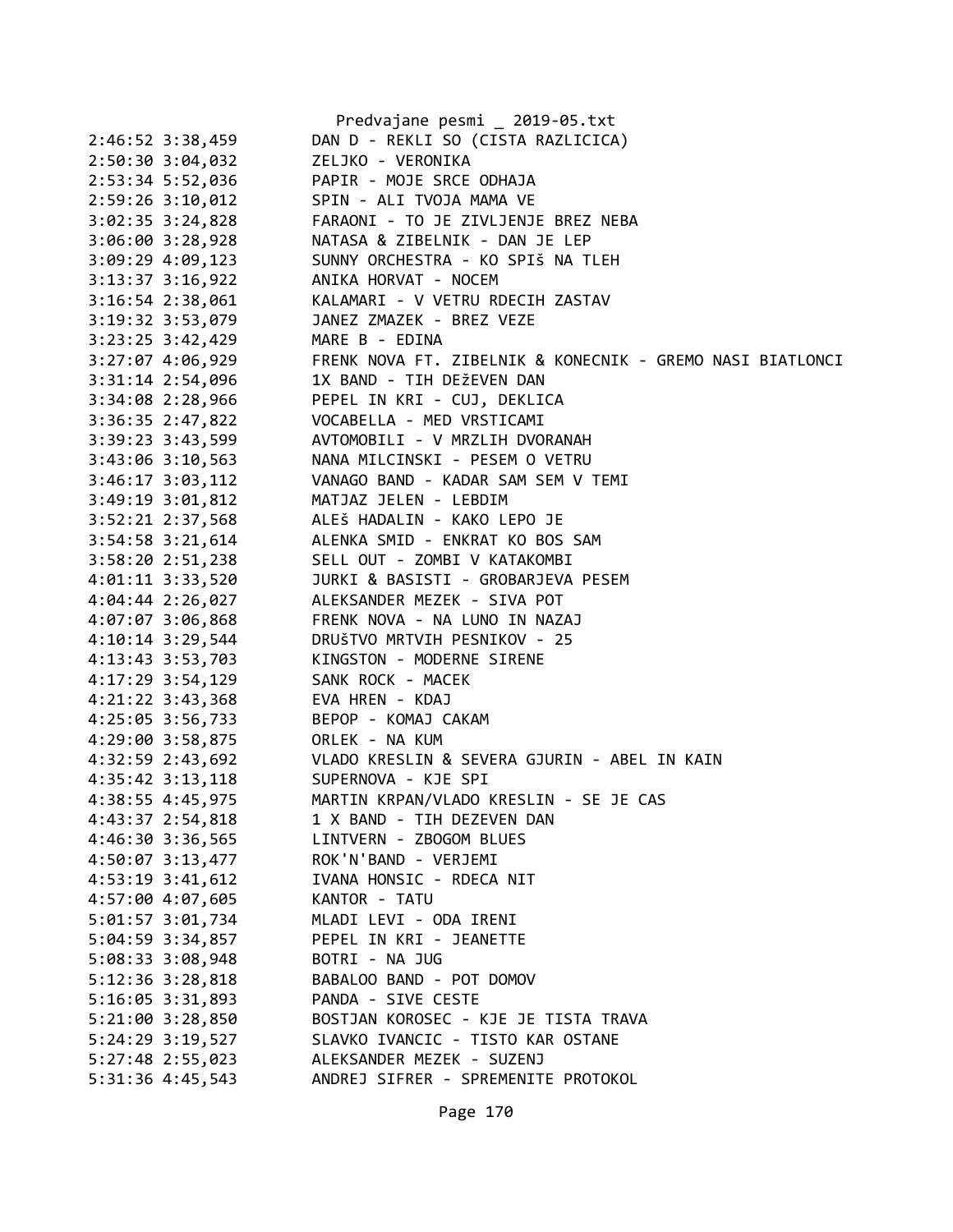|                                      | Predvajane pesmi _ 2019-05.txt                 |
|--------------------------------------|------------------------------------------------|
| 5:36:22 2:19,538                     | BETI JURKOVIC - TALISMAN                       |
| 5:38:41 3:26,495                     | ANJA RUPEL - ZADNJI POLJUB                     |
| 5:43:01 4:55,016                     | IZTOK MLAKAR - MARJO SPINEL                    |
| 5:47:52 2:28,412                     | TOMAZ DOMICELJ - MAMA, DAJ MI DENAR            |
| 5:51:27 4:08,691                     | ELEVATORS - NA KRILIH LJUBEZNI                 |
| 5:55:37 2:47,472                     | ALENKA GODEC - MONA LISA                       |
| 5:58:24 3:08,723                     | ANA KARNEZA - ZBUDI SE                         |
| $6:02:23$ 3:31,314                   | SAMO GLAVAN - NAPACNI NACIN                    |
| $6:05:54$ 2:38,027                   | MAJDA SEPE - LJUBLJANSKE ULICE                 |
| $6:08:31$ 2:57,013                   | MARJANA DERZAJ - TELSTAR                       |
| $6:12:22$ $4:02,550$                 | PINOCCHIO - LJUBEZEN IZ SOLSKIH DNI            |
| 6:16:25 3:07,178                     | FARAONI - KAKO SI LEPA NOCOJ                   |
| $6:20:56$ 3:00,027                   | REGINA - DAN NAJLEPSIH SANJ                    |
| 6:23:56 3:17,063                     | OTO PESTNER - CAS ZA ZALJUBLJENE               |
| $6:28:01$ 3:47,207                   | NINA PUSLAR - TO MI JE VSEC                    |
| $6:32:41$ $3:44,310$                 | ADI SMOLAR - ZAVOD ZA ZAPOSLOVANJE             |
| 6:36:25 4:30,026                     | ROK'N'BAND - BAMBINA                           |
| $6:41:49$ $3:12,229$                 | NUSA DERENDA - TO JE LJUBEZEN                  |
| $6:45:01$ 3:33,441                   | SUNNY ORCHESTRA - MY COMMANDING WIFE           |
| $6:48:34$ 2:10,997                   | RAFKO IRGOLIC - DIKSI ZA NOCOJ                 |
| 6:51:52 3:26,130                     | TATJANA DREMELJ - OSTANI TAKŠEN KOT SI         |
| $6:55:17$ 4:43,698                   | SIMONA VODOPIVEC - ONA NOCE VEDETI             |
| 7:00:51 3:33,778                     | DRUŠTVO MRTVIH PESNIKOV - RABM                 |
| 7:04:25 3:34,964                     | BAZAR - PRVI MAJ                               |
| 7:08:00 2:43,384                     | ROK 'N' BAND - DEJ RUK'N ME                    |
| 7:11:37 4:27,035                     | VLADO KRESLIN - TISTA CRNA KITARA              |
| 7:16:04 2:01,918                     | MATIJA CERAR - MILIJON ŽELJA                   |
| 7:18:05 2:39,023                     | BLUEGRASS HOPPERS - STARA MAMA                 |
| 7:22:08 4:57,797                     | DON MENTONY BAND - DAJ POVEJ MI                |
| 7:27:54 3:23,045                     | KINGSTON - KDOR ZNA TA ZNA                     |
| 7:32:10 3:07,710                     | BELE VRANE - LETALOVLAK                        |
| 7:35:17 2:51,923                     | AYNEE - NEPRESPANE NOCI                        |
| 7:38:09 3:17,684                     | DADI DAZ - IN GREM NAPREJ                      |
| 7:42:21 3:07,033                     | IRENA KOHONT - BIL JE TAKO PRIKUPNO ZMEDEN     |
| 7:45:23 3:04,790                     | GU-GU - F ROMANCA V KINU SLOGA                 |
|                                      | AVTOMOBILI - PROTI LUNI                        |
| 7:48:28 3:55,094<br>7:53:29 3:39,033 | NUDE - PEPELKA (RAD TE IMAM)                   |
| 7:57:08 3:13,295                     | MANOUCHE - SUPERFAJN                           |
| 8:01:12 2:51,423                     | ANIKA HORVAT - ORION                           |
|                                      |                                                |
| $8:04:03$ 4:28,986                   | CUKI - SONCE<br>NAPOLEON - VRNI SE             |
| 8:08:32 4:55,657                     |                                                |
| 8:14:21 4:02,724                     | MAJDA ARH - NORI DAN<br>JANKO ROPRET - VRNI SE |
| 8:18:24 3:27,345                     |                                                |
| 8:23:15 3:08,003                     | MARTA ZORE - NE BO TI LAHKO                    |
| 8:27:08 2:36,173                     | OPTIMISTI - O, MOJ PAPA                        |
| 8:30:36 3:31,017                     | VICTORY - UPAJ SI                              |
| 8:34:07 4:47,542                     | BIG FOOT MAMA - BULDOŽER                       |
| 8:38:54 4:30,871                     | SOPRANOS - IZ BOZICA V NOVOLETNI DAN           |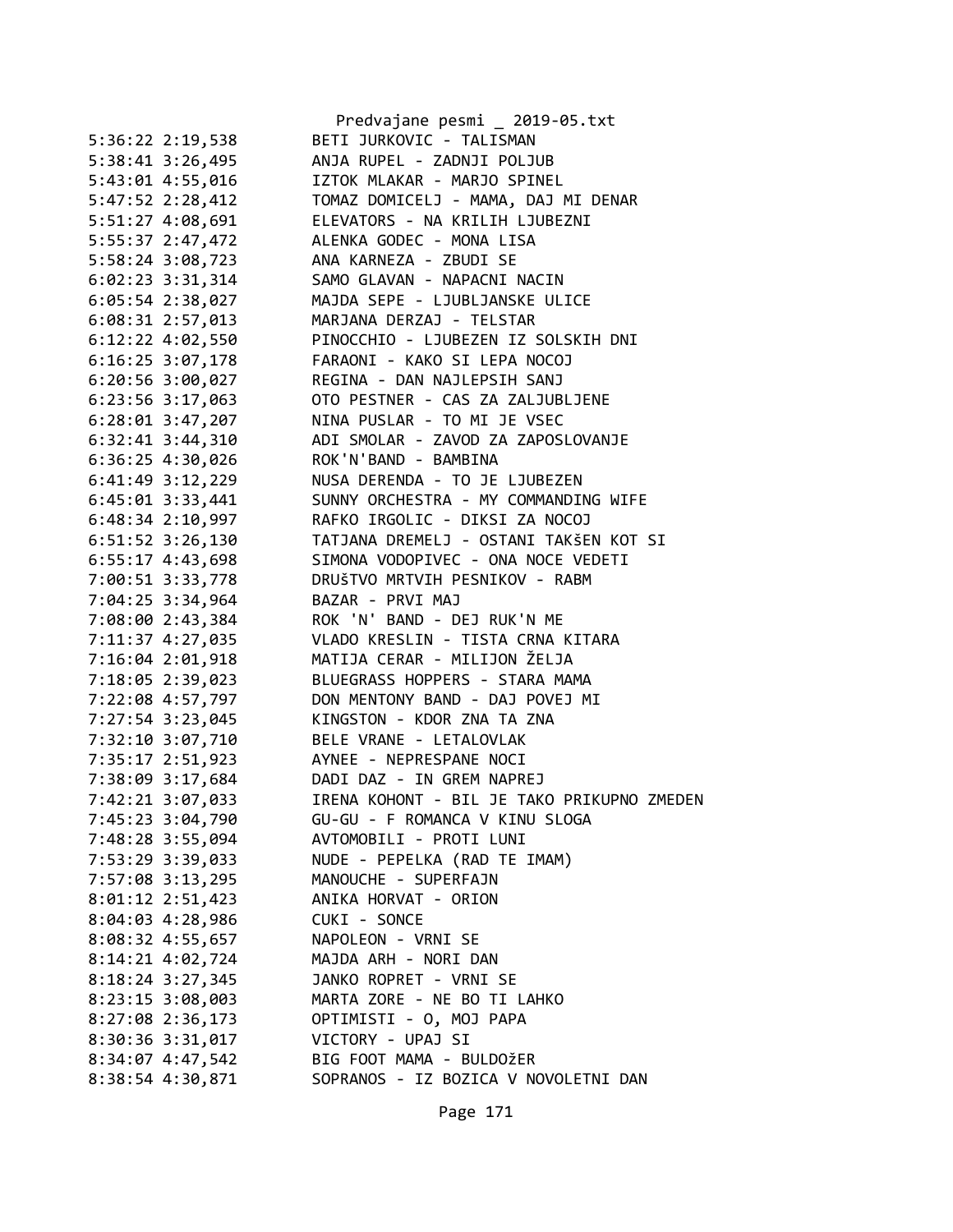|                      | Predvajane pesmi _ 2019-05.txt                                                                                                                                                                                                                       |
|----------------------|------------------------------------------------------------------------------------------------------------------------------------------------------------------------------------------------------------------------------------------------------|
| $8:44:19$ 3:48,182   | HAZARD - NI CVETJA BREZ TRNJA                                                                                                                                                                                                                        |
| 8:48:07 2:33,893     | DOCA MAROLT - ZIVLJENJE JE LEPO                                                                                                                                                                                                                      |
| 8:51:43 3:51,185     | HALO - ANITA NI NIKOLI                                                                                                                                                                                                                               |
| 8:55:35 3:40,059     | DAMJANA IN HOT HOT HOT - LJUBIM NORO                                                                                                                                                                                                                 |
| 9:01:27 3:29,709     | IVO MOJZER - CIFRA MOŽ                                                                                                                                                                                                                               |
|                      | 9:04:56 4:22,282 KARMEN STAVEC - V REDU JE                                                                                                                                                                                                           |
|                      | 9:13:45 3:12,680 MAJA SLATINŠEK - DO NEBA<br>9:16:57 2:25,837 NULA KELVINA - MASKERADA                                                                                                                                                               |
|                      |                                                                                                                                                                                                                                                      |
|                      | 9:20:40 3:30,320 HISA - NA ZDRAVJE SVET                                                                                                                                                                                                              |
|                      | 9:24:59 3:17,730 FOXY TEENS - MOJA SIMPATIJA                                                                                                                                                                                                         |
|                      | 9:28:16 3:03,784 JANEZ ZMAZEK - LAHKO NARDIM ŠE BOLJŠ                                                                                                                                                                                                |
|                      | 9:32:15 2:54,763 NATASA & ZIBELNIK - ZAME SI                                                                                                                                                                                                         |
|                      |                                                                                                                                                                                                                                                      |
|                      | 9:35:08 2:38,703<br>9:37:46 2:15,015<br>9:44:21 3:29,026<br>9:47:47 3:15,264<br>BOTRI - KER VEM<br>BOTRI - KER VEM<br>BOTRI - KER VEM<br>PORT - KER VEM<br>BOTRI - KER VEM<br>PORT - STANG PORT - MOTE NI<br>PORT - STANG PORT - KER VEM<br>PORT - K |
|                      |                                                                                                                                                                                                                                                      |
|                      |                                                                                                                                                                                                                                                      |
|                      | 9:52:00 3:41,054 KALAMARI - STABO DRZIM                                                                                                                                                                                                              |
|                      | 9:55:41 5:03,014 ALEKSANDER MEZEK - PODARJENO SRCU                                                                                                                                                                                                   |
| 10:02:55             | NEISHA - ZARADI UPANJA<br>3:07,844                                                                                                                                                                                                                   |
| 10:06:03             | 3:38,104 DARJA SVAJGER - SONCE SI                                                                                                                                                                                                                    |
| 10:13:40             | 3.36,011<br>2.26,279 ORLEK - LOJZI GOBC<br>3.30,033 MIHA MERLAK - RANJENO SRCE<br>3.30,033 MIHA MERLAK - RANJENO SRCE                                                                                                                                |
| 10:17:16             |                                                                                                                                                                                                                                                      |
| 10:20:59             |                                                                                                                                                                                                                                                      |
| 10:25:18             | 5:17,413 DAMJANA - KJE SI ZDAJ                                                                                                                                                                                                                       |
| 10:31:30             | 3:40,018 NECA FALK - PRVA LJUBEZEN                                                                                                                                                                                                                   |
| 10:35:10             | 3:00,948 ALENKA VIDRIH - ZAUPANJE                                                                                                                                                                                                                    |
| 10:38:11             | 3:23,518 BILBI - KOT SVA BILA                                                                                                                                                                                                                        |
| 10:46:44             | 4:02,594 AVIA BAND - LJUBEZEN NA PRVI POGLED                                                                                                                                                                                                         |
| 10:51:40             | 2:41,244 PEPEL IN KRI - CHANSON D'AMOUR                                                                                                                                                                                                              |
| 10:54:21             | 3:18,976 ANDRAZ HRIBAR - MED NAMI                                                                                                                                                                                                                    |
| 10:57:39             | 4:04,367 MAJDA SEPE - NA LJUBLJANSKEM GRADU                                                                                                                                                                                                          |
| 11:03:55             | 3:51,135 GAL - KAJ VSE BI DAL                                                                                                                                                                                                                        |
| 11:07:46             | 3:17,501 SUNNY ORCHESTRA - GROBAR                                                                                                                                                                                                                    |
| 11:13:46             | 4:29,988 PETER PAN - ODPELJAL TE BOM                                                                                                                                                                                                                 |
| 3:51,174<br>11:18:16 | TOMAZ DOMICELJ - BIL JE TAKO PRIKUPNO ZMEDEN                                                                                                                                                                                                         |
| 4:04,507<br>11:23:24 | ANJA RUPEL - SANJAM TE                                                                                                                                                                                                                               |
| 4:33,411<br>11:28:17 | KATRINAS - MOJ ODER JE NEBO                                                                                                                                                                                                                          |
| 4:33,401<br>11:33:46 | DRUSTVO MRTVIH PESNIKOV - PINGVIN                                                                                                                                                                                                                    |
| 2:12,303<br>11:38:09 | ANDREJ SIFRER - MOJE MIŠKE                                                                                                                                                                                                                           |
| 3:25,671<br>11:44:27 | FRENK NOVA - TIKA TAKA (RADIO EDIT)                                                                                                                                                                                                                  |
| 3:21,117<br>11:47:52 | ADI SMOLAR - EASY COME-EASY GO                                                                                                                                                                                                                       |
| 3:31,978<br>11:52:11 | DAZ - OPROSTI MI                                                                                                                                                                                                                                     |
| 11:55:38<br>2:42,451 | OTO PESTNER - MNOGO SRECNIH LET OD TOD                                                                                                                                                                                                               |
| 4:01,029<br>11:58:20 | KATJA FASINK - MOJE ZIVLJENJE                                                                                                                                                                                                                        |
| 3:20,402<br>12:04:32 | NUSA DERENDA - ZA SLOVENIJO ŽIVIM                                                                                                                                                                                                                    |
| 3:01,688<br>12:07:52 | POP ART - SE JE CAS                                                                                                                                                                                                                                  |
| 2:31,038<br>12:15:06 | SAMO GLAVAN - MOJSTRI                                                                                                                                                                                                                                |
| 12:17:37<br>4:07,958 | NINA PUSLAR - NI ONA                                                                                                                                                                                                                                 |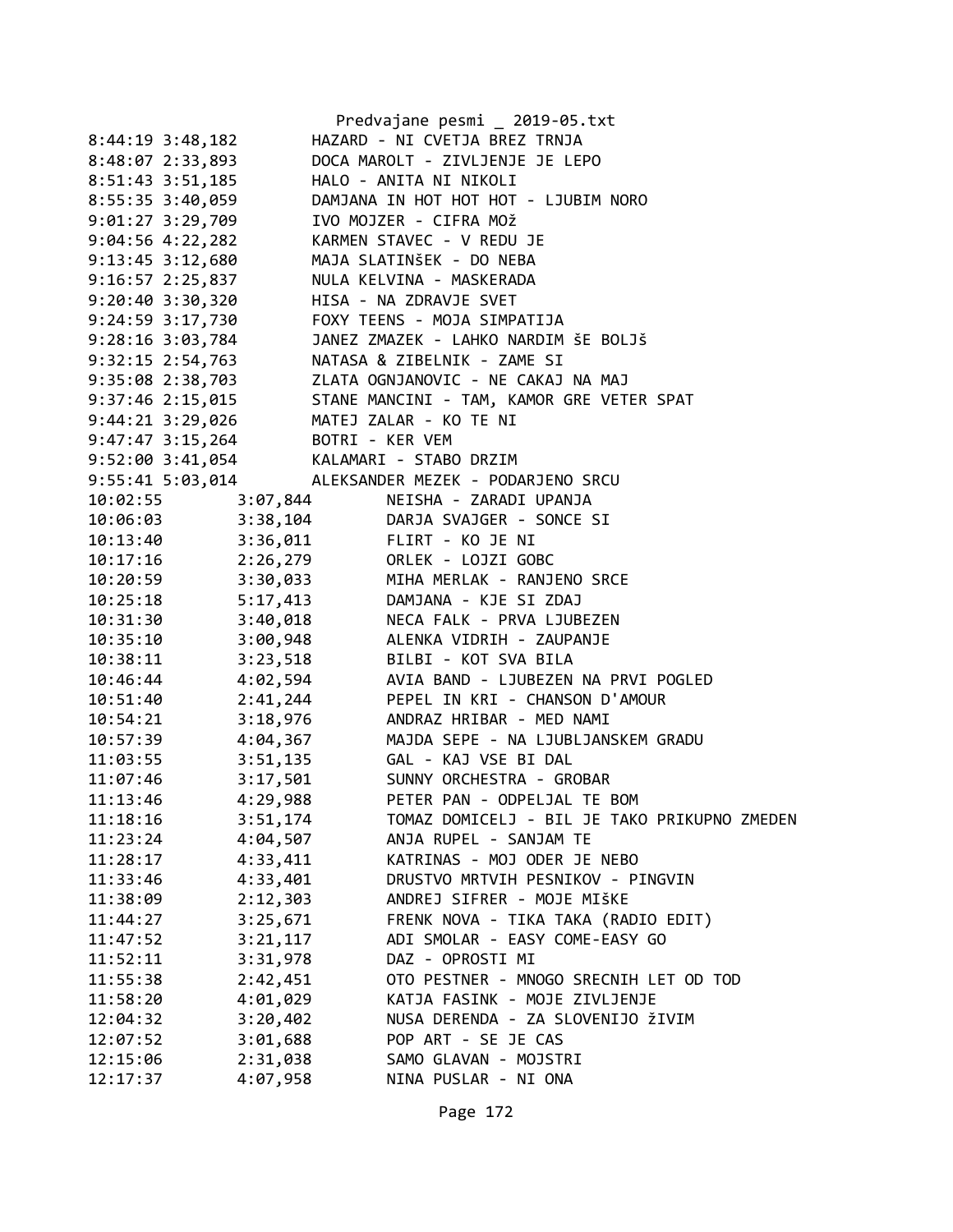|          |          | Predvajane pesmi _ 2019-05.txt                                                      |
|----------|----------|-------------------------------------------------------------------------------------|
| 12:22:59 | 3:22,256 | BERTA AMBROŽ - PISES MI                                                             |
| 12:27:09 | 3:34,032 | BOZIDAR WOLFGANG WOLF - ZAJOKAL BOM                                                 |
| 12:31:38 |          | 2:51,923 DON MENTONY BAND - MARJETKA                                                |
| 12:34:30 | 4:07,629 | IRENA VRCKOVNIK/SLAVKO IVANCIC - KAR SEM JAZ IN KAR                                 |
| SI TI    |          |                                                                                     |
| 12:38:37 | 2:44,229 | ROK'N'BAND - MOJCA                                                                  |
| 12:45:44 |          |                                                                                     |
| 12:51:07 |          | 4:24,889 SIMONA VODOPIVEC - GLASBA JE VSE, KAR IMAM<br>3:34,259 ATLANTIX - ATLANTIS |
| 12:54:41 | 3:11,569 | ALEX VOLASKO - NE BOM TE ZGUBU                                                      |
| 12:57:50 |          |                                                                                     |
| 13:02:58 |          | 3:01,102 MAJA ZALOZNIK - MI POVES                                                   |
| 13:05:59 |          | 3:37,573 FOLKROLA - DOBRO JUTRO MADAME                                              |
| 13:10:46 | 2:55,253 | VLADO KRESLIN - DEKLE MOJE                                                          |
| 13:13:40 | 3:29,848 | BLUEGRASS HOPPERS - SLOVENSKEGA NARODA SIN                                          |
| 13:17:09 | 3:07,837 | FARAONI - KAKO SI LEPA NOCOJ                                                        |
| 13:21:28 | 3:39,559 | MAJDA ARH - ZALJUBLJENA                                                             |
| 13:25:51 | 3:11,007 | CUKI - ROCK AND ROLL ZA ZMERAJ                                                      |
| 13:30:01 |          | 3:14,903 EDVIN FLISER - TAM KJER SEM DOMA                                           |
| 13:33:15 |          | 3:00,619 MAJA P - DRUGACNA                                                          |
| 13:36:16 | 1:54,211 | MATIJA CERAR - Z MOJCO PLESAL BI CHA-CHA-CHA                                        |
| 13:38:10 | 2:57,663 | BELE VRANE - TUDI DEZ                                                               |
| 13:42:17 | 4:50,986 | ALENKA GODEC - NI ME STRAH                                                          |
| 13:47:08 | 3:21,957 | RITEM PLANET - USTNICE BREZ POLJUBOV                                                |
| 13:51:22 | 4:50,285 | IZTOK MLAKAR - VARSE CECA                                                           |
| 13:56:12 |          | 4:05,094 SANK ROCK - KER TE LJUBIM                                                  |
| 14:00:53 |          | 3:21,654 KINGSTON - VZEMI VSE                                                       |
| 14:04:13 | 2:29,128 | ANIKA HORVAT - MINI IN MAXI                                                         |
| 14:06:42 | 3:38,838 | HAZARD - VSAK JE SAM                                                                |
| 14:11:30 | 3:34,994 | MARTA ZORE - POVEJ MI ZAKAJ                                                         |
| 14:15:05 | 4:35,035 | AVTOMOBILI - SKOZI LETA                                                             |
| 14:20:51 |          | 3:50,419 BAZAR - DOBER DAN                                                          |
| 14:25:25 |          | 2:59,860 DAMJANA GOLAVSEK - NASMEH                                                  |
| 14:28:25 |          | 4:29,626 JANEZ ZMAZEK - DOST JE BLO BESED                                           |
| 14:33:53 | 3:59,834 | VICTORY - POLETNE MACKE                                                             |
| 14:37:52 | 3:45,924 | MARINO LEGOVIC & ZBOR - PO PRAZNIKIH DISI                                           |
| 14:42:47 | 3:25,118 | JELKA CVETEZAR - TOM PILIBI                                                         |
| 14:46:12 | 3:11,260 | LEA SIRK - MOJ PROFIL                                                               |
| 14:50:16 | 5:09,256 | FLIRT - ROMEO IN JULIJA                                                             |
| 14:55:26 | 3:33,264 | CALIFORNIA - STARA BARKA                                                            |
| 14:58:59 | 3:13,104 | ALEKSANDER MEZEK - NEBO PO DEŽJU                                                    |
| 15:02:50 | 2:36,542 | NEISHA - CVETNI PRAH LJUBEZNI                                                       |
| 15:05:26 | 3:04,504 | KALAMARI - OB ŠTIRIH IN POL                                                         |
| 15:08:30 | 4:20,035 | ANIKA - CUTIM DA ZIVIM                                                              |
| 15:14:00 | 4:01,625 | NECA FALK - VSI LJUDJE HITIJO                                                       |
| 15:18:01 | 3:42,688 | DAN D - VODA                                                                        |
| 15:22:53 | 4:12,239 | MARTIN KRPAN - SOVRAZNIK NE SPI                                                     |
| 15:27:50 | 3:22,470 | COVERLOVER - V SRCE                                                                 |
| 15:32:10 | 3:14,029 | WOLF - ZASAVSKI ZVONOVI                                                             |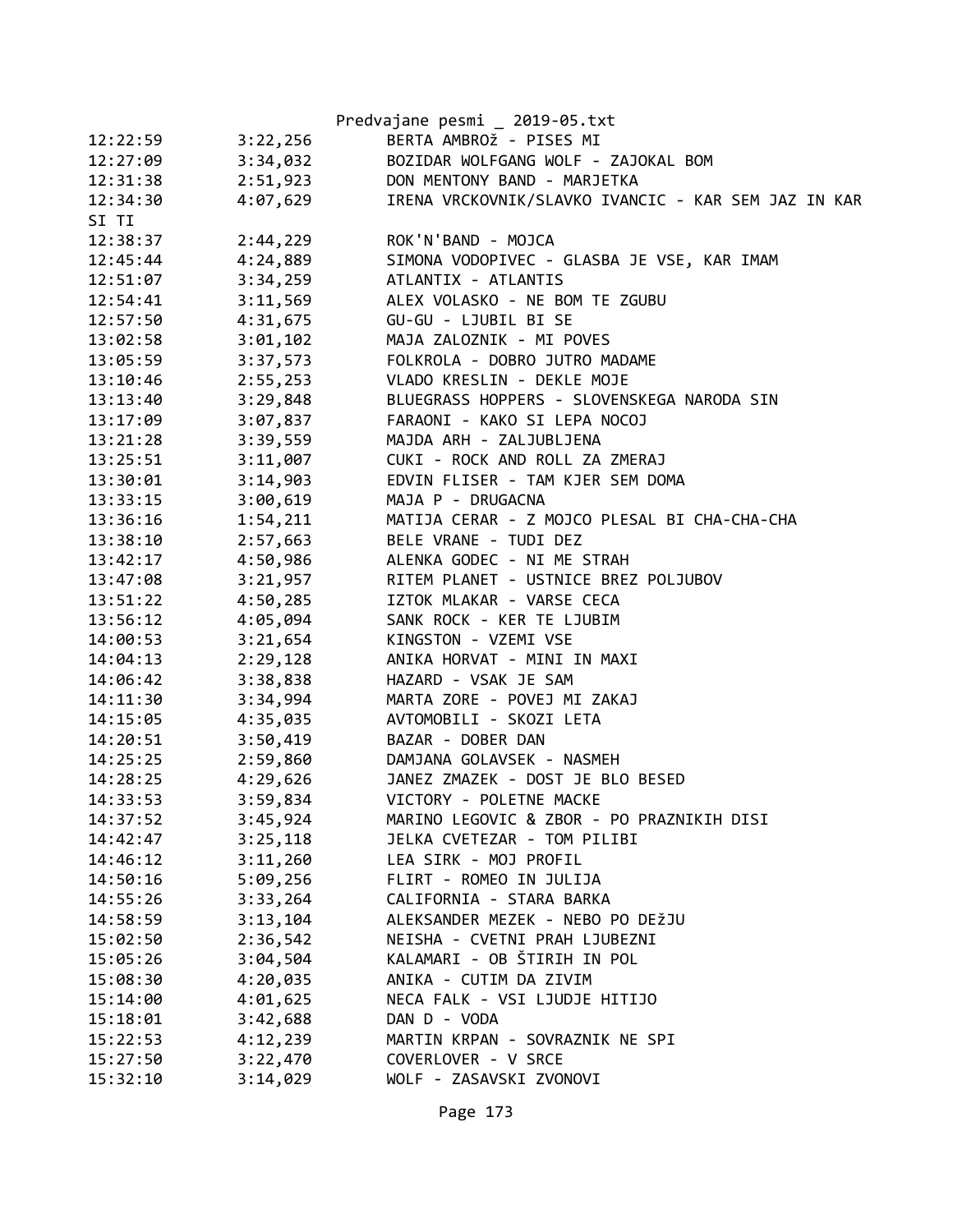|          |          | Predvajane pesmi _ 2019-05.txt                  |
|----------|----------|-------------------------------------------------|
| 15:35:24 | 2:49,103 | DARJA SVAJGER - LJUBEZEN NE ODHAJA              |
| 15:38:13 | 3:15,941 | SLOVENSKI EXPRESS - VRAZJE USNJE                |
| 15:42:38 | 3:56,220 | HISA - V NOVO JUTRO                             |
| 15:46:34 | 3:30,789 | MARJANA DERZAJ - PTICJE STRASILO                |
| 15:50:58 | 3:32,014 | PETER AMBROŽ - NA PLESU                         |
| 15:54:29 | 3:35,894 | ANJA RUPEL - LEP JE DAN                         |
| 15:58:05 | 5:21,464 | SUNNY ORCHESTRA - WELCOME TO THE PARTY          |
| 16:04:04 | 4:06,706 | GAL IN GALERISTI - PRIDI SEM                    |
| 16:08:10 | 3:59,729 | TOMAZ DOMICELJ - JUTRI BO VSE DOBRO             |
| 16:13:19 | 1:58,039 | MARJETKA RAMSAK - SRECA NA VRVICI               |
| 16:15:15 | 2:38,089 | DAMJANA - KAJ PA TI                             |
| 16:17:53 | 3:24,990 | MAJDA SEPE - RIBIC, RIBIC ME JE UJEL            |
| 16:22:26 | 4:23,165 | ANDREJ SIFRER - LEPA DEKLETA                    |
| 16:27:33 | 3:56,036 | FRANCO MERKATORI - MA, NE OKOL' GOVORT          |
| 16:32:28 | 3:50,191 | NAPOLEON - BODI MOJA                            |
| 16:36:18 | 3:41,299 | DANI DANDOSA - GREVA TJA DO MURE                |
| 16:41:09 | 4:14,780 | PEPEL IN KRI - ENAKONOCJE                       |
| 16:45:23 | 3:37,194 | NEZA DROBNIC - MOJA DEZELA                      |
| 16:49:53 | 4:08,431 | HALO - JIMMY HUE                                |
| 16:54:02 | 3:20,853 | LETECI POTEPUHI - BICIKL                        |
| 16:57:22 | 2:59,399 | SANJA GROHAR - GREH V PESKU                     |
| 17:01:01 | 4:03,765 | ELDA VILER - LASTOVKE                           |
| 17:05:05 | 3:38,000 | ADI SMOLAR - SAJ TE PRIME PA TE MINE            |
| 17:08:42 | 2:30,963 | DON MENTONY BAND - REKLA JE ŠE                  |
| 17:12:07 | 3:10,533 | NUSA DERENDA - DANES VRACAM SE                  |
| 17:15:17 | 3:49,696 | AGROPOP - FRANCEK PIROMANCEK                    |
| 17:20:02 | 3:20,104 | JAZZ STATION - DELAM KAR SE NE SME              |
| 17:23:22 | 3:10,288 | ALEKSANDER NOVAK - KAKO SE POCUTIS (RADIO EDIT) |
| 17:27:16 | 3:46,710 | TANGELS - TI SI POLETJE                         |
| 17:32:00 | 4:13,100 | JAN PLESTENJAK - PO NEVIHTI                     |
| 17:36:13 | 3:30,950 | 2B - TVOJA SRECA                                |
| 17:40:40 | 3:51,241 | ROK'N'BAND - PRVI PLES                          |
| 17:44:31 | 2:56,617 | CHATEAU - ZARADI TEBE                           |
| 17:47:27 | 3:33,598 | KATRINAS - FUNKY BEAT                           |
| 17:52:02 | 2:39,907 | BRANKA KRANER - POLETNI GIGOLO                  |
| 17:54:43 | 3:12,274 | SAMO GLAVAN - KOSOVIRJI LAHKO                   |
| 17:57:55 | 3:57,061 | MOULIN ROUGE - NAJSLAJSI POLJUBI                |
| 18:02:24 | 2:10,966 | BERTA AMBROŽ - DAN KOT DNEVI VSI                |
| 18:04:35 | 3:15,009 | OTO PESTNER - IMEL SEM JO RAD                   |
| 18:07:48 | 3:03,129 | DADI DAZ - KRALJICA SRCA                        |
| 18:12:01 | 3:46,951 | GU-GU - MI 'MAMO SE FAJN                        |
| 18:15:47 | 4:02,731 | IZTOK MLAKAR - VANDIMA                          |
| 18:20:49 | 3:13,874 | AVIA BAND - KAKO JI JE IME                      |
| 18:24:46 | 3:46,578 | ALENKA GODEC - ZA NASMEH                        |
| 18:28:33 | 3:46,285 | MIRAN RUDAN - ROJEN, DA TE LJUBIM               |
| 18:33:16 | 2:45,437 | BELE VRANE - MESTO MLADIH                       |
| 18:36:02 | 3:40,989 | IVAN HUDNIK - ZELENE LIVADE S TEBOJ             |
| 18:40:38 | 3:44,811 | PAPIR - VELIKI KORAK                            |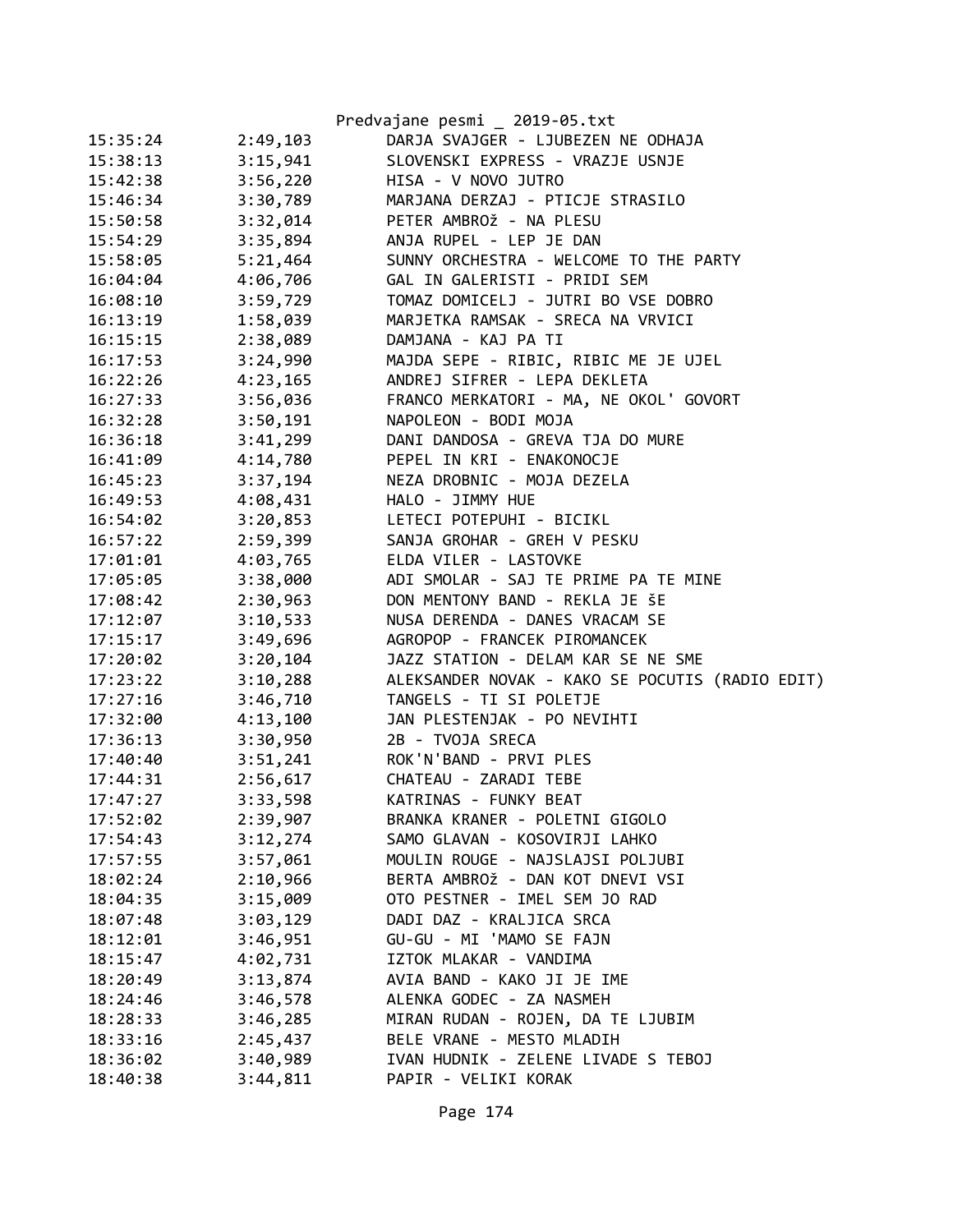|          |          | Predvajane pesmi _ 2019-05.txt                |
|----------|----------|-----------------------------------------------|
| 18:44:23 | 4:04,730 | VILI RESNIK - NAJ MI KDO POVE                 |
| 18:48:28 | 2:54,187 | BLUEGRASS HOPPERS - KAMIONAR                  |
| 18:52:22 | 1:53,036 | MATIJA CERAR - Z MOJCO PLESAL BI CHA CHA CHA  |
| 18:54:15 | 2:55,679 | ANDRAZ HRIBAR - MOJA MOJA                     |
| 18:57:11 | 3:00,728 | POLONA - POVEJ                                |
| 19:00:50 | 3:40,830 | NUDE - PEPELKA                                |
| 19:04:27 | 2:58,825 | JELKA CVETEŽAR - JUTRO NA PLANINI             |
| 19:07:26 | 3:31,776 | PANDA - SIVE CESTE                            |
| 19:11:53 | 2:48,725 | MAJDA ARH - POŠLJI MU VETER POZDRAV           |
| 19:14:41 | 3:07,543 | BILBI - LIMONADA                              |
| 19:17:48 | 2:59,050 | KARMEN STAVEC - OGENJ                         |
| 19:21:46 | 4:42,609 | LINTVERN - KRAVATA                            |
| 19:27:13 | 3:14,014 | BIG FOOT MAMA - ROLA SE                       |
| 19:31:24 | 2:56,539 | HORIZONT - TE IGRE BO KONEC                   |
| 19:34:20 | 3:20,744 | DITKA - DRUGI BREG ZELJA                      |
| 19:37:40 | 3:15,619 | FRENK NOVA - KO TE NI                         |
| 19:41:52 | 3:08,413 | REGINA - MOJE SANJE                           |
| 19:45:00 | 3:41,435 | ROK 'N' BAND - GIRI GIRI                      |
| 19:48:41 | 3:10,038 | BRATJE BOSTJANCIC - ZVEZDE PADAJO V NOC       |
| 19:52:52 | 3:18,153 | MARTA ZORE - MENI SI ŽIVLJENJE                |
| 19:56:10 | 3:38,435 | DWON - NACIN KVARTA                           |
| 20:00:27 | 4:24,311 | ANIKA HORVAT - PREBUDI SE                     |
| 20:04:51 | 3:23,011 | KINGSTON - KO BO PADAL DEZ                    |
| 20:08:14 | 2:14,835 | JOŽICA SVETE - SONCE SIJE NA PORTOROZ         |
| 20:14:58 | 3:19,991 | VLADO KRESLIN & NEISHA - KAKOR ZVEZDI NA NEBU |
| 20:18:18 | 4:34,232 | ANJA RUPEL - RADA IMAM                        |
| 20:23:18 | 3:48,661 | FARAONI/SLAVKO IVANCIC - TI ZNAS              |
| 20:27:49 | 4:04,447 | VLADO KRESLIN - JOUŽEK                        |
| 20:32:52 | 4:12,661 | SANK ROCK - PRAVLJICA O MAVRICNIH LJUDEH      |
| 20:37:04 | 3:02,181 | FOLKROLA - KLOBUK V KATEREGA DEŽUJE           |
| 20:44:26 | 3:45,205 | LAVENDER - DAN SE PREBUJA                     |
| 20:48:11 | 4:10,604 | IVO MOJZER - TI SI REKLA SONCE                |
| 20:53:03 | 3:25,992 | AYNEE - SI TO TI                              |
| 20:56:31 | 3:41,581 | NEISHA - LE KAJ SE SKRIVA                     |
| 21:01:10 | 3:55,870 | BAZAR - PORTOROŽ 1905                         |
| 21:05:05 | 3:16,036 | JOZICA SVETE & I.KRASEVEC - TRI SRCA          |
| 21:08:21 | 2:56,167 | DEŽUR - NA VRH SVETA                          |
| 21:15:16 | 2:21,921 | RAFKO IRGOLIC - SLOVO V PRISTANISCU           |
| 21:17:38 | 2:54,278 | NINA PUSLAR - KDO SE VERJAME                  |
| 21:20:58 | 3:26,140 | MAJDA SEPE - PESEM O POMLADI IN PRIJATELJSTVU |
| 21:24:24 | 3:40,942 | ANU - NIKOLI DOVOLJ                           |
| 21:28:04 | 2:37,362 | ADI SMOLAR - VSE ZA DOBER BIZNIS              |
| 21:31:42 | 2:59,682 | MONIKA PUCELJ - MI PASE                       |
| 21:34:40 | 3:25,193 | TOMAZ DOMICELJ - SI SI SIMONA                 |
| 21:38:05 | 3:38,993 | PLAMEN - RAJSKI CVET                          |
| 21:46:54 | 4:32,833 | JANEZ ZMAZEK - ZGODBA O LJUDEH                |
| 21:52:09 | 3:50,008 | GLOBUS - LEDENO SRCE                          |
| 21:55:58 | 2:56,369 | PEPEL IN KRI - VODA NA MOJ MLIN               |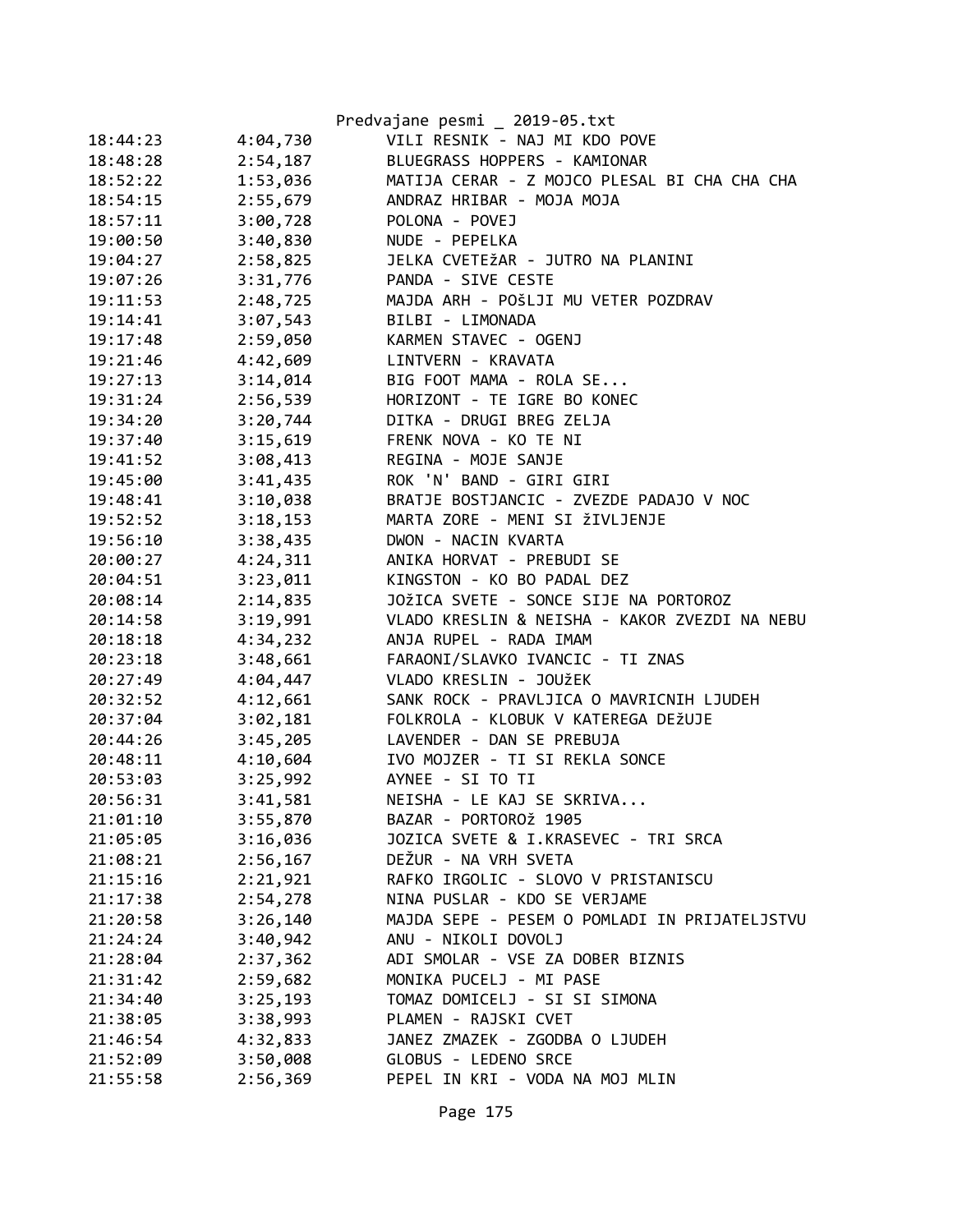|          |          | Predvajane pesmi _ 2019-05.txt               |
|----------|----------|----------------------------------------------|
| 21:58:55 | 3:16,703 | IRENA VRCKOVNIK - TISTO NOC                  |
| 22:03:10 | 4:03,464 | NAPOLEON - MORSKA PTICA                      |
| 22:07:14 | 4:13,798 | ALEKSANDER MEZEK - NA DLANI MESTA            |
| 22:14:10 | 2:57,002 | LETECI POTEPUHI - KURJA LOJTRA               |
| 22:17:05 | 3:47,163 | DON MENTONY BAND - NE VERJEMI                |
| 22:21:17 | 5:06,566 | AURORA - BLIZJE SONCU                        |
| 22:26:24 | 4:03,964 | ANDREJ SIFRER - EGO                          |
| 22:31:25 | 3:44,063 | PHONOMONICS - POHITIVA                       |
| 22:35:09 | 4:00,156 | MARJANA DERZAJ - VRNI SE ŠE KDAJ V LJUBLJANO |
| 22:43:15 | 2:40,023 | TOMO JURAK - CE JO NEBI VZEL BI BIL BEDAK    |
| 22:45:55 | 3:49,479 | DON SERGIO - SPOMIN NA LJUBEZEN              |
| 22:50:26 | 3:45,909 | CUKI - BARBARA                               |
| 22:54:06 | 2:22,248 | OTO PESTNER - TRIDESET LET (KRATKA)          |
| 22:56:28 | 3:22,827 | LEA SIRK - TAKO JE                           |
| 23:00:52 | 3:02,599 | DAMJANA - NAJ VSEM LJUDEM SE DOGODI          |
| 23:03:54 | 2:26,025 | IZTOK MLAKAR - PUBI, USIDIMO SE              |
| 23:06:20 | 3:07,001 | DANIEL RAMPRE - DOST' 'MAM TEGA              |
| 23:13:39 | 2:39,023 | STANE MANCINI - BESEDA LJUBLJANA             |
| 23:16:18 | 3:37,244 | KATRINAS - LETIM                             |
| 23:20:21 | 3:00,603 | MLADI LEVI - ODA IRENI                       |
| 23:23:21 | 2:19,832 | SAMO GLAVAN - OBUP                           |
| 23:25:41 | 3:53,034 | AVIA BAND - RDECI SAL                        |
| 23:30:13 | 3:25,353 | BOTRI - OB TEBI SE MI ZROLA                  |
| 23:33:38 | 1:56,998 | LIDIJA KODRIC - DAN ZA NAJU DVA              |
| 23:35:35 | 3:53,098 | HAZARD - LJUDJE KI SEDIJO V PARKIH           |
| 23:43:51 | 3:57,008 | GOLDEN EYE - DO KONCA                        |
| 23:47:47 | 2:27,128 | BARBARA JARC - ZAPLEŠIMO TWIST               |
| 23:50:14 | 3:17,370 | PAPIR - SLUTNJA                              |
| 23:53:31 | 3:20,523 | REGINA - BODI TU                             |
| 23:56:52 | 3:07,937 | ALENKA GODEC - V MENI JE MOC                 |
| 23:59:59 | 3:36,180 | AVIA BAND - GREVA V KATRCO                   |

| $0:03:35$ 3:33,900 | DON MENTONY BAND - LENOBA                         |
|--------------------|---------------------------------------------------|
|                    | 0:07:09 3:18,010 OTO PESTNER - DAN ZA ZALJUBLJENE |
| $0:10:27$ 3:38,134 | STANE MANCINI - KO BI SE ENKRAT                   |
| $0:14:04$ 4:01,929 | DARJA SVAJGER - DARILA                            |
| $0:18:06$ 2:59,073 | HAZARD - BISTRO                                   |
| $0:21:05$ 4:20,189 | ANDREJ SIFRER - STOJ MARIJA                       |
| $0:25:25$ 2:59,529 | DAMJANA - NASMEH                                  |
| $0:28:24$ 3:27,124 | ANIKA - TI ZAVAJAJ ME                             |
| $0:31:51$ 3:24,338 | NINA PUSLAR - ROK TRAJANJA                        |
| $0:35:11$ 3:39,830 | DEŽUR - KAM SI NAMENJEN DRAGI MOJ                 |
| $0:38:51$ 3:28,800 | ALENKA VIDRIH - PRISLUHNI                         |
| $0:42:19$ 3:21,374 | CUKI - POD KROSNJO STAREGA BORA                   |
| $0:45:41$ 3:24,003 | KINGSTON - ONA SANJA                              |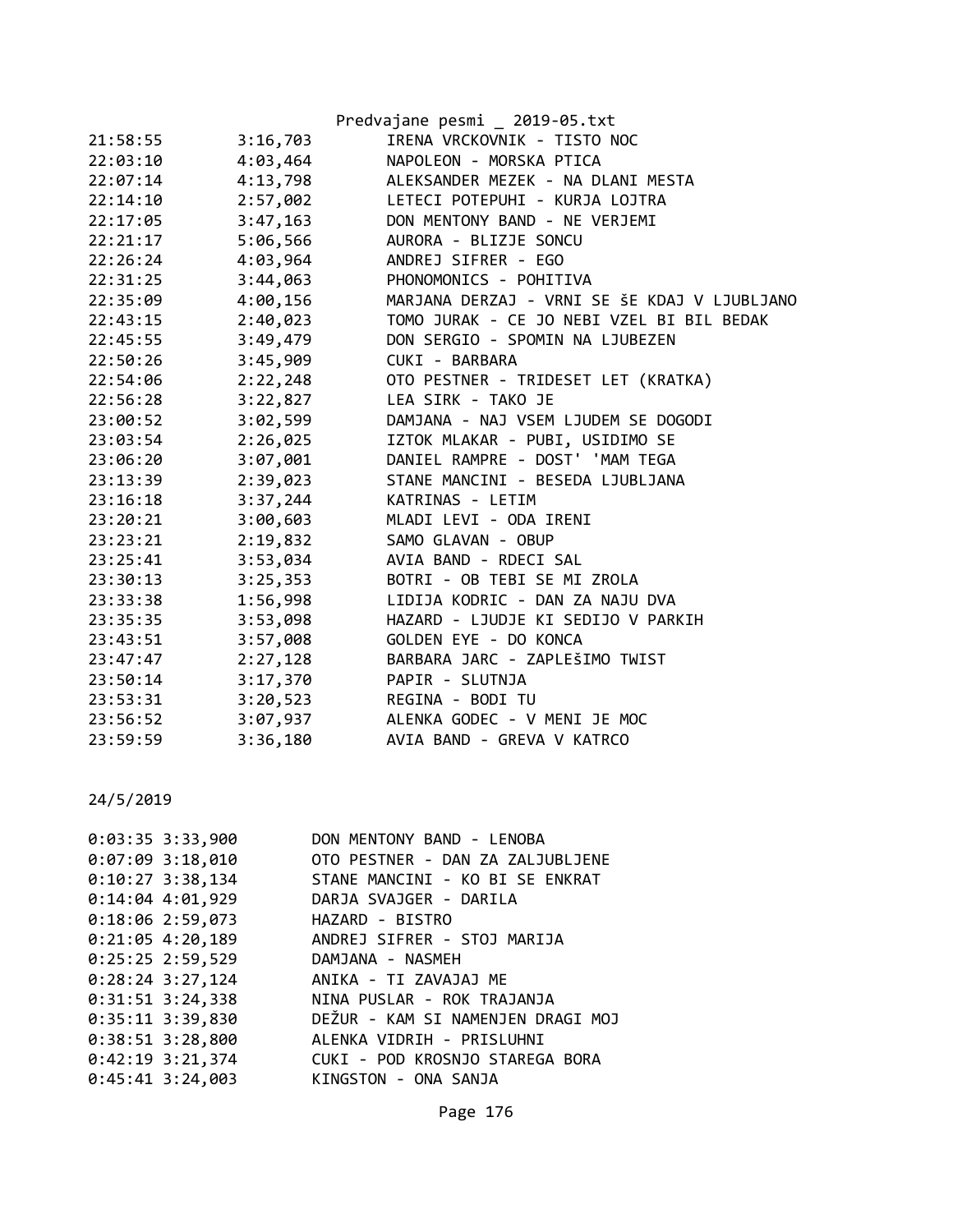|                        | Predvajane pesmi _ 2019-05.txt                  |
|------------------------|-------------------------------------------------|
| $0:49:04$ 3:44,044     | BOTRI - GALEBI                                  |
| $0:52:48$ 4:05,180     | VLADO KRESLIN - V PARKU ZA GRADOM               |
| $0:56:53$ 3:06,017     | SIMON - HEJ, MALA HEJ                           |
| 0:59:59 3:27,098       | FOLKROLA - MONA                                 |
| 1:03:26 3:19,132       | SANK ROCK - NEKAJ VEC                           |
| 1:06:45 3:57,480       | EVA BOTO - NA KOZO PISANA                       |
| 1:10:42 4:22,665       | HALO - ZVEZDA                                   |
| 1:15:05 3:50,090       | ADI SMOLAR - MI SMO PA SPILAL                   |
| $1:18:54$ $2:56,127$   | ANIKA HORVAT - DA BO OKOLJE IZGLEDALO BOLJE     |
| 1:21:50 3:06,284       | MANOUCHE - TAMALA                               |
| $1:24:56$ $3:13,783$   | GINO - BODI TU                                  |
| 1:28:10 4:51,515       | ALEKSANDER MEZEK - TU SEM DOMA                  |
| 1:33:01 2:43,453       | D KWASCHEN RETASHY - ROZALIJA                   |
| 1:35:45 3:08,977       | PAPIR - DOMOTOZJA                               |
| 1:38:53 3:28,104       | MARJANA DERZAJ - CABARET                        |
| $1:42:21$ $2:58,354$   | MATJAZ JELEN - NOV DAN                          |
| 1:45:19 3:47,550       | SLOVENSKI EXPRESS - IZI                         |
| 1:49:07 3:58,685       | CALIFORNIA/MZ HEKTOR - LE SPOMINI (MODERNI MIX) |
| $1:53:01$ $3:15,933$   | BILBI - KOT SVA BILA                            |
| $1:56:16$ 3:46,394     | KATRINAS - PESEM O LJUBEZNI                     |
| 2:00:02 3:46,765       | AVTOMOBILI - NAVADEN DAN                        |
| 2:03:49 5:09,567       | FLIRT - ROMEO IN JULIJA                         |
|                        |                                                 |
| 2:08:55 4:25,829       | AGROPOP - SAMO MILIJON                          |
| 2:13:20 3:49,025       | KARMEN STAVEC - LJUBEZEN JE                     |
| 2:17:09 3:34,281       | HOSTNIK - U LUBLAN                              |
| 2:20:43 3:08,645       | SABINA - NE BOVA PAR                            |
| 2:23:51 4:08,000       | AURORA - SVOJE DUSE POET                        |
| 2:27:59 3:09,039       | SPELA MAROLT - VSAK NOV DAN                     |
| 2:31:08 3:25,928       | NUSA DERENDA - BOGINJA                          |
| 2:34:34 3:23,034       | MAJDA ARH - DAN ZA ZABAVO                       |
| 2:37:57 3:05,073       | KAMNIK MILAN - POT NA KOROSKO                   |
| 2:41:01 3:59,890       | GAL IN GALERIST I- PRIDI SEM.WAV -              |
| $2:45:01$ $3:22,629$   | DAN D - KOZLAM                                  |
| 2:48:23 3:53,501       | SAN DI EGO - JULIJA                             |
| 2:52:17 4:03,445       | NAPOLEON - SANJAM                               |
| 2:56:20 3:38,514       | NATASA & ZIBELNIK - PRIZNAJ DA NI LAHKO         |
| 2:59:58 3:59,069       | KALAMARI - SVET BREZ NAPAKE                     |
| 3:03:57 3:47,695       | BAZAR - KO ODBIJE POLNOC                        |
| $3:07:44$ $3:20,160$   | ALFI NIPIC - POLJANE DOM PRELEPIH DNI           |
| $3:11:04$ $3:34,009$   | ROK'N'BAND - NIKA                               |
| $3:14:28$ $3:16,804$   | FARAONI - SLAVOSPEV                             |
| $3:17:45$ $3:04$ , 704 | DITKA HABERL - NAD MESTOM SE DANI               |
| $3:20:49$ 2:44,017     | OBJEM - LEP SONCEN DAN                          |
| $3:23:33$ $3:24$ , 394 | BABALOO BAND - NENAJAVLJEN GOST                 |
| $3:26:57$ $3:33,193$   | EVA CERNE - LE SANJE                            |
| $3:30:30$ 2:56,024     | KALAMARI & ORKESTER RTV - POPOLDNE              |
| 3:33:26 4:02,470       | AYNEE - SPOMLADI                                |
| $3:37:28$ $3:11,430$   | ALEX VOLASKO - NAJIN TRENUTEK                   |
|                        |                                                 |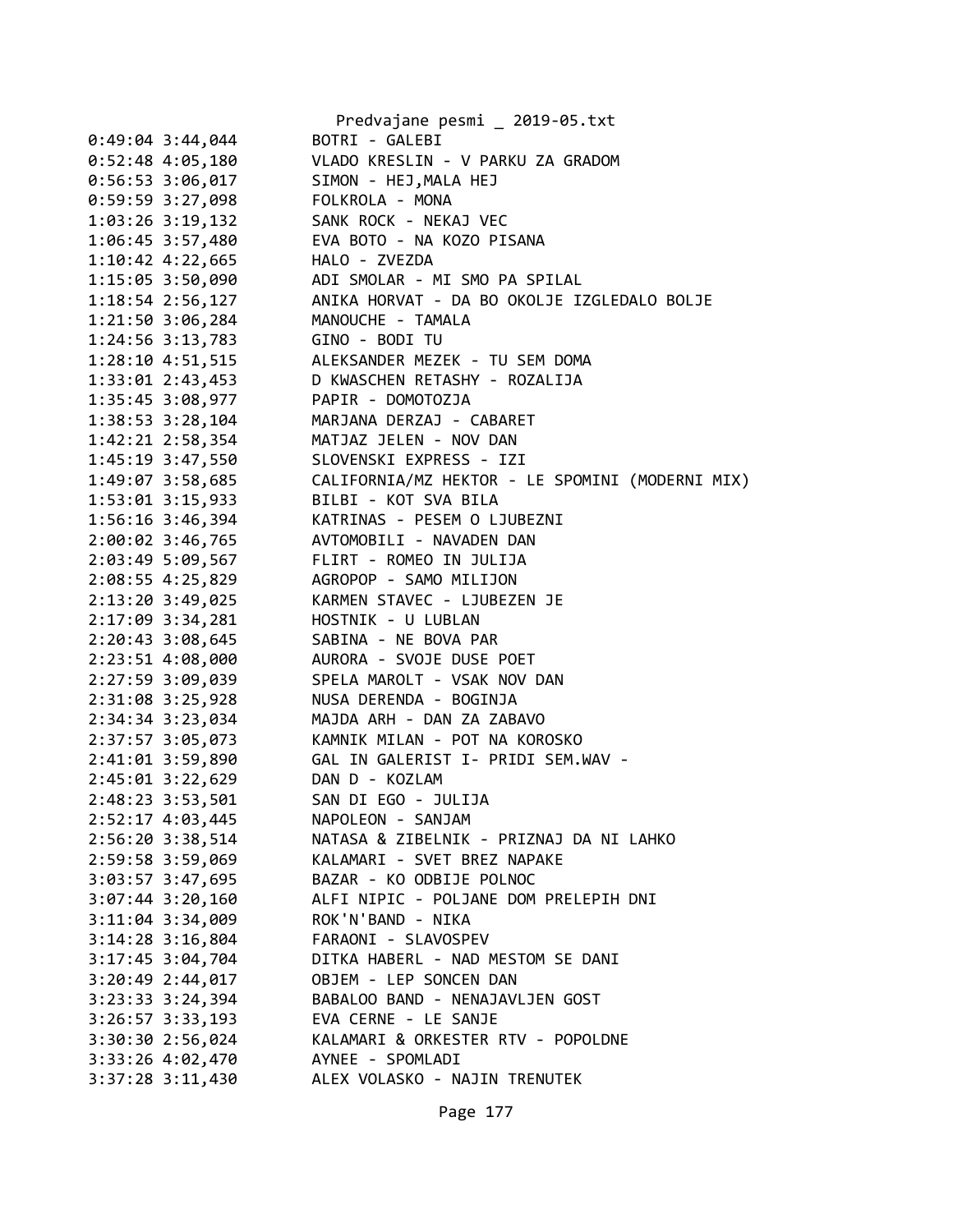|                      | Predvajane pesmi _ 2019-05.txt                 |
|----------------------|------------------------------------------------|
| $3:40:40$ $3:03,083$ | DEKAMERONI - SAVA SUMI                         |
| 3:43:40 3:56,724     | BOZIDAR WOLFGANG WOLF - EDINO TI               |
| $3:47:36$ $3:25,199$ | ANA DEŽMAN - RADA BI                           |
| 3:51:01 3:43,960     | IRENA VRCKOVNIK - KDAJ SE ZACNE IN KDAJ KONCA  |
| 3:54:45 3:07,029     | TOMAZ DOMICELJ - JAMAJKA                       |
| 3:57:52 4:39,706     | OLIVIJA - KADAR SVA SAMA                       |
| 4:02:31 3:21,966     | PEPEL IN KRI - LJUDJE POMLADI                  |
| 4:05:51 2:44,776     | VICTORY - ZAPRI OCI                            |
| 4:08:36 3:25,599     | ANJA RUPEL - NAJ TE SONCE PREBUDI              |
| 4:12:01 3:18,935     | IGOR - PAULA                                   |
| $4:15:20$ 3:18,053   | MAJDA SEPE - MED ISKRENIMI LJUDMI              |
| 4:18:37 2:59,073     | MAJA KEUC - VANILIJA                           |
| 4:21:36 4:04,772     | SKEEBEEP - ENOSTAVNO                           |
| 4:25:41 3:10,979     | TIP TOP - LEPO MI JE                           |
| 4:28:52 3:16,718     | DON MENTONY BAND - NA OBALI                    |
| 4:32:08 3:31,539     | DARJA SVAJGER - ODPELJI ME                     |
|                      | GU-GU - GU-GU PLAY FOR YOU                     |
| 4:35:40 3:59,943     |                                                |
| 4:39:39 3:29,553     | PETER PAN - KEKCEVA PESEM                      |
| 4:43:09 5:06,059     | ALENKA GODEC - STOJ MARIJA                     |
| 4:48:15 3:05,999     | ANDREJ SIFRER - MARTINOV LULCEK                |
| 4:51:20 4:34,403     | HULAHOOP - PARITVENI PLES                      |
| 4:55:55 3:54,743     | EVA HREN - REKLA SVA                           |
| 5:00:39 3:59,950     | STANE MANCINI - MANDOLINA                      |
| 5:04:39 3:14,979     | PEPEL IN KRI - LJUBLJANSKI GRAD                |
| 5:07:54 3:54,208     | BOTRI - MAL' PREKRATKA                         |
| 5:12:50 2:55,034     | NECA FALK - DOBRO JUTRO, DOBER DAN             |
| 5:15:44 4:45,884     | ANDREJ SIFRER - PTICA Z NEBES                  |
| 5:22:36 3:22,701     | IVO MOJZER - DECEK Z ULICE                     |
| 5:25:58 3:37,616     | KARMEN STAVEC - FANT IZ PRAVLJICE              |
| 5:30:26 2:50,986     | ANDRAZ HRIBAR - TI NE VES                      |
| 5:33:17 3:01,267     | ALEKSANDER MEZEK - SIVA POT                    |
|                      | 5:36:18 3:30,025 AVTOMOBILI - POLETJE LJUBEZNI |
|                      | 5:40:50 3:55,288 DEŽUR - PO POMLADI DIŠI       |
| 5:44:46 2:59,451     | NEISHA - PLANET ZA ZADET                       |
| 5:47:42 2:58,881     | HAZARD - NAJLEPŠE PESMI                        |
| 5:51:53 2:56,237     | BEPOP - NE SEKIRAJ SE                          |
| 5:54:48 4:15,138     | FOLKROLA - MARUŠKA                             |
| 5:59:53 4:39,022     | ADI SMOLAR - DALEC JE ZA NAJU POMLAD           |
| $6:04:31$ $3:13,724$ | GU-GU - HONOLULU BABY                          |
| $6:07:45$ 3:47,107   | MARTA ZORE - SE SI TU                          |
| 6:12:31 2:54,082     | BERTA AMBROŽ - TIVOLSKI PASTIRCEK              |
| $6:15:25$ 3:47,757   | CUKI - POLETNA                                 |
| $6:21:18$ $4:15,784$ | ALENKA GODEC - POT DO SRCA                     |
| $6:26:18$ 3:35,860   | NATASA & ZIBELNIK - NOCEM ZVEZD                |
| $6:30:45$ 3:17,393   | TOMAZ DOMICELJ - HONDOIDI                      |
| $6:34:02$ $4:10,941$ | VLADO KRESLIN - ODPIRAM OKNO                   |
| 6:38:08 3:27,033     | MAJDA ARH - KAKOR LED IN OGENJ                 |
| $6:42:37$ 3:26,998   | KALAMARI - SOVRAZIM JUTRA                      |
|                      |                                                |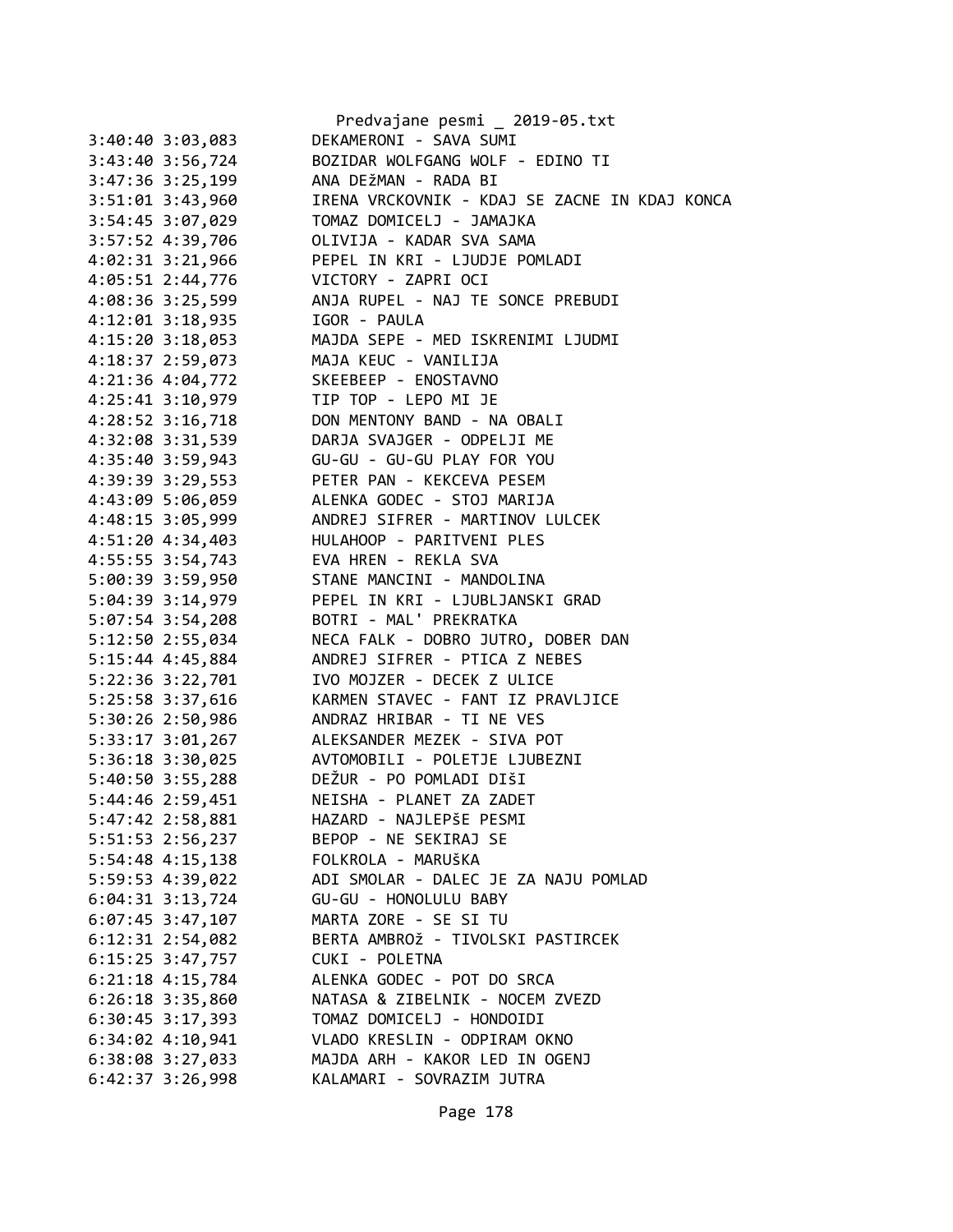|                                            | Predvajane pesmi _ 2019-05.txt                  |
|--------------------------------------------|-------------------------------------------------|
| $6:46:04$ 1:21,275                         | SAMO GLAVAN - OMEJEN                            |
| 6:47:25 2:31,821                           | ALMA - PEGASTI MILIJONAR                        |
| 6:51:09 4:19,853                           | AVIA BAND - DVE SONCI                           |
| 6:55:29 3:01,947                           | ROK'N'BAND - LJUBI ME, PAZI ME                  |
| 6:58:30 3:27,873                           | IZTOK MLAKAR - BETULA                           |
| 7:02:48 3:16,006                           | EDVIN FLISER - LETI, LETI LASTOVKA              |
| 7:06:04 3:31,213                           | FARAONI - TU JE MOJ DOM                         |
| 7:10:37 4:11,079                           | PANDA - LJUBIMEC BREZ                           |
| 7:14:48 2:01,652                           | BELE VRANE - STOPI NA TLA                       |
| 7:16:50 3:27,997                           | MARJANA DERZAJ - GRENKA REKA                    |
| 7:22:24 3:04,392                           | IRENA KOHONT - LJUBEZEN JE NAJLEPŠI DAR         |
| 7:26:12 4:11,693                           | 7.OKTOBER - NI SE CAS                           |
| 7:31:14 3:14,737                           | DAMJANA - FANT IZ IPANEME                       |
| 7:34:29 2:58,543                           | IRENA VRCKOVNIK - TAKSNA SEM                    |
|                                            | ANIKA HORVAT - TUKAJ JAZ ŽIVIM                  |
| 7:37:27 4:24,424                           |                                                 |
| 7:42:54 3:59,011                           | MILAN PECOVNIK PIDZI - RAD SE VRACAM NA KOROSKO |
| 7:46:53 3:44,297                           | KATAYA - TO JE MOJ DAN                          |
| 7:51:50 3:30,544                           | MAJDA SEPE - USPAVANKA ZA MRTVE VAGABUNDE       |
| 7:55:20 4:08,174                           | GAL GJURIN - DUSA IN TELO                       |
| $8:00:18$ 3:30,623                         | DON MENTONY BAND - AMERIKA                      |
| 8:03:48 4:29,752                           | SOULGREG ARTIST - NOVI SVET                     |
| $8:08:18$ 3:32,900                         | OTO PESTNER - MATI BODIVA PRIJATELJA            |
| 8:12:53 3:39,548                           | NIKKA - SKRIVNOST (RADIO EDIT)                  |
| $8:16:32$ $3:12,873$                       | MANOUCHE - SUPERFAJN                            |
| 8:21:51 3:30,747                           | NAIO SSAION - N.SS                              |
| 8:26:04 4:09,134                           | BABALOO BAND - JAZ IN TI                        |
| 8:31:04 1:42,431                           | PRIJATELJI - GLEJ KAKO SNEZI                    |
| 8:32:42 3:39,574                           | BILBI - KAJ PA TI                               |
| 8:36:22 3:12,817                           | OPTIMISTI - SANJE                               |
| 8:40:37 3:24,025                           | LINTVERN - CE TE SRECAM                         |
|                                            | 8:44:01 4:21,506 BAZAR - SI ŠE JEZNA NAME       |
| 8:48:22 3:09,969 VIP BAND - KA PA TO       |                                                 |
|                                            | 8:52:44 3:19,195 DARJA SVAJGER - OB MENI        |
| 8:56:05 3:26,085                           | ANJA RUPEL - NAJLJUBSA NAPAKA                   |
| 9:01:36 3:26,003                           |                                                 |
|                                            | DADI DAZ - MAMIN SIN                            |
|                                            |                                                 |
| $9:05:00$ 4:31,553                         | PAPIR - PERON 9                                 |
| $9:13:41$ $4:12,834$                       | NAPOLEON - LE TEBE ZELIM SI                     |
| $9:17:53$ $3:28,304$                       | JAN PLESTENJAK & LARA - SOBA 102                |
| 9:23:05 3:33,974                           | KATRINAS - DO NEBA                              |
| $9:27:23$ $2:16,722$                       | FRANE MILICINSKI JEZEK - GLAZEK VINCKA          |
| 9:30:32 2:45,874                           | VICTORY - LE POVEJTE JI                         |
| $9:33:16$ $3:30,744$                       | METKA ŠTOK - OSAMLJENA ( ALONE AGAIN )          |
| $9:36:46$ $3:05,917$                       | FOXY TEENS - MODRE OCI                          |
| $9:42:34$ $3:47,140$                       | KATJA KOREN - DAJ UPAJ SI                       |
| $9:46:21$ $3:50,195$                       | ANDREJ SIFRER - KARNEVAL                        |
| 9:51:19 3:37,014                           | IGOR - ZALJUBLJENA                              |
| $9:54:56$ $3:23,610$<br>$9:58:20$ 2:27,402 | DON SERGIO - TUDI TI<br>DAN D - MOJ PROBLEM     |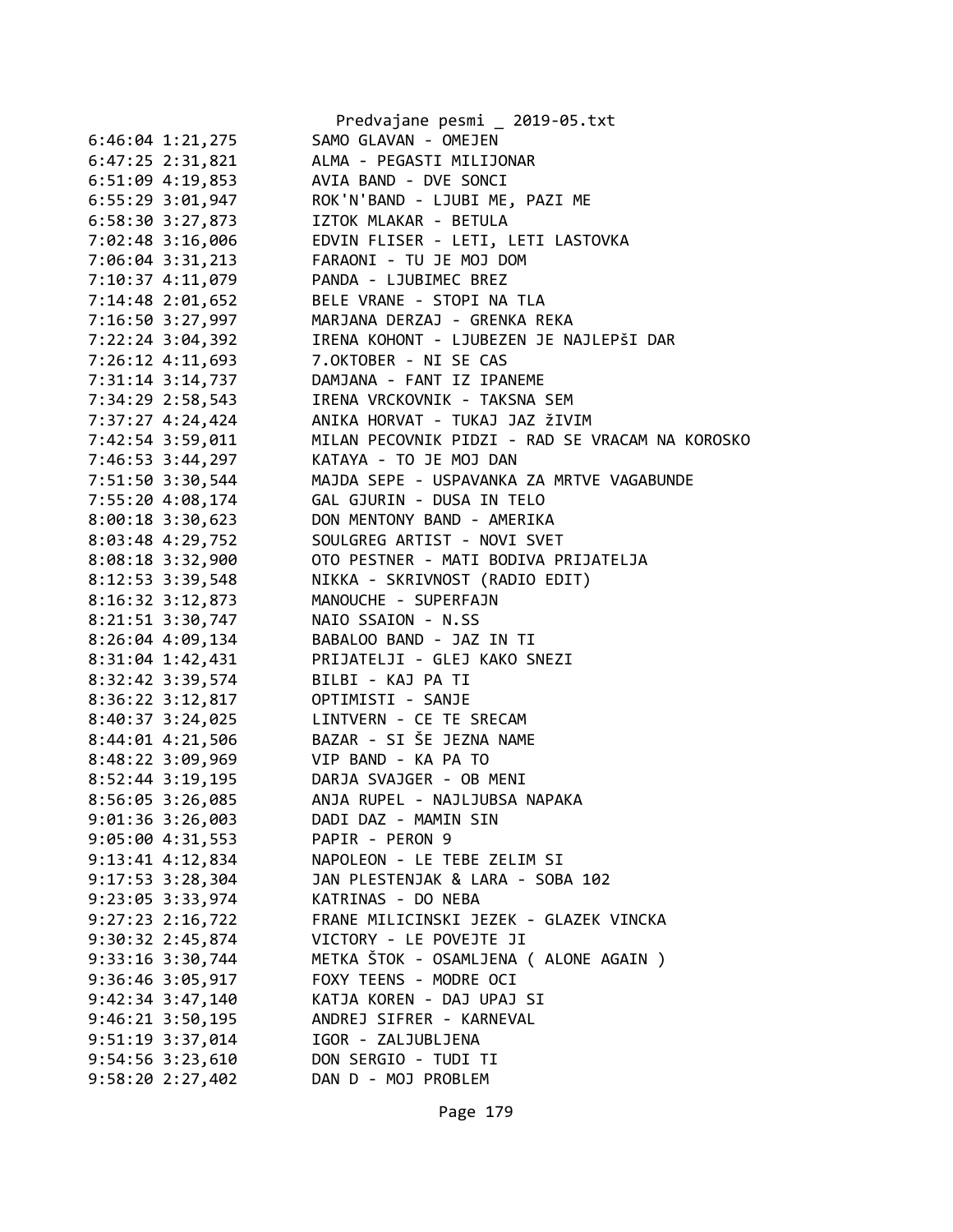|          |          | Predvajane pesmi _ 2019-05.txt                 |
|----------|----------|------------------------------------------------|
| 10:02:52 | 3:52,632 | PEPEL IN KRI - KOT NEKDO KI IMEL ME BO RAD     |
| 10:06:45 | 4:02,881 | MONI KOVACIC - BREZ LJUBEZNI MI ZIVETI NI      |
| 10:15:39 | 4:01,719 | VILI RESNIK - REKA ZELJA                       |
| 10:21:24 | 2:46,615 | CORVUS - S TEBOJ LETET                         |
| 10:24:55 | 3:02,808 | MLADI LEVI - ODA IRENI                         |
| 10:27:57 | 3:22,477 | JAN PLESTENJAK - PRAVE KARTE                   |
| 10:32:13 | 2:57,043 | MARKO JURCA - POVEJ MU                         |
| 10:35:09 | 3:49,554 | MAMA REKLA - SPRIJETA V OMAMI, NEKAJ NAJU MAMI |
| 10:38:59 | 2:29,283 | ELDA VILER - TI SI MOJA LJUBEZEN               |
| 10:44:10 | 3:01,004 | KINGSTON - LUNAPARK                            |
| 10:47:10 | 3:18,769 | NEISHA - MALO TU MALO TAM                      |
| 10:51:37 | 3:30,014 | NINA PUSLAR - OBJEMI ME ZDAJ                   |
| 10:55:07 | 5:12,820 | TOMAZ DOMICELJ - BODI MOJA DEKLICA             |
| 11:02:25 | 2:24,118 | MATIJA CERAR - NE BOM TE VEC VABIL             |
| 11:04:48 | 2:28,443 | ADI SMOLAR - PO SLUŽBI                         |
| 11:07:17 | 1:58,973 | BETI JURKOVIC - PRODAJALKA VIJOLIC             |
| 11:13:08 | 3:38,784 | HAZARD - NENA                                  |
| 11:16:47 | 3:21,589 | LIDIJA KODRIC - PO TIHO                        |
| 11:21:52 | 3:59,745 | ALENKA GODEC - KOT NEKDO, KI IMEL ME BO RAD    |
| 11:26:36 | 3:59,059 | ALEKSANDER MEZEK - NASA LADJA                  |
| 11:31:27 | 4:05,665 | CALIFORNIA/MZ HEKTOR - RECI DA SI NORA NAME    |
| 11:35:31 | 4:04,084 | AVTOMOBILI - OBLJUBLJENA                       |
| 11:43:27 | 4:22,792 | BABEWATCH - LADJICE                            |
| 11:47:48 | 3:37,081 | HISA - ZAMAN                                   |
| 11:52:33 | 2:50,034 | SUPERNOVA - KJE STE VSI                        |
| 11:55:24 | 2:10,979 | MARJANA DERZAJ - JANEZ                         |
| 11:57:35 | 4:21,070 | SIMONA VODOPIVEC - KO SE ODSELILA BOM          |
| 12:04:01 | 3:53,529 | REGINA - LIZA LJUBI JAZZ                       |
| 12:07:54 | 2:24,974 | GU-GU - PAPAGAJA                               |
| 12:13:29 | 5:27,567 | IZTOK MLAKAR - ŠTEFANA IN BARTOLIN             |
| 12:18:57 | 3:16,645 | NATASA & ZIBELNIK - CAS JE DA SE PREBUDIM      |
| 12:23:57 | 3:47,039 | SOPRANOS - JUNAK                               |
| 12:28:28 | 3:15,000 | KALAMARI - NISEM KRIV                          |
| 12:32:36 | 2:21,162 | NECA FALK - BANANE                             |
| 12:34:57 | 3:14,728 | VANAGO BAND - ONA                              |
| 12:38:11 | 3:49,404 | DAMJANA - ŽIVLJENJE                            |
| 12:46:52 | 3:55,056 | VLADO KRESLIN - NEKEGA JUTRA KO SE ZDANI       |
| 12:51:55 | 2:15,897 | BELE VRANE - MI MLADI                          |
| 12:54:11 | 3:43,339 | SANK ROCK - NI SRECE BREZ R'N'R                |
| 12:57:53 | 3:14,824 | KARMEN STAVEC - VZEMI MOJO DLAN                |
| 13:01:45 | 3:06,013 | IRENA VRCKOVNIK - CEPRAV BOM SPET SAMA         |
| 13:04:51 | 3:46,274 | SAMO GLAVAN - NATEGNJENCI                      |
| 13:08:37 | 3:22,054 | JANKO ROPRET - LJUBLJANCANKE                   |
| 13:13:18 | 3:58,496 | MAJDA SEPE - STIHI MOJEGA SPOMINA              |
| 13:17:17 | 3:49,029 | BOZIDAR WOLFGANG WOLF - PRIZNAJ                |
| 13:22:22 | 5:31,379 | DON MENTONY BAND - NA VASI                     |
| 13:28:37 | 3:09,042 | ROK'N'BAND - TINA                              |
| 13:32:33 | 3:38,225 | BAZAR - TA MOŠKA                               |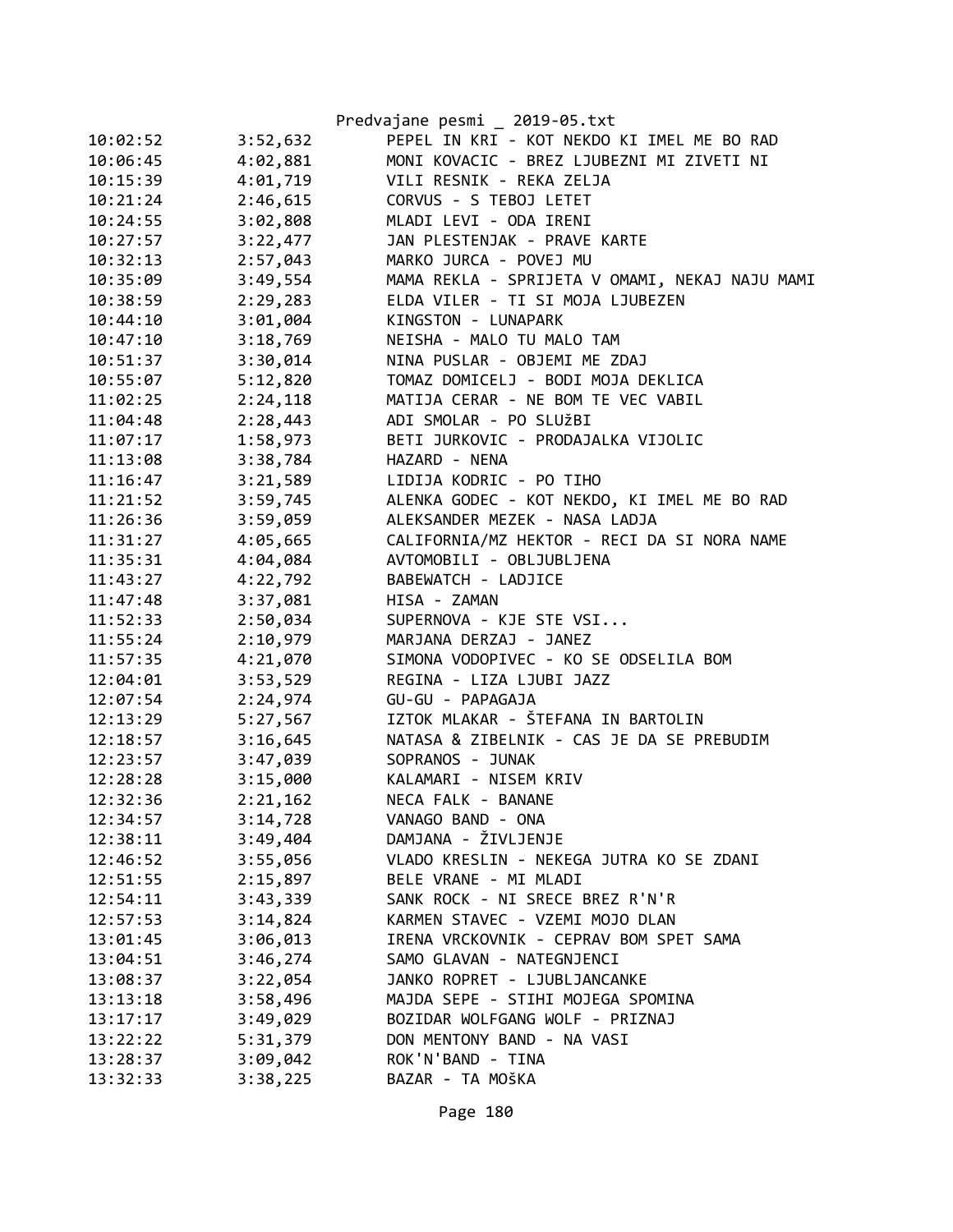|          |          | Predvajane pesmi _ 2019-05.txt                  |
|----------|----------|-------------------------------------------------|
| 13:36:11 | 4:20,058 | AVIA BAND - DVE SONCI                           |
| 13:41:51 | 3:54,997 | FOLKROLA - V TVOJI SOBI ŠE DIŠI                 |
| 13:45:46 | 3:39,980 | MARTIN KRPAN - MALI BOGOVI                      |
| 13:50:20 | 3:48,908 | ZAN SERCIC - TO POLETJE                         |
| 13:54:06 | 4:02,318 | MAJDA ARH - OPROSTI MI                          |
| 13:58:08 | 3:27,009 | BLUEGRASS HOPPERS - STARI PIJANCEK              |
| 14:02:12 | 2:53,999 | CUKI - RDECA MASNA                              |
| 14:05:06 | 3:38,454 | BOTRI - PLAZILCI                                |
| 14:08:44 | 2:31,959 | OTO PESTNER - ZDRAVICA MARIJA                   |
| 14:12:36 | 3:27,990 | SARA JAGRIC - VSE KAR VREDNO JE                 |
| 14:16:04 | 3:20,051 | NINO ROBIC - POSLEDNJA POSTAJA                  |
| 14:20:40 | 3:49,955 | DAN D - PLESES                                  |
| 14:25:14 | 2:55,906 | ANJA RUPEL - V LJUBLJANO                        |
| 14:28:10 | 3:11,527 | SPIN - ALI TVOJA MAMA VE                        |
| 14:32:10 | 3:22,078 | ANDREJ SIFRER - ŠKRIPA                          |
| 14:35:32 | 4:02,711 | DAMJANA GOLAVSEK - SOLZE                        |
| 14:40:55 | 3:56,962 | DARJA SVAJGER - BODI VETER                      |
| 14:44:52 | 2:57,635 | FARAONI - IMEJ ME VEDNO S SEBOJ                 |
| 14:47:47 | 3:34,612 | PEPEL IN KRI - JEANETTE                         |
| 14:52:16 | 3:27,261 | BE - OK SI                                      |
| 14:55:45 | 4:48,522 | PAPIR - LEPO MI JE S TEBOJ                      |
| 15:01:11 | 3:00,556 | MITJA PODLESNIK - TOTALNO HUDA                  |
| 15:04:11 | 2:42,126 | FELIKS LANGUS - DISKO RAJ (DISCO RAJ)           |
| 15:06:53 | 3:52,465 | NUSA DERENDA - CEZ DVAJSET LET                  |
| 15:12:05 | 2:39,386 | ICE - STARA GARA                                |
| 15:14:44 | 3:24,838 | ANIKA HORVAT - 10 MAREC OB 19 30                |
| 15:18:09 | 3:38,423 | MANOUCHE - BI SLA NAPREJ                        |
| 15:23:03 | 2:10,507 | OPTIMISTI - STARI MEDO                          |
| 15:25:58 | 2:47,701 | HAMO & TRIBUTE 2 LOVE - GREMO SE IGRAT BOGA     |
| 15:28:45 | 3:26,165 | SUNNY ORCHESTRA - V NOV KRAJ                    |
| 15:33:01 | 4:02,110 | BILBI - KO TVOJA SEM SE BLA                     |
| 15:37:03 | 3:08,082 | TOMAZ DOMICELJ - JAMAJKA                        |
| 15:41:31 | 3:30,027 | NINA PUSLAR - STIRJE LETNI CASI                 |
| 15:44:57 | 4:24,864 | HALO - DAM TI JUTRA                             |
| 15:50:16 | 3:36,803 | FLIRT - KOGA SANJA                              |
| 15:53:48 | 3:02,483 | BLACK CAT - NIKOLI                              |
| 15:56:51 | 3:27,767 | ADI SMOLAR - LJUDJE PA PRAVIJO                  |
| 16:00:56 | 3:20,992 | ANDRAZ HRIBAR - SE VEDNO SI MI VSEC             |
| 16:04:17 | 2:49,367 | ALEX VOLASKO - PRAVLJICA                        |
| 16:07:06 | 4:32,084 | JAN PLESTENJAK - BOLEZEN                        |
| 16:12:58 | 3:27,568 | KINGSTON - TRI PRSTE TEQUILE                    |
| 16:16:25 | 2:27,512 | IVANKA KRASEVEC - PRESERN - POVSOD PO PRAZNIKIH |
| DISI     |          |                                                 |
| 16:18:53 | 2:58,060 | BERTA AMBROŽ - POSLEDNJA NOC LJUBEZNI           |
| 16:23:07 | 4:24,014 | ALENKA GODEC - IGRA                             |
| 16:28:15 | 3:43,363 | AVTOMOBILI - NAVADEN DAN                        |
| 16:32:47 | 3:25,209 | ENZO HROVATIN - SPREMINJAM SE                   |
| 16:36:12 | 3:12,007 | ALEKSANDER MEZEK - NEBO PO DEZJU                |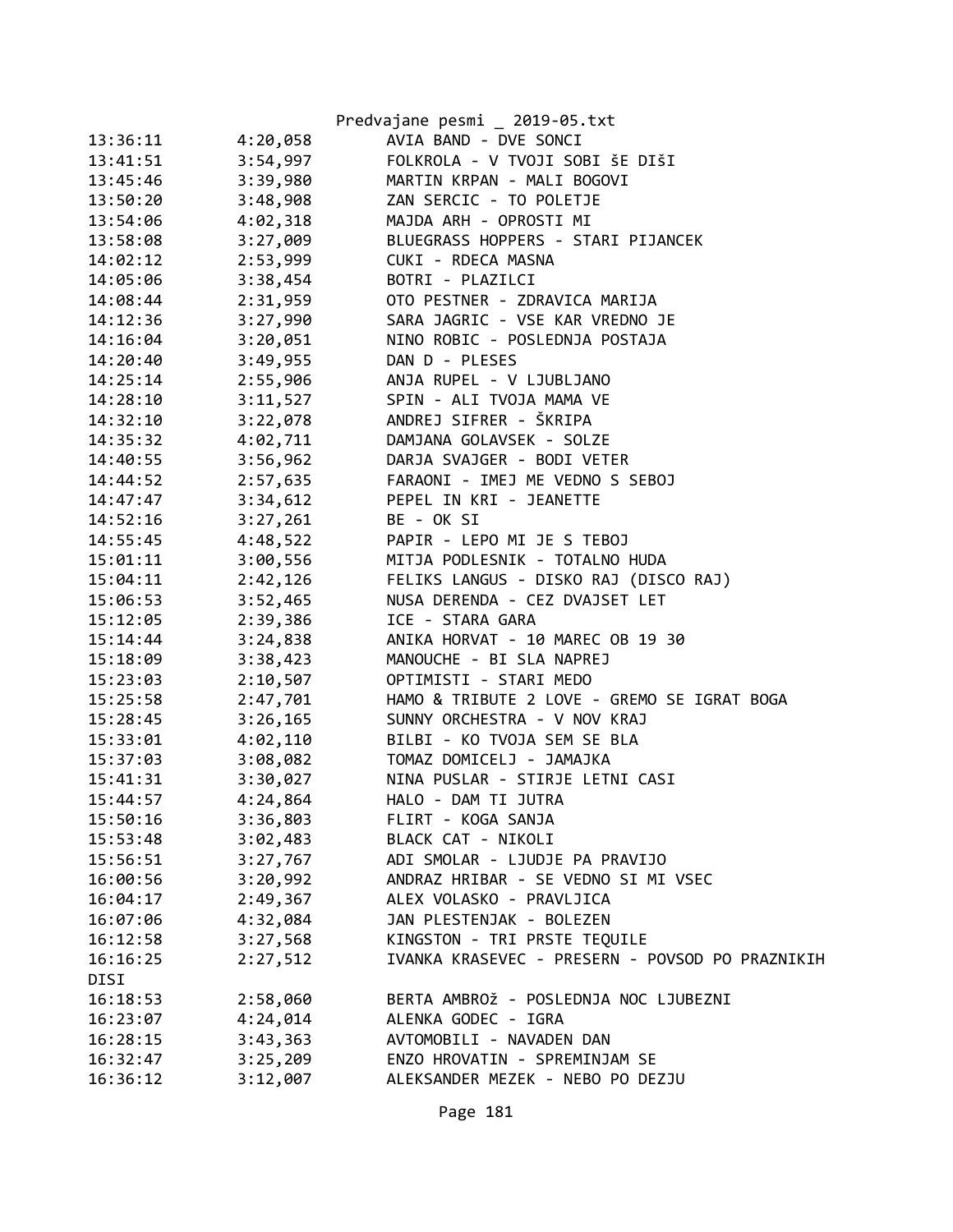|          |          | Predvajane pesmi _ 2019-05.txt                    |
|----------|----------|---------------------------------------------------|
| 16:40:43 | 4:57,210 | DRUŠTVO MRTVIH PESNIKOV - KO OSTANEM SAM          |
| 16:45:40 | 3:05,042 | AYNEE - ZVECER                                    |
| 16:48:45 | 3:59,110 | GU-GU - GU-GU PLAY FOR YOU                        |
| 16:53:39 | 4:08,038 | DMP - NEBO NAD BERLINOM                           |
| 16:57:46 | 4:18,950 | PERPETUUM JAZZILE - POLETNA NOC                   |
| 17:02:46 | 2:35,118 | SING & SONG - ZENSKE                              |
| 17:05:21 | 3:20,025 | PRIZMA - POGUM                                    |
| 17:08:39 | 3:51,097 | 2B - FIGURE V SKATLAH                             |
| 17:13:37 | 3:06,011 | HAZARD - OTROCI PANKRTOV                          |
| 17:16:43 | 3:16,647 | KATARINA GALIC - POVEJ MI                         |
| 17:20:59 | 2:18,327 | MARJANA DERZAJ - VOZI ME VLAK V DALJAVE           |
| 17:23:17 | 3:42,727 | MARTA ZORE - VSE, KAR SVA BILA                    |
| 17:27:44 | 3:41,767 | KARMEN STAVEC - LEP POLETNI DAN '04               |
| 17:32:26 | 2:44,021 | BELE VRANE - MINI MAXI                            |
| 17:35:09 | 4:43,356 | SAMO GLAVAN - KRETENIZACIJA                       |
| 17:41:00 | 4:17,986 | NUDE - PRI VODNJAKU                               |
| 17:45:18 | 4:01,676 | DAMJANA - SOLZE                                   |
| 17:50:13 | 2:54,530 | DEZUR - CISTO DROBNA ZELJA                        |
| 17:53:07 | 2:25,649 | IZTOK MLAKAR - PUBI, USIDMA SE                    |
| 17:55:34 | 3:23,211 | FLORA & PARIS - VSE SI TI                         |
| 17:58:57 | 3:19,264 | KALAMARI- BYE BYE.WAV -                           |
| 18:02:57 | 3:32,966 | DAZ - SRECEN                                      |
| 18:06:29 | 3:19,903 | ANETTE - DANES                                    |
| 18:11:08 | 3:27,279 | BABALOO BAND - POT DOMOV                          |
| 18:14:35 | 2:53,012 | VILI RESNIK - DALEC JE AMERIKA                    |
| 18:17:27 | 3:36,728 | ELECTRIX - RADIO                                  |
| 18:22:02 | 2:50,854 | METKA ŠTOK - MOŠKI IN ŽENSKA                      |
| 18:25:37 | 2:54,285 | NINA PUSLAR FEAT. STISKI KVARTET - KDO SE VERJAME |
| 18:28:31 | 3:40,482 | DON MENTONY BAND - SUZANA                         |
| 18:34:44 | 2:44,000 | BOTRI - NA ZABAVI                                 |
| 18:39:34 | 3:14,513 | KALAMARI - NISEN KRIV                             |
| 18:44:19 | 3:03,014 | SAN DI EGO - BREZ TEBE                            |
| 18:47:21 | 3:38,938 | NEISHA - LE KAJ SE SKRIVA                         |
| 18:50:57 | 3:50,136 | AVIA BAND - NAJINO LETO                           |
| 18:54:47 | 4:59,386 | VLADO KRESLIN - TAM NA KONCU DREVOREDA            |
| 19:00:27 | 4:31,045 | CUKI - SRECO TI ZELIM                             |
| 19:04:58 | 4:39,716 | PETER PAN - OH, SABINA                            |
| 19:10:46 | 2:20,040 | MATEJA GOLOB - CU-CU                              |
| 19:13:05 | 3:04,007 | BABILON - RABIM TVOJ SMEH                         |
| 19:16:06 | 4:24,736 | MAJDA ARH - ZDAJ VEM                              |
| 19:21:29 | 3:39,032 | ROK'N'BAND - VEDNO BOM LE TEBE LJUBIL             |
| 19:25:47 | 2:49,704 | OTO PESTNER - ŽIVLJENJE ODVZETO                   |
| 19:28:37 | 4:11,021 | VICTORY - ZELENA DEZELA                           |
| 19:33:43 | 2:56,013 | IRENA KOHONT - POVABI ME NA LUNO                  |
| 19:36:39 | 3:54,114 | PEPEL IN KRI - KOT NEKDO, KI IMEL ME BO RAD       |
| 19:41:41 | 4:13,460 | ANJA RUPEL - KOT DA TE NI                         |
| 19:45:54 | 2:43,024 | IRENA VRCKOVNIK - POVABI ME                       |
| 19:48:37 | 3:06,670 | ANDREJ SIFRER - MAJHNI PSI                        |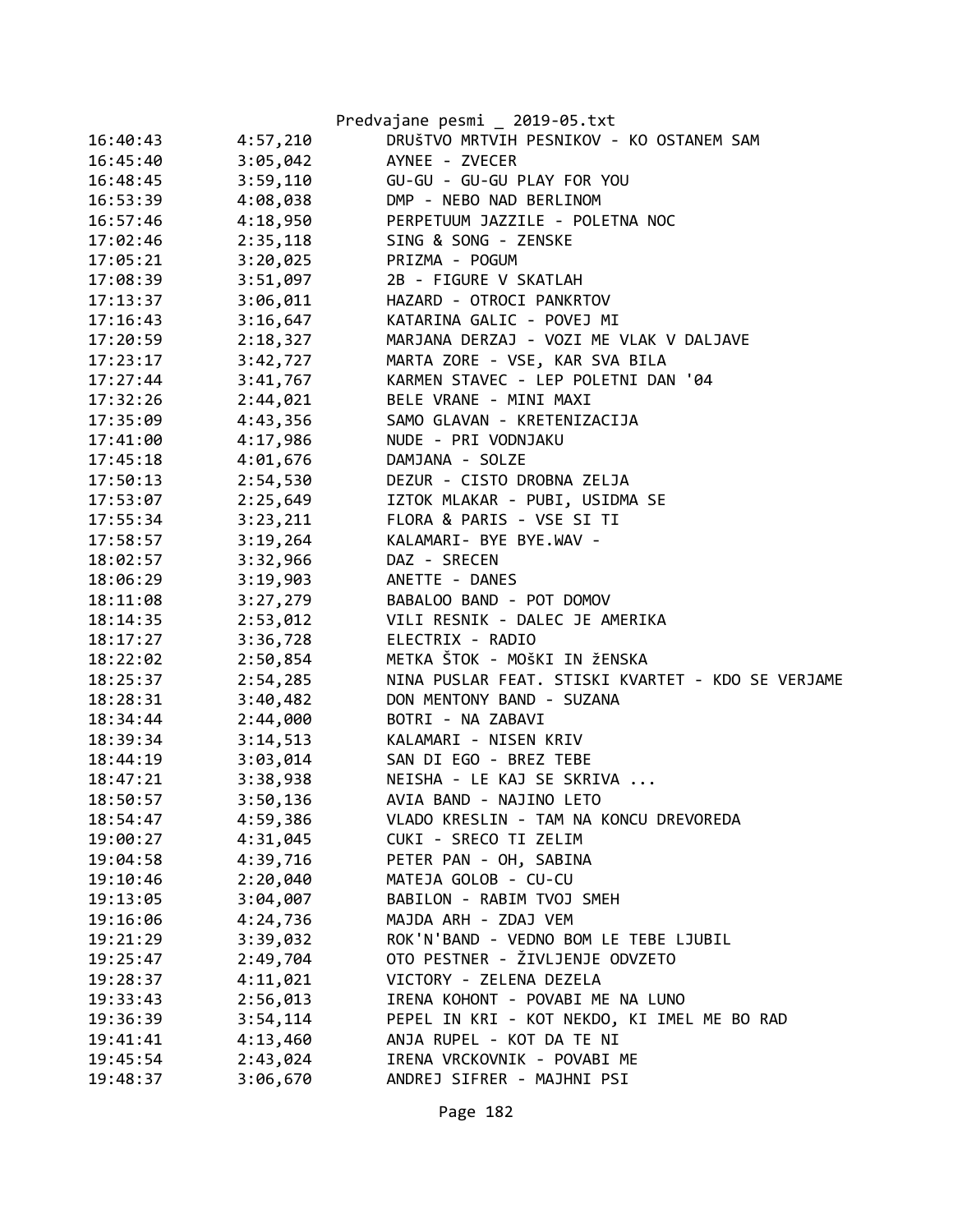|          |          | Predvajane pesmi _ 2019-05.txt                      |
|----------|----------|-----------------------------------------------------|
| 19:52:37 | 3:19,014 | PANDA - NEPREMAGLJIVI                               |
| 19:55:55 | 3:08,877 | PAPIR - SLUTNJA                                     |
| 19:59:45 | 2:56,732 | FOLKROLA - DVIGNIL BOM ZASTAV                       |
| 20:02:42 | 2:40,475 | ANABEL - OB KAVI                                    |
| 20:05:22 | 2:56,331 | MATJAŽ JELEN - ODKAR SI ŠLA                         |
| 20:08:18 | 3:28,253 | KLEPAC IN GUSTINCIC - MOJE OCI                      |
| 20:15:54 | 3:36,913 | FARAONI - SKRIVNOST                                 |
| 20:20:04 | 3:39,416 | MARTIN KRPAN - MALI BOGOVI                          |
| 20:23:43 | 3:58,613 | LIDIJA KODRIC - SRECA JE                            |
| 20:28:26 | 2:38,645 | BLUEGRASS HOPPERS - STARA MAMA                      |
| 20:32:03 | 3:35,546 | MANOUCHE - RESNICNA ROMANSA                         |
| 20:35:38 | 2:37,489 | ELDA VILER - KDO SI, NE VEM                         |
| 20:38:15 | 3:02,902 | IVANKA KRASEVEC - PRESERN - BREZ TEBE (WITHOUT YOU) |
| 20:44:01 | 3:17,622 | SUPERNOVA - NINA                                    |
| 20:47:18 | 3:46,024 | ADI SMOLAR - LJUBEZEN GRE SKOZI ZELODEC             |
| 20:51:51 | 4:13,928 | TOMAZ DOMICELJ - KAJ NAJ JEM                        |
| 20:56:06 | 4:16,188 | INDIGO - DRUGACNA                                   |
| 21:01:22 | 3:26,395 | ALENKA GODEC - LJUBIM TO LJUBEZEN                   |
| 21:04:49 | 3:32,941 | ANSAMBEL JEVSEK - RESNICA TVOJA ME NE BOLI          |
| 21:08:21 | 4:13,847 | BAZAR - MEHKA DEKLETA                               |
| 21:17:26 | 2:15,017 | BRANKA KRANER - BARVICE SI KUPI                     |
| 21:20:14 | 3:49,950 | NUSA DERENDA - VZEMI ME VETER                       |
| 21:24:03 | 2:44,034 | SPIN - SUSTARSKI MOST                               |
| 21:26:47 | 3:26,012 | POLONA - PODNEVI MANJ BOLI                          |
| 21:31:06 | 4:45,971 | JANEZ ZMAZEK - NA DRUGI STRANI                      |
| 21:35:52 | 3:12,813 | PETER DIRNBEK - PRVA SLUZBA                         |
| 21:41:47 | 3:56,045 | NEW SWING QUARTET - FANTJE                          |
| 21:45:43 | 5:06,534 | MIA ZNIDARIC - PESEM NAMESTO ZLATNIKOV              |
| 21:51:37 | 3:15,930 | SIMONA VODOPIVEC - DIVJI KONJI                      |
| 21:54:52 | 4:51,035 | AVTOMOBILI - HVALA ZA PISMA                         |
| 22:00:42 | 3:49,037 | ALEKSANDER MEZEK - VARUH                            |
| 22:04:31 | 2:43,059 | BELE VRANE - 1,2,3                                  |
| 22:07:14 | 3:48,623 | DAN D - GOOGLE ME                                   |
| 22:14:55 | 3:44,524 | DARJA SVAJGER - DIVJA                               |
| 22:18:39 | 4:04,292 | NECA FALK - VSI LJUDJE HITIJO                       |
| 22:23:14 | 3:28,120 | GU-GU - DNEVI, KI PRIHAJAJO                         |
| 22:26:42 | 3:14,059 | HAZARD - VRTNAR                                     |
| 22:30:57 | 4:19,703 | SLOVENSKI EXPRESS - IZGUBLJEN                       |
| 22:35:16 | 3:31,239 | DRUSTVO MRTVIH PESNIKOV - ME ZE MA DA BI TE         |
| 22:38:46 | 2:52,815 | TRISTAN - POLETJE SE POSLAVLJA                      |
| 22:45:31 | 4:22,966 | MARTA ZORE - POZABIL SI NA VSE                      |
| 22:50:41 | 2:56,030 | ANDRAZ HRIBAR - KADAR SI TU                         |
| 22:53:37 | 5:03,634 | LOPATIC FAMILY BAND - USODA                         |
| 22:58:40 | 1:58,353 | MATIJA CERAR - KRAMLJANJE V MRAKU                   |
| 23:01:32 | 3:32,036 | MARJANA DERZAJ - NA ZMAJSKEM MOSTU                  |
| 23:05:03 | 3:37,998 | FLIRT - NJENA BALADA (V TEBI IN MENI)               |
| 23:08:41 | 3:38,079 | PLIS - METULJI                                      |
| 23:15:29 | 3:20,880 | SAMO GLAVAN - MULTI KULT                            |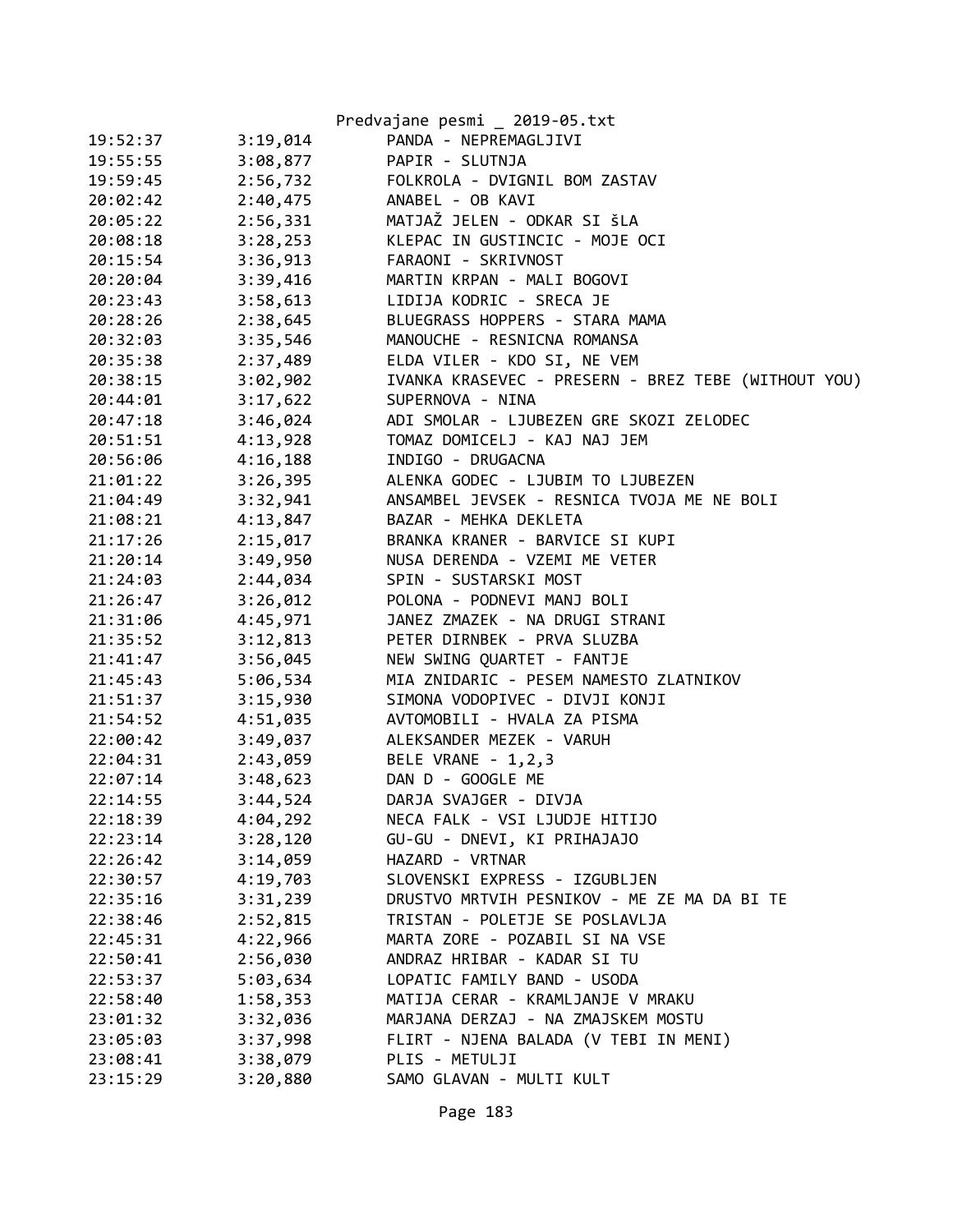|          |          | Predvajane pesmi _ 2019-05.txt              |
|----------|----------|---------------------------------------------|
| 23:18:50 | 3:39,024 | KATRINAS - LETIM                            |
| 23:23:01 | 2:59,886 | NUDE - TAKO LEPO SI ZLOMILA MI SRCE         |
| 23:26:01 | 3:28,593 | MAJDA SEPE - KJE JE TISTA TRAVA             |
| 23:30:17 | 4:24,387 | IZTOK MLAKAR - CIKORIJA IN KAFE             |
| 23:34:41 |          | 3:00,046 PAX - KO SO LIPE CVETELE           |
| 23:37:41 | 3:45,107 | BABALOO BAND - PAJAC                        |
| 23:46:17 | 2:55,008 | STANE MANCINI - OTOZNI TANGO                |
| 23:49:12 | 2:53,002 | RDECI DECKI & E.FLISER - NOC ZA ROCK'N'ROLL |
| 23:52:04 | 4:18,156 | DON MENTONY BAND - TETA MARIJA              |
| 23:56:22 | 2:37,018 | FELIKS LANGUS - LJUBEZEN NA DALJAVO         |
| 23:58:59 | 2:52,060 | ALENKA LESJAK - NAJINI MOSTOVI              |
|          |          |                                             |

| 0:01:51 3:05,037     | LIDIJA KODRIC - PRIDI ZA MOJ ROJSTNI DAN             |
|----------------------|------------------------------------------------------|
| $0:04:56$ 3:58,398   | AVIA BAND - GLEJ                                     |
| $0:08:54$ 2:53,145   | ALEX VOLASKO - INSTA                                 |
| $0:11:45$ 2:47,879   | KALAMARI - POPOLDNE                                  |
| $0:14:33$ 3:24,202   | ADI SMOLAR - JAZ SEM NOR                             |
| $0:17:57$ 3:40,715   | EVA CERNE - KDAJ CE NE ZDAJ                          |
| $0:21:37$ 4:31,183   | ANJA RUPEL - ZIVLJENJE JE KOT IGRA                   |
| $0:26:08$ 3:20,063   | JAN PLESTENJAK - SMEH IN SOLZE                       |
| $0:29:28$ 3:24,603   | KINGSTON - REPUBLIKA BANANA                          |
| $0:32:51$ 3:15,063   | MOJCA - ZATE                                         |
| $0:36:06$ 3:17,243   | DON MENTONY BAND - REKLA JE NE                       |
| $0:39:23$ 2:53,115   | BELE VRANE - MACEK V ZAKLJU                          |
| $0:42:15$ 4:17,640   | BILBI - V DNEVNI DOMA                                |
| $0:46:33$ 3:36,932   | ANDREJ SIFRER - POGLEJ GA NOVO JUTRO                 |
| $0:50:09$ 3:05,013   | MANOUCHE - MED ZVEZDE IN NAZAJ                       |
| $0:53:14$ 3:05,839   | S.MUGERLIH & R.ROLIH - NA TVOJI STRANI               |
| $0:56:20$ 3:49,802   | NUSA DERENDA - LUC                                   |
| 1:00:06 3:36,931     | BOTRI - NAZAJ                                        |
| 1:03:43 3:53,276     | VICTORY - LJUBEZEN NISO METRI                        |
| 1:07:30 3:29,012     | ALEKSANDER MEZEK - AJDA PA ZNOVA CVETI               |
| $1:10:58$ 3:13,472   | NINA PUSLAR - SLADOLED Z VESOLJEM PROSIM             |
| $1:14:11$ $3:05,053$ | SMILE - OD JUTRA DO JUTRA (RMX BY STAYERC)           |
| $1:17:16$ $3:31,019$ | CUKI - LAHKO BI BIL                                  |
| $1:20:46$ 2:48,137   | AYNEE - NA MORJE                                     |
| $1:23:34$ $3:02,037$ | FARAONI - PINO IN MARINO                             |
| 1:26:36 3:19,831     | TIDE - TVOJA STVAR                                   |
| 1:29:56 2:46,017     | POP DESIGN - NEKOC BOM ZBRAL POGUM                   |
| 1:32:41 3:08,518     | MARTA ZORE - MIDVA                                   |
| 1:35:50 4:15,694     | SLAPOVI & NUSA DERENDA - KO MI RECES DA ME LJUBIS    |
|                      | 1:40:05 2:34,017 STANE MANCINI - KAM LETIJO LASTOVKE |
| 1:42:39 4:22,024     | ALENKA GODEC - KLIC DOBROTE                          |
|                      |                                                      |
| 1:49:35 2:52,032     | TOMAZ DOMICELJ - KAMIJONAR                           |
|                      |                                                      |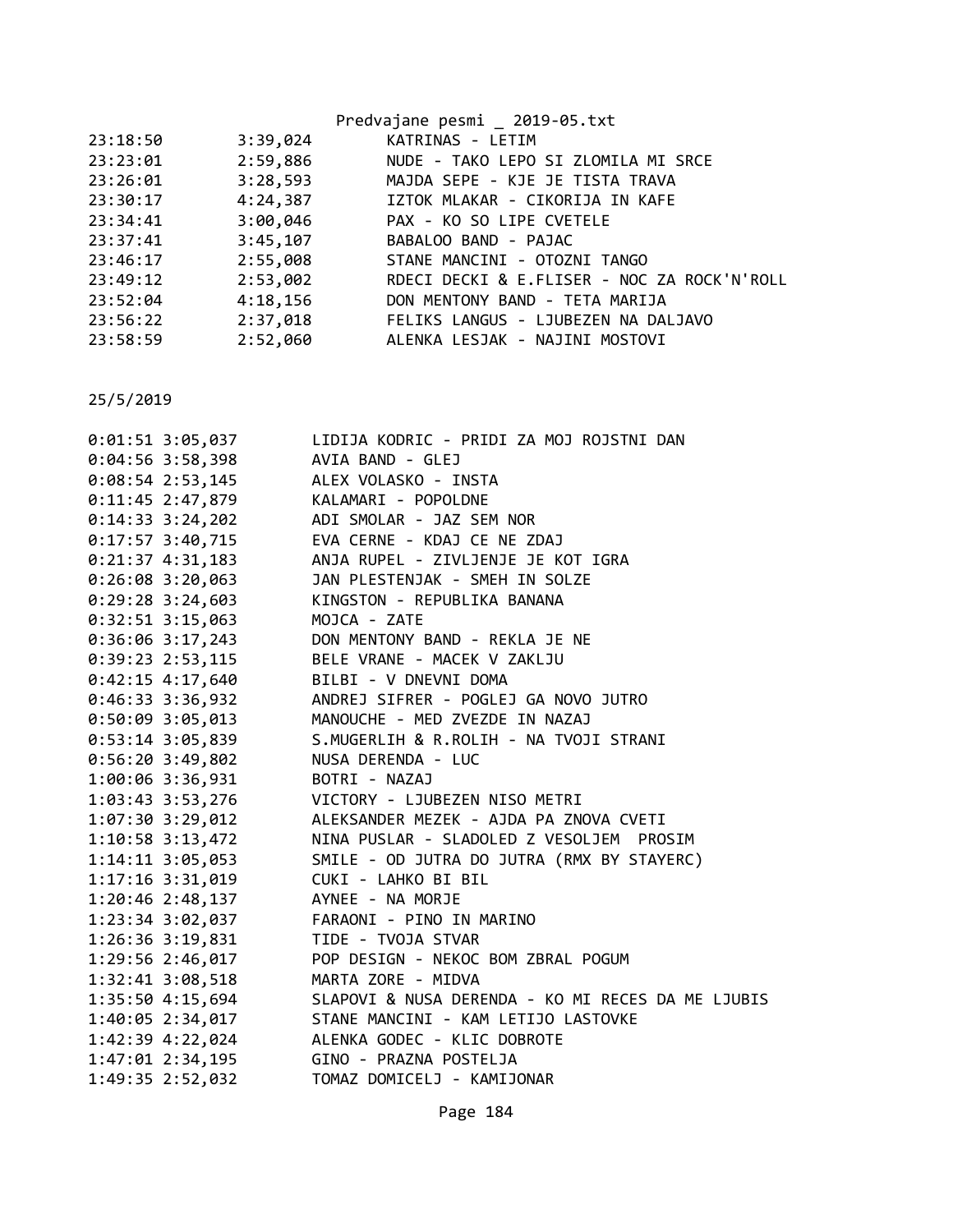|                                        | Predvajane pesmi _ 2019-05.txt                      |
|----------------------------------------|-----------------------------------------------------|
| 1:52:24 3:16,977                       | FOLKROLA - HELENA                                   |
| $1:55:41$ $3:12,211$                   | BEPOP - BODI ZVEZDA                                 |
| 1:58:54 4:24,801                       | AGROPOP - SAMO MILIJON NAS SE ZIVI                  |
| 2:03:16 3:28,641                       | SUNNY ORCHESTRA - TAT ZMIKAVT                       |
| 2:06:44 4:16,922                       | DAN D - KO HODIS NAD OBLAKI                         |
| 2:11:01 2:57,881                       | LETECI POTEPUHI - KO TI VSE NAROBE GRE              |
| 2:13:58 3:38,719                       | VILI RESNIK - KOT PTICA                             |
| 2:17:37 4:05,834                       | BABILON - VSAK DEL NEBA                             |
| 2:21:36 2:58,996                       | ANDRAZ HRIBAR - ZIVLJENJE JE                        |
| 2:24:33 3:37,352                       | DAMJANA - RIME                                      |
| $2:28:10$ 3:07,990                     | BLUEGRASS HOPPERS - BREZ SONCA CVETJA NI            |
| 2:31:15 3:35,909                       | BAZAR - FEHTARJI                                    |
| 2:34:51 3:28,621                       | AVTOMOBILI - ARGENTINA                              |
| 2:38:19 4:16,668                       | 2B - NA CRNEM OZADJU                                |
| 2:42:35 2:56,004                       | MATEJ KOSIR - VSO LJUBEZEN                          |
| 2:45:31 4:08,143                       | KATRINAS - V RITMU SANJ                             |
| 2:49:39 3:12,135                       | GU-GU - O JA JA, O NE NE                            |
| 2:52:51 3:48,095                       | OTO PESTNER - MARY ANN                              |
| 2:56:39 3:49,853                       | ALENKA VIDRIH - OBLJUBLJENA                         |
| 3:00:28 2:29,579                       | JANEZ ZMAZEK - HOPLA KONOPLA                        |
| $3:02:58$ $3:00,995$                   | DAMJANA GOLAVSEK - NASMEH                           |
| $3:05:58$ $3:20,883$                   | FLIRRT - V VAKUUMU                                  |
| $3:09:19$ 4:10,348                     | CALIFORNIA - NE GOVORI                              |
| 3:13:28 2:57,064                       | CUDEZNA POLJA - BOOGIE DAMA                         |
| $3:16:25$ 2:40,566                     | JAZZ STATION - NAGAJIV NASMEH                       |
| 3:19:05 7:44,038                       | MAJDA ARH - MM MIX (MAJDA MEGA MIX)                 |
| $3:26:49$ $3:20,311$                   | NEISHA - OBCUTEK                                    |
| 3:30:09 3:24,491                       | MATJAZ JELEN - BREZ TEBE PADAM                      |
| 3:33:33 4:00,033                       | ZABJAK TRIO - LENORA                                |
| 3:37:33 4:45,079                       | IZTOK MLAKAR - PEPI ZBARADORIA                      |
| 3:42:18 3:27,827                       | PAPIR - NACIN                                       |
|                                        | 3:45:46 3:19,854 PEPEL IN KRI - ZA VSE LJUDI SVETA  |
| $3:49:05$ 4:56,541                     | ROK'N'BAND - CUDNE IGRE                             |
| 3:54:00 3:56,638                       | MONIKA PUCELJ - POTISKAS ME OB TLA                  |
| 3:57:57 3:29,040                       | MONIKA BAJUK - POGLEJ V NEBO                        |
| 4:01:26 4:25,386                       | BABALOO BAND - DOBRO JUTRO DELOVNI LJUDJE           |
| 4:05:51 2:40,039                       | MILAN KAMNIK - GREMO NA KAVO V PORTOROZ             |
|                                        | VLADO KRESLIN/JONAS Z. - SAMO TIJ                   |
| 4:08:31 4:40,001                       | DARJA SVAJGER - BREZ SANJ SEM SLEPA                 |
| 4:13:10 4:32,406                       |                                                     |
| 4:17:43 2:38,900                       | IVANKA KRASEVEC - PRESERN - O TASCE, TASCICE        |
| $4:20:21$ 3:48,013<br>4:24:09 3:45,075 | SIMONA VODOPIVEC - DOBROJE, DA ZENSKA SEM           |
|                                        | ADI SMOLAR - ZAVOD ZA ZAPOSLOVANJE                  |
| 4:27:54 4:12,269                       | AVIA BAND - SANJAL BOM KOSTANJE                     |
| 4:32:06 3:28,712                       | POPSING - VPRASAJ NOCOJ SRCE                        |
| 4:35:34 3:22,070                       | DUO PRIMAVERA - KOLIKO POMLADI                      |
| 4:38:56 3:48,697                       | KALAMARI - NARIŠI VELIKO SRCE                       |
| 4:42:44 3:45,717                       | NINA PUSLAR FEAT. STISKI KVARTET - VSE KAR RECES MI |
| 4:46:30 3:09,419                       | KARMEN STAVEC - SEM KAR SEM                         |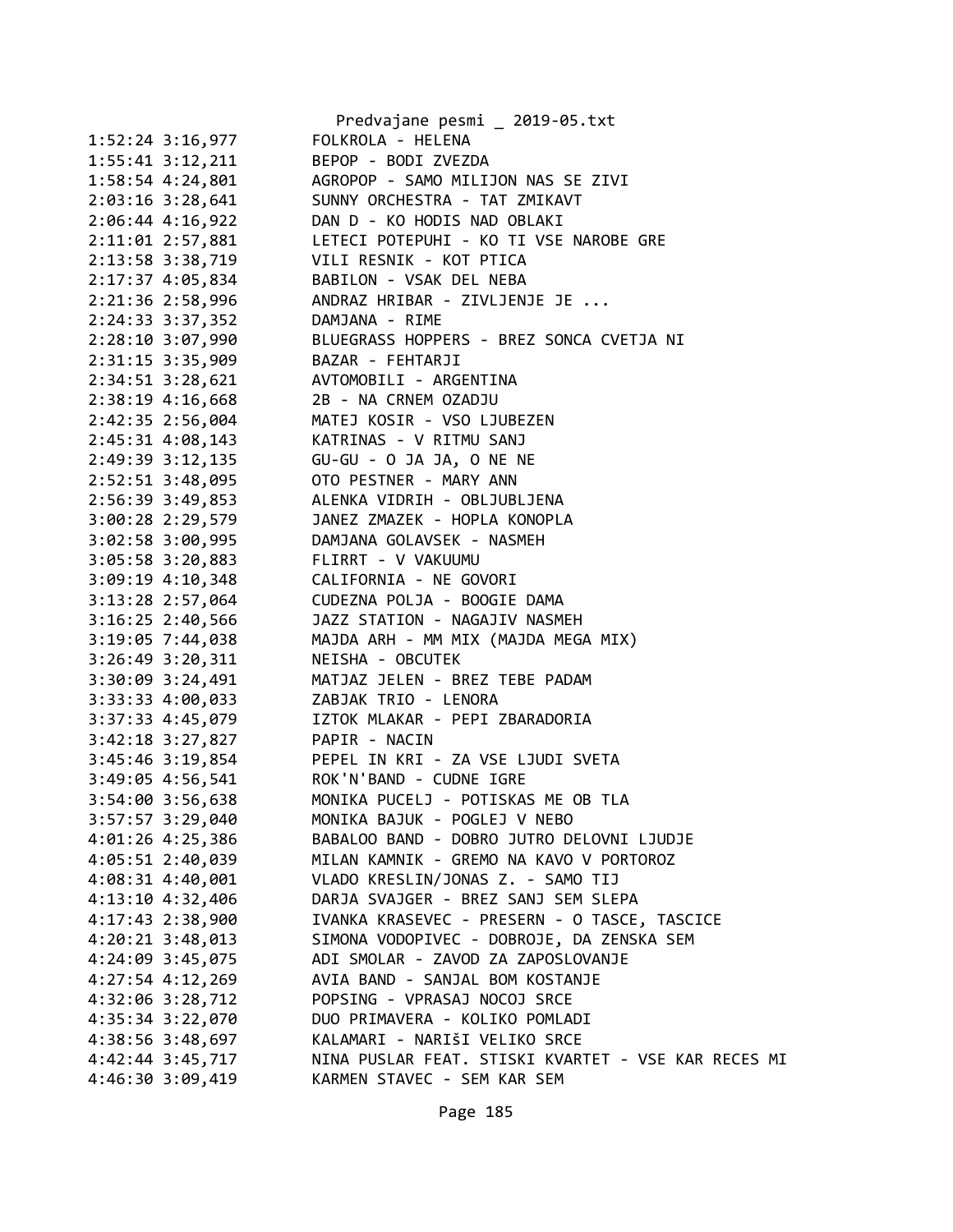|                      | Predvajane pesmi _ 2019-05.txt                 |
|----------------------|------------------------------------------------|
| 4:49:39 2:28,593     | DAZ - RAD BI TE VIDEL ZGORAJ BREZ 2015         |
| 4:52:08 3:18,357     | ANDREJ SIFRER & TINA - TAKI LJUDJE             |
| 4:55:26 2:57,873     | ALJA KRUSIC - NISI SAM                         |
| 4:58:23 5:02,148     | PANDA - V POZNIH NOCNIH URAH                   |
| 5:03:25 1:42,488     | MAJDA SEPE - ROMANCA                           |
| 5:05:07 2:27,017     | MARJANA DERZAJ - KO GRE TVOJA POT OD TOD       |
| 5:07:34 4:02,193     | ANJA RUPEL - SANJAM TE                         |
| 5:11:36 2:07,870     | ROBERTO - POLETJE ODHAJA                       |
| 5:13:44 2:55,497     | TOMAZ DOMICELJ - PUNCA ZA VSE                  |
| 5:16:39 3:33,006     | AVTOMOBILI - NEZMOTLJIVI                       |
| 5:20:10 4:00,656     | ALENKA GODEC - DEKLE IZ ZLATE LADJICE          |
| 5:24:11 3:56,023     | FOLKROLA - V TVOJI SOBI SE DISI                |
| 5:28:07 3:35,154     | BELE VRANE - LJUBIL BOM LE                     |
| 5:31:42 3:30,612     | FLIRRT - ZATE BI SNEL DOL NEBO                 |
| 5:35:12 2:55,589     | ADI SMOLAR - BOGNEDAJ DA BI CRKNU TELEVIZOR    |
| 5:38:07 3:17,027     | SLAVKO IVANCIC - CRTA                          |
| 5:41:24 3:01,141     | PEPEL IN KRI - EVROPA 92                       |
| 5:44:24 3:30,054     | DARJA SVAJGER - NEKAJ, KAR NE MINE             |
| 5:47:54 3:19,555     | AVIA BAND - EN KORAK                           |
| 5:51:14 2:55,014     | IRENA VRCKOVNIK - REKA LAZI                    |
| 5:54:10 3:28,620     | ALEKSANDER MEZEK - MESTO BREZ SRCA             |
| 5:57:38 3:06,767     | JAN PLESTENJAK/EVA - IZ PEKLA DO RAJA          |
| 6:00:42 2:33,340     | MATIJA CERAR - HIJA-HO                         |
| $6:03:15$ 3:47,675   | PAPIR - SRAJCA                                 |
| 6:07:03 3:15,734     | DON MENTONY BAND - NA OBALI                    |
| $6:10:18$ 3:03,025   | BOTRI - UGASN' ME                              |
| 6:13:21 2:30,179     | ANIKA HORVAT - URA BREZ KAZALCEV               |
| 6:15:51 3:05,441     | MANOUCHE - KJE SI LUBI                         |
| 6:18:50 3:41,758     | DAMJANA - VZEMI ME ŠE ENKRAT NOCOJ             |
| 6:22:31 3:47,673     | ANDREJ SIFRER - ZMIGAJ TELO                    |
| $6:26:11$ 3:20,607   | BAZAR - DOBRODOŠLI                             |
| $6:29:32$ $3:38,110$ | ZAN SERCIC - ZATE                              |
| 6:39:11 2:37,806     | IRENA KOHONT - ŠPANSKI HARLEM [SPANISH HARLEM] |
| 6:41:49 4:02,042     | KATRINAS - SLADKI SVET                         |
| 6:45:51 3:13,053     | FARAONI - SAMO TI                              |
|                      | OTO PESTNER - TRIDESET LET (JAZZY)             |
| $6:49:03$ 3:43,595   | NEISHA - 'MAS SE KJE CAS                       |
| $6:52:47$ 3:14,901   | DADI DAZ - VEDNO                               |
| 6:56:02 5:39,998     |                                                |
| 7:04:14 3:49,625     | SUNNY ORCHESTRA - ODHAJAM                      |
| 7:10:09 4:31,568     | HALO - GRETA                                   |
| 7:16:11 3:35,416     | KINGSTON - V SOBOTO ZVECER                     |
| 7:19:46 3:56,333     | SAMO GLAVAN - NEGATIVNE POZITIVMOSTI           |
| 7:23:42 4:00,066     | HAZARD - ANDREJA                               |
| 7:27:42 2:42,021     | METKA ŠTOK - KO BOM 64                         |
| 7:32:21 1:52,319     | OPTIMISTI - LIMUZINA                           |
| 7:35:48 3:35,224     | TOMAZ DOMICELJ - LAŽ                           |
| 7:40:56 4:01,629     | DOM ZA SANJE - KRAVE PLAVAJO PO MORJU          |
| 7:44:57 2:59,610     | ANDRAZ HRIBAR - ZASPALA SI                     |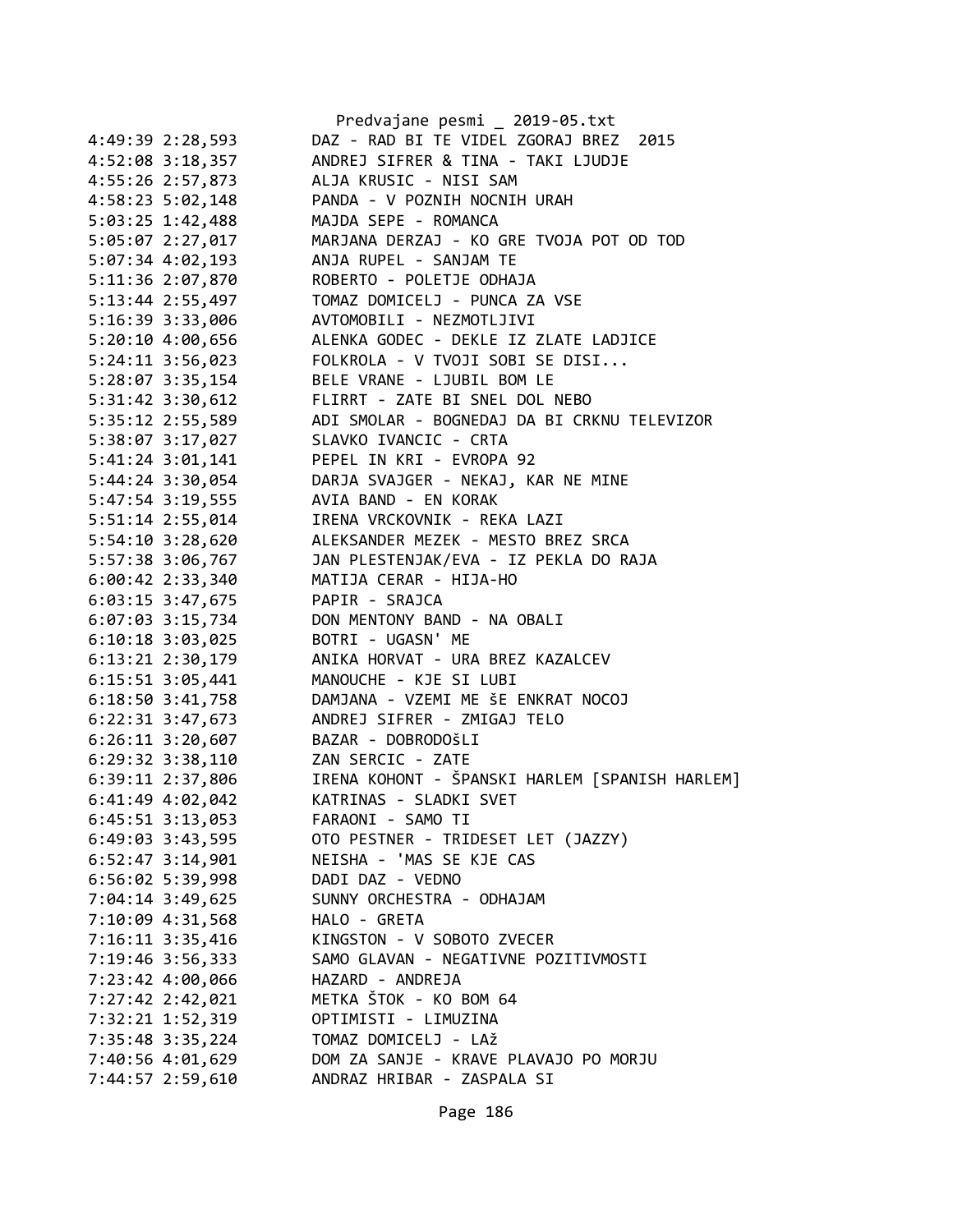|                      |                 | Predvajane pesmi _ 2019-05.txt               |
|----------------------|-----------------|----------------------------------------------|
| 7:47:57 3:33,217     |                 | LUNA NAD OBALO - MARTINA MAJERLE             |
| 7:51:30 2:26,071     |                 | GU-GU - PAPAGAJA                             |
| 7:53:55 3:42,746     |                 | ALENKA VIDRIH - HARMONIKAR                   |
| 7:57:38 3:55,031     |                 | IVAN HUDNIK - TANJA                          |
| 8:01:33 4:40,257     |                 | LEONART - NOV DAN                            |
| $8:06:13$ 3:49,427   |                 | BABALOO BAND - KO SEM SAM                    |
| $8:10:02$ 3:06,898   |                 | CUKI - KAVBOJCI IN INDIJANCI                 |
| 8:13:09 4:53,564     |                 | IZTOK MLAKAR - MARJO SPINEL                  |
| $8:18:02$ 3:48,868   |                 | MILAN PECOVNIK PIDZI - COWBOY PIDZI          |
| 8:21:51 3:17,470     |                 | KARMEN STAVEC - 100 NORIH IDEJ               |
| 8:25:08 3:57,006     |                 | BEPOP - ODPELJI ME                           |
| 8:29:02 3:23,039     |                 | TANGELS - BOZICNI VECER                      |
| 8:33:57 3:01,644     |                 | ANDREJ SIFRER - VASOVALEC                    |
| 8:41:41 2:25,938     |                 | BERTA AMBROŽ - JOKALA BOM BREZ SOLZ          |
| $8:45:42$ 3:00,314   |                 | JELKA CVETEŽAR - SIMFONY                     |
| 8:48:42 3:50,993     |                 | OBVEZNA SMER - SRCE JE POPOTNIK              |
| 8:52:33 3:45,829     |                 | MARKO VOZELJ - ZVEZDE SO Z NAMA              |
| 8:56:20 2:33,938     |                 | BETI JURKOVIC - COLNIC                       |
| 8:58:53 4:16,564     |                 | MARTA ZORE - ZDAJ GA POZNAM (& ALENKA GODEC) |
| $9:05:08$ 4:05,541   |                 | ALEX VOLASKO - KRATEK DIH                    |
| $9:13:03$ $2:53,688$ |                 | NUSA DERENDA - PRVIC IN ZADNJIC              |
| 9:15:55 2:34,404     |                 | BILBI - ISKRICE                              |
| $9:18:29$ 4:00,997   |                 | STANE MANCINI - MANDOLINA                    |
| 9:23:39 2:54,010     |                 | IVO MOJZER - POLNOCNI KAVBOJ                 |
| 9:26:32 2:43,374     |                 | AYNEE - ZDAJ SEM TU                          |
| 9:29:58 3:00,645     |                 | SAN DI EGO - TO JE TO                        |
| 9:32:59 2:06,010     |                 | LIDIJA KODRIC - DANES MI JE 16 LET           |
| 9:35:05 2:39,431     |                 | MAJDA SEPE - DREVO                           |
| $9:37:44$ 2:36,746   |                 | VLADO KRESLIN - TVOJE JUTRO                  |
| 9:43:18 3:20,990     |                 | ALENKA GODEC - POGUM                         |
| 9:46:39 3:50,007     | VICTORY - A TI! |                                              |
| $9:51:11$ $2:21,250$ |                 | BELE VRANE - HOROSKOP                        |
| 9:53:32 3:05,190     |                 | MONIKA PUCELJ - NIC NE USTAVI ME             |
| 9:56:34 2:57,941     |                 | MARTIN KRPAN - NJEN TRENUTEK PRIHAJA         |
| 10:01:30             | 4:16,034        | ANJA RUPEL - PLASC LJUBEZNI                  |
| 10:05:46             | 2:46,987        | JANKO ROPRET - ZIMZELEN                      |
| 10:08:33             | 3:34,359        | FOLKROLA - DANES                             |
| 10:15:25             | 3:46,597        | NINA PUSLAR - LEPA SI                        |
| 10:20:18             | 3:47,017        | IVANCIC SLAVKO/LAVANDA - KO MENE VEC NE BO   |
| 10:24:05             | 3:47,862        | AVTOMOBILI - MRAZ                            |
| 10:27:53             | 2:36,242        | MARTINA SRAJ - DOVOLJ LJUBEZNI               |
| 10:31:12             | 3:06,902        | APOLONIA - V VRTINCU                         |
| 10:34:18             | 2:33,922        | MAJDA SEPE IN NINO ROBIC - BELE LADJE        |
| 10:36:52             | 3:10,904        | REGINA - LJUBEZEN BEZI                       |
| 10:45:20             | 3:39,134        | DON MENTONY BAND - DOST' 'MAM                |
| 10:48:59             | 3:42,374        | GASPER RIFELJ - HOTEL ZA 2                   |
| 10:53:29             | 3:02,827        | STIL 5 - NASMEHNI SE                         |
| 10:56:32             | 2:25,168        | DAMJANA - SAMBA                              |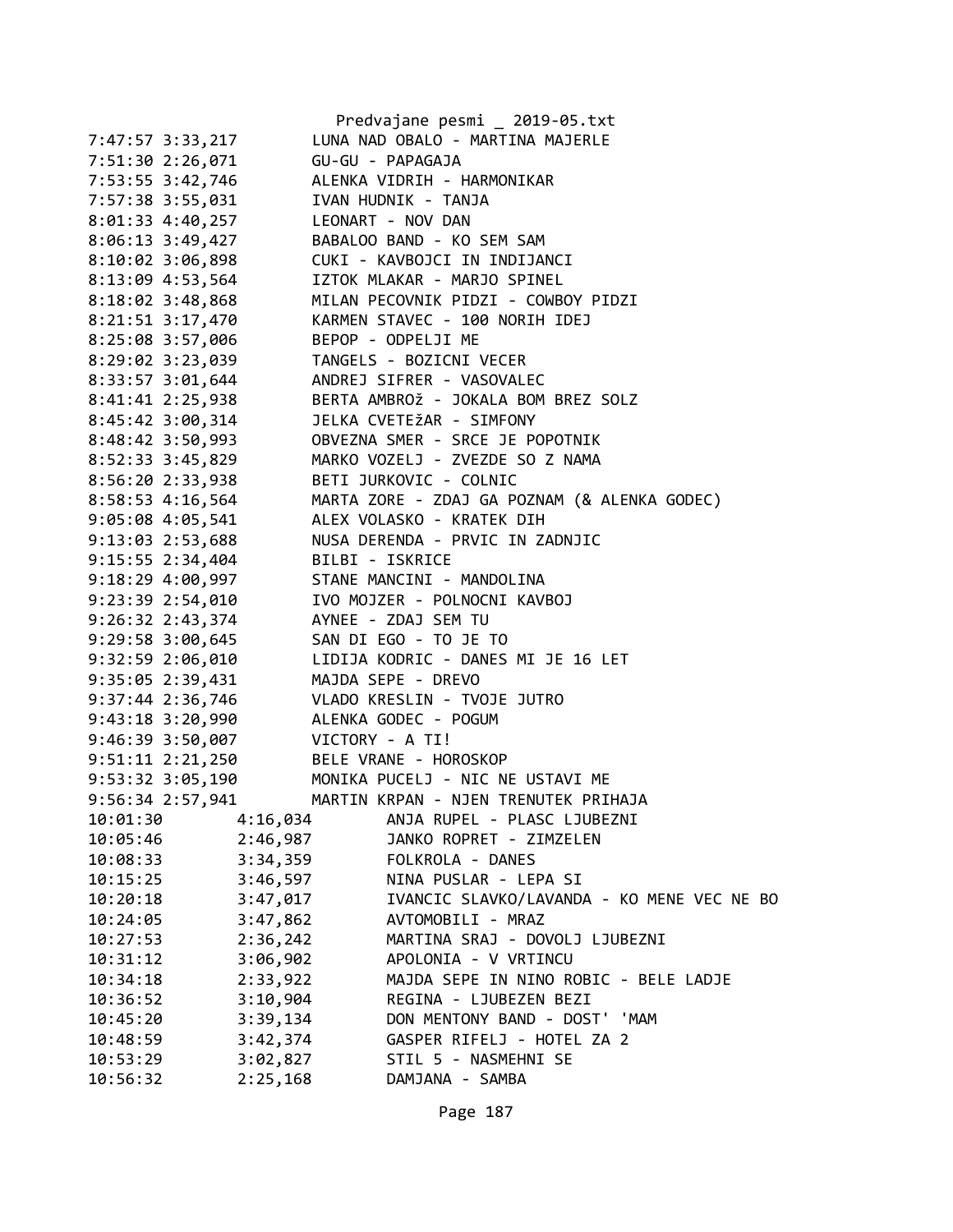|          |          | Predvajane pesmi _ 2019-05.txt                |
|----------|----------|-----------------------------------------------|
| 10:58:57 | 2:52,822 | ADI SMOLAR - TAGADA                           |
| 11:03:48 | 4:07,714 | PEPEL IN KRI - DEKLE IZ ZLATE LADJICE         |
| 11:07:56 | 3:24,126 | ANGEE - VEDNO BO TAKO                         |
| 11:15:47 | 3:38,158 | DARJA SVAJGER - TVOJ OBRAZ                    |
| 11:20:35 | 3:23,874 | BOTRI - SONCE PO DEZJU                        |
| 11:23:59 | 5:05,585 | CALIFORNIA/MZ HEKTOR - V MENI JE CALIFORNIA   |
| 11:29:00 | 3:40,539 | AVIA BAND - GRAJSKA DAMA                      |
| 11:33:23 | 2:52,220 | MANOUCHE - KJE SI LUBI                        |
| 11:36:15 | 3:02,034 | KALAMARI - NA DRUGEM SVETU                    |
| 11:43:30 | 2:39,470 | MARJANA DERZAJ - VALETA (& BELE VRANE)        |
| 11:46:10 | 4:18,029 | NUDE - PRI VODNJAKU                           |
| 11:51:16 | 3:17,234 | DON JUAN - JULIJA                             |
| 11:54:34 | 2:33,916 | RAFKO IRGOLIC - MOJ CRNI KONJ                 |
| 11:57:05 | 3:42,174 | BAZAR - BARABE                                |
| 12:02:46 | 2:42,923 | EVA SRSEN - LJUBI, LJUBI, LJUBI               |
| 12:05:28 | 2:59,432 | SAMO GLAVAN - SVOBODEN                        |
| 12:08:28 | 3:54,606 | DAVID GROM - EN KLIC STRAN                    |
| 12:15:50 | 3:19,620 | SUNNY ORCHESTRA - AFRO ŽUR                    |
| 12:20:20 | 3:55,004 | ALEKSANDER MEZEK - LJUBLJANSKE CESTE          |
| 12:24:14 | 2:39,983 | DAMJANA GOLAVSEK - LJUBIM LJUBIS              |
| 12:26:54 | 3:21,335 | FARAONI - MI LJUDJE SMO KOT MORJE             |
| 12:30:58 | 3:30,087 | SARA JAGRICC - POBEGNI Z MANO                 |
| 12:34:28 | 3:24,921 | OTO PESTNER - VEM, NEKJE ŽIVETI MORA          |
| 12:37:53 | 3:49,548 | KINGSTON - KOCKA JE PADLA NATE                |
| 12:44:47 | 2:25,647 | METKA ŠTOK - LJUBEZEN NA PRODAJ NI            |
| 12:47:13 | 2:41,013 | IRENA VRCKOVNIK - POLJUB POVE VSE             |
| 12:50:44 | 3:14,999 | TOMAZ DOMICELJ - KO SE ZJUTRAJ ZBUDIS         |
| 12:53:59 | 3:29,669 | GU-GU - RIBA SMRDI PRI GLAVI                  |
| 12:57:28 | 3:46,969 | BEPOP - MOJE SONCE                            |
| 13:01:48 | 3:45,615 | KARMEN STAVEC - FANT IZ PRAVLJICE             |
| 13:05:34 | 3:07,700 | MATIJA CERAR - GOSPOD V KRAVATI               |
| 13:08:41 | 4:15,969 | PANDA - EN KORAK                              |
| 13:14:16 | 4:08,049 | JAN PLESTENJAK - ZADNJE SLOVO                 |
| 13:18:24 | 3:48,888 | BRANKA KRANER - SNEG V MAJU                   |
| 13:23:08 | 4:18,570 | JANEZ BONCINA BENC - OB SANKU                 |
| 13:27:27 | 3:26,903 | IRENA KOHONT - MODRI SPEV [SONG SUNG BLUE]    |
| 13:31:51 | 3:43,978 | HISA - SE TE LJUBIM                           |
| 13:35:35 | 3:22,890 | CUKI - KO SE ZALJUBIS                         |
| 13:38:58 | 3:46,424 | ANDREJ SIFRER - ZOBOBLUES                     |
| 13:44:04 | 4:21,566 | MAJDA ARH - ZDAJ VEM                          |
| 13:48:25 | 4:05,931 | NAPOLEON - TINA                               |
| 13:53:39 | 3:28,094 | GINO - DAN BREZ SKRBI                         |
| 13:57:07 | 2:54,903 | NECA FALK - TAKO DEKLE                        |
| 14:00:37 | 2:44,707 | BABALOO BAND - KRALJ SVETA                    |
| 14:03:22 | 3:33,220 | STEREOTIPI - LJUBI ME                         |
| 14:06:52 | 3:03,753 | ROYAL FLASH - VSE BI DAL                      |
| 14:11:15 | 4:31,600 | MARTA ZORE - OB KLICU SLOVESA (& OTO PESTNER) |
| 14:15:46 | 3:17,966 | AMOR DUET - BOZICKOVA                         |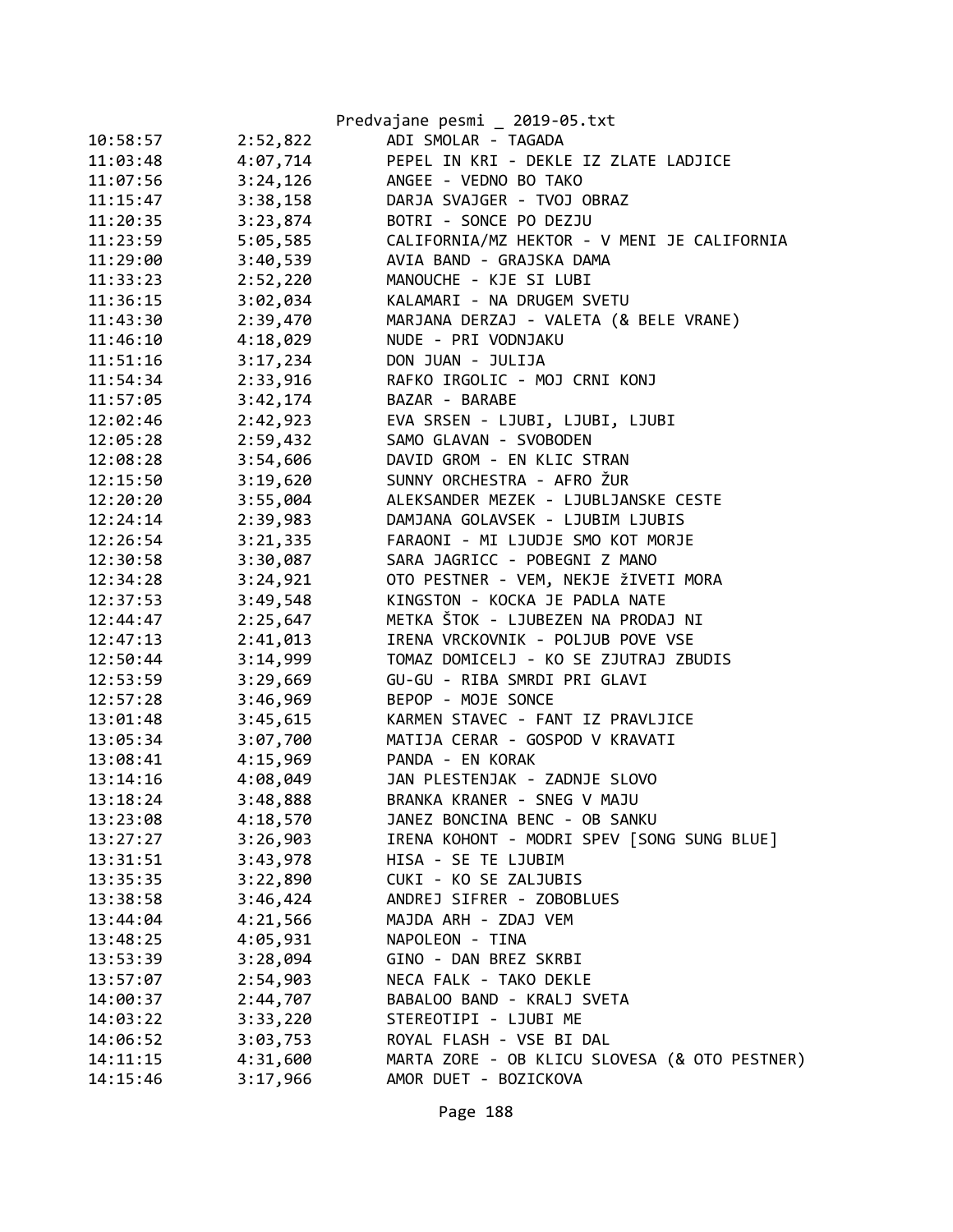|          |          | Predvajane pesmi _ 2019-05.txt             |
|----------|----------|--------------------------------------------|
| 14:20:06 | 3:53,791 | VILI RESNIK - NA FUZBAL ME PUST            |
| 14:24:00 | 2:45,139 | BERTA AMBROŽ - PESEM ZAPOJ MI NOCOJ        |
| 14:26:45 | 2:18,036 | LIDIJA KODRIC - SUBI DUBI                  |
| 14:30:01 | 3:49,890 | ALENKA GODEC - ODKAR SI TU                 |
| 14:33:51 | 4:50,997 | IZTOK MLAKAR - BOZICNA                     |
| 14:38:41 | 3:17,363 | BELE VRANE - KAM SI NAMENJEN               |
| 14:43:18 | 3:34,005 | BLUEGRASS HOPPERS - SLOVENSKEGA NARODA SIN |
| 14:46:52 | 3:39,878 | ANJA RUPEL - VSE                           |
| 14:51:40 | 2:52,659 | ANIKA HORVAT - ORION                       |
| 14:54:34 | 4:12,021 | FOLKROLA - KÄRNTEN                         |
| 14:58:46 | 3:13,954 | DITKA - NE BODI KOT DRUGI                  |
| 15:02:35 | 3:25,734 | ROK'N'BAND - PAZI                          |
| 15:06:00 | 3:38,239 | SOPRANOS - POD ZVEZDAMI                    |
| 15:10:58 | 4:24,989 | MAJA SINK - POLETNI POLJUB                 |
| 15:15:23 | 4:04,105 | MAJDA SEPE - PISMO ZA MARY BROWN           |
| 15:20:29 | 3:56,945 | AYNEE - AVTO                               |
| 15:24:26 | 3:32,481 | DAMJANA - NOCOJ LJUBILA BI SE S TEBOJ      |
| 15:27:58 | 3:51,440 | XEQUTIFZ - BIL JE PLES                     |
| 15:32:47 | 3:40,890 | MARKO VOZELJ - MAVRICA                     |
| 15:36:28 | 4:17,737 | ADI SMOLAR - JAZ BI TE                     |
| 15:42:05 | 3:18,114 | ALEX VOLASKO - PRIZIGAM LUCI (RADIO EDIT)  |
| 15:45:23 | 3:42,564 | DON MENTONY BAND - ZBUDI SE                |
| 15:50:14 | 2:35,000 | BERTA AMBROZ - TIPITIPITI                  |
| 15:52:49 | 3:02,034 | PEPEL IN KRI - EVROPA '92                  |
| 15:55:49 | 2:52,993 | VICTORY - HELENA                           |
| 15:58:42 | 3:46,210 | TANGELS - NAJIN (CHR RMX)                  |
| 16:03:04 | 3:23,404 | ELDA VILER - TU SI TI                      |
| 16:06:27 | 4:05,555 | ALEKSANDRA - VERJAMEM V LJUBEZEN           |
| 16:11:52 | 3:35,295 | AVIA BAND - GREVA V KATRCO                 |
| 16:15:27 | 3:05,030 | AVTOMOBILI - LJUBEZEN NE STANUJE TU        |
| 16:18:29 | 3:38,022 | BOTRI - JA IN NE                           |
| 16:23:07 | 3:19,980 | KALAMARI - PRIDE DAN                       |
| 16:26:27 | 3:29,010 | NUSA DERENDA - KOT DA JE PRVIC             |
| 16:29:56 | 3:23,453 | PAPIR - NIC MI NI                          |
| 16:34:51 | 3:04,939 | ANDREJ SIFRER - PESEM ZA TADEJO            |
| 16:42:38 | 3:02,175 | DARJA SVAJGER - SE TISOC LET               |
| 16:47:16 | 2:16,013 | STANE MANCINI - TAM, KAMOR GRE VETER SPAT  |
| 16:49:31 | 3:19,245 | 3CELOS - MADAMME                           |
| 16:52:50 | 2:59,415 | ANDRAZ HRIBAR - ŽIVLJENJE JE               |
| 16:55:50 | 2:56,814 | BILBI - TO NI BLUES                        |
| 16:58:46 | 3:14,999 | IGOR - ROZMARINKA                          |
| 17:02:37 | 2:07,369 | MARJANA DERZAJ - PESEM ZA DINAR            |
| 17:04:44 | 3:32,014 | BAZAR - DOBER DAN                          |
| 17:08:10 | 4:12,345 | FARAONI - JAZ TE NIMAM RAD                 |
| 17:13:07 | 3:37,329 | GAL - CAS BO NA MOJI STRANI                |
| 17:16:44 | 3:09,119 | TOMAZ DOMICELJ - ANAMARIA                  |
| 17:20:48 | 2:07,969 | RAFKO IRGOLIC - JAHAM SPET V KOLORADO      |
| 17:22:56 | 3:30,321 | KINGSTON - 3 PRSTE TEKILE                  |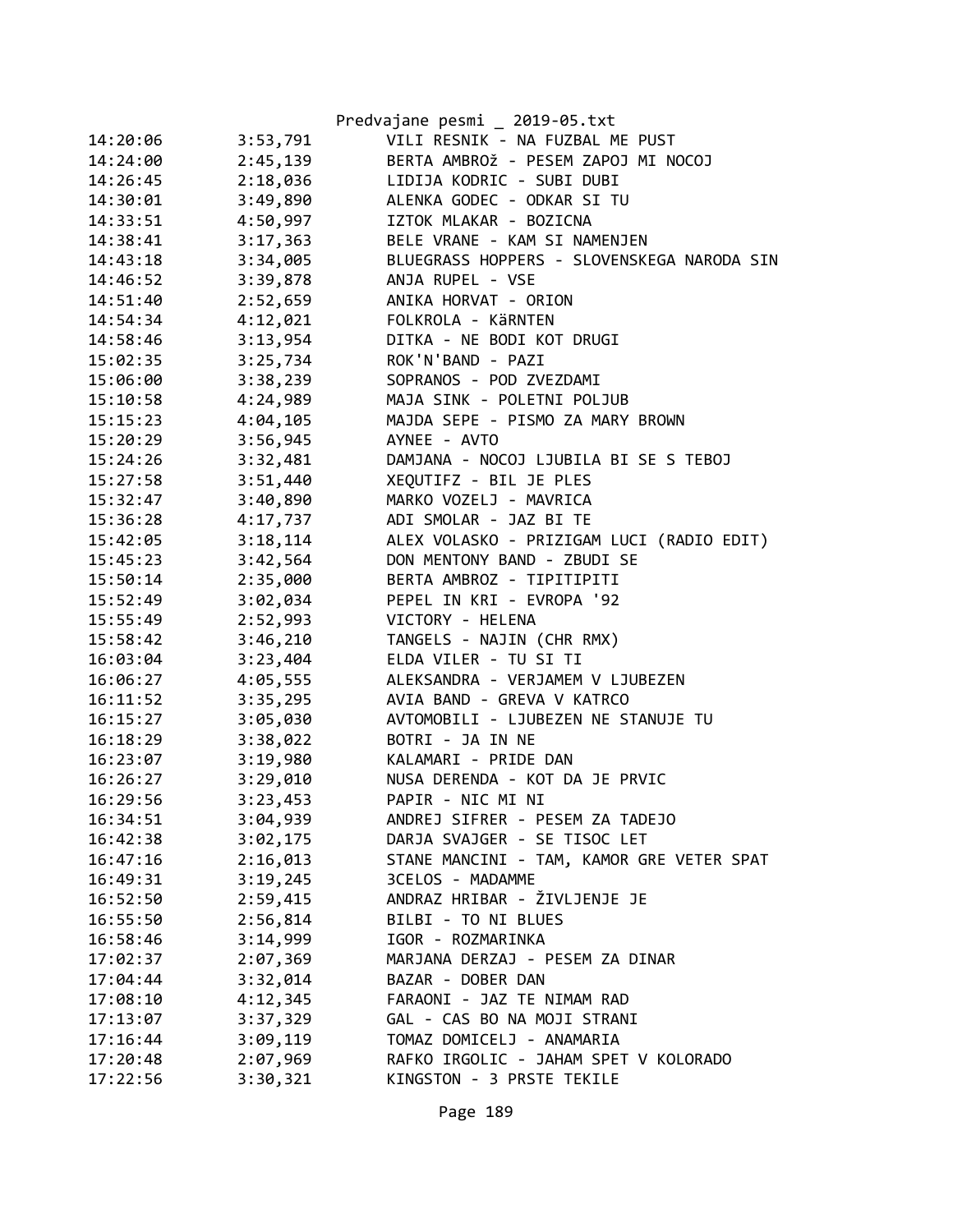|          |          | Predvajane pesmi _ 2019-05.txt                    |
|----------|----------|---------------------------------------------------|
| 17:26:26 | 3:38,580 | SLOVENAID - EN SVET (RADIO EDIT)                  |
| 17:31:10 | 3:55,022 | IRENA VRCKOVNIK - PESEM O POMLADI                 |
| 17:35:05 | 3:50,687 | URSA & PR - KJE SO TISTE STEZICE                  |
| 17:38:52 | 4:03,032 | DOMINIK KOZARIC - SPOMNI SE NAME                  |
| 17:43:40 | 3:19,356 | YUHUBANDA/KATJA KOREN - CE JE TO SLOVO            |
| 17:46:57 | 3:28,808 | DELIAL - SEJEM ZELJA                              |
| 17:51:34 | 2:41,126 | MATIJA CERAR - TRI DEKLICE                        |
| 17:54:17 | 2:33,021 | OTO PESTNER - NAJ SNEZI                           |
| 17:56:50 | 2:52,691 | GU-GU - GU-GU GRE V HOLLYWOOD                     |
| 18:00:18 | 4:36,022 | RAF - NA DRUGI STRANI SVETA                       |
| 18:04:51 | 4:53,577 | SUNNY ORCHESTRA - RELAX                           |
| 18:11:04 | 5:56,033 | MARTIN KRPAN/VLADO KRESLIN - OD VISINE SE ZVRTI   |
| 18:16:58 | 3:16,207 | SELL OUT - SAMOTA                                 |
| 18:21:09 | 4:45,205 | NUDE - NAVIJALA SLOVENIJA                         |
| 18:25:54 | 4:27,707 | META MOCNIK & OTO PESTNER - TRENUTKI BEZE         |
| 18:32:19 | 2:43,229 | BERTA AMBROŽ - BREZ BESED                         |
| 18:36:38 | 2:40,211 | STARI MACKI - MOJA BABY [YES SIR, THAT'S MY BABY] |
| 18:40:50 | 3:07,008 | HAZARD - OTROCI PANKRTOV                          |
| 18:43:57 | 3:38,017 | CUKI - ZANZIBAR                                   |
| 18:47:34 | 4:22,301 | PAVLE KAVEC & OKO - VSE SEM DAL TI                |
| 18:51:57 | 4:11,004 | CALIFORNIA - GOLOBA                               |
| 18:56:07 | 3:09,155 | IRENA KOHONT - ZAPRLA SEM VSA OKNA                |
| 18:59:52 | 3:00,875 | MAJDA ARH - POSLJI MU VETER POZDRAV               |
| 19:02:53 | 3:19,326 | ALENKA GODEC - SONCE SI TI                        |
| 19:06:12 | 3:43,144 | RAAY - ZIMSKA                                     |
| 19:10:40 | 4:27,910 | PRO ANIMA SINGERS - POLETNA NOC                   |
| 19:15:08 | 3:01,018 | KARMEN STAVEC - BREZ ZAMERE IN SOLZA              |
| 19:18:09 | 3:42,679 | BABALOO BAND - JOKAL BOM JUTRI                    |
| 19:22:46 | 3:37,120 | SAMO GLAVAN - USMERJENCKI                         |
| 19:30:41 | 3:26,508 | NECA FALK - ZA TOPOLI NEKJE SI TI                 |
| 19:34:08 | 3:06,073 | MANOUCHE - KJE SI LUBI                            |
| 19:37:13 | 4:19,098 | JANEZ BONCINA BENC - NA NOGE                      |
| 19:42:17 | 2:46,885 | TOMAZ PENGOV IN MLADI LEVI - ODA IRENI            |
| 19:45:04 | 3:58,725 | SOULGREG - PROSIM VRNI SE (NISI ŽENSKA ZAME-PART  |
| II)      |          |                                                   |
| 19:50:11 | 4:24,752 | JAN PLESTENJAK - STAVI NA MOJE SRCE               |
| 19:54:36 | 3:43,325 | ESTEFANIO BIG - POISCIVA SONCE                    |
| 19:58:19 | 2:20,226 | LUCKY CUPIDS - STECI STRAN                        |
| 20:01:15 | 3:11,703 | ALEKSANDER MEZEK - PAF                            |
| 20:04:26 | 2:37,100 | JELKA CVETEŽAR - KO BOŠ PRIŠLA NA BLED            |
| 20:07:03 | 2:05,330 | ADI SMOLAR - HUJSE MUKE NI                        |
| 20:12:58 | 3:47,181 | ANJA RUPEL - NEKAJ UR ZA NOROST                   |
| 20:16:45 | 2:42,847 | ROK'N'BAND - RAD JO IMAM                          |
| 20:19:48 | 3:33,792 | BEPOP - ZAPLESI Z NAMI                            |
| 20:23:20 | 3:46,169 | DON MENTONY BAND - SPET DOMA                      |
| 20:27:06 | 3:09,836 | OTO PESTNER & ELDA VILER - MOJA DEZELA            |
| 20:31:11 | 3:29,782 | IVO MOJZER - CIFRA MOZ                            |
| 20:34:41 | 4:24,159 | ANIKA HORVAT - PREBUDI SE                         |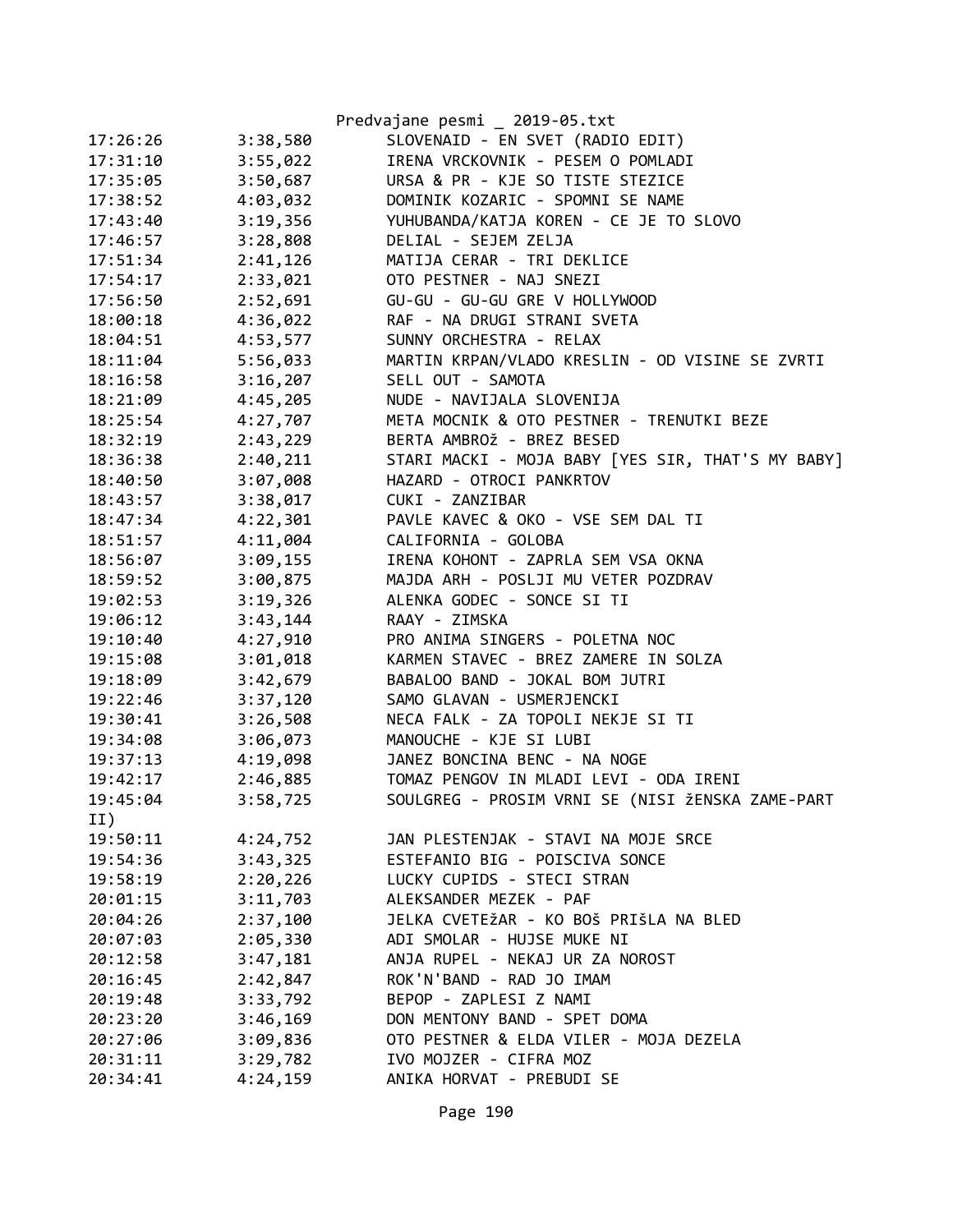|          |          | Predvajane pesmi _ 2019-05.txt                   |
|----------|----------|--------------------------------------------------|
| 20:42:03 | 4:09,345 | NINA PUSLAR - TI GRES                            |
| 20:46:12 | 3:29,848 | PETER PAN - VROCE USTNICE                        |
| 20:50:09 | 3:24,107 | TATJANA DREMELJ - SAJ VEŠ DA RADA TE IMAM        |
| 20:53:33 | 3:38,125 | FOLKROLA - DOBRO JUTRO MADAME                    |
| 20:57:12 | 3:20,586 | IVANKA KRASEVEC - PRESERN - NISEM SANJALA        |
| 21:01:38 | 3:47,980 | DITKA HABERL - LJUBIMEC BREZ IMENA               |
| 21:05:26 | 3:52,664 | VILI RESNIK - NE MOREM BREZ NJE                  |
| 21:12:36 | 3:40,785 | KATJA LEVSTIK - ORION                            |
| 21:16:17 | 3:01,374 | KALAMARI - ZA DVAJSET LET                        |
| 21:19:47 | 4:23,510 | NUSA DERENDA - ROKO NA SRCE                      |
| 21:27:33 | 2:56,835 | ANDRAZ HRIBAR - KADAR SI TU                      |
| 21:31:38 | 3:56,239 | HISA - V NOVO JUTRO                              |
| 21:35:34 | 4:10,973 | AVTOMOBILI - ODPRI OCI                           |
| 21:45:02 | 3:41,468 | MARTA ZORE - VSE, KAR SVA BILA (& VILI RESNIK)   |
| 21:48:44 | 2:35,695 | AYNEE - NOCEM ZIVET                              |
| 21:51:47 | 5:18,232 | IZTOK MLAKAR - BLUES                             |
| 21:57:05 | 3:48,541 | ANDREJ SIFRER - NAJ SE JE, PIJE, UZIVA IN POCIVA |
| 22:01:48 | 3:14,954 | AVIA BAND - VRATA V RAJ                          |
| 22:05:03 | 3:47,519 | ANIKA - PREMAJHNA BARABA                         |
| 22:08:44 | 4:14,745 | PEPEL IN KRI - ENAKONOCJE                        |
| 22:17:27 | 3:41,733 | NEISHA - VZEMI ME                                |
| 22:21:38 | 4:11,752 | DAMJANA - LJUBIMEC                               |
| 22:25:49 | 3:46,493 | ALENKA GODEC - ZA NASMEH                         |
| 22:30:41 | 3:01,837 | JANA SUSTERSIC - GLAS SRCA                       |
| 22:33:42 | 3:11,581 | EDVIN FLISER - SOLZA, KI JE NE PRODAM            |
| 22:36:54 | 3:32,906 | BAND 501 - ÈAS SE USTAVI                         |
| 22:44:40 | 3:31,606 | MARJANA DERZAJ - CEZ VELIKO LET                  |
| 22:48:11 | 4:05,272 | VLADO KRESLIN - OGLEDALCE POVEJ                  |
| 22:52:44 | 4:47,042 | ORLEK - ADIJO KNAPI                              |
| 22:57:31 | 3:22,125 | OTO PESTNER - ZGODBA ZA DVA                      |
| 23:02:02 | 2:51,541 | BOTRI - BAMBINA                                  |
| 23:04:53 | 2:52,078 | GU-GU - GU-GU GRE V HOLLYWOOD                    |
| 23:07:45 | 3:05,589 | MERRISA IN FREEWAY - FENOMENALEN DAN             |
| 23:14:19 | 3:17,030 | KINGSTON - HOTEL MODRO NEBO                      |
| 23:17:31 | 4:05,325 | BAZAR - THE END                                  |
| 23:22:05 | 3:33,930 | BILBI - PESEM OD VCERAJ                          |
| 23:27:45 | 4:19,915 | SLOVENSKI EXPRESS - IZGUBLJEN                    |
| 23:32:33 | 3:14,259 | WOLF - GOODBYE MICHELLE                          |
| 23:35:47 | 4:14,655 | MZ HEKTOR - ENERGIJA                             |
| 23:43:08 | 2:46,113 | MATIJA CERAR - LJUBEZEN V APRILU [APRIL LOVE]    |
| 23:45:53 | 4:04,002 | ELDA VILER - LASTOVKE                            |
| 23:49:57 | 2:54,363 | KARMEN STAVEC - LJUBIM TE                        |
| 23:52:51 | 3:11,640 | BELE VRANE - MOJE DEKLE                          |
| 23:56:03 | 2:19,845 | SAMO GLAVAN - OBUP                               |
| 23:58:23 | 4:32,568 | PAPIR - PERON 9                                  |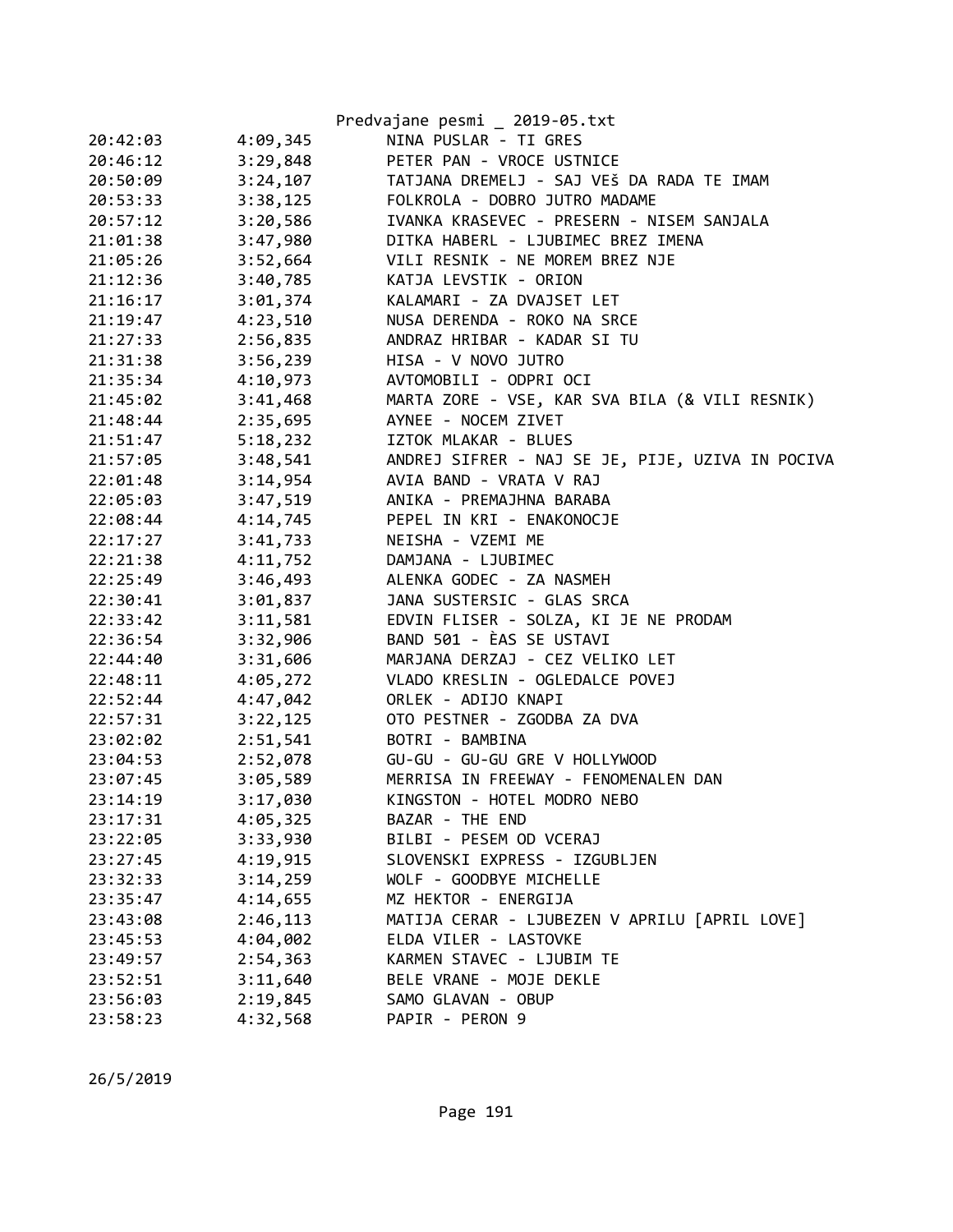Predvajane pesmi \_ 2019-05.txt

| $0:02:50$ 3:38,101   | ALENKA VIDRIH - UJETA                     |
|----------------------|-------------------------------------------|
| $0:06:28$ 3:33,357   | ALENKA GODEC - POT ZA DVA                 |
| $0:10:01$ 3:02,103   | ANDREJ SIFRER - VASOVALEC                 |
| $0:13:03$ 3:52,059   | MZ HEKTOR/CALIFORNIA - POLETJA NE BO'98   |
| $0:16:54$ 4:00,594   | AVIA BAND - TEBE SI ŽELIM                 |
| 0:20:55 4:07,635     | OTO PESTNER - MOJE TVOJE ULICE            |
| $0:25:02$ 3:20,368   | NUSA DERENDA - ZA SLOVENIJO ŽIVIM         |
| 0:28:224:34,062      | SANK ROCK - TIH' BOD' IN IGRAJ            |
| 0:33:06 3:10,079     | DON MENTONY BAND - MORSKI POZDRAV         |
| 0:36:16 3:34,580     | DEZUR - MORJE CAKA                        |
| $0:39:51$ $3:21,737$ | SANJA - MOJE SANJE                        |
| $0:43:09$ 3:35,172   | FARAONI - SEM TAKŠEN, KER SEM ŽIV         |
| $0:46:44$ 3:46,964   | VLADO KRESLIN - VRANE                     |
| $0:50:31$ 3:31,800   | KINGSTON - MINI BIKINI                    |
| $0:54:01$ 3:34,850   | PEPEL IN KRI - DAN LJUBEZNI               |
| $0:57:34$ 4:04,695   | NINA PUSLAR - NI ONA                      |
| 1:01:39 4:22,841     | CUKI - POSLEDNJI ROD                      |
| 1:05:56 2:59,003     | MILAN PECOVNIK PIDZI - LJUBIM JO          |
| 1:08:55 3:48,944     | MARTA ZORE - PESEM JE VSE KAR IMAM        |
| $1:12:44$ 2:48,023   | DITKA HABERI - MLADE OCI                  |
| $1:15:32$ $2:55,973$ | MANOUCHE - PRIDEM ZVECER                  |
| $1:18:27$ $3:28,720$ | ADI SMOLAR - NEPRILAGOJEN                 |
| 1:21:56 4:06,729     | KALAMARI - KDO TE LJUBI ZDAJ              |
| 1:29:16 3:50,028     | GU-GU - ZELIM SI NA JAMAJKO               |
| 1:33:01 3:46,041     | DAMJANA - LJUBIM VETER                    |
| 1:36:47 3:47,031     | BABALOO BAND - PAJAC                      |
| 1:40:34 3:36,009     | ROK'N'BAND - SOLZE IN SMEH                |
| 1:44:08 5:13,814     | VITA - LAZNJIVE OCI                       |
| 1:49:21 3:00,969     | FOLKROLA - UJEMI ME                       |
| 1:52:22 3:36,029     | IRENA VRCKOVNIK - NAJ                     |
| 1:55:58 3:21,015     | BAZAR - AMERIKA                           |
| 1:59:19 3:48,370     | ANJA RUPEL - LJUBI ME IN NE SPRAŠUJ       |
| 2:03:07 4:12,090     | PANDA - GREM SVOJO POT                    |
| 2:07:19 3:56,010     | TOMAZ DOMICELJ - KAM SO SLE VSE ROZICE    |
| 2:11:15 3:39,303     | MAJDA ARH - SANJAJVA                      |
| 2:14:54 2:58,940     | ANDRAZ HRIBAR - ZIVLJENJE JE              |
| $2:17:52$ 3:26,989   | AVTOMOBILI - DRUGACNO NEBO                |
| 2:21:19 4:32,007     | JAN PLESTENJAK - BOLEZEN                  |
| $2:25:51$ $3:09,907$ | OTO PESTNER & ELDA VILER - MOJA DEZELA    |
| 2:29:00 3:07,403     | ALEX VOLASKO - TAM NA OBALI               |
| 2:32:08 3:36,920     | GAL GJURIN IN NINA PUSLAR - TO JE TO      |
| $2:35:44$ 3:25,939   | ALJA KRUSIC - NAJIN PLES                  |
| 2:39:10 3:35,806     | CARPE DIEM - ORIGINAL                     |
| $2:42:46$ 3:43,552   | DARJA SVAJGER - JESENSKI LIST             |
| 2:46:29 2:33,041     | STANE MANCINI - VOLNENI SAL               |
| 2:49:02 3:34,668     | JANEZ BONCINA BENC - KADAR OGNJI DOGORIJO |
| 2:52:36 3:38,931     | MARTIN KRPAN - TO NI POLITICEN SONG       |
|                      |                                           |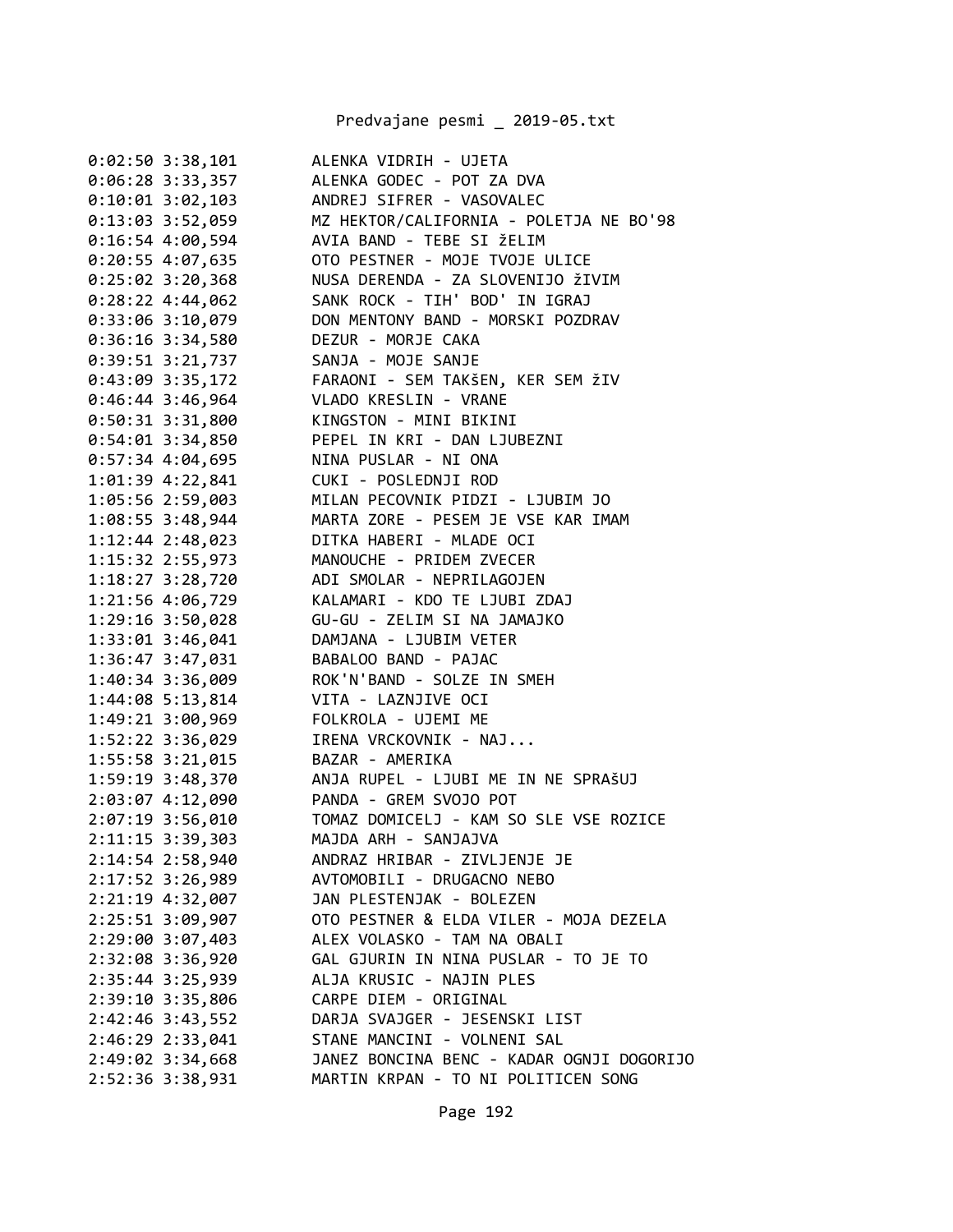|                      | Predvajane pesmi _ 2019-05.txt                        |
|----------------------|-------------------------------------------------------|
| $2:56:15$ 3:34,898   | FOLK ROLA - DANES                                     |
| 2:59:50 4:39,658     | ANDREJ SIFRER & KENNY LOGGINS - KORA/PTICA IZ NEBES   |
| 3:04:21 3:52,997     | MIRAN RUDAN - ZARADI NJE                              |
| 3:08:12 3:03,991     | MATIJA CERAR - NAJINA NOVA SRECA                      |
| $3:11:16$ $3:55,478$ | KING FOO - NENAVADNO JE OK                            |
| $3:15:12$ $3:58,312$ | NUDE - SE IMAM TE RAD                                 |
| $3:19:10$ 2:56,607   | POLONA - UJEL SI SE                                   |
| $3:22:06$ $3:11,997$ | GEJA - VZEL SI SONCE                                  |
| 3:28:40 2:49,178     | DEŽUR - HASTA MANANA                                  |
| $3:31:29$ $3:16,322$ | NEISHA - OGENJ POD NOGAMI                             |
| 3:34:45 3:27,707     | LETECI POTEPUHI - LJUBEZEN NA PRVI POGLED             |
| $3:38:13$ 2:57,346   | ALMA - Z MANO GRES                                    |
| $3:41:10$ $3:48,163$ | DANI DANDOSA - KOGA LJUBIS ZJUTRAJ                    |
| 3:44:58 4:22,990     | BOTRI - SRECEN Z NJO                                  |
| 3:49:16 4:08,345     | VRNI SE - MITHANS                                     |
| 3:53:24 2:19,031     | NECA FALK & ALFI NIPIC - KAKO SVA SI RAZLICNA         |
| 3:55:41 2:42,709     | NINO ROBIC - URA BREZ KAZALCEV                        |
| $3:58:24$ 3:50,996   | DANILO KOCJANCIC/MATJAZ JELEN - POISCI ME             |
| $4:02:15$ 3:05,028   | ALEKSANDER MEZEK - VREMENSKA NAPOVED                  |
| 4:05:18 3:57,818     | DAN D - POCASI                                        |
| 4:09:12 2:58,829     | AYNEE - ZDAJ VEM                                      |
| 4:12:11 2:53,993     | MELANHOLIKI - ANJA                                    |
| $4:15:04$ 2:50,231   | SKALP - VEM DA LAHKO                                  |
| $4:17:54$ $4:03,064$ | SIMPLE - SAM                                          |
| 4:21:57 3:24,006     | ALENKA GODEC - ZLATA OBALA                            |
| 4:25:21 3:46,539     | ALENKA GODEC - ZA NASMEH                              |
| 4:29:07 3:04,492     | PAPIR - DOMOTOZJA                                     |
| 4:32:11 3:41,933     | NECA FALK - DRAVSKI MOST                              |
| 4:35:53 2:07,981     | VULTURE AND THE GURU - NE STRELJAJ NAME               |
| 4:38:01 2:24,883     | FLIRRT - GREM RADIOEDIT                               |
| 4:40:25 3:42,213     | ANDREJ SIFRER - VSE MANJ JE DOBRIH GOSTILN            |
| 4:44:06 3:02,032     | KARMEN STAVEC - SE IN SE                              |
| $4:47:07$ 3:14,133   | NUSA DERENDA & MARKO VOZELJ - NAJ NAMA SODI LE NEBO   |
| 4:50:21 2:27,992     | BELE VRANE - HVALA VAM ZA VSE                         |
| 4:52:49 3:15,183     | TRISTAN - PR'PRAU MUDROC                              |
| 4:56:04 4:42,885     | DON MENTONY BAND - GOSPOD SODNIK                      |
| 5:00:47 2:53,457     | MATIJA CERAR - KMALU BOM SPET PRI TEBI [I'LL BE HOME] |
| 5:03:40 3:52,604     | NUDE - DAN LJUBEZNI                                   |
| 5:07:33 3:01,979     | MARTA ZORE - POJDI Z NJO                              |
| $5:10:34$ 3:16,033   | REGINA - PRAVLJICNA LJUBEZEN                          |
| $5:13:50$ $3:44,418$ | ANDREJ SIFRER - KO BOM UMRL                           |
| 5:17:34 2:35,011     | STANE MANCINI - NON CAPITO                            |
| 5:20:09 4:41,725     | ALENKA GODEC - KONEC JE                               |
| $5:26:57$ $3:22,003$ | JANEZ ZMAZEK ZAN - DOTAKN SE ME Z OBCUTKOM            |
| 5:30:19 3:00,413     | ROK 'N' BAND - DEKLE MOJEGA                           |
| 5:33:19 2:58,009     | TOMAZ DOMICELJ - STARA MAMA                           |
| 5:36:17 3:41,668     | AVTOMOBILI - GOSPODAR                                 |
| 5:39:58 2:43,946     | MAJDA ARH - POISCI ME                                 |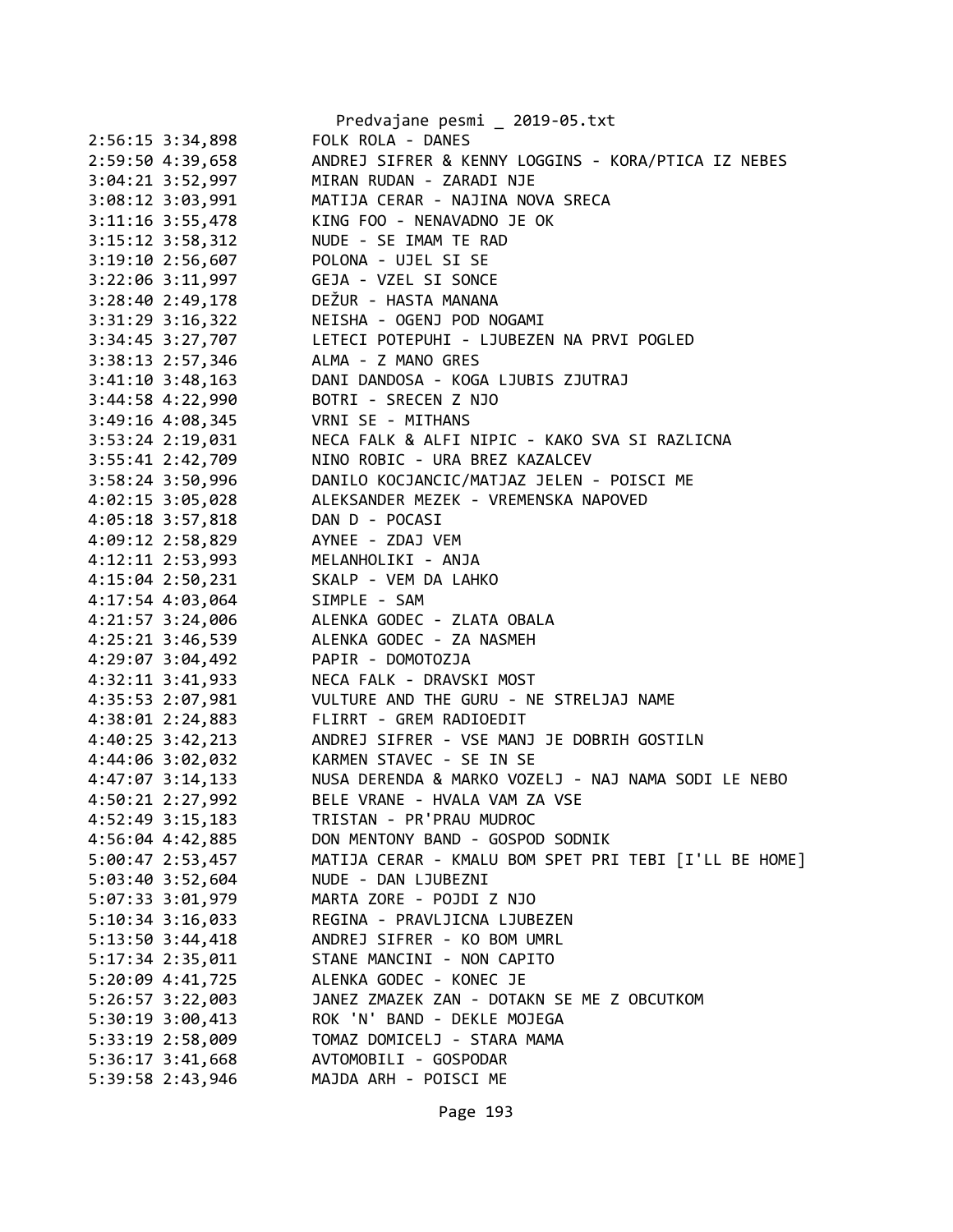|                      | Predvajane pesmi _ 2019-05.txt                             |
|----------------------|------------------------------------------------------------|
| 5:42:42 3:04,799     | GU-GU - F ROMANCA V KINU SLOGA                             |
| 5:45:46 3:02,653     | ADI SMOLAR - JAZ SEM IZVISU                                |
| $5:48:49$ 3:14,152   | DARJA SVAJGER - POGREŠAM TE                                |
| 5:52:03 3:15,652     | NUSA DERENDA - NAJ MI DEZ NAPOLNI DLAN                     |
| 5:55:19 4:40,463     | HISA - LEDENE CESTE                                        |
| 6:00:003:13,494      | ANJA RUPEL - VSE ALI NIC                                   |
| $6:03:13$ 1:58,582   | BERTA AMBROŽ - MALI VRAGEC V OCEH                          |
| $6:05:11$ 3:28,214   | KINGSTON - TROPIKANA KLUB                                  |
| $6:08:39$ 3:24,285   | AVIA BAND - UTRIP SRCA                                     |
| 6:12:03 2:25,682     | MARJANA DERZAJ - TO JE MOJ ZLATI SIN                       |
| $6:14:29$ 4:49,402   | ALEKSANDER MEŽE K- LJUBLJANA V MAJU.WAV -                  |
| $6:19:18$ $2:21,012$ | CUKI - TISOC ITALIJANOV                                    |
| 6:21:39 3:53,981     | LEELOOJAMAIS - NE ZAMERI MI                                |
| $6:25:29$ 3:20,359   | NUSA DERENDA - ZA SLOVENIJO ŽIVIM                          |
| $6:28:49$ 3:23,010   | IZTOK MLAKAR - POLITIK GVIDO                               |
| $6:32:12$ $3:30,054$ | DRUSTVO MRTVIH PESNIKOV - 25                               |
| 6:35:40 3:25,914     | VILI RESNIK - ZDAJ JE CAS                                  |
| $6:39:06$ 3:50,400   | BAZAR - DOBER DAN                                          |
|                      | 6:42:56 3:35,058 OTO PESTNER - CIGANSKA KRI (BIG BAND MIX) |
| $6:46:31$ $2:56,185$ | NINA PUSLAR - BILO LEPO BI                                 |
| $6:49:27$ 2:44,237   | ROK'N'BAND - MOJCA                                         |
| $6:52:11$ 3:47,008   | AJDA IVSEK & BEST COMPANY - NAJ TE OMAMA NE PREMAMI        |
| 6:55:58 3:04,414     | MAJDA SEPE - POJDI SPET NA BLED                            |
| 6:59:02 3:44,876     | PEPEL IN KRI - LISICKA IN LISJAK                           |
| 7:02:47 2:53,978     | 1X BAND - TIH DEŽEVEN DAN                                  |
|                      | IRENA VRCKOVNIK - SONCE IN LUNA                            |
| 7:05:40 2:24,053     | DITKA HABERL - SAMO NASMEH JE BOLJ GRENAK                  |
| 7:08:04 3:44,400     | FARAONI - PIJEM KAR TAKO                                   |
| 7:11:48 3:42,000     |                                                            |
| 7:15:30 3:17,476     | KARMEN STAVEC - 100 NORIH IDEJ                             |
|                      | 7:18:48 3:31,983 PANDA - KAKSNO SONCE KAKSEN DAN           |
| $7:22:19$ 4:24,455   | ANIKA HORVAT - TUKAJ JAZ ŽIVIM                             |
|                      | 7:29:57 3:35,844 NEW SWING QUARTET - OBRTNIKI              |
| 7:33:32 3:23,480     | PAPIR - NIC MI NI                                          |
| 7:36:56 3:56,674     | OBJEM - ODSEL BOM                                          |
| 7:40:52 4:28,576     | ROK N BAND - BAMBINA                                       |
| 7:45:20 3:12,022     | CALIFORNIA - VRAG NAJ TE VZAME                             |
| 7:48:32 4:53,624     | SUNNY ORCHESTRA - RELAX                                    |
| 7:53:26 3:38,724     | VLADO KRESLIN - ZIBAJ ME                                   |
| 7:57:04 2:34,826     | PRO ANIMA SINGERS - TI SI MOJA LJUBEZEN                    |
| 7:59:39 3:11,541     | AYNEE - LJUBEZEN JE CUDNA STVAR                            |
| 8:08:52 3:58,834     | IRENA KOHONT - ŠEL SI MIMO                                 |
| 8:12:50 1:46,282     | IVANKA KRAŠEVEC - HOT DIGGITY                              |
| 8:14:36 3:22,534     | MIRAN RUDAN - RAD JO IMAM                                  |
| 8:17:59 2:45,107     | KATRINAS - KOT PRAVLJICA                                   |
| 8:20:44 3:56,024     | BOTRI - MAL'PREKRATKA                                      |
| 8:24:39 3:09,914     | OTO PESTNER & ELDA VILER - MOJA DEZELA                     |
| 8:27:49 1:21,221     | SAMO GLAVAN - OMEJEN                                       |
| 8:29:10 3:07,991     | KALAMARI - JAZ SEM THE BEST                                |
|                      |                                                            |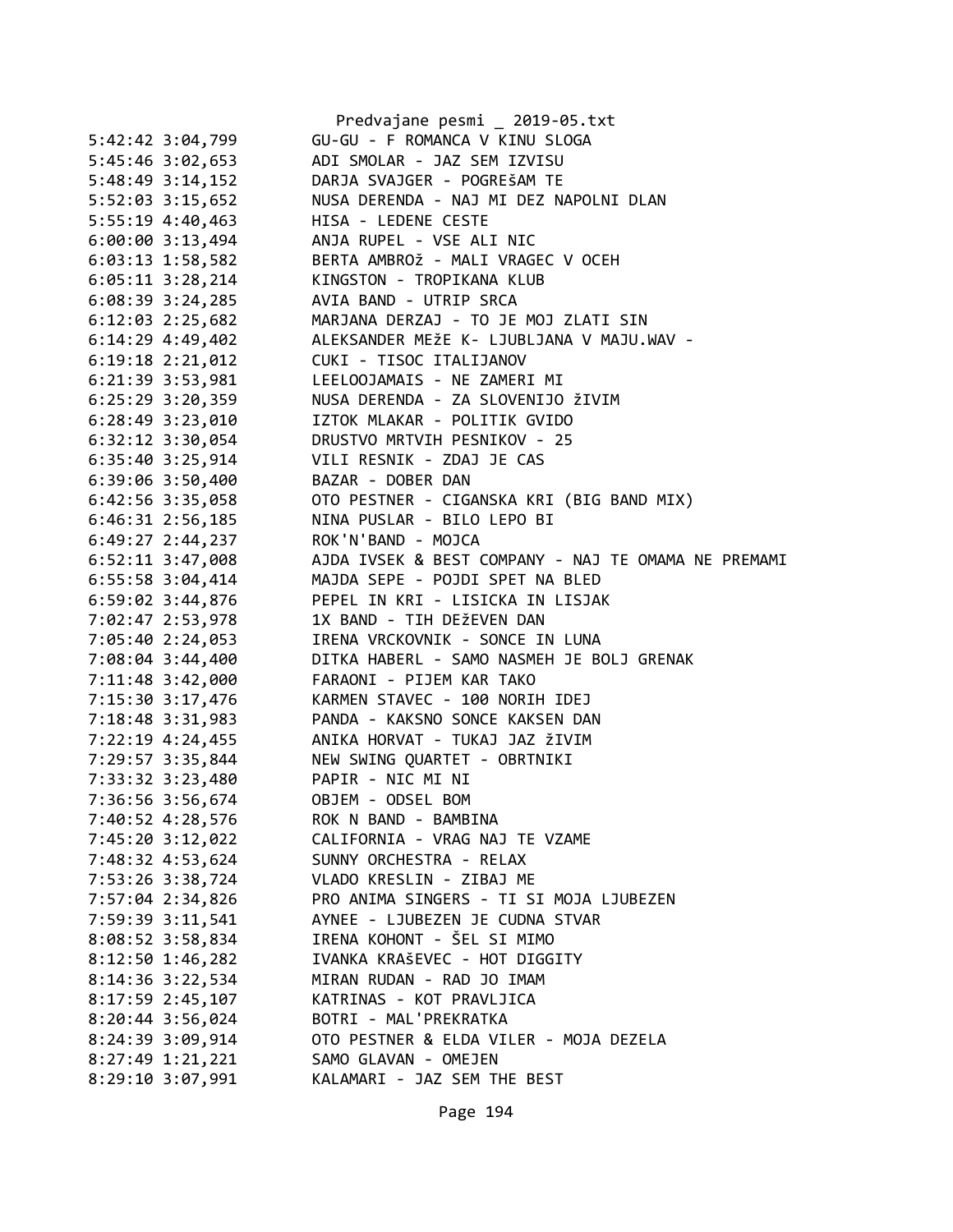|                                        |          | Predvajane pesmi _ 2019-05.txt                                                                                           |
|----------------------------------------|----------|--------------------------------------------------------------------------------------------------------------------------|
| $8:32:18$ 3:24,033                     |          | SANK ROCK - JAZ NIMAM NOC ZA SPANJE                                                                                      |
| 8:35:42 2:54,189                       |          | BLUEGRASS HOPPERS - KAMIONAR                                                                                             |
| 8:38:36 3:57,001                       |          | POLONA - SI POZABIL                                                                                                      |
| 8:42:32 3:03,679                       |          | DAMJANA - BOŽJI DAR                                                                                                      |
| 8:45:36 3:51,980                       |          | DAN D - JUTRANJA (ORIGINAL)                                                                                              |
| 8:49:28 2:40,830                       |          | JANEZ PUH - BREZ SONCA CVETJA NI                                                                                         |
| 8:52:08 3:00,005                       |          | LEA SIRK - HVALA NE                                                                                                      |
| 8:55:10 3:17,634                       |          | DADI DAZ - IN GREM NAPREJ                                                                                                |
| 8:58:27 3:16,641 PETER JANUS - ZATE    |          |                                                                                                                          |
|                                        |          | 9:03:50 3:55,077 ALEKSANDER MEZEK - LJUBLJANSKE CESTE                                                                    |
| 9:07:45 3:40,992 K.U.T. GAS - FASHION  |          |                                                                                                                          |
| 9:15:17 2:22,013                       |          | MATIJA CERAR - DEŽNIKI                                                                                                   |
| 9:17:39 3:58,209                       |          | NUDE - BOLJSI JUTRI                                                                                                      |
|                                        |          |                                                                                                                          |
|                                        |          |                                                                                                                          |
|                                        |          |                                                                                                                          |
|                                        |          | 9:22:41 4:08,399<br>9:33:13 3:47,545<br>9:37:00 4:01,435<br>9:46:30 3:51,884<br>9:51:33 2:56,197<br>DEŽUR - NA VRH SVETA |
|                                        |          |                                                                                                                          |
| 9:54:29 3:04,003 FOLKROLA - CYBER BABY |          |                                                                                                                          |
|                                        |          | 9:57:33 4:05,635 TATJANA GROS - ZATO SEM NORO TE LJUBILA                                                                 |
| 10:03:50                               |          | 2:57,588 ALEX VOLASKO - V HISI VECNIH SANJ                                                                               |
| 10:06:48                               |          |                                                                                                                          |
| 10:11:52                               |          | 2.37,300<br>2:40,562 JAZZ STATION - NAGAJIV NASMEH<br>3:31,804 TOM TOM - ZVEZDE VEDO                                     |
| 10:15:24                               |          | 3:22,540 IVO MOJZER - KO SI DAVI SE ZBUDILA                                                                              |
| 10:18:46                               |          | 2:58,020 HAZARD - ROZE ZA ELZO                                                                                           |
| 10:22:48                               |          | 3:42,535 DON MENTONY BAND - ZBUDI SE                                                                                     |
| 10:29:44                               |          | 3:46,601 ALENKA GODEC - ZA NASMEH                                                                                        |
| 10:34:25                               |          | 2:04,468 GAUDEAMUS - PESEM ZA ŠPAS                                                                                       |
| 10:36:29                               | 4:02,891 | LAMAI - SPET TE SLISIM                                                                                                   |
| 10:46:07                               | 2:51,147 | MARJANA DERZAJ - V LJUBLJANO                                                                                             |
| 10:48:58                               | 3:42,009 | BABALOO BAND - JOKAL BOM JUTRI                                                                                           |
| 10:53:52                               |          | 4:31,599 MARTA ZORE - OB KLICU SLOVESA (& OTO PESTNER)                                                                   |
| 10:58:23                               |          | 3:23,830 MATJAZ JELEN - POCASI  JE LEPO                                                                                  |
| 11:03:59                               | 2:12,360 | ANDREJ SIFRER - MOJE MIŠKE                                                                                               |
| 11:06:11                               | 3:21,994 | ADI SMOLAR - VROCI TELEFON                                                                                               |
| 11:12:36                               | 3:18,786 | NEISHA - MALO TU MALO TAM                                                                                                |
| 11:15:54                               | 3:48,900 | ANU - DEKLE Z NASLOVNICE                                                                                                 |
| 11:20:47                               | 2:01,655 | BELE VRANE - STOPI NA TLA                                                                                                |
| 11:22:49                               | 3:37,529 | ANJA RUPEL - ODPRI OCI                                                                                                   |
| 11:32:49                               | 4:45,979 | JANEZ ZMAZEK - NA DRUGI STRANI                                                                                           |
| 11:37:35                               | 3:28,993 | CUKI - TA VLAK                                                                                                           |
| 11:45:05                               | 2:35,081 | PRO ANIMA SINGERS & ELDA VILER - TI SI MOJA                                                                              |
| LJUBEZEN                               |          |                                                                                                                          |
| 11:47:40                               | 3:49,022 | ANIKA - PREDALA SE NE BOM                                                                                                |
| 11:52:39                               | 3:24,231 | AVIA BAND - UTRIP SRCA                                                                                                   |
| 11:56:04                               | 3:09,291 | SOPRANOS - ISTO IME                                                                                                      |
| 12:01:25                               | 2:06,897 | LUCKY CUPIDS - DAJ LJUBI ME                                                                                              |
| 12:03:32                               | 3:08,246 | NUSA DERENDA - PRESTIZ                                                                                                   |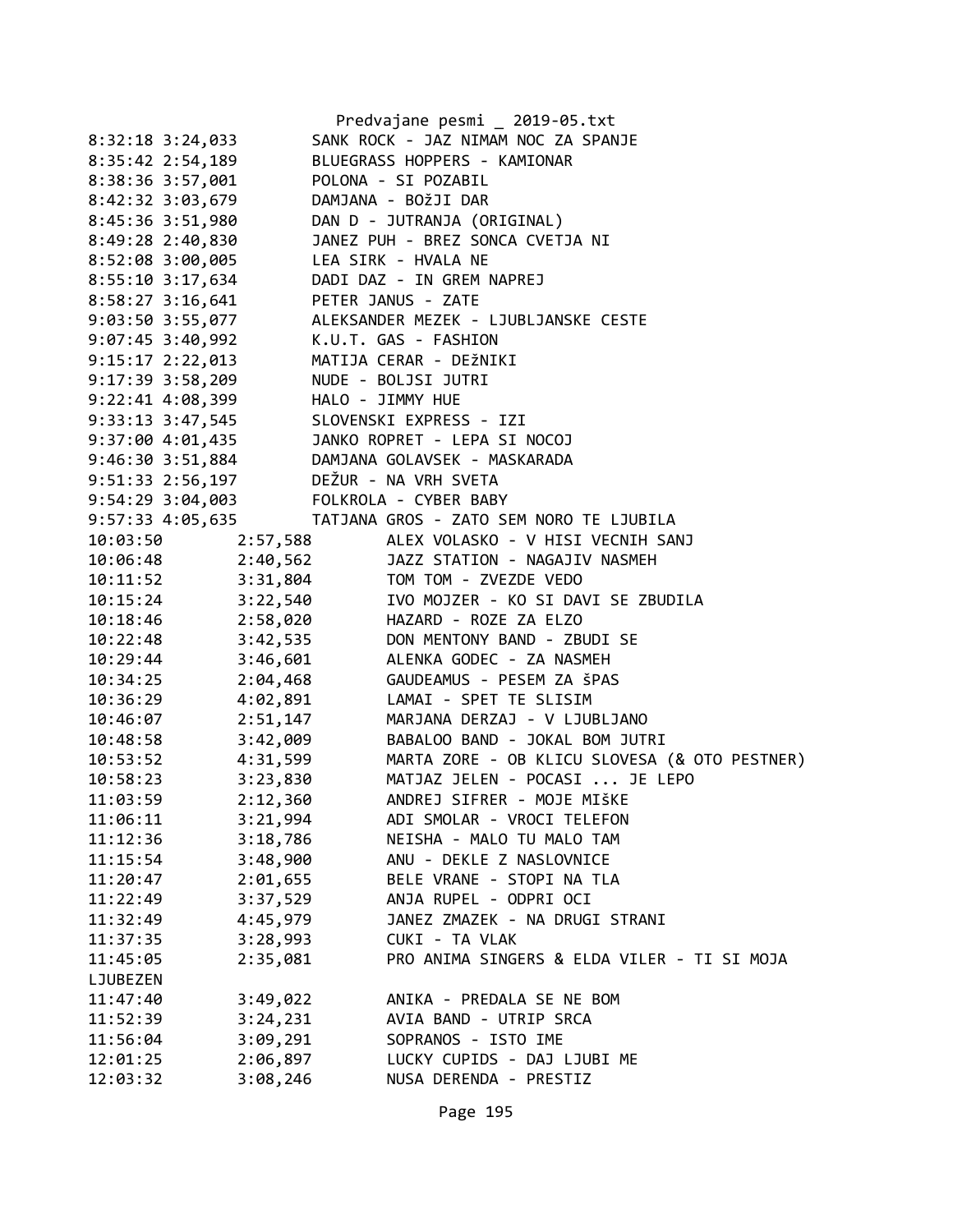|          |          | Predvajane pesmi _ 2019-05.txt                  |
|----------|----------|-------------------------------------------------|
| 12:06:40 | 2:24,136 | MAJDA SEPE - PRELEPA SI BELA LJUBLJANA          |
| 12:13:01 | 4:00,014 | TOMAZ DOMICELJ - POGRESAM TE                    |
| 12:17:01 | 3:38,003 | FLIRT - NJENA BALADA (V TEBI IN MENI)           |
| 12:21:43 | 3:18,779 | IRENA VRCKOVNIK - MED NEBOM IN MENOJ            |
| 12:25:01 | 3:20,387 | NUSA DERENDA - ZA SLOVENIJO ŽIVIM               |
| 12:32:29 | 3:26,592 | ROK'N'BAND - OSTANI ŠE MINUTO                   |
| 12:35:56 | 3:35,017 | FARAONI/SLAVKO IVANCIC - SEM TAKSEN KER SEM ZIV |
| 12:43:08 | 3:54,799 | EVA HREN - REKLA SVA                            |
| 12:47:03 | 3:37,042 | PANDA - CESNJEV CVET                            |
| 12:51:51 | 4:05,783 | PRELOM - NAD SRCEM TVOJIM SIJE SONCE            |
| 12:55:57 | 4:20,594 | DRUSTVO MRTVIH PESNIKOV - CUTIM TE              |
| 13:00:58 | 3:12,663 | MAJA SLATINŠEK - DO NEBA                        |
| 13:04:10 | 3:02,283 | MARIJAN NOVINA - ANGEL IN HUDIC                 |
| 13:07:12 | 4:02,789 | IZTOK MLAKAR - VANDIMA                          |
| 13:13:00 | 3:45,643 | NIKKA - ZA TVOJ NASMEH                          |
| 13:16:45 | 4:13,063 | REGINA - ŠOK                                    |
| 13:21:52 | 4:13,034 | 7.OKTOBER - TA DAN                              |
| 13:33:43 | 3:34,406 | PEPEL IN KRI - DAN LJUBEZNI                     |
| 13:37:18 | 3:42,243 | AVTOMOBILI - PALME GORIJO                       |
| 13:42:45 | 3:04,042 | IRENA KOHONT - AMOR MON AMOUR                   |
| 13:45:49 | 2:52,518 | NANA MILCINSKI - ZAKAJ GRES MIMO                |
| 13:48:41 | 3:12,928 | MANOUCHE - SUPERFAJN                            |
| 13:52:45 | 2:56,037 | ANDRAZ HRIBAR - MOJA MOJA                       |
| 13:55:40 | 3:43,240 | SAMO GLAVAN - NIMAMO                            |
| 14:00:06 | 3:14,718 | DAMJANA - FANT IZ IPANEME                       |
| 14:03:21 | 3:30,374 | VLADO KRESLIN - Z GORICKEGA V PIRAN             |
| 14:06:49 | 3:51,463 | HISA - MELODIJA                                 |
| 14:12:26 | 3:19,062 | ALJA KRUSIC - A BOS MALO MOJ                    |
| 14:15:44 | 4:19,794 | SLOVENSKI EXPRESS - IZGUBLJEN                   |
| 14:20:58 | 2:25,622 | IVANKA KRASEVEC - PRESERN - STARA PLOSCA        |
| 14:23:23 | 3:25,998 | ALEKSANDER MEZEK - DNEVI KAKOR JE TA            |
| 14:26:49 | 3:09,913 | OTO PESTNER & ELDA VILER - MOJA DEZELA          |
| 14:33:08 | 3:11,016 | KALAMARI - VSE ME IMAJO RAJSI                   |
| 14:36:18 | 4:24,640 | MAJDA ARH - ZDAJ VEM                            |
| 14:42:28 | 3:54,129 | MAJA ZALOZNIK & PAPAS - VZEMI, VSE TI DAM       |
| 14:46:22 | 3:03,418 | ANIKA HORVAT - V LJUBLJANO                      |
| 14:50:17 | 3:14,019 | AYNEE - ZJUTRAJ                                 |
| 14:53:30 | 3:27,045 | MARJANA DERZAJ - CABARET                        |
| 14:56:59 | 2:26,632 | EDVIN FLISER & PRESSTIGE - DIANA                |
| 15:00:09 | 3:33,398 | JURKI & BASISTI - GROBARJEVA PESEM              |
| 15:03:42 | 4:15,974 | BEPOP - BELA SNEZINKA                           |
| 15:07:58 | 6:07,537 | ORLEK - ADIJO KNAPI                             |
| 15:15:51 | 4:28,015 | GU-GU - SAM PO PARKU  (OSAMLJEN)                |
| 15:21:12 | 3:19,323 | ALENKA GODEC - SONCE SI TI                      |
| 15:31:03 | 3:51,124 | DITKA HABERL - KO SEM ZALJUBLJENA               |
| 15:34:54 | 2:53,140 | NINA PUSLAR - MED VRSTICAMI                     |
| 15:37:47 | 3:46,250 | KATRINAS - PESEM O LJUBEZNI                     |
| 15:43:18 | 3:11,714 | POP DESIGN - ZATE                               |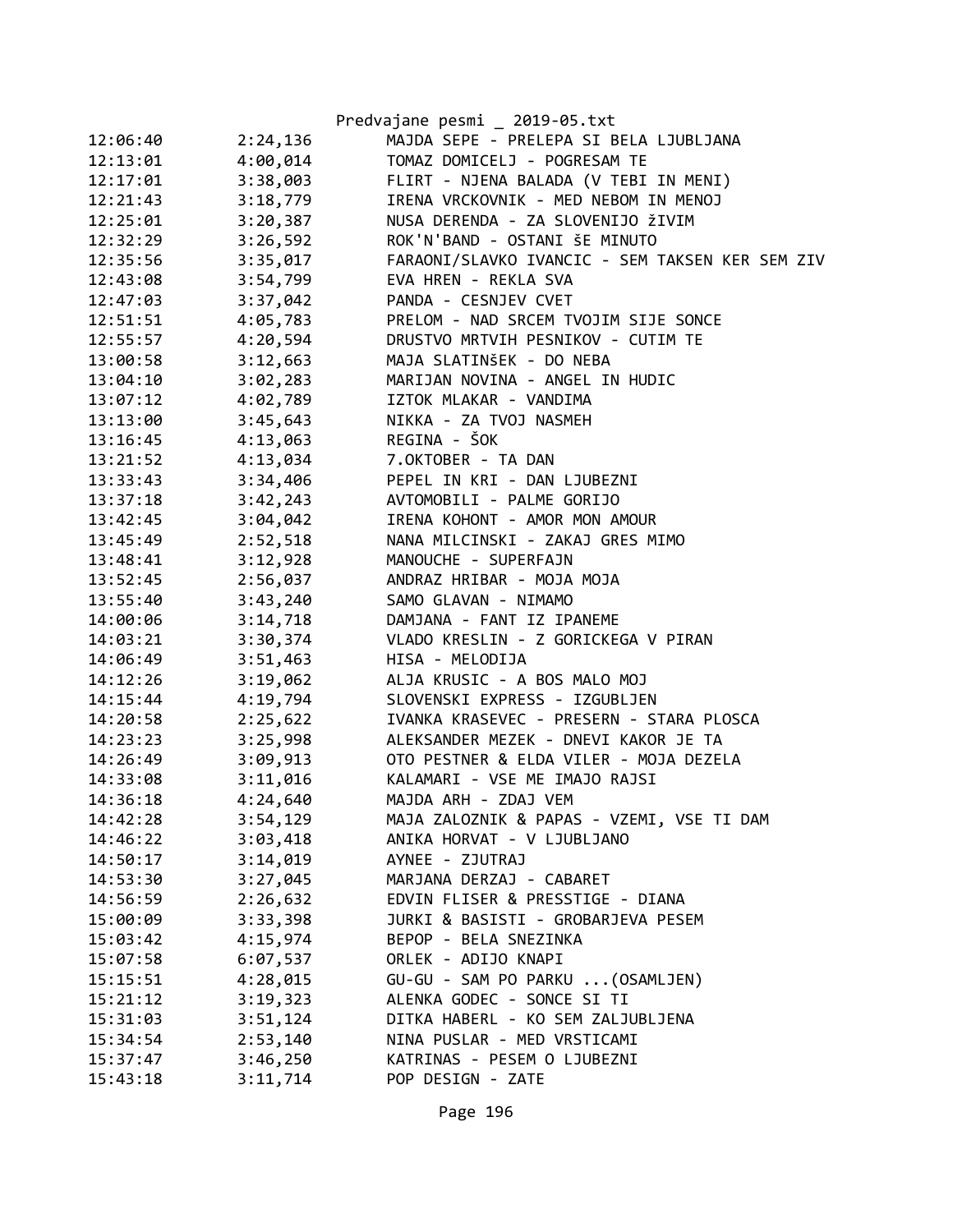|          |          | Predvajane pesmi _ 2019-05.txt            |
|----------|----------|-------------------------------------------|
| 15:46:30 | 3:07,373 | BLUEGRASS HOPPERS - BREZ SONCA CVETJA NI  |
| 15:50:28 | 2:38,012 | OTO PESTNER - BOLJ KO LJUBIM VEC IMAM     |
| 15:53:06 | 3:08,928 | PAPIR - DOMOTOZJA                         |
| 15:56:15 | 4:02,005 | DADI DAZ/MZ HEKTOR - VODNJAK LJUBEZNI     |
| 16:00:57 | 2:56,555 | HORIZONT - TE IGRE BO KONEC               |
| 16:03:54 | 3:23,024 | U'REDU - NA SMARNO GORO                   |
| 16:07:17 | 2:09,076 | MATIJA CERAR - KAJ MI MAR                 |
| 16:11:11 | 3:51,745 | SANK ROCK - EO (RADIO EDIT)               |
| 16:15:02 | 3:41,670 | KARMEN STAVEC - LEP POLETNI DAN '04       |
| 16:18:44 | 3:15,893 | DANILO KOCJANCIC - POGUM                  |
| 16:22:53 | 3:36,550 | HAZARD - VSAK JE SAM                      |
| 16:26:30 | 3:46,594 | ALENKA GODEC - ZA NASMEH                  |
| 16:33:29 | 2:54,054 | NEW SWING QUARTET - TI ALI SOLA           |
| 16:36:23 | 4:08,040 | ADI SMOLAR - SPOMIN NA MAJ                |
| 16:40:31 | 3:06,993 | ANDREJ SIFRER - BREZ PRIJATELJEV          |
| 16:43:38 | 3:41,320 | NECA FALK - DRAVSKI MOST                  |
| 16:47:19 | 3:33,967 | SANJA - HOCEM V POSTELJO                  |
| 16:50:50 | 3:10,110 | DON MENTONY BAND - MORSKI POZDRAV         |
| 16:54:00 | 4:09,239 | IVO MOJZER - TI SI REKLA SONCE            |
| 16:58:09 | 3:48,029 | ANJA RUPEL - NEKAJ UR ZA NOROST           |
| 17:02:42 | 3:14,143 | DARJA SVAJGER - POGREŠAM TE               |
| 17:05:56 | 3:54,865 | MATJAZ JELEN - VSE SE V PRAVO SMER VRTI   |
| 17:10:44 | 3:17,169 | TATJANA DREMELJ - DALA SEM TI VSE         |
| 17:14:01 | 3:03,994 | CUKI - SRECA ME JE ZAPUSTILA              |
| 17:17:05 | 2:38,567 | MAJDA SEPE - LJUBLJANSKE ULICE            |
| 17:20:43 | 3:56,004 | ANIKA - NISVA DOBER PAR                   |
| 17:30:53 | 4:31,549 | HALO - GRETA                              |
| 17:35:24 | 3:24,994 | NUSA DERENDA - NE KLICI ME                |
| 17:38:48 | 3:51,318 | ROK'N'BAND - PRVI PLES                    |
| 17:43:33 | 4:15,005 | FOLKROLA - MARUSKA                        |
| 17:47:47 | 3:25,165 | ANA DEŽMAN - RADA BI                      |
| 17:52:11 | 3:28,689 | SONJA GABERSCEK - BRESKVICE               |
| 17:55:41 | 3:34,069 | BAZAR - PRVI MAJ                          |
| 17:59:59 | 3:21,924 | FARAONI - TI IN JAZ                       |
| 18:03:21 | 3:27,224 | BABALOO BAND - POT DOMOV                  |
| 18:06:48 | 5:14,096 | MARTA ZORE - NI MI ZAL                    |
| 18:13:47 | 3:41,451 | ROK 'N' BAND - GIRI GIRI                  |
| 18:17:28 | 2:54,822 | IRENA VRCKOVNIK - HEJ, FANT HEJ           |
| 18:21:23 | 3:29,552 | DRUŠTVO MRTVIH PESNIKOV - 25              |
| 18:24:52 | 3:20,384 | NUSA DERENDA - ZA SLOVENIJO ŽIVIM         |
| 18:31:51 | 2:39,813 | BRANKA KRANER - POLETNI GIGOLO            |
| 18:39:12 | 3:17,680 | SUPERNOVA - NINA                          |
| 18:44:05 | 3:27,344 | JANKO ROPRET - VRNI SE                    |
| 18:47:32 | 3:27,049 | TOMAZ DOMICELJ - IRENA, LAHKO NOC         |
| 18:50:59 | 2:55,908 | KALAMARI - PO NAVADI                      |
| 18:53:55 | 3:47,058 | SOPRANOS - JUNAK                          |
| 18:57:42 | 4:29,995 | KGV - KAKSEN DAN                          |
| 19:02:57 | 3:20,559 | IVO MOJZER & OTO PESTNER - LJUDJE POMLADI |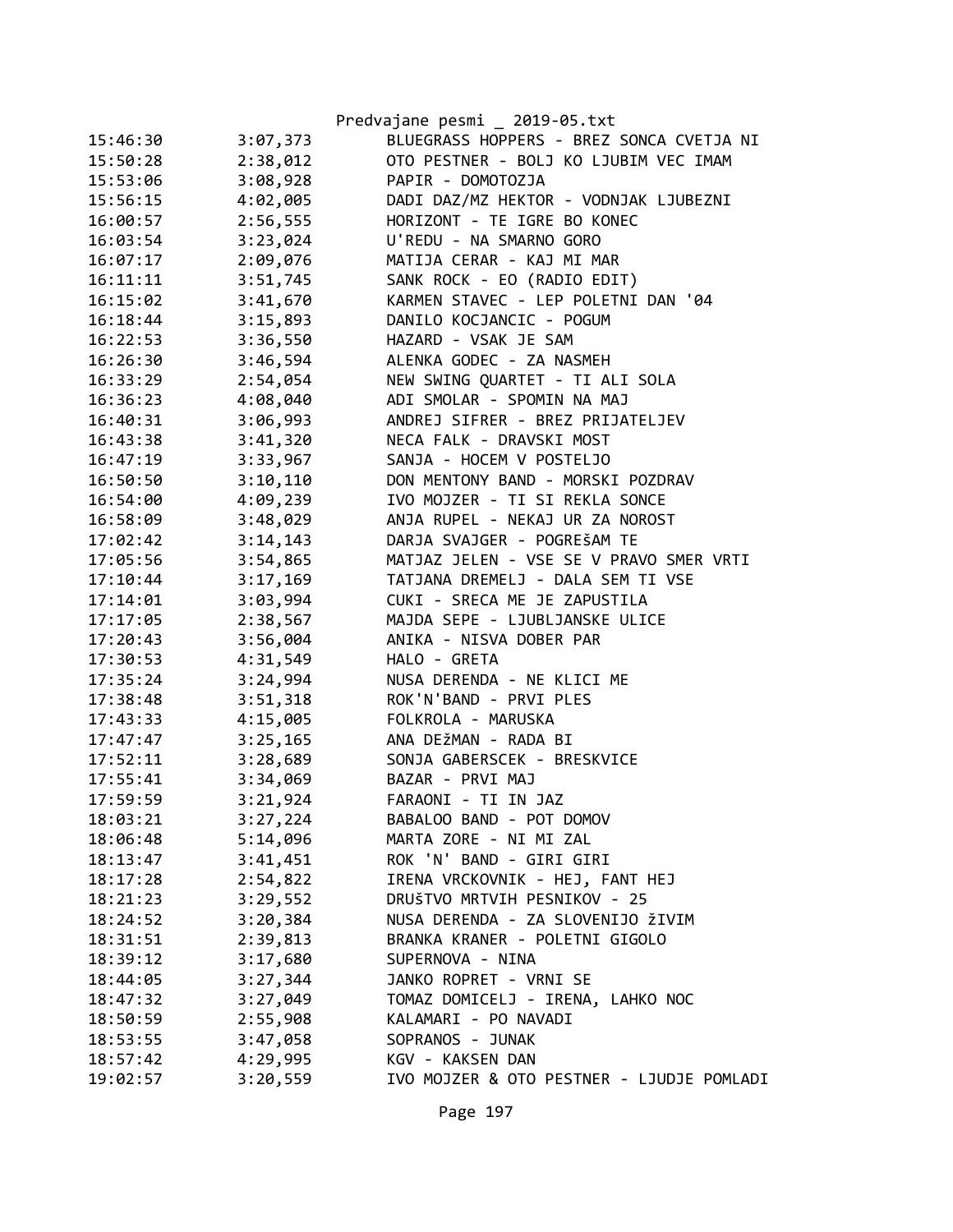|            |          | Predvajane pesmi _ 2019-05.txt               |
|------------|----------|----------------------------------------------|
| 19:06:17   | 4:05,769 | FLIRT - PRVIC                                |
| 19:11:16   | 4:09,105 | SUNNY ORCHESTRA - KO SPIŠ NA TLEH            |
| 19:15:25   | 3:27,982 | PEPEL IN KRI - MOJA SRECNA ZVEZDA            |
| 19:18:50   | 2:25,553 | HISA - USPAVANKA                             |
| 19:22:15   | 3:20,705 | MANOUCHE - STISN SE K MEN                    |
| 19:28:49   | 4:19,772 | AVIA BAND - DVE SONCI                        |
| 19:33:54   | 3:17,617 | NEISHA - MALO TU MALO TAM                    |
| 19:37:09   | 4:20,776 | IZTOK MLAKAR - BRISKULA                      |
| 19:42:23   | 4:05,816 | FRENK NOVA - DEZ IN SONCE                    |
| 19:46:29   | 2:59,539 | DAMJANA - NASMEH                             |
| 19:50:26   | 3:45,029 | AVTOMOBILI - V MRZLIH DVORANAH               |
| 19:54:06   | 3:14,879 | EDVIN FLISER - TAM KJER SEM DOMA             |
| 19:57:21   | 2:55,232 | ELABANDA - GOODBYE MORNING                   |
| 20:01:01   | 3:26,496 | MARJANA DERZAJ - SAMO ZA NAJU DVA            |
| 20:04:27   | 2:32,005 | STANE MANCINI - MARTINA                      |
| 20:06:59   | 2:59,820 | NUDE - TAKO LEPO SI ZLOMILA MI SRCE          |
| 20:13:50   | 3:33,839 | KINGSTON - KATARINA NIZA BISERE              |
| 20:17:23   | 2:29,265 | VIDEOSEX - VOZI ME VLAK V DALJAVE            |
| 20:20:26   | 4:30,955 | VLADO KRESLIN - CESTA (RADIO EDIT)           |
| 20:24:57   | 3:09,874 | OTO PESTNER & ELDA VILER - MOJA DEZELA       |
| 20:28:06   | 3:26,073 | D'KWASCHEN & RETASHY - VRAUCHE               |
| 20:32:32   | 3:52,031 | ALEKSANDER MEZEK - NASA LADJA                |
| 20:36:23   | 3:31,793 | PANDA - SIVE CESTE                           |
| 20:45:23   | 4:39,629 | OLIVIJA - KADAR SVA SAMA                     |
| 20:50:35   | 3:42,831 | ANDRAZ HRIBAR - OGNJENI OBROC                |
| 20:54:19   | 4:11,402 | OTO PESTNER & PERPETUM JAZZILE - MATI BODIVA |
| PRIJATELJA |          |                                              |
| 20:58:30   | 5:06,947 | OTO PESTNER - ZLATO SONCE IN CRNA REKA       |
| 21:04:23   | 3:15,215 | BOTRI - KER VEM                              |
| 21:07:38   | 2:50,001 | VICTORY - HOCES ME ALI NOCES ME              |
| 21:12:50   | 3:34,092 | SAMO GLAVAN - SAHIST                         |
| 21:16:24   | 1:35,556 | MATIJA CERAR - PROMETNIK                     |
| 21:18:00   | 3:46,916 | ANJA RUPEL - NAJBOLJ NORI PAR                |
| 21:22:20   | 4:05,138 | ALENKA GODEC - VSI LJUDJE HITIJO             |
| 21:30:45   | 3:33,871 | HAZARD - NENA                                |
| 21:34:19   | 3:27,647 | DITKA HABERL - MATI                          |
| 21:37:46   | 3:32,987 | ANDREJ SIFRER - JARCEVA HRUSKA               |
| 21:46:55   | 3:47,118 | DON MENTONY BAND - NE VERJEMI                |
| 21:51:15   | 3:55,033 | NAPOLEON - HOCEM TE NAZAJ                    |
| 21:55:10   | 3:16,503 | BELE VRANE - BREZ BESED                      |
| 21:58:26   | 3:44,023 | DAN D - ROKE                                 |
| 22:03:07   | 3:20,083 | JAN PLESTENJAK - SMEH IN SOLZE               |
| 22:06:27   | 3:45,083 | XEQUTIFZ - DALEC STRAN                       |
| 22:13:15   | 3:29,642 | IVO MOJZER - CIFRA MOŽ                       |
| 22:16:45   | 3:46,693 | ADI SMOLAR - NIC NISI VREDEN                 |
| 22:21:04   | 3:34,461 | BILBI - HVALA ZA VIJOLICE                    |
| 22:24:39   | 3:46,550 | ALENKA GODEC - ZA NASMEH                     |
| 22:28:25   | 3:47,057 | BOSSA DE NOVO - SESTANEK POD RJUHO           |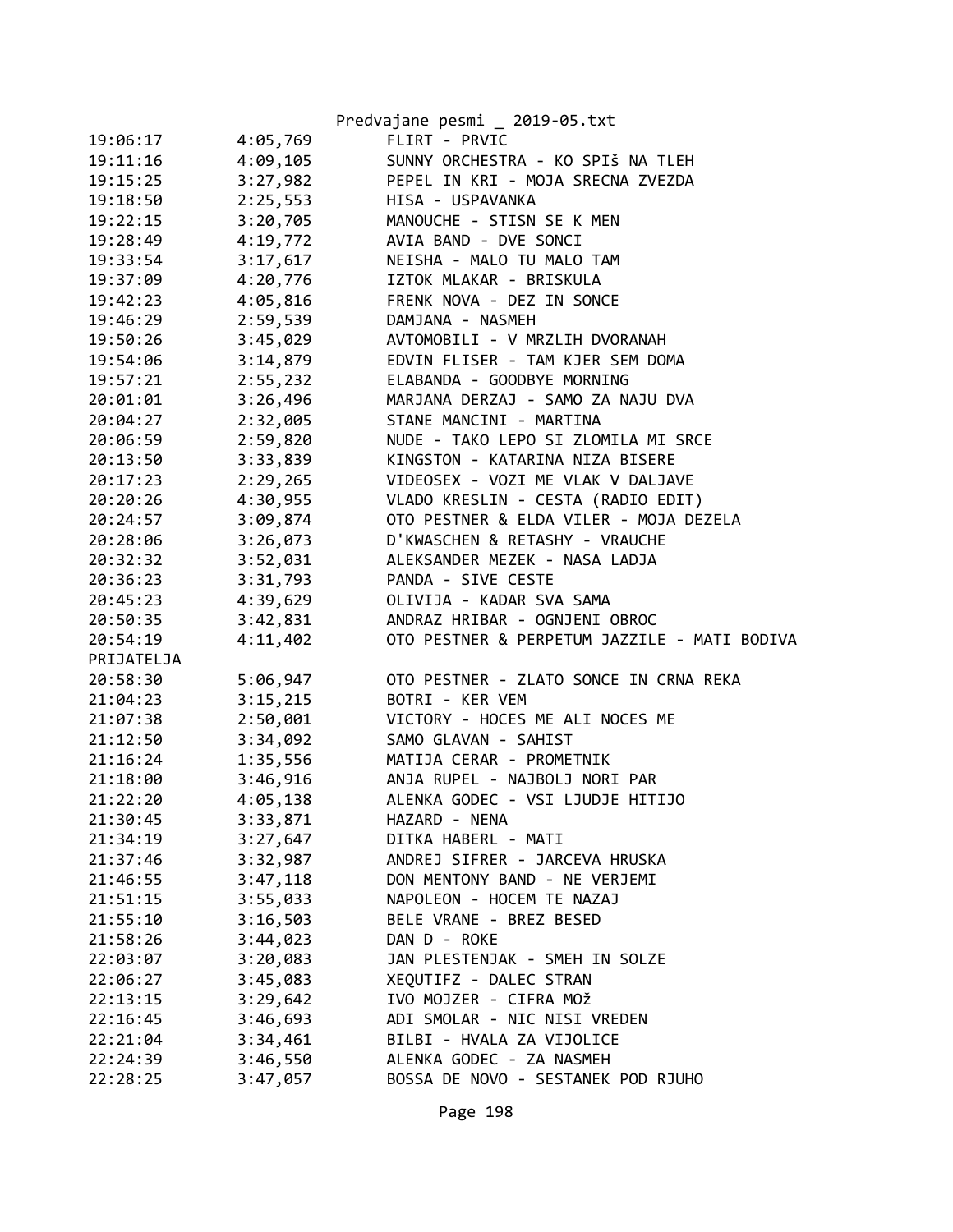|          |          | Predvajane pesmi _ 2019-05.txt           |
|----------|----------|------------------------------------------|
| 22:32:58 | 3:37,793 | FOXY TEENS - SE SE SPOMNIS               |
| 22:36:35 | 3:15,582 | MAJDA SEPE - MED ISKRENIMI LJUDMI        |
| 22:43:52 | 3:59,703 | MIRAN RUDAN - POSKUSI POZABITI           |
| 22:47:48 | 3:48,949 | MARTA ZORE - PESEM JE VSE KAR IMAM       |
| 22:52:09 | 3:34,800 | CALIFORNIA/MZ HEKTOR - STARA BARKA       |
| 22:55:41 | 2:41,418 | ROK 'N' BAND - RAD JO IMAM               |
| 22:58:22 | 3:38,524 | GAL GJURIN - PLESEM PO MUZIKI            |
| 23:02:59 | 3:45,273 | BRIGITA ŠULER - PESEM V MENI             |
| 23:06:44 | 3:10,967 | ALENKA VIDRIH - SPRENEVEDANJA            |
| 23:13:51 | 3:06,973 | DANIEL RAMPRE - DOST' 'MAM TEGA          |
| 23:16:58 | 3:56,000 | ROK'N'BAND - LJUBEZNI NAJIN CAS          |
| 23:21:24 | 3:55,264 | DEŽUR - PO POMLADI DIŠI                  |
| 23:27:25 | 3:48,928 | GU-GU - ŽELIM SI NA JAMAJKO              |
| 23:31:46 | 3:34,140 | KARMEN STAVEC - SRCA TI VEC NE DAM       |
| 23:35:19 | 2:57,869 | MARTIN KRPAN - NJEN TRENUTEK PRIHAJA     |
| 23:38:16 | 2:57,539 | IRENA KOHONT - POVABI ME NA LUNO         |
| 23:44:53 | 3:26,123 | TATJANA DREMELJ - OSTANI TAKŠEN KOT SI   |
| 23:48:19 | 3:00,083 | FOLKROLA - POLNA LUNA                    |
| 23:51:19 | 3:27,730 | NINA PUSLAR - ROK TRAJANJA               |
| 23:54:46 | 3:09,153 | KATJA FASINK & ROK FEREGJA - NOVA POMLAD |
| 23:57:55 | 3:41,013 | NEISHA - SLAB DAN                        |
|          |          |                                          |

| $0:01:33$ 4:01,854                      | CUKI - NA LICU BELA SOLZA                                     |
|-----------------------------------------|---------------------------------------------------------------|
| $0:05:35$ 3:52,774                      | MARTA ZORE - TI                                               |
| 0:09:27 3:28,717 SOPRANOS - PRIVLACNO   |                                                               |
|                                         | 0:12:56 2:19,873 OTO PESTNER - RITEM JUTRA                    |
|                                         | 0:15:15 4:32,385 DARJA SVAJGER - BREZ SANJ SEM SLEPA          |
| $0:19:48$ 3:03,233                      | IRENA VRCKOVNIK - CLOVEK                                      |
| $0:22:50$ 3:12,453                      | KALAMARI - PREDEN ZASPI                                       |
|                                         | 0:26:03 3:20,350 NUSA DERENDA - ZA SLOVENIJO ŽIVIM            |
| $0:29:23 \t5:21,456$                    | SUNNY ORCHESTRA - WELCOME TO THE PARTY                        |
| 0:34:44 3:13,947 ADI SMOLAR - 20 LJUBIC |                                                               |
|                                         | 0:37:58 2:32,042 BELE VRANE - NA VRHU NEBOTICNIKA             |
|                                         | 0:40:29 3:49,414 BABALOO BAND - KO SEM SAM                    |
|                                         | 0:44:19 3:27,014 STANE MANCINI - SPOMINCICA                   |
|                                         | 0:47:45 3:08,907 BRANKA KRANER - LJUBLJANSKI ZVON             |
|                                         | 0:50:52 3:32,020 FARAONI - TU JE MOJ DOM                      |
|                                         | 0:54:24 4:11,204 ANJA RUPEL - BREZ LJUBEZNI                   |
| 0:58:35 2:55,073                        | KARMEN STAVEC - LJUBIM TE                                     |
|                                         | 1:01:29 2:41,083 ALEKSANDER MEZEK - ZALJUBITI SE JE RES LAHKO |
|                                         | 1:04:09 3:21,453 DON MENTONY BAND - TO JE MOJ' ŽIVLJENJE      |
| 1:07:31 1:49,085                        | ANDREJ SIFRER - BIL SEM MLAD                                  |
|                                         | 1:09:19 3:31,479 POLONA FURLAN - TAKA KOT SEM                 |
| 1:12:51 2:34,387 BILBI - ISKRICE        |                                                               |
| 1:15:25 4:54,921                        | IZTOK MLAKAR - SOCA                                           |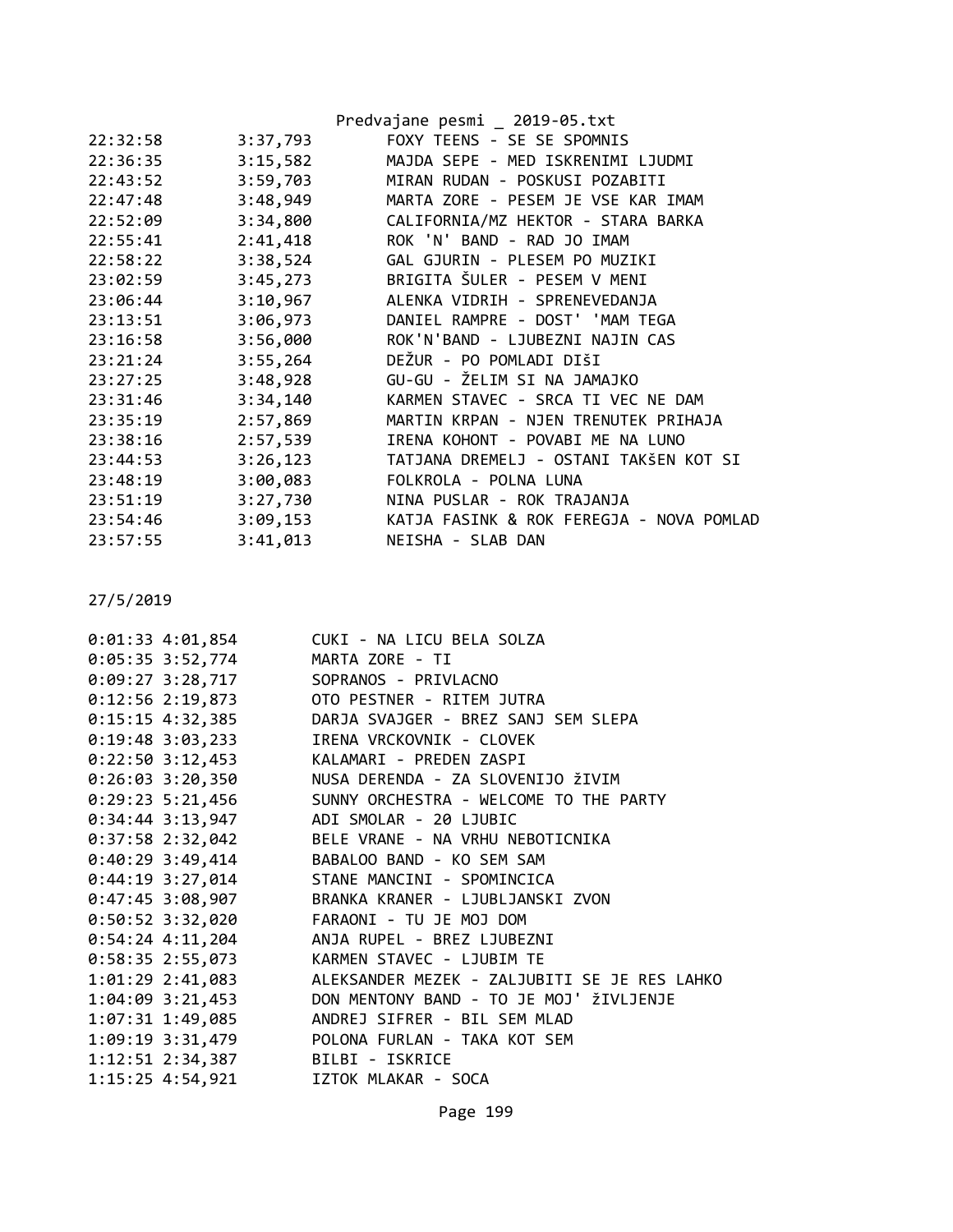|                        | Predvajane pesmi _ 2019-05.txt           |
|------------------------|------------------------------------------|
| $1:20:20$ 4:42,544     | ALENKA GODEC - KONEC JE                  |
| 1:28:15 3:00,103       | FOLKROLA - POLNA LUNA                    |
| 1:31:15 5:01,009       | AVIA BAND - PANDORINA SKRINJICA          |
| 1:36:14 3:44,394       | KINGSTON - CIST EN MEJHEN RADIO          |
| 1:39:58 3:31,718       | ROK FERENGJA - LJUBI ME                  |
| 1:43:30 3:43,704       | AVTOMOBILI - V MRZLIH DVORANAH           |
| 1:47:14 2:07,932       | MATIJA CERAR - PESEM ZA DINAR            |
| 1:49:21 3:31,978       | BAZAR - URA STRASTI                      |
| 1:52:53 3:53,385       | MAJDA ARH - LJUBEZEN JE KOT VINO         |
| 1:56:46 3:43,005       | NINA PUSLAR - VSE KAR RECES MI           |
| 2:00:27 5:00,842       | VLADO KRESLIN - PREKO MURE, PREKO DRAVE  |
| $2:05:10$ 3:23,643     | DON SERGIO - TUDI TI                     |
| 2:08:34 3:38,798       | JANEZ BONCINA BENC - TA NOC JE MOJA      |
| 2:12:12 2:47,573       | MARJANA DERZAJ - BASIN STREET BLUES      |
| 2:15:00 4:47,455       | BIG FOOT MAMA - BULDOŽER                 |
| 2:19:47 4:14,041       | EDVIN FLISER - NJEJ, KI SEM JO LJUBIL    |
| 2:24:01 3:09,920       | OTO PESTNER & ELDA VILER - MOJA DEZELA   |
| 2:27:11 2:46,999       | ANDRAZ HRIBAR - LETIM NAPREJ             |
| 2:29:57 4:50,912       | DRUSTVO MRTVIH PESNIKOV - TI SI VSE      |
| 2:34:45 3:38,640       | FLIRT - KO JE NI                         |
| 2:38:24 3:23,083       | TOMAZ DOMICELJ - ZIVLJENJE JE LEPO       |
| 2:41:46 3:47,530       | SLOVENSKI EXPRESS - IZI                  |
| 2:45:34 4:37,442       | FRENK NOVA - TIKA TAKA                   |
| 2:50:11 2:58,958       | CALIFORNIA/MZ HEKTOR - 1 MILJO OD OBALE  |
| 2:53:08 2:29,533       | JANEZ ZMAZEK - HOPLA KONOPLA             |
| 2:55:37 3:52,024       | NECA FALK - LJUBIMEC MOJ                 |
| 2:59:29 4:25,721       | NUDE - RAZLOG                            |
| 3:03:55 4:39,102       | PAPIR - OBJEM                            |
| 3:08:33 3:00,031       | PEPEL IN KRI - PRIDI V SVET LJUBEZNI     |
| 3:11:33 2:25,708       | DITKA HABERL - VSE ALI NIC               |
| 3:13:59 2:40,762       | GU-GU - MOJ MALI KAKADU                  |
| 3:16:39 4:02,111       | KATRINAS - SLADKI SVET                   |
| 3:20:41 3:00,923       | ROK'N'BAND - AFRIKA RUSIJA               |
| 3:23:41 2:58,859       | AYNEE - ZDAJ VEM                         |
| 3:30:02 4:11,735       | PANDA - DAJ NASMEH MI NAZAJ              |
| $3:34:13$ $3:32,081$   | SLAVKO IVANCIC - OGOLJUFAN               |
|                        | VILI RESNIK - REKA ZELJA                 |
| $3:37:45$ 4:01,659     |                                          |
| $3:41:46$ $3:54$ , 521 | GUSTI/POLONA KASAL - MINE LETO           |
| 3:45:37 2:41,459       | DAMJANA - PRIJATELJ                      |
| $3:48:18$ $2:15,993$   | ANIKA HORVAT - POLETNA NOC               |
| $3:50:34$ 2:58,013     | HAZARD - ZABLODA V MODRIH KAVBOJKAH      |
| $3:53:32$ 4:20,961     | JAN PLESTENJAK - TRIKRAT ME POLJUBI      |
| $3:57:53$ $4:01,045$   | DADI DAZ - KO SE STOPIL BO SNEG          |
| $4:01:54$ $4:30,555$   | CHATEAU - NASMEHNI SE                    |
| $4:06:24$ $4:57,200$   | DRUŠTVO MRTVIH PESNIKOV - KO OSTANEM SAM |
| $4:11:21$ 3:43,346     | EVA HREN - KDAJ                          |
| 4:15:04 3:37,807       | SARA KOBOLT - NE ZNAM NA KONEC NEBA      |
| 4:18:42 3:43,695       | CUKI - U U U                             |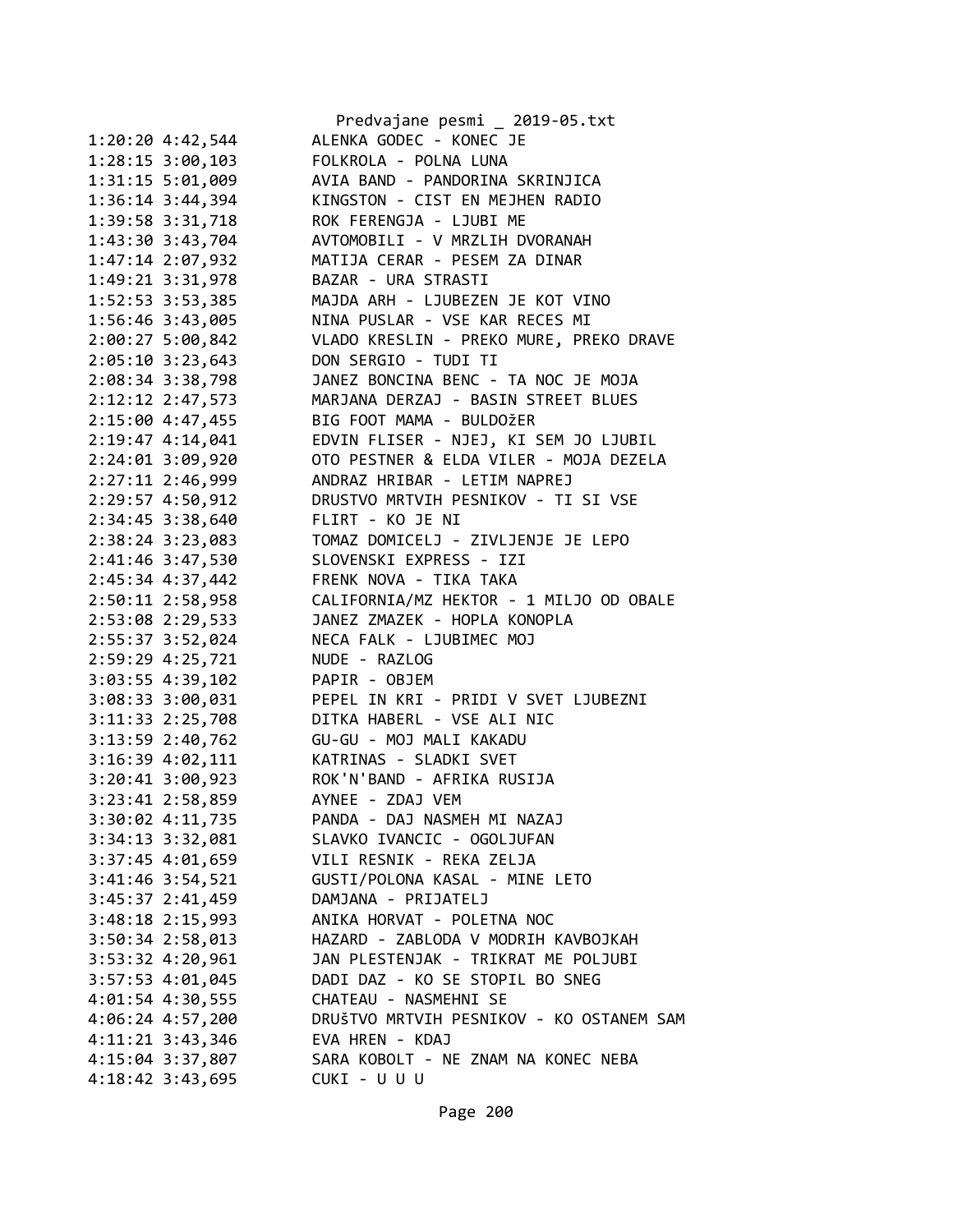|                                         | Predvajane pesmi _ 2019-05.txt                                                                                                                                                          |
|-----------------------------------------|-----------------------------------------------------------------------------------------------------------------------------------------------------------------------------------------|
| 4:22:25 4:22,576                        | HALO - ZVEZDA                                                                                                                                                                           |
|                                         | 4:26:48 3:46,561 ALENKA GODEC - ZA NASMEH                                                                                                                                               |
|                                         | 4:30:34 3:15,228 PERPETUUM JAZZILE - AVSENIK MEDLEY                                                                                                                                     |
|                                         | 4:33:49 3:35,975 MARTA ZORE - POVEJ MI ZAKAJ                                                                                                                                            |
|                                         | 4:37:25 2:46,933 RAFKO IRGOLIC - TO JE MOJ DRAGI DOM (GREEN GREEN GRASS                                                                                                                 |
| 4:40:12 3:21,578 BOTRI - SONCE PO DEŽJU |                                                                                                                                                                                         |
|                                         |                                                                                                                                                                                         |
|                                         |                                                                                                                                                                                         |
|                                         | 4:43:33 4:25,756<br>4:47:58 3:08,184<br>4:51:06 3:53,664<br>4:54:57 3:16,238<br>ADI SMOLAR - MENI SE MUDI<br>ADI SMOLAR - MENI SE MUDI                                                  |
|                                         |                                                                                                                                                                                         |
| 4:58:13 4:28,983 OTO PESTNER - LETIVA   |                                                                                                                                                                                         |
| 5:03:28 2:53,345 MARJANA DERZAJ - ORION |                                                                                                                                                                                         |
|                                         | 5:06:22 3:57,680 CUKI - VSEPOVSOD LJUBEZEN                                                                                                                                              |
|                                         |                                                                                                                                                                                         |
|                                         |                                                                                                                                                                                         |
|                                         | 5:11:09 5:52,026<br>5:17:01 3:15,164<br>5:21:22 3:25,197<br>10MAZ DOMICELJ - SI SI SIMONA<br>10MAZ DOMICELJ - SI SI SIMONA<br>10MAZ DOMICELJ - SI SI SIMONA                             |
|                                         | 5:26:54 3:49,993 ANDREJ SIFRER - ZENSKE, KI PIJEJO PIVO                                                                                                                                 |
|                                         | 5:31:57 3:18,136 AVIA BAND - VSAJ ŠE TRENUTEK                                                                                                                                           |
|                                         | 5:35:15 2:55,821 IZTOK MLAKAR - EN GLAZ VINA MI DAJ                                                                                                                                     |
| 5:38:10 3:45,635 HISA - SPOZNAL SEM     |                                                                                                                                                                                         |
|                                         |                                                                                                                                                                                         |
|                                         | 5:42:46 4:13,977<br>5:42:46 4:13,977<br>5:47:00 3:55,759<br>5:52:08 3:09,529<br>5:55:19 2:45,534<br>ANIKA HORVAT - TEENAGERSKA BALADA<br>ANIKA HORVAT - TEENAGERSKA BALADA              |
|                                         |                                                                                                                                                                                         |
|                                         |                                                                                                                                                                                         |
|                                         | 5:58:04 2:34,148 ADI SMOLAR - GREMO NA POVSETOVO                                                                                                                                        |
| 6:01:25 3:39,577 BILBI - KAJ PA TI      |                                                                                                                                                                                         |
| 6:05:04 3:55,027 AVTOMOBILI - POT DOMOV |                                                                                                                                                                                         |
|                                         |                                                                                                                                                                                         |
|                                         |                                                                                                                                                                                         |
|                                         | 6:08:55 3:14,235<br>6:12:59 3:12,291 MINA PUSLAR - CE TI ZAVEZEM OCI<br>6:16:11 3:32,752 MAJDA SEPE - S TEBOJ<br>6:20:50 3:59,012 ALEKSANDER MEZEK - KJE SO TISTE STEZICE/MOZJE V CRNEM |
|                                         |                                                                                                                                                                                         |
|                                         | 6:24:48 3:20,351 NUSA DERENDA - ZA SLOVENIJO ŽIVIM                                                                                                                                      |
| 6:28:08 3:01,711 FOLKROLA - A SI SAMA   |                                                                                                                                                                                         |
| 6:32:23 3:29,022                        | SUNNY ORCHESTRA - TAT ZMIKAVT                                                                                                                                                           |
| 6:35:52 3:39,766                        | NECA FALK - PRVA LJUBEZEN                                                                                                                                                               |
| 6:40:22 3:26,032                        | ROK'N'BAND - OSTANI SE MINUTO                                                                                                                                                           |
| 6:43:45 3:30,025                        | MAJDA ARH - GRAD ŽELJA                                                                                                                                                                  |
| $6:47:15$ 3:27,582                      | NUSA DERENDA - ZA STARE CASE                                                                                                                                                            |
| $6:51:55$ 3:42,522                      | GU-GU - LJUBICA MOJ'GA SRCA                                                                                                                                                             |
| $6:55:37$ 2:48,721                      | MARTA ZORE - V TEBI JE MOC                                                                                                                                                              |
| 6:58:26 2:55,698                        | ANDRAZ HRIBAR - KADAR SI TU                                                                                                                                                             |
| 7:02:08 3:21,999                        | LIDIJA KODRIC - NEIZPETA MELODIJA                                                                                                                                                       |
| 7:05:30 4:04,323                        | VLADO KRESLIN - JOUŽEK                                                                                                                                                                  |
| 7:10:24 3:05,022                        | KATRINAS - ZELEN ZAFRAN                                                                                                                                                                 |
| 7:13:29 3:48,658                        | KALAMARI - NARIŠI VELIKO SRCE                                                                                                                                                           |
| 7:17:18 3:26,493                        | KINGSTON - PUSTI SONCU V SRCE                                                                                                                                                           |
| 7:21:50 3:55,624                        | JANKO ROPRET - NE BODI OBJESTNO DEKLE                                                                                                                                                   |
| 7:28:59 2:22,252                        | MESTNI POSTOPACI - ELEKTRIK SONJA                                                                                                                                                       |
|                                         |                                                                                                                                                                                         |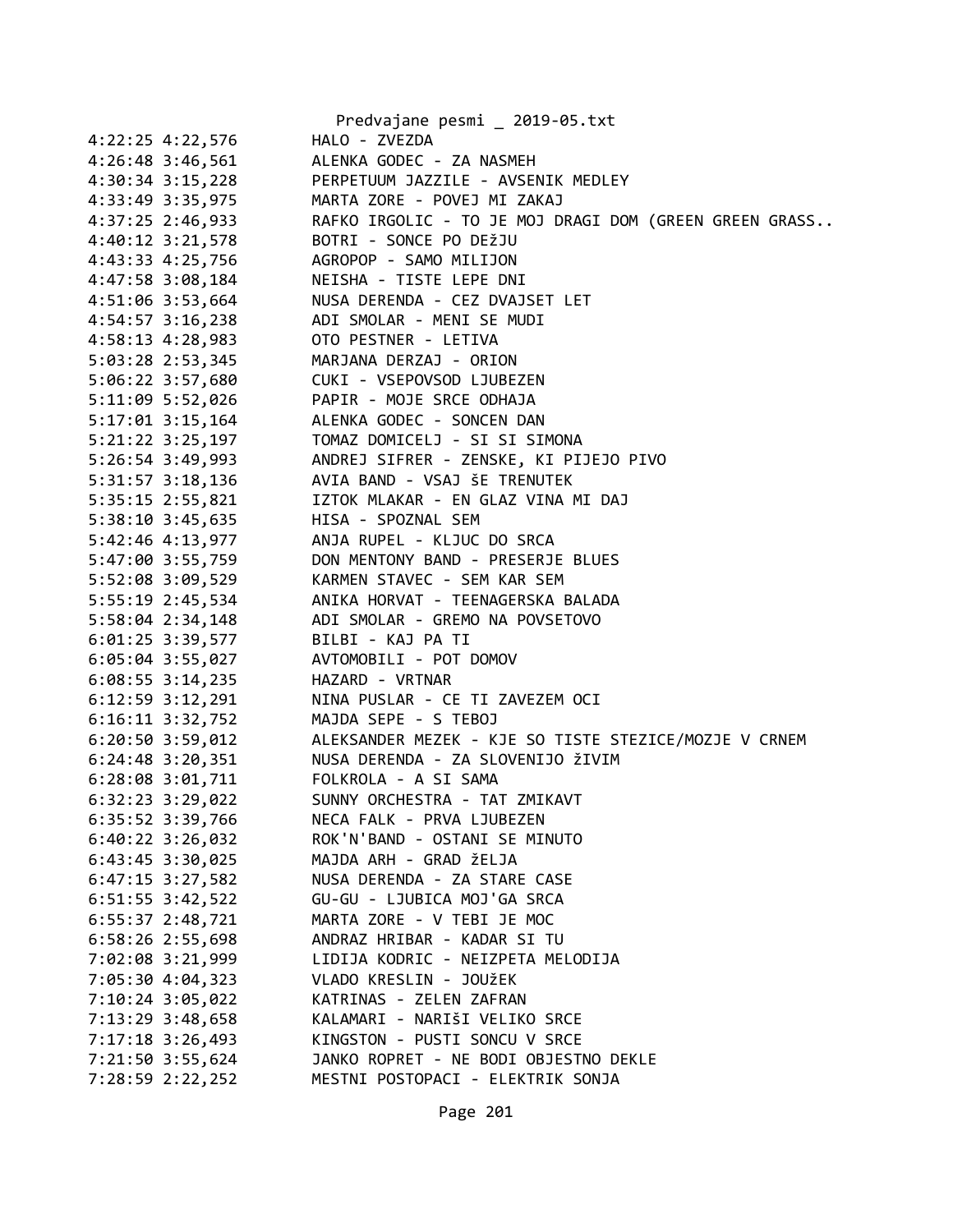|                      | Predvajane pesmi _ 2019-05.txt              |
|----------------------|---------------------------------------------|
| 7:32:34 2:21,991     | MATIJA CERAR - DEZNIKI                      |
| 7:34:56 3:08,338     | REGINA - NAJ LJUBEZEN ZDRUŽI VSE LJUDI      |
| 7:38:04 3:37,788     | ZABJAK TRIO - PISMO                         |
| 7:42:32 3:55,863     | BAZAR - PORTOROŽ 1905                       |
| 7:46:28 2:08,961     | BLUEGRASS HOPPERS - PO NOVEM LETU BOLJSE BO |
| 7:48:36 3:43,612     | DARJA SVAJGER - JESENSKI LIST               |
| 7:53:33 3:17,723     | FARAONI - SLAVOSPEV                         |
| 7:56:50 2:48,563     | DITKA HABERL - V MENI RASTE DREVO           |
|                      | FLIRT - POLJUBI ME                          |
| 8:00:25 4:12,894     |                                             |
| 8:04:38 3:48,911     | BOTRI - AVGUŠTINA                           |
| $8:08:27$ 3:15,021   | PANDA - MORDA                               |
| 8:12:32 3:30,468     | CALIFORNIA - LEDENA PTICA                   |
| $8:16:02$ 2:51,552   | PEPEL IN KRI - PO BITKI SO GENERALI VSI     |
| 8:18:53 4:32,080     | JAN PLESTENJAK - BOLEZEN                    |
| 8:24:32 3:09,898     | OTO PESTNER & ELDA VILER - MOJA DEZELA      |
| 8:27:42 2:56,013     | IRENA VRCKOVNIK - NAJ BO VESELA JESEN       |
| 8:31:51 2:26,242     | ORLEK - LOJZI GOBC                          |
| 8:34:17 3:03,973     | IRENA KOHONT - AMOR MON AMOUR               |
| 8:37:21 3:44,259     | NUDE - PADAM V LJUBEZEN                     |
| 8:41:55 4:25,351     | BABALOO BAND - DOBRO JUTRO DELOVNI LJUDJE   |
| 8:46:20 3:31,312     | SAMO GLAVAN - NAPACNI NACIN                 |
| 8:51:04 3:14,015     | HALO - NEVESTA                              |
| 8:54:19 3:39,390     | MARTIN KRPAN - MALI BOGOVI                  |
| 8:57:58 3:22,934     | MANUELLA - V TVOJEM OGNJU (INFERNO)         |
| $9:02:58$ 2:25,251   | DAMJANA - SAMBA                             |
| 9:05:23 3:07,593     | BRANKA KRANER - LJUBLJANSKI ZVON            |
| 9:08:30 3:03,800     | JANEZ ZMAZEK - LAHKO NARDIM ŠE BOLJŠ        |
| $9:16:45$ $3:22,119$ | ZAN SERCIC - SATELITI                       |
| 9:21:18 3:31,621     | MARJANA DERZAJ - CEZ VELIKO LET             |
| 9:31:08 4:12,662     | SANK ROCK - LAHKA DAMA                      |
| 9:35:20 3:08,707     | PAPIR - SLUTNJA                             |
| 9:38:28 3:05,640     | CUKI - DVOJNE POCITNICE                     |
| 9:45:17 2:42,466     | OTO PESTNER - MNOGO SRECNIH LET OD TOD      |
| 9:47:59 3:17,006     | BELE VRANE - BREZ BESED                     |
| 9:52:09 3:34,238     | ATLANTIX - ATLANTIS                         |
| 9:55:43 1:57,769     | ROK 'N' BAND - NE TEŽIT                     |
| 9:57:40 3:59,923     | ZVEZDE - NOVE ZVEZDE NAD EVROPO             |
|                      |                                             |
| 1:46,378<br>10:03:17 | IVANKA KRAŠEVEC - HOT DIGGITY               |
| 10:05:03<br>3:42,455 | ALENKA GODEC - VSAK JE SAM                  |
| 3:06,066<br>10:08:45 | MANOUCHE - KJE SI LUBI                      |
| 2:58,022<br>10:14:44 | DON MENTONY BAND - HOPLA KONOPLA            |
| 2:48,989<br>10:17:42 | HISA - ODKRIJ OTROKOM SVET                  |
| 10:21:41<br>4:18,024 | ANDREJ SIFRER - CAKAM                       |
| 3:44,408<br>10:25:56 | AVIA BAND - ZEMLJA PLEŠE                    |
| 3:37,225<br>10:30:30 | ANJA RUPEL - DAN KOT JE TA                  |
| 4:11,425<br>10:34:03 | ANIKA HORVAT - ORFEJ                        |
| 3:19,798<br>10:38:15 | SELEKCIJA - SPOMIN                          |
| 10:45:33<br>2:37,582 | ALEŠ HADALIN - KAKO LEPO JE                 |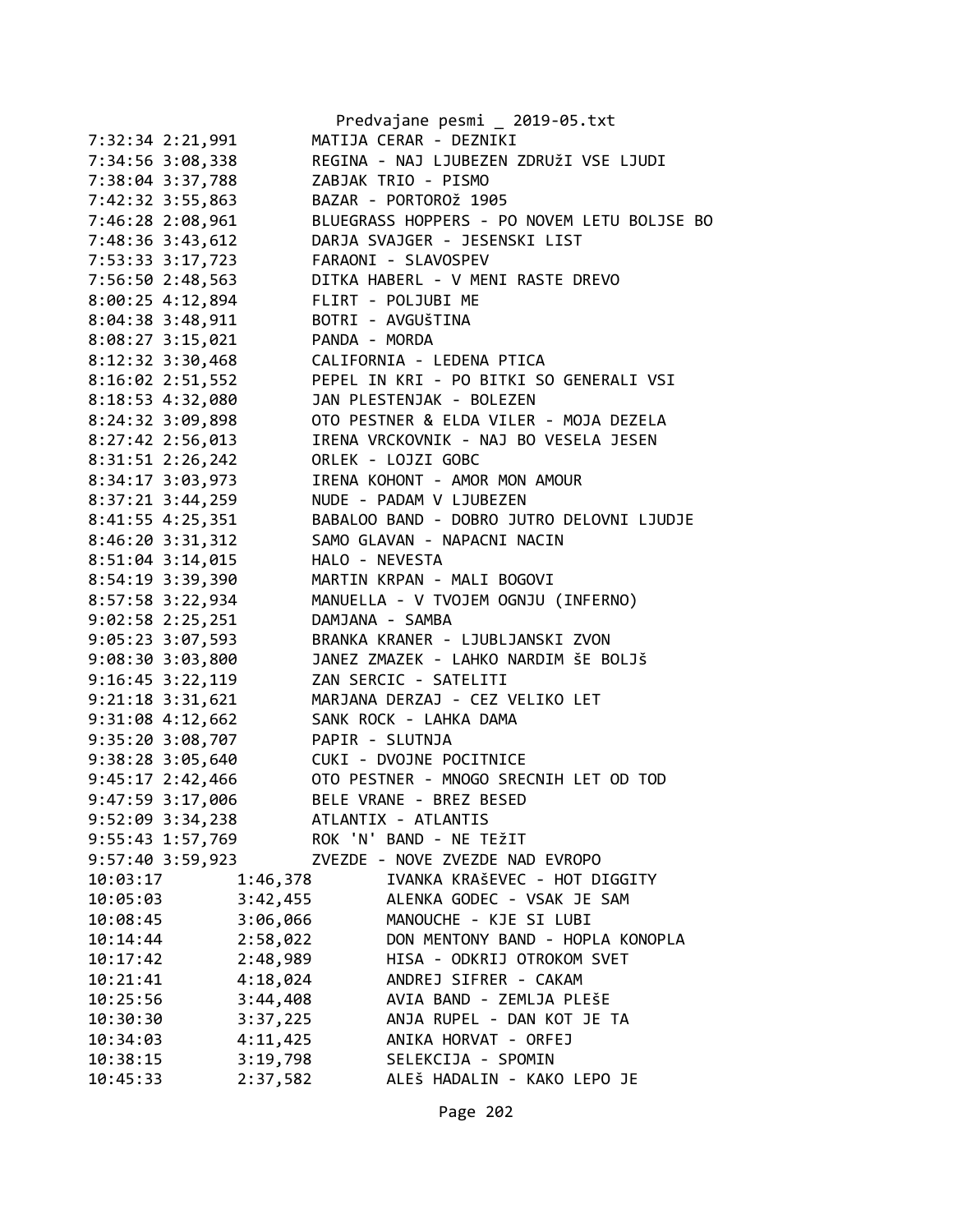|          |          | Predvajane pesmi _ 2019-05.txt              |
|----------|----------|---------------------------------------------|
| 10:48:10 | 4:12,565 | TOMAZ DOMICELJ - BREZ SONCA CVETJA NI       |
| 10:53:15 | 3:20,628 | KARMEN STAVEC - POVEJ                       |
| 10:56:36 | 3:19,297 | KALAMARI- BYE BYE.WAV -                     |
| 11:01:31 | 3:33,798 | ADI SMOLAR - ZLO POCAS                      |
| 11:05:02 | 3:31,984 | PETER AMBROŽ - NA PLESU                     |
| 11:08:34 | 3:12,888 | AGROPOP - ZIVELE SLOVENKE                   |
| 11:15:40 | 3:35,749 | BILBI - RESETIRAJ ME                        |
| 11:20:26 | 2:01,982 | ALEKSANDER MEZEK - 0, LOJZIKA               |
| 11:22:28 | 3:41,125 | ROK'N'BAND - LJUBIM JO                      |
| 11:26:09 | 3:50,599 | NECA FALK - PLAVO MORJE JE MOJ DOM          |
| 11:30:49 | 3:49,609 | SUNNY ORCHESTRA - ODHAJAM                   |
| 11:34:39 | 3:28,990 | FOLKROLA - V DEZELI KRAVAT                  |
| 11:38:08 | 4:32,061 | GU-GU - LJUBIL BI SE                        |
| 11:45:18 | 3:30,855 | MARTA ZORE - ON                             |
| 11:48:49 | 3:49,770 | HAZARD - MAKALONCA                          |
| 11:53:31 | 3:48,088 | KALAMARI - TVOJA SLED                       |
| 11:57:21 | 3:51,890 | AVTOMOBILI - POT DOMOV                      |
| 12:02:49 | 4:11,223 | IZTOK MLAKAR - REPUBLIKA PALMA DE COCCO     |
| 12:07:00 | 3:31,130 | NINA PUSLAR - OBJEMI ME ZDAJ                |
| 12:14:43 | 3:15,614 | MAJDA SEPE - MED ISKRENIMI LJUDMI           |
| 12:17:59 | 3:39,680 | KINGSTON - TRI KRASNE                       |
| 12:22:47 | 4:26,190 | KATRINAS - ARIANA                           |
| 12:27:13 | 3:09,029 | FARAONI/SLAVKO IVANCIC - KAR JE RES, JE RES |
| 12:31:07 | 4:23,656 | BAZAR - IGRA ZA DVA                         |
| 12:35:30 | 3:03,993 | IRENA VRCKOVNIK - FANT Z ULICE              |
| 12:38:34 | 3:47,858 | JAN PLESTENJAK - AMORE MIO                  |
| 12:46:51 | 4:31,020 | PEPEL IN KRI - SONCE POMLADI                |
| 12:52:14 | 3:26,735 | TATJANA DREMELJ - TI SI ZAME VSE            |
| 12:55:41 | 3:44,885 | BOTRI - V NOVO JUTRO                        |
| 13:00:07 | 3:26,964 | MAJDA ARH - KAKOR LED IN OGENJ              |
| 13:03:33 | 3:30,590 | BOR GOSTIŠA - DOVOLJ JE SRCE, KI ZATE GORI  |
| 13:07:04 | 3:29,532 | NEISHA - PRIDEJO CASI                       |
| 13:11:50 | 4:13,061 | VETER - BELA SNEZINKA                       |
| 13:16:03 | 2:57,797 | MARJANA DERZAJ - PRIŠLA JE POMLAD           |
| 13:20:56 | 4:03,284 | NAPOLEON - SANJAM                           |
| 13:24:59 | 3:17,044 | VLADO KRESLIN - SPET DOMA                   |
| 13:28:14 | 4:43,785 | SAMO GLAVAN - KRETENIZACIJA                 |
| 13:34:05 | 3:40,024 | PANDA - MORJE IN                            |
| 13:37:37 | 3:02,019 | NUDE - VESOLJKA                             |
| 13:41:58 | 3:13,044 | IVA STANIC - NORE NEZNOSTI                  |
| 13:45:11 | 2:02,006 | MATIJA CERAR - MILIJON ZELJA                |
| 13:47:13 | 3:02,629 | DITKA HABERL - NAD MESTOM SE DANI           |
| 13:51:07 | 3:31,243 | DARJA SVAJGER - SONCEN DAN                  |
| 13:54:38 | 2:29,536 | DAMJANA - V MOJ SVET VSTOPIL SI TI          |
| 13:57:08 | 3:26,980 | IRENA KOHONT - MODRI SPEV [SONG SUNG BLUE]  |
| 14:01:16 | 3:32,898 | CUKI - GOSPOD MERCI                         |
| 14:04:48 | 3:20,015 | JAZZ STATION - DELAM KAR SE NE SME          |
| 14:08:08 | 4:04,009 | OTO PESTNER - BISERE IMAS V OCEH            |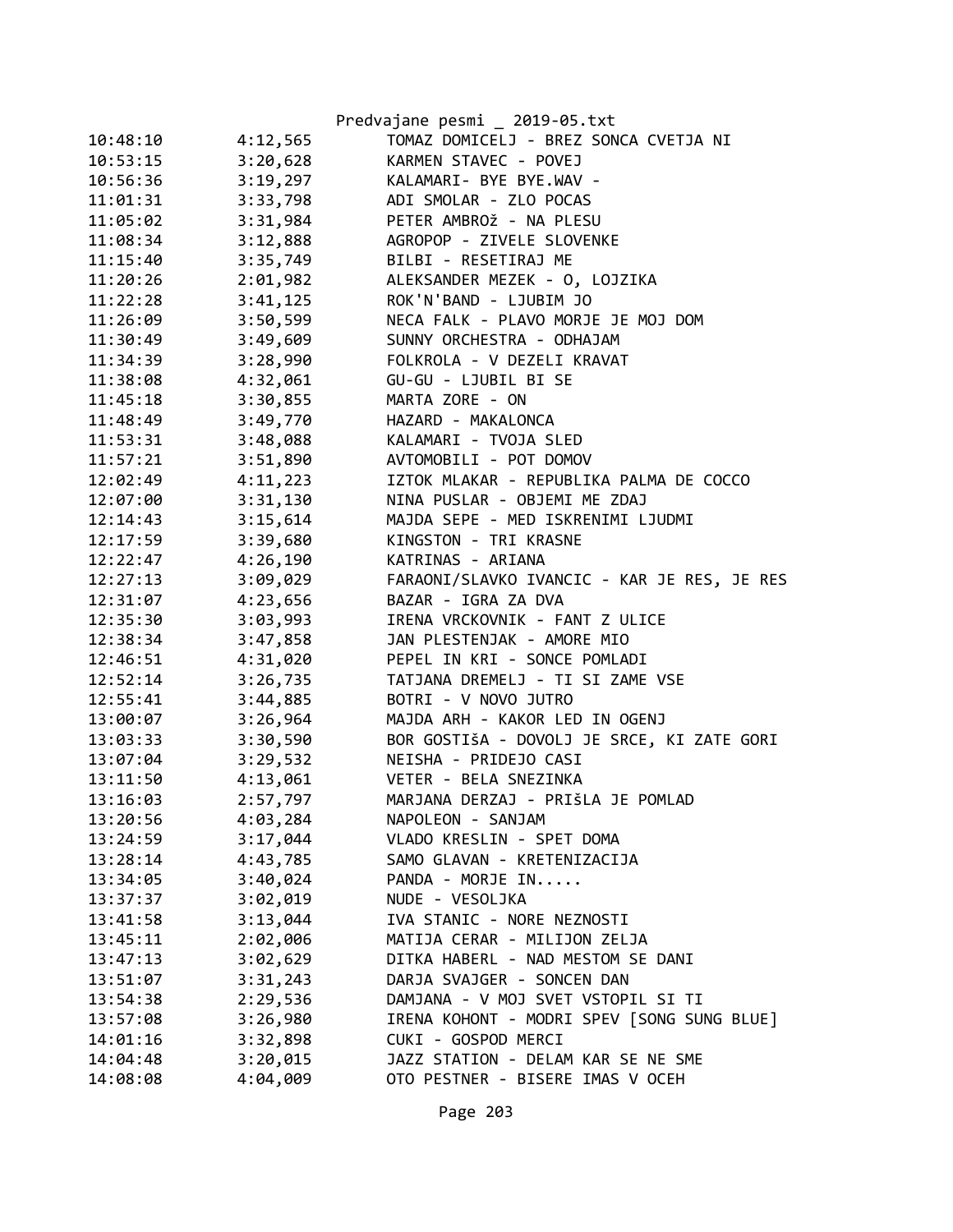|            |          | Predvajane pesmi _ 2019-05.txt                |
|------------|----------|-----------------------------------------------|
| 14:13:32   | 2:45,450 | BELE VRANE - MESTO MLADIH                     |
| 14:16:17   | 2:45,529 | ANDRAZ HRIBAR - RAPAD TEPE IPI MAPAM          |
| 14:20:57   | 3:13,178 | SUPERNOVA - KJE SPI                           |
| 14:24:10   | 3:52,440 | NUSA DERENDA - KAKOR PTICA, KAKOR PESEM       |
| 14:28:02   | 3:09,899 | OTO PESTNER & ELDA VILER - MOJA DEZELA        |
| 14:32:20   | 4:24,895 | HALO - DAM TI JUTRA                           |
| 14:36:45   | 2:45,183 | BERTA AMBROŽ - PESEM ZAPOJ MI NOCOJ           |
| 14:40:50   | 3:51,026 | AVIA BAND - NAJINO LETO                       |
| 14:44:38   | 3:56,142 | ALENKA GODEC - TISTI SI TI                    |
| 14:48:34   | 3:06,279 | ANDREJ SIFRER - OCE                           |
| 14:52:32   | 2:38,583 | BLUEGRASS HOPPERS - STARA MAMA                |
| 14:55:12   | 3:53,586 | REGINA - LIZA LJUBI JAZZ                      |
| 14:59:46   | 3:32,118 | ROK 'N' BAND - V OBLAKIH                      |
| 15:03:18   | 4:32,702 | DON MENTONY BAND - MEDLEY (REKLA JE NE, DOBRA |
| $MRHA$ , ) |          |                                               |
| 15:07:51   | 2:43,401 | AYNEE - ZDAJ SEM TU                           |
| 15:11:54   | 4:03,772 | ELDA VILER - LASTOVKE                         |
| 15:15:57   | 3:14,871 | ANIKA HORVAT - SAMA DOMA                      |
| 15:21:06   | 3:11,247 | ADI SMOLAR - TO BO HIT                        |
| 15:24:17   | 4:12,025 | ANJA RUPEL - BREZ LJUBEZNI                    |
| 15:28:23   | 2:02,824 | TOMAZ DOMICELJ - PO NOVEM LETU BOLJŠE BO      |
| 15:31:34   | 5:40,008 | DADI DAZ - VEDNO                              |
| 15:37:14   | 3:24,031 | CALIFORNIA/MZ HEKTOR - TISOC KILOMETROV       |
| 15:41:56   | 3:26,987 | BRANKA KRANER - LJUBEZEN                      |
| 15:45:23   | 2:53,888 | PRELOM - LJUBEZEN IZ ŠOLSKIH DNI              |
| 15:48:17   | 3:45,176 | BABALOO BAND - PAJAC                          |
| 15:52:54   | 2:50,830 | METKA ŠTOK - MOŠKI IN ŽENSKA                  |
| 15:55:44   | 3:39,542 | ROK'N'BAND - NE NE NE                         |
| 15:59:57   | 3:03,901 | SUNNY ORCHESTRA - NA KARIBE                   |
| 16:03:00   | 2:32,828 | DOCA MAROLT - ŽIVLJENJE JE LEPO               |
| 16:05:33   | 3:13,988 | GU-GU - HONOLULU BABY                         |
| 16:08:47   | 3:03,427 | FOLKROLA - CYBER BABY                         |
| 16:13:10   | 3:42,652 | PAPIR - SRAJCA                                |
| 16:16:52   | 3:41,043 | MARTA ZORE - LJUBEZEN                         |
| 16:22:26   | 3:25,512 | NECA FALK - ZA TOPOLI NEKJE SI TI             |
| 16:25:52   | 6:12,945 | ALEKSANDER MEZEK - SIN OCETA                  |
| 16:33:13   | 4:04,213 | MAJDA SEPE - NA LJUBLJANSKEM GRADU            |
| 16:37:17   | 3:24,066 | NINA PUSLAR - POZDRAV Z LJUBEZNIJO            |
| 16:42:00   | 4:01,973 | BILBI - KO TVOJA SEM ŠE BLA                   |
| 16:46:02   | 4:05,983 | KATRINAS - V RITMU SANJ                       |
| 16:51:00   | 3:00,033 | KALAMARI - DAN IN POL                         |
| 16:53:58   | 3:44,297 | KATAYA - TO JE MOJ DAN                        |
| 16:57:42   | 4:09,167 | ORLEK - PUNCA S ŠOHTA                         |
| 17:02:38   | 3:14,993 | KARMEN STAVEC - VZEMI MOJO DLAN               |
| 17:05:49   | 3:43,353 | AVTOMOBILI - NAVADEN DAN                      |
| 17:10:40   | 3:42,543 | KINGSTON - DAJ POVEJ, DAJ POVEJ               |
| 17:14:22   | 5:09,235 | FLIRT - ROMEO IN JULIJA                       |
| 17:20:37   | 3:59,844 | GAL IN GALERIST I- PRIDI SEM.WAV -            |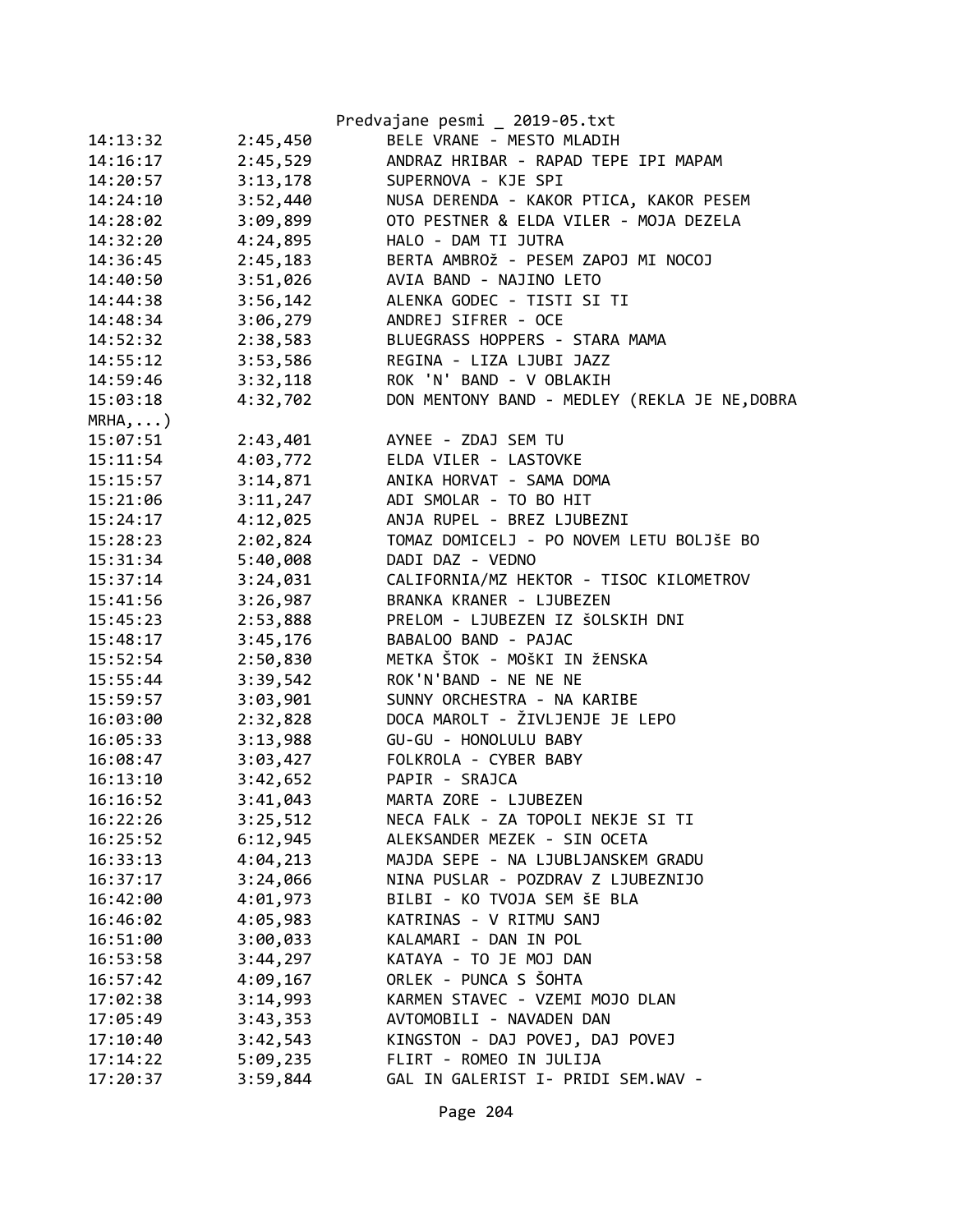|          |          | Predvajane pesmi _ 2019-05.txt                    |
|----------|----------|---------------------------------------------------|
| 17:24:37 | 4:04,024 | IRENA VRCKOVNIK - POJEM PESEM                     |
| 17:28:41 | 3:05,432 | PEPEL IN KRI - MATERIN NASMEH                     |
| 17:32:41 | 4:39,640 | PETER PAN - OH, SABINA                            |
| 17:37:20 | 4:14,680 | FARAONI/SLAVKO IVANCIC - DRUGACEN                 |
| 17:42:42 | 3:30,309 | HISA - NA ZDRAVJE SVET                            |
| 17:46:12 | 3:34,643 | DRUŠTVO MRTVIH PESNIKOV - RABM                    |
| 17:51:03 | 5:36,252 | TATJANA DREMELJ - CE NE LJUBIS ME VEC             |
| 17:56:41 | 3:53,064 | JANEZ ZMAZEK - BREZ VEZE                          |
| 18:01:21 | 2:58,797 | HAZARD - NAJLEPŠE PESMI                           |
| 18:04:19 | 3:21,144 | MARJANA DERZAJ - DIXIELAND BAND                   |
| 18:07:40 | 3:08,957 | BOTRI - NA JUG                                    |
| 18:12:09 | 3:27,934 | BAZAR - NA ZAVAJAJ ME VEC                         |
| 18:15:37 | 2:01,169 | SAMO GLAVAN - JOZKOTI                             |
| 18:17:38 | 3:21,214 | BANHOF - KAKO JE TO LEPO                          |
| 18:22:05 | 2:25,643 | IZTOK MLAKAR - PUBI, USIDMA SE                    |
| 18:24:30 | 2:57,592 | DAMJANA - JE TO LJUBEZEN                          |
| 18:27:28 | 2:45,958 | DARJA SVAJGER - PRISLUHNI MI                      |
| 18:31:08 | 2:01,963 | MATIJA CERAR - MILIJON ŽELJA                      |
| 18:33:10 | 3:12,995 | VLADO KRESLIN - ZVEZDICE BELE                     |
| 18:36:23 | 3:36,677 | LINTVERN - ZBOGOM BLUES                           |
| 18:41:06 | 3:42,925 | CUKI - PESEM O KRALJESTVU KI VZEL GA JE CAS       |
| 18:44:49 | 2:39,029 | BELE VRANE - SANJE O KALIFORNIJI                  |
| 18:47:28 | 4:12,394 | MARTIN KRPAN - SOVRAZNIK NE SPI                   |
| 18:52:57 | 3:04,839 | NUSA DERENDA - PESEK V OCI                        |
| 18:56:01 | 2:22,229 | OTO PESTNER - TRIDESET LET (KRATKA)               |
| 18:58:23 | 3:02,640 | ANDRAZ HRIBAR - POMLAD                            |
| 19:02:12 | 3:17,309 | JANKO ROPRET - NIMA SMISLA DA LAŽEŠ               |
| 19:05:29 | 4:55,633 | NAPOLEON - VRNI SE                                |
| 19:11:32 | 2:40,237 | STARI MACKI - MOJA BABY [YES SIR, THAT'S MY BABY] |
| 19:14:12 | 3:25,759 | AVIA BAND/JASMINA CAFNIK & DARE - SAVA SUMI       |
| 19:17:35 | 3:38,915 | NEISHA - LE KAJ SE SKRIVA                         |
| 19:22:21 | 3:45,567 | ANDREJ SIFRER - ZOBOBLUES                         |
| 19:26:06 | 3:33,389 | ALENKA GODEC - KLICEM TE                          |
| 19:30:34 | 2:56,359 | MATJAŽ JELEN - ODKAR SI ŠLA                       |
| 19:33:30 | 3:39,832 | DEŽUR - KAM SI NAMENJEN DRAGI MOJ                 |
| 19:37:10 | 2:43,574 | ROK 'N' BAND - DEJ RUK'N ME                       |
| 19:41:00 | 2:33,898 | MAJDA SEPE IN NINO ROBIC - BELE LADJE             |
| 19:43:34 | 3:22,012 | ADI SMOLAR - CE NEBI PIL                          |
| 19:46:56 | 3:46,755 | ANJA RUPEL - NAJBOLJ NORI PAR                     |
| 19:51:59 | 4:45,566 | TOMAZ DOMICELJ - TEŽEK DEŽ                        |
| 19:56:45 | 4:18,942 | PERPETUUM JAZZILE - POLETNA NOC                   |
| 20:01:50 | 3:50,072 | ANIKA HORVAT - PLEŠEM V DEŽJU                     |
| 20:05:40 | 3:18,435 | DON MENTONY BAND - MARJETKA [LIVE]                |
| 20:08:59 | 1:58,556 | BERTA AMBROŽ - MALI VRAGEC V OCEH                 |
| 20:16:08 | 3:39,309 | MAJDA ARH - SANJAJVA                              |
| 20:20:25 | 2:44,016 | ROK'N'BAND - DEJ RUKN' ME                         |
| 20:23:08 | 4:13,120 | JAN PLESTENJAK - PO NEVIHTI                       |
| 20:27:21 | 3:29,880 | BLUEGRASS HOPPERS - SLOVENSKEGA NARODA SIN        |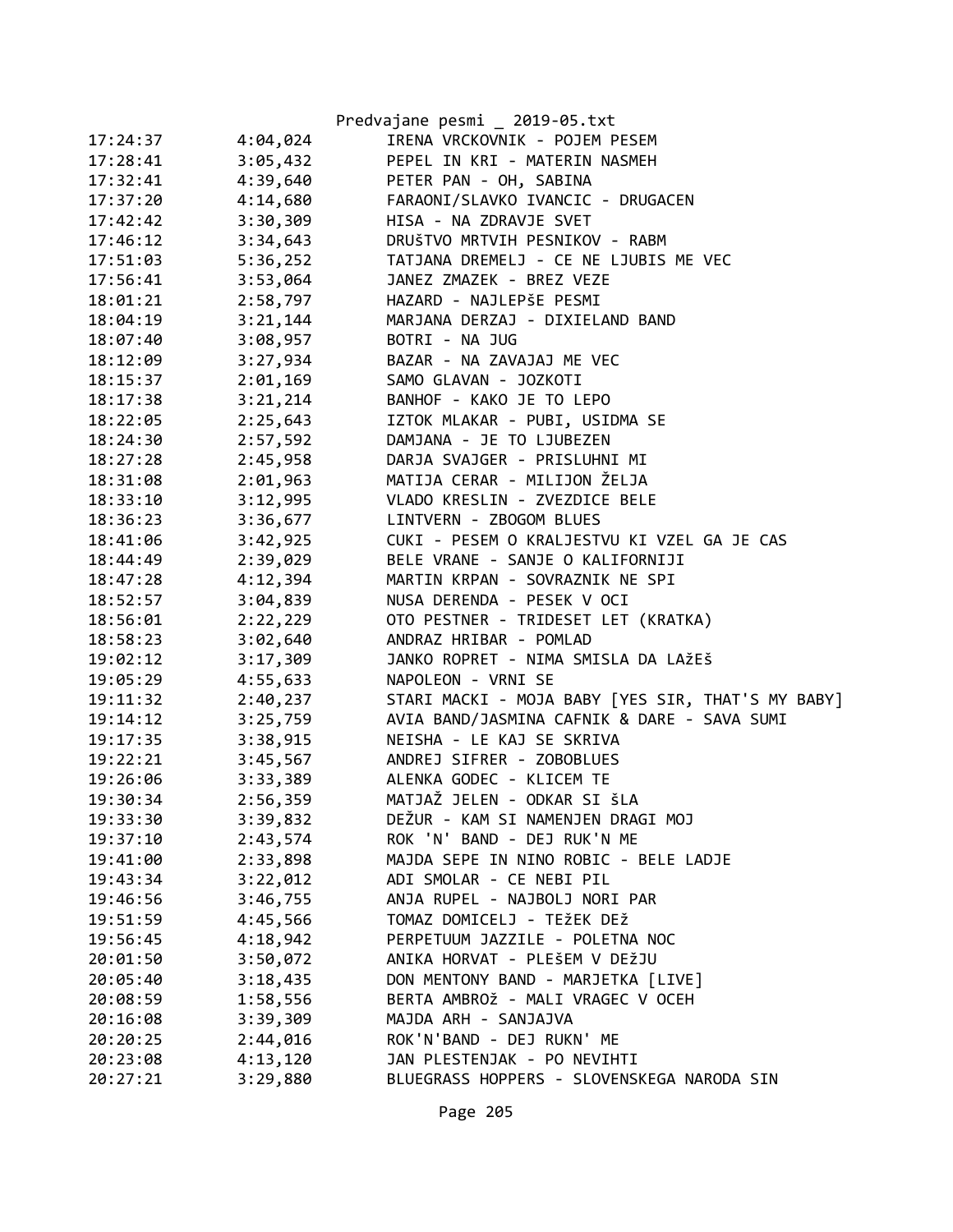|          |          | Predvajane pesmi _ 2019-05.txt              |
|----------|----------|---------------------------------------------|
| 20:31:57 | 3:17,556 | SUNNY ORCHESTRA - GROBAR                    |
| 20:35:15 | 2:47,320 | DELIAL - ZVON LJUBEZNI                      |
| 20:38:02 | 2:14,836 | JOŽICA SVETE - SONCE SIJE NA PORTOROZ       |
| 20:44:00 | 3:42,034 | VILI RESNIK/MARTA ZORE - VSE KAR SVA BILA   |
| 20:47:41 | 2:36,683 | BABALOO BAND - MOJE SRCE                    |
| 20:50:59 | 2:52,460 | NECA FALK - TAKO DEKLE                      |
| 20:53:52 | 3:10,933 | PANDA - LINO                                |
| 20:57:04 | 3:10,053 | ALEKSANDER MEZEK - OSAMLJENA SENCA          |
| 21:01:09 | 3:49,569 | DON SERGIO - SPOMIN NA LJUBEZEN             |
| 21:04:58 | 3:14,719 | GU-GU - MANGO BANANA                        |
| 21:08:12 | 3:14,977 | TOMAZ PENGOV - CRNA PEGA CEZ OCI            |
| 21:14:20 | 2:24,073 | MAJDA SEPE - PRELEPA SI BELA LJUBLJANA      |
| 21:16:44 | 4:11,601 | FOLKROLA - FRANCI KORAJŽA                   |
| 21:21:33 | 3:37,265 | KATRINAS - LETIM                            |
| 21:25:10 | 3:30,290 | KINGSTON - 3 PRSTE TEKILE                   |
| 21:28:40 | 2:08,529 | GAUDEAMUS - KO BOŠ PRIŠLA NA BLED           |
| 21:32:06 | 3:55,047 | KOMET - ANA                                 |
| 21:36:00 | 2:59,088 | MAJA KEUC - VANILIJA                        |
| 21:38:59 | 2:33,867 | DOCA MAROLT - ZIVLJENJE JE LEPO             |
| 21:45:27 | 3:12,961 | MILAN PECOVNIK PIDZI - LE V SANJAH SI TU    |
| 21:48:40 | 3:25,814 | MALI OGLASI BAND - VROCA KRI                |
| 21:52:47 | 3:50,874 | GAL GJURIN IN TEMNA GODBA - MILE OCI        |
| 21:56:37 | 3:36,043 | MANOUCHE - BI ŠLA NAPREJ                    |
| 22:01:20 | 3:20,813 | FLIRRT - V VAKUUMU                          |
| 22:04:40 | 4:13,916 | DAMJANA IN HOT HOT HOT - CE BI MI SRCE DAL  |
| 22:08:54 | 3:38,527 | NATASA & ZIBELNIK - PRIZNAJ DA NI LAHKO     |
| 22:16:26 | 3:01,155 | PEPEL IN KRI - EVROPA 92                    |
| 22:20:04 | 2:33,049 | STANE MANCINI - VOLNENI SAL                 |
| 22:22:37 | 3:19,540 | SLAVKO IVANCIC - TISTO KAR OSTANE           |
| 22:25:56 | 3:39,609 | NIKKA - SKRIVNOST (RADIO EDIT)              |
| 22:30:30 | 4:04,863 | DAN D - POCASI                              |
| 22:34:35 | 2:43,678 | KALAMARI - WWW                              |
| 22:37:19 | 3:34,842 | CALIFORNIA/MZ HEKTOR - STARA BARKA          |
| 22:43:29 | 4:05,628 | ALEX VOLASKO - KRATEK DIH                   |
| 22:47:34 | 2:10,996 | MARJANA DERZAJ - JANEZ                      |
| 22:50:27 | 3:35,448 | MARTINA SRAJ - HOCEM NAZAJ                  |
| 22:54:02 | 3:20,486 | REGINA - BODI TU                            |
| 22:57:22 | 4:00,055 | HAZARD - ANDREJA                            |
| 23:02:39 | 6:25,749 | IZTOK MLAKAR - IVO BALILA                   |
| 23:13:22 | 3:28,096 | GINO - DAN BREZ SKRBI                       |
| 23:16:49 | 2:44,018 | BOTRI - NA ZABAVI                           |
| 23:20:11 | 4:02,204 | SKUPINA FONEM - POLETNA ROMANCA             |
| 23:24:13 | 4:21,464 | BAZAR - SI ŠE JEZNA NAME                    |
| 23:28:34 | 3:30,013 | MIHA MERLAK - RANJENO SRCE                  |
| 23:32:45 | 4:50,922 | AVTOMOBILI - HVALA ZA PISMA                 |
| 23:37:36 | 3:00,980 | DAMJANA GOLAVSEK - NASMEH                   |
| 23:45:05 | 4:57,469 | SAMO GLAVAN - ZGODOVINA OBSTOJA             |
| 23:50:03 | 2:47,690 | HAMO & TRIBUTE 2 LOVE - GREMO SE IGRAT BOGA |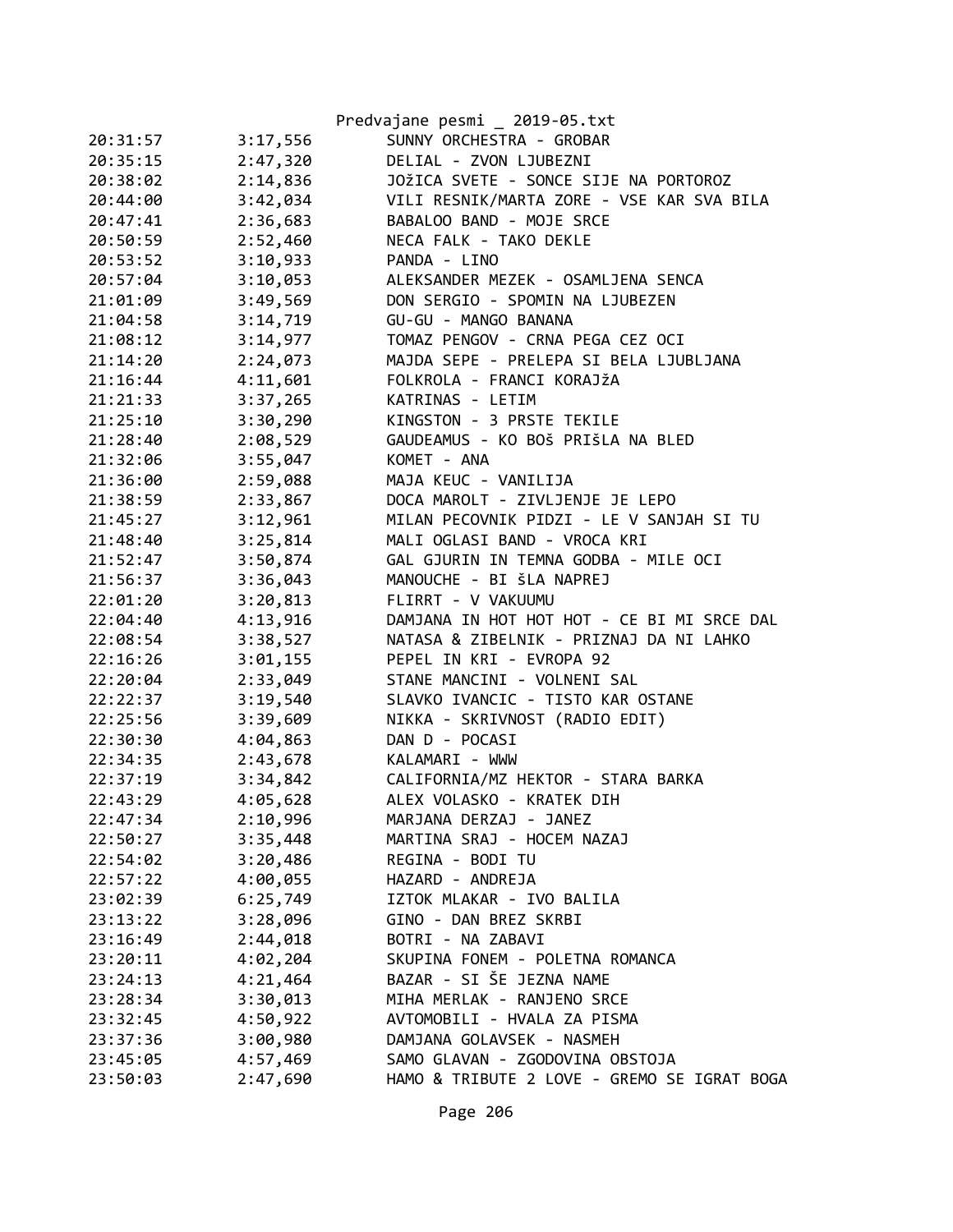|          |          | Predvajane pesmi 2019-05.txt       |
|----------|----------|------------------------------------|
| 23:52:50 | 3:23,642 | KARMEN STAVEC - ENA SOLZICA        |
| 23:56:14 | 3:00,311 | ULA LOZAR - NISI SAM (SLO TEXT)    |
| 23:59:14 | 3:36.004 | MOULIN ROUGE - TI SI MOJ BOMBONCEK |

| $0:02:49$ 3:37,762   | ADI SMOLAR - NAŠ SVET SE PA VRTI                     |
|----------------------|------------------------------------------------------|
| $0:06:27$ 3:29,076   | MONIKA BAJUK - POGLEJ V NEBO                         |
| $0:09:56$ 3:08,115   | KALAMARI - JAZ SEM THE BEST                          |
| $0:13:04$ 3:04,729   | DON MENTONY BAND - ZDEJ S'M PA MIŠKO                 |
| $0:16:08$ 2:59,078   | BABALOO BAND - NOCEM PESEM                           |
| $0:19:07$ 1:58,056   | MARJETKA RAMSAK - SRECA NA VRVICI                    |
| $0:21:02$ 3:14,766   | KARMEN STAVEC - VZEMI MOJO DLAN                      |
| $0:24:17$ 3:13,876   | GINO - BODI TU                                       |
| 0:27:303:00,001      | NUDE - SI'Z D BES                                    |
| $0:30:24$ 3:22,652   | DARJA SVAJGER - OTOK LJUBEZNI                        |
| 0:33:47 3:05,070     | LIDIJA KODRIC - PRIDI ZA MOJ ROJSTNI DAN             |
| $0:36:51$ 3:32,996   | ALENKA GODEC/PERPETUUM JAZZILE - MESTO SANJ          |
| $0:40:23$ 2:37,992   | MAJDA SEPE - LJUBLJANSKE ULICE                       |
| 0:43:004:34,161      | ANJA RUPEL - RADA IMAM                               |
| $0:47:34$ 3:45,638   | DITKA HABERL - SAMO NASMEH JE BOLJ GRENAK            |
| $0:51:19$ 3:27,017   | BLUEGRASS HOPPERS - STARI PIJANCEK                   |
| $0:54:46$ 3:19,681   | SUNNY ORCHESTRA - AFRO ŽUR                           |
| $0:58:05$ 3:58,647   | SOULGREG - PROSIM VRNI SE (NISI ŽENSKA ZAME-PART II) |
| $1:02:04$ 3:16,138   | SIMONA VODOPIVEC - DIVJI KONJI                       |
| 1:05:20 3:37,582     | FOLKROLA - DOBRO JUTRO MADAME                        |
| $1:08:57$ 3:04,009   | CUKI - SRECA ME JE ZAPUSTILA                         |
| $1:12:01$ $3:33,222$ | STEREOTIPI - LJUBI ME                                |
| $1:15:31$ $3:23,553$ | BILBI - KOT SVA BILA                                 |
| 1:18:54 3:05,049     | AVTOMOBILI - LJUBEZEN NE STANUJE TU                  |
| 1:21:57 5:27,632     | IZTOK MLAKAR - STEFANA IN BERTOLIN                   |
| 1:27:24 4:32,057     | GU-GU - LJUBIL BI SE                                 |
| 1:31:56 3:22,571     | JAN PLESTENJAK - PRAVE KARTE                         |
| 1:35:18 3:51,001     | ANDREJ SIFRER - OSTANI Z NAMI                        |
| 1:39:00 2:54,017     | IVO MOJZER - POLNOCNI KAVBOJ                         |
| 1:41:54 3:13,426     | NINA PUSLAR - SLADOLED Z VESOLJEM PROSIM             |
| 1:45:07 2:39,983     | MARJANA DERZAJ - VALETA                              |
| 1:47:47 3:26,010     | ROK'N'BAND - OSTANI SE MINUTO                        |
| $1:51:11$ $4:00,480$ | AVIA BAND - KO BI JI MISLI BRAL                      |
| 1:55:11 4:08,018     | AURORA - SVOJE DUSE POET                             |
| 1:59:19 2:37,016     | FELIKS LANGUS - LJUBEZEN NA DALJAVO                  |
| 2:01:56 3:51,242     | HALO - ANITA NI NIKOLI                               |
| 2:05:47 3:54,507     | GUSTI/POLONA KASAL - MINE LETO                       |
| 2:09:37 3:51,035     | 2B - FIGURE V SKATLAH                                |
| 2:13:28 2:40,460     | ANABEL - OB KAVI                                     |
| 2:16:09 4:01,605     | DAMJANA - SOLZE                                      |
| 2:20:10 3:34,878     | PEPEL IN KRI - DAN LJUBEZNI                          |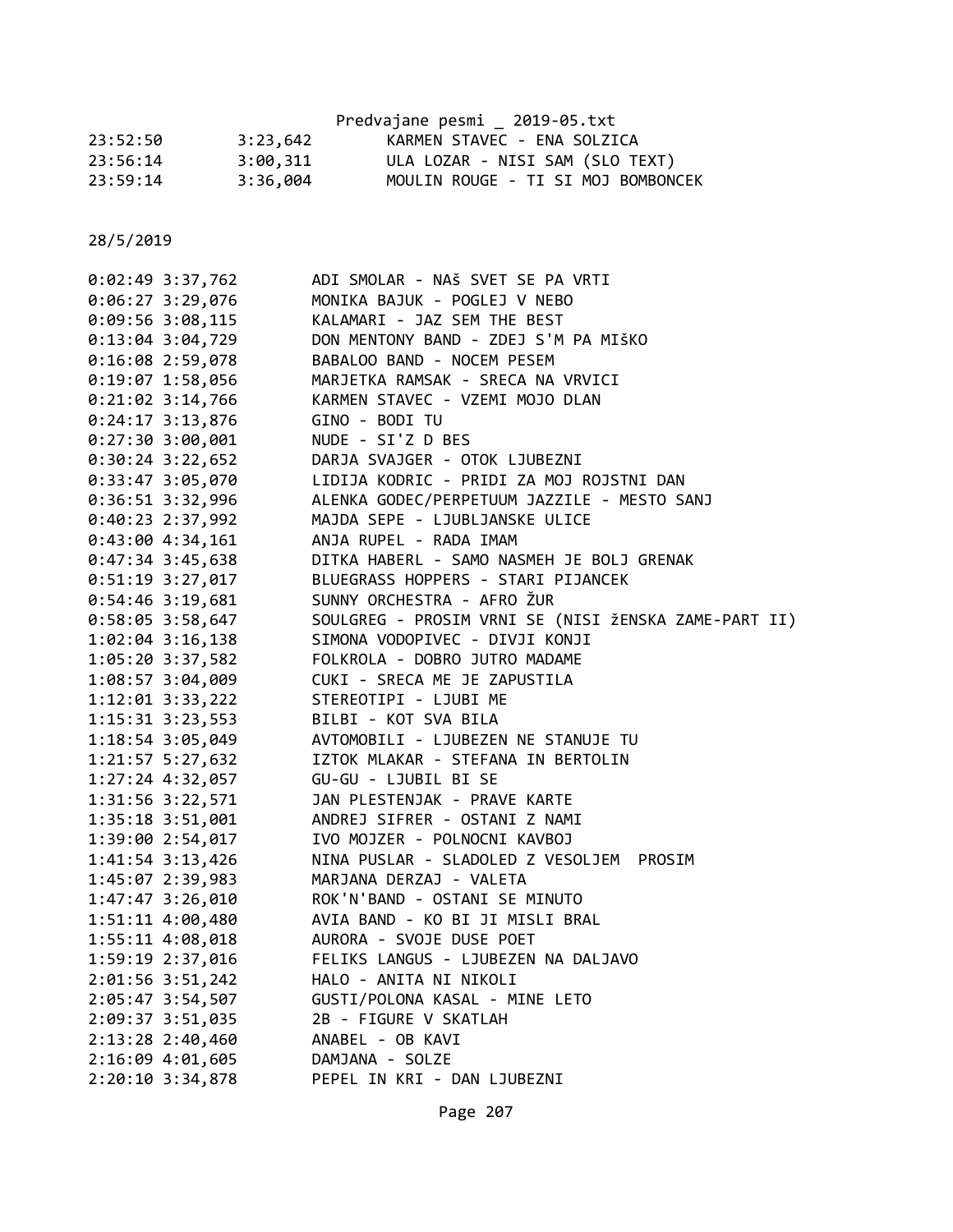|                        | Predvajane pesmi _ 2019-05.txt                      |
|------------------------|-----------------------------------------------------|
| 2:23:44 2:28,870       | ALEKSANDER MEZEK - DAN ZA DNEM                      |
| $2:26:12$ 3:16,777     | FARAONI - SLAVOSPEV                                 |
| 2:29:29 3:29,352       | FLIRRT - V TVOJEM TELESU                            |
| 2:32:58 3:28,989       | NUSA DERENDA - KOT DA JE PRVIC                      |
| 2:36:27 3:15,490       | FRENK NOVA - KO TE NI                               |
| 2:39:42 4:25,988       | TATJANA MIHELJ - SVET V ZNAMENJU SRCA               |
| 2:44:08 3:35,994       | MARTA ZORE - POVEJ MI ZAKAJ                         |
| 2:47:44 3:02,203       | BOTRI - UGASN' ME                                   |
| 2:50:46 3:35,989       | FLIRT - KO JE NI                                    |
| 2:54:21 3:39,041       | DANILO KOCJANCIC & MEF - TA MOSKA                   |
| 2:58:00 3:53,993       | LEELOOJAMAIS - NE ZAMERI MI                         |
| 3:01:50 4:08,131       | KATRINAS - V RITMU SANJ                             |
| 3:05:58 2:56,822       | BOZIDAR WOLFGANG WOLF - O NE CHERIE                 |
| 3:08:55 3:15,780       | NULA KELVINA - KAKO NAJ TE POGRESAM                 |
| 3:12:10 4:48,504       | PAPIR - LEPO MI JE S TEBOJ                          |
| $3:16:59$ $3:18,015$   | NATASA & ZIBELNIK - LUNA ME NOSI                    |
|                        | ZAN SERCIC - KAJ PA MIDVA                           |
| $3:20:16$ $3:54$ , 151 |                                                     |
| 3:24:10 2:59,882       | AYNEE - NAJLEPŠI DAN                                |
| $3:27:10$ 2:55,619     | NEZA BRACUN - MOJ REFREN                            |
| 3:30:06 3:16,992       | BELE VRANE - BREZ BESED                             |
| 3:33:22 3:24,605       | KINGSTON - REPUBLIKA BANANA                         |
| 3:36:45 3:45,766       | NINA PUSLAR FEAT. STISKI KVARTET - VSE KAR RECES MI |
| 3:40:31 3:33,907       | HAZARD - NENA                                       |
| 3:44:05 2:59,590       | ANDRAZ HRIBAR - ZASPALA SI                          |
| 3:47:04 4:18,884       | PANDA - SAMA PROTI VSEM                             |
| 3:51:23 2:48,033       | DITKA HABERI - MLADE OCI                            |
| $3:54:10$ $3:50,360$   | NAPOLEON - BODI MOJA                                |
| 3:58:00 3:28,984       | GORAZD LAMPE - TRAVNIK IN DREVO                     |
| 4:01:29 2:22,256       | MESTNI POSTOPACI - ELEKTRIK SONJA                   |
| 4:03:51 3:17,264       | DON JUAN - JULIJA                                   |
| 4:07:08 3:45,206       | LAVENDER - DAN SE PREBUJA                           |
| 4:10:53 3:11,782       | POP DESIGN - ZATE                                   |
| 4:14:05 4:02,804       | MAJDA ARH - NORI DAN                                |
| 4:18:07 3:38,339       | SOPRANOS - POD ZVEZDAMI                             |
| 4:21:45 4:01,998       | MATEVZ SALEHAR HAMO - PRIHAJAS                      |
| 4:25:47 3:19,967       | VILI RESNIK - DELAJ MI TO                           |
| 4:29:05 3:28,729       | ADI SMOLAR - NEPRILAGOJEN                           |
| 4:32:33 3:26,005       | POLONA - PODNEVI MANJ BOLI                          |
| 4:35:59 3:40,010       | DAMJANA IN HOT HOT HOT - LJUBIM NORO                |
| 4:39:39 3:53,797       | DON MENTONY BAND - A STEKAS                         |
| 4:43:32 3:24,065       | TOMAZ DOMICELJ - SI-SI-SIMONA                       |
| 4:46:56 3:18,302       | ANDREJ SIFRER & TINA - TAKI LJUDJE                  |
| 4:50:14 3:03,065       | DADI DAZ - KRALJICA SRCA                            |
| 4:53:17 4:43,812       | ZABJAK TRIO - KURTIZANA                             |
| 4:58:01 3:28,847       | BOSTJAN KOROSEC - KJE JE TISTA TRAVA                |
| 5:02:16 3:12,744       | OPTIMISTI - SANJE                                   |
| 5:05:29 3:14,038       | SONJA GABRSCEK - PILULA ZA SRECO                    |
| 5:08:43 3:40,090       | AVIA BAND - TELESKOP                                |
|                        |                                                     |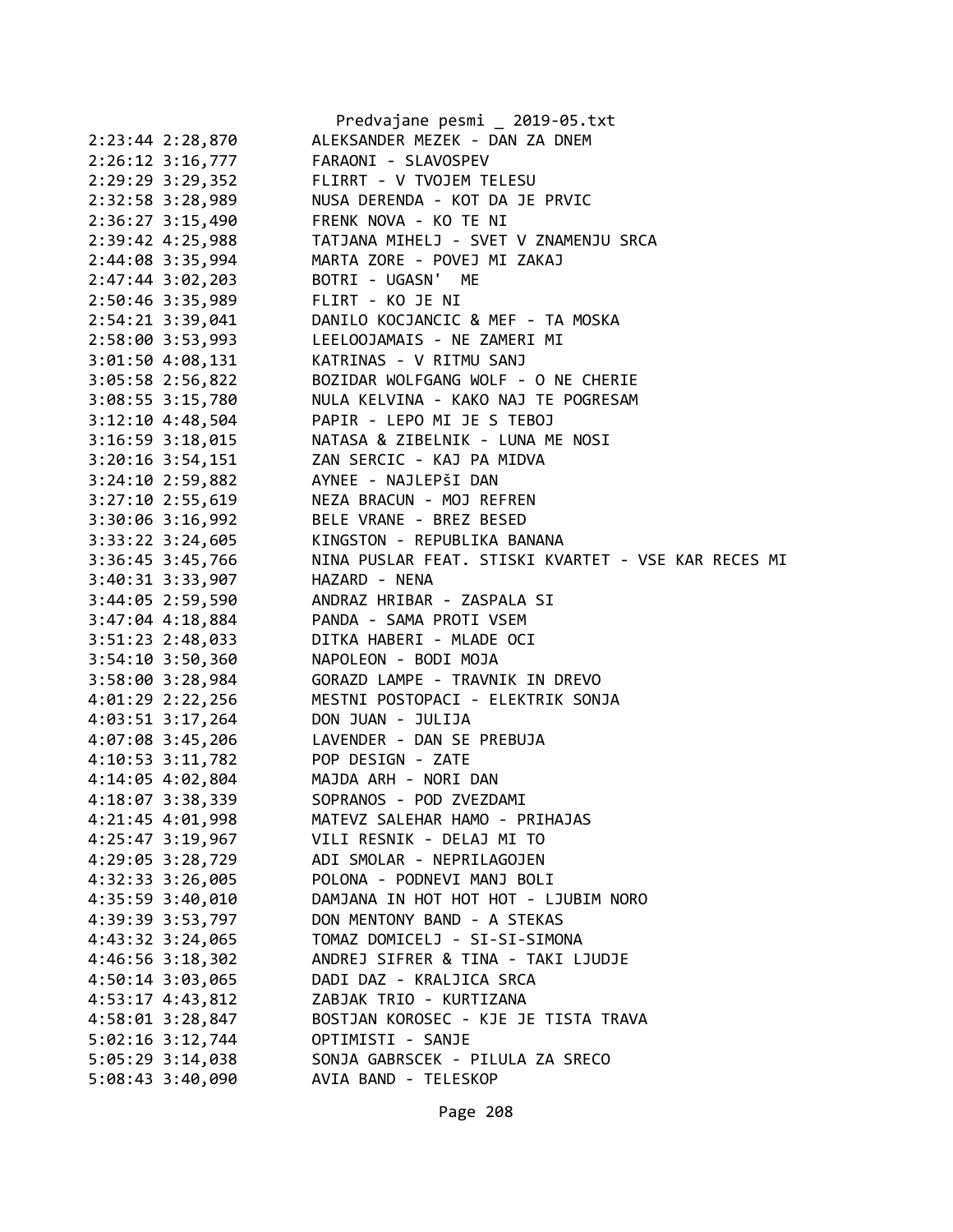|                      | Predvajane pesmi _ 2019-05.txt                      |
|----------------------|-----------------------------------------------------|
| 5:13:13 2:45,990     | JOZE KOBLAR - VSE BI ZATE DAL                       |
| 5:15:58 4:20,107     | ANDREJ SIFRER - GORSKA ROŽA                         |
| 5:21:25 2:55,019     | STANE MANCINI - PRIDES KAKOR VETER                  |
| 5:24:20 3:59,911     | ALENKA GODEC - JE TO RES LJUBEZEN                   |
| 5:28:20 3:31,888     | ALMA MERKLIN - VSAKA MINUTA                         |
| 5:33:05 4:30,120     | PEPEL IN KRI - SONCE POMLADI                        |
| 5:37:35 4:11,677     | PANDA - DAJ NASMEH MI NAZAJ                         |
| 5:42:36 3:38,456     | BOTRI - PLAZILCI                                    |
| $5:46:14$ 2:50,012   | VICTORY - HOCES ME ALI NOCES ME                     |
| 5:50:16 3:54,971     | VLADO KRESLIN - NEKEGA JUTRA, KO SE ZDANI           |
| 5:54:12 4:04,865     | KINGSTON - IZGUBIVA SE V NOC                        |
| 5:58:11 4:17,736     | ADI SMOLAR - JAZ BI TE                              |
| 6:03:15 4:50,987     | IZTOK MLAKAR - BOZICNA                              |
| 6:08:06 3:55,241     | ALEKSANDER MEZEK - JULIJA                           |
| 6:12:51 3:16,710     | LIDIJA KODRIC - DO GLOBIN PREK VISAV                |
| $6:16:08$ 2:25,960   | BERTA AMBROŽ - JOKALA BOM BREZ SOLZ                 |
| $6:18:34$ $4:01,627$ | DOM ZA SANJE - KRAVE PLAVAJO PO MORJU               |
| 6:23:42 3:47,195     | ANJA RUPEL - NEKAJ UR ZA NOROST                     |
| $6:27:29$ 3:30,018   | DRUSTVO MRTVIH PESNIKOV - 25                        |
| $6:32:10$ $3:07,984$ | TOMAZ DOMICELJ - JAMAJKA                            |
| $6:35:18$ 3:33,015   | AVTOMOBILI - NEZMOTLJIVI                            |
| $6:38:49$ 3:25,917   | NUSA DERENDA - BOGINJA                              |
| 6:43:05 3:38,579     | MONROE - JAZ POTREBUJEM VEC                         |
| $6:46:44$ 2:41,220   | BELE VRANE - MINI MAXI                              |
| $6:50:37$ $3:12,001$ | MAJDA ARH - NE JOCI ZA NJIM SRCE                    |
| 6:53:49 2:55,732     | ANDRAZ HRIBAR - MOJA MOJA                           |
| $6:56:45$ 3:22,395   | COVERLOVER - V SRCE                                 |
| 7:00:54 3:32,842     | OTO PESTNER - MATI BODIVA PRIJATELJA                |
| 7:04:27 4:05,106     | SANK ROCK - KER TE LJUBIM                           |
| 7:08:31 3:07,101     | FARAONI - NE POZABI NIKDAR NAME                     |
| 7:12:28 2:57,919     | CUKI - SA-LA-LA                                     |
| 7:15:25 4:15,966     | SAMO GLAVAN - TUJERODNA INVAZIJA                    |
| 7:20:48 3:32,018     | DON MENTONY BAND - N'KOL SI NAM ODPUSTU             |
| 7:24:20 3:35,398     | MARJANA DERZAJ - BREZA MOJE MLADOSTI                |
| 7:27:55 2:57,333     | ALMA - Z MANO GRES                                  |
| 7:32:05 4:02,451     | AYNEE - SPOMLADI                                    |
| 7:36:08 2:44,015     | SPIN - SUSTARSKI MOST                               |
| 7:38:51 2:26,069     | GU-GU - PAPAGAJA                                    |
| 7:42:07 3:47,045     | AJDA IVSEK & BEST COMPANY - NAJ TE OMAMA NE PREMAMI |
| 7:45:54 3:16,975     | FOLKROLA - HELENA                                   |
| 7:50:24 2:52,281     | EVA BEUS - NAZAJ K MAMI                             |
| 7:53:16 4:10,428     | BAZAR - ZATE                                        |
| 7:57:26 2:56,203     | NINA PUSLAR - BILO LEPO BI                          |
| 8:01:09 3:14,508     | KALAMARI - NISEN KRIV                               |
| 8:04:23 3:43,957     | HISA - SE TE LJUBIM                                 |
| 8:08:07 3:51,646     | NECA FALK - LJUBIMEC MOJ                            |
| 8:12:49 4:13,029     | MIRAN RUDAN - NE ODPUSTI MI                         |
| 8:16:56 3:44,893     | PAPIR - VELIKI KORAK                                |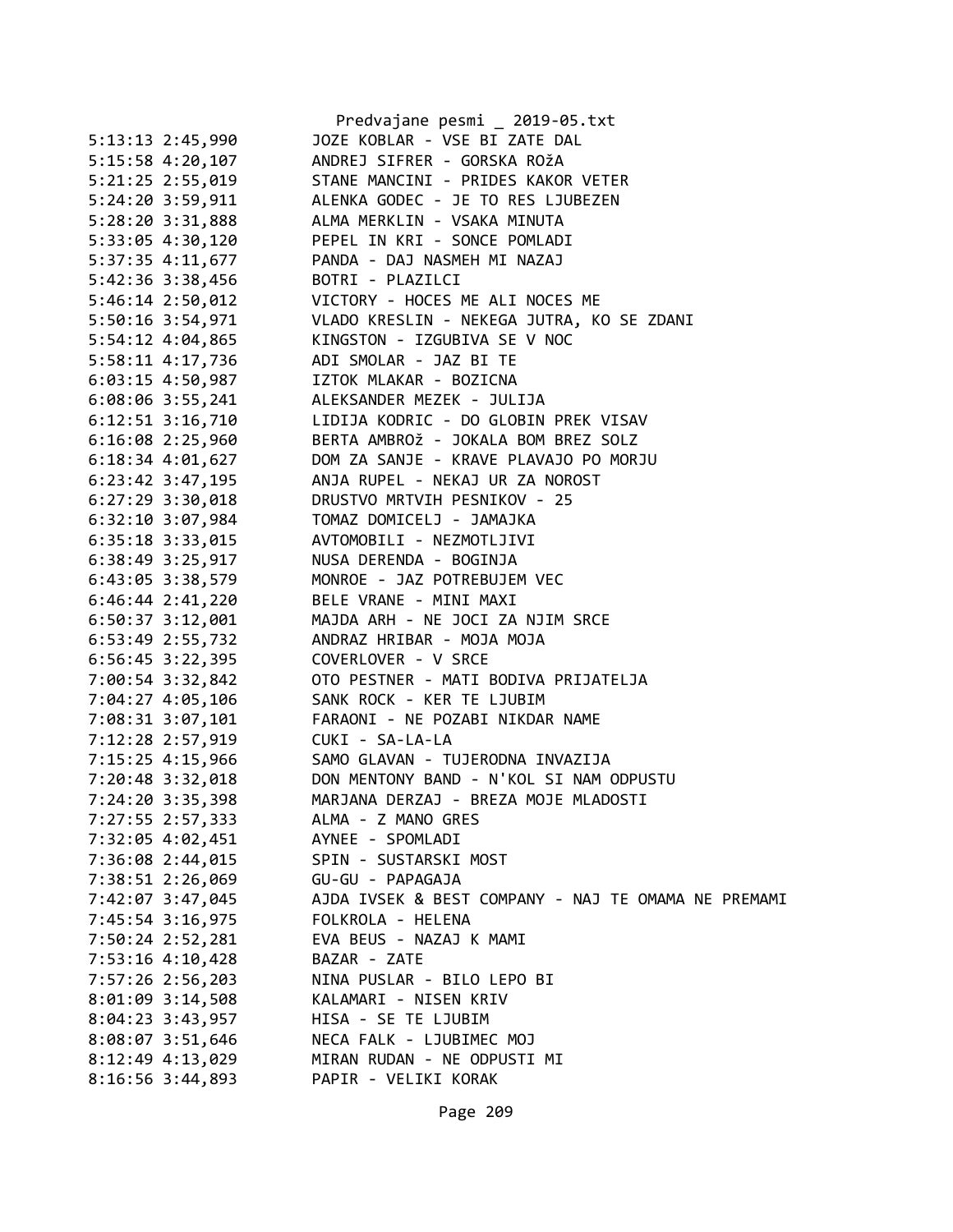|                      |               | Predvajane pesmi _ 2019-05.txt                                                                                          |
|----------------------|---------------|-------------------------------------------------------------------------------------------------------------------------|
| 8:21:47 3:40,007     |               | MARTIN KRPAN - MALI BOGOVI                                                                                              |
| 8:25:27 3:38,755     | HAZARD - NENA |                                                                                                                         |
| 8:29:06 3:07,594     |               | BILBI - LIMONADA                                                                                                        |
| 8:32:13 1:42,532     |               | MAJDA SEPE - ROMANCA                                                                                                    |
| 8:33:55 2:03,987     |               | OTO PESTNER &P.UGRIN BAND - KAKOR MADONNA                                                                               |
| 8:35:59 3:38,111     |               | DARJA SVAJGER - SONCE SI                                                                                                |
| 8:39:37 3:25,992     |               | RITEM PLANET - NEBO JE BREZ OBLACKA                                                                                     |
| 8:43:00 3:22,965     |               | ZABJAK TRIO - BARILOCHE                                                                                                 |
| 8:46:23 2:38,135     |               | DAMJANA - KAJ PA TI                                                                                                     |
| 8:49:01 3:16,179     |               | SELL OUT - SAMOTA                                                                                                       |
| $8:52:17$ 3:18,129   |               | ANIKA HORVAT - HVALA TI                                                                                                 |
| 8:55:36 3:48,639     |               | DAN D - GOOGLE ME                                                                                                       |
| 9:01:26 4:24,742     |               | JAN PLESTENJAK - STAVI NA MOJE SRCE                                                                                     |
| $9:05:50$ $3:12,849$ |               | AGROPOP - ZIVELE SLOVENKE                                                                                               |
| 9:14:06 3:19,820     |               | SELEKCIJA - SPOMIN                                                                                                      |
| 9:17:26 3:24,375     |               | BABALOO BAND - NENAJAVLJEN GOST                                                                                         |
| 9:22:27 3:51,839     |               | DAMJANA GOLAVSEK - MASKARADA                                                                                            |
| 9:26:18 2:24,801     |               | FLIRRT - GREM RADIOEDIT                                                                                                 |
| $9:28:43$ $3:01,755$ |               | MLADI LEVI - ODA IRENI                                                                                                  |
|                      |               |                                                                                                                         |
|                      |               | 9:36:09 4:22,930 MARTA ZORE - POZABIL SI NA VSE                                                                         |
|                      |               | 9:43:21 3:49,035 MZ HEKTOR/CALIFORNIA - MAKSIMALNO DOBER DAN<br>9:47:10 3:15,609 ANDREJ SIFRER - GOZDNI JOŽA            |
|                      |               |                                                                                                                         |
|                      |               | 9:51:44 3:56,021 ROK'N'BAND - LJUBEZNI NAJIN CAS                                                                        |
|                      |               | 9:55:37 3:26,104 SUNNY ORCHESTRA - V NOV KRAJ                                                                           |
| 10:01:04             | 3:04,807      | JANEZ ZMAZEK ZAN - LAHKO NARDIM SE BOLJS                                                                                |
| 10:04:08             |               | 4:31,024 PETER PAN - CAR NOCI                                                                                           |
| 10:08:39             |               | 4:00,991 AVIA BAND - LJUBEZEN NA PRVI POGLED<br>3:28,383 JAN PLESTENJAK & LARA - SOBA 102<br>3:56,656 OBJEM - ODSEL BOM |
| 10:18:04             |               |                                                                                                                         |
| 10:23:09             |               |                                                                                                                         |
| 10:27:05             |               | 4:42,651 LINTVERN - KRAVATA                                                                                             |
| 10:32:45             |               | 2:45,716 KATRINAS - KOT PRAVLJICA                                                                                       |
| 10:35:31             |               | 4:26,950 BLUEGRASS HOPPERS - DRAVSKI MOST                                                                               |
| 10:43:44             | 2:56,999      | LETECI POTEPUHI - KURJA LOJTRA                                                                                          |
| 10:46:38             | 3:25,082      | JELKA CVETEZAR - TOM PILIBI                                                                                             |
| 10:51:22             | 3:26,523      | KINGSTON - PUSTI SONCU V SRCE                                                                                           |
| 10:54:48             | 2:37,321      | ADI SMOLAR - VSE ZA DOBER BIZNIS                                                                                        |
| 10:57:25             | 4:21,069      | SIMONA VODOPIVEC - KO SE ODSELILA BOM                                                                                   |
| 11:03:47             | 3:51,300      | TOMAZ DOMICELJ - BIL JE TAKO PRIKUPNO ZMEDEN                                                                            |
| 11:07:38             | 2:59,934      | MAJA KEUC - VANILIJA                                                                                                    |
| 11:14:31             | 4:02,176      | ANJA RUPEL - SANJAM TE                                                                                                  |
| 11:18:33             | 3:37,031      | IGOR - ZALJUBLJENA                                                                                                      |
| 11:23:47             | 4:13,810      | ALEKSANDER MEZEK - NA DLANI MESTA                                                                                       |
| 11:28:00             | 3:20,586      | IVANKA KRASEVEC - PRESERN - NISEM SANJALA                                                                               |
| 11:32:18             | 3:41,715      | ALENKA GODEC - VSAK JE SAM                                                                                              |
| 11:36:00             | 3:28,980      | ANIKA - ZDAJ KO SI SAMA                                                                                                 |
| 11:42:39             | 3:19,012      | MARJAN NOVINA - LE S TEBOJ MI JE LEPO                                                                                   |
| 11:45:58             | 2:54,373      | KARMEN STAVEC - LJUBIM TE                                                                                               |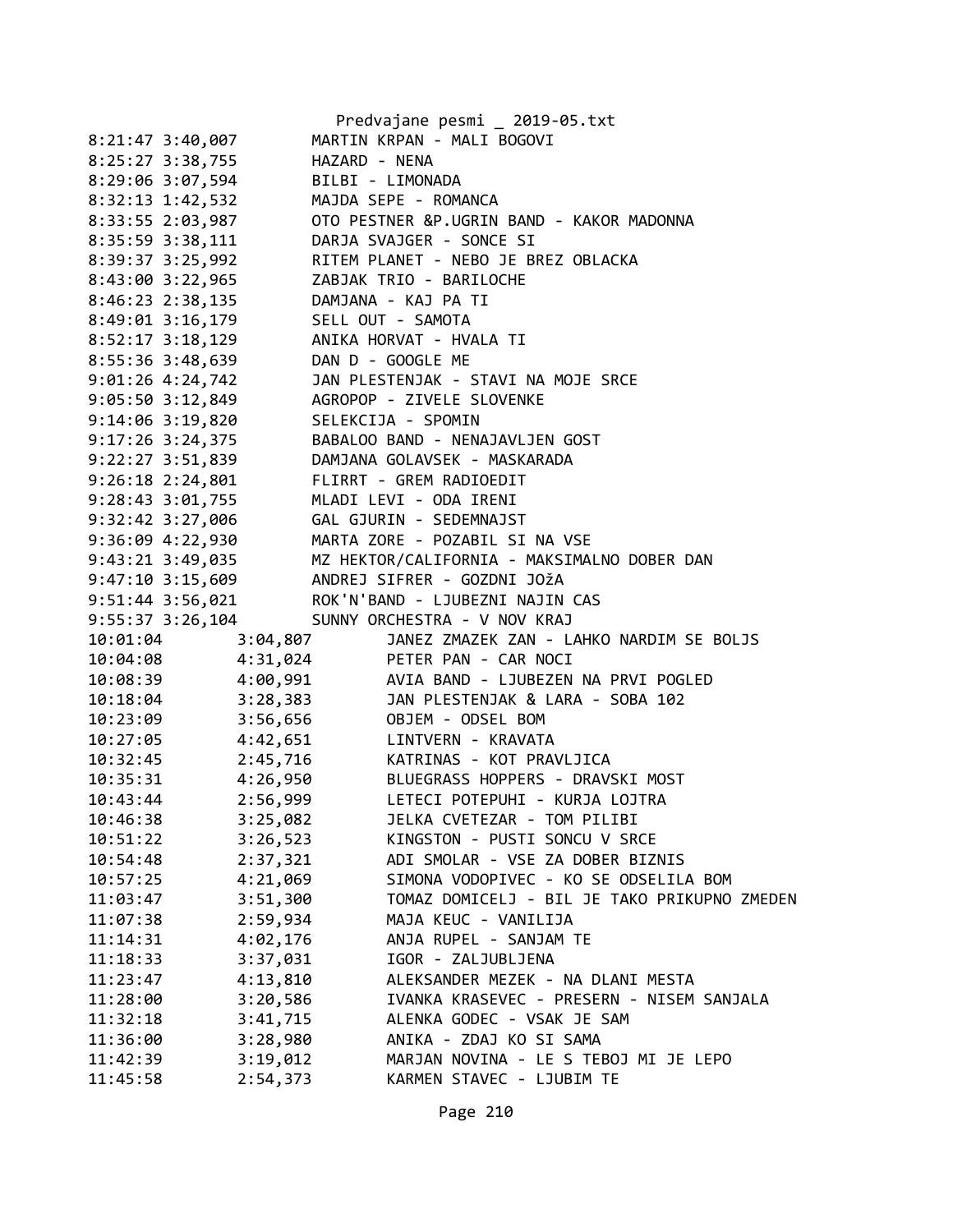|          |          | Predvajane pesmi _ 2019-05.txt                |
|----------|----------|-----------------------------------------------|
| 11:48:52 | 3:37,806 | PANDA - CESNJEV CVET                          |
| 11:53:48 | 3:12,994 | VLADO KRESLIN - ZVEZDICE BELE                 |
| 11:57:03 | 3:20,058 | NINO ROBIC - POSLEDNJA POSTAJA                |
| 12:02:23 | 3:28,797 | ALENKA VIDRIH - PRISLUHNI                     |
| 12:05:52 | 4:15,106 | FOLKROLA - MARUŠKA                            |
| 12:13:27 | 3:25,643 | FRENK NOVA - TIKA TAKA (RADIO EDIT)           |
| 12:16:53 | 3:29,748 | GU-GU - RIBA SMRDI PRI GLAVI                  |
| 12:21:59 | 3:46,825 | DAVID GROM - NAJ PADA ZDAJ DEZ                |
| 12:25:46 | 4:57,751 | DON MENTONY BAND - DAJ POVEJ MI               |
| 12:31:41 | 2:43,053 | JASMINA CAFNIK - TUDI KO TE Z MANO NI         |
| 12:34:24 | 3:56,344 | SAMO GLAVAN - NEGATIVNE POZITIVMOSTI          |
| 12:38:20 | 2:38,707 | ZLATA OGNJANOVIC - NE CAKAJ NA MAJ            |
| 12:45:15 | 3:21,309 | FARAONI - MI LJUDJE SMO KOT MORJE             |
| 12:48:36 | 3:22,893 | MANUELLA - V TVOJEM OGNJU (INFERNO)           |
| 12:53:18 | 4:26,945 | BELE VRANE - NAJ SIJE SONCE                   |
| 12:57:44 | 2:47,616 | MARJANA DERZAJ - BASIN STREET BLUES           |
| 13:01:17 | 2:48,088 | AYNEE - NA MORJE                              |
| 13:04:05 | 3:44,024 | ANDRAZ HRIBAR - OGNJENI OBROC                 |
| 13:07:47 | 4:07,730 | PEPEL IN KRI - DEKLE IZ ZLATE LADJICE         |
| 13:13:22 | 3:44,034 | IRENA VRCKOVNIK - KDAJ SE ZACNE IN KDAJ KONCA |
| 13:17:05 | 3:32,743 | MAJDA SEPE - S TEBOJ                          |
| 13:22:00 | 3:37,810 | ZABJAK TRIO - PISMO                           |
| 13:25:38 | 3:19,164 | DARJA SVAJGER - OB MENI                       |
| 13:28:57 | 4:33,850 | FLIRT - NJENA BALADA (V MENI IN TEBI)         |
| 13:34:42 | 3:42,185 | BAZAR - BARABE                                |
| 13:38:24 | 4:50,980 | DRUSTVO MRTVIH PESNIKOV - TI SI VSE           |
| 13:44:38 | 3:02,603 | DAMJANA - NAJ VSEM LJUDEM SE DOGODI           |
| 13:47:41 | 2:57,047 | CUDEZNA POLJA - BOOGIE DAMA                   |
| 13:51:41 | 3:37,087 | ANIKA HORVAT - VSE SI TI                      |
| 13:55:18 | 3:24,269 | MATJAZ JELEN - BREZ TEBE PADAM                |
| 13:58:42 | 4:32,809 | JANEZ ZMAZEK - ZGODBA O LJUDEH                |
| 14:04:00 | 3:16,054 | BOZIDAR WOLFGANG WOLF - ANGEL VARUH           |
| 14:07:16 | 4:44,930 | IZTOK MLAKAR - PEPI ŽBARADORIJA               |
| 14:13:27 | 3:33,918 | BILBI - PESEM OD VCERAJ                       |
| 14:17:01 | 3:25,394 | BOTRI - OB TEBI SE MI ZROLA                   |
| 14:21:48 | 3:02,027 | VILI RESNIK - NAJ BOGOVI SLISIJO              |
| 14:24:50 | 2:48,018 | HELENA, IRENA, LADO, NINO - VRTILJAK          |
| 14:27:37 | 3:58,870 | IRENA KOHONT - ŠEL SI MIMO                    |
| 14:32:52 | 3:38,900 | KALAMARI - S TABO DRZIM                       |
| 14:36:30 | 3:39,090 | NUDE - PEPELKA (RAD TE IMAM)                  |
| 14:41:36 | 3:03,039 | VANAGO BAND - KADAR SAM SEM V TEMI            |
| 14:44:39 | 2:22,063 | OTO PESTNER - LAHKO VPRAŠANJE                 |
| 14:47:01 | 3:27,204 | BE - OK SI                                    |
| 14:51:31 | 4:31,555 | PAPIR - PERON 9                               |
| 14:56:04 | 2:07,999 | MATIJA CERAR - PESEM ZA DINAR                 |
| 14:58:12 | 2:59,642 | ANDREJ SIFRER - Z GRDO ŽENSKO SPAT            |
| 15:01:56 | 3:08,960 | SLAPOVI & NUSA DERENDA - SKUPAJ NA POTI       |
| 15:05:05 | 4:03,458 | NAPOLEON - MORSKA PTICA                       |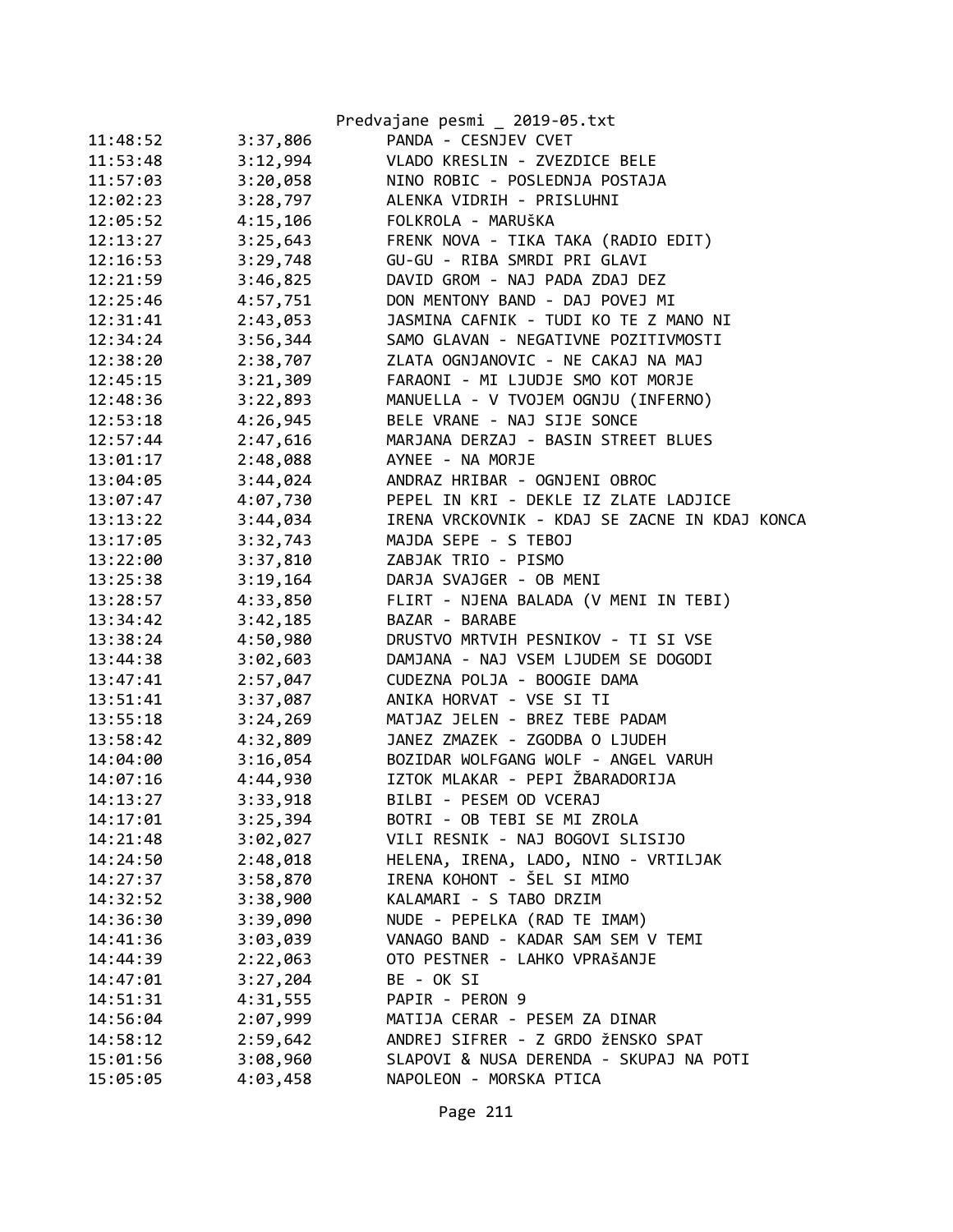|          |          | Predvajane pesmi _ 2019-05.txt              |
|----------|----------|---------------------------------------------|
| 15:10:35 | 3:28,689 | SOPRANOS - PRIVLACNO                        |
| 15:14:04 | 3:10,025 | BRATJE BOSTJANCIC - ZVEZDE PADAJO V NOC     |
| 15:17:14 | 3:58,490 | AVIA BAND - GLEJ                            |
| 15:22:34 | 2:31,978 | SUPERNOVA - DON'S GREM ZURAT                |
| 15:25:06 | 2:54,698 | NECA FALK - DOBRO JUTRO, DOBER DAN          |
| 15:28:00 | 2:53,028 | RDECI DECKI & E.FLISER - NOC ZA ROCK'N'ROLL |
| 15:32:09 | 3:40,808 | KATJA LEVSTIK - ORION                       |
| 15:35:50 | 3:46,604 | NINA PUSLAR - LEPA SI                       |
| 15:41:00 | 2:28,414 | ADI SMOLAR - PO SLUŽBI                      |
| 15:43:28 | 3:00,947 | ROK'N'BAND - AFRIKA RUSIJA                  |
| 15:46:28 | 3:42,815 | TOMAZ DOMICELJ - ZLOBNA ŽENSKA              |
| 15:51:14 | 3:58,884 | ORLEK - NA KUM                              |
| 15:55:13 | 3:08,519 | MARTA ZORE - MIDVA                          |
| 15:58:21 | 3:27,054 | ALEKSANDER MEZEK - DNEVI KOT JE TA          |
| 16:02:32 | 2:50,253 | SKALP - VEM DA LAHKO                        |
| 16:05:22 | 4:08,191 | JAN PLESTENJAK - ZADNJE SLOVO               |
| 16:10:57 | 3:34,530 | DEZUR - MORJE CAKA                          |
| 16:14:31 | 2:58,113 | HAZARD - ZABLODA V MODRIH KAVBOJKAH         |
| 16:17:29 | 2:57,003 | DAMJANA IN HOT HOT HOT - JE TO LJUBEZEN     |
| 16:21:48 | 3:39,825 | ANJA RUPEL - VSE                            |
| 16:25:27 | 1:41,977 | MATEJ KOSIR - Z LJUBEZNIJO                  |
| 16:27:09 | 3:35,842 | CARPE DIEM - ORIGINAL                       |
| 16:32:01 | 2:10,494 | OPTIMISTI - STARI MEDO                      |
| 16:34:12 | 3:05,593 | MERRISA IN FREEWAY - FENOMENALEN DAN        |
| 16:37:17 | 2:49,115 | DEŽUR - HASTA MANANA                        |
| 16:41:33 | 2:57,381 | LARA KADIS - ZDAJ SEM TU                    |
| 16:44:30 | 3:37,092 | HISA - ZAMAN                                |
| 16:48:07 | 3:55,380 | KATJA KOREN - NA SKRIVAJ                    |
| 16:53:05 | 4:15,812 | ALENKA GODEC - POT DO SRCA                  |
| 16:57:21 | 2:11,022 | RAFKO IRGOLIC - DIKSI ZA NOCOJ              |
| 17:00:13 | 4:01,431 | GU-GU - MOJA MALA LUCIJA                    |
| 17:04:15 | 3:40,327 | DADI DAZ - OPOLNOCI                         |
| 17:07:55 | 3:47,902 | AVTOMOBILI - MRAZ                           |
| 17:12:45 | 3:43,673 | TINA OSTERMAN - TRENUTEK (RADIO MASTER)     |
| 17:16:28 | 5:02,106 | PANDA - V POZNIH NOCNIH URAH                |
| 17:22:41 | 4:08,172 | GAL GJURIN - DUSA IN TELO                   |
| 17:26:48 | 4:05,813 | BABILON - VSAK DEL NEBA                     |
| 17:31:51 | 3:42,107 | MAJDA SEPE - PLAZ                           |
| 17:35:33 | 4:01,930 | KINGSTON - LUNA NAD OBALO                   |
| 17:40:34 | 3:22,180 | DON MENTONY BAND - ZMIKAVTI                 |
| 17:43:56 | 3:36,635 | MONIKA PUCELJ - DA BIL BI TI                |
| 17:47:33 | 2:15,955 | BELE VRANE - MI MLADI                       |
| 17:50:51 | 4:12,623 | SANK ROCK - PRAVLJICA O MAVRICNIH LJUDEH    |
| 17:55:04 | 3:06,252 | MANOUCHE - TAMALA                           |
| 17:58:10 | 3:21,015 | MARJAN NOVINA - PUNCA TEBE RAB'M            |
| 18:02:12 | 3:34,497 | PEPEL IN KRI - JEANETTE                     |
| 18:05:46 | 3:33,310 | DREVORED - ZUNAJ JE ZIMA                    |
| 18:10:46 | 3:33,757 | BEPOP - ZAPLESI Z NAMI                      |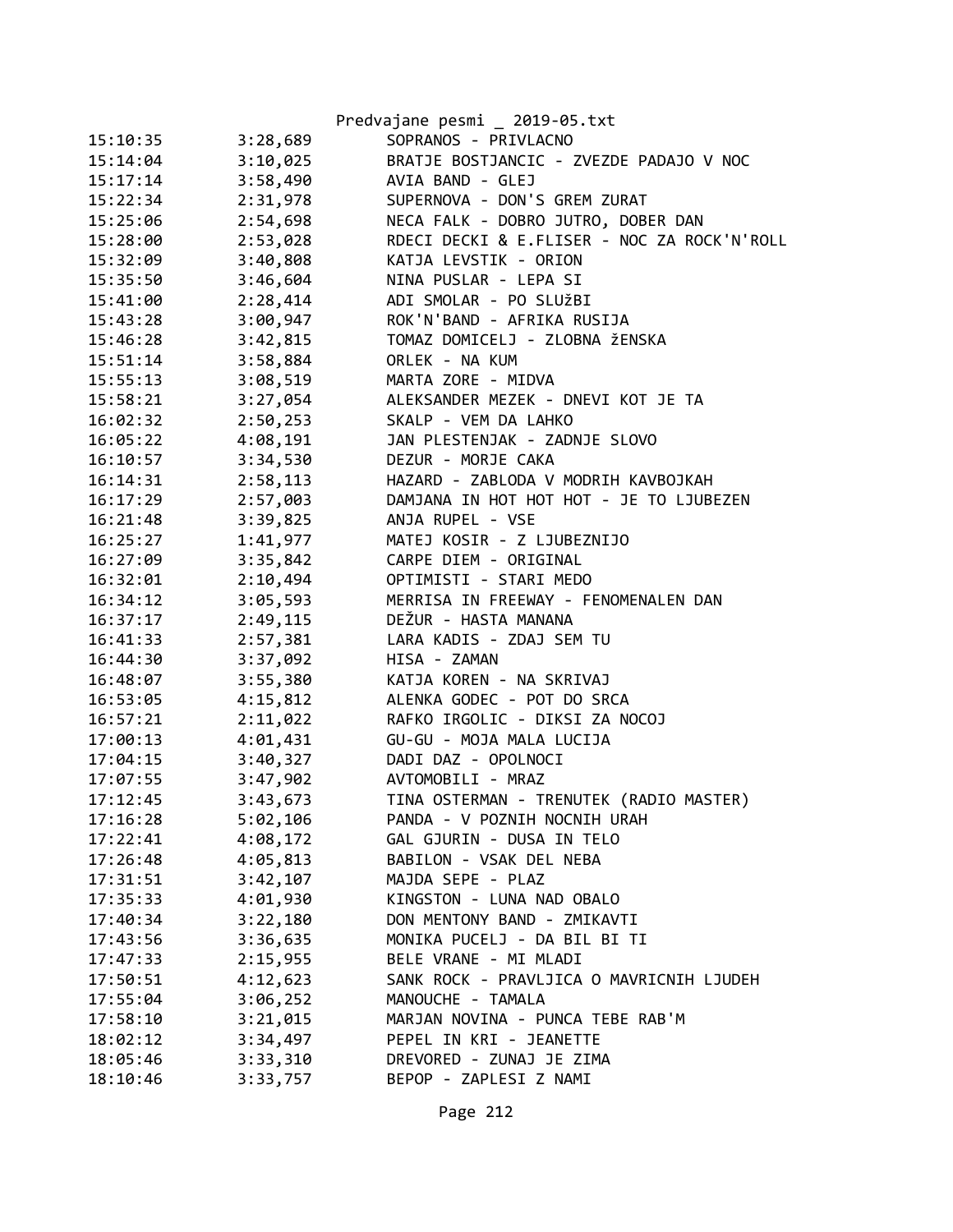|          |          | Predvajane pesmi _ 2019-05.txt            |
|----------|----------|-------------------------------------------|
| 18:14:18 | 3:00,547 | MAJA KEUC - ZMOREM                        |
| 18:17:19 | 4:06,112 | FOLKROLA - MAVRICA                        |
| 18:22:35 | 3:57,509 | EVA BOTO - NA KOZO PISANA                 |
| 18:26:32 | 4:25,353 | VLADO KRESLIN - LILI MARLEN               |
| 18:32:01 | 3:14,034 | AYNEE - ZJUTRAJ                           |
| 18:35:15 | 2:25,629 | METKA ŠTOK - LJUBEZEN NA PRODAJ NI        |
| 18:37:40 | 3:48,047 | SIMONA VODOPIVEC - DOBROJE, DA ZENSKA SEM |
| 18:42:31 | 3:27,041 | MAJDA ARH - KAKOR LED IN OGENJ            |
| 18:45:57 | 3:54,634 | DAVID GROM - EN KLIC STRAN                |
| 18:50:54 | 2:30,114 | ANIKA HORVAT - URA BREZ KAZALCEV          |
| 18:53:24 | 3:59,854 | VICTORY - POLETNE MACKE                   |
| 18:57:23 | 3:46,085 | DAMJANA - LJUBIM VETER                    |
| 19:01:51 | 2:43,998 | IVO MOJZER - NJENE CRNE OCI               |
| 19:04:35 | 3:14,403 | ROK 'N' BAND - MOJA MLADA LJUBICA         |
| 19:07:49 | 3:28,729 | POPSING - VPRASAJ NOCOJ SRCE              |
| 19:12:20 | 2:55,001 | IRENA VRCKOVNIK - REKA LAZI               |
| 19:15:14 | 3:33,358 | CALIFORNIA - STARA BARKA                  |
| 19:18:48 | 3:32,764 | LEA LIKAR - PRIDE TAK DAN                 |
| 19:23:31 | 3:52,437 | NUSA DERENDA - CEZ DVAJSET LET            |
| 19:27:23 | 3:50,783 | MARJANA DERZAJ - MUZIKA                   |
| 19:32:17 | 4:50,327 | IZTOK MLAKAR - VARSE CECA                 |
| 19:37:07 | 2:52,000 | MIRAN RUDAN - CVETJE IN VRTOVI            |
| 19:41:00 | 2:15,036 | STANE MANCINI - TAM, KAMOR GRE VETER SPAT |
| 19:43:15 | 3:26,973 | KALAMARI - SOVRAZIM JUTRA                 |
| 19:46:42 | 3:02,218 | DARJA SVAJGER - SE TISOC LET              |
| 19:50:47 | 3:38,396 | DWON - NACIN KVARTA                       |
| 19:54:25 | 3:00,869 | ANDREJ SIFRER - TO SE GOVORI              |
| 19:57:25 | 3:49,068 | BOZIDAR WOLFGANG WOLF - PRIZNAJ           |
| 20:01:56 | 3:27,804 | PAPIR - NACIN                             |
| 20:05:24 | 4:14,857 | ESKOBARS - ILUZIJA                        |
| 20:14:42 | 3:15,855 | SAMO GLAVAN - SMRDECA                     |
| 20:17:58 | 3:24,799 | ZABJAK TRIO - MORALITETA                  |
| 20:22:07 | 3:35,380 | BOTRI - VRTILJAK                          |
| 20:25:42 | 3:25,127 | FARAONI - PUSTI ME                        |
| 20:30:17 | 3:08,191 | NEISHA - TISTE LEPE DNI                   |
| 20:33:25 | 3:40,496 | AVIA BAND - GRAJSKA DAMA                  |
| 20:37:06 | 2:39,029 | CUKI - AVTOSTOP                           |
| 20:42:34 | 3:10,915 | REGINA - LJUBEZEN BEZI                    |
| 20:45:45 | 2:37,444 | ELDA VILER - KDO SI, NE VEM               |
| 20:48:22 | 3:10,487 | SUNDR BAND - BICIKL                       |
| 20:52:02 | 3:59,377 | ANJA RUPEL - NE POZABI ME                 |
| 20:56:02 | 3:39,777 | SLAVKO IVANCIC - CRN DEZ                  |
| 21:00:43 | 2:53,660 | TOMAZ DOMICELJ - KAMIONAR                 |
| 21:03:36 | 2:57,088 | MARKO JURCA - POVEJ MU                    |
| 21:06:33 | 3:34,935 | MARTA ZORE - POVEJ MI ZAKAJ               |
| 21:15:32 | 3:20,044 | PRIZMA - POGUM                            |
| 21:18:50 | 3:21,150 | BAZAR - AMERIKA                           |
| 21:22:55 | 3:21,039 | ANDRAZ HRIBAR - SE VEDNO SI MI VSEC       |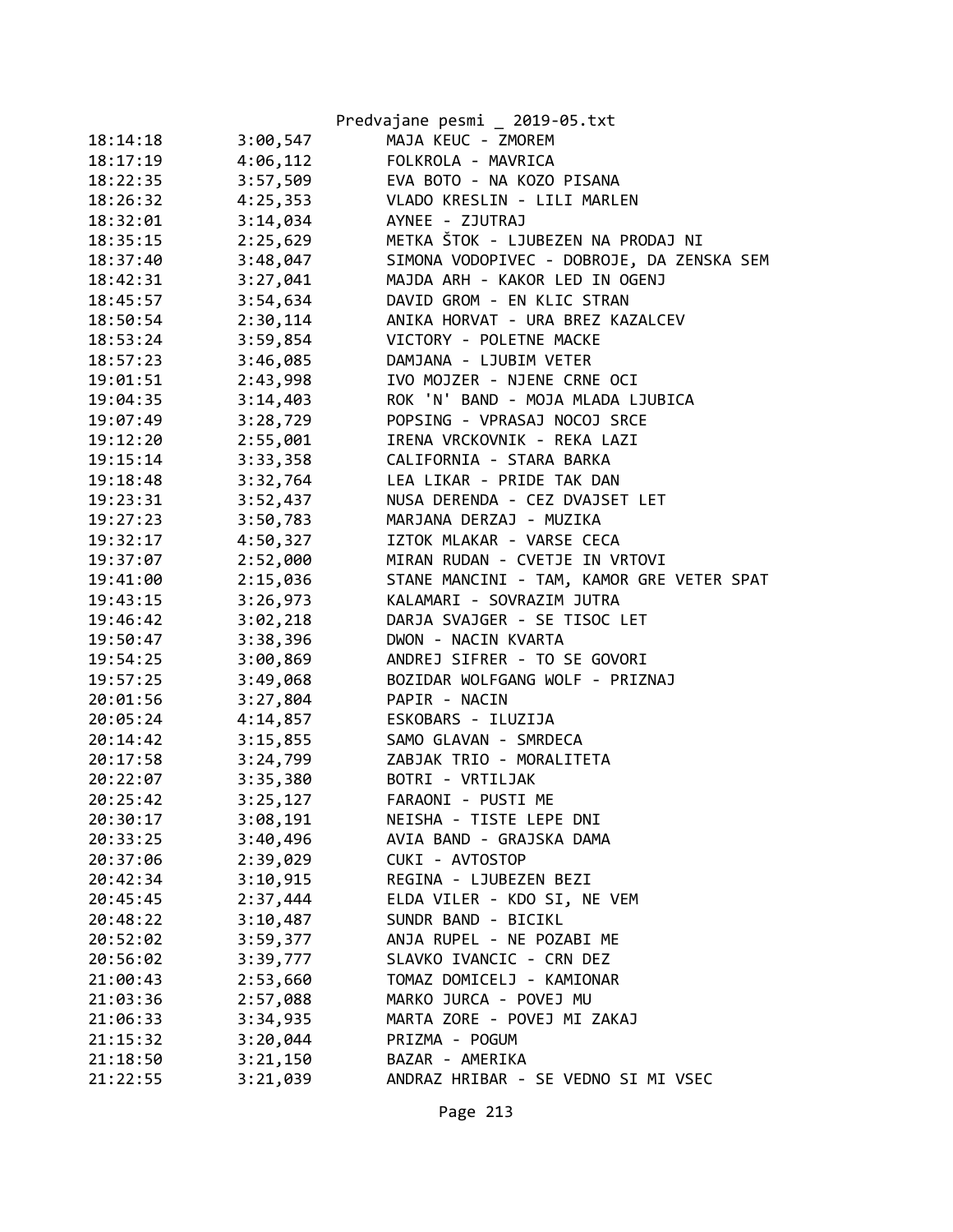|          |          | Predvajane pesmi _ 2019-05.txt                |
|----------|----------|-----------------------------------------------|
| 21:26:16 | 3:28,461 | SUNNY ORCHESTRA - TAT ZMIKAVT                 |
| 21:30:46 | 4:36,589 | NE ME JUGAT - JUTRO                           |
| 21:35:23 | 2:06,082 | NECA FALK - BALADA                            |
| 21:37:29 | 3:08,662 | SABINA - NE BOVA PAR                          |
| 21:44:23 | 3:26,601 | ADI SMOLAR - KO SEM BIL MLAD, SEM BIL TRAPAST |
| 21:47:50 | 3:23,772 | NUDE - ROLA                                   |
| 21:51:43 | 4:12,007 | ANKA COP - VSAK TVOJ TRENUTEK                 |
| 21:55:55 | 3:22,311 | BERTA AMBROŽ - PISES MI                       |
| 22:00:27 | 4:09,310 | MASA - A ME MAS MALO RAD                      |
| 22:04:36 | 2:44,724 | BABALOO BAND - KRALJ SVETA                    |
| 22:07:21 | 3:46,007 | FOXY TEENS - NAJ PADA ZDAJ DEZ                |
| 22:14:57 | 4:01,006 | HAZARD - ANDREJA                              |
| 22:18:58 | 4:37,591 | FRENK NOVA - TIKA TAKA                        |
| 22:24:20 | 3:26,352 | ALENKA GODEC - LJUBIM TO LJUBEZEN             |
| 22:27:46 | 3:21,560 | LIDIJA KODRIC - PO TIHO                       |
| 22:32:11 | 3:24,499 | ROK'N'BAND - PAZI                             |
| 22:35:35 | 2:52,822 | TRISTAN - POLETJE SE POSLAVLJA                |
| 22:38:28 | 3:46,172 | DON MENTONY BAND - SPET DOMA                  |
| 22:45:24 | 2:56,650 | CHATEAU - ZARADI TEBE                         |
| 22:48:20 | 3:01,421 | ALEKSANDER MEZEK - SIVA POT                   |
| 22:51:51 | 2:58,026 | JAKA SVOLJSAK - Z VLAKOM NA MORJE             |
| 22:54:49 | 3:33,598 | KATRINAS - FUNKY BEAT                         |
| 22:58:22 | 4:59,047 | ALENKA VIDRIH - ZAVESA                        |
| 23:04:24 | 3:07,814 | BELE VRANE - LETALOVLAK                       |
| 23:07:31 | 3:31,359 | POLONA FURLAN - TAKA KOT SEM                  |
| 23:14:23 | 2:42,063 | METKA ŠTOK - KO BOM 64                        |
| 23:17:05 | 2:55,510 | BETI JURKOVIC - ZVIZGA                        |
| 23:20:45 | 4:29,615 | JANEZ ZMAZEK - DOST JE BLO BESED              |
| 23:25:14 | 2:56,004 | BLUEGRASS HOPPERS - IRENA, LAHKO NOC          |
| 23:28:10 | 3:54,892 | MATJAZ JELEN - VSE SE V PRAVO SMER VRTI       |
| 23:32:34 | 2:48,754 | MAJDA ARH - POŠLJI MU VETER POZDRAV           |
| 23:35:23 | 3:52,061 | DAN D - JUTRANJA (ORIGINAL)                   |
| 23:43:30 | 3:22,102 | PEPEL IN KRI - NAJ BO BABY                    |
| 23:46:52 | 2:57,863 | LETECI POTEPUHI - KO TI VSE NAROBE GRE        |
| 23:49:50 | 3:34,484 | FOLKROLA - DANES                              |
| 23:53:24 | 3:49,025 | ANIKA - PREDALA SE NE BOM                     |
| 23:57:11 | 3:02,669 | BOJANA GLATZ - ON ME NI                       |

| $0:00:13$ 2:55,017 | OTO PESTNER - SNEG JE POVSOD      |
|--------------------|-----------------------------------|
| $0:03:08$ 4:09,315 | DON MENTONY BAND - NEKAM BOM ŠEL  |
| $0:07:17$ 4:10,205 | CALIFORNIA - RECI DA SI NORA NAME |
| $0:11:27$ 3:58,245 | NUDE - BOLJSI JUTRI               |
| $0:15:25$ 3:47,715 | ALENKA GODEC - TVOJA              |
| $0:19:12$ 3:35,944 | BAZAR - FEHTARJI                  |
| $0:22:48$ 2:11,976 | ANDREJ SIFRER - MOJE MISKE        |
|                    |                                   |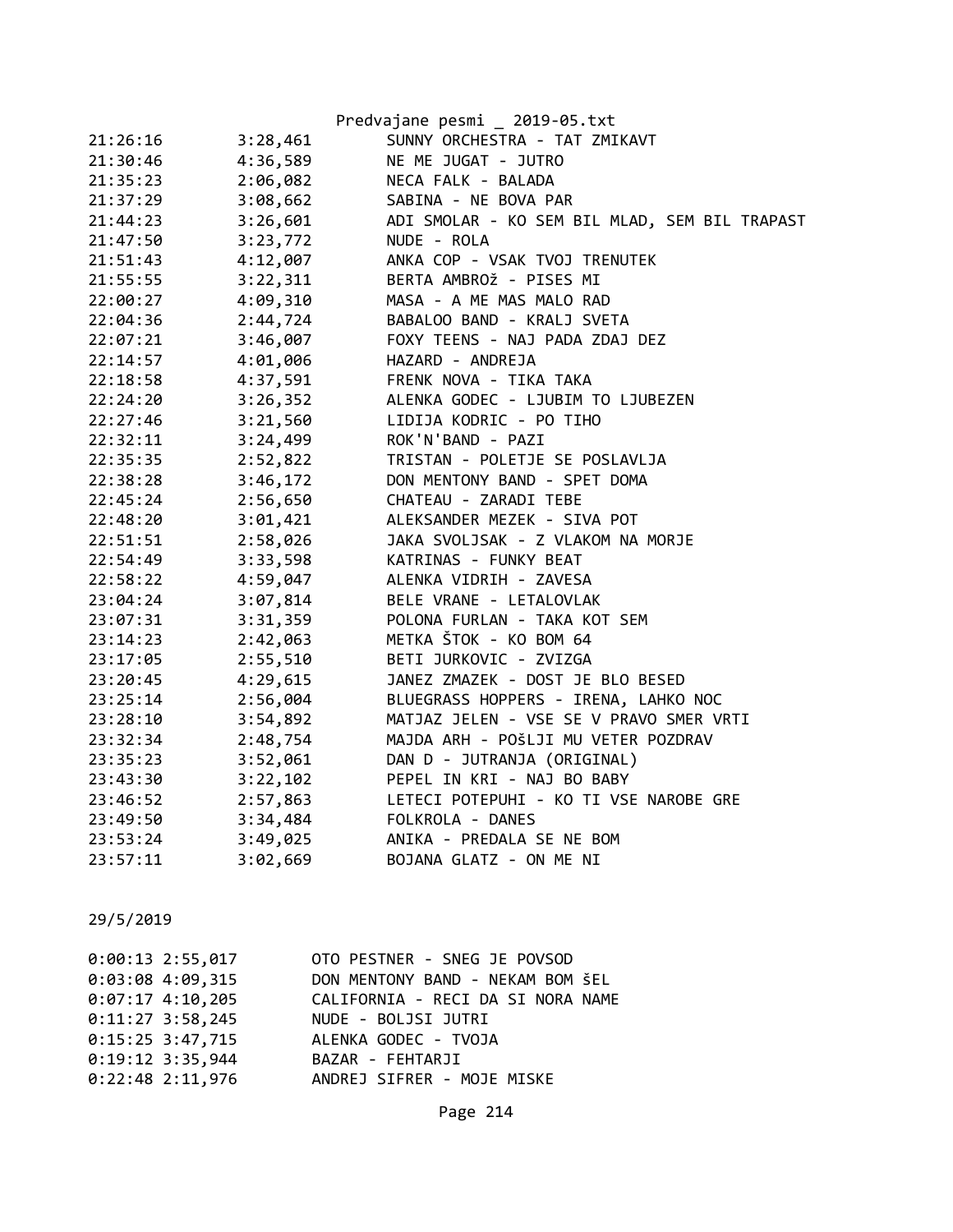|                      | Predvajane pesmi _ 2019-05.txt                        |
|----------------------|-------------------------------------------------------|
| $0:25:00$ 3:25,320   | ADI SMOLAR - SE TREBA BO OŽENIT                       |
| $0:28:25$ 3:00,003   | FRENK NOVA - KO TE NI                                 |
| 0:31:25 3:26,010     | AURORA - ODPELJI ME                                   |
| 0:34:47 3:02,287     | FOLKROLA - KLOBUK V KATEREGA DEŽUJE                   |
| 0:37:49 3:29,039     | CUKI - TA VLAK                                        |
| 0:41:18 5:01,706     | VLADO KRESLIN - DALEC JE MOJ ROJSTNI KRAJ             |
| 0:46:19 2:56,033     | ANDRAZ HRIBAR - MOJA MOJA                             |
| 0:49:14 3:49,414     | DAMJANA - ŽIVLJENJE                                   |
| 0:53:03 2:37,058     | ROK KLEMENC - PREPIR                                  |
| $0:55:40$ 3:15,950   | JOZICA SVETE & I.KRASEVEC - TRI SRCA                  |
| $0:58:55$ 3:30,328   | AVTOMOBILI - ZASEBNI RAJ                              |
| $1:02:25$ 3:17,685   | MALITA GOLOB - MOJA DEZELA SLOVENIJA                  |
| 1:05:43 3:27,728     | TRISTAN - SRECA SE RODI V PRICAKOVANJU                |
| 1:09:10 3:35,324     | AVIA BAND - GREVA V KATRCO                            |
| 1:12:45 3:02,009     | ROK'N'BAND - LJUBI ME, PAZI ME                        |
| 1:15:47 3:21,963     | JANKO ROPRET - LJUBLJANCANKE                          |
| 1:19:09 3:09,467     | KARMEN STAVEC - SEM KAR SEM                           |
| $1:22:18$ $3:18,990$ | STANE MANCINI - SOPEK VRTNIC                          |
| 1:25:37 2:39,188     | ANABEL - POZITIVA                                     |
| 1:28:16 2:38,013     | MAJDA SEPE & NINO ROBIC - BELE LADJE                  |
| 1:30:54 4:16,500     | MARTA ZORE - ZDAJ GA POZNAM (& ALENKA GODEC)          |
| 1:35:10 3:56,925     | GOLDEN EYE - DO KONCA                                 |
| 1:39:07 3:29,010     | ALEKSANDER MEZEK - AJDA PA ZNOVA CVETI                |
| 1:42:34 4:04,569     | NINA PUSLAR - NI ONA                                  |
| $1:46:38$ 4:16,552   | 2B - NA CRNEM OZADJU                                  |
| 1:50:55 2:51,352     | KALAMARI - SVEZE VRTNICE                              |
| 1:53:46 3:33,307     | ANJA RUPEL - PRIHAJA JESEN                            |
| $1:57:19$ 3:43,685   | DEJAN LAPANJA - TU IN ZDAJ                            |
| 2:01:02 5:03,652     | LOPATIC FAMILY BAND - USODA                           |
| 2:06:06 3:33,944     | KATRINAS - DO NEBA                                    |
| 2:09:40 3:04,044     | BABILON - RABIM TVOJ SMEH                             |
|                      | IVAN HUDNIK - ZELENE LIVADE S TEBOJ                   |
| 2:12:40 3:41,020     |                                                       |
| 2:16:21 3:46,624     | TANGELS - TI SI POLETJE<br>DARJA SVAJGER - TVOJ OBRAZ |
| 2:20:07 3:38,114     |                                                       |
| 2:23:45 3:34,678     | MANOUCHE - MEN SI FENSI                               |
| $2:27:20$ $2:16,620$ | FRANE MILICINSKI JEZEK - GLAZEK VINCKA                |
| 2:29:36 3:02,297     | MARIJAN NOVINA - ANGEL IN HUDIC                       |
| 2:32:38 2:52,050     | TOMAZ DOMICELJ - KAMIJONAR                            |
| 2:35:28 3:44,009     | BOTRI - GALEBI                                        |
| 2:39:12 2:52,699     | GU-GU - GU-GU GRE V HOLLYWOOD                         |
| $2:42:04$ 3:47,150   | KATJA KOREN - DAJ UPAJ SI                             |
| 2:45:51 3:01,846     | HAZARD - MARIE NE PISI PESMI VEC                      |
| 2:48:53 3:05,949     | FOXY TEENS - MODRE OCI                                |
| 2:51:59 4:00,033     | ZABJAK TRIO - LENORA                                  |
| 2:55:58 2:51,566     | PEPEL IN KRI - PO BITKI SO GENERALI VSI               |
| 2:58:50 3:56,976     | POLONA - SI POZABIL                                   |
| 3:02:46 3:39,575     | MAJDA ARH - ZALJUBLJENA                               |
| 3:06:26 3:05,256     | MONIKA PUCELJ - NIC NE USTAVI ME                      |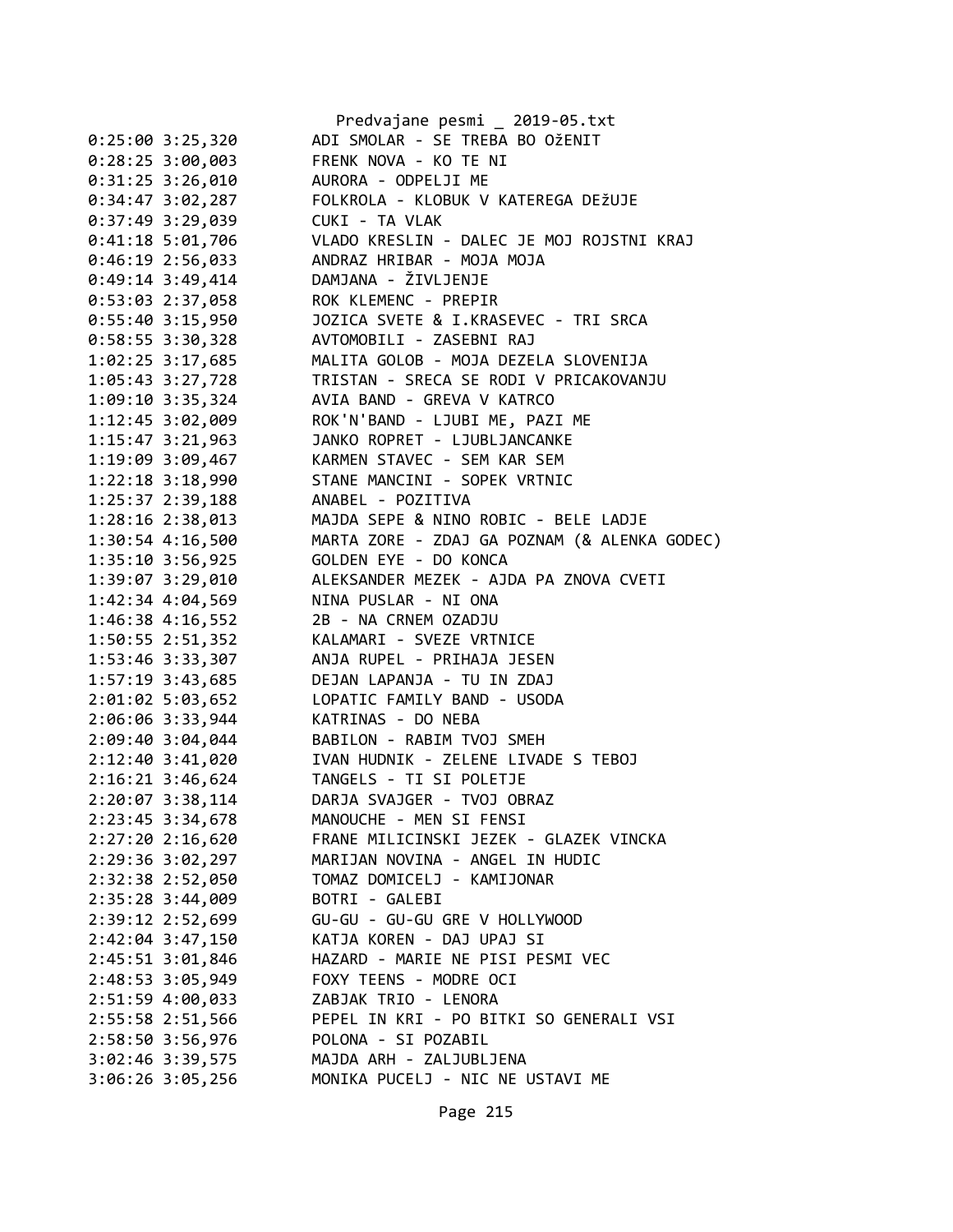|                    | Predvajane pesmi _ 2019-05.txt                       |
|--------------------|------------------------------------------------------|
| 3:09:27 3:27,549   | KINGSTON - TRI PRSTE TEQUILE                         |
| 3:12:55 3:31,174   | FARAONI - TU JE MOJ DOM                              |
| 3:16:26 3:49,990   | SUNNY ORCESTRA - ODHAJAM                             |
| 3:20:15 4:16,946   | SANK ROCK/MATJAZ JELEN - METULJ                      |
| 3:24:32 3:14,866   | MAJA ZUPANCIC - VABILO NA SORBET                     |
| 3:27:47 3:08,572   | IRENA VRCKOVNIK - SLADKE BESEDE                      |
| 3:30:55 3:53,901   | MOULIN ROUGE - NE KLICI ZVEZDE Z NEBA                |
| 3:34:49 2:59,242   | YLENIA ZOBEC - DAN KOT IZ SANJ                       |
| 3:37:48 2:36,405   | MARTINA SRAJ - DOVOLJ LJUBEZNI                       |
| 3:40:24 3:28,090   | LIDIJA KODRIC - MESTO SPI                            |
| 3:43:52 2:55,462   | NUSKA DRASCEK - NE ZAPUSTI ME ZDAJ                   |
| 3:46:46 4:02,728   | DAMJANA GOLAVSEK - SOLZE                             |
| 3:50:48 3:09,342   | JAN PLESTENJAK - 7 LET NAZAJ (NOR SEM, DA TE LJUBIM) |
| 3:53:53 3:25,192   | ENZO HROVATIN - SPREMINJAM SE                        |
| $3:57:17$ 4:11,141 | PANDA - LJUBIMEC BREZ                                |
| 4:01:28 2:25,613   | DITKA HABERL - VSE ALI NIC                           |
| 4:03:54 3:09,469   | LINTVERN - NEDELJA LEP JE DAN                        |
| 4:07:03 3:16,691   | NATASA & ZIBELNIK - CAS JE DA SE PREBUDIM            |
| $4:10:20$ 2:28,001 | BELE VRANE - HVALA VAM ZA VSE                        |
| 4:12:47 3:29,018   | MIRAN RUDAN - LAURE NI VEC                           |
|                    | NECA FALK - DRAVSKI MOST                             |
| $4:16:14$ 3:41,752 | IZTOK MLAKAR - EN GLAZ VINA MI DAJ                   |
| 4:19:55 2:55,817   |                                                      |
| 4:22:51 3:28,814   | DELIAL - SEJEM ZELJA                                 |
| 4:26:20 3:50,037   | VICTORY - A TI!                                      |
| 4:30:01 3:16,913   | MERISSA IN FREEWAY - ZA MINUTO                       |
| 4:33:18 3:16,822   | JERICA HABER - ZIVLJENJE SE SMEJI                    |
| 4:36:35 4:08,609   | ALENKA GODEC - TO JE DAN                             |
| 4:40:43 3:38,903   | BAZAR - PORTOROZ 1905                                |
| 4:44:22 3:31,869   | TOM TOM - ZVEZDE VEDO                                |
| 4:47:53 3:17,162   | DON MENTONY BAND - REKLA JE NE                       |
| 4:51:10 2:34,186   | GINO - PRAZNA POSTELJA                               |
| 4:53:44 3:49,972   | ADI SMOLAR - MI SMO PA SPILAL                        |
| 4:57:34 3:49,943   | NUSA DERENDA - VZEMI ME VETER                        |
| 5:02:12 3:58,254   | MAJDA SEPE - POJ KITARA MOJEGA SRCA                  |
| 5:06:10 3:05,012   | KAMNIK MILAN - POT NA KOROSKO                        |
| 5:10:26 3:45,493   | MARTA ZORE - ŠE SI TU                                |
| 5:14:12 3:38,463   | DAN D - REKLI SO (CISTA RAZLICICA)                   |
| 5:17:50 5:12,626   | TOMAZ DOMICELJ - BODI MOJA DEKLICA                   |
| 5:24:07 4:14,677   | FARAONI/SLAVKO IVANCIC - DRUGACEN                    |
| 5:28:21 4:17,130   | ANJA RUPEL - NA ZADNJI POSTAJI                       |
| 5:33:30 3:54,006   | MAJDA ARH - LJUBEZEN JE KOT VINO                     |
| 5:37:24 2:51,418   | ANIKA HORVAT - ORION                                 |
| 5:41:26 3:25,769   | AVIA BAND/JASMINA CAFNIK & DARE - SAVA SUMI          |
| 5:44:50 3:23,954   | ALENKA GODEC - ZLATA OBALA                           |
| 5:48:13 3:13,037   | REMI - LE TEBE SE SPOZNAM                            |
| 5:52:25 3:22,103   | ANDREJ SIFRER - ŠKRIPA                               |
| 5:55:49 2:30,018   | CUKI - ODPELJAL TE BOM TJA                           |
| 5:58:19 3:44,550   | DARJA SVAJGER - DIVJA                                |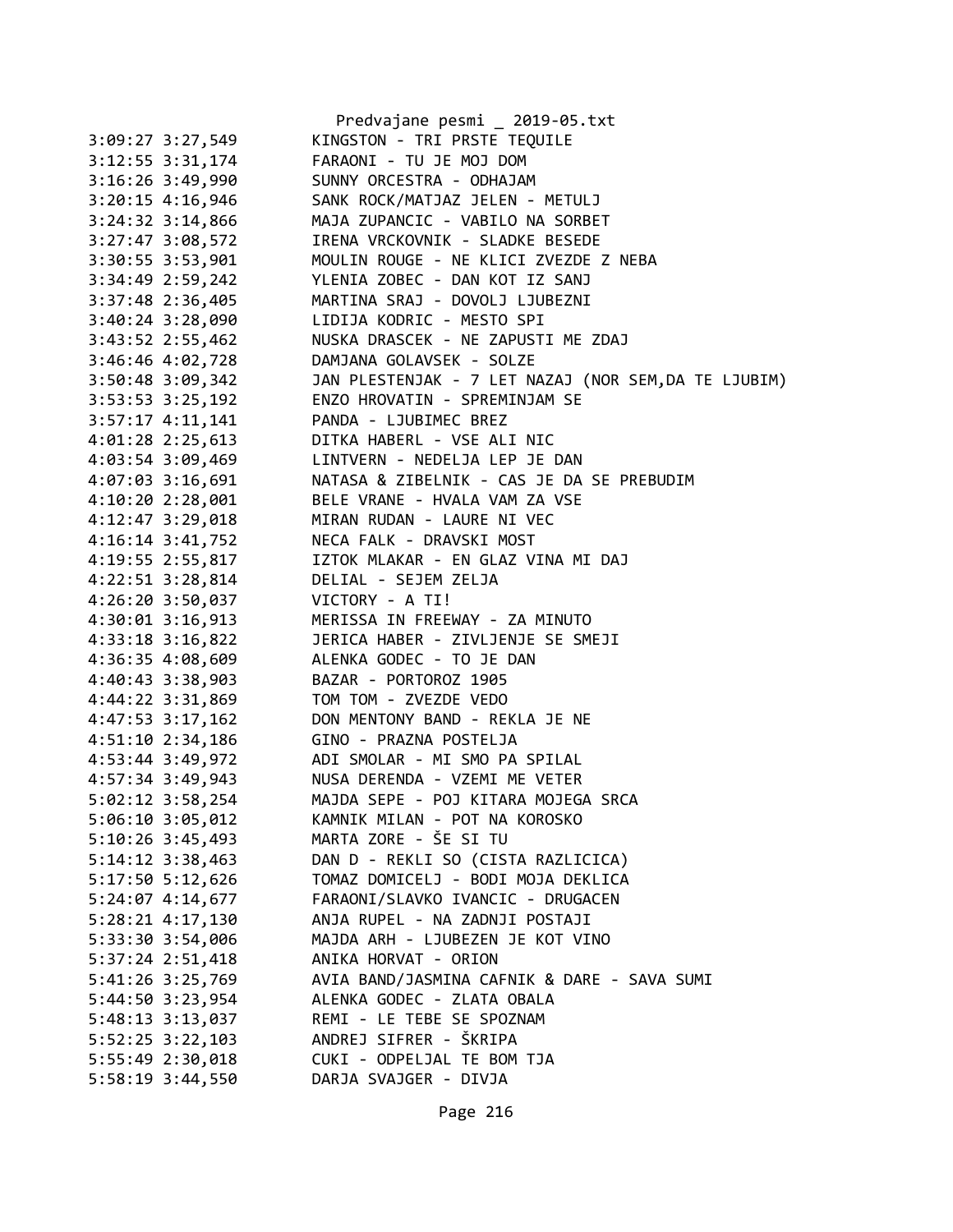|                                 | Predvajane pesmi _ 2019-05.txt                  |
|---------------------------------|-------------------------------------------------|
| 6:02:51 3:19,803                | TIDE - TVOJA STVAR                              |
| $6:06:11$ 3:35,209              | BELE VRANE - LJUBIL BOM LE                      |
| 6:10:57 4:02,530                | LINTERA - SE JE CAS                             |
| $6:14:59$ $2:10,968$            | BERTA AMBROŽ - DAN KOT DNEVI VSI                |
| $6:17:10$ 3:23,932              | DAVID GROM - POLNA LUNA                         |
| 6:21:38 2:30,667                | ADI SMOLAR - KDO IMA PRAV                       |
| 6:24:09 3:09,376                | KINGSTON - TAM TAM TAM                          |
| $6:27:18$ 3:14,882              | ROK'N'BAND - VERJEMI                            |
| $6:31:24$ $3:39,024$            | PLAMEN - RAJSKI CVET                            |
| $6:35:03$ 5:31,400              | DON MENTONY BAND - NA VASI                      |
| $6:41:45$ 2:33,909              | BETI JURKOVIC - COLNIC                          |
| 6:44:19 4:24,271                | IZTOK MLAKAR - CIKORIJA IN KAFE                 |
| 6:48:43 3:22,059                | LIDIJA KODRIC - NEIZPETA MELODIJA               |
| 6:53:07 3:54,174                | BOTRI - MAL' PREKRATKA                          |
| $6:57:01$ 3:18,538              | FLORA EMA LOTRIC & PARIS - JUTRANJA ROSA        |
| 7:01:07 4:08,125                | GU-GU - TUJCA                                   |
|                                 | MARKO VOZELJ - LETIVA V NEBO                    |
| 7:05:15 3:29,799                |                                                 |
| 7:08:45 3:41,677                | AVTOMOBILI - GOSPODAR                           |
| 7:13:37 2:58,826                | DITKA - NEKAJ JE V ZRAKU                        |
| 7:16:36 2:31,602                | HAZARD - BISTRO                                 |
| 7:20:12 3:38,329                | APOLONIA - MED VRSTICAMI                        |
| 7:23:50 2:56,987                | MARJANA DERZAJ - TELSTAR                        |
| 7:26:47 2:59,013                | KARMEN STAVEC - OGENJ                           |
| 7:30:37 3:58,830                | DAMJANA - PRIJATELJ IN LJUBIMEC                 |
| 7:34:36 3:14,023                | HALO - NEVESTA                                  |
| 7:37:50 5:04,515                | ALEKSANDER MEZEK - STARI MUZIKANT               |
| 7:44:05 3:33,998                | SANJA - HOCEM V POSTELJO                        |
| 7:47:36 3:03,821                | BABILON - RABIM TVOJ SMEH                       |
| 7:51:42 3:58,354                | NUDE - SE IMAM TE RAD                           |
| 7:55:40 4:30,808                | HISA - MOSTOVI SO PADLI                         |
| 8:00:59 3:19,864 ANETTE - DANES |                                                 |
|                                 | 8:04:18 2:56,173 FOLKROLA - DVIGNIL BOM ZASTAVO |
| 8:07:14 3:15,053                | MOJCA - BOZIC JE                                |
| 8:11:40 2:08,996                | SAMO GLAVAN - BANDA                             |
| 8:13:49 3:05,963                | IRENA VRCKOVNIK - CEPRAV BOM SPET SAMA          |
| $8:16:55$ 3:04,609              | KALAMARI - OB ŠTIRIH IN POL                     |
| 8:21:03 3:05,528                | MANOUCHE - KJE SI LUBI                          |
| 8:24:02 3:33,838                | PEPEL IN KRI - SVET SE VRTI                     |
| 8:27:36 3:08,839                | VILI RESNIK - KO VRBE JOKAJO                    |
| 8:31:36 2:09,058                | MATIJA CERAR - KAJ MI MAR                       |
| 8:33:45 3:49,660                | DAMJANA IN HOT HOT HOT - ZIVLJENJE              |
| 8:37:34 3:31,899                | VICTORY - KAKO NAJ CAS USTAVIM                  |
| $8:42:16$ 3:24,937              | OTO PESTNER - VEM, NEKJE ŽIVETI MORA            |
| $8:45:41$ $3:12,632$            | ALEX VOLASKO - TATU                             |
| 8:48:54 4:20,156                | ANIKA - CUTIM DA ZIVIM                          |
| 8:54:17 3:50,812                | ANDRAZ HRIBAR - PO CEM DISI TA DAN              |
|                                 |                                                 |
| 8:58:07 4:35,974                | RAF - NA DRUGI STRANI SVETA                     |
| $9:04:14$ 3:32,917              | BAZAR - URA STRASTI                             |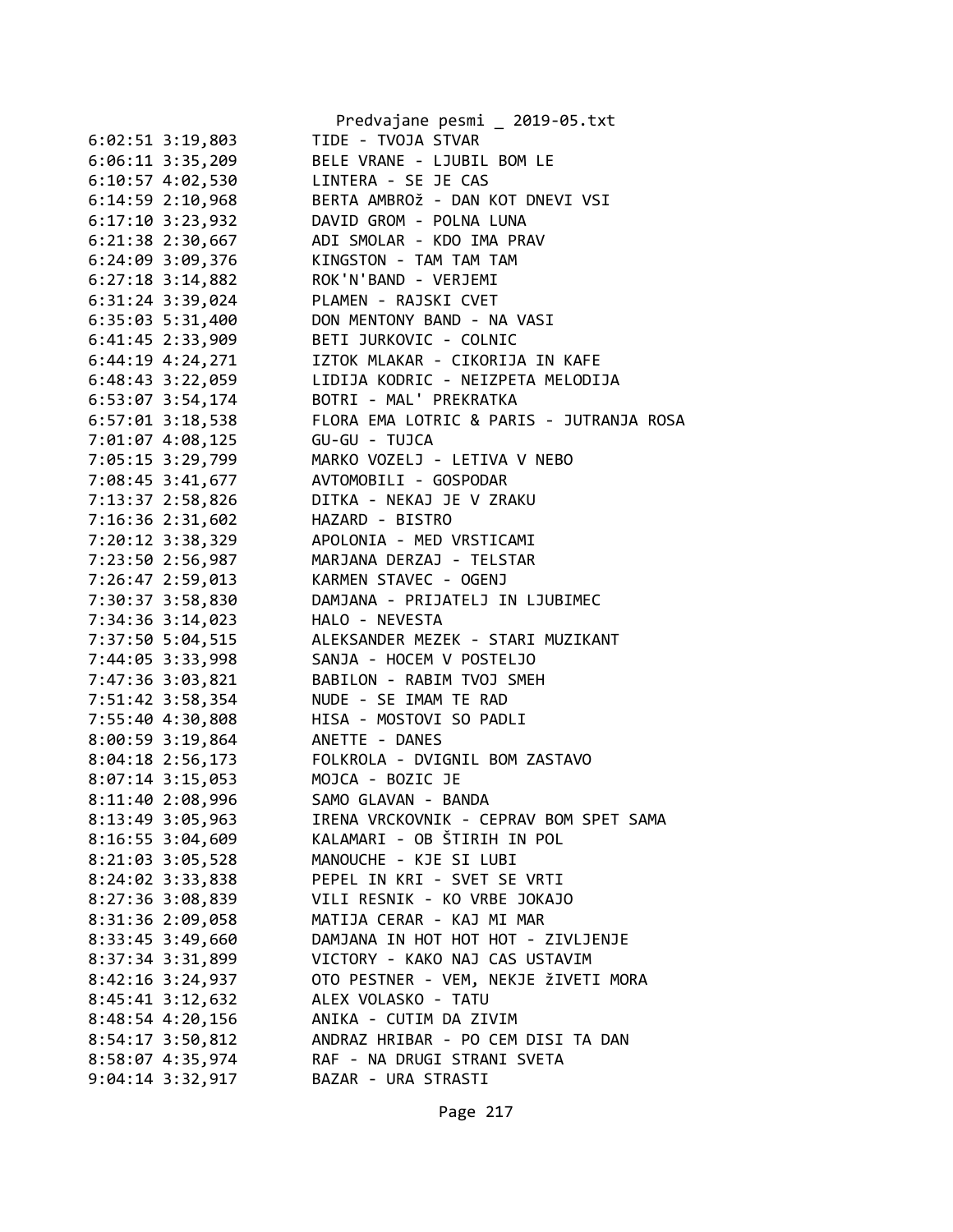|                          |               | Predvajane pesmi _ 2019-05.txt                            |
|--------------------------|---------------|-----------------------------------------------------------|
| $9:07:47$ 2:45,052       |               | NECA FALK - VSAK JE SVOJE SRECE KOVAC                     |
| 9:13:39 3:33,490         |               | SUNNY ORCHESTRA - MY COMMANDING WIFE                      |
| $9:17:12 \t3:43,206$     | RAAY - ZIMSKA |                                                           |
| 9:21:54 3:33,890         |               | E.V.A. - KAKO LEPO TE SRE AT BO SPET                      |
| $9:25:27$ 2:55,990       |               | IRENA KOHONT - POVABI ME NA LUNO                          |
| $9:28:23$ $2:42,944$     |               | EVA SRSEN - LJUBI, LJUBI, LJUBI                           |
| $9:32:11$ $3:20,449$     |               | NUSA DERENDA - ZA SLOVENIJO ŽIVIM                         |
| $9:35:31$ $3:42,349$     |               | BILBI - TISTE SNOVI                                       |
| $9:43:43$ $3:15,168$     |               | ALMA MERKLIN - SAMA V MESTU                               |
| $9:46:58$ $3:28,960$     |               | NATASA & ZIBELNIK - DAN JE LEP                            |
| 9:51:30 2:47,002         |               | SANJA, DAMJANA IN IRENA - IGRA JE KONCANA                 |
|                          |               | 9:54:17 3:08,007 BLUEGRASS HOPPERS - BREZ SONCA CVETJA NI |
| 9:57:22 3:25,985         |               | DADI DAZ - MAMIN SIN                                      |
| 10:02:20                 | 4:03,087      | DOMINIK KOZARIC - SPOMNI SE NAME                          |
| $10:06:22$<br>$10:14:22$ | 3:57,527      | ADAM - ALFA                                               |
| 10:14:32                 |               | 1:52,338 OPTIMISTI - LIMUZINA                             |
| 10:16:24                 |               | 3:43,348 SANK ROCK - NI SRECE BREZ R'N'R                  |
|                          |               | 10:21:05 3:20,964 ALENKA GODEC - POGUM                    |
| 10:24:26                 |               | 2:39,030 MILAN PECOVNIK PIDZI - JESSE JAMES               |
| 10:27:04                 | 4:45,649      | ANDREJ SIFRER - SPREMENITE PROTOKOL                       |
| 10:32:55                 | 2:53,014      | DAMJANA G. & IRENA V. - SNEG JE TU                        |
| 10:35:48                 | 3:11,595      | DARJA SVAJGER - NAJ VIDIMO LJUDI                          |
| 10:38:59                 | 3:55,944      | FRANCO MERKATORI - MA, NE OKOL' GOVORT                    |
| 10:50:12                 | 4:39,763      | TOMAZ DOMICELJ - MOJ DOM JE LUBLANA                       |
| 10:54:52                 | 3:31,253      | MITJA PODLESNIK - DO SRCA                                 |
| 10:58:23                 | 3:26,024      | AVIA BAND - NORA KRILA                                    |
| 11:03:22                 | 3:45,121      | CALIFORNIA/MZ HEKTOR - USTAVIL BI CAS                     |
| 11:07:06                 | 3:51,653      | NEISHA/VLADO KRESLIN - NJEN TRENUTEK PRIHAJA              |
| 11:16:00                 | 3:45,940      | MARINO LEGOVIC & ZBOR - PO PRAZNIKIH DISI                 |
| 11:20:44                 | 3:13,780      | ANIKA HORVAT - KO GRE TVOJA POT OD TOD                    |
| 11:23:58                 | 3:00,071      | PAX - KO SO LIPE CVETELE                                  |
| 11:26:57                 | 2:18,322      | MARJANA DERZAJ - VOZI ME VLAK V DALJAVE                   |
| 11:30:21                 |               | 3:46,034 BEPOP - BREZ TEBE                                |
| 11:34:05                 | 3:07,367      | DON MENTONY BAND - NON CAPITO                             |
| 11:37:12                 | 3:22,884      | CUKI - KO SE ZALJUBIS                                     |
| 11:44:55                 | 2:56,163      | ROK'N'BAND - ZDAJ SEM TU                                  |
| 11:47:51                 | 2:57,959      | ABADON - POZITIVNA ENERGIJA                               |
| 11:51:53                 | 3:18,073      | MARTA ZORE - MENI SI ŽIVLJENJE                            |
| 11:55:12                 | 3:17,406      | PAPIR - SLUTNJA                                           |
| 11:58:30                 | 3:53,179      | GU-GU - HULA HULA                                         |
| 12:03:56                 | 3:05,169      | LEA LIKAR - ODMIK OD TAL                                  |
| 12:07:01                 | 3:48,330      | ANJA RUPEL - LJUBI ME IN NE SPRAŠUJ                       |
| 12:14:51                 | 4:20,110      | ANKA COP - METROPOLE                                      |
| 12:20:10                 | 3:11,225      | BELE VRANE - MOJE DEKLE                                   |
| 12:23:21                 | 3:11,994      | GEJA - VZEL SI SONCE                                      |
| 12:26:32                 | 4:41,786      | ADI SMOLAR - KLOŠAR                                       |
| 12:32:19                 | 3:42,272      | AVTOMOBILI - PALME GORIJO                                 |
| 12:36:01                 | 4:53,567      | IZTOK MLAKAR - MARJO SPINEL                               |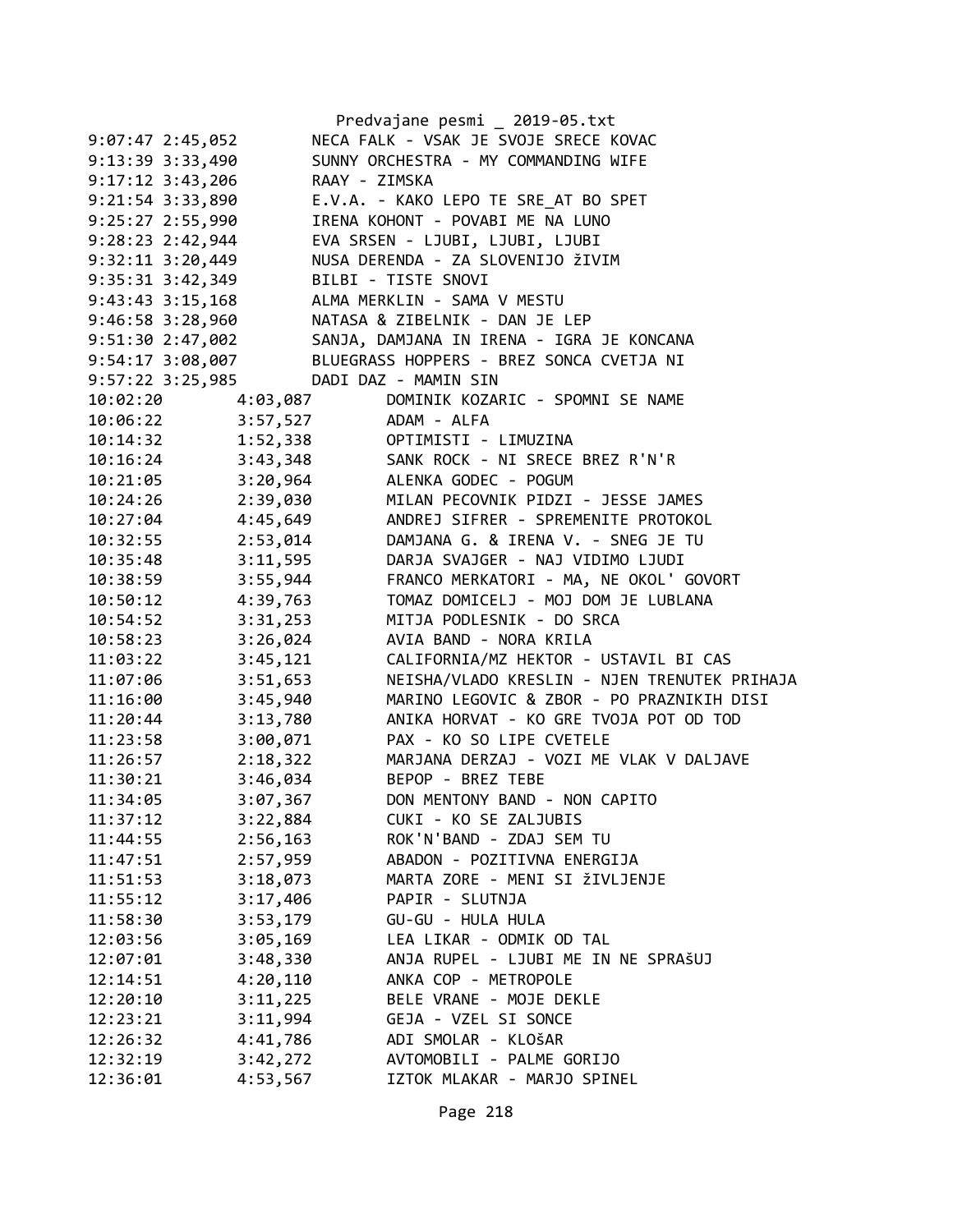|          |          | Predvajane pesmi _ 2019-05.txt                |
|----------|----------|-----------------------------------------------|
| 12:44:14 | 3:46,855 | DRUSTVO MRTVIH PESNIKOV - RABM                |
| 12:48:01 | 1:56,280 | JELKA CVETEŽAR - ROŽNATO PISEMCE              |
| 12:51:01 | 2:54,162 | MAJA KEUC - ZMOREM                            |
| 12:53:55 | 5:17,332 | DAMJANA - KJE SI ZDAJ                         |
| 12:59:48 | 3:48,832 | FIREFLIES - NE SEZUVAJ SE                     |
| 13:03:37 | 2:59,801 | PEPEL IN KRI - PRIDI V SVET LJUBEZNI          |
| 13:06:36 | 3:27,654 | SOPRANOS - SONG ZA VSE LJUDI                  |
| 13:11:06 | 3:05,031 | MANOUCHE - MED ZVEZDE IN NAZAJ                |
| 13:14:11 | 3:59,192 | NINA PUSLAR - MAMIN SIN                       |
| 13:18:10 | 3:17,041 | OTO PESTNER - CAS ZA ZALJUBLJENE              |
| 13:22:34 | 2:51,661 | HAPPY DAY - VONJ POLETJA                      |
| 13:25:26 | 3:27,087 | FOLKROLA - MONA                               |
| 13:28:52 | 3:55,143 | VILI RESNIK - KJER MODRA SPI                  |
| 13:33:38 | 2:44,092 | SAMO GLAVAN - VREDNOTE GENOCIDA               |
| 13:36:22 | 3:30,869 | D.A.Z. - OPROSTI MI (2015 EDIT)               |
| 13:40:55 | 3:13,937 | DITKA - NE BODI KOT DRUGI                     |
| 13:44:09 | 3:32,442 | MIRAN RUDAN - NE MISLI DA UMIRAM              |
| 13:47:40 | 2:57,978 | BERTA AMBROŽ - POSLEDNJA NOC LJUBEZNI         |
| 13:51:44 | 3:20,618 | KARMEN STAVEC - POVEJ                         |
| 13:55:04 | 3:28,727 | SONJA GABERSCEK - BRESKVICE                   |
| 13:58:33 | 5:39,068 | HISA - PALE SAM NA SVETU                      |
| 14:04:48 | 4:14,038 | FARAONI/SLAVKO IVANCIC - JAZ TE NIMAM RAD     |
| 14:08:56 | 3:04,252 | BOTRI - JAZ SEM IN                            |
| 14:13:02 | 3:05,053 | ALEKSANDER MEZEK - VREMENSKA NAPOVED          |
| 14:16:06 | 3:31,039 | DAN D - CAS                                   |
| 14:20:38 | 3:00,032 | KALAMARI - DAN IN POL                         |
| 14:23:36 | 3:16,843 | COVERLOVER - VSE JE V GLAVI                   |
| 14:26:53 | 3:24,972 | NUSA DERENDA - NE KLICI ME                    |
| 14:31:07 | 4:45,165 | NUDE - NAVIJALA SLOVENIJA                     |
| 14:35:52 | 3:23,400 | ELDA VILER - TU SI TI                         |
| 14:40:17 | 3:34,163 | HOSTNIK - U LUBLAN                            |
| 14:43:51 | 4:22,724 | ALENKA GODEC - IGRA                           |
| 14:48:14 | 5:14,011 | VITA - LAZNJIVE OCI                           |
| 14:54:35 | 3:01,612 | ANDREJ SIFRER - VASOVALEC                     |
| 14:57:36 | 3:49,769 | D.KOCJANCIC & M.JELEN - POISCI ME             |
| 15:02:02 | 3:03,742 | NECA FALK - SAMA FANTA NASLA SI BOM           |
| 15:05:06 | 3:53,134 | HAZARD - LJUDJE KI SEDIJO V PARKIH            |
| 15:08:58 | 2:45,912 | VICTORY - LE POVEJTE JI                       |
| 15:12:45 | 3:18,393 | ALEKSANDER NOVAK - DA BI (RADIO EDIT)         |
| 15:16:03 | 2:19,042 | NECA FALK & ALFI NIPIC - KAKO SVA SI RAZLICNA |
| 15:18:20 | 3:28,003 | MAJDA SEPE - LONEC BREZ MEDU                  |
| 15:22:55 | 3:02,037 | BYE THE WAY - NEMIR V MENI                    |
| 15:25:57 | 5:06,529 | MIA ZNIDARIC - PESEM NAMESTO ZLATNIKOV        |
| 15:31:53 | 3:03,095 | SAN DI EGO - BREZ TEBE                        |
| 15:34:56 | 3:56,980 | DARJA SVAJGER - BODI VETER                    |
| 15:38:53 | 2:57,559 | IRENA KOHONT - POVABI ME NA LUNO              |
| 15:42:53 | 3:07,918 | TOMAZ DOMICELJ - AVTOMAT                      |
| 15:46:00 | 3:17,004 | ALEX VOLASKO - SONG                           |
|          |          |                                               |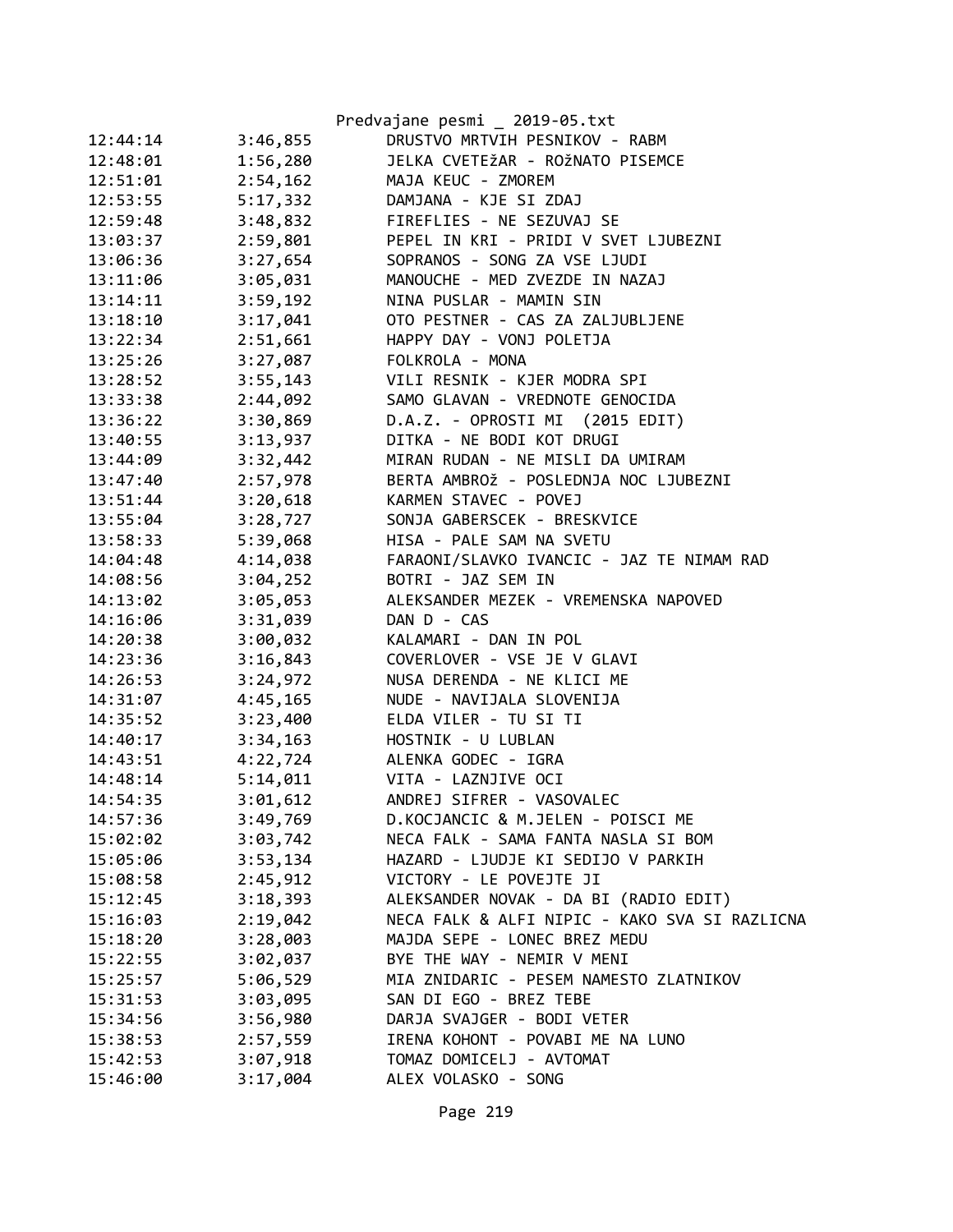|          |          | Predvajane pesmi _ 2019-05.txt                      |
|----------|----------|-----------------------------------------------------|
| 15:50:23 | 3:06,523 | MIT - MIT                                           |
| 15:53:29 | 5:11,975 | ANIKA HORVAT - POGREŠAM TE                          |
| 15:58:41 | 3:04,700 | DITKA HABERL - NAD MESTOM SE DANI                   |
| 16:02:22 | 4:00,565 | AVIA BAND - TEBE SI ŽELIM                           |
| 16:06:22 | 4:01,015 | KATJA FASINK - MOJE ZIVLJENJE                       |
| 16:11:25 | 4:34,869 | BAZAR - LJUBOSUMJE                                  |
| 16:16:00 | 3:22,117 | MARKO VOZELJ - TUKAJ SI                             |
| 16:20:29 | 3:25,866 | ALJA KRUSIC - NAJIN PLES                            |
| 16:23:55 | 4:04,698 | SKEEBEEP - ENOSTAVNO                                |
| 16:28:00 | 3:27,098 | MARJANA DERZAJ - CABARET                            |
| 16:32:17 | 3:14,181 | NUSA DERENDA & MARKO VOZELJ - NAJ NAMA SODI LE NEBO |
| 16:35:31 | 4:15,269 | DON MENTONY BAND - RES NE VEM                       |
| 16:40:48 | 2:59,974 | SPEKTER - RECEPT ZA DEZEVEN DAN                     |
| 16:43:48 | 3:17,304 | BELE VRANE - KAM SI NAMENJEN                        |
| 16:47:05 | 2:01,032 | IVANKA KRASEVEC - PRESERN - KRESOVANJE              |
| 16:50:12 | 4:13,445 | ANJA RUPEL - KOT DA TE NI                           |
| 16:54:25 | 3:58,713 | CALIFORNIA/MZ HEKTOR - LE SPOMINI (MODERNI MIX)     |
| 16:58:19 | 3:10,409 | GU-GU - O JA JA, O NE NE                            |
| 17:02:17 | 3:50,980 | OBVEZNA SMER - SRCE JE POPOTNIK                     |
| 17:06:07 | 2:56,049 | ANDRAZ HRIBAR - KADAR SI TU                         |
| 17:10:07 | 2:22,846 | BRANKA KRANER - PREDRAMI ME                         |
| 17:12:27 | 3:18,833 | POLONA - CUTIM, DA ZIVIM                            |
| 17:15:43 | 3:43,313 | ESTEFANIO BIG - POISCIVA SONCE                      |
| 17:20:45 | 2:41,108 | MATIJA CERAR - TRI DEKLICE                          |
| 17:23:26 | 4:07,618 | KANTOR - TATU                                       |
| 17:27:32 | 2:38,662 | ADI SMOLAR - DVAJSET LJUBIC                         |
| 17:31:27 | 1:47,616 | RAFKO IRGOLIC - KAVBOJEVA LJUBICA                   |
| 17:33:15 | 2:40,912 | PEPEL IN KRI - KDO                                  |
| 17:35:55 | 2:55,033 | SUNNY ORCHESTRA - NA KARIBE                         |
| 17:38:47 | 4:03,635 | AVTOMOBILI - OBLJUBLJENA                            |
| 17:43:54 | 4:32,656 | ROK'N'BAND - BABY BABY                              |
| 17:48:26 | 4:11,758 | LEELOOJAMAIS - TIK TAK (RADIO RMX)                  |
| 17:53:41 | 3:09,923 | VIP BAND - KA PA TO                                 |
| 17:56:52 | 3:05,030 | KATRINAS - ZELEN ZAFRAN                             |
| 18:00:44 | 3:37,414 | DAMJANA - RIME                                      |
| 18:04:21 | 3:14,033 | IRENA VRCKOVNIK - SIRENA                            |
| 18:07:35 | 5:27,677 | IZTOK MLAKAR - ŠTEFANA IN BARTOLIN                  |
| 18:14:05 | 3:46,979 | VLADO KRESLIN - VRANE                               |
| 18:17:51 | 3:30,803 | METKA ŠTOK - OSAMLJENA ( ALONE AGAIN )              |
| 18:22:41 | 3:58,059 | ANIKA - OGENJ IN LED                                |
| 18:26:38 | 3:37,568 | KARMEN STAVEC - FANT IZ PRAVLJICE                   |
| 18:31:32 | 3:25,868 | SWEETSOLOGY - GREVA TJA (RADIO EDIT)                |
| 18:34:58 | 2:49,789 | OTO PESTNER - ŽIVLJENJE ODVZETO                     |
| 18:37:47 | 3:47,123 | MAJA JAJALO - BESEDE BREZ POMENA                    |
| 18:42:38 | 3:54,155 | MIRAN RUDAN - ZARADI NJE                            |
| 18:46:29 | 2:35,739 | AYNEE - NOCEM ZIVET                                 |
| 18:50:08 | 2:47,899 | SONJA GABERSCEK - ANDREJ                            |
| 18:52:55 | 4:21,545 | MAJDA ARH - ZDAJ VEM                                |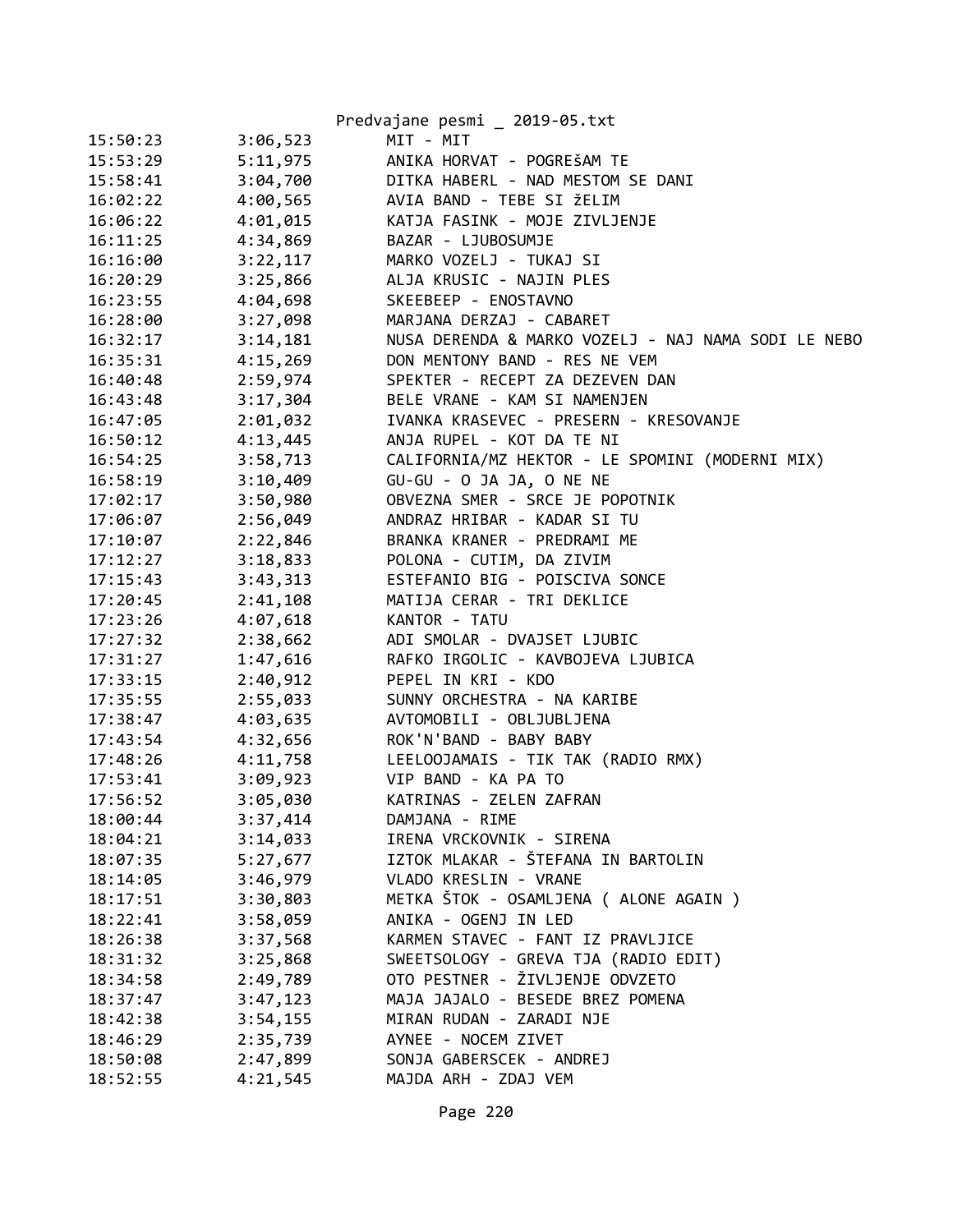|          |          | Predvajane pesmi _ 2019-05.txt          |
|----------|----------|-----------------------------------------|
| 18:57:17 | 3:17,724 | FARAONI - SLAVOSPEV                     |
| 19:01:22 | 3:46,308 | SAMO GLAVAN - NATEGNJENCI               |
| 19:05:08 | 3:25,780 | KINGSTON - MENE LUNA NOSI               |
| 19:08:33 | 2:37,069 | JELKA CVETEŽAR - KO BOŠ PRIŠLA NA BLED  |
| 19:12:14 | 3:45,680 | NIKKA - ZA TVOJ NASMEH                  |
| 19:16:00 | 4:16,100 | ALENKA GODEC - PREBUJENA                |
| 19:21:35 | 2:58,999 | ZABJAK TRIO - GORENJSKA                 |
| 19:24:33 | 3:15,423 | ANDREJ SIFRER - NOCOJ TE BOM LJUBIL     |
| 19:27:49 | 2:53,663 | NUSA DERENDA - PRVIC IN ZADNJIC         |
| 19:31:56 | 3:20,348 | LETECI POTEPUHI - BICIKL                |
| 19:35:17 | 4:22,940 | O. ROUS IN LEA LIKAR - LJUBLJENA        |
| 19:40:43 | 3:19,054 | SANK ROCK - NEKAJ VEC                   |
| 19:44:02 | 3:58,584 | LIDIJA KODRIC - SRECA JE                |
| 19:48:00 | 2:35,062 | BERTA AMBROZ - TIPITIPITI               |
| 19:51:38 | 5:02,906 | ALEKSANDER MEZEK - PODARJENO SRCU       |
| 19:56:41 | 3:04,687 | DAN IN NOC - DAN IN NOC GARA            |
| 20:00:32 | 2:38,477 | MAJDA SEPE - LJUBLJANSKE ULICE          |
| 20:03:11 | 3:21,593 | ALENKA SMID - ENKRAT KO BOS SAM         |
| 20:06:32 | 3:46,249 | TANGELS - NAJIN (CHR RMX)               |
| 20:13:26 | 3:37,814 | TOMAZ DOMICELJ - BLUES NA DEŽEVEN DAN   |
| 20:17:03 | 3:39,938 | PANDA - MORJE IN                        |
| 20:21:18 | 2:51,257 | SELL OUT - ZOMBI V KATAKOMBI            |
| 20:24:09 | 2:26,598 | EDVIN FLISER & PRESSTIGE - DIANA        |
| 20:26:36 | 3:21,371 | HAMO & TRIBUTE 2 LOVE - VIJA VAJA VEN   |
| 20:31:16 | 2:55,993 | MANOUCHE - PRIDEM ZVECER                |
| 20:34:12 | 3:10,023 | VILI RESNIK - NAJ OSTANE TO MED NAMA    |
| 20:37:21 | 3:37,303 | GAL - CAS BO NA MOJI STRANI             |
| 20:45:28 | 2:28,866 | ELDA VILER - TI SI MOJA LJUBEZEN        |
| 20:47:57 | 4:58,007 | REGINA - NOVO LETO                      |
| 20:53:27 | 3:18,681 | AVIA BAND - NEKAJ JE V ZRAKU            |
| 20:56:47 | 3:47,010 | EDVIN FLISER IN ZBOR - OTROCI MORJA     |
| 21:01:50 | 4:34,607 | HULAHOOP - PARITVENI PLES               |
| 21:06:24 | 4:05,936 | TATJANA GROS - ZATO SEM NORO TE LJUBILA |
| 21:14:43 | 2:55,215 | ZLATI MUZIKANTI - PEPELKA               |
| 21:17:38 | 3:11,211 | LEA SIRK - MOJ PROFIL                   |
| 21:21:32 | 4:11,020 | ANIKA HORVAT - PLIMA                    |
| 21:25:43 | 4:04,141 | KALAMARI - NISEM TE SPOZNAL             |
| 21:30:49 | 3:47,084 | BABALOO BAND - PAJAC                    |
| 21:34:36 | 2:57,377 | HAZARD - ROŽE ZA ELZO                   |
| 21:37:33 | 2:59,651 | MONIKA PUCELJ - MI PASE                 |
| 21:46:44 | 2:43,232 | BERTA AMBROŽ - BREZ BESED               |
| 21:49:59 | 2:56,831 | BILBI - TO NI BLUES                     |
| 21:52:56 | 3:38,661 | DON MENTONY BAND - DOBRA MRHA           |
| 21:56:34 | 2:19,507 | BETI JURKOVIC - TALISMAN                |
| 21:58:54 | 2:41,247 | PEPEL IN KRI - CHANSON D'AMOUR          |
| 22:02:54 | 3:50,637 | URSA & PR - KJE SO TISTE STEZICE        |
| 22:06:41 | 3:24,072 | ADI SMOLAR - JAZ SEM NOR                |
| 22:15:08 | 2:09,015 | BRANKA KRANER - CAO                     |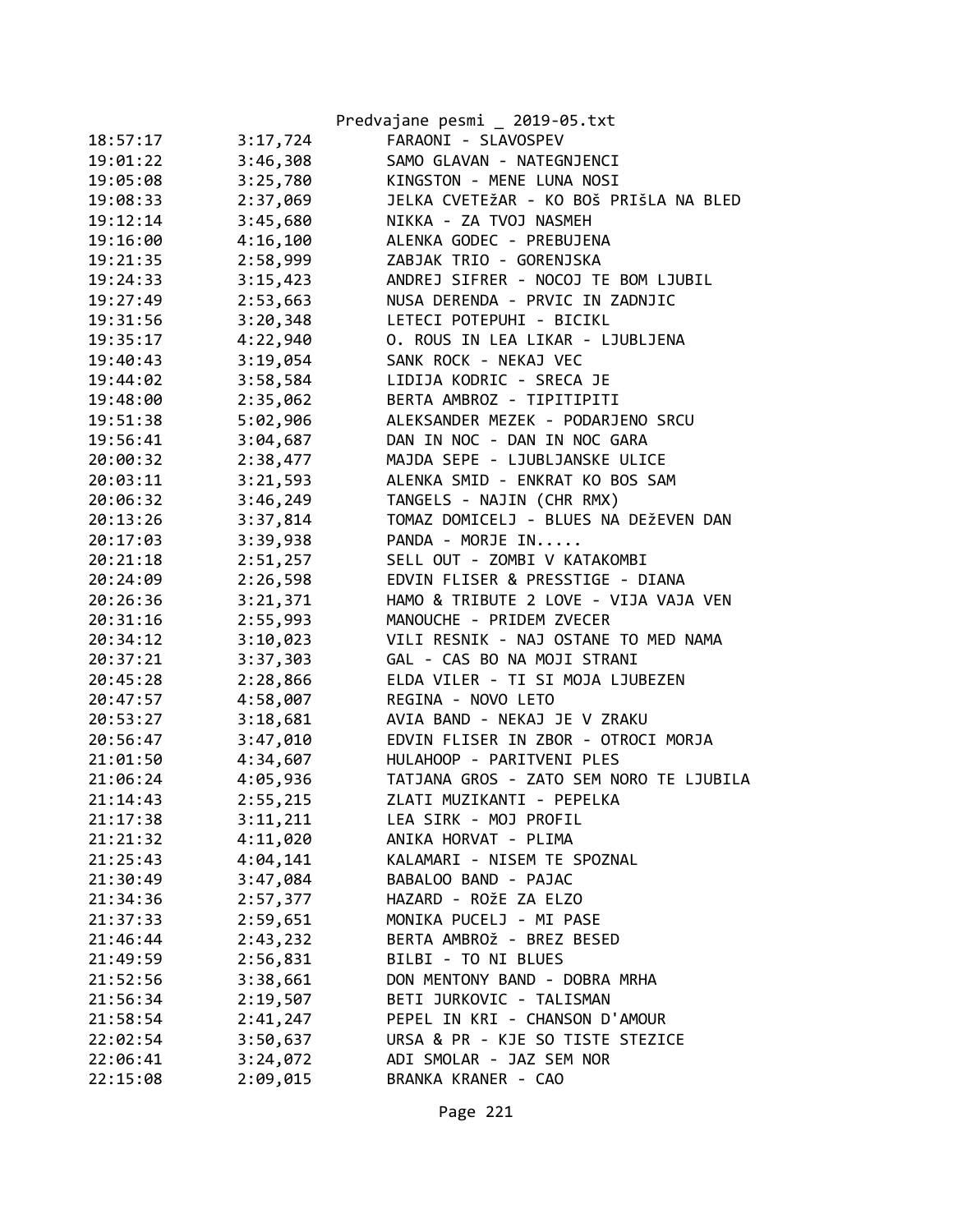|          |          | Predvajane pesmi _ 2019-05.txt                 |
|----------|----------|------------------------------------------------|
| 22:17:17 | 3:28,228 | GU-GU - DNEVI, KI PRIHAJAJO                    |
| 22:21:29 | 5:06,628 | AURORA - BLIZJE SONCU                          |
| 22:26:35 | 4:28,686 | ANJA RUPEL - ŽIVLJENJE JE KOT IGRA             |
| 22:32:20 |          | 3:09,735 URSKA - STARA DOBRA PRAVLJICA         |
| 22:35:29 | 2:49,998 | SUPERNOVA - KJE STE VSI                        |
| 22:38:19 | 3:04,828 | FRENK NOVA - RABIM TVOJ SMEH                   |
| 22:45:44 | 4:31,994 | JAN PLESTENJAK - BOLEZEN                       |
| 22:50:48 | 2:46,122 | MATIJA CERAR - LJUBEZEN V APRILU [APRIL LOVE]  |
| 22:53:34 | 3:55,013 | AVTOMOBILI - POT DOMOV                         |
| 22:57:24 | 3:01,733 | FOLKROLA - A SI SAMA                           |
| 23:01:28 | 2:54,283 | NINA PUSLAR - KDO SE VERJAME                   |
| 23:04:23 | 3:28,003 | IZTOK MLAKAR - BETULA                          |
| 23:07:50 | 3:02,013 | NUDE - VESOLJKA                                |
| 23:14:54 | 3:46,033 | DAMJANA - LJUBIM VETER                         |
| 23:18:40 |          | 3:24,123 ANGEE - VEDNO BO TAKO                 |
| 23:22:47 | 2:41,143 | BELE VRANE - ŽENITOVANJSKA                     |
| 23:25:28 | 2:46,948 | SANJA GROHAR - POLETNA NOC                     |
| 23:28:14 |          | 3:49,487 DON SERGIO - SPOMIN NA LJUBEZEN       |
| 23:32:36 | 3:33,264 | EVA CERNE - LE SANJE                           |
| 23:36:09 | 2:40,007 | TOMO JURAK - CE JO NEBI VZEL BI BIL BEDAK      |
| 23:38:49 | 3:14,163 | DARJA SVAJGER - POGREŠAM TE                    |
| 23:45:22 | 3:15,024 | IGOR - ROZMARINKA                              |
| 23:48:37 | 4:00,020 | VICTORY - TEQUILA IZ TVOJEGA POPKA             |
| 23:52:37 | 2:37,782 | IRENA KOHONT - ŠPANSKI HARLEM [SPANISH HARLEM] |
| 23:55:14 | 3:38,933 | MARTIN KRPAN - TO NI POLITICEN SONG            |
| 23:58:53 | 3:18,784 | NEISHA - MALO TU MALO TAM                      |
|          |          |                                                |

30/5/2019

|                    | 0:02:12 3:34,057 BOZIDAR WOLFGANG WOLF - ZAJOKAL BOM |
|--------------------|------------------------------------------------------|
|                    | 0:05:46 3:23,684 KARMEN STAVEC - ENA SOLZICA         |
|                    | 0:09:09 3:00,876 NUDE - TAKO LEPO SI ZLOMILA MI SRCE |
|                    | 0:12:09 3:41,173 ANU - NIKOLI DOVOLJ                 |
|                    | 0:15:50 3:12,859 MANOUCHE - SUPERFAJN                |
|                    | 0:19:03 3:05,765 KINGSTON - CELA ULICA NORI          |
|                    | 0:22:05 3:24,517 FARAONI - PESKADOR                  |
|                    | 0:25:30 3:25,948 NUSA DERENDA - BOGINJA              |
|                    | 0:28:56 3:36,703 ELECTRIX - RADIO                    |
|                    | 0:32:32 3:05,132 LIDIJA KODRIC - MOJ KLAVIR          |
|                    | 0:35:37 3:22,278 DON MENTONY BAND - ZMIKAVTI         |
|                    | 0:38:59 3:33,304 CALIFORNIA - STARA BARKA            |
| 0:42:32 2:58,879   | ANDRAZ HRIBAR - ZIVLJENJE JE                         |
|                    | 0:45:31 2:43,052 IZTOK MLAKAR - VALENTIN             |
| $0:48:13$ 3:47,864 | AVTOMOBILI - MRAZ                                    |
| $0:52:01$ 3:31,107 | NINA PUSLAR - OBJEMI ME ZDAJ                         |
| $0:55:27$ 3:22,018 | ADI SMOLAR - CE NEBI PIL                             |
|                    | 0:58:49 4:34,175 ANJA RUPEL - RADA IMAM              |
|                    |                                                      |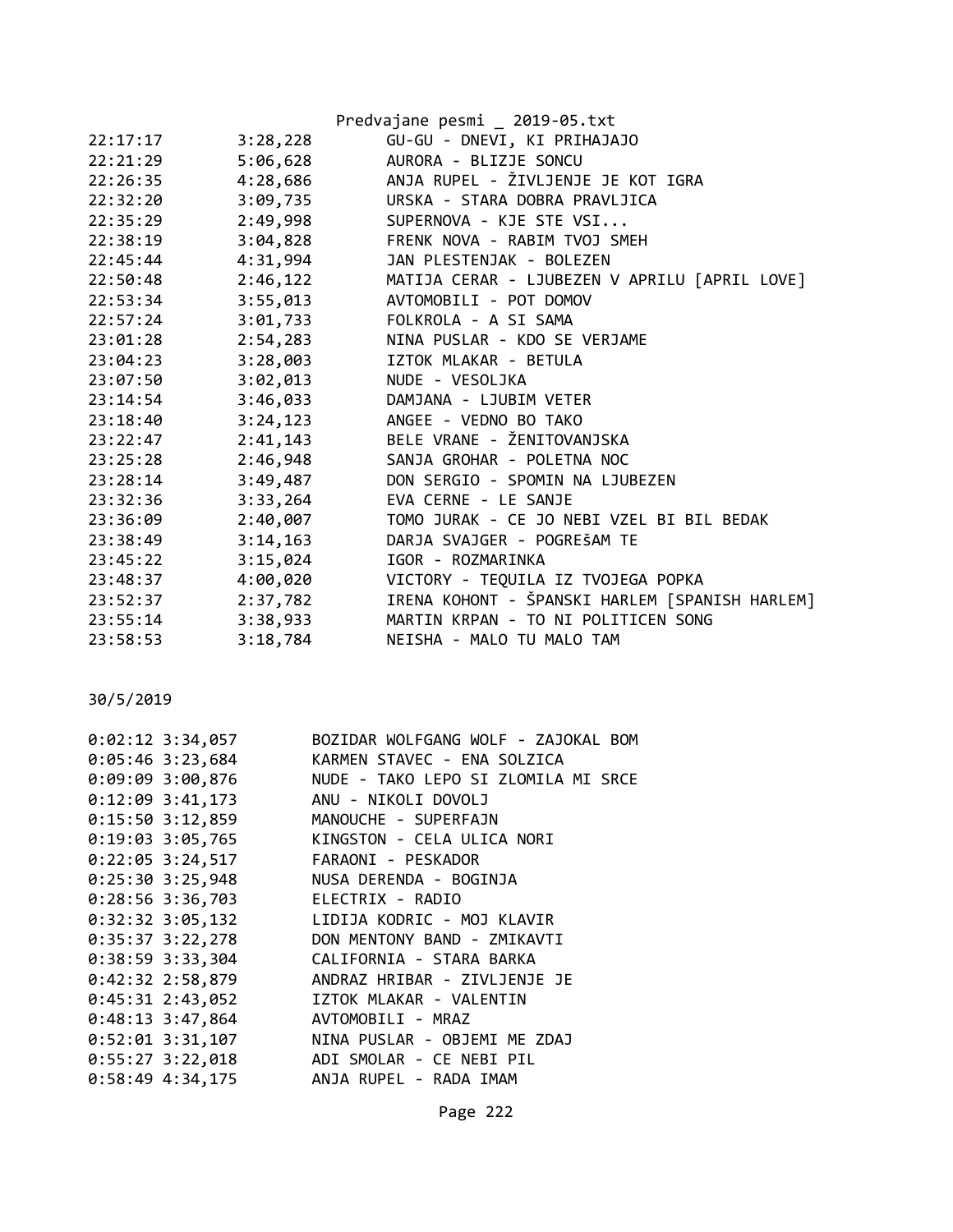|                                         | Predvajane pesmi _ 2019-05.txt                                |
|-----------------------------------------|---------------------------------------------------------------|
| $1:03:23$ $2:38,778$                    | BETI JURKOVIC - POJEM IN ZVIZGAM                              |
| 1:06:02 3:14,938                        | BABILON IN DADA - KOT OCEAN (EMA 99)                          |
| 1:09:14 2:25,228                        | DAMJANA - SAMBA                                               |
| 1:11:39 4:10,969                        | VICTORY - ZELENA DEZELA                                       |
| $1:15:45$ 4:14,689                      | MZ HEKTOR - ENERGIJA                                          |
| 1:20:00 3:30,074                        | MAJDA ARH - GRAD ŽELJA                                        |
| 1:23:30 2:22,008                        | IRENA VRCKOVNIK - MOJI TIGRI                                  |
| 1:25:52 2:52,003                        | ALENKA LESJAK - NAJINI MOSTOVI                                |
|                                         | 1:28:43 4:04,715 VILI RESNIK - NAJ MI KDO POVE                |
| 1:32:48 3:20,410 REGINA - BODI TU       |                                                               |
| 1:36:08 4:02,905 LAMAI - SPET TE SLISIM |                                                               |
| 1:40:10 3:59,035                        | TOMAZ DOMICELJ - UCILNA ZIDANA                                |
| 1:44:09 3:15,220                        | BOTRI - KER VEM                                               |
| 1:47:24 3:36,830                        | ANDREJ SIFRER - SEDEM PIJANSKIH NOCI                          |
|                                         | 1:51:00 3:15,863 KALAMARI - JAZ BOM OB TEBI                   |
| 1:54:16 4:17,655                        | ALENKA GODEC - ZGUBLJAM TE                                    |
| 1:58:33 3:53,838                        | MONIKA PUCELJ - MENE JE STRAH                                 |
| 2:02:27 3:47,610 PAPIR - SRAJCA         |                                                               |
|                                         | 2:06:14 3:33,478 SUNNY ORCHESTRA - MY COMMANDING WIFE         |
| 2:09:48 4:15,994 BEPOP - BELA SNEZINKA  |                                                               |
|                                         | 2:14:04 2:25,747 MARJANA DERZAJ - TO JE MOJ ZLATI SIN         |
| 2:16:29 3:32,000                        | BAZAR - DOBER DAN                                             |
|                                         |                                                               |
|                                         | 2:19:55 3:13,900 DARJA SVAJGER - KJE JE KDO                   |
| 2:23:09 3:31,000 CUKI - ZOBAR           |                                                               |
|                                         | 2:26:37 3:13,012 PROF. KLEMEN - TI PRAVIS                     |
| 2:29:49 4:01,004                        | AVIA BAND - LJUBEZEN NA PRVI POGLED                           |
| 2:33:49 3:18,126                        | ALEX VOLASKO - PRIZIGAM LUCI (RADIO EDIT)<br>ANIKA - PLIMA    |
| 2:37:07 4:11,765                        |                                                               |
| 2:41:19 5:09,246                        | FLIRT - ROMEO IN JULIJA                                       |
| 2:46:28 3:18,881                        | SIMONA VODOPIVEC - TITANIC LJUBEZNI                           |
|                                         | 2:49:47 1:52,971 MATIJA CERAR - Z MOJCO PLESAL BI CHA CHA CHA |
|                                         | 2:51:39 3:20,092 JAN PLESTENJAK - SMEH IN SOLZE               |
|                                         | 2:54:59 3:06,878 FRENK NOVA - NA LUNO IN NAZAJ                |
| 2:58:06 2:46,899                        | RAFKO IRGOLIC - TO JE MOJ DRAGI DOM (GREEN GREEN GRASS        |
| 3:00:53 3:31,750                        | PANDA - SIVE CESTE                                            |
| 3:04:23 3:34,310                        | ATLANTIX - ATLANTIS                                           |
| 3:07:58 3:41,045                        | MARTA ZORE - LJUBEZEN                                         |
| 3:11:35 3:48,060                        | OTO PESTNER - MARY ANN                                        |
| 3:15:23 2:49,088                        | DEŽUR - HASTA MANANA                                          |
| $3:18:12$ $3:48,265$                    | STATIC - PROBLEM                                              |
| 3:22:00 2:25,793                        | NULA KELVINA - MASKERADA                                      |
| 3:24:26 3:03,849                        | JANEZ ZMAZEK - LAHKO NARDIM ŠE BOLJŠ                          |
| 3:27:29 2:35,097                        | SING & SONG - ZENSKE                                          |
| $3:30:04$ 3:44,334                      | LETECI POTEPUHI - POJEM BLUES                                 |
| $3:33:48$ $3:15,173$                    | PERPETUUM JAZZILE - AVSENIK MEDLEY                            |
| 3:37:03 2:45,080                        | STANE MANCINI - CIKLAME                                       |
| 3:39:48 3:09,173                        | ROK'N'BAND - NINA                                             |
| 3:42:56 2:44,087                        | OBJEM - LEP SONCEN DAN                                        |
|                                         |                                                               |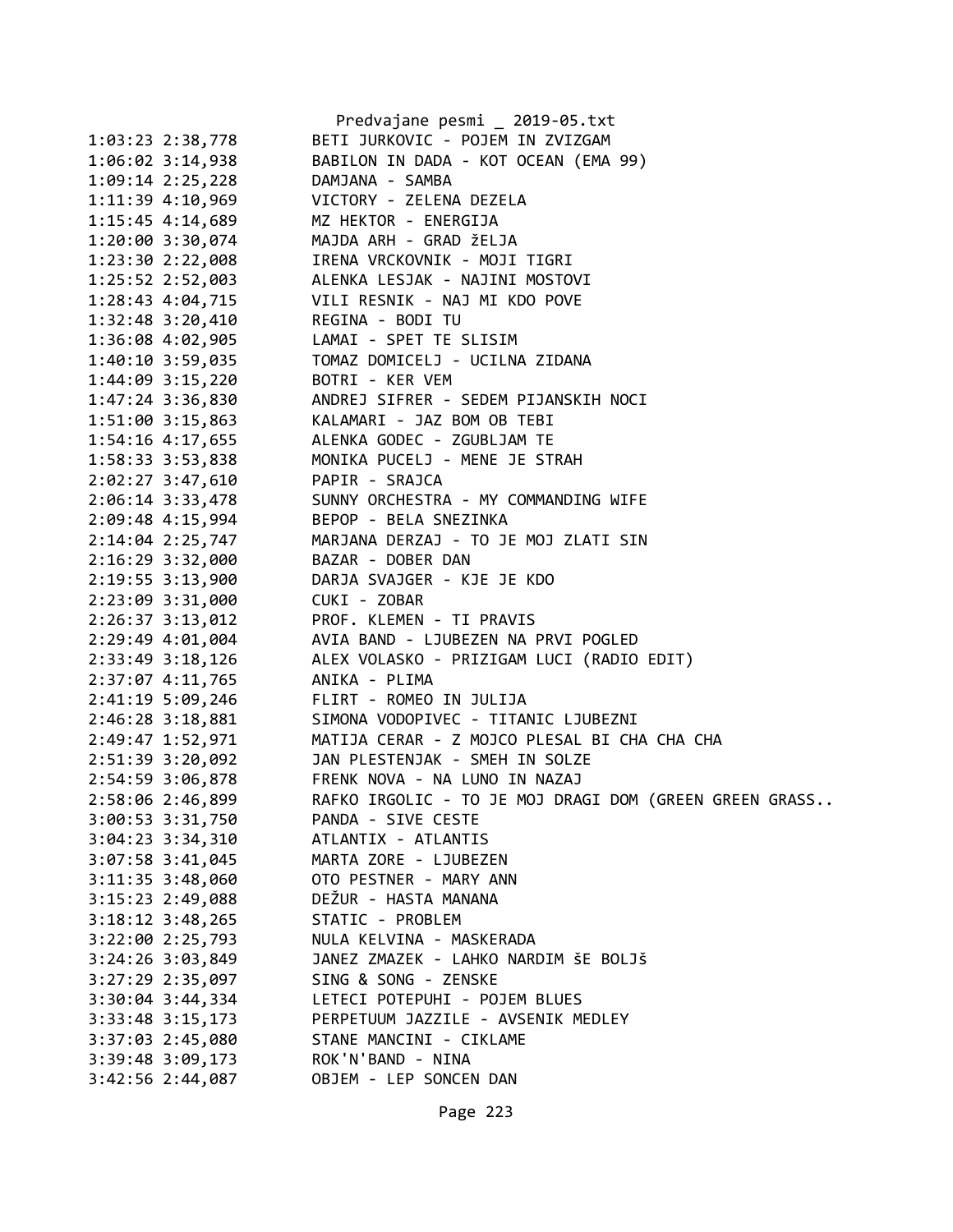|                      | Predvajane pesmi _ 2019-05.txt                      |
|----------------------|-----------------------------------------------------|
| $3:45:40$ $3:17,243$ | DON JUAN - JULIJA                                   |
| $3:48:57$ $3:58,025$ | ALFI NIPIC - V AVTU PRED MENOJ                      |
| $3:52:55$ $3:42,584$ | MARE B - EDINA                                      |
| $3:56:37$ 4:25,471   | BABALOO BAND - DOBRO JUTRO DELOVNI LJUDJE           |
| 4:01:02 3:23,684     | DAN D - POZITIVNE MISLI                             |
| 4:04:26 2:33,872     | FLIRRT - NAJIN DAN                                  |
| 4:06:59 4:25,771     | AGROPOP - SAMO MILIJON                              |
| 4:11:25 3:18,840     | MARTINA SRAJ - LE BODI TU                           |
| 4:14:44 3:32,674     | ORLEK - HENRIK IN ROZIKA                            |
| $4:18:16$ $4:11,531$ | K.U.D. GAS - EROTIKA                                |
| 4:22:27 3:38,010     | FOLKROLA - DOBRO JUTRO MADAME                       |
| 4:26:05 3:11,644     | BELE VRANE - MOJE DEKLE                             |
| 4:29:17 4:39,655     | PETER PAN - OH, SABINA                              |
| 4:33:56 3:55,041     | ALEKSANDER MEZEK - LJUBLJANSKE CESTE                |
| 4:37:51 3:04,104     |                                                     |
| 4:40:55 3:45,314     | ZELJKO - VERONIKA<br>BRIGITA ŠULER - PESEM V MENI   |
| 4:44:40 3:13,288     | MANOUCHE - SUPERFAJN                                |
| 4:47:53 3:39,005     |                                                     |
|                      | KATRINAS - LETIM                                    |
| 4:51:32 4:06,031     | NAPOLEON - TINA                                     |
| 4:55:37 2:06,536     | MAJDA SEPE - USPAVANKA ZA DNEVNO RABO               |
| 4:57:44 3:23,013     | KINGSTON - KDOR ZNA TA ZNA                          |
| $5:01:57$ 3:26,478   | MARJANA DERZAJ - SAMO ZA NAJU DVA                   |
| 5:05:23 4:39,628     | ANDREJ SIFRER & KENNY LOGGINS - KORA/PTICA IZ NEBES |
| $5:11:16$ 3:19,143   | DARJA SVAJGER - OB MENI                             |
| 5:14:35 6:32,613     | IZTOK MLAKAR - OD FRANCA FRANCESKINA GOD            |
| 5:22:05 5:04,384     | TOMAZ DOMICELJ - ZA VEDNO MLAD                      |
| 5:27:09 3:06,783     | JAN PLESTENJAK/EVA - IZ PEKLA DO RAJA               |
| 5:31:29 3:35,284     | AVIA BAND - GREVA V KATRCO                          |
| 5:35:04 3:57,018     | VILI RESNIK - KER VES, DA TE LJUBIM                 |
| 5:40:23 3:35,064     | ROK'N'BAND - SOLZE IN SMEH                          |
| 5:43:58 3:23,988     | LINTVERN - CE TE SRECAM                             |
| 5:47:22 3:05,100     | MANOUCHE - MED ZVEZDE IN NAZAJ                      |
| 5:51:56 4:08,554     | SLAVKO IVANCIC - DAN OB TEBI                        |
| 5:56:06 3:27,169     | PEPEL IN KRI - PESEM ZA DINAR                       |
| 6:00:24 3:51,000     | DANILO KOCJANCIC/MATJAZ JELEN - POISCI ME           |
| $6:04:14$ 3:58,554   | ALENKA GODEC - DOVOLJ MI JE                         |
| $6:08:13$ 3:00,676   | MAJA P - DRUGACNA                                   |
| $6:12:35$ $4:21,890$ | ANDREJ SIFRER - SRCE, MOJ MALI KLOVN                |
| $6:16:57$ 3:47,000   | HAZARD - LJUDJE KI SEDIJO V PARKIH                  |
| $6:21:37$ $2:22,040$ | MATIJA CERAR - DEŽNIKI                              |
| 6:23:59 2:58,930     | CALIFORNIA/MZ HEKTOR - 1 MILJO OD OBALE             |
| $6:26:55$ 4:11,170   | ANJA RUPEL - BREZ LJUBEZNI                          |
| $6:32:23$ $3:05,985$ | THE TWINS - HOCEM VEDETI                            |
| $6:35:29$ 3:28,560   | ALEKSANDER MEZEK - MESTO BREZ SRCA                  |
| 6:38:57 3:32,886     | CUKI - GOSPOD MERCI                                 |
| $6:43:52$ $3:13,141$ | SUPERNOVA - KJE SPI                                 |
| 6:47:05 2:57,762     | ANDREJA CAMERNIK - UJEMIVA VETER                    |
| 6:51:32 2:27,471     | SAMO GLAVAN - BUTALCI                               |
|                      |                                                     |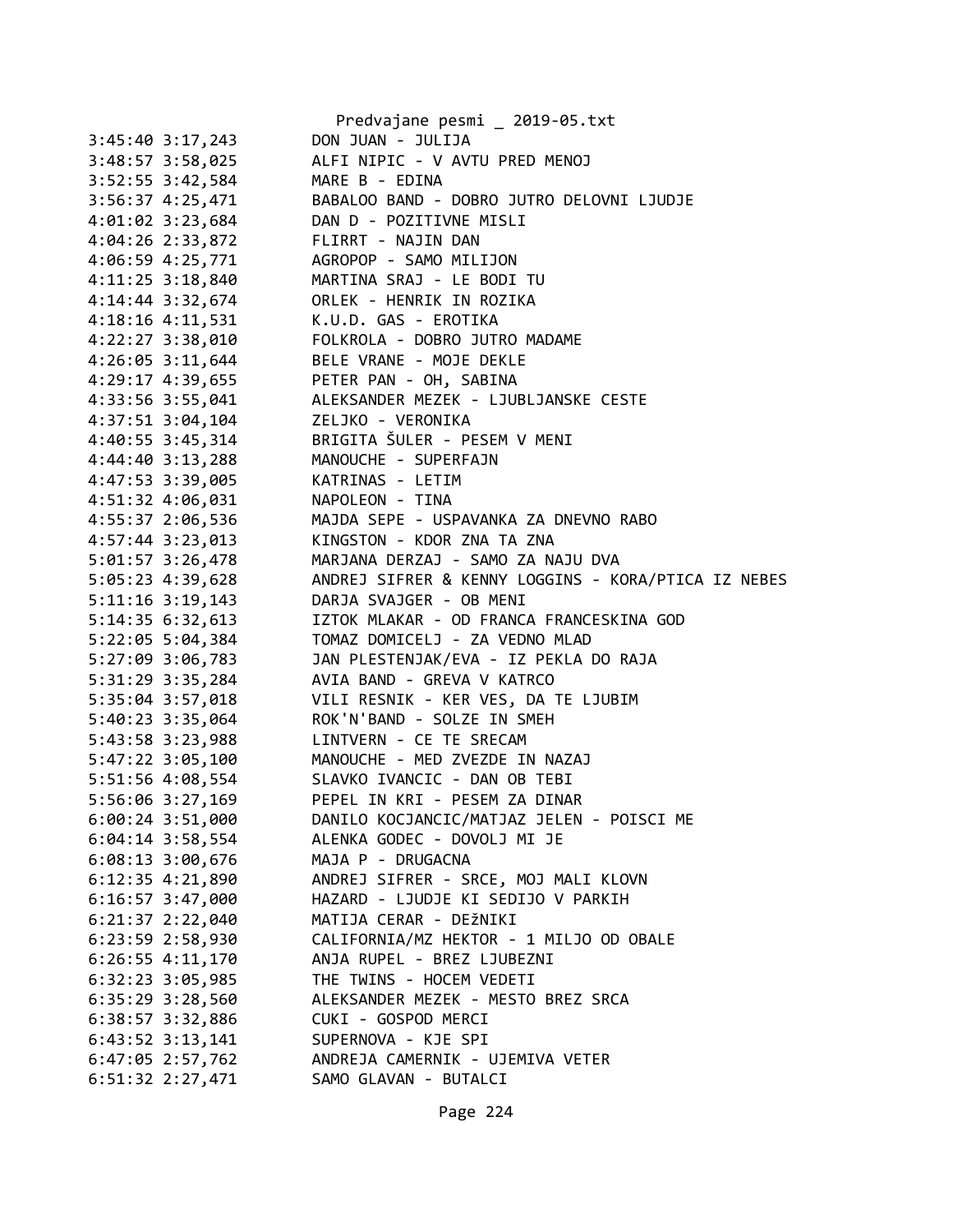|                      |              | Predvajane pesmi _ 2019-05.txt                |
|----------------------|--------------|-----------------------------------------------|
| $6:54:00$ 3:46,764   |              | AVTOMOBILI - NAVADEN DAN                      |
| $6:57:46$ 3:13,588   |              | NINA PUSLAR - SLADOLED Z VESOLJEM PROSIM      |
| 7:01:50 3:41,022     |              | K.U.T. GAS - FASHION                          |
| 7:05:31 4:18,307     |              | OTO PESTNER - TRIDESET LET (DOLGA)            |
| 7:11:11 3:21,005     |              | KASTELO - VSE KAR LJUBIM                      |
| 7:14:27 3:53,518     |              | REGINA - LIZA LJUBI JAZZ                      |
| 7:18:20 3:24,057     |              | BRO FEAT. POLONA LEBEN - RAZSTA               |
| 7:22:41 3:14,041     |              | ADI SMOLAR - AJAJAJ, SLOVENIJA                |
| 7:25:53 3:59,917     |              | STANE MANCINI - MANDOLINA                     |
| 7:31:09 3:28,427     |              | NUSA DERENDA - ZA STARE CASE                  |
| 7:34:37 4:31,619     |              | MARTA ZORE - OB KLICU SLOVESA (& OTO PESTNER) |
| 7:40:31 3:17,885     |              | AMOR DUET - BOZICKOVA                         |
| 7:43:49 3:38,712     |              | JANEZ BONCINA BENC - TA NOC JE MOJA           |
| 7:47:27 3:25,338     |              | BOTRI - OB TEBI SE MI ZROLA                   |
| 7:52:22 4:19,918     |              | SLOVENSKI EXPRESS - IZGUBLJEN                 |
| 7:56:42 3:50,563     |              | NECA FALK - PLAVO MORJE JE MOJ DOM            |
| 8:01:22 4:57,949     |              | DON MENTONY BAND - DAJ POVEJ MI               |
| $8:06:20$ 3:16,813   |              | IRENA VRCKOVNIK - TISTO NOC                   |
| 8:10:58 2:24,027     |              | LIDIJA KODRIC - PRIDI V SOBOTO                |
| 8:13:22 2:57,587     |              | DAMJANA - JE TO LJUBEZEN                      |
| 8:16:20 3:22,797     |              | LEA SIRK - TAKO JE                            |
| 8:20:39 3:53,627     |              | SELEKCIJA - BELA GOLOBICA                     |
| 8:24:33 3:00,206     |              | JELKA CVETEŽAR - SIMFONY                      |
| 8:27:33 2:59,662     |              | DAMJANA GOLAVSEK - NASMEH                     |
| 8:31:49 3:53,039     |              | JANEZ ZMAZEK - BREZ VEZE                      |
| 8:35:42 4:06,697     |              | KALAMARI - KDO TE LJUBI ZDAJ                  |
| 8:41:11 4:03,264     |              | NUDE - NAJLEPSA PESEM                         |
|                      |              | BILBI - HVALA ZA VIJOLICE                     |
| 8:45:14 3:33,975     |              | EVA CERNE - CUDEZI SMEHLJAJA                  |
| 8:48:47 2:59,654     |              | BIG FOOT MAMA - ROLA SE                       |
| 8:53:15 3:14,037     |              | FOLKROLA - TUMASTI OŽBI                       |
| 8:56:30 3:24,979     |              |                                               |
| $9:02:26$ 3:25,108   |              | D.A.Z. - BODI MOJA KRI                        |
| 9:05:51 3:06,589     |              | FRENK NOVA - NA LUNO IN<br><b>NAZAJ</b>       |
| 9:08:58 3:50,209     |              | NAPOLEON - BODI MOJA                          |
| 9:17:06 3:09,556     |              | KARMEN STAVEC - SEM KAR SEM                   |
| 9:22:05 3:35,300     |              | NEISHA - ZVEZDNI PRAH                         |
| 9:25:402:54,041      |              | BERTA AMBROŽ - TIVOLSKI PASTIRCEK             |
| 9:28:34 3:19,684     |              | MARTIN KRPAN - JE V SISKI SE KAJ ODPRTEGA     |
| $9:33:30$ $3:10,843$ | PANDA - LINO |                                               |
| 9:36:41 3:15,977     |              | EDVIN FLISER - TAM KJER SEM DOMA              |
| 9:44:34 4:08,319     |              | VRNI SE - MITHANS                             |
| 9:48:42 4:53,646     |              | SUNNY ORCHESTRA - RELAX                       |
| 9:55:20 3:48,888     |              | MILAN PECOVNIK PIDZI - COWBOY PIDZI           |
| 10:01:41             | 3:03,032     | GU-GU - F.ROMANCA V KINU SLOGA                |
| 10:04:44             | 3:53,367     | MAJDA ARH - LJUBEZEN JE KOT VINO              |
| 10:08:37             | 3:35,003     | SPIN - SPUSTI SE NA TLA                       |
| 10:16:40             | 4:40,025     | VLADO KRESLIN/JONAS Z. - SAMO TIJ             |
| 10:23:09             | 3:08,853     | PAPIR - DOMOTOZJA                             |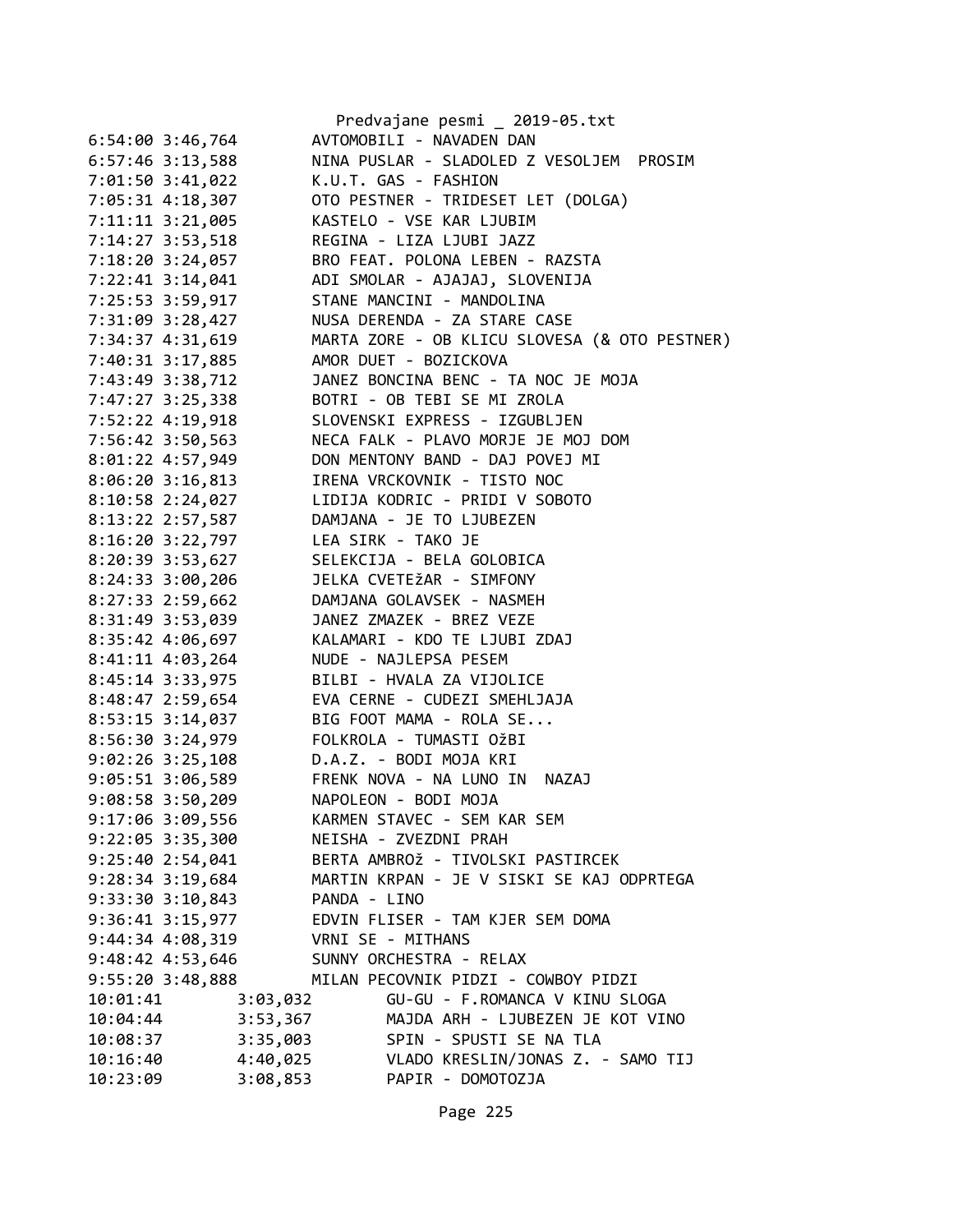|          |          | Predvajane pesmi _ 2019-05.txt              |
|----------|----------|---------------------------------------------|
| 10:26:18 | 3:19,009 | IGOR - PAULA                                |
| 10:31:13 | 3:42,738 | ALENKA VIDRIH - HARMONIKAR                  |
| 10:34:56 | 3:58,630 | MAJDA SEPE - STIHI MOJEGA SPOMINA           |
| 10:38:54 | 3:24,017 | IZTOK MLAKAR - POLITIK GUIDO                |
| 10:44:59 | 4:00,444 | AVIA BAND - KO BI JI MISLI BRAL             |
| 10:48:59 | 3:16,509 | 2B - SLOVENIJA                              |
| 10:54:00 | 4:19,175 | ANDREJ SIFRER - STOJ MARIJA                 |
| 10:58:19 | 2:29,849 | ELDA VILER - TI SI MOJA LJUBEZEN            |
| 11:03:21 | 3:47,140 | SOPRANOS - JUNAK                            |
| 11:07:08 | 4:40,551 | TOMAZ DOMICELJ - MOJ DOM JE LJUBLJANA       |
| 11:15:33 | 2:50,887 | PEPEL IN KRI - PO BITKI SO GENERALI VSI     |
| 11:18:24 | 2:48,629 | ROK'N'BAND - CISTO TVOJ                     |
| 11:23:02 | 3:38,120 | DARJA SVAJGER - SONCE SI                    |
| 11:26:40 | 3:12,189 | BEPOP - BODI ZVEZDA                         |
| 11:31:28 | 3:30,434 | HISA - NA ZDRAVJE SVET                      |
| 11:34:59 | 3:29,797 | SARA JAGRICC - POBEGNI Z MANO               |
| 11:38:28 | 2:47,452 | ALENKA GODEC - MONA LISA                    |
| 11:43:59 | 2:54,023 | CHATEAU - MLINAR NA MURI                    |
| 11:46:52 | 2:29,188 | ANIKA HORVAT - MINI IN MAXI                 |
| 11:51:06 | 3:26,927 | FLIRT - INJA                                |
| 11:54:34 | 3:09,068 | IRENA KOHONT - ZAPRLA SEM VSA OKNA          |
| 11:57:43 | 3:51,859 | SANK ROCK - EO (RADIO EDIT)                 |
| 12:04:07 | 3:24,354 | BABALOO BAND - NENAJAVLJEN GOST             |
| 12:07:31 | 3:35,458 | KINGSTON - V SOBOTO ZVECER                  |
| 12:18:59 | 2:56,683 | HORIZONT - TE IGRE BO KONEC                 |
| 12:23:45 | 2:59,713 | ADI SMOLAR - ROKENROL U D-DURU              |
| 12:26:42 | 2:56,332 | MATJAŽ JELEN - ODKAR SI ŠLA                 |
| 12:31:15 | 3:38,120 | PLIS - METULJI                              |
| 12:34:53 | 2:48,463 | DITKA HABERL - V MENI RASTE DREVO           |
| 12:37:41 | 3:38,748 | VILI RESNIK - KOT PTICA                     |
| 12:45:26 | 3:26,038 | AYNEE - SI TO TI                            |
| 12:48:52 | 4:45,595 | GUSTI/POLONA KASAL - MOJE SANJE             |
| 12:55:20 | 3:16,613 | BELE VRANE - BREZ BESED                     |
| 12:58:36 | 3:41,554 | IVANA HONSIC - RDECA NIT                    |
| 13:02:59 |          | DON SERGIO - TUDI TI                        |
| 13:06:23 | 3:23,630 | ANDRAZ HRIBAR - ZIVLJENJE JE                |
|          | 2:59,013 | SAMO GLAVAN - TUJERODNA INVAZIJA            |
| 13:10:31 | 4:15,855 |                                             |
| 13:14:47 | 3:28,220 | JAN PLESTENJAK - SAM DA TI MAS MENE RADA    |
| 13:18:15 | 2:53,381 | MARJANA DERZAJ - ORION                      |
| 13:22:19 | 2:42,607 | ANIKA - NE CAKAJ NA MAJ                     |
| 13:25:02 | 3:06,059 | MANOUCHE - KJE SI LUBI                      |
| 13:28:07 | 3:53,688 | NUSA DERENDA - CEZ DVAJSET LET              |
| 13:32:48 | 4:18,351 | OTO PESTNER - TRIDESET LET (DOLGA)          |
| 13:37:07 | 3:19,994 | BAZAR - KO PRIDE NOC                        |
| 13:41:38 | 3:33,950 | KATRINAS - DO NEBA                          |
| 13:45:12 | 2:57,789 | LIDIJA KODRIC - KDOR ZIVI RAD V MIRU        |
| 13:48:09 | 3:29,378 | ALEKSANDER MEZEK - AJDA PA ZNOVA CVETI      |
| 13:53:06 | 3:31,264 | DRUSTVO MRTVIH PESNIKOV - ME ZE MA DA BI TE |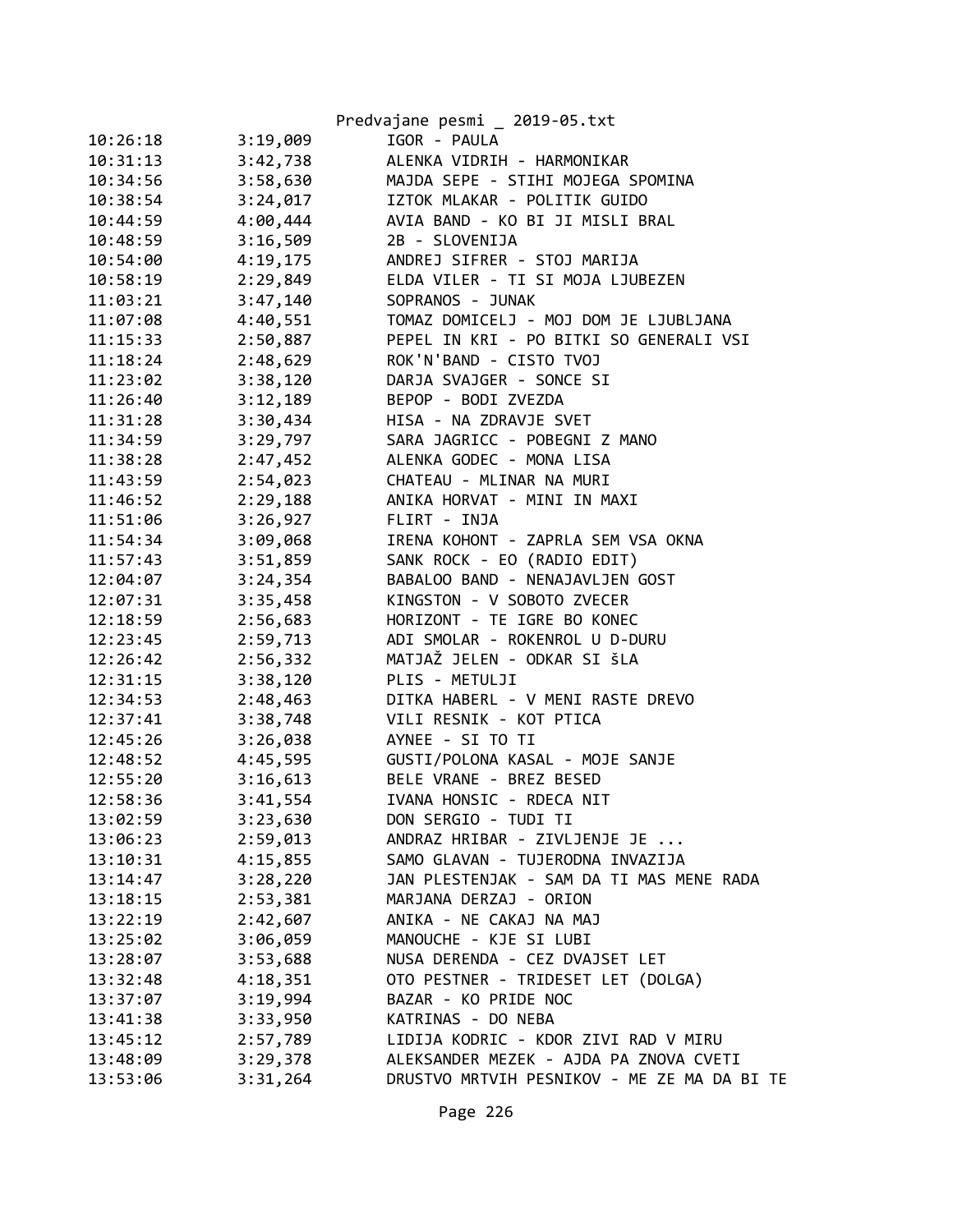|          |          | Predvajane pesmi _ 2019-05.txt              |
|----------|----------|---------------------------------------------|
| 13:56:36 | 2:56,213 | DEŽUR - NA VRH SVETA                        |
| 14:00:14 | 3:52,604 | NUDE - DAN LJUBEZNI                         |
| 14:04:06 | 3:41,334 | NECA FALK - DRAVSKI MOST                    |
| 14:07:47 | 3:11,775 | VENERA - DISKO KLUB                         |
| 14:12:10 | 4:32,858 | JANEZ ZMAZEK - ZGODBA O LJUDEH              |
| 14:16:43 | 3:30,314 | GASPER RIFELJ - KRIV SEM                    |
| 14:21:24 | 3:32,122 | ROK 'N' BAND - V OBLAKIH                    |
| 14:24:56 | 3:45,855 | MARKO VOZELJ - ZVEZDE SO Z NAMA             |
| 14:28:42 | 2:58,930 | JELKA CVETEŽAR - JUTRO NA PLANINI           |
| 14:32:31 | 4:01,001 | DADI DAZ - KO SE STOPIL BO SNEG             |
| 14:36:32 | 4:55,666 | NAPOLEON - VRNI SE                          |
| 14:42:39 | 4:15,005 | FOLKROLA - MARUSKA                          |
| 14:46:54 | 3:47,038 | BOSSA DE NOVO - SESTANEK POD RJUHO          |
| 14:52:08 | 4:16,189 | INDIGO - DRUGACNA                           |
| 14:56:25 | 3:10,100 | DON MENTONY BAND - MORSKI POZDRAV           |
| 15:00:17 | 3:31,949 | PANDA - KAKSNO SONCE KAKSEN DAN             |
| 15:03:48 | 3:24,119 | TATJANA DREMELJ - SAJ VEŠ DA RADA TE IMAM   |
| 15:07:12 | 2:53,340 | GREGOR RAVNIK - ZDAJ JE CAS                 |
| 15:11:14 | 3:04,215 | BOTRI - JAZ SEM IN                          |
| 15:14:18 | 3:54,996 | AVTOMOBILI - PROTI LUNI                     |
| 15:18:13 | 4:01,505 | JANKO ROPRET - LEPA SI NOCOJ                |
| 15:23:25 | 3:02,006 | KARMEN STAVEC - SE IN SE                    |
| 15:26:27 | 3:02,619 | DAMJANA - NAJ VSEM LJUDEM SE DOGODI         |
| 15:30:20 | 2:55,850 | HAMO & TRIBUTE 2 LOVE - DEJVA BIT CIST BLIZ |
| 15:33:16 | 3:04,813 | GU-GU - F ROMANCA V KINU SLOGA              |
| 15:36:21 | 3:15,019 | IRENA VRCKOVNIK - VSAK MOSKI NAJ            |
| 15:40:47 | 3:04,360 | MAJDA SEPE - POJDI SPET NA BLED             |
| 15:43:51 | 3:29,846 | PETER PAN - VROCE USTNICE                   |
| 15:47:21 | 3:38,930 | NEISHA - LE KAJ SE SKRIVA                   |
| 15:52:27 | 4:17,972 | ANDREJ SIFRER - SREBRO V LASE ZLATO V ZOBE  |
| 15:56:45 | 3:19,846 | TOMAZ DOMICELJ - KER TE NIMA RAD            |
| 16:00:46 | 3:33,742 | MARTINA MAJERLE - LUNA NAD OBALO            |
| 16:04:19 | 4:13,438 | ANJA RUPEL - KOT DA TE NI                   |
| 16:08:32 | 4:50,654 | BLUEGRASS HOPPERS - VENCEK NEVARNIH         |
| 16:14:34 | 3:36,515 | HAZARD - VSAK JE SAM                        |
| 16:18:11 | 3:03,710 | CUKI - BARVE                                |
| 16:22:25 | 3:08,360 | REGINA - NAJ LJUBEZEN ZDRUŽI VSE LJUDI      |
| 16:25:33 | 2:41,008 | MATIJA CERAR - TRI DEKLICE                  |
| 16:28:14 | 3:20,617 | PEPEL IN KRI - LJUDJE POMLADI               |
| 16:32:25 | 3:23,027 | U'REDU - NA SMARNO GORO                     |
| 16:35:48 | 3:12,675 | MAJA SLATINŠEK - DO NEBA                    |
| 16:40:12 | 3:02,826 | MLADI LEVI - ODA IRENI                      |
| 16:43:15 | 3:06,951 | DANIEL RAMPRE - DOST' 'MAM TEGA             |
| 16:46:22 | 3:12,997 | FARAONI - SAMO TI                           |
| 16:51:02 | 2:34,508 | STANE MANCINI - NON CAPITO                  |
| 16:53:36 | 3:53,002 | AVIA BAND - RDECI SAL                       |
| 16:57:27 | 3:33,385 | ALENKA GODEC - POT ZA DVA                   |
| 17:01:34 | 2:59,366 | SANJA GROHAR - GREH V PESKU                 |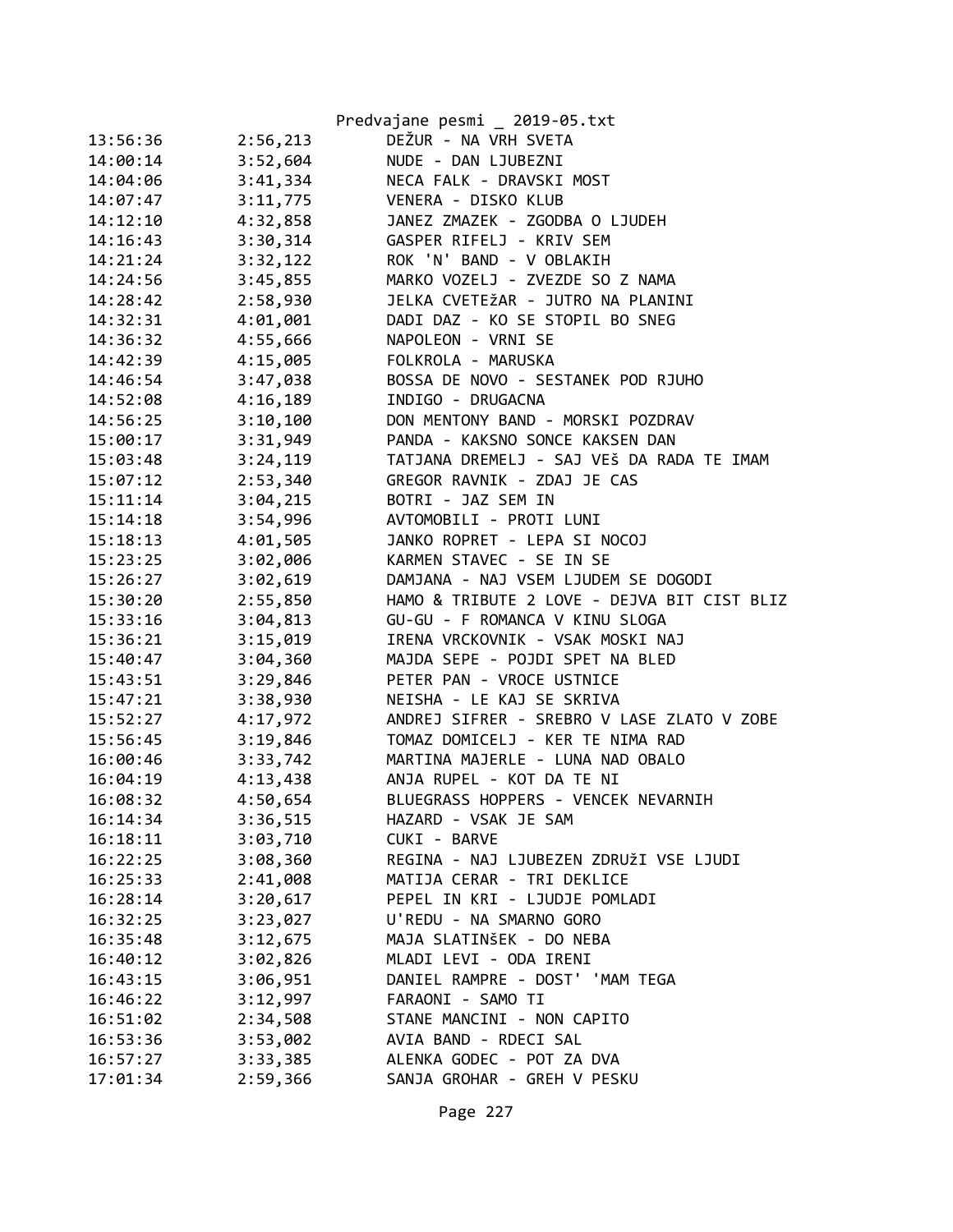|          |          | Predvajane pesmi _ 2019-05.txt                      |
|----------|----------|-----------------------------------------------------|
| 17:04:33 | 3:22,973 | IZTOK MLAKAR - POLITIK GVIDO                        |
| 17:07:56 | 3:38,046 | ADI SMOLAR - SAJ TE PRIME PA TE MINE                |
| 17:12:34 | 3:47,538 | SLOVENSKI EXPRESS - IZI                             |
| 17:16:21 | 2:58,769 | POP DESIGN - PUSTI SONCU V SRCE                     |
| 17:20:57 | 2:47,279 | DELIAL - ZVON LJUBEZNI                              |
| 17:23:44 | 2:08,003 | VULTURE AND THE GURU - NE STRELJAJ NAME             |
| 17:25:52 | 3:44,299 | KATAYA - TO JE MOJ DAN                              |
| 17:30:30 | 3:31,239 | DARJA SVAJGER - SONCEN DAN                          |
| 17:34:01 | 4:40,465 | HISA - LEDENE CESTE                                 |
| 17:38:41 | 5:07,263 | NINA PUSLAR FT. JAN PLESTENJAK - TEBE IMAM          |
| 17:44:48 | 3:34,977 | MARTA ZORE - POVEJ MI ZAKAJ                         |
| 17:48:22 |          | 4:22,787 BABEWATCH - LADJICE                        |
| 17:53:30 |          | 2:29,295 VIDEOSEX - VOZI ME VLAK V DALJAVE          |
| 17:56:01 | 3:52,706 | VILI RESNIK - NE MOREM BREZ NJE                     |
| 18:00:28 | 2:36,159 | OPTIMISTI - 0, MOJ PAPA                             |
| 18:03:04 | 2:40,019 | MILAN KAMNIK - GREMO NA KAVO V PORTOROZ             |
| 18:05:43 | 4:08,147 | JAN PLESTENJAK - ZADNJE SLOVO                       |
| 18:11:03 |          | 3:17,712 FOXY TEENS - MOJA SIMPATIJA                |
| 18:14:20 | 2:45,468 | BELE VRANE - MESTO MLADIH                           |
| 18:17:05 | 3:34,099 | RADIC FT. DASA - DOPUSTI SI (V PRELEPI LJUBLJANI)   |
| 18:22:17 | 5:52,042 | PAPIR - MOJE SRCE ODHAJA                            |
| 18:28:08 | 4:24,026 | BAZAR - TINA                                        |
| 18:33:15 | 4:57,347 | SAMO GLAVAN - ZGODOVINA OBSTOJA                     |
| 18:38:13 | 3:23,800 | MATJAZ JELEN - POCASI  JE LEPO                      |
| 18:42:36 | 3:51,220 | HALO - ANITA NI NIKOLI                              |
| 18:46:27 | 2:54,803 | NATASA & ZIBELNIK - ZAME SI                         |
| 18:50:06 | 3:29,650 | IVO MOJZER - CIFRA MOŽ                              |
| 18:53:36 | 4:51,715 | ALEKSANDER MEZEK - LJUBLJANA V MAJU                 |
| 18:58:27 | 2:57,914 | MARTIN KRPAN - NJEN TRENUTEK PRIHAJA                |
| 19:01:59 | 4:22,041 | CALIFORNIA/MZ HEKTOR - KRALJICA POROCNEGA POTOVANJA |
| 19:06:18 | 3:55,035 | VLADO KRESLIN - NEKEGA JUTRA, KO SE ZDANI           |
| 19:11:13 | 3:09,030 | KALAMARI - BREZ TEBE                                |
| 19:14:22 |          | 2:07,354 MARJANA DERZAJ - PESEM ZA DINAR            |
| 19:16:29 | 3:54,111 | SANK ROCK - MACEK                                   |
| 19:21:59 | 3:03,836 | SUNNY ORCHESTRA - NA KARIBE                         |
| 19:25:03 | 3:36,670 | KINGSTON - NON STOP                                 |
| 19:28:39 | 2:20,282 | LUCKY CUPIDS - STECI STRAN                          |
| 19:31:53 | 3:27,782 | NINA PUSLAR - ROK TRAJANJA                          |
| 19:35:20 | 3:07,341 | DON MENTONY BAND - NON CAPITO                       |
| 19:38:27 | 3:46,460 | MIRAN RUDAN - ROJEN, DA TE LJUBIM                   |
| 19:43:13 | 3:51,700 | NECA FALK - LJUBIMEC MOJ                            |
| 19:47:04 | 4:15,690 | SLAPOVI & NUSA DERENDA - KO MI RECES DA ME LJUBIS   |
| 19:52:07 | 3:49,966 | NUSA DERENDA - VZEMI ME VETER                       |
| 19:55:57 | 2:57,506 | BRANE DRVARIC - NE ISCI ME                          |
| 19:58:54 | 4:27,977 | PRO ANIMA SINGERS - POLETNA NOC                     |
| 20:03:56 | 2:56,196 | ANIKA HORVAT - DA BO OKOLJE IZGLEDALO BOLJE         |
| 20:06:52 | 4:01,918 | KATRINAS - SLADKI SVET                              |
| 20:15:12 | 3:00,706 | POLONA - POVEJ                                      |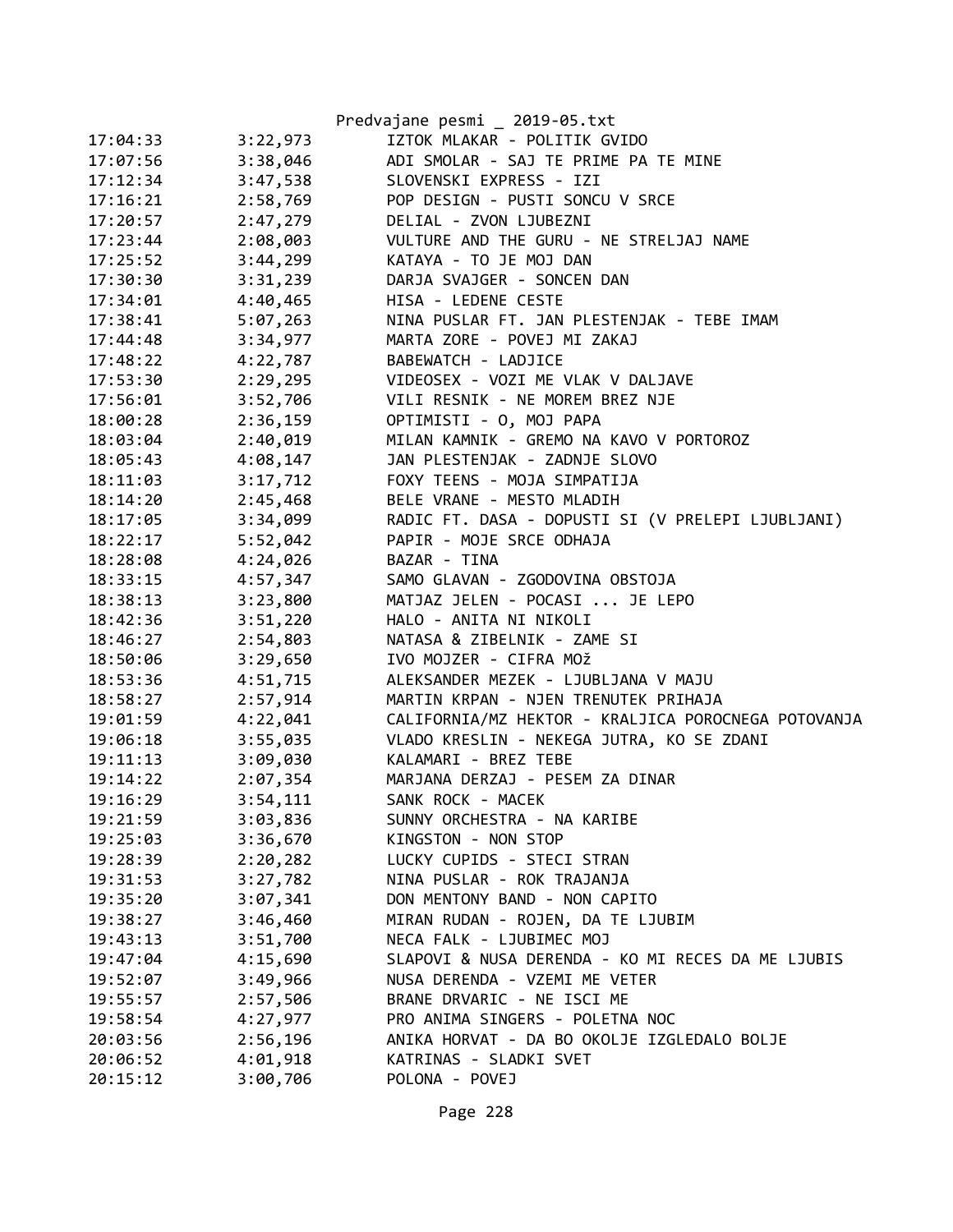|          |          | Predvajane pesmi _ 2019-05.txt               |
|----------|----------|----------------------------------------------|
| 20:18:13 | 3:46,161 | ROK'N'BAND - PRIZNAM                         |
| 20:22:33 | 3:40,884 | MARKO VOZELJ - MAVRICA                       |
| 20:26:14 | 4:04,145 | MAJDA SEPE - PISMO ZA MARY BROWN             |
| 20:31:55 | 3:01,002 | ALENKA VIDRIH - ZAUPANJE                     |
| 20:34:56 | 3:35,600 | BILBI - RESETIRAJ ME                         |
| 20:38:31 | 3:47,503 | ANIKA - PREMAJHNA BARABA                     |
| 20:46:50 | 5:04,424 | TOMAZ DOMICELJ - ZA VEDNO MLAD               |
| 20:52:31 | 3:38,875 | HAZARD - VSAK JE SAM                         |
| 20:56:12 | 3:27,230 | MAJDA ARH - KAKOR LED IN OGENJ               |
| 21:00:32 | 2:59,772 | KARMEN STAVEC - LEP POLETNI DAN              |
| 21:03:30 | 4:05,634 | TATJANA GROS - ZATO SEM NORO TE LJUBILA      |
| 21:07:36 | 3:10,026 | CUKI - CRNE OCI                              |
| 21:15:17 | 3:00,074 | FOLKROLA - POLNA LUNA                        |
| 21:18:16 | 3:10,584 | NANA MILCINSKI - PESEM O VETRU               |
| 21:22:01 | 3:26,137 | TATJANA DREMELJ - OSTANI TAKŠEN KOT SI       |
| 21:25:27 | 3:02,815 | STIL 5 - NASMEHNI SE                         |
| 21:28:30 | 4:11,931 | DAMJANA - LJUBIMEC                           |
| 21:33:28 | 4:14,045 | ANJA RUPEL - KLJUC DO SRCA                   |
| 21:37:42 | 3:02,681 | ANDREJ SIFRER - USPAVANKA                    |
| 21:43:26 | 3:02,982 | IRENA VRCKOVNIK - CLOVEK                     |
| 21:46:28 | 2:27,031 | BARBARA JARC - ZAPLEŠIMO TWIST               |
| 21:48:55 | 3:23,225 | FLORA & PARIS - VSE SI TI                    |
| 21:52:56 | 3:59,848 | GAL IN GALERIST I- PRIDI SEM.WAV -           |
| 21:56:55 | 2:42,188 | FELIKS LANGUS - DISKO RAJ (DISCO RAJ)        |
| 22:01:15 | 4:27,719 | META MOCNIK & OTO PESTNER - TRENUTKI BEZE    |
| 22:05:42 | 2:56,891 | STANE MANCINI - NOC SREDI POLETJA            |
| 22:08:39 | 3:43,329 | EVA HREN - KDAJ                              |
| 22:16:07 | 2:51,013 | ANDRAZ HRIBAR - TI NE VES                    |
| 22:18:58 | 3:22,222 | PEPEL IN KRI - NAJ BO BABY                   |
| 22:22:54 | 2:02,024 | MATIJA CERAR - MILIJON ZELJA                 |
| 22:24:56 | 3:09,136 | KATJA FASINK & ROK FEREGJA - NOVA POMLAD     |
| 22:28:05 | 3:51,020 | ADI SMOLAR - J.C.VAN DAMME                   |
| 22:32:47 | 3:07,547 | BRANKA KRANER - LJUBLJANSKI ZVON             |
| 22:35:54 | 3:30,612 | FLIRRT - ZATE BI SNEL DOL NEBO               |
| 22:42:08 | 2:08,015 | ALENKA GODEC - PESEM                         |
| 22:44:16 | 3:55,363 | SRECNA MLADINA - KDO SMO                     |
| 22:48:11 | 3:14,858 | EDVIN FLISER - TAM KJER SEM DOMA             |
| 22:52:03 | 2:38,870 | IVANKA KRASEVEC - PRESERN - O TASCE, TASCICE |
| 22:54:41 | 4:11,648 | 7.OKTOBER - NI SE CAS                        |
| 22:58:53 | 3:33,828 | DRUŠTVO MRTVIH PESNIKOV - RABM               |
| 23:03:13 | 4:08,037 | DMP - NEBO NAD BERLINOM                      |
| 23:07:21 | 2:49,684 | OTO PESTNER - ŽIVLJENJE ODVZETO              |
| 23:18:05 | 4:00,061 | NUDE - NEKJE VMES                            |
| 23:22:39 | 3:45,161 | BABALOO BAND - PAJAC                         |
| 23:26:24 | 2:39,405 | ICE - STARA GARA                             |
| 23:29:40 | 3:46,445 | GU-GU - MI 'MAMO SE FAJN                     |
| 23:33:26 | 4:13,122 | SUPERNOVA - POBEGNI Z MANO                   |
| 23:37:39 | 3:08,788 | BOTRI - NA JUG                               |
|          |          |                                              |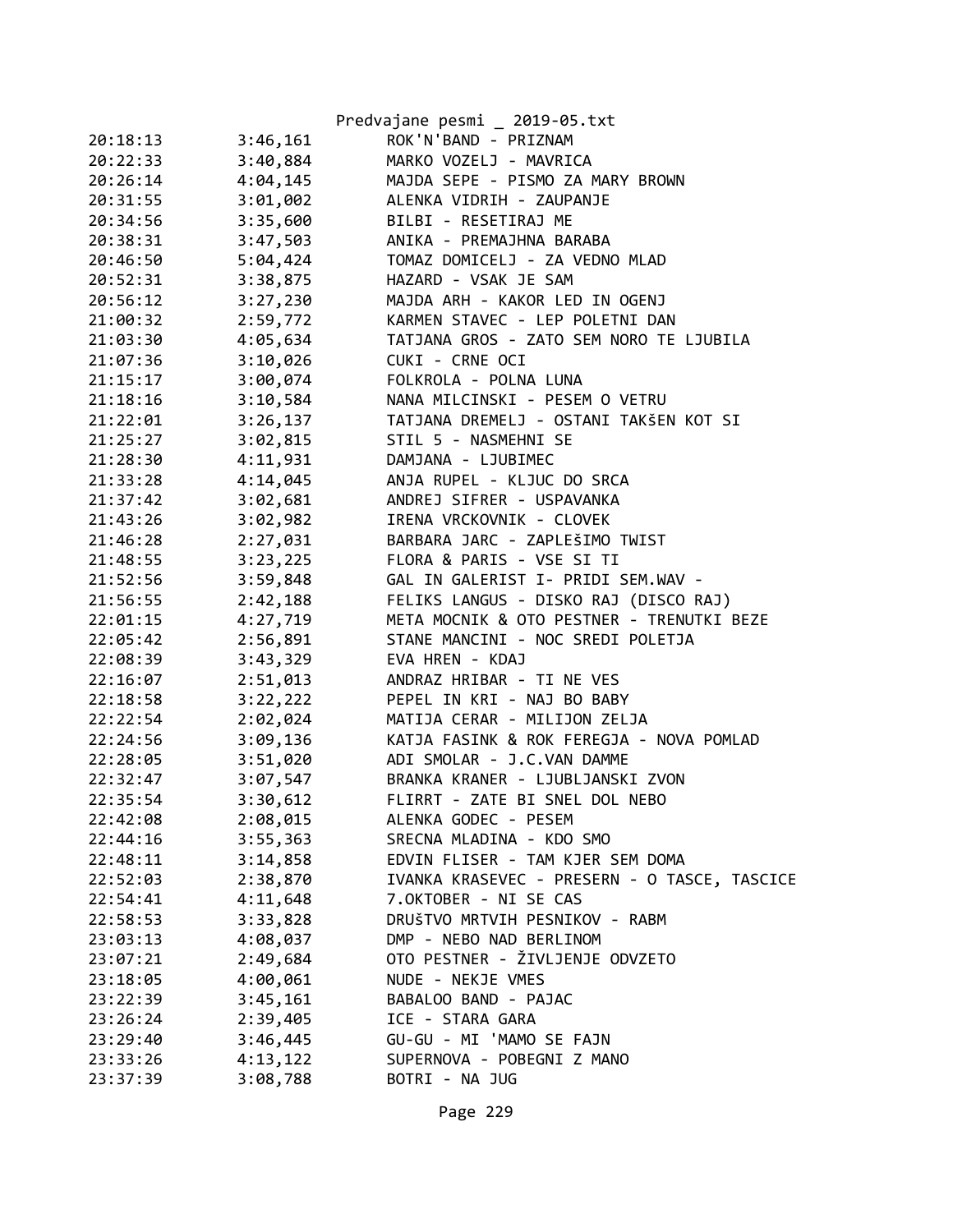|          |          | Predvajane pesmi 2019-05.txt  |
|----------|----------|-------------------------------|
| 23:44:54 | 3:41,046 | NEISHA - SLAB DAN             |
| 23:48:32 | 2:48,433 | BLUEGRASS HOPPERS - ŠTAJERSKA |
| 23:51:20 | 3:00,821 | DARJA SVAJGER - SE TISOC LET  |
| 23:54:21 | 4:00,565 | AVIA BAND - TEBE SI ŽELIM     |
| 23:58:21 | 3:55,166 | NAPOLEON - HOCEM TE NAZAJ     |
|          |          |                               |

31/5/2019

| $0:02:16$ 3:29,611 | ZAN SERCIC - LJUBEZEN NA PRVI POGLED           |
|--------------------|------------------------------------------------|
| 0:05:45 3:19,538   | AVIA BAND - EN KORAK                           |
| $0:09:05$ 4:24,015 | ALENKA GODEC - IGRA                            |
| 0:13:28 3:30,093   | AVTOMOBILI - POLETJE LJUBEZNI                  |
| $0:16:58$ 3:42,795 | BABALOO BAND - JOKAL BOM JUTRI                 |
| $0:20:41$ 3:51,111 | CUKI - SONCNI ZAREK                            |
| $0:24:31$ 3:49,598 | VLADO KRESLIN - ENA PESEM                      |
| $0:28:21$ 5:17,354 | DAMJANA - KJE SI ZDAJ                          |
| $0:33:38$ 4:38,077 | ANDRAZ HRIBAR - KAJ MI DELAS                   |
| $0:38:16$ 4:04,007 | IRENA VRCKOVNIK - POJEM PESEM                  |
| $0:42:19$ 4:22,674 | HALO - ZVEZDA                                  |
| $0:46:42$ 3:51,613 | XEQUTIFZ - BIL JE PLES                         |
| $0:50:33$ 4:18,012 | NUDE - PRI VODNJAKU                            |
| $0:54:51$ 3:38,023 | STANE MANCINI - KO BI SE ENKRAT                |
| $0:58:29$ 4:12,970 | REGINA - ŠOK                                   |
| 1:02:41 2:39,006   | BLUEGRASS HOPPERS - STARA MAMA                 |
| 1:05:20 3:32,961   | DAZ - SRECEN                                   |
| $1:08:52$ 3:41,344 | MARTA ZORE - VSE, KAR SVA BILA (& VILI RESNIK) |
| $1:12:33$ 3:49,753 | AGROPOP - FRANCEK PIROMANCEK                   |
| $1:16:22$ 4:25,914 | PEPEL IN KRI - MISSISSIPPI                     |
| 1:20:44 3:16,756   | FARAONI - SLAVOSPEV                            |
| 1:24:00 3:56,661   | MONIKA PUCELJ - POTISKAS ME OB TLA             |
| 1:27:56 1:44,869   | MATIJA CERAR - KUHARCKOV TWIST                 |
| 1:29:41 3:55,010   | FOLKROLA - V TVOJI SOBI ŠE DIŠI                |
| 1:33:36 3:57,893   | MAJDA SEPE - POJ KITARA MOJEGA SRCA            |
| 1:37:33 3:00,547   | MITJA PODLESNIK - TOTALNO HUDA                 |
| 1:40:34 3:08,157   | NUSA DERENDA - PRESTIZ                         |
| 1:43:42 3:36,160   | ADI SMOLAR - GENOCID                           |
| 1:47:18 4:24,488   | GAL IN GALERISTI - POGLEJ VEN, DEZUJE          |
| 1:51:42 4:04,469   | ANJA RUPEL - SANJAM TE                         |
| 1:55:46 3:26,084   | D'KWASCHEN & RETASHY - VRAUCHE                 |
| 1:59:12 3:11,578   | ALEX VOLASKO - NE BOM TE ZGUBU                 |
| 2:02:21 3:12,936   | CEDAHUCI - JE MIMO LETO                        |
| 2:05:34 3:56,943   | DARJA SVAJGER - BODI VETER                     |
| 2:09:31 4:10,620   | IVO MOJZER - TI SI REKLA SONCE                 |
| 2:13:41 2:47,760   | VOCABELLA - MED VRSTICAMI                      |
| 2:16:29 3:39,842   | DEŽUR - KAM SI NAMENJEN DRAGI MOJ              |
| 2:20:08 2:40,753   | GU-GU - MOJ MALI KAKADU                        |
| 2:22:49 4:20,879   | ANDREJ SIFRER - GORSKA ROZA                    |
|                    |                                                |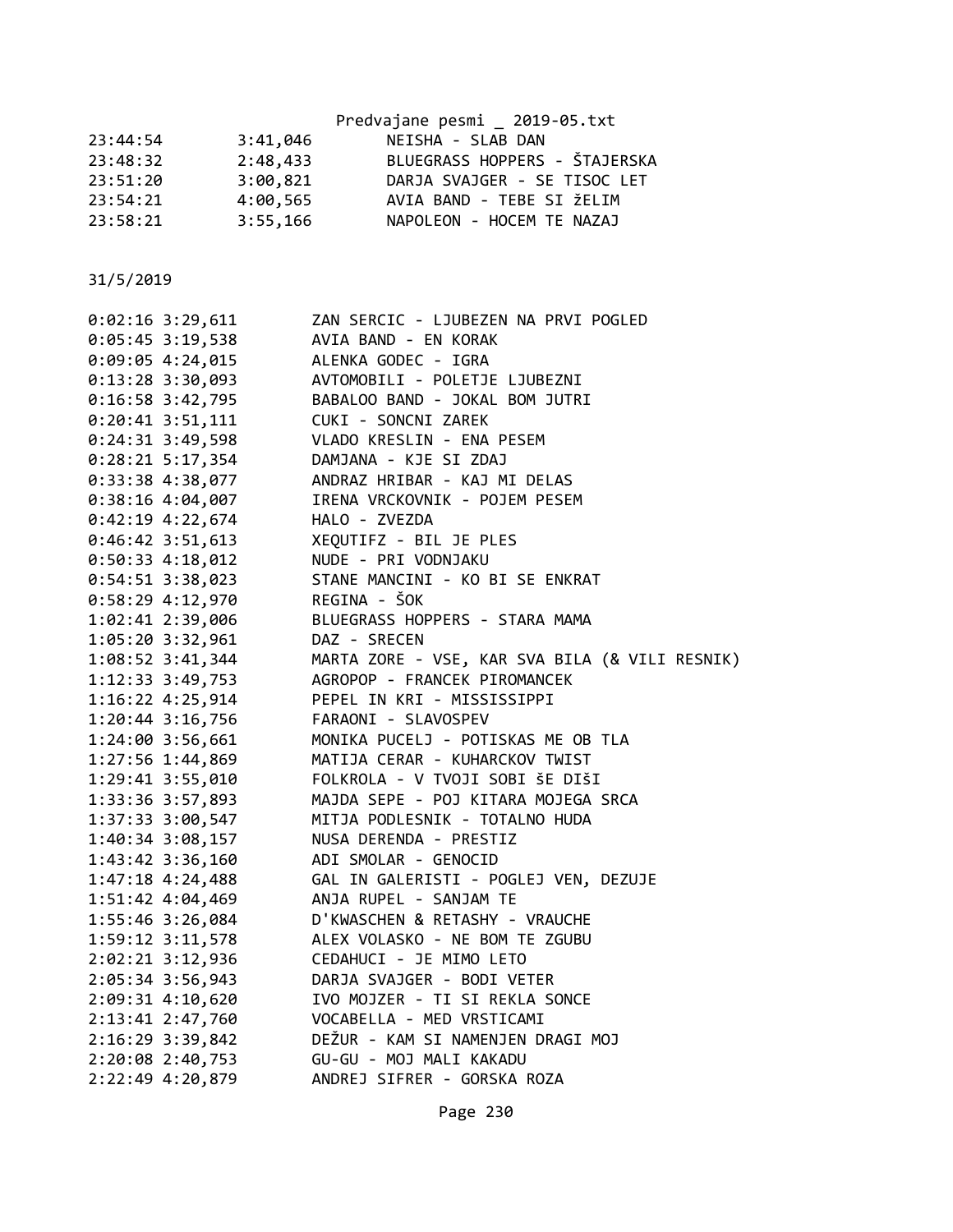|                                      | Predvajane pesmi _ 2019-05.txt                        |
|--------------------------------------|-------------------------------------------------------|
| $2:27:07$ $2:48,041$                 | RITEM PLANET - ZGOREJ BREZ                            |
| 2:29:50 3:47,193                     | DON MENTONY BAND - NE VERJEMI                         |
| 2:33:37 2:52,765                     | ANIKA HORVAT - ORION                                  |
| 2:36:29 3:27,892                     | BAZAR - NA ZAVAJAJ ME VEC                             |
| 2:39:57 3:04,510                     | KALAMARI - OB ŠTIRIH IN POL                           |
| 2:43:01 2:51,578                     | FOXY TEENS - PRVA LJUBEZEN                            |
| 2:45:53 4:53,273                     | DAVID GROM - LEPA SI MOJA                             |
| 2:50:46 2:37,701                     | ALEŠ HADALIN - KAKO LEPO JE                           |
| 2:53:23 3:22,995                     | 4 FUN - POKLICI ME                                    |
| 2:56:46 3:39,652                     | ALJA OMLADIC - NE JEMLJI ME ZARES                     |
| 3:00:25 2:59,461                     | NEISHA - PLANET ZA ZADET                              |
| 3:03:22 3:19,339                     | YUHUBANDA/KATJA KOREN - CE JE TO SLOVO                |
| 3:06:38 3:01,177                     | KARMEN STAVEC - BREZ ZAMERE IN SOLZA                  |
| $3:09:39$ 2:45,222                   | KATRINAS - KOT PRAVLJICA                              |
| $3:12:24$ $3:34,027$                 | OTO PESTNER - MATI BODIVA PRIJATELJA                  |
| 3:15:58 3:50,982                     | VINDY BAND - CAROBNA NOC                              |
| $3:19:49$ $3:40,636$                 | GAL GJURIN IN TEMNA GODBA - KO POLETIS NAD OBLAKI     |
| 3:23:29 3:13,500                     | ROK'N'BAND - VERJEMI                                  |
| 3:26:41 3:37,332                     | NINA PUSLAR - POLJUB NA KLOPCI                        |
| $3:30:18$ 4:21,016                   | BABILON - NAJLEPSA NOC                                |
| 3:34:39 2:54,056                     | NEW SWING QUARTET - TI ALI SOLA                       |
| 3:37:33 4:02,454                     | AYNEE - SPOMLADI                                      |
| 3:41:35 2:55,088                     | ALEKSANDER MEZEK - SUZENJ                             |
| $3:44:30$ $3:32,437$                 | MONI KOVACIC - NASMEH POLETNIH DNI                    |
| $3:48:02$ $3:38,414$                 | MANOUCHE - BI SLA NAPREJ                              |
| 3:51:40 3:42,722                     | PAPIR - SRAJCA                                        |
| $3:55:22$ 4:16,933                   | DAN D - KO HODIS NAD OBLAKI                           |
| 3:59:39 4:33,409                     | DRUSTVO MRTVIH PESNIKOV - PINGVIN                     |
| 4:04:02 4:30,639                     | CHATEAU - NASMEHNI SE                                 |
| 4:08:33 4:14,030                     | EDVIN FLISER - NJEJ, KI SEM JO LJUBIL                 |
| 4:12:46 4:02,802                     | MAJDA ARH - NORI DAN                                  |
| $4:16:49$ $4:40,264$                 | LEONART - NOV DAN                                     |
| $4:21:29$ $3:03,808$                 | ROYAL FLASH - VSE BI DAL                              |
|                                      | JAN PLESTENJAK - STAVI NA MOJE SRCE                   |
| 4:24:33 4:24,767<br>4:28:57 3:24,140 | SANK ROCK - JAZ NIMAM NOC ZA SPANJE                   |
|                                      |                                                       |
| 4:32:21 2:55,159                     | ELABANDA - GOODBYE MORNING                            |
| 4:35:16 4:42,604                     | ALENKA GODEC - KONEC JE                               |
| 4:39:58 3:43,633                     | AVTOMOBILI - V MRZLIH DVORANAH                        |
| 4:43:42 3:15,025                     | PANDA - MORDA                                         |
| $4:46:57$ $2:53,041$                 | BELE VRANE - MACEK V ZAKLJU                           |
| 4:49:49 3:38,705                     | JANEZ BONCINA BENC - MAJA Z BISERI                    |
| 4:53:28 3:37,774                     | SARA KOBOLT - NE ZNAM NA KONEC NEBA                   |
| 4:57:05 2:59,098                     | MAJA KEUC - VANILIJA                                  |
| 5:01:05 2:53,403                     | MATIJA CERAR - KMALU BOM SPET PRI TEBI [I'LL BE HOME] |
| 5:03:58 3:34,011                     | KALAMARI - MI ZNAMO                                   |
| $5:07:32$ 3:40,225                   | AVIA BAND - TELESKOP                                  |
| 5:12:23 6:12,961                     | ALEKSANDER MEZEK - SIN OCETA                          |
| 5:18:35 4:27,086                     | BLUEGRASS HOPPERS - DRAVSKI MOST                      |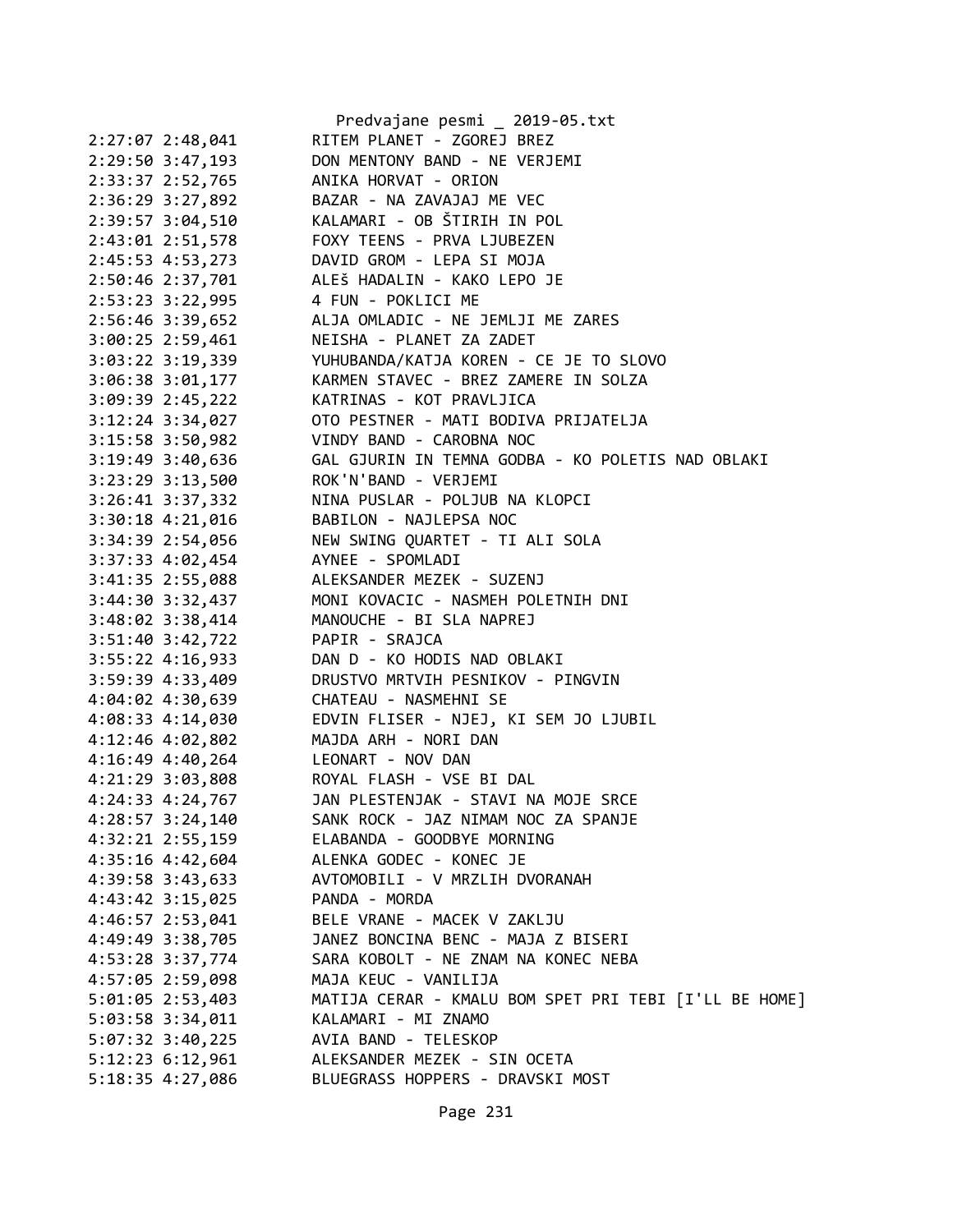|                      | Predvajane pesmi _ 2019-05.txt                |
|----------------------|-----------------------------------------------|
| $5:24:11$ $3:11,611$ | ADI SMOLAR - TO BO HIT                        |
| 5:27:23 3:59,902     | ALENKA GODEC - JE TO RES LJUBEZEN             |
| 5:32:22 3:07,966     | MARTA ZORE - NE BO TI LAHKO                   |
| 5:35:26 2:01,665     | BELE VRANE - STOPI NA TLA                     |
| 5:37:27 3:54,070     | ANDREJ SIFRER - KO ZVONOVI ZAPOJO             |
| 5:42:32 3:38,661     | FLIRT - KO JE NI                              |
| 5:46:10 2:52,113     | DON MENTONY BAND - MARJETKA                   |
| 5:51:09 3:22,150     | TOMAZ DOMICELJ - GOSPOD DIREKTOR              |
| 5:54:32 3:34,750     | CUKI - ZA ROJSTNI DAN                         |
| 5:58:07 4:19,695     | SLOVENSKI EXPRESS - IZGUBLJEN                 |
| $6:03:27$ 3:30,255   | CALIFORNIA/MZ HEKTOR - LEDENA PTICA           |
| $6:06:55$ 2:49,038   | HISA - ODKRIJ OTROKOM SVET                    |
| 6:10:55 3:41,713     | BOR GOSTISA - BOLJ BEL KOT BLED               |
| $6:14:36$ 3:26,161   | MAJDA SEPE - PESEM O POMLADI IN PRIJATELJSTVU |
| 6:18:02 3:52,049     | NECA FALK - LJUBIMEC MOJ                      |
| 6:23:03 3:59,830     | ZVEZDE - NOVE ZVEZDE NAD EVROPO               |
| 6:27:03 3:15,065     | MOJCA - ZATE                                  |
| $6:31:17$ $2:42,441$ | OTO PESTNER - MNOGO SRECNIH LET OD TOD        |
| $6:33:59$ $3:17,206$ | ALJA KRUSIC - A BOS MALO MOJ                  |
| $6:37:16$ 4:13,173   | JAN PLESTENJAK - PO NEVIHTI                   |
|                      | PANDA - EN KORAK                              |
| $6:42:40$ $4:15,860$ |                                               |
| 6:46:56 3:09,965     | OTO PESTNER & ELDA VILER - MOJA DEZELA        |
| 6:52:12 3:29,781     | IVO MOJZER - CIFRA MOZ                        |
| $6:55:41$ 2:44,689   | BABALOO BAND - KRALJ SVETA                    |
| 6:58:26 3:37,550     | ANJA RUPEL - ODPRI OCI                        |
| 7:03:04 5:18,232     | IZTOK MLAKAR - BLUES                          |
| 7:08:22 3:28,271     | KLEPAC IN GUSTINCIC - MOJE OCI                |
| 7:12:59 3:49,595     | SUNNY ORCHESTRA - ODHAJAM                     |
| 7:16:48 3:17,121     | SLAVKO IVANCIC - CRTA                         |
| 7:21:14 1:21,245     | SAMO GLAVAN - OMEJEN                          |
| 7:22:35 3:43,999     | LETECI POTEPUHI - POJEM BLUES                 |
| 7:26:19 2:39,485     | MARJANA DERZAJ - VALETA (& BELE VRANE)        |
| 7:28:59 3:41,975     | FARAONI - PIJEM KAR TAKO                      |
| 7:33:39 3:25,146     | ANA DEŽMAN - RADA BI                          |
| 7:37:04 3:24,069     | TONI ROM - TIVOLI                             |
| 7:41:39 4:24,468     | ANIKA HORVAT - TUKAJ JAZ ŽIVIM                |
| 7:46:03 2:38,022     | VLADO KRESLIN/HORIZONT - TE IGRE BO KONEC     |
| 7:48:41 3:41,771     | AVTOMOBILI - GOSPODAR                         |
| 7:54:29 3:21,755     | SANJA - MOJE SANJE                            |
| 7:57:48 3:00,478     | ROK 'N' BAND - DEKLE MOJEGA                   |
| 8:01:48 3:15,820     | BILBI - KOT SVA BILA                          |
| 8:05:04 3:02,169     | DARJA SVAJGER - SE TISOC LET                  |
| 8:08:06 4:59,826     | SAN DI EGO BAND - SONCE JE TAM KJER SI TI     |
| 8:14:17 3:55,891     | BAZAR - PORTOROŽ 1905                         |
| 8:18:12 2:46,067     | POP DESIGN - NEKOC BOM ZBRAL POGUM            |
| 8:22:07 2:55,929     | FOLKROLA - DVIGNIL BOM ZASTAVO                |
| 8:25:03 4:44,089     | SANK ROCK - TIH' BOD' IN IGRAJ                |
| $8:30:46$ 2:56,398   | PEPEL IN KRI - VODA NA MOJ MLIN               |
|                      |                                               |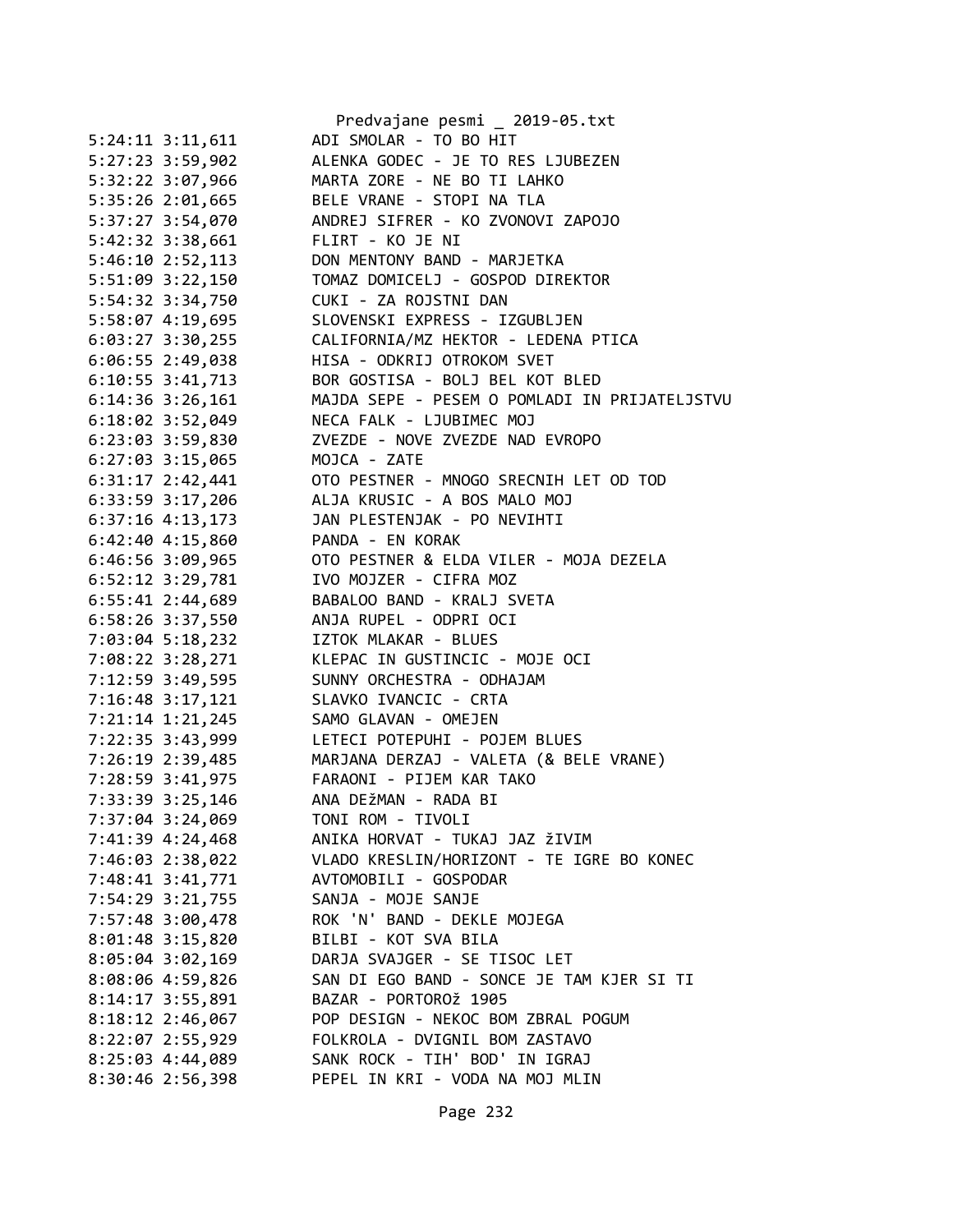|                                          | Predvajane pesmi _ 2019-05.txt                                     |
|------------------------------------------|--------------------------------------------------------------------|
| 8:33:42 4:00,035                         | GU-GU - GU-GU PLAY FOR YOU                                         |
| $8:37:42$ $2:34,012$                     | BRANKA KRANER - RUM IN COCA COLA                                   |
|                                          | 8:41:27 4:00,629 KARMEN STAVEC - TISTEGA DNE                       |
| 8:45:27 2:31,810                         | ALMA - PEGASTI MILIJONAR                                           |
| 8:47:59 3:00,059                         | ROK'N'BAND - JAGODE IN COKOLADA                                    |
| 8:53:05 3:04,816                         | KINGSTON - SONCNA UPRAVA                                           |
| $8:56:11$ $3:39,708$                     | MAJDA ARH - ZALJUBLJENA                                            |
| $9:02:01$ $3:53,784$                     | BEPOP - LOKOMOTIVA                                                 |
| $9:05:50$ 3:55,623                       | JANKO ROPRET - NE BODI OBJESTNO DEKLE                              |
| 9:14:23 3:32,006 DAZ - OPROSTI MI        |                                                                    |
| 9:17:48 4:08,132 KATRINAS - V RITMU SANJ |                                                                    |
|                                          | 9:23:01 2:57,960 PLATIN - STO IN ENA ZGODBA                        |
|                                          | 9:25:59 2:18,005 LIDIJA KODRIC - SUBI DUBI                         |
| $9:28:16$ $2:58,986$                     | AYNEE - ZDAJ VEM                                                   |
| 9:32:33 2:59,034                         | TULIO FURLANIC & PIHALNI ORKESTER KOPER - AGATA                    |
| 9:35:32 3:14,111 HAZARD - VRTNAR         |                                                                    |
| 9:38:46 3:53,789 HALO - ANITA NI NIKOLI  |                                                                    |
|                                          | 9:45:52 3:04,388 IRENA KOHONT - LJUBEZEN JE NAJLEPŠI DAR           |
|                                          | 9:48:56 4:04,065 MARJAN MARJAN - PUNCA TEBE RAB'M                  |
|                                          | 9:54:21 2:29,531 DAMJANA - V MOJ SVET VSTOPIL SI TI                |
| 9:56:50 4:20,813                         | ANDREJ SIFRER - 10 TONSKI KAMIJON                                  |
| 10:03:21                                 | 3:49,856 ALENKA VIDRIH - OBLJUBLJENA                               |
|                                          | 10:07:11 3:58,413 AVIA BAND - GLEJ                                 |
|                                          | 10:14:51 3:27,598 NUSA DERENDA - ZA STARE CASE                     |
|                                          | 10:18:18 2:43,133 BELE VRANE - 1,2,3                               |
| 10:22:06 2:58,518                        | IRENA VRCKOVNIK - TAKSNA SEM                                       |
| 10:25:05                                 | 2:40,544<br>JAZZ STATION - NAGAJIV NASMEH                          |
| 3:19,327<br>10:27:45                     | 3CELOS - MADAMME                                                   |
| 10:32:22                                 | GAUDEAMUS - KO BOŠ PRIŠLA NA BLED                                  |
| 10:34:31                                 | $2:08,582$<br>$3:05,801$<br>S.MUGERLIH & R.ROLIH - NA TVOJI STRANI |
| 10:37:36                                 | 3:44,316 ADI SMOLAR - ZAVOD ZA ZAPOSLOVANJE                        |
| 10:46:12 2:46,605                        | CORVUS - S TEBOJ LETET                                             |
| 10:48:59                                 | 3:15,022 TOMAZ PENGOV - CRNA PEGA CEZ OCI                          |
| 4:07,954<br>10:53:34                     | ANIKA - LAHKO NOC PIRAN                                            |
| 10:57:42<br>2:39,431                     | MAJDA SEPE - DREVO                                                 |
| 4:04,013<br>11:02:32                     | ELDA VILER - LASTOVKE                                              |
| 4:22,318<br>11:06:36                     | ALENKA GODEC - KER TO ŽIVLJENJE JE                                 |
| 4:00,207<br>11:20:40                     | PANDA - VZEMI ME                                                   |
| 4:13,791<br>11:24:40                     | ALEKSANDER MEZEK - NA DLANI MESTA                                  |
| 2:55,208<br>11:28:53                     | YLENIA ZOBEC - PRIZNAM                                             |
| 2:55,736<br>11:33:06                     | ANDRAZ HRIBAR - MOJA MOJA                                          |
| 3:40,849<br>11:36:02                     | NUDE - PEPELKA                                                     |
| 3:33,192<br>11:42:48                     | TOMAZ DOMICELJ - SVETI PETER                                       |
| 3:55,478<br>11:46:21                     | KING FOO - NENAVADNO JE OK                                         |
| 3:38,473<br>11:51:37                     | BOTRI - PLAZILCI                                                   |
| 3:47,984<br>11:55:17                     | MARKO BRECELJ - ALOJZ VALCEK                                       |
| 3:48,003<br>12:01:15                     | DITKA HABERL - LJUBIMEC BREZ IMENA                                 |
| 12:05:03<br>3:44,058                     | PHONOMONICS - POHITIVA                                             |
|                                          |                                                                    |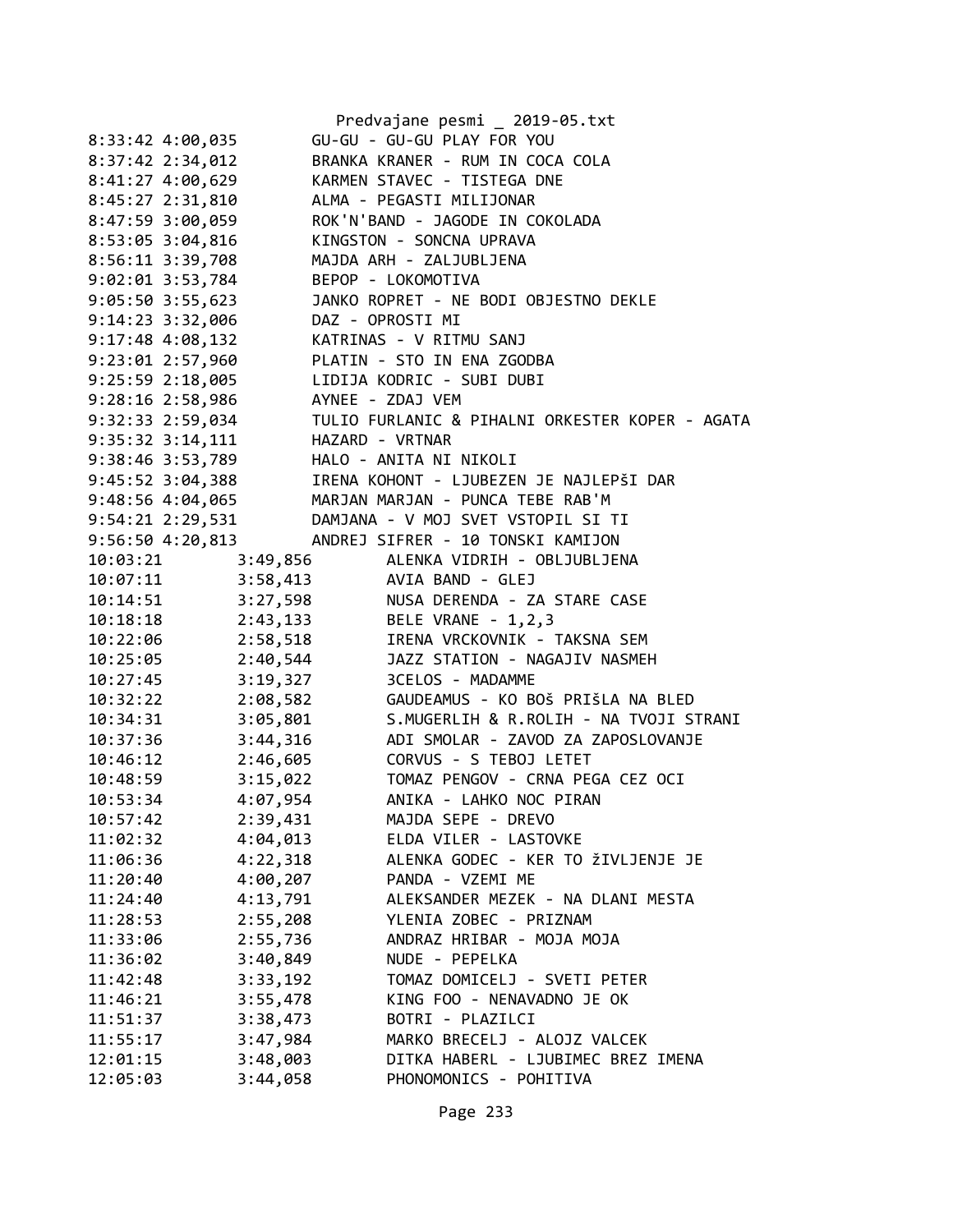|                      |                      | Predvajane pesmi _ 2019-05.txt                   |
|----------------------|----------------------|--------------------------------------------------|
| 12:08:47             | 4:31,538             | PAPIR - PERON 9                                  |
| 12:16:34             | 3:11,563             | SPIN - ALI TVOJA MAMA VE                         |
| 12:20:51             | 3:56,164             | HISA - V NOVO JUTRO                              |
| 12:24:47             | 3:32,966             | ANSAMBEL JEVSEK - RESNICA TVOJA ME NE BOLI       |
| 12:28:20             | 2:33,364             | MATIJA CERAR - HIJA-HO                           |
| 12:32:11             | 3:59,966             | ANJA RUPEL - NE POZABI ME                        |
| 12:36:09             | 3:08,522             | MARTA ZORE - MIDVA                               |
| 12:44:38             | 4:05,805             | FRENK NOVA - VSAK DEL NEBA                       |
| 12:48:43             | 3:43,686             | OTO PESTNER - TRIDESET LET (JAZZY)               |
| 12:53:47             | 3:47,198             | NINA PUSLAR - TO MI JE VSEC                      |
| 12:57:34             | 4:11,568             | FOLKROLA - FRANCI KORAJŽA                        |
| 13:02:20             | 3:12,037             | VLADO KRESLIN - DAN NESKONCNIH SANJ              |
| 13:05:28             | 3:50,191             | ANIKA HORVAT - PLEŠEM V DEŽJU                    |
| 13:10:41             | 4:05,573             | ALEKSANDRA - VERJAMEM V LJUBEZEN                 |
| 13:14:47             | 3:19,236             | KALAMARI- BYE BYE.WAV -                          |
| 13:18:06             | 3:17,985             | BELLAMI - NE BOM TI PRAVIL (DJT BY DNE 2008 RMX) |
| 13:22:32             | 2:46,870             | TOMAZ PENGOV IN MLADI LEVI - ODA IRENI           |
| 13:25:19             | 3:34,981             | AURORA - SRCE PREBUDI                            |
| 13:28:54             | 3:23,569             | BILBI - KOT SVA BILA                             |
| 13:33:07             | 4:02,798             | MONIKA PUCELJ - TI OB MENI SI                    |
| 13:37:07             | 3:38,371             | BAZAR - TA MOŠKA                                 |
| 13:42:08             | 3:56,008             | VICTORY - ZIVETI SPET                            |
| 13:46:04             | 2:51,129             | MARJANA DERZAJ - V LJUBLJANO                     |
| 13:48:55             | 4:28,082             | GU-GU - SAM PO PARKU  (OSAMLJEN)                 |
| 13:54:22             | 4:01,713             | VILI RESNIK - REKA ZELJA                         |
| 13:58:23             | 3:53,793             | TOMAZ AHACIC - FOGL - POVEJ MI, KOLIKO TI SE     |
| POMENIM JAZ          |                      |                                                  |
| 14:02:51             | 2:26,251             | ORLEK - LOJZI GOBC                               |
| 14:05:17             | 3:29,039             | SUNNY ORCHESTRA - TAT ZMIKAVT                    |
| 14:08:46             | 4:32,104             | JAN PLESTENJAK - BOLEZEN                         |
| 14:14:41             | 2:58,681             | MILAN PECOVNIK PIDZI - NE CAKAJ SPET             |
| 14:17:39             | 4:07,726             | PEPEL IN KRI - DEKLE IZ ZLATE LADJICE            |
| 14:22:55             | 4:07,527             | ESKOBARS - HLADNE NOCI                           |
| 14:27:03             | 3:38,731             | DON MENTONY BAND - DOBRA MRHA                    |
| 14:31:31             | 3:15,075             | KALAMARI - NISEM KRIV                            |
| 14:34:46             | 3:14,225             | WOLF - GOODBYE MICHELLE                          |
| 14:38:00             | 2:56,986             | KARMEN STAVEC - ENA IN EDINA                     |
| 14:42:17             | 2:43,373             | AYNEE - ZDAJ SEM TU                              |
| 14:45:00             | 3:01,693             | POP DESIGN - ZATE SLOVENIJA                      |
| 14:48:01             | 3:17,386             | JANKO ROPRET - NIMA SMISLA DA LAŽEŠ              |
| 14:52:17             | 4:31,033             | CUKI - SRECO TI ZELIM<br>NECA FALK - TAKO DEKLE  |
| 14:56:50             | 2:54,903             | DARJA SVAJGER - DARILA                           |
| 15:00:18             | 4:01,806             | LEA LIKAR - VSI VEDO                             |
| 15:04:20<br>15:07:51 | 3:33,150<br>2:31,125 | ANDREJ SIFRER - UMAZANCI                         |
| 15:11:45             | 3:10,562             | NUSA DERENDA - DANES VRACAM SE                   |
| 15:14:55             | 3:03,658             | DAMJANA - BOŽJI DAR                              |
|                      |                      | BRANKA KRANER - SNEG V MAJU                      |
| 15:17:59             | 3:48,870             |                                                  |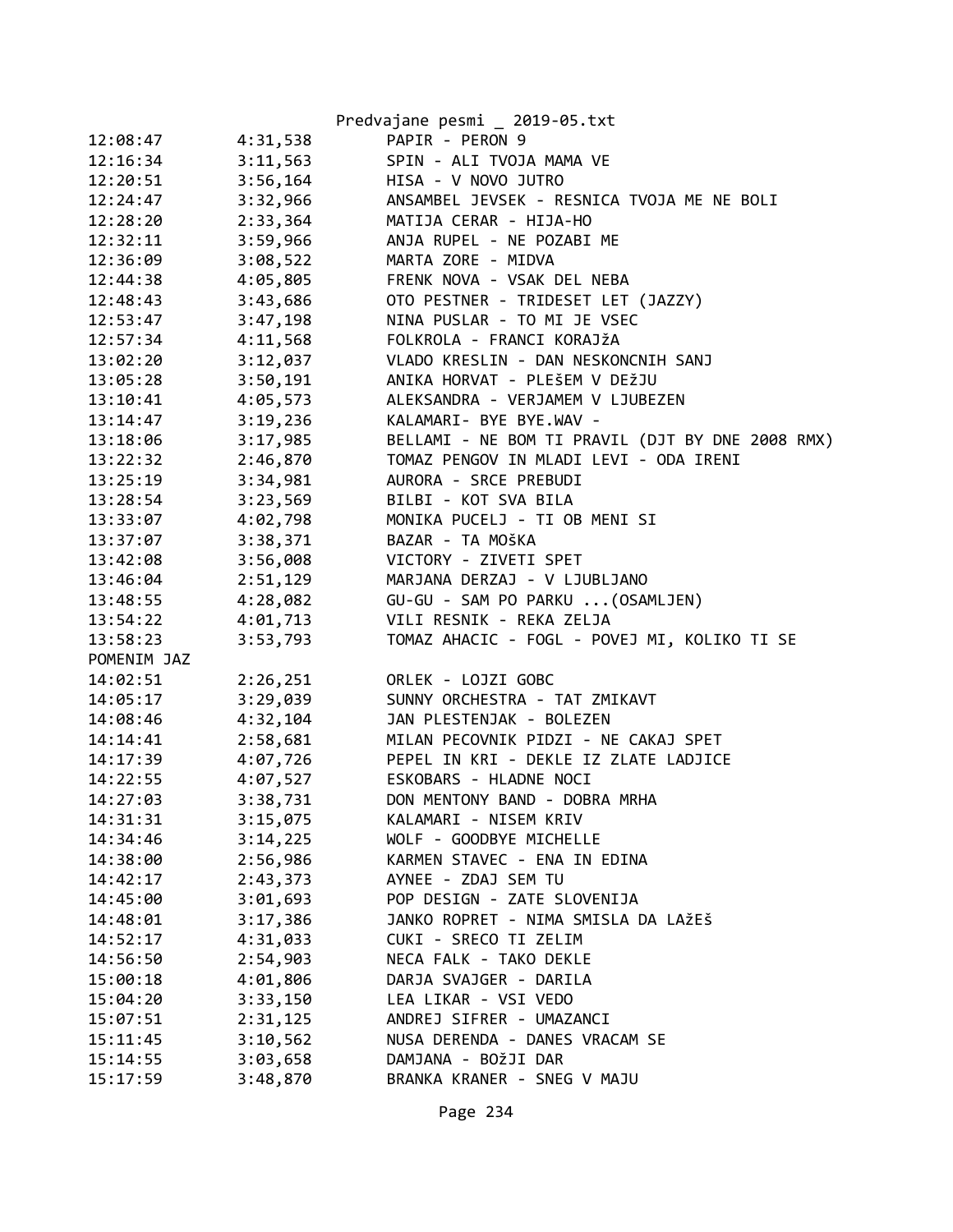|               |          | Predvajane pesmi _ 2019-05.txt                |
|---------------|----------|-----------------------------------------------|
| 15:22:50      | 3:12,312 | SAMO GLAVAN - KOSOVIRJI LAHKO                 |
| 15:26:02      | 3:46,912 | BEPOP - MOJE SONCE                            |
| 15:30:36      | 3:28,614 | AVTOMOBILI - ARGENTINA                        |
| 15:34:04      | 3:05,654 | JANEZ ZMAZEK ZAN - NA DOPUSTU                 |
| 15:37:10      | 3:49,765 | HAZARD - MAKALONCA                            |
| 15:42:23      | 3:28,007 | SARA JAGRIC - VSE KAR VREDNO JE               |
| 15:45:50      | 3:55,310 | DEŽUR - PO POMLADI DIŠI                       |
| 15:50:45      | 3:39,021 | ROK'N'BAND - VEDNO BOM LE TEBE LJUBIL         |
| 15:54:18      | 3:20,573 | IVO MOJZER & OTO PESTNER - LJUDJE POMLADI     |
| 15:57:38      | 4:10,403 | CALIFORNIA - NE GOVORI                        |
| 16:02:22      | 2:27,035 | BARBARA JARC - ZAPLEŠIMO TWIST                |
| 16:04:49      | 3:41,294 | DANI DANDOSA - GREVA TJA DO MURE              |
| 16:08:30      | 4:16,100 | ALENKA GODEC - PREBUJENA                      |
| 16:14:09      | 3:10,992 | RED QUA - VAL MORJA                           |
| 16:17:19      | 2:58,561 | TOMAZ DOMICELJ - SLOVENSKEGA NARODA SIN       |
| 16:21:26      | 3:27,854 | GASPER RIFELJ - MOZAIK                        |
| 16:24:54      | 4:46,086 | JANEZ ZMAZEK - NA DRUGI STRANI                |
| 16:30:30      | 2:56,024 | ADI SMOLAR - BOGNEDAJ DA BI CRKNU TELEVIZOR   |
| 16:33:25      | 4:05,839 | PRELOM - NAD SRCEM TVOJIM SIJE SONCE          |
| 16:37:31      | 2:06,016 | LIDIJA KODRIC - DANES MI JE 16 LET            |
| 16:41:00      | 3:20,027 | JAZZ STATION - DELAM KAR SE NE SME            |
| 16:44:19      | 3:50,724 | PETRA PETAN - ON JE BIL TA                    |
| 16:48:10      | 2:54,101 | BLUEGRASS HOPPERS - KAMIONAR                  |
| 16:52:03      | 2:44,023 | BELE VRANE - MINI MAXI                        |
| 16:54:47      | 3:44,924 | BOTRI - V NOVO JUTRO                          |
| 16:58:31      | 3:05,766 | BELVI BAND/ROBERT KRESLIN - MI SMO BELVI 2006 |
| (MITHANS RMX) |          |                                               |
| 17:02:11      | 4:24,381 | IZTOK MLAKAR - CIKORIJA IN KAFE               |
| 17:06:35      | 4:15,032 | DAMJANA GOLAVSEK - PRETEKLOST JE MIMO         |
| 17:11:50      | 3:26,925 | IRENA KOHONT - MODRI SPEV [SONG SUNG BLUE]    |
| 17:15:16      | 2:54,492 | DEZUR - CISTO DROBNA ZELJA                    |
| 17:18:11      | 4:12,124 | FOLKROLA - KÄRNTEN                            |
| 17:24:00      | 4:43,770 | SIMONA VODOPIVEC - ONA NOCE VEDETI            |
| 17:28:44      | 3:37,599 | OTO PESTNER - VSE JE LEPŠE KER TE LJUBIM      |
| 17:33:16      | 3:03,978 | IRENA VRCKOVNIK - FANT Z ULICE                |
| 17:36:20      | 3:48,973 | MARTA ZORE - PESEM JE VSE KAR IMAM            |
| 17:41:22      | 3:41,014 | AVIA BAND - MALA MOJA                         |
| 17:45:03      | 3:37,042 | HISA - ZAMAN                                  |
| 17:48:40      | 3:00,967 | MITJA PODLESNIK - TOTALNO HUDA                |
| 17:52:41      | 2:59,850 | NUDE - TAKO LEPO SI ZLOMILA MI SRCE           |
| 17:55:43      | 3:17,115 | VITA CREPINSEK - KO NAJINA POGLEDA            |
| 17:58:59      | 3:11,520 | EDVIN FLISER - SOLZA, KI JE NE PRODAM         |
| 18:02:47      | 3:18,022 | ALES VOLK - KAJ SPOMIN MI BO                  |
| 18:06:05      | 3:19,556 | SLAVKO IVANCIC - TISTO KAR OSTANE             |
| 18:10:48      | 3:40,999 | KINGSTON - KAM HITIS?                         |
| 18:14:28      | 4:11,542 | OTO PESTNER & PERPETUM JAZZILE - MATI BODIVA  |
| PRIJATELJA    |          |                                               |
| 18:18:40      | 1:24,975 | FRANE MILICINSKI JEZEK - MOJ NAROBE SVET      |
|               |          |                                               |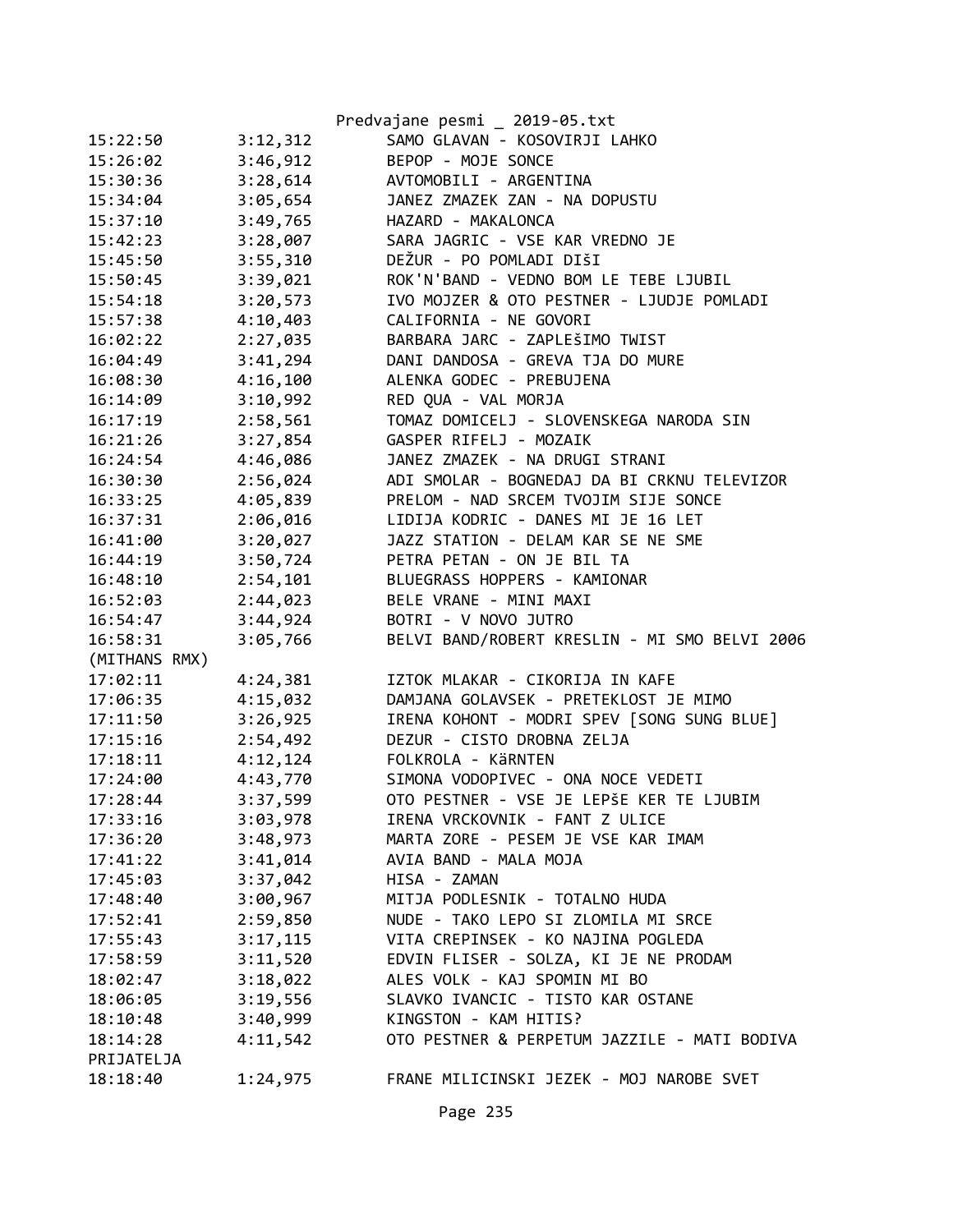|          |          | Predvajane pesmi _ 2019-05.txt                     |
|----------|----------|----------------------------------------------------|
| 18:21:12 | 2:40,302 | STARI MACKI - MOJA BABY [YES SIR, THAT'S MY BABY]  |
| 18:23:52 | 2:32,042 | STANE MANCINI - MARTINA                            |
| 18:26:24 | 3:31,157 | FARAONI - TU JE MOJ DOM                            |
| 18:29:55 | 3:25,004 | BABALOO BAND - NENAJAVLJEN GOST                    |
| 18:35:52 | 3:06,239 | MANOUCHE - TAMALA                                  |
| 18:40:55 | 2:59,533 | ANDRAZ HRIBAR - ZASPALA SI                         |
| 18:46:38 | 2:38,474 | MAJDA SEPE - LJUBLJANSKE ULICE                     |
| 18:49:17 | 3:09,033 | ROK'N'BAND - TINA                                  |
| 18:52:23 | 3:05,074 | ALENKA GODEC - TVOJE JUTRO                         |
| 18:55:28 | 2:20,572 | LIDIJA KODRIC - PASTIR KOSTJA                      |
| 18:57:48 | 3:06,605 | ANDREJ SIFRER - MAJHNI PSI                         |
| 19:01:31 | 3:34,599 | JANEZ BONCINA BENC - KADAR OGNJI DOGORIJO          |
| 19:05:05 | 3:41,677 | KARMEN STAVEC - LEP POLETNI DAN '04                |
| 19:08:47 | 3:14,025 | WOLF - ZASAVSKI ZVONOVI                            |
| 19:13:14 | 3:28,101 | GU-GU - DNEVI, KI PRIHAJAJO                        |
| 19:16:42 | 3:21,513 | KALAMARI - RITEM SONCA                             |
| 19:21:11 | 3:49,396 | DAMJANA - ŽIVLJENJE                                |
| 19:25:00 | 3:27,044 | AVTOMOBILI - DRUGACNO NEBO                         |
| 19:28:26 | 3:07,717 | BELE VRANE - LETALOVLAK                            |
| 19:32:29 | 3:35,948 | NATASA & ZIBELNIK - NOCEM ZVEZD                    |
| 19:36:05 | 3:17,752 | AVIA BAND - COOL                                   |
| 19:40:35 | 2:28,494 | DAZ - RAD BI TE VIDEL ZGORAJ BREZ 2015             |
| 19:43:03 | 2:52,492 | NECA FALK - TAKO DEKLE                             |
| 19:45:56 | 3:32,481 | PLANET GROOVE - SONCE                              |
| 19:50:29 | 3:40,886 | KATJA LEVSTIK - ORION                              |
| 19:54:10 | 2:46,947 | DARJA SVAJGER - PRISLUHNI MI                       |
| 19:56:57 | 4:15,033 | DON MENTONY BAND - RES NE VEM                      |
| 20:01:48 | 1:57,931 | MATIJA CERAR - ZACARALA ME JE DEKLICA              |
| 20:03:46 | 4:13,777 | TOMAZ DOMICELJ - KAJ NAJ JEM                       |
| 20:07:59 | 3:51,898 | APOLONIA - TA OBCUTEK                              |
| 20:16:28 | 3:16,954 | FOLKROLA - HELENA                                  |
| 20:20:19 | 5:04,774 | ALEKSANDER MEZEK - STARI MUZIKANT                  |
| 20:25:23 | 4:43,385 | SAMO GLAVAN - KRETENIZACIJA                        |
| 20:31:14 | 3:53,999 | NUSA DERENDA - V OGENJ ZDAJ OBLECI ME              |
| 20:35:07 | 2:30,668 | ADI SMOLAR - KDO IMA PRAV                          |
| 20:37:38 | 4:13,068 | BABILON/05 - ZEMLJA IN NEBO                        |
| 20:44:59 | 3:50,423 | BAZAR - DOBER DAN                                  |
| 20:48:50 | 3:29,917 | MILAN PECOVNIK PIDZI - NOCOJ BOM PLESAL LE S TEBOJ |
| 20:53:10 | 3:54,209 | BOTRI - MAL' PREKRATKA                             |
| 20:57:05 | 2:07,867 | ROBERTO - POLETJE ODHAJA                           |
| 21:00:08 | 2:46,812 | ANIKA HORVAT - ŠUŠTARSKI MOST                      |
| 21:02:54 | 3:23,057 | SLEEPWALKERS - IME ROZE                            |
| 21:06:17 | 2:57,688 | MARJANA DERZAJ - PRIŠLA JE POMLAD                  |
| 21:12:57 | 3:20,903 | LETECI POTEPUHI - BICIKL                           |
| 21:16:17 | 3:25,639 | ANJA RUPEL - NAJ TE SONCE PREBUDI                  |
| 21:20:17 | 3:19,529 | NEISHA - MALO TU MALO TAM                          |
| 21:23:37 | 4:28,575 | ROK N BAND - BAMBINA                               |
| 21:28:05 | 3:41,753 | VICTORY - MI MAMO SE FAJN                          |